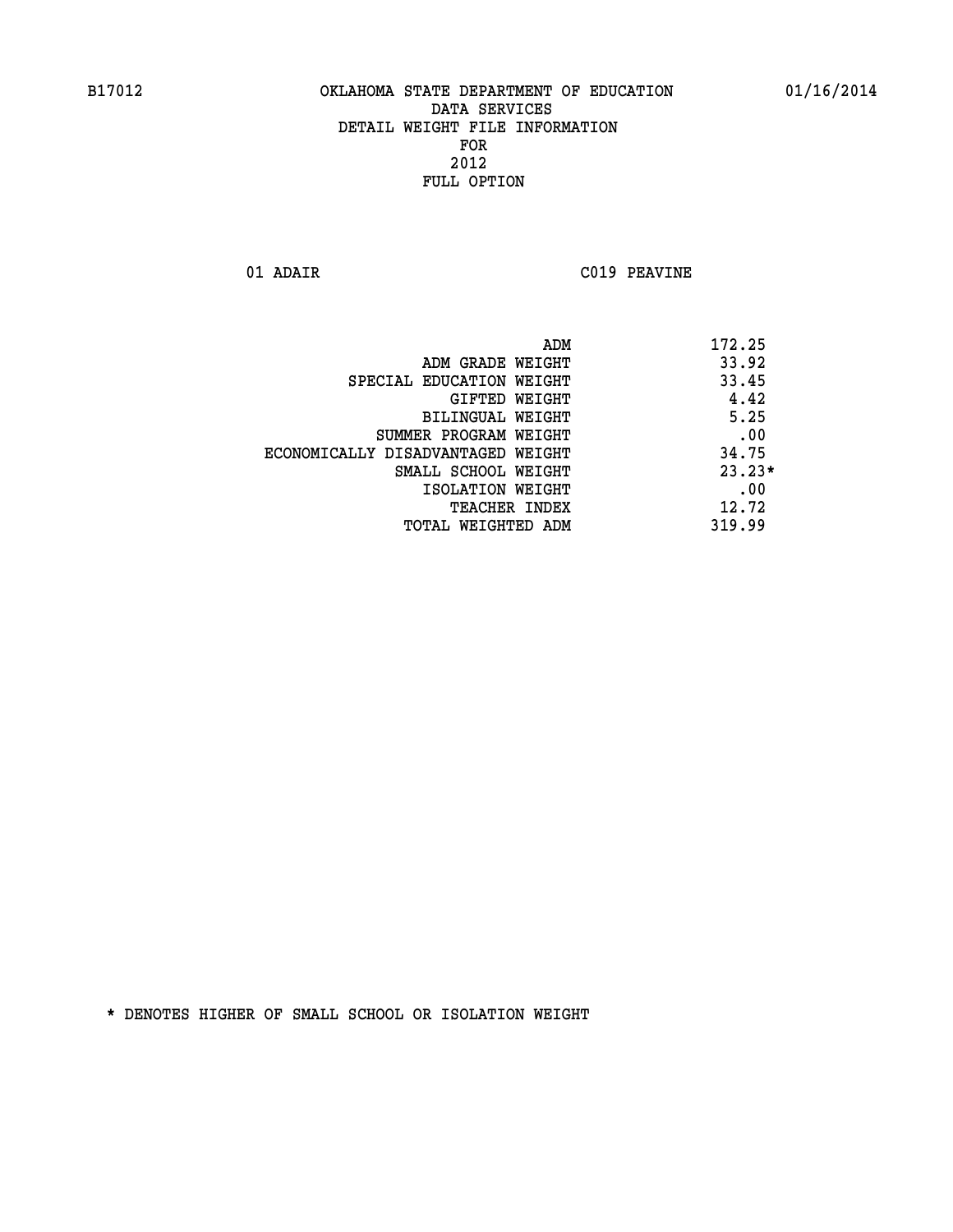**01 ADAIR C022 MARYETTA** 

|                                   | 688.83<br>ADM |
|-----------------------------------|---------------|
| ADM GRADE WEIGHT                  | 142.55        |
| SPECIAL EDUCATION WEIGHT          | 45.35         |
| GIFTED WEIGHT                     | 28.90         |
| BILINGUAL WEIGHT                  | 66.75         |
| SUMMER PROGRAM WEIGHT             | .00           |
| ECONOMICALLY DISADVANTAGED WEIGHT | 135.00        |
| SMALL SCHOOL WEIGHT               | .00           |
| ISOLATION WEIGHT                  | .00           |
| TEACHER INDEX                     | .00           |
| TOTAL WEIGHTED ADM                | 1,107.38      |
|                                   |               |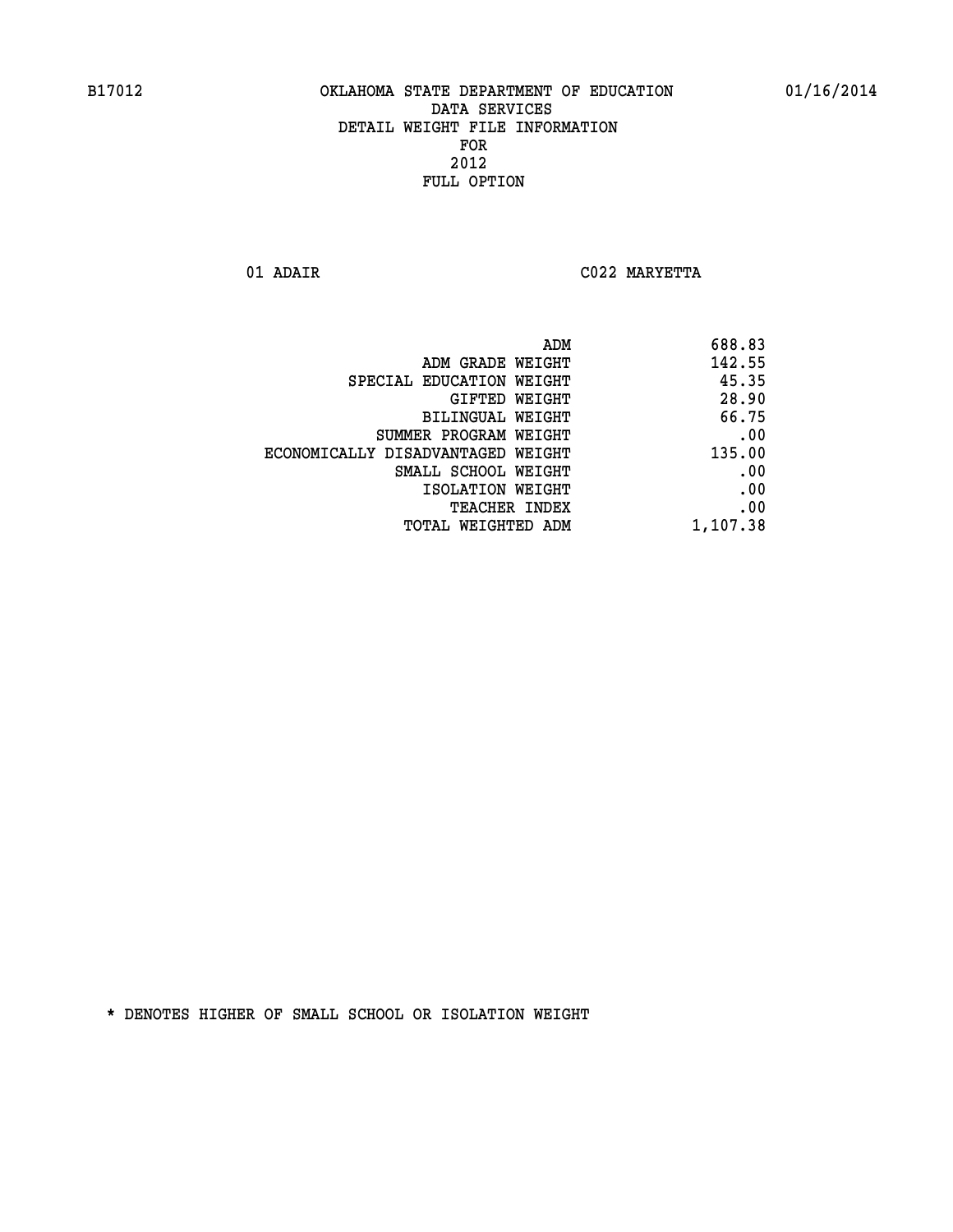**01 ADAIR C024 ROCKY MOUNTAIN** 

|                                   | ADM    | 184.61   |
|-----------------------------------|--------|----------|
| ADM GRADE WEIGHT                  |        | 34.56    |
| SPECIAL EDUCATION WEIGHT          |        | 9.35     |
| GIFTED WEIGHT                     |        | 5.10     |
| BILINGUAL WEIGHT                  |        | 31.00    |
| SUMMER PROGRAM WEIGHT             |        | 1.20     |
| ECONOMICALLY DISADVANTAGED WEIGHT |        | 44.50    |
| SMALL SCHOOL WEIGHT               |        | $24.04*$ |
| ISOLATION WEIGHT                  |        | .00      |
| <b>TEACHER INDEX</b>              |        | 6.75     |
| TOTAL WEIGHTED ADM                | 341.11 |          |
|                                   |        |          |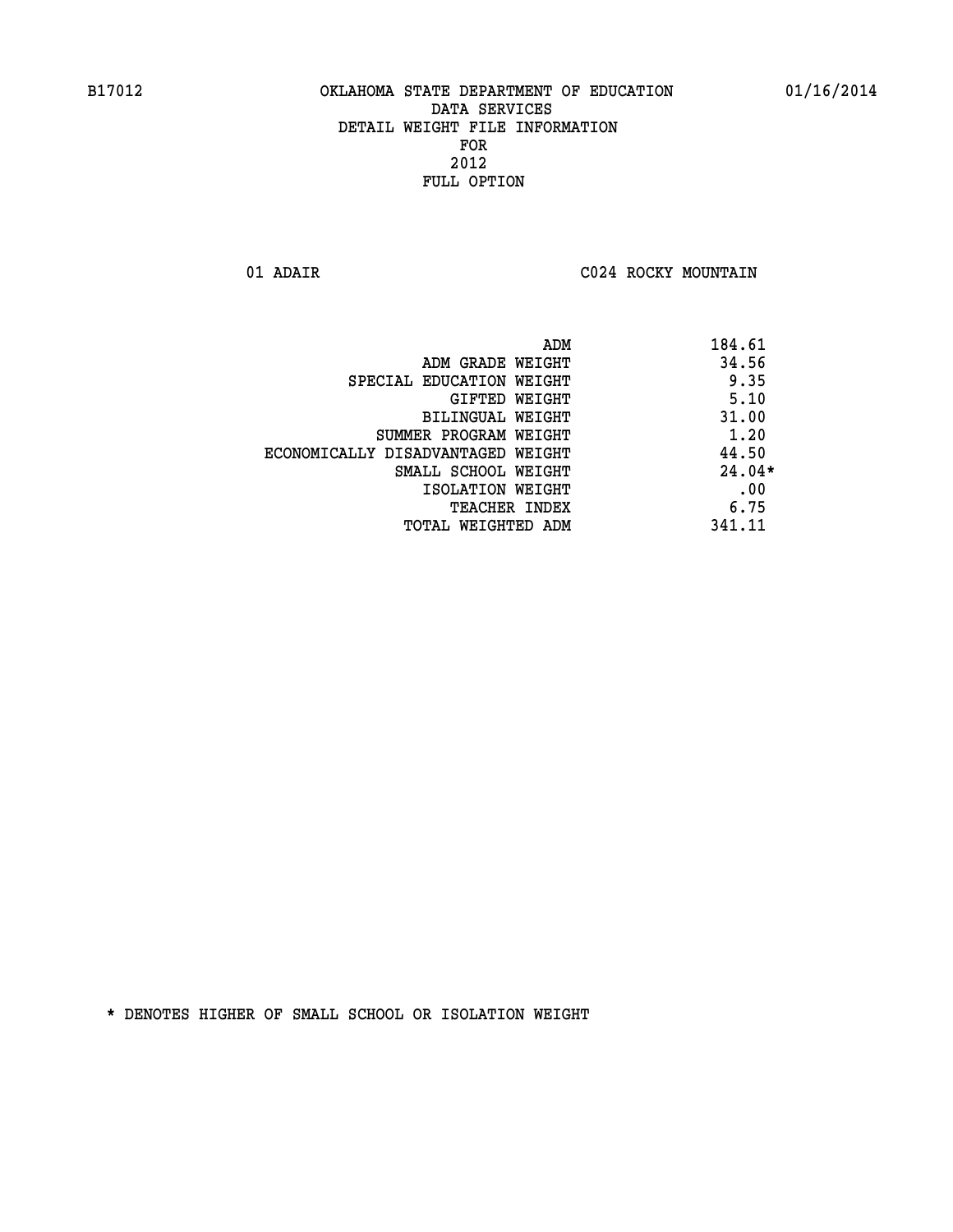**01 ADAIR C028 ZION** 

|                                   | 339.82<br>ADM |
|-----------------------------------|---------------|
| ADM GRADE WEIGHT                  | 70.32         |
| SPECIAL EDUCATION WEIGHT          | 25.15         |
| GIFTED WEIGHT                     | 12.92         |
| BILINGUAL WEIGHT                  | 21.00         |
| SUMMER PROGRAM WEIGHT             | 1.20          |
| ECONOMICALLY DISADVANTAGED WEIGHT | 67.75         |
| SMALL SCHOOL WEIGHT               | $24.31*$      |
| ISOLATION WEIGHT                  | .00           |
| <b>TEACHER INDEX</b>              | .96           |
| TOTAL WEIGHTED ADM                | 563.43        |
|                                   |               |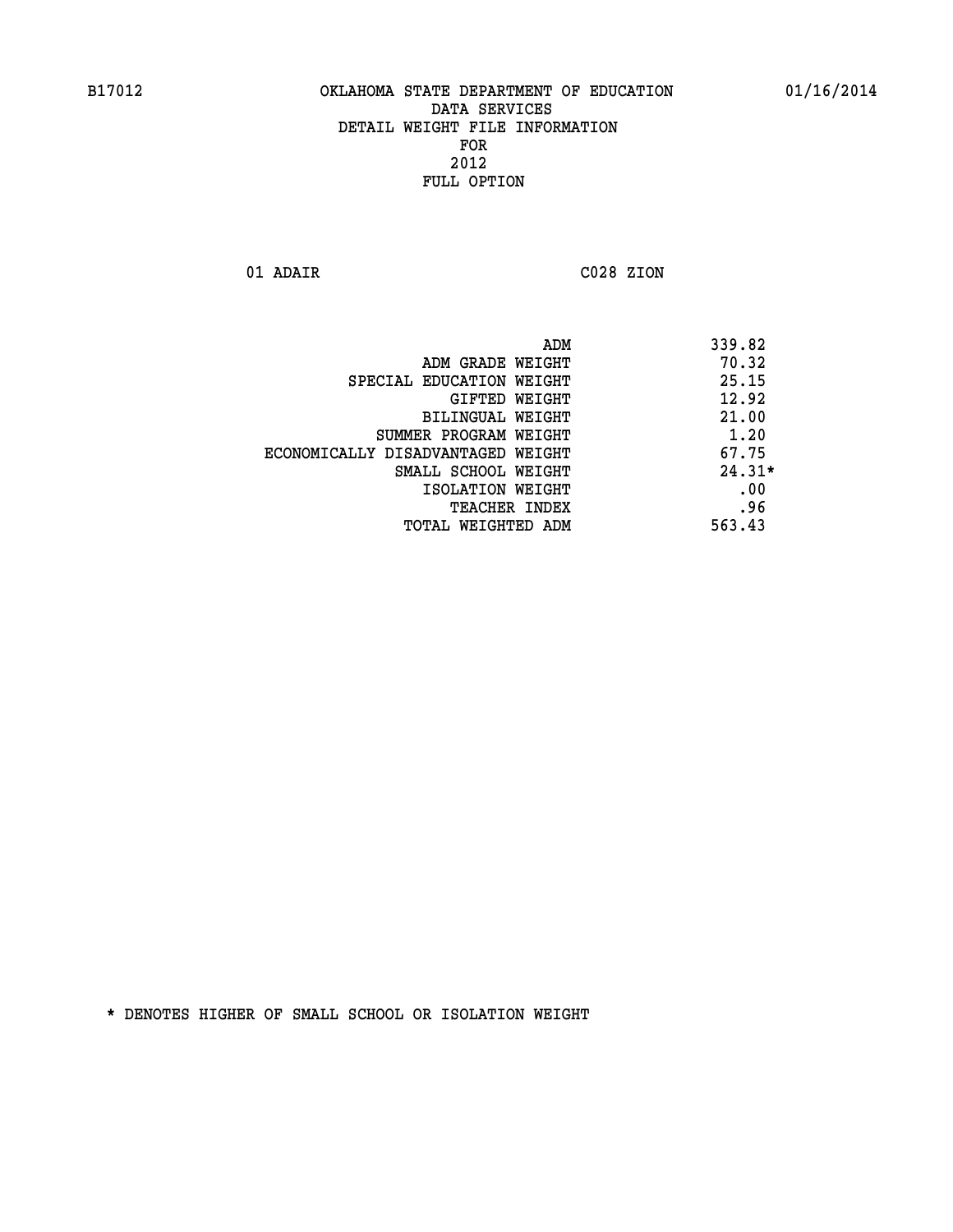**01 ADAIR C029 DAHLONEGAH** 

|                                   | ADM | 137.68   |
|-----------------------------------|-----|----------|
| ADM GRADE WEIGHT                  |     | 28.26    |
| SPECIAL EDUCATION WEIGHT          |     | 7.60     |
| GIFTED WEIGHT                     |     | 3.06     |
| <b>BILINGUAL WEIGHT</b>           |     | 15.75    |
| SUMMER PROGRAM WEIGHT             |     | .00      |
| ECONOMICALLY DISADVANTAGED WEIGHT |     | 30.00    |
| SMALL SCHOOL WEIGHT               |     | $20.37*$ |
| ISOLATION WEIGHT                  |     | .00      |
| <b>TEACHER INDEX</b>              |     | .00      |
| TOTAL WEIGHTED ADM                |     | 242.72   |
|                                   |     |          |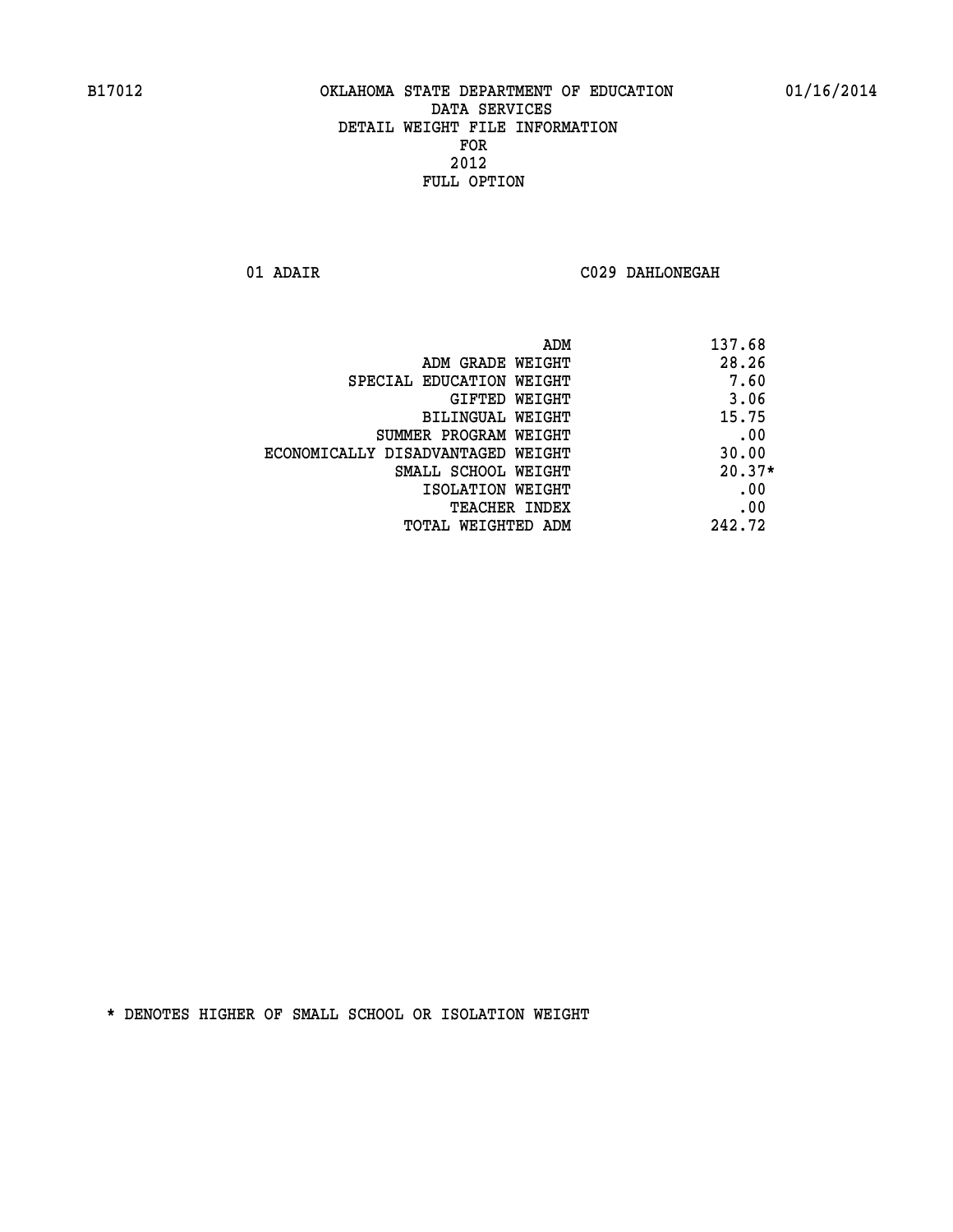**01 ADAIR C032 GREASY** 

|                                   | ADM | 64.55    |
|-----------------------------------|-----|----------|
| ADM GRADE WEIGHT                  |     | 11.68    |
| SPECIAL EDUCATION WEIGHT          |     | 15.45    |
| GIFTED WEIGHT                     |     | 3.06     |
| BILINGUAL WEIGHT                  |     | 5.00     |
| SUMMER PROGRAM WEIGHT             |     | .00      |
| ECONOMICALLY DISADVANTAGED WEIGHT |     | 15.50    |
| SMALL SCHOOL WEIGHT               |     | $11.33*$ |
| ISOLATION WEIGHT                  |     | .00      |
| TEACHER INDEX                     |     | 2.17     |
| TOTAL WEIGHTED ADM                |     | 128.74   |
|                                   |     |          |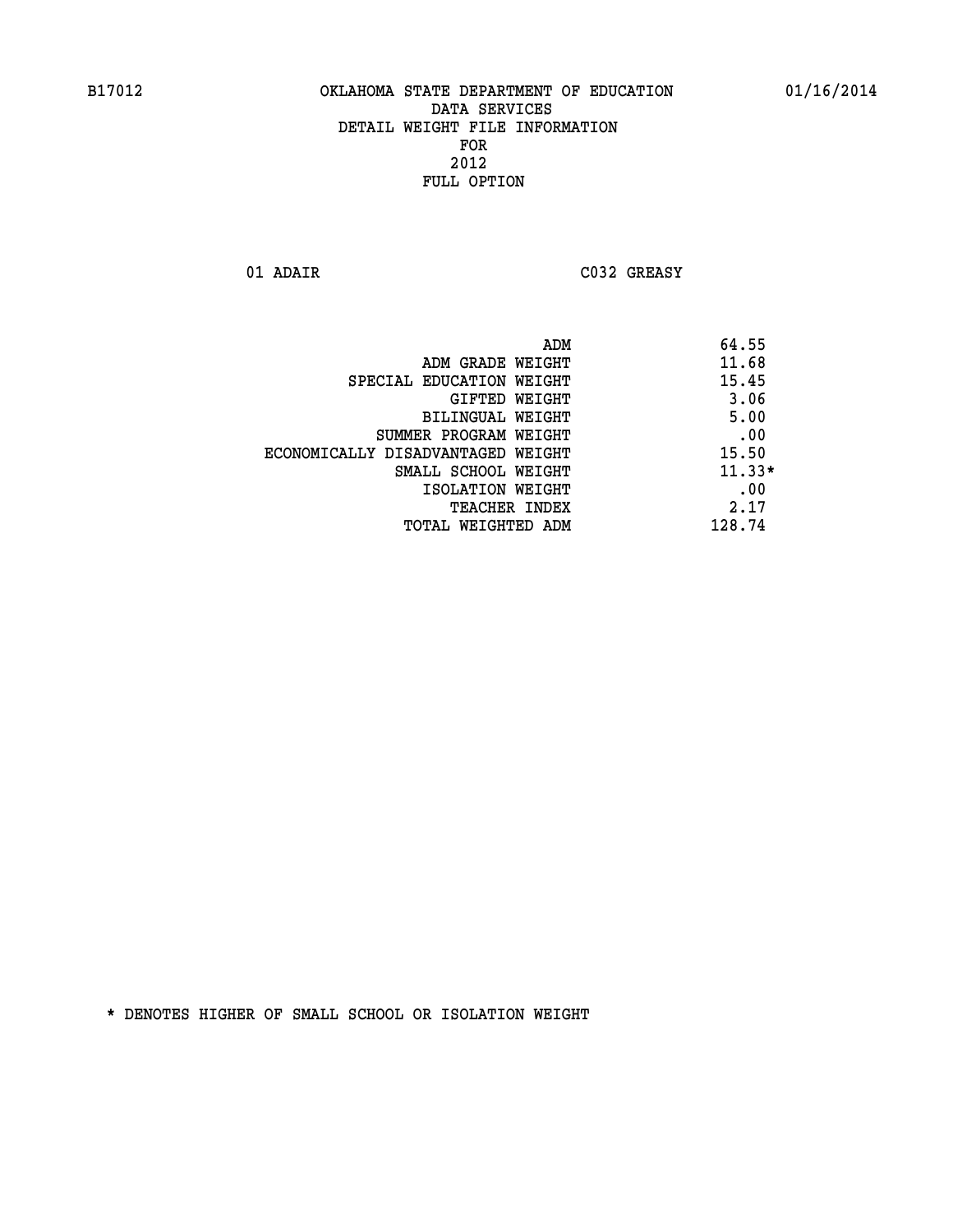**01 ADAIR I004 WATTS** 

|                                   | 378.08<br>ADM |  |
|-----------------------------------|---------------|--|
| ADM GRADE WEIGHT                  | 72.37         |  |
| SPECIAL EDUCATION WEIGHT          | 38.85         |  |
| GIFTED WEIGHT                     | 14.62         |  |
| BILINGUAL WEIGHT                  | 6.00          |  |
| SUMMER PROGRAM WEIGHT             | .00           |  |
| ECONOMICALLY DISADVANTAGED WEIGHT | 77.25         |  |
| SMALL SCHOOL WEIGHT               | $21.57*$      |  |
| ISOLATION WEIGHT                  | .00           |  |
| <b>TEACHER INDEX</b>              | .00           |  |
| TOTAL WEIGHTED ADM                | 608.74        |  |
|                                   |               |  |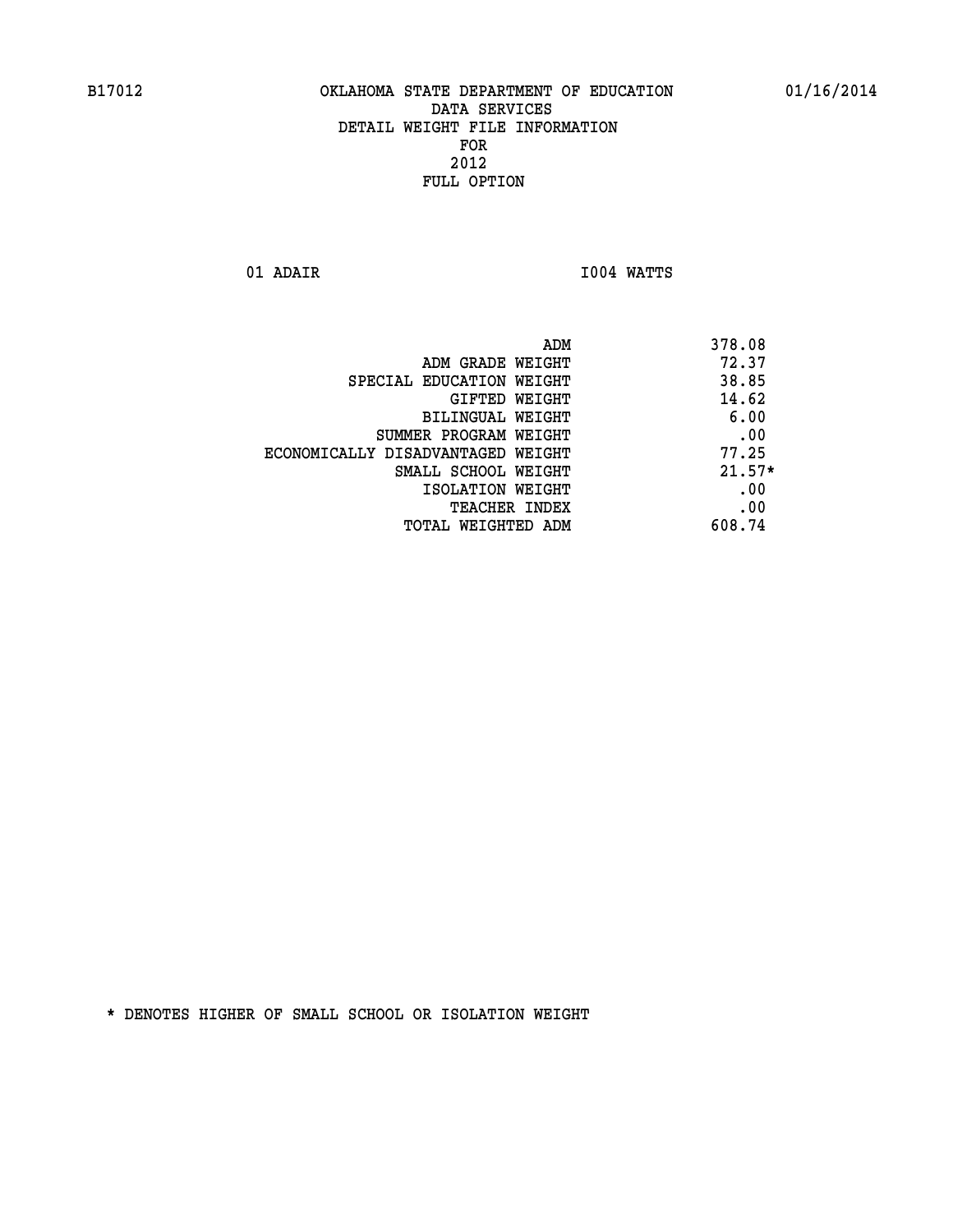**01 ADAIR I011 WESTVILLE** 

|                                   | ADM<br>1,228.94 |
|-----------------------------------|-----------------|
| ADM GRADE WEIGHT                  | 239.37          |
| SPECIAL EDUCATION WEIGHT          | 151.25          |
| GIFTED WEIGHT                     | 35.02           |
| <b>BILINGUAL WEIGHT</b>           | 13.75           |
| SUMMER PROGRAM WEIGHT             | .00             |
| ECONOMICALLY DISADVANTAGED WEIGHT | 243.50          |
| SMALL SCHOOL WEIGHT               | $11.12*$        |
| ISOLATION WEIGHT                  | .00             |
| <b>TEACHER INDEX</b>              | .00             |
| TOTAL WEIGHTED ADM                | 1,922.95        |
|                                   |                 |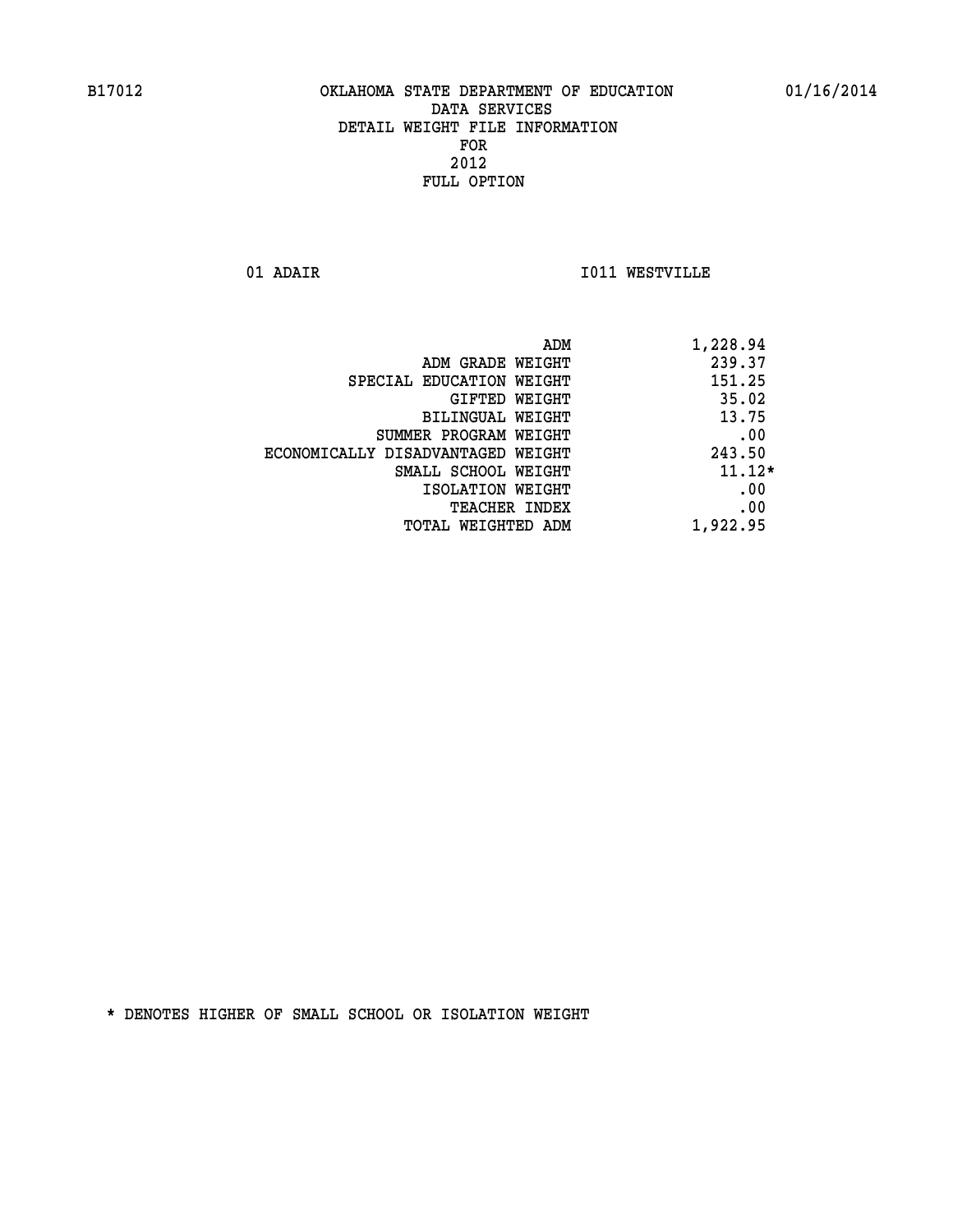**01 ADAIR I025 STILWELL** 

| ADM                               | 1,331.48 |
|-----------------------------------|----------|
| ADM GRADE WEIGHT                  | 270.14   |
| SPECIAL EDUCATION WEIGHT          | 234.40   |
| GIFTED WEIGHT                     | 44.20    |
| BILINGUAL WEIGHT                  | 57.75    |
| SUMMER PROGRAM WEIGHT             | .00      |
| ECONOMICALLY DISADVANTAGED WEIGHT | 266.00   |
| SMALL SCHOOL WEIGHT               | .00      |
| ISOLATION WEIGHT                  | .00      |
| TEACHER INDEX                     | 36.79    |
| TOTAL WEIGHTED ADM                | 2,240.76 |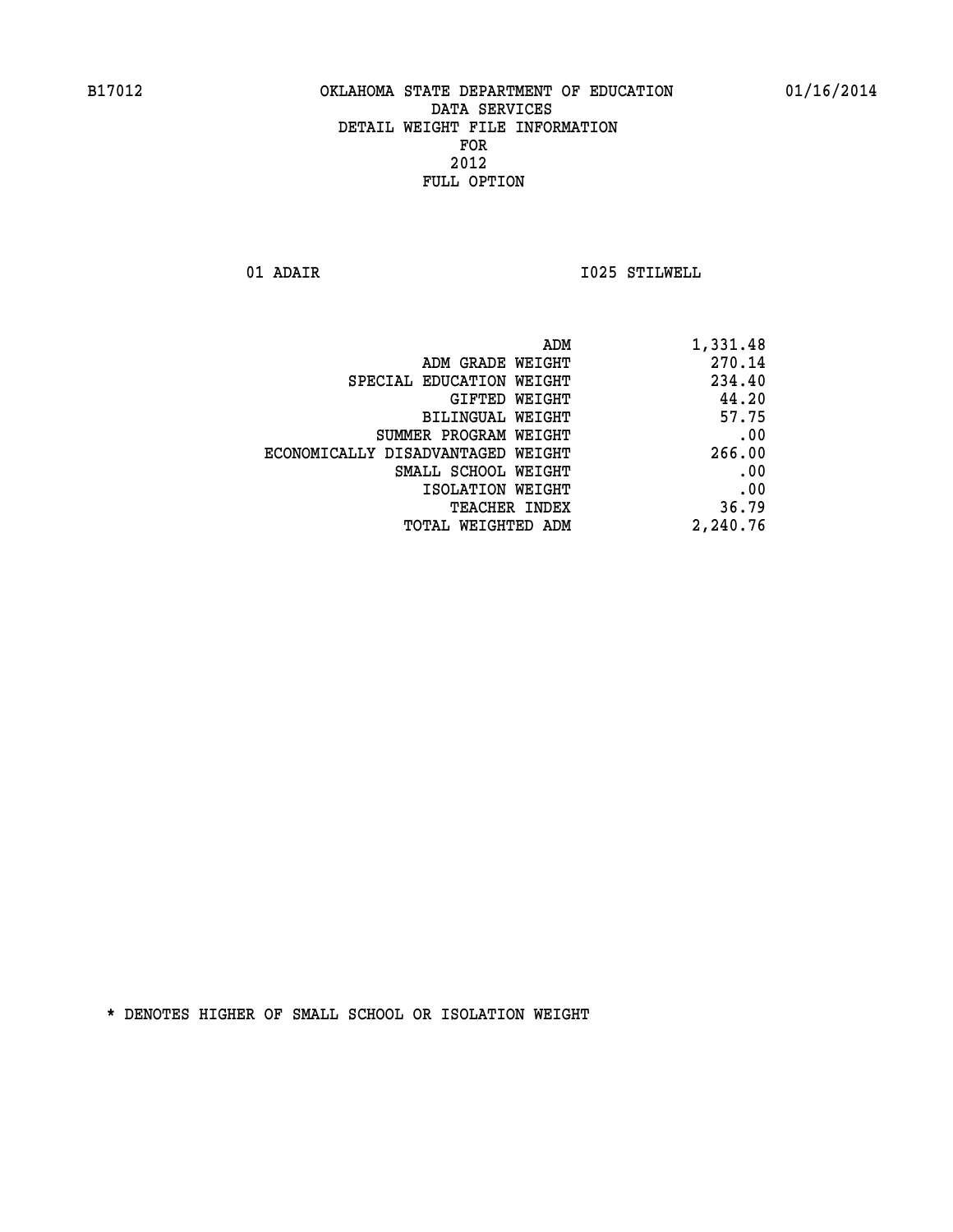**01 ADAIR I030 CAVE SPRINGS** 

|                                   | 126.15<br>ADM |
|-----------------------------------|---------------|
| ADM GRADE WEIGHT                  | 24.00         |
| SPECIAL EDUCATION WEIGHT          | 11.85         |
| GIFTED WEIGHT                     | 2.38          |
| BILINGUAL WEIGHT                  | 10.50         |
| SUMMER PROGRAM WEIGHT             | .00           |
| ECONOMICALLY DISADVANTAGED WEIGHT | 22.00         |
| SMALL SCHOOL WEIGHT               | $19.21*$      |
| ISOLATION WEIGHT                  | .00           |
| <b>TEACHER INDEX</b>              | .00           |
| TOTAL WEIGHTED ADM                | 216.09        |
|                                   |               |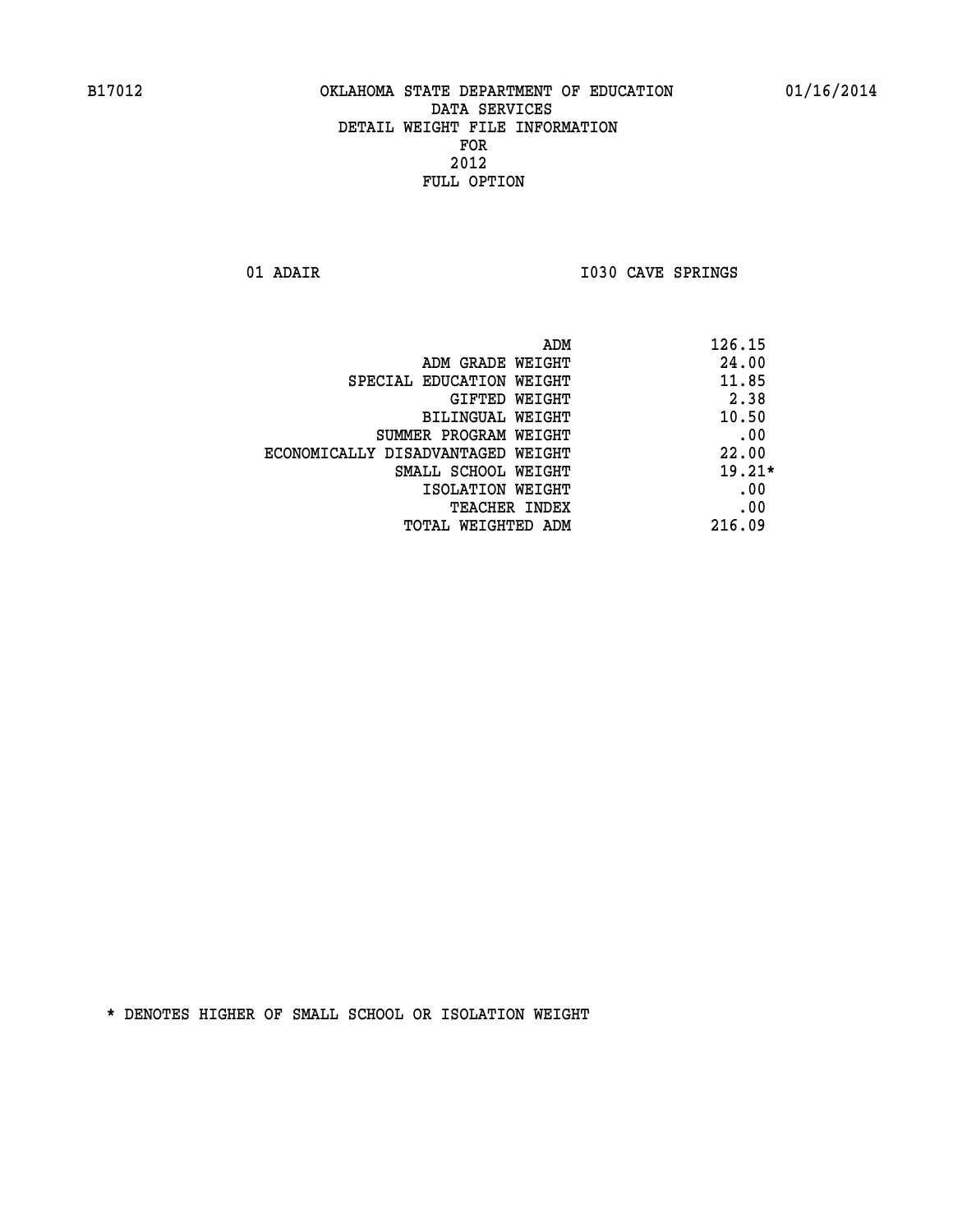02 ALFALFA **I001 BURLINGTON** 

| 154.30<br>ADM                              |  |
|--------------------------------------------|--|
| 23.16<br>ADM GRADE WEIGHT                  |  |
| 16.20<br>SPECIAL EDUCATION WEIGHT          |  |
| 6.46<br>GIFTED WEIGHT                      |  |
| .00<br>BILINGUAL WEIGHT                    |  |
| 1.20<br>SUMMER PROGRAM WEIGHT              |  |
| 19.75<br>ECONOMICALLY DISADVANTAGED WEIGHT |  |
| 21.86<br>SMALL SCHOOL WEIGHT               |  |
| $132.90*$<br>ISOLATION WEIGHT              |  |
| 11.58<br><b>TEACHER INDEX</b>              |  |
| 365.55<br>TOTAL WEIGHTED ADM               |  |
|                                            |  |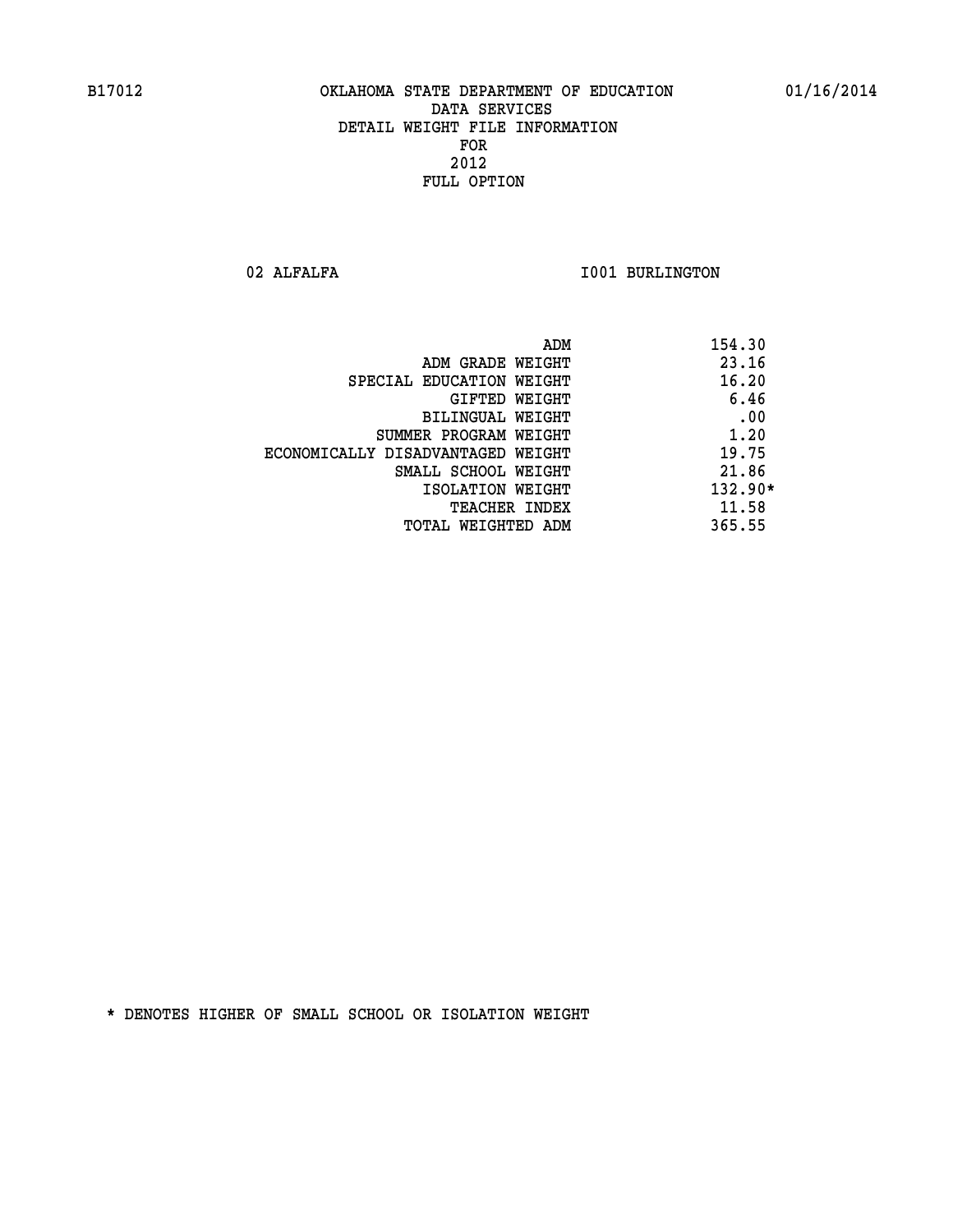02 ALFALFA **I046 CHEROKEE** 

|                                   | ADM | 318.89 |
|-----------------------------------|-----|--------|
| ADM GRADE WEIGHT                  |     | 64.64  |
| SPECIAL EDUCATION WEIGHT          |     | 30.35  |
| GIFTED WEIGHT                     |     | 8.50   |
| BILINGUAL WEIGHT                  |     | 1.25   |
| SUMMER PROGRAM WEIGHT             |     | .00    |
| ECONOMICALLY DISADVANTAGED WEIGHT |     | 40.25  |
| SMALL SCHOOL WEIGHT               |     | 25.33  |
| ISOLATION WEIGHT                  |     | 58.55* |
| TEACHER INDEX                     |     | 23.82  |
| TOTAL WEIGHTED ADM                |     | 546.25 |
|                                   |     |        |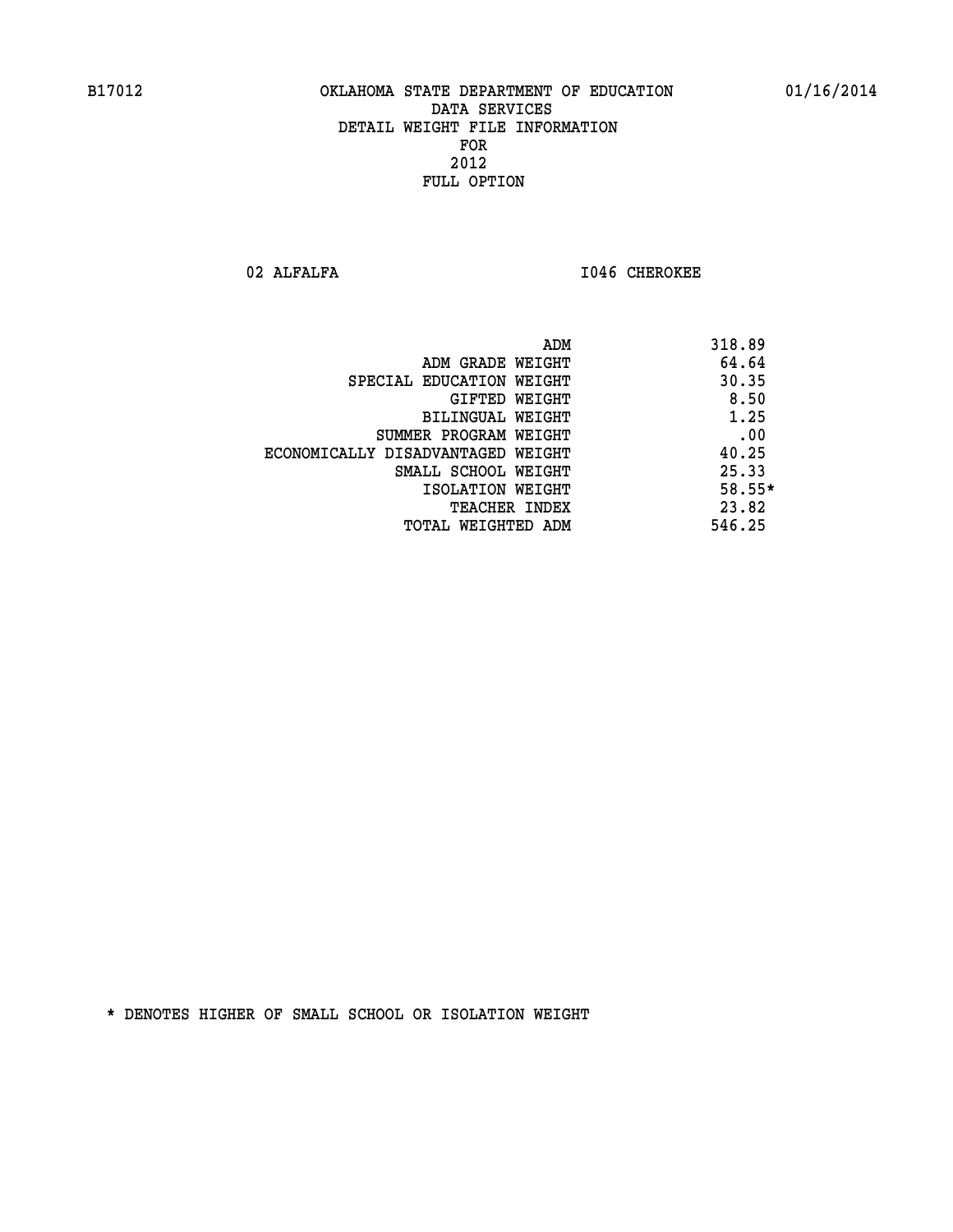02 ALFALFA **I093 TIMBERLAKE** 

| ADM                               | 237.39  |
|-----------------------------------|---------|
| ADM GRADE WEIGHT                  | 45.75   |
| SPECIAL EDUCATION WEIGHT          | 31.15   |
| GIFTED WEIGHT                     | 7.14    |
| BILINGUAL WEIGHT                  | .00     |
| SUMMER PROGRAM WEIGHT             | .00     |
| ECONOMICALLY DISADVANTAGED WEIGHT | 33.00   |
| SMALL SCHOOL WEIGHT               | 26.17   |
| ISOLATION WEIGHT                  | 156.68* |
| <b>TEACHER INDEX</b>              | 2.75    |
| TOTAL WEIGHTED ADM                | 513.86  |
|                                   |         |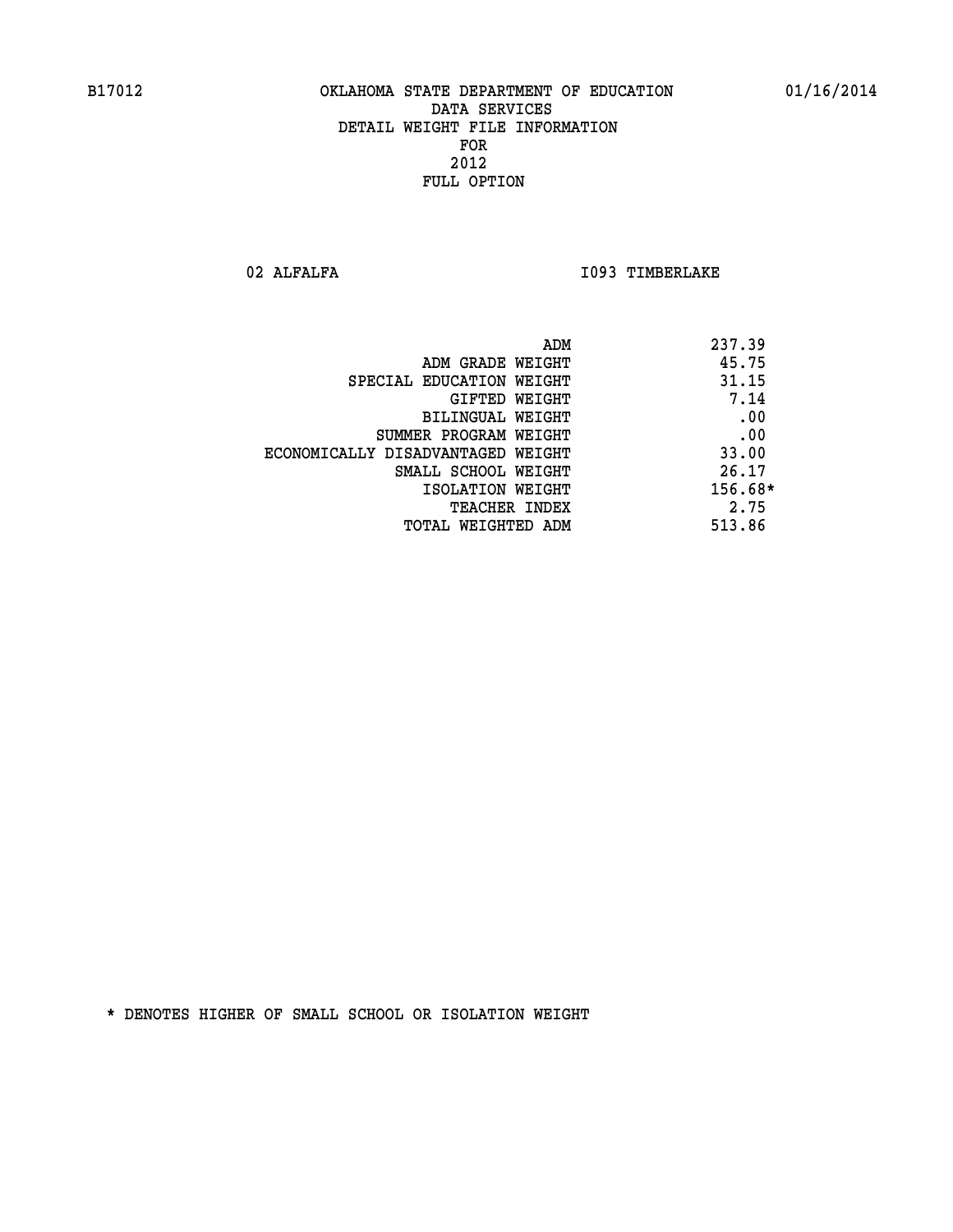03 ATOKA C021 HARMONY

|                                   | ADM | 211.68   |
|-----------------------------------|-----|----------|
| ADM GRADE WEIGHT                  |     | 42.39    |
| SPECIAL EDUCATION WEIGHT          |     | 41.35    |
| GIFTED WEIGHT                     |     | 5.44     |
| BILINGUAL WEIGHT                  |     | 2.25     |
| SUMMER PROGRAM WEIGHT             |     | .00      |
| ECONOMICALLY DISADVANTAGED WEIGHT |     | 40.25    |
| SMALL SCHOOL WEIGHT               |     | $25.40*$ |
| ISOLATION WEIGHT                  |     | .00      |
| <b>TEACHER INDEX</b>              |     | 17.75    |
| TOTAL WEIGHTED ADM                |     | 386.51   |
|                                   |     |          |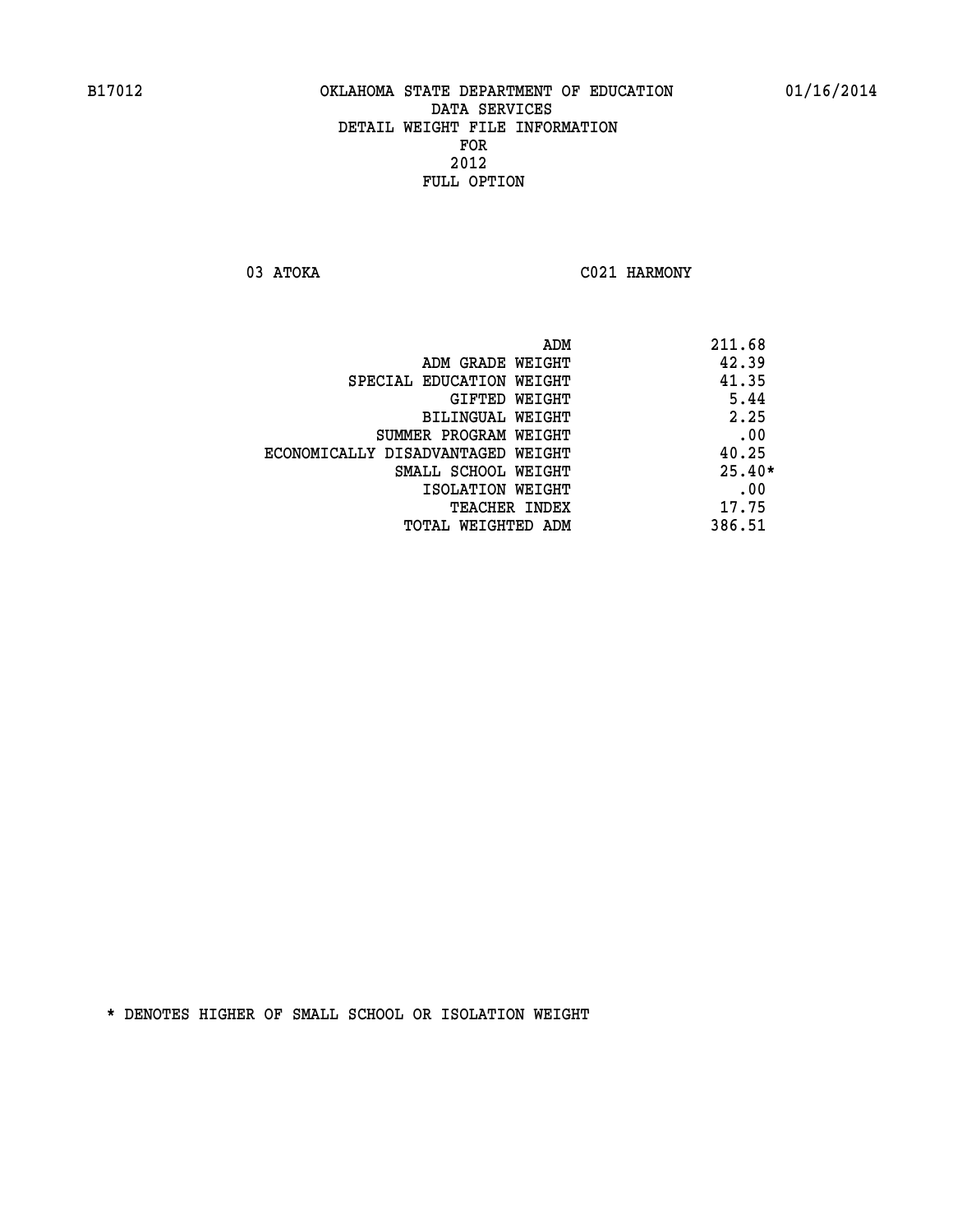**03 ATOKA C022 LANE** 

| ADM                               | 293.29   |
|-----------------------------------|----------|
| ADM GRADE WEIGHT                  | 57.48    |
| SPECIAL EDUCATION WEIGHT          | 73.20    |
| GIFTED WEIGHT                     | 15.30    |
| BILINGUAL WEIGHT                  | .00      |
| SUMMER PROGRAM WEIGHT             | .00      |
| ECONOMICALLY DISADVANTAGED WEIGHT | 59.00    |
| SMALL SCHOOL WEIGHT               | 34.33    |
| ISOLATION WEIGHT                  | $58.34*$ |
| <b>TEACHER INDEX</b>              | .00      |
| TOTAL WEIGHTED ADM                | 556.61   |
|                                   |          |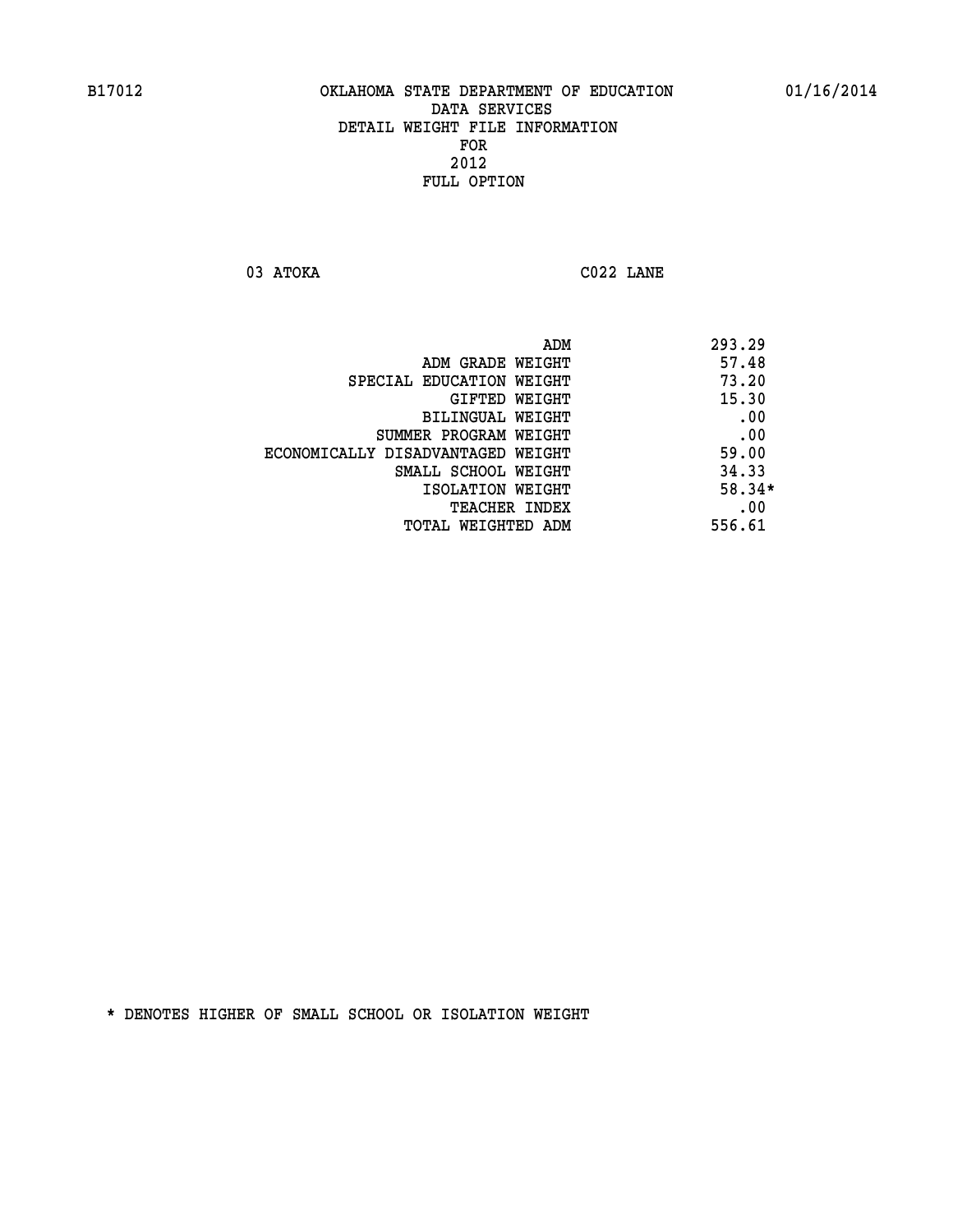03 ATOKA **I007 STRINGTOWN** 

| ADM                               | 190.30 |
|-----------------------------------|--------|
| ADM GRADE WEIGHT                  | 37.33  |
| SPECIAL EDUCATION WEIGHT          | 31.55  |
| GIFTED WEIGHT                     | 12.58  |
| BILINGUAL WEIGHT                  | .00    |
| SUMMER PROGRAM WEIGHT             | .00    |
| ECONOMICALLY DISADVANTAGED WEIGHT | 38.25  |
| SMALL SCHOOL WEIGHT               | 24.37  |
| ISOLATION WEIGHT                  | 48.37* |
| <b>TEACHER INDEX</b>              | .00    |
| TOTAL WEIGHTED ADM                | 358.38 |
|                                   |        |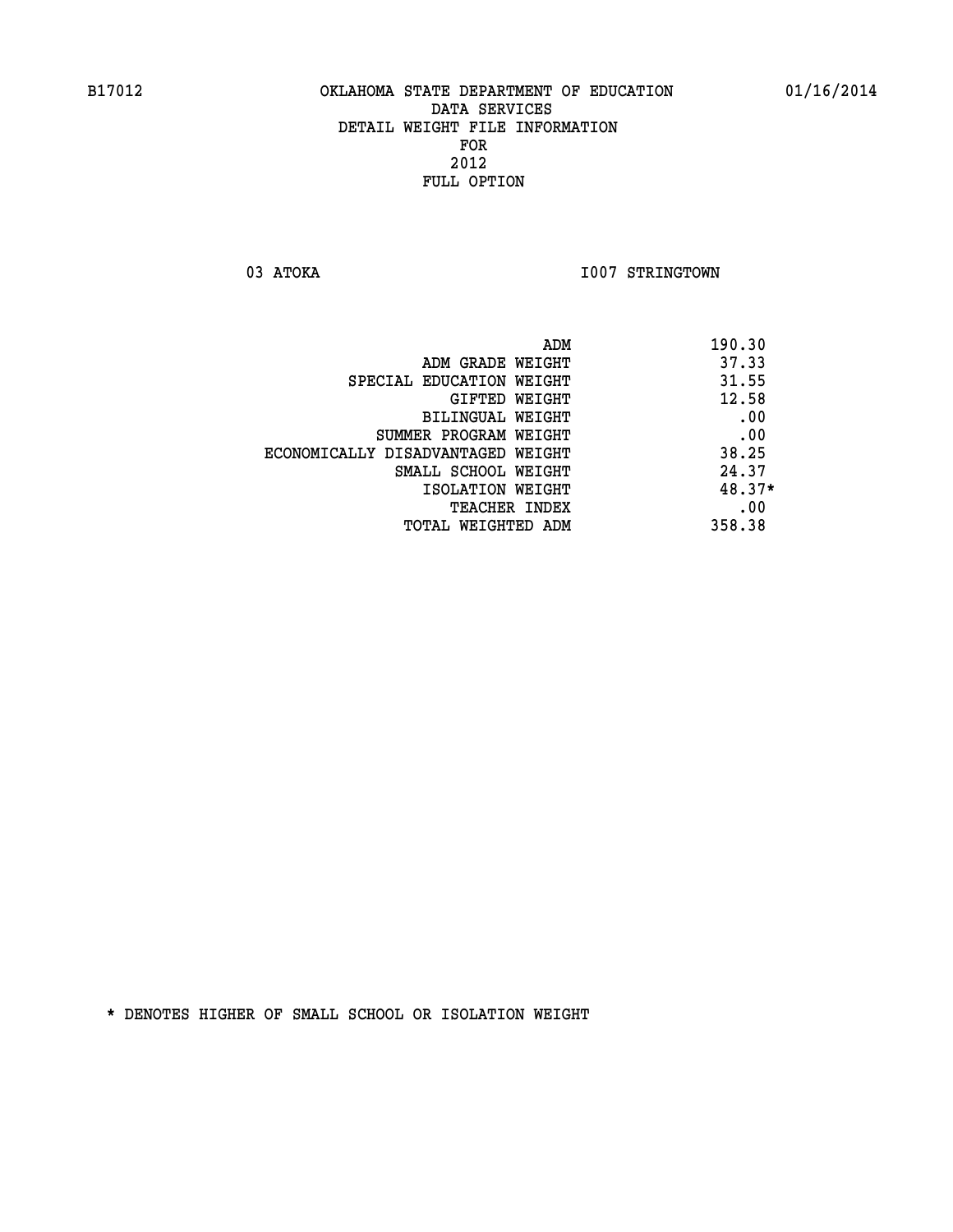**03 ATOKA I015 ATOKA** 

| ADM                               | 861.35   |
|-----------------------------------|----------|
| ADM GRADE WEIGHT                  | 172.90   |
| SPECIAL EDUCATION WEIGHT          | 197.55   |
| <b>GIFTED WEIGHT</b>              | 40.80    |
| <b>BILINGUAL WEIGHT</b>           | .00      |
| SUMMER PROGRAM WEIGHT             | .00      |
| ECONOMICALLY DISADVANTAGED WEIGHT | 162.50   |
| SMALL SCHOOL WEIGHT               | .00      |
| ISOLATION WEIGHT                  | .00      |
| TEACHER INDEX                     | .00      |
| TOTAL WEIGHTED ADM                | 1,435.10 |
|                                   |          |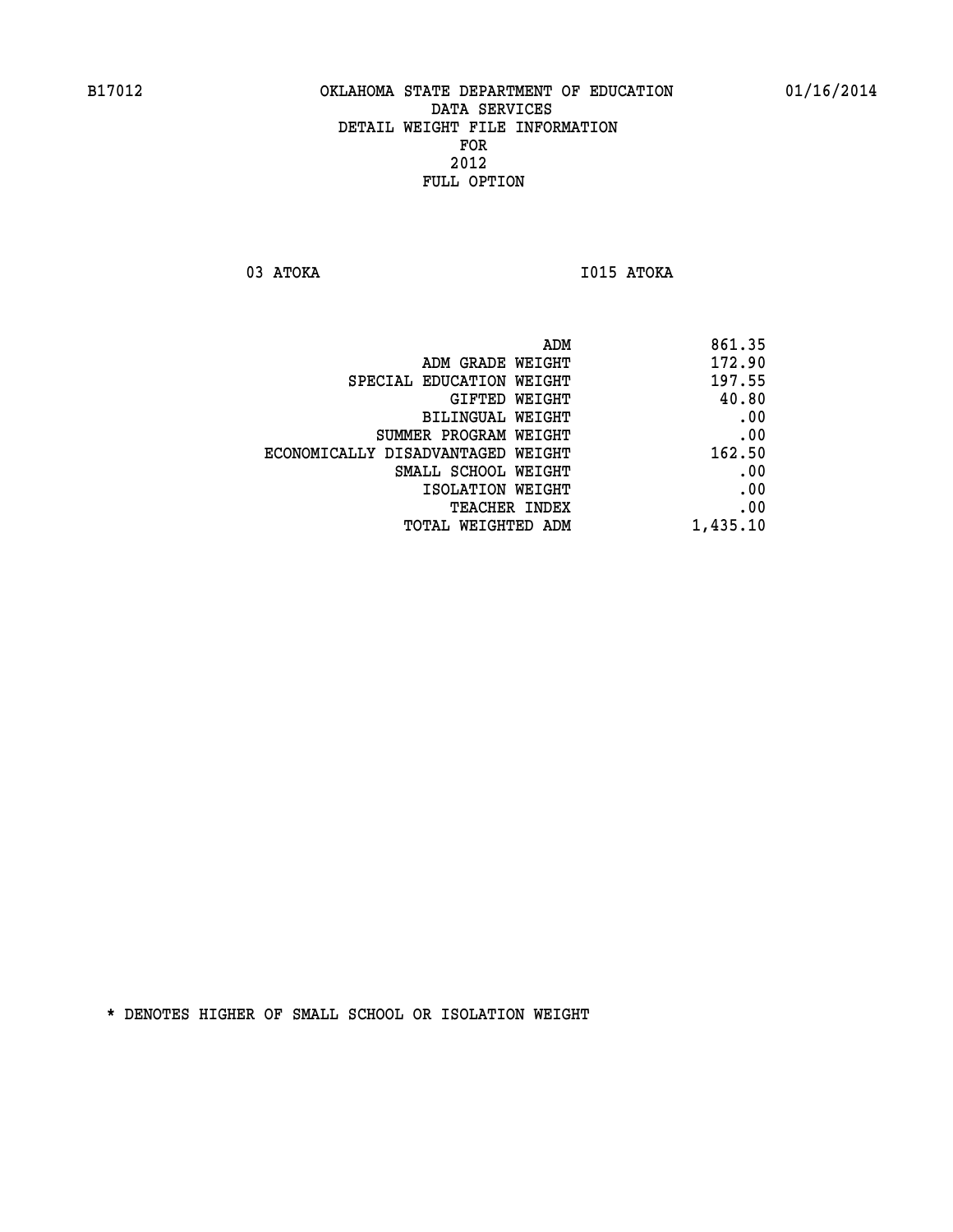03 ATOKA **I019 TUSHKA** 

| ADM                               | 455.35   |
|-----------------------------------|----------|
| ADM GRADE WEIGHT                  | 86.62    |
| SPECIAL EDUCATION WEIGHT          | 53.90    |
| GIFTED WEIGHT                     | 17.68    |
| BILINGUAL WEIGHT                  | .00      |
| SUMMER PROGRAM WEIGHT             | .00      |
| ECONOMICALLY DISADVANTAGED WEIGHT | 124.75   |
| SMALL SCHOOL WEIGHT               | $12.68*$ |
| ISOLATION WEIGHT                  | .00      |
| <b>TEACHER INDEX</b>              | .00      |
| TOTAL WEIGHTED ADM                | 750.98   |
|                                   |          |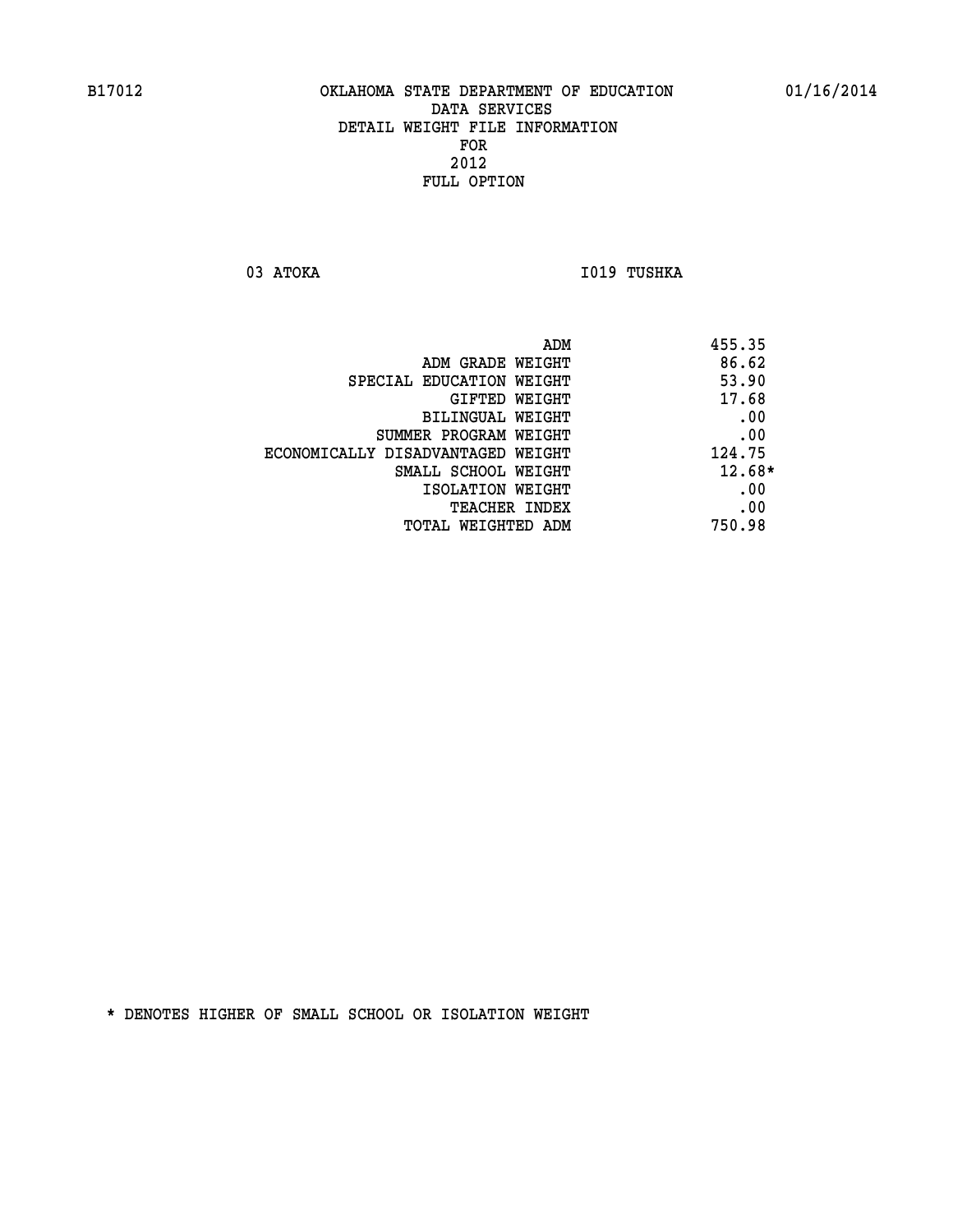**03 ATOKA I026 CANEY** 

|                                   | 258.08<br>ADM |
|-----------------------------------|---------------|
| ADM GRADE WEIGHT                  | 55.32         |
| SPECIAL EDUCATION WEIGHT          | 36.65         |
| GIFTED WEIGHT                     | 6.80          |
| BILINGUAL WEIGHT                  | 2.00          |
| SUMMER PROGRAM WEIGHT             | .00           |
| ECONOMICALLY DISADVANTAGED WEIGHT | 53.00         |
| SMALL SCHOOL WEIGHT               | $26.43*$      |
| ISOLATION WEIGHT                  | .00           |
| <b>TEACHER INDEX</b>              | .00           |
| TOTAL WEIGHTED ADM                | 438.28        |
|                                   |               |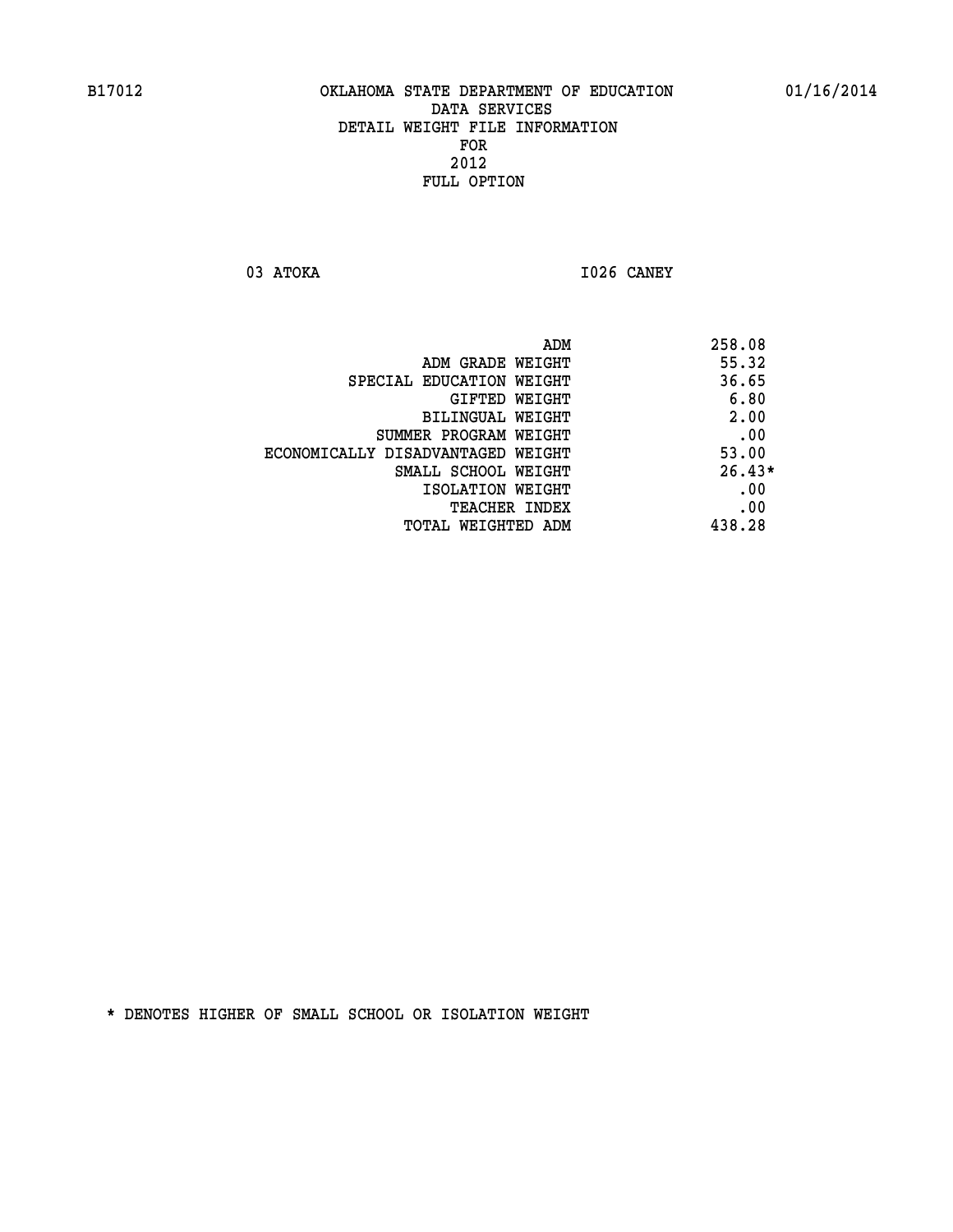04 BEAVER 1022 BEAVER

|                                   | ADM | 360.16    |
|-----------------------------------|-----|-----------|
| ADM GRADE WEIGHT                  |     | 49.83     |
| SPECIAL EDUCATION WEIGHT          |     | 28.80     |
| GIFTED WEIGHT                     |     | 9.86      |
| BILINGUAL WEIGHT                  |     | 19.75     |
| SUMMER PROGRAM WEIGHT             |     | 1.20      |
| ECONOMICALLY DISADVANTAGED WEIGHT |     | 45.50     |
| SMALL SCHOOL WEIGHT               |     | 22.99     |
| ISOLATION WEIGHT                  |     | $176.48*$ |
| <b>TEACHER INDEX</b>              |     | 23.18     |
| TOTAL WEIGHTED ADM                |     | 714.76    |
|                                   |     |           |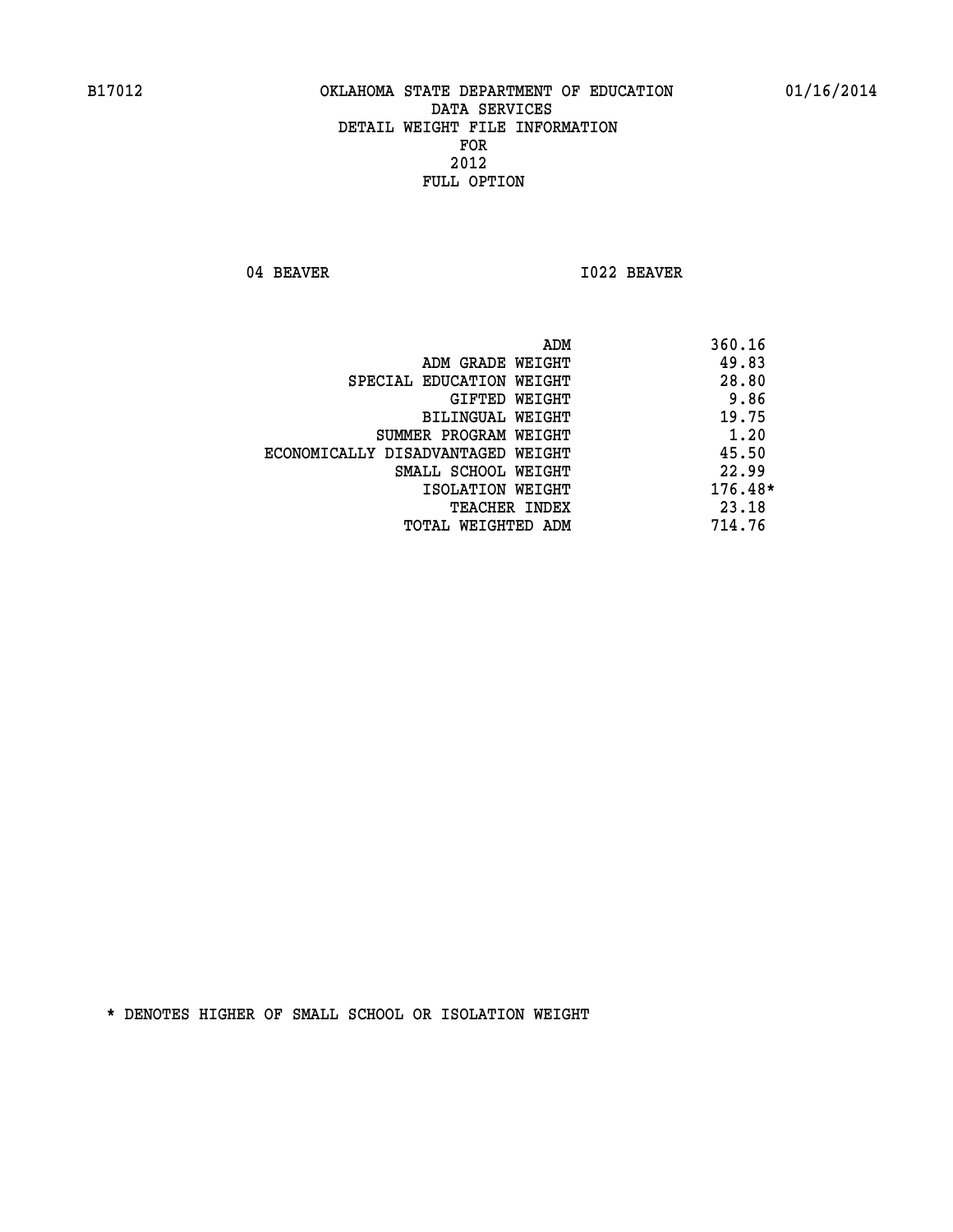04 BEAVER 1075 BALKO

| ADM                               | 157.70    |
|-----------------------------------|-----------|
| ADM GRADE WEIGHT                  | 32.49     |
| SPECIAL EDUCATION WEIGHT          | 24.95     |
| GIFTED WEIGHT                     | 5.10      |
| BILINGUAL WEIGHT                  | 3.00      |
| SUMMER PROGRAM WEIGHT             | .00       |
| ECONOMICALLY DISADVANTAGED WEIGHT | 18.00     |
| SMALL SCHOOL WEIGHT               | 22.14     |
| ISOLATION WEIGHT                  | $127.74*$ |
| TEACHER INDEX                     | .00       |
| TOTAL WEIGHTED ADM                | 368.98    |
|                                   |           |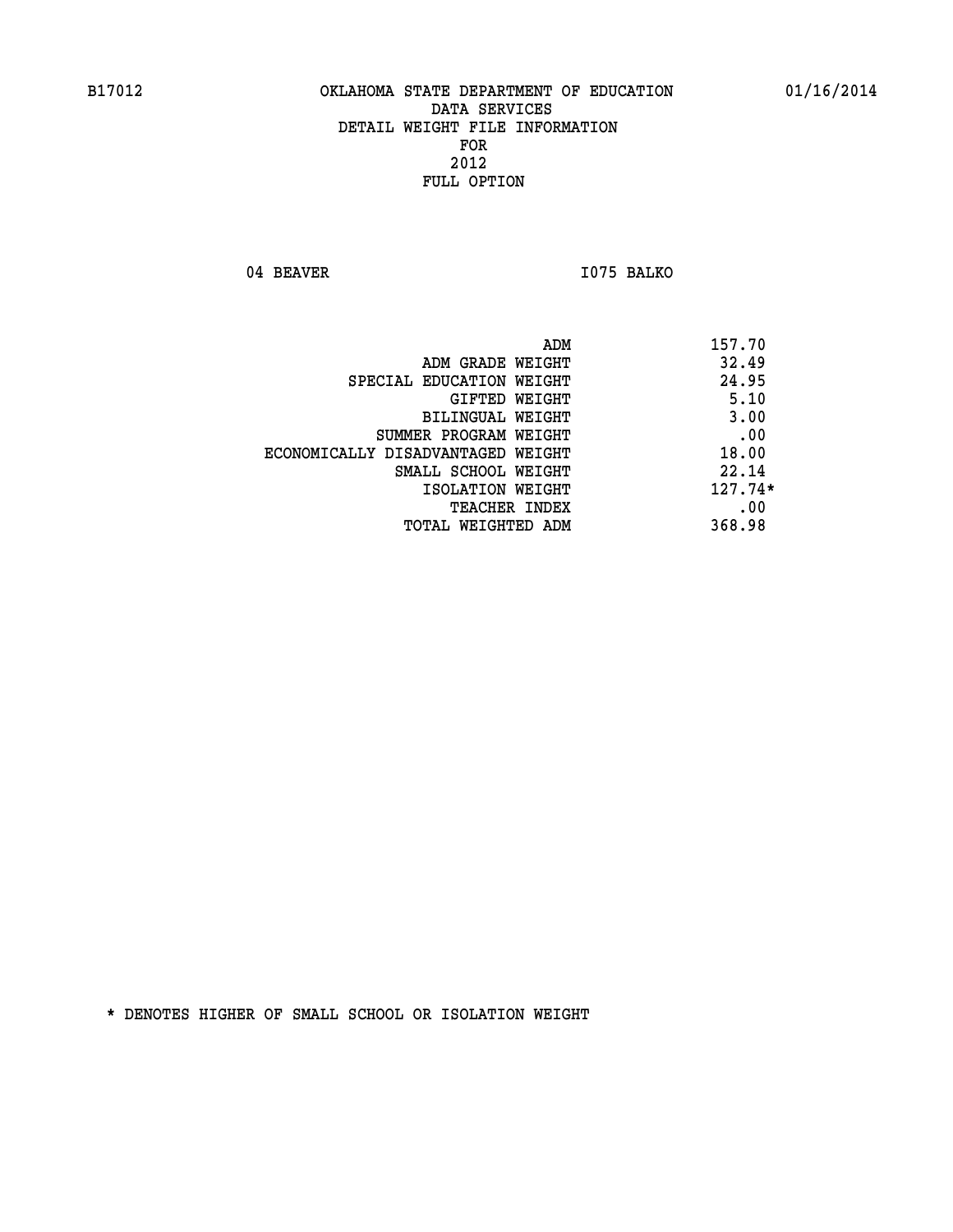04 BEAVER 1123 FORGAN

|                                   | ADM<br>174.65 |
|-----------------------------------|---------------|
| ADM GRADE WEIGHT                  | 24.60         |
| SPECIAL EDUCATION WEIGHT          | 20.45         |
| GIFTED WEIGHT                     | 4.76          |
| BILINGUAL WEIGHT                  | 7.75          |
| SUMMER PROGRAM WEIGHT             | .00           |
| ECONOMICALLY DISADVANTAGED WEIGHT | 22.50         |
| SMALL SCHOOL WEIGHT               | 23.40         |
| ISOLATION WEIGHT                  | 132.73*       |
| <b>TEACHER INDEX</b>              | .69           |
| TOTAL WEIGHTED ADM                | 388.13        |
|                                   |               |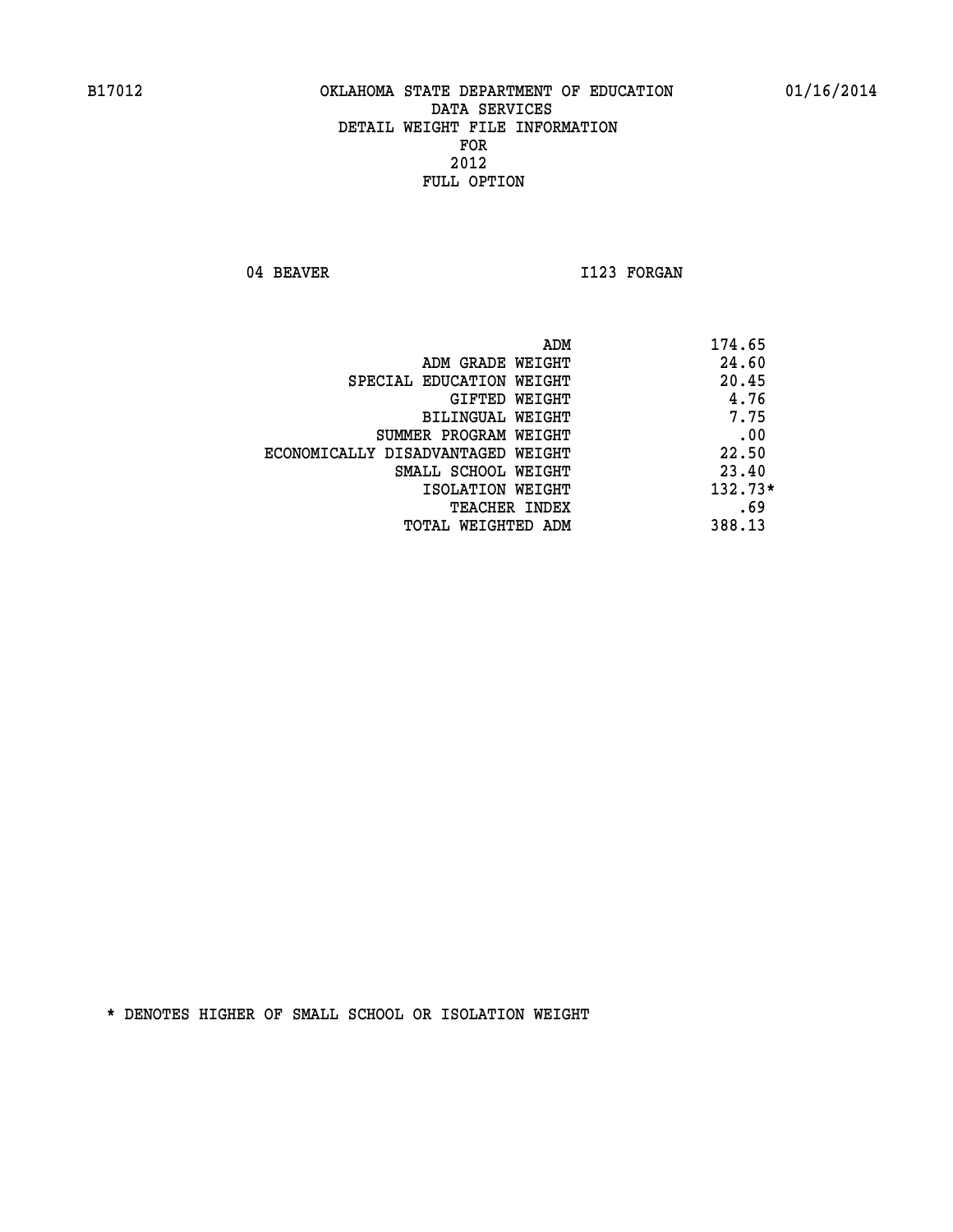04 BEAVER 1128 TURPIN

|                                   | ADM<br>396.52 |  |
|-----------------------------------|---------------|--|
| ADM GRADE WEIGHT                  | 76.49         |  |
| SPECIAL EDUCATION WEIGHT          | 31.30         |  |
| <b>GIFTED WEIGHT</b>              | 10.88         |  |
| BILINGUAL WEIGHT                  | 45.25         |  |
| SUMMER PROGRAM WEIGHT             | .00           |  |
| ECONOMICALLY DISADVANTAGED WEIGHT | 66.75         |  |
| SMALL SCHOOL WEIGHT               | 19.86         |  |
| ISOLATION WEIGHT                  | $174.47*$     |  |
| TEACHER INDEX                     | .00           |  |
| TOTAL WEIGHTED ADM                | 801.66        |  |
|                                   |               |  |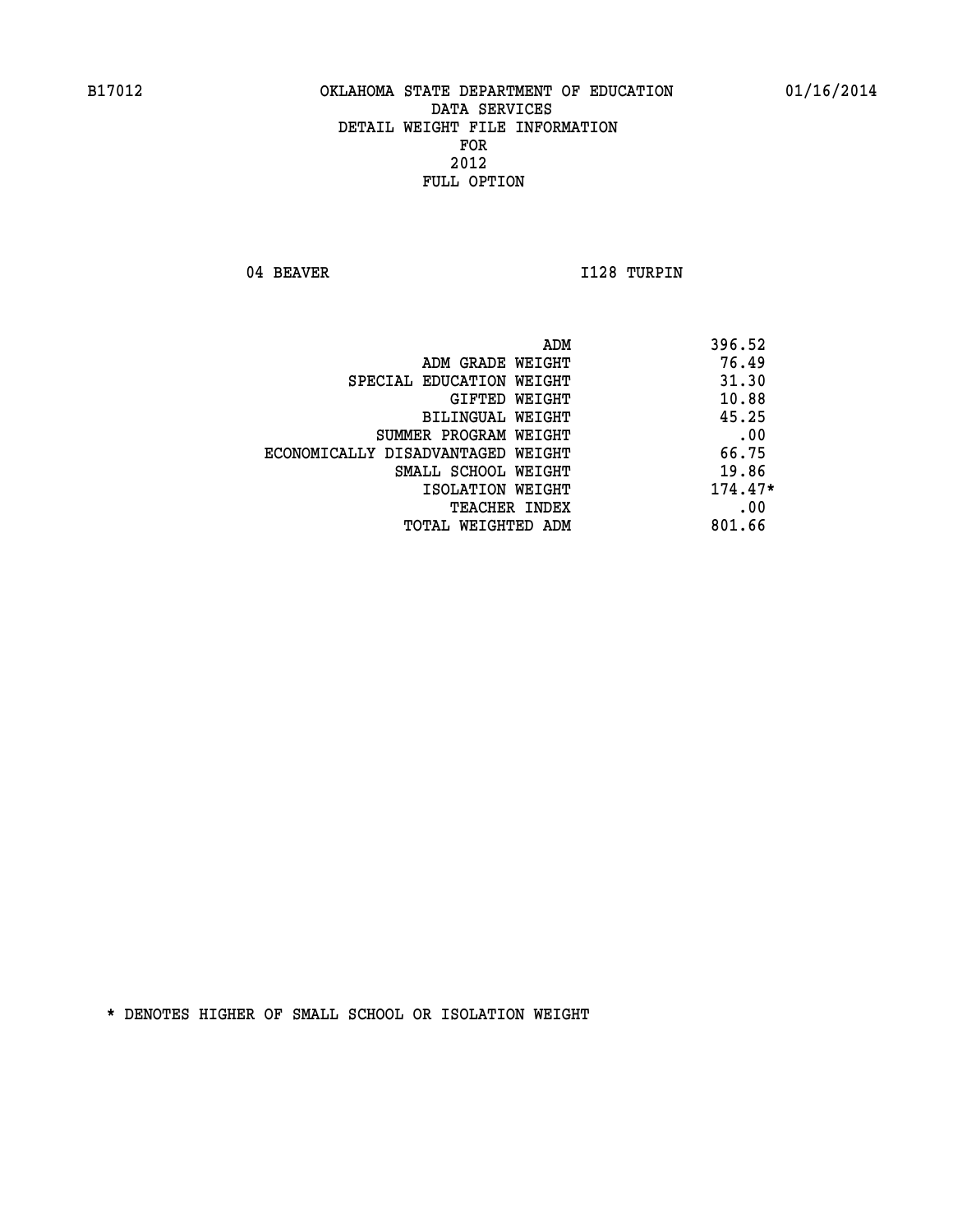05 BECKHAM 1002 MERRITT

| 630.57 |
|--------|
| 95.39  |
| 58.90  |
| 16.66  |
| 7.00   |
| .00    |
| 76.50  |
| .00    |
| .00    |
| 20.62  |
| 905.64 |
|        |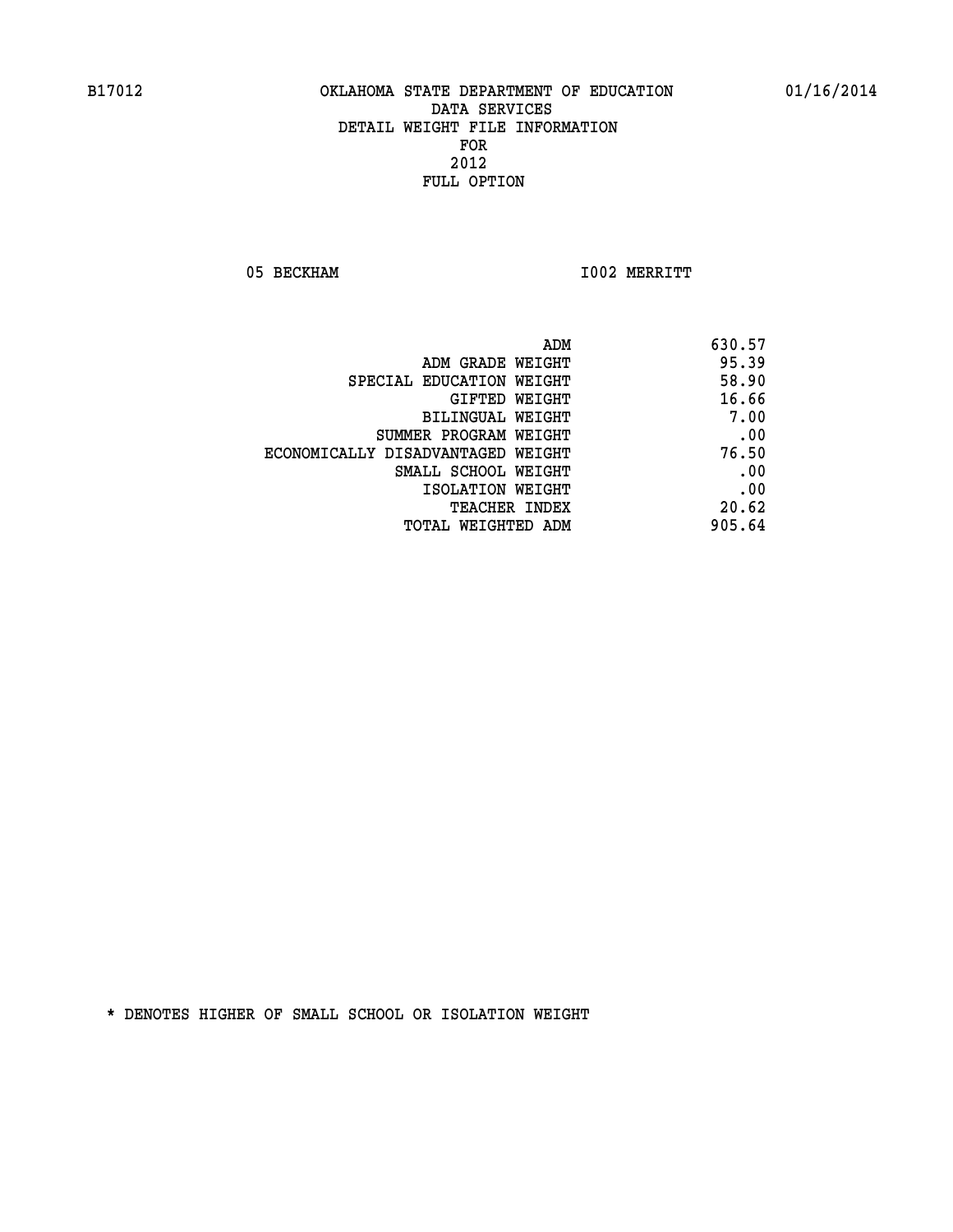05 BECKHAM 1006 ELK CITY

| 2,319.95 |
|----------|
| 395.10   |
| 202.65   |
| 41.48    |
| 47.25    |
| .00      |
| 292.00   |
| .00      |
| .00      |
| 74.57    |
| 3,373.00 |
|          |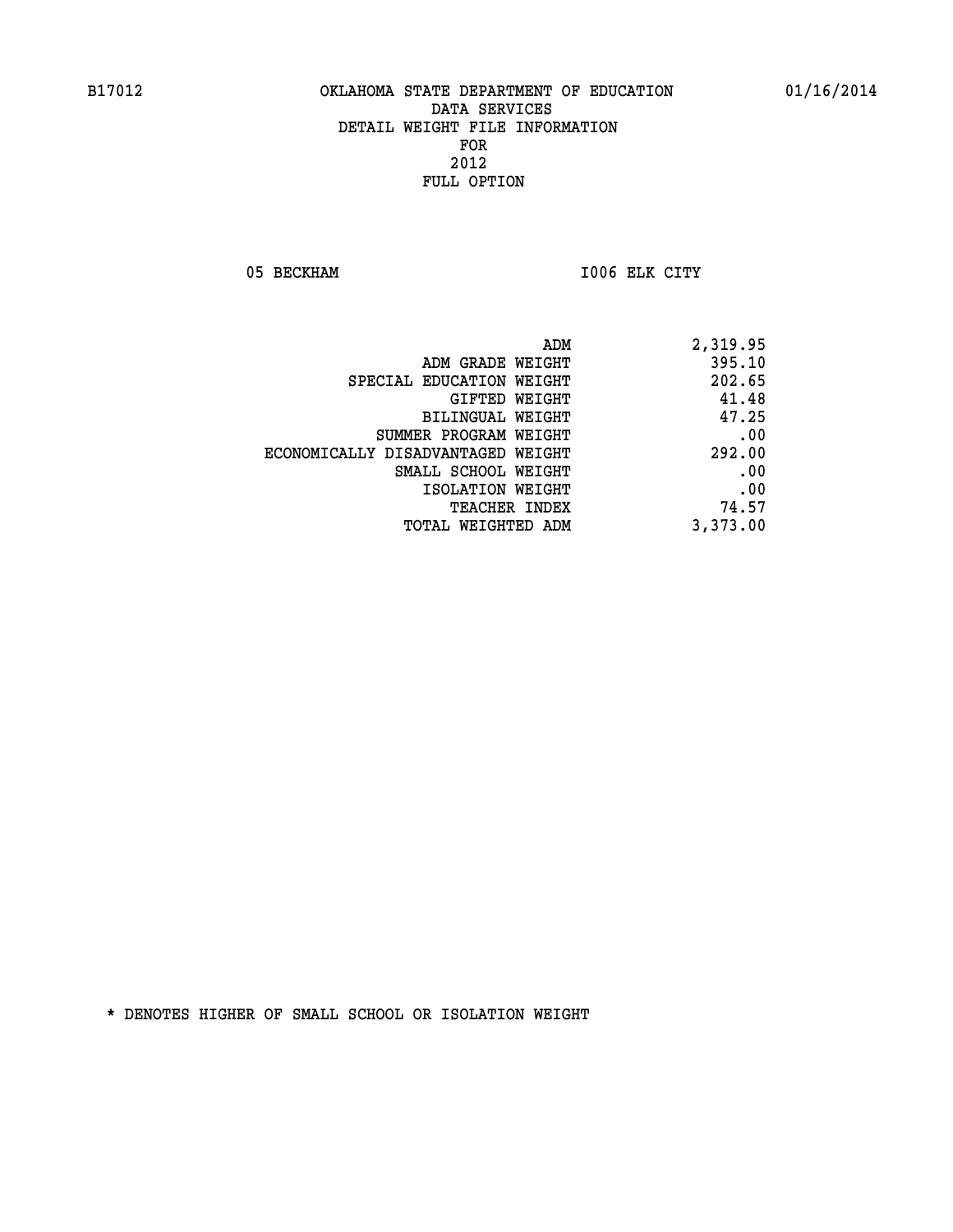05 BECKHAM 1031 SAYRE

|                                   | ADM | 692.57   |
|-----------------------------------|-----|----------|
| ADM GRADE WEIGHT                  |     | 138.75   |
| SPECIAL EDUCATION WEIGHT          |     | 69.50    |
| <b>GIFTED WEIGHT</b>              |     | 17.00    |
| <b>BILINGUAL WEIGHT</b>           |     | 3.25     |
| SUMMER PROGRAM WEIGHT             |     | .00      |
| ECONOMICALLY DISADVANTAGED WEIGHT |     | 93.50    |
| SMALL SCHOOL WEIGHT               |     | .00      |
| ISOLATION WEIGHT                  |     | .00      |
| TEACHER INDEX                     |     | 54.01    |
| TOTAL WEIGHTED ADM                |     | 1,068.58 |
|                                   |     |          |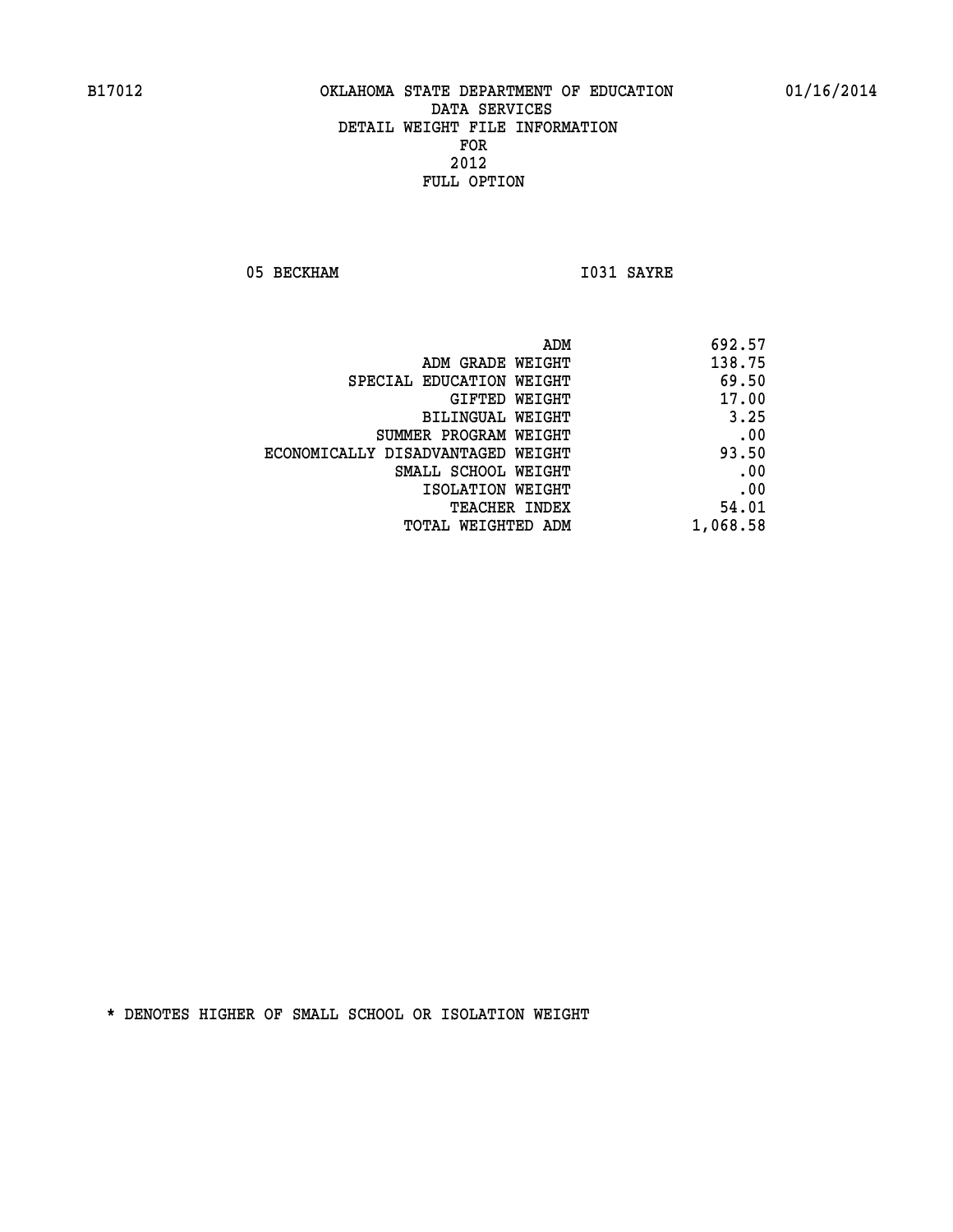05 BECKHAM 1051 ERICK

| ADM<br>258.63                              |  |
|--------------------------------------------|--|
| 49.93<br>ADM GRADE WEIGHT                  |  |
| 22.50<br>SPECIAL EDUCATION WEIGHT          |  |
| 7.14<br>GIFTED WEIGHT                      |  |
| .00<br>BILINGUAL WEIGHT                    |  |
| .00<br>SUMMER PROGRAM WEIGHT               |  |
| 37.00<br>ECONOMICALLY DISADVANTAGED WEIGHT |  |
| 26.44<br>SMALL SCHOOL WEIGHT               |  |
| $157.76*$<br>ISOLATION WEIGHT              |  |
| .00<br><b>TEACHER INDEX</b>                |  |
| 532.96<br>TOTAL WEIGHTED ADM               |  |
|                                            |  |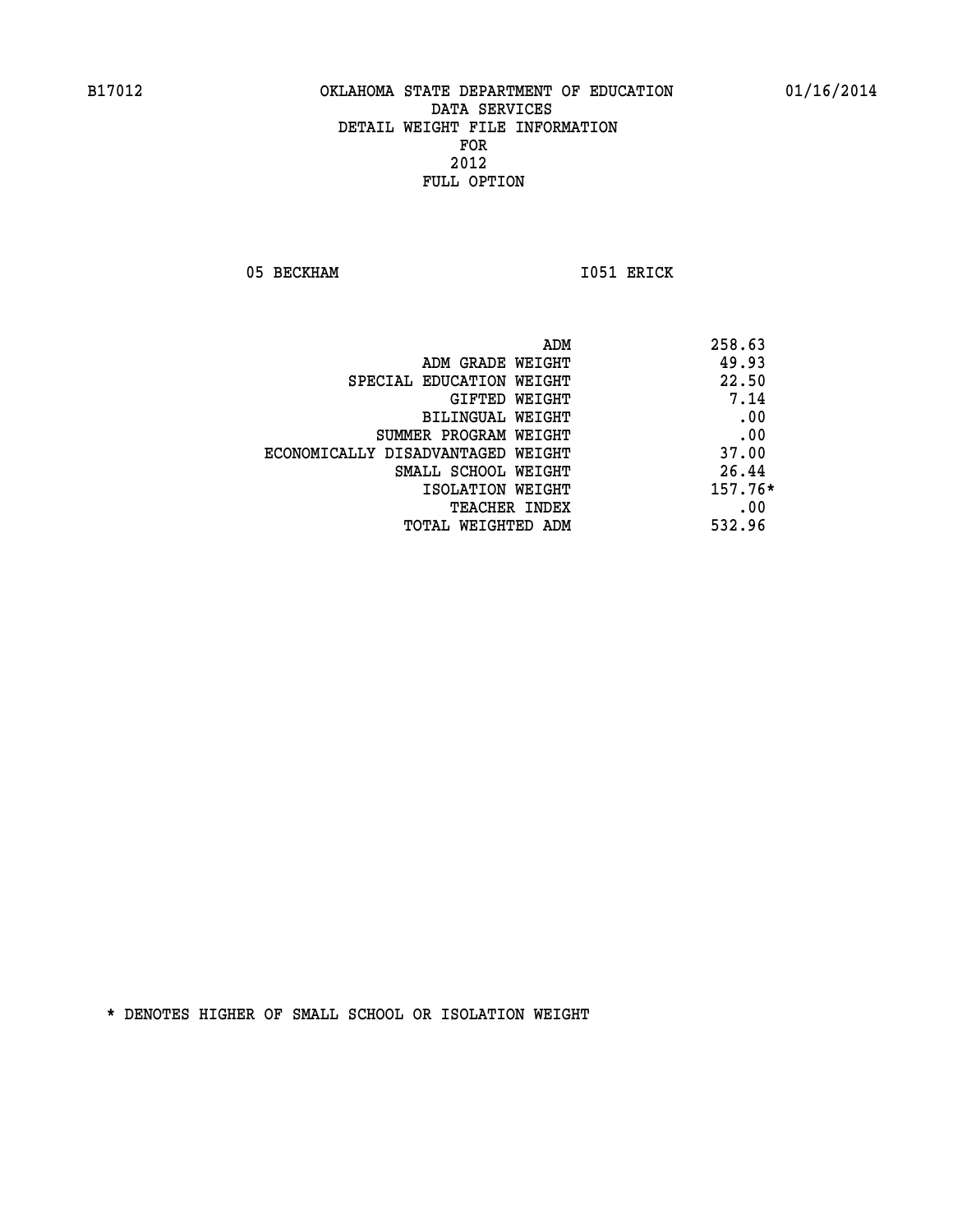06 BLAINE 1009 OKEENE

|                                   | ADM<br>323.32 |
|-----------------------------------|---------------|
| ADM GRADE WEIGHT                  | 53.45         |
| SPECIAL EDUCATION WEIGHT          | 54.25         |
| GIFTED WEIGHT                     | 3.06          |
| BILINGUAL WEIGHT                  | 5.00          |
| SUMMER PROGRAM WEIGHT             | .00           |
| ECONOMICALLY DISADVANTAGED WEIGHT | 46.25         |
| SMALL SCHOOL WEIGHT               | 25.14         |
| ISOLATION WEIGHT                  | 120.47*       |
| TEACHER INDEX                     | 39.64         |
| TOTAL WEIGHTED ADM                | 645.44        |
|                                   |               |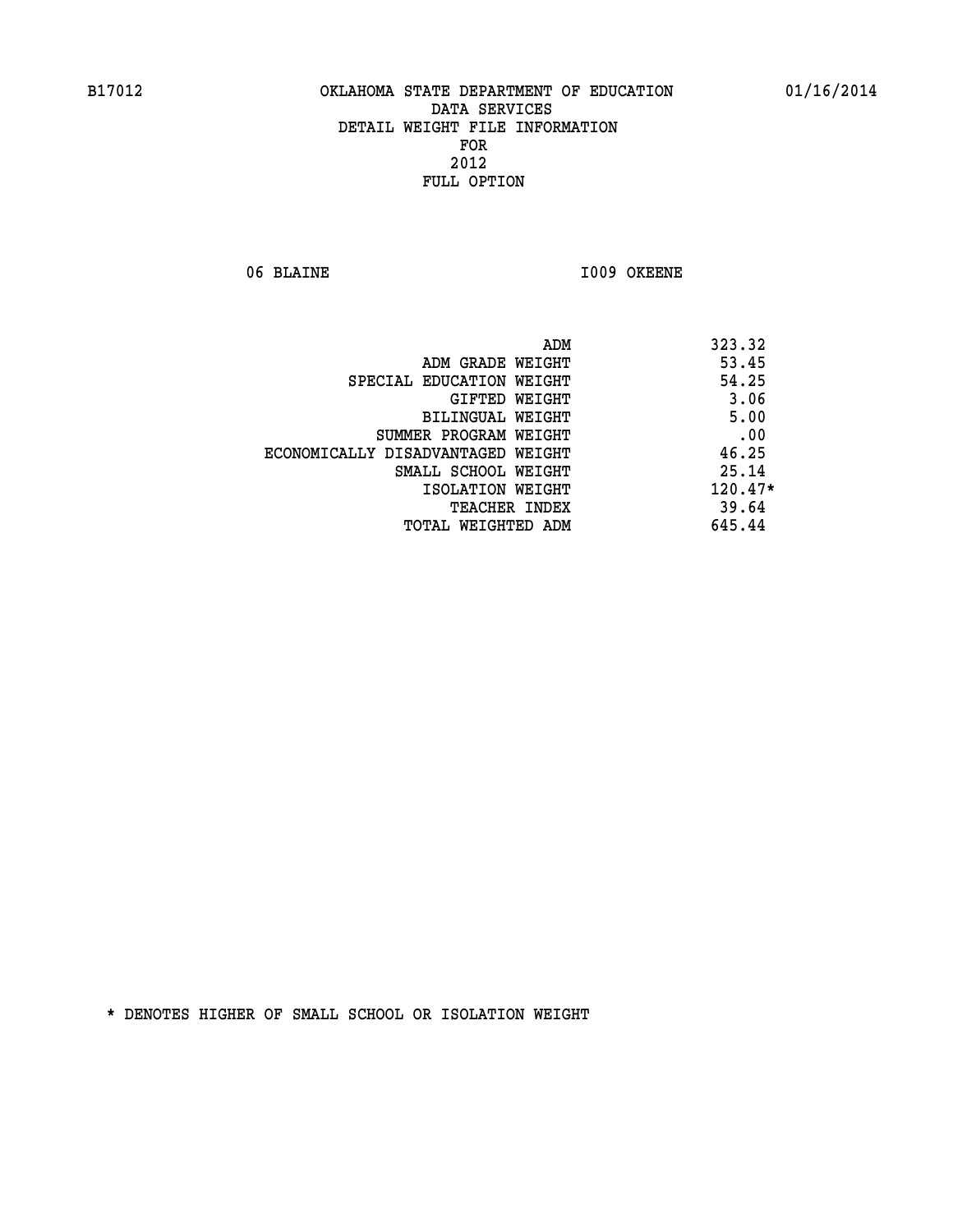06 BLAINE **I042 WATONGA** 

| 761.02   |
|----------|
| 137.50   |
| 75.70    |
| 22.78    |
| 18.50    |
| .00      |
| 144.50   |
| .00      |
| .00      |
| 71.86    |
| 1,231.86 |
|          |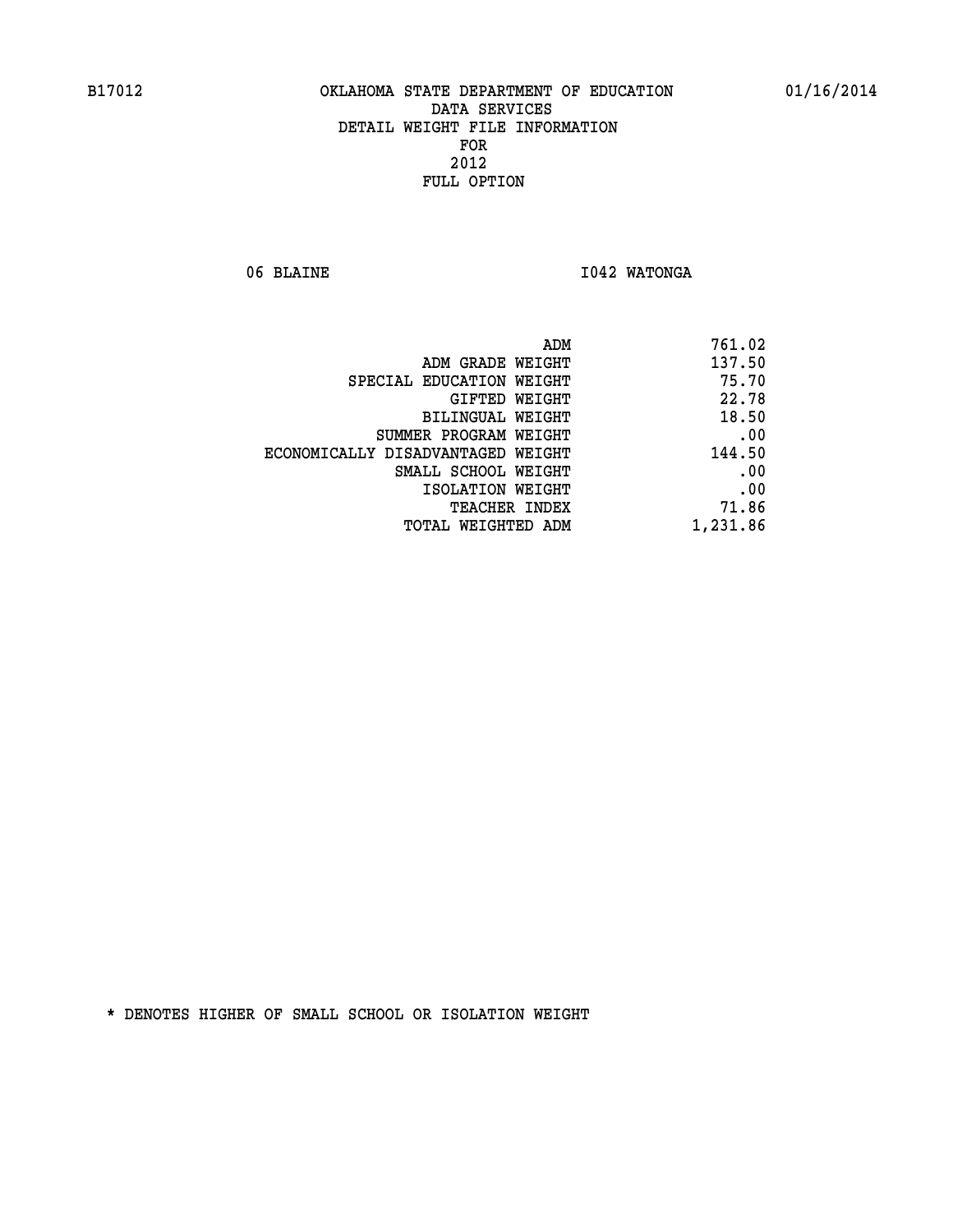06 BLAINE **I080 GEARY** 

|                                   | ADM | 408.32    |
|-----------------------------------|-----|-----------|
| ADM GRADE WEIGHT                  |     | 85.67     |
| SPECIAL EDUCATION WEIGHT          |     | 45.85     |
| <b>GIFTED WEIGHT</b>              |     | 18.02     |
| BILINGUAL WEIGHT                  |     | 7.50      |
| SUMMER PROGRAM WEIGHT             |     | .00       |
| ECONOMICALLY DISADVANTAGED WEIGHT |     | 91.25     |
| SMALL SCHOOL WEIGHT               |     | 18.63     |
| ISOLATION WEIGHT                  |     | $183.74*$ |
| TEACHER INDEX                     |     | .00       |
| TOTAL WEIGHTED ADM                |     | 840.35    |
|                                   |     |           |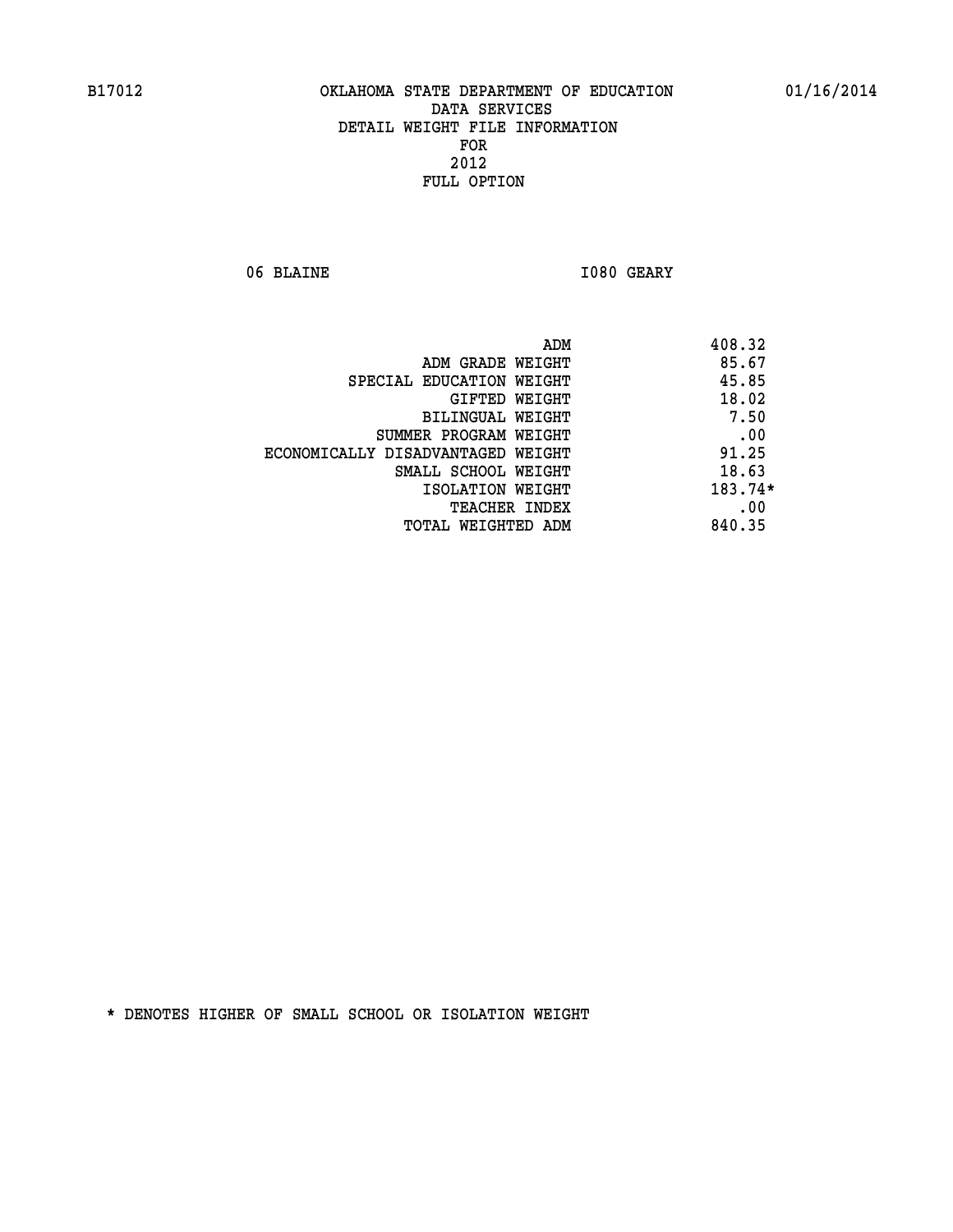06 BLAINE 1105 CANTON

|                                   | ADM | 380.44    |
|-----------------------------------|-----|-----------|
| ADM GRADE WEIGHT                  |     | 76.69     |
| SPECIAL EDUCATION WEIGHT          |     | 60.05     |
| GIFTED WEIGHT                     |     | 11.56     |
| BILINGUAL WEIGHT                  |     | 5.25      |
| SUMMER PROGRAM WEIGHT             |     | .00       |
| ECONOMICALLY DISADVANTAGED WEIGHT |     | 64.75     |
| SMALL SCHOOL WEIGHT               |     | 21.37     |
| ISOLATION WEIGHT                  |     | $157.35*$ |
| TEACHER INDEX                     |     | 21.50     |
| TOTAL WEIGHTED ADM                |     | 777.59    |
|                                   |     |           |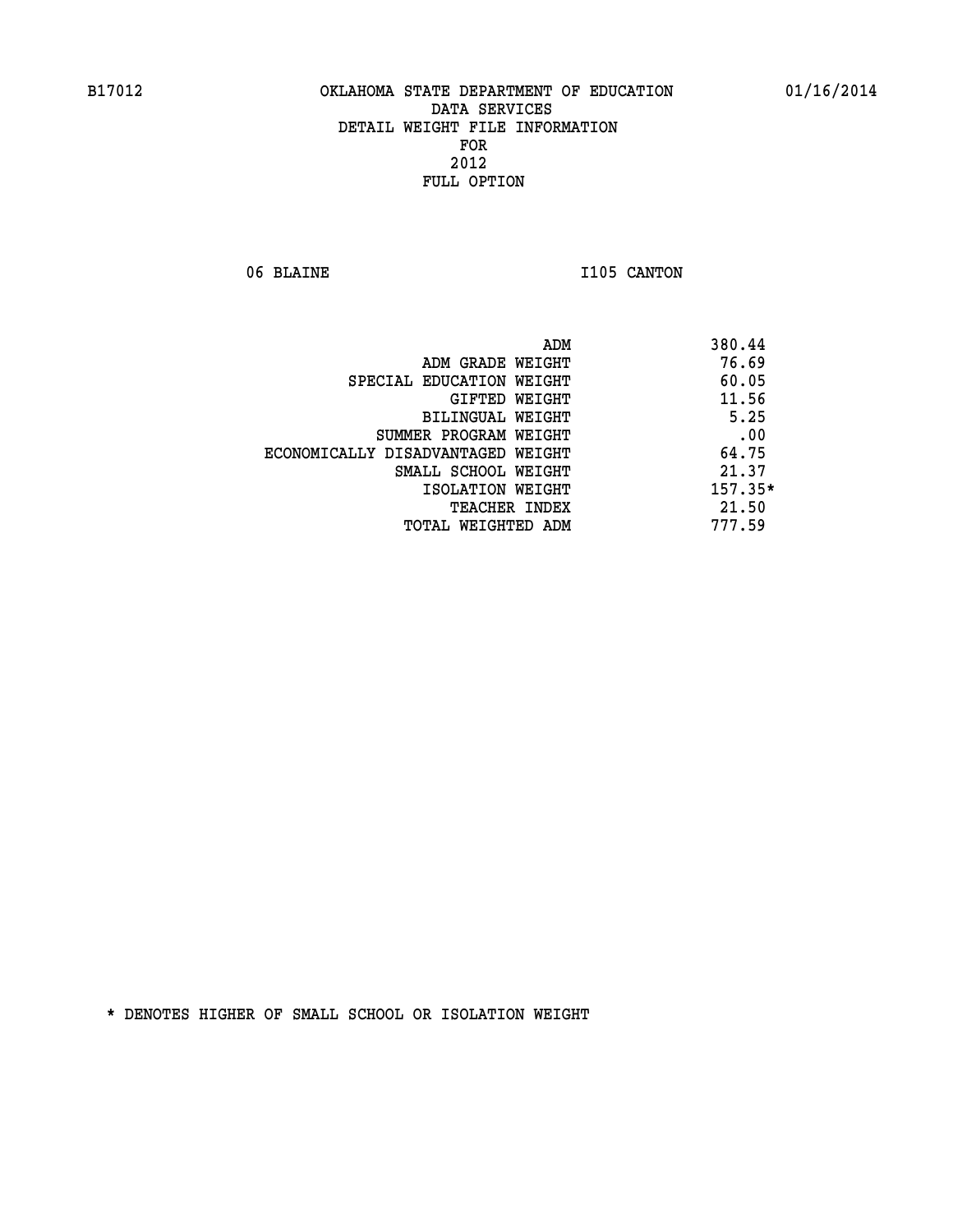**07 BRYAN I001 SILO** 

| ADM                               | 766.32   |
|-----------------------------------|----------|
| ADM GRADE WEIGHT                  | 152.85   |
| SPECIAL EDUCATION WEIGHT          | 138.55   |
| GIFTED WEIGHT                     | 58.48    |
| BILINGUAL WEIGHT                  | 4.00     |
| SUMMER PROGRAM WEIGHT             | .00      |
| ECONOMICALLY DISADVANTAGED WEIGHT | 142.50   |
| SMALL SCHOOL WEIGHT               | .00      |
| ISOLATION WEIGHT                  | .00      |
| <b>TEACHER INDEX</b>              | 26.01    |
| TOTAL WEIGHTED ADM                | 1,288.71 |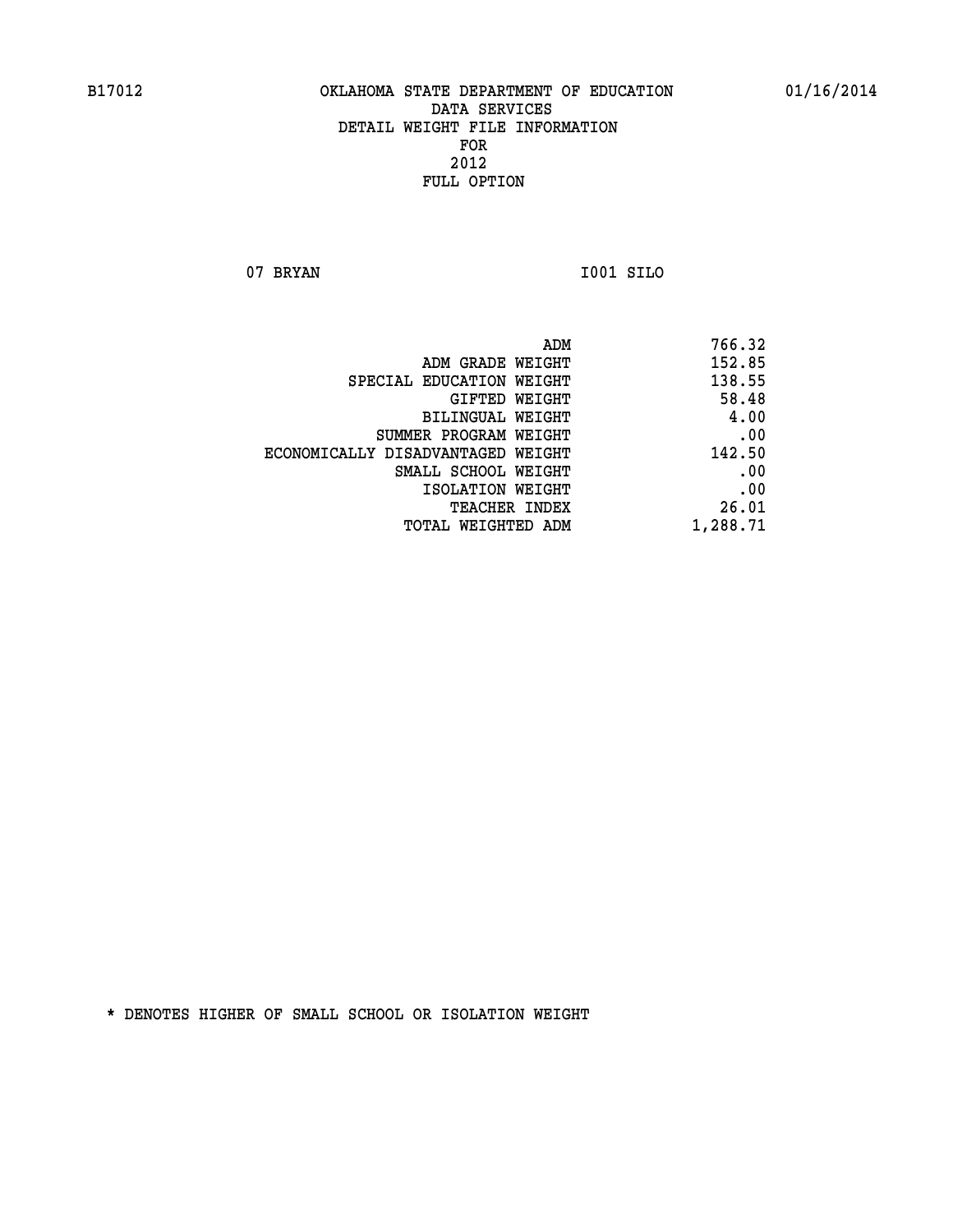07 BRYAN 1002 ROCK CREEK

|                                   | ADM | 456.28    |
|-----------------------------------|-----|-----------|
| ADM GRADE WEIGHT                  |     | 83.40     |
| SPECIAL EDUCATION WEIGHT          |     | 112.40    |
| GIFTED WEIGHT                     |     | 28.56     |
| BILINGUAL WEIGHT                  |     | .00       |
| SUMMER PROGRAM WEIGHT             |     | .00       |
| ECONOMICALLY DISADVANTAGED WEIGHT |     | 92.00     |
| SMALL SCHOOL WEIGHT               |     | 12.54     |
| ISOLATION WEIGHT                  |     | $125.34*$ |
| TEACHER INDEX                     |     | 11.43     |
| TOTAL WEIGHTED ADM                |     | 909.41    |
|                                   |     |           |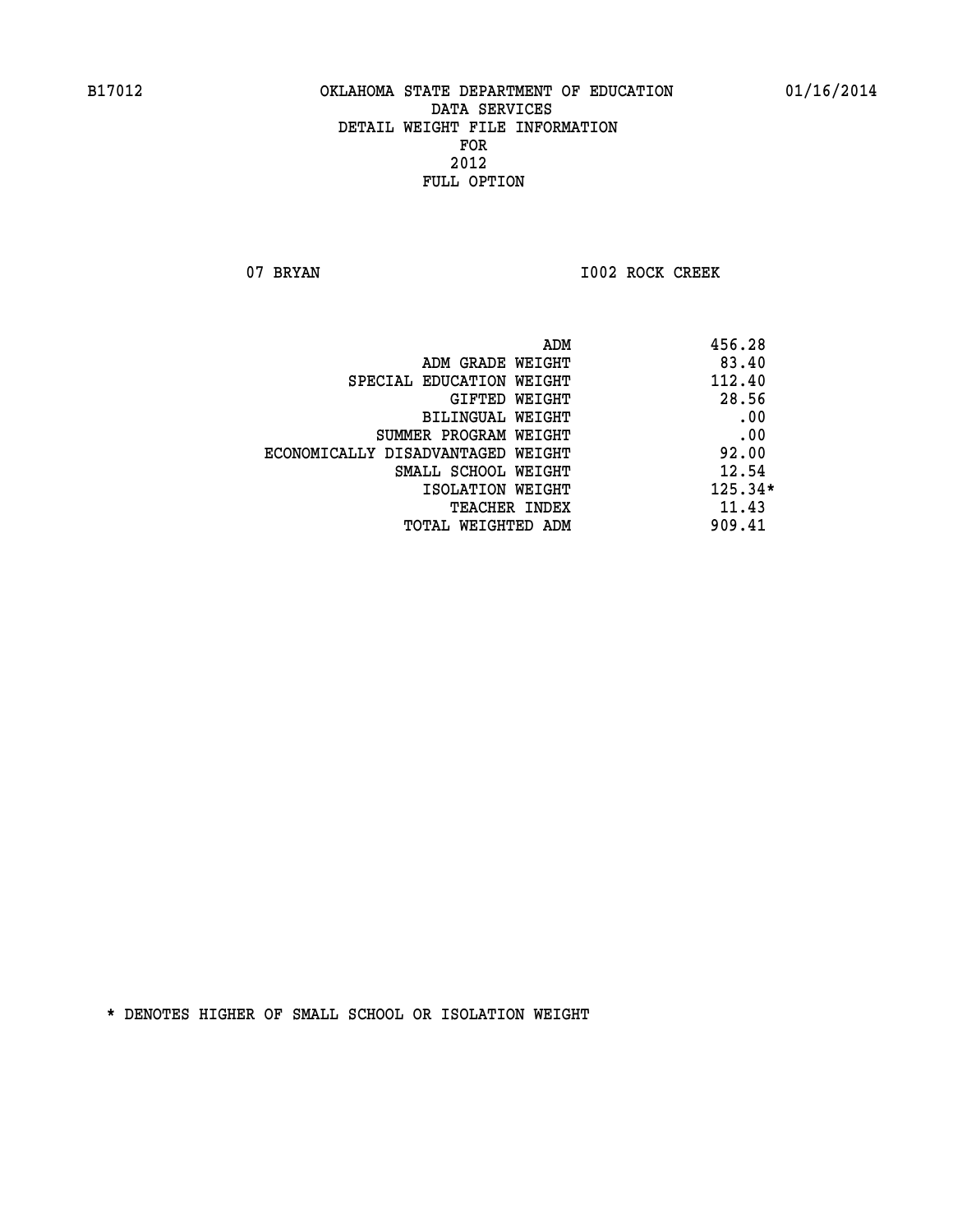07 BRYAN 1003 ACHILLE

|                                   | ADM | 333.44   |
|-----------------------------------|-----|----------|
| ADM GRADE WEIGHT                  |     | 65.60    |
| SPECIAL EDUCATION WEIGHT          |     | 44.20    |
| <b>GIFTED WEIGHT</b>              |     | 9.18     |
| BILINGUAL WEIGHT                  |     | .75      |
| SUMMER PROGRAM WEIGHT             |     | .00      |
| ECONOMICALLY DISADVANTAGED WEIGHT |     | 66.00    |
| SMALL SCHOOL WEIGHT               |     | 24.65    |
| ISOLATION WEIGHT                  |     | $45.01*$ |
| TEACHER INDEX                     |     | 11.02    |
| TOTAL WEIGHTED ADM                |     | 575.20   |
|                                   |     |          |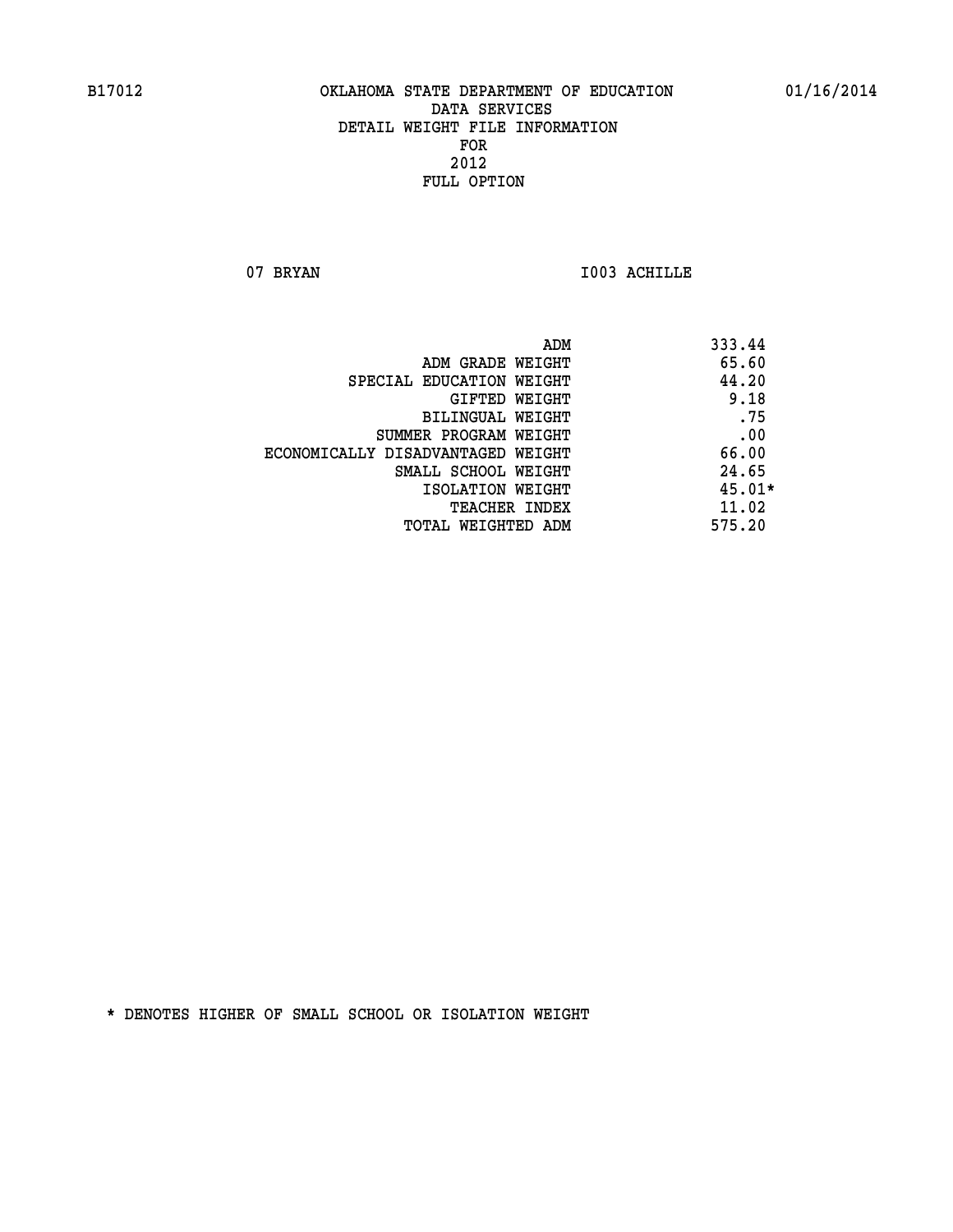07 BRYAN 1004 COLBERT

| 870.66   |
|----------|
| 171.07   |
| 141.00   |
| 29.58    |
| 4.25     |
| .00      |
| 172.75   |
| .00      |
| .00      |
| 61.45    |
| 1,450.76 |
|          |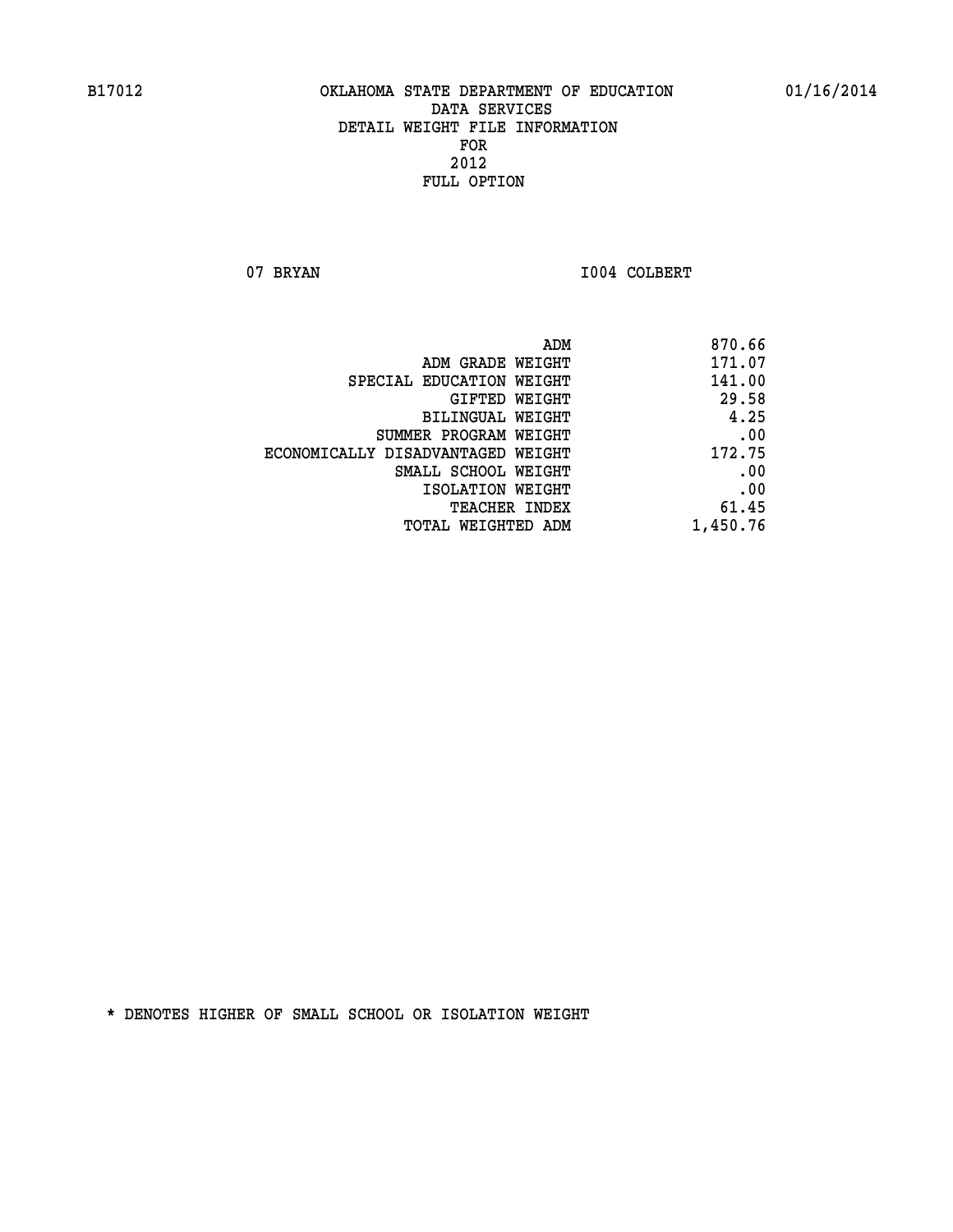**07 BRYAN I005 CADDO** 

|                                   | ADM | 478.87  |
|-----------------------------------|-----|---------|
| ADM GRADE WEIGHT                  |     | 90.72   |
| SPECIAL EDUCATION WEIGHT          |     | 87.20   |
| GIFTED WEIGHT                     |     | 19.72   |
| BILINGUAL WEIGHT                  |     | .00     |
| SUMMER PROGRAM WEIGHT             |     | 1.20    |
| ECONOMICALLY DISADVANTAGED WEIGHT |     | 92.50   |
| SMALL SCHOOL WEIGHT               |     | $9.08*$ |
| ISOLATION WEIGHT                  |     | .00     |
| TEACHER INDEX                     |     | 14.83   |
| TOTAL WEIGHTED ADM                |     | 794.12  |
|                                   |     |         |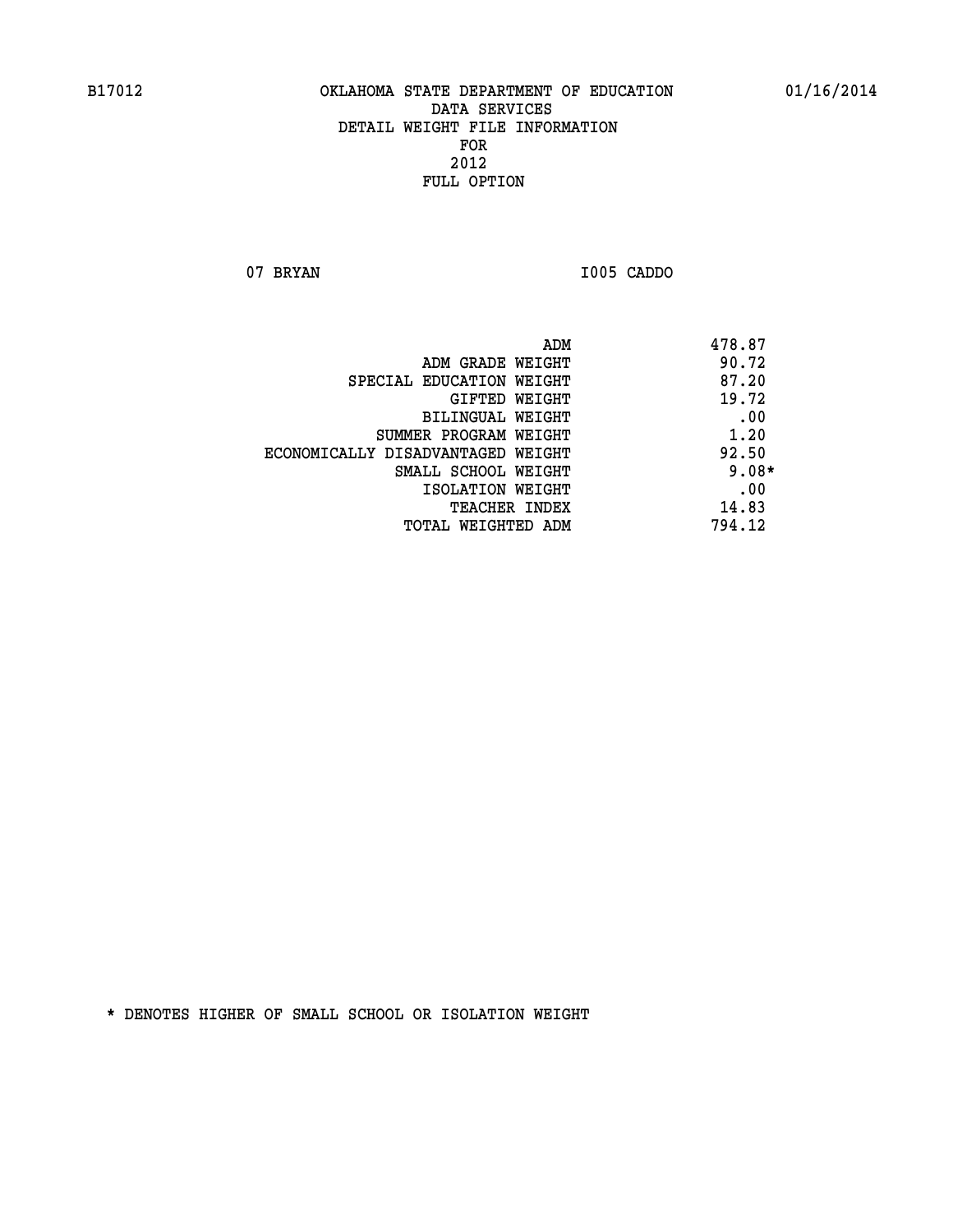07 BRYAN 1040 BENNINGTON

| ADM                               | 282.08   |
|-----------------------------------|----------|
| ADM GRADE WEIGHT                  | 55.81    |
| SPECIAL EDUCATION WEIGHT          | 135.80   |
| GIFTED WEIGHT                     | 11.22    |
| <b>BILINGUAL WEIGHT</b>           | 3.50     |
| SUMMER PROGRAM WEIGHT             | .00      |
| ECONOMICALLY DISADVANTAGED WEIGHT | 61.25    |
| SMALL SCHOOL WEIGHT               | 26.33    |
| ISOLATION WEIGHT                  | $32.16*$ |
| <b>TEACHER INDEX</b>              | 12.81    |
| TOTAL WEIGHTED ADM                | 594.63   |
|                                   |          |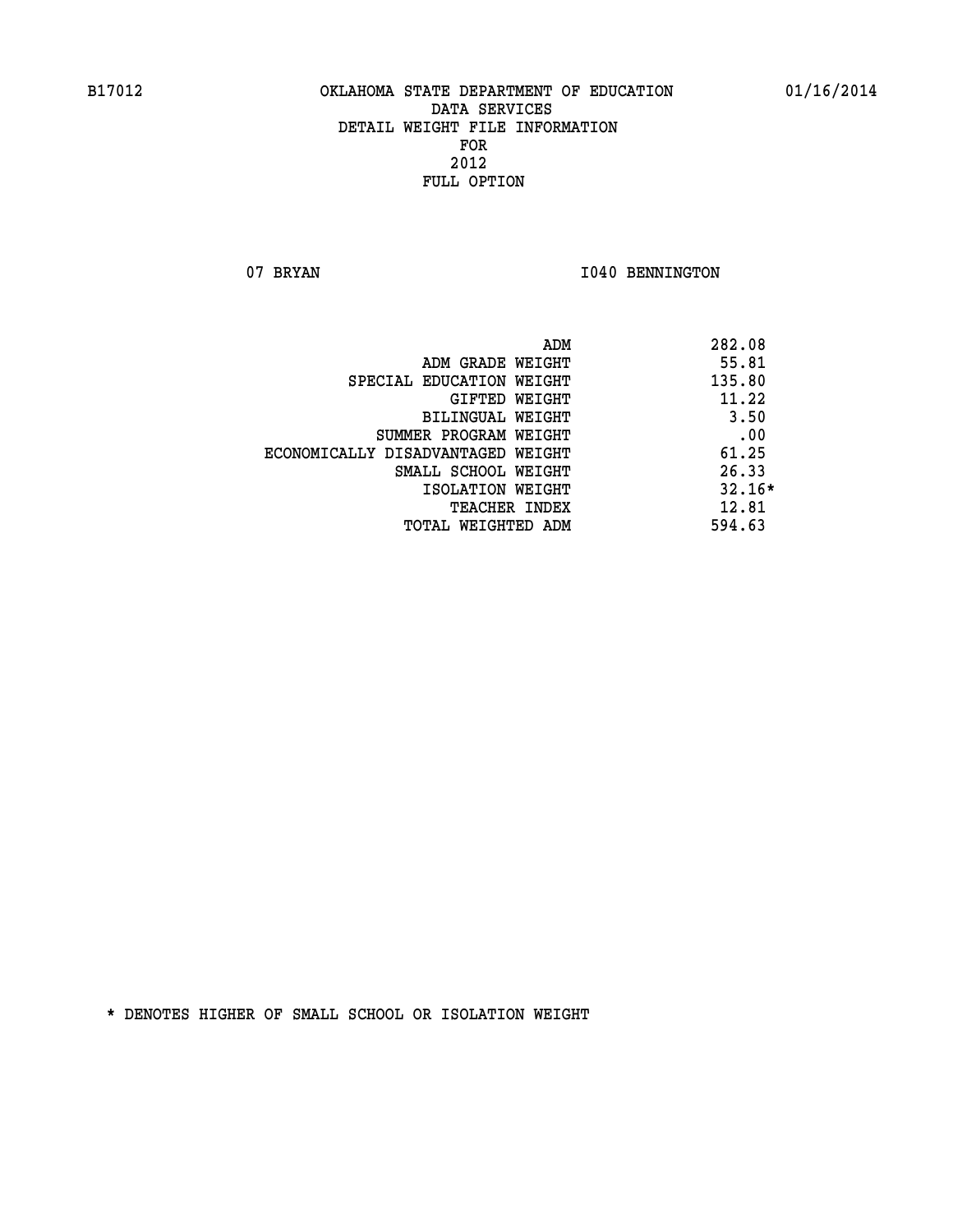07 BRYAN 1048 CALERA

| ADM<br>638.07                               |  |
|---------------------------------------------|--|
| 121.69<br>ADM GRADE WEIGHT                  |  |
| 89.50<br>SPECIAL EDUCATION WEIGHT           |  |
| 34.00<br>GIFTED WEIGHT                      |  |
| .00<br>BILINGUAL WEIGHT                     |  |
| .00<br>SUMMER PROGRAM WEIGHT                |  |
| 109.25<br>ECONOMICALLY DISADVANTAGED WEIGHT |  |
| .00<br>SMALL SCHOOL WEIGHT                  |  |
| .00<br>ISOLATION WEIGHT                     |  |
| .87<br>TEACHER INDEX                        |  |
| 993.38<br>TOTAL WEIGHTED ADM                |  |
|                                             |  |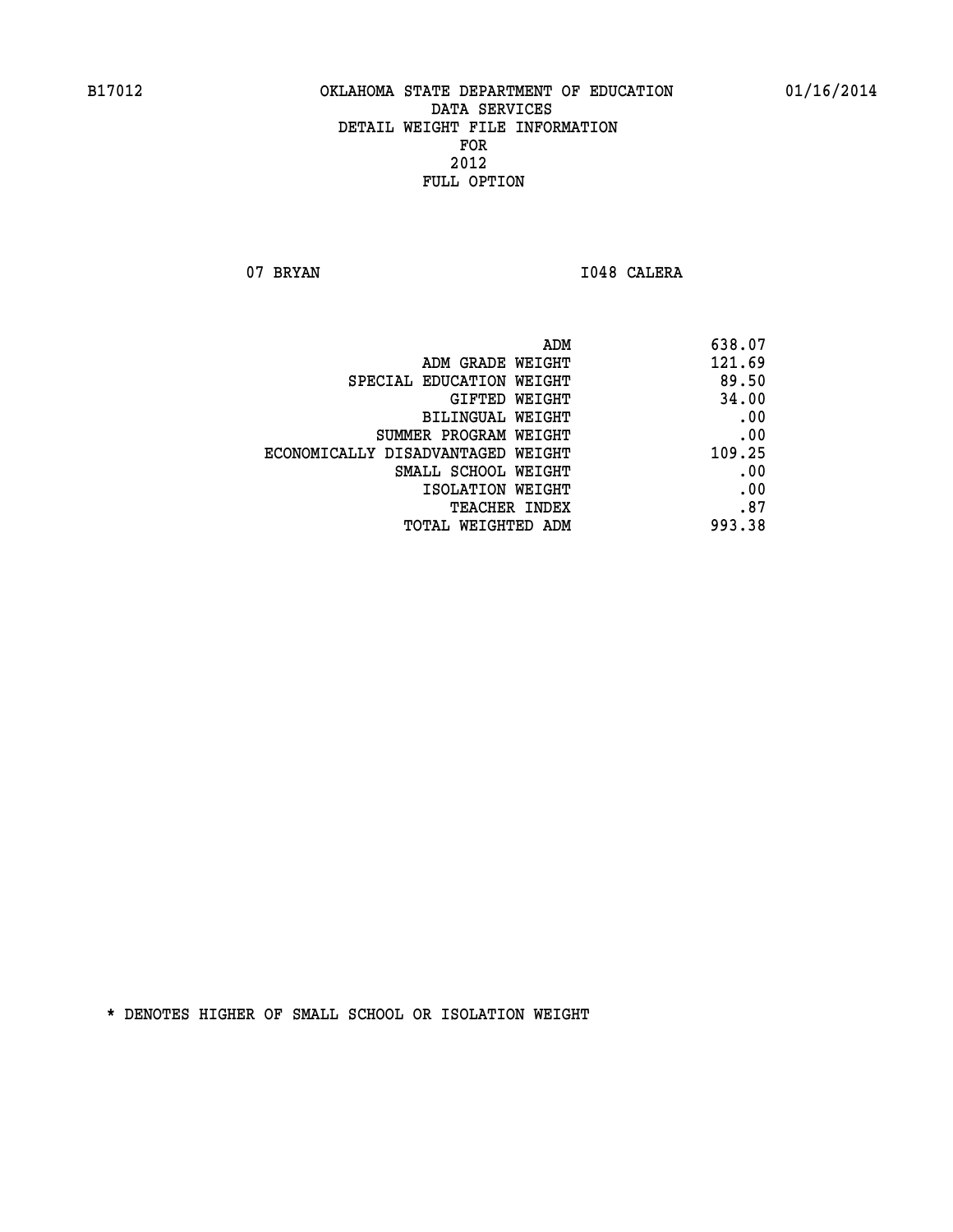07 BRYAN 1072 DURANT

| 3,475.69 |
|----------|
| 722.30   |
| 416.25   |
| 185.30   |
| 35.25    |
| .00      |
| 591.00   |
| .00      |
| .00      |
| 332.83   |
| 5,758.62 |
|          |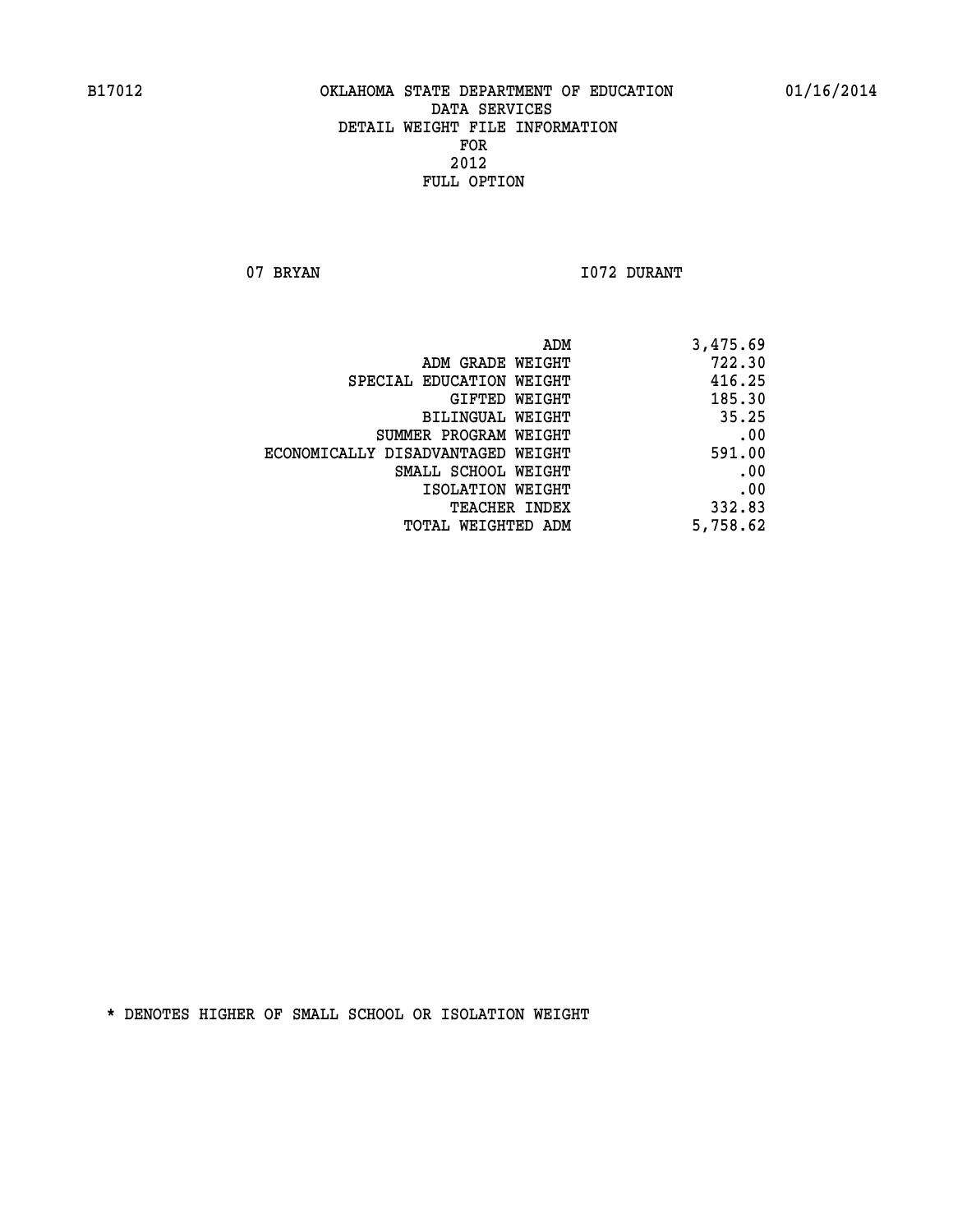08 CADDO **I011 HYDRO-EAKLY** 

|                                   | ADM | 483.65  |
|-----------------------------------|-----|---------|
| ADM GRADE WEIGHT                  |     | 98.54   |
| SPECIAL EDUCATION WEIGHT          |     | 85.75   |
| GIFTED WEIGHT                     |     | 24.48   |
| BILINGUAL WEIGHT                  |     | 13.75   |
| SUMMER PROGRAM WEIGHT             |     | 2.40    |
| ECONOMICALLY DISADVANTAGED WEIGHT |     | 76.75   |
| SMALL SCHOOL WEIGHT               |     | $8.29*$ |
| ISOLATION WEIGHT                  |     | .00     |
| TEACHER INDEX                     |     | .00     |
| TOTAL WEIGHTED ADM                |     | 793.61  |
|                                   |     |         |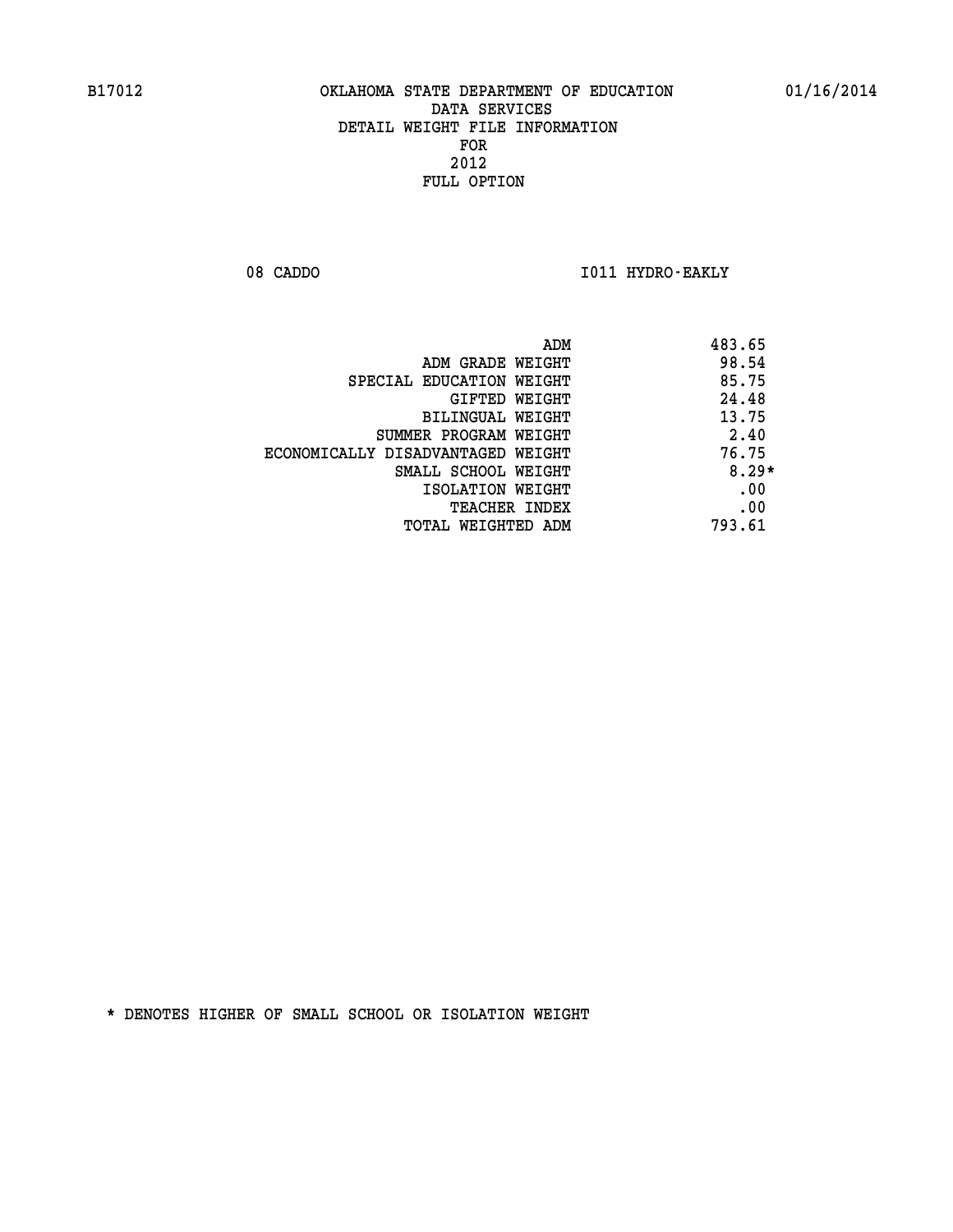08 CADDO **I012 LOOKEBA SICKLES** 

|                                   | 248.00<br>ADM |
|-----------------------------------|---------------|
| ADM GRADE WEIGHT                  | 46.39         |
| SPECIAL EDUCATION WEIGHT          | 23.50         |
| <b>GIFTED WEIGHT</b>              | 8.84          |
| BILINGUAL WEIGHT                  | 15.50         |
| SUMMER PROGRAM WEIGHT             | .00           |
| ECONOMICALLY DISADVANTAGED WEIGHT | 46.50         |
| SMALL SCHOOL WEIGHT               | $26.35*$      |
| ISOLATION WEIGHT                  | .00           |
| <b>TEACHER INDEX</b>              | 3.14          |
| TOTAL WEIGHTED ADM                | 418.22        |
|                                   |               |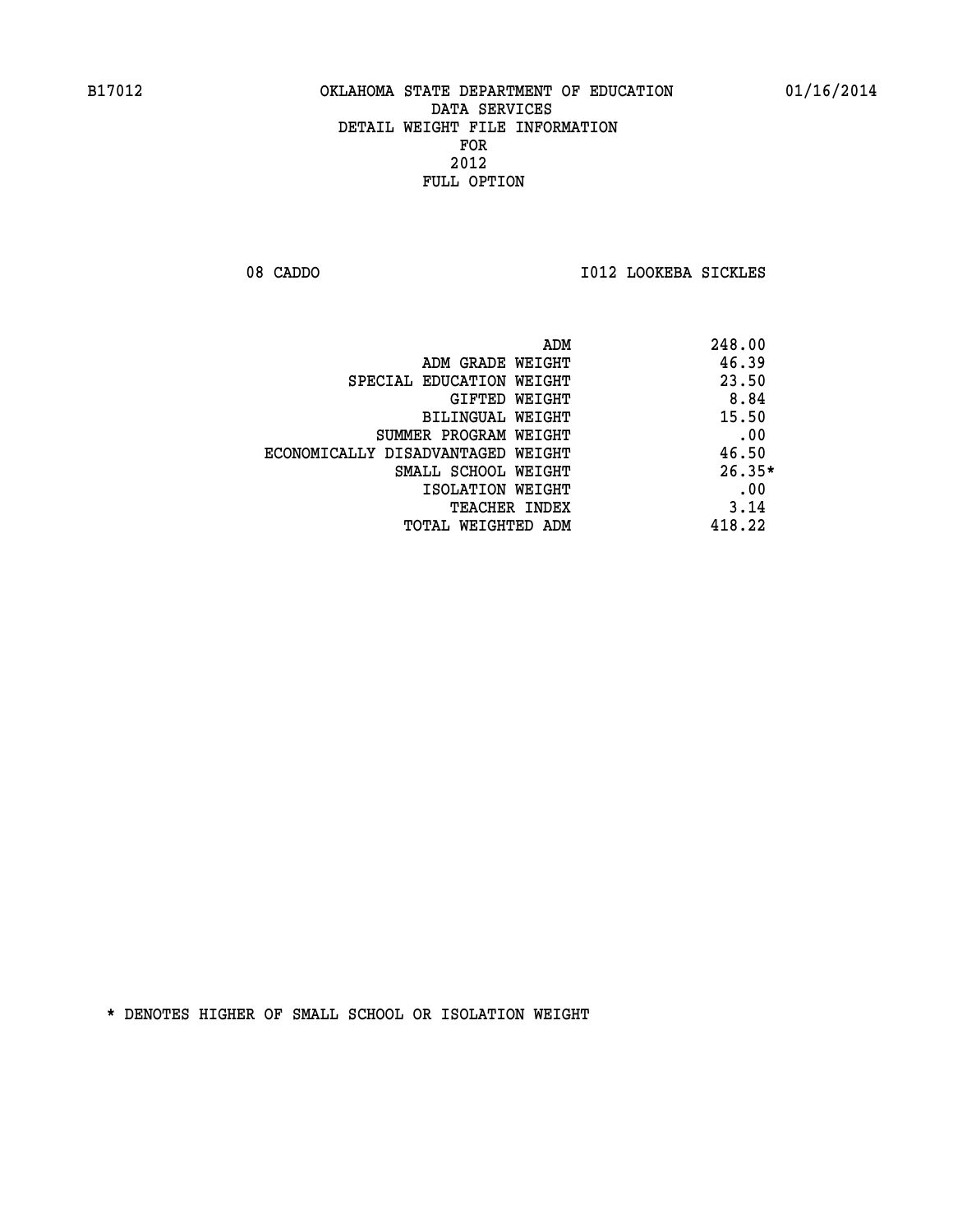08 CADDO 1020 ANADARKO

| 1,958.47 |
|----------|
| 383.87   |
| 143.15   |
| 82.62    |
| 23.00    |
| .00      |
| 405.25   |
| .00      |
| .00      |
| 105.23   |
| 3,101.59 |
|          |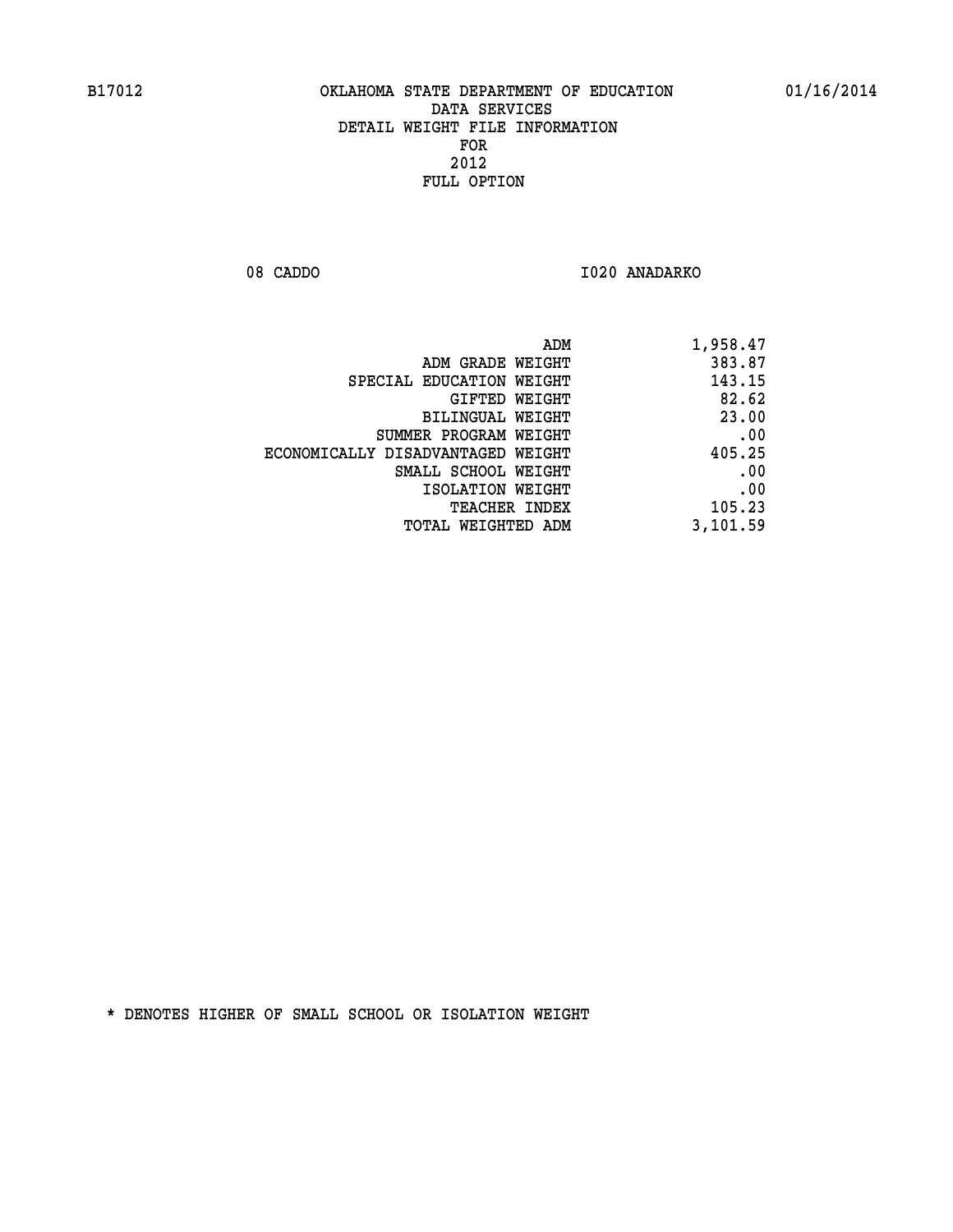**08 CADDO I033 CARNEGIE** 

| 557.09 |
|--------|
| 109.73 |
| 49.30  |
| 22.44  |
| 14.50  |
| .00    |
| 116.75 |
| .00    |
| .00    |
| 34.24  |
| 904.05 |
|        |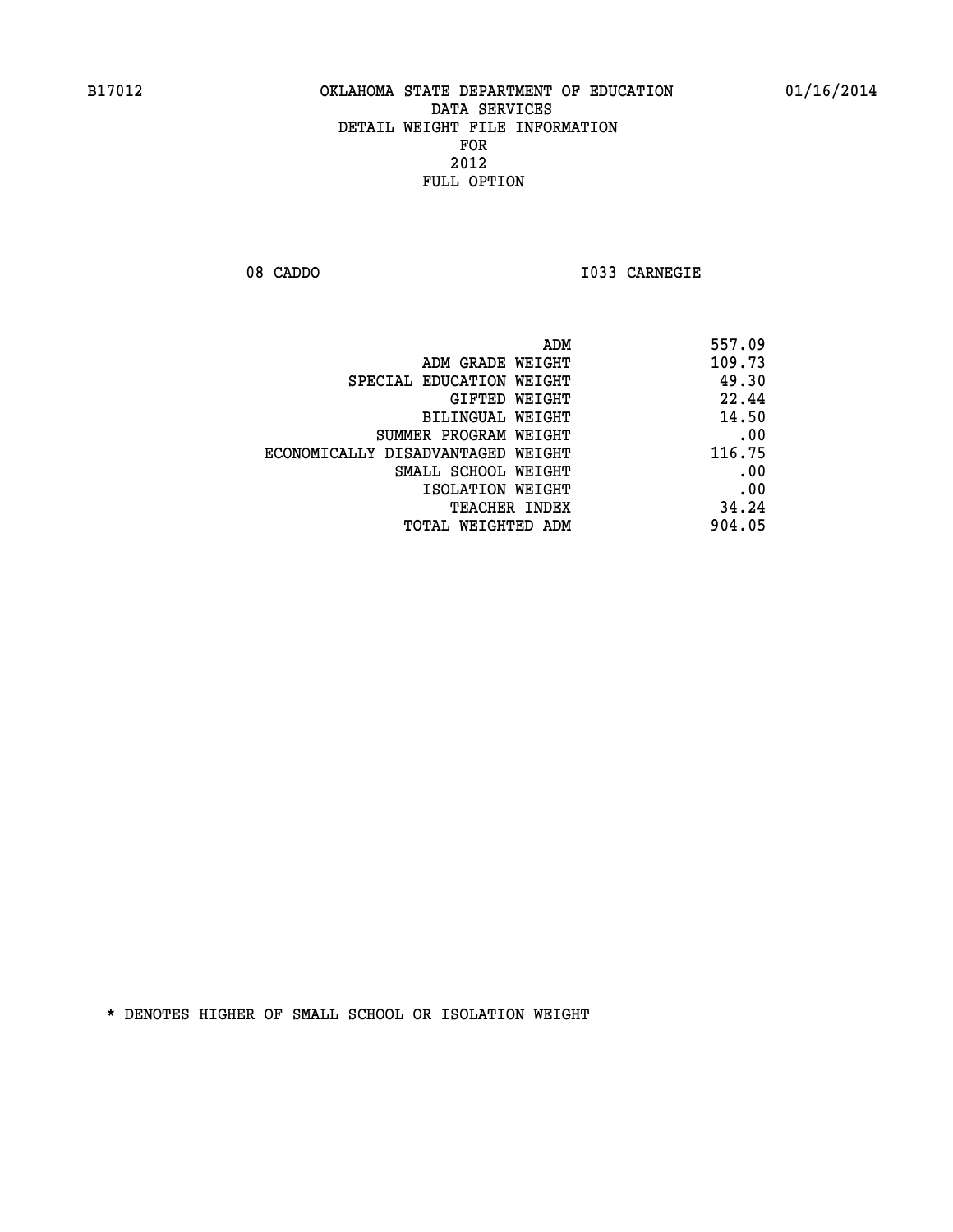08 CADDO **I056 BOONE-APACHE** 

| ADM                               | 578.84 |
|-----------------------------------|--------|
| ADM GRADE WEIGHT                  | 89.02  |
| SPECIAL EDUCATION WEIGHT          | 46.85  |
| GIFTED WEIGHT                     | 17.34  |
| <b>BILINGUAL WEIGHT</b>           | 1.25   |
| SUMMER PROGRAM WEIGHT             | .00    |
| ECONOMICALLY DISADVANTAGED WEIGHT | 109.50 |
| SMALL SCHOOL WEIGHT               | .00    |
| ISOLATION WEIGHT                  | .00    |
| TEACHER INDEX                     | 16.87  |
| TOTAL WEIGHTED ADM                | 859.67 |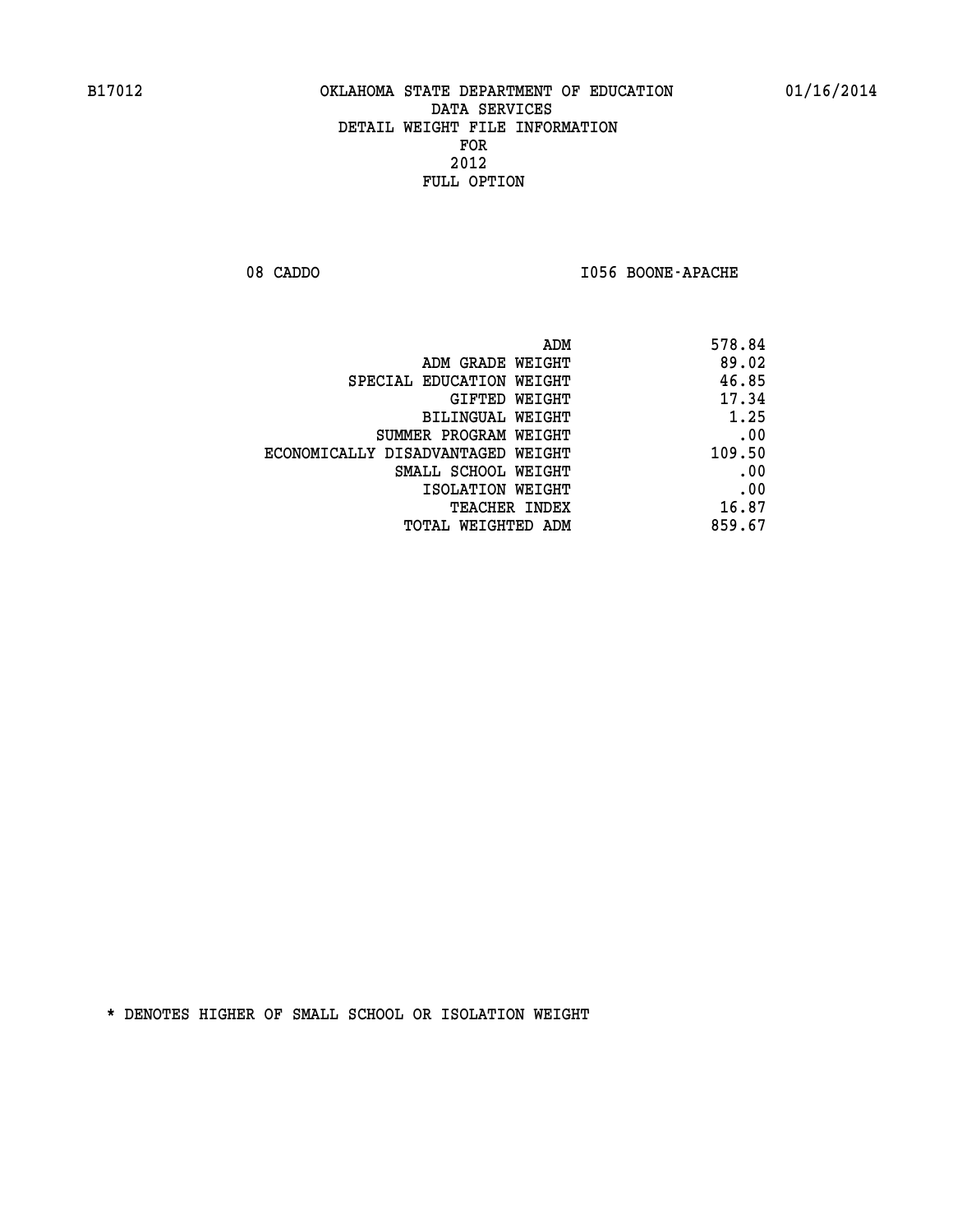**08 CADDO I064 CYRIL** 

| ADM                               | 348.66   |
|-----------------------------------|----------|
| ADM GRADE WEIGHT                  | 69.70    |
| SPECIAL EDUCATION WEIGHT          | 37.40    |
| GIFTED WEIGHT                     | 13.94    |
| BILINGUAL WEIGHT                  | .00      |
| SUMMER PROGRAM WEIGHT             | .00      |
| ECONOMICALLY DISADVANTAGED WEIGHT | 55.00    |
| SMALL SCHOOL WEIGHT               | $23.77*$ |
| ISOLATION WEIGHT                  | .00      |
| <b>TEACHER INDEX</b>              | 14.30    |
| TOTAL WEIGHTED ADM                | 562.77   |
|                                   |          |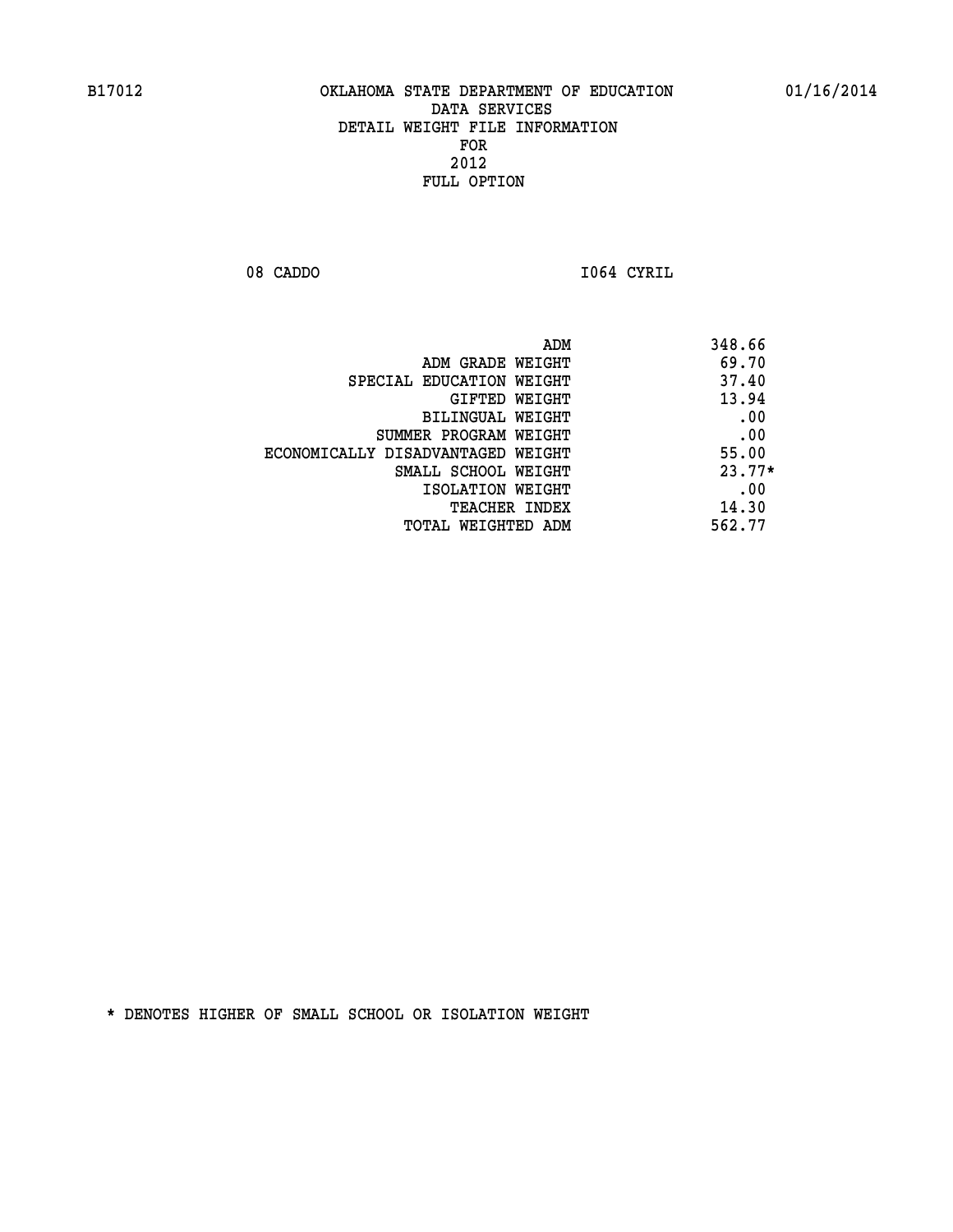08 CADDO **I086 GRACEMONT** 

| ADM                               | 164.44   |
|-----------------------------------|----------|
| ADM GRADE WEIGHT                  | 35.10    |
| SPECIAL EDUCATION WEIGHT          | 14.45    |
| GIFTED WEIGHT                     | 4.76     |
| BILINGUAL WEIGHT                  | .00      |
| SUMMER PROGRAM WEIGHT             | .00      |
| ECONOMICALLY DISADVANTAGED WEIGHT | 27.25    |
| SMALL SCHOOL WEIGHT               | $22.66*$ |
| ISOLATION WEIGHT                  | .00      |
| <b>TEACHER INDEX</b>              | 11.97    |
| TOTAL WEIGHTED ADM                | 280.63   |
|                                   |          |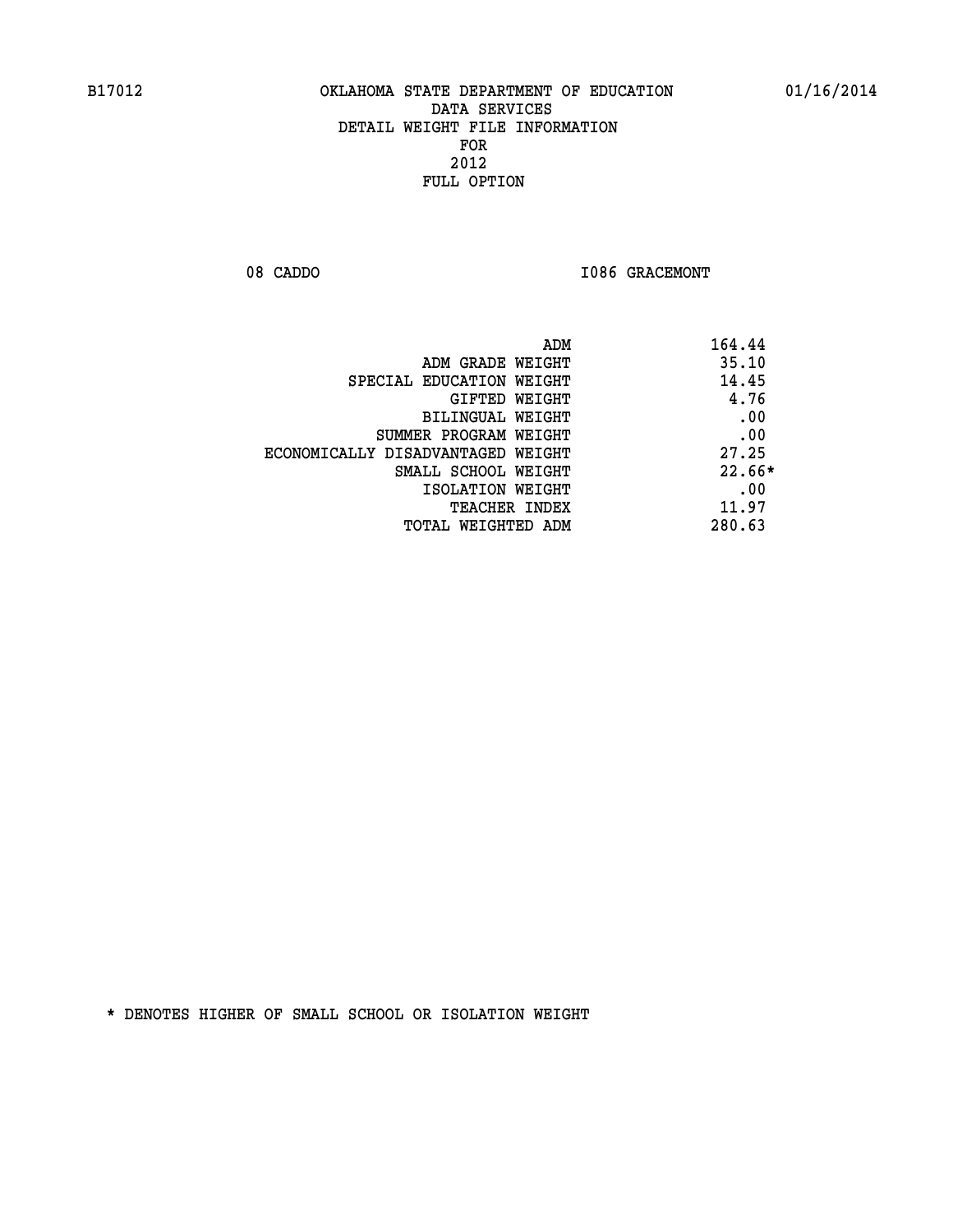08 CADDO 1160 CEMENT

| ADM<br>248.83                              |     |
|--------------------------------------------|-----|
| 46.22<br>ADM GRADE WEIGHT                  |     |
| 29.25<br>SPECIAL EDUCATION WEIGHT          |     |
| 14.96<br>GIFTED WEIGHT                     |     |
| <b>BILINGUAL WEIGHT</b>                    | .25 |
| SUMMER PROGRAM WEIGHT                      | .00 |
| 41.75<br>ECONOMICALLY DISADVANTAGED WEIGHT |     |
| $26.36*$<br>SMALL SCHOOL WEIGHT            |     |
| ISOLATION WEIGHT                           | .00 |
| <b>TEACHER INDEX</b>                       | .00 |
| 407.62<br>TOTAL WEIGHTED ADM               |     |
|                                            |     |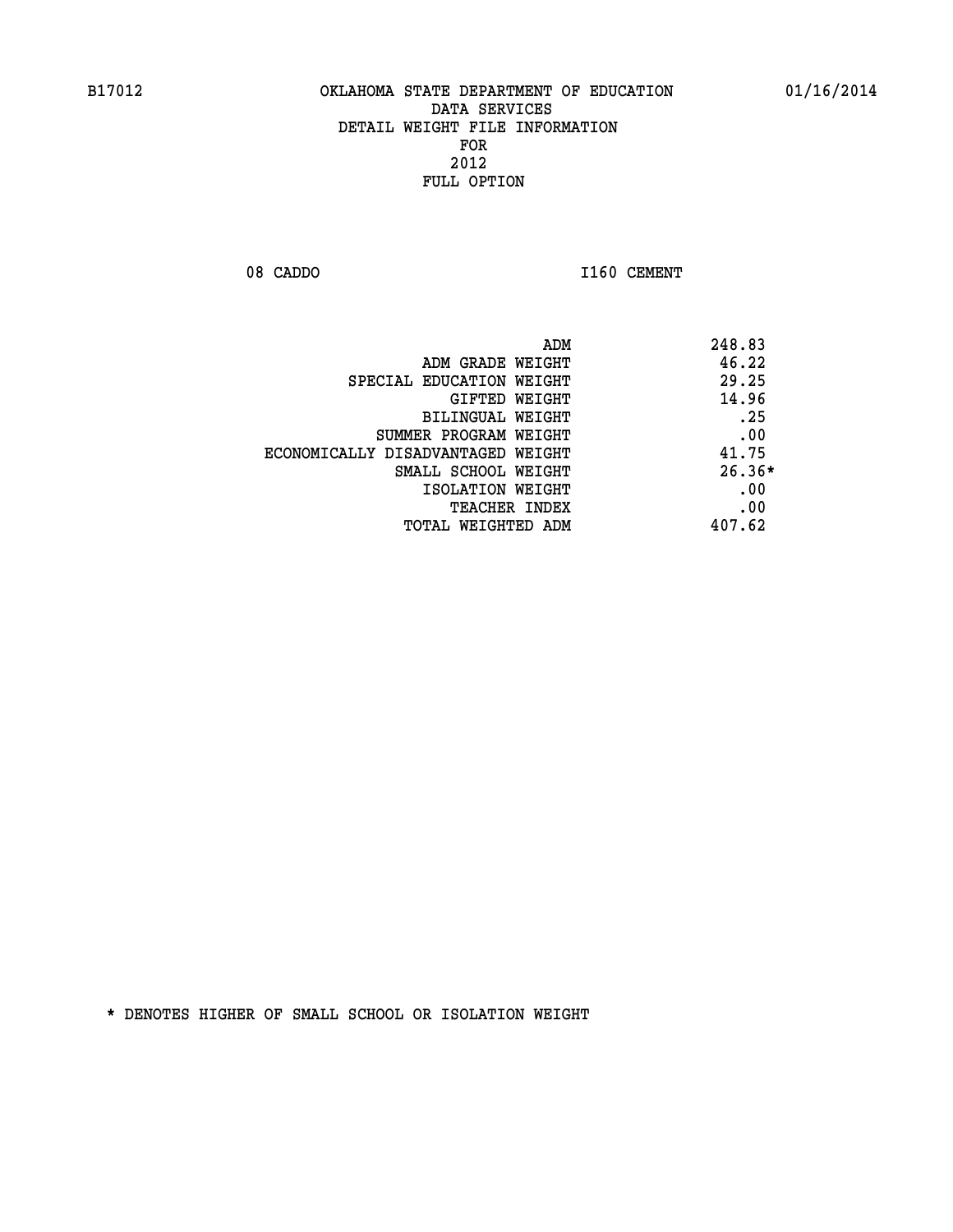08 CADDO 1161 HINTON

| 687.35   |
|----------|
| 141.99   |
| 57.50    |
| 18.70    |
| 25.50    |
| .00      |
| 99.75    |
| .00      |
| .00      |
| 1.86     |
| 1,032.65 |
|          |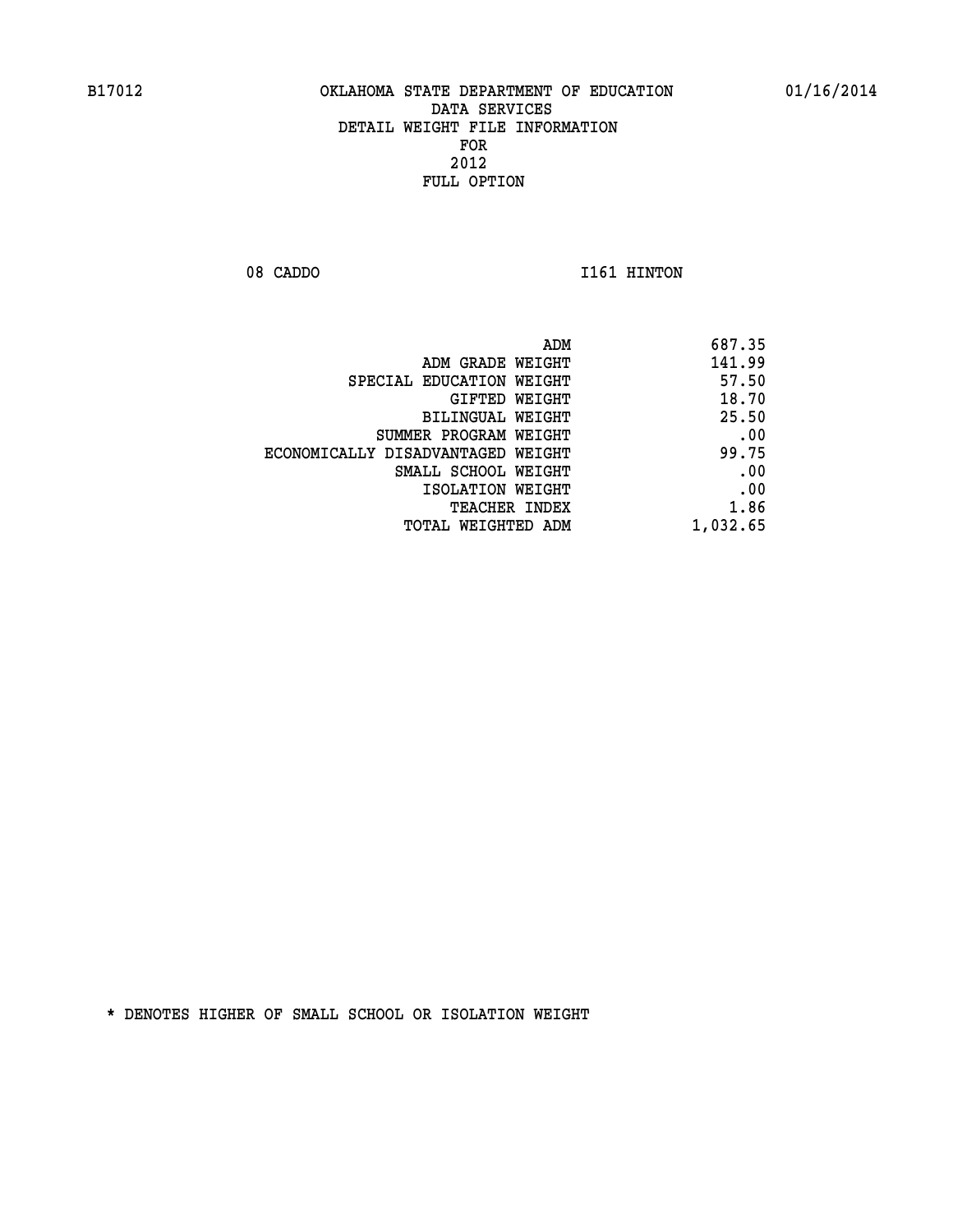08 CADDO **I167 FORT COBB-BROXTON** 

| ADM                               | 342.69   |
|-----------------------------------|----------|
| ADM GRADE WEIGHT                  | 53.52    |
| SPECIAL EDUCATION WEIGHT          | 30.35    |
| GIFTED WEIGHT                     | 12.24    |
| BILINGUAL WEIGHT                  | .75      |
| SUMMER PROGRAM WEIGHT             | .00      |
| ECONOMICALLY DISADVANTAGED WEIGHT | 57.75    |
| SMALL SCHOOL WEIGHT               | 24.14    |
| ISOLATION WEIGHT                  | $25.19*$ |
| <b>TEACHER INDEX</b>              | 60.01    |
| TOTAL WEIGHTED ADM                | 582.50   |
|                                   |          |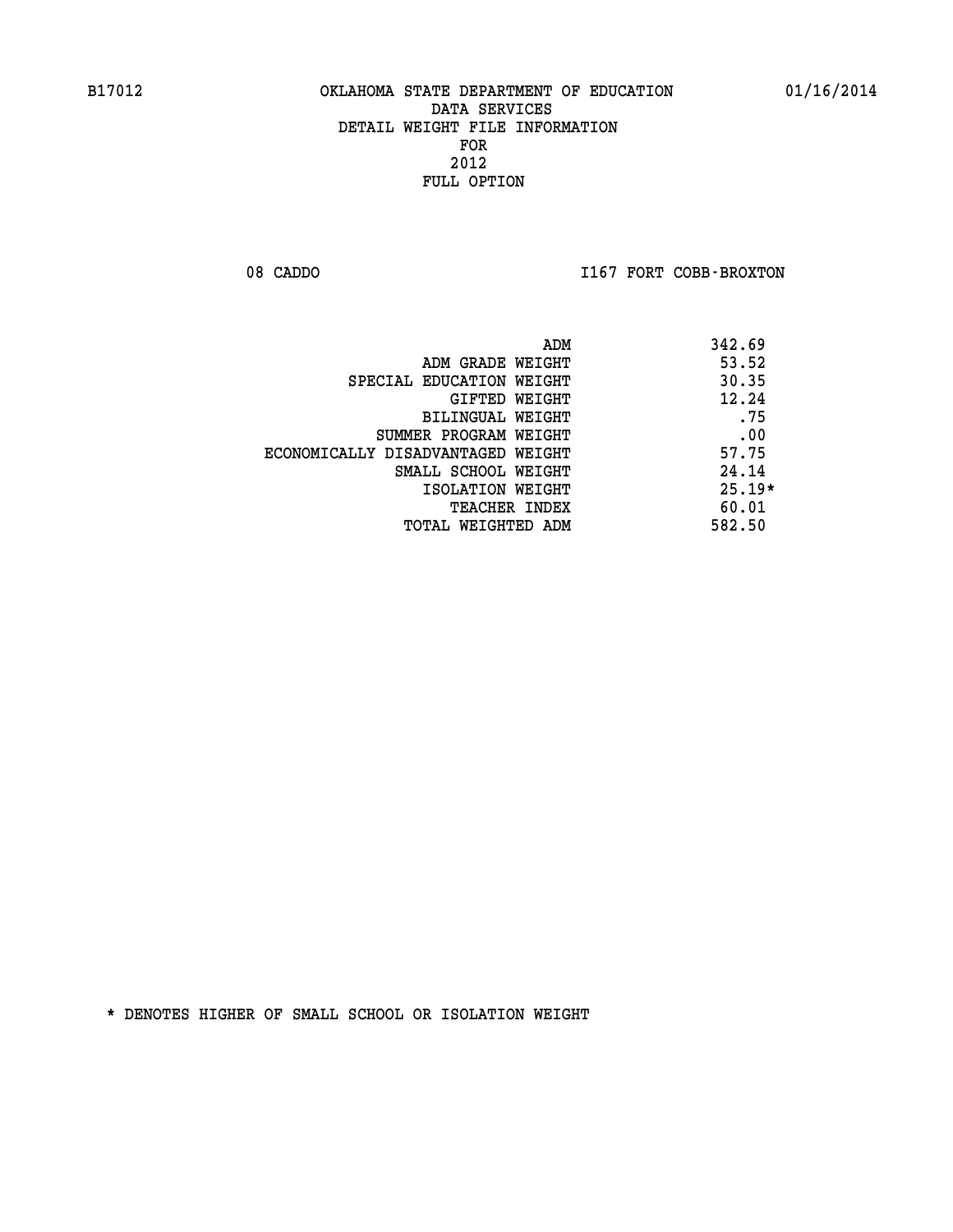08 CADDO **I168 BINGER-ONEY** 

|                                   | ADM | 319.12   |
|-----------------------------------|-----|----------|
| ADM GRADE WEIGHT                  |     | 62.49    |
| SPECIAL EDUCATION WEIGHT          |     | 44.80    |
| GIFTED WEIGHT                     |     | 14.96    |
| BILINGUAL WEIGHT                  |     | .00      |
| SUMMER PROGRAM WEIGHT             |     | .00      |
| ECONOMICALLY DISADVANTAGED WEIGHT |     | 55.75    |
| SMALL SCHOOL WEIGHT               |     | $25.32*$ |
| ISOLATION WEIGHT                  |     | 21.44    |
| <b>TEACHER INDEX</b>              |     | 38.09    |
| TOTAL WEIGHTED ADM                |     | 560.53   |
|                                   |     |          |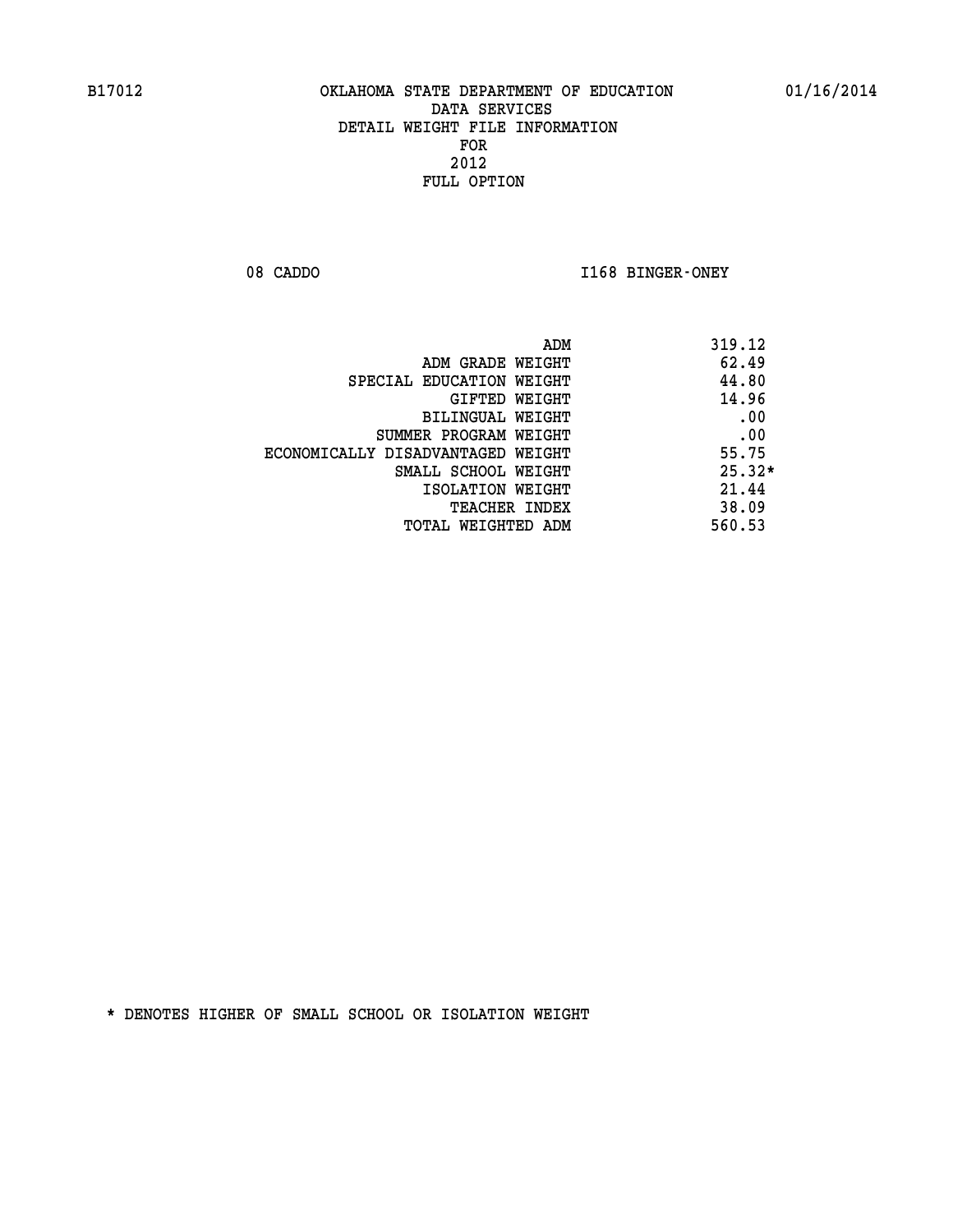**09 CANADIAN C029 RIVERSIDE** 

| ADM                               | 174.55   |
|-----------------------------------|----------|
| ADM GRADE WEIGHT                  | 32.23    |
| SPECIAL EDUCATION WEIGHT          | 16.45    |
| GIFTED WEIGHT                     | 4.76     |
| BILINGUAL WEIGHT                  | 3.50     |
| SUMMER PROGRAM WEIGHT             | .00      |
| ECONOMICALLY DISADVANTAGED WEIGHT | 34.75    |
| SMALL SCHOOL WEIGHT               | $23.39*$ |
| ISOLATION WEIGHT                  | .00      |
| <b>TEACHER INDEX</b>              | 11.64    |
| TOTAL WEIGHTED ADM                | 301.27   |
|                                   |          |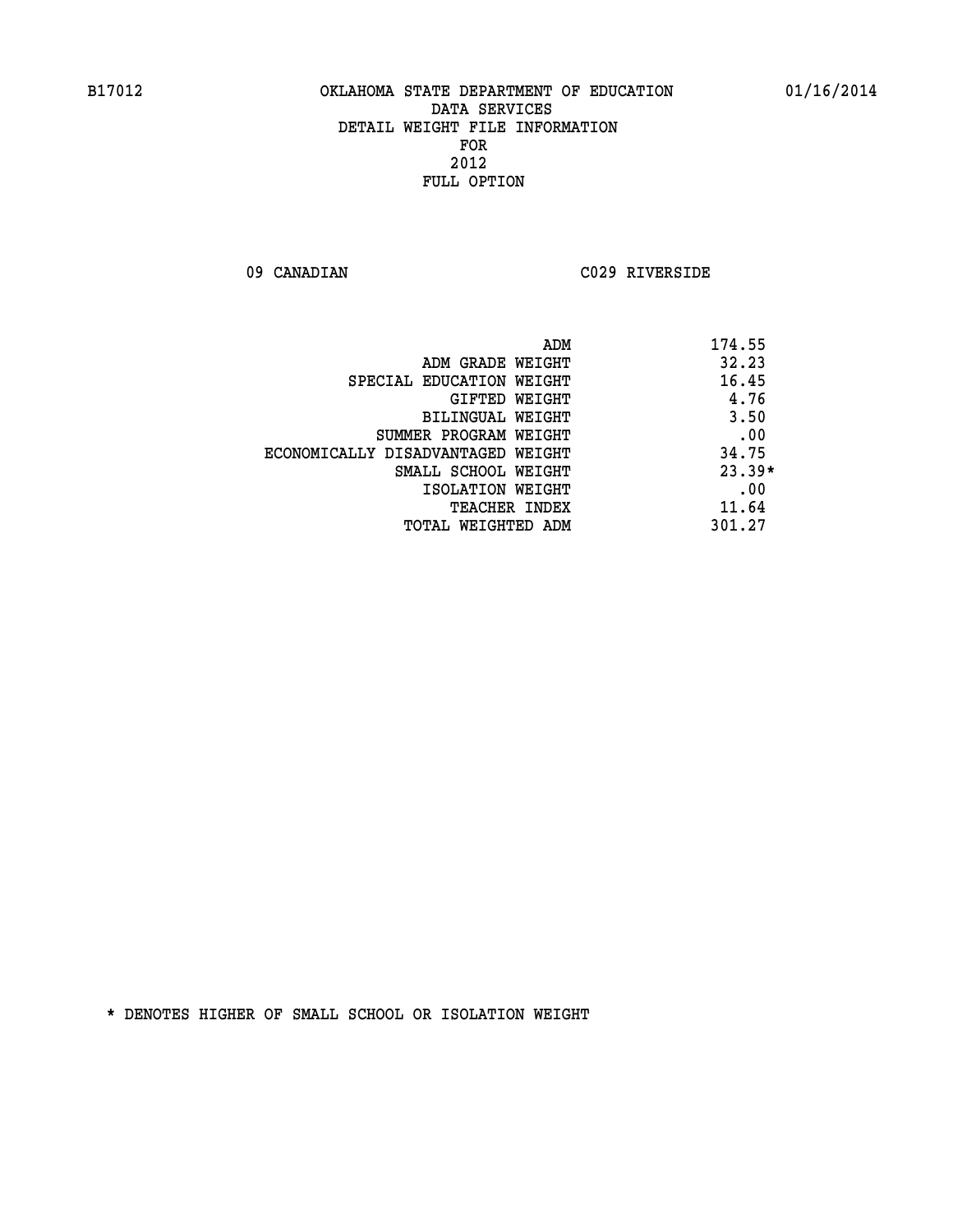**09 CANADIAN C031 BANNER** 

|                                   | 166.60<br>ADM |
|-----------------------------------|---------------|
| ADM GRADE WEIGHT                  | 32.54         |
| SPECIAL EDUCATION WEIGHT          | 10.00         |
| <b>GIFTED WEIGHT</b>              | 4.42          |
| BILINGUAL WEIGHT                  | 2.50          |
| SUMMER PROGRAM WEIGHT             | .00           |
| ECONOMICALLY DISADVANTAGED WEIGHT | 21.50         |
| SMALL SCHOOL WEIGHT               | $22.83*$      |
| ISOLATION WEIGHT                  | .00           |
| <b>TEACHER INDEX</b>              | .00           |
| TOTAL WEIGHTED ADM                | 260.39        |
|                                   |               |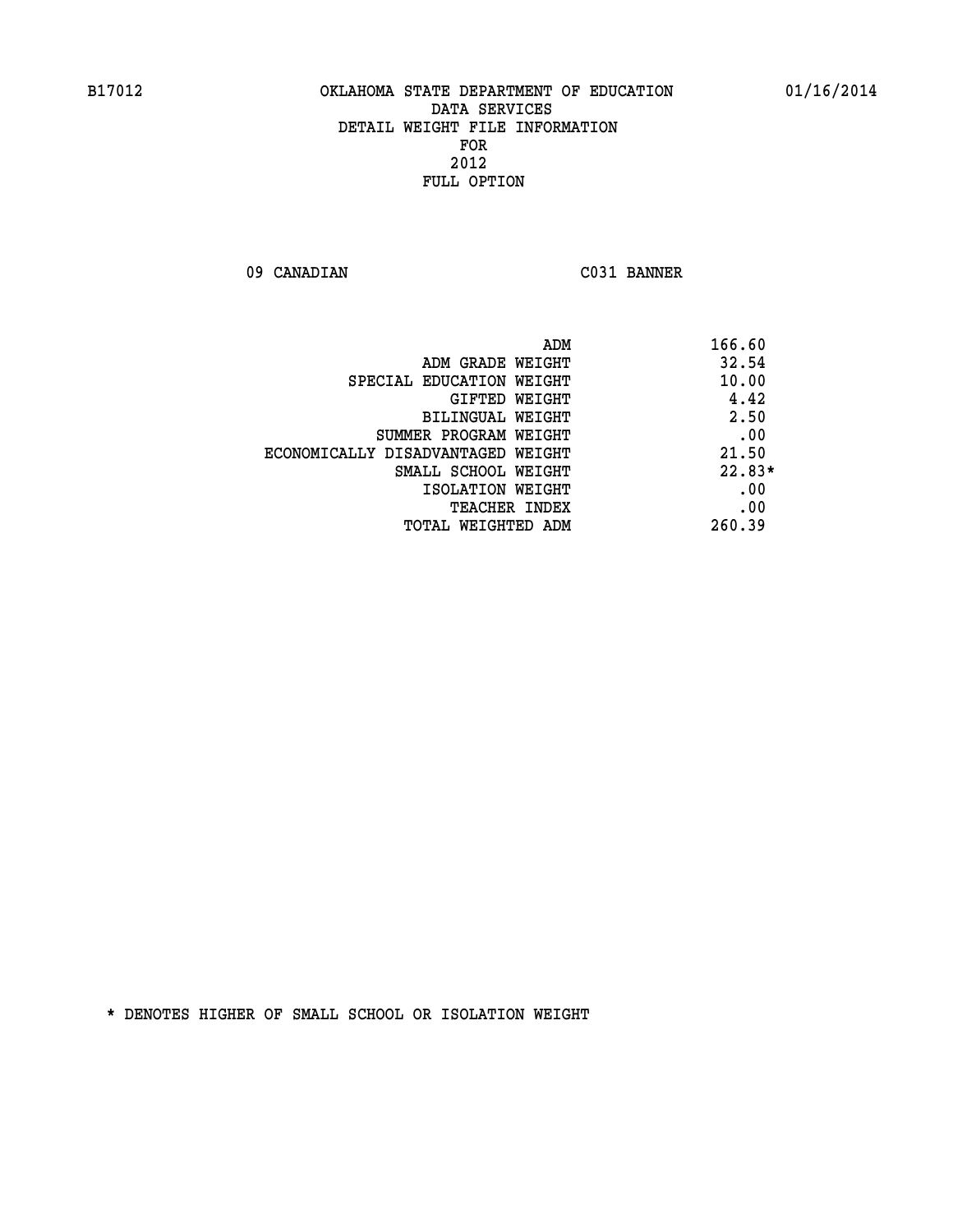09 CANADIAN C070 DARLINGTON

|                                   | 229.36<br>ADM |
|-----------------------------------|---------------|
| ADM GRADE WEIGHT                  | 51.79         |
| SPECIAL EDUCATION WEIGHT          | 8.90          |
| GIFTED WEIGHT                     | 7.82          |
| BILINGUAL WEIGHT                  | 2.50          |
| SUMMER PROGRAM WEIGHT             | .00           |
| ECONOMICALLY DISADVANTAGED WEIGHT | 54.00         |
| SMALL SCHOOL WEIGHT               | $25.98*$      |
| ISOLATION WEIGHT                  | .00           |
| <b>TEACHER INDEX</b>              | 12.50         |
| TOTAL WEIGHTED ADM                | 392.85        |
|                                   |               |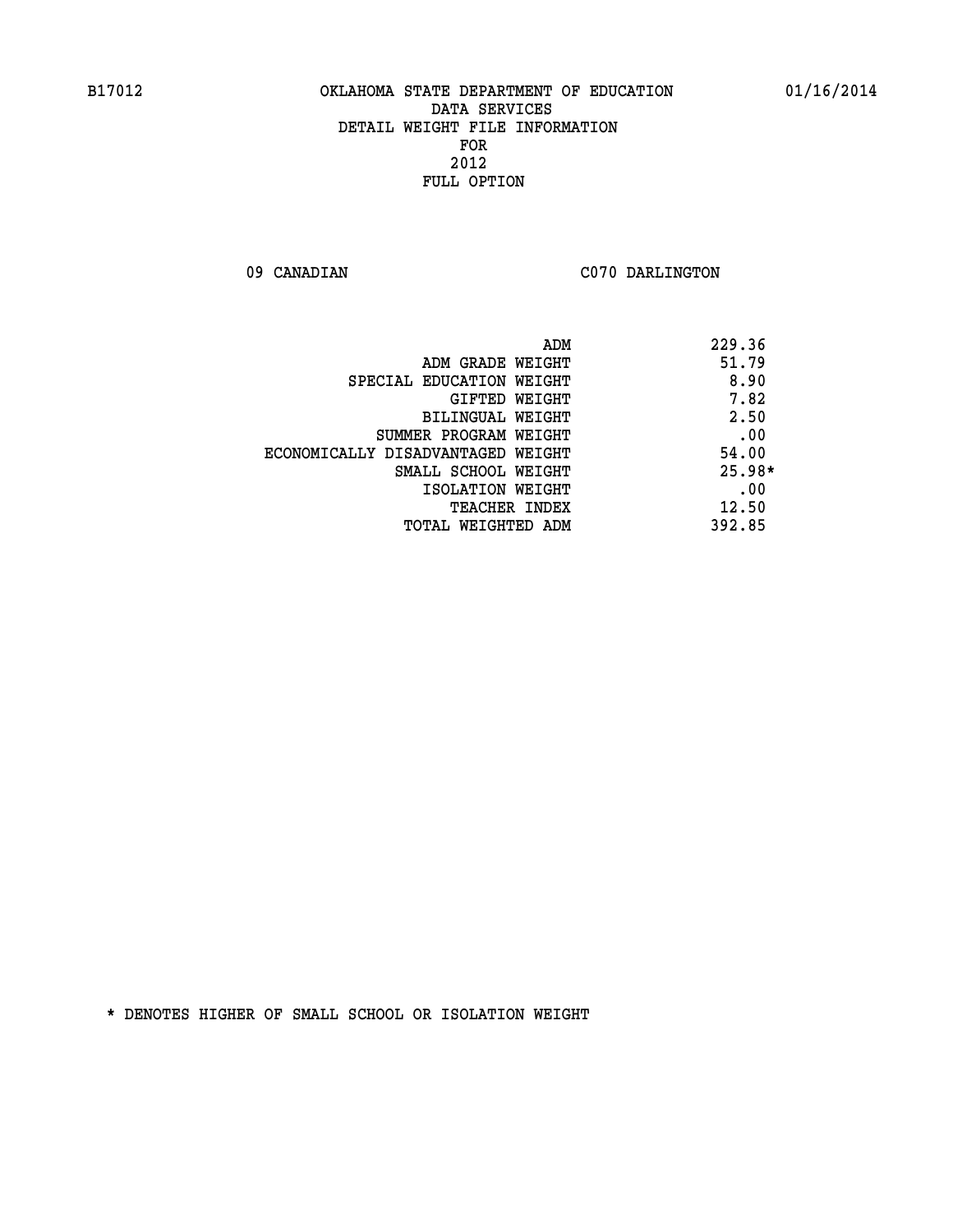**09 CANADIAN C162 MAPLE** 

| ADM<br>158.33                              |     |
|--------------------------------------------|-----|
| 30.61<br>ADM GRADE WEIGHT                  |     |
| 2.70<br>SPECIAL EDUCATION WEIGHT           |     |
| 6.12<br><b>GIFTED WEIGHT</b>               |     |
| 1.00<br>BILINGUAL WEIGHT                   |     |
| SUMMER PROGRAM WEIGHT                      | .00 |
| 14.00<br>ECONOMICALLY DISADVANTAGED WEIGHT |     |
| $22.19*$<br>SMALL SCHOOL WEIGHT            |     |
| ISOLATION WEIGHT                           | .00 |
| 4.81<br><b>TEACHER INDEX</b>               |     |
| 239.76<br>TOTAL WEIGHTED ADM               |     |
|                                            |     |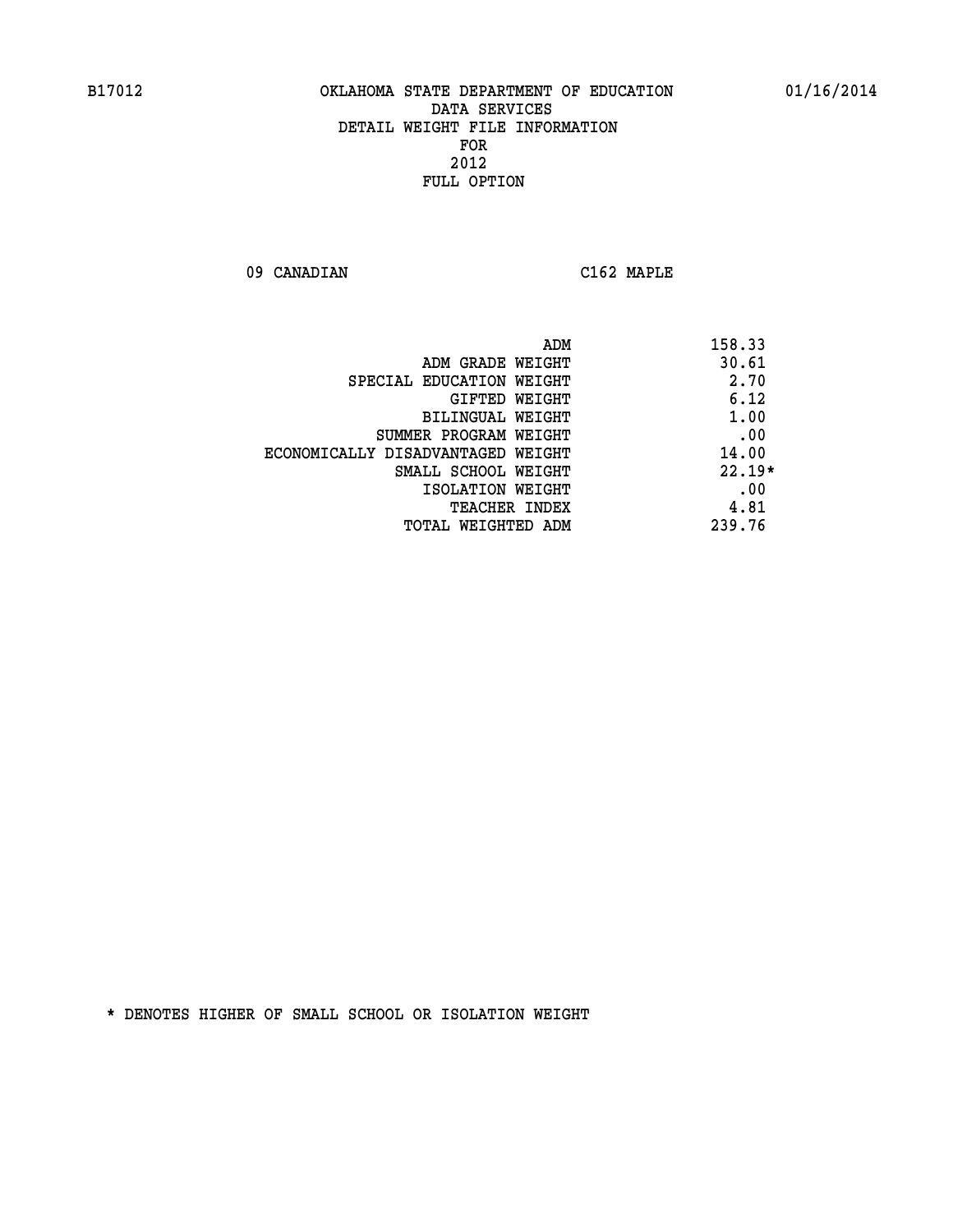09 CANADIAN 1022 PIEDMONT

|                                   | ADM<br>2,895.07 |
|-----------------------------------|-----------------|
| ADM GRADE WEIGHT                  | 548.24          |
| SPECIAL EDUCATION WEIGHT          | 292.10          |
| GIFTED WEIGHT                     | 122.06          |
| BILINGUAL WEIGHT                  | 38.50           |
| SUMMER PROGRAM WEIGHT             | 3.60            |
| ECONOMICALLY DISADVANTAGED WEIGHT | 148.50          |
| SMALL SCHOOL WEIGHT               | .00             |
| ISOLATION WEIGHT                  | .00             |
| <b>TEACHER INDEX</b>              | .00             |
| TOTAL WEIGHTED ADM                | 4,048.07        |
|                                   |                 |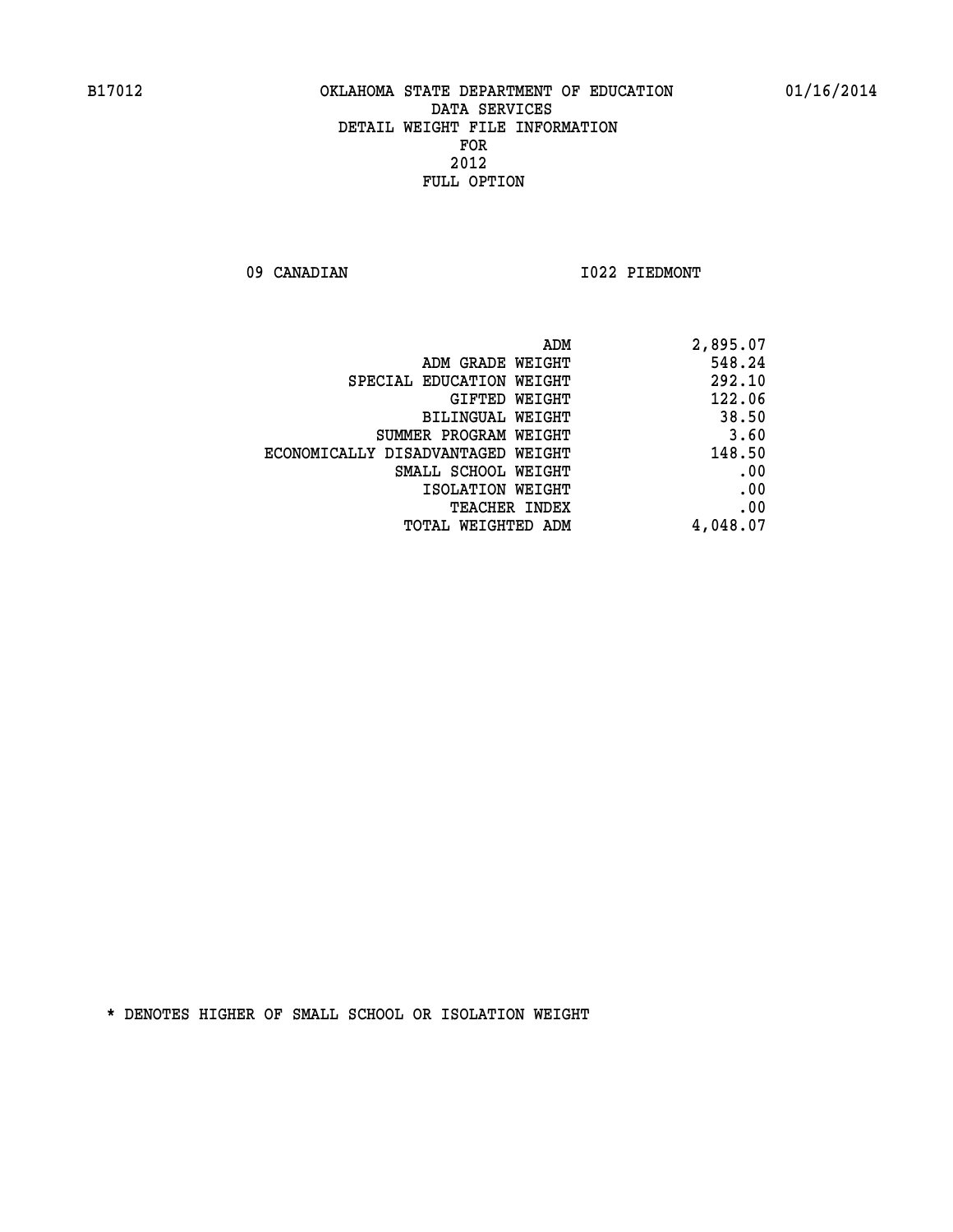09 CANADIAN 1027 YUKON

| 7,600.08  |
|-----------|
| 1,204.07  |
| 1,005.75  |
| 289.34    |
| 95.25     |
| .00       |
| 721.00    |
| .00       |
| .00       |
| .00       |
| 10,915.49 |
|           |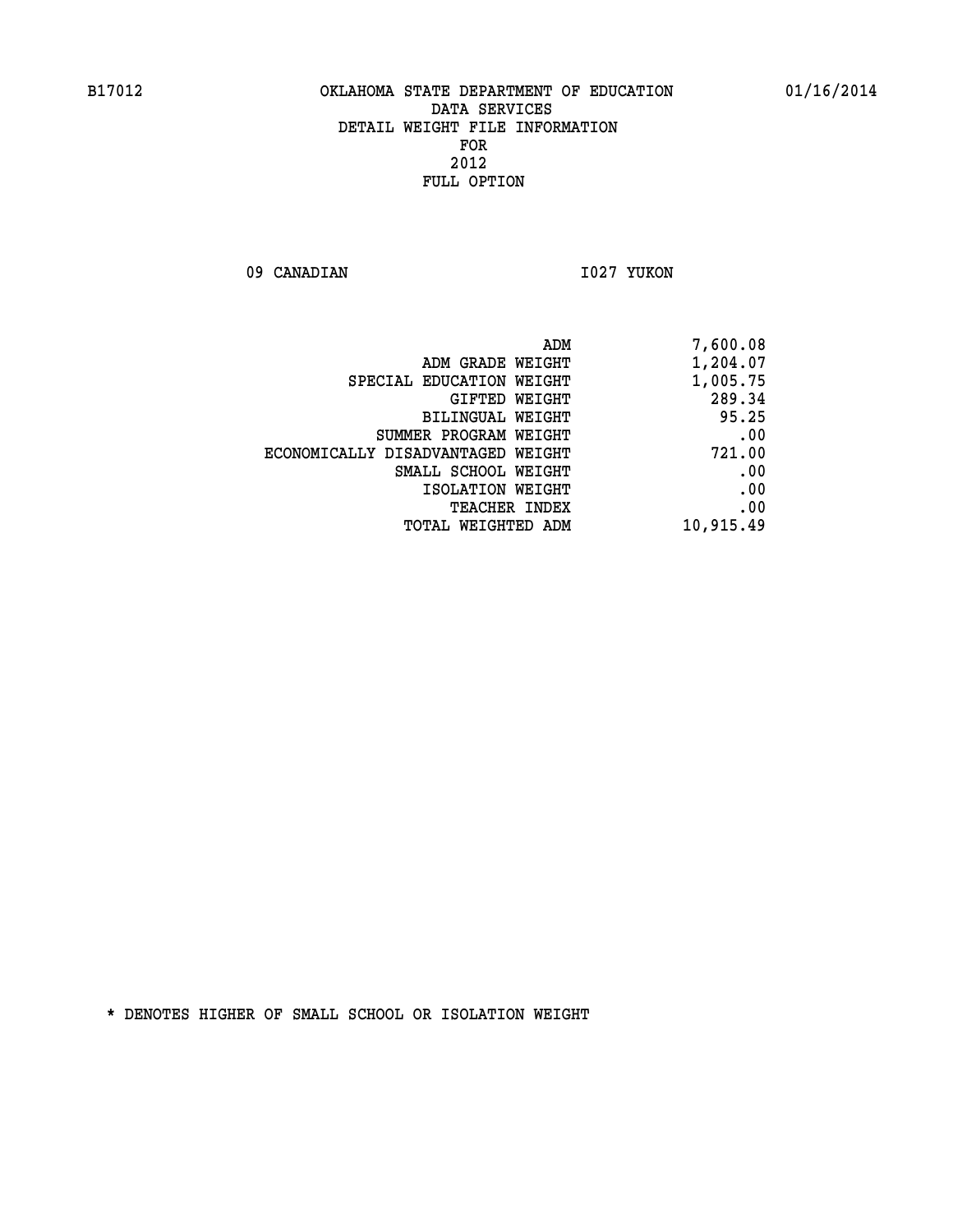**09 CANADIAN I034 EL RENO** 

| 2,526.69 |
|----------|
| 525.63   |
| 250.90   |
| 128.86   |
| 75.50    |
| 2.40     |
| 471.25   |
| .00      |
| .00      |
| 54.26    |
| 4,035.49 |
|          |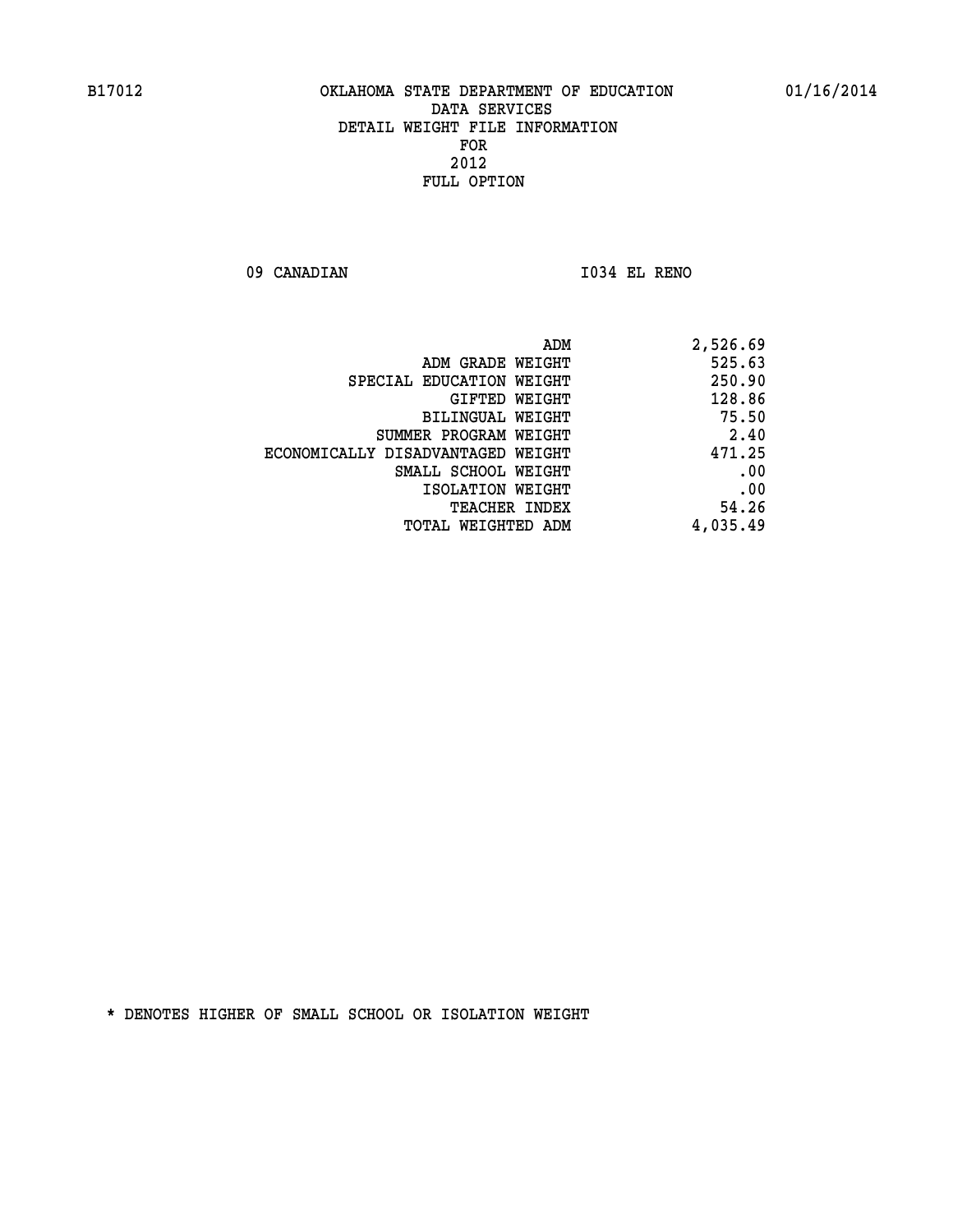09 CANADIAN 1057 UNION CITY

|                                   | 282.64<br>ADM |
|-----------------------------------|---------------|
| ADM GRADE WEIGHT                  | 56.60         |
| SPECIAL EDUCATION WEIGHT          | 30.80         |
| GIFTED WEIGHT                     | 7.82          |
| BILINGUAL WEIGHT                  | 1.50          |
| SUMMER PROGRAM WEIGHT             | .00           |
| ECONOMICALLY DISADVANTAGED WEIGHT | 36.50         |
| SMALL SCHOOL WEIGHT               | $26.33*$      |
| ISOLATION WEIGHT                  | .00           |
| <b>TEACHER INDEX</b>              | .00           |
| TOTAL WEIGHTED ADM                | 442.19        |
|                                   |               |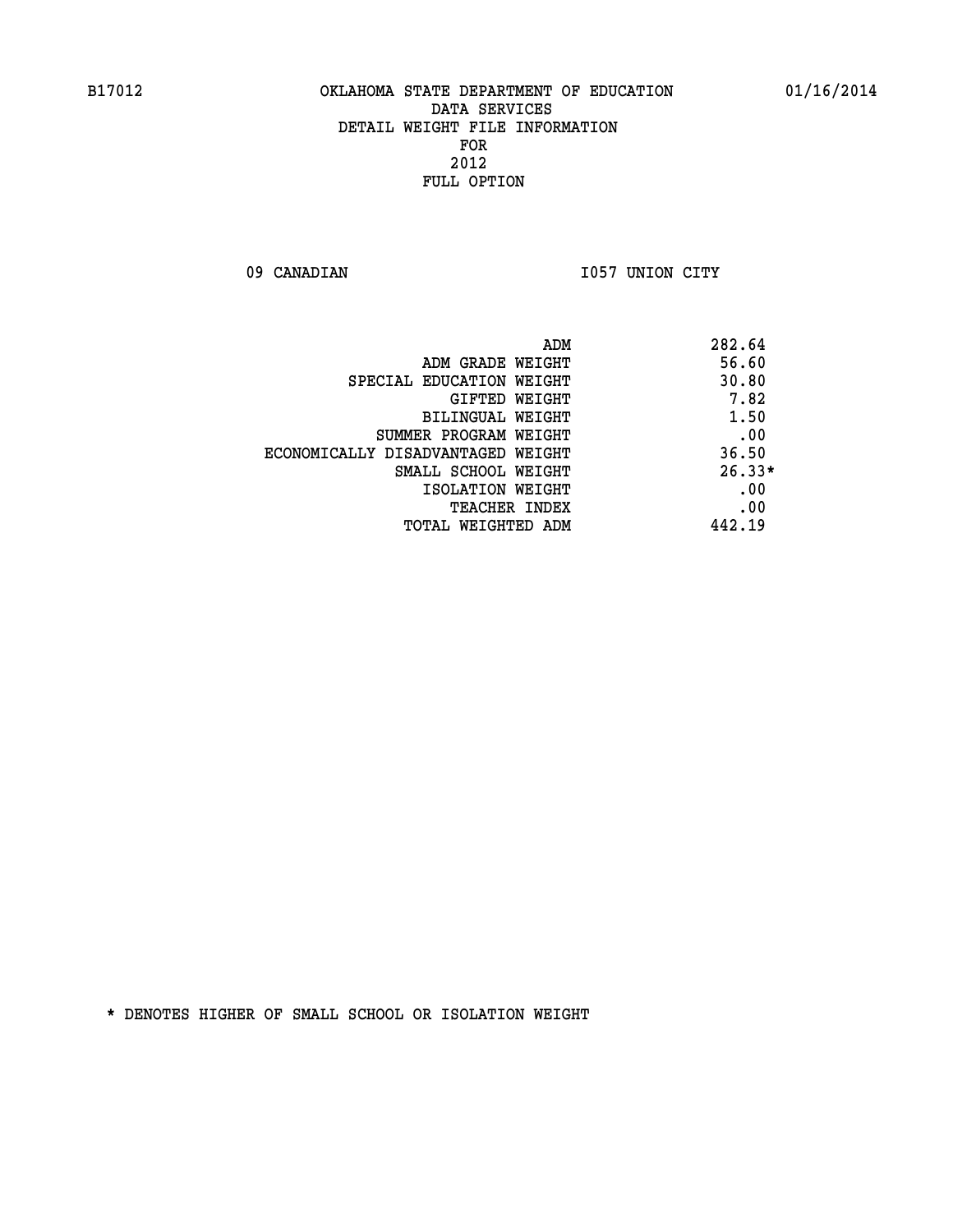09 CANADIAN 1069 MUSTANG

|                                   | 9,222.71<br>ADM |
|-----------------------------------|-----------------|
| ADM GRADE WEIGHT                  | 1,591.72        |
| SPECIAL EDUCATION WEIGHT          | 1,060.55        |
| GIFTED WEIGHT                     | 517.14          |
| <b>BILINGUAL WEIGHT</b>           | 143.75          |
| SUMMER PROGRAM WEIGHT             | 10.80           |
| ECONOMICALLY DISADVANTAGED WEIGHT | 789.50          |
| SMALL SCHOOL WEIGHT               | .00             |
| ISOLATION WEIGHT                  | .00             |
| TEACHER INDEX                     | .00             |
| TOTAL WEIGHTED ADM                | 13,336.17       |
|                                   |                 |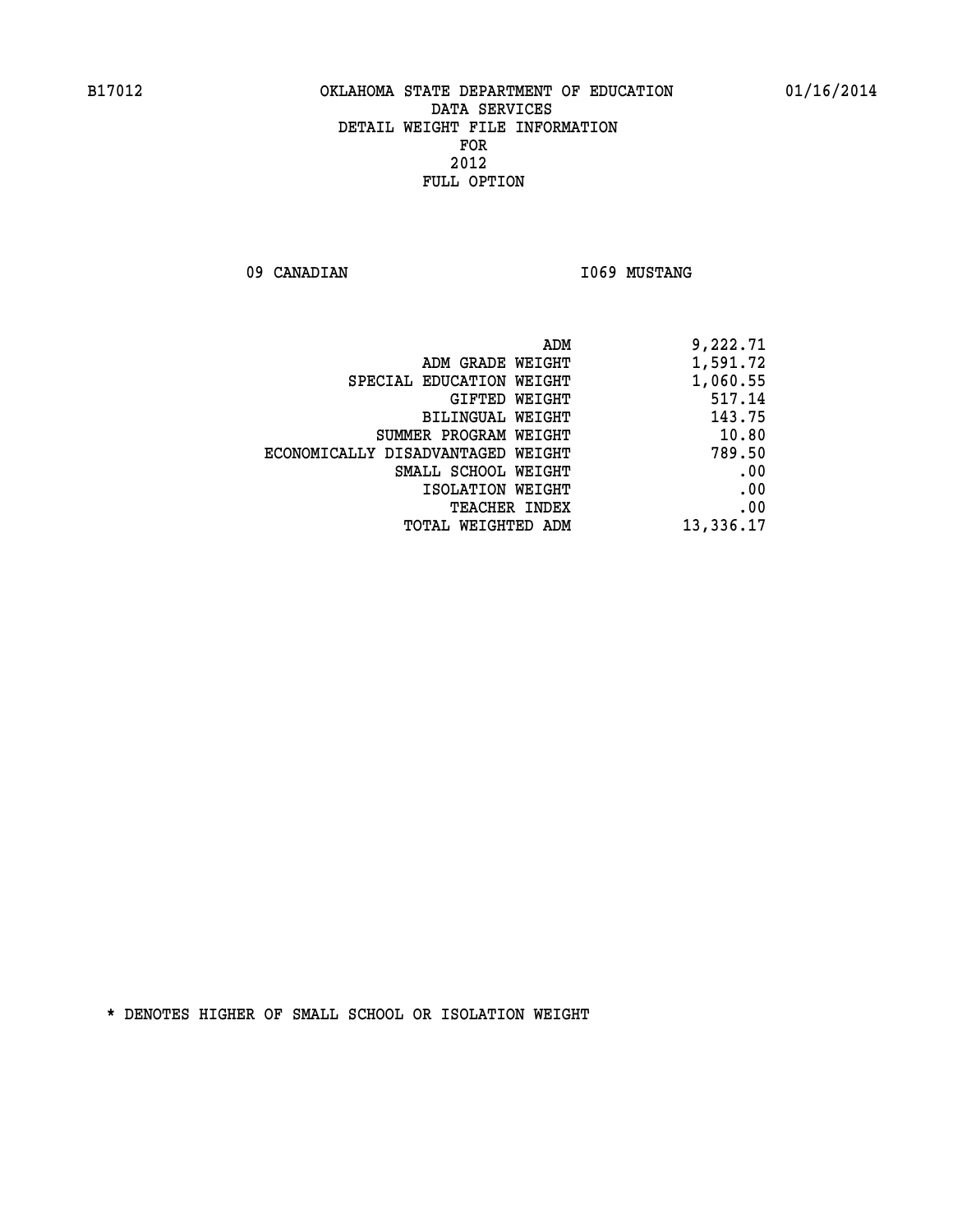09 CANADIAN 1076 CALUMET

| ADM                               | 300.03   |
|-----------------------------------|----------|
| ADM GRADE WEIGHT                  | 60.80    |
| SPECIAL EDUCATION WEIGHT          | 16.95    |
| <b>GIFTED WEIGHT</b>              | 10.20    |
| BILINGUAL WEIGHT                  | .00      |
| SUMMER PROGRAM WEIGHT             | .00      |
| ECONOMICALLY DISADVANTAGED WEIGHT | 54.50    |
| SMALL SCHOOL WEIGHT               | $25.97*$ |
| ISOLATION WEIGHT                  | .00      |
| <b>TEACHER INDEX</b>              | .00      |
| TOTAL WEIGHTED ADM                | 468.45   |
|                                   |          |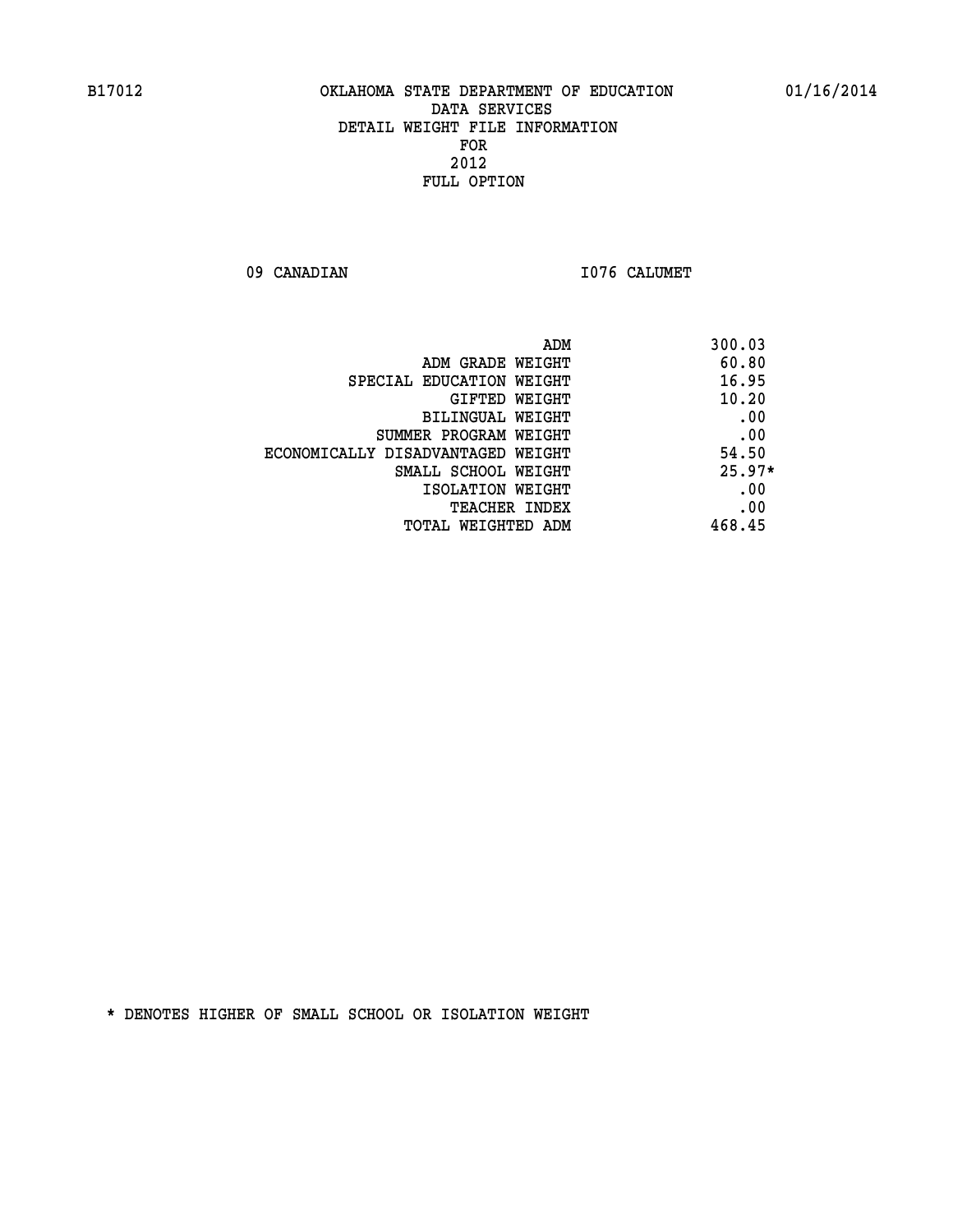**10 CARTER C072 ZANEIS** 

| ADM                               | 275.68   |
|-----------------------------------|----------|
| ADM GRADE WEIGHT                  | 56.79    |
| SPECIAL EDUCATION WEIGHT          | 15.05    |
| GIFTED WEIGHT                     | 7.48     |
| BILINGUAL WEIGHT                  | .00      |
| SUMMER PROGRAM WEIGHT             | .00      |
| ECONOMICALLY DISADVANTAGED WEIGHT | 55.00    |
| SMALL SCHOOL WEIGHT               | $26.40*$ |
| ISOLATION WEIGHT                  | .00      |
| TEACHER INDEX                     | .00      |
| TOTAL WEIGHTED ADM                | 436.40   |
|                                   |          |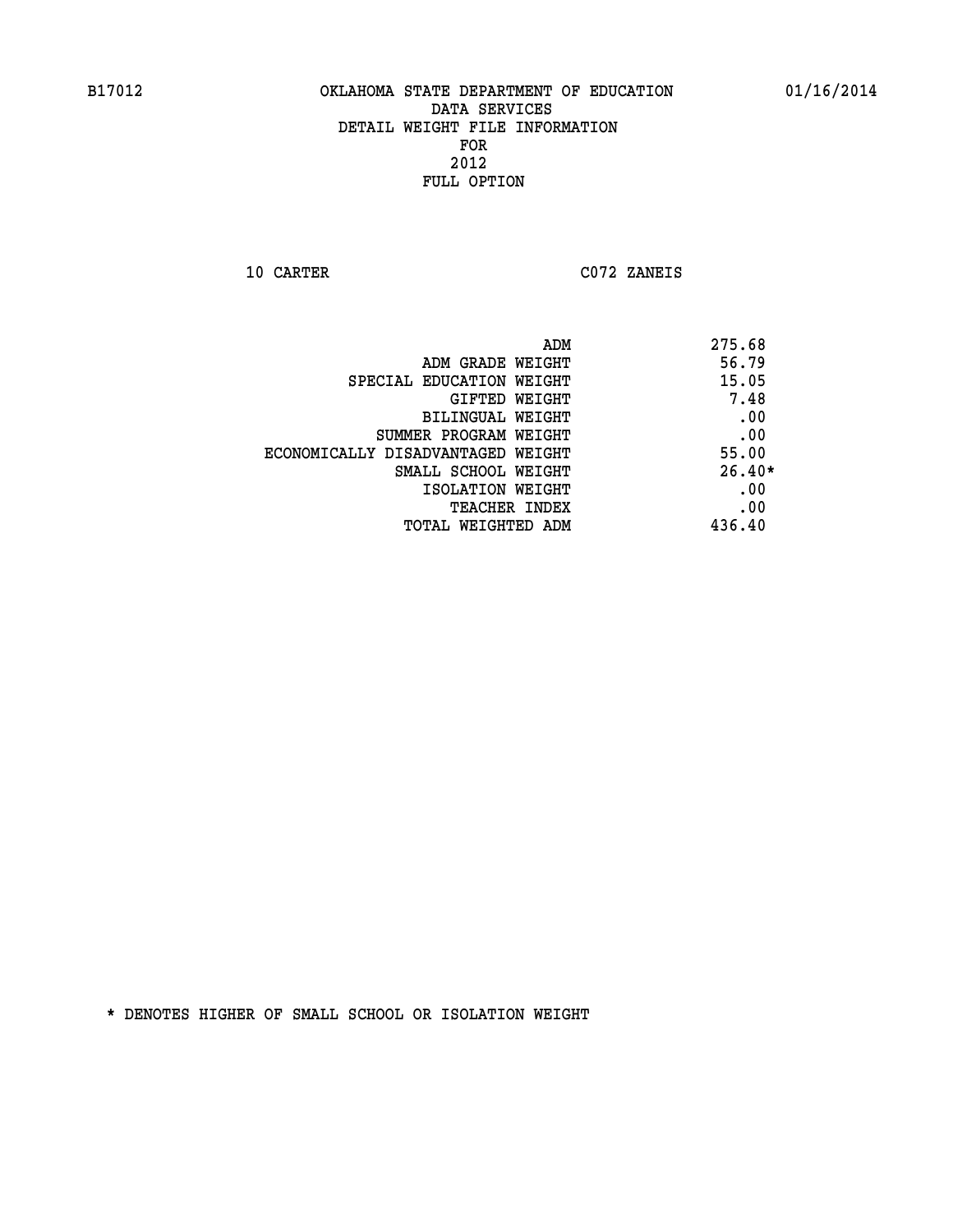**10 CARTER 1019 ARDMORE** 

|                                   | ADM<br>2,995.69 |
|-----------------------------------|-----------------|
| ADM GRADE WEIGHT                  | 608.99          |
| SPECIAL EDUCATION WEIGHT          | 392.05          |
| GIFTED WEIGHT                     | 89.08           |
| <b>BILINGUAL WEIGHT</b>           | 68.00           |
| SUMMER PROGRAM WEIGHT             | .00             |
| ECONOMICALLY DISADVANTAGED WEIGHT | 649.25          |
| SMALL SCHOOL WEIGHT               | .00             |
| ISOLATION WEIGHT                  | .00             |
| TEACHER INDEX                     | .00             |
| TOTAL WEIGHTED ADM                | 4,803.06        |
|                                   |                 |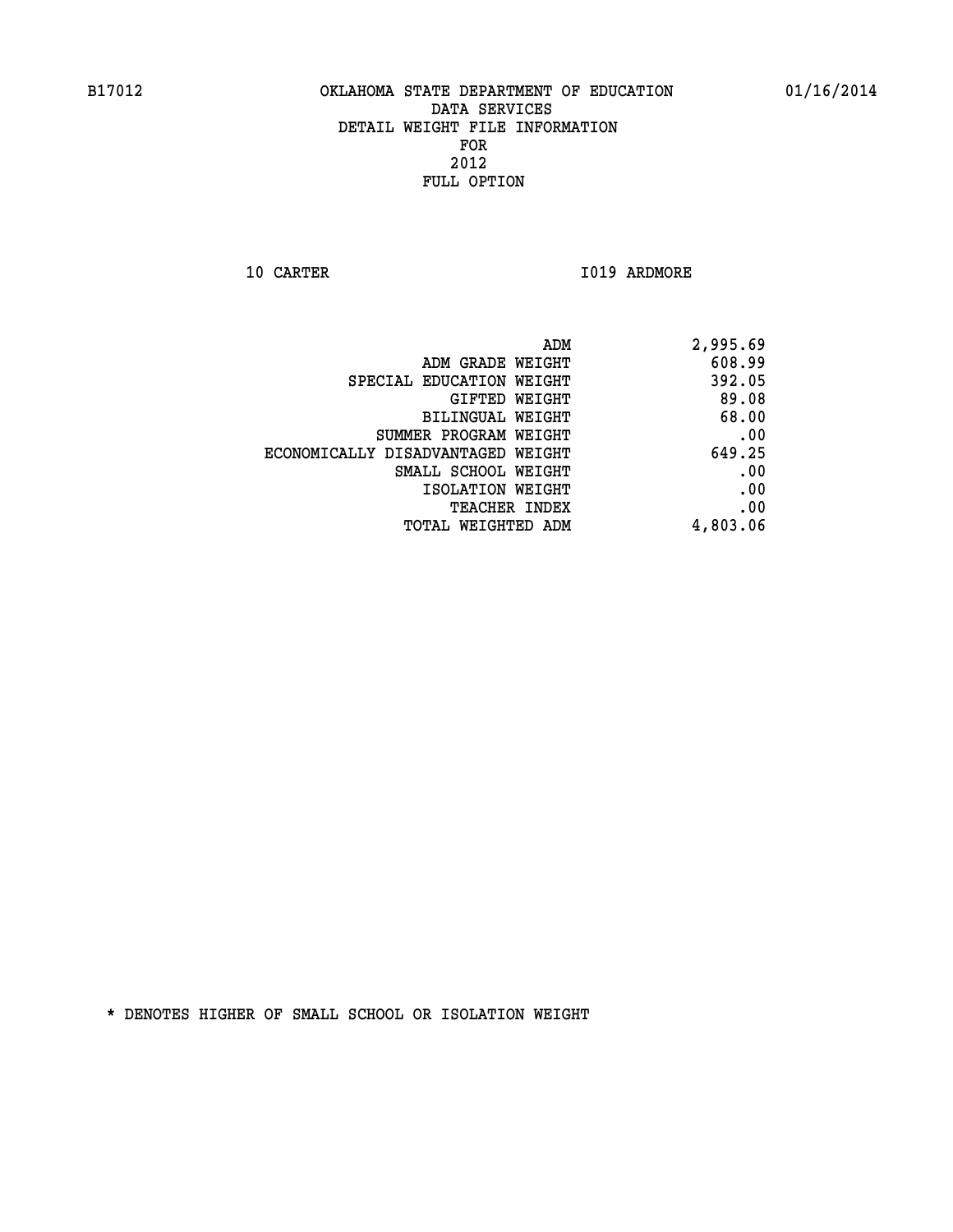**10 CARTER 1021 SPRINGER** 

|                                   | ADM<br>235.47 |
|-----------------------------------|---------------|
| ADM GRADE WEIGHT                  | 47.22         |
| SPECIAL EDUCATION WEIGHT          | 45.25         |
| GIFTED WEIGHT                     | 6.46          |
| <b>BILINGUAL WEIGHT</b>           | 1.50          |
| SUMMER PROGRAM WEIGHT             | .00           |
| ECONOMICALLY DISADVANTAGED WEIGHT | 48.00         |
| SMALL SCHOOL WEIGHT               | $26.13*$      |
| ISOLATION WEIGHT                  | .00           |
| <b>TEACHER INDEX</b>              | .00           |
| TOTAL WEIGHTED ADM                | 410.03        |
|                                   |               |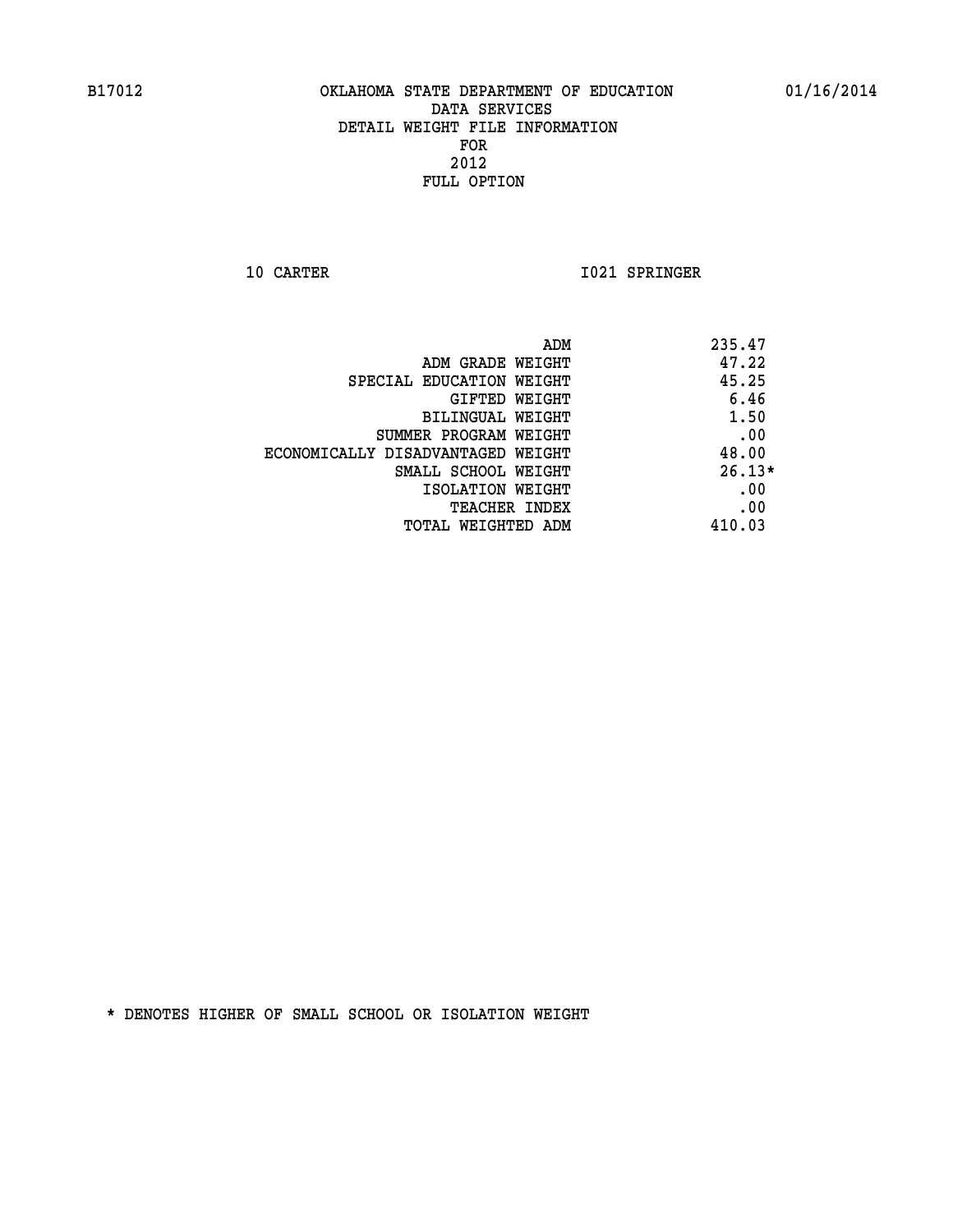**10 CARTER 1027 PLAINVIEW** 

| ADM                               | 1,430.15 |
|-----------------------------------|----------|
| ADM GRADE WEIGHT                  | 281.10   |
| SPECIAL EDUCATION WEIGHT          | 141.15   |
| GIFTED WEIGHT                     | 118.66   |
| BILINGUAL WEIGHT                  | 13.50    |
| SUMMER PROGRAM WEIGHT             | .00      |
| ECONOMICALLY DISADVANTAGED WEIGHT | 124.50   |
| SMALL SCHOOL WEIGHT               | .00      |
| ISOLATION WEIGHT                  | .00      |
| TEACHER INDEX                     | 105.92   |
| TOTAL WEIGHTED ADM                | 2,214.98 |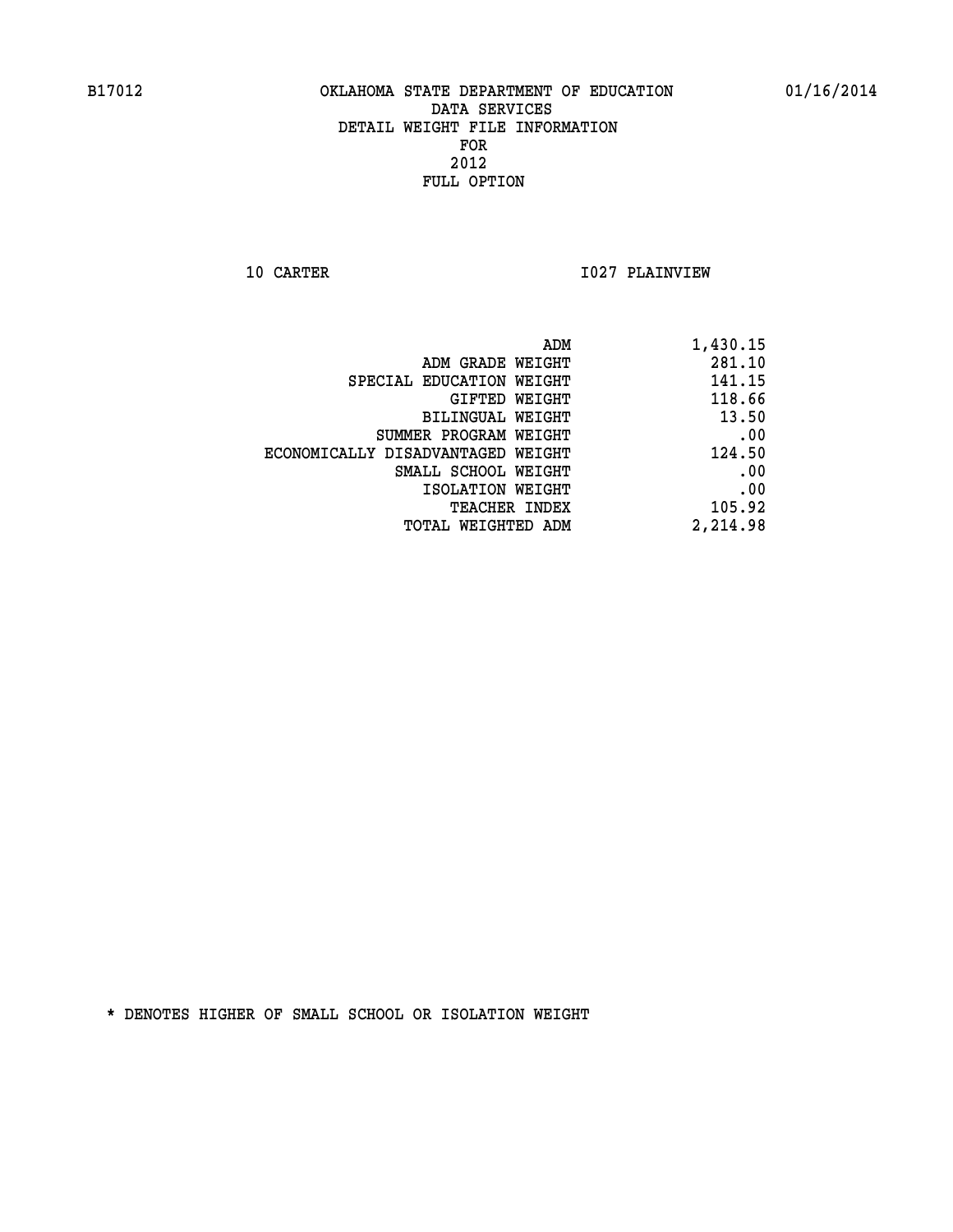**10 CARTER 10 CARTER 1032 LONE GROVE** 

| 1,557.67 |
|----------|
| 314.98   |
| 162.85   |
| 49.64    |
| 5.00     |
| .00      |
| 212.00   |
| .00      |
| .00      |
| 5.63     |
| 2,307.77 |
|          |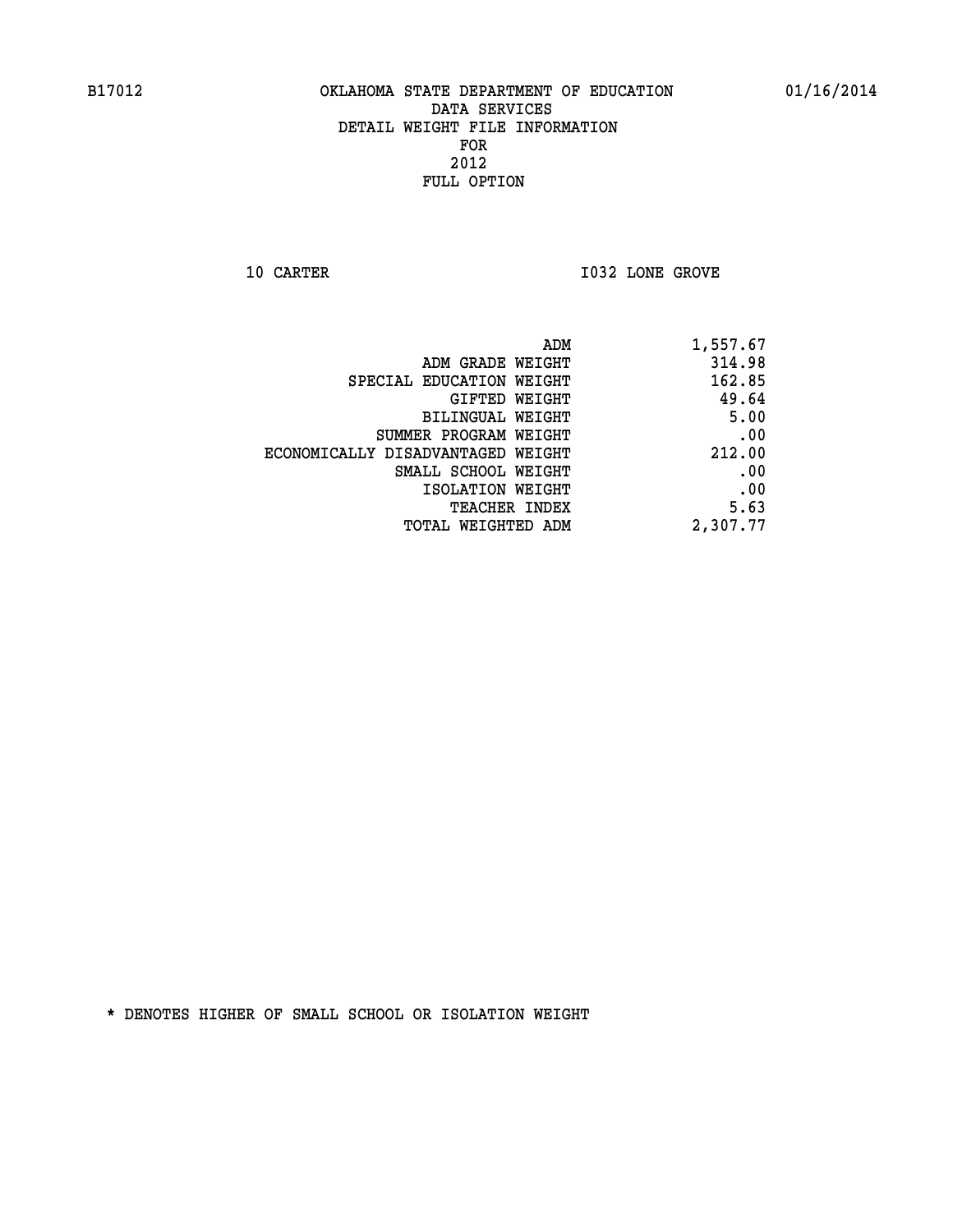**10 CARTER 1043 WILSON** 

|                                   | 492.74<br>ADM |         |
|-----------------------------------|---------------|---------|
| ADM GRADE WEIGHT                  |               | 95.68   |
| SPECIAL EDUCATION WEIGHT          |               | 67.35   |
| GIFTED WEIGHT                     |               | 15.30   |
| BILINGUAL WEIGHT                  |               | .00     |
| SUMMER PROGRAM WEIGHT             |               | .00     |
| ECONOMICALLY DISADVANTAGED WEIGHT |               | 92.50   |
| SMALL SCHOOL WEIGHT               |               | $6.75*$ |
| ISOLATION WEIGHT                  |               | .00     |
| <b>TEACHER INDEX</b>              |               | 18.86   |
| TOTAL WEIGHTED ADM                | 789.18        |         |
|                                   |               |         |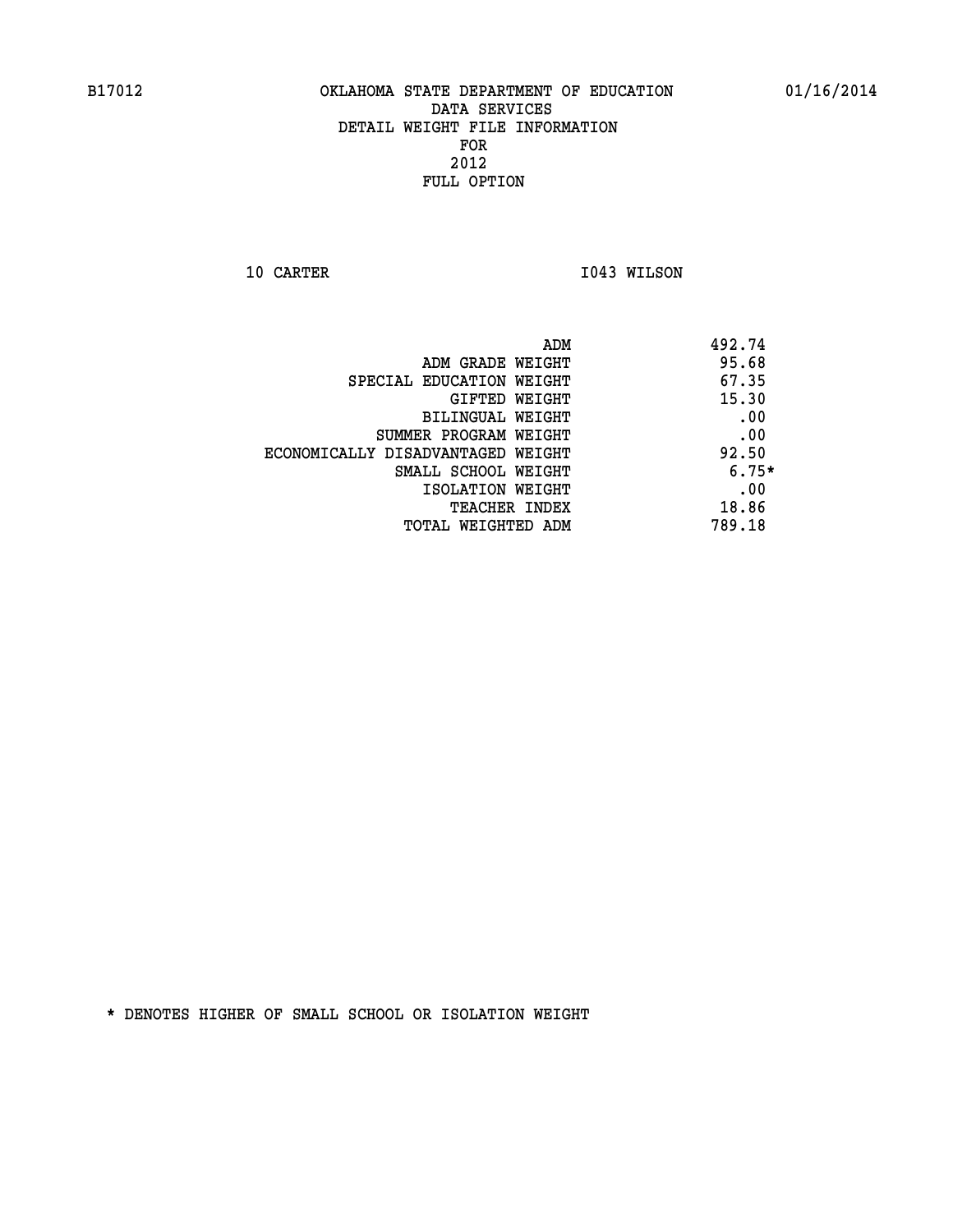**10 CARTER 1055 HEALDTON** 

| ADM<br>502.58                              |  |
|--------------------------------------------|--|
| 97.87<br>ADM GRADE WEIGHT                  |  |
| 77.20<br>SPECIAL EDUCATION WEIGHT          |  |
| 11.90<br>GIFTED WEIGHT                     |  |
| .00<br><b>BILINGUAL WEIGHT</b>             |  |
| .00<br>SUMMER PROGRAM WEIGHT               |  |
| 92.50<br>ECONOMICALLY DISADVANTAGED WEIGHT |  |
| $5.02*$<br>SMALL SCHOOL WEIGHT             |  |
| .00<br>ISOLATION WEIGHT                    |  |
| 11.02<br><b>TEACHER INDEX</b>              |  |
| 798.09<br>TOTAL WEIGHTED ADM               |  |
|                                            |  |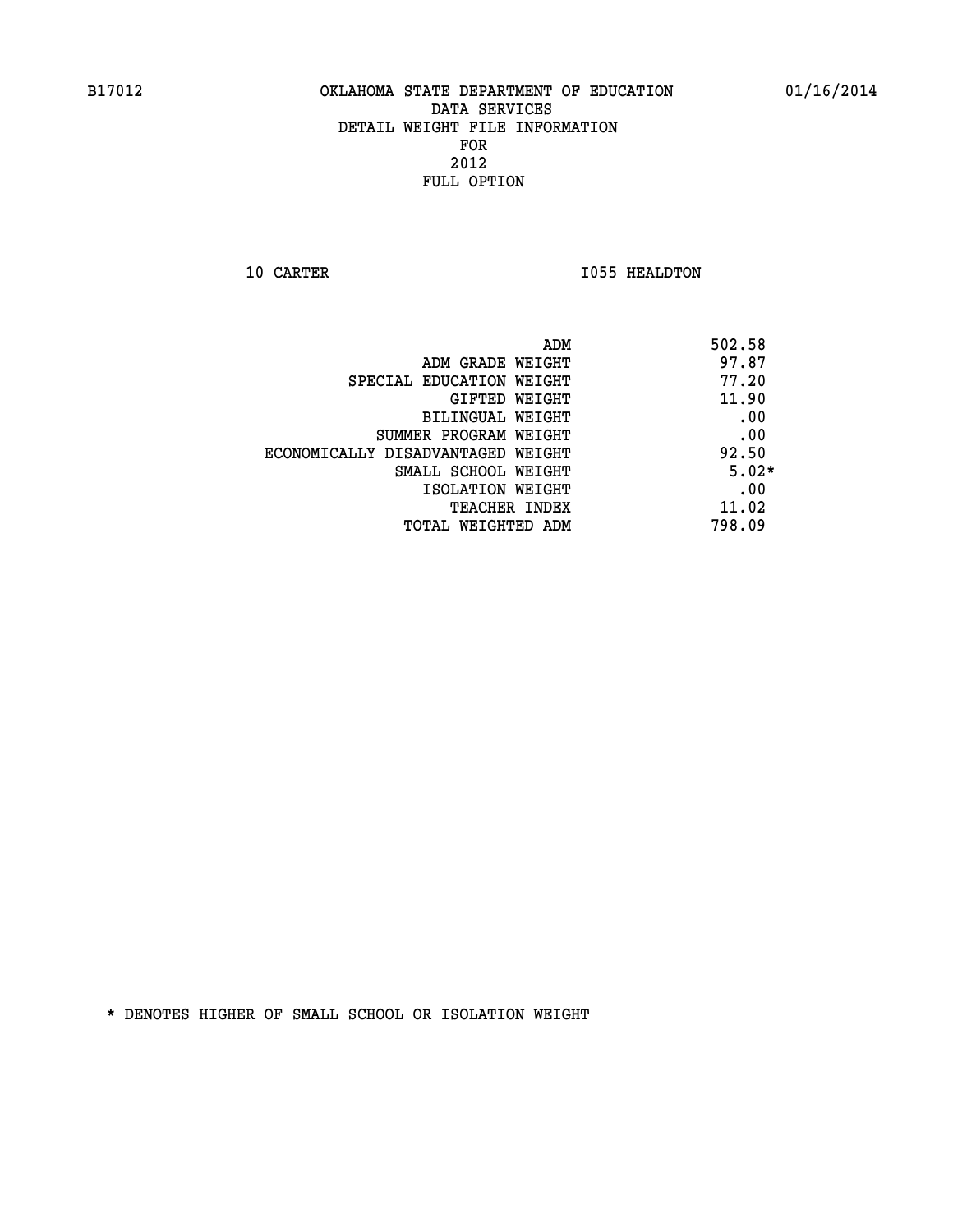**10 CARTER I074 FOX** 

 **ADM 297.08 ADM GRADE WEIGHT 58.41 SPECIAL EDUCATION WEIGHT 32.65 GIFTED WEIGHT** 9.18 **BILINGUAL WEIGHT .00 SUMMER PROGRAM WEIGHT .00 ECONOMICALLY DISADVANTAGED WEIGHT 69.25 SMALL SCHOOL WEIGHT 26.05\* 1.72** ISOLATION WEIGHT 1.72 **TEACHER INDEX** 7.01  **TOTAL WEIGHTED ADM 499.63**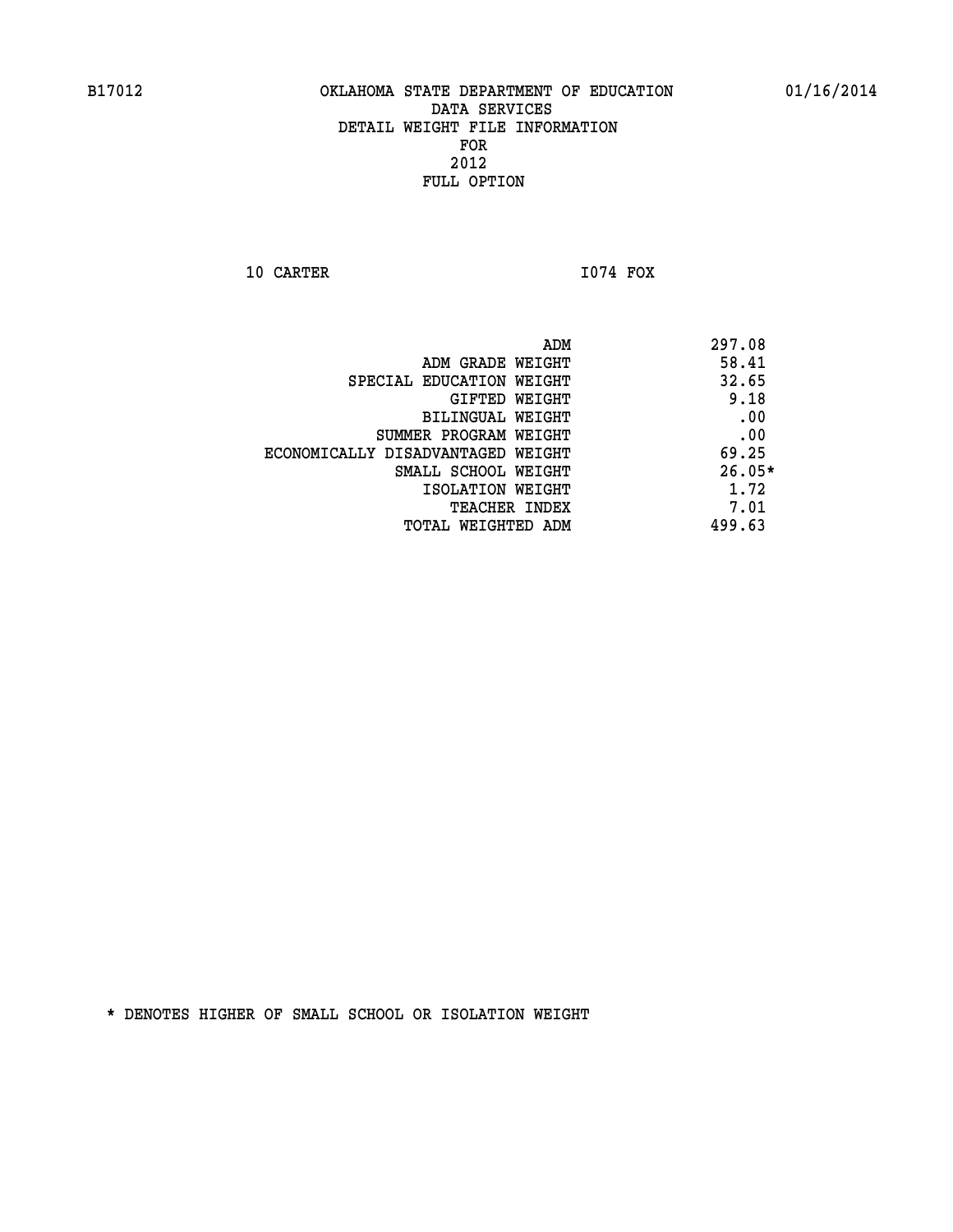**10 CARTER 1077 DICKSON** 

| 1,335.98 |
|----------|
| 271.25   |
| 127.75   |
| 66.64    |
| 6.25     |
| .00      |
| 216.75   |
| .00      |
| .00      |
| 14.23    |
| 2,038.85 |
|          |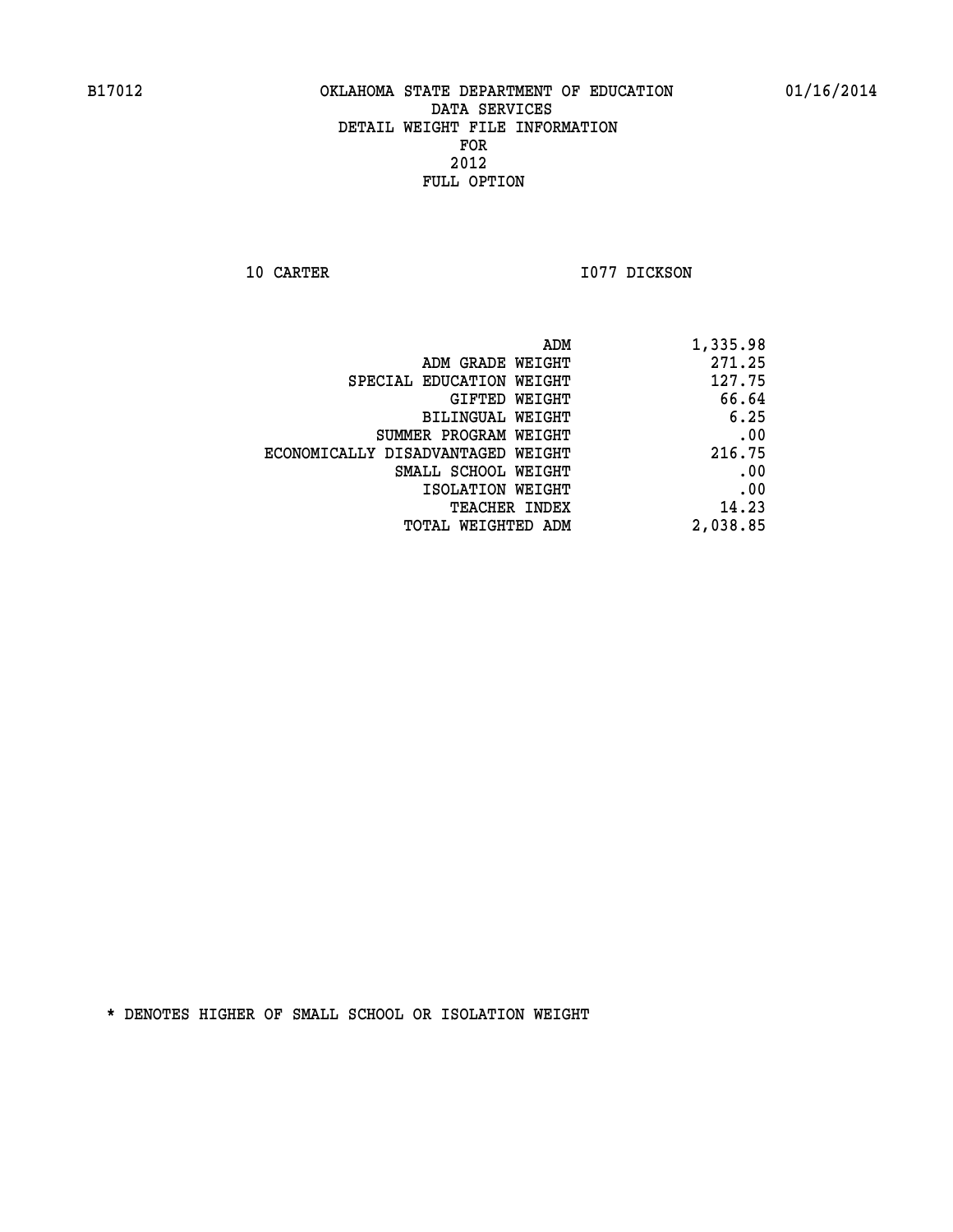**11 CHEROKEE C010 LOWREY** 

| ADM                               | 151.30   |
|-----------------------------------|----------|
| ADM GRADE WEIGHT                  | 29.91    |
| SPECIAL EDUCATION WEIGHT          | 40.40    |
| <b>GIFTED WEIGHT</b>              | 4.42     |
| BILINGUAL WEIGHT                  | .50      |
| SUMMER PROGRAM WEIGHT             | .00      |
| ECONOMICALLY DISADVANTAGED WEIGHT | 29.75    |
| SMALL SCHOOL WEIGHT               | $21.61*$ |
| ISOLATION WEIGHT                  | .00      |
| <b>TEACHER INDEX</b>              | .00      |
| TOTAL WEIGHTED ADM                | 277.89   |
|                                   |          |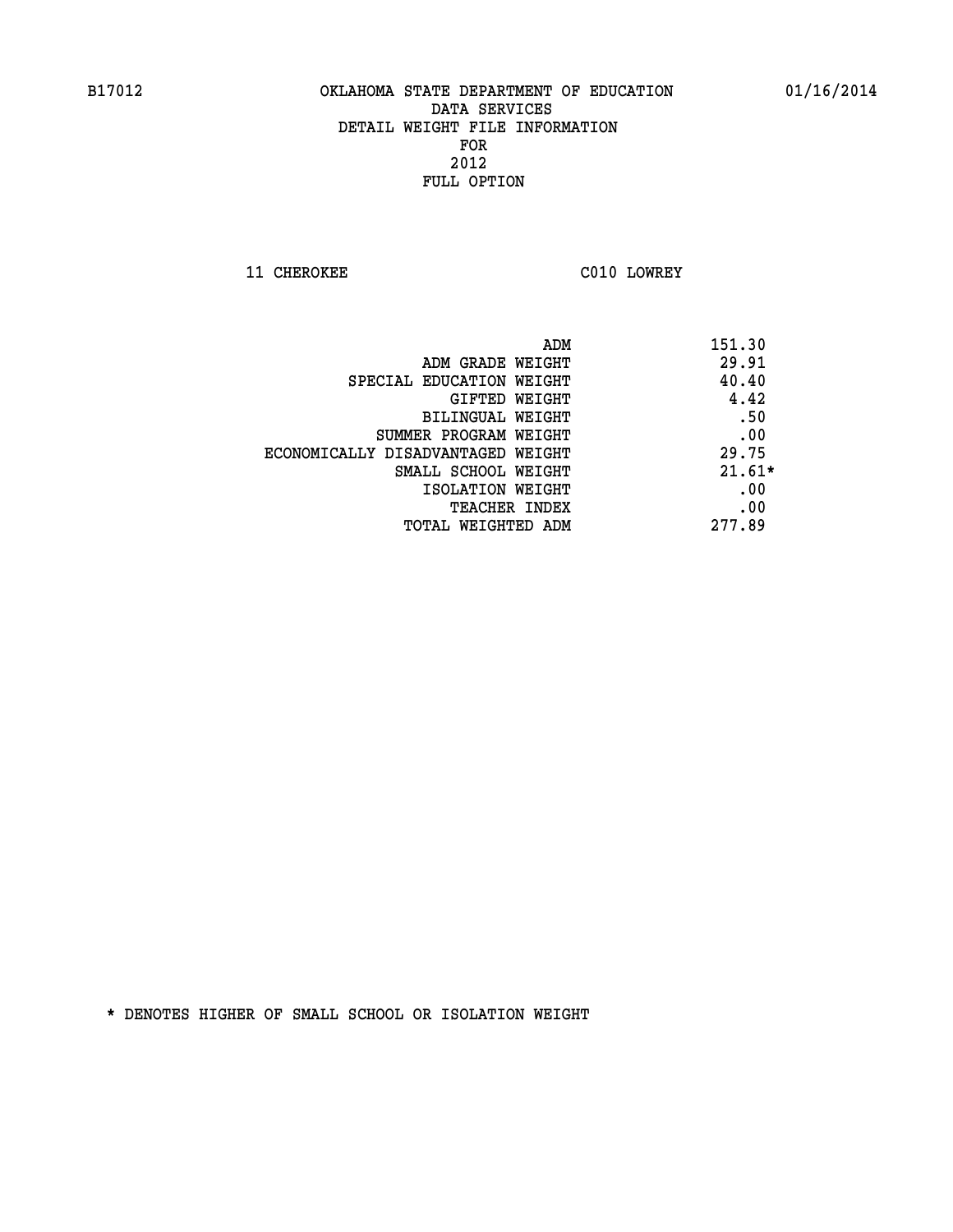**11 CHEROKEE C014 NORWOOD** 

| ADM                               | 178.38   |
|-----------------------------------|----------|
| ADM GRADE WEIGHT                  | 38.29    |
| SPECIAL EDUCATION WEIGHT          | 23.90    |
| GIFTED WEIGHT                     | 6.80     |
| BILINGUAL WEIGHT                  | .25      |
| SUMMER PROGRAM WEIGHT             | .00      |
| ECONOMICALLY DISADVANTAGED WEIGHT | 40.25    |
| SMALL SCHOOL WEIGHT               | $23.65*$ |
| ISOLATION WEIGHT                  | .00      |
| <b>TEACHER INDEX</b>              | 11.10    |
| TOTAL WEIGHTED ADM                | 322.62   |
|                                   |          |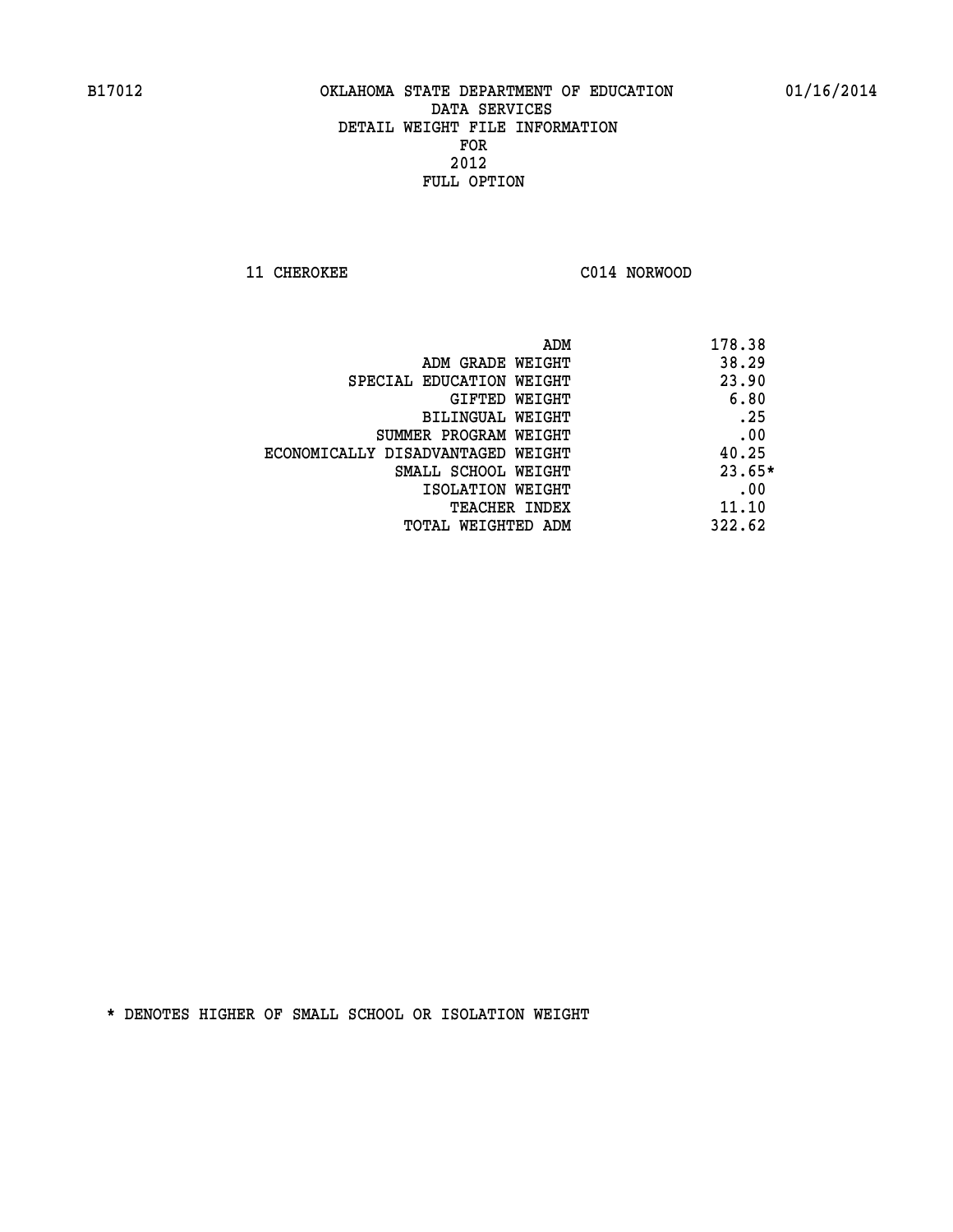**11 CHEROKEE C021 WOODALL** 

|                                   | ADM | 521.35  |
|-----------------------------------|-----|---------|
| ADM GRADE WEIGHT                  |     | 104.93  |
| SPECIAL EDUCATION WEIGHT          |     | 35.10   |
| GIFTED WEIGHT                     |     | 14.28   |
| BILINGUAL WEIGHT                  |     | 6.75    |
| SUMMER PROGRAM WEIGHT             |     | .00     |
| ECONOMICALLY DISADVANTAGED WEIGHT |     | 90.50   |
| SMALL SCHOOL WEIGHT               |     | $1.51*$ |
| ISOLATION WEIGHT                  |     | .00     |
| <b>TEACHER INDEX</b>              |     | 16.99   |
| TOTAL WEIGHTED ADM                |     | 791.41  |
|                                   |     |         |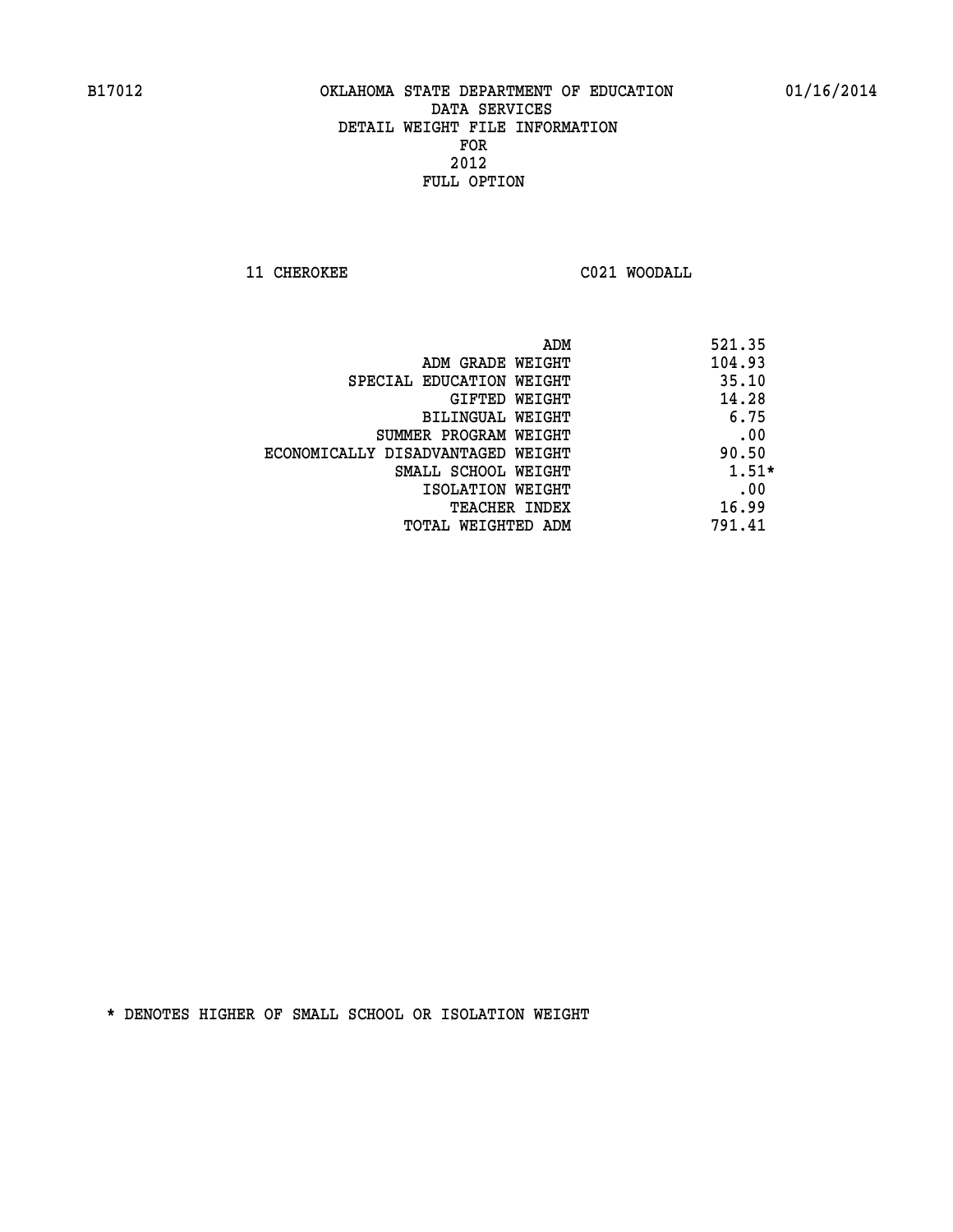**11 CHEROKEE C026 SHADY GROVE** 

|                                   | 143.52<br>ADM |  |
|-----------------------------------|---------------|--|
| ADM GRADE WEIGHT                  | 29.41         |  |
| SPECIAL EDUCATION WEIGHT          | 23.50         |  |
| GIFTED WEIGHT                     | 6.12          |  |
| BILINGUAL WEIGHT                  | 28.00         |  |
| SUMMER PROGRAM WEIGHT             | .00           |  |
| ECONOMICALLY DISADVANTAGED WEIGHT | 30.25         |  |
| SMALL SCHOOL WEIGHT               | $20.92*$      |  |
| ISOLATION WEIGHT                  | .00           |  |
| <b>TEACHER INDEX</b>              | 22.17         |  |
| TOTAL WEIGHTED ADM                | 303.89        |  |
|                                   |               |  |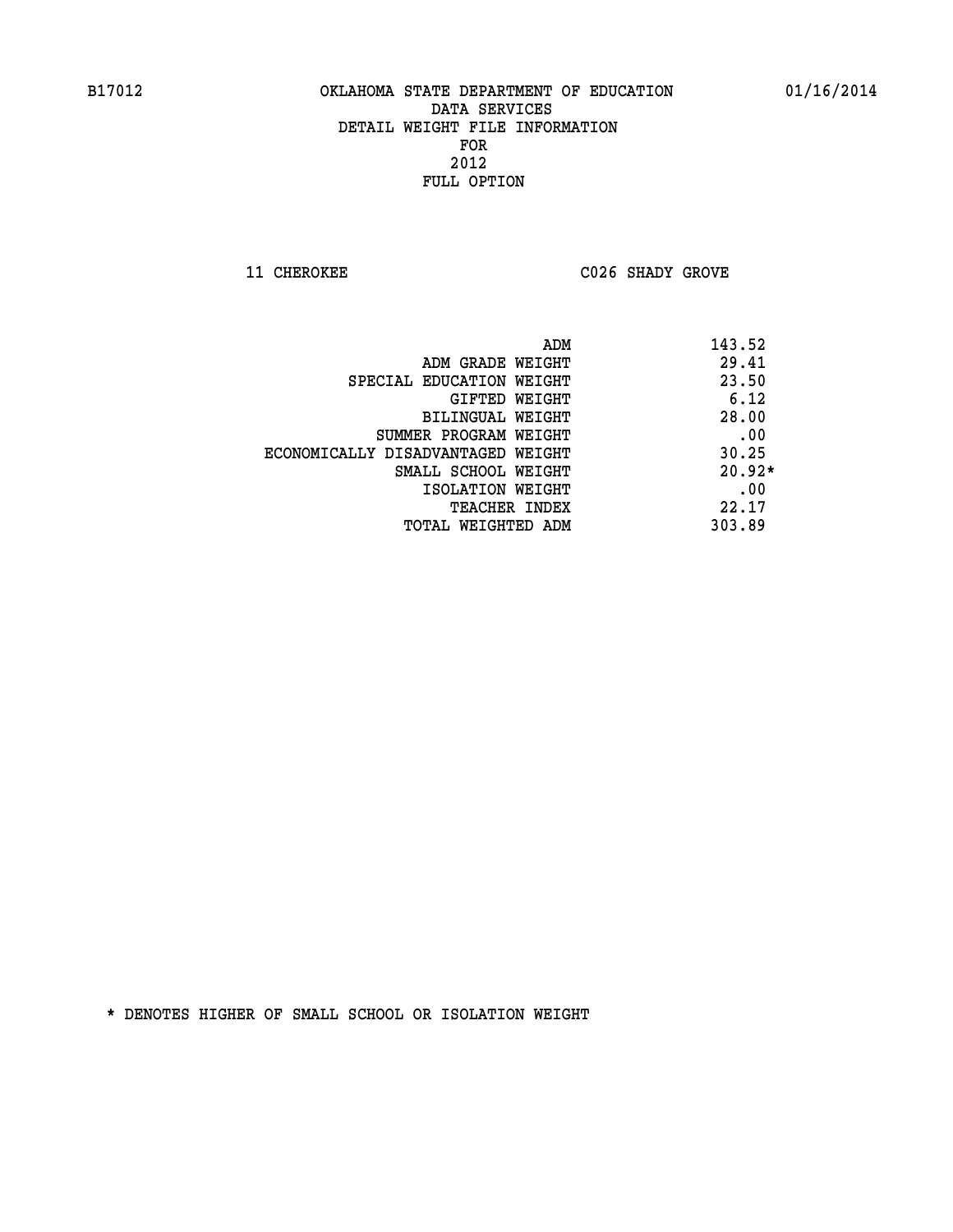**11 CHEROKEE C031 PEGGS** 

| 261.24<br>ADM                              |  |
|--------------------------------------------|--|
| 53.46<br>ADM GRADE WEIGHT                  |  |
| 56.40<br>SPECIAL EDUCATION WEIGHT          |  |
| 15.98<br>GIFTED WEIGHT                     |  |
| 3.00<br>BILINGUAL WEIGHT                   |  |
| .00<br>SUMMER PROGRAM WEIGHT               |  |
| 49.75<br>ECONOMICALLY DISADVANTAGED WEIGHT |  |
| $26.45*$<br>SMALL SCHOOL WEIGHT            |  |
| .00<br>ISOLATION WEIGHT                    |  |
| 5.25<br><b>TEACHER INDEX</b>               |  |
| 471.53<br>TOTAL WEIGHTED ADM               |  |
|                                            |  |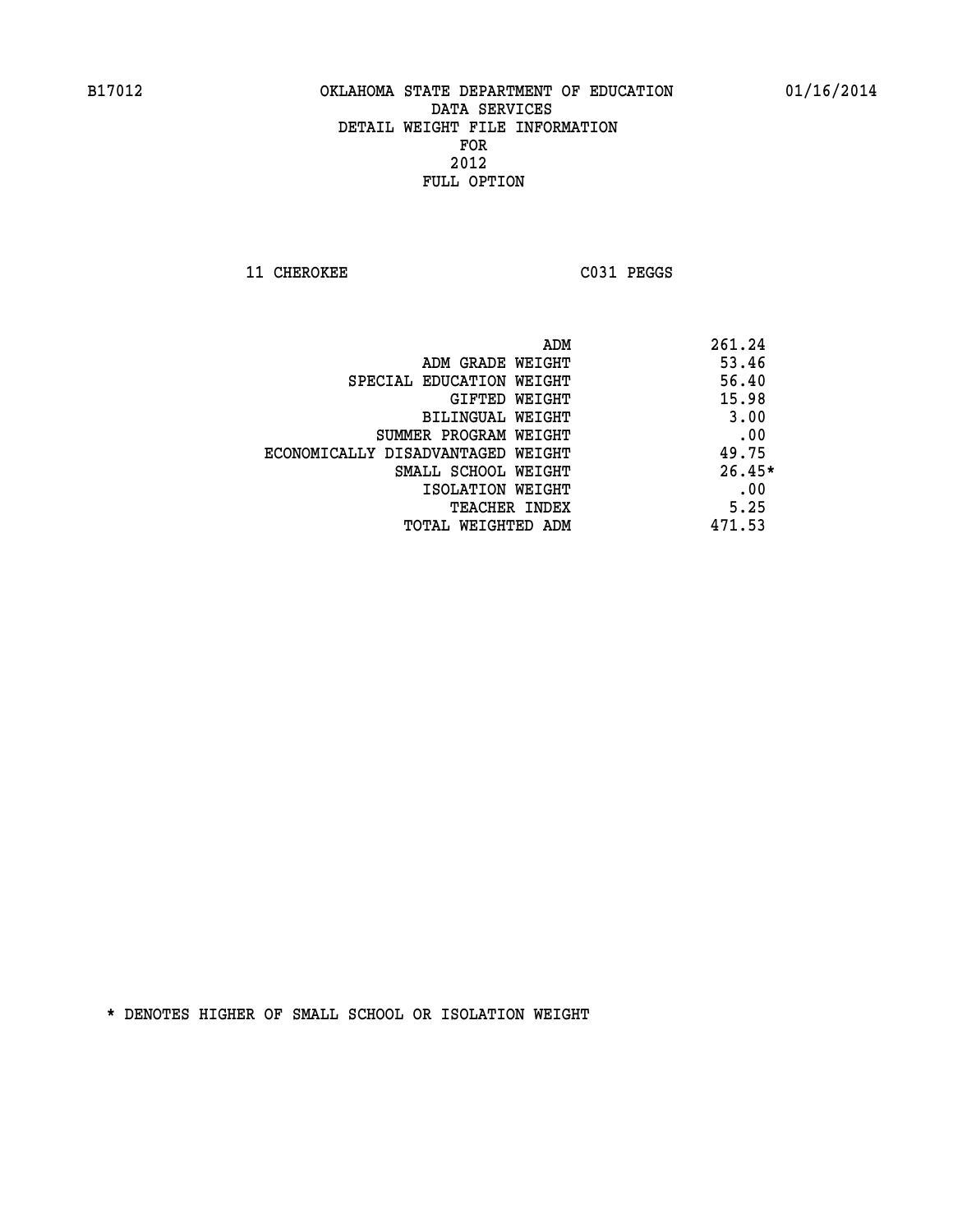**11 CHEROKEE C034 GRAND VIEW** 

| ADM                               | 475.95  |
|-----------------------------------|---------|
| ADM GRADE WEIGHT                  | 98.10   |
| SPECIAL EDUCATION WEIGHT          | 60.15   |
| <b>GIFTED WEIGHT</b>              | 11.22   |
| BILINGUAL WEIGHT                  | 30.50   |
| SUMMER PROGRAM WEIGHT             | .00     |
| ECONOMICALLY DISADVANTAGED WEIGHT | 99.00   |
| SMALL SCHOOL WEIGHT               | $9.55*$ |
| ISOLATION WEIGHT                  | .00     |
| <b>TEACHER INDEX</b>              | .00     |
| TOTAL WEIGHTED ADM                | 784.47  |
|                                   |         |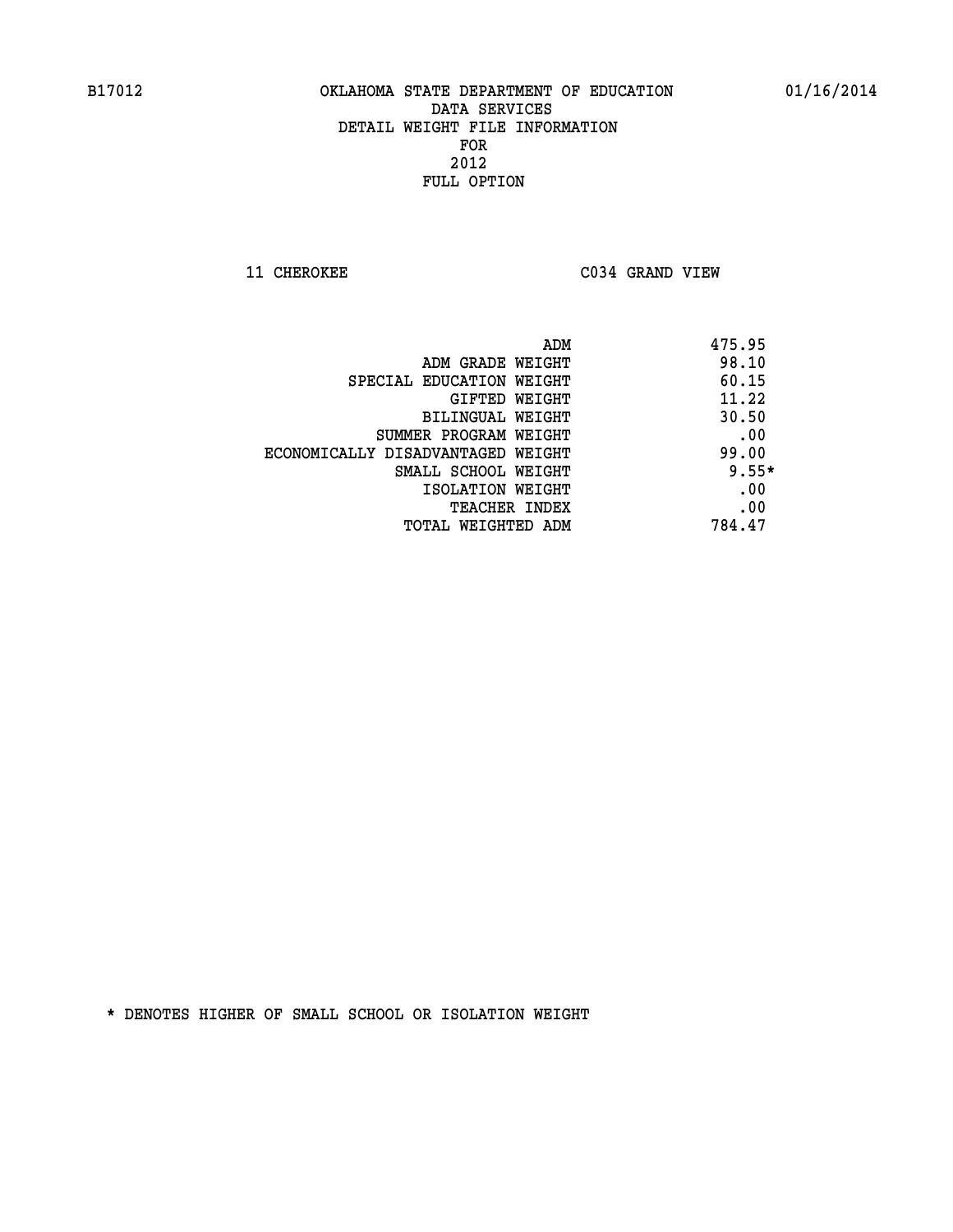**11 CHEROKEE C044 BRIGGS** 

|                                   | 492.60<br>ADM |
|-----------------------------------|---------------|
| ADM GRADE WEIGHT                  | 99.97         |
| SPECIAL EDUCATION WEIGHT          | 57.40         |
| GIFTED WEIGHT                     | 15.64         |
| BILINGUAL WEIGHT                  | 11.75         |
| SUMMER PROGRAM WEIGHT             | .00           |
| ECONOMICALLY DISADVANTAGED WEIGHT | 118.00        |
| SMALL SCHOOL WEIGHT               | $6.78*$       |
| ISOLATION WEIGHT                  | .00           |
| TEACHER INDEX                     | 29.28         |
| TOTAL WEIGHTED ADM                | 831.42        |
|                                   |               |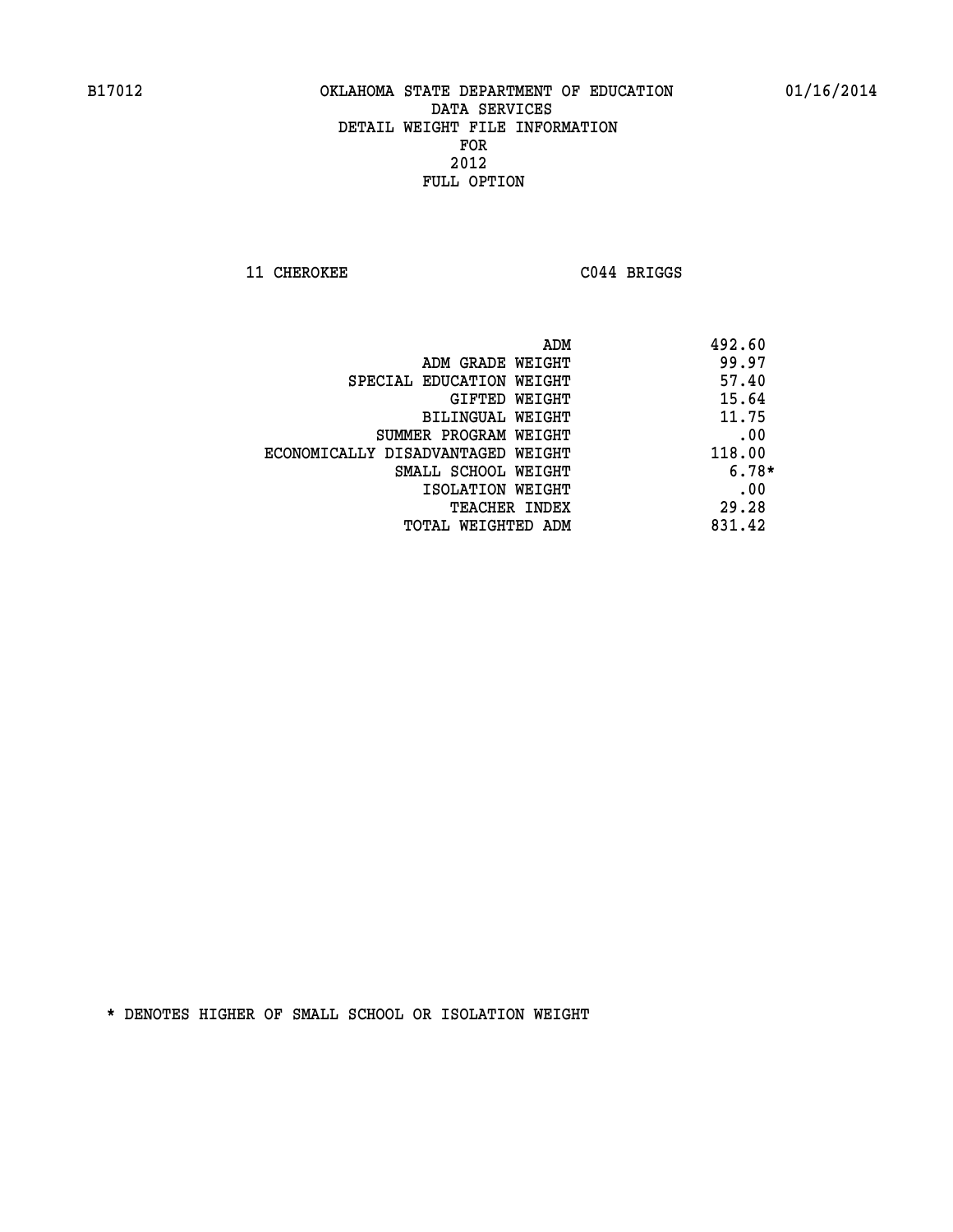**11 CHEROKEE CO66 TENKILLER** 

| ADM                               | 324.62   |
|-----------------------------------|----------|
| ADM GRADE WEIGHT                  | 61.92    |
| SPECIAL EDUCATION WEIGHT          | 20.95    |
| GIFTED WEIGHT                     | 22.44    |
| BILINGUAL WEIGHT                  | 40.50    |
| SUMMER PROGRAM WEIGHT             | .00      |
| ECONOMICALLY DISADVANTAGED WEIGHT | 65.00    |
| SMALL SCHOOL WEIGHT               | $25.08*$ |
| ISOLATION WEIGHT                  | .00      |
| <b>TEACHER INDEX</b>              | 35.54    |
| TOTAL WEIGHTED ADM                | 596.05   |
|                                   |          |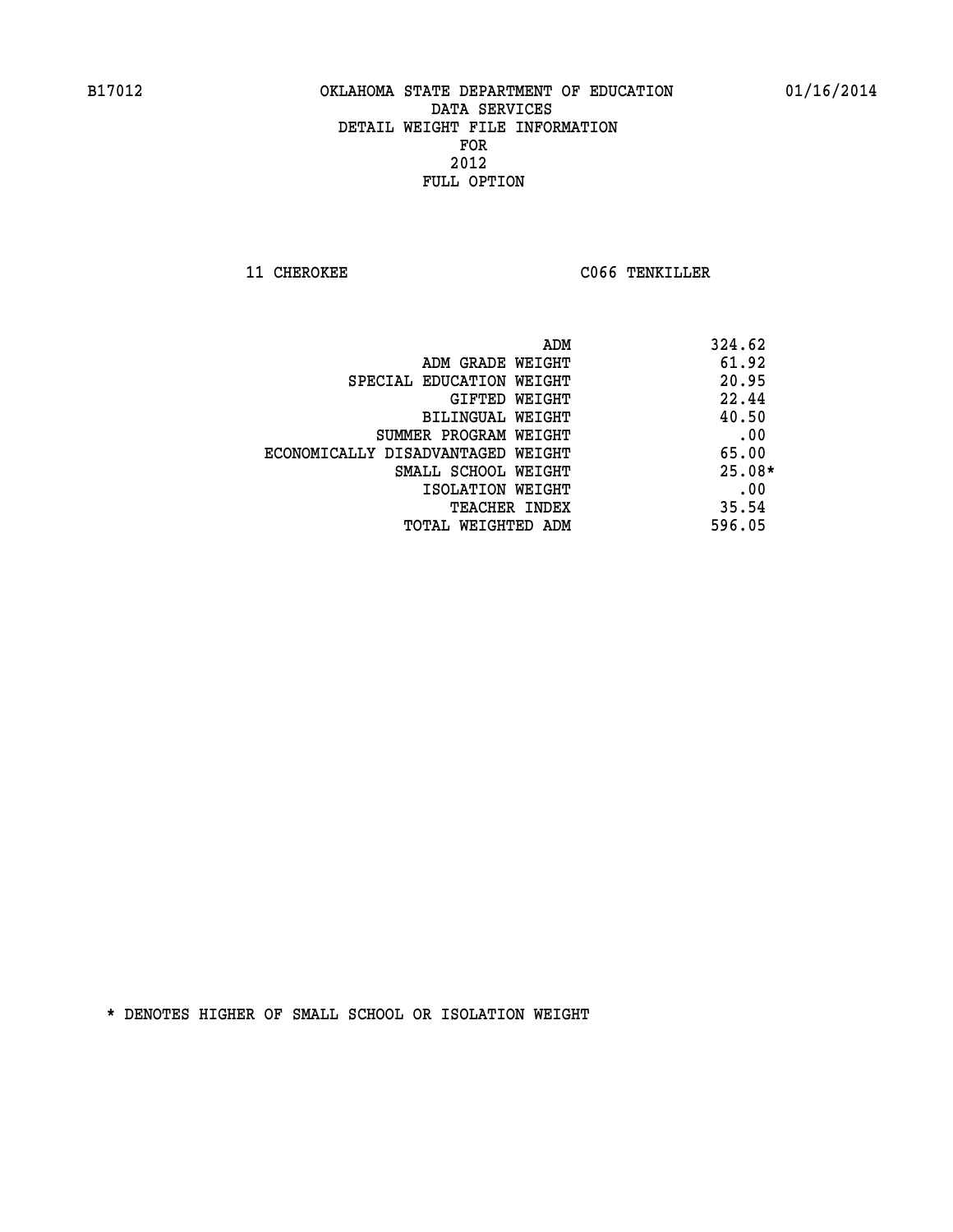11 CHEROKEE 1006 KEYS

| ADM                               | 880.98   |
|-----------------------------------|----------|
| ADM GRADE WEIGHT                  | 171.53   |
| SPECIAL EDUCATION WEIGHT          | 132.70   |
| GIFTED WEIGHT                     | 31.28    |
| BILINGUAL WEIGHT                  | 1.50     |
| SUMMER PROGRAM WEIGHT             | .00      |
| ECONOMICALLY DISADVANTAGED WEIGHT | 156.50   |
| SMALL SCHOOL WEIGHT               | .00      |
| ISOLATION WEIGHT                  | .00      |
| <b>TEACHER INDEX</b>              | .00      |
| TOTAL WEIGHTED ADM                | 1,374.49 |
|                                   |          |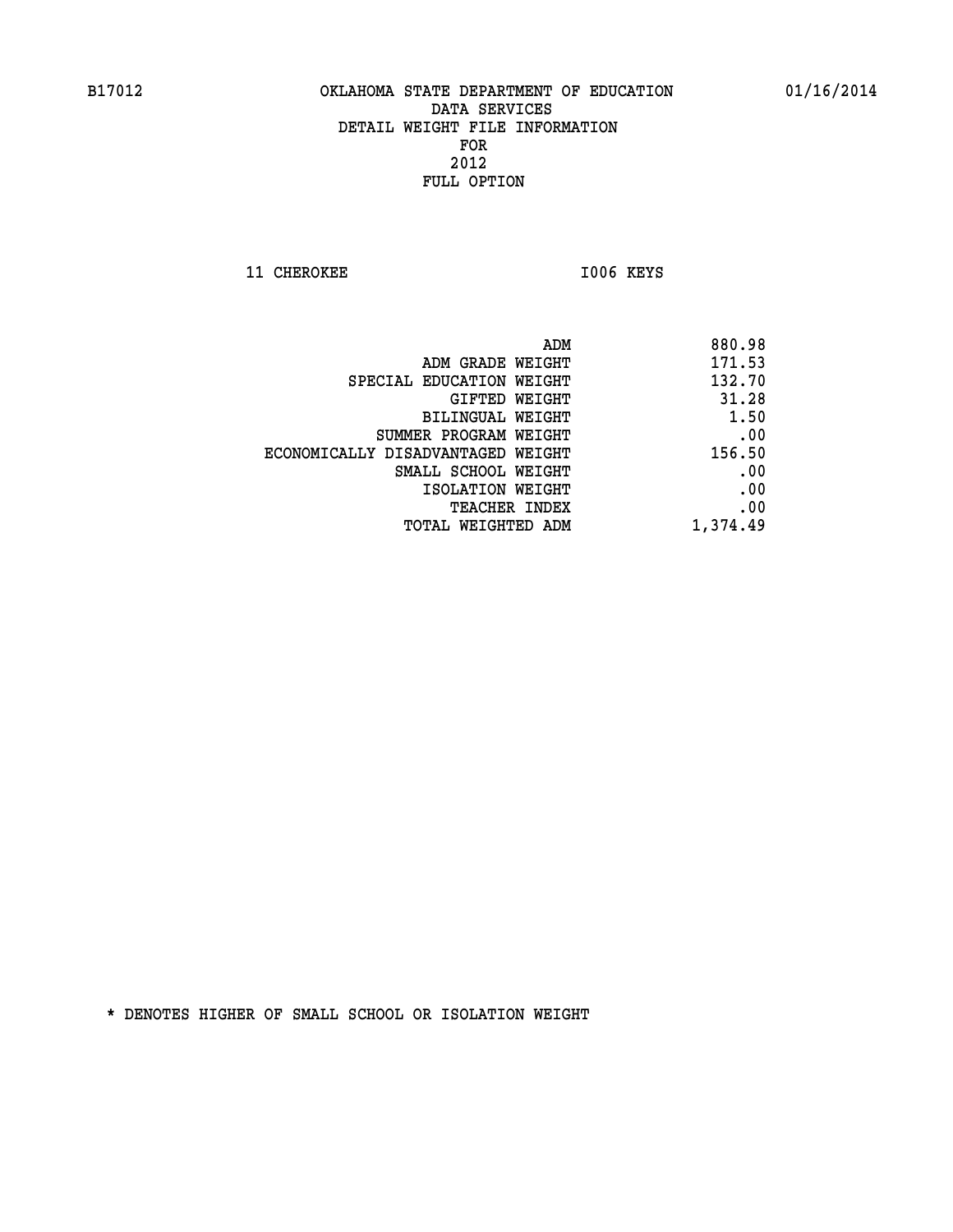**11 CHEROKEE 1016 HULBERT** 

| ADM                               | 600.31 |
|-----------------------------------|--------|
| ADM GRADE WEIGHT                  | 113.71 |
| SPECIAL EDUCATION WEIGHT          | 58.05  |
| GIFTED WEIGHT                     | 30.60  |
| <b>BILINGUAL WEIGHT</b>           | 6.50   |
| SUMMER PROGRAM WEIGHT             | .00    |
| ECONOMICALLY DISADVANTAGED WEIGHT | 140.00 |
| SMALL SCHOOL WEIGHT               | .00    |
| ISOLATION WEIGHT                  | .00    |
| TEACHER INDEX                     | .00    |
| TOTAL WEIGHTED ADM                | 949.17 |
|                                   |        |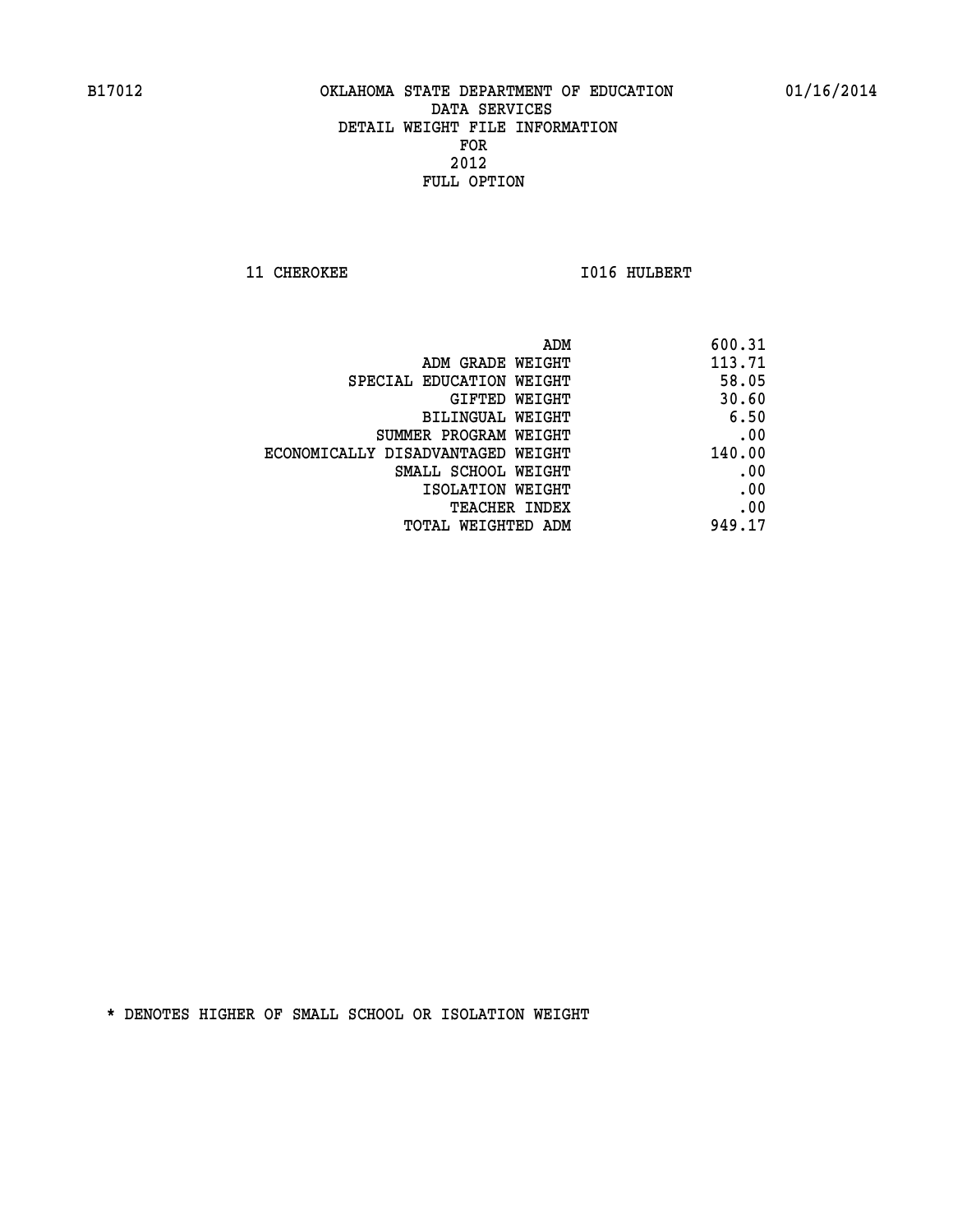**11 CHEROKEE 1035 TAHLEQUAH** 

| ADM                               | 3,523.81 |
|-----------------------------------|----------|
| ADM GRADE WEIGHT                  | 723.30   |
| SPECIAL EDUCATION WEIGHT          | 506.05   |
| GIFTED WEIGHT                     | 190.74   |
| BILINGUAL WEIGHT                  | 130.75   |
| SUMMER PROGRAM WEIGHT             | 3.60     |
| ECONOMICALLY DISADVANTAGED WEIGHT | 650.50   |
| SMALL SCHOOL WEIGHT               | .00      |
| ISOLATION WEIGHT                  | .00      |
| <b>TEACHER INDEX</b>              | 9.80     |
| TOTAL WEIGHTED ADM                | 5,738.55 |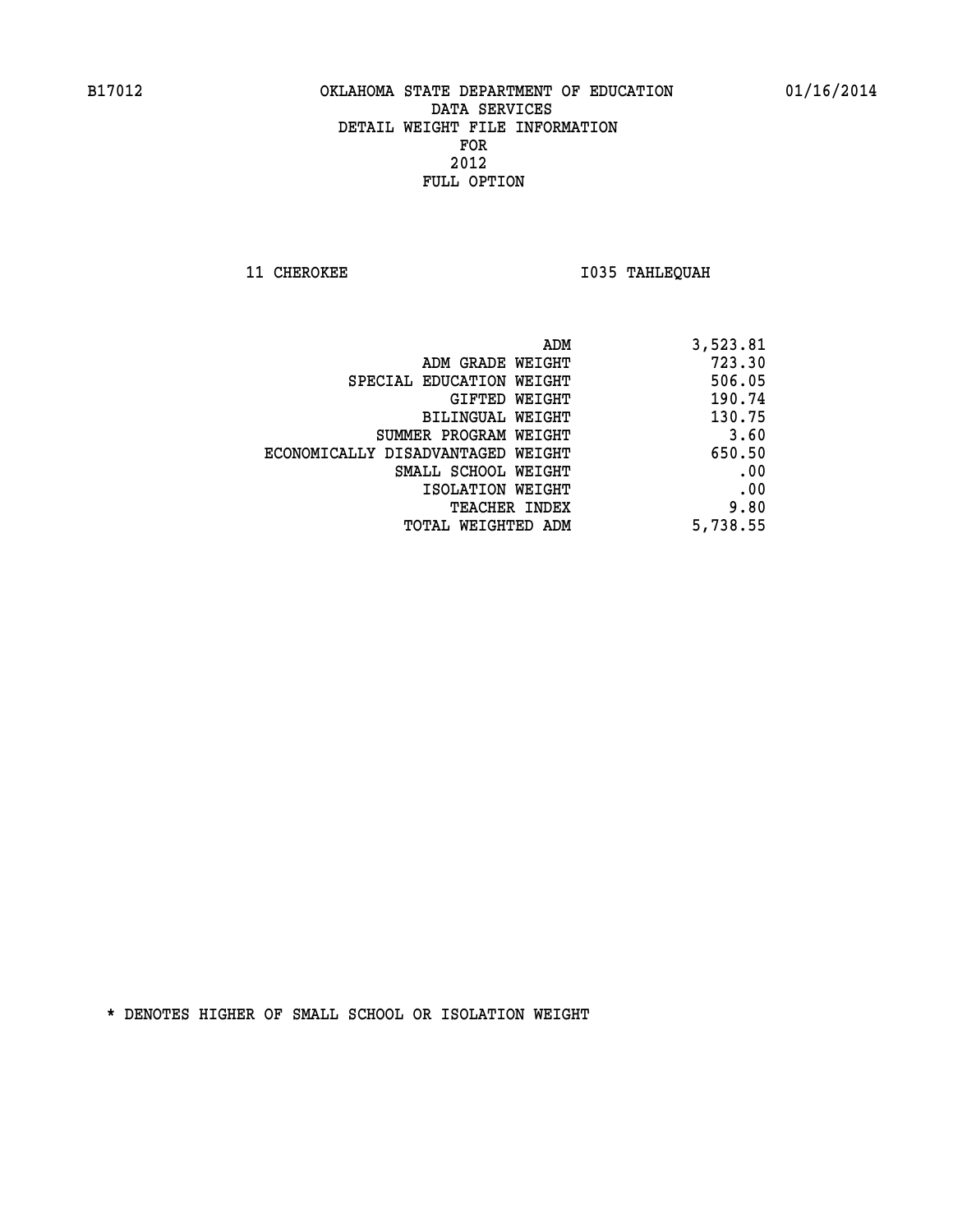**11 CHEROKEE TOO1 CHEROKEE IMMERSION CHA** 

| ADM                               | 111.75 |
|-----------------------------------|--------|
| ADM GRADE WEIGHT                  | 26.66  |
| SPECIAL EDUCATION WEIGHT          | .40    |
| GIFTED WEIGHT                     | .00    |
| BILINGUAL WEIGHT                  | .00    |
| SUMMER PROGRAM WEIGHT             | .00    |
| ECONOMICALLY DISADVANTAGED WEIGHT | 12.00  |
| SMALL SCHOOL WEIGHT               | .00    |
| ISOLATION WEIGHT                  | .00    |
| TEACHER INDEX                     | .00    |
| TOTAL WEIGHTED ADM                | 150.81 |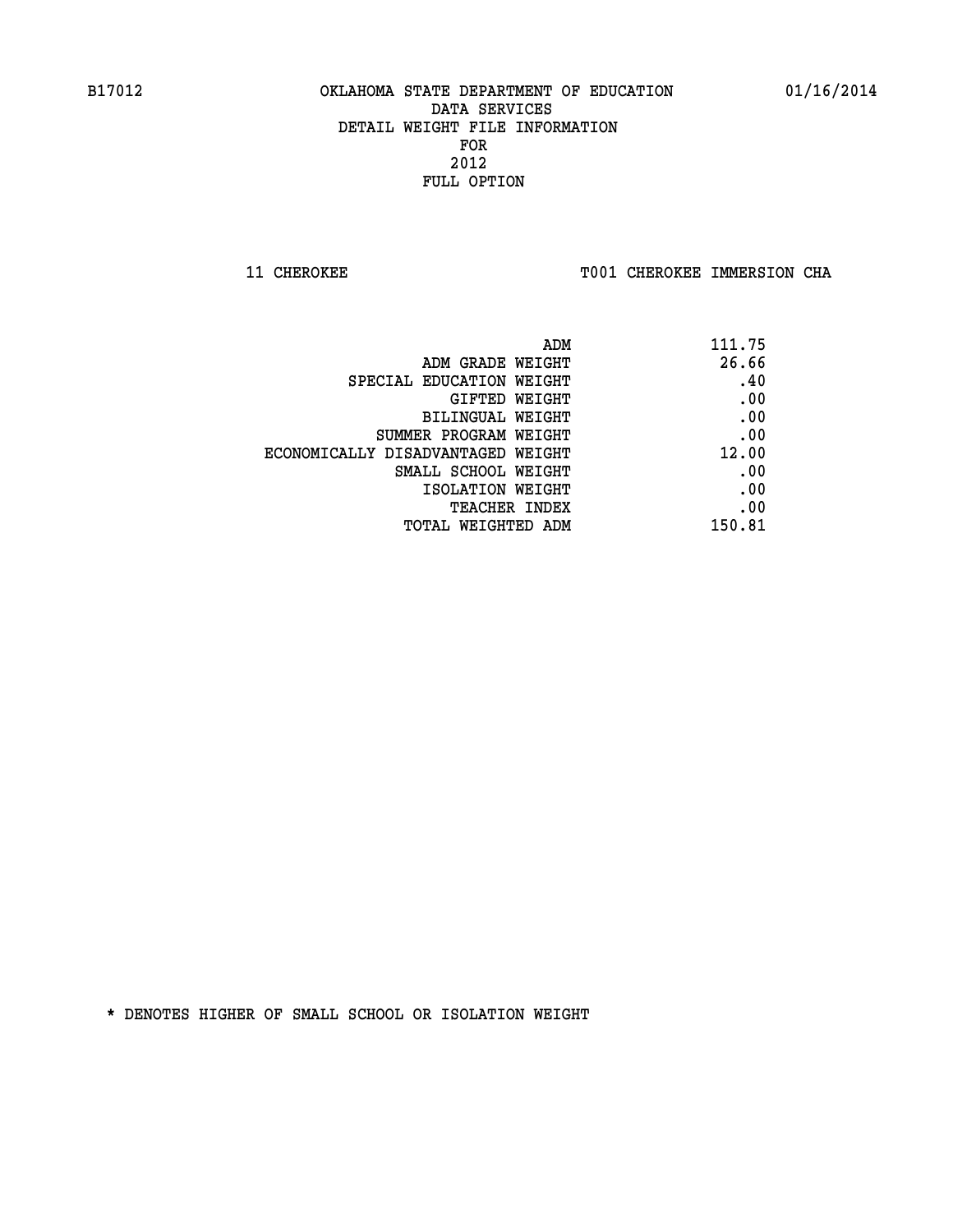**12 CHOCTAW C003 GRANT** 

|                                   | ADM<br>208.76 |
|-----------------------------------|---------------|
| ADM GRADE WEIGHT                  | 41.56         |
| SPECIAL EDUCATION WEIGHT          | 69.75         |
| GIFTED WEIGHT                     | 5.44          |
| BILINGUAL WEIGHT                  | .00           |
| SUMMER PROGRAM WEIGHT             | .00           |
| ECONOMICALLY DISADVANTAGED WEIGHT | 51.50         |
| SMALL SCHOOL WEIGHT               | $25.28*$      |
| ISOLATION WEIGHT                  | .00           |
| <b>TEACHER INDEX</b>              | 5.37          |
| TOTAL WEIGHTED ADM                | 407.66        |
|                                   |               |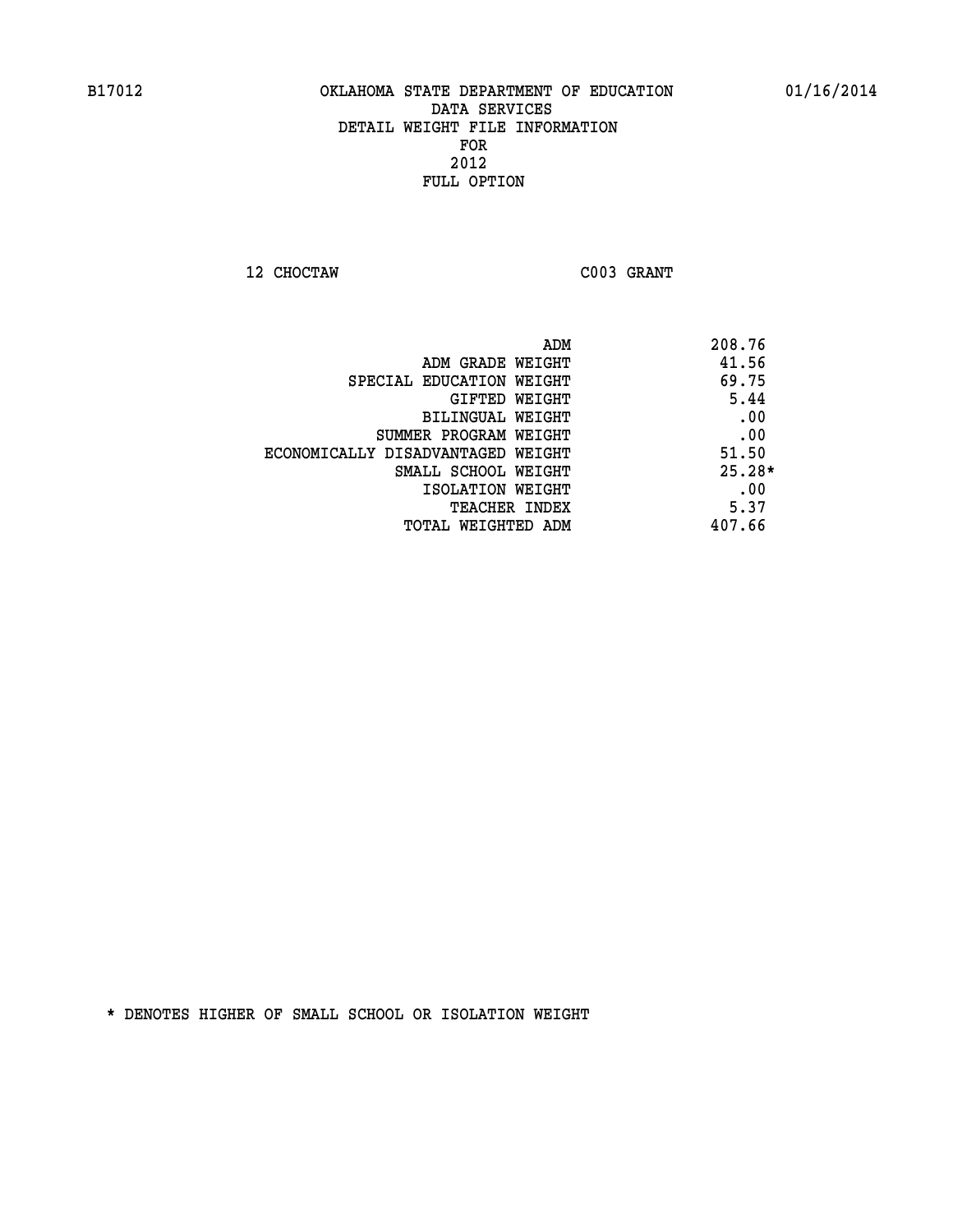**12 CHOCTAW C021 SWINK** 

|                                   | 122.76<br>ADM |
|-----------------------------------|---------------|
| ADM GRADE WEIGHT                  | 25.52         |
| SPECIAL EDUCATION WEIGHT          | 64.75         |
| GIFTED WEIGHT                     | 3.06          |
| BILINGUAL WEIGHT                  | .00           |
| SUMMER PROGRAM WEIGHT             | .00           |
| ECONOMICALLY DISADVANTAGED WEIGHT | 27.00         |
| SMALL SCHOOL WEIGHT               | 18.85*        |
| ISOLATION WEIGHT                  | .00           |
| <b>TEACHER INDEX</b>              | .00           |
| TOTAL WEIGHTED ADM                | 261.94        |
|                                   |               |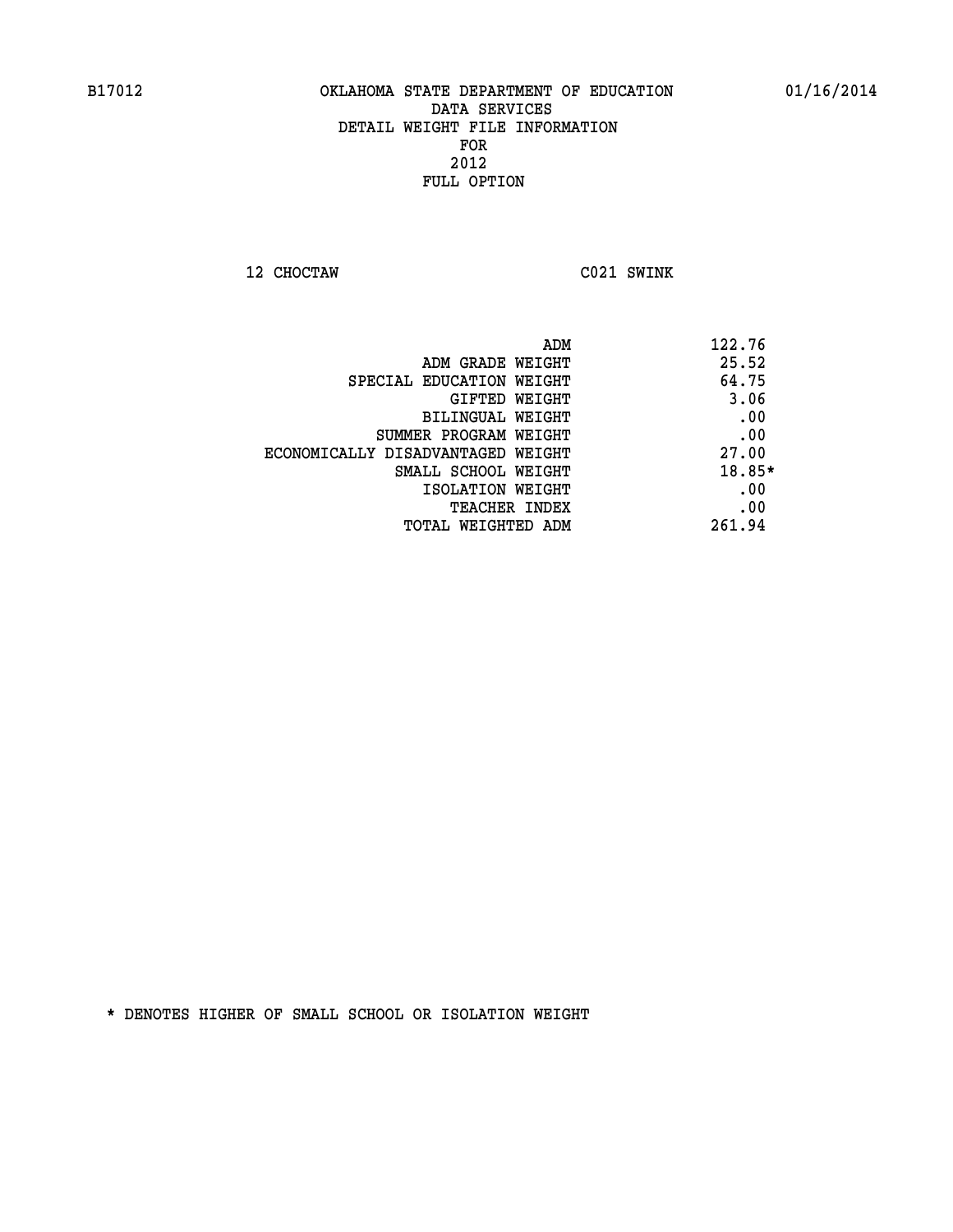**12 CHOCTAW I001 BOSWELL** 

|                                   | 344.61<br>ADM |  |
|-----------------------------------|---------------|--|
| ADM GRADE WEIGHT                  | 73.72         |  |
| SPECIAL EDUCATION WEIGHT          | 85.55         |  |
| GIFTED WEIGHT                     | 11.90         |  |
| BILINGUAL WEIGHT                  | .00           |  |
| SUMMER PROGRAM WEIGHT             | .00           |  |
| ECONOMICALLY DISADVANTAGED WEIGHT | 62.50         |  |
| SMALL SCHOOL WEIGHT               | 24.02         |  |
| ISOLATION WEIGHT                  | $55.07*$      |  |
| TEACHER INDEX                     | 16.20         |  |
| TOTAL WEIGHTED ADM                | 649.55        |  |
|                                   |               |  |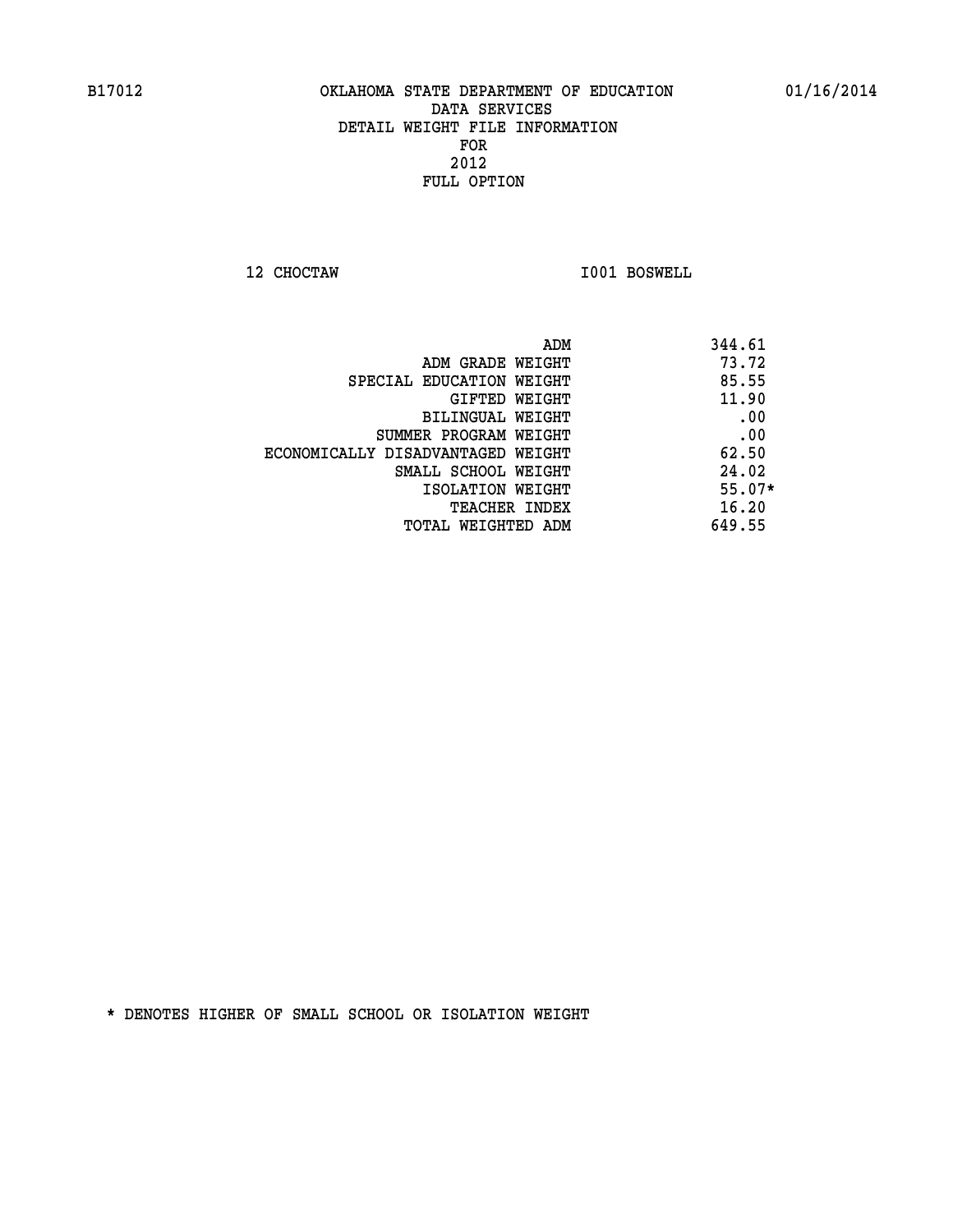**12 CHOCTAW I002 FORT TOWSON** 

| ADM<br>428.21                              |  |
|--------------------------------------------|--|
| 84.11<br>ADM GRADE WEIGHT                  |  |
| 61.45<br>SPECIAL EDUCATION WEIGHT          |  |
| 16.66<br><b>GIFTED WEIGHT</b>              |  |
| 1.00<br>BILINGUAL WEIGHT                   |  |
| .00<br>SUMMER PROGRAM WEIGHT               |  |
| 88.50<br>ECONOMICALLY DISADVANTAGED WEIGHT |  |
| $16.32*$<br>SMALL SCHOOL WEIGHT            |  |
| .00<br>ISOLATION WEIGHT                    |  |
| .00<br><b>TEACHER INDEX</b>                |  |
| 696.25<br>TOTAL WEIGHTED ADM               |  |
|                                            |  |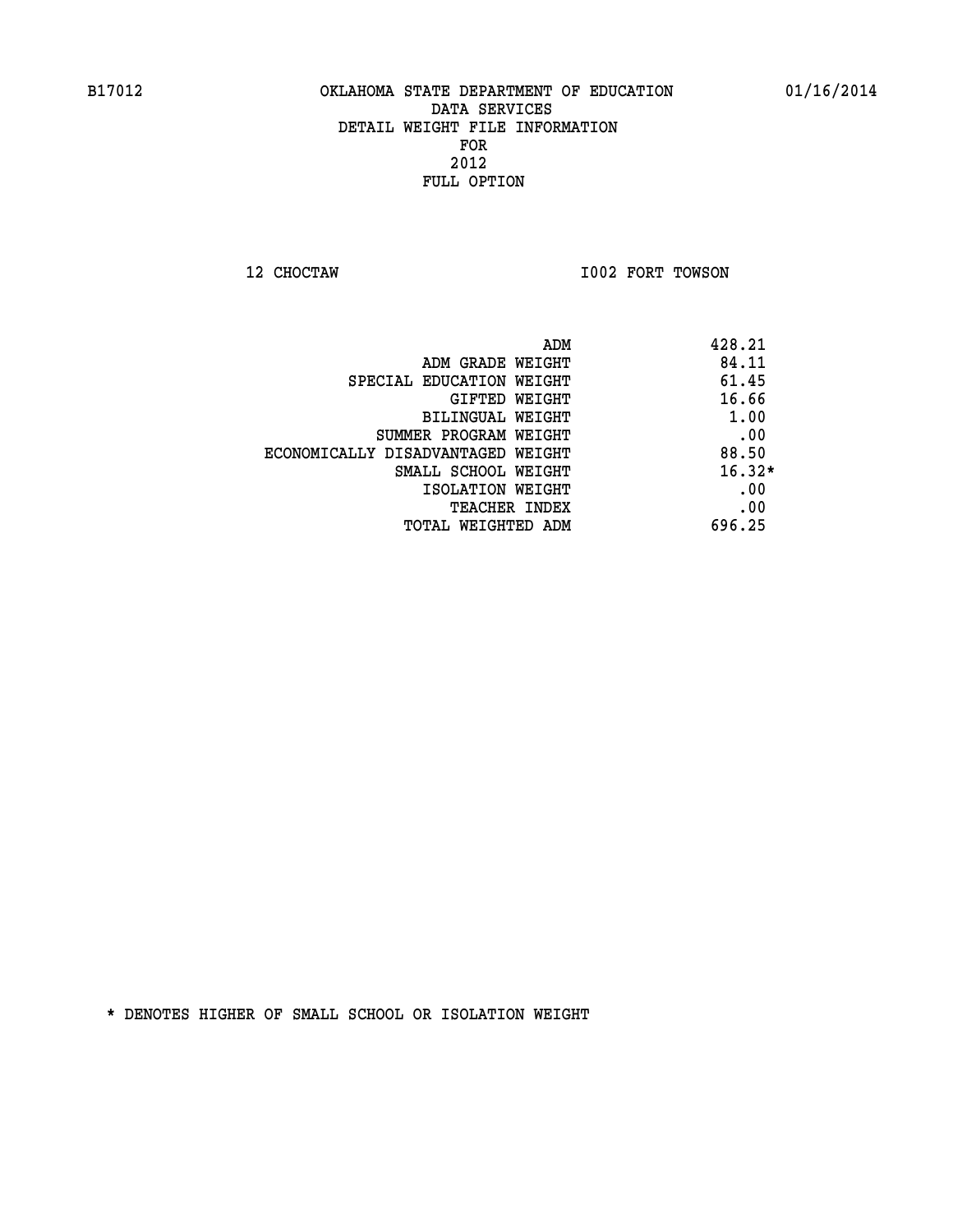**12 CHOCTAW I004 SOPER** 

| ADM                               | 364.07   |
|-----------------------------------|----------|
| ADM GRADE WEIGHT                  | 65.78    |
| SPECIAL EDUCATION WEIGHT          | 57.90    |
| GIFTED WEIGHT                     | 11.90    |
| BILINGUAL WEIGHT                  | .00      |
| SUMMER PROGRAM WEIGHT             | .00      |
| ECONOMICALLY DISADVANTAGED WEIGHT | 67.25    |
| SMALL SCHOOL WEIGHT               | $22.70*$ |
| ISOLATION WEIGHT                  | .00      |
| <b>TEACHER INDEX</b>              | .00      |
| TOTAL WEIGHTED ADM                | 589.60   |
|                                   |          |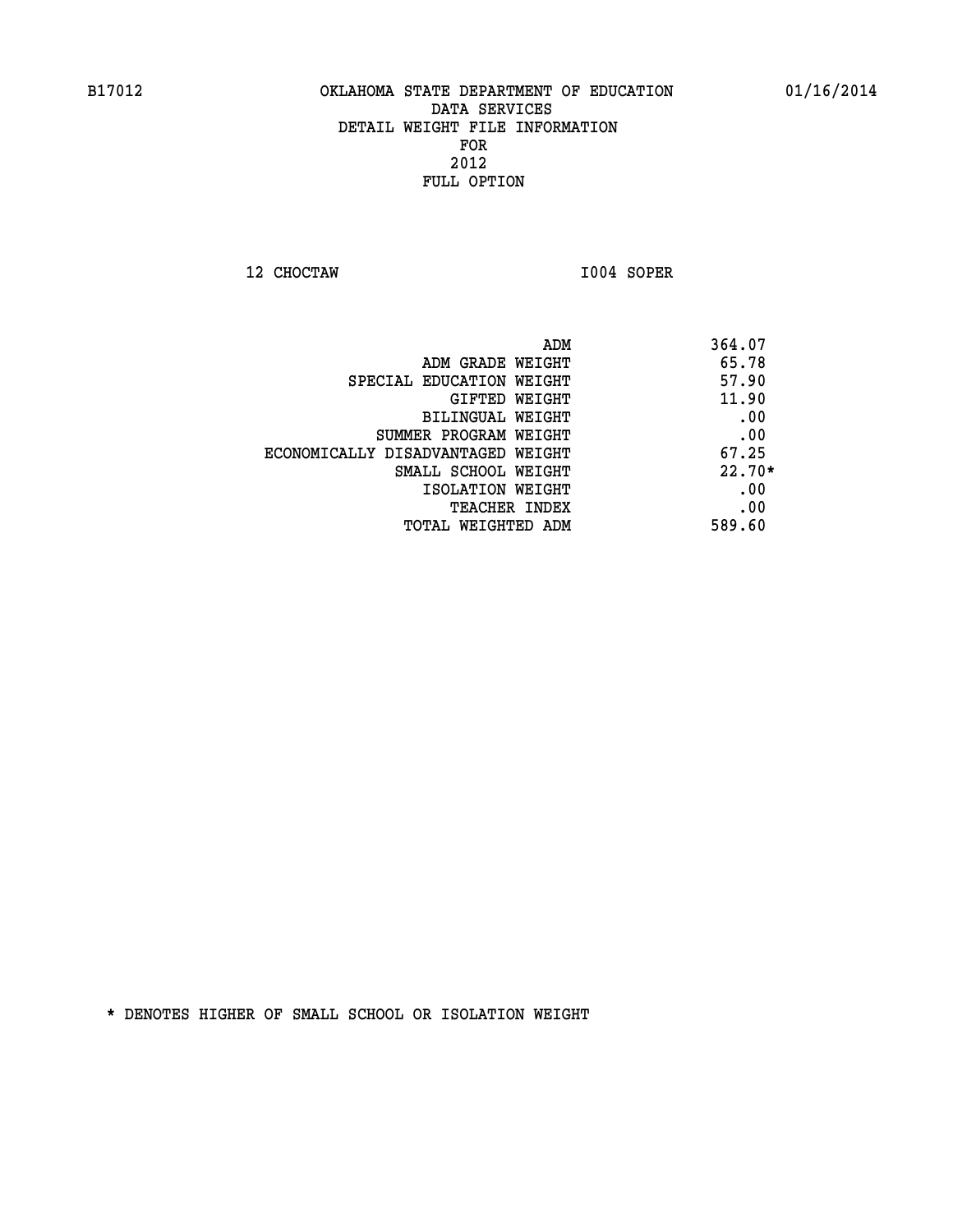**12 CHOCTAW I039 HUGO** 

| ADM<br>1,190.35                       |                                   |
|---------------------------------------|-----------------------------------|
| 248.67<br>ADM GRADE WEIGHT            |                                   |
| 185.25                                | SPECIAL EDUCATION WEIGHT          |
| 32.64<br>GIFTED WEIGHT                |                                   |
| 2.25<br>BILINGUAL WEIGHT              |                                   |
| .00<br>SUMMER PROGRAM WEIGHT          |                                   |
| 252.25                                | ECONOMICALLY DISADVANTAGED WEIGHT |
| .00<br>SMALL SCHOOL WEIGHT            |                                   |
| .00<br>ISOLATION WEIGHT               |                                   |
| 56.15<br><b>TEACHER INDEX</b>         |                                   |
| 1,967.56<br><b>TOTAL WEIGHTED ADM</b> |                                   |
|                                       |                                   |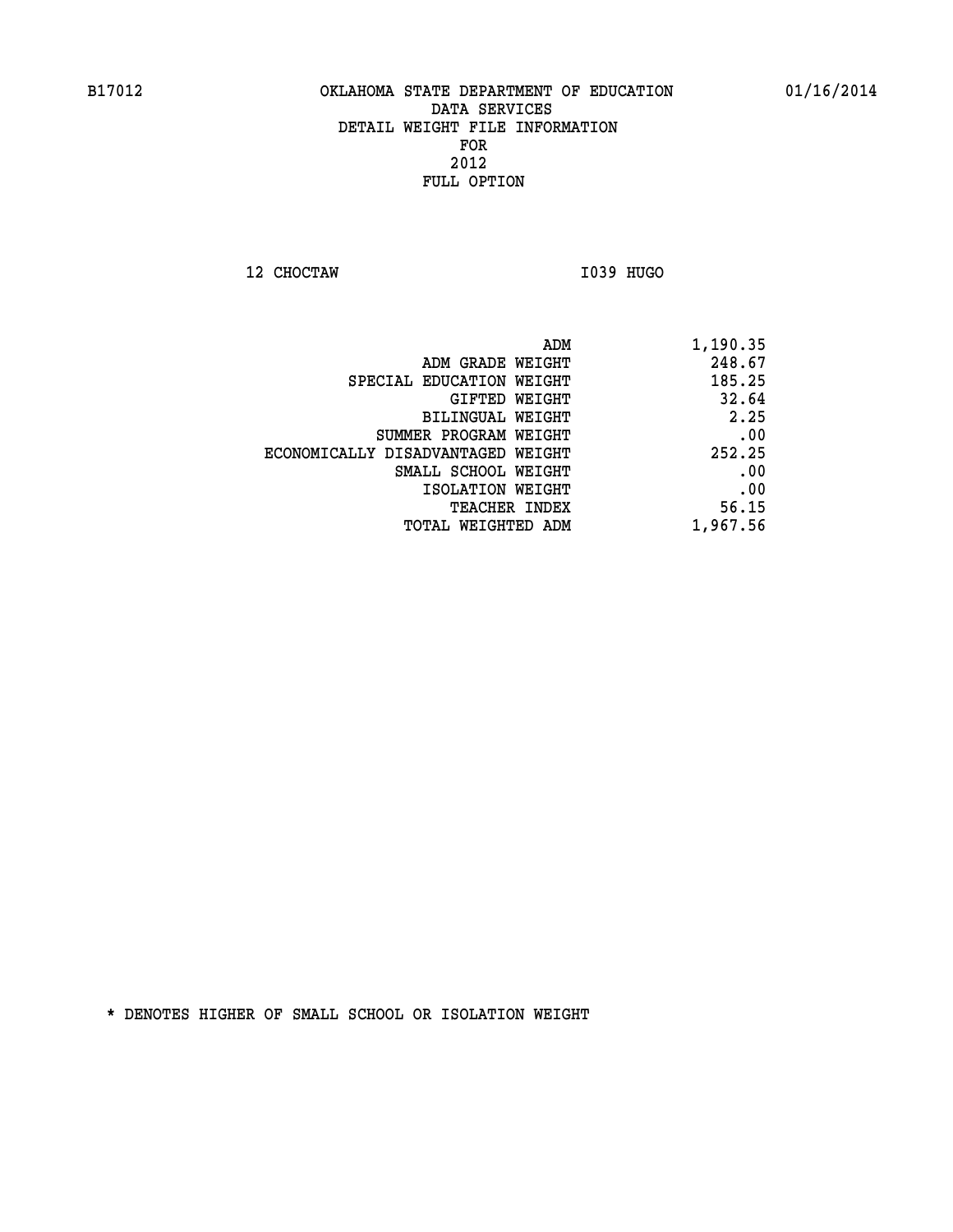**13 CIMARRON I002 BOISE CITY** 

|                                   | 265.71<br>ADM |
|-----------------------------------|---------------|
| ADM GRADE WEIGHT                  | 46.10         |
| SPECIAL EDUCATION WEIGHT          | 23.95         |
| GIFTED WEIGHT                     | 7.14          |
| BILINGUAL WEIGHT                  | 20.25         |
| SUMMER PROGRAM WEIGHT             | 1.20          |
| ECONOMICALLY DISADVANTAGED WEIGHT | 38.50         |
| SMALL SCHOOL WEIGHT               | 28.68         |
| ISOLATION WEIGHT                  | $167.40*$     |
| <b>TEACHER INDEX</b>              | 13.70         |
| TOTAL WEIGHTED ADM                | 583.95        |
|                                   |               |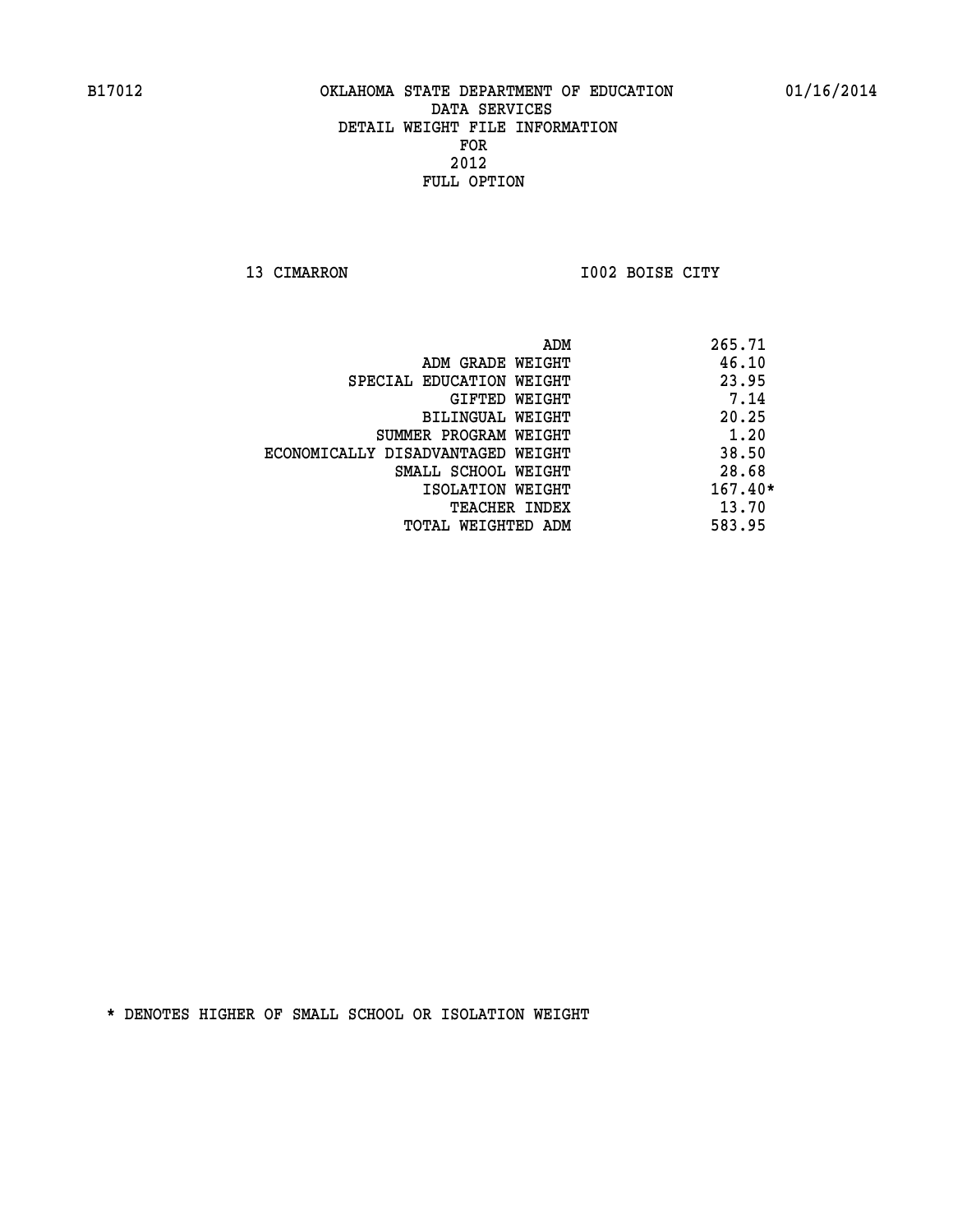13 CIMARRON 1010 FELT

| ADM                               | 88.77    |
|-----------------------------------|----------|
| ADM GRADE WEIGHT                  | 15.49    |
| SPECIAL EDUCATION WEIGHT          | 10.20    |
| GIFTED WEIGHT                     | 3.06     |
| BILINGUAL WEIGHT                  | 3.25     |
| SUMMER PROGRAM WEIGHT             | .00      |
| ECONOMICALLY DISADVANTAGED WEIGHT | 14.50    |
| SMALL SCHOOL WEIGHT               | 14.77    |
| ISOLATION WEIGHT                  | $93.21*$ |
| <b>TEACHER INDEX</b>              | .00      |
| TOTAL WEIGHTED ADM                | 228.48   |
|                                   |          |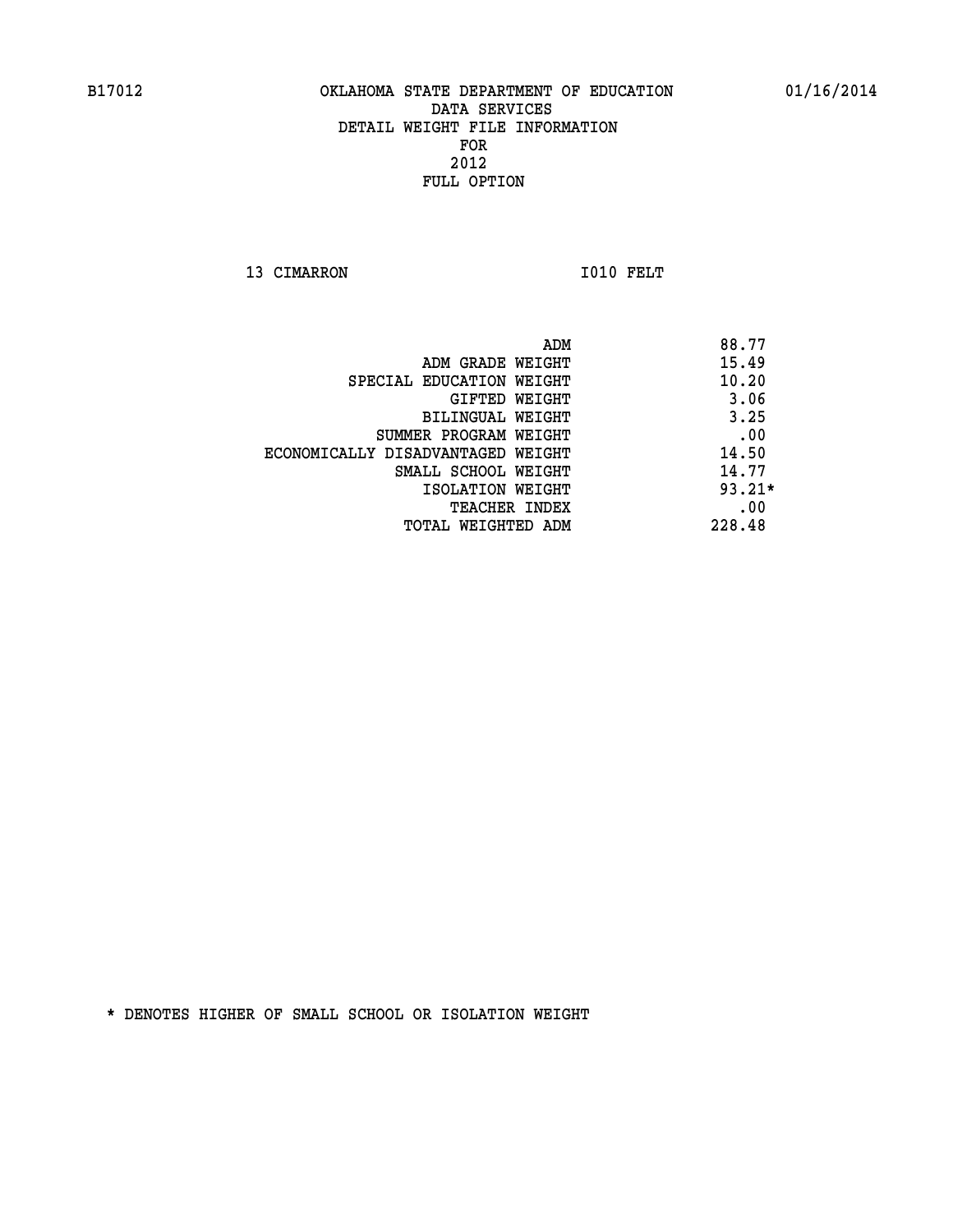13 CIMARRON 1011 KEYES

| ADM                               | 77.28  |
|-----------------------------------|--------|
| ADM GRADE WEIGHT                  | 15.65  |
| SPECIAL EDUCATION WEIGHT          | 3.20   |
| GIFTED WEIGHT                     | 1.02   |
| BILINGUAL WEIGHT                  | .75    |
| SUMMER PROGRAM WEIGHT             | .00    |
| ECONOMICALLY DISADVANTAGED WEIGHT | 14.00  |
| SMALL SCHOOL WEIGHT               | 13.97  |
| ISOLATION WEIGHT                  | 85.78* |
| TEACHER INDEX                     | .00    |
| TOTAL WEIGHTED ADM                | 197.68 |
|                                   |        |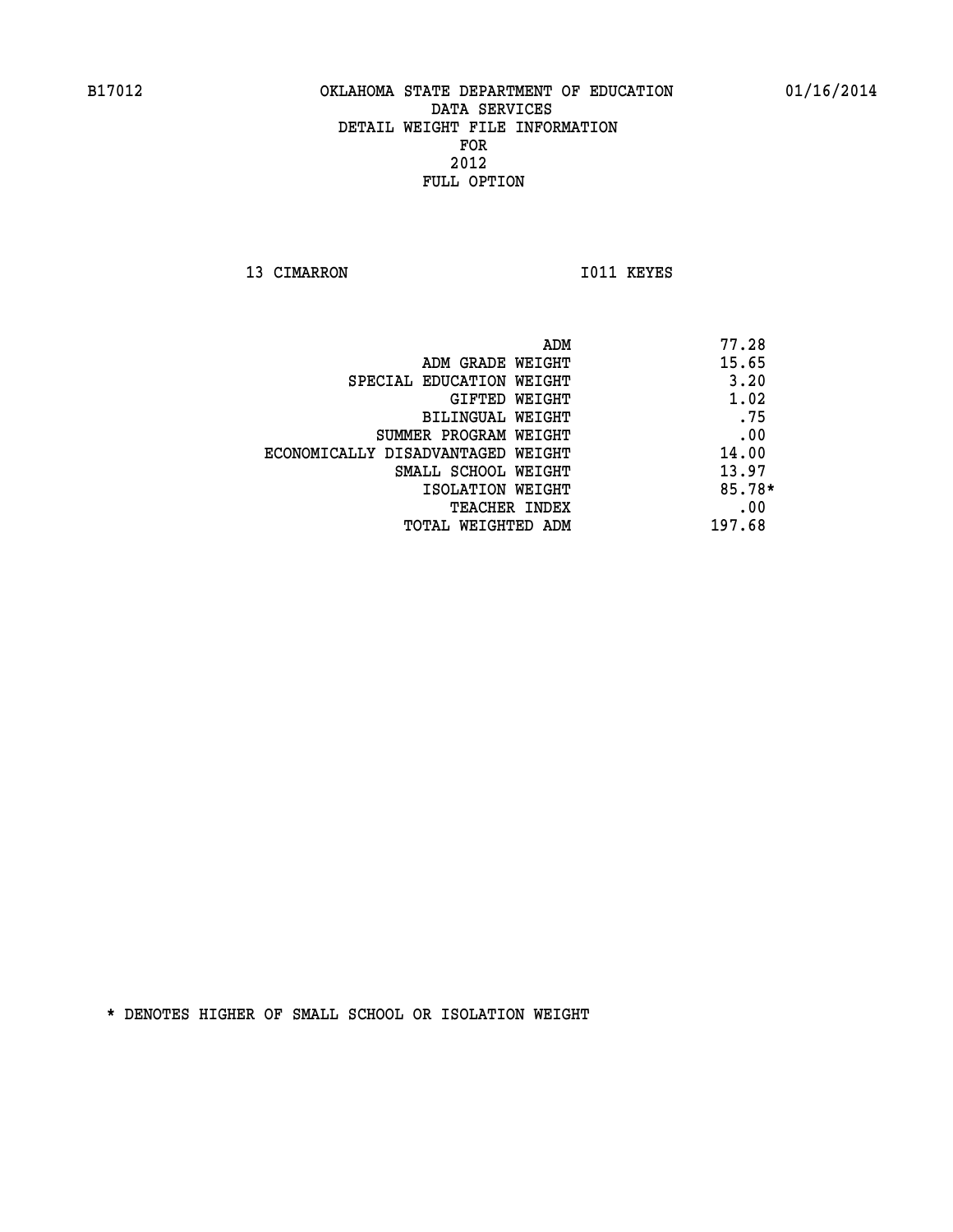**14 CLEVELAND C016 ROBIN HILL** 

|                                   | 219.15<br>ADM |
|-----------------------------------|---------------|
| ADM GRADE WEIGHT                  | 54.10         |
| SPECIAL EDUCATION WEIGHT          | 17.70         |
| GIFTED WEIGHT                     | 8.16          |
| BILINGUAL WEIGHT                  | .00           |
| SUMMER PROGRAM WEIGHT             | .00           |
| ECONOMICALLY DISADVANTAGED WEIGHT | 23.50         |
| SMALL SCHOOL WEIGHT               | $25.67*$      |
| ISOLATION WEIGHT                  | .00           |
| <b>TEACHER INDEX</b>              | .00           |
| TOTAL WEIGHTED ADM                | 348.28        |
|                                   |               |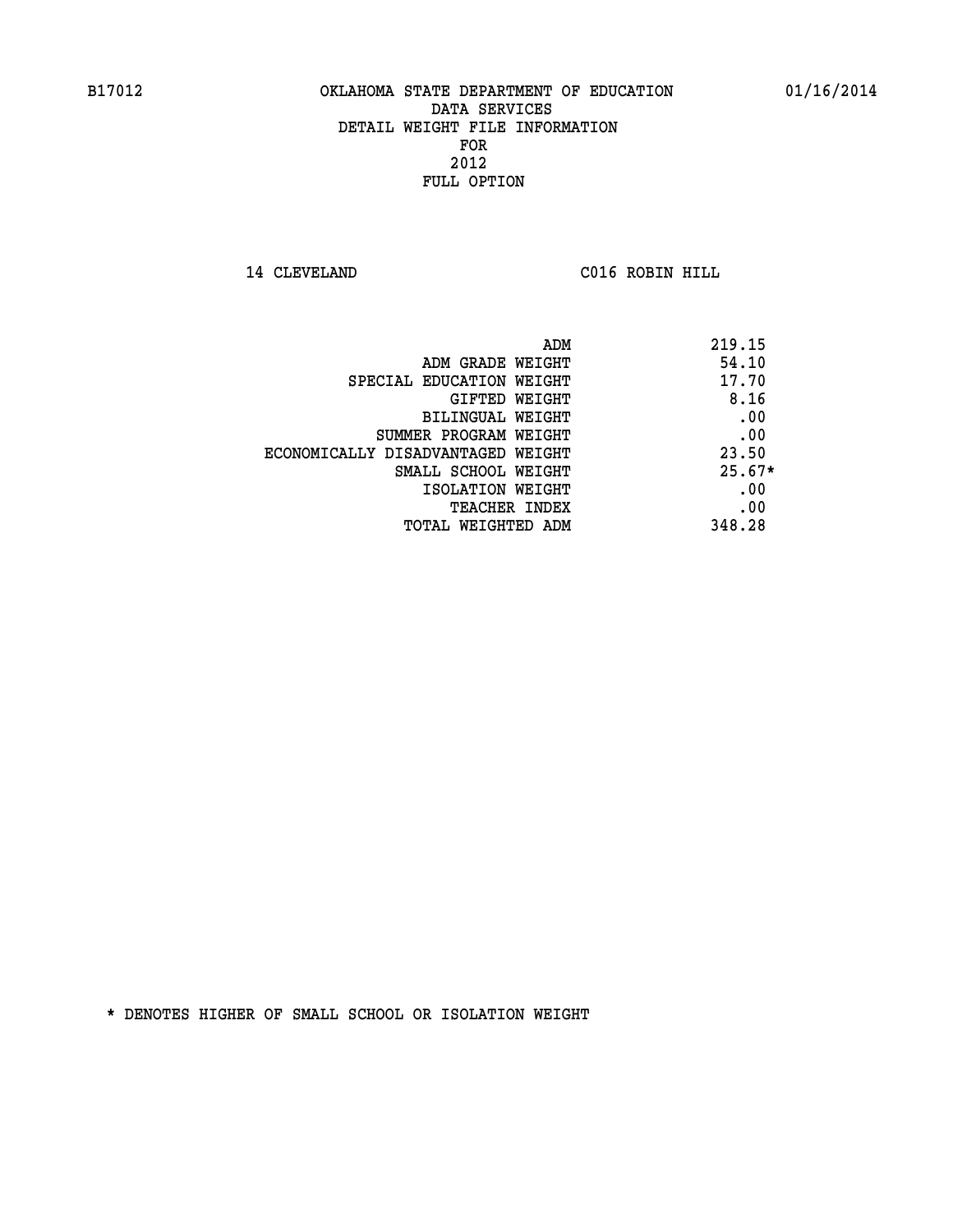**14 CLEVELAND I002 MOORE** 

| ADM                               | 22,564.88 |
|-----------------------------------|-----------|
| ADM GRADE WEIGHT                  | 3,593.07  |
| SPECIAL EDUCATION WEIGHT          | 3,515.50  |
| GIFTED WEIGHT                     | 1,046.18  |
| BILINGUAL WEIGHT                  | 333.25    |
| SUMMER PROGRAM WEIGHT             | .00       |
| ECONOMICALLY DISADVANTAGED WEIGHT | 2,665.00  |
| SMALL SCHOOL WEIGHT               | .00       |
| ISOLATION WEIGHT                  | .00       |
| <b>TEACHER INDEX</b>              | .00       |
| WEIGHTED ADM<br>TOTAL             | 33,717.88 |
|                                   |           |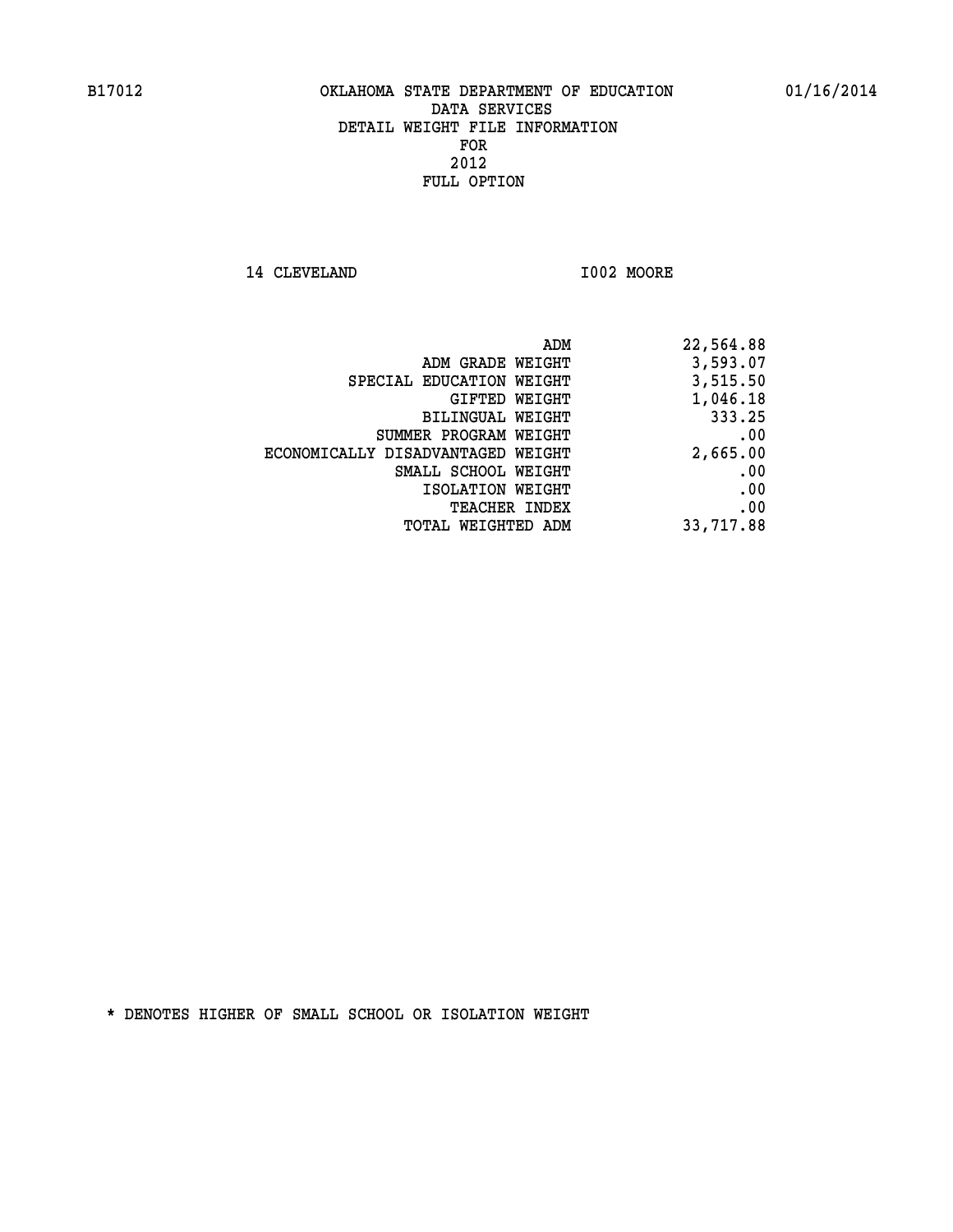14 CLEVELAND 1029 NORMAN

| 14,895.30 |
|-----------|
| 2,537.51  |
| 2,420.40  |
| 1,094.46  |
| 269.50    |
| 10.80     |
| 1,775.00  |
| .00       |
| .00       |
| .00       |
| 23,002.97 |
|           |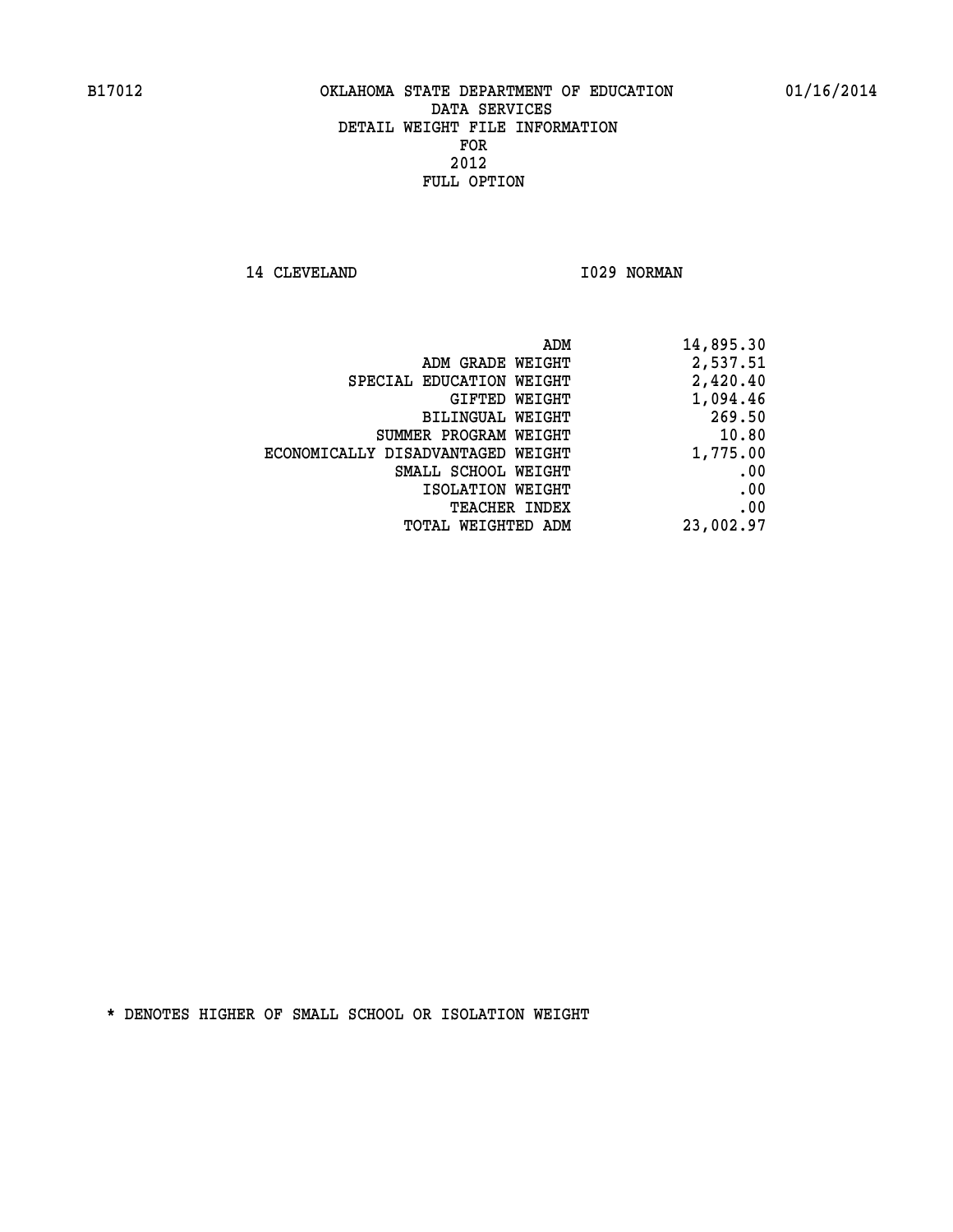14 CLEVELAND 1040 NOBLE

| 2,825.14 |
|----------|
| 468.25   |
| 303.40   |
| 119.00   |
| .75      |
| .00      |
| 497.75   |
| .00      |
| .00      |
| 47.01    |
| 4,261.30 |
|          |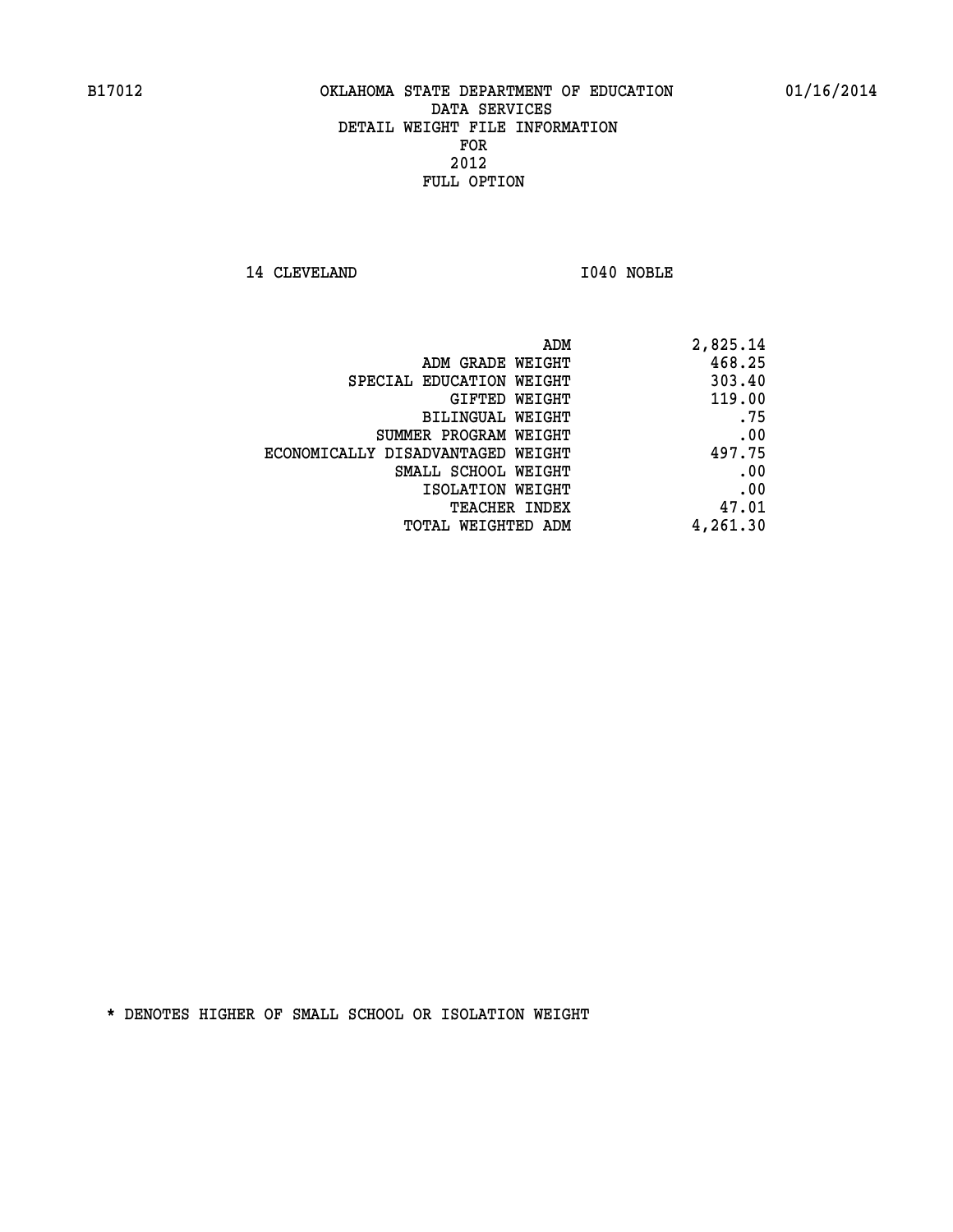14 CLEVELAND 1057 LEXINGTON

| ADM                               | 1,067.61 |
|-----------------------------------|----------|
| ADM GRADE WEIGHT                  | 205.03   |
| SPECIAL EDUCATION WEIGHT          | 136.30   |
| GIFTED WEIGHT                     | 40.46    |
| BILINGUAL WEIGHT                  | 14.25    |
| SUMMER PROGRAM WEIGHT             | .00      |
| ECONOMICALLY DISADVANTAGED WEIGHT | 156.75   |
| SMALL SCHOOL WEIGHT               | .00      |
| ISOLATION WEIGHT                  | .00      |
| <b>TEACHER INDEX</b>              | .00      |
| TOTAL WEIGHTED ADM                | 1,620.40 |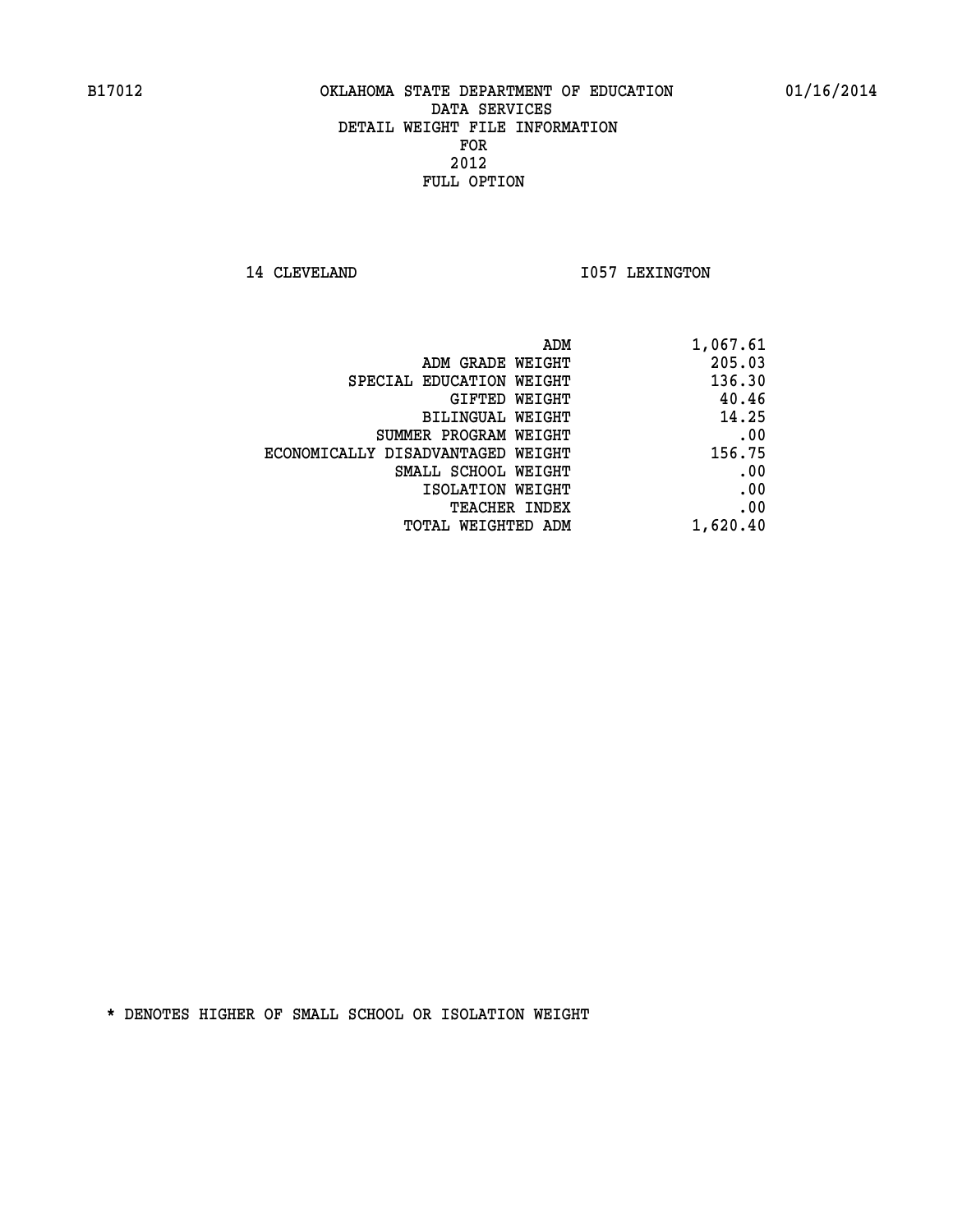**14 CLEVELAND 1070 LITTLE AXE** 

| ADM                               | 1,190.34 |
|-----------------------------------|----------|
| ADM GRADE WEIGHT                  | 185.23   |
| SPECIAL EDUCATION WEIGHT          | 197.15   |
| GIFTED WEIGHT                     | 33.32    |
| <b>BILINGUAL WEIGHT</b>           | 2.75     |
| SUMMER PROGRAM WEIGHT             | 3.60     |
| ECONOMICALLY DISADVANTAGED WEIGHT | 211.75   |
| SMALL SCHOOL WEIGHT               | .00      |
| ISOLATION WEIGHT                  | .00      |
| TEACHER INDEX                     | .00      |
| TOTAL WEIGHTED ADM                | 1,824.14 |
|                                   |          |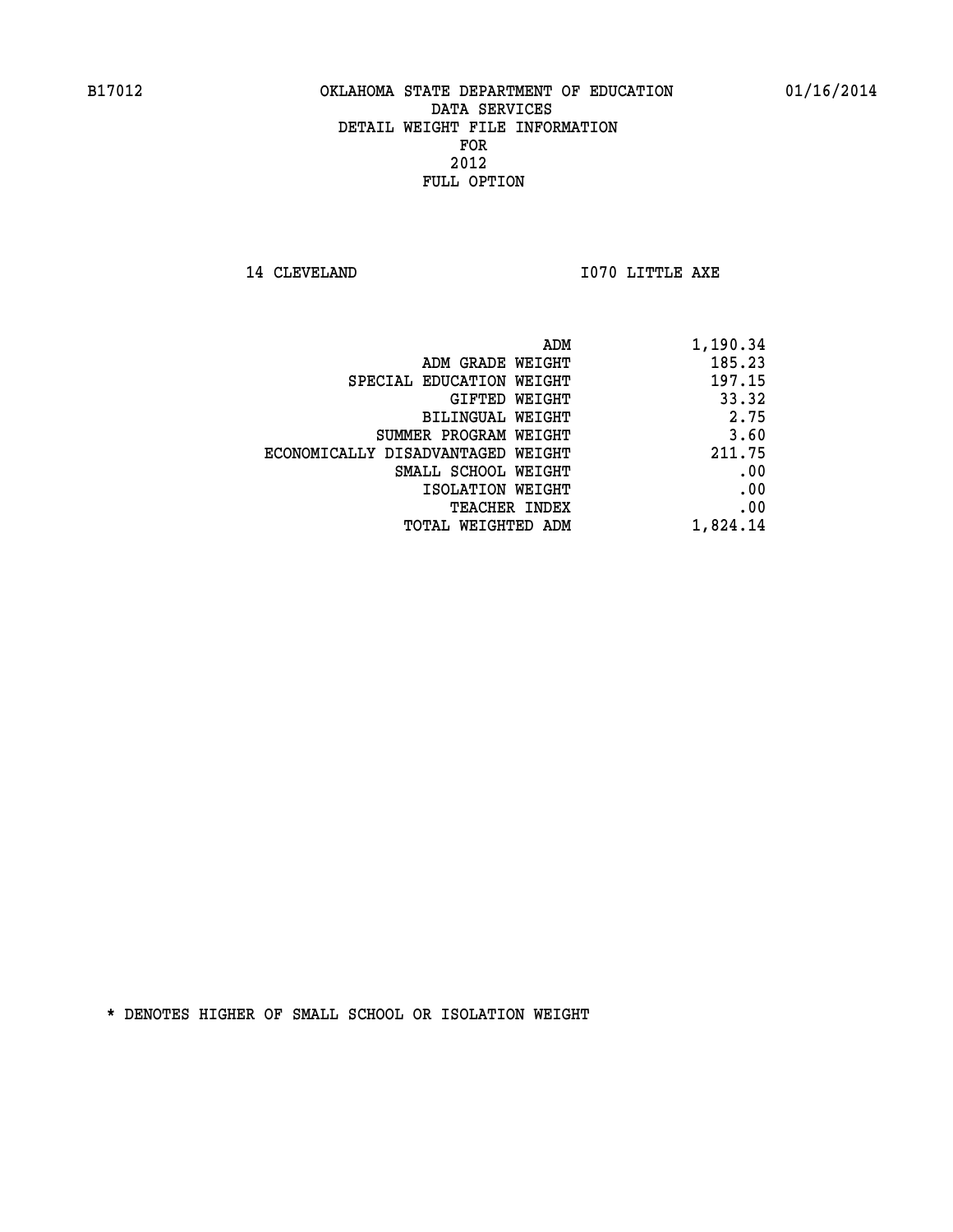**15 COAL COAL COAL COAL COAL COTTONWOOD** 

| ADM                               | 247.24   |
|-----------------------------------|----------|
| ADM GRADE WEIGHT                  | 51.40    |
| SPECIAL EDUCATION WEIGHT          | 149.90   |
| GIFTED WEIGHT                     | 11.90    |
| BILINGUAL WEIGHT                  | .00      |
| SUMMER PROGRAM WEIGHT             | .00      |
| ECONOMICALLY DISADVANTAGED WEIGHT | 39.25    |
| SMALL SCHOOL WEIGHT               | $26.34*$ |
| ISOLATION WEIGHT                  | .00      |
| <b>TEACHER INDEX</b>              | .00      |
| TOTAL WEIGHTED ADM                | 526.03   |
|                                   |          |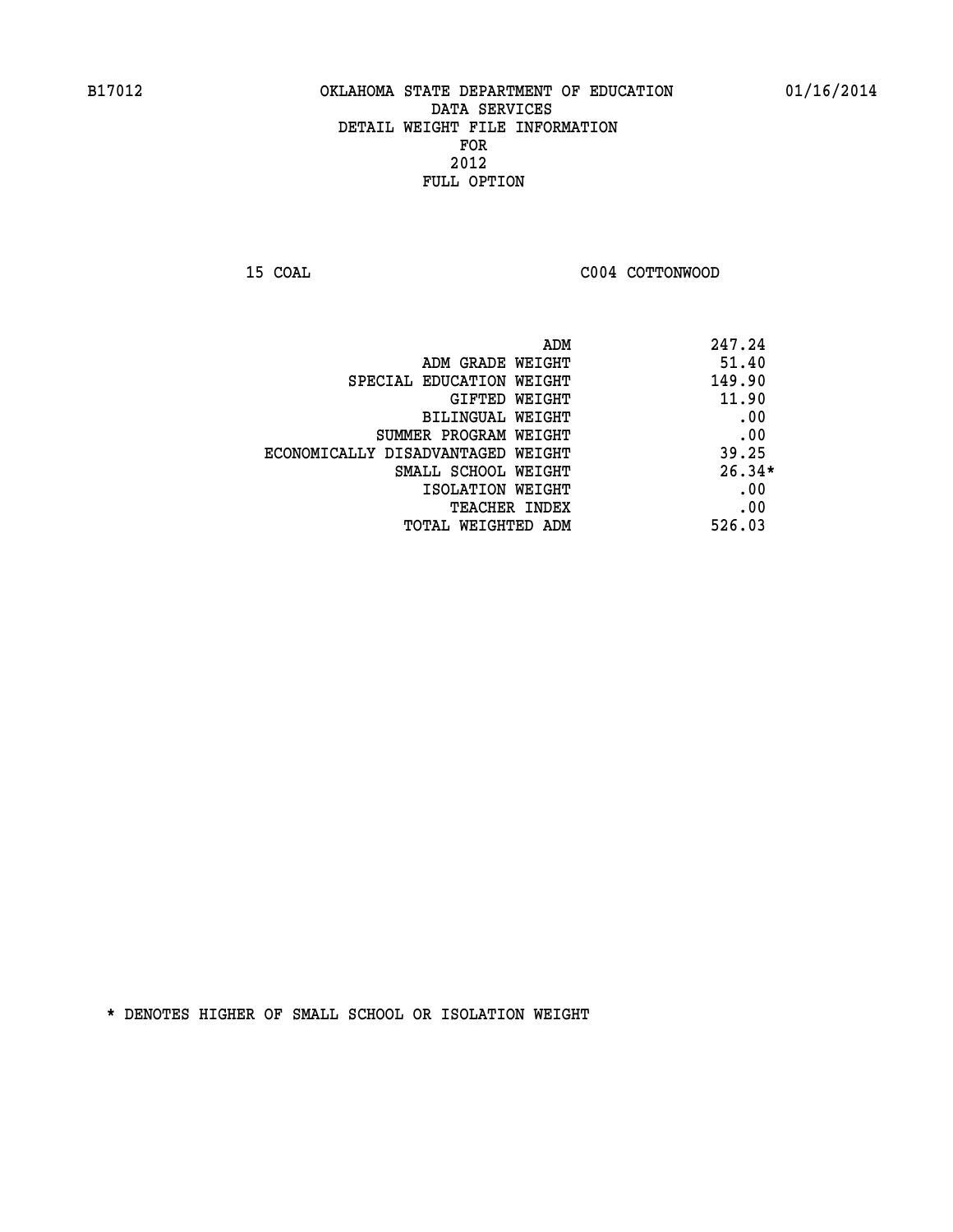**15 COAL 15 COAL I001 COALGATE** 

|                                   | 729.00<br>ADM |
|-----------------------------------|---------------|
| ADM GRADE WEIGHT                  | 142.55        |
| SPECIAL EDUCATION WEIGHT          | 174.30        |
| GIFTED WEIGHT                     | 25.16         |
| BILINGUAL WEIGHT                  | .50           |
| SUMMER PROGRAM WEIGHT             | .00           |
| ECONOMICALLY DISADVANTAGED WEIGHT | 135.25        |
| SMALL SCHOOL WEIGHT               | .00           |
| ISOLATION WEIGHT                  | $204.12*$     |
| TEACHER INDEX                     | 25.07         |
| TOTAL WEIGHTED ADM                | 1,435.95      |
|                                   |               |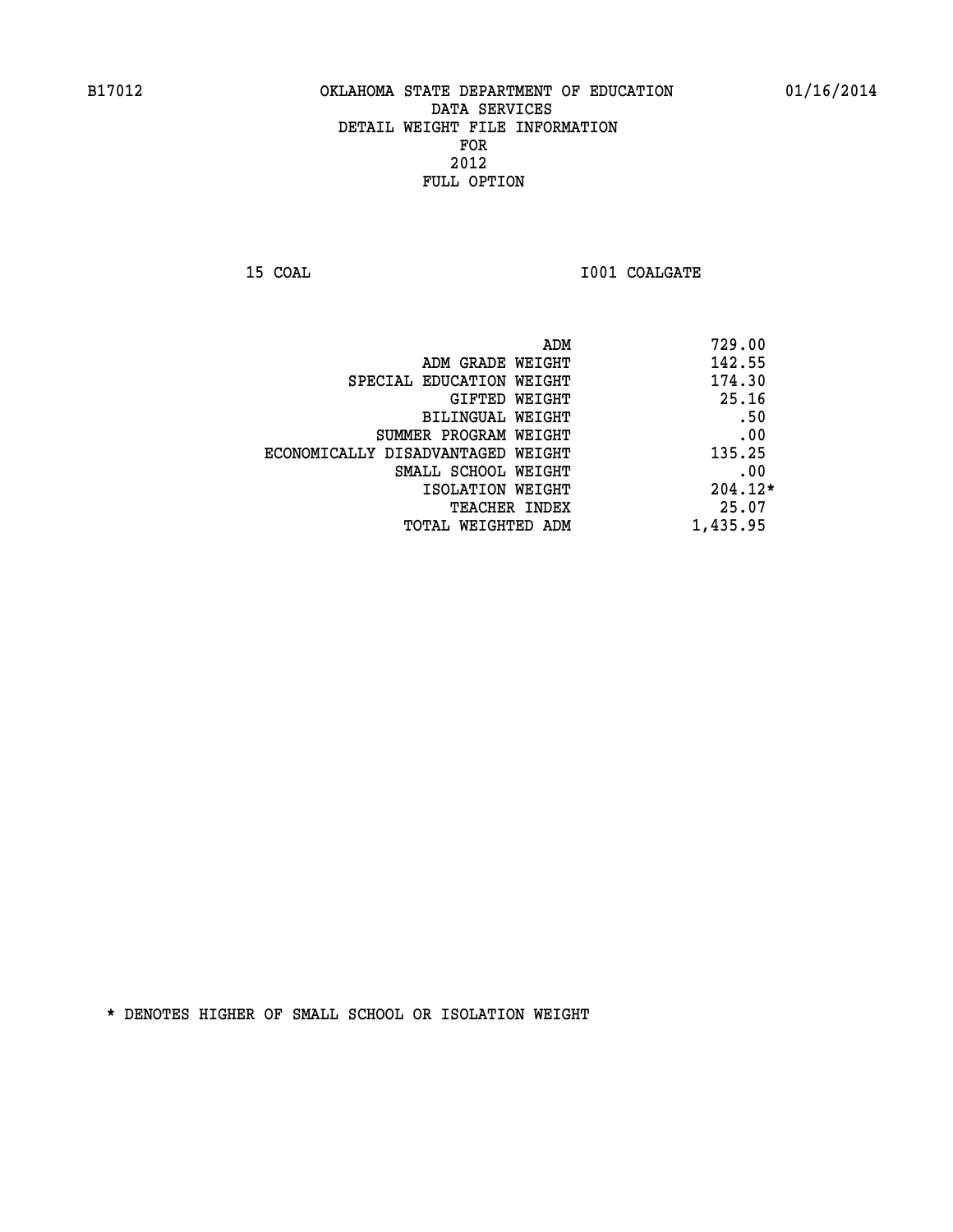**15 COAL I002 TUPELO** 

|                                   | ADM | 266.32   |
|-----------------------------------|-----|----------|
| ADM GRADE WEIGHT                  |     | 54.50    |
| SPECIAL EDUCATION WEIGHT          |     | 72.80    |
| GIFTED WEIGHT                     |     | 10.54    |
| BILINGUAL WEIGHT                  |     | .00      |
| SUMMER PROGRAM WEIGHT             |     | .00      |
| ECONOMICALLY DISADVANTAGED WEIGHT |     | 48.25    |
| SMALL SCHOOL WEIGHT               |     | $26.45*$ |
| ISOLATION WEIGHT                  |     | .00      |
| TEACHER INDEX                     |     | 19.49    |
| TOTAL WEIGHTED ADM                |     | 498.35   |
|                                   |     |          |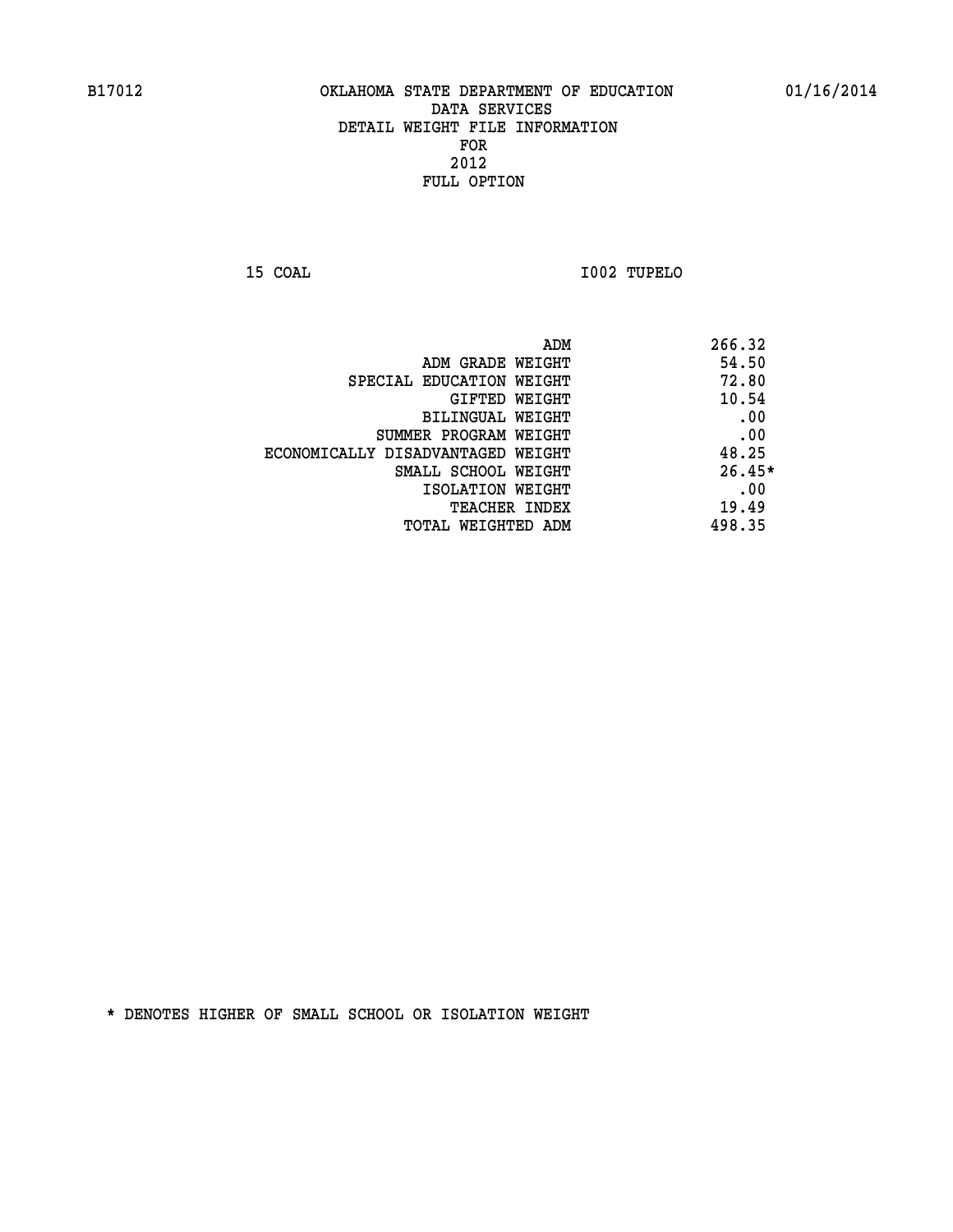16 COMANCHE C048 FLOWER MOUND

| ADM                               | 332.03   |
|-----------------------------------|----------|
| ADM GRADE WEIGHT                  | 78.31    |
| SPECIAL EDUCATION WEIGHT          | 14.85    |
| GIFTED WEIGHT                     | 6.46     |
| BILINGUAL WEIGHT                  | 4.00     |
| SUMMER PROGRAM WEIGHT             | .00      |
| ECONOMICALLY DISADVANTAGED WEIGHT | 31.75    |
| SMALL SCHOOL WEIGHT               | $24.73*$ |
| ISOLATION WEIGHT                  | .00      |
| <b>TEACHER INDEX</b>              | .00      |
| TOTAL WEIGHTED ADM                | 492.13   |
|                                   |          |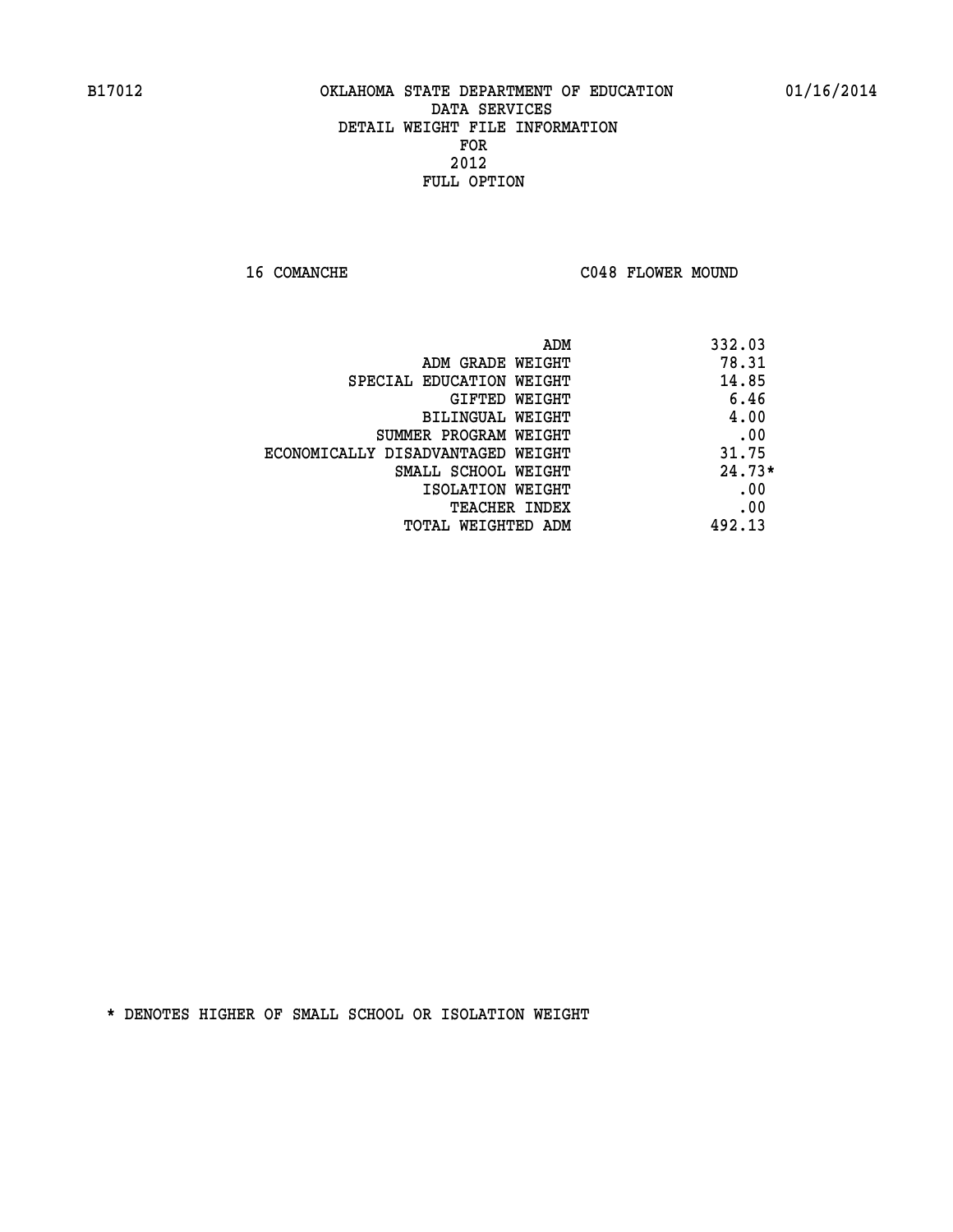**16 COMANCHE C049 BISHOP** 

| ADM                               | 518.12  |
|-----------------------------------|---------|
| ADM GRADE WEIGHT                  | 112.87  |
| SPECIAL EDUCATION WEIGHT          | 40.20   |
| GIFTED WEIGHT                     | 20.40   |
| <b>BILINGUAL WEIGHT</b>           | 8.75    |
| SUMMER PROGRAM WEIGHT             | .00     |
| ECONOMICALLY DISADVANTAGED WEIGHT | 79.75   |
| SMALL SCHOOL WEIGHT               | $2.13*$ |
| ISOLATION WEIGHT                  | .00     |
| <b>TEACHER INDEX</b>              | .00     |
| TOTAL WEIGHTED ADM                | 782.22  |
|                                   |         |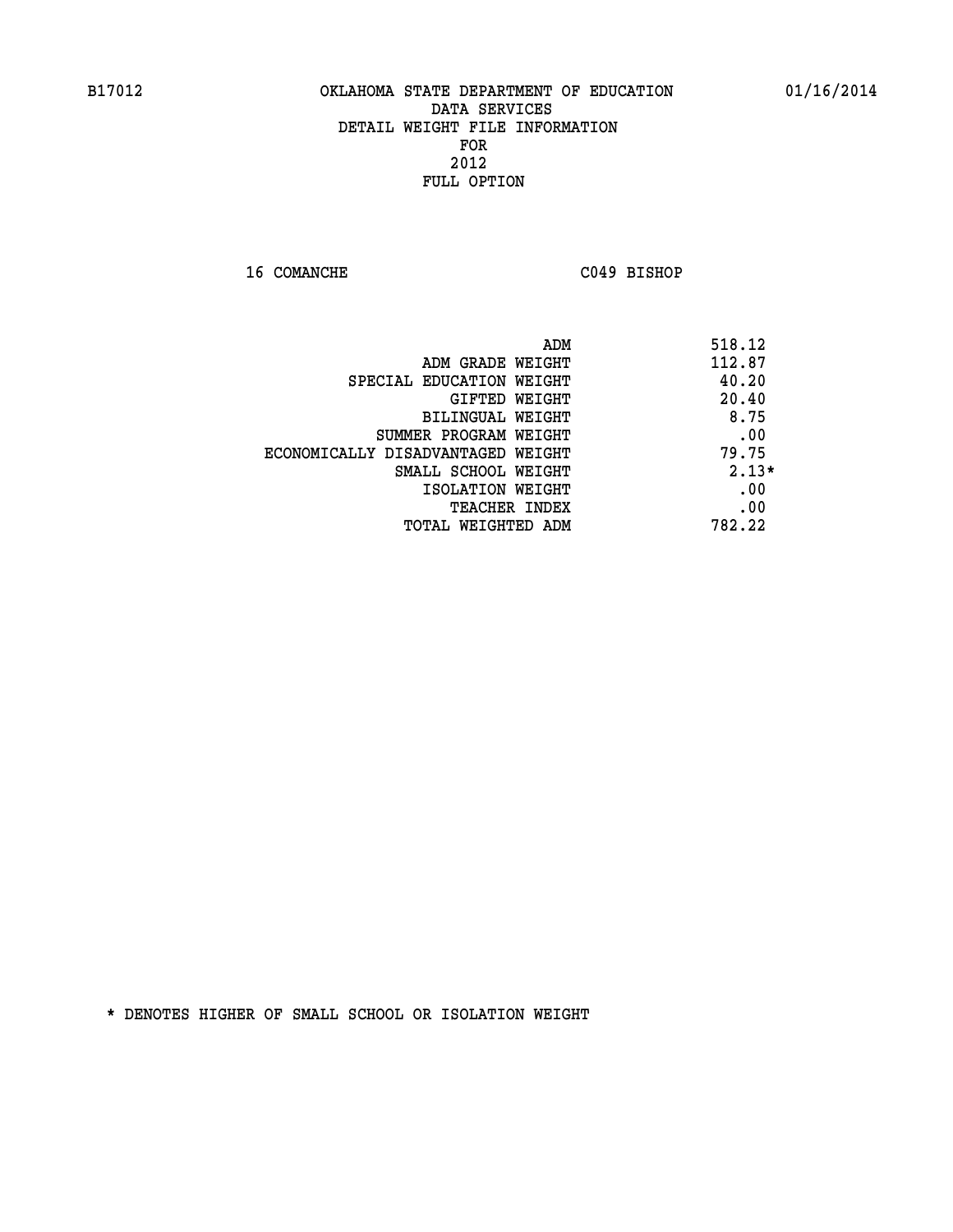**16 COMANCHE 1001 CACHE** 

| ADM<br>1,751.45                   |          |
|-----------------------------------|----------|
| ADM GRADE WEIGHT                  | 357.05   |
| SPECIAL EDUCATION WEIGHT          | 234.55   |
| GIFTED WEIGHT                     | 59.84    |
| <b>BILINGUAL WEIGHT</b>           | 2.50     |
| SUMMER PROGRAM WEIGHT             | .00      |
| ECONOMICALLY DISADVANTAGED WEIGHT | 203.50   |
| SMALL SCHOOL WEIGHT               | .00      |
| ISOLATION WEIGHT                  | .00      |
| TEACHER INDEX                     | 20.35    |
| TOTAL WEIGHTED ADM                | 2,629.24 |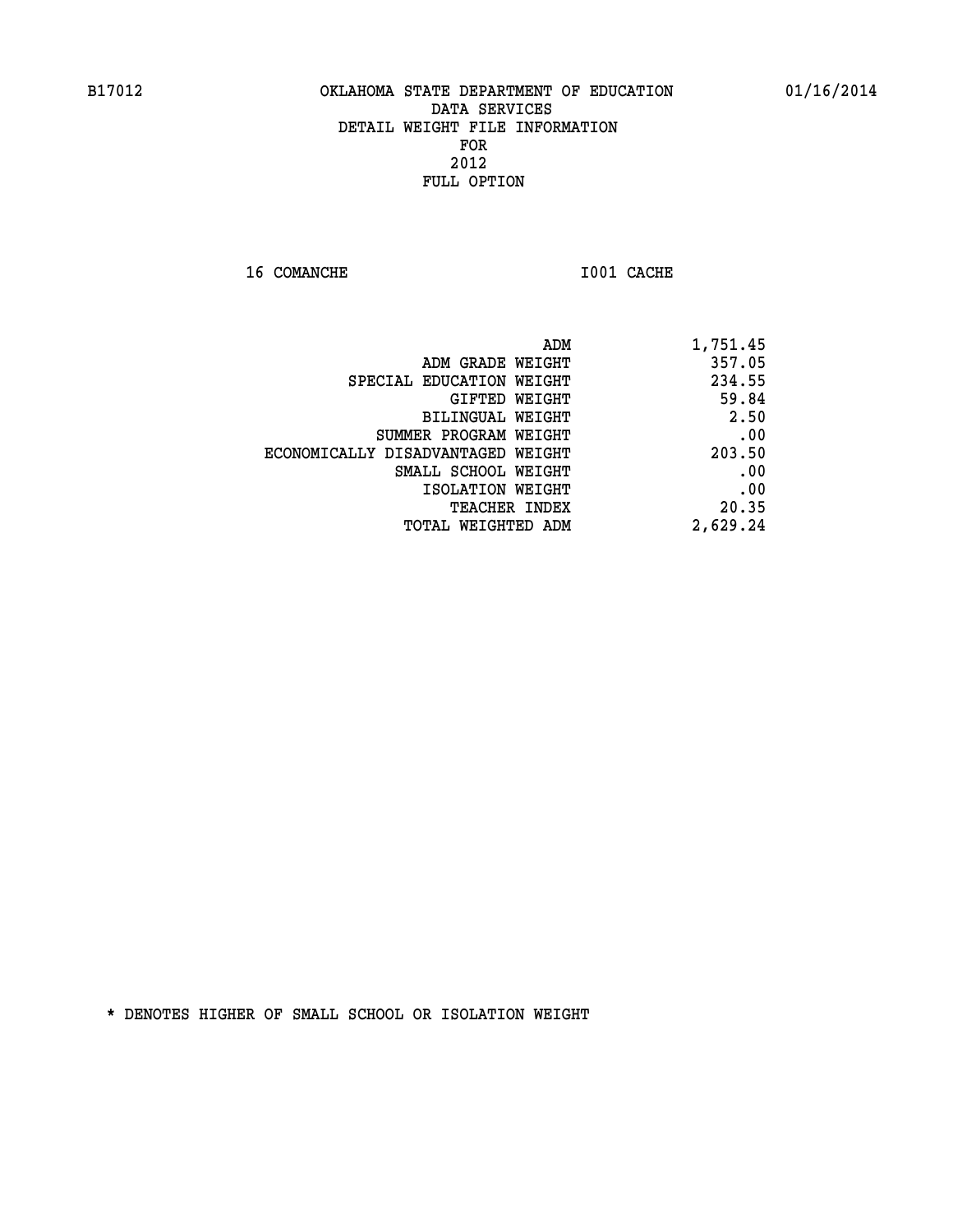**16 COMANCHE 1002 INDIAHOMA** 

|                                   | 227.93<br>ADM |
|-----------------------------------|---------------|
| ADM GRADE WEIGHT                  | 44.90         |
| SPECIAL EDUCATION WEIGHT          | 29.30         |
| GIFTED WEIGHT                     | 15.30         |
| BILINGUAL WEIGHT                  | 6.25          |
| SUMMER PROGRAM WEIGHT             | .00           |
| ECONOMICALLY DISADVANTAGED WEIGHT | 43.75         |
| SMALL SCHOOL WEIGHT               | $25.94*$      |
| ISOLATION WEIGHT                  | .00           |
| <b>TEACHER INDEX</b>              | .09           |
| TOTAL WEIGHTED ADM                | 393.46        |
|                                   |               |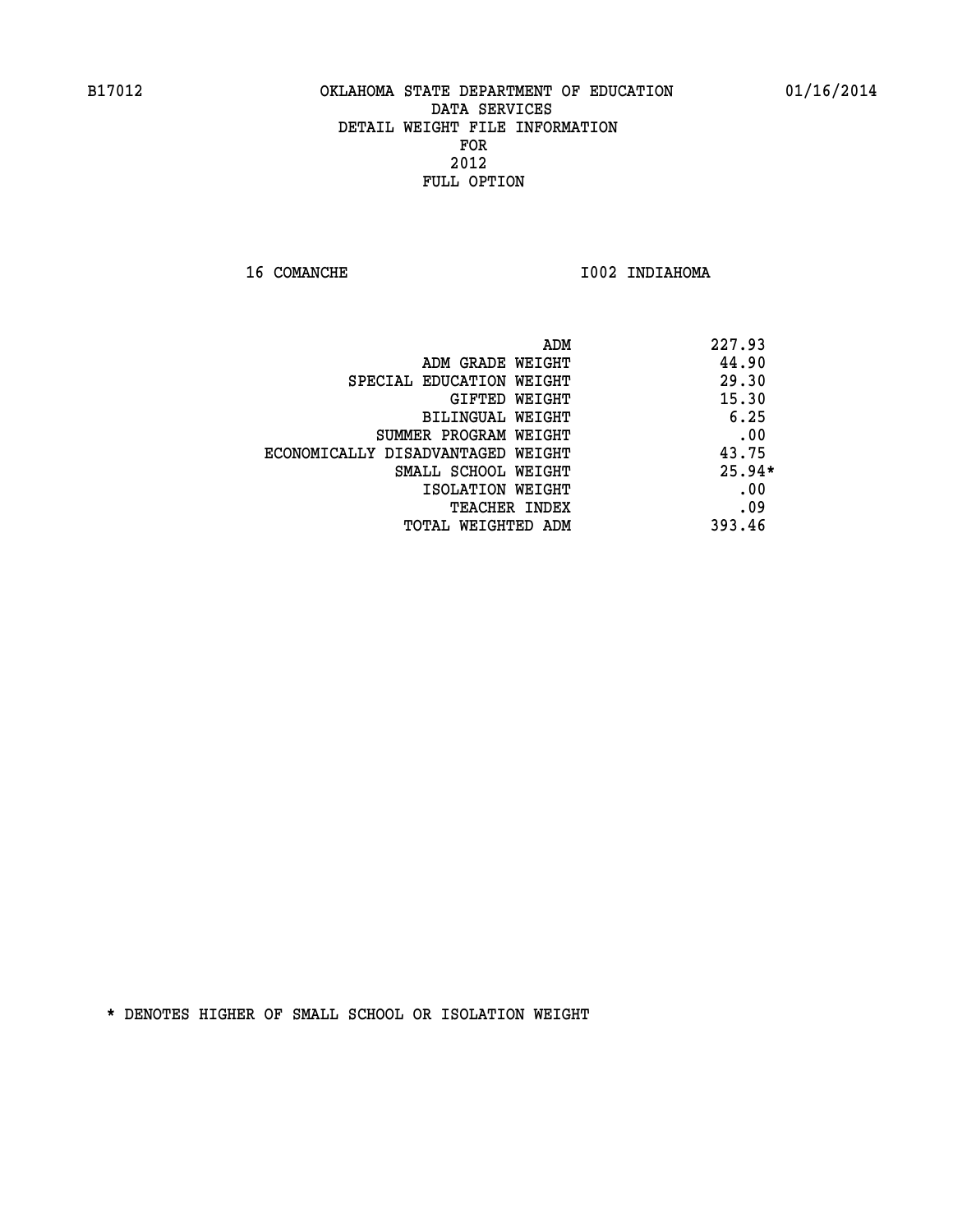**16 COMANCHE 1003 STERLING** 

|                                   | ADM<br>419.14 |
|-----------------------------------|---------------|
| ADM GRADE WEIGHT                  | 86.75         |
| SPECIAL EDUCATION WEIGHT          | 31.30         |
| GIFTED WEIGHT                     | 27.88         |
| <b>BILINGUAL WEIGHT</b>           | 1.75          |
| SUMMER PROGRAM WEIGHT             | .00           |
| ECONOMICALLY DISADVANTAGED WEIGHT | 52.25         |
| SMALL SCHOOL WEIGHT               | $17.41*$      |
| ISOLATION WEIGHT                  | .00           |
| <b>TEACHER INDEX</b>              | 21.21         |
| TOTAL WEIGHTED ADM                | 657.69        |
|                                   |               |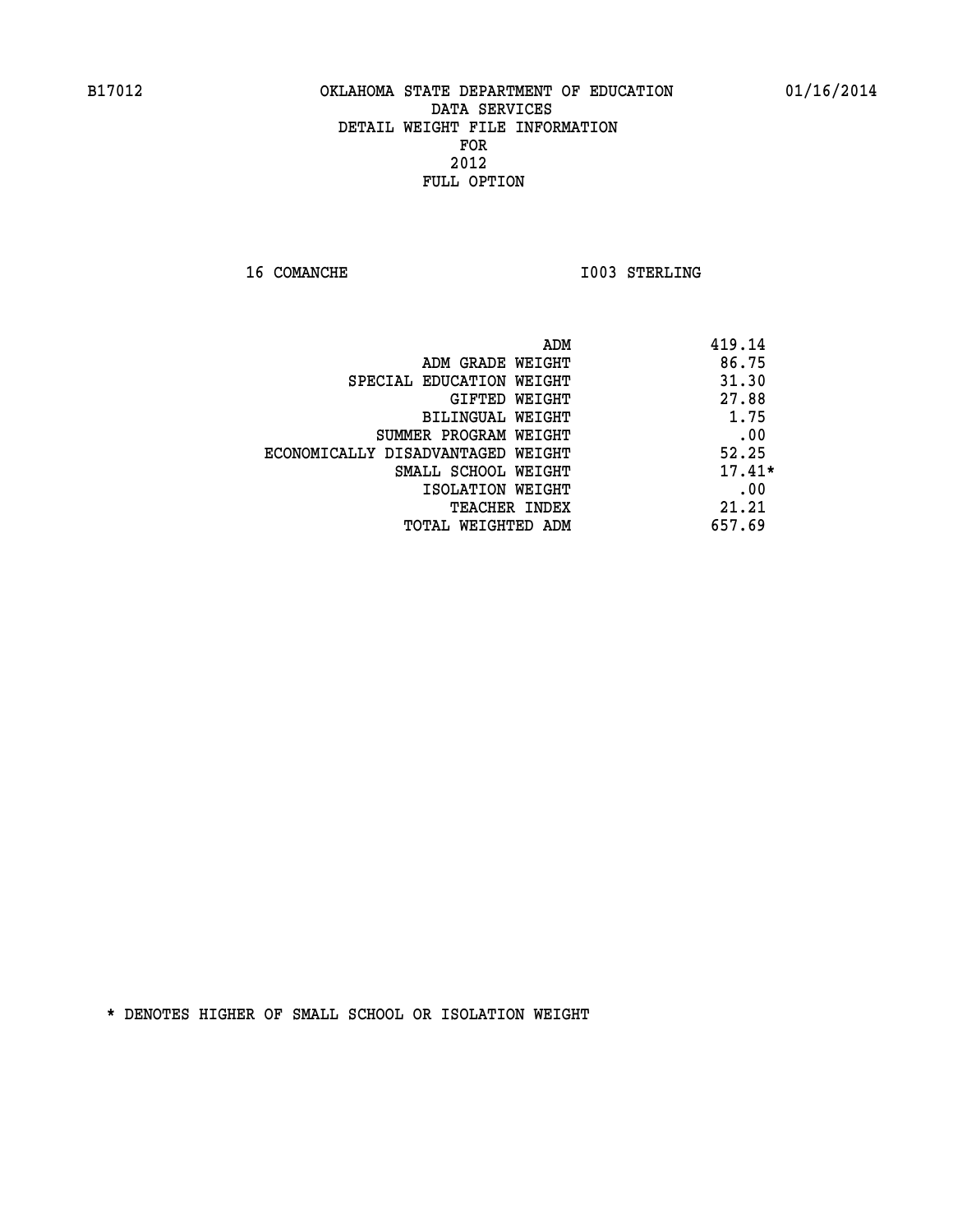**16 COMANCHE I004 GERONIMO** 

| ADM                               | 334.47   |
|-----------------------------------|----------|
| ADM GRADE WEIGHT                  | 69.27    |
| SPECIAL EDUCATION WEIGHT          | 28.95    |
| <b>GIFTED WEIGHT</b>              | 18.36    |
| BILINGUAL WEIGHT                  | 1.25     |
| SUMMER PROGRAM WEIGHT             | .00      |
| ECONOMICALLY DISADVANTAGED WEIGHT | 62.00    |
| SMALL SCHOOL WEIGHT               | $24.60*$ |
| ISOLATION WEIGHT                  | .00      |
| <b>TEACHER INDEX</b>              | .00      |
| TOTAL WEIGHTED ADM                | 538.90   |
|                                   |          |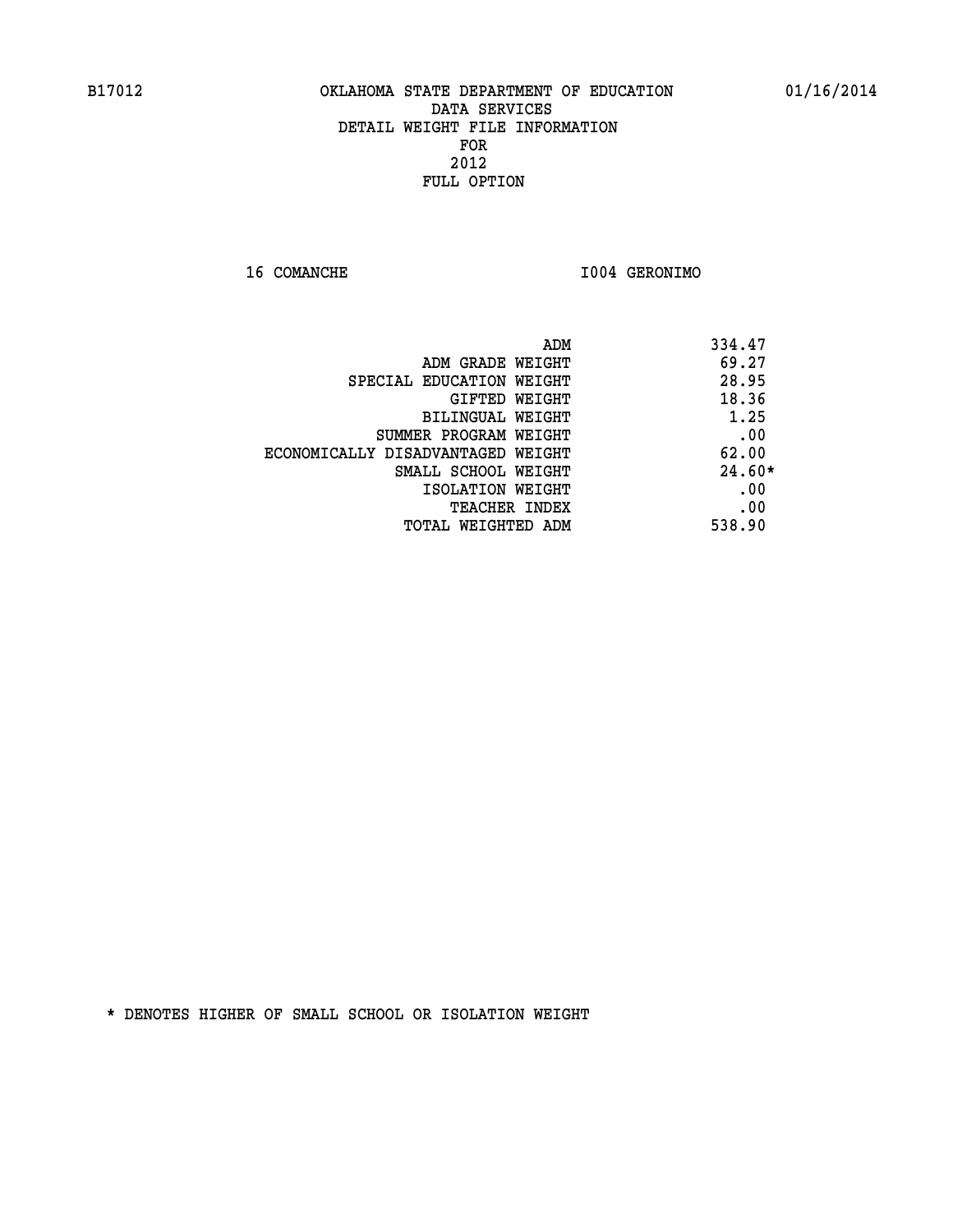**16 COMANCHE 1008 LAWTON** 

| 15,866.37 | ADM                      |                                   |
|-----------|--------------------------|-----------------------------------|
| 2,875.82  | ADM GRADE WEIGHT         |                                   |
| 2,430.90  | SPECIAL EDUCATION WEIGHT |                                   |
| 431.12    | GIFTED WEIGHT            |                                   |
| 182.00    | BILINGUAL WEIGHT         |                                   |
| 10.80     | SUMMER PROGRAM WEIGHT    |                                   |
| 2,314.75  |                          | ECONOMICALLY DISADVANTAGED WEIGHT |
| .00       | SMALL SCHOOL WEIGHT      |                                   |
| .00       | ISOLATION WEIGHT         |                                   |
| 208.46    | <b>TEACHER INDEX</b>     |                                   |
| 24,320.22 | TOTAL WEIGHTED ADM       |                                   |
|           |                          |                                   |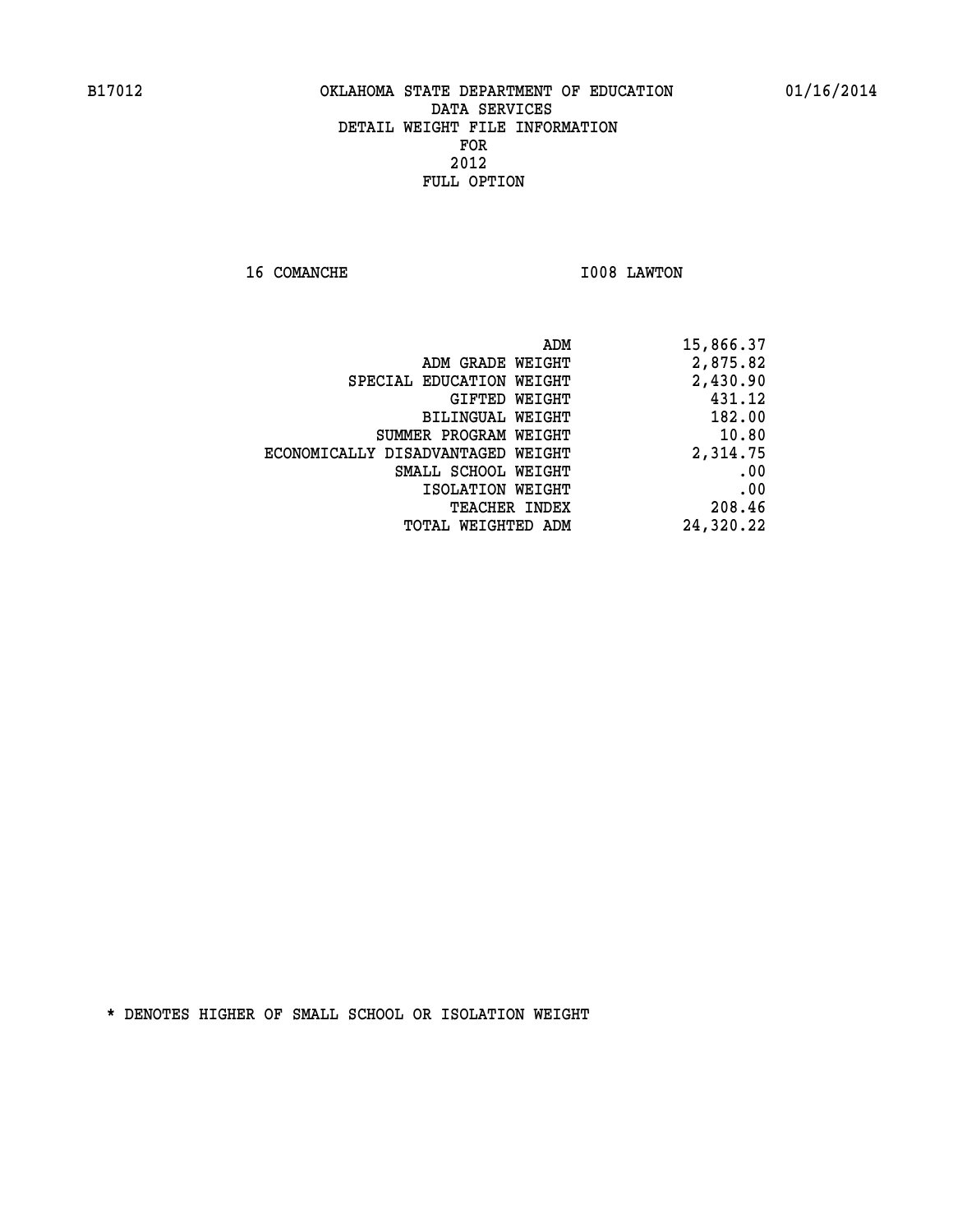16 COMANCHE 1009 FLETCHER

| ADM                               | 452.18   |
|-----------------------------------|----------|
| ADM GRADE WEIGHT                  | 89.37    |
| SPECIAL EDUCATION WEIGHT          | 42.85    |
| GIFTED WEIGHT                     | 27.20    |
| BILINGUAL WEIGHT                  | 2.25     |
| SUMMER PROGRAM WEIGHT             | .00      |
| ECONOMICALLY DISADVANTAGED WEIGHT | 62.50    |
| SMALL SCHOOL WEIGHT               | $13.13*$ |
| ISOLATION WEIGHT                  | .00      |
| <b>TEACHER INDEX</b>              | .00      |
| TOTAL WEIGHTED ADM                | 689.48   |
|                                   |          |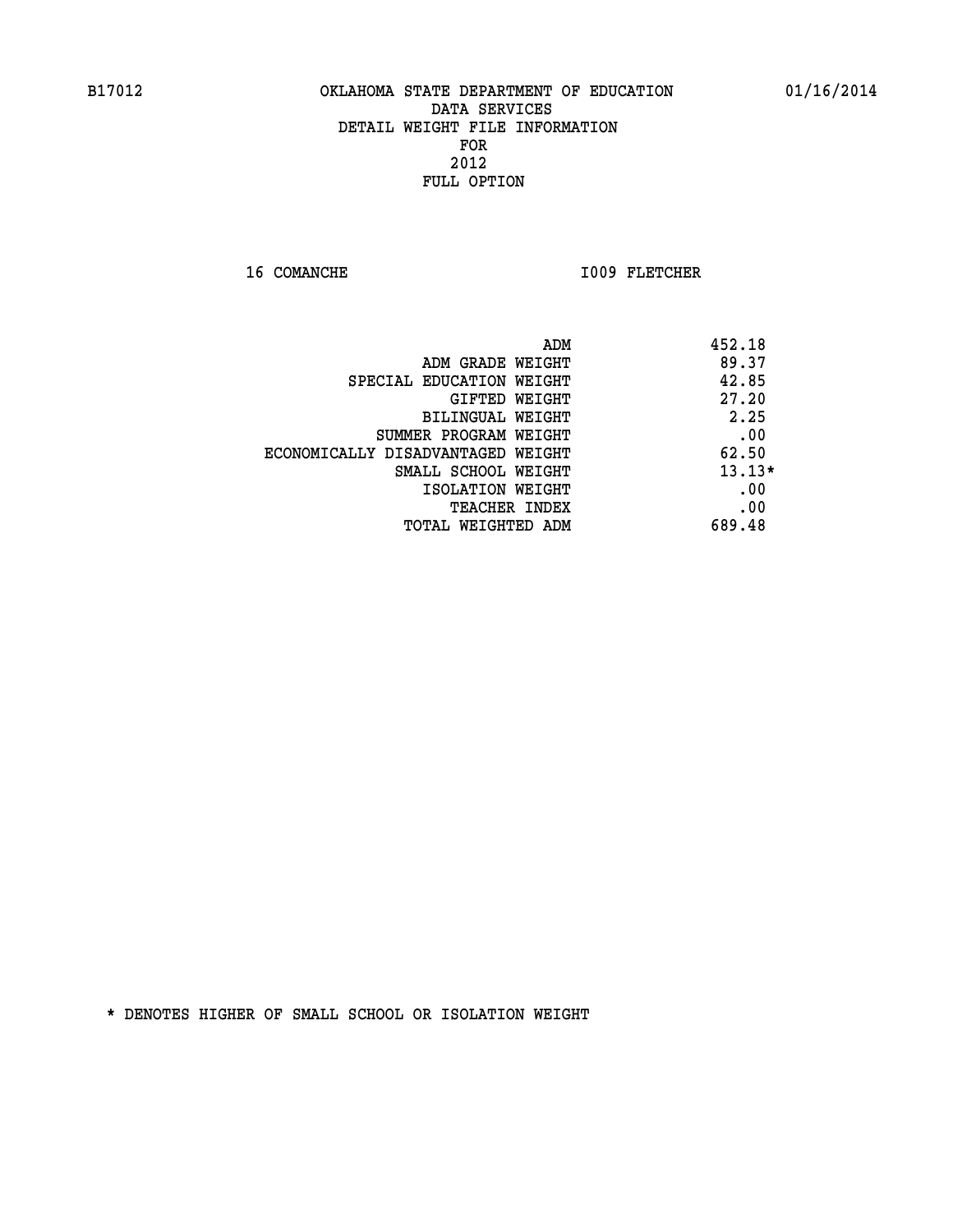16 COMANCHE 1016 ELGIN

| 1,974.99 |
|----------|
| 333.26   |
| 190.30   |
| 138.38   |
| 10.00    |
| .00      |
| 203.00   |
| .00      |
| .00      |
| .00      |
| 2,849.93 |
|          |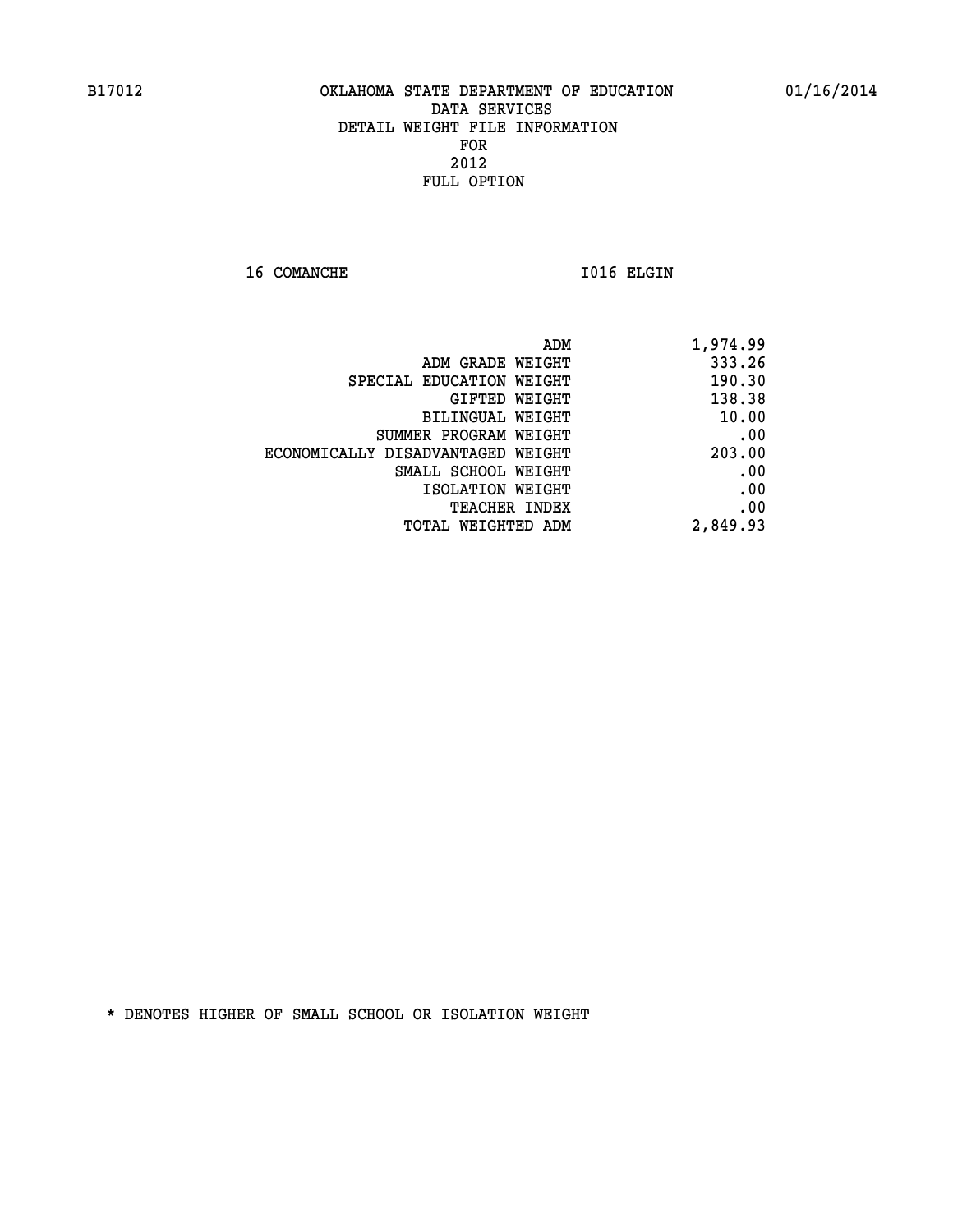**16 COMANCHE I132 CHATTANOOGA** 

|                                   | ADM | 276.44  |
|-----------------------------------|-----|---------|
| ADM GRADE WEIGHT                  |     | 42.56   |
| SPECIAL EDUCATION WEIGHT          |     | 23.05   |
| GIFTED WEIGHT                     |     | 8.84    |
| BILINGUAL WEIGHT                  |     | .00     |
| SUMMER PROGRAM WEIGHT             |     | .00     |
| ECONOMICALLY DISADVANTAGED WEIGHT |     | 33.25   |
| SMALL SCHOOL WEIGHT               |     | 26.40   |
| ISOLATION WEIGHT                  |     | 178.80* |
| TEACHER INDEX                     |     | 27.79   |
| TOTAL WEIGHTED ADM                |     | 590.73  |
|                                   |     |         |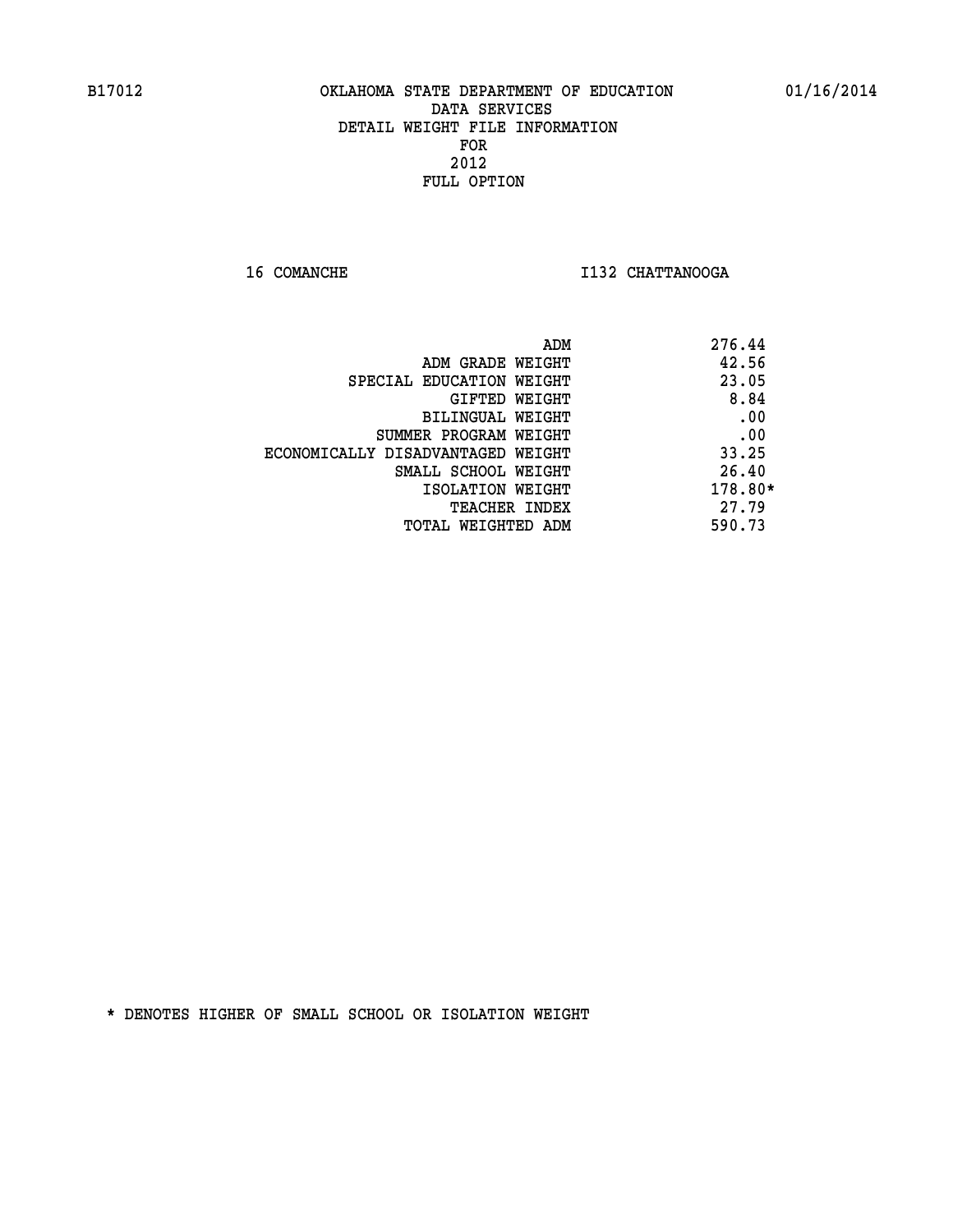**17 COTTON 1001 WALTERS** 

| ADM                               | 709.83   |
|-----------------------------------|----------|
| ADM GRADE WEIGHT                  | 141.14   |
| SPECIAL EDUCATION WEIGHT          | 66.45    |
| GIFTED WEIGHT                     | 32.64    |
| <b>BILINGUAL WEIGHT</b>           | 1.00     |
| SUMMER PROGRAM WEIGHT             | .00      |
| ECONOMICALLY DISADVANTAGED WEIGHT | 98.00    |
| SMALL SCHOOL WEIGHT               | .00      |
| ISOLATION WEIGHT                  | .00      |
| TEACHER INDEX                     | .00      |
| TOTAL WEIGHTED ADM                | 1,049.06 |
|                                   |          |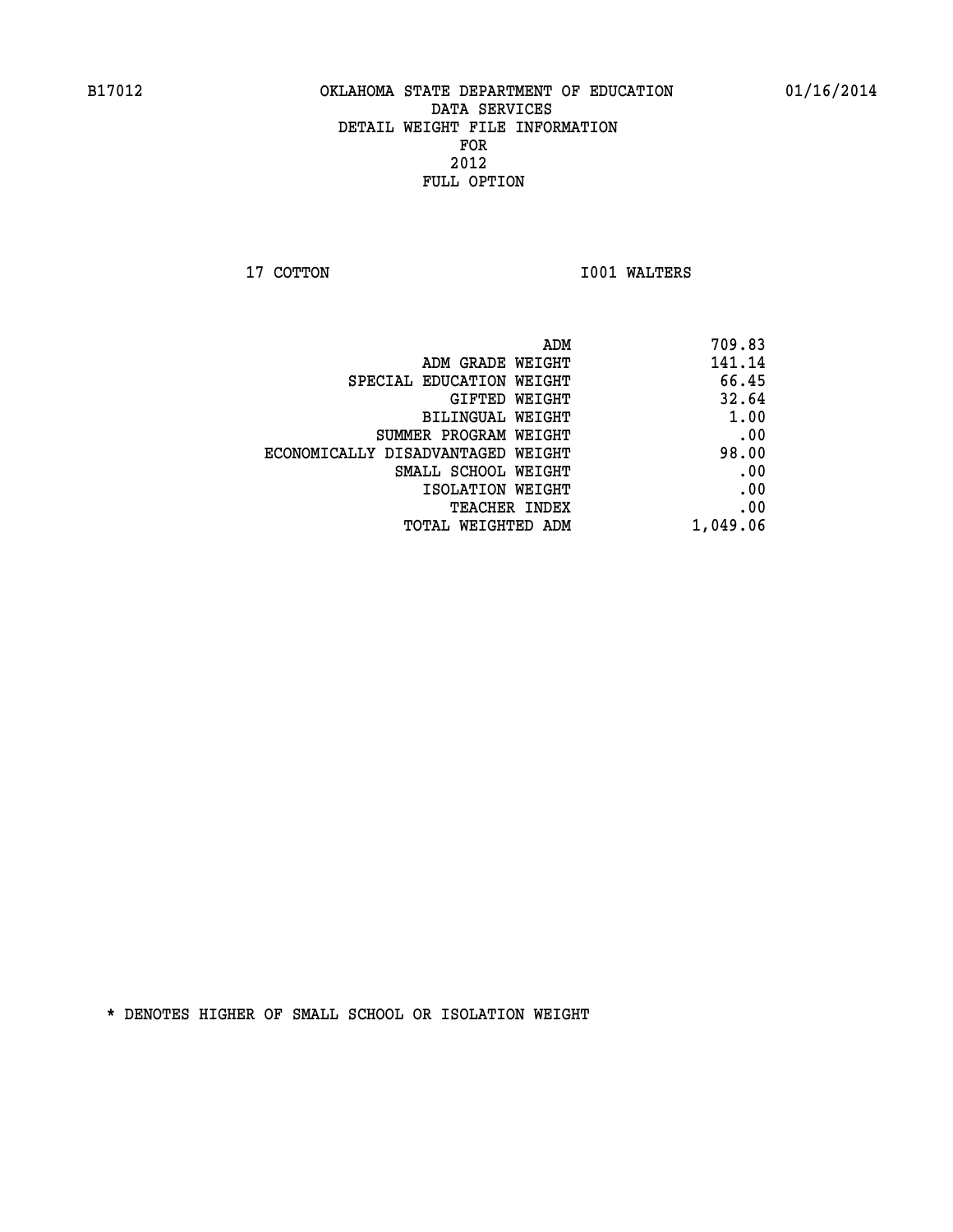**17 COTTON 1101 TEMPLE** 

| ADM<br>225.67                              |  |
|--------------------------------------------|--|
| 47.58<br>ADM GRADE WEIGHT                  |  |
| 52.20<br>SPECIAL EDUCATION WEIGHT          |  |
| 6.12<br>GIFTED WEIGHT                      |  |
| .00<br>BILINGUAL WEIGHT                    |  |
| .00<br>SUMMER PROGRAM WEIGHT               |  |
| 40.00<br>ECONOMICALLY DISADVANTAGED WEIGHT |  |
| 25.88<br>SMALL SCHOOL WEIGHT               |  |
| $51.27*$<br>ISOLATION WEIGHT               |  |
| .00<br><b>TEACHER INDEX</b>                |  |
| 422.84<br>TOTAL WEIGHTED ADM               |  |
|                                            |  |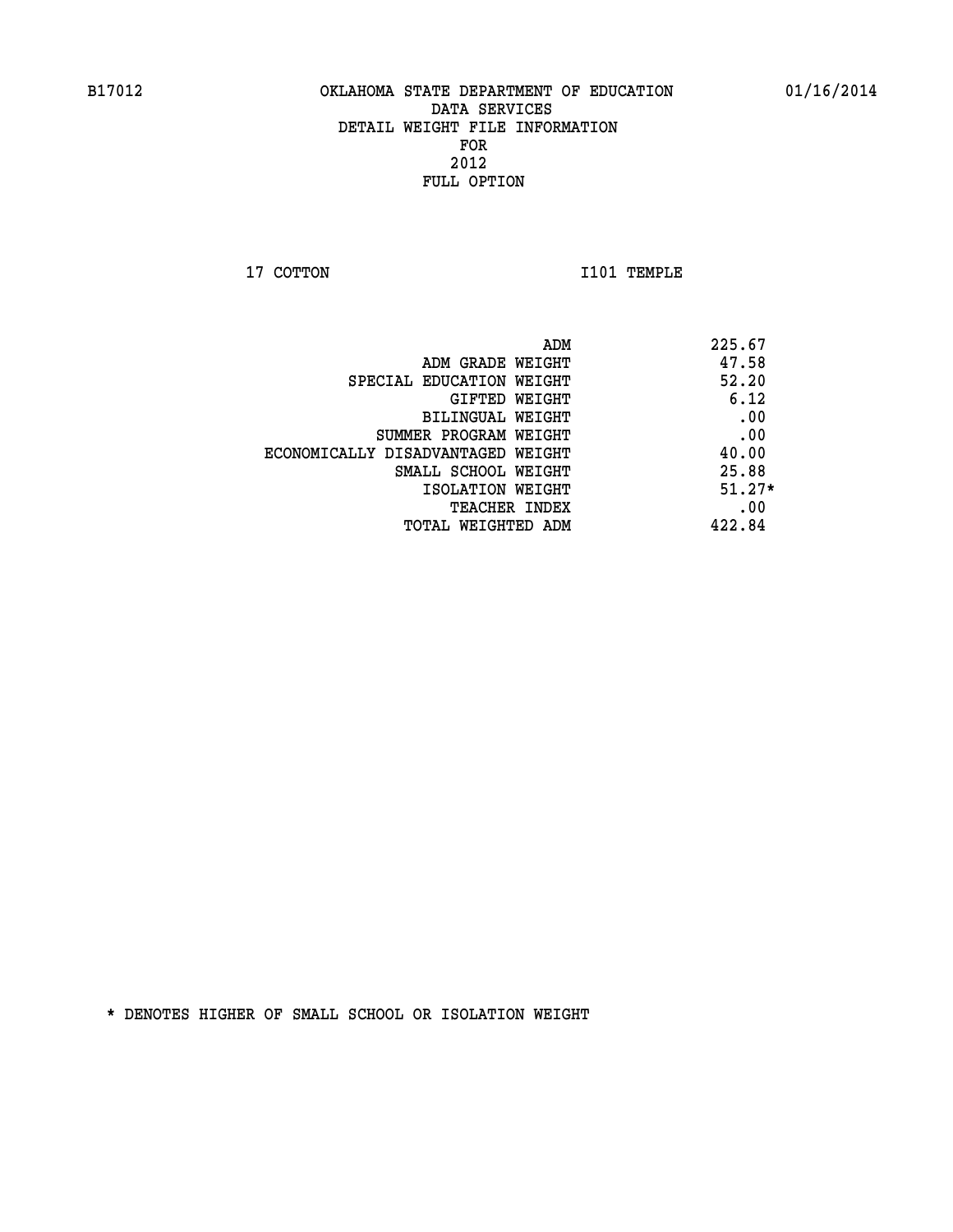**17 COTTON I333 BIG PASTURE** 

| ADM                               | 204.81   |
|-----------------------------------|----------|
| ADM GRADE WEIGHT                  | 41.02    |
| SPECIAL EDUCATION WEIGHT          | 24.10    |
| GIFTED WEIGHT                     | 8.84     |
| BILINGUAL WEIGHT                  | .00      |
| SUMMER PROGRAM WEIGHT             | .00      |
| ECONOMICALLY DISADVANTAGED WEIGHT | 26.00    |
| SMALL SCHOOL WEIGHT               | 25.10    |
| ISOLATION WEIGHT                  | $78.34*$ |
| <b>TEACHER INDEX</b>              | 9.60     |
| TOTAL WEIGHTED ADM                | 392.71   |
|                                   |          |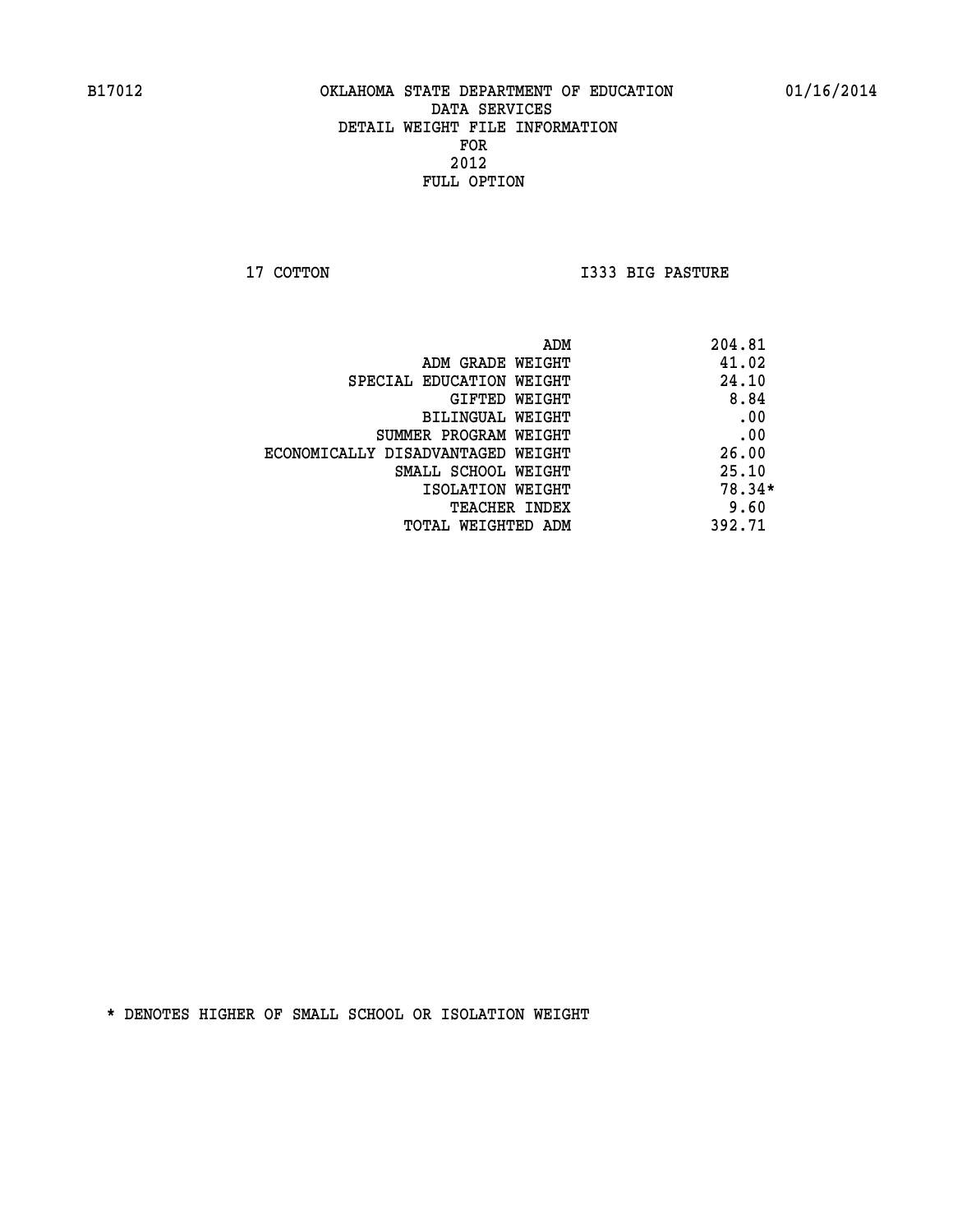**18 CRAIG C001 WHITE OAK** 

|                                   | 747.56<br>ADM |
|-----------------------------------|---------------|
| ADM GRADE WEIGHT                  | 100.55        |
| SPECIAL EDUCATION WEIGHT          | 104.75        |
| GIFTED WEIGHT                     | 2.04          |
| BILINGUAL WEIGHT                  | .00           |
| SUMMER PROGRAM WEIGHT             | .00           |
| ECONOMICALLY DISADVANTAGED WEIGHT | 57.75         |
| SMALL SCHOOL WEIGHT               | .00           |
| ISOLATION WEIGHT                  | .00           |
| TEACHER INDEX                     | .00           |
| TOTAL WEIGHTED ADM                | 1,012.65      |
|                                   |               |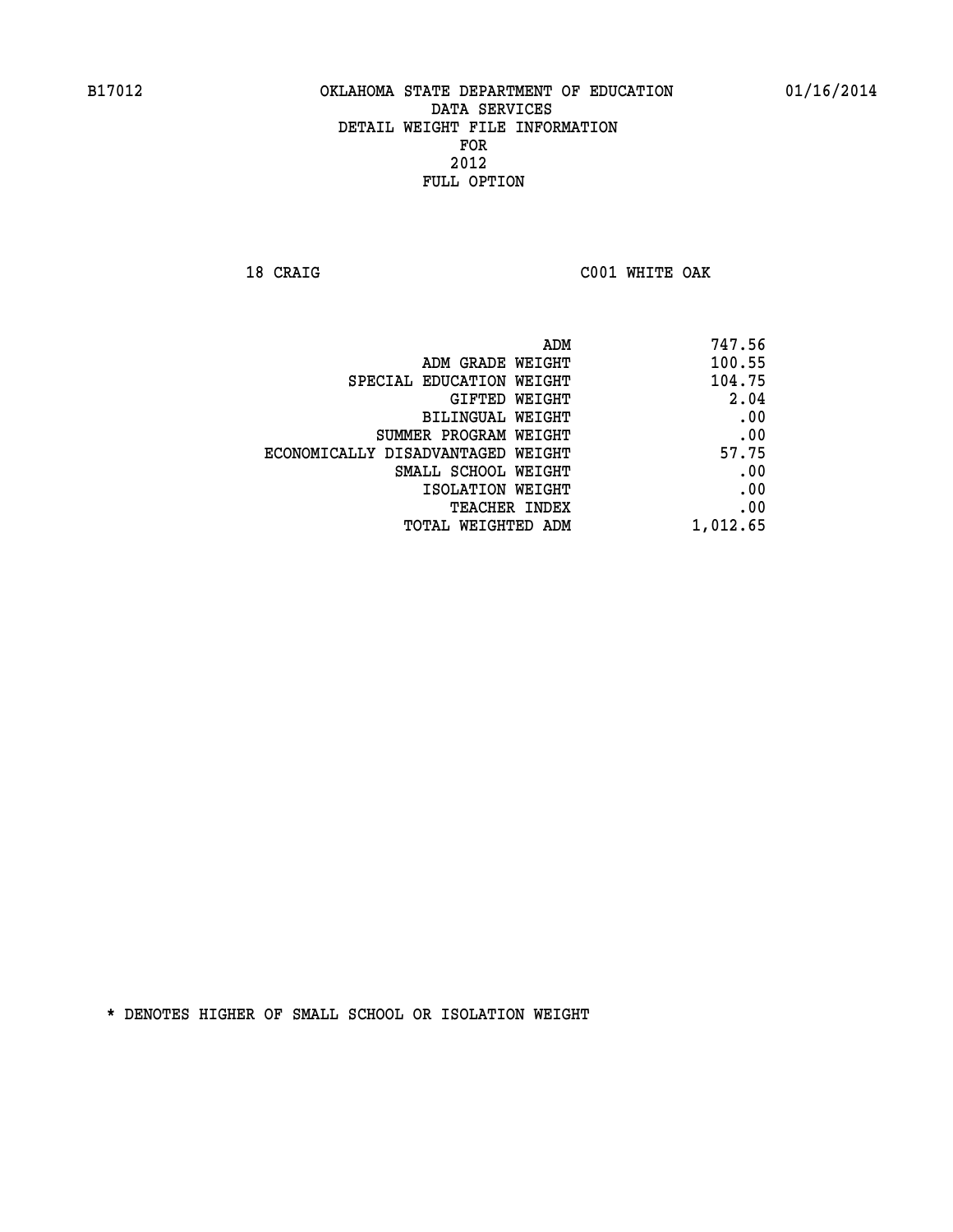18 CRAIG **I006 KETCHUM** 

|                                   | ADM<br>628.66 |
|-----------------------------------|---------------|
| ADM GRADE WEIGHT                  | 122.69        |
| SPECIAL EDUCATION WEIGHT          | 91.10         |
| <b>GIFTED WEIGHT</b>              | 22.44         |
| <b>BILINGUAL WEIGHT</b>           | .25           |
| SUMMER PROGRAM WEIGHT             | .00           |
| ECONOMICALLY DISADVANTAGED WEIGHT | 112.75        |
| SMALL SCHOOL WEIGHT               | .00           |
| ISOLATION WEIGHT                  | .00           |
| TEACHER INDEX                     | .00           |
| TOTAL WEIGHTED ADM                | 977.89        |
|                                   |               |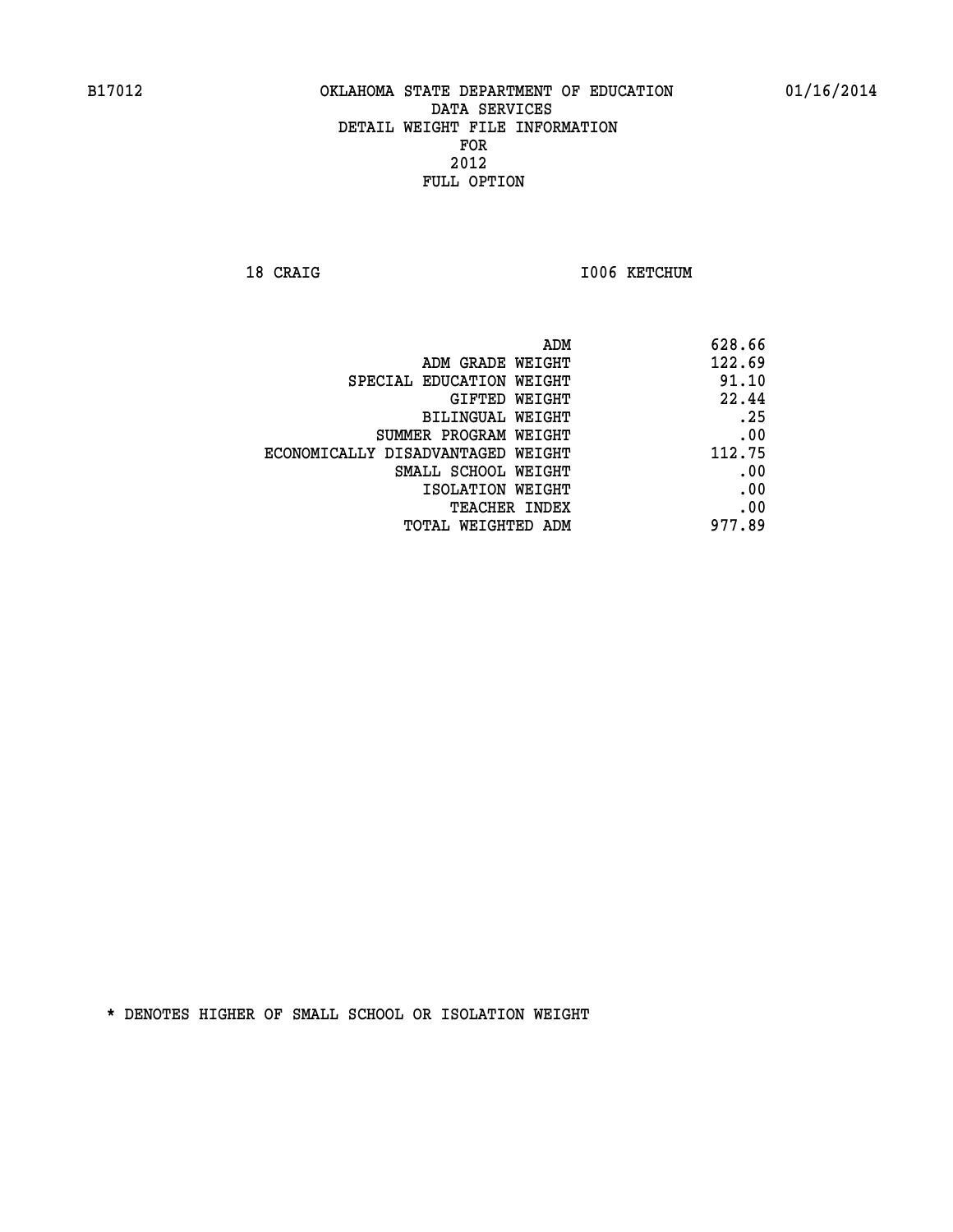**18 CRAIG 1017 WELCH** 

|                                   | ADM | 365.68    |
|-----------------------------------|-----|-----------|
| ADM GRADE WEIGHT                  |     | 71.59     |
| SPECIAL EDUCATION WEIGHT          |     | 81.45     |
| GIFTED WEIGHT                     |     | 8.50      |
| BILINGUAL WEIGHT                  |     | 2.25      |
| SUMMER PROGRAM WEIGHT             |     | .00       |
| ECONOMICALLY DISADVANTAGED WEIGHT |     | 48.75     |
| SMALL SCHOOL WEIGHT               |     | 22.58     |
| ISOLATION WEIGHT                  |     | $155.41*$ |
| TEACHER INDEX                     |     | .00       |
| TOTAL WEIGHTED ADM                |     | 733.63    |
|                                   |     |           |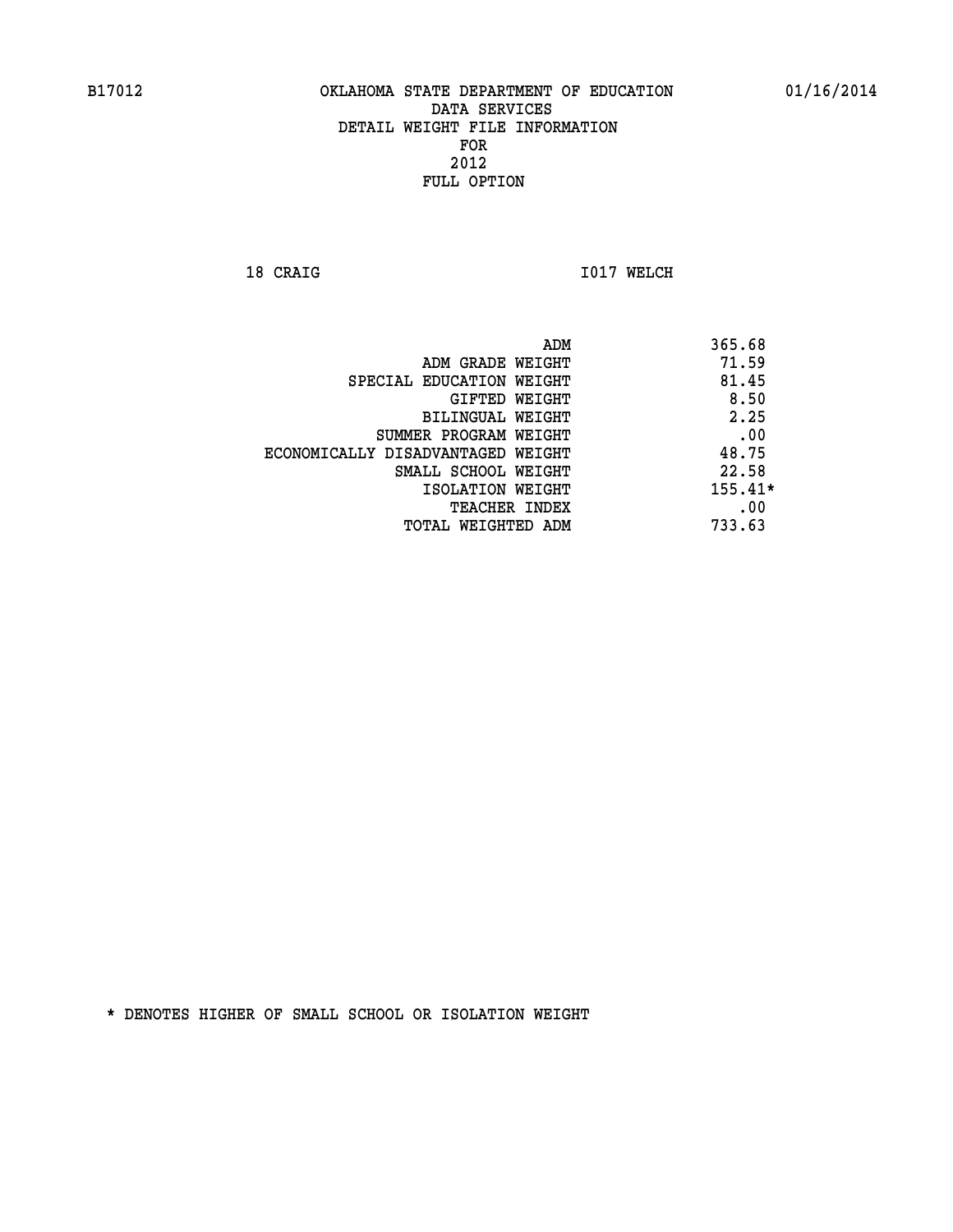**18 CRAIG I020 BLUEJACKET** 

| ADM                               | 222.68   |
|-----------------------------------|----------|
| ADM GRADE WEIGHT                  | 37.59    |
| SPECIAL EDUCATION WEIGHT          | 40.30    |
| GIFTED WEIGHT                     | 1.36     |
| <b>BILINGUAL WEIGHT</b>           | .00      |
| SUMMER PROGRAM WEIGHT             | .00      |
| ECONOMICALLY DISADVANTAGED WEIGHT | 43.50    |
| SMALL SCHOOL WEIGHT               | 25.79    |
| ISOLATION WEIGHT                  | $40.08*$ |
| <b>TEACHER INDEX</b>              | .00      |
| TOTAL WEIGHTED ADM                | 385.51   |
|                                   |          |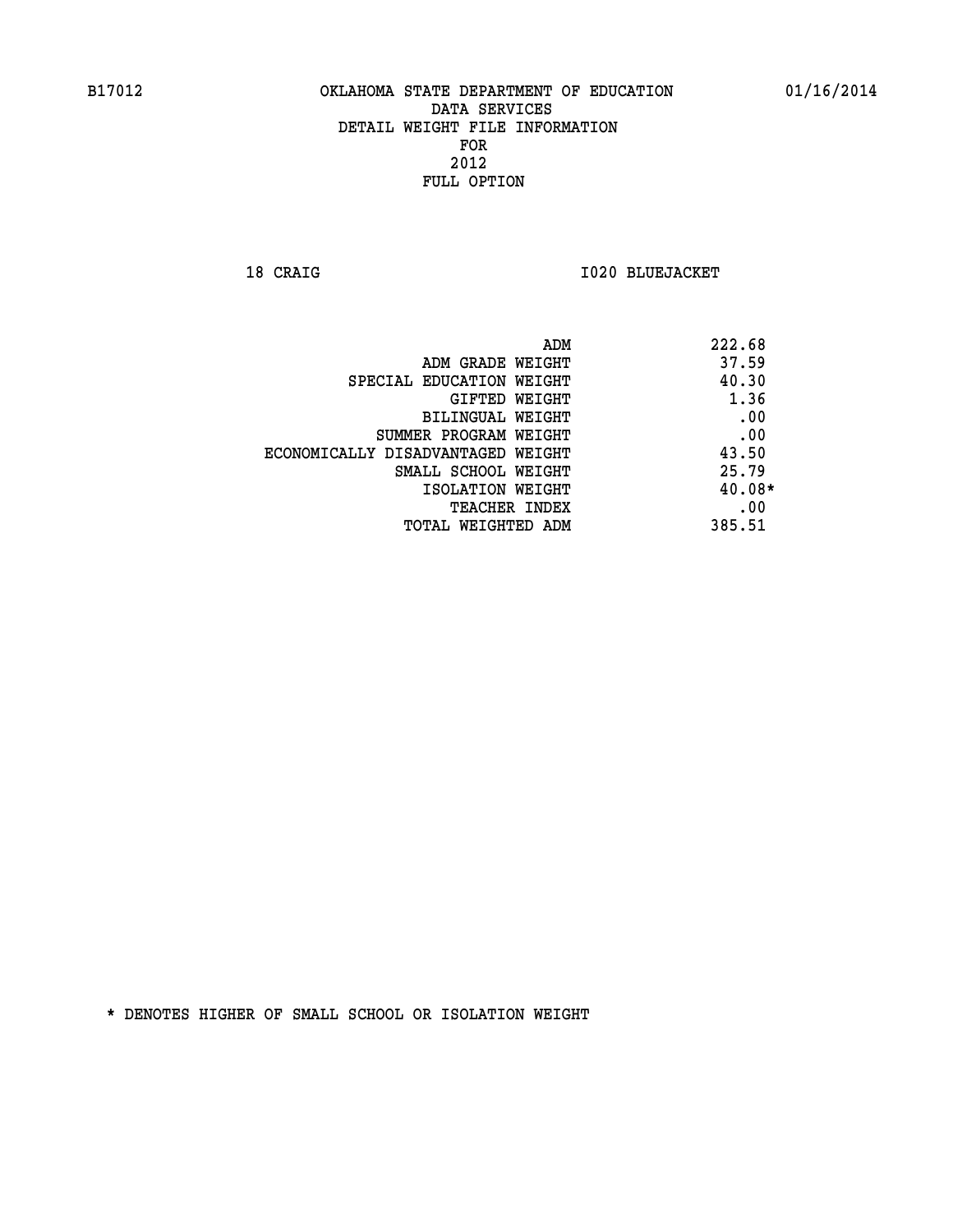18 CRAIG **I**065 VINITA

| 1,627.31 |
|----------|
| 316.25   |
| 243.75   |
| 58.14    |
| 3.25     |
| .00      |
| 293.00   |
| .00      |
| .00      |
| 46.52    |
| 2,588.22 |
|          |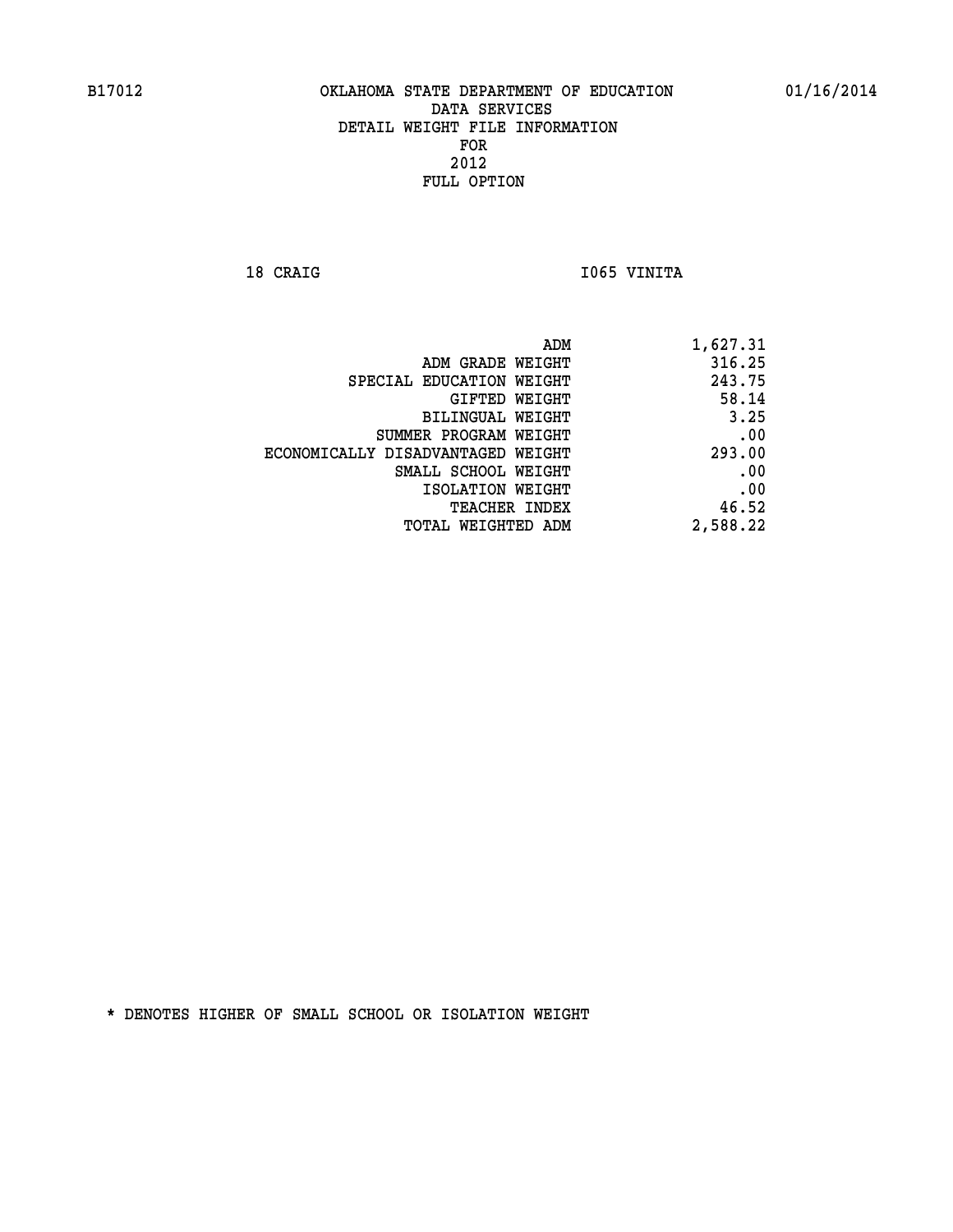**19 CREEK C008 LONE STAR** 

| 905.18   |
|----------|
| 169.17   |
| 59.50    |
| 19.38    |
| 8.25     |
| .00      |
| 127.25   |
| .00      |
| .00      |
| .00      |
| 1,288.73 |
|          |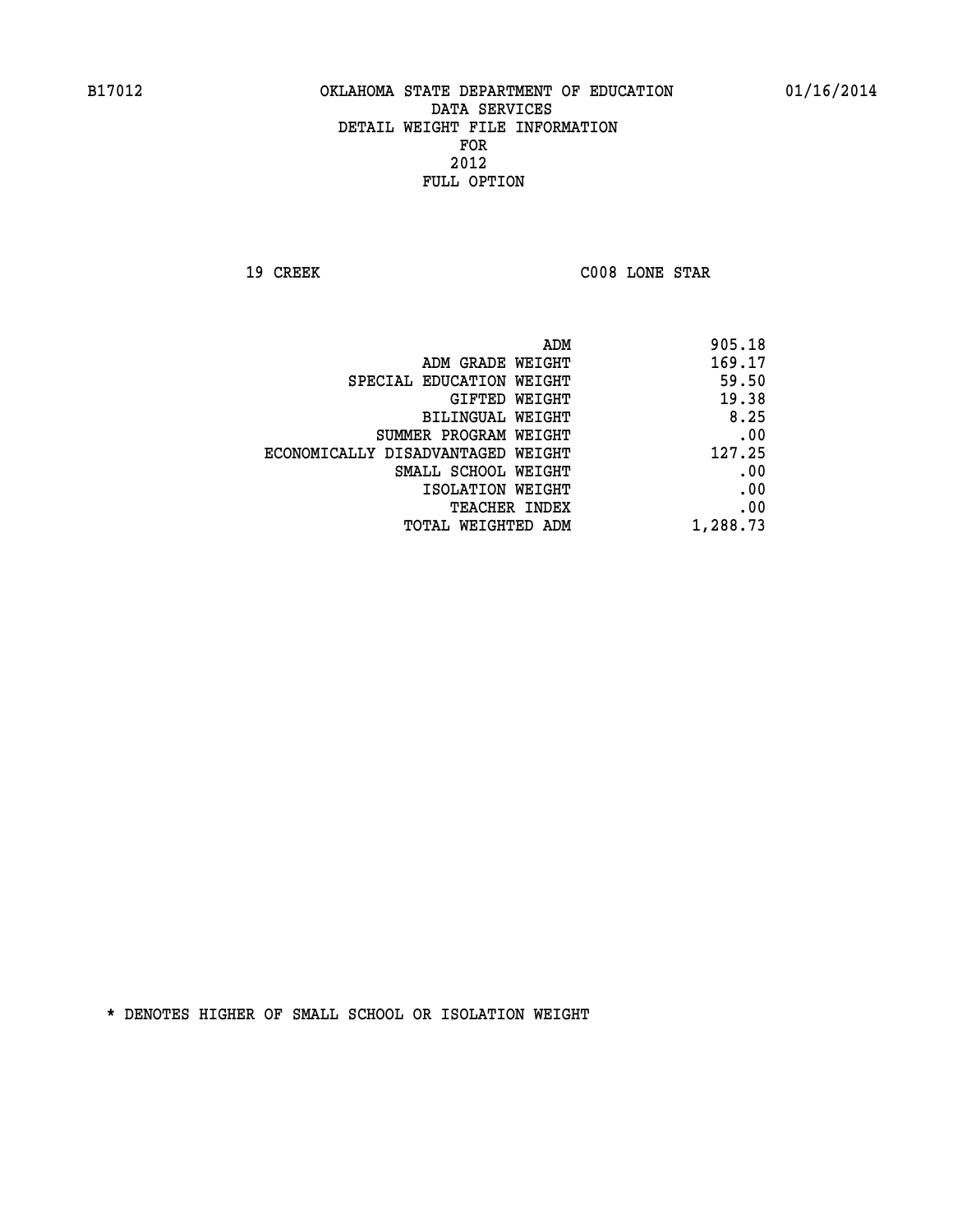**19 CREEK C012 GYPSY** 

|                                   | ADM | 120.53   |
|-----------------------------------|-----|----------|
| ADM GRADE WEIGHT                  |     | 26.22    |
| SPECIAL EDUCATION WEIGHT          |     | 8.65     |
| GIFTED WEIGHT                     |     | 3.74     |
| BILINGUAL WEIGHT                  |     | .00      |
| SUMMER PROGRAM WEIGHT             |     | .00      |
| ECONOMICALLY DISADVANTAGED WEIGHT |     | 21.00    |
| SMALL SCHOOL WEIGHT               |     | $18.61*$ |
| ISOLATION WEIGHT                  |     | .00      |
| TEACHER INDEX                     |     | .00      |
| TOTAL WEIGHTED ADM                |     | 198.75   |
|                                   |     |          |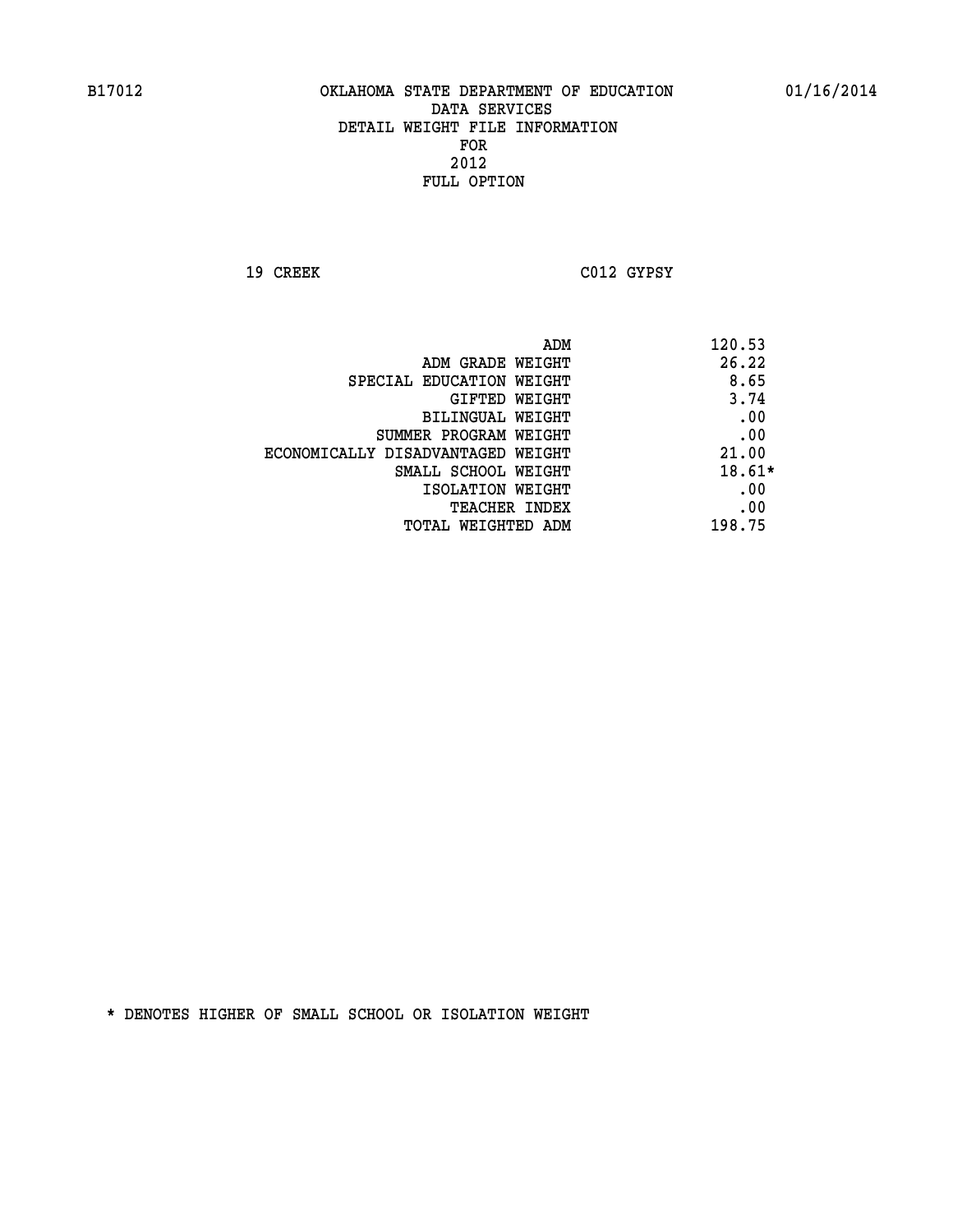**19 CREEK C034 PRETTY WATER** 

| ADM                               | 256.48   |
|-----------------------------------|----------|
| ADM GRADE WEIGHT                  | 46.98    |
| SPECIAL EDUCATION WEIGHT          | 43.25    |
| GIFTED WEIGHT                     | 20.06    |
| BILINGUAL WEIGHT                  | .00      |
| SUMMER PROGRAM WEIGHT             | .00      |
| ECONOMICALLY DISADVANTAGED WEIGHT | 34.00    |
| SMALL SCHOOL WEIGHT               | $26.43*$ |
| ISOLATION WEIGHT                  | .00      |
| <b>TEACHER INDEX</b>              | 10.76    |
| TOTAL WEIGHTED ADM                | 437.96   |
|                                   |          |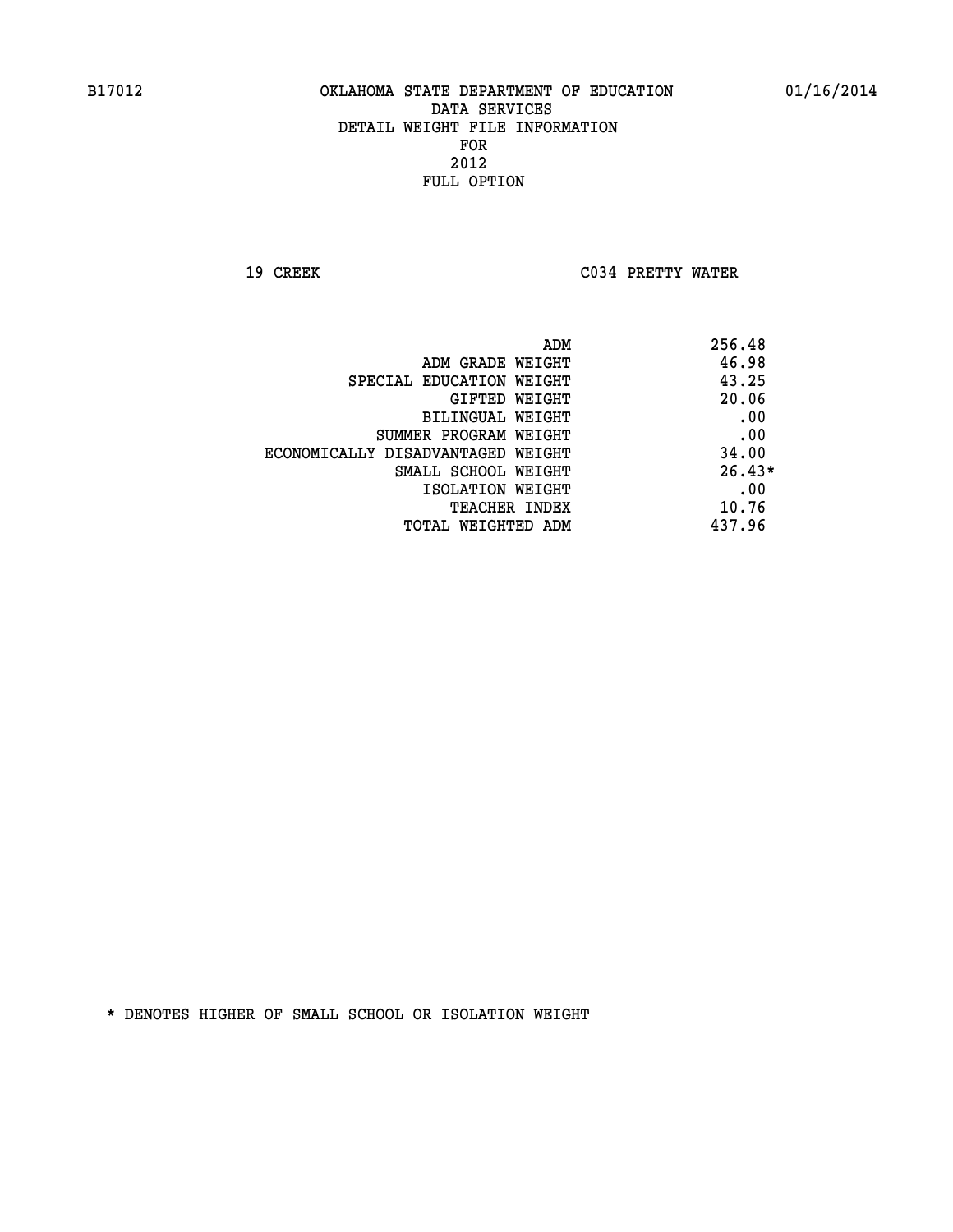19 CREEK C035 ALLEN-BOWDEN

| ADM                               | 368.20   |
|-----------------------------------|----------|
| ADM GRADE WEIGHT                  | 72.05    |
| SPECIAL EDUCATION WEIGHT          | 67.50    |
| <b>GIFTED WEIGHT</b>              | 6.46     |
| BILINGUAL WEIGHT                  | 1.75     |
| SUMMER PROGRAM WEIGHT             | .00      |
| ECONOMICALLY DISADVANTAGED WEIGHT | 72.00    |
| SMALL SCHOOL WEIGHT               | $22.38*$ |
| ISOLATION WEIGHT                  | .00      |
| <b>TEACHER INDEX</b>              | .00      |
| TOTAL WEIGHTED ADM                | 610.34   |
|                                   |          |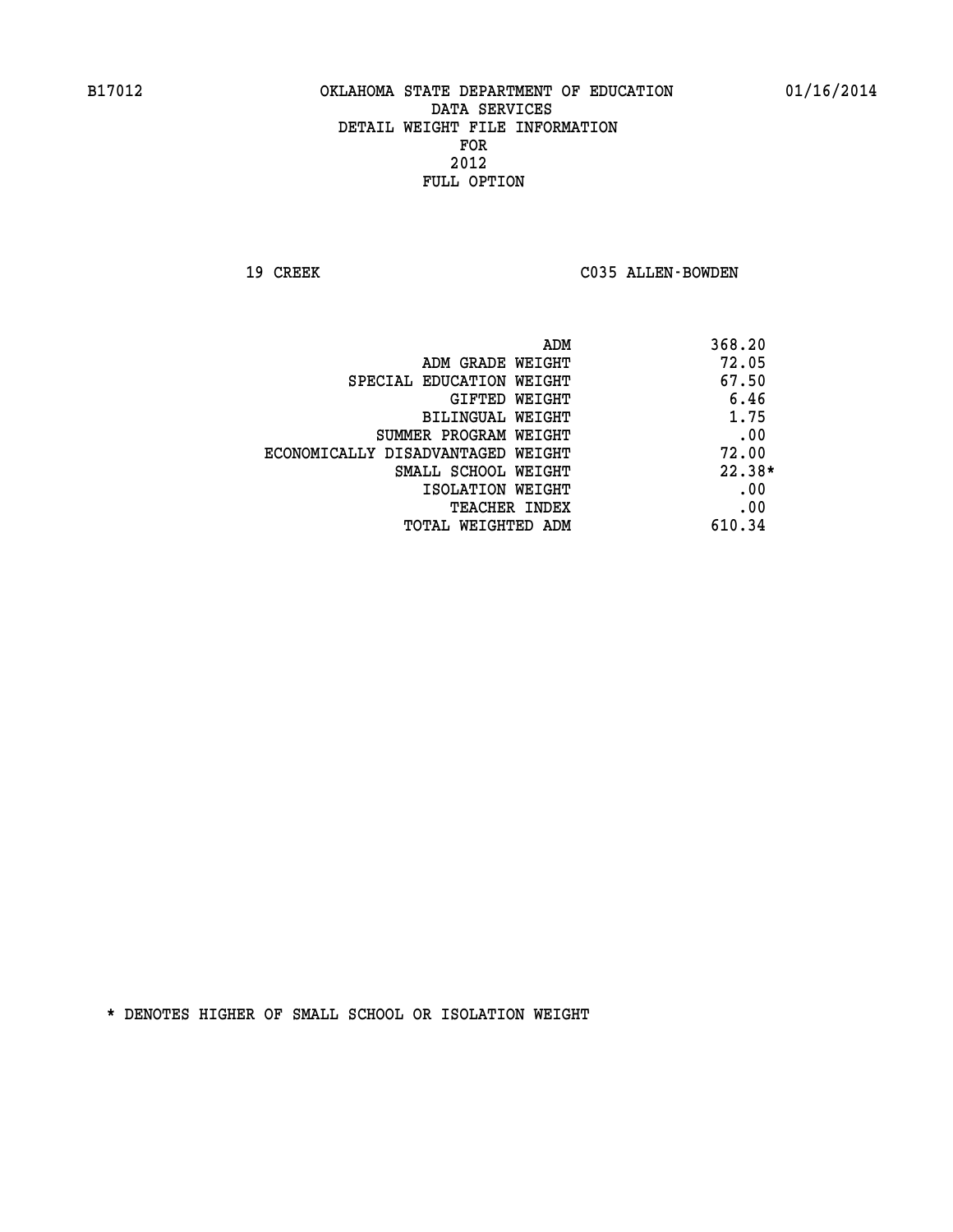**19 CREEK 1002 BRISTOW** 

| ADM                               | 1,698.45 |
|-----------------------------------|----------|
| ADM GRADE WEIGHT                  | 330.03   |
| SPECIAL EDUCATION WEIGHT          | 239.25   |
| GIFTED WEIGHT                     | 87.04    |
| <b>BILINGUAL WEIGHT</b>           | .00      |
| SUMMER PROGRAM WEIGHT             | .00      |
| ECONOMICALLY DISADVANTAGED WEIGHT | 293.25   |
| SMALL SCHOOL WEIGHT               | .00      |
| ISOLATION WEIGHT                  | .00      |
| TEACHER INDEX                     | .00      |
| TOTAL WEIGHTED ADM                | 2,648.02 |
|                                   |          |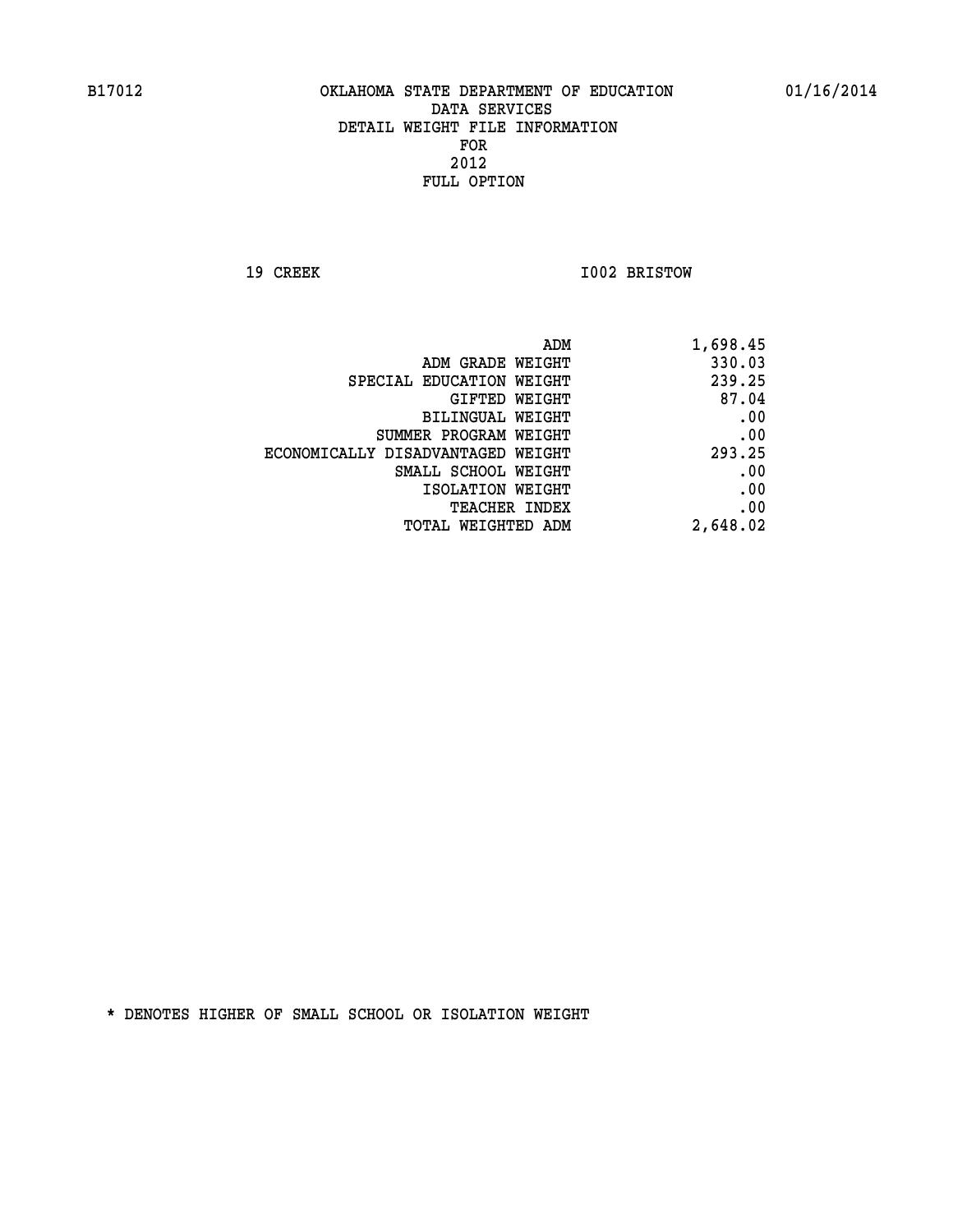19 CREEK 1003 MANNFORD

| 1,520.18 |
|----------|
| 297.03   |
| 218.25   |
| 44.20    |
| .00      |
| .00      |
| 235.75   |
| .00      |
| .00      |
| .00      |
| 2,315.41 |
|          |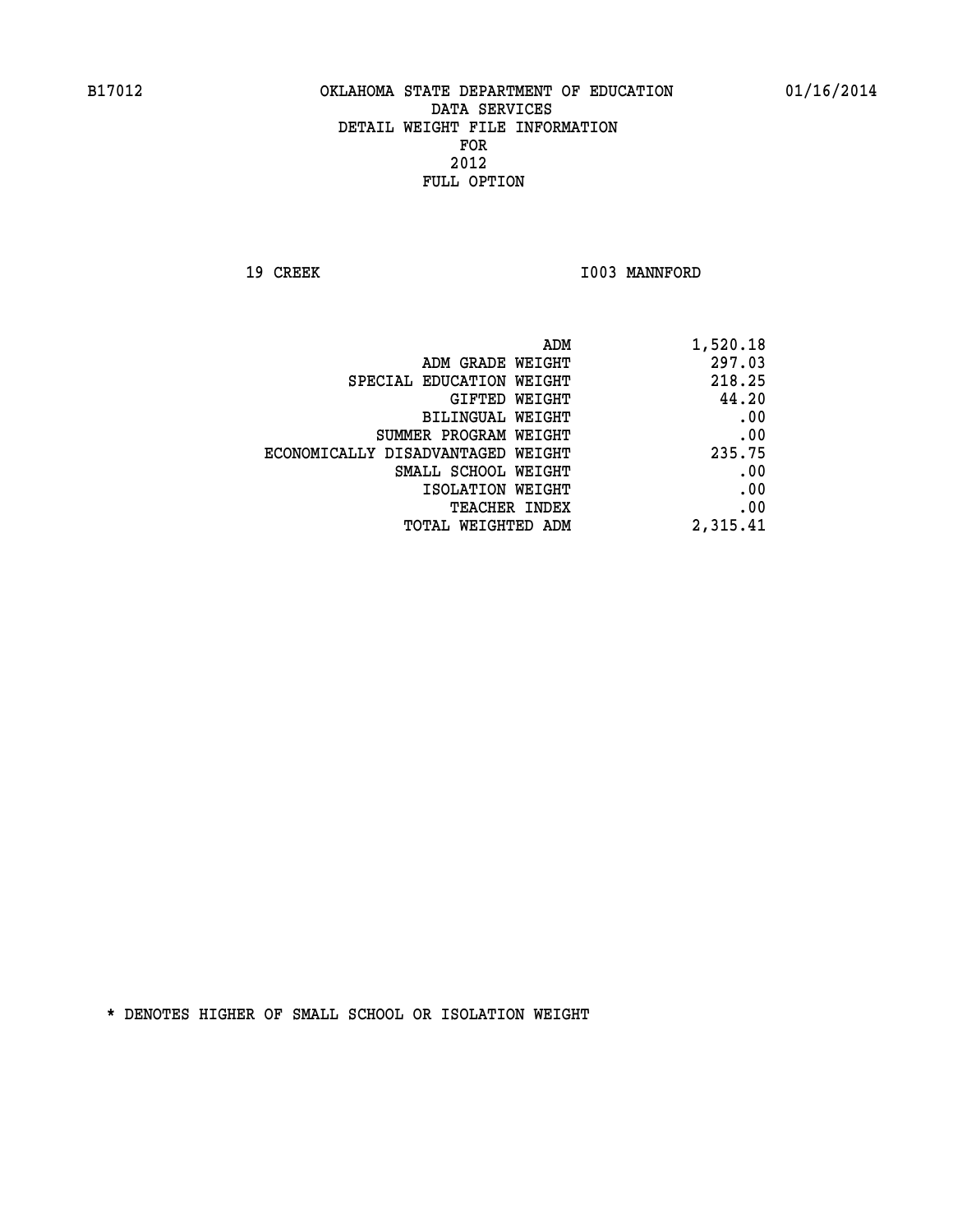19 CREEK 1005 MOUNDS

| ADM                               | 603.87 |
|-----------------------------------|--------|
| ADM GRADE WEIGHT                  | 112.78 |
| SPECIAL EDUCATION WEIGHT          | 110.80 |
| GIFTED WEIGHT                     | 19.72  |
| BILINGUAL WEIGHT                  | .00    |
| SUMMER PROGRAM WEIGHT             | .00    |
| ECONOMICALLY DISADVANTAGED WEIGHT | 106.75 |
| SMALL SCHOOL WEIGHT               | .00    |
| ISOLATION WEIGHT                  | .00    |
| TEACHER INDEX                     | 21.90  |
| TOTAL WEIGHTED ADM                | 975.82 |
|                                   |        |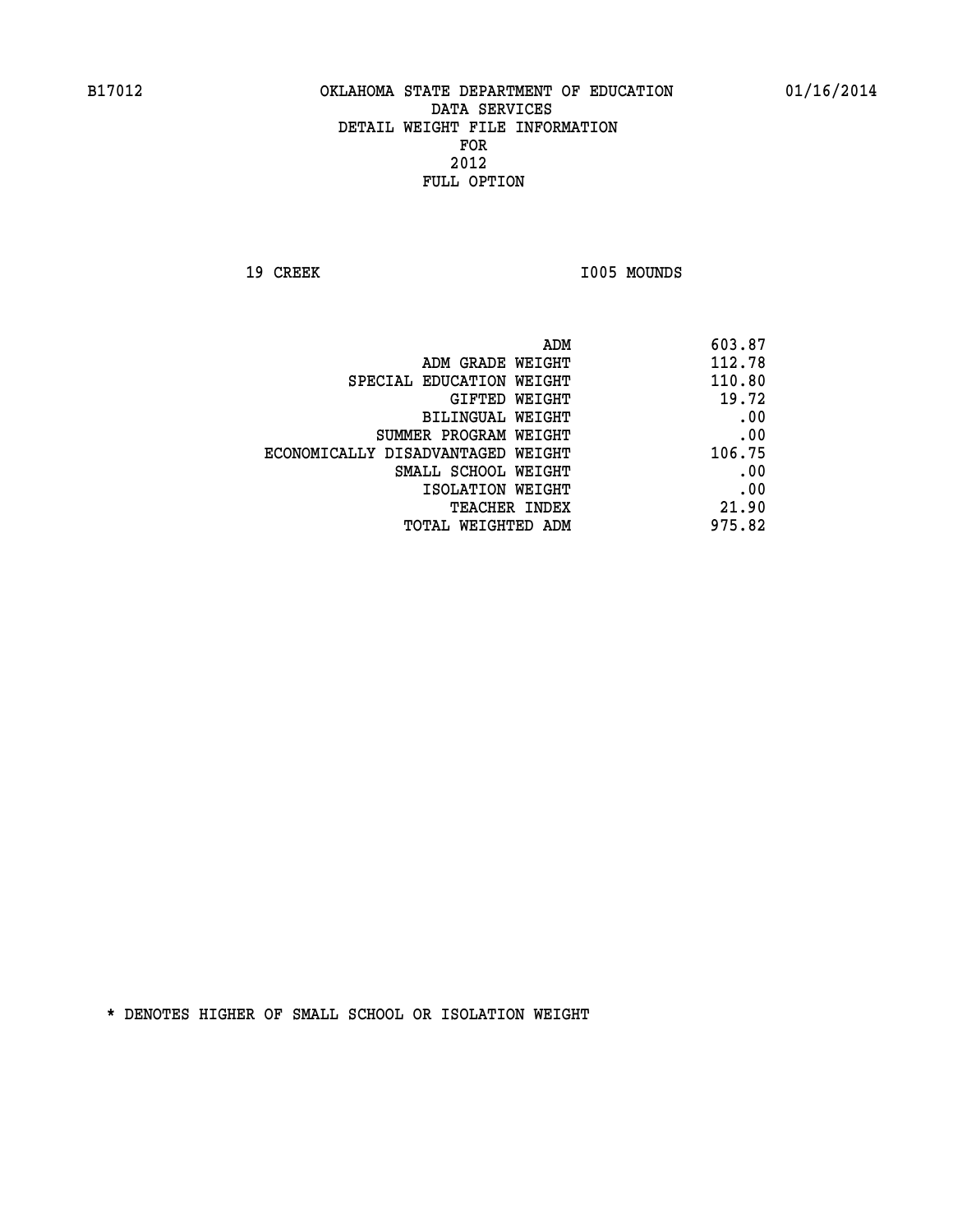**19 CREEK 1017 OLIVE** 

|                                   | ADM<br>398.18 |
|-----------------------------------|---------------|
| ADM GRADE WEIGHT                  | 75.32         |
| SPECIAL EDUCATION WEIGHT          | 65.90         |
| GIFTED WEIGHT                     | 17.68         |
| BILINGUAL WEIGHT                  | 1.25          |
| SUMMER PROGRAM WEIGHT             | .00           |
| ECONOMICALLY DISADVANTAGED WEIGHT | 62.50         |
| SMALL SCHOOL WEIGHT               | $19.69*$      |
| ISOLATION WEIGHT                  | .00           |
| <b>TEACHER INDEX</b>              | .00           |
| TOTAL WEIGHTED ADM                | 640.52        |
|                                   |               |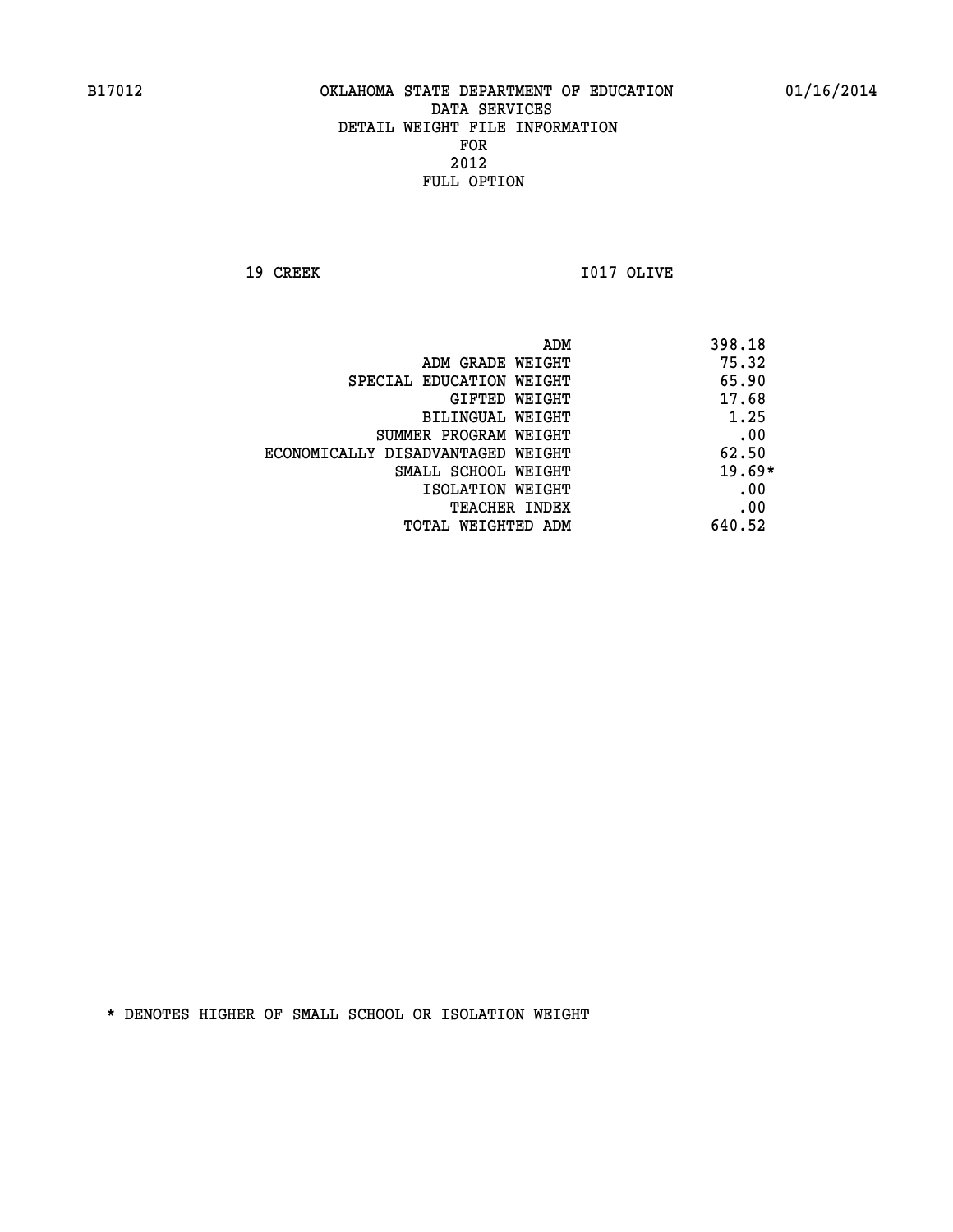**19 CREEK 1018 KIEFER** 

| ADM                               | 575.22 |
|-----------------------------------|--------|
| ADM GRADE WEIGHT                  | 121.00 |
| SPECIAL EDUCATION WEIGHT          | 79.10  |
| GIFTED WEIGHT                     | 17.68  |
| BILINGUAL WEIGHT                  | 3.50   |
| SUMMER PROGRAM WEIGHT             | .00    |
| ECONOMICALLY DISADVANTAGED WEIGHT | 83.75  |
| SMALL SCHOOL WEIGHT               | .00    |
| ISOLATION WEIGHT                  | .00    |
| <b>TEACHER INDEX</b>              | .00    |
| TOTAL WEIGHTED ADM                | 880.25 |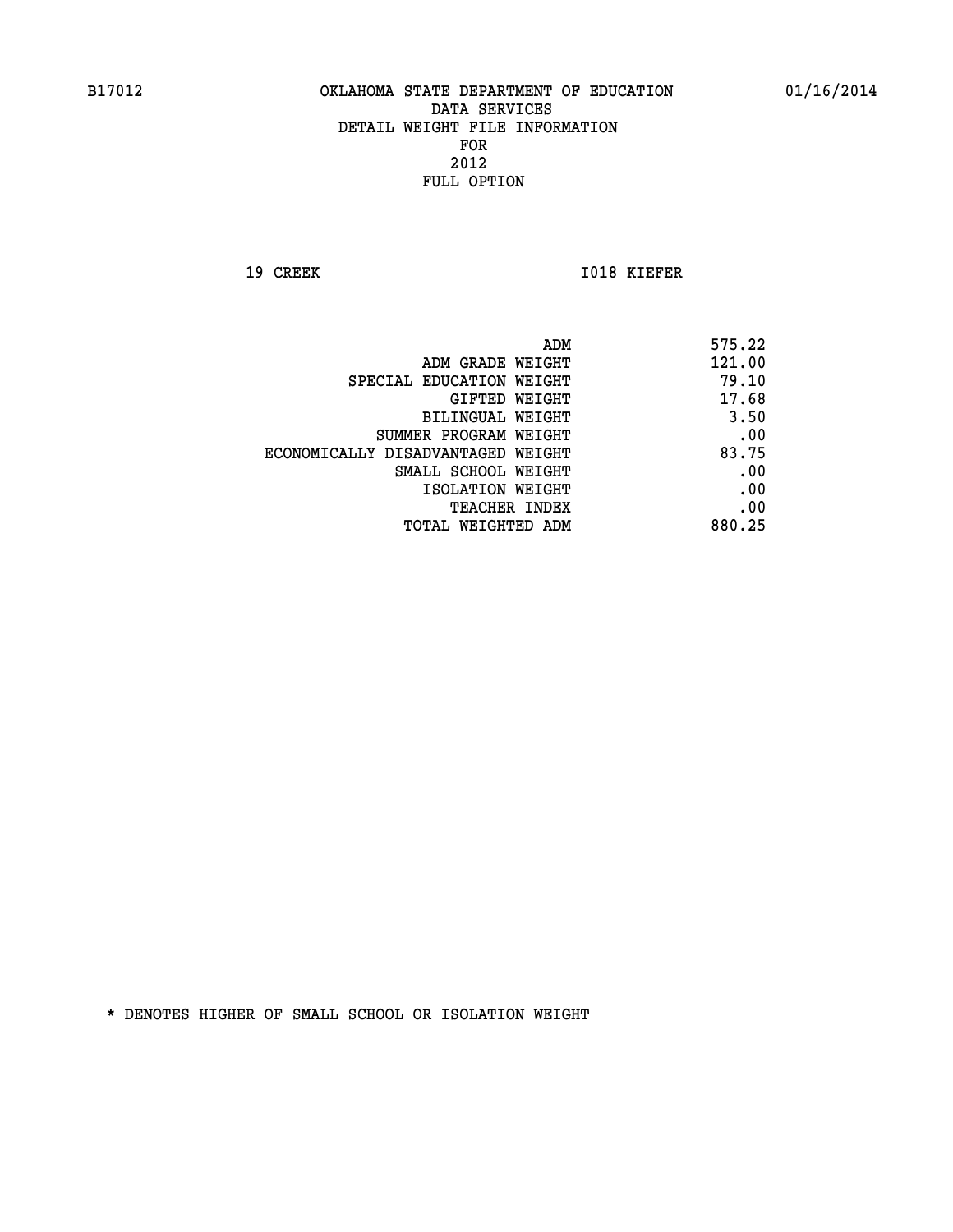**19 CREEK 1020 OILTON** 

|                                   | ADM<br>291.53 |  |
|-----------------------------------|---------------|--|
| ADM GRADE WEIGHT                  | 56.00         |  |
| SPECIAL EDUCATION WEIGHT          | 46.50         |  |
| GIFTED WEIGHT                     | 8.16          |  |
| BILINGUAL WEIGHT                  | .00           |  |
| SUMMER PROGRAM WEIGHT             | .00           |  |
| ECONOMICALLY DISADVANTAGED WEIGHT | 51.75         |  |
| SMALL SCHOOL WEIGHT               | $26.17*$      |  |
| ISOLATION WEIGHT                  | .00           |  |
| <b>TEACHER INDEX</b>              | .12           |  |
| TOTAL WEIGHTED ADM                | 480.23        |  |
|                                   |               |  |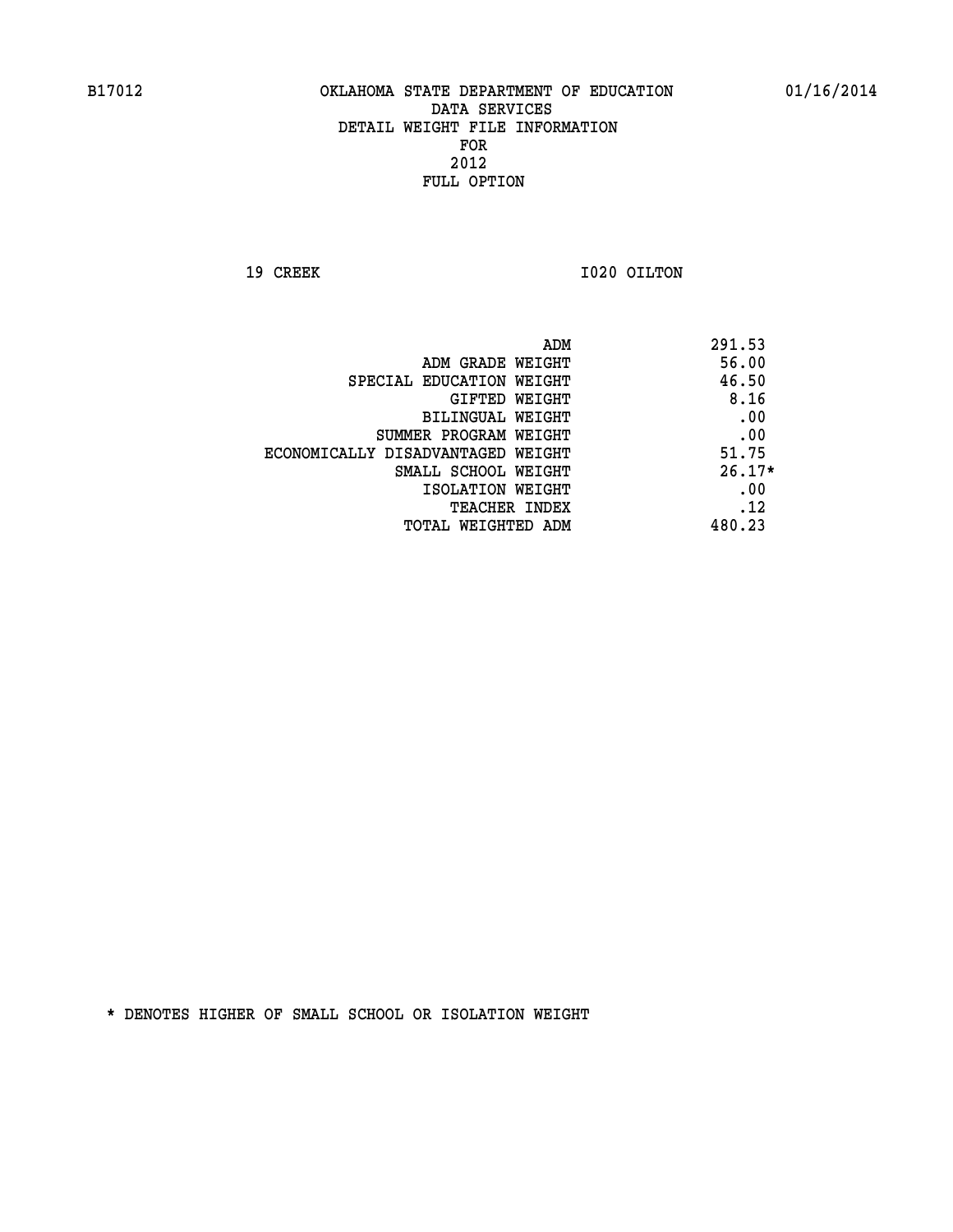**19 CREEK 1021 DEPEW** 

|                                   | ADM<br>419.62 |          |
|-----------------------------------|---------------|----------|
| ADM GRADE WEIGHT                  |               | 80.05    |
| SPECIAL EDUCATION WEIGHT          |               | 61.85    |
| <b>GIFTED WEIGHT</b>              |               | 15.64    |
| BILINGUAL WEIGHT                  |               | .00      |
| SUMMER PROGRAM WEIGHT             |               | .00      |
| ECONOMICALLY DISADVANTAGED WEIGHT |               | 70.50    |
| SMALL SCHOOL WEIGHT               |               | $31.66*$ |
| ISOLATION WEIGHT                  |               | .00      |
| <b>TEACHER INDEX</b>              |               | 15.68    |
| TOTAL WEIGHTED ADM                | 695.00        |          |
|                                   |               |          |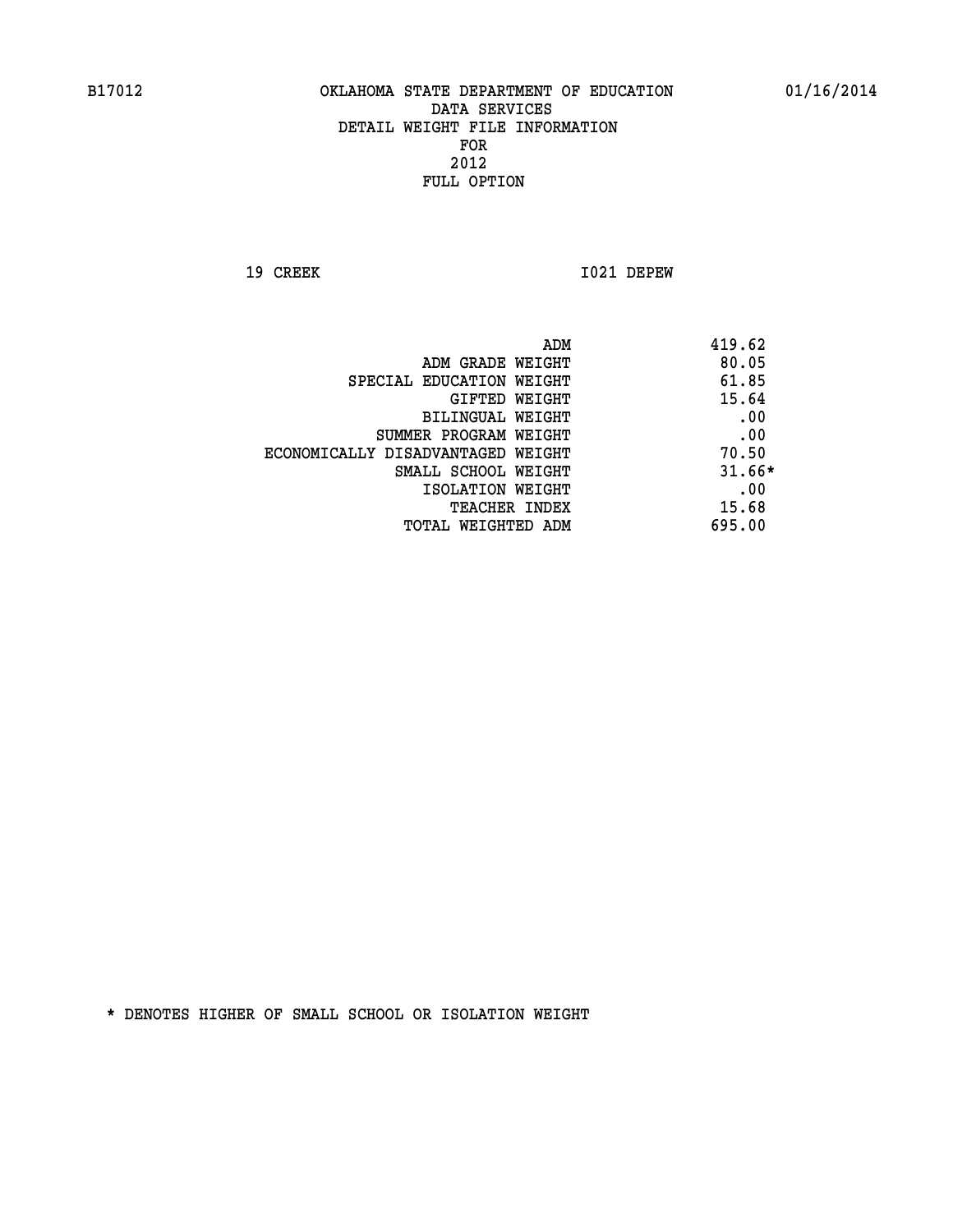**19 CREEK I031 KELLYVILLE** 

| ADM                               | 1,164.01 |
|-----------------------------------|----------|
| ADM GRADE WEIGHT                  | 186.46   |
| SPECIAL EDUCATION WEIGHT          | 194.35   |
| GIFTED WEIGHT                     | 31.96    |
| <b>BILINGUAL WEIGHT</b>           | 1.00     |
| SUMMER PROGRAM WEIGHT             | .00      |
| ECONOMICALLY DISADVANTAGED WEIGHT | 192.00   |
| SMALL SCHOOL WEIGHT               | .00      |
| ISOLATION WEIGHT                  | .00      |
| TEACHER INDEX                     | 21.44    |
| TOTAL WEIGHTED ADM                | 1,791.22 |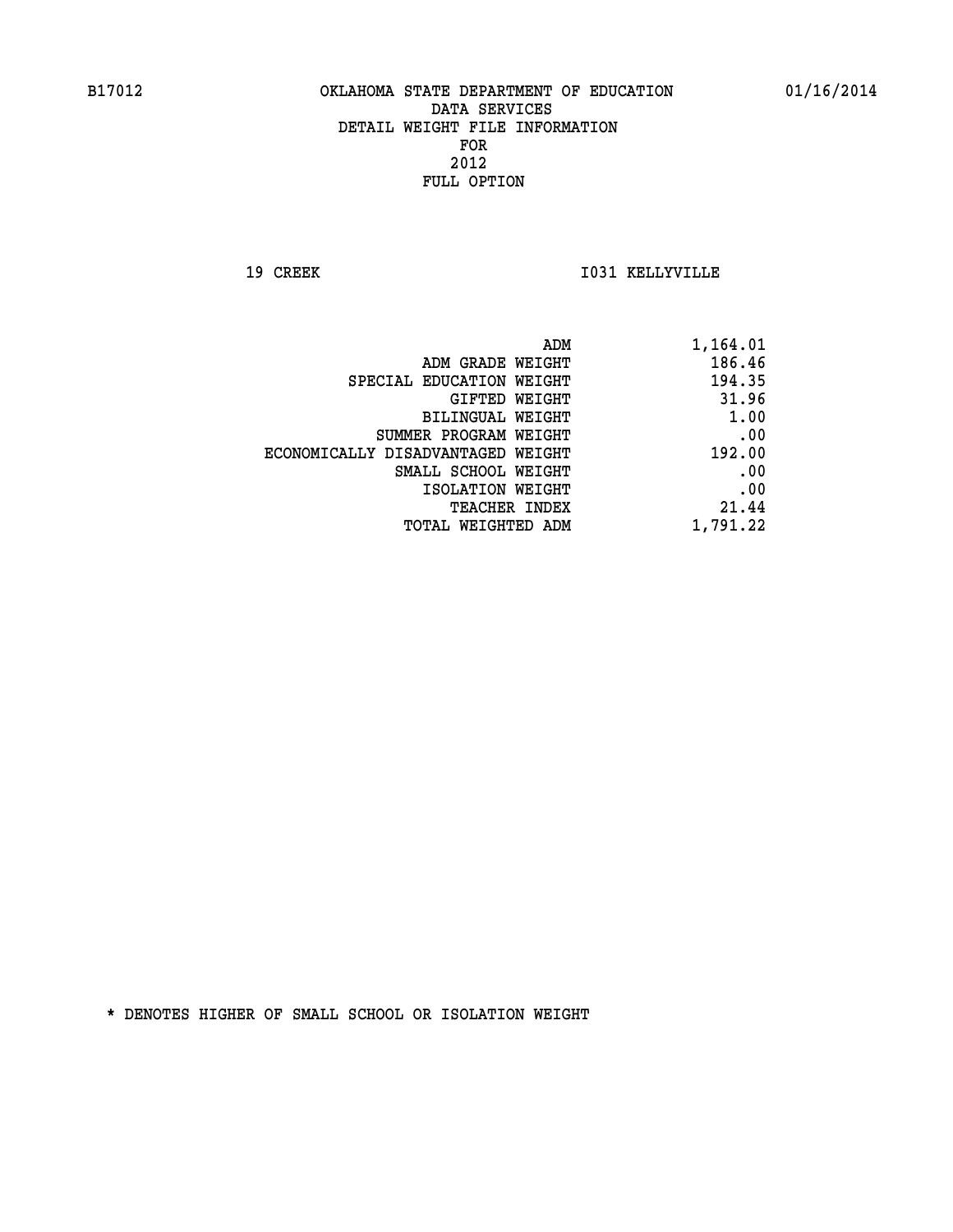19 CREEK 1033 SAPULPA

| ADM                               | 4,055.63 |
|-----------------------------------|----------|
| ADM GRADE WEIGHT                  | 794.61   |
| SPECIAL EDUCATION WEIGHT          | 522.90   |
| GIFTED WEIGHT                     | 130.90   |
| BILINGUAL WEIGHT                  | 32.75    |
| SUMMER PROGRAM WEIGHT             | 7.20     |
| ECONOMICALLY DISADVANTAGED WEIGHT | 650.00   |
| SMALL SCHOOL WEIGHT               | .00      |
| ISOLATION WEIGHT                  | .00      |
| TEACHER INDEX                     | .00      |
| TOTAL WEIGHTED ADM                | 6,193.99 |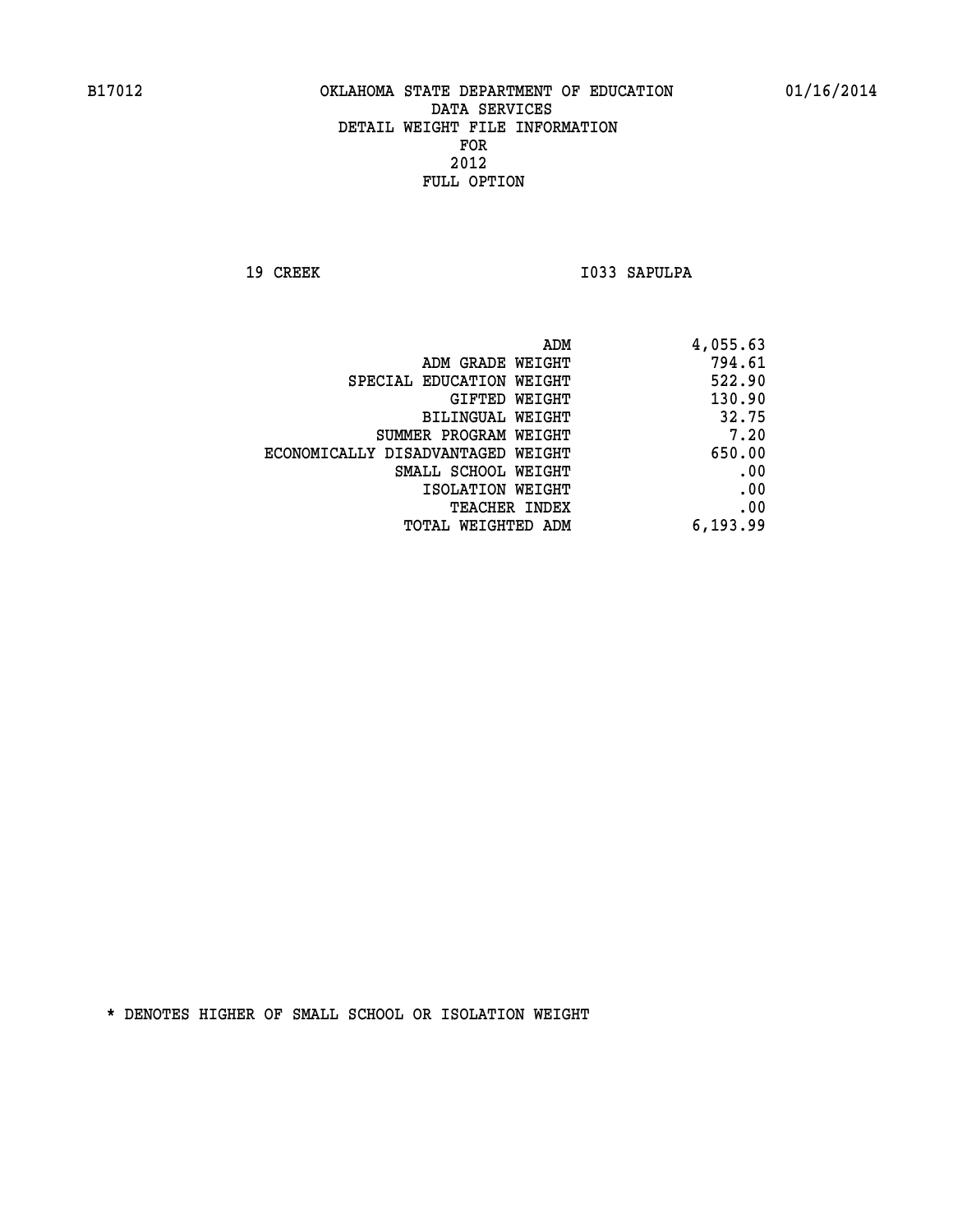**19 CREEK 1039 DRUMRIGHT** 

| ADM                               | 619.89   |
|-----------------------------------|----------|
| ADM GRADE WEIGHT                  | 121.35   |
| SPECIAL EDUCATION WEIGHT          | 139.85   |
| GIFTED WEIGHT                     | 21.76    |
| BILINGUAL WEIGHT                  | .00      |
| SUMMER PROGRAM WEIGHT             | .00      |
| ECONOMICALLY DISADVANTAGED WEIGHT | 112.00   |
| SMALL SCHOOL WEIGHT               | .00      |
| ISOLATION WEIGHT                  | .00      |
| TEACHER INDEX                     | 37.37    |
| TOTAL WEIGHTED ADM                | 1,052.22 |
|                                   |          |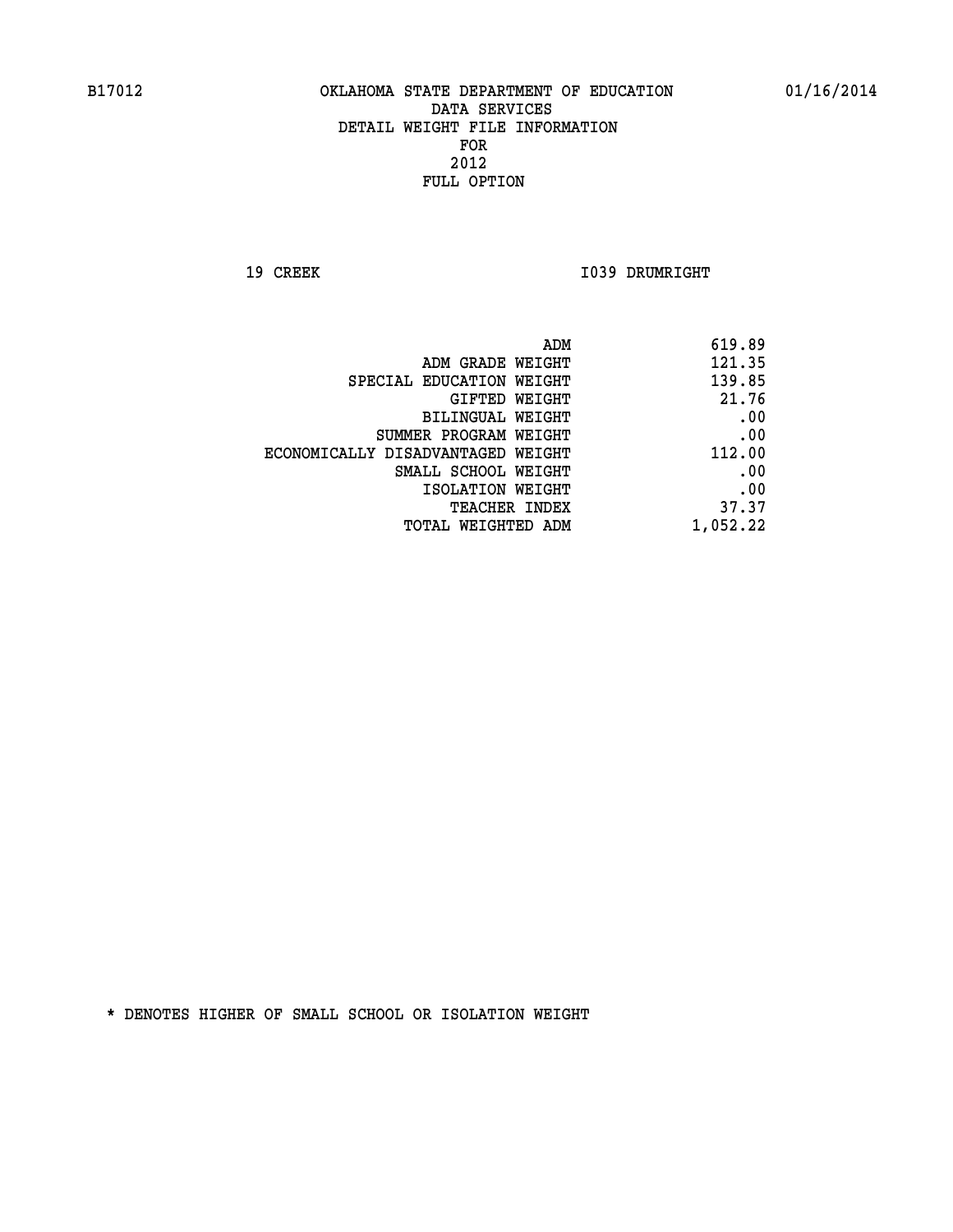**20 CUSTER I005 ARAPAHO-BUTLER** 

| 360.49<br>ADM                              |  |
|--------------------------------------------|--|
| 77.16<br>ADM GRADE WEIGHT                  |  |
| 29.00<br>SPECIAL EDUCATION WEIGHT          |  |
| 9.86<br>GIFTED WEIGHT                      |  |
| .00<br>BILINGUAL WEIGHT                    |  |
| .00<br>SUMMER PROGRAM WEIGHT               |  |
| 49.25<br>ECONOMICALLY DISADVANTAGED WEIGHT |  |
| 22.97<br>SMALL SCHOOL WEIGHT               |  |
| $169.43*$<br>ISOLATION WEIGHT              |  |
| 18.89<br><b>TEACHER INDEX</b>              |  |
| 714.08<br>TOTAL WEIGHTED ADM               |  |
|                                            |  |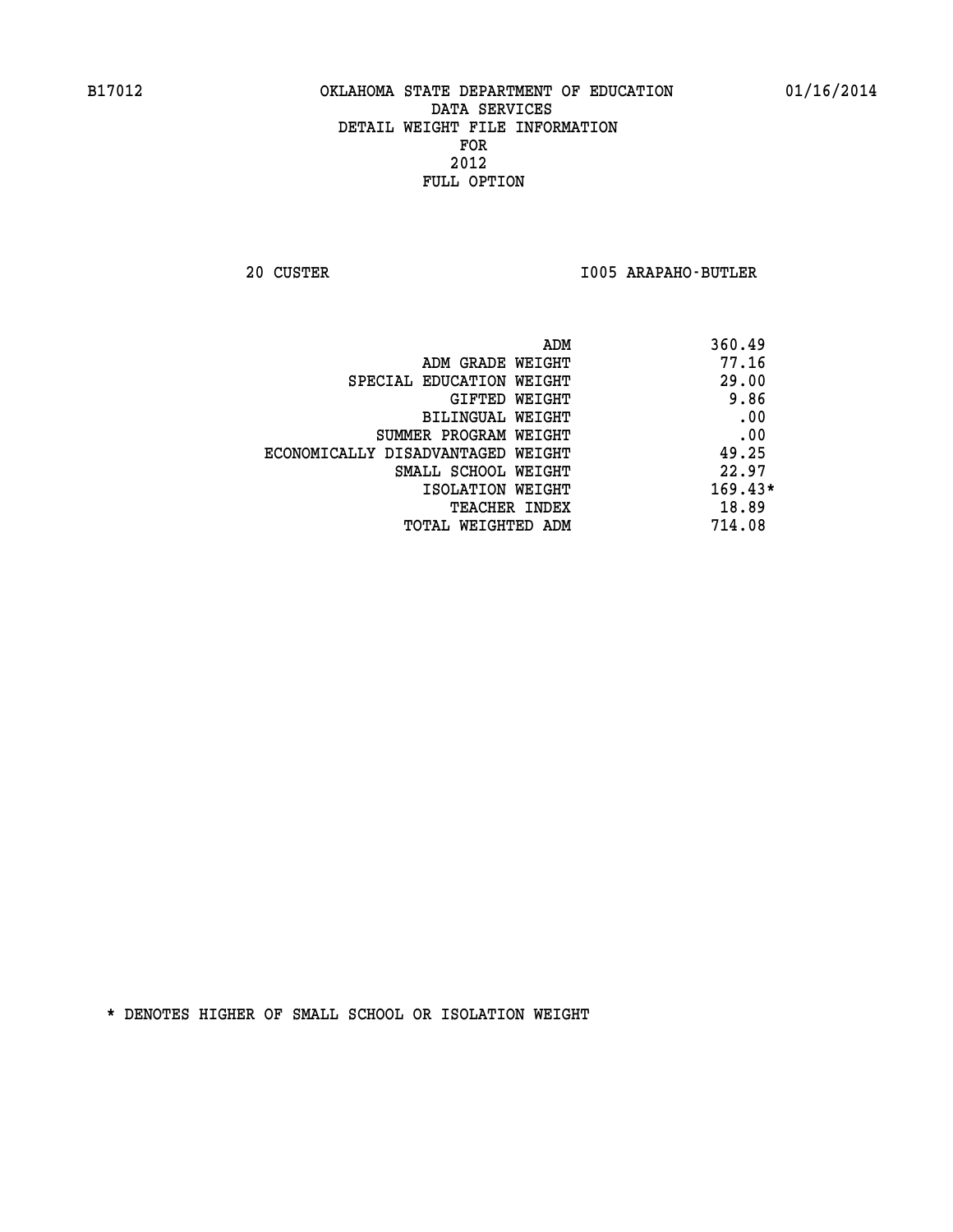20 CUSTER **IOO7 THOMAS-FAY-CUSTER UNIF** 

|                                   | ADM | 474.01    |
|-----------------------------------|-----|-----------|
| ADM GRADE WEIGHT                  |     | 98.20     |
| SPECIAL EDUCATION WEIGHT          |     | 39.65     |
| GIFTED WEIGHT                     |     | 12.58     |
| BILINGUAL WEIGHT                  |     | .25       |
| SUMMER PROGRAM WEIGHT             |     | .00       |
| ECONOMICALLY DISADVANTAGED WEIGHT |     | 63.50     |
| SMALL SCHOOL WEIGHT               |     | 9.85      |
| ISOLATION WEIGHT                  |     | $194.34*$ |
| <b>TEACHER INDEX</b>              |     | 49.46     |
| TOTAL WEIGHTED ADM                |     | 931.99    |
|                                   |     |           |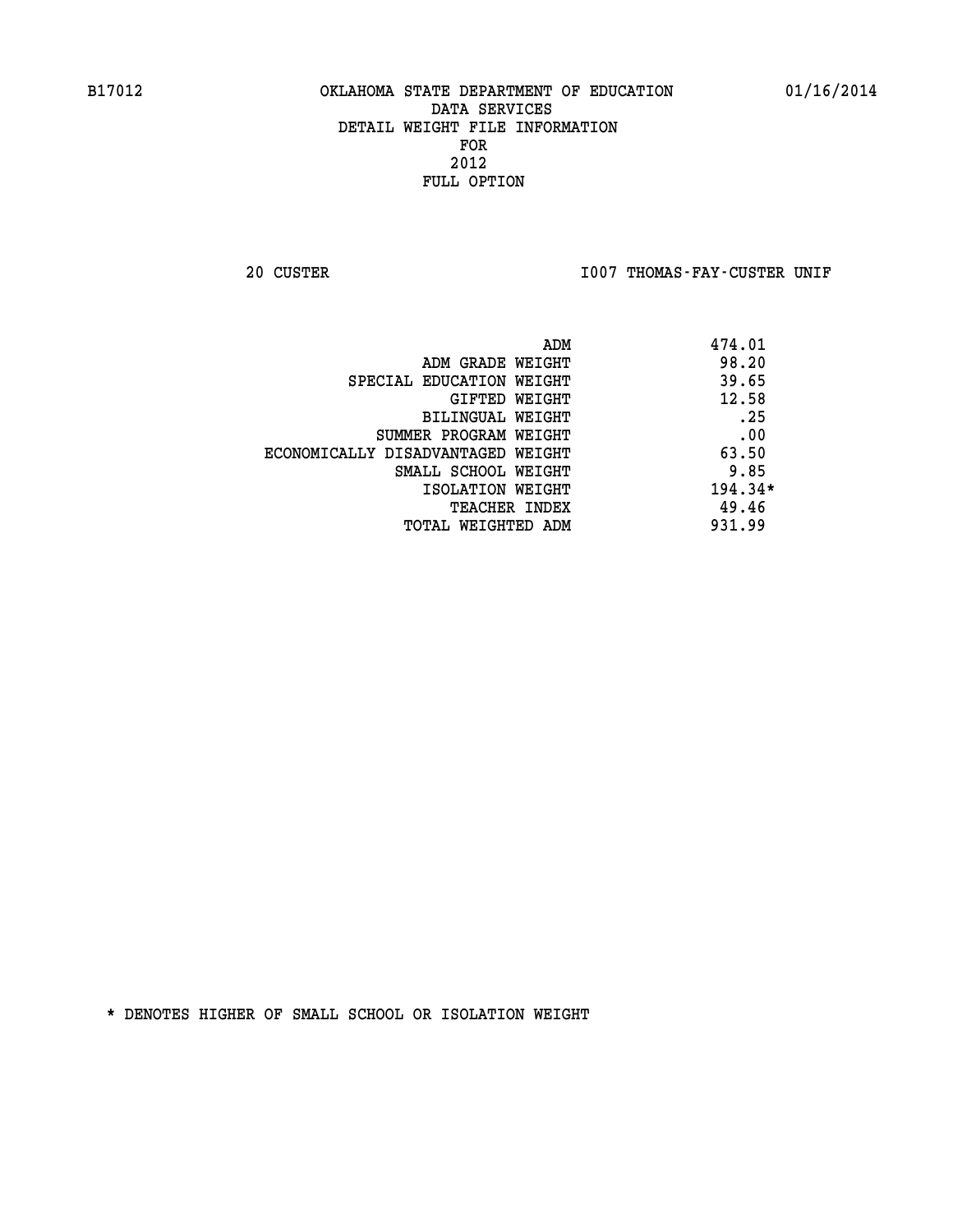**20 CUSTER 1026 WEATHERFORD** 

| 1,939.24 |
|----------|
| 322.11   |
| 177.05   |
| 93.50    |
| 42.75    |
| 2.40     |
| 248.50   |
| .00      |
| .00      |
| 146.32   |
| 2,971.87 |
|          |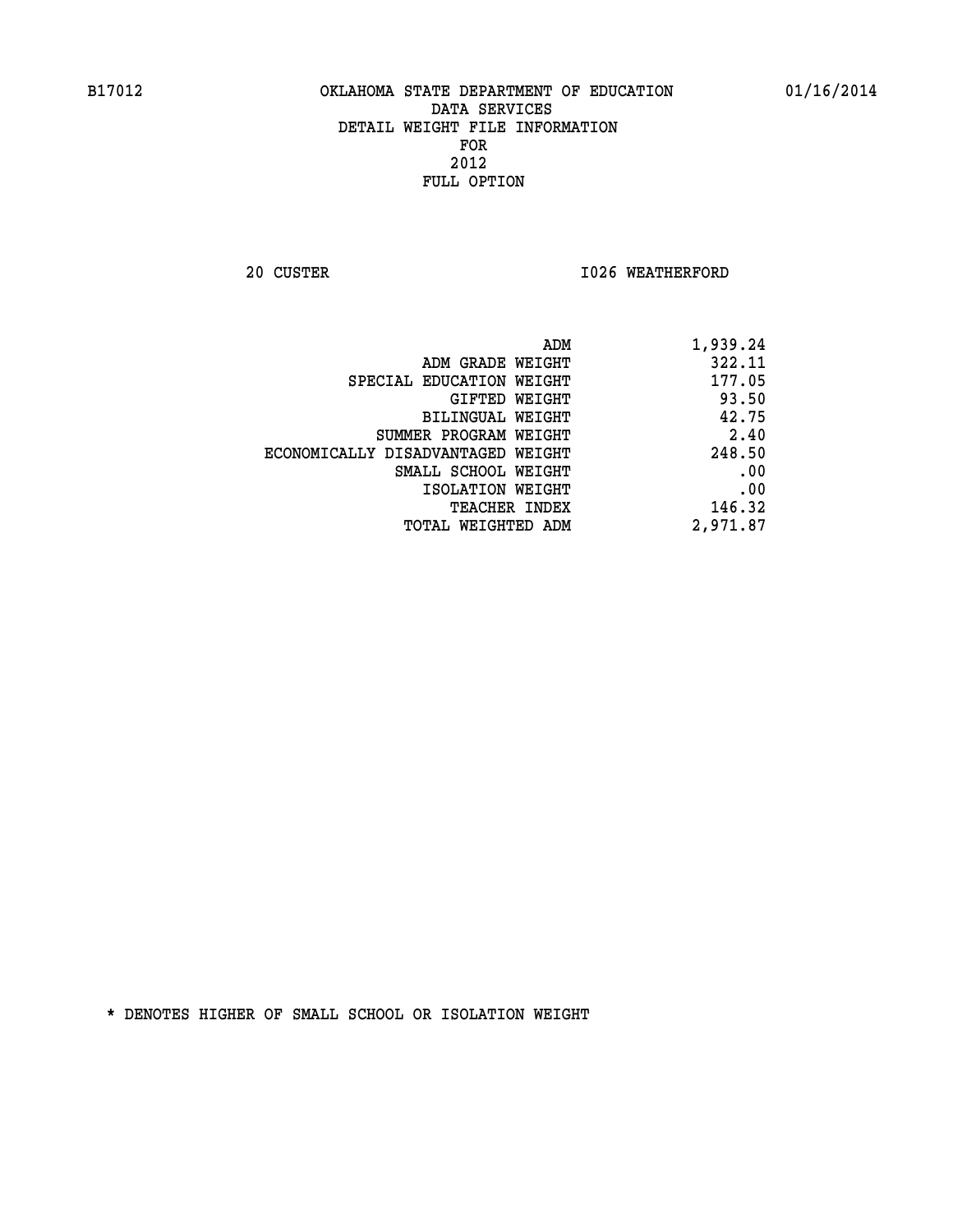**20 CUSTER 1099 CLINTON** 

| ADM                               | 2,255.22 |
|-----------------------------------|----------|
| ADM GRADE WEIGHT                  | 353.49   |
| SPECIAL EDUCATION WEIGHT          | 191.30   |
| GIFTED WEIGHT                     | 71.40    |
| <b>BILINGUAL WEIGHT</b>           | 139.00   |
| SUMMER PROGRAM WEIGHT             | .00      |
| ECONOMICALLY DISADVANTAGED WEIGHT | 416.50   |
| SMALL SCHOOL WEIGHT               | .00      |
| ISOLATION WEIGHT                  | .00      |
| TEACHER INDEX                     | 90.45    |
| TOTAL WEIGHTED ADM                | 3,517.36 |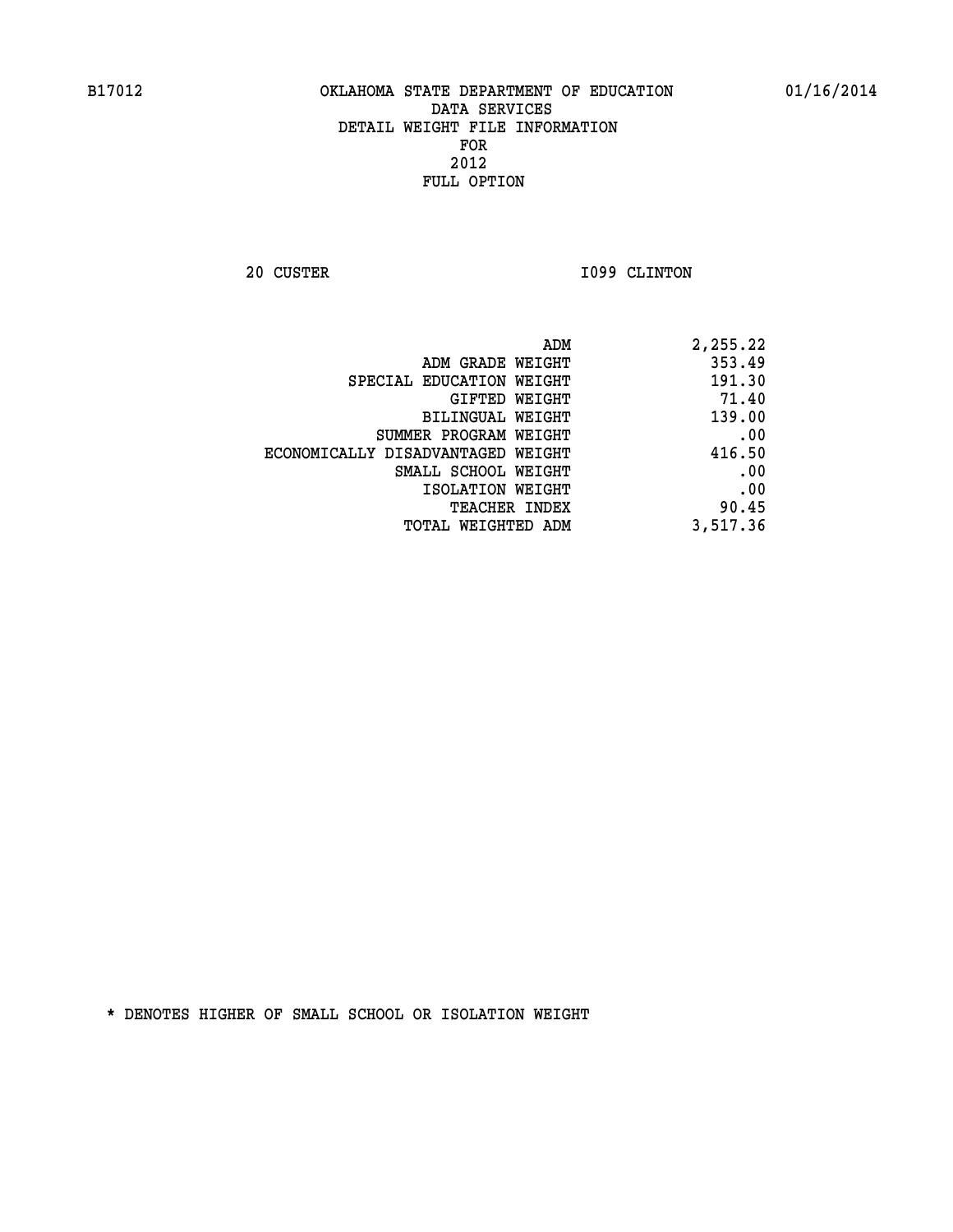**21 DELAWARE C006 CLEORA** 

| 107.01<br>ADM                              |  |
|--------------------------------------------|--|
| 15.94<br>ADM GRADE WEIGHT                  |  |
| 13.90<br>SPECIAL EDUCATION WEIGHT          |  |
| 1.36<br>GIFTED WEIGHT                      |  |
| .00<br>BILINGUAL WEIGHT                    |  |
| .00<br>SUMMER PROGRAM WEIGHT               |  |
| 14.25<br>ECONOMICALLY DISADVANTAGED WEIGHT |  |
| $17.07*$<br>SMALL SCHOOL WEIGHT            |  |
| .00<br>ISOLATION WEIGHT                    |  |
| 9.25<br><b>TEACHER INDEX</b>               |  |
| 178.78<br>TOTAL WEIGHTED ADM               |  |
|                                            |  |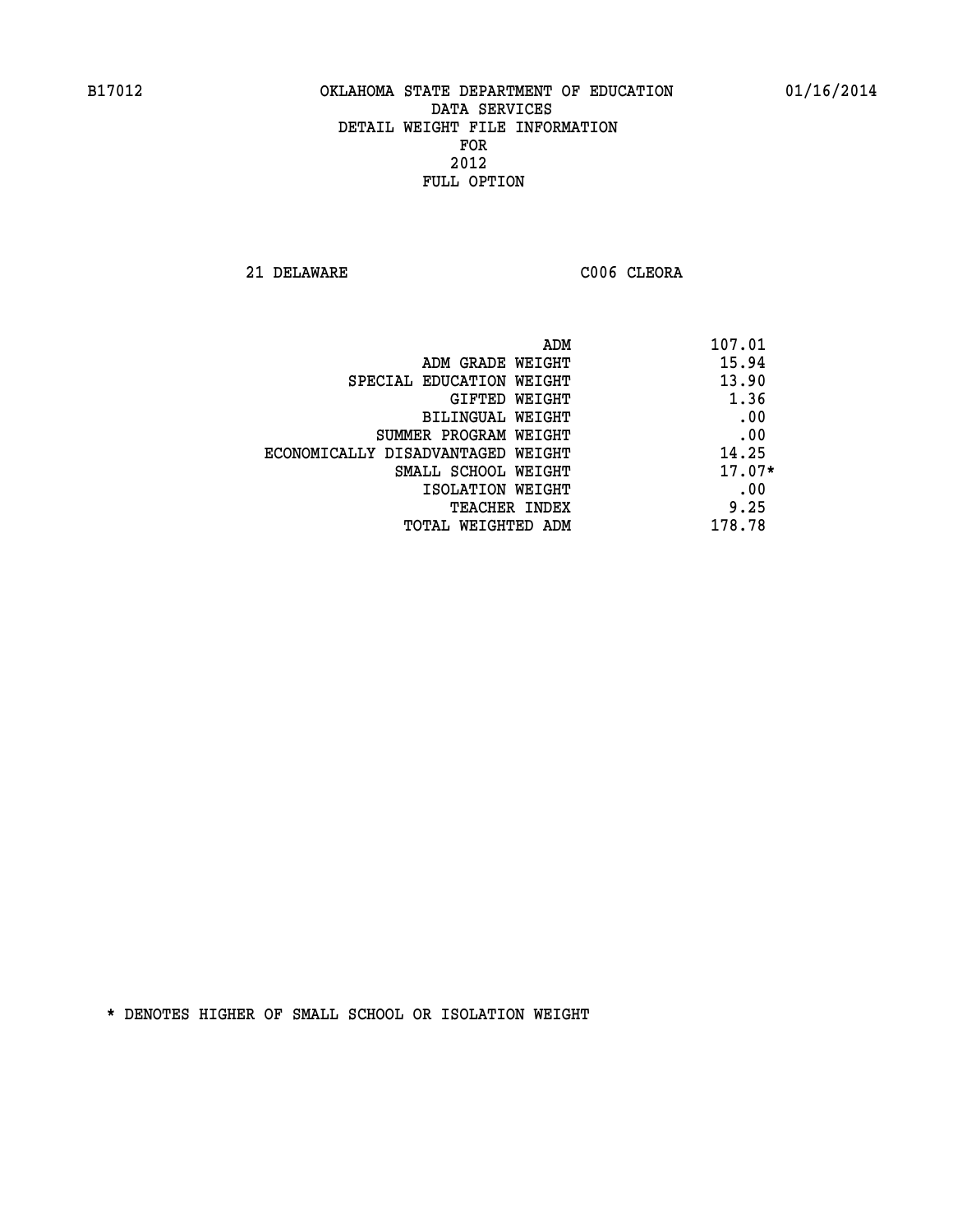**21 DELAWARE C014 LEACH** 

| ADM                               | 160.82   |
|-----------------------------------|----------|
| ADM GRADE WEIGHT                  | 33.32    |
| SPECIAL EDUCATION WEIGHT          | 11.65    |
| <b>GIFTED WEIGHT</b>              | 4.42     |
| BILINGUAL WEIGHT                  | 1.00     |
| SUMMER PROGRAM WEIGHT             | .00      |
| ECONOMICALLY DISADVANTAGED WEIGHT | 33.50    |
| SMALL SCHOOL WEIGHT               | $22.39*$ |
| ISOLATION WEIGHT                  | .00      |
| <b>TEACHER INDEX</b>              | .00      |
| TOTAL WEIGHTED ADM                | 267.10   |
|                                   |          |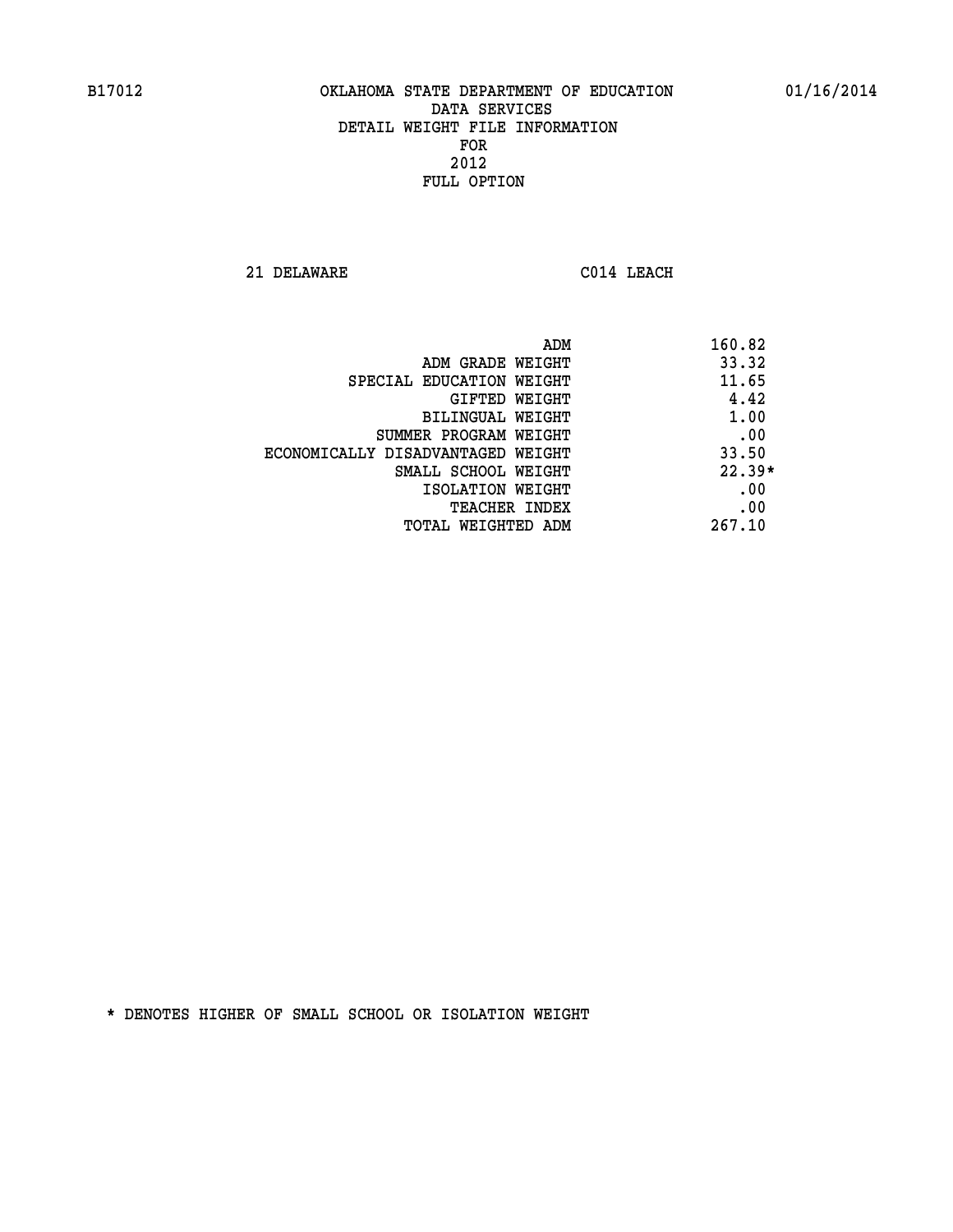**21 DELAWARE C030 KENWOOD** 

| ADM                               | 105.16   |
|-----------------------------------|----------|
| ADM GRADE WEIGHT                  | 18.34    |
| SPECIAL EDUCATION WEIGHT          | 3.35     |
| GIFTED WEIGHT                     | .00      |
| BILINGUAL WEIGHT                  | 9.50     |
| SUMMER PROGRAM WEIGHT             | .00      |
| ECONOMICALLY DISADVANTAGED WEIGHT | 23.75    |
| SMALL SCHOOL WEIGHT               | $16.85*$ |
| ISOLATION WEIGHT                  | .00      |
| <b>TEACHER INDEX</b>              | 20.06    |
| TOTAL WEIGHTED ADM                | 197.01   |
|                                   |          |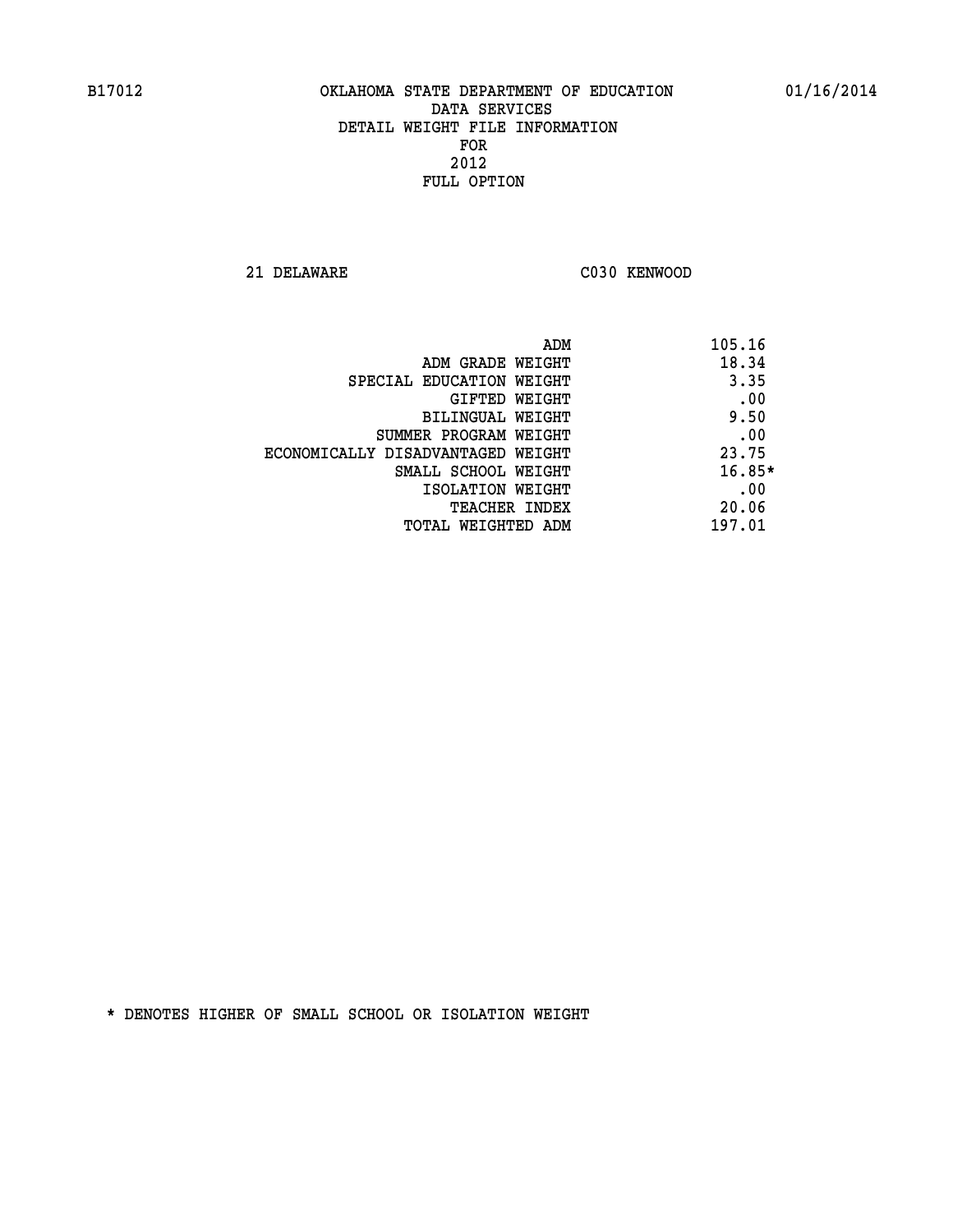**21 DELAWARE C034 MOSELEY** 

|                                   | ADM | 248.18   |
|-----------------------------------|-----|----------|
| ADM GRADE WEIGHT                  |     | 52.06    |
| SPECIAL EDUCATION WEIGHT          |     | 25.45    |
| GIFTED WEIGHT                     |     | 6.80     |
| BILINGUAL WEIGHT                  |     | 4.00     |
| SUMMER PROGRAM WEIGHT             |     | .00      |
| ECONOMICALLY DISADVANTAGED WEIGHT |     | 48.25    |
| SMALL SCHOOL WEIGHT               |     | $26.35*$ |
| ISOLATION WEIGHT                  |     | .00      |
| TEACHER INDEX                     |     | .00      |
| TOTAL WEIGHTED ADM                |     | 411.09   |
|                                   |     |          |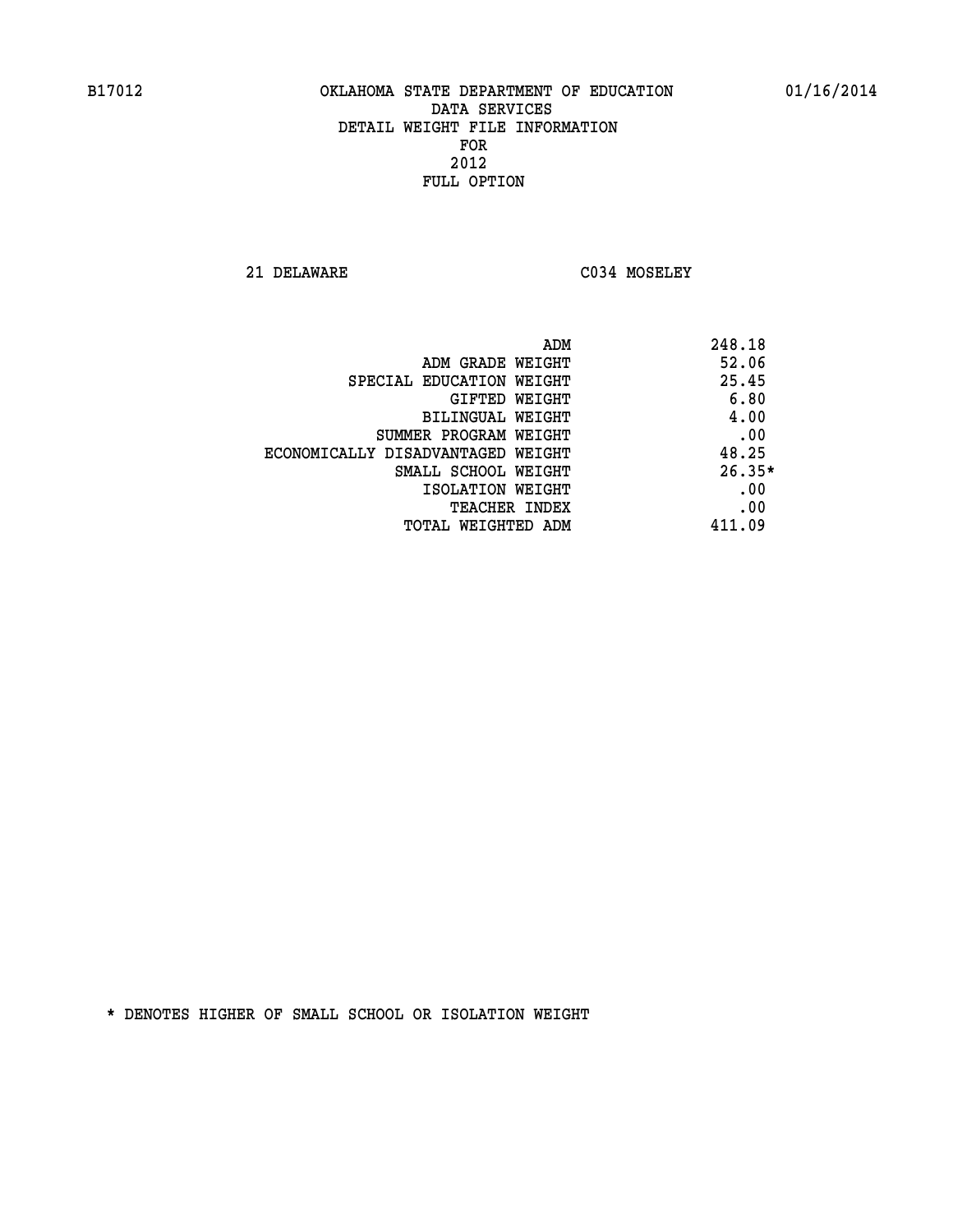**21 DELAWARE I001 JAY** 

| ADM                               | 1,777.99 |
|-----------------------------------|----------|
| ADM GRADE WEIGHT                  | 360.18   |
| SPECIAL EDUCATION WEIGHT          | 268.85   |
| GIFTED WEIGHT                     | 23.80    |
| BILINGUAL WEIGHT                  | 28.50    |
| SUMMER PROGRAM WEIGHT             | .00      |
| ECONOMICALLY DISADVANTAGED WEIGHT | 359.50   |
| SMALL SCHOOL WEIGHT               | .00      |
| ISOLATION WEIGHT                  | .00      |
| TEACHER INDEX                     | 39.96    |
| TOTAL WEIGHTED ADM                | 2,858.78 |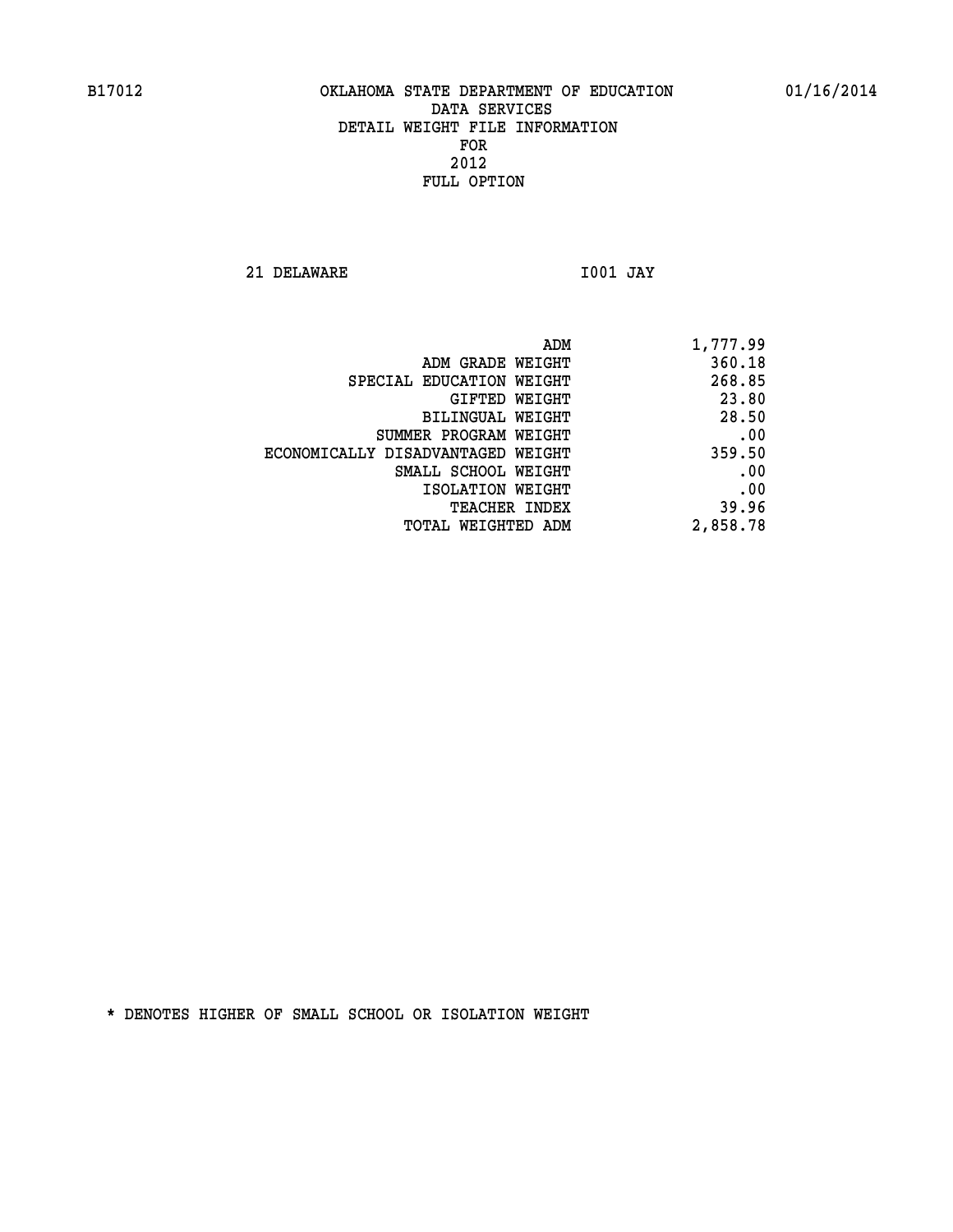**21 DELAWARE I002 GROVE** 

| 2,476.07 | ADM                               |
|----------|-----------------------------------|
| 493.69   | ADM GRADE WEIGHT                  |
| 335.60   | SPECIAL EDUCATION WEIGHT          |
| 71.74    | GIFTED WEIGHT                     |
| 7.50     | BILINGUAL WEIGHT                  |
| 3.60     | SUMMER PROGRAM WEIGHT             |
| 381.00   | ECONOMICALLY DISADVANTAGED WEIGHT |
| .00      | SMALL SCHOOL WEIGHT               |
| .00      | ISOLATION WEIGHT                  |
| 39.54    | <b>TEACHER INDEX</b>              |
| 3,808.74 | TOTAL WEIGHTED ADM                |
|          |                                   |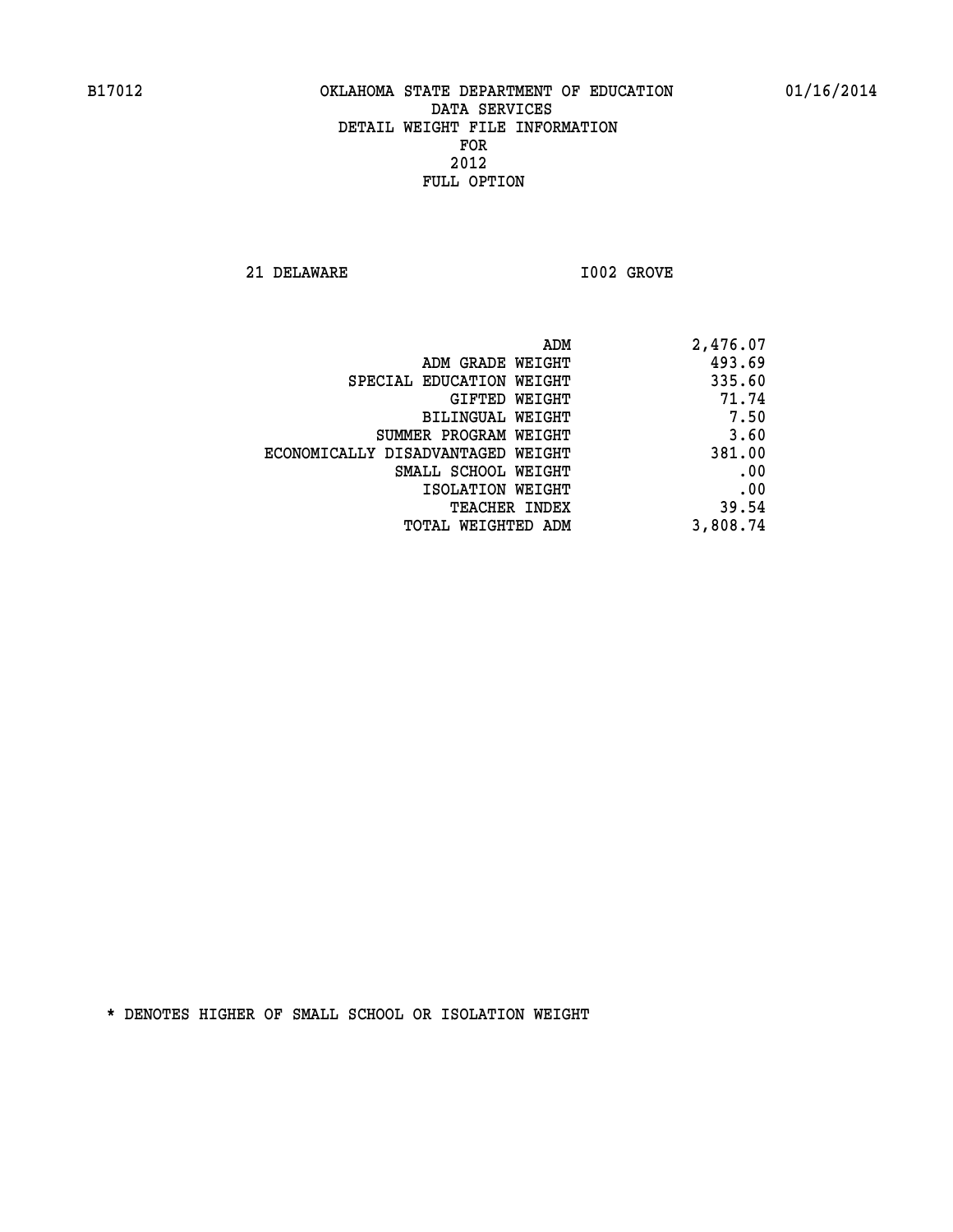**21 DELAWARE I003 KANSAS** 

| 945.64   |
|----------|
| 183.13   |
| 246.10   |
| 29.58    |
| 13.25    |
| .00      |
| 177.00   |
| .00      |
| .00      |
| 3.40     |
| 1,598.10 |
|          |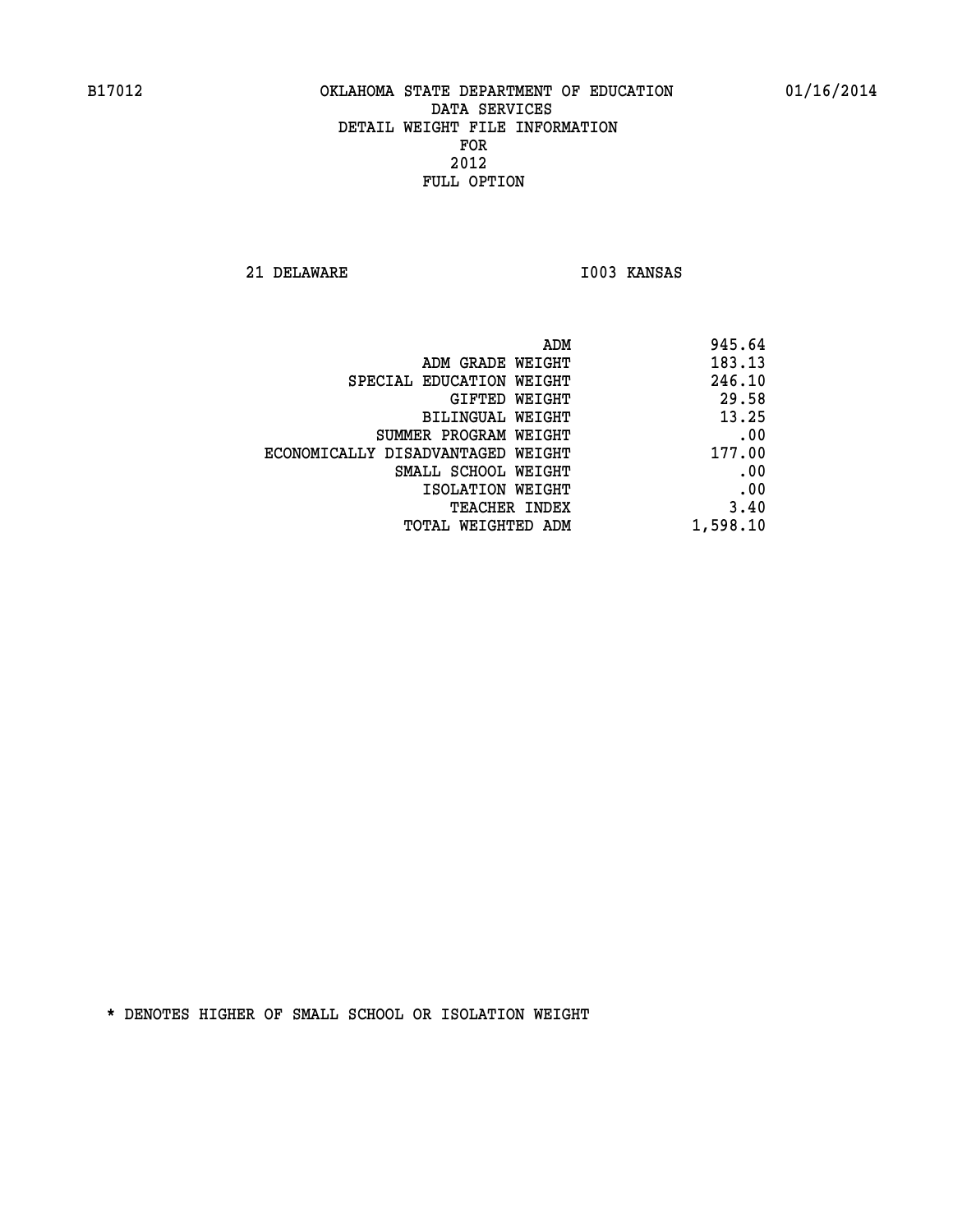**21 DELAWARE I004 COLCORD** 

| 605.86                                                                                                                                                                                                                                   |
|------------------------------------------------------------------------------------------------------------------------------------------------------------------------------------------------------------------------------------------|
| 113.98                                                                                                                                                                                                                                   |
| 99.70                                                                                                                                                                                                                                    |
| 10.20                                                                                                                                                                                                                                    |
| 14.00                                                                                                                                                                                                                                    |
| .00                                                                                                                                                                                                                                      |
| 117.75                                                                                                                                                                                                                                   |
| .00                                                                                                                                                                                                                                      |
| .00                                                                                                                                                                                                                                      |
| 11.31                                                                                                                                                                                                                                    |
| 972.80                                                                                                                                                                                                                                   |
| ADM<br>ADM GRADE WEIGHT<br>SPECIAL EDUCATION WEIGHT<br>GIFTED WEIGHT<br>BILINGUAL WEIGHT<br>SUMMER PROGRAM WEIGHT<br>ECONOMICALLY DISADVANTAGED WEIGHT<br>SMALL SCHOOL WEIGHT<br>ISOLATION WEIGHT<br>TEACHER INDEX<br>TOTAL WEIGHTED ADM |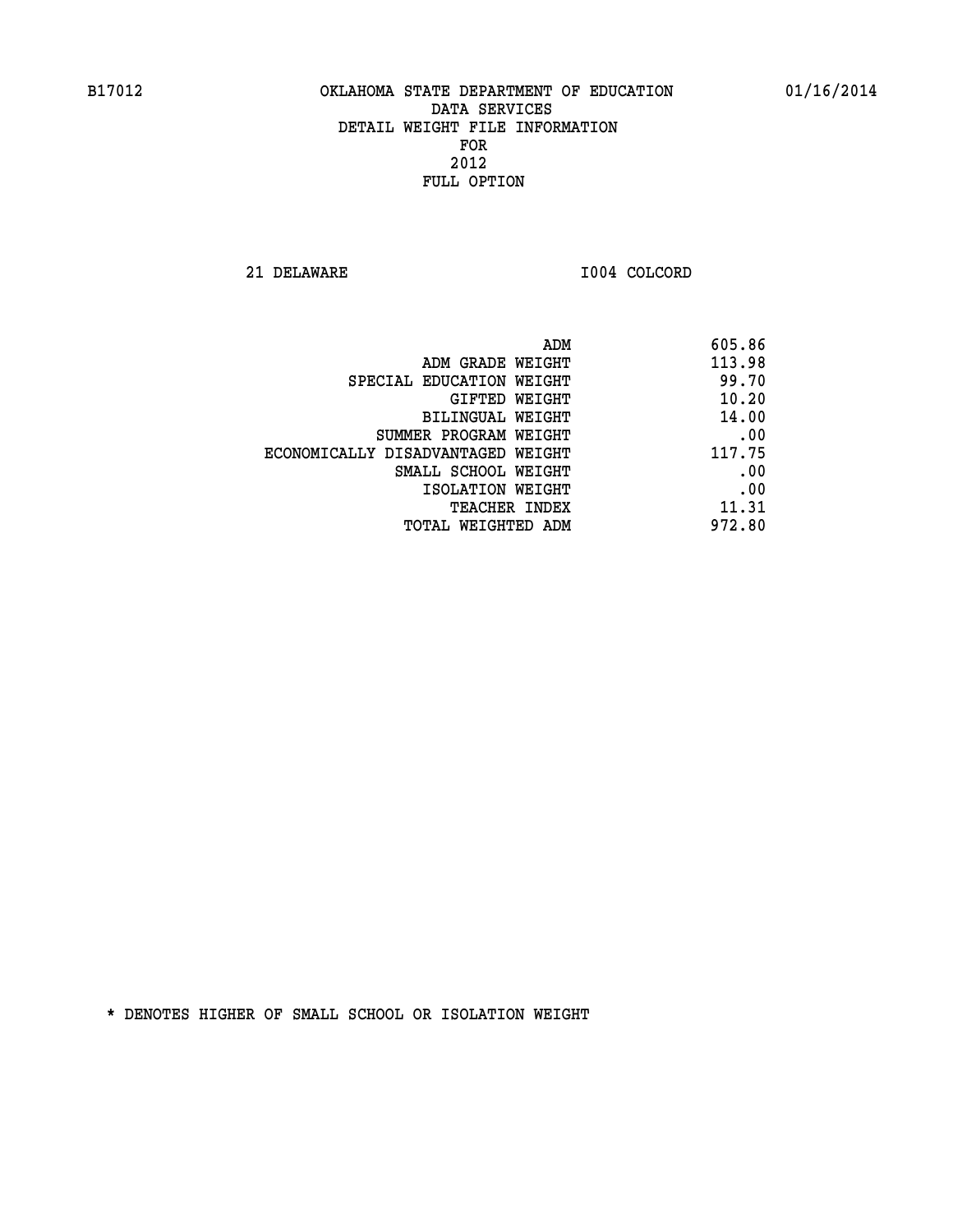**21 DELAWARE I005 OAKS-MISSION** 

| ADM                               | 252.39   |
|-----------------------------------|----------|
| ADM GRADE WEIGHT                  | 51.96    |
| SPECIAL EDUCATION WEIGHT          | 21.25    |
| GIFTED WEIGHT                     | 7.82     |
| BILINGUAL WEIGHT                  | 11.25    |
| SUMMER PROGRAM WEIGHT             | .00      |
| ECONOMICALLY DISADVANTAGED WEIGHT | 55.50    |
| SMALL SCHOOL WEIGHT               | $26.39*$ |
| ISOLATION WEIGHT                  | .00      |
| <b>TEACHER INDEX</b>              | 14.36    |
| TOTAL WEIGHTED ADM                | 440.92   |
|                                   |          |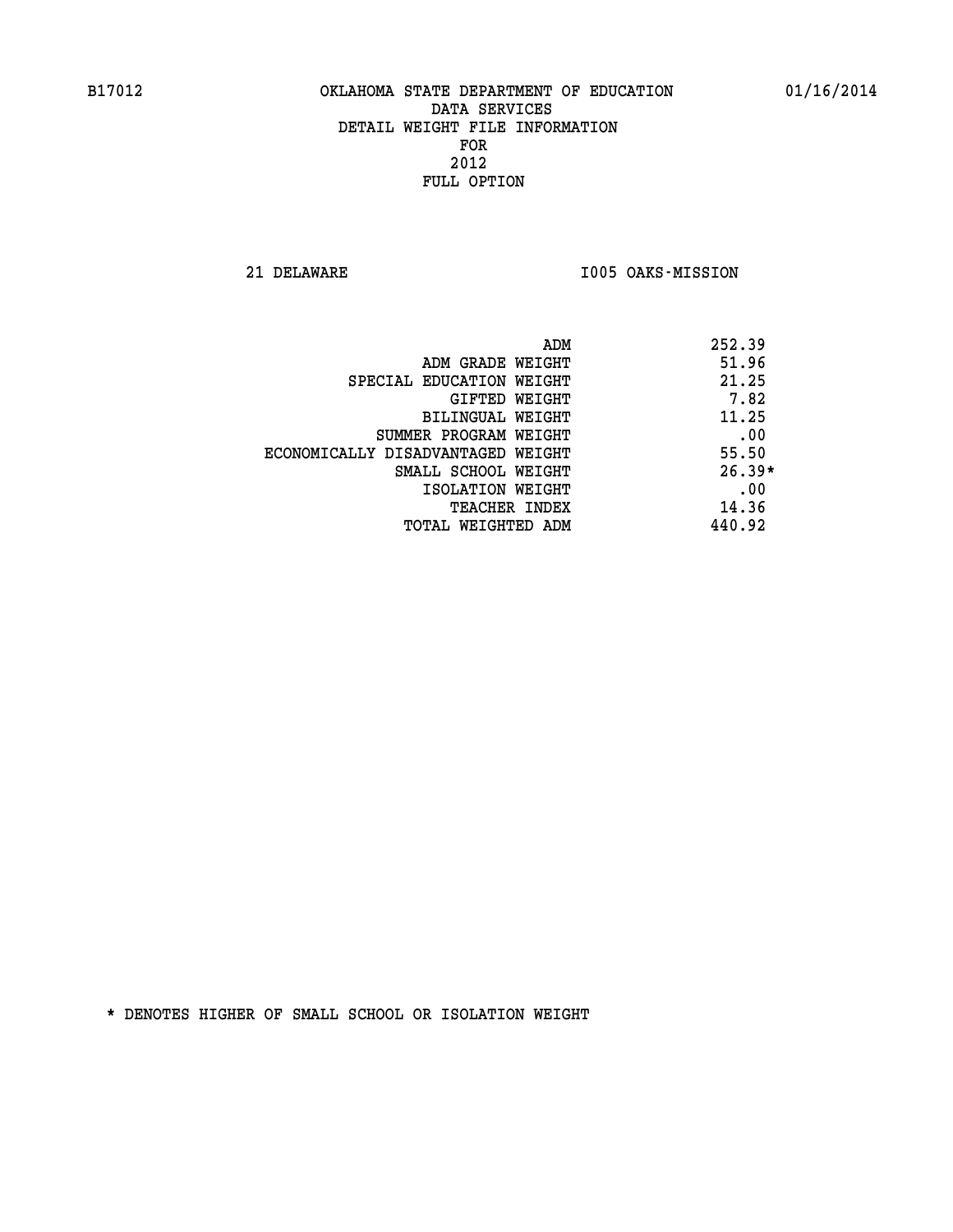**22 DEWEY I005 VICI** 

 **ADM 306.68 ADM GRADE WEIGHT 61.74 SPECIAL EDUCATION WEIGHT 28.40 GIFTED WEIGHT** 9.18 **BILINGUAL WEIGHT 5.50 SUMMER PROGRAM WEIGHT .00 ECONOMICALLY DISADVANTAGED WEIGHT 30.50 SMALL SCHOOL WEIGHT** 25.78  **ISOLATION WEIGHT 165.61\* TEACHER INDEX** .00  **TOTAL WEIGHTED ADM 607.61**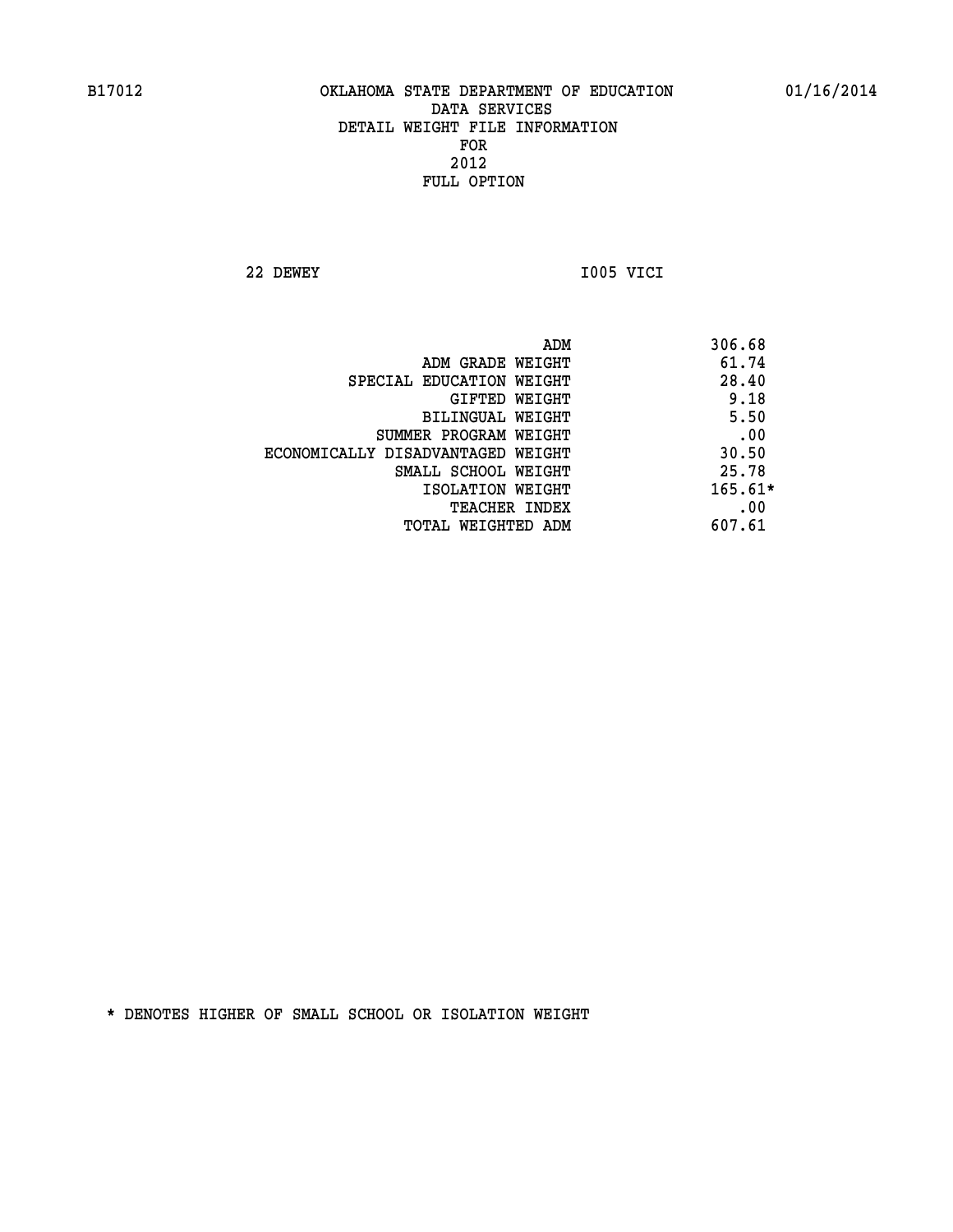**22 DEWEY I008 SEILING** 

|                                   | ADM | 410.18  |
|-----------------------------------|-----|---------|
| ADM GRADE WEIGHT                  |     | 67.29   |
| SPECIAL EDUCATION WEIGHT          |     | 38.70   |
| GIFTED WEIGHT                     |     | 3.40    |
| BILINGUAL WEIGHT                  |     | 3.00    |
| SUMMER PROGRAM WEIGHT             |     | .00     |
| ECONOMICALLY DISADVANTAGED WEIGHT |     | 53.25   |
| SMALL SCHOOL WEIGHT               |     | 18.43   |
| ISOLATION WEIGHT                  |     | 188.68* |
| <b>TEACHER INDEX</b>              |     | 53.71   |
| TOTAL WEIGHTED ADM                |     | 818.21  |
|                                   |     |         |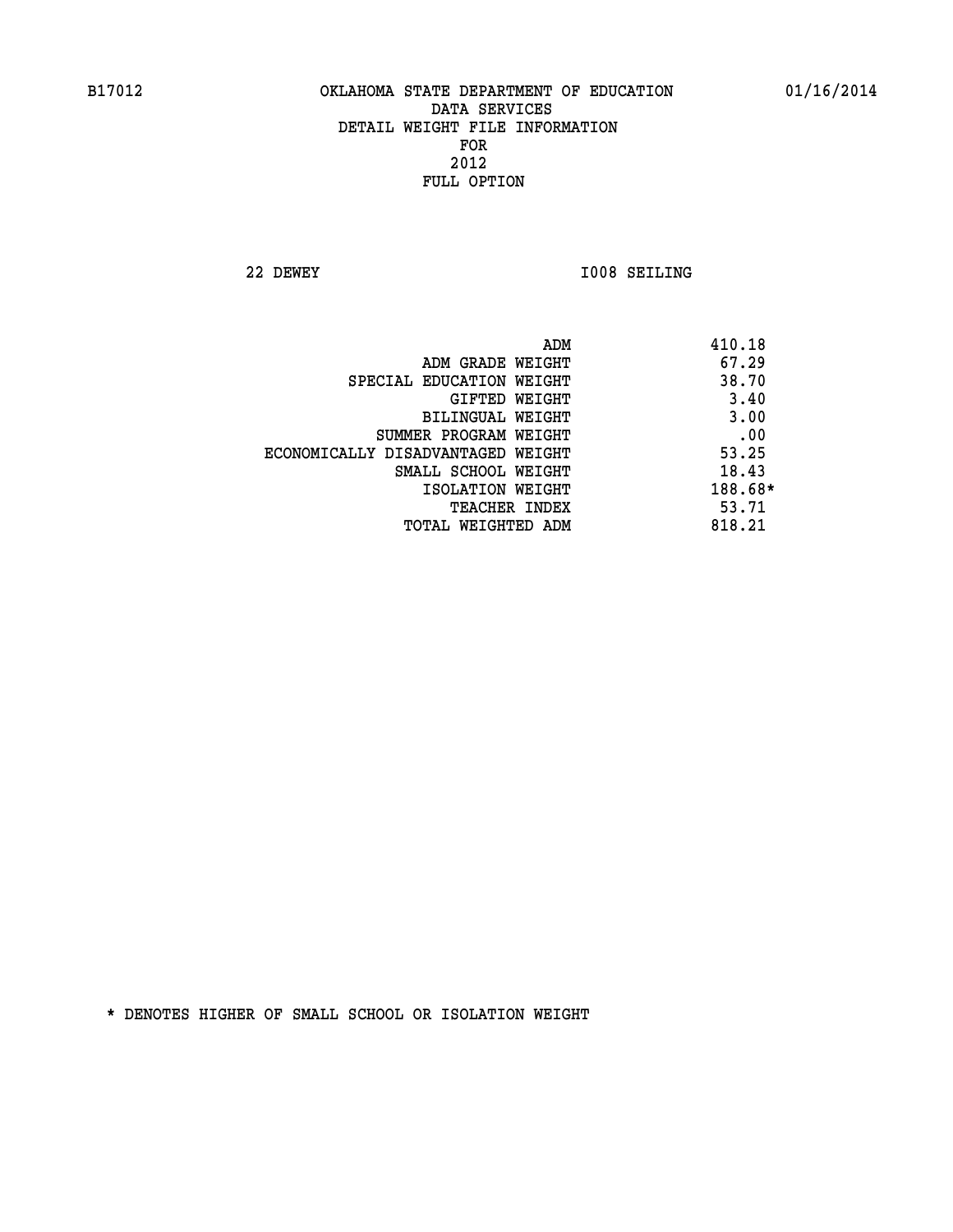**22 DEWEY I010 TALOGA** 

| ADM                               | 90.68    |
|-----------------------------------|----------|
| ADM GRADE WEIGHT                  | 16.79    |
| SPECIAL EDUCATION WEIGHT          | 10.95    |
| GIFTED WEIGHT                     | 2.38     |
| BILINGUAL WEIGHT                  | .00      |
| SUMMER PROGRAM WEIGHT             | .00      |
| ECONOMICALLY DISADVANTAGED WEIGHT | 12.50    |
| SMALL SCHOOL WEIGHT               | 15.03    |
| ISOLATION WEIGHT                  | $89.77*$ |
| <b>TEACHER INDEX</b>              | .00      |
| TOTAL WEIGHTED ADM                | 223.07   |
|                                   |          |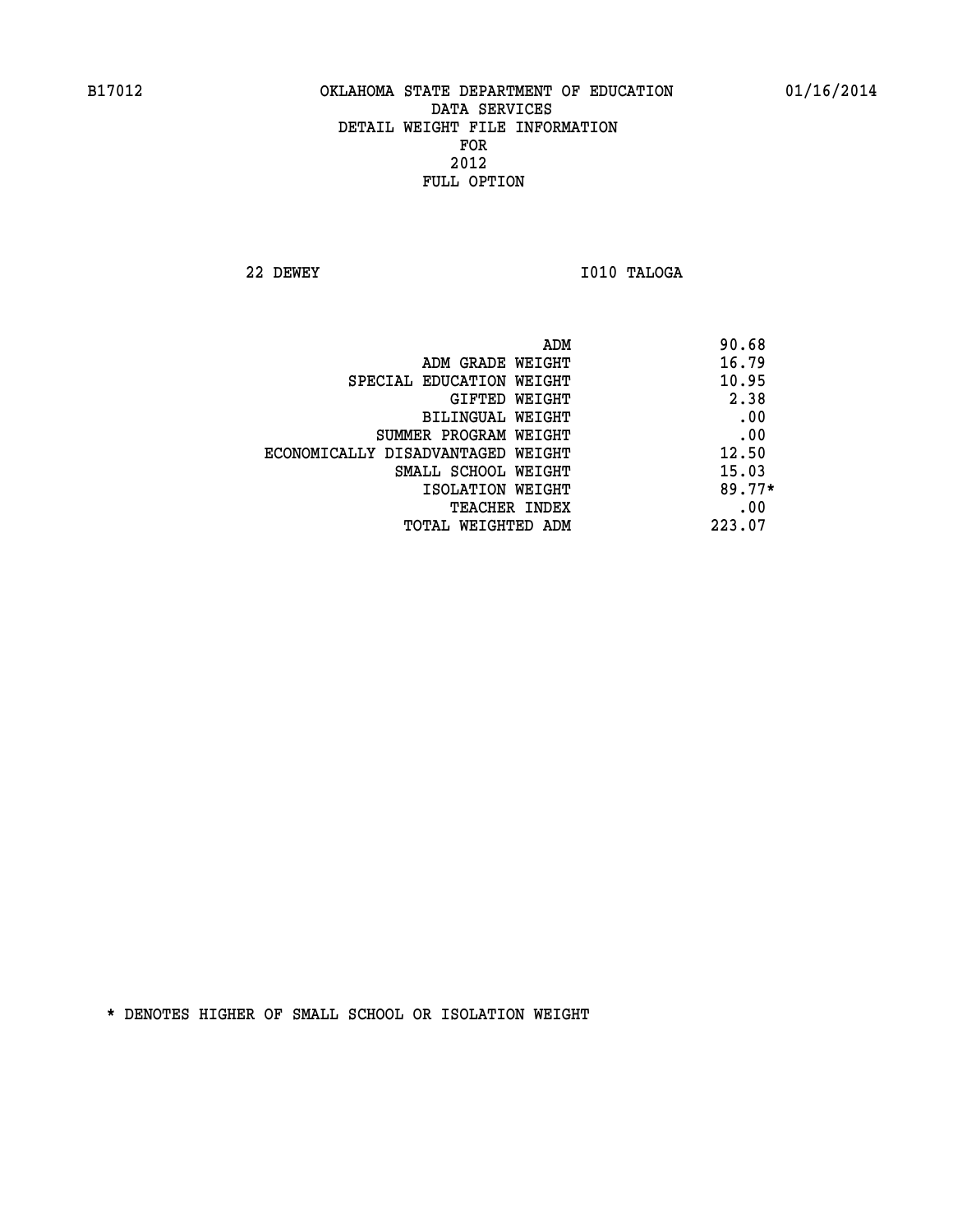**23 ELLIS I002 FARGO** 

| ADM                               | 207.18 |
|-----------------------------------|--------|
| ADM GRADE WEIGHT                  | 42.84  |
| SPECIAL EDUCATION WEIGHT          | 11.95  |
| GIFTED WEIGHT                     | 5.78   |
| BILINGUAL WEIGHT                  | 2.00   |
| SUMMER PROGRAM WEIGHT             | .00    |
| ECONOMICALLY DISADVANTAGED WEIGHT | 33.75  |
| SMALL SCHOOL WEIGHT               | 25.21  |
| ISOLATION WEIGHT                  | 46.88* |
| <b>TEACHER INDEX</b>              | .00    |
| TOTAL WEIGHTED ADM                | 350.38 |
|                                   |        |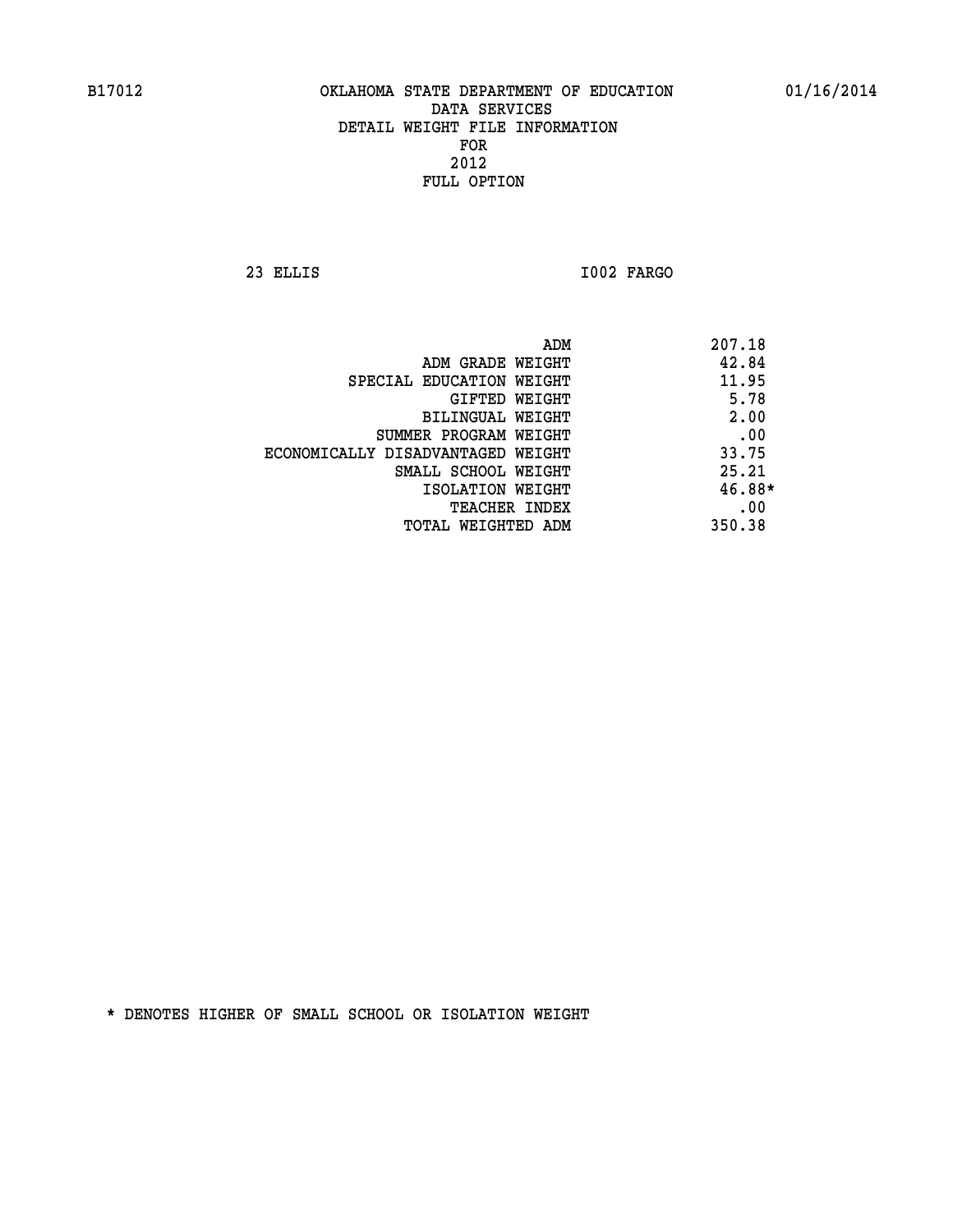**23 ELLIS I003 ARNETT** 

|                                   | ADM<br>198.51 |
|-----------------------------------|---------------|
| ADM GRADE WEIGHT                  | 29.09         |
| SPECIAL EDUCATION WEIGHT          | 15.00         |
| <b>GIFTED WEIGHT</b>              | 8.16          |
| BILINGUAL WEIGHT                  | .00           |
| SUMMER PROGRAM WEIGHT             | .00           |
| ECONOMICALLY DISADVANTAGED WEIGHT | 18.50         |
| SMALL SCHOOL WEIGHT               | 24.80         |
| ISOLATION WEIGHT                  | $146.90*$     |
| TEACHER INDEX                     | .02           |
| TOTAL WEIGHTED ADM                | 416.18        |
|                                   |               |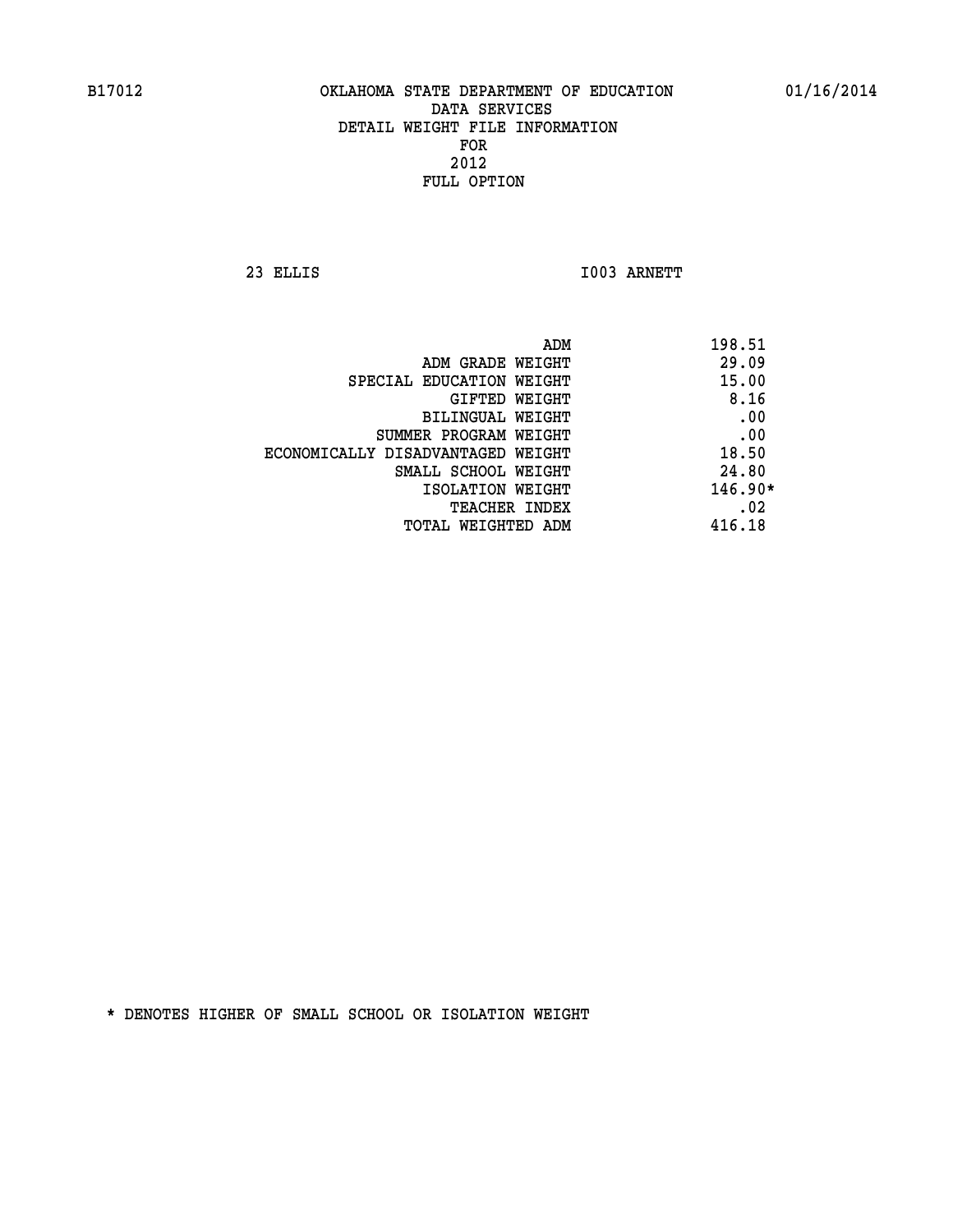**23 ELLIS I039 GAGE** 

| ADM                               | 95.68    |
|-----------------------------------|----------|
| ADM GRADE WEIGHT                  | 18.92    |
| SPECIAL EDUCATION WEIGHT          | 10.55    |
| GIFTED WEIGHT                     | 2.72     |
| BILINGUAL WEIGHT                  | .00      |
| SUMMER PROGRAM WEIGHT             | .00      |
| ECONOMICALLY DISADVANTAGED WEIGHT | 19.25    |
| SMALL SCHOOL WEIGHT               | 15.67    |
| ISOLATION WEIGHT                  | $24.16*$ |
| <b>TEACHER INDEX</b>              | .00      |
| TOTAL WEIGHTED ADM                | 171.28   |
|                                   |          |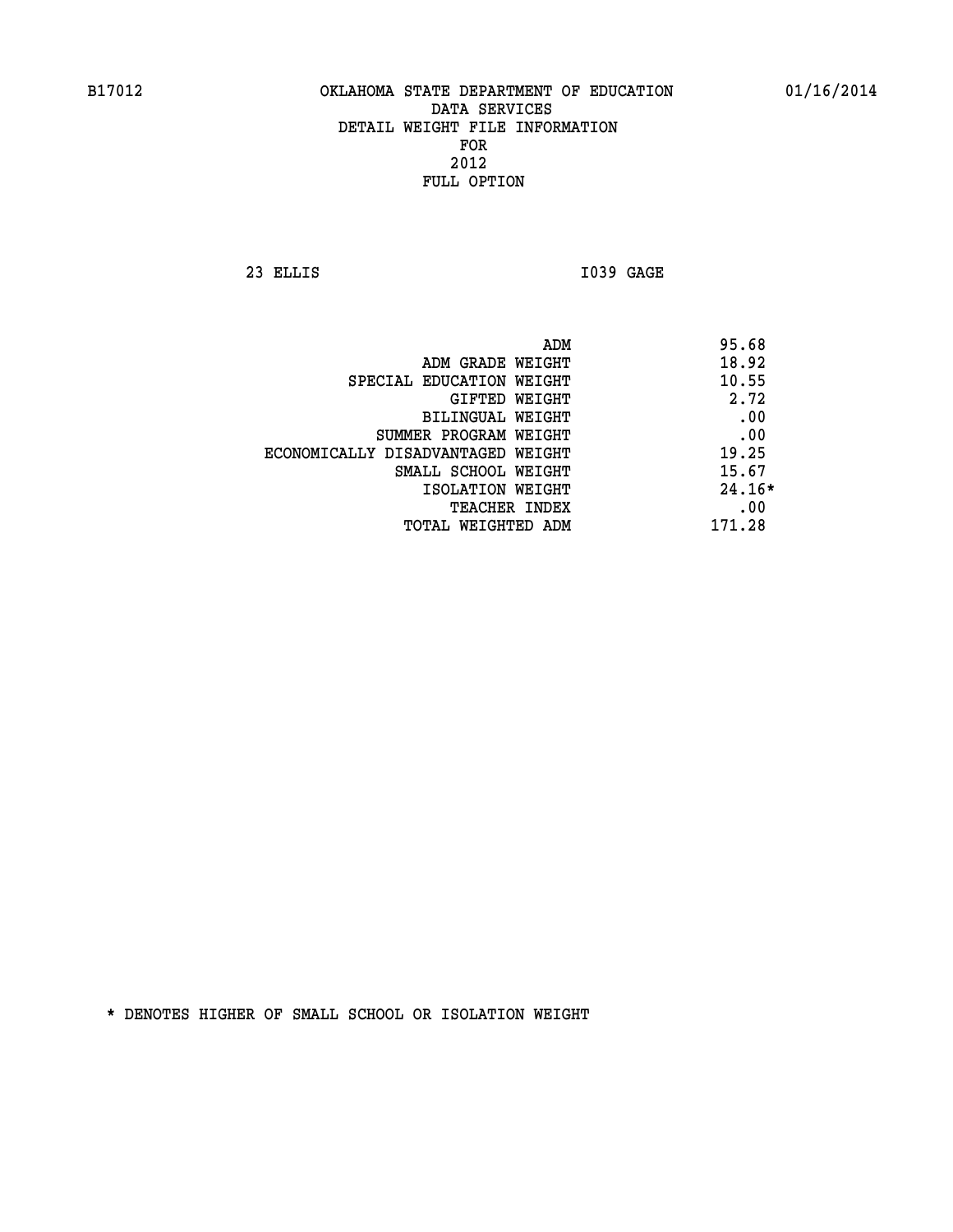**23 ELLIS I042 SHATTUCK** 

| 353.94<br>ADM                              |  |
|--------------------------------------------|--|
| 70.46<br>ADM GRADE WEIGHT                  |  |
| 40.00<br>SPECIAL EDUCATION WEIGHT          |  |
| 12.24<br>GIFTED WEIGHT                     |  |
| 6.75<br>BILINGUAL WEIGHT                   |  |
| .00<br>SUMMER PROGRAM WEIGHT               |  |
| 45.00<br>ECONOMICALLY DISADVANTAGED WEIGHT |  |
| 23.43<br>SMALL SCHOOL WEIGHT               |  |
| $159.27*$<br>ISOLATION WEIGHT              |  |
| .00<br>TEACHER INDEX                       |  |
| 687.66<br>TOTAL WEIGHTED ADM               |  |
|                                            |  |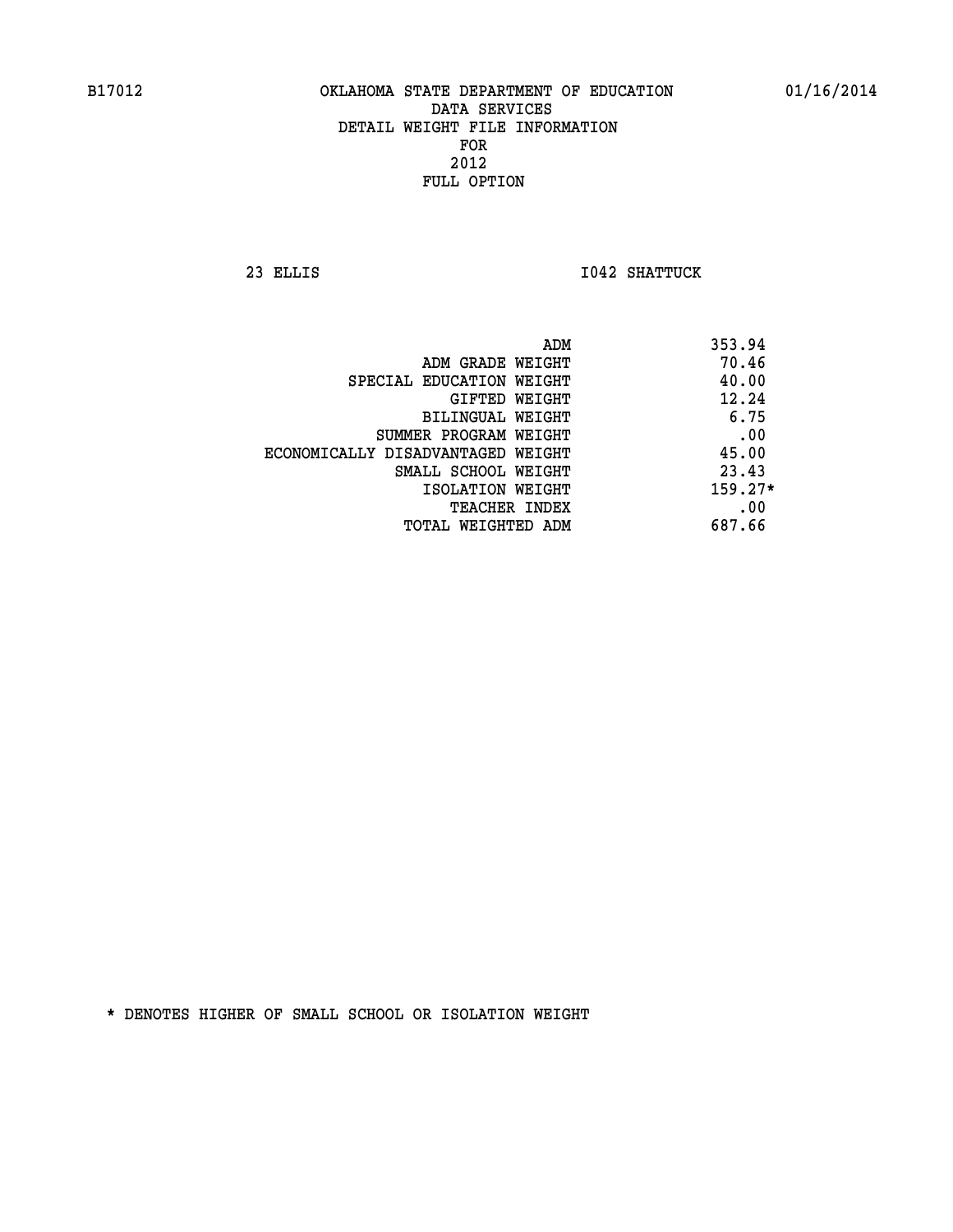**24 GARFIELD I001 WAUKOMIS** 

| ADM                               | 337.00   |
|-----------------------------------|----------|
| ADM GRADE WEIGHT                  | 66.82    |
| SPECIAL EDUCATION WEIGHT          | 53.80    |
| GIFTED WEIGHT                     | 10.20    |
| BILINGUAL WEIGHT                  | .00      |
| SUMMER PROGRAM WEIGHT             | .00      |
| ECONOMICALLY DISADVANTAGED WEIGHT | 46.50    |
| SMALL SCHOOL WEIGHT               | $24.46*$ |
| ISOLATION WEIGHT                  | .00      |
| <b>TEACHER INDEX</b>              | .00      |
| TOTAL WEIGHTED ADM                | 538.78   |
|                                   |          |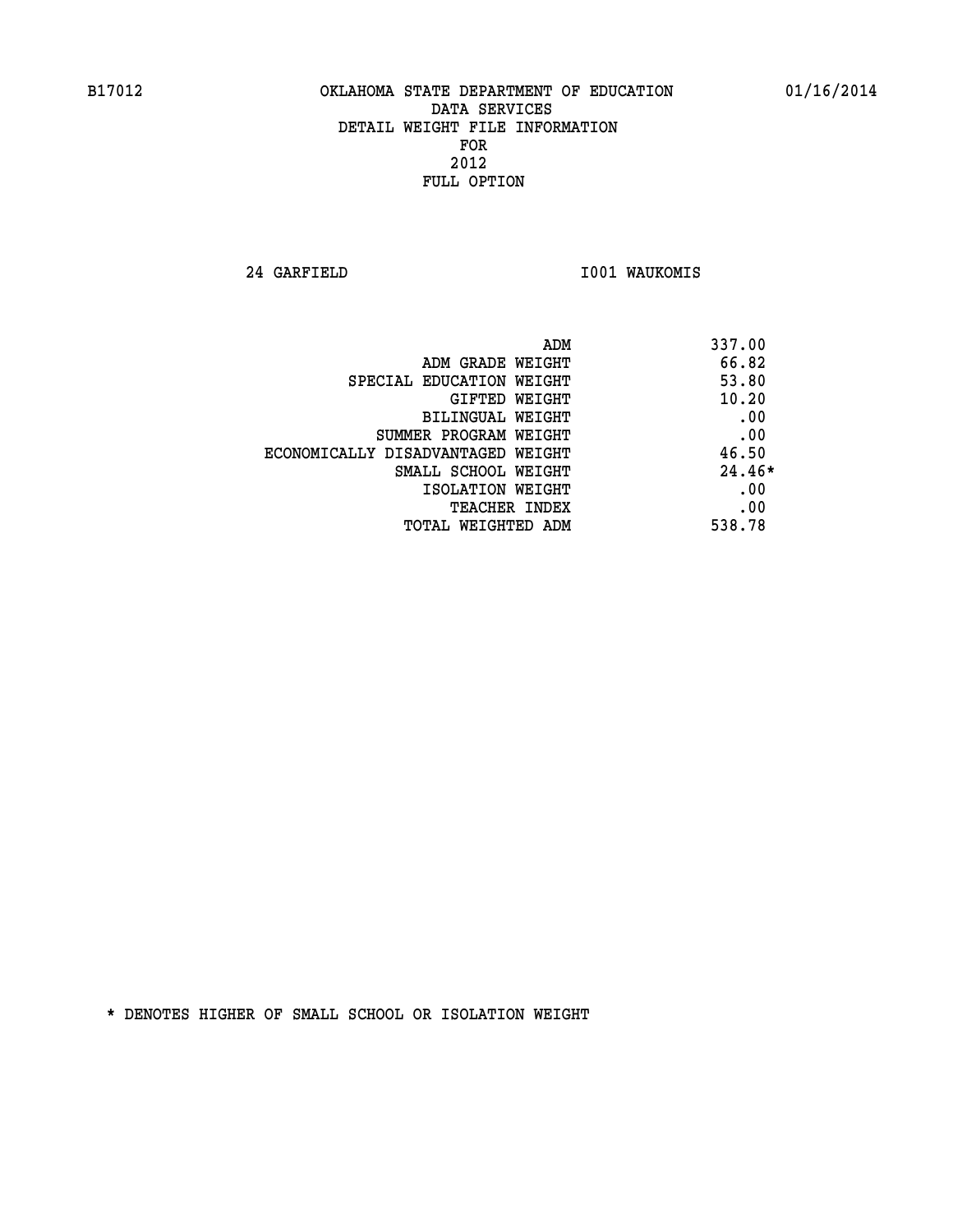**24 GARFIELD I018 KREMLIN-HILLSDALE** 

| ADM                               | 330.05   |
|-----------------------------------|----------|
| ADM GRADE WEIGHT                  | 64.07    |
| SPECIAL EDUCATION WEIGHT          | 24.55    |
| <b>GIFTED WEIGHT</b>              | 9.18     |
| BILINGUAL WEIGHT                  | .00      |
| SUMMER PROGRAM WEIGHT             | .00      |
| ECONOMICALLY DISADVANTAGED WEIGHT | 33.50    |
| SMALL SCHOOL WEIGHT               | $24.83*$ |
| ISOLATION WEIGHT                  | .00      |
| <b>TEACHER INDEX</b>              | 2.65     |
| TOTAL WEIGHTED ADM                | 488.83   |
|                                   |          |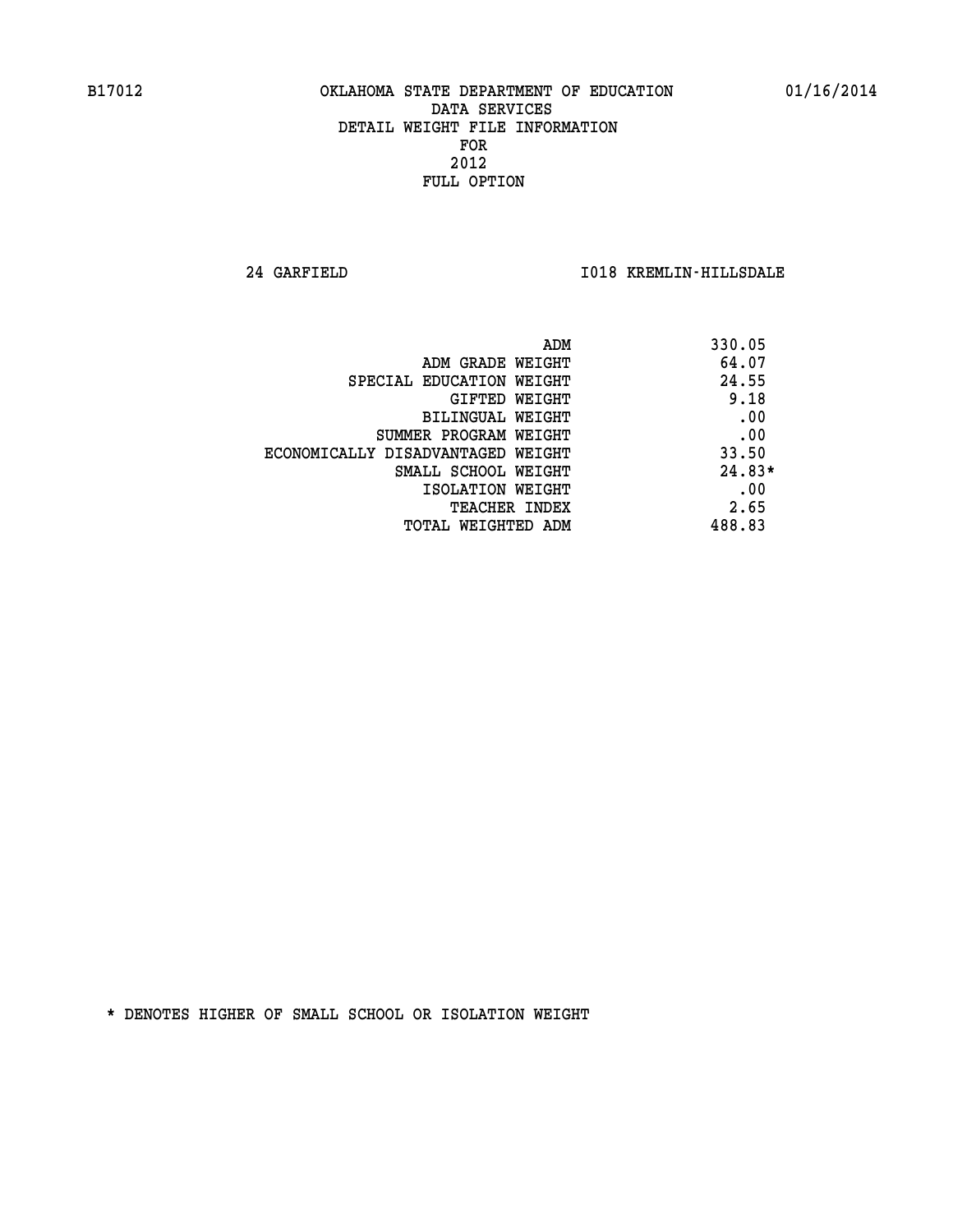**24 GARFIELD I042 CHISHOLM** 

|                                   | 885.06<br>ADM |
|-----------------------------------|---------------|
| ADM GRADE WEIGHT                  | 167.34        |
| SPECIAL EDUCATION WEIGHT          | 97.25         |
| <b>GIFTED WEIGHT</b>              | 42.50         |
| BILINGUAL WEIGHT                  | 8.25          |
| SUMMER PROGRAM WEIGHT             | .00           |
| ECONOMICALLY DISADVANTAGED WEIGHT | 71.25         |
| SMALL SCHOOL WEIGHT               | .00           |
| ISOLATION WEIGHT                  | .00           |
| <b>TEACHER INDEX</b>              | .00           |
| TOTAL WEIGHTED ADM                | 1,271.65      |
|                                   |               |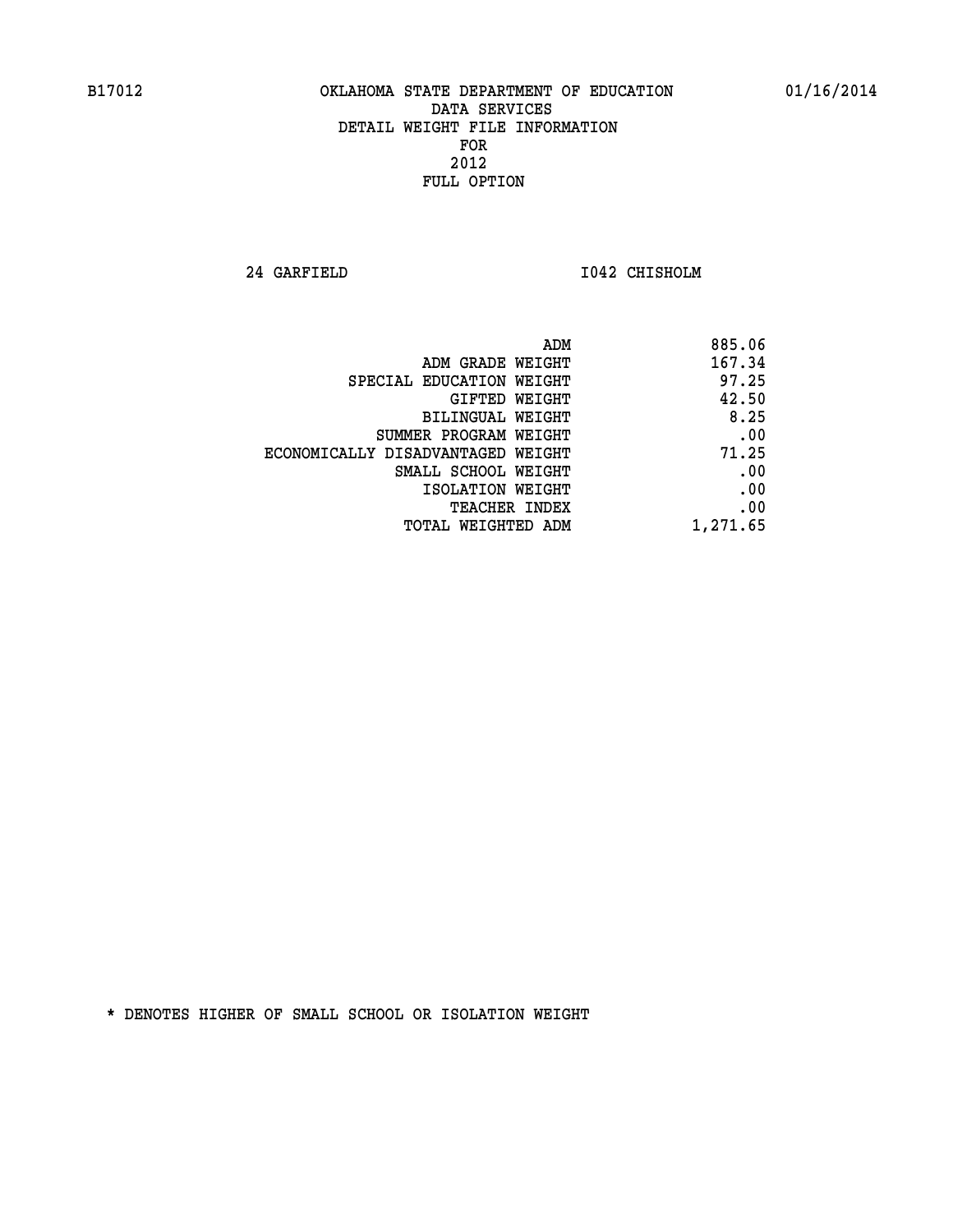**24 GARFIELD I047 GARBER** 

| ADM                               | 336.88   |
|-----------------------------------|----------|
| ADM GRADE WEIGHT                  | 52.72    |
| SPECIAL EDUCATION WEIGHT          | 38.95    |
| GIFTED WEIGHT                     | 9.18     |
| BILINGUAL WEIGHT                  | .00      |
| SUMMER PROGRAM WEIGHT             | .00      |
| ECONOMICALLY DISADVANTAGED WEIGHT | 48.75    |
| SMALL SCHOOL WEIGHT               | 24.47    |
| ISOLATION WEIGHT                  | $54.57*$ |
| <b>TEACHER INDEX</b>              | 2.72     |
| TOTAL WEIGHTED ADM                | 543.77   |
|                                   |          |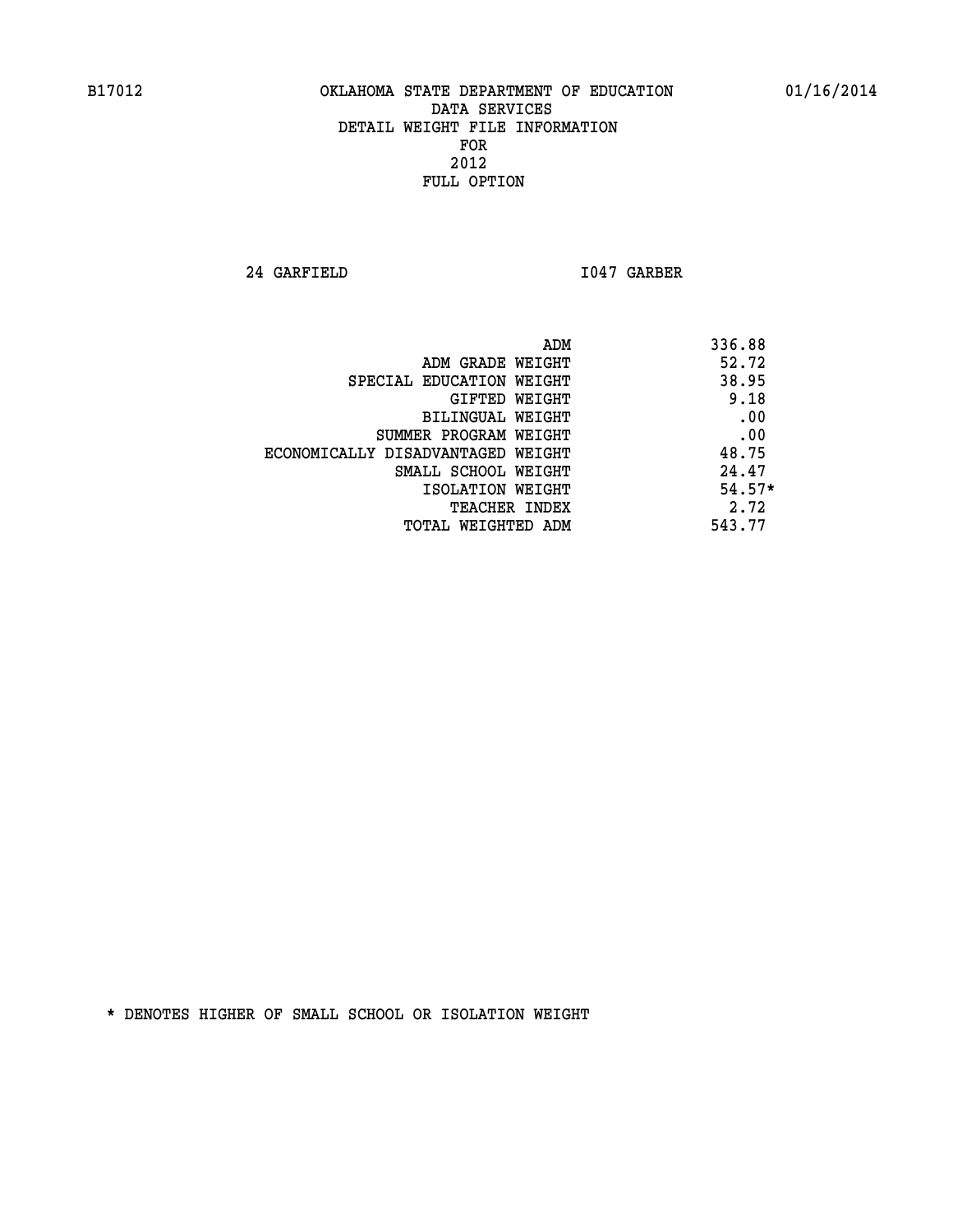**24 GARFIELD I056 PIONEER-PLEASANT VALE** 

| ADM                               | 563.22 |
|-----------------------------------|--------|
| ADM GRADE WEIGHT                  | 94.87  |
| SPECIAL EDUCATION WEIGHT          | 66.90  |
| GIFTED WEIGHT                     | 26.18  |
| BILINGUAL WEIGHT                  | 14.25  |
| SUMMER PROGRAM WEIGHT             | .00    |
| ECONOMICALLY DISADVANTAGED WEIGHT | 92.50  |
| SMALL SCHOOL WEIGHT               | .00    |
| ISOLATION WEIGHT                  | .00    |
| <b>TEACHER INDEX</b>              | 26.95  |
| TOTAL WEIGHTED ADM                | 884.87 |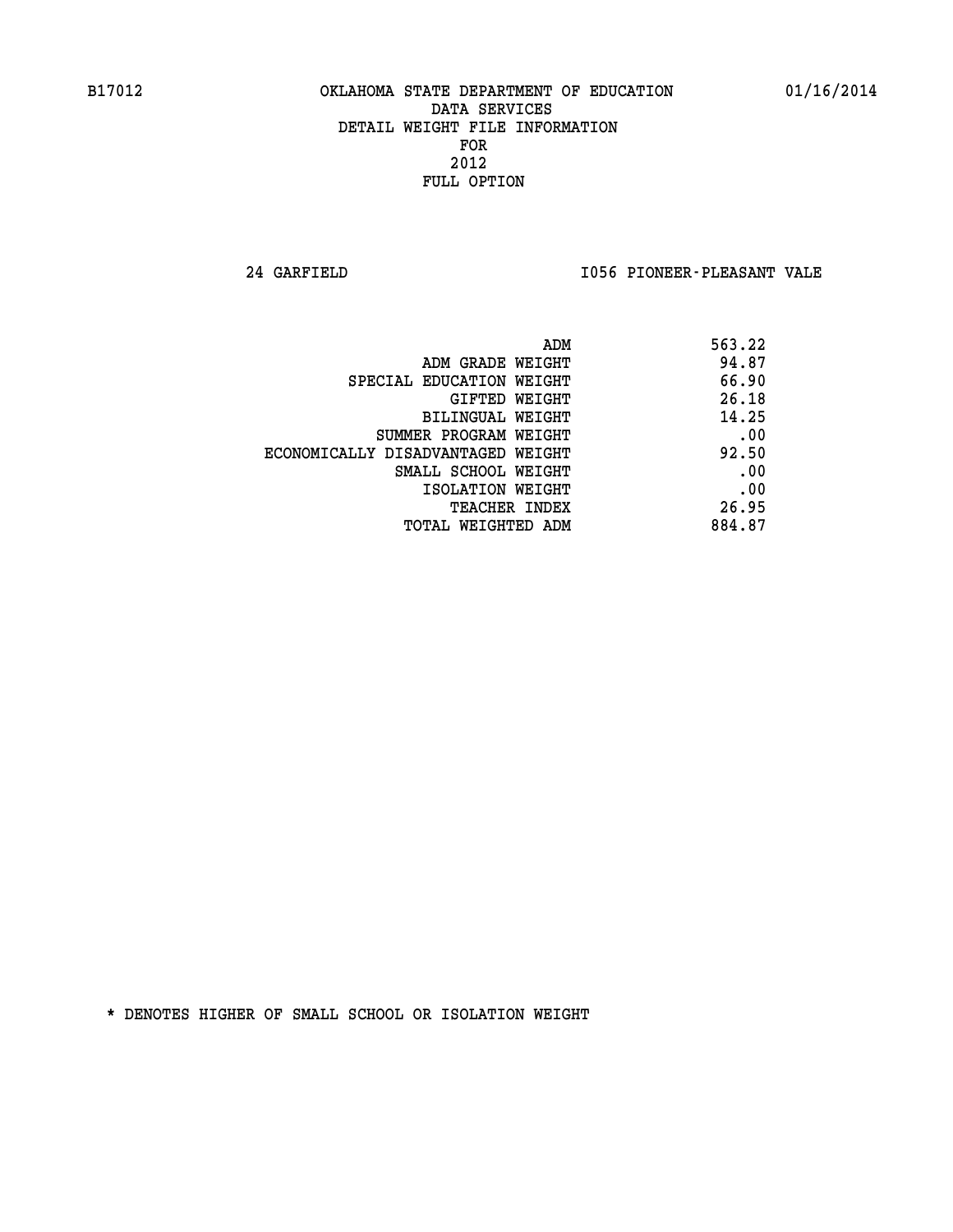**24 GARFIELD I057 ENID** 

| 7,207.92  |
|-----------|
| 1,287.68  |
| 1,048.30  |
| 218.62    |
| 307.75    |
| 13.20     |
| 1,296.50  |
| .00       |
| .00       |
| .00       |
| 11,379.97 |
|           |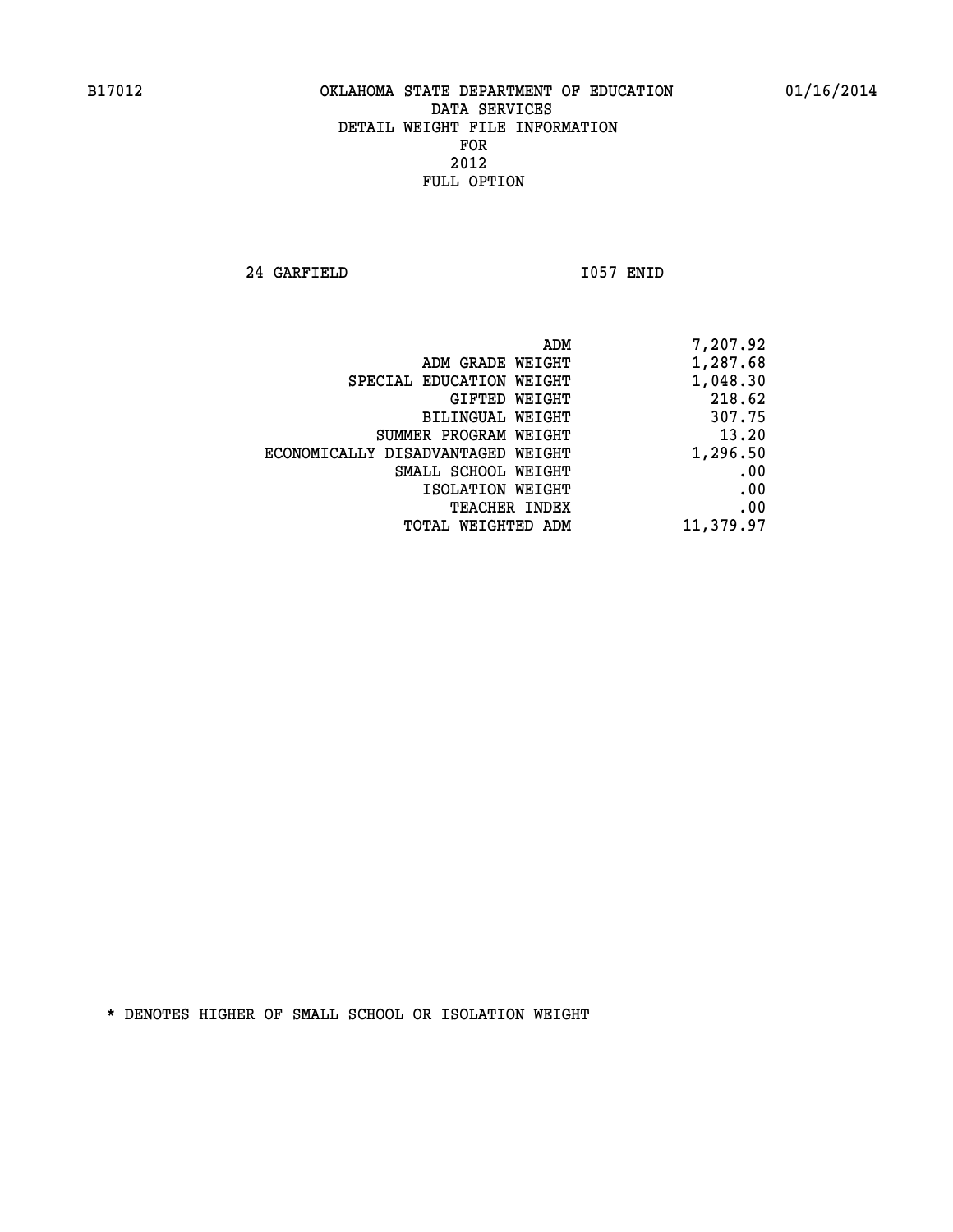**24 GARFIELD I085 DRUMMOND** 

| ADM                               | 326.47   |
|-----------------------------------|----------|
| ADM GRADE WEIGHT                  | 63.84    |
| SPECIAL EDUCATION WEIGHT          | 45.60    |
| <b>GIFTED WEIGHT</b>              | 8.84     |
| BILINGUAL WEIGHT                  | 9.25     |
| SUMMER PROGRAM WEIGHT             | .00      |
| ECONOMICALLY DISADVANTAGED WEIGHT | 47.25    |
| SMALL SCHOOL WEIGHT               | $25.00*$ |
| ISOLATION WEIGHT                  | .00      |
| <b>TEACHER INDEX</b>              | 8.18     |
| TOTAL WEIGHTED ADM                | 534.43   |
|                                   |          |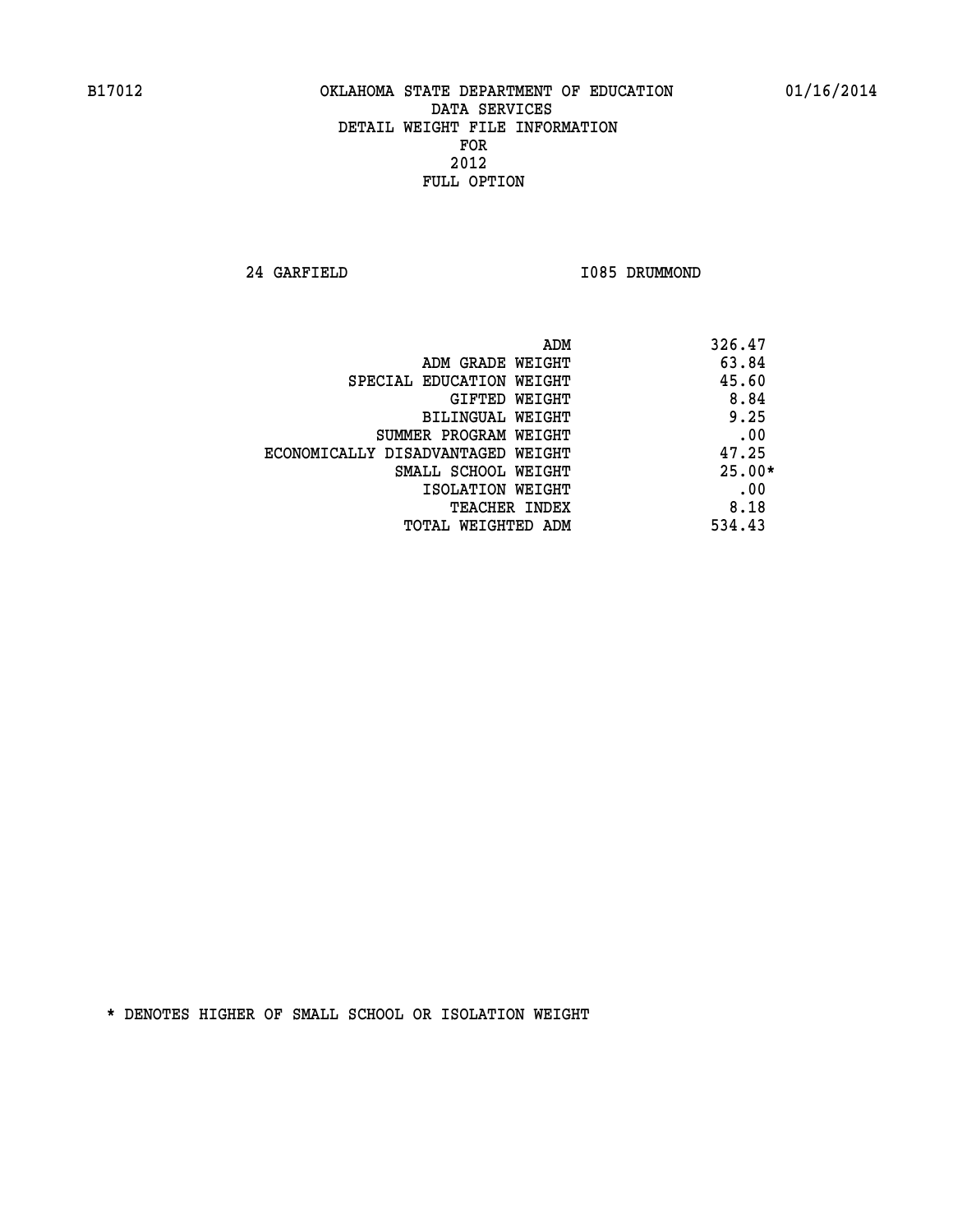**24 GARFIELD I094 COVINGTON-DOUGLAS** 

| 285.11<br>ADM                              |  |
|--------------------------------------------|--|
| 57.24<br>ADM GRADE WEIGHT                  |  |
| 18.70<br>SPECIAL EDUCATION WEIGHT          |  |
| 9.86<br>GIFTED WEIGHT                      |  |
| 2.25<br>BILINGUAL WEIGHT                   |  |
| .00<br>SUMMER PROGRAM WEIGHT               |  |
| 44.50<br>ECONOMICALLY DISADVANTAGED WEIGHT |  |
| 26.29<br>SMALL SCHOOL WEIGHT               |  |
| $168.21*$<br>ISOLATION WEIGHT              |  |
| .00<br><b>TEACHER INDEX</b>                |  |
| 585.87<br>TOTAL WEIGHTED ADM               |  |
|                                            |  |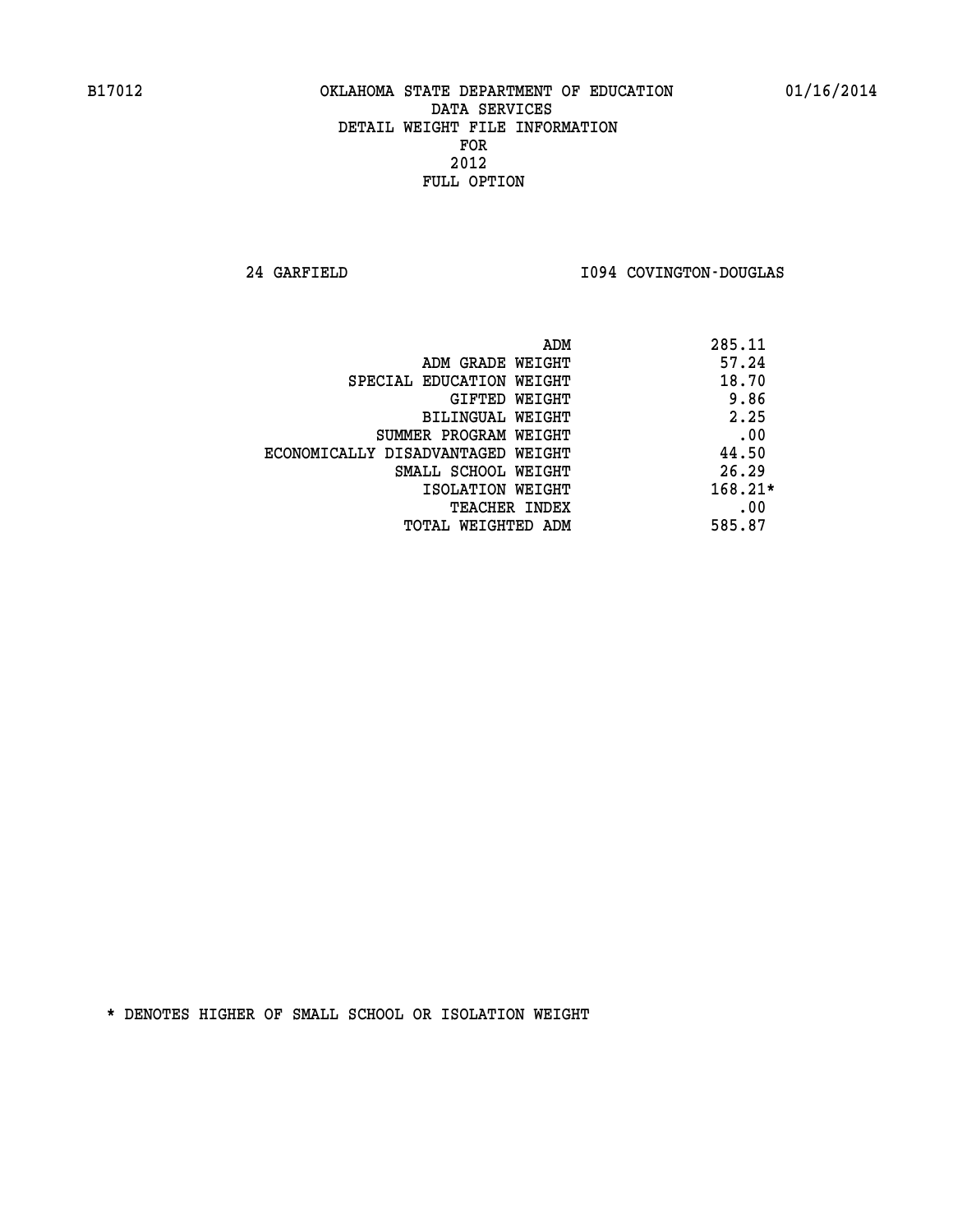**25 GARVIN C016 WHITEBEAD** 

| ADM                               | 433.26   |
|-----------------------------------|----------|
| ADM GRADE WEIGHT                  | 80.61    |
| SPECIAL EDUCATION WEIGHT          | 21.65    |
| GIFTED WEIGHT                     | 7.48     |
| <b>BILINGUAL WEIGHT</b>           | 22.25    |
| SUMMER PROGRAM WEIGHT             | .00      |
| ECONOMICALLY DISADVANTAGED WEIGHT | 67.50    |
| SMALL SCHOOL WEIGHT               | $15.68*$ |
| ISOLATION WEIGHT                  | .00      |
| <b>TEACHER INDEX</b>              | 23.95    |
| TOTAL WEIGHTED ADM                | 672.38   |
|                                   |          |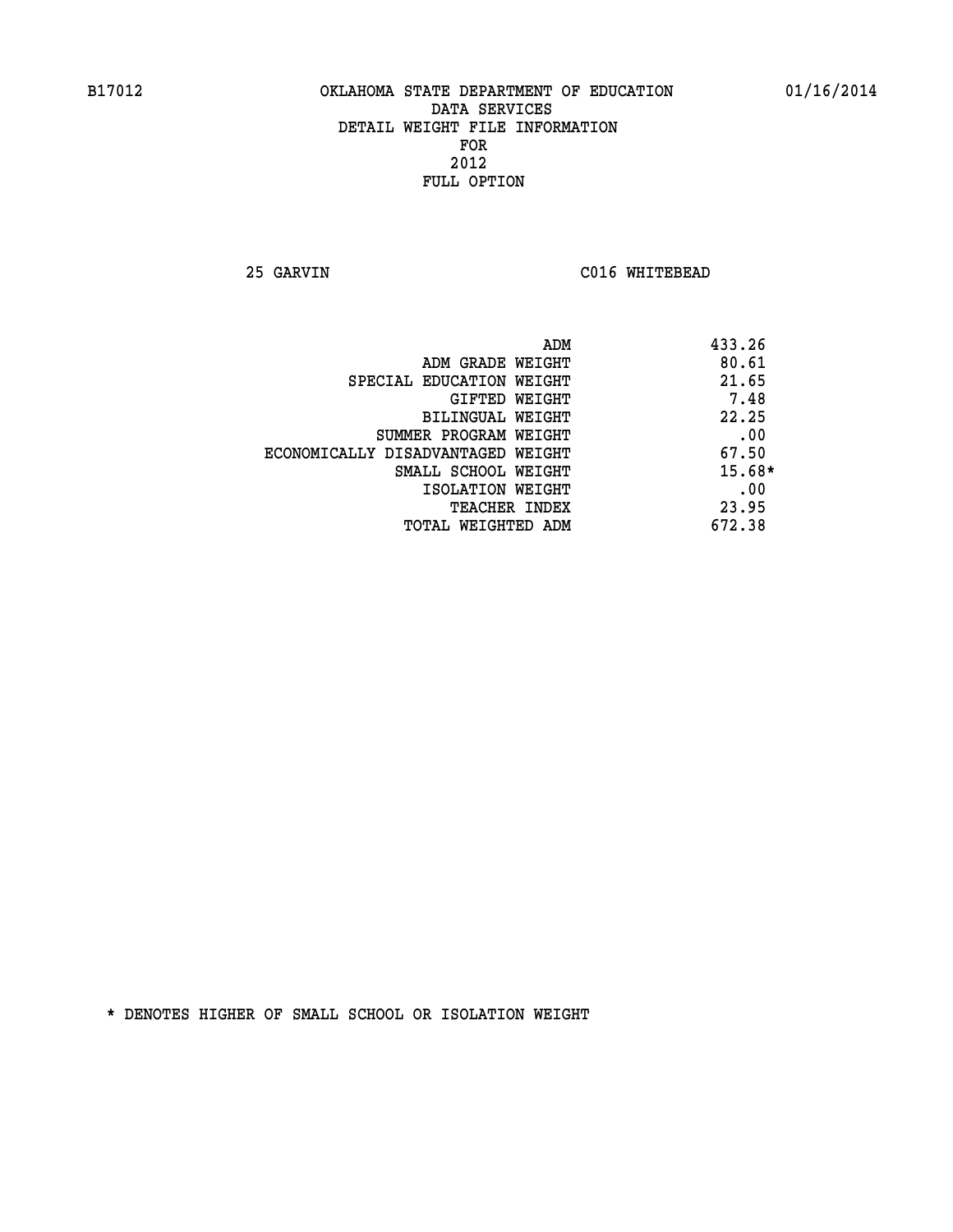**25 GARVIN 1002 STRATFORD** 

| 641.91   |
|----------|
| 119.24   |
| 102.45   |
| 17.68    |
| 1.00     |
| .00      |
| 102.00   |
| .00      |
| .00      |
| 30.99    |
| 1,015.27 |
|          |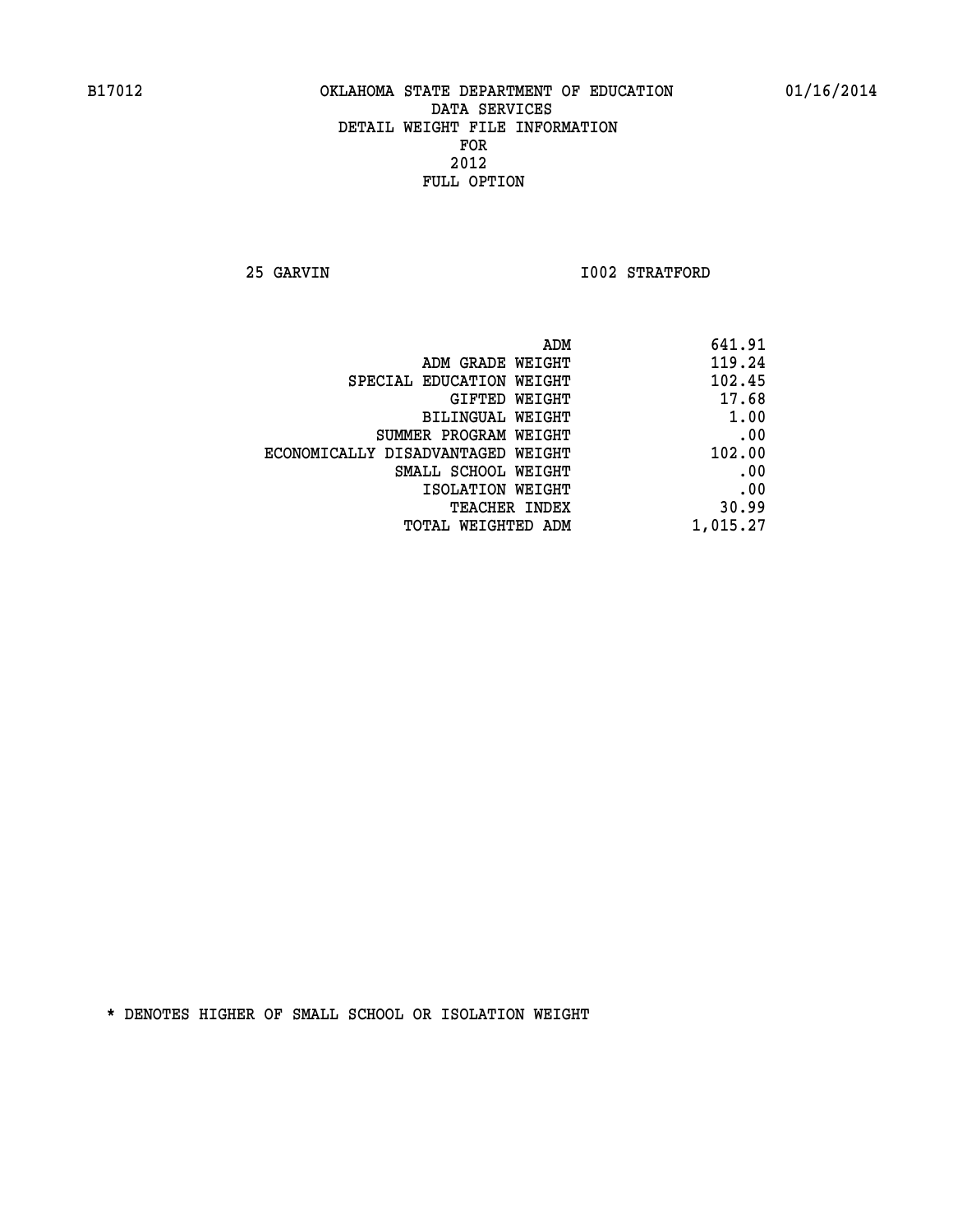**25 GARVIN I005 PAOLI** 

|                                   | ADM | 238.98   |
|-----------------------------------|-----|----------|
| ADM GRADE WEIGHT                  |     | 43.36    |
| SPECIAL EDUCATION WEIGHT          |     | 38.30    |
| GIFTED WEIGHT                     |     | 6.46     |
| BILINGUAL WEIGHT                  |     | 2.25     |
| SUMMER PROGRAM WEIGHT             |     | .00      |
| ECONOMICALLY DISADVANTAGED WEIGHT |     | 46.25    |
| SMALL SCHOOL WEIGHT               |     | $26.20*$ |
| ISOLATION WEIGHT                  |     | .00      |
| <b>TEACHER INDEX</b>              |     | 26.88    |
| TOTAL WEIGHTED ADM                |     | 428.68   |
|                                   |     |          |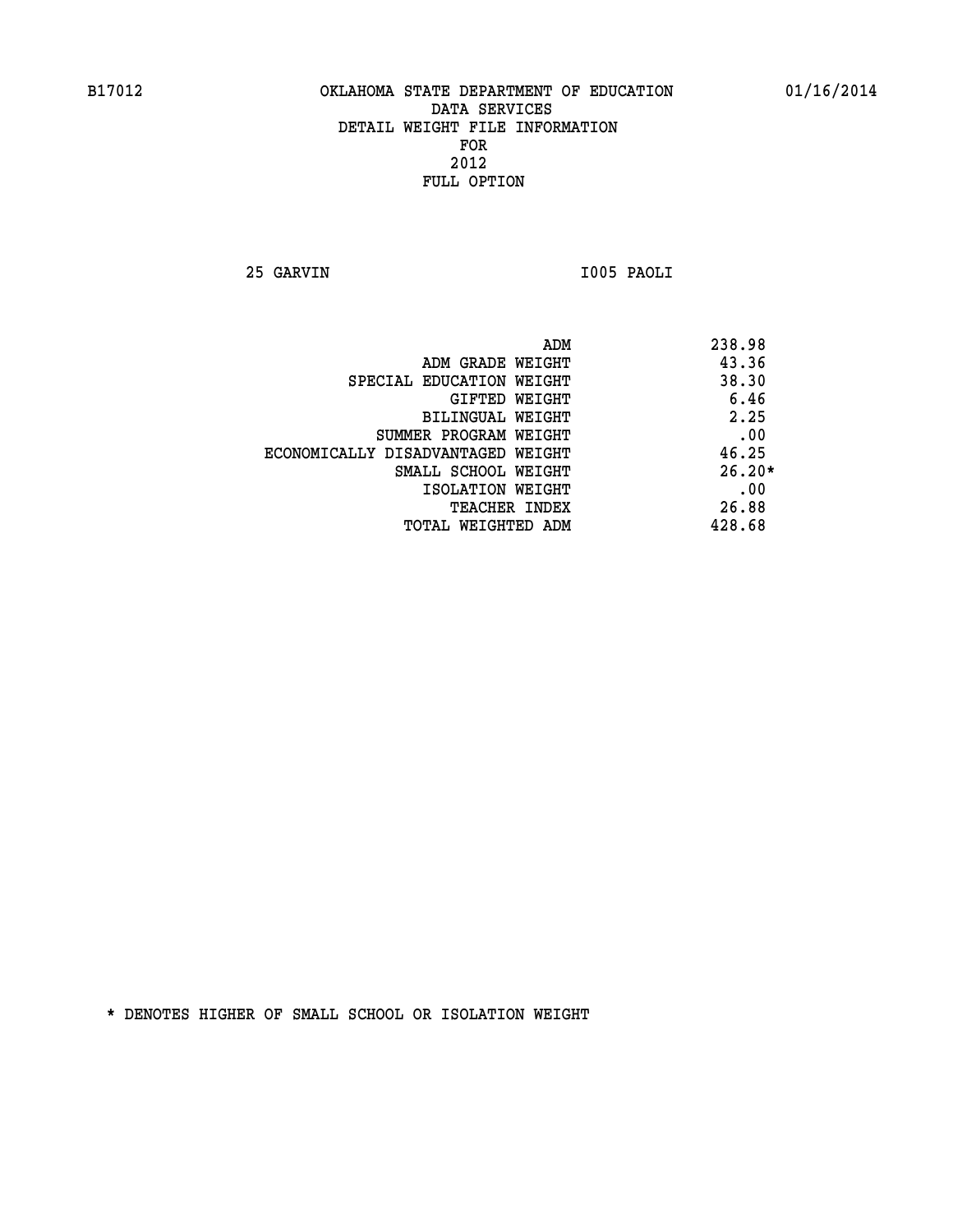**25 GARVIN I007 MAYSVILLE** 

| ADM<br>376.36 |                                   |
|---------------|-----------------------------------|
| 74.26         | ADM GRADE WEIGHT                  |
| 41.00         | SPECIAL EDUCATION WEIGHT          |
| 10.88         | <b>GIFTED WEIGHT</b>              |
| .25           | BILINGUAL WEIGHT                  |
| .00           | SUMMER PROGRAM WEIGHT             |
| 74.00         | ECONOMICALLY DISADVANTAGED WEIGHT |
| $21.72*$      | SMALL SCHOOL WEIGHT               |
| .00           | ISOLATION WEIGHT                  |
| 25.29         | <b>TEACHER INDEX</b>              |
| 623.76        | TOTAL WEIGHTED ADM                |
|               |                                   |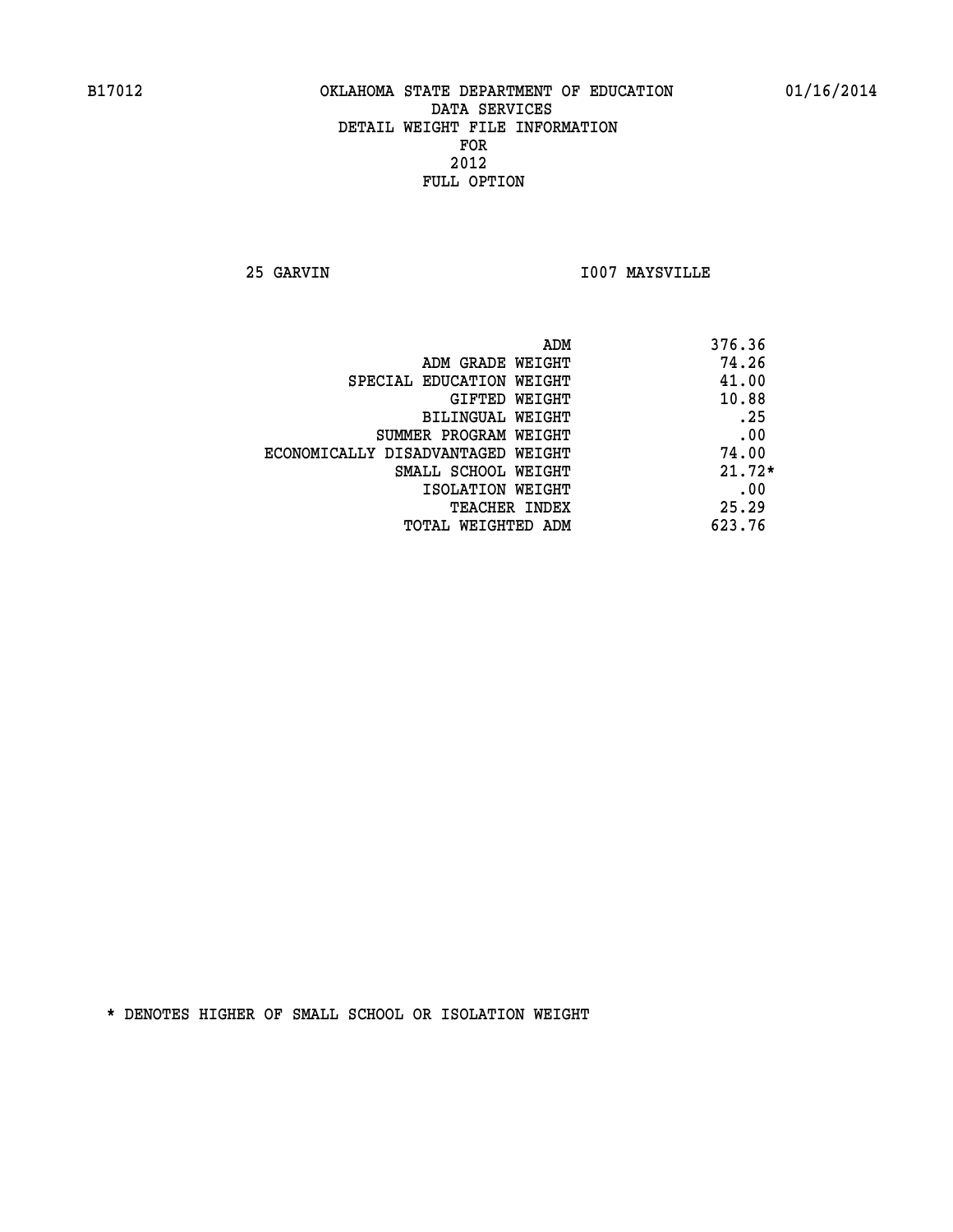**25 GARVIN I009 LINDSAY** 

| ADM<br>1,187.99                             |  |
|---------------------------------------------|--|
| 241.47<br>ADM GRADE WEIGHT                  |  |
| 189.30<br>SPECIAL EDUCATION WEIGHT          |  |
| 37.40<br>GIFTED WEIGHT                      |  |
| 10.25<br>BILINGUAL WEIGHT                   |  |
| .00<br>SUMMER PROGRAM WEIGHT                |  |
| 172.50<br>ECONOMICALLY DISADVANTAGED WEIGHT |  |
| .00<br>SMALL SCHOOL WEIGHT                  |  |
| .00<br>ISOLATION WEIGHT                     |  |
| .00<br><b>TEACHER INDEX</b>                 |  |
| 1,838.91<br><b>TOTAL WEIGHTED ADM</b>       |  |
|                                             |  |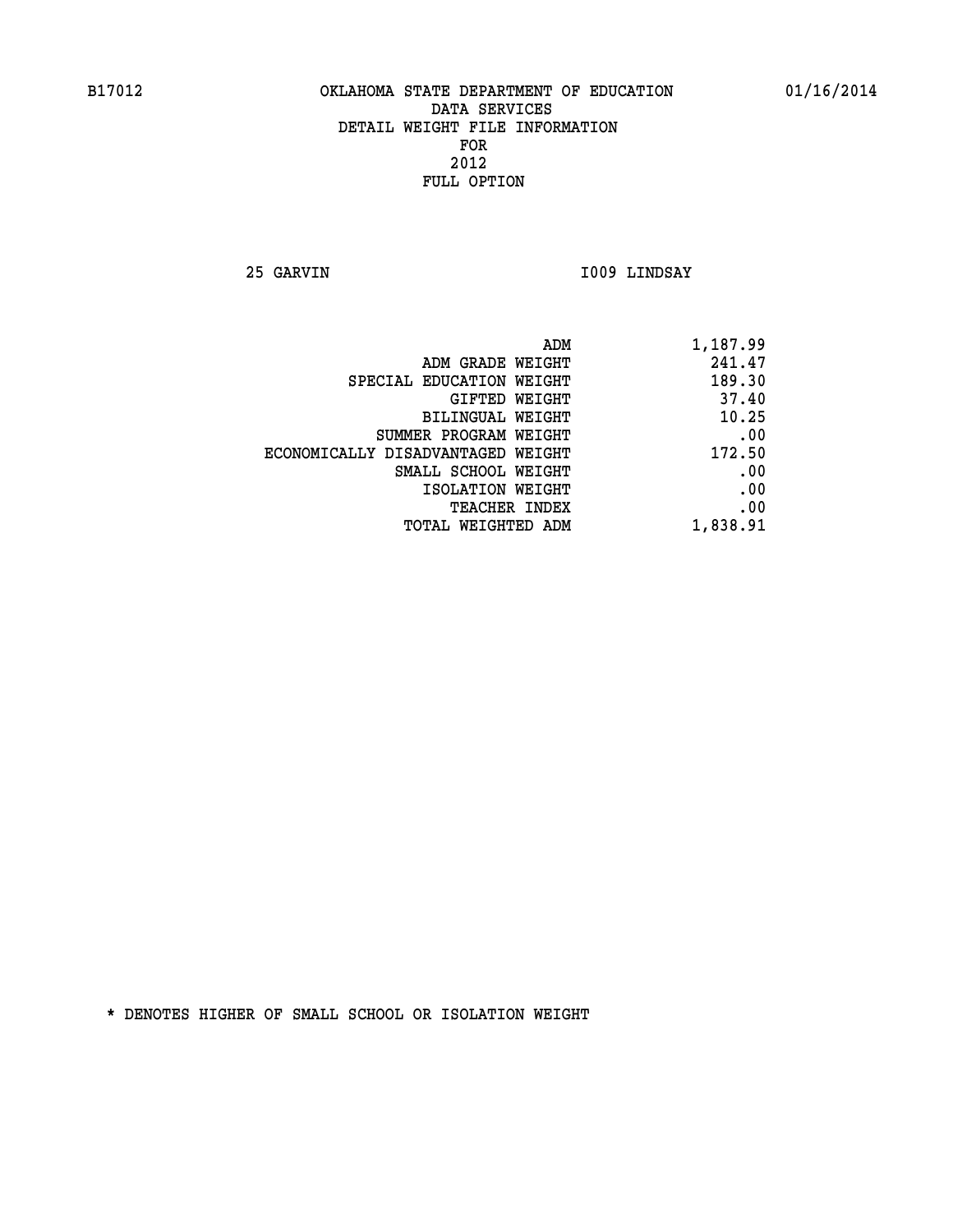**25 GARVIN I018 PAULS VALLEY** 

| ADM                               | 1,252.71 |
|-----------------------------------|----------|
| ADM GRADE WEIGHT                  | 246.46   |
| SPECIAL EDUCATION WEIGHT          | 166.65   |
| <b>GIFTED WEIGHT</b>              | 49.30    |
| BILINGUAL WEIGHT                  | 30.25    |
| SUMMER PROGRAM WEIGHT             | .00      |
| ECONOMICALLY DISADVANTAGED WEIGHT | 208.00   |
| SMALL SCHOOL WEIGHT               | .00      |
| ISOLATION WEIGHT                  | .00      |
| <b>TEACHER INDEX</b>              | 59.58    |
| <b>TOTAL WEIGHTED ADM</b>         | 2,012.95 |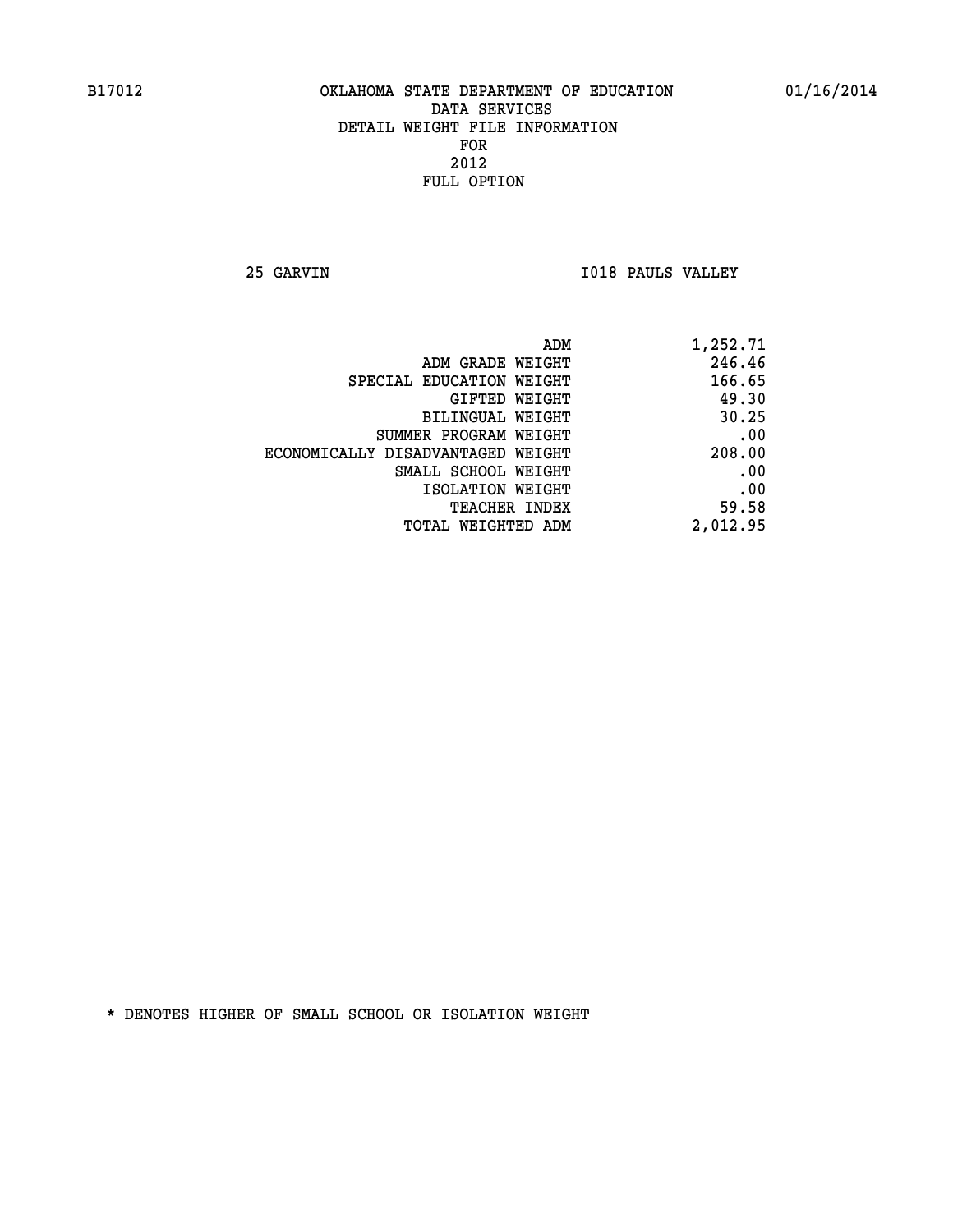**25 GARVIN 1038 WYNNEWOOD** 

| 662.32   |
|----------|
| 136.76   |
| 92.70    |
| 22.78    |
| 4.25     |
| .00      |
| 108.00   |
| .00      |
| .00      |
| 10.43    |
| 1,037.24 |
|          |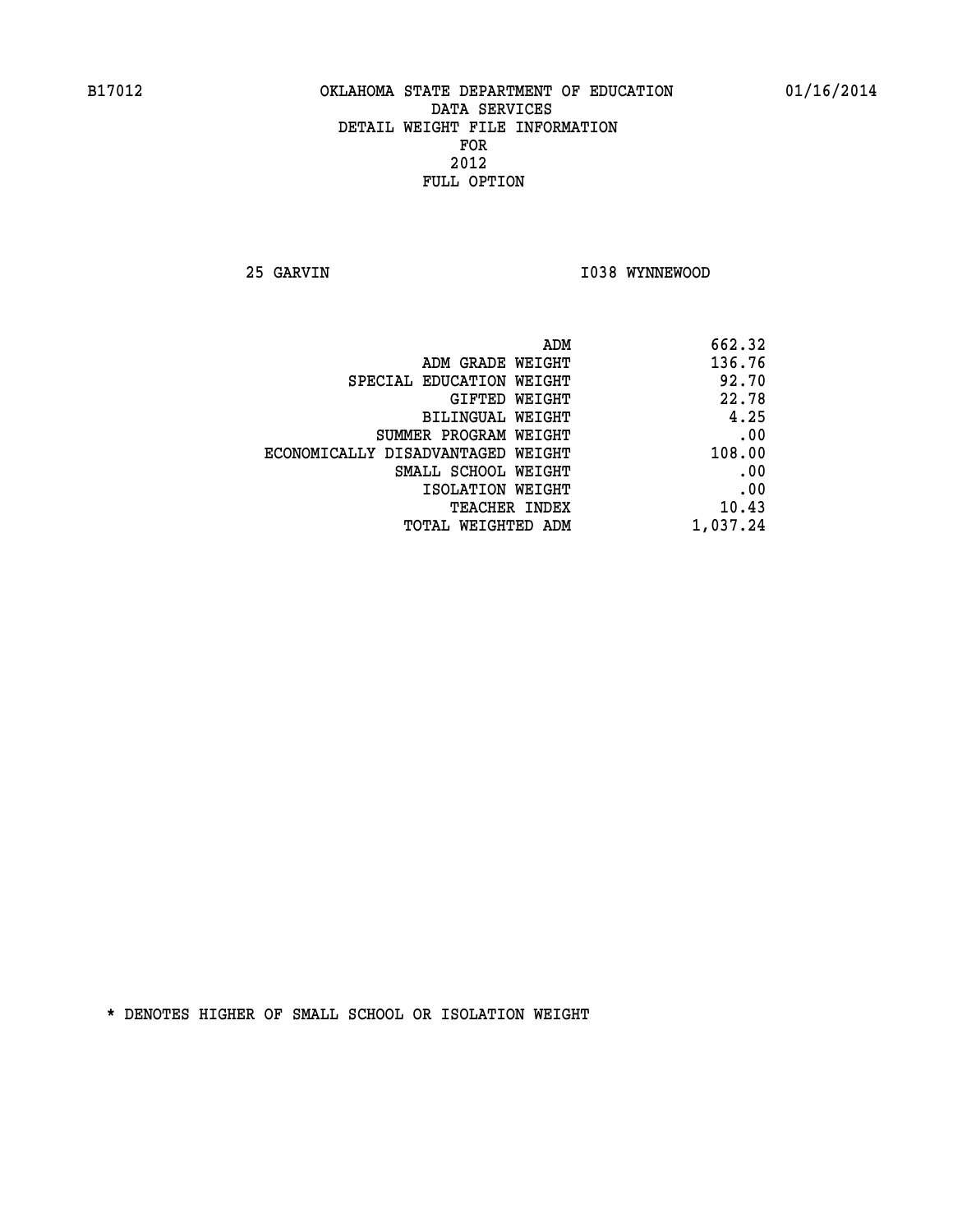**25 GARVIN I072 ELMORE CITY-PERNELL** 

|                                   | ADM | 480.20    |
|-----------------------------------|-----|-----------|
| ADM GRADE WEIGHT                  |     | 96.14     |
| SPECIAL EDUCATION WEIGHT          |     | 43.80     |
| GIFTED WEIGHT                     |     | 18.36     |
| BILINGUAL WEIGHT                  |     | .25       |
| SUMMER PROGRAM WEIGHT             |     | .00       |
| ECONOMICALLY DISADVANTAGED WEIGHT |     | 67.00     |
| SMALL SCHOOL WEIGHT               |     | 8.86      |
| ISOLATION WEIGHT                  |     | $118.61*$ |
| TEACHER INDEX                     |     | .84       |
| TOTAL WEIGHTED ADM                |     | 825.20    |
|                                   |     |           |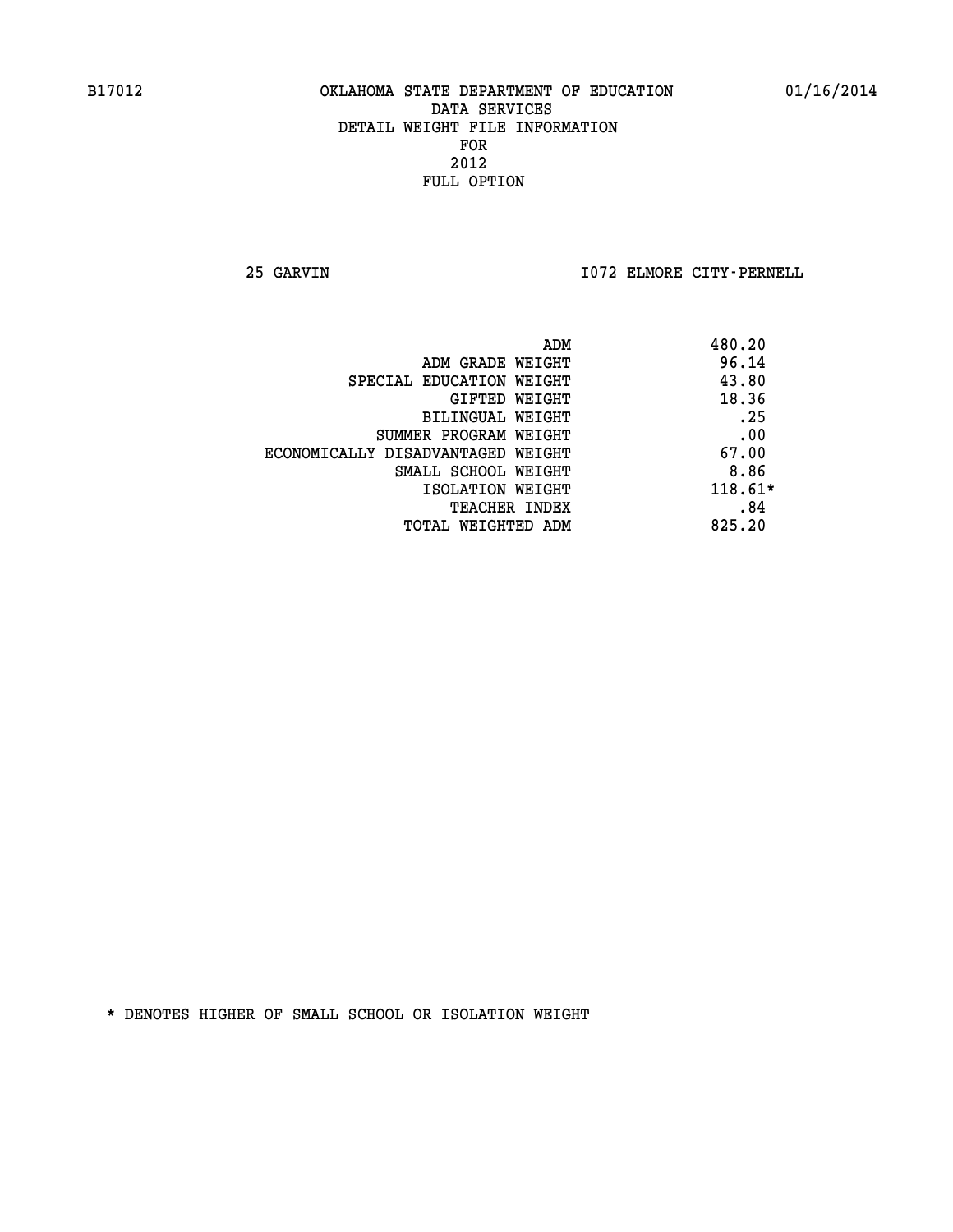**26 GRADY C037 FRIEND** 

|                                   | ADM | 194.77   |
|-----------------------------------|-----|----------|
| ADM GRADE WEIGHT                  |     | 38.89    |
| SPECIAL EDUCATION WEIGHT          |     | 19.05    |
| GIFTED WEIGHT                     |     | 8.50     |
| BILINGUAL WEIGHT                  |     | 2.75     |
| SUMMER PROGRAM WEIGHT             |     | 1.20     |
| ECONOMICALLY DISADVANTAGED WEIGHT |     | 24.00    |
| SMALL SCHOOL WEIGHT               |     | $24.61*$ |
| ISOLATION WEIGHT                  |     | .00      |
| <b>TEACHER INDEX</b>              |     | 3.99     |
| TOTAL WEIGHTED ADM                |     | 317.76   |
|                                   |     |          |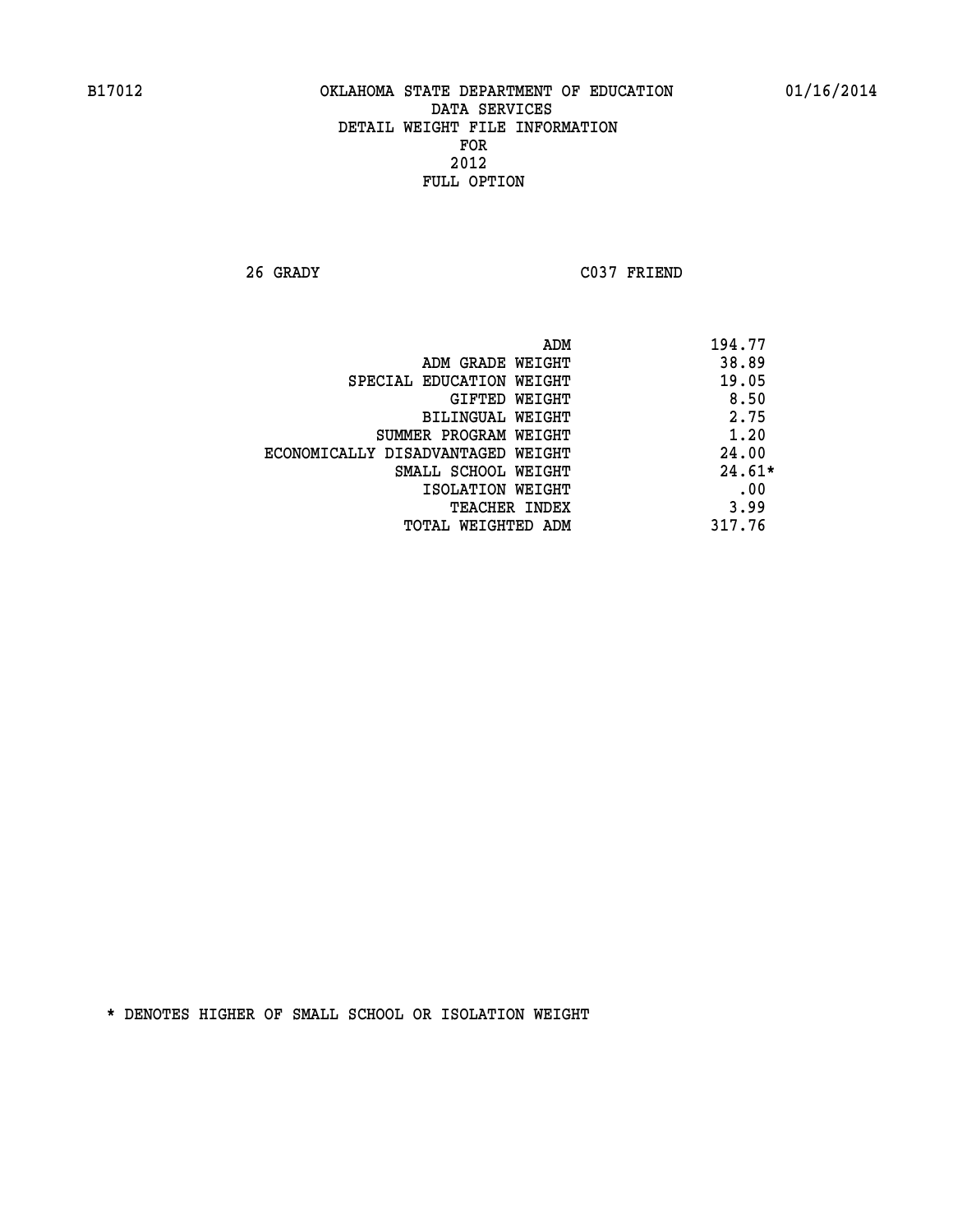**26 GRADY C096 MIDDLEBERG** 

| ADM                               | 202.32   |
|-----------------------------------|----------|
| ADM GRADE WEIGHT                  | 39.69    |
| SPECIAL EDUCATION WEIGHT          | 11.30    |
| GIFTED WEIGHT                     | 6.46     |
| BILINGUAL WEIGHT                  | .75      |
| SUMMER PROGRAM WEIGHT             | .00      |
| ECONOMICALLY DISADVANTAGED WEIGHT | 21.00    |
| SMALL SCHOOL WEIGHT               | $24.99*$ |
| ISOLATION WEIGHT                  | .00      |
| <b>TEACHER INDEX</b>              | 10.28    |
| TOTAL WEIGHTED ADM                | 316.79   |
|                                   |          |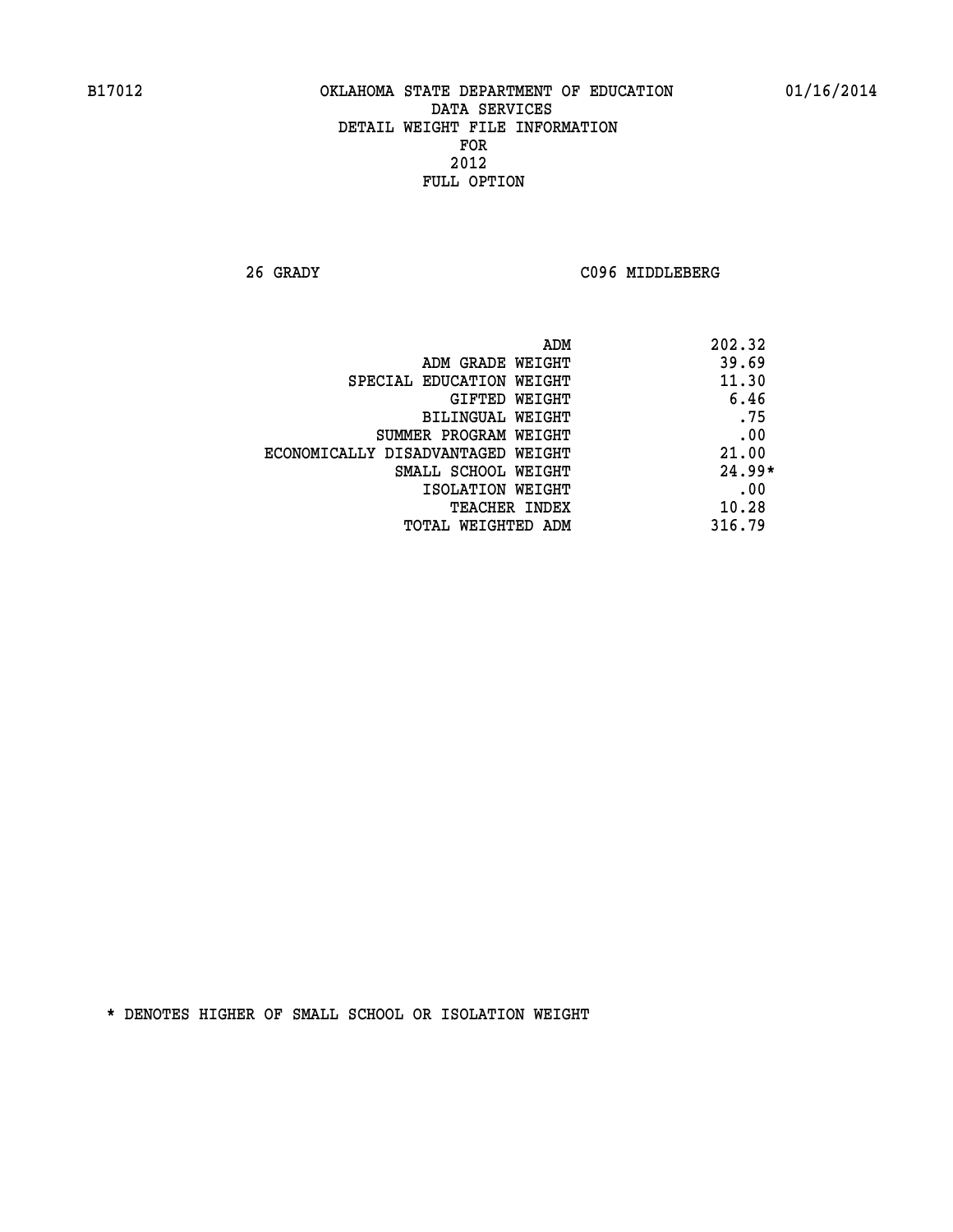**26 GRADY C131 PIONEER** 

| ADM                               | 380.66   |
|-----------------------------------|----------|
| ADM GRADE WEIGHT                  | 79.46    |
| SPECIAL EDUCATION WEIGHT          | 22.40    |
| GIFTED WEIGHT                     | 9.86     |
| BILINGUAL WEIGHT                  | 1.50     |
| SUMMER PROGRAM WEIGHT             | .00      |
| ECONOMICALLY DISADVANTAGED WEIGHT | 47.25    |
| SMALL SCHOOL WEIGHT               | $21.35*$ |
| ISOLATION WEIGHT                  | .00      |
| <b>TEACHER INDEX</b>              | .00      |
| TOTAL WEIGHTED ADM                | 562.48   |
|                                   |          |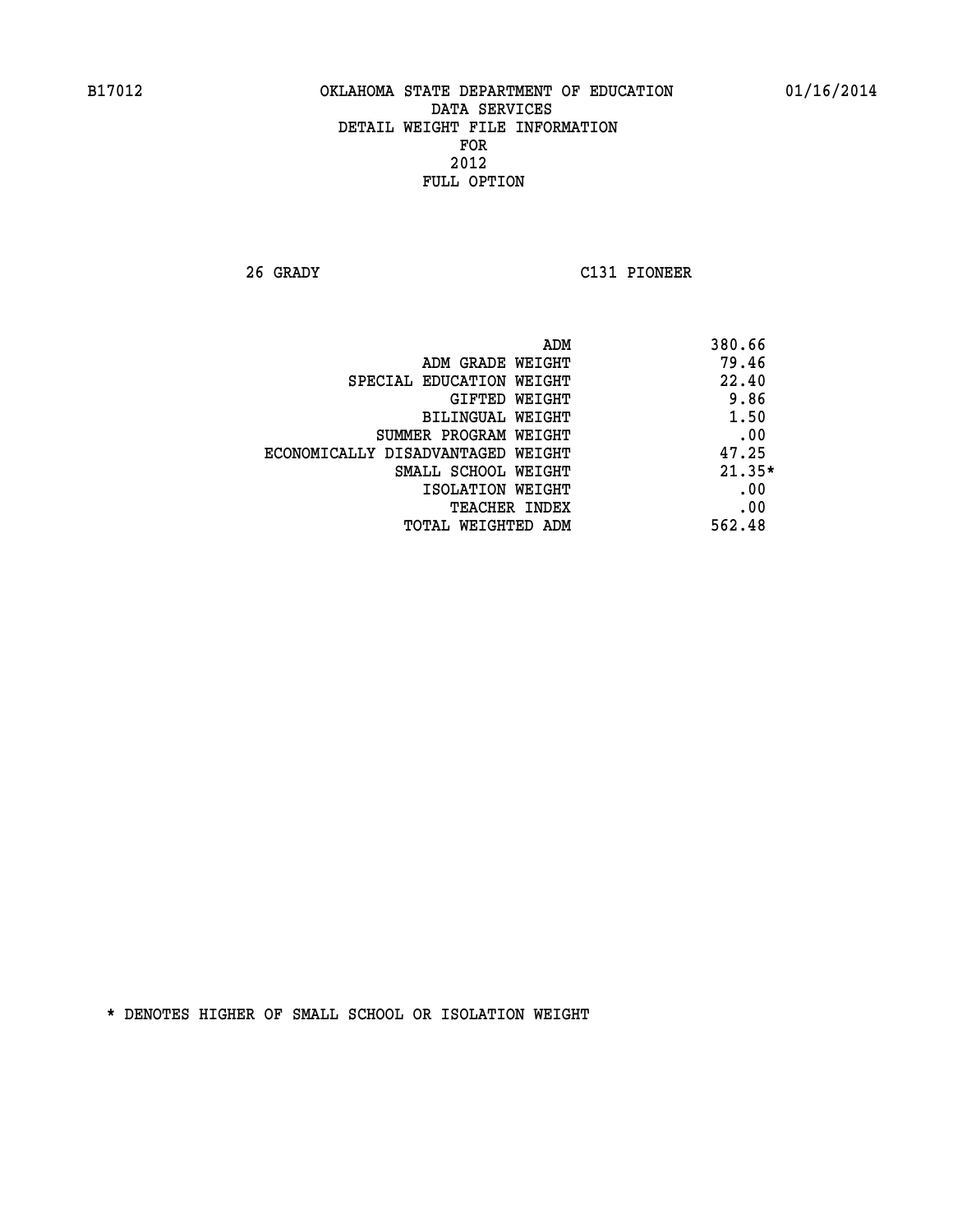**26 GRADY I001 CHICKASHA** 

| 2,470.48 |
|----------|
| 495.58   |
| 373.90   |
| 113.90   |
| 22.25    |
| .00      |
| 413.00   |
| .00      |
| .00      |
| 60.15    |
| 3,949.26 |
|          |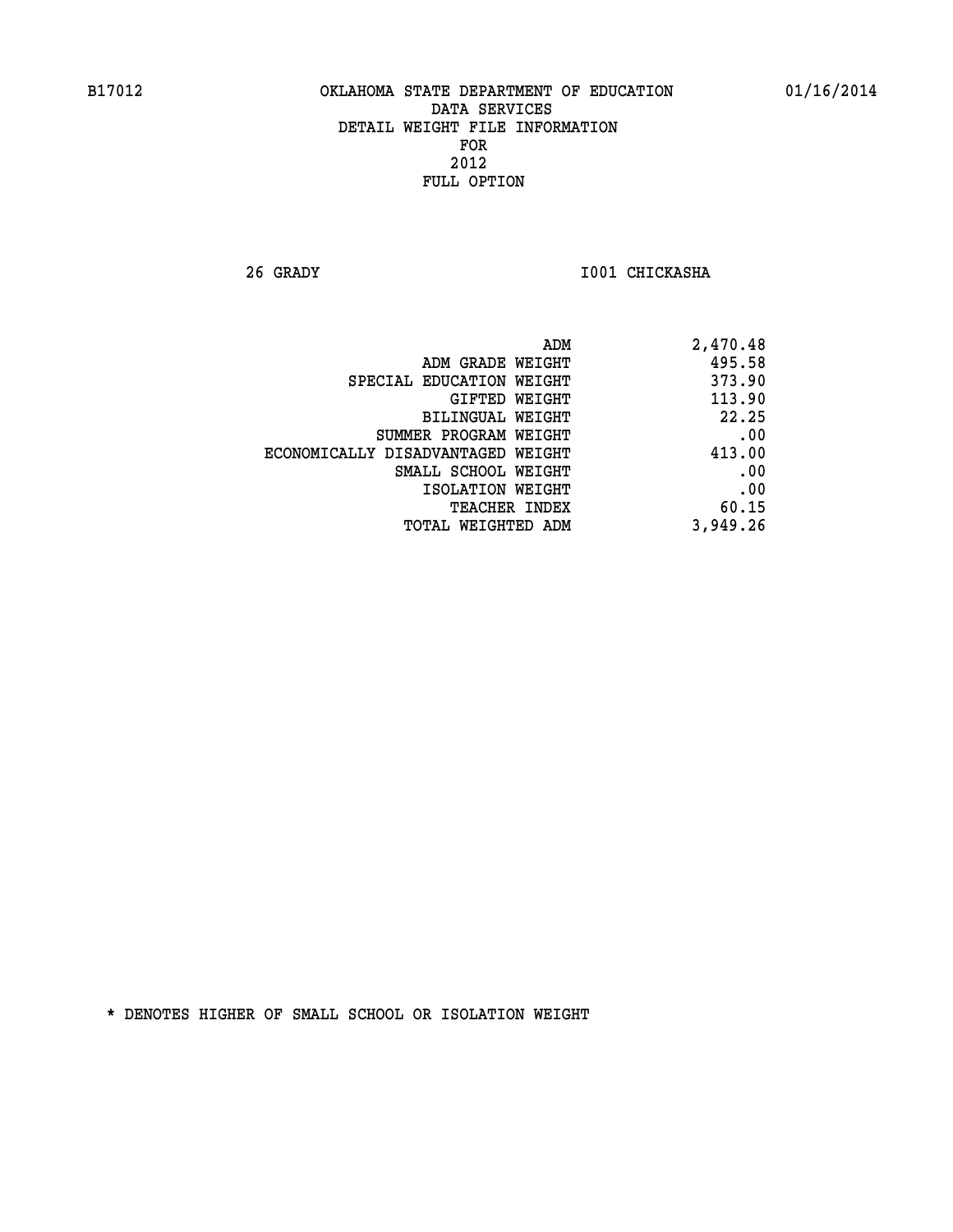**26 GRADY I002 MINCO** 

| 581.81 |
|--------|
| 100.65 |
| 51.05  |
| 18.02  |
| 6.75   |
| .00    |
| 75.50  |
| .00    |
| .00    |
| 17.96  |
| 851.74 |
|        |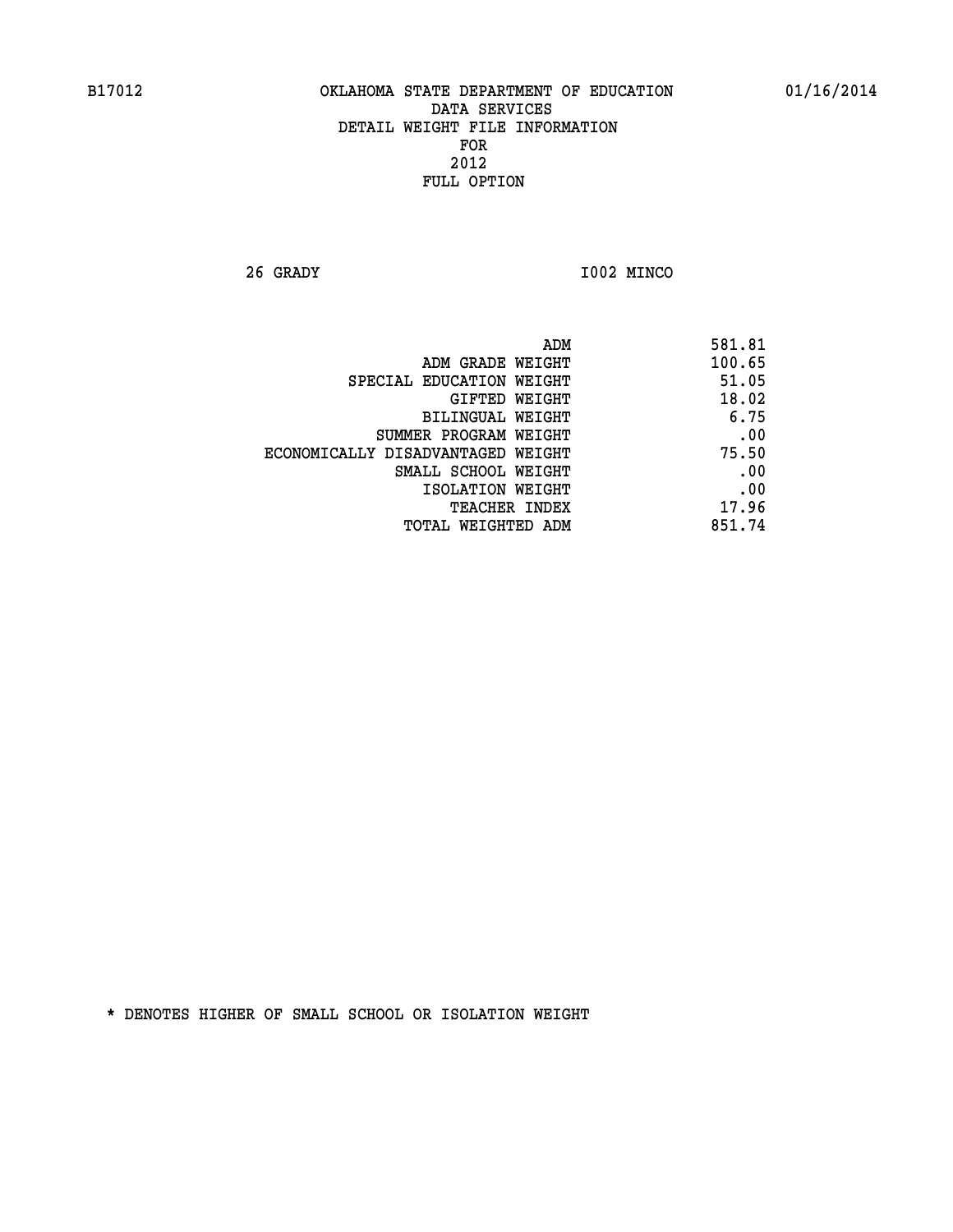**26 GRADY I051 NINNEKAH** 

| ADM                               | 506.16  |
|-----------------------------------|---------|
| ADM GRADE WEIGHT                  | 98.59   |
| SPECIAL EDUCATION WEIGHT          | 59.95   |
| GIFTED WEIGHT                     | 12.92   |
| <b>BILINGUAL WEIGHT</b>           | 2.00    |
| SUMMER PROGRAM WEIGHT             | .00     |
| ECONOMICALLY DISADVANTAGED WEIGHT | 80.25   |
| SMALL SCHOOL WEIGHT               | $4.37*$ |
| ISOLATION WEIGHT                  | .00     |
| <b>TEACHER INDEX</b>              | 1.71    |
| TOTAL WEIGHTED ADM                | 765.95  |
|                                   |         |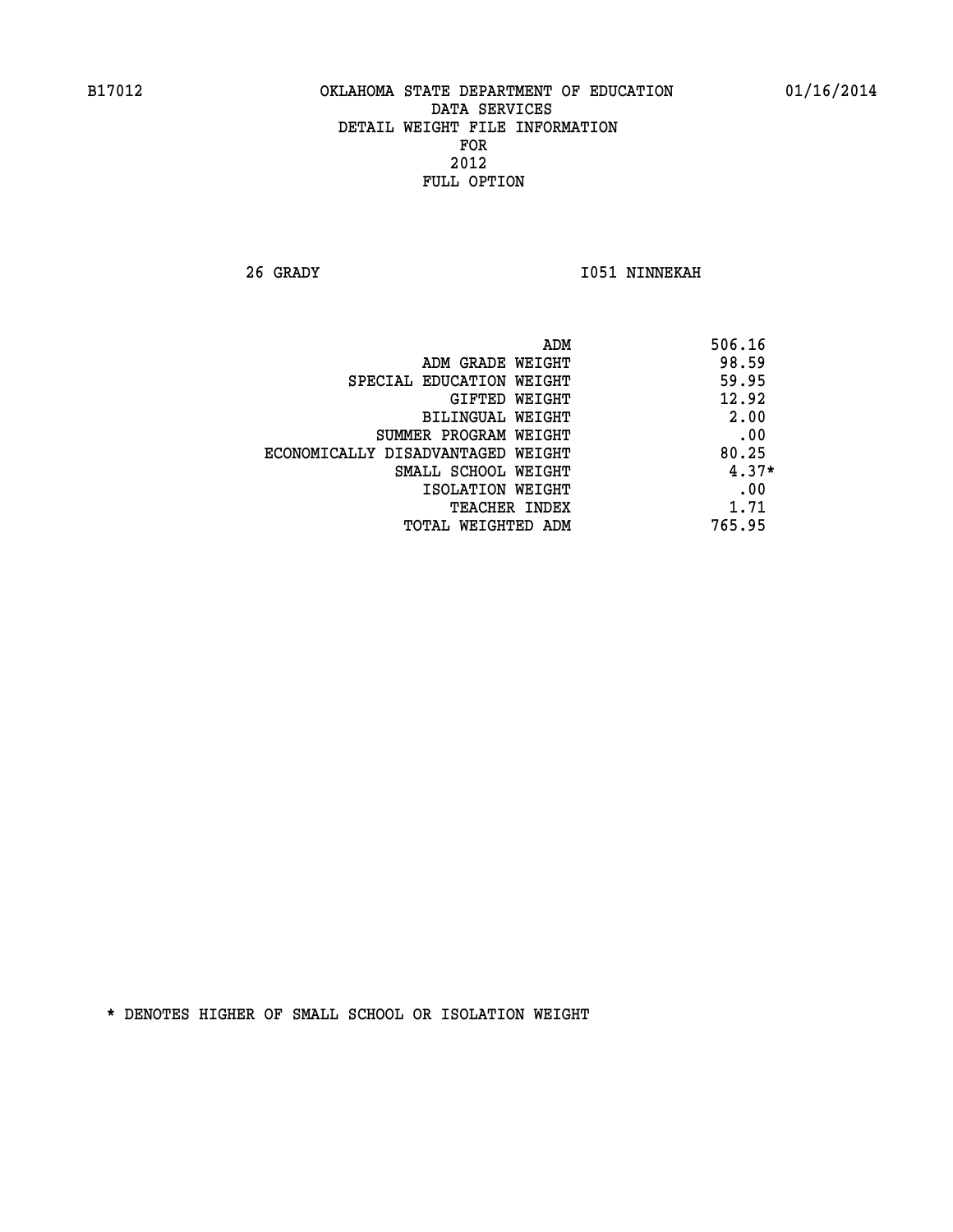**26 GRADY I056 ALEX** 

|                                   | 289.95<br>ADM |
|-----------------------------------|---------------|
| ADM GRADE WEIGHT                  | 54.32         |
| SPECIAL EDUCATION WEIGHT          | 29.35         |
| GIFTED WEIGHT                     | 14.28         |
| BILINGUAL WEIGHT                  | .00           |
| SUMMER PROGRAM WEIGHT             | .00           |
| ECONOMICALLY DISADVANTAGED WEIGHT | 62.25         |
| SMALL SCHOOL WEIGHT               | $26.21*$      |
| ISOLATION WEIGHT                  | 13.69         |
| <b>TEACHER INDEX</b>              | 1.42          |
| TOTAL WEIGHTED ADM                | 477.78        |
|                                   |               |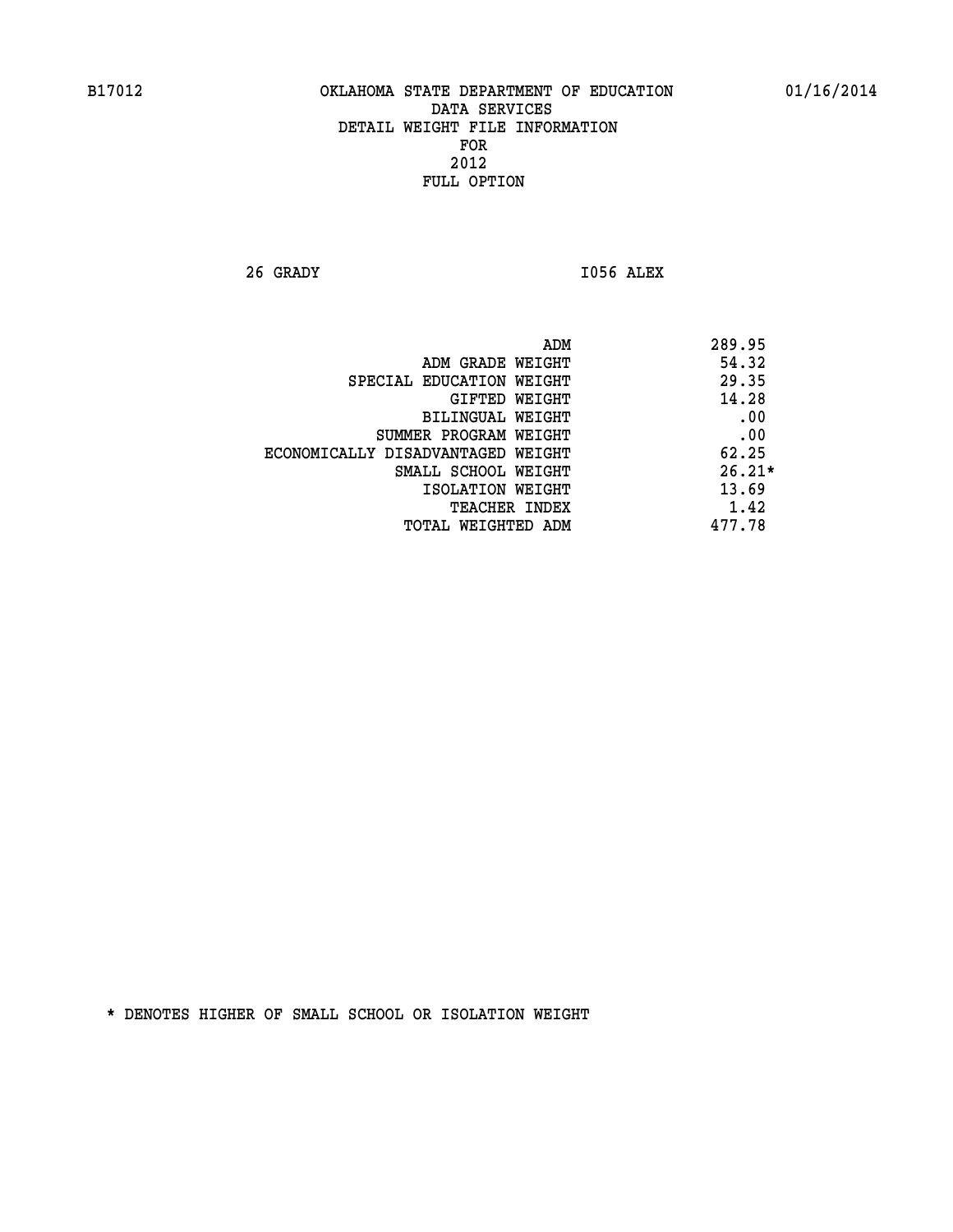**26 GRADY I068 RUSH SPRINGS** 

| 605.26 |
|--------|
| 120.30 |
| 66.85  |
| 19.72  |
| .00    |
| .00    |
| 103.25 |
| .00    |
| .00    |
| 8.70   |
| 924.08 |
|        |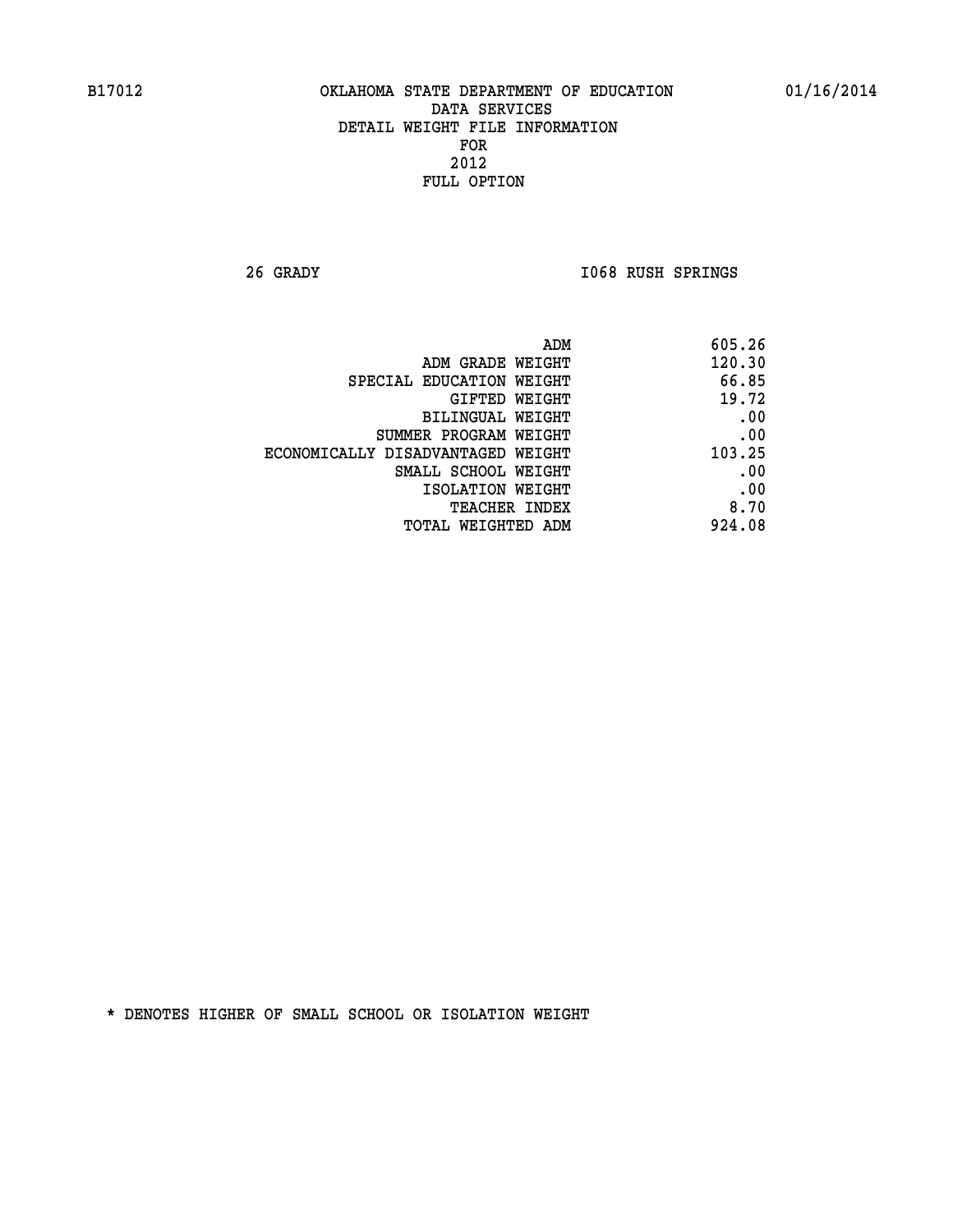**26 GRADY I095 BRIDGE CREEK** 

| 1,408.96 | ADM                               |  |
|----------|-----------------------------------|--|
| 211.58   | ADM GRADE WEIGHT                  |  |
| 147.35   | SPECIAL EDUCATION WEIGHT          |  |
| 58.82    | GIFTED WEIGHT                     |  |
| 4.25     | BILINGUAL WEIGHT                  |  |
| .00      | SUMMER PROGRAM WEIGHT             |  |
| 178.25   | ECONOMICALLY DISADVANTAGED WEIGHT |  |
| .00      | SMALL SCHOOL WEIGHT               |  |
| .00      | ISOLATION WEIGHT                  |  |
| 6.84     | <b>TEACHER INDEX</b>              |  |
| 2,016.05 | <b>TOTAL WEIGHTED ADM</b>         |  |
|          |                                   |  |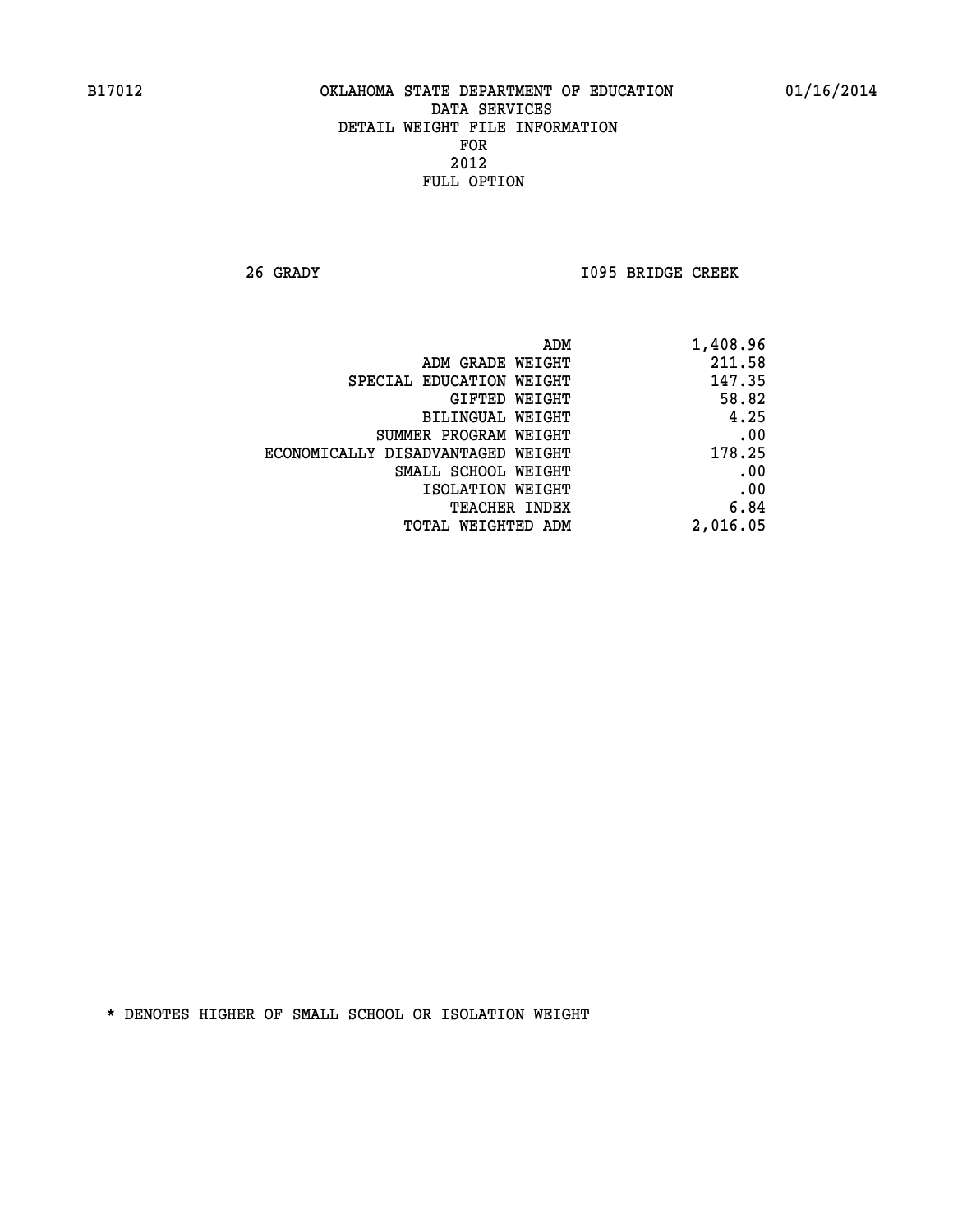**26 GRADY I097 TUTTLE** 

| 1,787.46 |
|----------|
| 291.72   |
| 199.45   |
| 43.86    |
| 9.00     |
| .00      |
| 101.75   |
| .00      |
| .00      |
| 71.10    |
| 2,504.34 |
|          |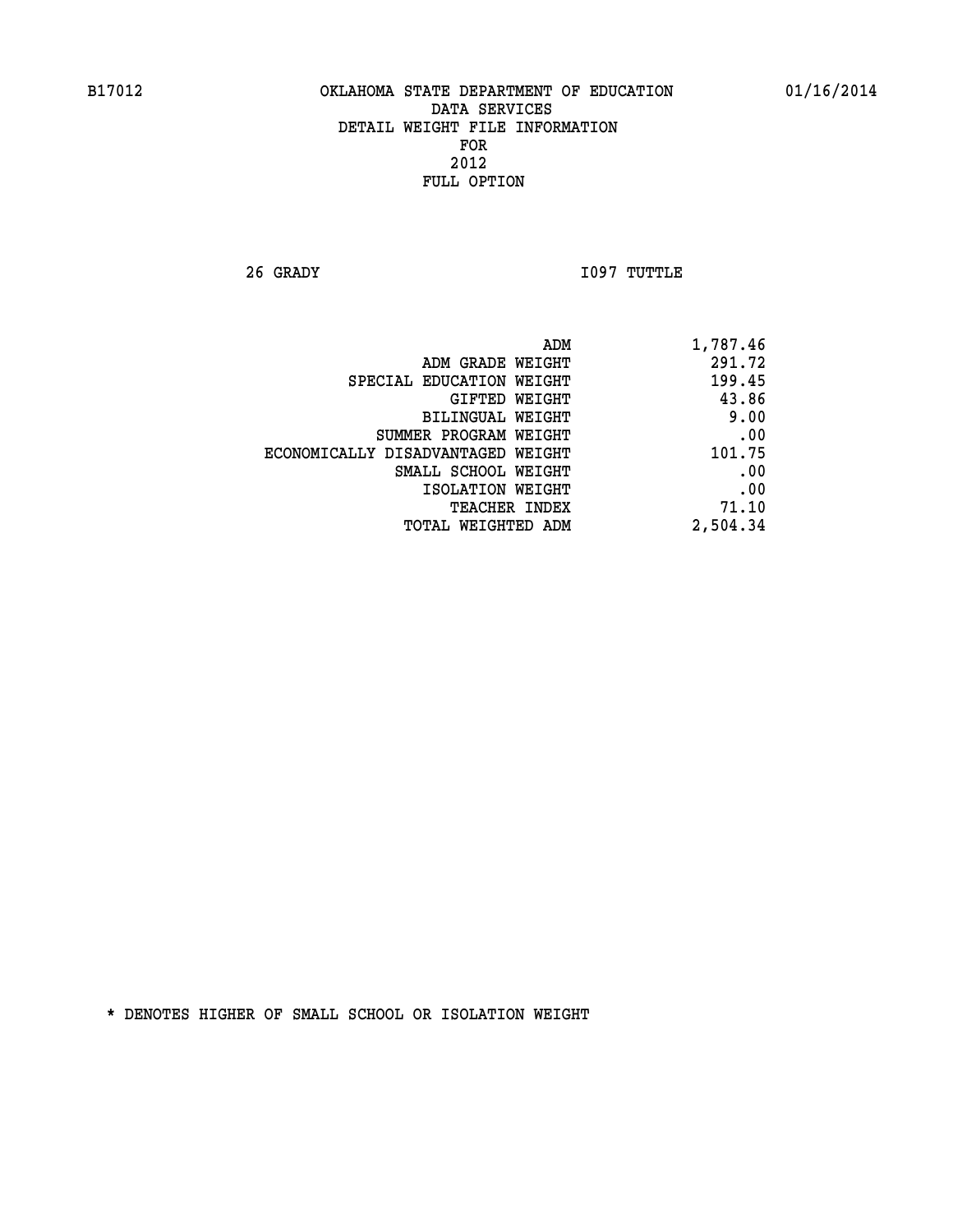**26 GRADY I099 VERDEN** 

| ADM                               | 279.95   |
|-----------------------------------|----------|
| ADM GRADE WEIGHT                  | 53.15    |
| SPECIAL EDUCATION WEIGHT          | 24.50    |
| <b>GIFTED WEIGHT</b>              | 7.82     |
| BILINGUAL WEIGHT                  | .50      |
| SUMMER PROGRAM WEIGHT             | .00      |
| ECONOMICALLY DISADVANTAGED WEIGHT | 51.00    |
| SMALL SCHOOL WEIGHT               | $26.36*$ |
| ISOLATION WEIGHT                  | .00      |
| <b>TEACHER INDEX</b>              | 21.74    |
| TOTAL WEIGHTED ADM                | 465.02   |
|                                   |          |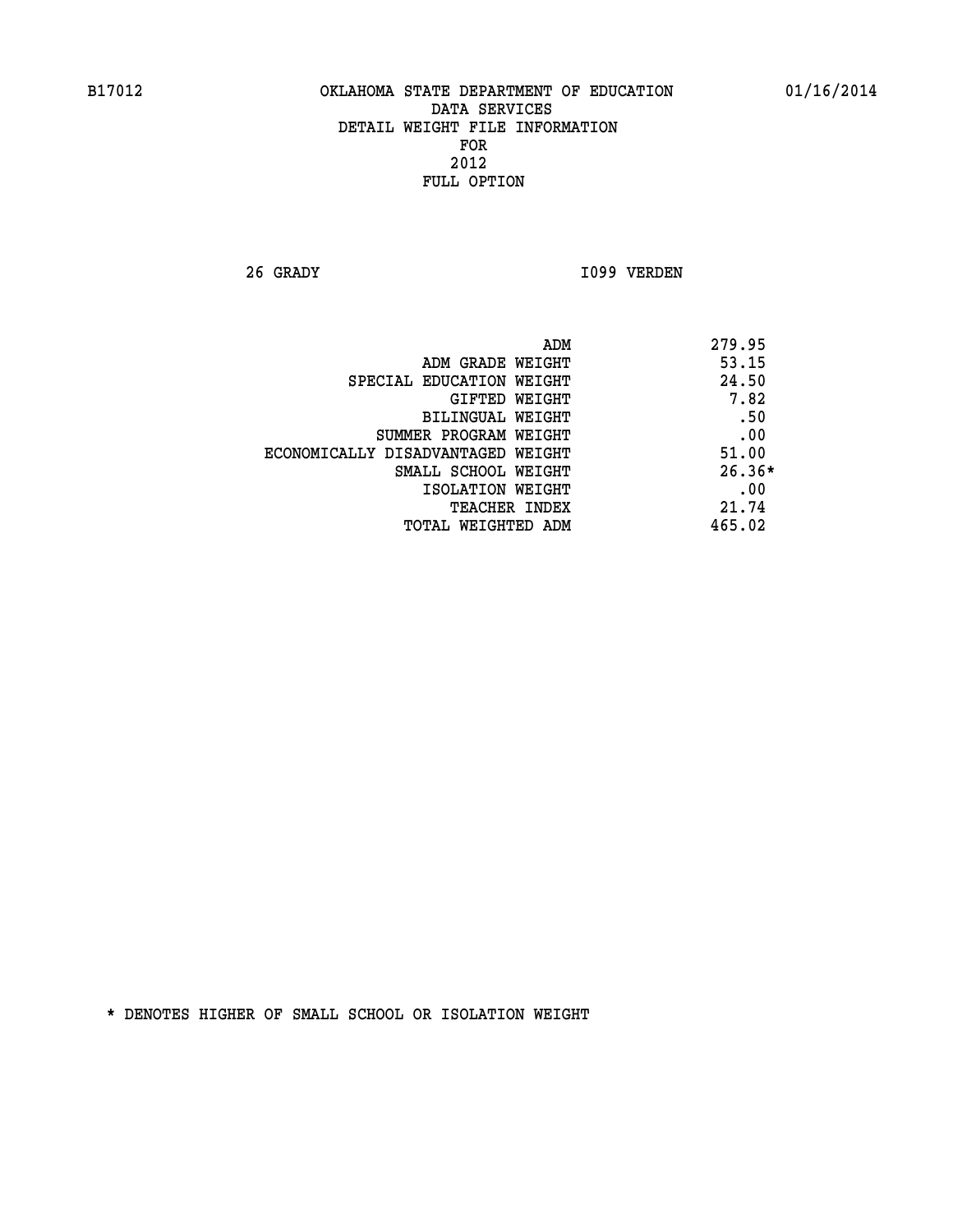**26 GRADY I128 AMBER-POCASSET** 

| ADM                               | 477.27  |
|-----------------------------------|---------|
| ADM GRADE WEIGHT                  | 95.68   |
| SPECIAL EDUCATION WEIGHT          | 77.15   |
| GIFTED WEIGHT                     | 11.56   |
| BILINGUAL WEIGHT                  | 1.75    |
| SUMMER PROGRAM WEIGHT             | .00     |
| ECONOMICALLY DISADVANTAGED WEIGHT | 60.75   |
| SMALL SCHOOL WEIGHT               | $9.33*$ |
| ISOLATION WEIGHT                  | .00     |
| <b>TEACHER INDEX</b>              | 36.25   |
| TOTAL WEIGHTED ADM                | 769.74  |
|                                   |         |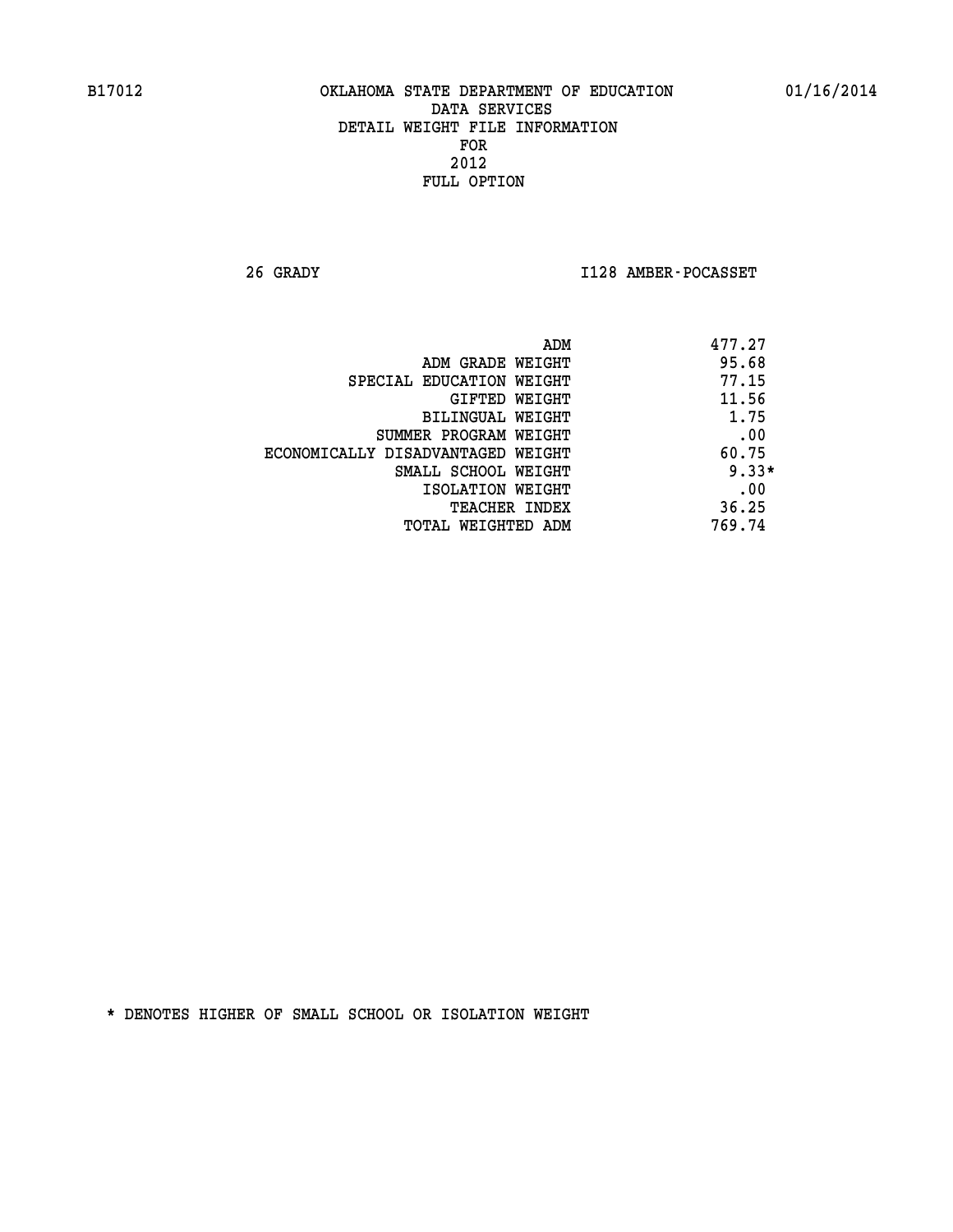**27 GRANT 1054 MEDFORD** 

|                                   | ADM<br>281.13 |      |
|-----------------------------------|---------------|------|
| ADM GRADE WEIGHT                  | 37.15         |      |
| SPECIAL EDUCATION WEIGHT          | 34.45         |      |
| GIFTED WEIGHT                     |               | 7.48 |
| BILINGUAL WEIGHT                  |               | 2.25 |
| SUMMER PROGRAM WEIGHT             |               | .00  |
| ECONOMICALLY DISADVANTAGED WEIGHT | 42.50         |      |
| SMALL SCHOOL WEIGHT               | 38.77         |      |
| ISOLATION WEIGHT                  | $165.87*$     |      |
| TEACHER INDEX                     |               | .00  |
| TOTAL WEIGHTED ADM                | 570.83        |      |
|                                   |               |      |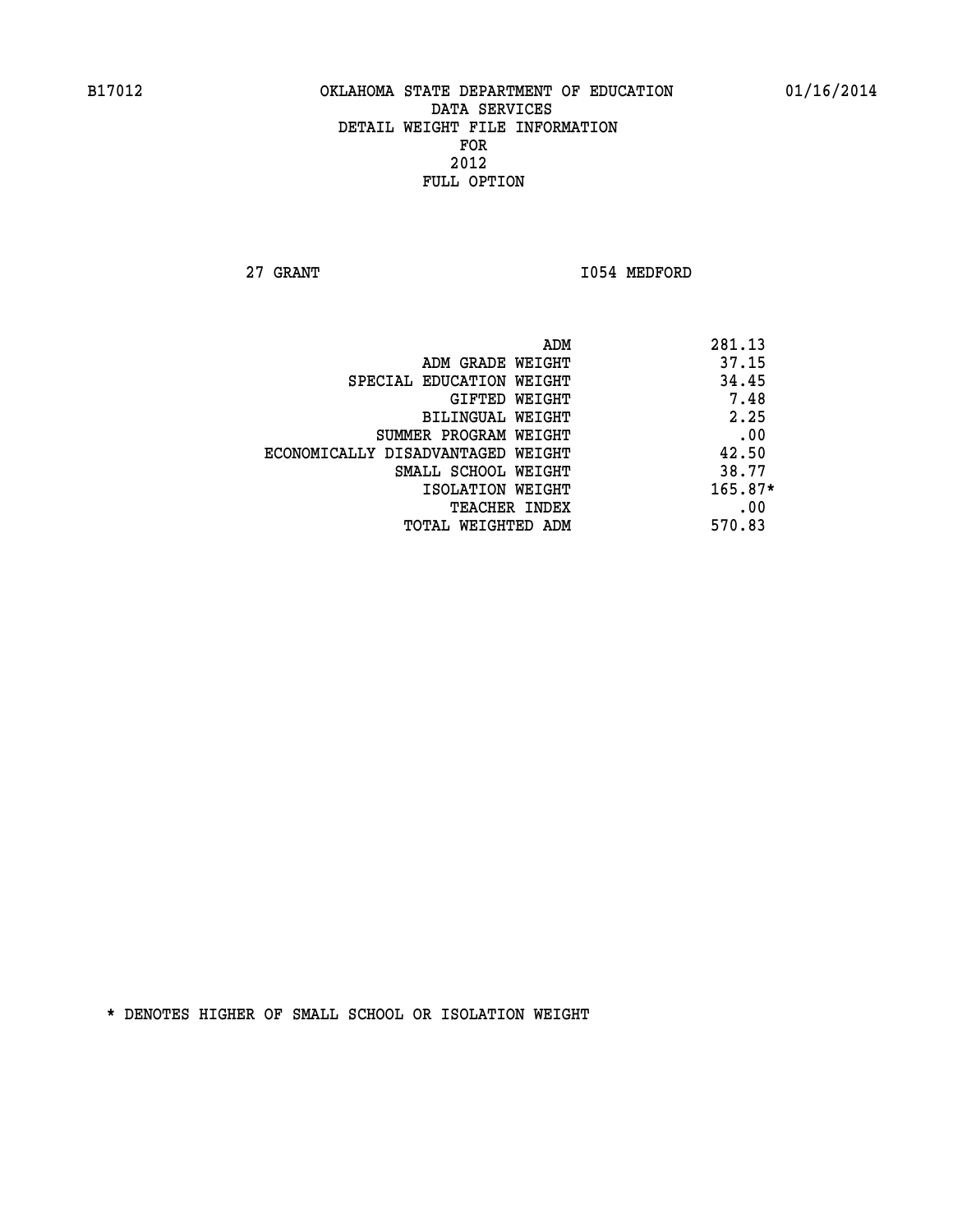**27 GRANT I090 POND CREEK-HUNTER** 

| ADM                               | 306.76    |
|-----------------------------------|-----------|
| ADM GRADE WEIGHT                  | 63.16     |
| SPECIAL EDUCATION WEIGHT          | 43.45     |
| GIFTED WEIGHT                     | 15.64     |
| <b>BILINGUAL WEIGHT</b>           | 2.50      |
| SUMMER PROGRAM WEIGHT             | .00       |
| ECONOMICALLY DISADVANTAGED WEIGHT | 45.00     |
| SMALL SCHOOL WEIGHT               | 25.77     |
| ISOLATION WEIGHT                  | $103.07*$ |
| <b>TEACHER INDEX</b>              | 34.60     |
| TOTAL WEIGHTED ADM                | 614.18    |
|                                   |           |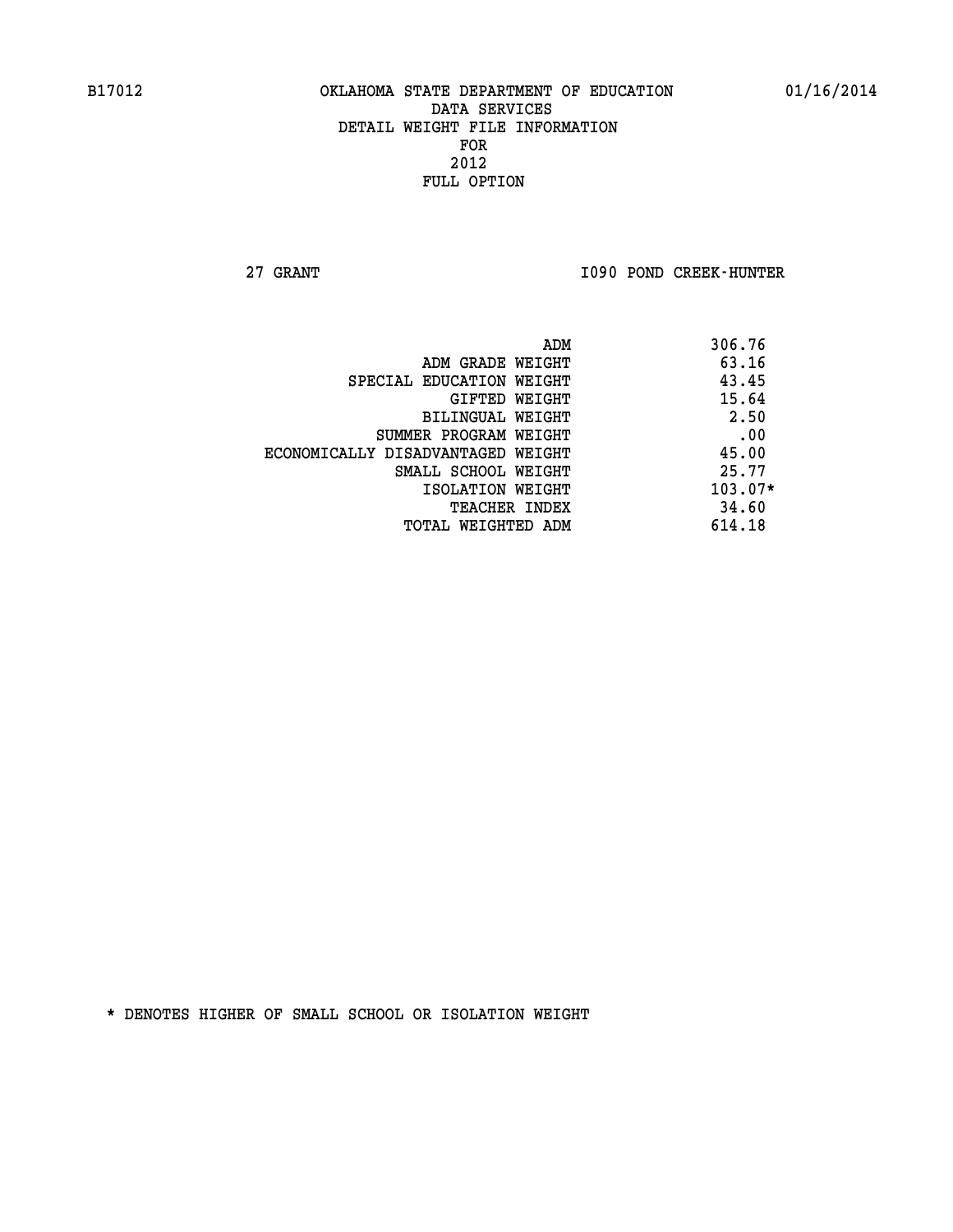**27 GRANT I095 DEER CREEK-LAMONT** 

| ADM                               | 191.35    |
|-----------------------------------|-----------|
| ADM GRADE WEIGHT                  | 36.20     |
| SPECIAL EDUCATION WEIGHT          | 26.10     |
| GIFTED WEIGHT                     | 5.44      |
| <b>BILINGUAL WEIGHT</b>           | 1.50      |
| SUMMER PROGRAM WEIGHT             | .00       |
| ECONOMICALLY DISADVANTAGED WEIGHT | 22.50     |
| SMALL SCHOOL WEIGHT               | 24.43     |
| ISOLATION WEIGHT                  | $123.19*$ |
| <b>TEACHER INDEX</b>              | 15.55     |
| TOTAL WEIGHTED ADM                | 421.83    |
|                                   |           |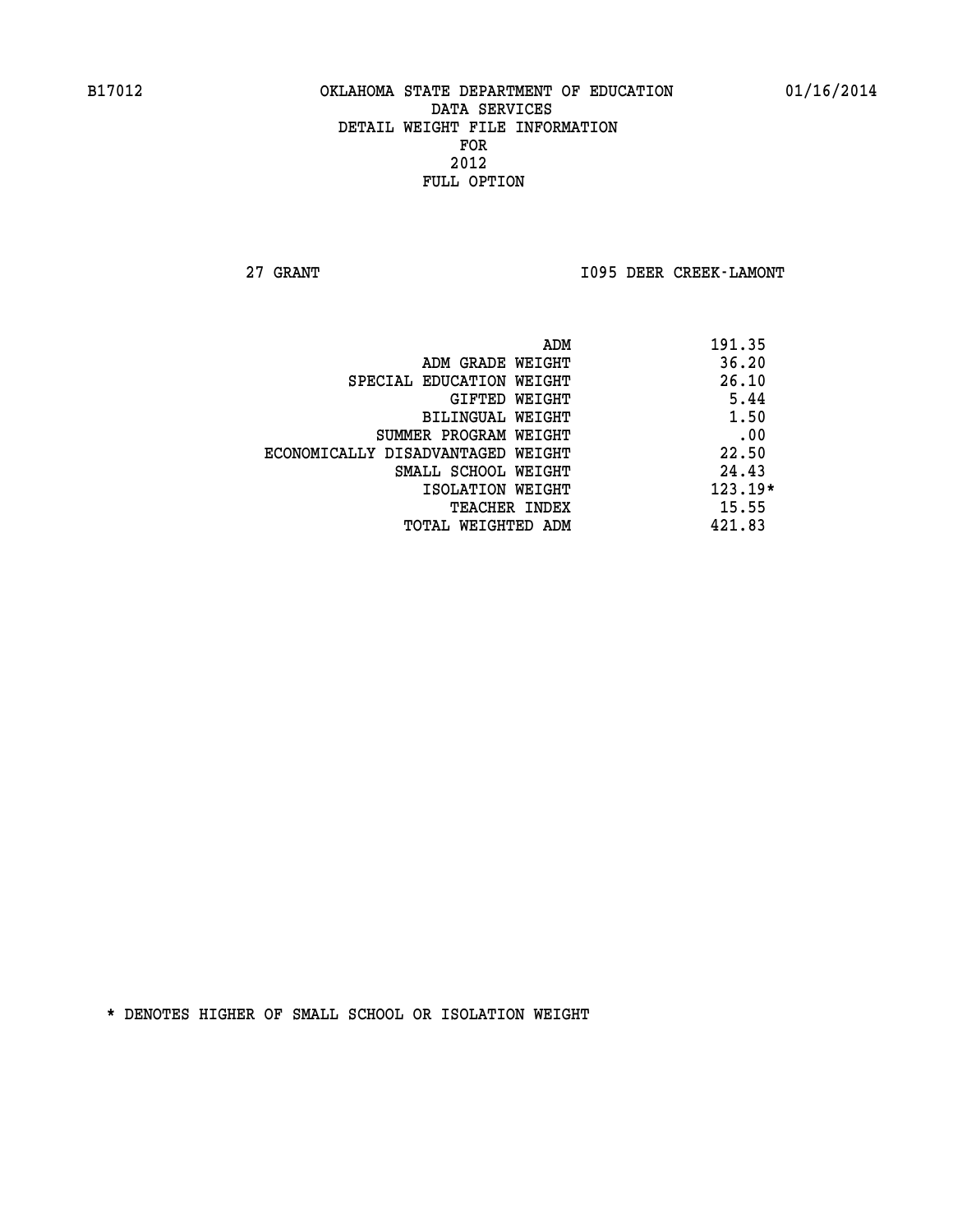**28 GREER I001 MANGUM** 

| 688.07<br>ADM                               |  |
|---------------------------------------------|--|
| 134.53<br>ADM GRADE WEIGHT                  |  |
| 73.85<br>SPECIAL EDUCATION WEIGHT           |  |
| 25.16<br>GIFTED WEIGHT                      |  |
| 2.25<br>BILINGUAL WEIGHT                    |  |
| .00<br>SUMMER PROGRAM WEIGHT                |  |
| 117.25<br>ECONOMICALLY DISADVANTAGED WEIGHT |  |
| .00<br>SMALL SCHOOL WEIGHT                  |  |
| 185.78*<br>ISOLATION WEIGHT                 |  |
| 32.71<br><b>TEACHER INDEX</b>               |  |
| 1,259.60<br>TOTAL WEIGHTED ADM              |  |
|                                             |  |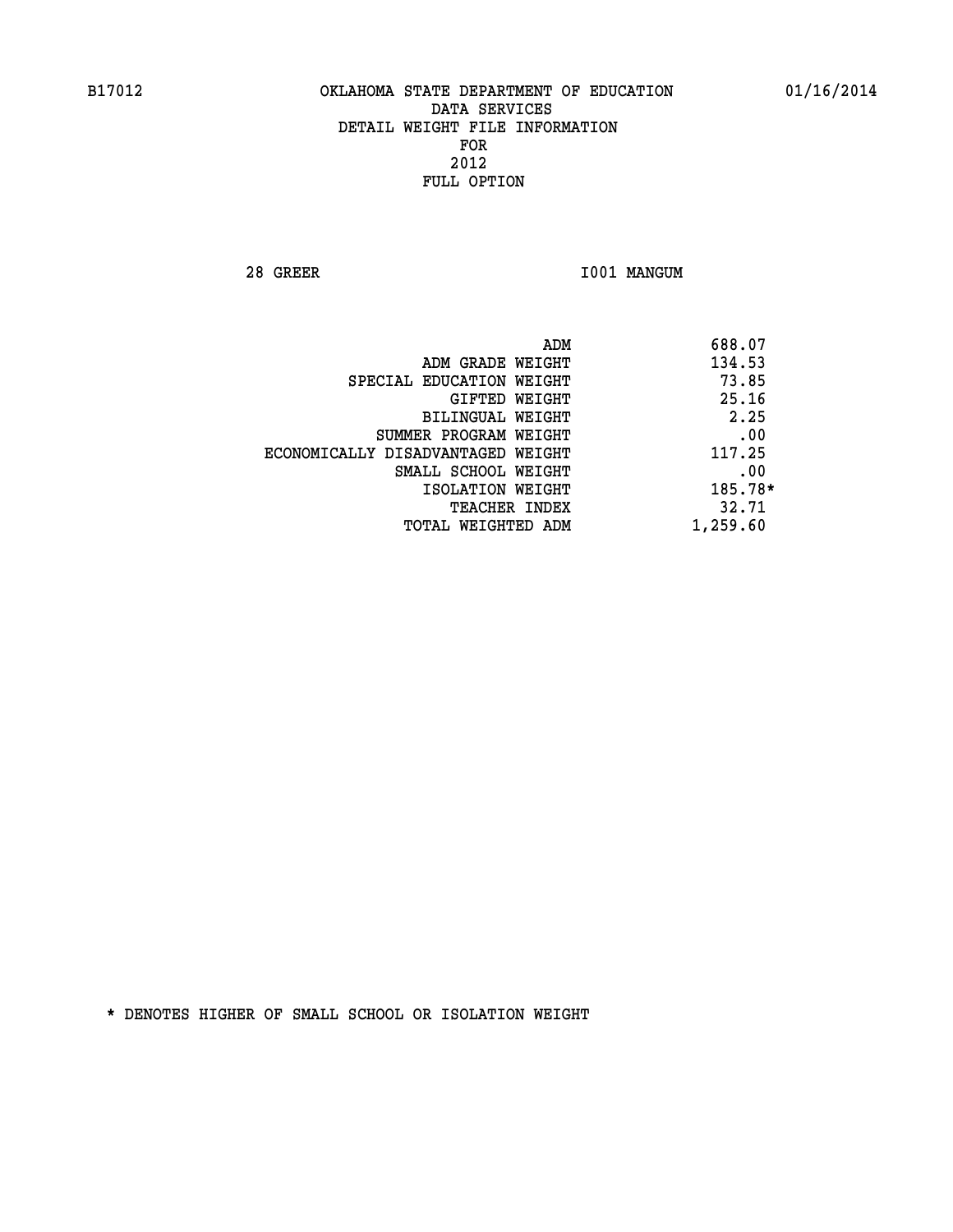**28 GREER I003 GRANITE** 

|                                   | ADM | 253.17   |
|-----------------------------------|-----|----------|
| ADM GRADE WEIGHT                  |     | 50.54    |
| SPECIAL EDUCATION WEIGHT          |     | 38.50    |
| GIFTED WEIGHT                     |     | 6.80     |
| BILINGUAL WEIGHT                  |     | .00      |
| SUMMER PROGRAM WEIGHT             |     | .00      |
| ECONOMICALLY DISADVANTAGED WEIGHT |     | 34.75    |
| SMALL SCHOOL WEIGHT               |     | 26.40    |
| ISOLATION WEIGHT                  |     | $53.37*$ |
| <b>TEACHER INDEX</b>              |     | 16.89    |
| TOTAL WEIGHTED ADM                |     | 454.02   |
|                                   |     |          |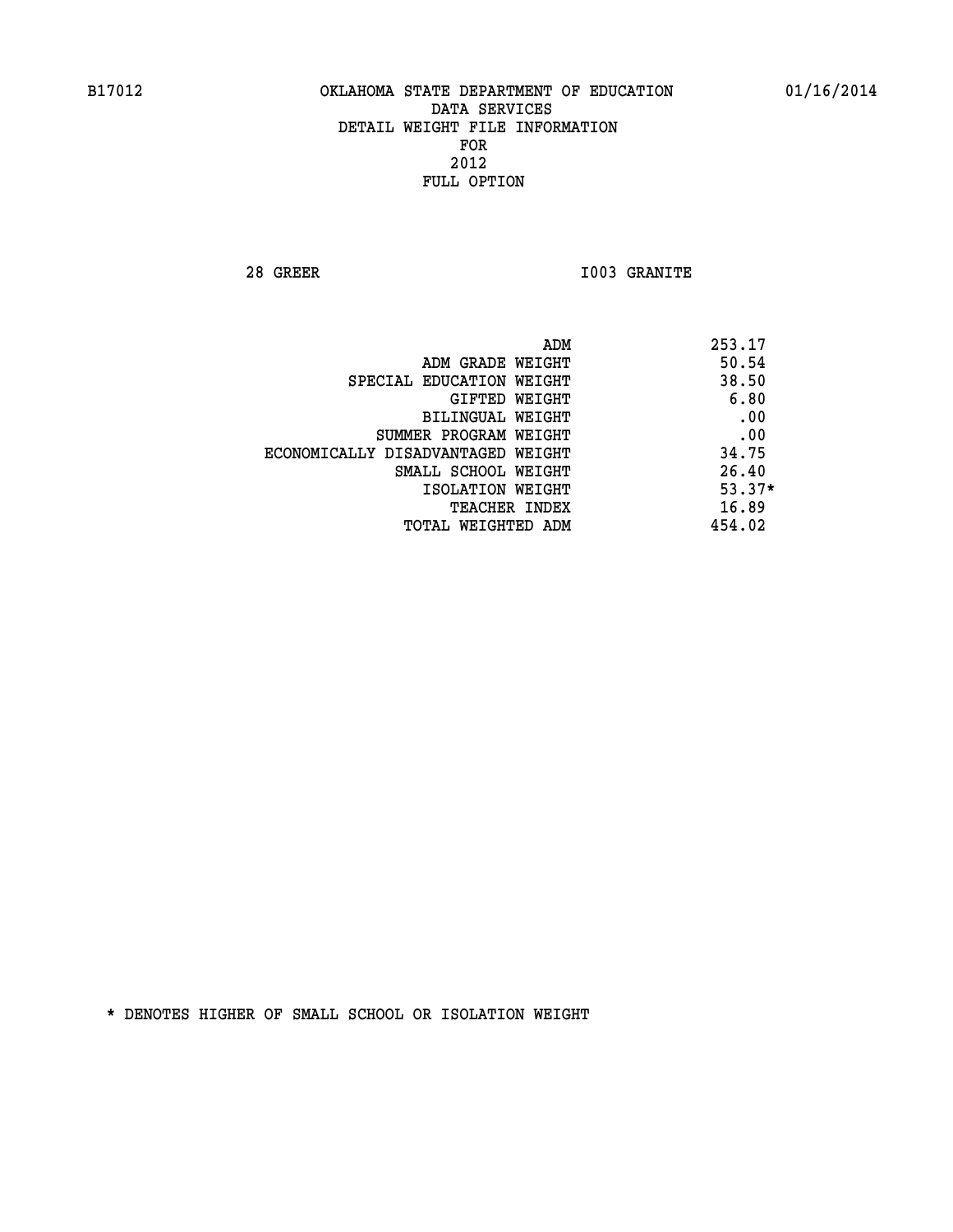**29 HARMON I066 HOLLIS** 

| ADM                               | 550.08   |
|-----------------------------------|----------|
| ADM GRADE WEIGHT                  | 115.22   |
| SPECIAL EDUCATION WEIGHT          | 85.70    |
| GIFTED WEIGHT                     | 14.96    |
| BILINGUAL WEIGHT                  | 18.50    |
| SUMMER PROGRAM WEIGHT             | .00      |
| ECONOMICALLY DISADVANTAGED WEIGHT | 95.75    |
| SMALL SCHOOL WEIGHT               | .00      |
| ISOLATION WEIGHT                  | 181.53*  |
| <b>TEACHER INDEX</b>              | 26.18    |
| TOTAL WEIGHTED ADM                | 1,087.92 |
|                                   |          |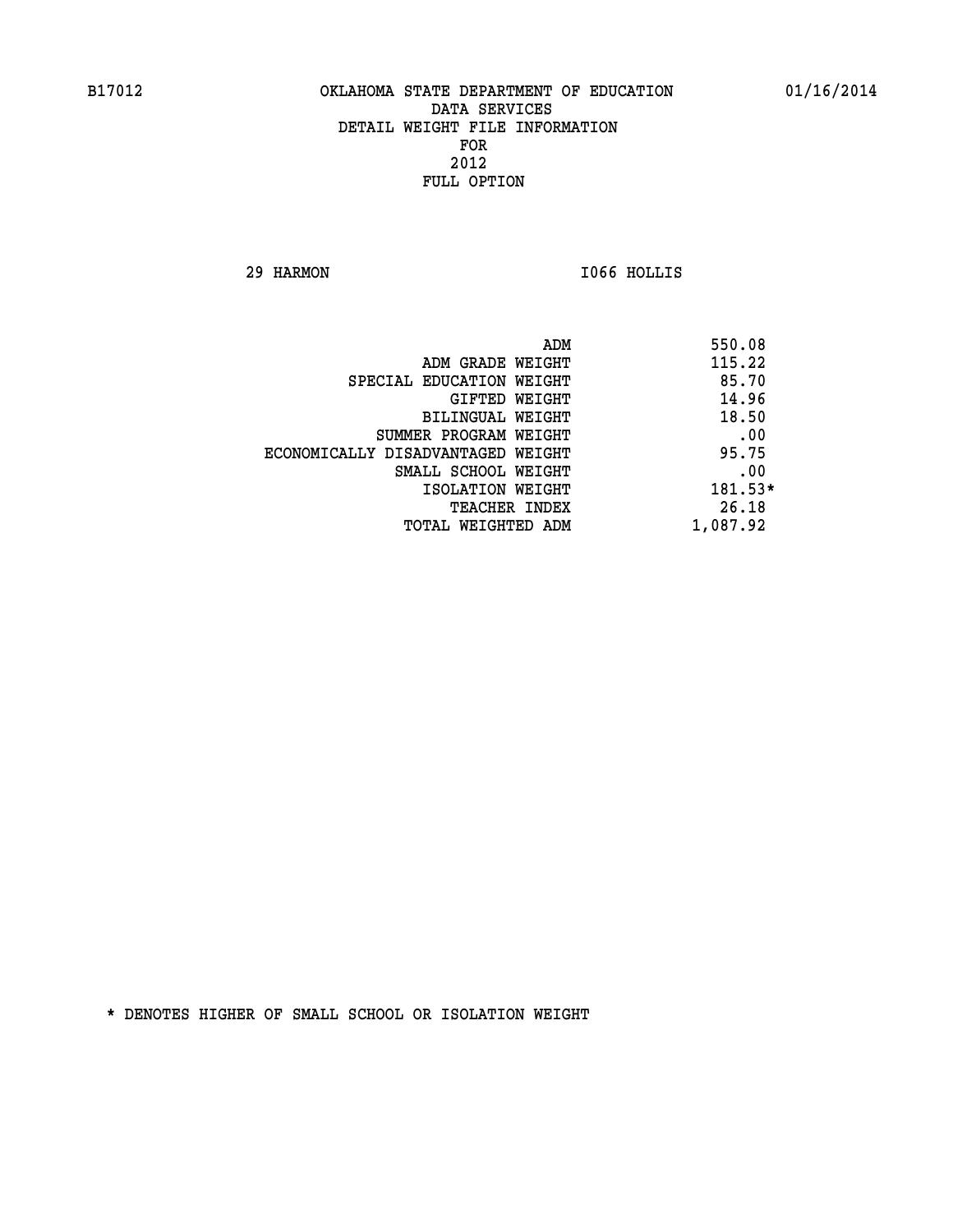**30 HARPER I001 LAVERNE** 

|                                   | ADM | 453.23  |
|-----------------------------------|-----|---------|
| ADM GRADE WEIGHT                  |     | 73.12   |
| SPECIAL EDUCATION WEIGHT          |     | 33.95   |
| GIFTED WEIGHT                     |     | 21.08   |
| BILINGUAL WEIGHT                  |     | 20.50   |
| SUMMER PROGRAM WEIGHT             |     | .00     |
| ECONOMICALLY DISADVANTAGED WEIGHT |     | 60.75   |
| SMALL SCHOOL WEIGHT               |     | 12.98   |
| ISOLATION WEIGHT                  |     | 185.82* |
| TEACHER INDEX                     |     | 10.98   |
| TOTAL WEIGHTED ADM                |     | 859.43  |
|                                   |     |         |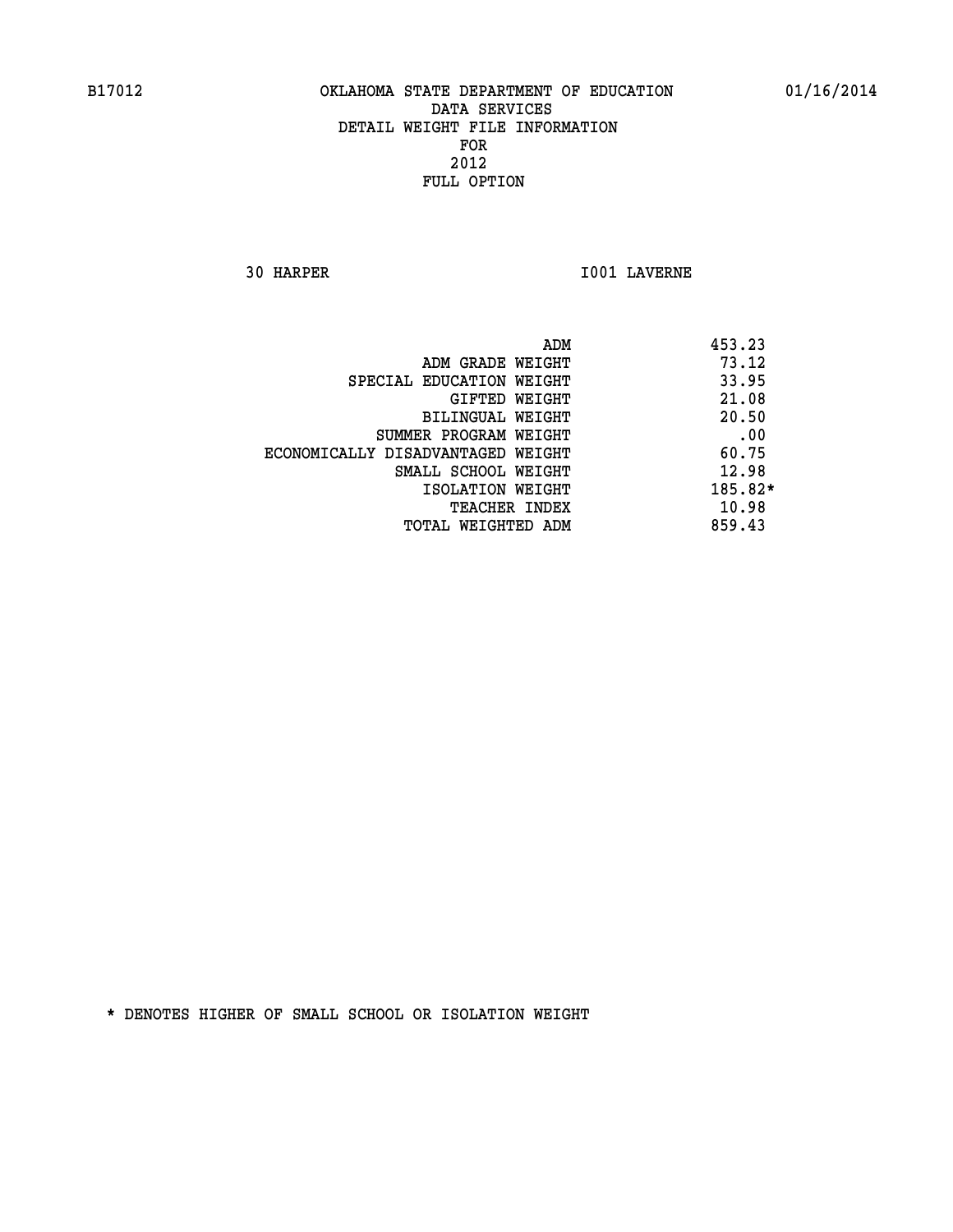**30 HARPER I004 BUFFALO** 

| 274.67<br>ADM                              |  |
|--------------------------------------------|--|
| 57.22<br>ADM GRADE WEIGHT                  |  |
| 19.00<br>SPECIAL EDUCATION WEIGHT          |  |
| 9.18<br>GIFTED WEIGHT                      |  |
| 18.75<br>BILINGUAL WEIGHT                  |  |
| .00<br>SUMMER PROGRAM WEIGHT               |  |
| 40.25<br>ECONOMICALLY DISADVANTAGED WEIGHT |  |
| 26.41<br>SMALL SCHOOL WEIGHT               |  |
| $159.31*$<br>ISOLATION WEIGHT              |  |
| .00<br><b>TEACHER INDEX</b>                |  |
| 578.38<br>TOTAL WEIGHTED ADM               |  |
|                                            |  |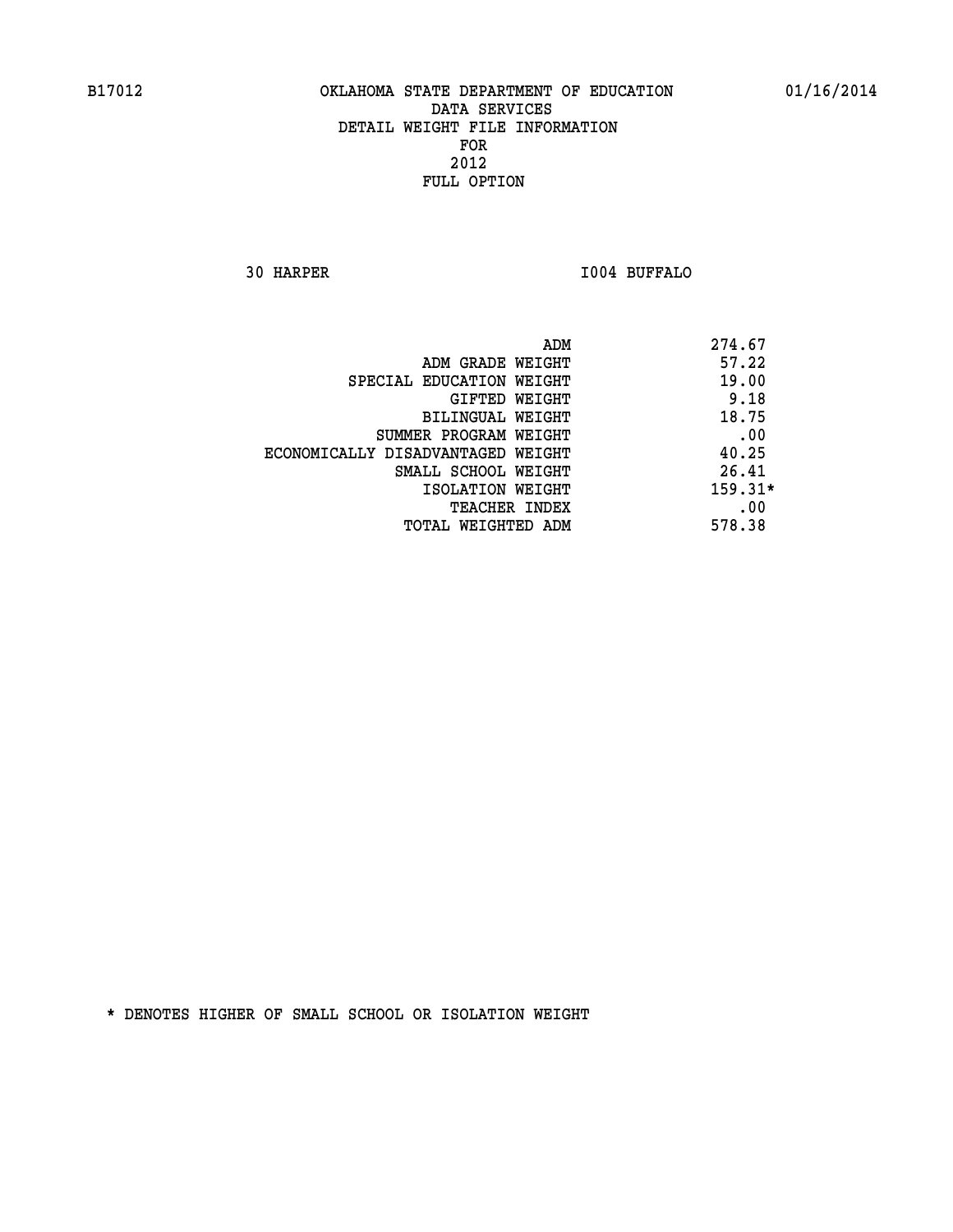**31 HASKELL C010 WHITEFIELD** 

| ADM                               | 127.74   |
|-----------------------------------|----------|
| ADM GRADE WEIGHT                  | 26.63    |
| SPECIAL EDUCATION WEIGHT          | 25.50    |
| GIFTED WEIGHT                     | 1.70     |
| BILINGUAL WEIGHT                  | .00      |
| SUMMER PROGRAM WEIGHT             | .00      |
| ECONOMICALLY DISADVANTAGED WEIGHT | 21.00    |
| SMALL SCHOOL WEIGHT               | $19.38*$ |
| ISOLATION WEIGHT                  | .00      |
| <b>TEACHER INDEX</b>              | .00      |
| TOTAL WEIGHTED ADM                | 221.95   |
|                                   |          |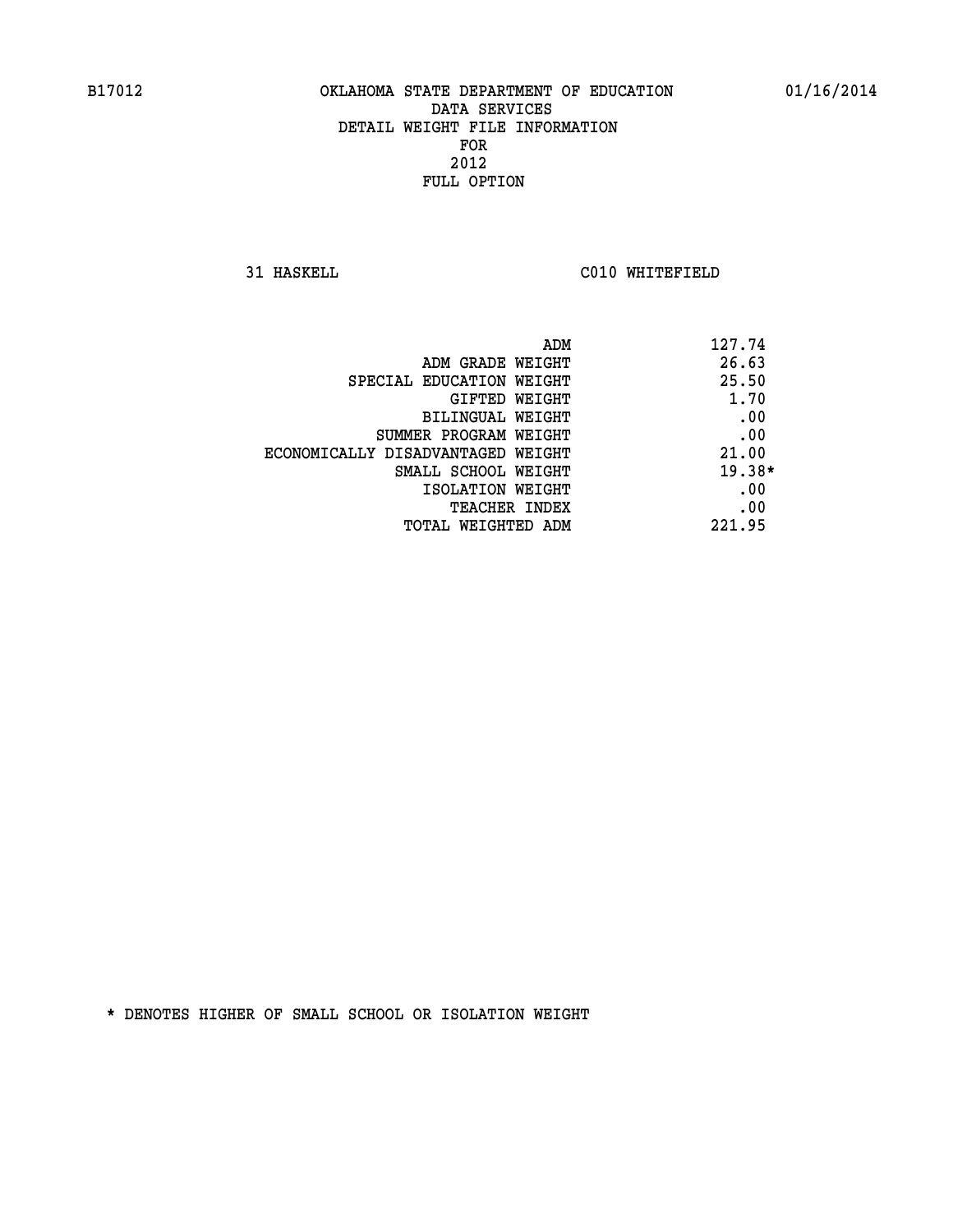**31 HASKELL IO13 KINTA** 

| ADM                               | 199.24   |
|-----------------------------------|----------|
| ADM GRADE WEIGHT                  | 41.19    |
| SPECIAL EDUCATION WEIGHT          | 20.60    |
| GIFTED WEIGHT                     | 5.78     |
| BILINGUAL WEIGHT                  | .00      |
| SUMMER PROGRAM WEIGHT             | .00      |
| ECONOMICALLY DISADVANTAGED WEIGHT | 51.00    |
| SMALL SCHOOL WEIGHT               | $24.84*$ |
| ISOLATION WEIGHT                  | .00      |
| <b>TEACHER INDEX</b>              | .00      |
| TOTAL WEIGHTED ADM                | 342.65   |
|                                   |          |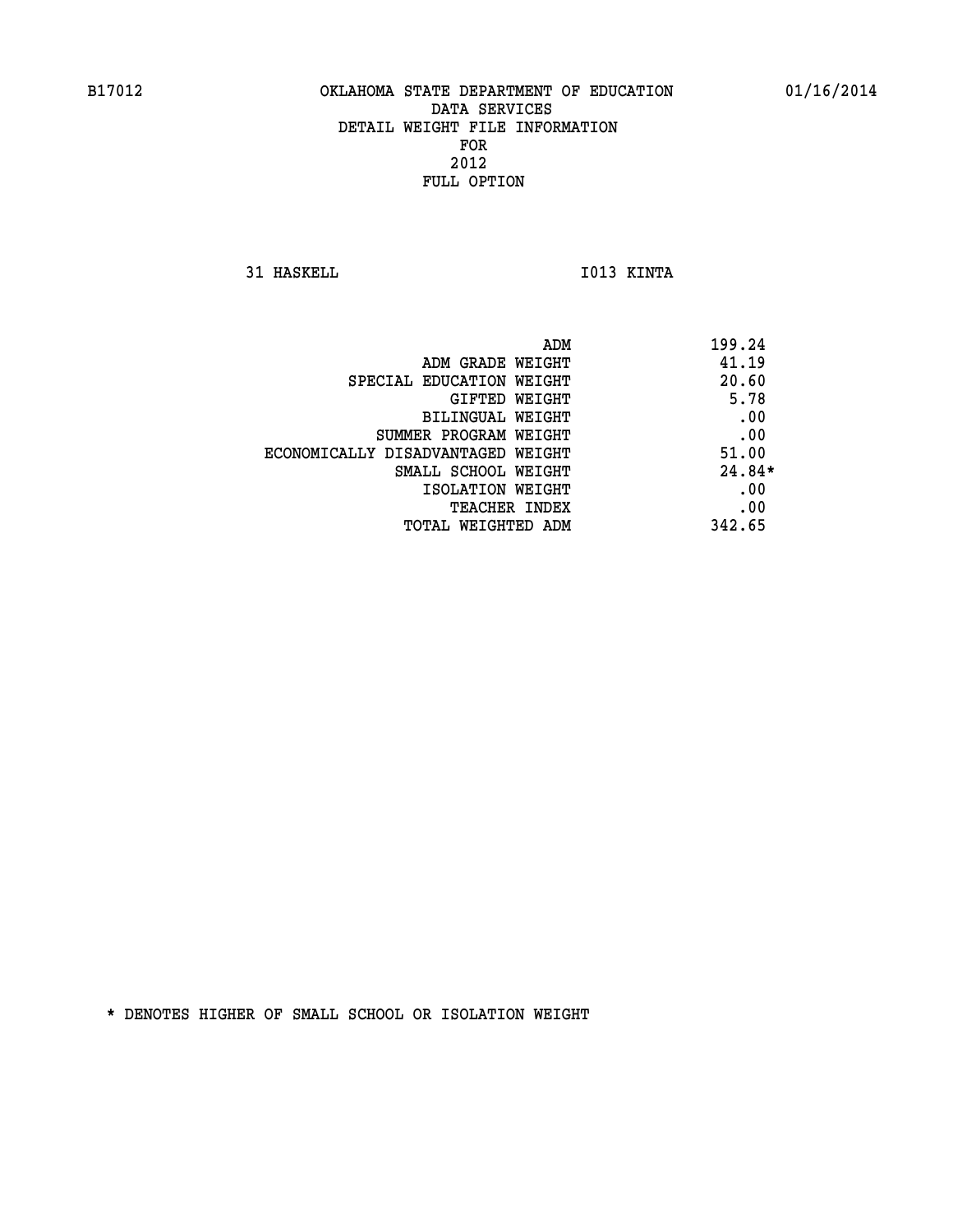**31 HASKELL 1020 STIGLER** 

| ADM GRADE WEIGHT<br>247.40<br>SPECIAL EDUCATION WEIGHT<br>40.80<br>GIFTED WEIGHT<br><b>BILINGUAL WEIGHT</b><br>1.20<br>SUMMER PROGRAM WEIGHT<br>ECONOMICALLY DISADVANTAGED WEIGHT<br>.00<br>SMALL SCHOOL WEIGHT<br>.00<br>ISOLATION WEIGHT<br>20.44<br>TEACHER INDEX<br>TOTAL WEIGHTED ADM | ADM | 1,320.20 |
|--------------------------------------------------------------------------------------------------------------------------------------------------------------------------------------------------------------------------------------------------------------------------------------------|-----|----------|
|                                                                                                                                                                                                                                                                                            |     | 252.30   |
|                                                                                                                                                                                                                                                                                            |     |          |
|                                                                                                                                                                                                                                                                                            |     |          |
|                                                                                                                                                                                                                                                                                            |     | 6.75     |
|                                                                                                                                                                                                                                                                                            |     |          |
|                                                                                                                                                                                                                                                                                            |     | 220.50   |
|                                                                                                                                                                                                                                                                                            |     |          |
|                                                                                                                                                                                                                                                                                            |     |          |
|                                                                                                                                                                                                                                                                                            |     |          |
|                                                                                                                                                                                                                                                                                            |     | 2,109.59 |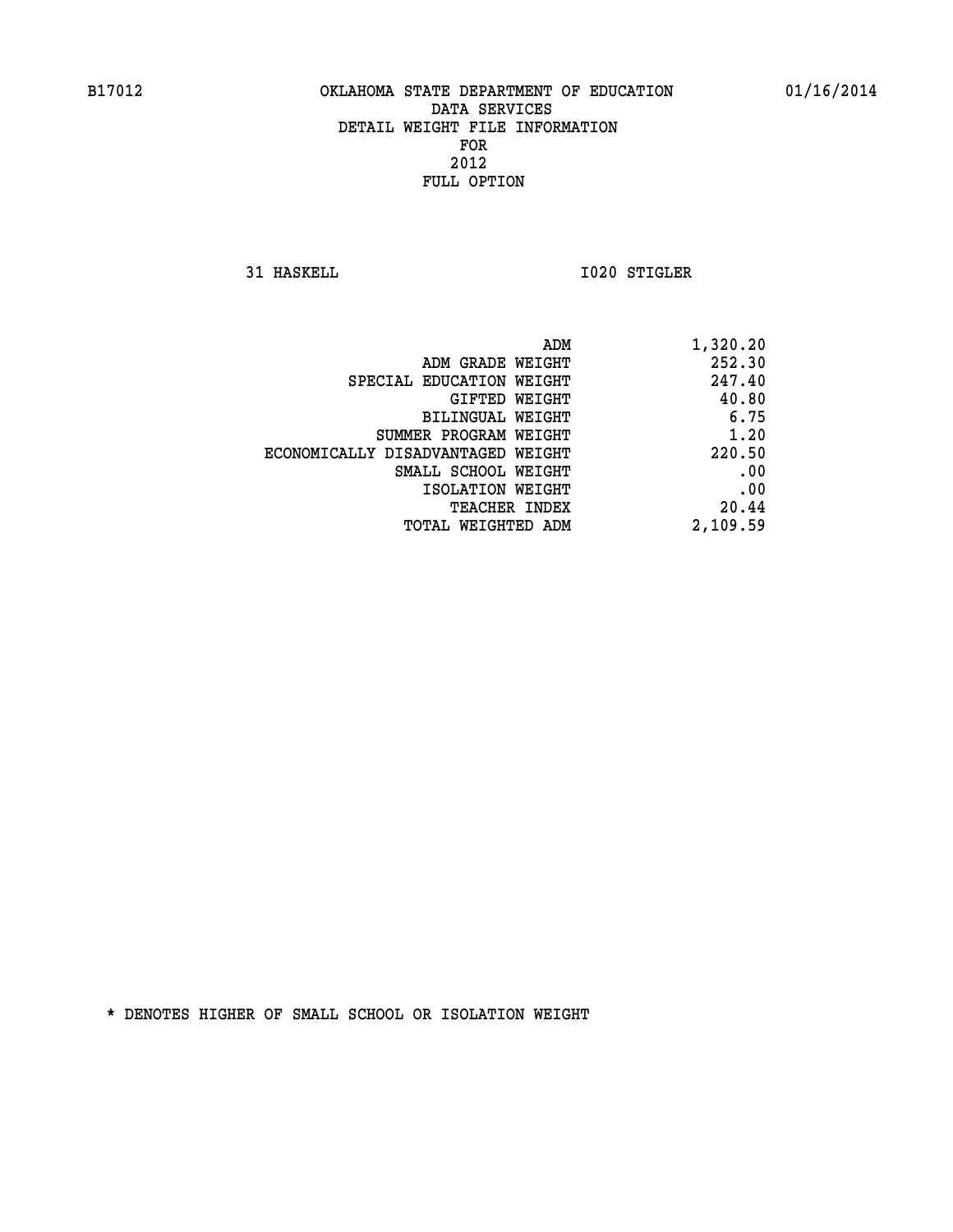**31 HASKELL 1037 MCCURTAIN** 

| ADM                               | 239.57   |
|-----------------------------------|----------|
| ADM GRADE WEIGHT                  | 46.34    |
| SPECIAL EDUCATION WEIGHT          | 35.55    |
| GIFTED WEIGHT                     | 6.80     |
| BILINGUAL WEIGHT                  | .00      |
| SUMMER PROGRAM WEIGHT             | 1.20     |
| ECONOMICALLY DISADVANTAGED WEIGHT | 49.50    |
| SMALL SCHOOL WEIGHT               | $26.21*$ |
| ISOLATION WEIGHT                  | .00      |
| TEACHER INDEX                     | 25.56    |
| TOTAL WEIGHTED ADM                | 430.73   |
|                                   |          |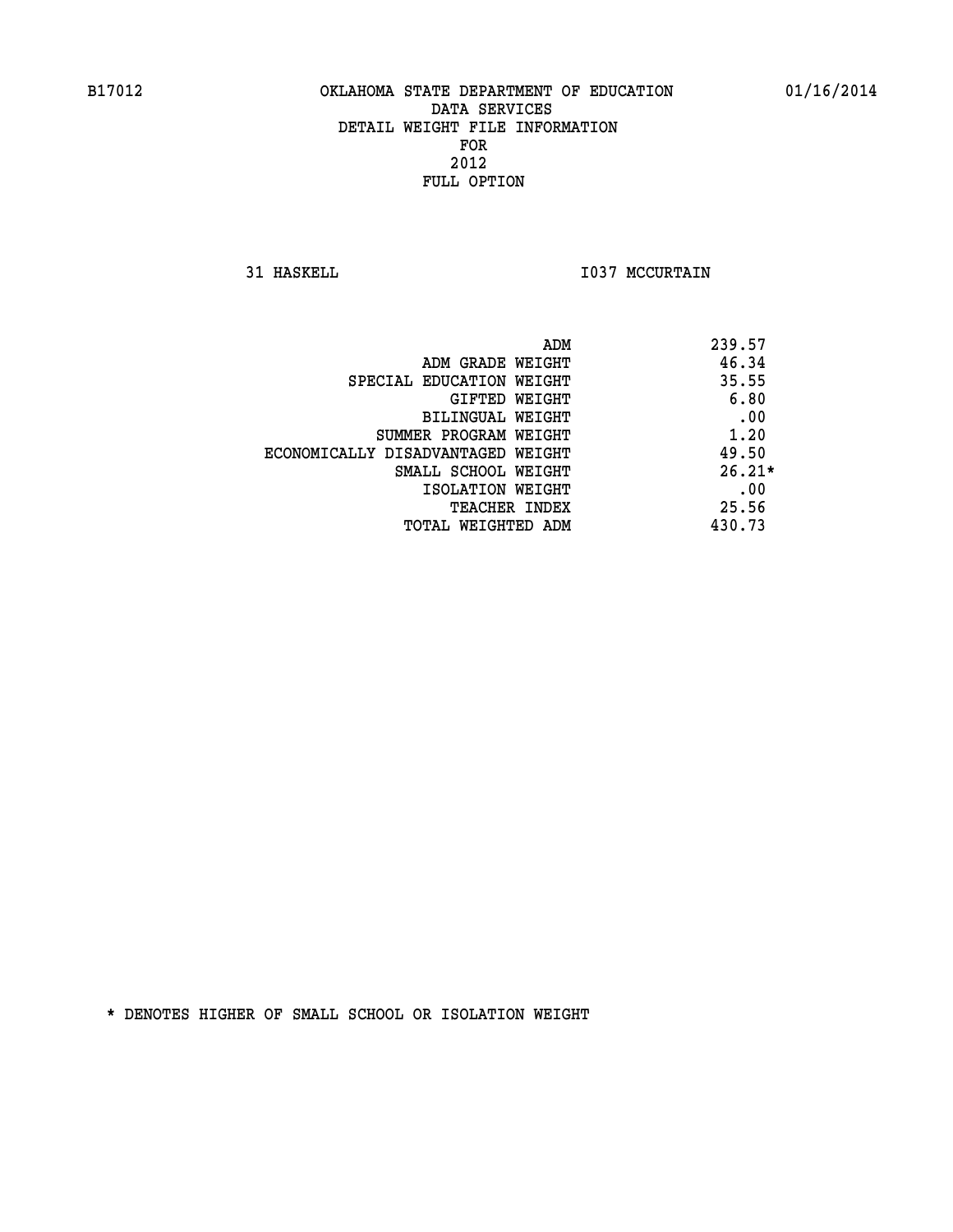**31 HASKELL I043 KEOTA** 

|                                   | 413.72<br>ADM |
|-----------------------------------|---------------|
| ADM GRADE WEIGHT                  | 80.64         |
| SPECIAL EDUCATION WEIGHT          | 87.00         |
| GIFTED WEIGHT                     | 11.22         |
| BILINGUAL WEIGHT                  | 2.50          |
| SUMMER PROGRAM WEIGHT             | .00           |
| ECONOMICALLY DISADVANTAGED WEIGHT | 83.50         |
| SMALL SCHOOL WEIGHT               | $18.03*$      |
| ISOLATION WEIGHT                  | .00           |
| <b>TEACHER INDEX</b>              | .00           |
| TOTAL WEIGHTED ADM                | 696.61        |
|                                   |               |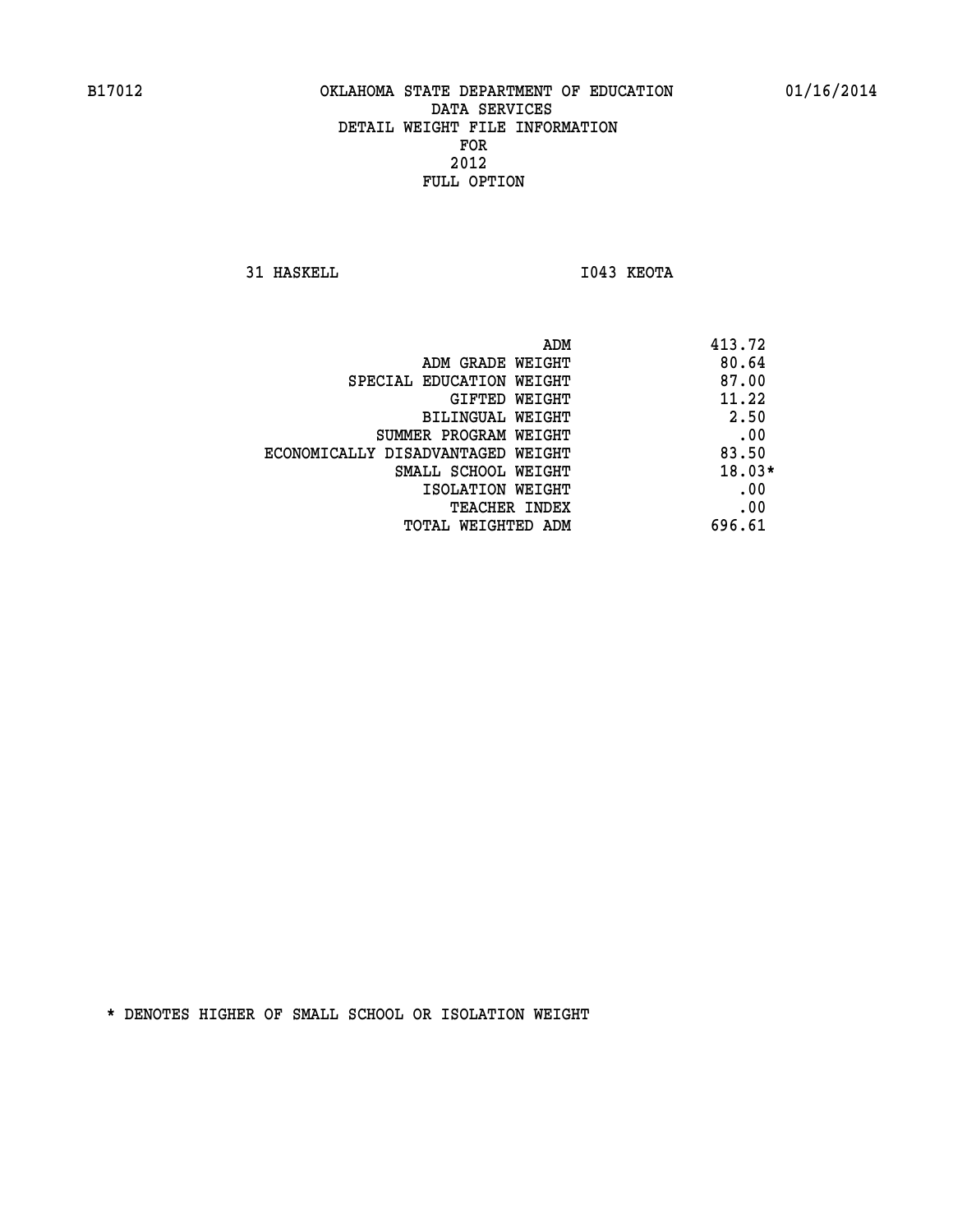**32 HUGHES I001 MOSS** 

 **ADM 257.88 ADM GRADE WEIGHT 48.61 SPECIAL EDUCATION WEIGHT 36.40 GIFTED WEIGHT 40.54 BILINGUAL WEIGHT 1.00 SUMMER PROGRAM WEIGHT .00 ECONOMICALLY DISADVANTAGED WEIGHT 38.75 SMALL SCHOOL WEIGHT** 26.43\* **17.02** ISOLATION WEIGHT **TEACHER INDEX** 22.10  **TOTAL WEIGHTED ADM 441.71**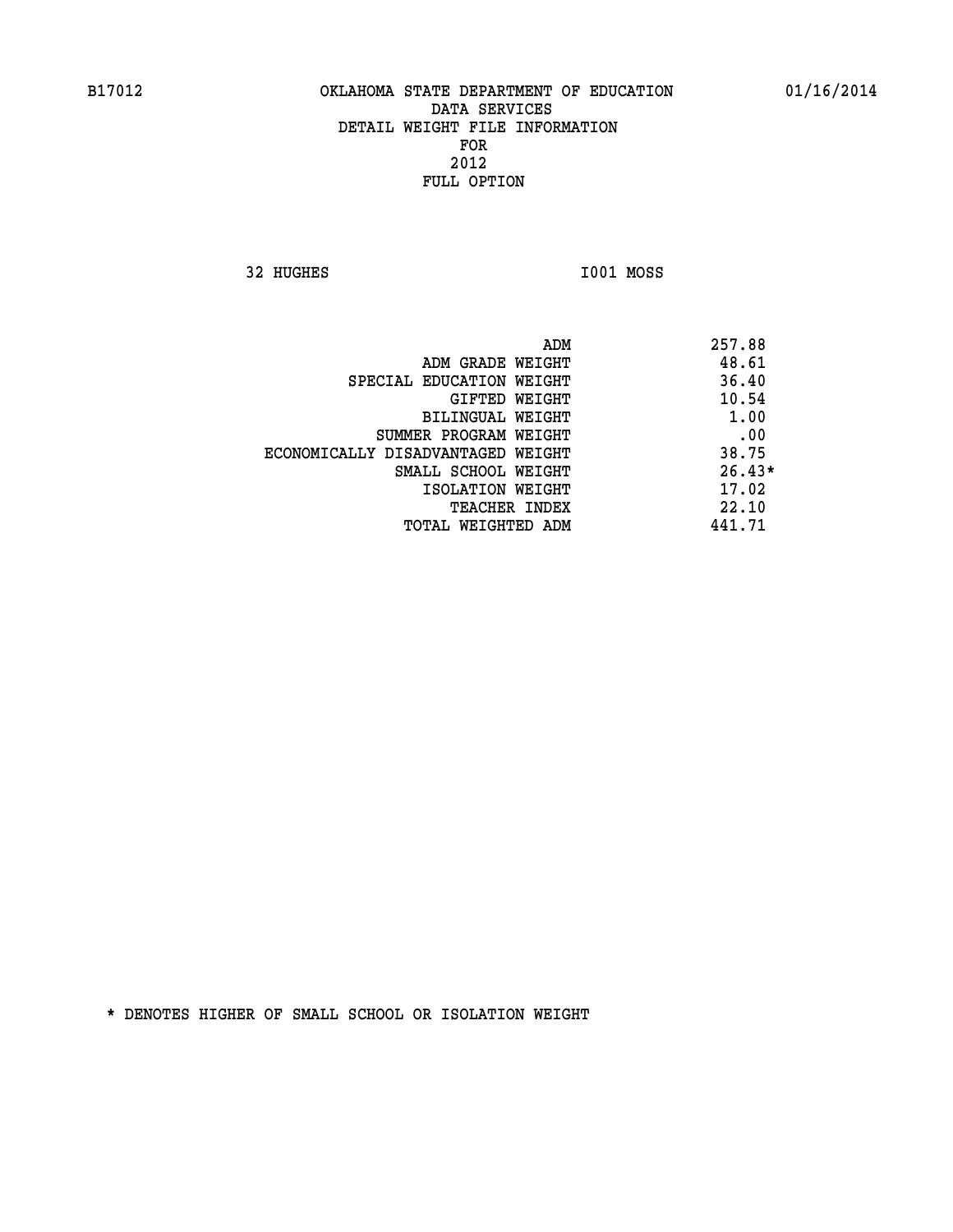32 HUGHES **I005 WETUMKA** 

| ADM                               | 491.09  |
|-----------------------------------|---------|
| ADM GRADE WEIGHT                  | 96.81   |
| SPECIAL EDUCATION WEIGHT          | 59.25   |
| GIFTED WEIGHT                     | 20.40   |
| BILINGUAL WEIGHT                  | 1.75    |
| SUMMER PROGRAM WEIGHT             | .00     |
| ECONOMICALLY DISADVANTAGED WEIGHT | 94.50   |
| SMALL SCHOOL WEIGHT               | $7.04*$ |
| ISOLATION WEIGHT                  | .00     |
| <b>TEACHER INDEX</b>              | .00     |
| TOTAL WEIGHTED ADM                | 770.84  |
|                                   |         |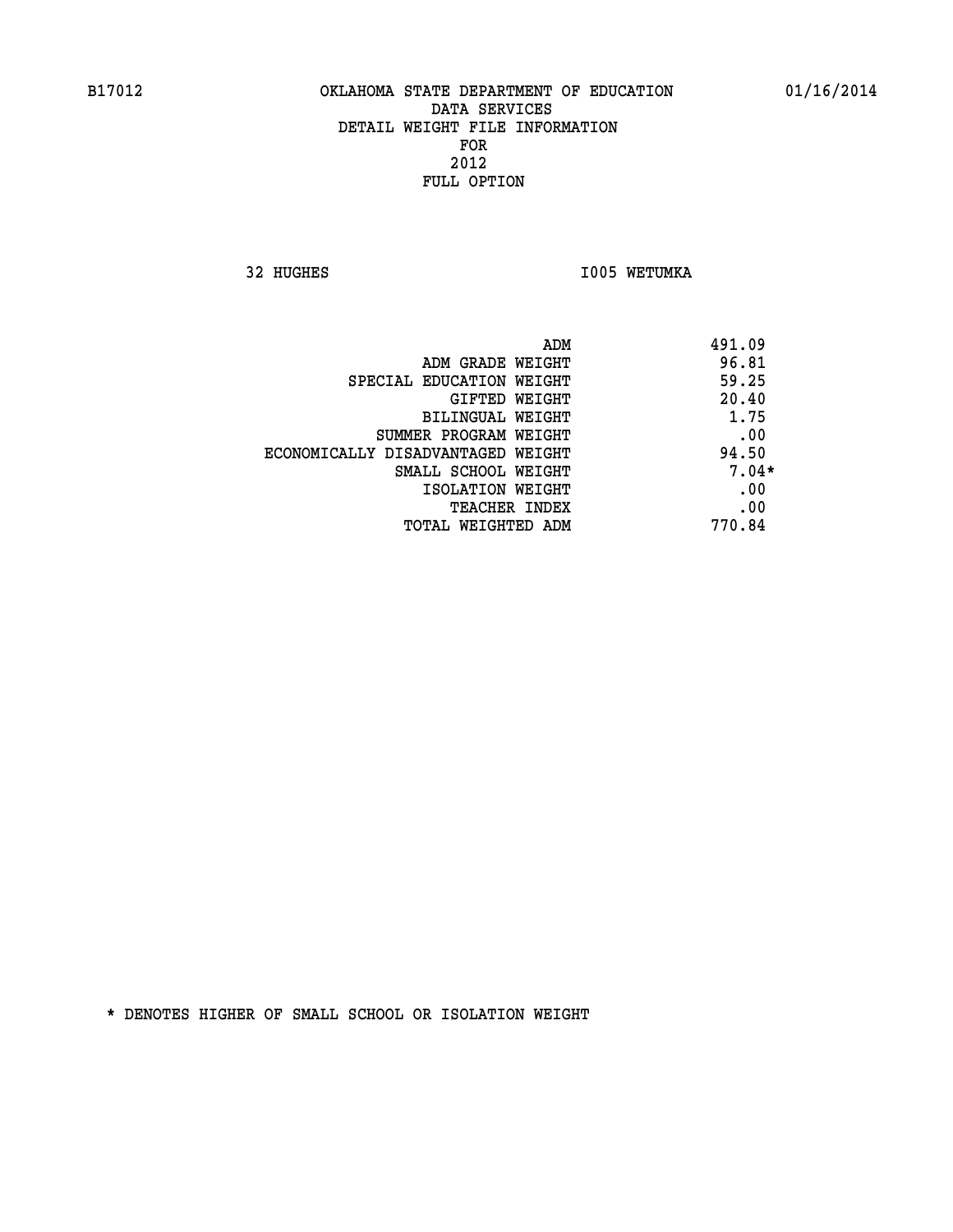**32 HUGHES I035 HOLDENVILLE** 

| 1,102.84 |
|----------|
| 225.70   |
| 164.00   |
| 20.06    |
| 10.25    |
| .00      |
| 221.50   |
| .00      |
| .00      |
| .00      |
| 1,744.35 |
|          |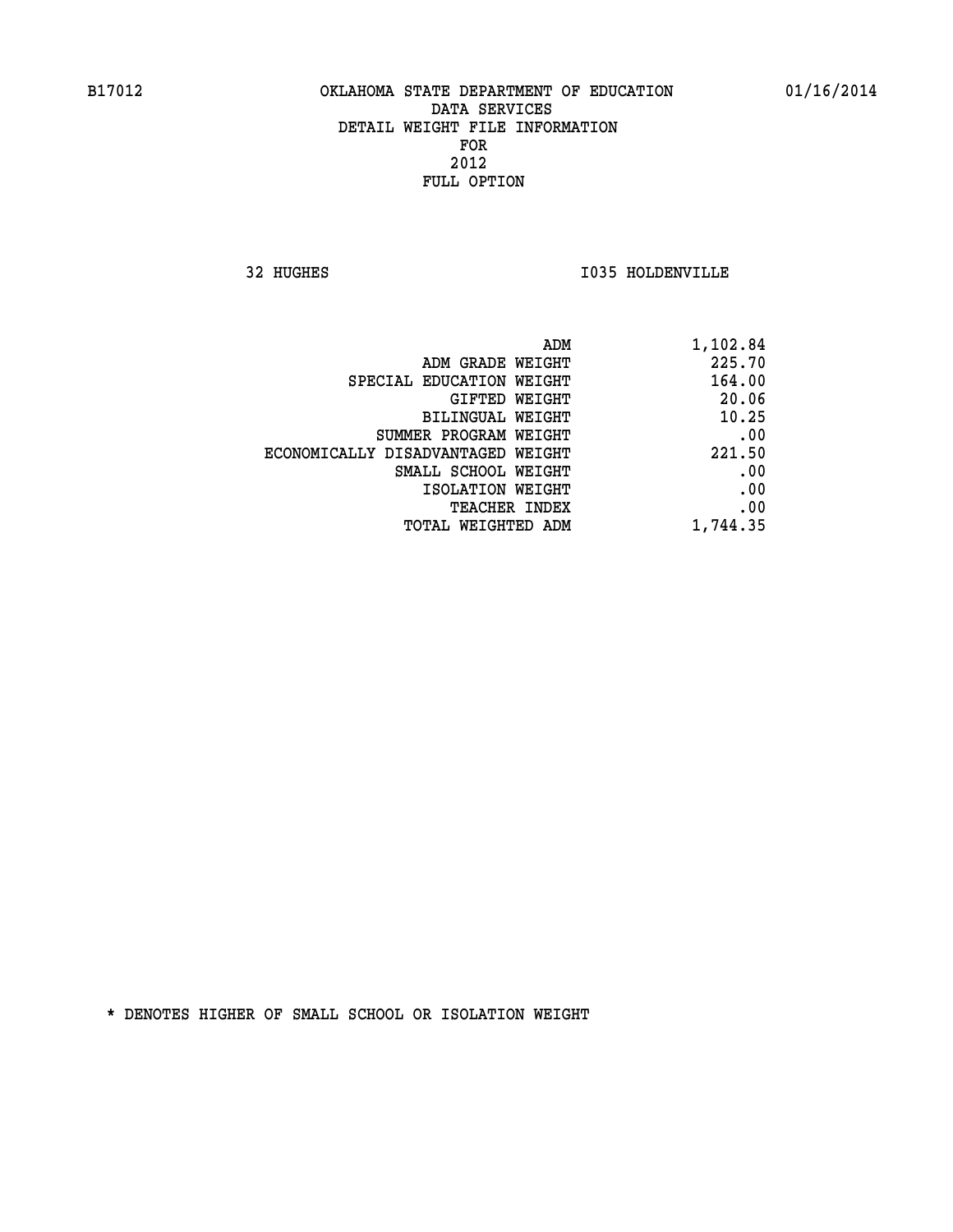**32 HUGHES I048 CALVIN** 

| ADM                               | 165.77   |
|-----------------------------------|----------|
| ADM GRADE WEIGHT                  | 33.31    |
| SPECIAL EDUCATION WEIGHT          | 65.40    |
| GIFTED WEIGHT                     | 4.08     |
| BILINGUAL WEIGHT                  | .00      |
| SUMMER PROGRAM WEIGHT             | .00      |
| ECONOMICALLY DISADVANTAGED WEIGHT | 34.25    |
| SMALL SCHOOL WEIGHT               | $22.76*$ |
| ISOLATION WEIGHT                  | 20.95    |
| <b>TEACHER INDEX</b>              | .00      |
| TOTAL WEIGHTED ADM                | 325.57   |
|                                   |          |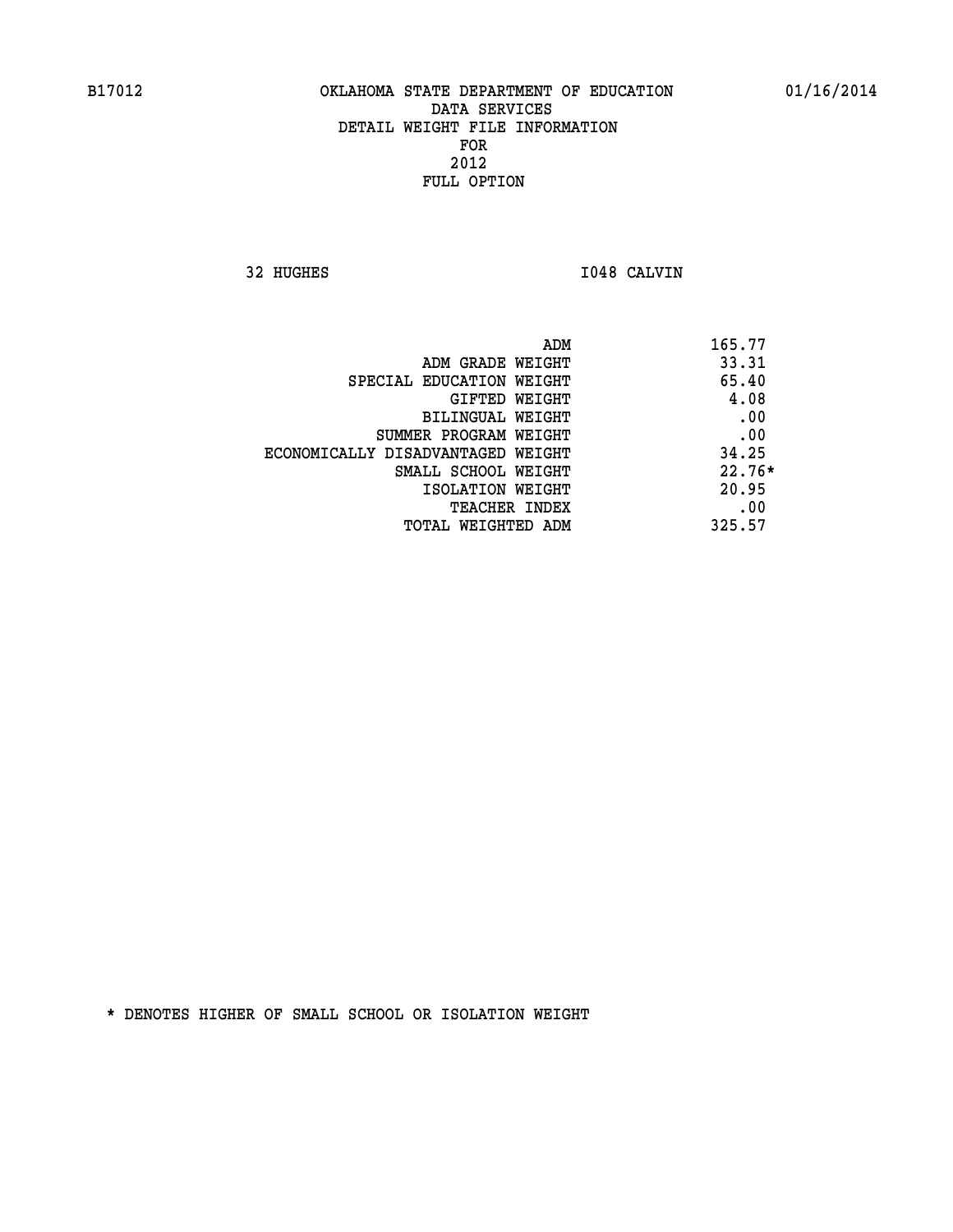**32 HUGHES I054 STUART** 

|                                   | ADM | 281.21   |
|-----------------------------------|-----|----------|
| ADM GRADE WEIGHT                  |     | 56.52    |
| SPECIAL EDUCATION WEIGHT          |     | 22.40    |
| GIFTED WEIGHT                     |     | 7.48     |
| BILINGUAL WEIGHT                  |     | .00      |
| SUMMER PROGRAM WEIGHT             |     | .00      |
| ECONOMICALLY DISADVANTAGED WEIGHT |     | 50.50    |
| SMALL SCHOOL WEIGHT               |     | $26.34*$ |
| ISOLATION WEIGHT                  |     | 21.93    |
| <b>TEACHER INDEX</b>              |     | 14.83    |
| TOTAL WEIGHTED ADM                |     | 459.28   |
|                                   |     |          |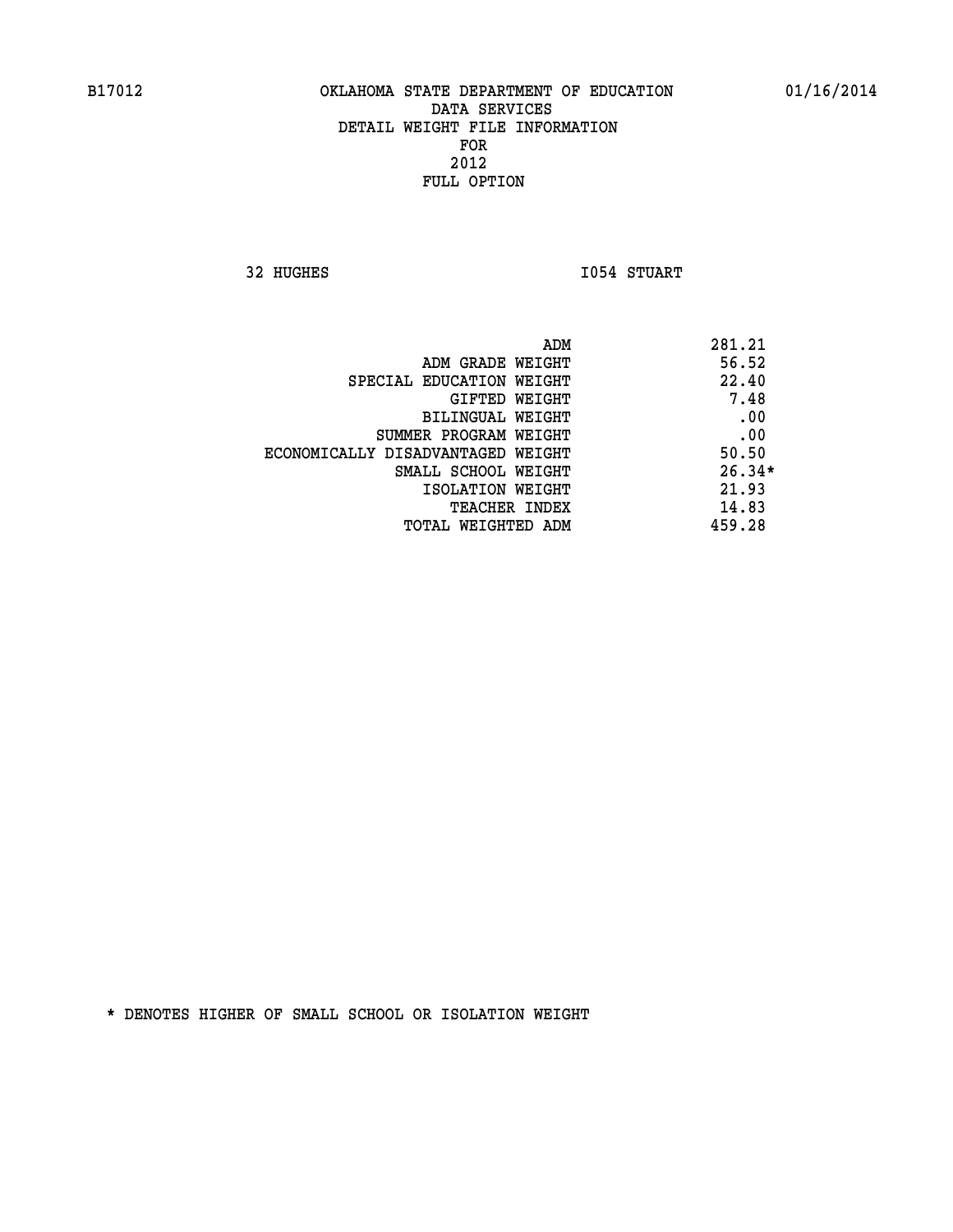**33 JACKSON I001 NAVAJO** 

| 459.67   | ADM                               |
|----------|-----------------------------------|
| 80.09    | ADM GRADE WEIGHT                  |
| 40.35    | SPECIAL EDUCATION WEIGHT          |
| 18.02    | <b>GIFTED WEIGHT</b>              |
| .00      | BILINGUAL WEIGHT                  |
| .00      | SUMMER PROGRAM WEIGHT             |
| 44.25    | ECONOMICALLY DISADVANTAGED WEIGHT |
| $12.05*$ | SMALL SCHOOL WEIGHT               |
| .00      | ISOLATION WEIGHT                  |
| 2.63     | <b>TEACHER INDEX</b>              |
| 657.06   | TOTAL WEIGHTED ADM                |
|          |                                   |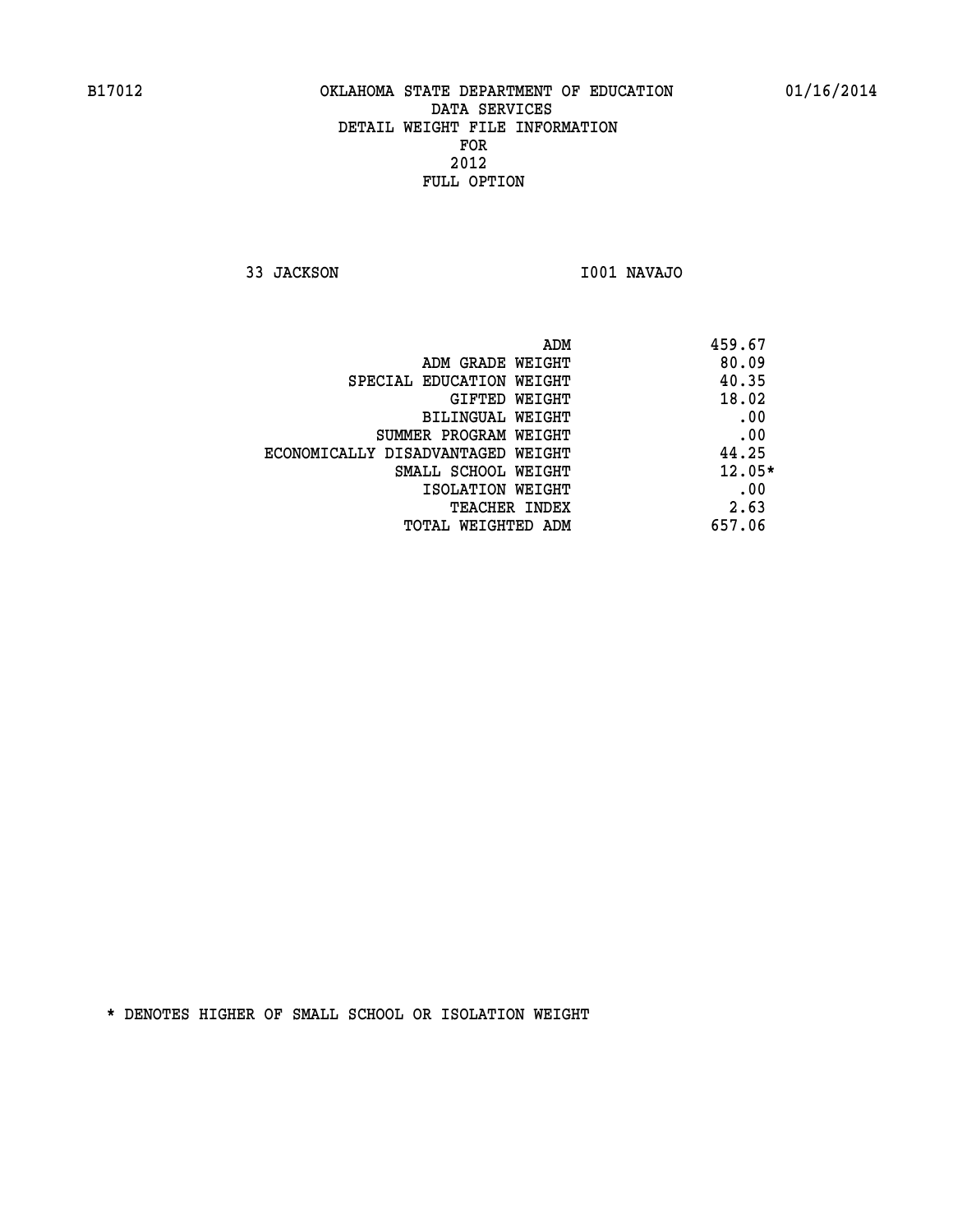**33 JACKSON 1014 DUKE** 

| 201.18   |
|----------|
| 39.22    |
| 26.80    |
| 7.14     |
| 1.00     |
| .00      |
| 25.50    |
| $24.93*$ |
| 23.26    |
| 8.48     |
| 334.25   |
|          |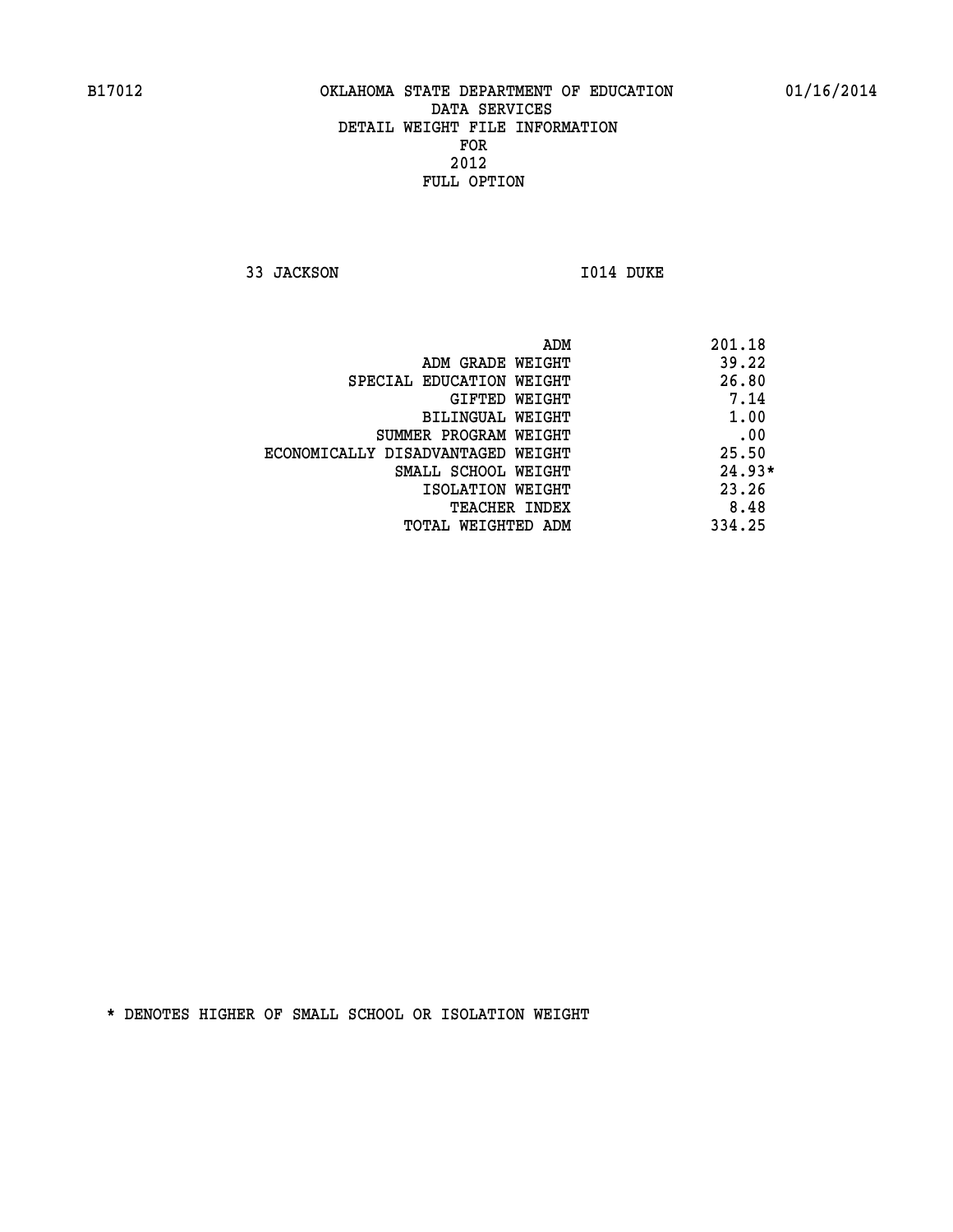**33 JACKSON I018 ALTUS** 

| ADM                               | 3,809.46 |
|-----------------------------------|----------|
| ADM GRADE WEIGHT                  | 774.75   |
| SPECIAL EDUCATION WEIGHT          | 367.15   |
| GIFTED WEIGHT                     | 146.88   |
| BILINGUAL WEIGHT                  | 113.00   |
| SUMMER PROGRAM WEIGHT             | .00      |
| ECONOMICALLY DISADVANTAGED WEIGHT | 572.00   |
| SMALL SCHOOL WEIGHT               | .00      |
| ISOLATION WEIGHT                  | .00      |
| <b>TEACHER INDEX</b>              | 146.44   |
| TOTAL WEIGHTED ADM                | 5,929.68 |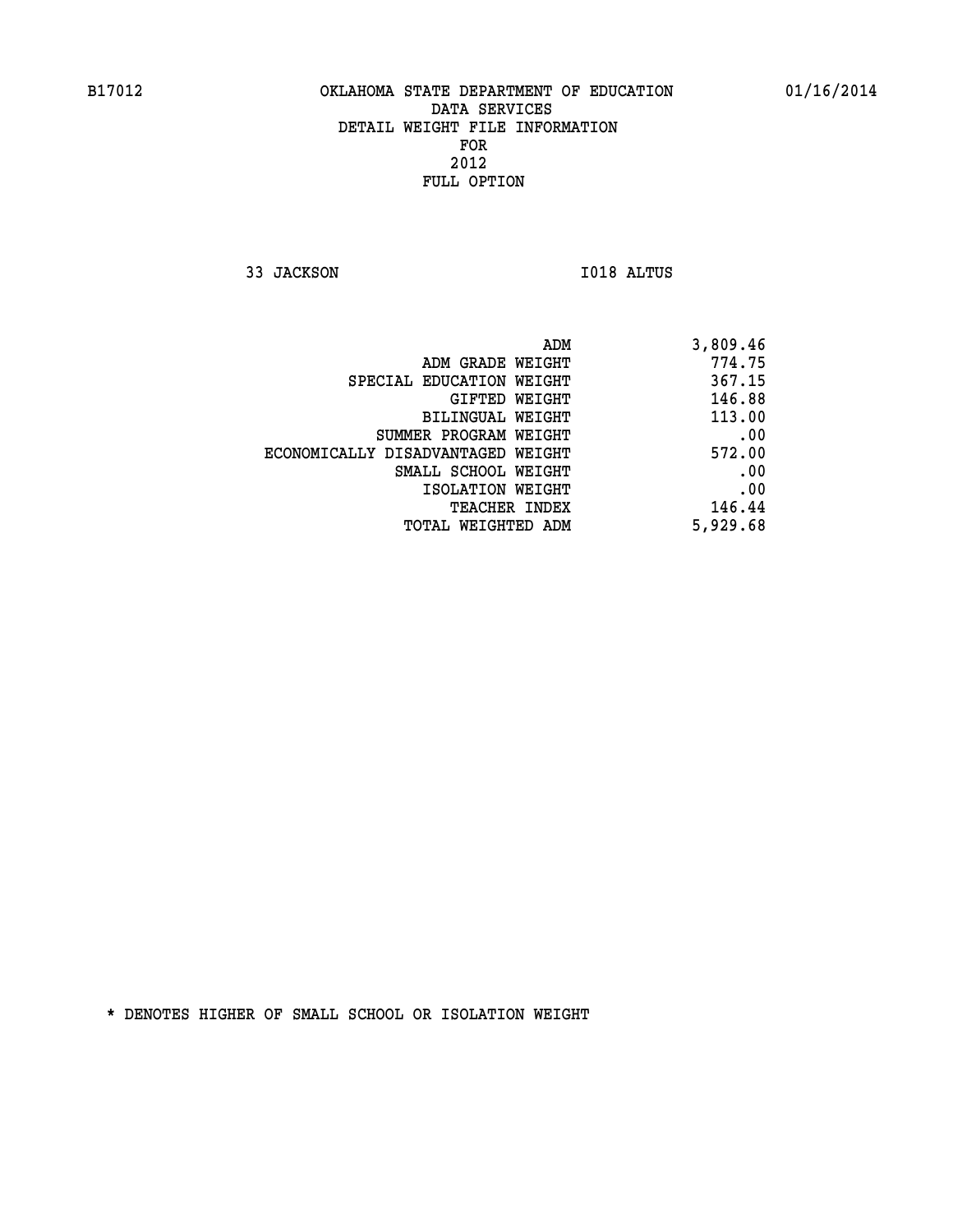**33 JACKSON I025 ELDORADO** 

| ADM                               | 131.72   |
|-----------------------------------|----------|
| ADM GRADE WEIGHT                  | 25.44    |
| SPECIAL EDUCATION WEIGHT          | 29.20    |
| GIFTED WEIGHT                     | 4.08     |
| <b>BILINGUAL WEIGHT</b>           | 3.25     |
| SUMMER PROGRAM WEIGHT             | .00      |
| ECONOMICALLY DISADVANTAGED WEIGHT | 28.50    |
| SMALL SCHOOL WEIGHT               | 19.78    |
| ISOLATION WEIGHT                  | $44.72*$ |
| <b>TEACHER INDEX</b>              | .00      |
| TOTAL WEIGHTED ADM                | 266.91   |
|                                   |          |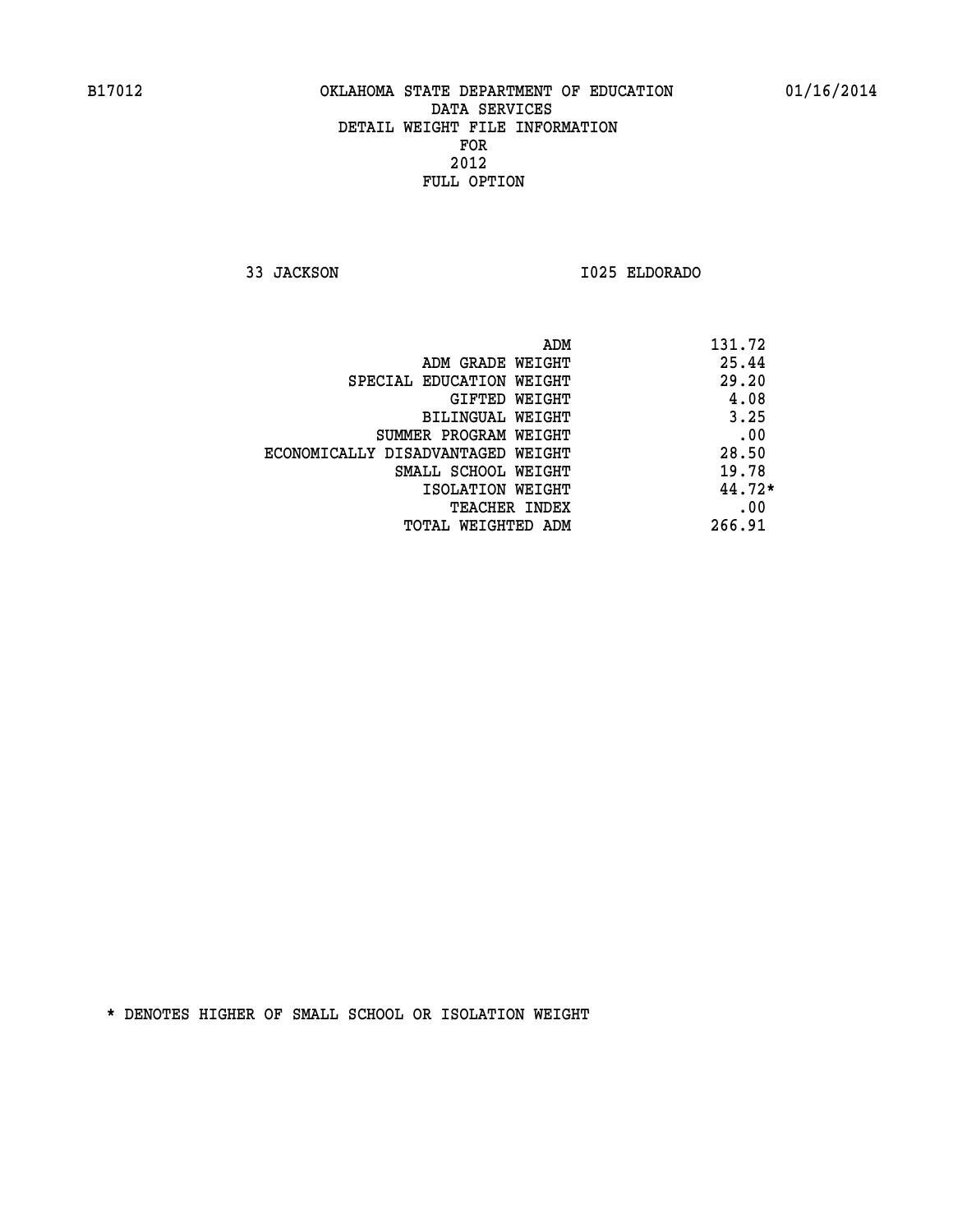**33 JACKSON I035 OLUSTEE** 

| ADM                               | 157.13   |
|-----------------------------------|----------|
| ADM GRADE WEIGHT                  | 27.34    |
| SPECIAL EDUCATION WEIGHT          | 33.50    |
| GIFTED WEIGHT                     | 5.10     |
| BILINGUAL WEIGHT                  | 10.50    |
| SUMMER PROGRAM WEIGHT             | .00      |
| ECONOMICALLY DISADVANTAGED WEIGHT | 33.00    |
| SMALL SCHOOL WEIGHT               | $22.09*$ |
| ISOLATION WEIGHT                  | .00      |
| <b>TEACHER INDEX</b>              | 16.57    |
| TOTAL WEIGHTED ADM                | 305.23   |
|                                   |          |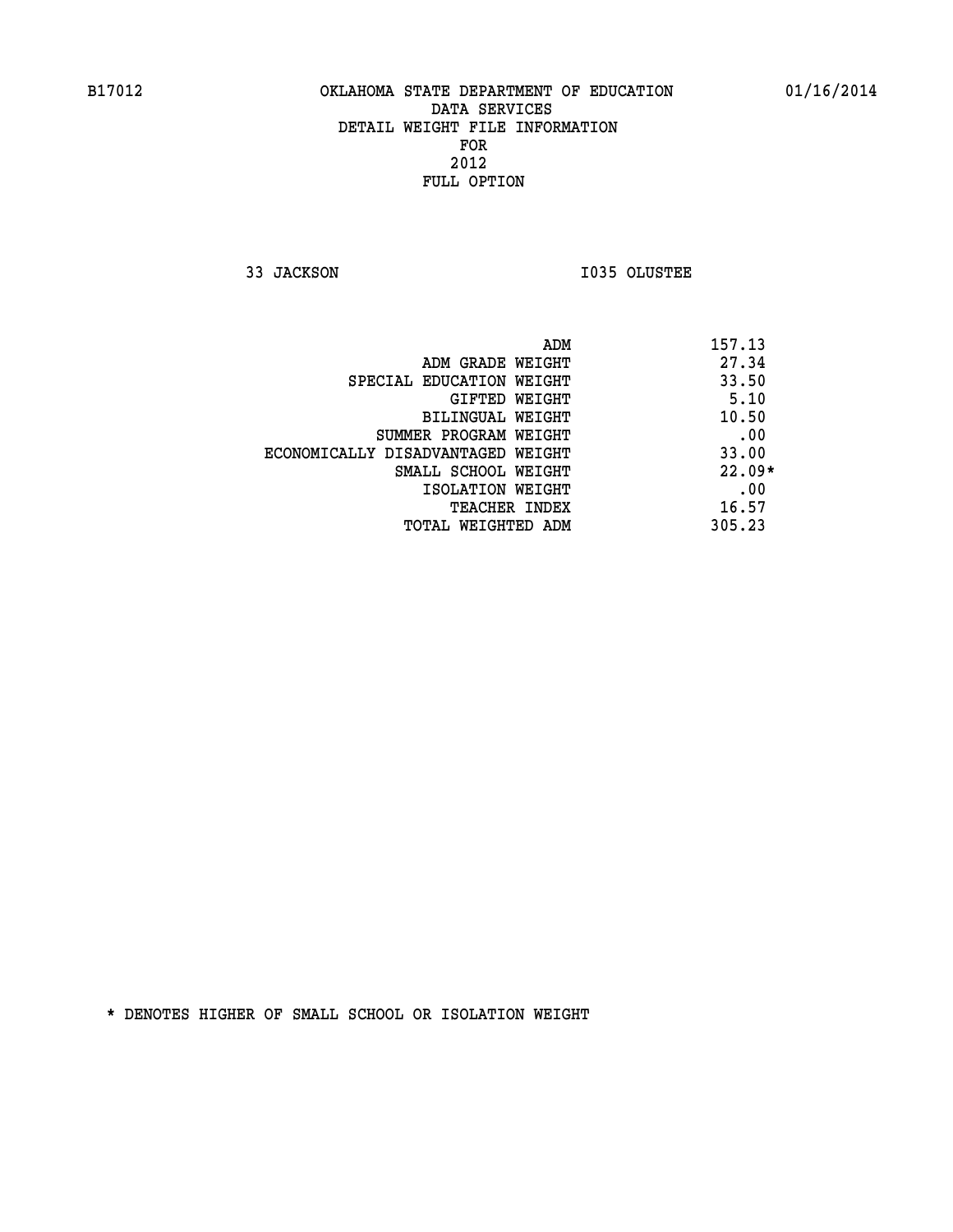**33 JACKSON I054 BLAIR** 

|                                   | ADM | 294.14   |
|-----------------------------------|-----|----------|
| ADM GRADE WEIGHT                  |     | 62.34    |
| SPECIAL EDUCATION WEIGHT          |     | 40.25    |
| GIFTED WEIGHT                     |     | 8.50     |
| BILINGUAL WEIGHT                  |     | .00      |
| SUMMER PROGRAM WEIGHT             |     | .00      |
| ECONOMICALLY DISADVANTAGED WEIGHT |     | 44.00    |
| SMALL SCHOOL WEIGHT               |     | $26.12*$ |
| ISOLATION WEIGHT                  |     | .00      |
| <b>TEACHER INDEX</b>              |     | 14.82    |
| TOTAL WEIGHTED ADM                |     | 490.17   |
|                                   |     |          |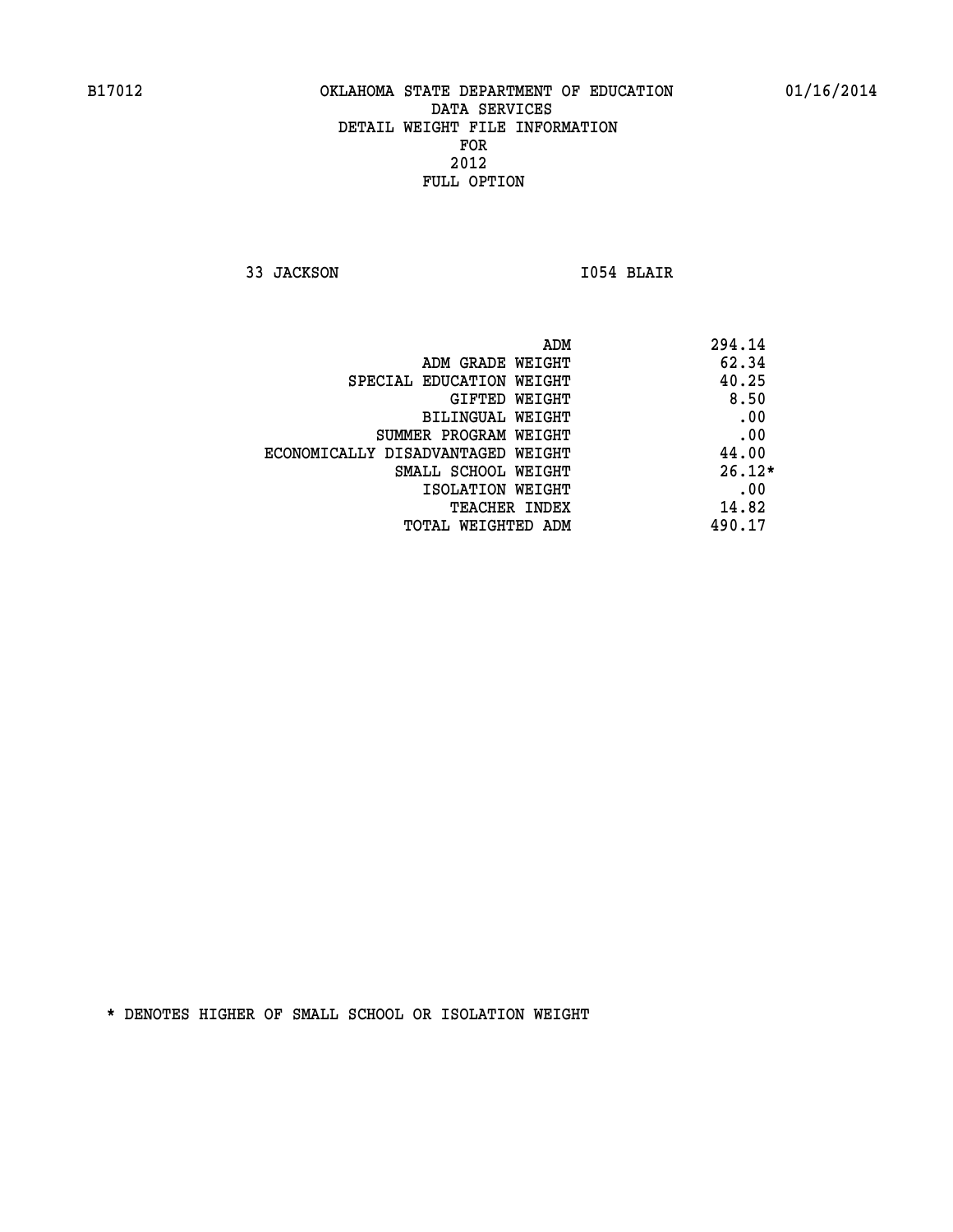**34 JEFFERSON C003 TERRAL** 

| ADM                               | 79.68    |
|-----------------------------------|----------|
| ADM GRADE WEIGHT                  | 16.24    |
| SPECIAL EDUCATION WEIGHT          | 43.75    |
| GIFTED WEIGHT                     | 3.74     |
| BILINGUAL WEIGHT                  | 3.25     |
| SUMMER PROGRAM WEIGHT             | .00      |
| ECONOMICALLY DISADVANTAGED WEIGHT | 20.75    |
| SMALL SCHOOL WEIGHT               | $13.54*$ |
| ISOLATION WEIGHT                  | .00      |
| <b>TEACHER INDEX</b>              | .00      |
| TOTAL WEIGHTED ADM                | 180.95   |
|                                   |          |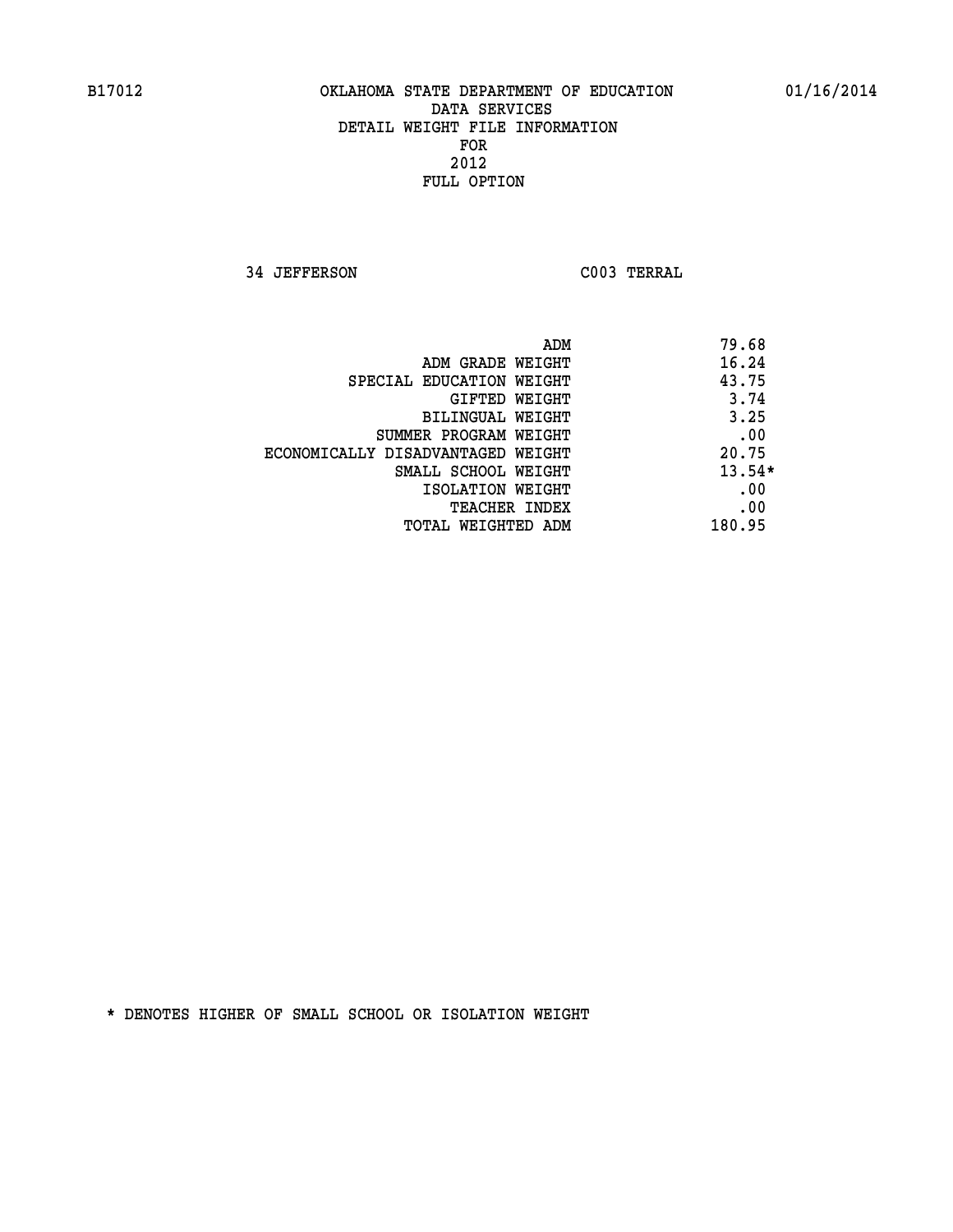**34 JEFFERSON 1001 RYAN** 

|                                   | ADM | 242.83    |
|-----------------------------------|-----|-----------|
| ADM GRADE WEIGHT                  |     | 46.96     |
| SPECIAL EDUCATION WEIGHT          |     | 47.35     |
| GIFTED WEIGHT                     |     | 10.88     |
| BILINGUAL WEIGHT                  |     | 3.00      |
| SUMMER PROGRAM WEIGHT             |     | .00       |
| ECONOMICALLY DISADVANTAGED WEIGHT |     | 43.75     |
| SMALL SCHOOL WEIGHT               |     | 26.27     |
| ISOLATION WEIGHT                  |     | $100.53*$ |
| TEACHER INDEX                     |     | 11.41     |
| TOTAL WEIGHTED ADM                |     | 506.71    |
|                                   |     |           |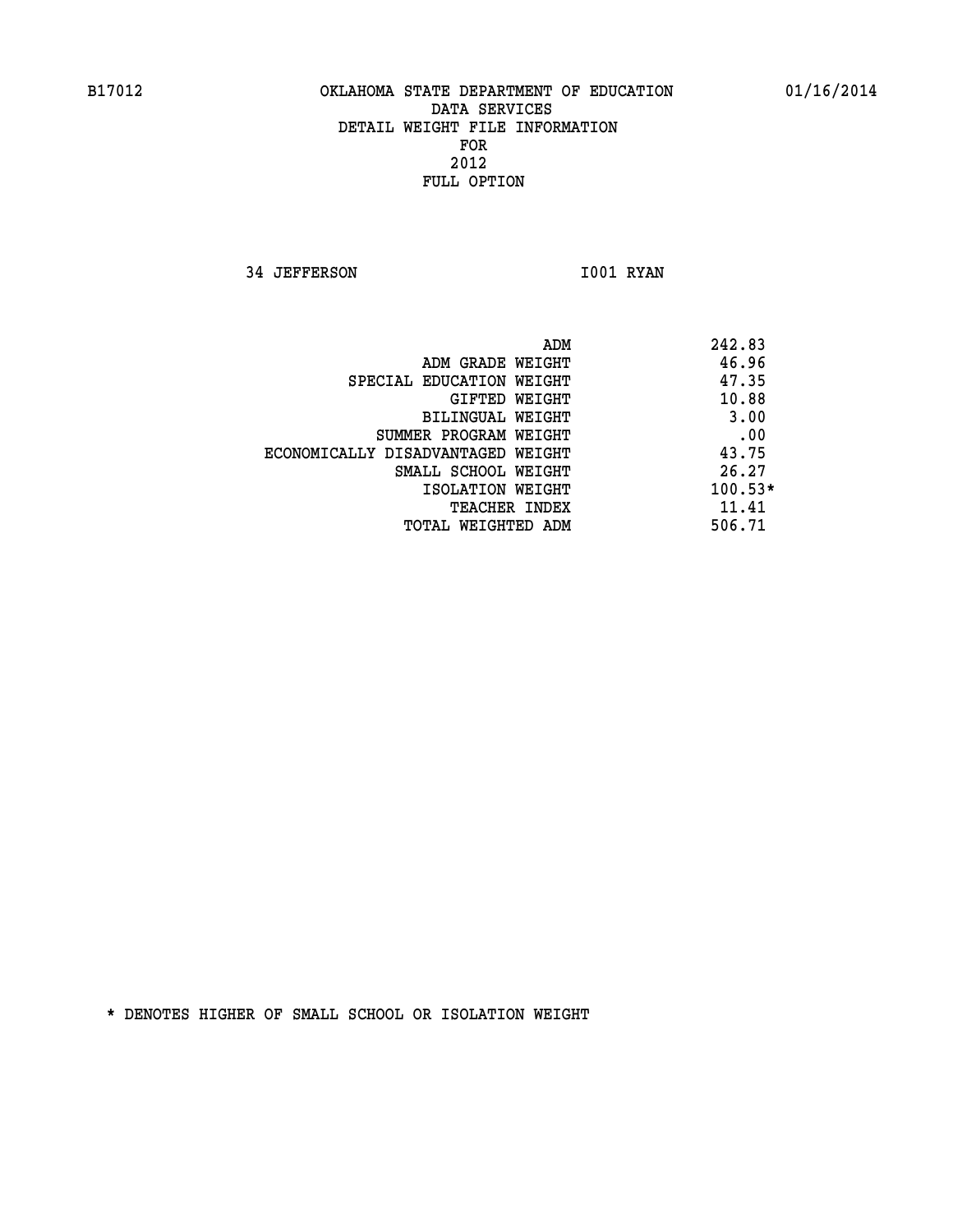**34 JEFFERSON I014 RINGLING** 

|                                   | ADM | 446.58  |
|-----------------------------------|-----|---------|
| ADM GRADE WEIGHT                  |     | 77.70   |
| SPECIAL EDUCATION WEIGHT          |     | 47.80   |
| GIFTED WEIGHT                     |     | 12.24   |
| BILINGUAL WEIGHT                  |     | 6.00    |
| SUMMER PROGRAM WEIGHT             |     | .00     |
| ECONOMICALLY DISADVANTAGED WEIGHT |     | 78.50   |
| SMALL SCHOOL WEIGHT               |     | 13.92   |
| ISOLATION WEIGHT                  |     | 200.96* |
| TEACHER INDEX                     |     | 3.74    |
| TOTAL WEIGHTED ADM                |     | 873.52  |
|                                   |     |         |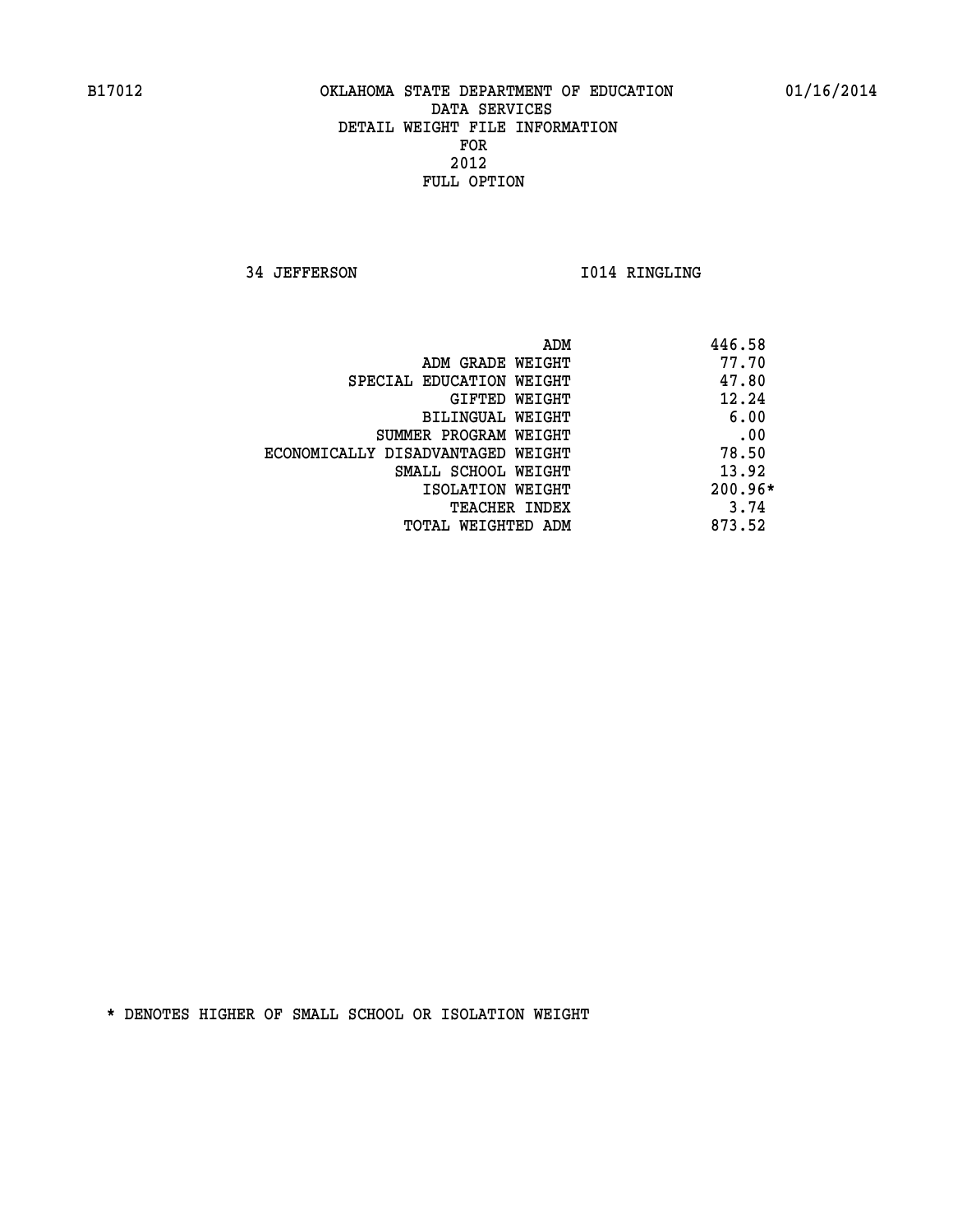**34 JEFFERSON I023 WAURIKA** 

|                                   | ADM | 405.62    |
|-----------------------------------|-----|-----------|
| ADM GRADE WEIGHT                  |     | 80.67     |
| SPECIAL EDUCATION WEIGHT          |     | 36.25     |
| GIFTED WEIGHT                     |     | 16.32     |
| BILINGUAL WEIGHT                  |     | .00       |
| SUMMER PROGRAM WEIGHT             |     | .00       |
| ECONOMICALLY DISADVANTAGED WEIGHT |     | 72.00     |
| SMALL SCHOOL WEIGHT               |     | 18.92     |
| ISOLATION WEIGHT                  |     | $165.70*$ |
| TEACHER INDEX                     |     | 10.38     |
| TOTAL WEIGHTED ADM                |     | 786.94    |
|                                   |     |           |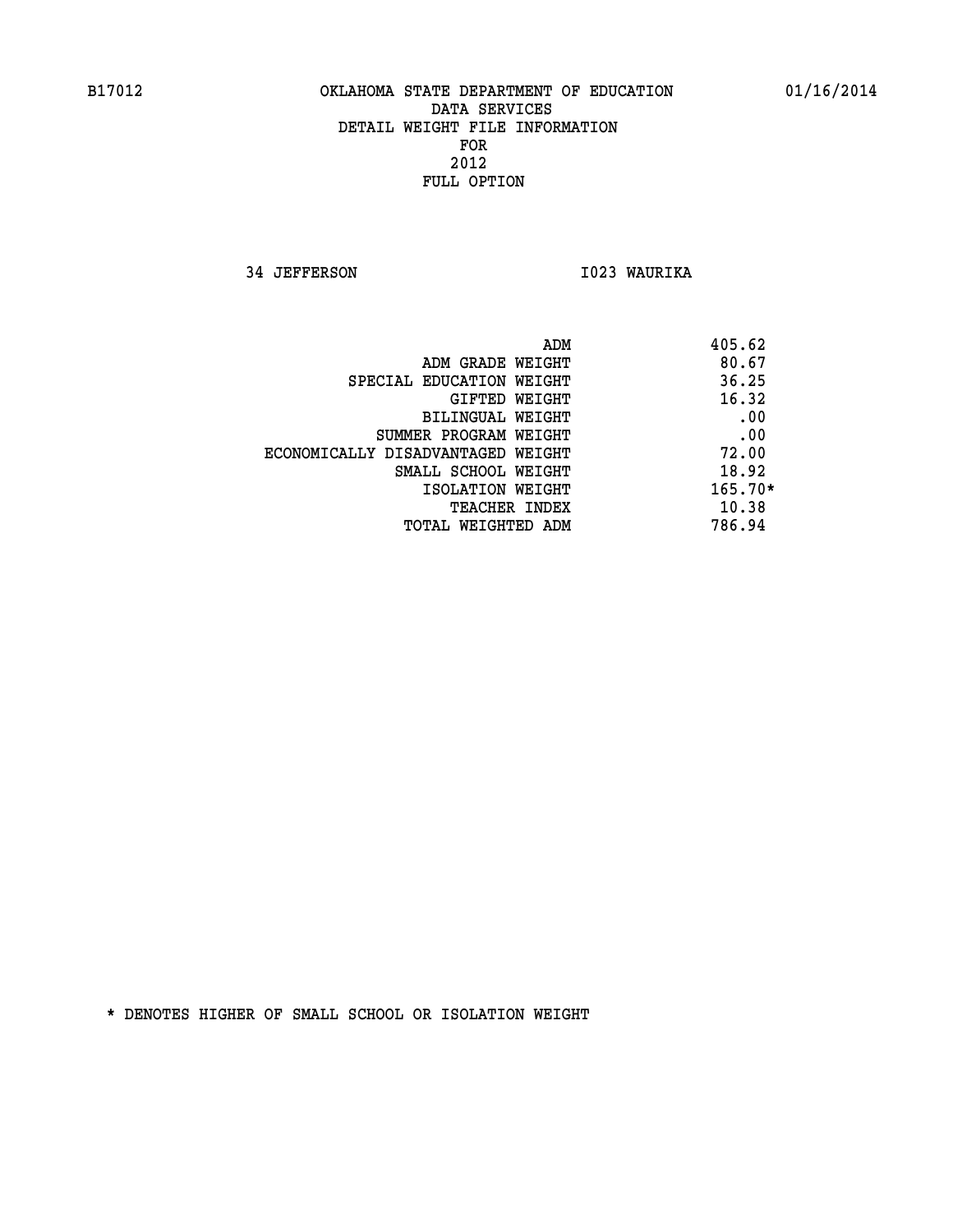**35 JOHNSTON C007 MANNSVILLE** 

| ADM<br>102.15 |                                   |
|---------------|-----------------------------------|
| 25.36         | ADM GRADE WEIGHT                  |
| 22.95         | SPECIAL EDUCATION WEIGHT          |
| 2.38          | <b>GIFTED WEIGHT</b>              |
| .00           | BILINGUAL WEIGHT                  |
| .00           | SUMMER PROGRAM WEIGHT             |
| 22.50         | ECONOMICALLY DISADVANTAGED WEIGHT |
| $16.48*$      | SMALL SCHOOL WEIGHT               |
| .00           | ISOLATION WEIGHT                  |
| 1.98          | <b>TEACHER INDEX</b>              |
| 193.80        | TOTAL WEIGHTED ADM                |
|               |                                   |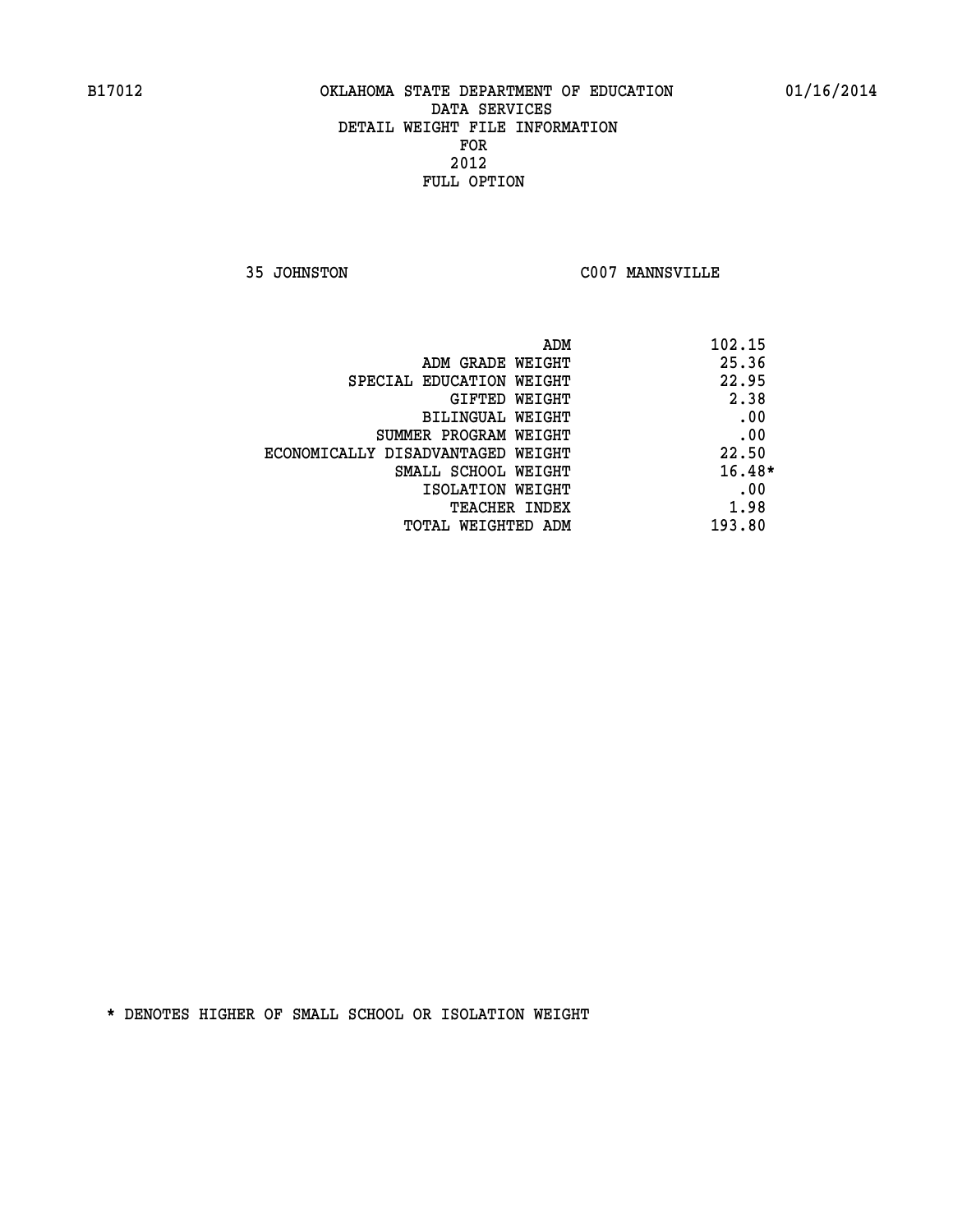**35 JOHNSTON C010 RAVIA** 

| ADM<br>87.68                               |  |
|--------------------------------------------|--|
| 17.08<br>ADM GRADE WEIGHT                  |  |
| 17.65<br>SPECIAL EDUCATION WEIGHT          |  |
| 1.36<br>GIFTED WEIGHT                      |  |
| .00<br><b>BILINGUAL WEIGHT</b>             |  |
| .00<br>SUMMER PROGRAM WEIGHT               |  |
| 21.25<br>ECONOMICALLY DISADVANTAGED WEIGHT |  |
| $14.63*$<br>SMALL SCHOOL WEIGHT            |  |
| .00<br>ISOLATION WEIGHT                    |  |
| 12.80<br><b>TEACHER INDEX</b>              |  |
| 172.45<br>TOTAL WEIGHTED ADM               |  |
|                                            |  |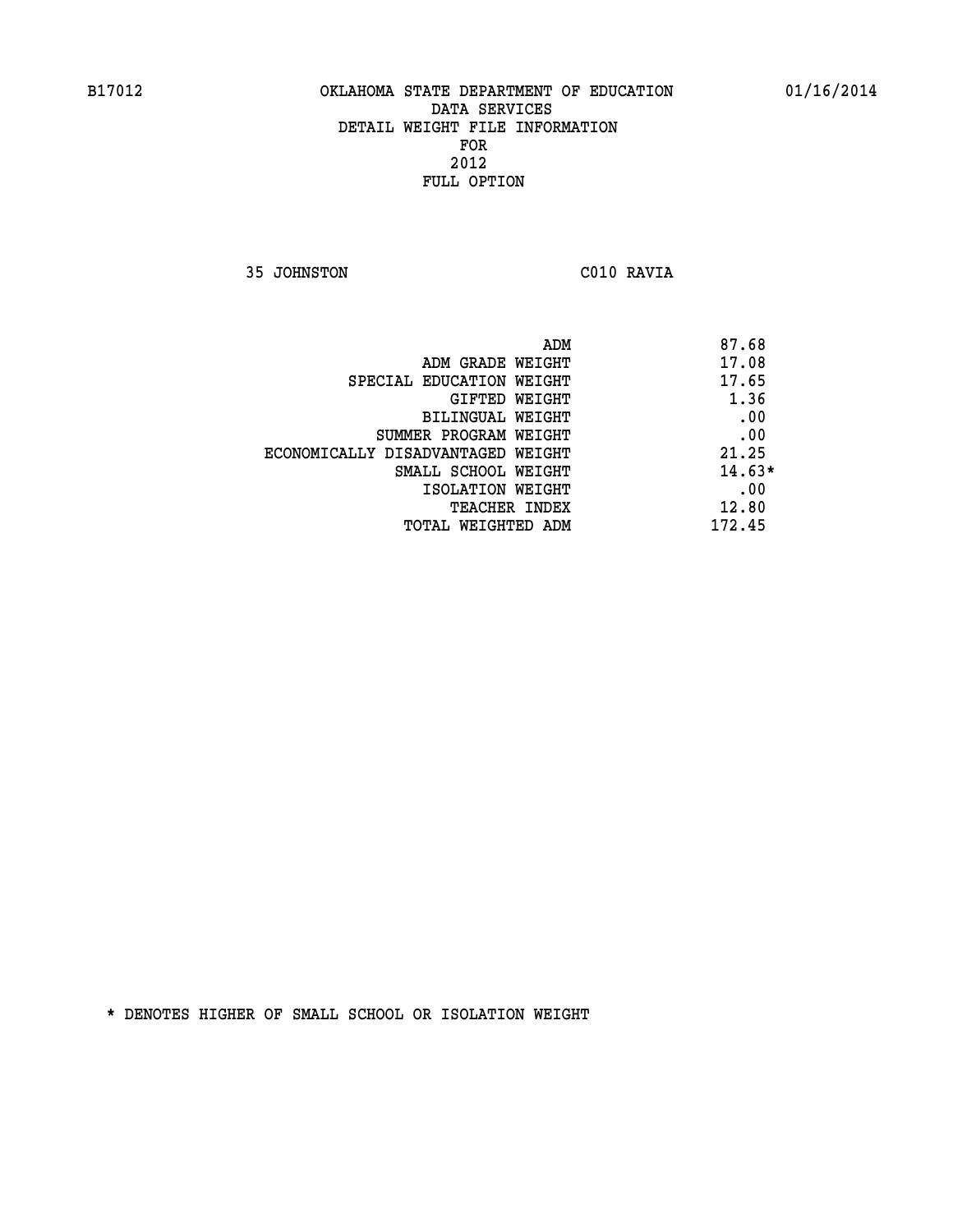**35 JOHNSTON I002 MILL CREEK** 

| ADM                               | 141.86   |
|-----------------------------------|----------|
| ADM GRADE WEIGHT                  | 28.27    |
| SPECIAL EDUCATION WEIGHT          | 15.20    |
| GIFTED WEIGHT                     | 3.74     |
| <b>BILINGUAL WEIGHT</b>           | 1.25     |
| SUMMER PROGRAM WEIGHT             | .00      |
| ECONOMICALLY DISADVANTAGED WEIGHT | 27.75    |
| SMALL SCHOOL WEIGHT               | 20.76    |
| ISOLATION WEIGHT                  | $25.07*$ |
| <b>TEACHER INDEX</b>              | 10.45    |
| TOTAL WEIGHTED ADM                | 253.59   |
|                                   |          |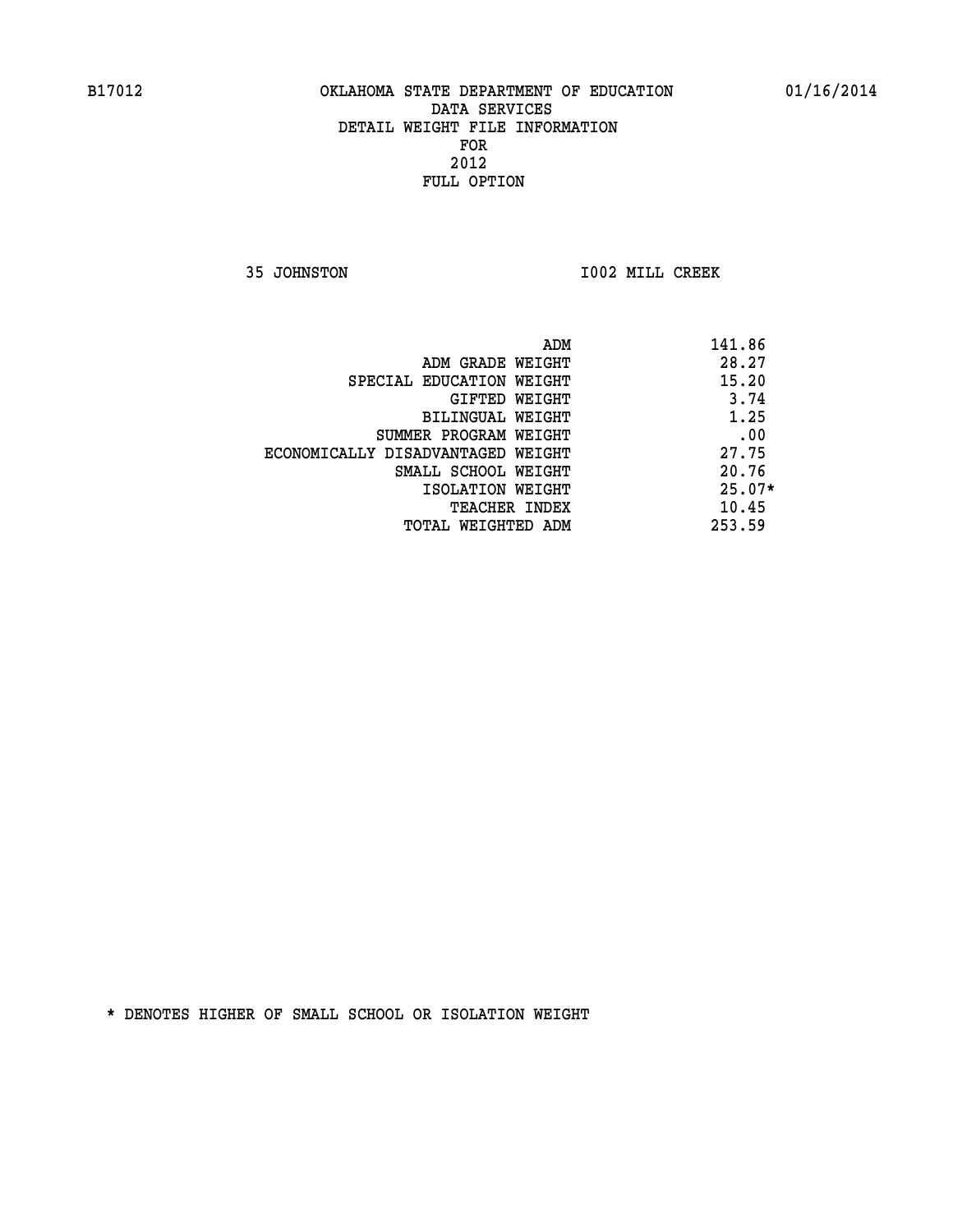**35 JOHNSTON I020 TISHOMINGO** 

| 930.77   |
|----------|
| 190.91   |
| 125.45   |
| 15.30    |
| .00      |
| .00      |
| 153.00   |
| .00      |
| .00      |
| 55.32    |
| 1,470.75 |
|          |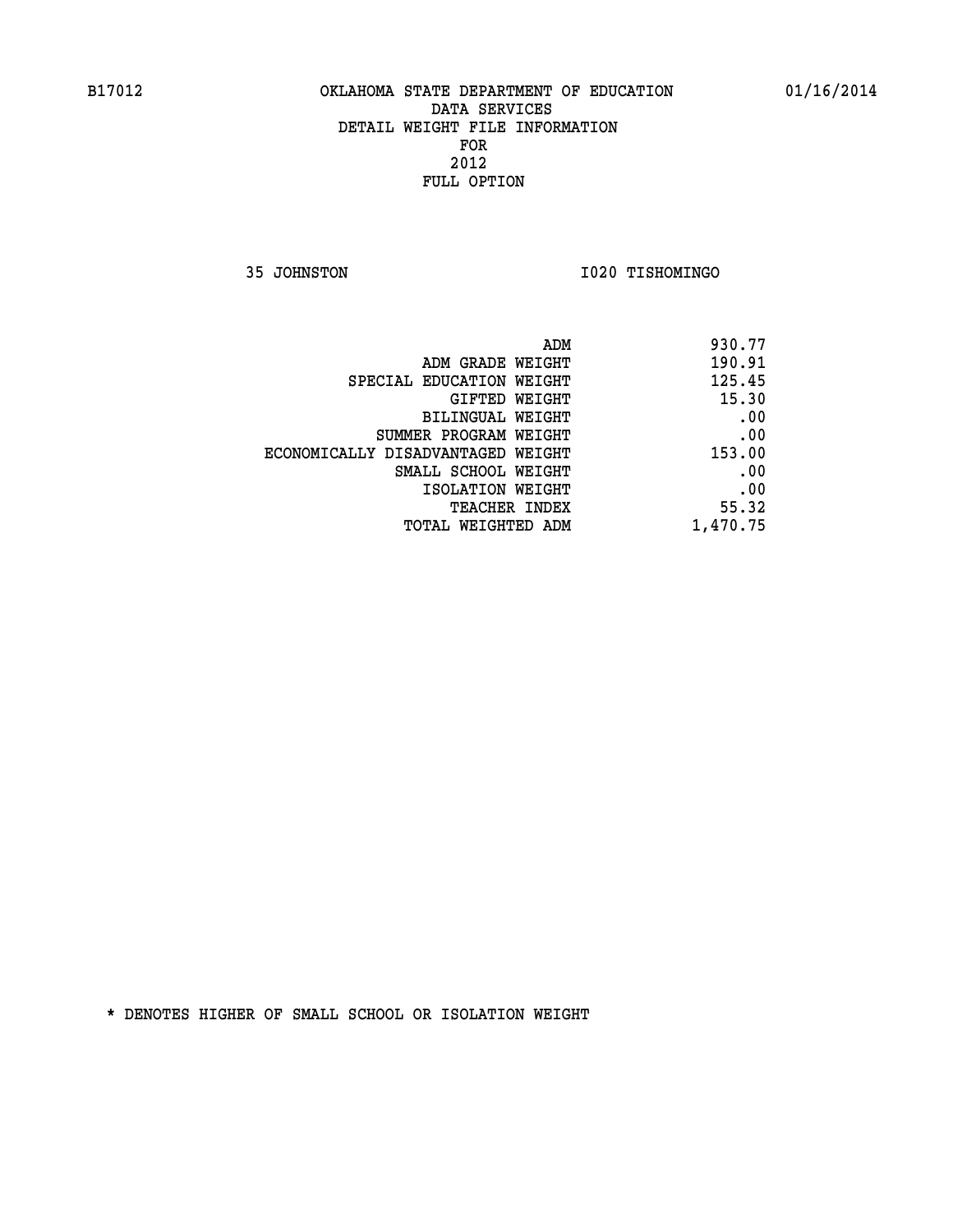**35 JOHNSTON 1029 MILBURN** 

| ADM                               | 193.39   |
|-----------------------------------|----------|
| ADM GRADE WEIGHT                  | 37.02    |
| SPECIAL EDUCATION WEIGHT          | 32.60    |
| GIFTED WEIGHT                     | 7.48     |
| BILINGUAL WEIGHT                  | .00      |
| SUMMER PROGRAM WEIGHT             | .00      |
| ECONOMICALLY DISADVANTAGED WEIGHT | 36.25    |
| SMALL SCHOOL WEIGHT               | $24.54*$ |
| ISOLATION WEIGHT                  | .00      |
| <b>TEACHER INDEX</b>              | .00      |
| TOTAL WEIGHTED ADM                | 331.28   |
|                                   |          |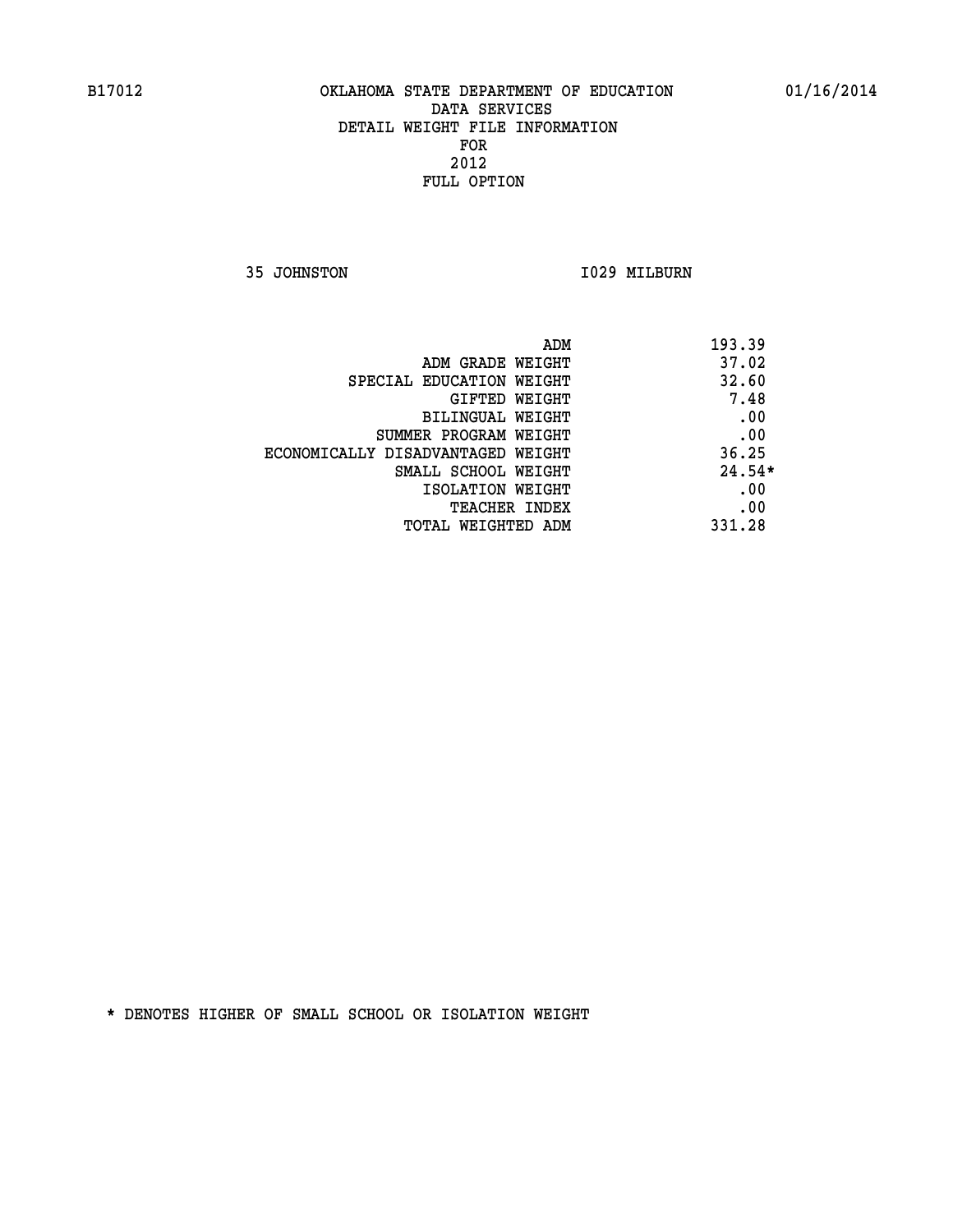**35 JOHNSTON 1035 COLEMAN** 

| ADM<br>213.80                              |  |
|--------------------------------------------|--|
| 40.41<br>ADM GRADE WEIGHT                  |  |
| 41.00<br>SPECIAL EDUCATION WEIGHT          |  |
| 11.90<br>GIFTED WEIGHT                     |  |
| .00<br>BILINGUAL WEIGHT                    |  |
| .00<br>SUMMER PROGRAM WEIGHT               |  |
| 41.00<br>ECONOMICALLY DISADVANTAGED WEIGHT |  |
| $25.48*$<br>SMALL SCHOOL WEIGHT            |  |
| .00<br>ISOLATION WEIGHT                    |  |
| 15.59<br><b>TEACHER INDEX</b>              |  |
| 389.18<br>TOTAL WEIGHTED ADM               |  |
|                                            |  |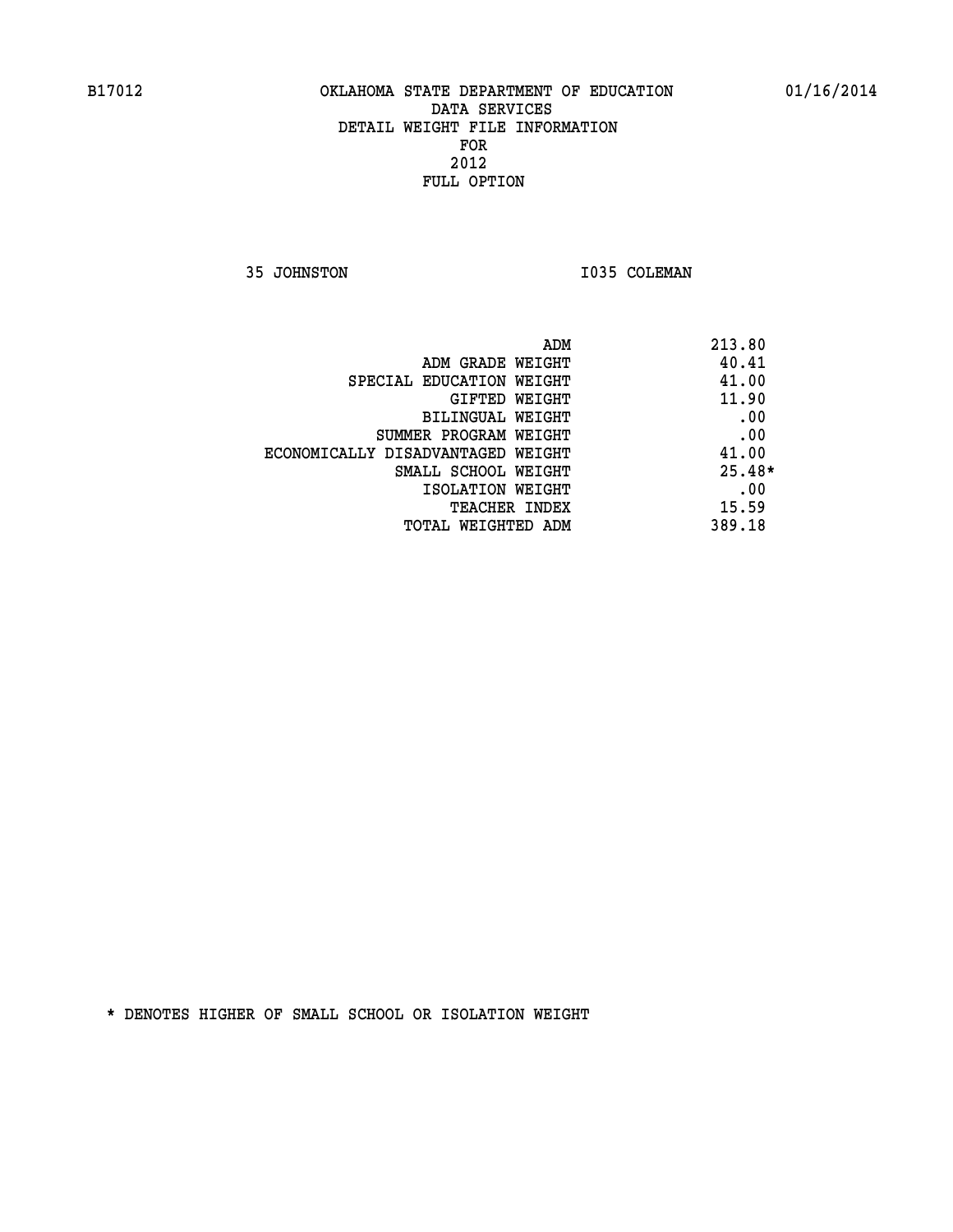**35 JOHNSTON I037 WAPANUCKA** 

|                                   | 219.98<br>ADM |
|-----------------------------------|---------------|
| ADM GRADE WEIGHT                  | 46.98         |
| SPECIAL EDUCATION WEIGHT          | 56.60         |
| GIFTED WEIGHT                     | 8.16          |
| BILINGUAL WEIGHT                  | 5.25          |
| SUMMER PROGRAM WEIGHT             | .00           |
| ECONOMICALLY DISADVANTAGED WEIGHT | 45.25         |
| SMALL SCHOOL WEIGHT               | $25.70*$      |
| ISOLATION WEIGHT                  | 6.25          |
| <b>TEACHER INDEX</b>              | 28.38         |
| TOTAL WEIGHTED ADM                | 436.30        |
|                                   |               |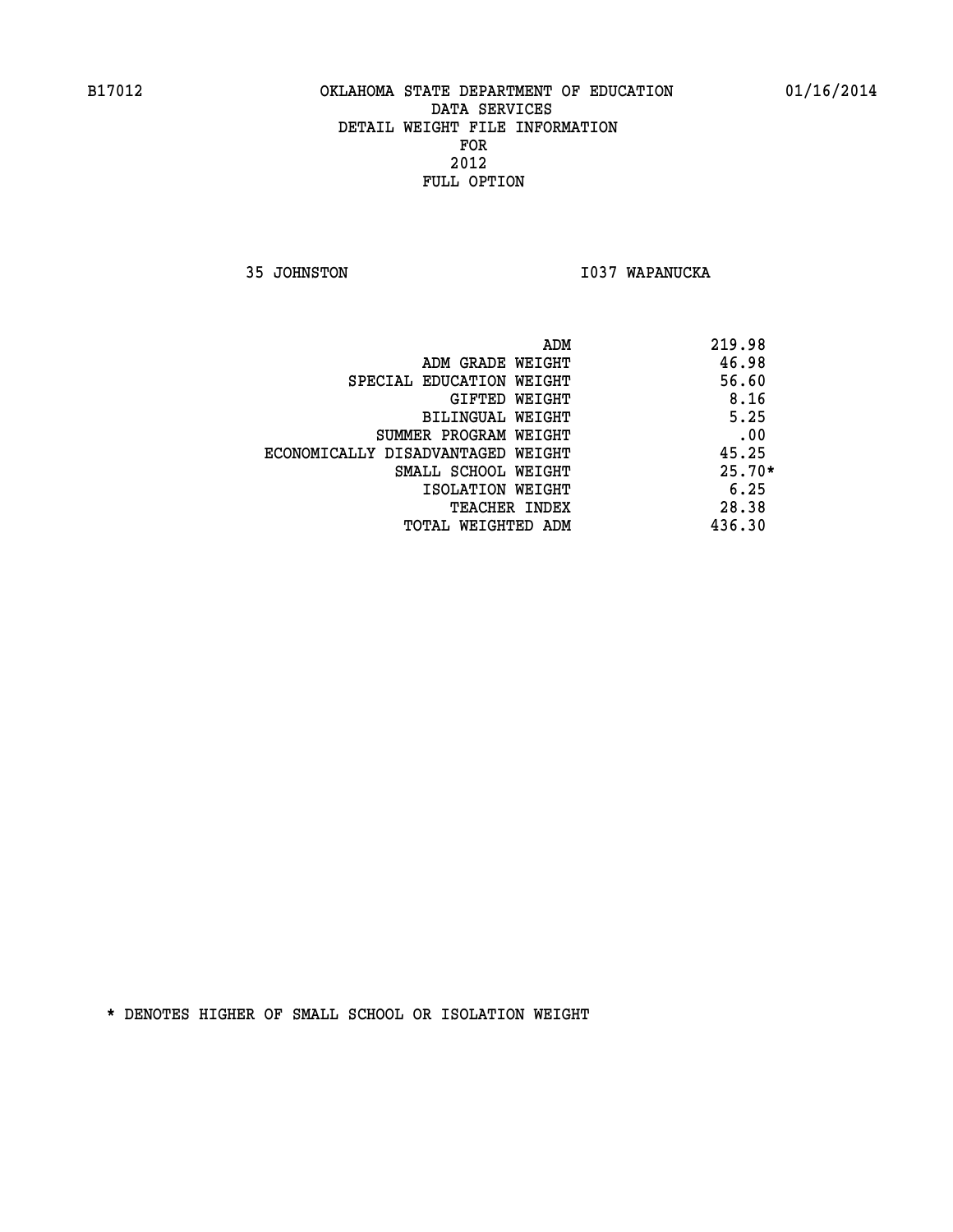**36 KAY C027 PECKHAM** 

|                                   | ADM | 83.48    |
|-----------------------------------|-----|----------|
| ADM GRADE WEIGHT                  |     | 18.24    |
| SPECIAL EDUCATION WEIGHT          |     | 21.45    |
| GIFTED WEIGHT                     |     | 5.10     |
| BILINGUAL WEIGHT                  |     | .00      |
| SUMMER PROGRAM WEIGHT             |     | .00      |
| ECONOMICALLY DISADVANTAGED WEIGHT |     | 17.75    |
| SMALL SCHOOL WEIGHT               |     | $14.06*$ |
| ISOLATION WEIGHT                  |     | .00      |
| TEACHER INDEX                     |     | .00      |
| TOTAL WEIGHTED ADM                |     | 160.08   |
|                                   |     |          |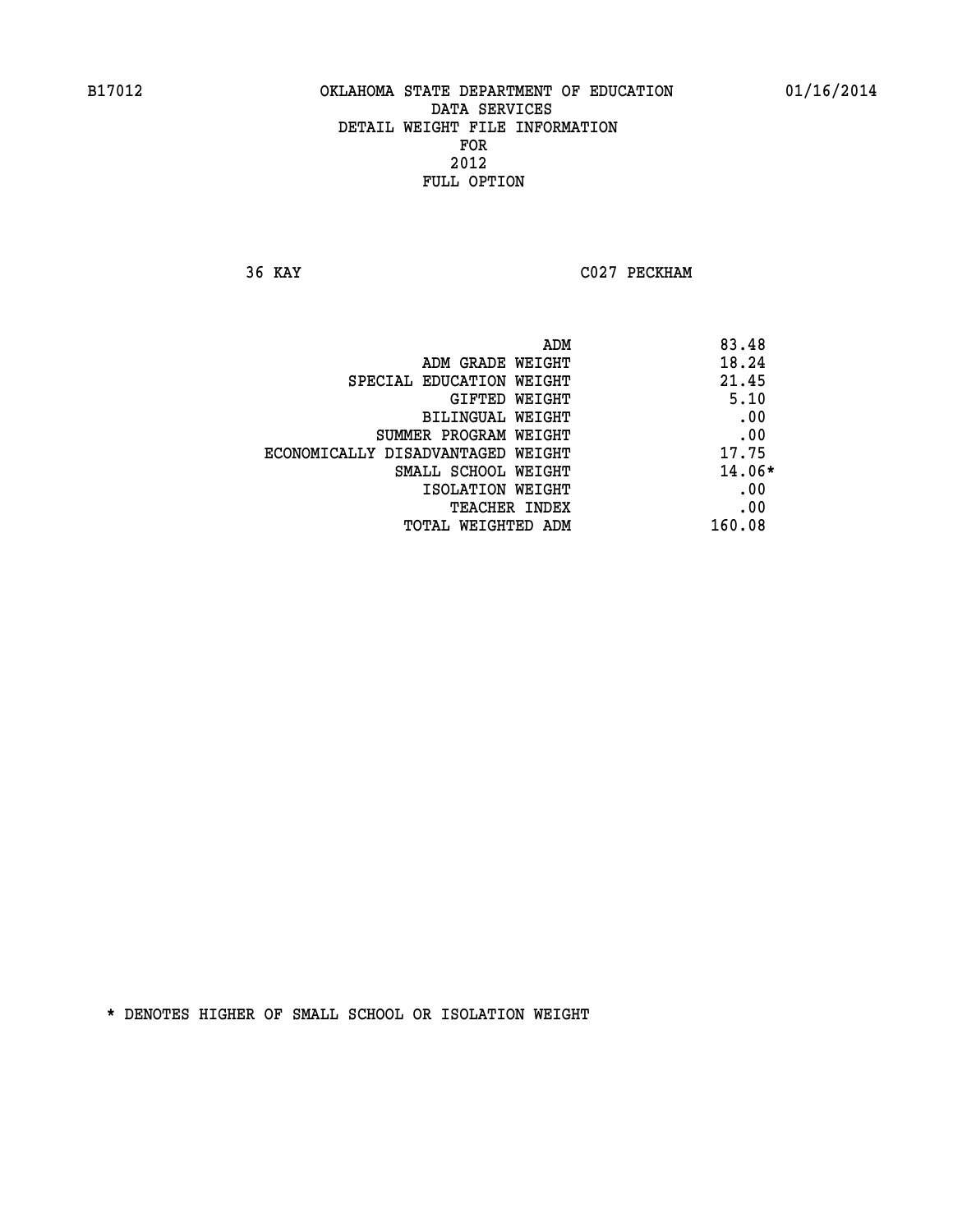**36 KAY C050 KILDARE** 

| ADM                               | 68.17  |
|-----------------------------------|--------|
| ADM GRADE WEIGHT                  | 15.36  |
| SPECIAL EDUCATION WEIGHT          | 10.95  |
| GIFTED WEIGHT                     | .34    |
| BILINGUAL WEIGHT                  | .00    |
| SUMMER PROGRAM WEIGHT             | .00    |
| ECONOMICALLY DISADVANTAGED WEIGHT | 12.25  |
| SMALL SCHOOL WEIGHT               | 11.88* |
| ISOLATION WEIGHT                  | .00    |
| TEACHER INDEX                     | .00    |
| TOTAL WEIGHTED ADM                | 118.95 |
|                                   |        |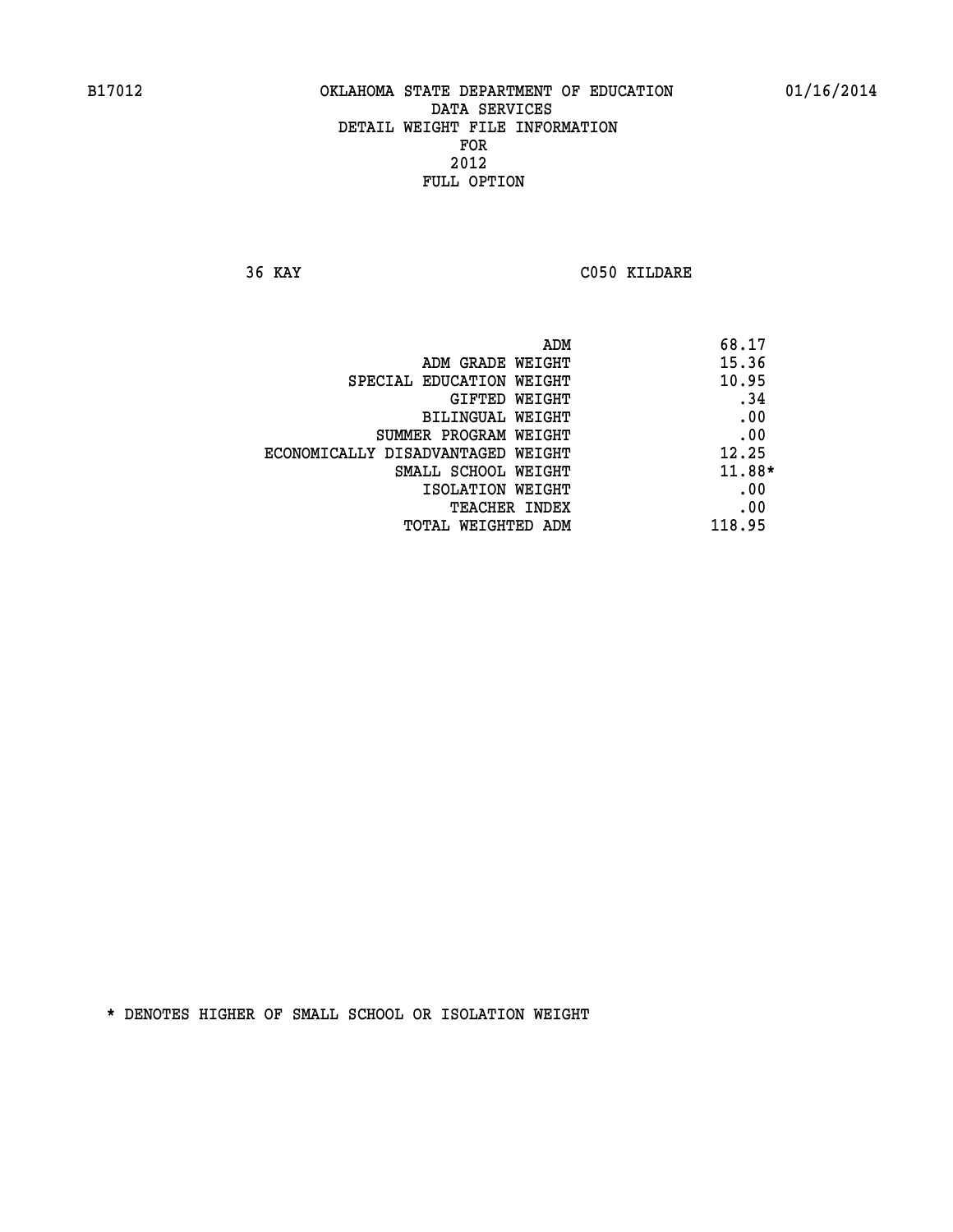**36 KAY I045 BLACKWELL** 

| ADM                               | 1,439.37 |
|-----------------------------------|----------|
| ADM GRADE WEIGHT                  | 252.90   |
| SPECIAL EDUCATION WEIGHT          | 172.65   |
| <b>GIFTED WEIGHT</b>              | 59.16    |
| BILINGUAL WEIGHT                  | 20.75    |
| SUMMER PROGRAM WEIGHT             | .00      |
| ECONOMICALLY DISADVANTAGED WEIGHT | 262.75   |
| SMALL SCHOOL WEIGHT               | .00      |
| ISOLATION WEIGHT                  | .00      |
| TEACHER INDEX                     | 27.76    |
| TOTAL WEIGHTED ADM                | 2,235.34 |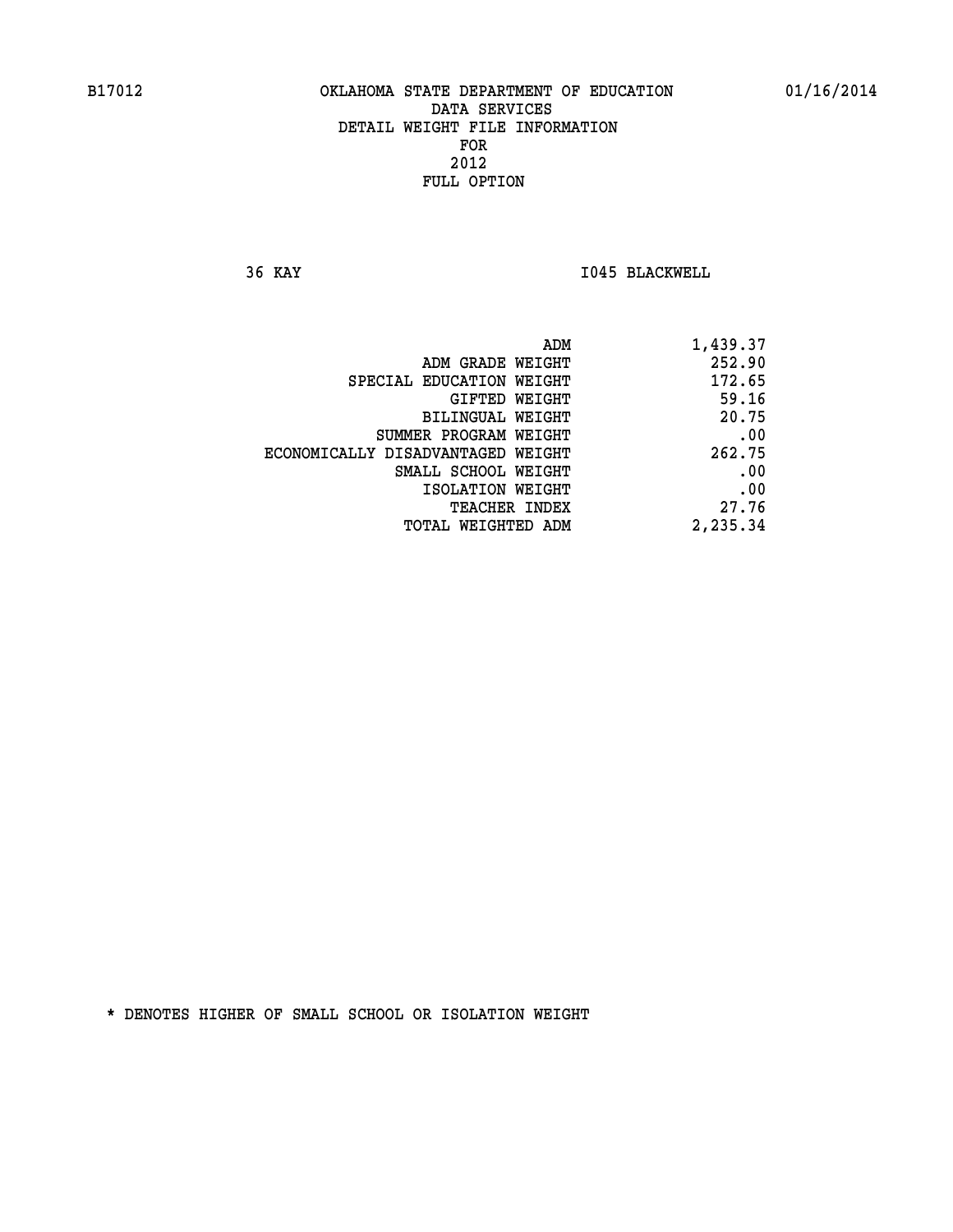**36 KAY I071 PONCA CITY** 

| 5,156.16 |
|----------|
| 1,047.31 |
| 813.00   |
| 159.12   |
| 72.50    |
| .00      |
| 882.00   |
| .00      |
| .00      |
| .00      |
| 8,130.09 |
|          |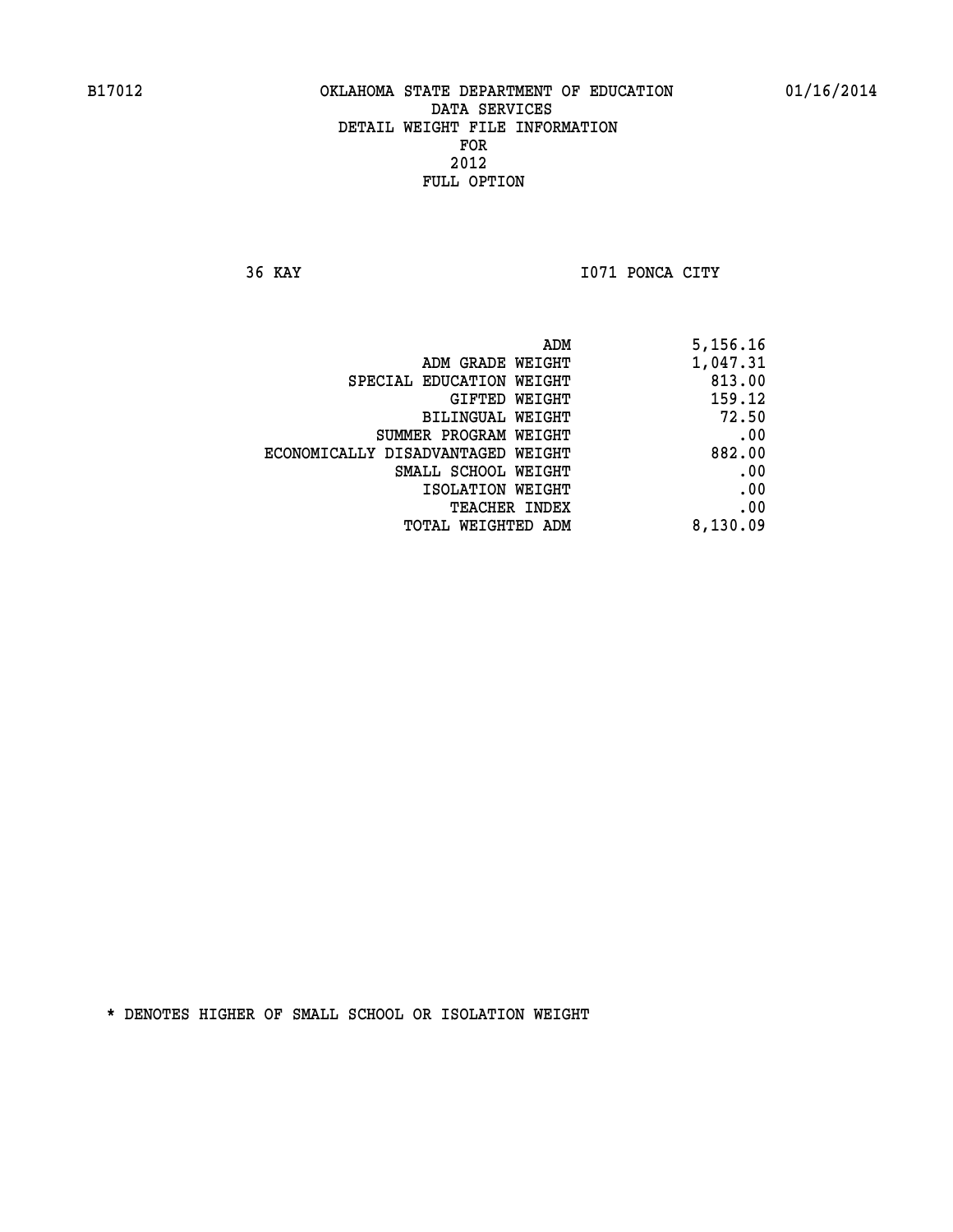**36 KAY I087 TONKAWA** 

| 740.31   |
|----------|
| 123.80   |
| 62.15    |
| 32.64    |
| 9.75     |
| 1.20     |
| 116.25   |
| .00      |
| .00      |
| 63.82    |
| 1,149.92 |
|          |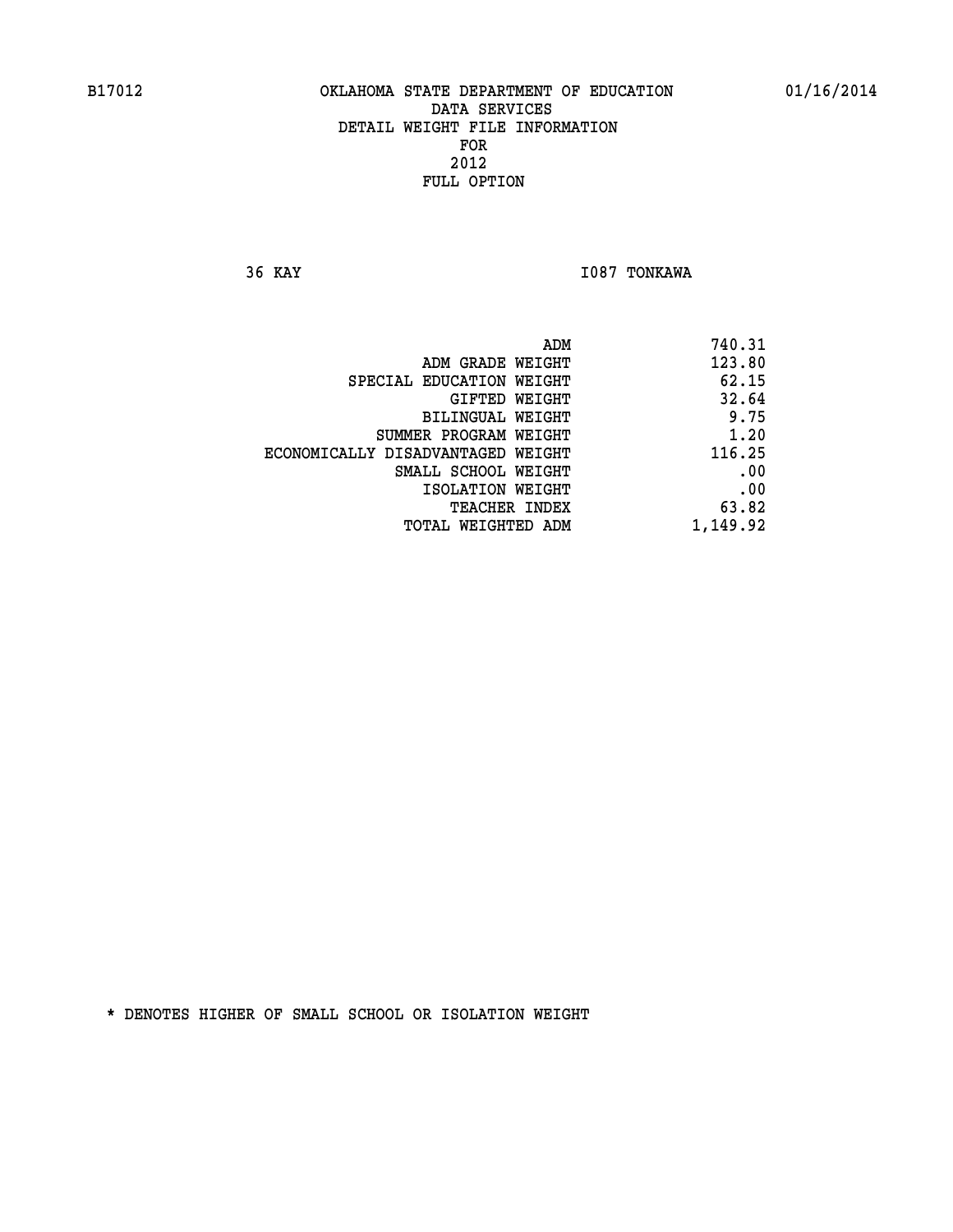**36 KAY I125 NEWKIRK** 

|                                   | ADM | 825.79   |
|-----------------------------------|-----|----------|
| ADM GRADE WEIGHT                  |     | 159.21   |
| SPECIAL EDUCATION WEIGHT          |     | 110.80   |
| GIFTED WEIGHT                     |     | 33.66    |
| BILINGUAL WEIGHT                  |     | 3.25     |
| SUMMER PROGRAM WEIGHT             |     | .00      |
| ECONOMICALLY DISADVANTAGED WEIGHT |     | 134.25   |
| SMALL SCHOOL WEIGHT               |     | $11.84*$ |
| ISOLATION WEIGHT                  |     | .00      |
| TEACHER INDEX                     |     | .00      |
| TOTAL WEIGHTED ADM                |     | 1,278.80 |
|                                   |     |          |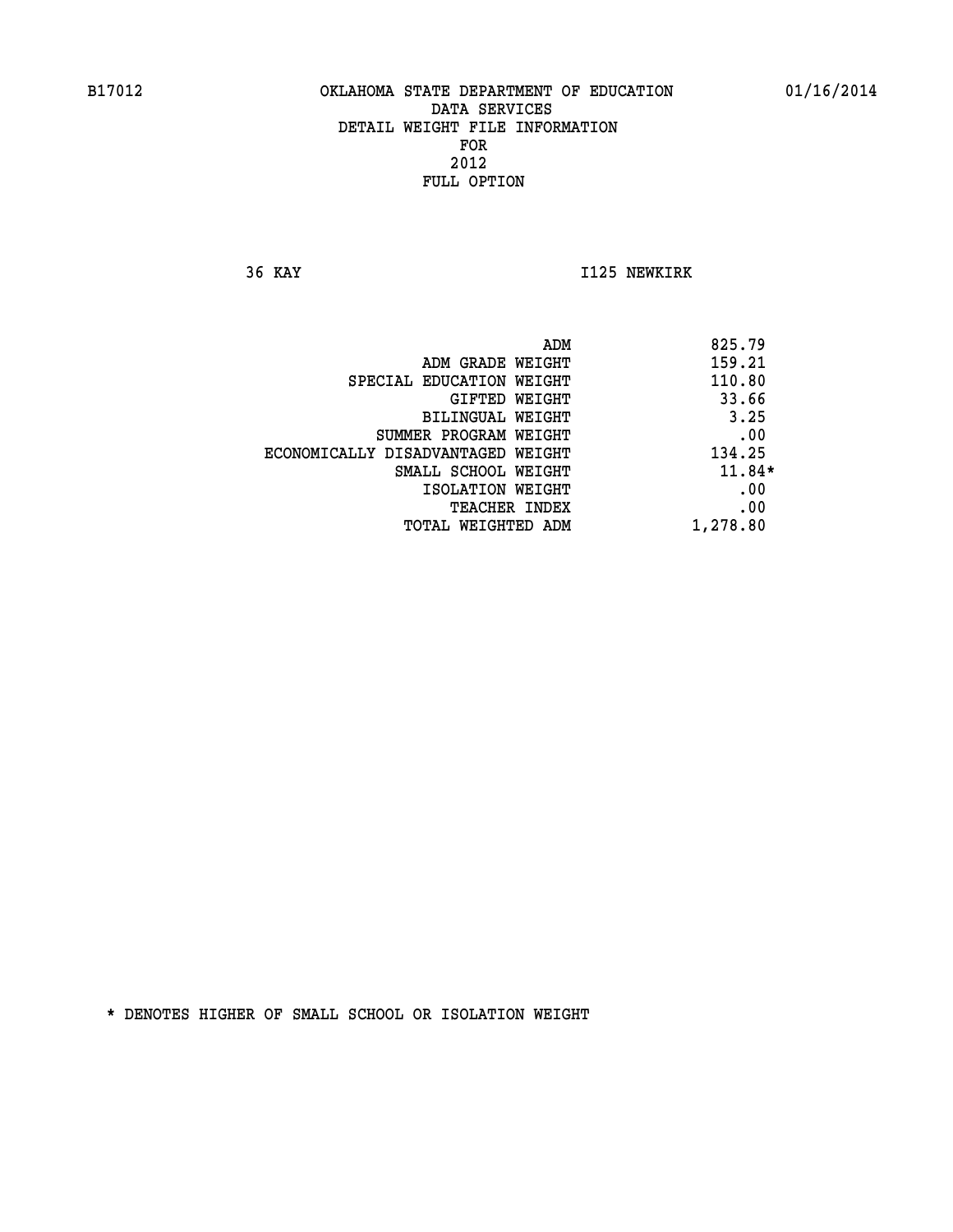**37 KINGFISHER I002 DOVER** 

| ADM                               | 211.22   |
|-----------------------------------|----------|
| ADM GRADE WEIGHT                  | 41.17    |
| SPECIAL EDUCATION WEIGHT          | 38.80    |
| GIFTED WEIGHT                     | 9.18     |
| BILINGUAL WEIGHT                  | 16.00    |
| SUMMER PROGRAM WEIGHT             | .00      |
| ECONOMICALLY DISADVANTAGED WEIGHT | 40.00    |
| SMALL SCHOOL WEIGHT               | $25.38*$ |
| ISOLATION WEIGHT                  | .00      |
| TEACHER INDEX                     | .00      |
| TOTAL WEIGHTED ADM                | 381.75   |
|                                   |          |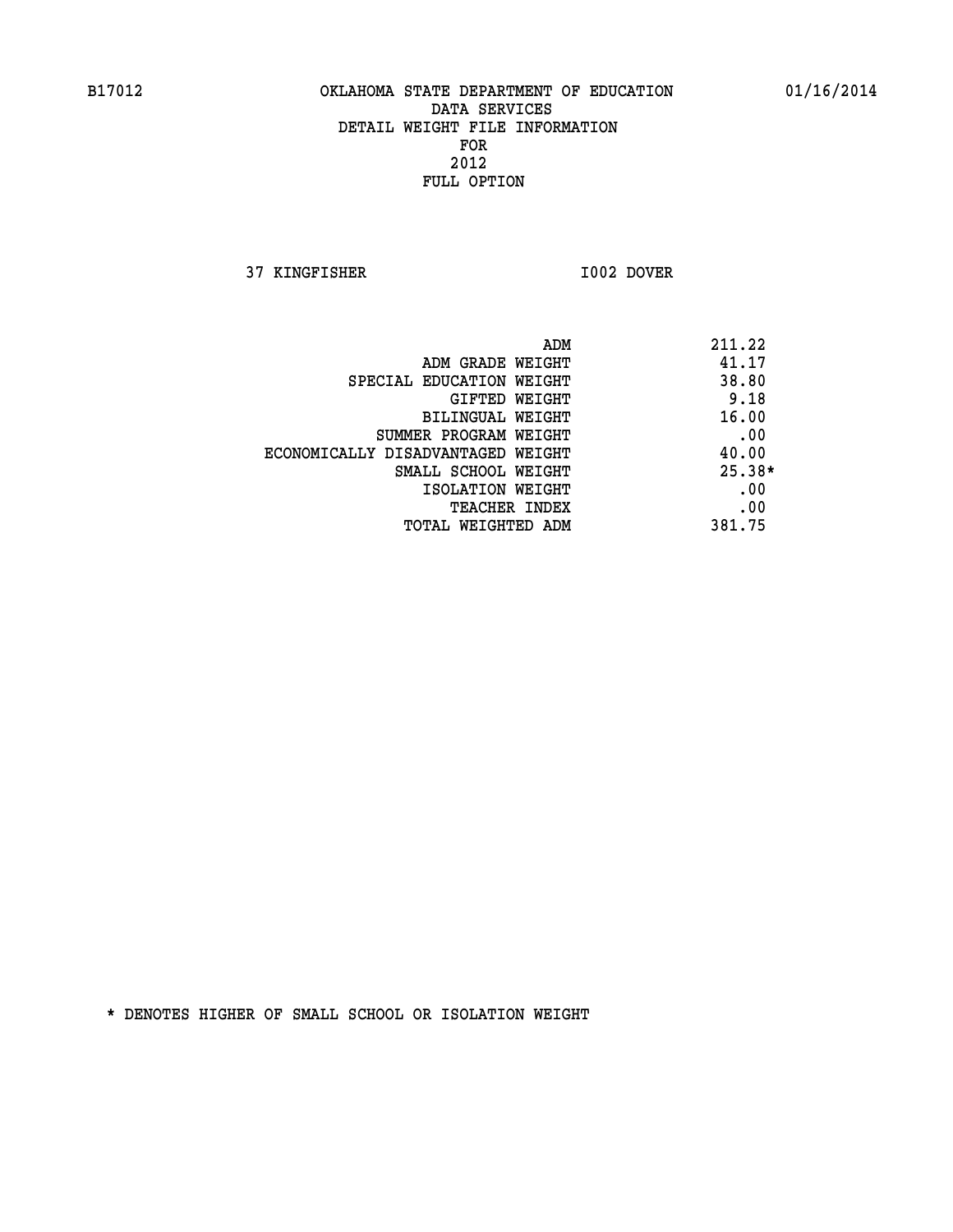**37 KINGFISHER I003 LOMEGA** 

|                                   | ADM | 208.09   |
|-----------------------------------|-----|----------|
| ADM GRADE WEIGHT                  |     | 42.56    |
| SPECIAL EDUCATION WEIGHT          |     | 39.60    |
| GIFTED WEIGHT                     |     | 9.86     |
| BILINGUAL WEIGHT                  |     | 5.00     |
| SUMMER PROGRAM WEIGHT             |     | .00      |
| ECONOMICALLY DISADVANTAGED WEIGHT |     | 33.75    |
| SMALL SCHOOL WEIGHT               |     | 25.25    |
| ISOLATION WEIGHT                  |     | $86.57*$ |
| <b>TEACHER INDEX</b>              |     | 3.64     |
| TOTAL WEIGHTED ADM                |     | 429.07   |
|                                   |     |          |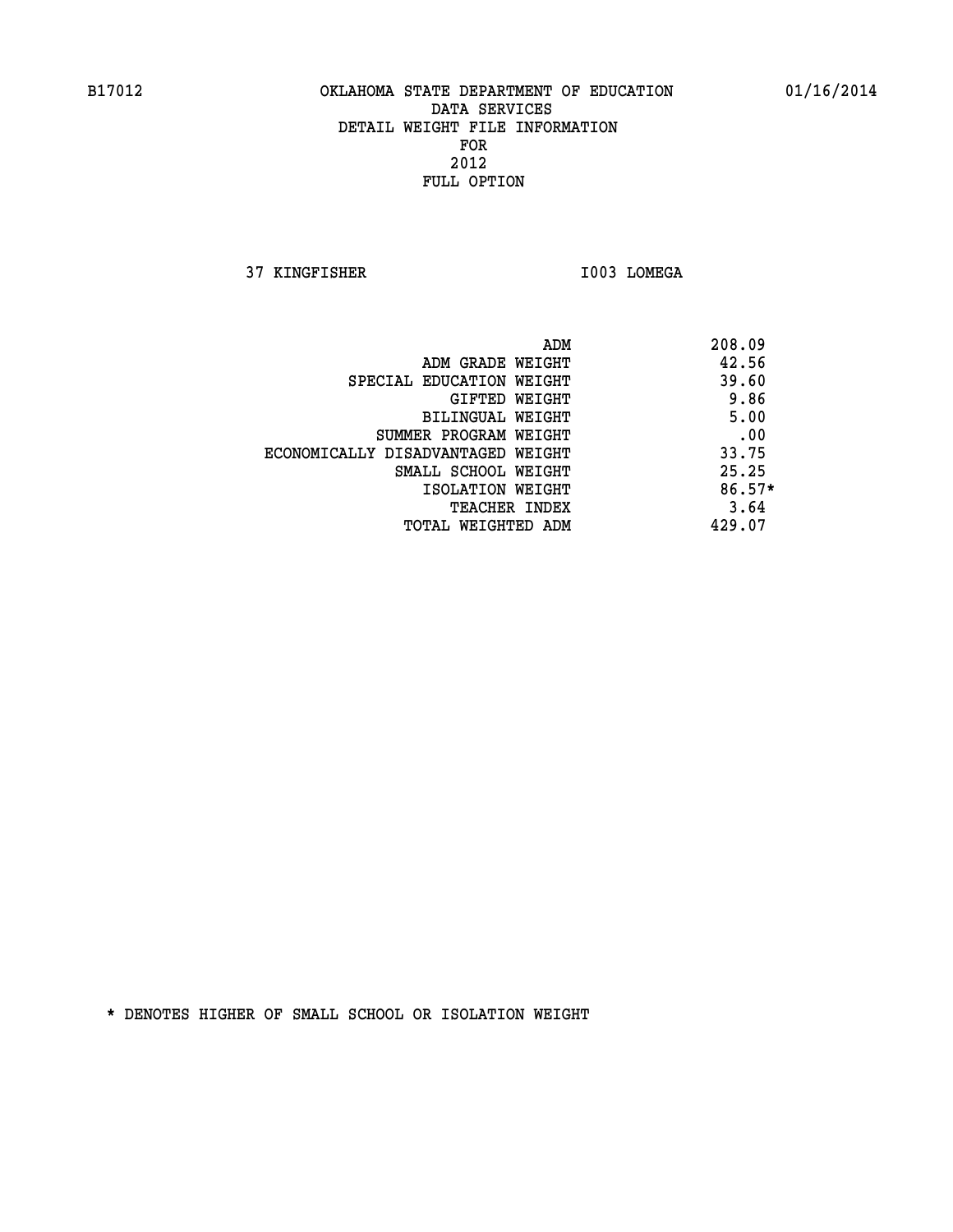**37 KINGFISHER I007 KINGFISHER** 

| 1,318.91 |
|----------|
| 262.87   |
| 191.70   |
| 48.28    |
| 36.25    |
| 2.40     |
| 178.50   |
| .00      |
| .00      |
| 65.48    |
| 2,104.39 |
|          |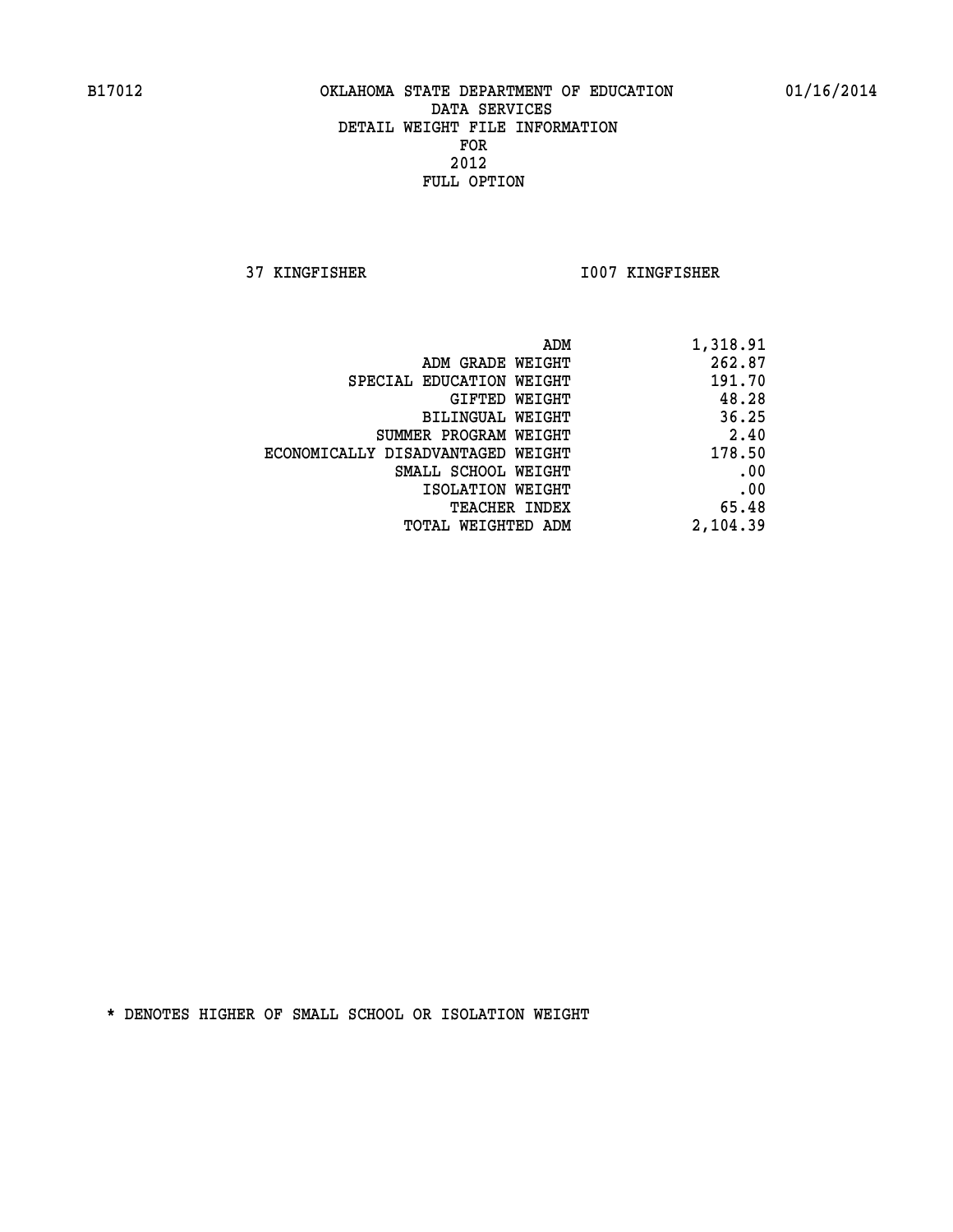**37 KINGFISHER I016 HENNESSEY** 

| 793.28                                                                                                                   |
|--------------------------------------------------------------------------------------------------------------------------|
| 122.97                                                                                                                   |
| 96.65                                                                                                                    |
| 40.46                                                                                                                    |
| 73.00                                                                                                                    |
| .00                                                                                                                      |
| 152.00                                                                                                                   |
| .00                                                                                                                      |
| .00                                                                                                                      |
| .00                                                                                                                      |
| 1,278.36                                                                                                                 |
| ADM GRADE WEIGHT<br>GIFTED WEIGHT<br><b>BILINGUAL WEIGHT</b><br>ECONOMICALLY DISADVANTAGED WEIGHT<br>SMALL SCHOOL WEIGHT |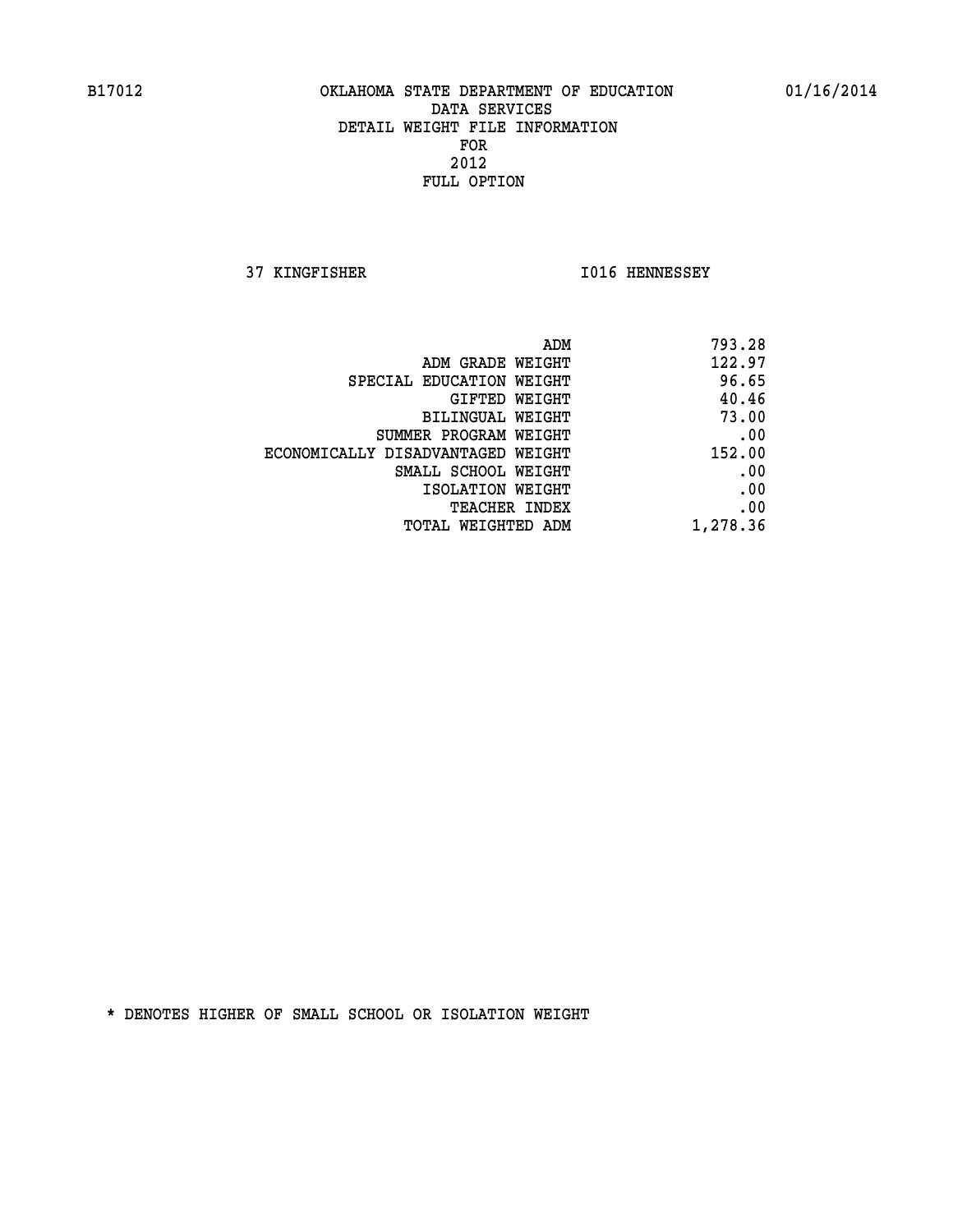**37 KINGFISHER 1089 CASHION** 

| ADM                               | 458.38   |
|-----------------------------------|----------|
| ADM GRADE WEIGHT                  | 80.16    |
| SPECIAL EDUCATION WEIGHT          | 50.05    |
| GIFTED WEIGHT                     | 17.00    |
| BILINGUAL WEIGHT                  | 1.00     |
| SUMMER PROGRAM WEIGHT             | .00      |
| ECONOMICALLY DISADVANTAGED WEIGHT | 37.25    |
| SMALL SCHOOL WEIGHT               | $12.24*$ |
| ISOLATION WEIGHT                  | .00      |
| <b>TEACHER INDEX</b>              | .00      |
| TOTAL WEIGHTED ADM                | 656.08   |
|                                   |          |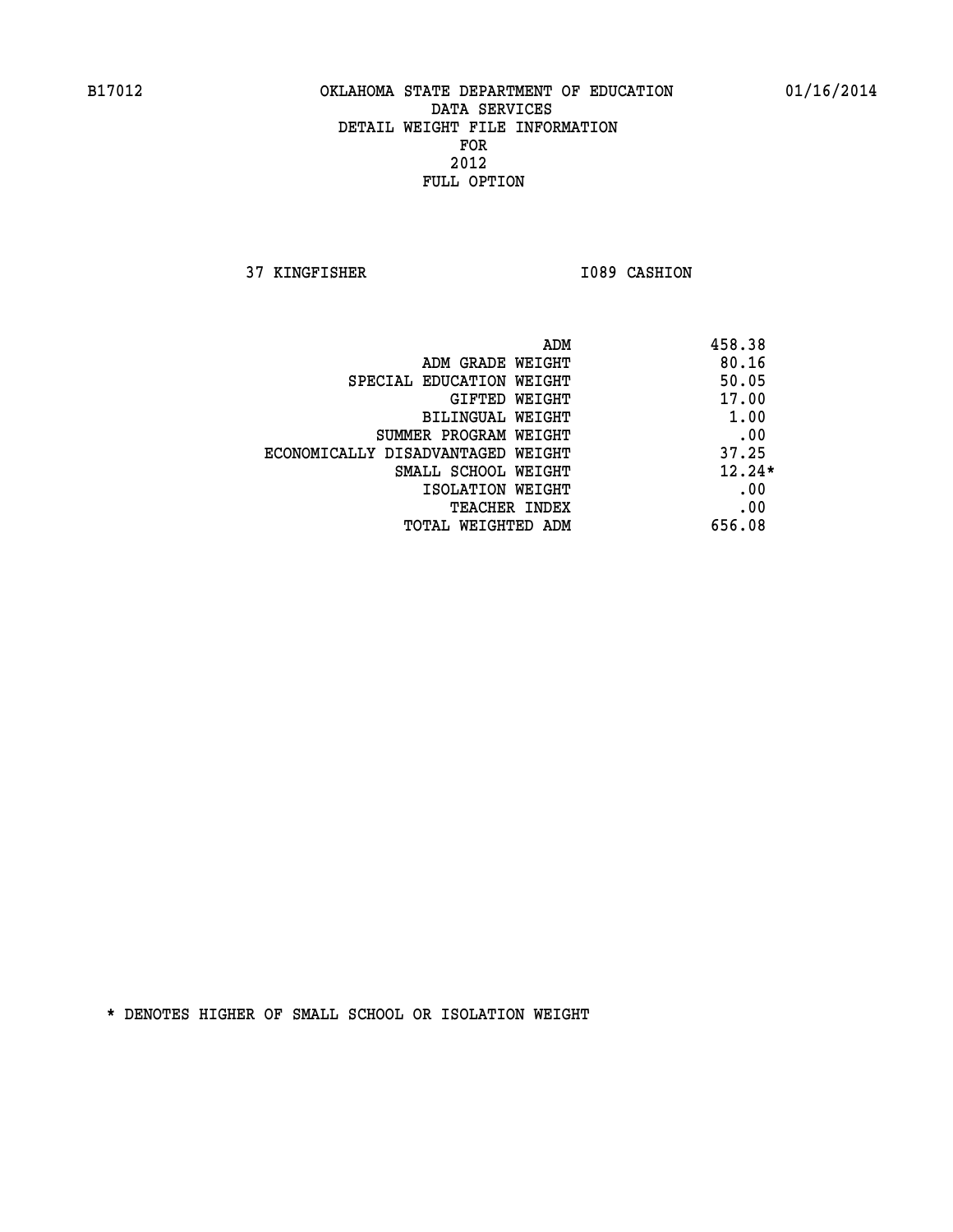**37 KINGFISHER I105 OKARCHE** 

|                                   | ADM | 277.65   |
|-----------------------------------|-----|----------|
| ADM GRADE WEIGHT                  |     | 54.63    |
| SPECIAL EDUCATION WEIGHT          |     | 59.30    |
| GIFTED WEIGHT                     |     | 8.84     |
| BILINGUAL WEIGHT                  |     | 1.50     |
| SUMMER PROGRAM WEIGHT             |     | .00      |
| ECONOMICALLY DISADVANTAGED WEIGHT |     | 20.75    |
| SMALL SCHOOL WEIGHT               |     | $26.38*$ |
| ISOLATION WEIGHT                  |     | 24.99    |
| <b>TEACHER INDEX</b>              |     | 7.27     |
| TOTAL WEIGHTED ADM                |     | 456.32   |
|                                   |     |          |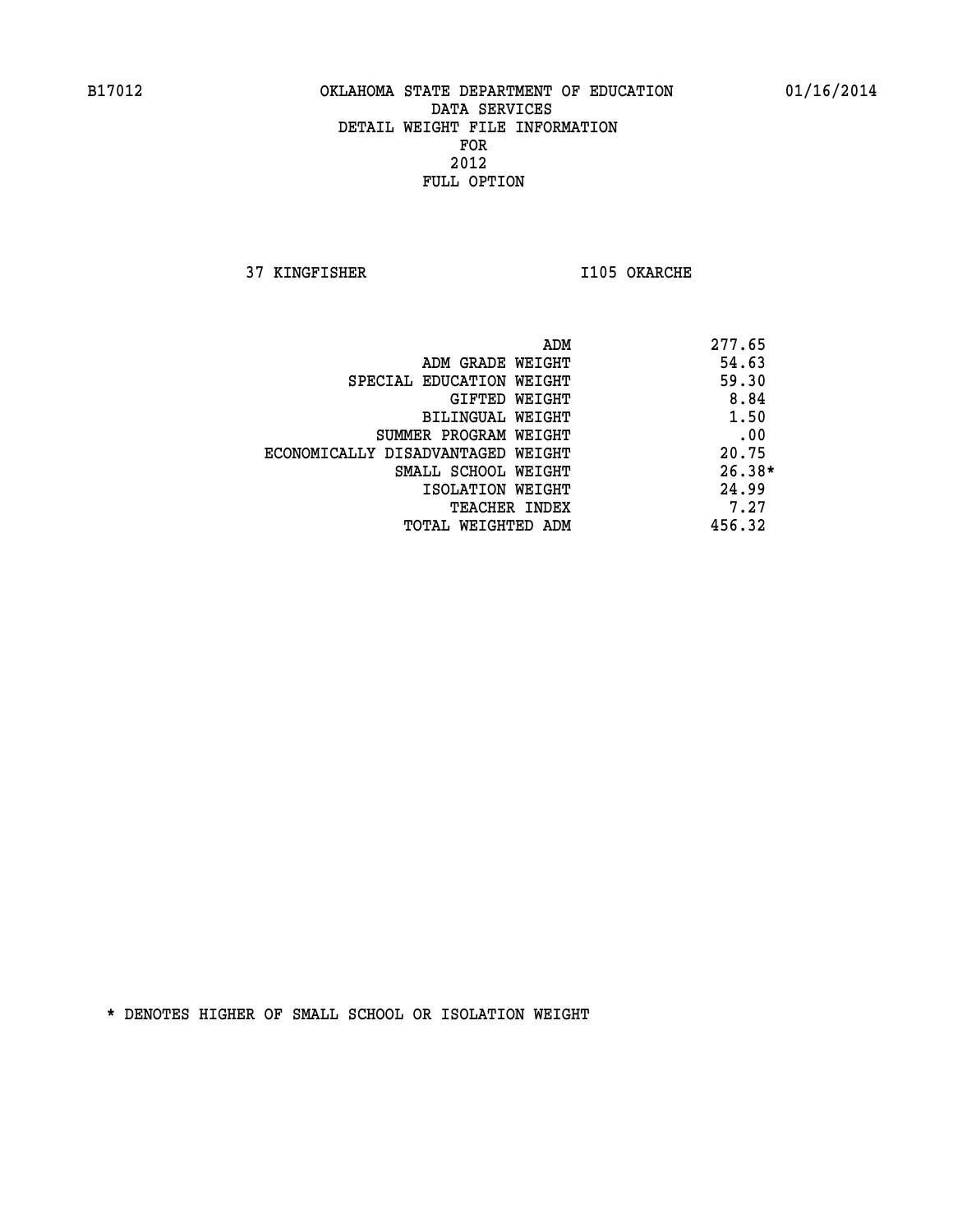**38 KIOWA I001 HOBART** 

| 816.67   |
|----------|
| 163.59   |
| 66.75    |
| 19.38    |
| 9.50     |
| .00      |
| 139.50   |
| .00      |
| .00      |
| 52.52    |
| 1,267.91 |
|          |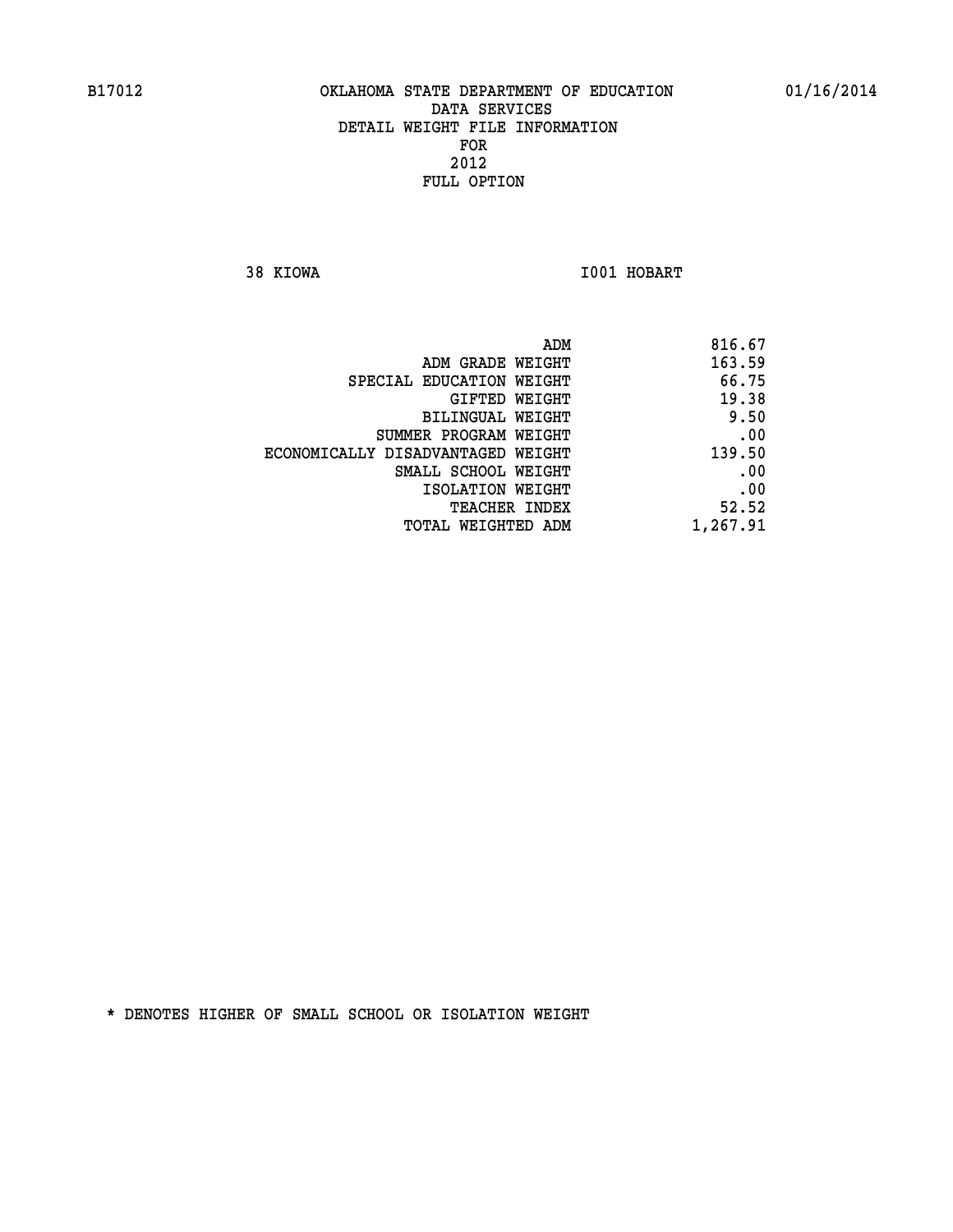**38 KIOWA I002 LONE WOLF** 

| ADM                               | 81.54    |
|-----------------------------------|----------|
| ADM GRADE WEIGHT                  | 16.15    |
| SPECIAL EDUCATION WEIGHT          | 5.00     |
| GIFTED WEIGHT                     | 2.04     |
| BILINGUAL WEIGHT                  | .00      |
| SUMMER PROGRAM WEIGHT             | .00      |
| ECONOMICALLY DISADVANTAGED WEIGHT | 17.00    |
| SMALL SCHOOL WEIGHT               | 13.79    |
| ISOLATION WEIGHT                  | $18.26*$ |
| <b>TEACHER INDEX</b>              | 7.66     |
| TOTAL WEIGHTED ADM                | 147.65   |
|                                   |          |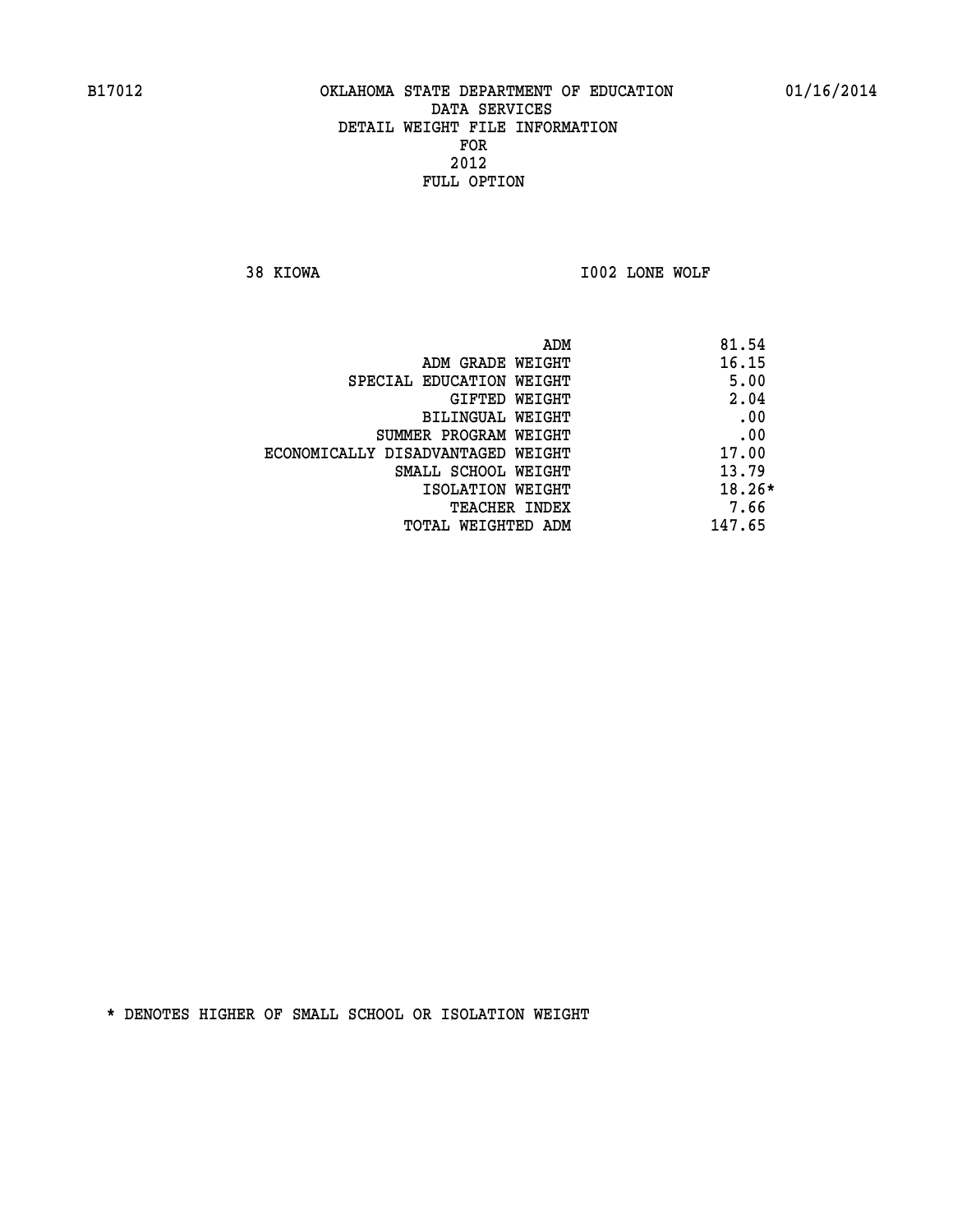**38 KIOWA I003 MOUNTAIN VIEW-GOTEBO** 

| ADM                               | 257.80    |
|-----------------------------------|-----------|
| ADM GRADE WEIGHT                  | 52.17     |
| SPECIAL EDUCATION WEIGHT          | 26.95     |
| GIFTED WEIGHT                     | 10.88     |
| BILINGUAL WEIGHT                  | .00       |
| SUMMER PROGRAM WEIGHT             | .00       |
| ECONOMICALLY DISADVANTAGED WEIGHT | 45.50     |
| SMALL SCHOOL WEIGHT               | 26.43     |
| ISOLATION WEIGHT                  | $152.10*$ |
| <b>TEACHER INDEX</b>              | 15.93     |
| TOTAL WEIGHTED ADM                | 561.33    |
|                                   |           |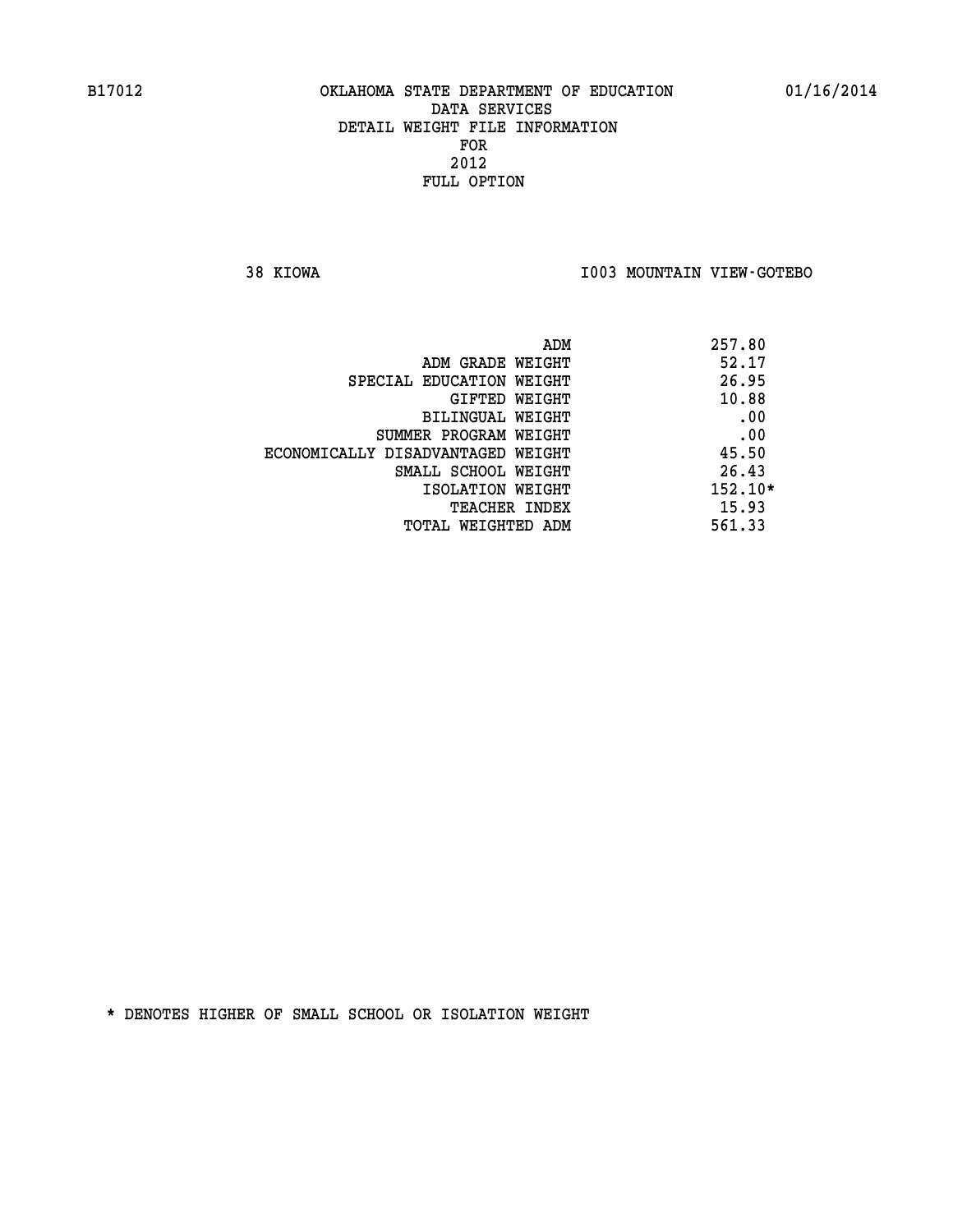**38 KIOWA I004 SNYDER** 

|                                   | ADM | 508.93   |
|-----------------------------------|-----|----------|
| ADM GRADE WEIGHT                  |     | 97.92    |
| SPECIAL EDUCATION WEIGHT          |     | 74.40    |
| GIFTED WEIGHT                     |     | 14.96    |
| BILINGUAL WEIGHT                  |     | 2.00     |
| SUMMER PROGRAM WEIGHT             |     | .00      |
| ECONOMICALLY DISADVANTAGED WEIGHT |     | 94.75    |
| SMALL SCHOOL WEIGHT               |     | 3.86     |
| ISOLATION WEIGHT                  |     | 198.48*  |
| TEACHER INDEX                     |     | 34.38    |
| TOTAL WEIGHTED ADM                |     | 1,025.82 |
|                                   |     |          |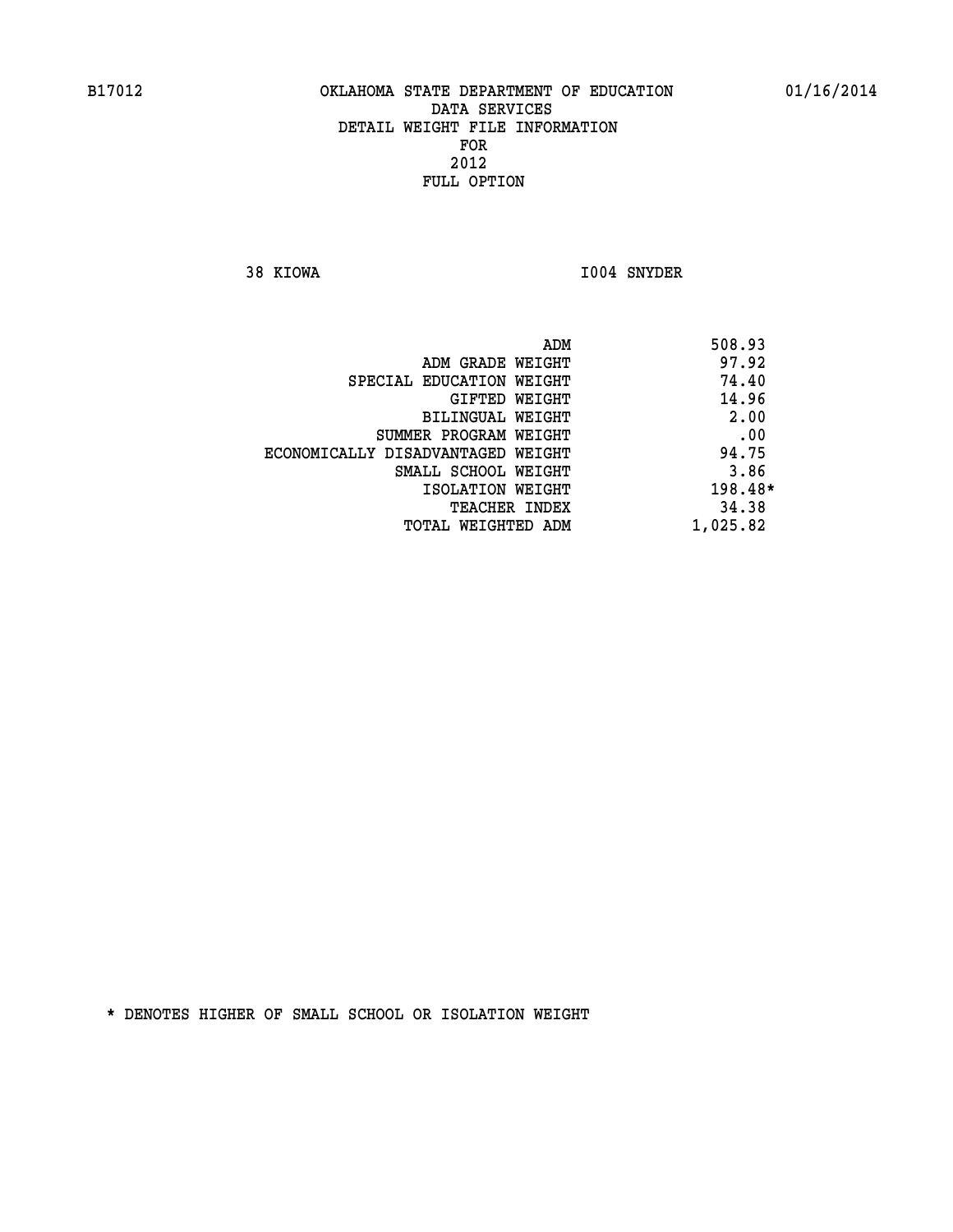**39 LATIMER 1001 WILBURTON** 

| ADM                               | 943.22   |
|-----------------------------------|----------|
| ADM GRADE WEIGHT                  | 184.89   |
| SPECIAL EDUCATION WEIGHT          | 120.10   |
| GIFTED WEIGHT                     | 25.84    |
| BILINGUAL WEIGHT                  | 1.50     |
| SUMMER PROGRAM WEIGHT             | 1.20     |
| ECONOMICALLY DISADVANTAGED WEIGHT | 137.25   |
| SMALL SCHOOL WEIGHT               | .00      |
| ISOLATION WEIGHT                  | .00      |
| TEACHER INDEX                     | .63      |
| TOTAL WEIGHTED ADM                | 1,414.63 |
|                                   |          |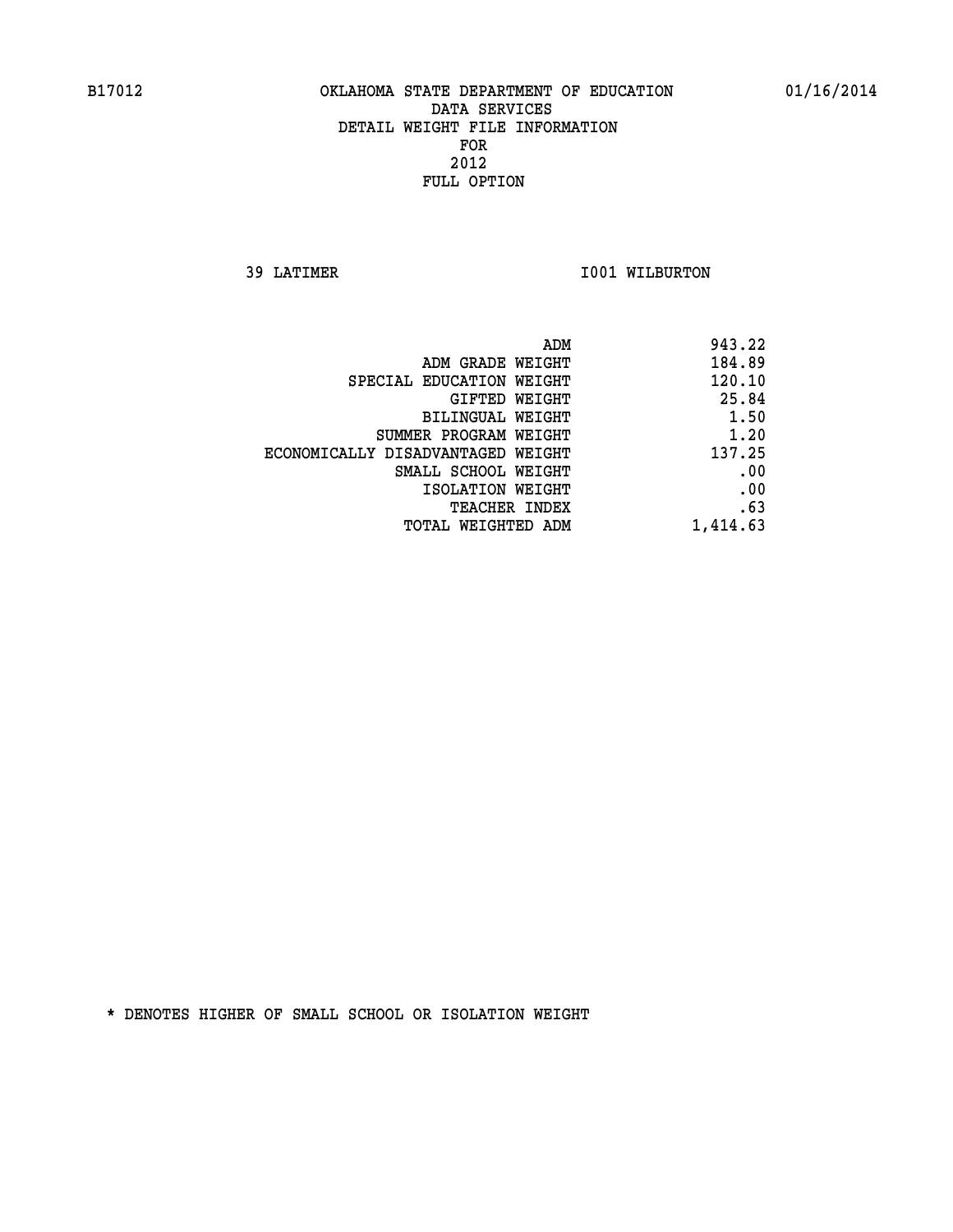**39 LATIMER I002 RED OAK** 

| ADM<br>242.46 |                                   |
|---------------|-----------------------------------|
| 48.22         | ADM GRADE WEIGHT                  |
| 29.60         | SPECIAL EDUCATION WEIGHT          |
| 6.46          | GIFTED WEIGHT                     |
| .00           | <b>BILINGUAL WEIGHT</b>           |
| .00           | SUMMER PROGRAM WEIGHT             |
| 47.25         | ECONOMICALLY DISADVANTAGED WEIGHT |
| $26.27*$      | SMALL SCHOOL WEIGHT               |
| .00           | ISOLATION WEIGHT                  |
| 14.46         | TEACHER INDEX                     |
| 414.72        | TOTAL WEIGHTED ADM                |
|               |                                   |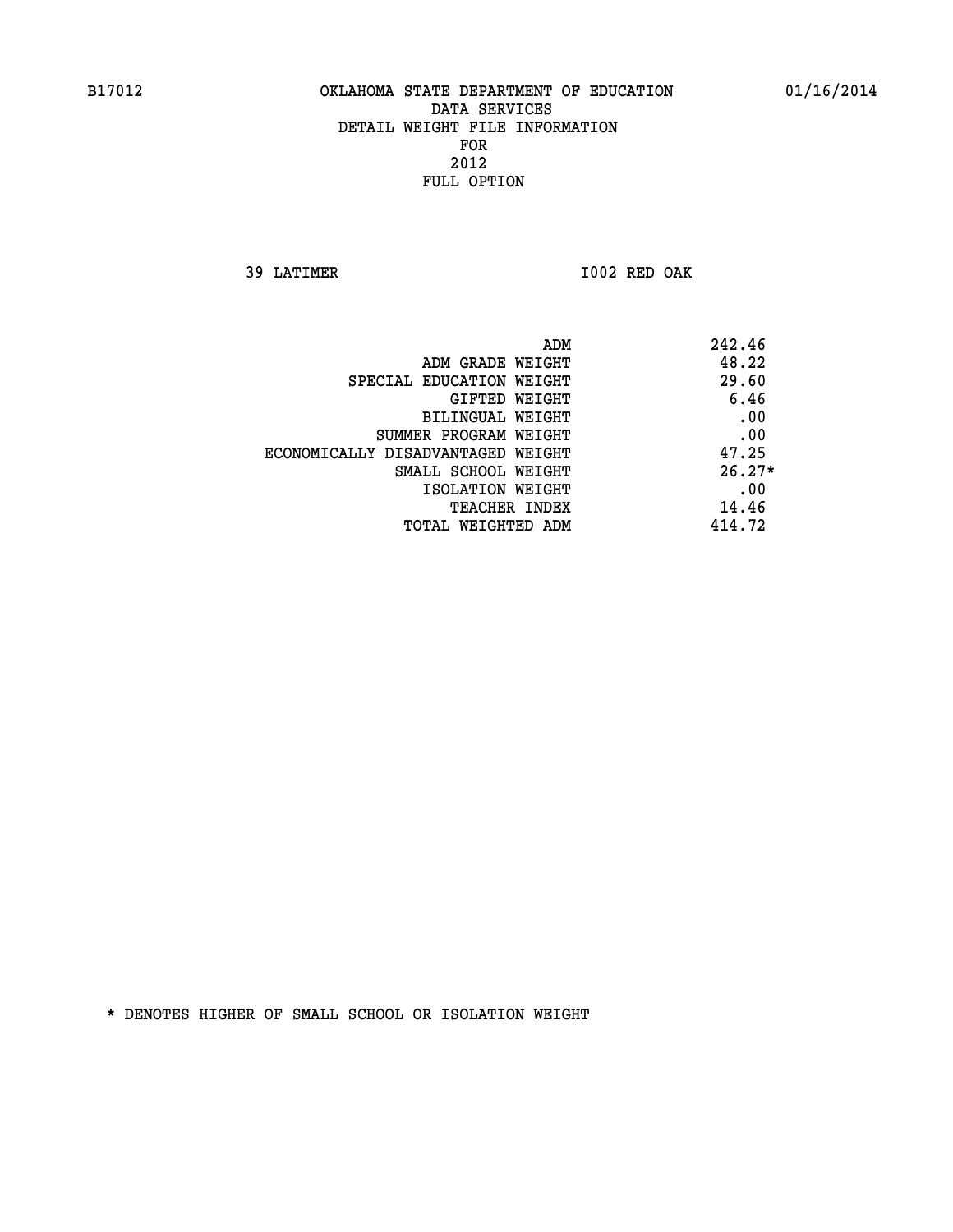**39 LATIMER I003 BUFFALO VALLEY** 

| ADM                               | 172.76   |
|-----------------------------------|----------|
| ADM GRADE WEIGHT                  | 32.29    |
| SPECIAL EDUCATION WEIGHT          | 18.85    |
| GIFTED WEIGHT                     | 6.80     |
| BILINGUAL WEIGHT                  | .75      |
| SUMMER PROGRAM WEIGHT             | .00      |
| ECONOMICALLY DISADVANTAGED WEIGHT | 31.75    |
| SMALL SCHOOL WEIGHT               | $23.27*$ |
| ISOLATION WEIGHT                  | 20.99    |
| <b>TEACHER INDEX</b>              | .00      |
| TOTAL WEIGHTED ADM                | 286.47   |
|                                   |          |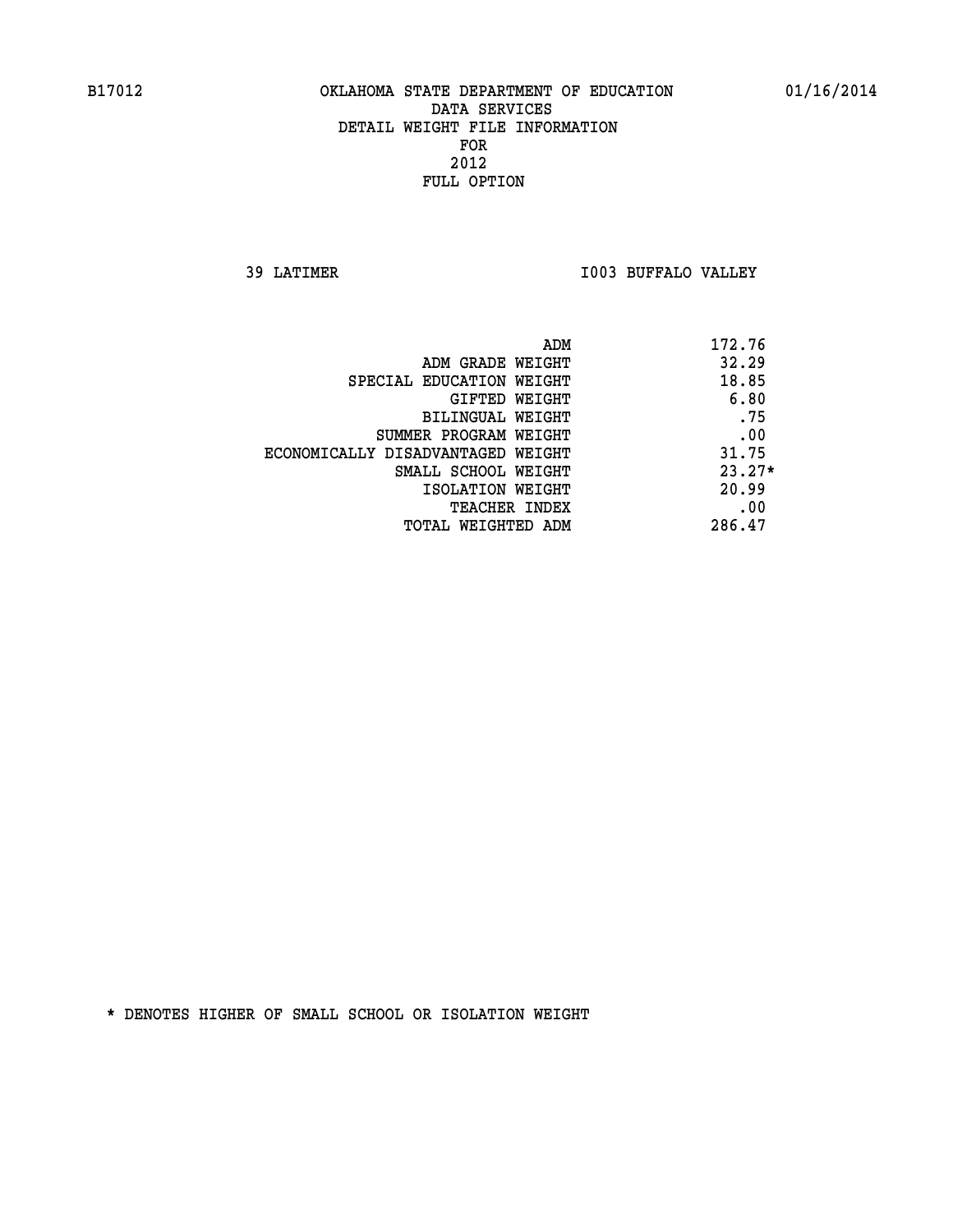**39 LATIMER I004 PANOLA** 

|                                   | ADM | 233.94   |
|-----------------------------------|-----|----------|
| ADM GRADE WEIGHT                  |     | 42.43    |
| SPECIAL EDUCATION WEIGHT          |     | 25.70    |
| GIFTED WEIGHT                     |     | 3.74     |
| BILINGUAL WEIGHT                  |     | .00      |
| SUMMER PROGRAM WEIGHT             |     | .00      |
| ECONOMICALLY DISADVANTAGED WEIGHT |     | 41.75    |
| SMALL SCHOOL WEIGHT               |     | $26.10*$ |
| ISOLATION WEIGHT                  |     | .00      |
| TEACHER INDEX                     |     | .00      |
| TOTAL WEIGHTED ADM                |     | 373.66   |
|                                   |     |          |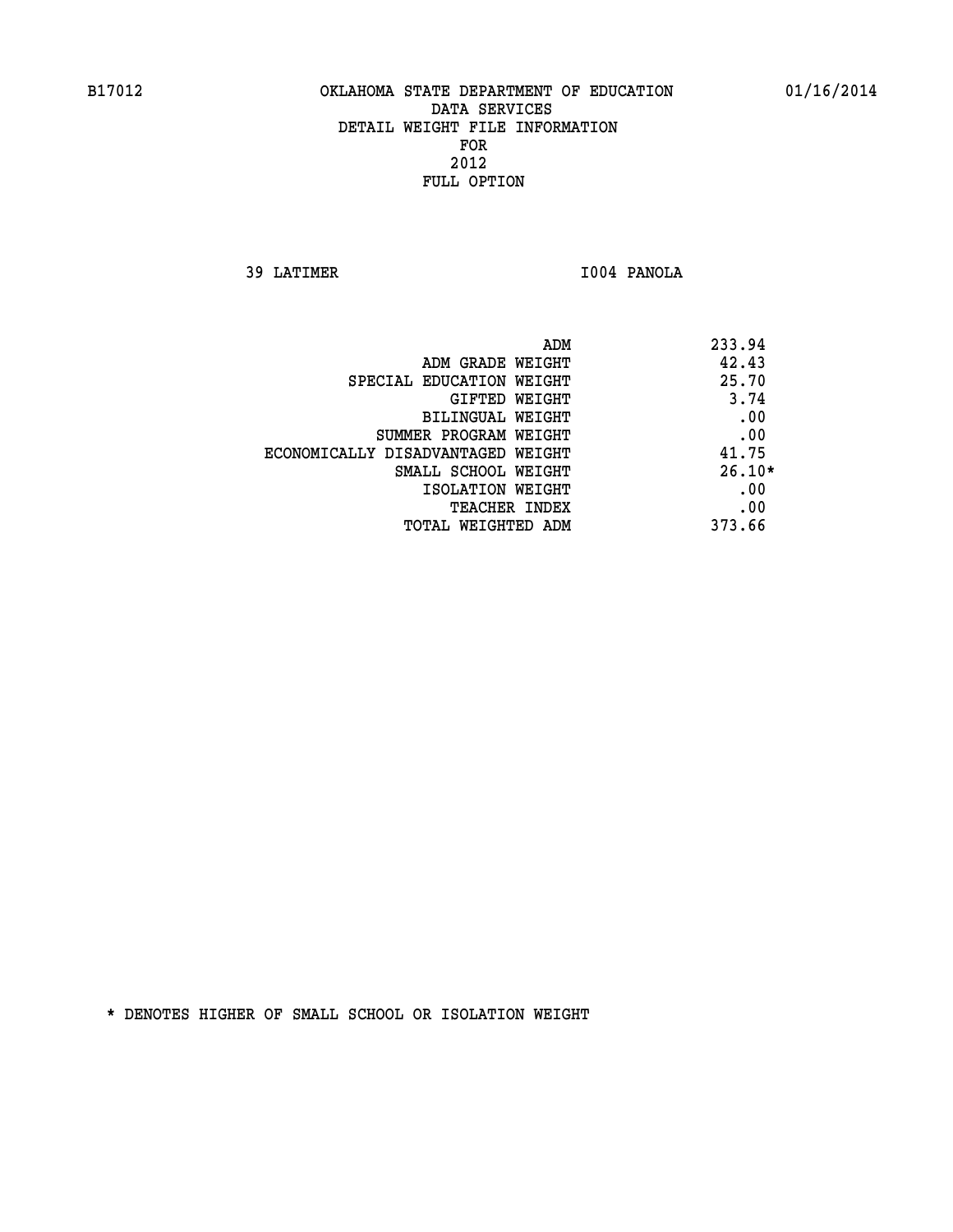**40 LE FLORE C004 SHADY POINT** 

| ADM                               | 123.82   |
|-----------------------------------|----------|
| ADM GRADE WEIGHT                  | 23.24    |
| SPECIAL EDUCATION WEIGHT          | 23.25    |
| GIFTED WEIGHT                     | 3.40     |
| BILINGUAL WEIGHT                  | .00      |
| SUMMER PROGRAM WEIGHT             | .00      |
| ECONOMICALLY DISADVANTAGED WEIGHT | 24.00    |
| SMALL SCHOOL WEIGHT               | $18.97*$ |
| ISOLATION WEIGHT                  | .00      |
| <b>TEACHER INDEX</b>              | 1.06     |
| TOTAL WEIGHTED ADM                | 217.74   |
|                                   |          |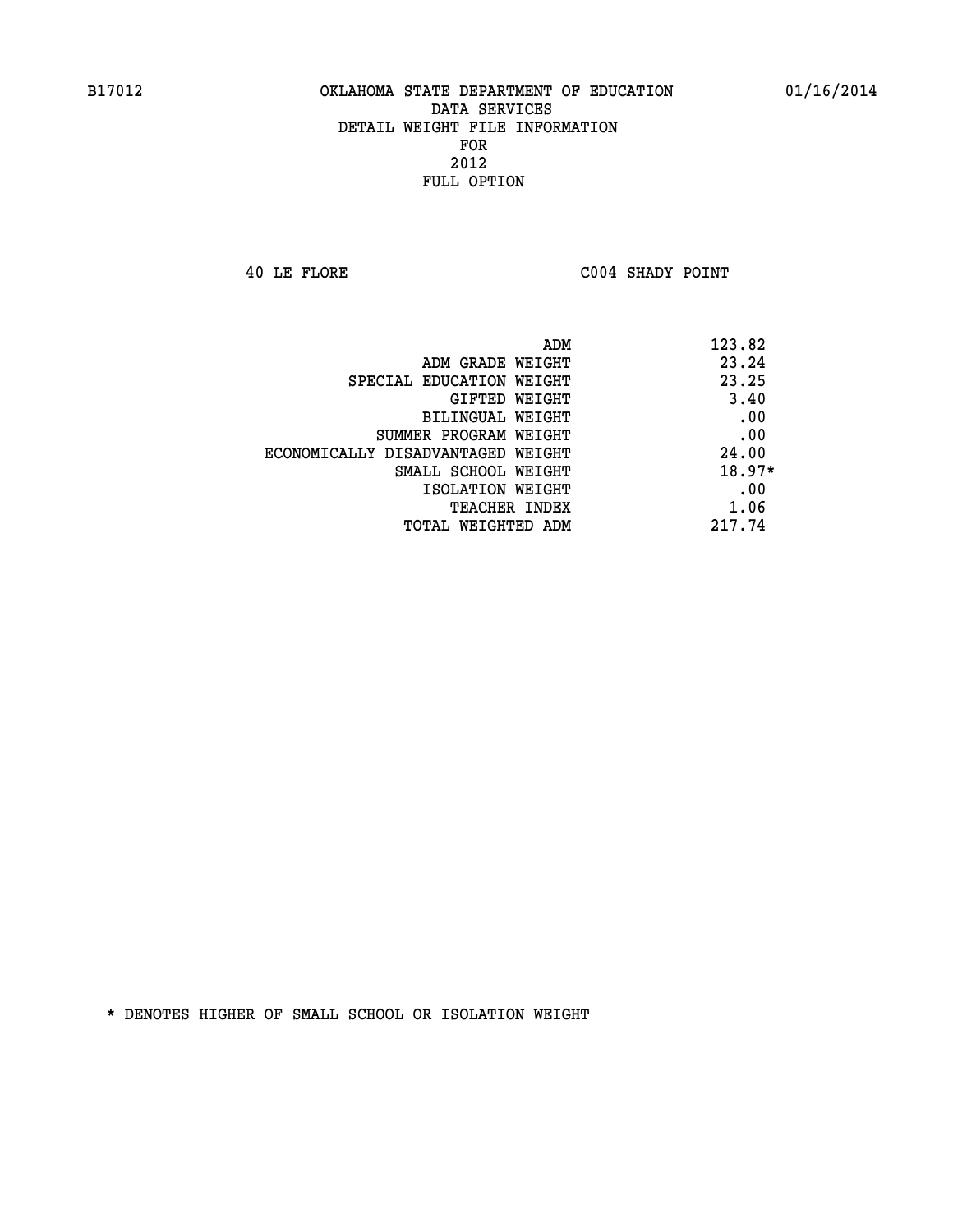**40 LE FLORE C011 MONROE** 

| ADM                               | 127.04   |
|-----------------------------------|----------|
| ADM GRADE WEIGHT                  | 24.21    |
| SPECIAL EDUCATION WEIGHT          | 13.65    |
| <b>GIFTED WEIGHT</b>              | 3.40     |
| BILINGUAL WEIGHT                  | 1.00     |
| SUMMER PROGRAM WEIGHT             | .00      |
| ECONOMICALLY DISADVANTAGED WEIGHT | 25.50    |
| SMALL SCHOOL WEIGHT               | $19.31*$ |
| ISOLATION WEIGHT                  | .00      |
| <b>TEACHER INDEX</b>              | 4.47     |
| TOTAL WEIGHTED ADM                | 218.58   |
|                                   |          |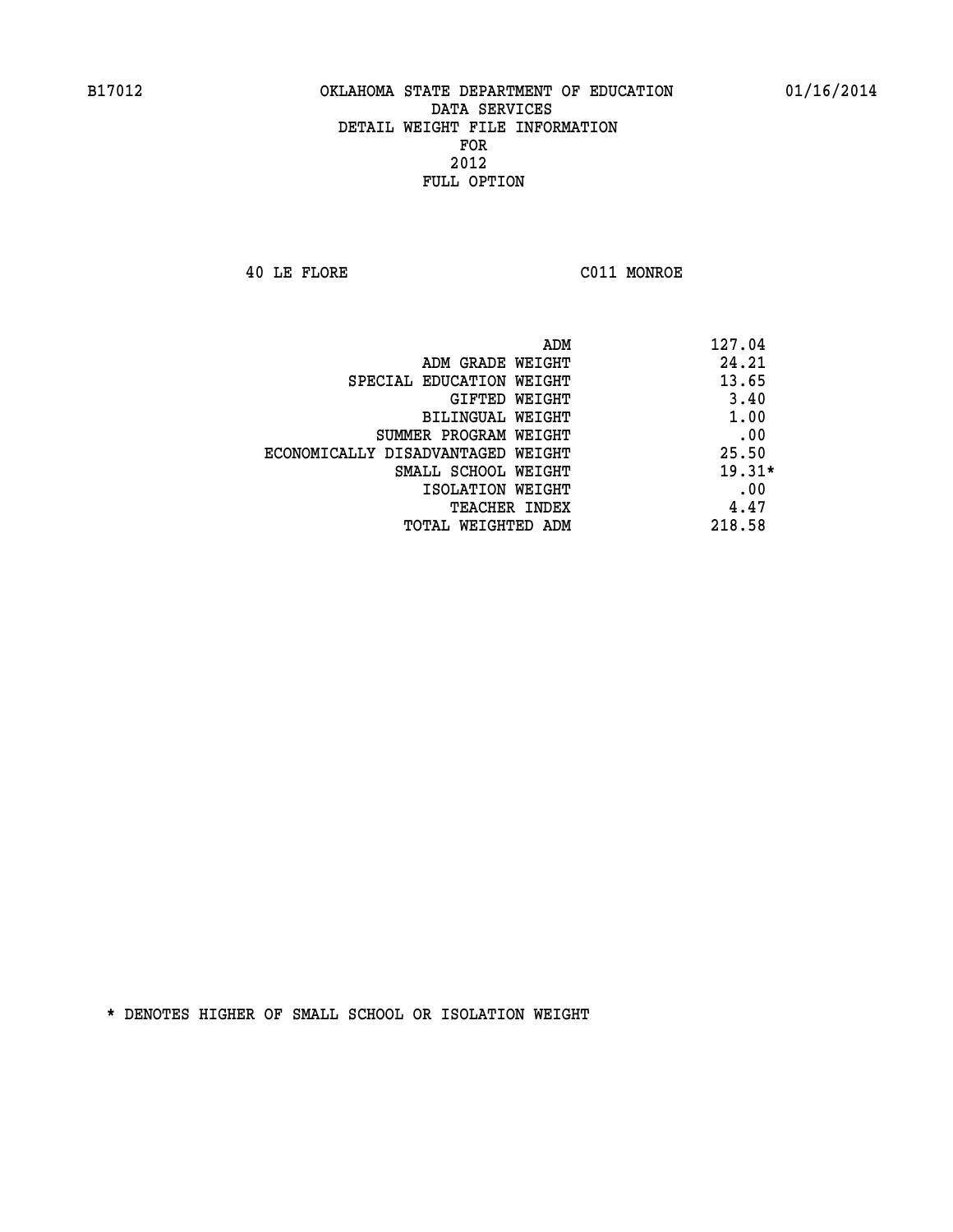**40 LE FLORE C014 HODGEN** 

| ADM                               | 284.58   |
|-----------------------------------|----------|
| ADM GRADE WEIGHT                  | 60.26    |
| SPECIAL EDUCATION WEIGHT          | 21.25    |
| GIFTED WEIGHT                     | 9.86     |
| BILINGUAL WEIGHT                  | 1.25     |
| SUMMER PROGRAM WEIGHT             | .00      |
| ECONOMICALLY DISADVANTAGED WEIGHT | 60.25    |
| SMALL SCHOOL WEIGHT               | $26.30*$ |
| ISOLATION WEIGHT                  | 2.73     |
| <b>TEACHER INDEX</b>              | 16.04    |
| TOTAL WEIGHTED ADM                | 479.79   |
|                                   |          |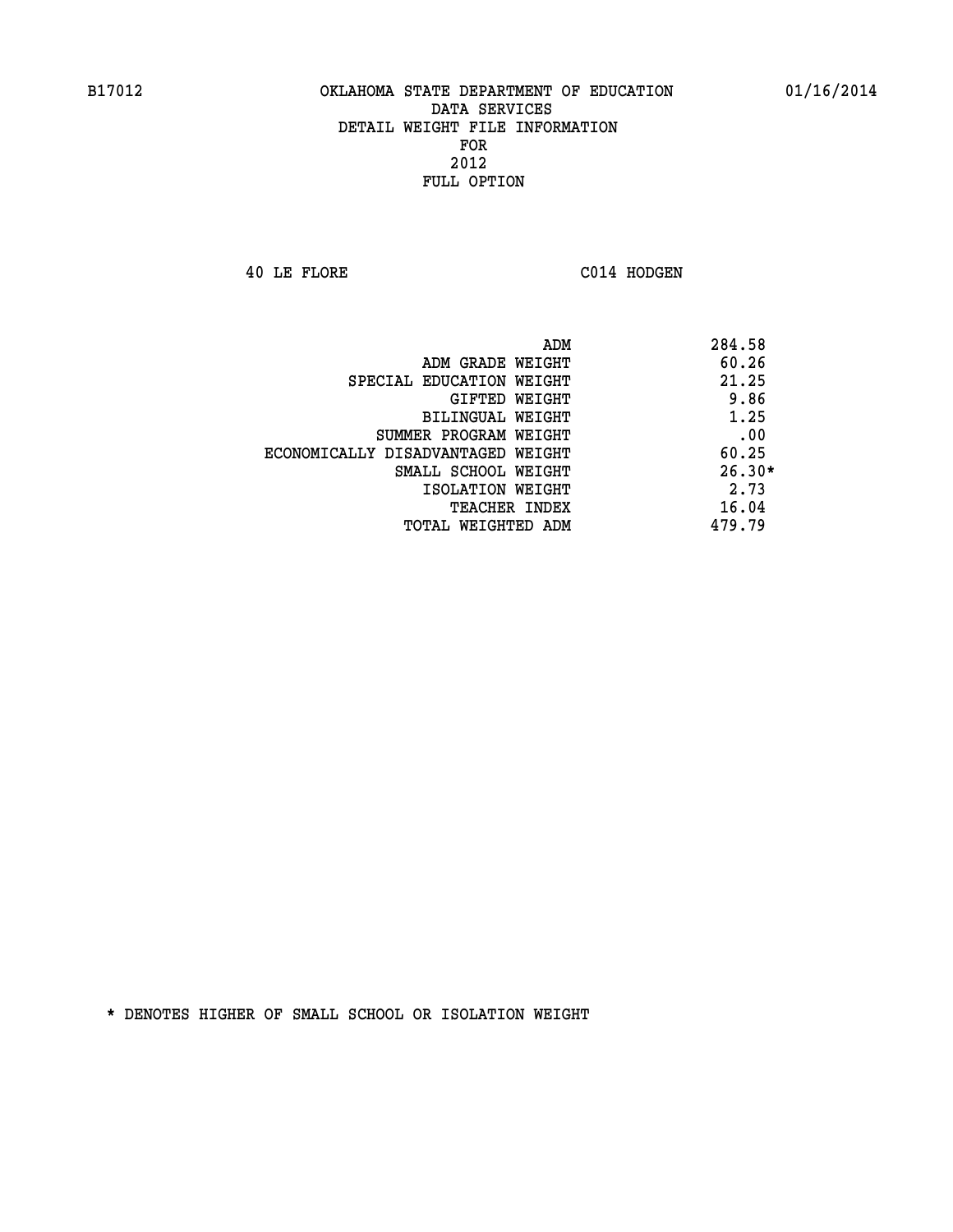**40 LE FLORE C039 FANSHAWE** 

| ADM<br>69.08                               |  |
|--------------------------------------------|--|
| 12.06<br>ADM GRADE WEIGHT                  |  |
| 3.30<br>SPECIAL EDUCATION WEIGHT           |  |
| 1.36<br><b>GIFTED WEIGHT</b>               |  |
| .00<br>BILINGUAL WEIGHT                    |  |
| .00<br>SUMMER PROGRAM WEIGHT               |  |
| 10.25<br>ECONOMICALLY DISADVANTAGED WEIGHT |  |
| $12.01*$<br>SMALL SCHOOL WEIGHT            |  |
| .00<br>ISOLATION WEIGHT                    |  |
| .00<br><b>TEACHER INDEX</b>                |  |
| 108.06<br>TOTAL WEIGHTED ADM               |  |
|                                            |  |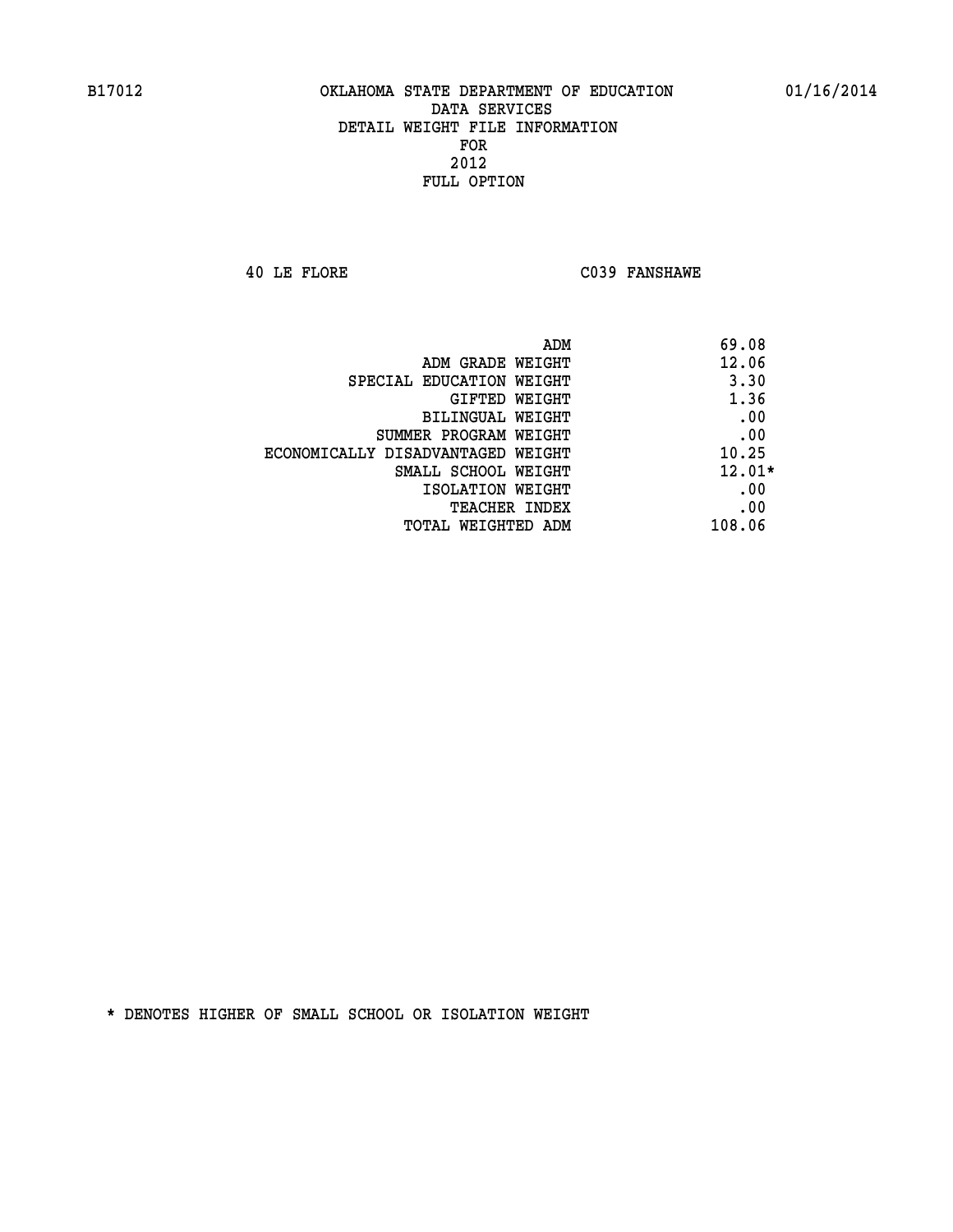**40 LE FLORE I002 SPIRO** 

| ADM                               | 1,226.99 |
|-----------------------------------|----------|
| ADM GRADE WEIGHT                  | 239.25   |
| SPECIAL EDUCATION WEIGHT          | 91.55    |
| GIFTED WEIGHT                     | 36.04    |
| <b>BILINGUAL WEIGHT</b>           | .00      |
| SUMMER PROGRAM WEIGHT             | .00      |
| ECONOMICALLY DISADVANTAGED WEIGHT | 203.75   |
| SMALL SCHOOL WEIGHT               | .00      |
| ISOLATION WEIGHT                  | .00      |
| TEACHER INDEX                     | 6.68     |
| TOTAL WEIGHTED ADM                | 1,804.26 |
|                                   |          |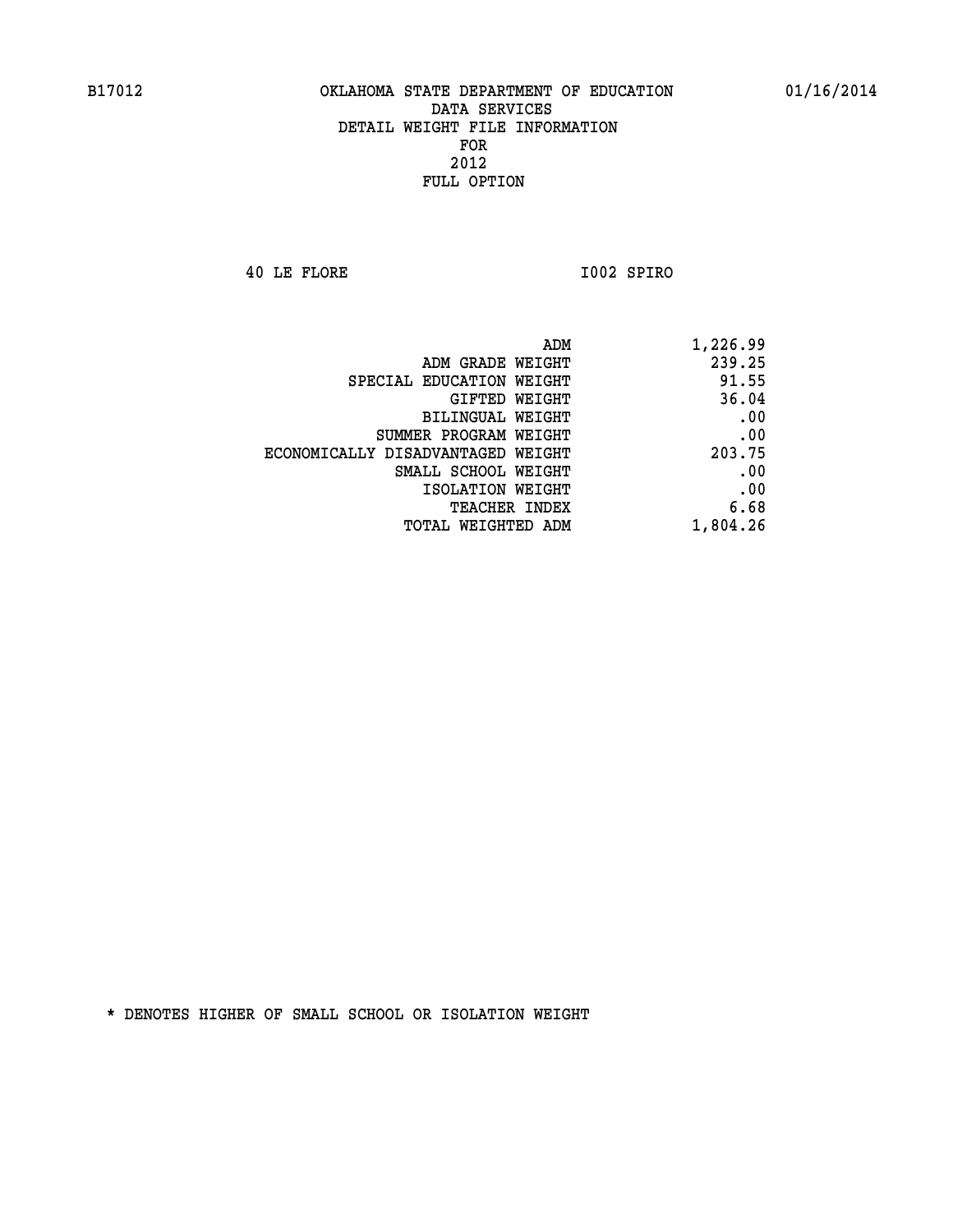**40 LE FLORE 1003 HEAVENER** 

| ADM                               | 1,045.64 |
|-----------------------------------|----------|
| ADM GRADE WEIGHT                  | 204.21   |
| SPECIAL EDUCATION WEIGHT          | 109.70   |
| GIFTED WEIGHT                     | 36.04    |
| BILINGUAL WEIGHT                  | 89.00    |
| SUMMER PROGRAM WEIGHT             | .00      |
| ECONOMICALLY DISADVANTAGED WEIGHT | 232.25   |
| SMALL SCHOOL WEIGHT               | .00      |
| ISOLATION WEIGHT                  | .00      |
| <b>TEACHER INDEX</b>              | 9.19     |
| <b>TOTAL WEIGHTED ADM</b>         | 1,726.03 |
|                                   |          |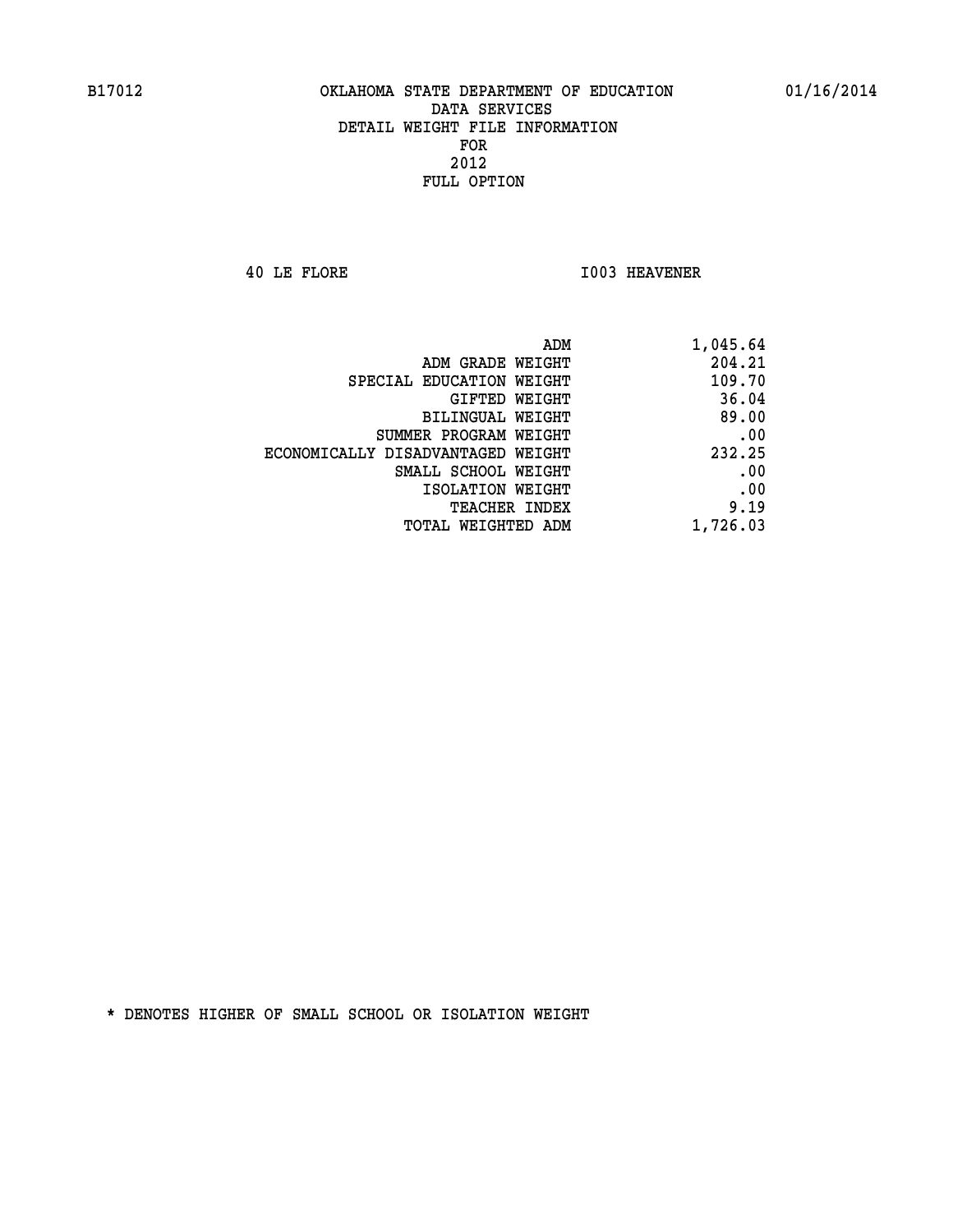**40 LE FLORE I007 POCOLA** 

| ADM                               | 854.65   |
|-----------------------------------|----------|
| ADM GRADE WEIGHT                  | 169.91   |
| SPECIAL EDUCATION WEIGHT          | 66.10    |
| GIFTED WEIGHT                     | 24.82    |
| <b>BILINGUAL WEIGHT</b>           | 2.75     |
| SUMMER PROGRAM WEIGHT             | .00      |
| ECONOMICALLY DISADVANTAGED WEIGHT | 137.50   |
| SMALL SCHOOL WEIGHT               | .00      |
| ISOLATION WEIGHT                  | .00      |
| TEACHER INDEX                     | .00      |
| TOTAL WEIGHTED ADM                | 1,255.73 |
|                                   |          |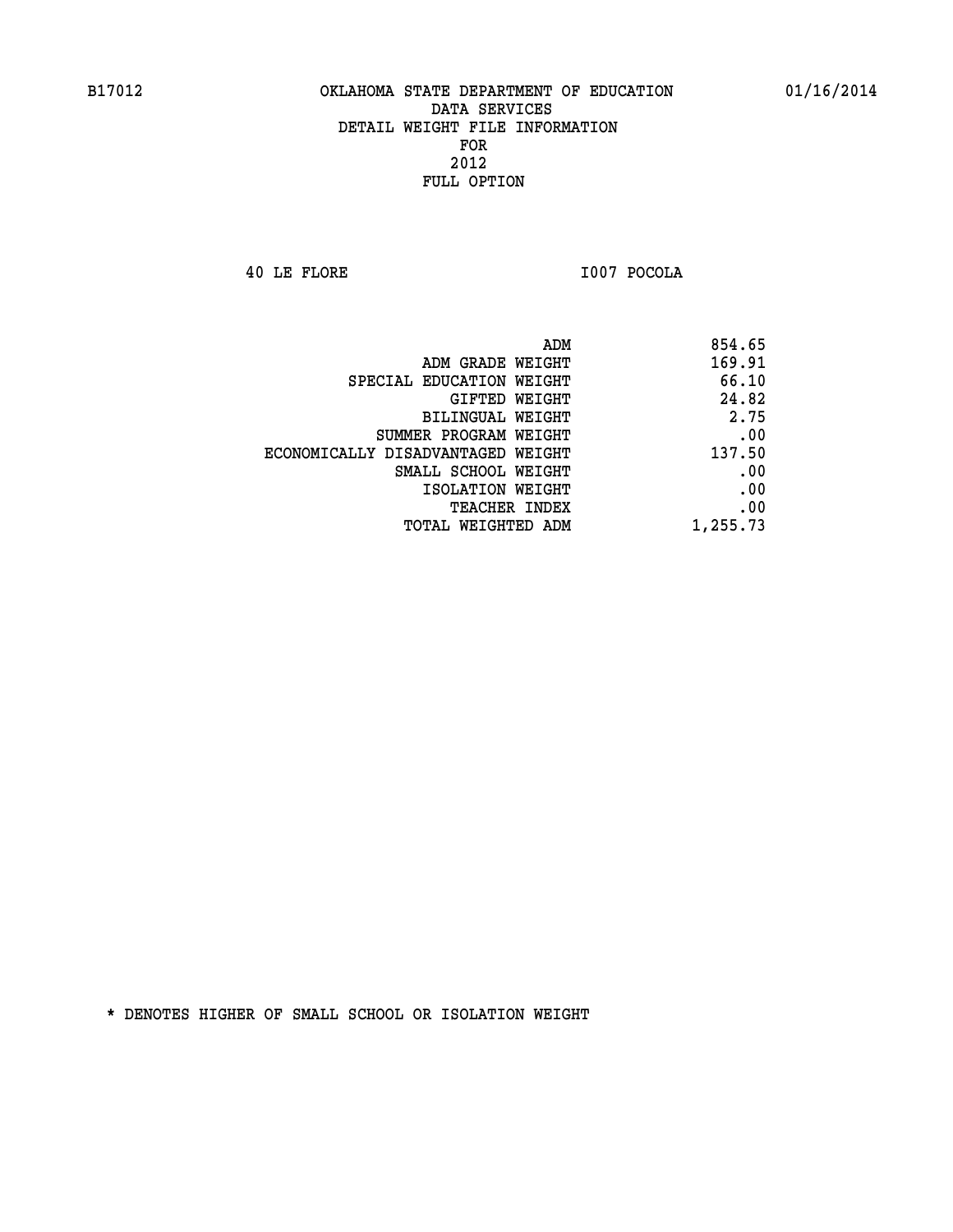**40 LE FLORE I016 LE FLORE** 

| ADM<br>213.62                              |  |
|--------------------------------------------|--|
| 40.62<br>ADM GRADE WEIGHT                  |  |
| 25.70<br>SPECIAL EDUCATION WEIGHT          |  |
| 5.44<br><b>GIFTED WEIGHT</b>               |  |
| .00<br>BILINGUAL WEIGHT                    |  |
| .00<br>SUMMER PROGRAM WEIGHT               |  |
| 41.50<br>ECONOMICALLY DISADVANTAGED WEIGHT |  |
| 25.47<br>SMALL SCHOOL WEIGHT               |  |
| $52.96*$<br>ISOLATION WEIGHT               |  |
| .00<br><b>TEACHER INDEX</b>                |  |
| 379.84<br>TOTAL WEIGHTED ADM               |  |
|                                            |  |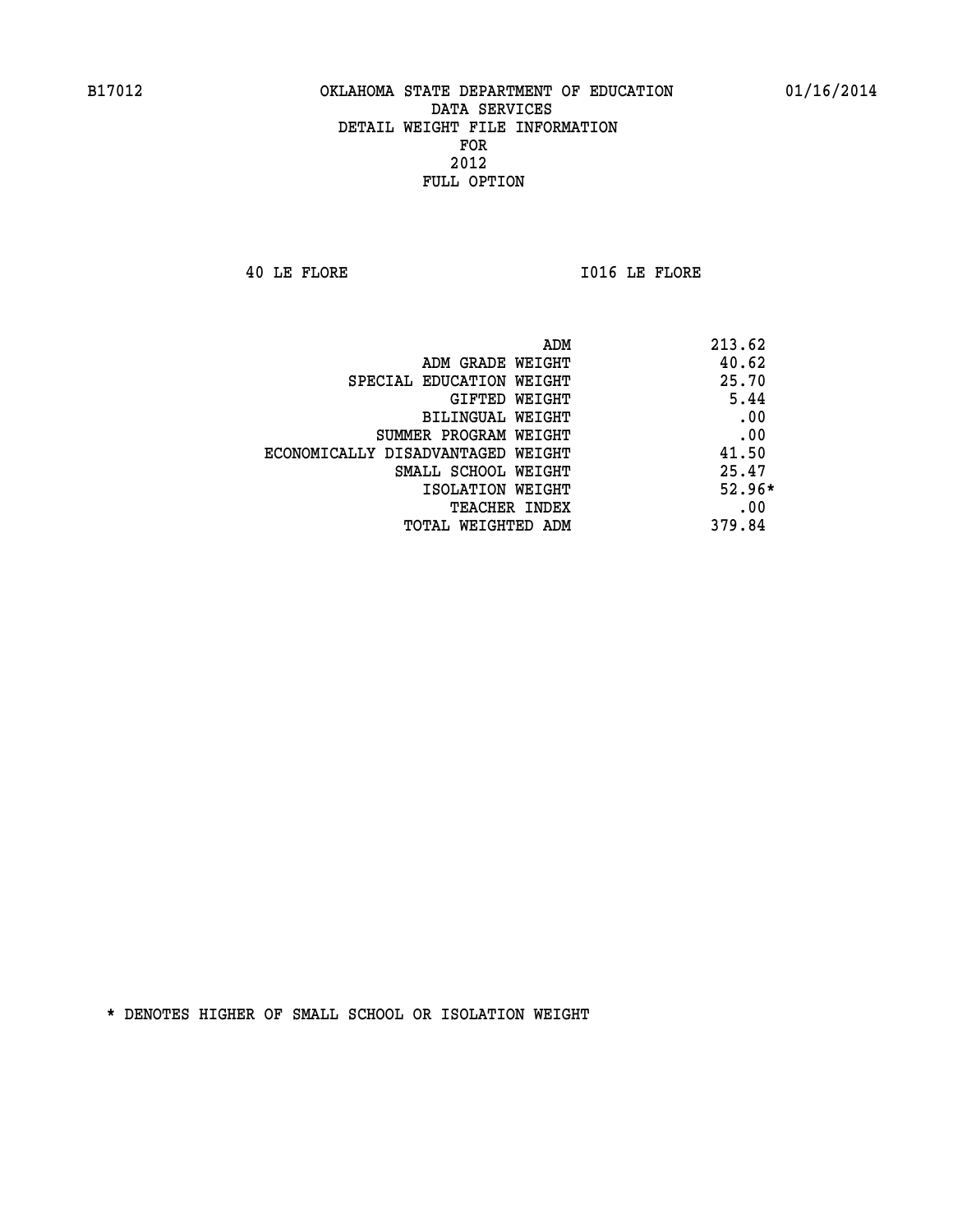**40 LE FLORE 1017 CAMERON** 

|                                   | ADM<br>312.13 |  |
|-----------------------------------|---------------|--|
| ADM GRADE WEIGHT                  | 58.42         |  |
| SPECIAL EDUCATION WEIGHT          | 49.80         |  |
| GIFTED WEIGHT                     | 8.50          |  |
| BILINGUAL WEIGHT                  | 1.50          |  |
| SUMMER PROGRAM WEIGHT             | .00           |  |
| ECONOMICALLY DISADVANTAGED WEIGHT | 54.75         |  |
| SMALL SCHOOL WEIGHT               | $25.59*$      |  |
| ISOLATION WEIGHT                  | .00           |  |
| <b>TEACHER INDEX</b>              | .00           |  |
| TOTAL WEIGHTED ADM                | 510.69        |  |
|                                   |               |  |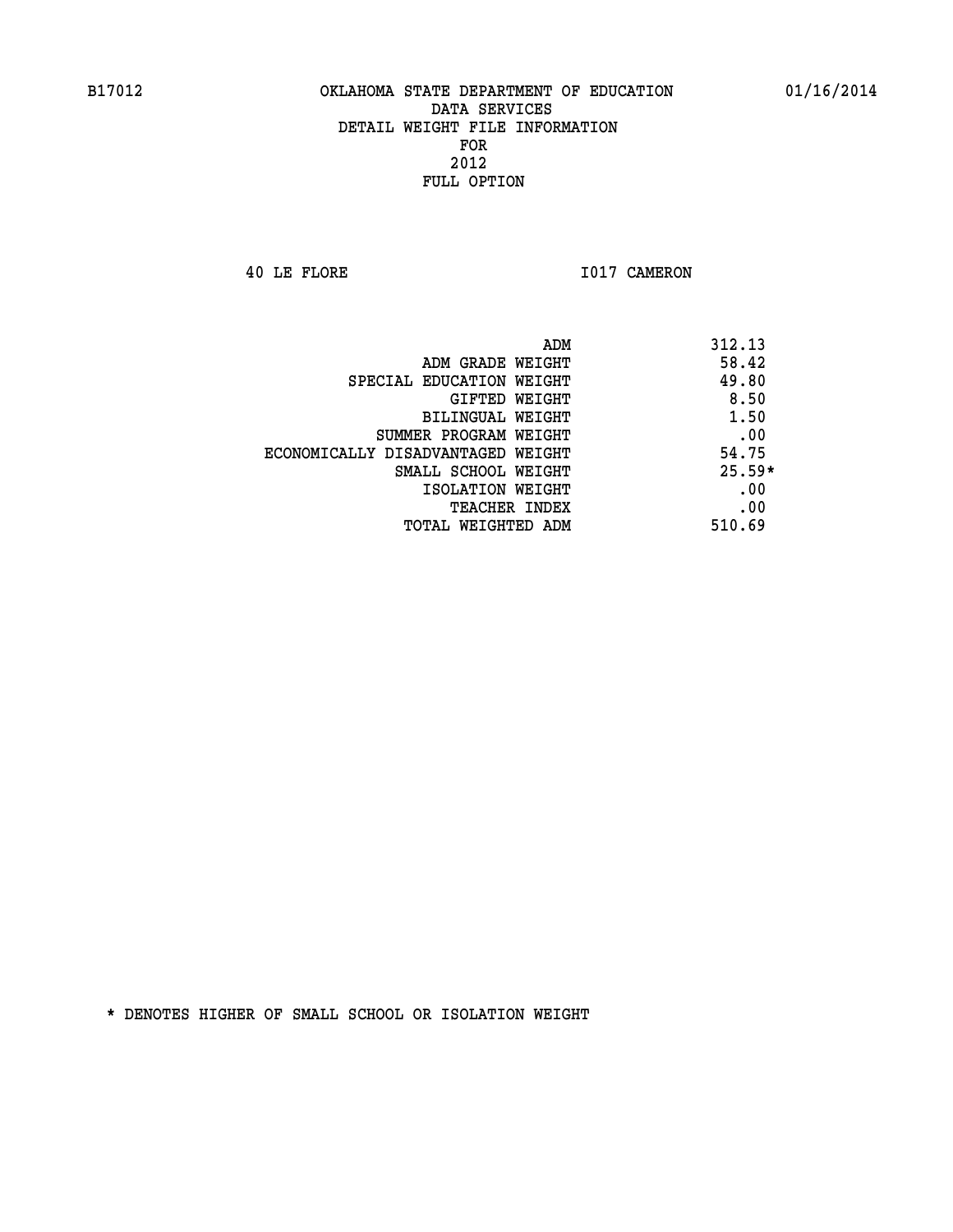**40 LE FLORE I020 PANAMA** 

| 665.56   |
|----------|
| 134.95   |
| 52.95    |
| 21.08    |
| 1.75     |
| .00      |
| 139.50   |
| .00      |
| .00      |
| .00      |
| 1,015.79 |
|          |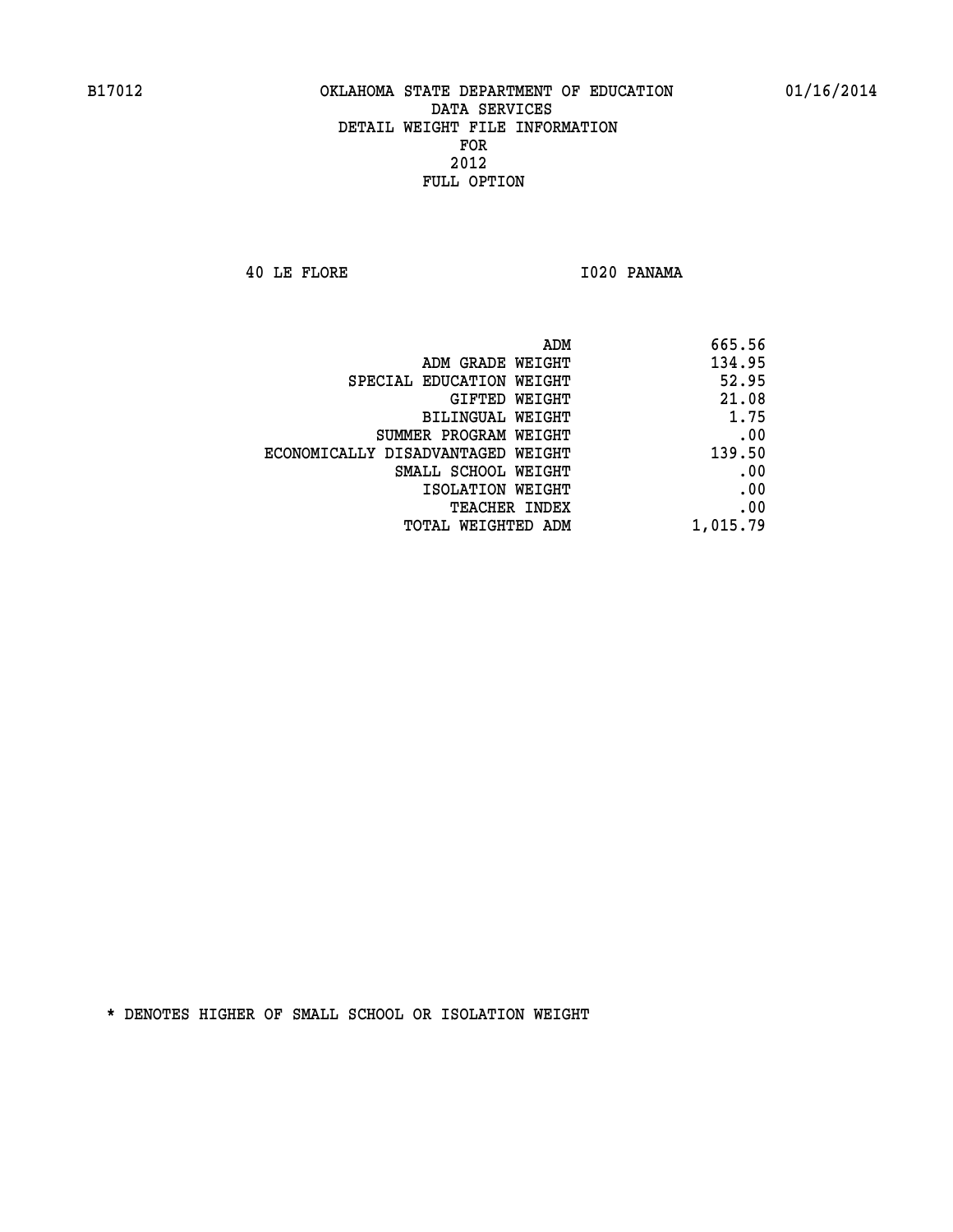**40 LE FLORE I026 BOKOSHE** 

|                                   | ADM<br>206.68 |
|-----------------------------------|---------------|
| ADM GRADE WEIGHT                  | 42.72         |
| SPECIAL EDUCATION WEIGHT          | 17.00         |
| GIFTED WEIGHT                     | 5.44          |
| BILINGUAL WEIGHT                  | .00           |
| SUMMER PROGRAM WEIGHT             | .00           |
| ECONOMICALLY DISADVANTAGED WEIGHT | 45.50         |
| SMALL SCHOOL WEIGHT               | $25.19*$      |
| ISOLATION WEIGHT                  | .00           |
| <b>TEACHER INDEX</b>              | .00           |
| TOTAL WEIGHTED ADM                | 342.53        |
|                                   |               |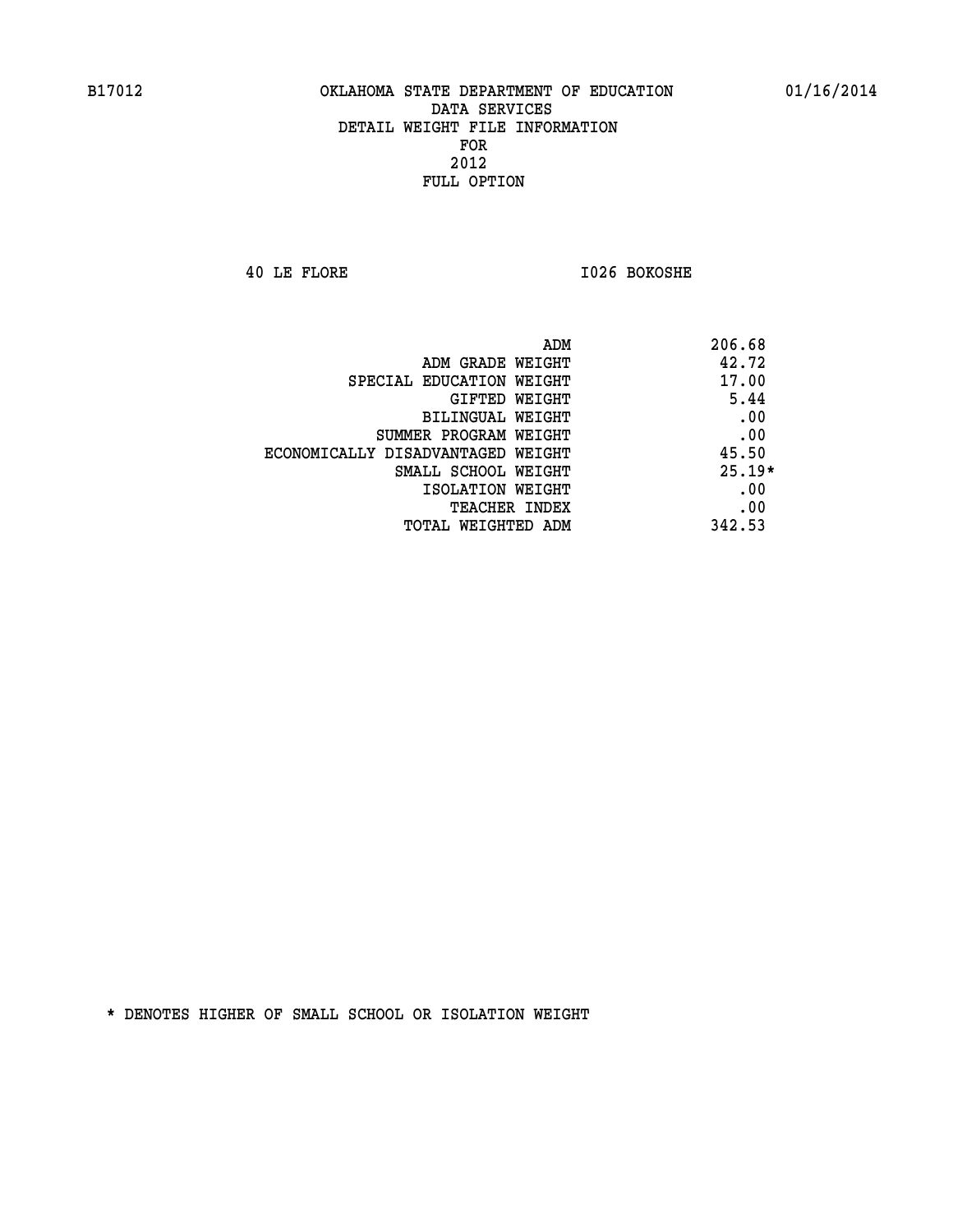**40 LE FLORE I029 POTEAU** 

| 2,407.38 |
|----------|
| 475.34   |
| 308.55   |
| 74.12    |
| 54.50    |
| .00      |
| 389.00   |
| .00      |
| .00      |
| 165.88   |
| 3,874.77 |
|          |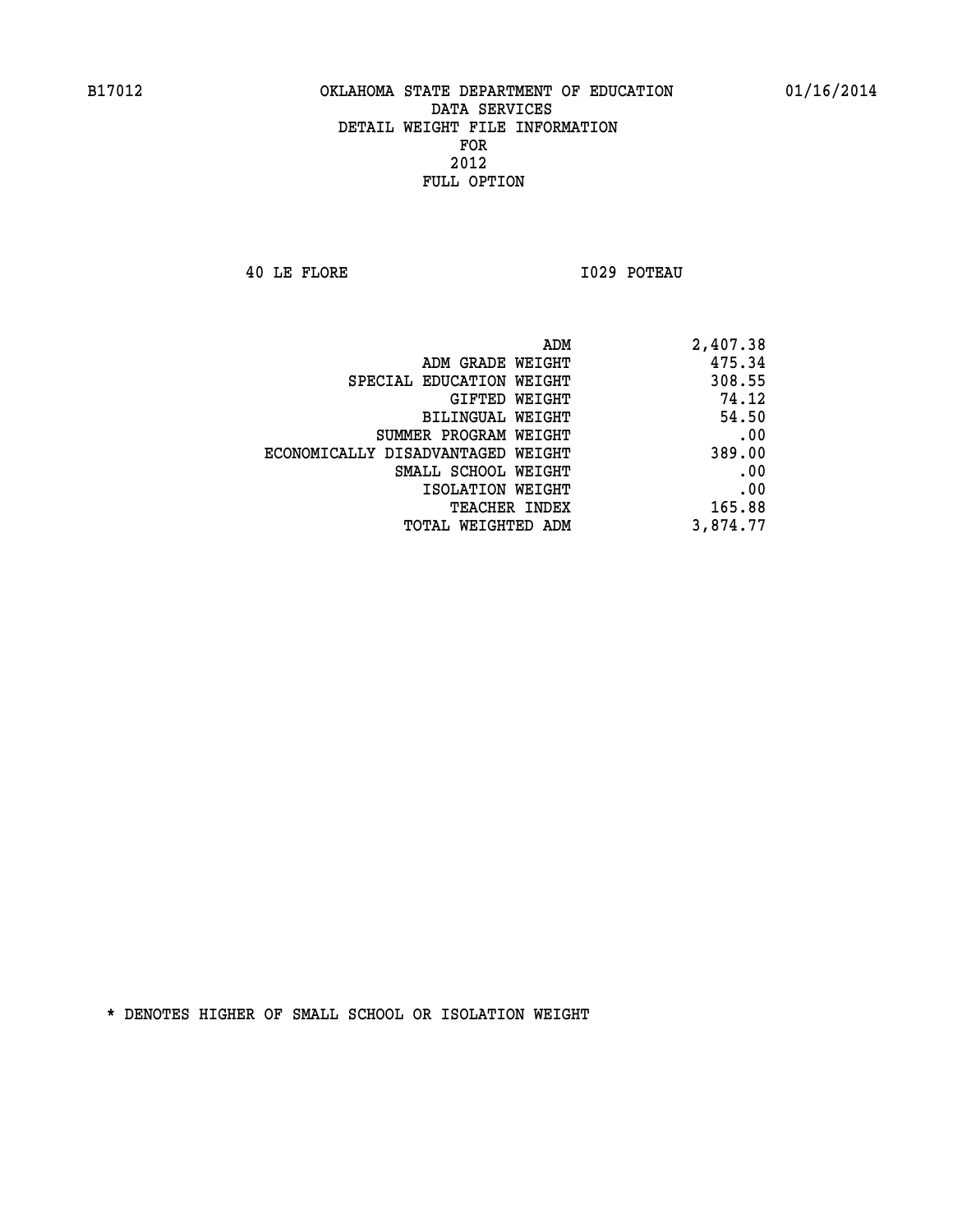**40 LE FLORE I049 WISTER** 

| 580.71                                             |
|----------------------------------------------------|
| 115.88<br>ADM GRADE WEIGHT                         |
| 56.00<br>SPECIAL EDUCATION WEIGHT                  |
| 15.64                                              |
| 3.25<br><b>BILINGUAL WEIGHT</b>                    |
| .00<br>SUMMER PROGRAM WEIGHT                       |
| 101.75<br>ECONOMICALLY DISADVANTAGED WEIGHT        |
| .00<br>SMALL SCHOOL WEIGHT                         |
| .00                                                |
| 14.05                                              |
| 887.28<br>TOTAL WEIGHTED ADM                       |
| GIFTED WEIGHT<br>ISOLATION WEIGHT<br>TEACHER INDEX |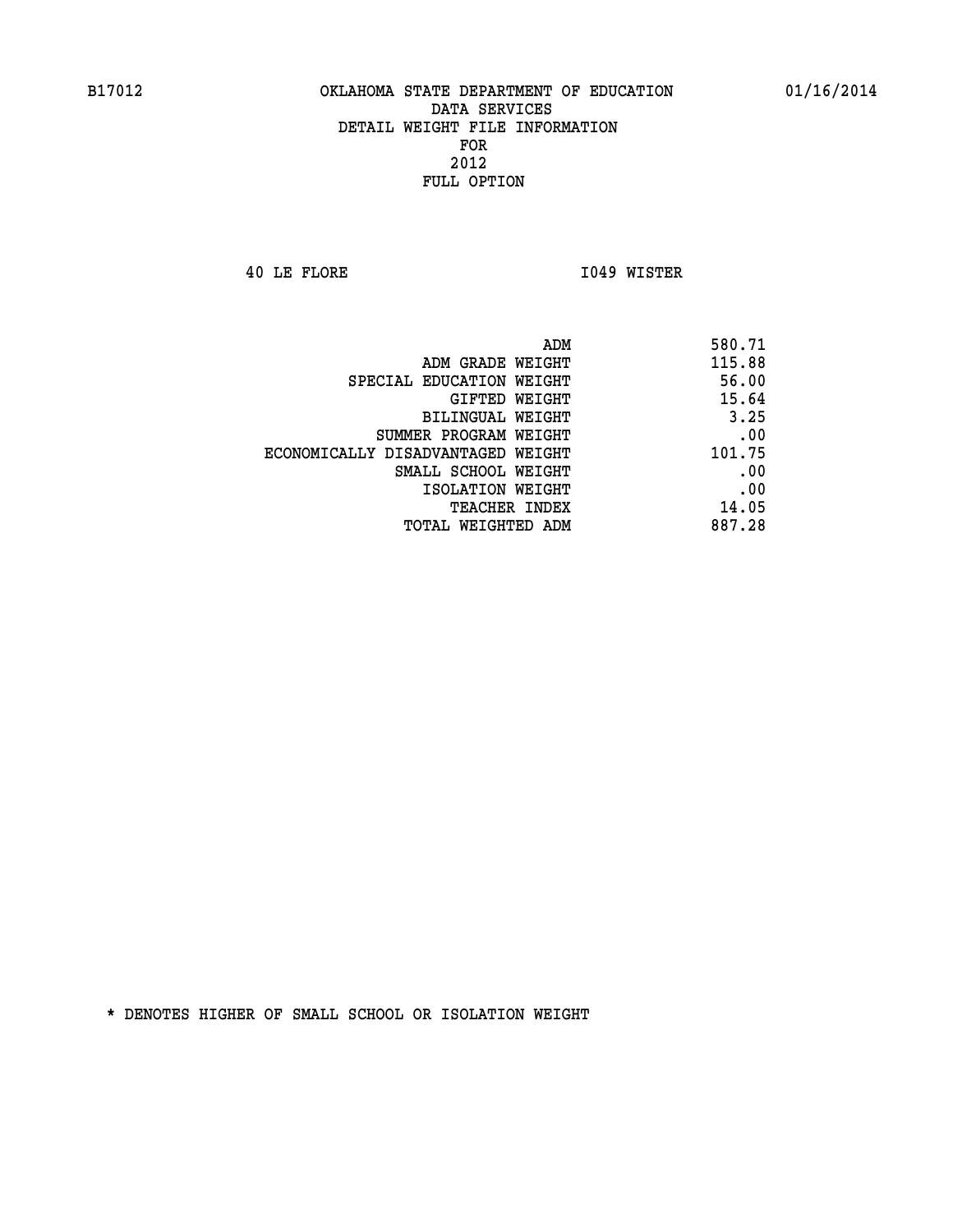**40 LE FLORE I052 TALIHINA** 

| ADM                               | 644.41   |
|-----------------------------------|----------|
| ADM GRADE WEIGHT                  | 137.13   |
| SPECIAL EDUCATION WEIGHT          | 97.70    |
| GIFTED WEIGHT                     | 25.16    |
| <b>BILINGUAL WEIGHT</b>           | 9.00     |
| SUMMER PROGRAM WEIGHT             | .00      |
| ECONOMICALLY DISADVANTAGED WEIGHT | 136.50   |
| SMALL SCHOOL WEIGHT               | .00      |
| ISOLATION WEIGHT                  | .00      |
| TEACHER INDEX                     | 8.63     |
| TOTAL WEIGHTED ADM                | 1,058.53 |
|                                   |          |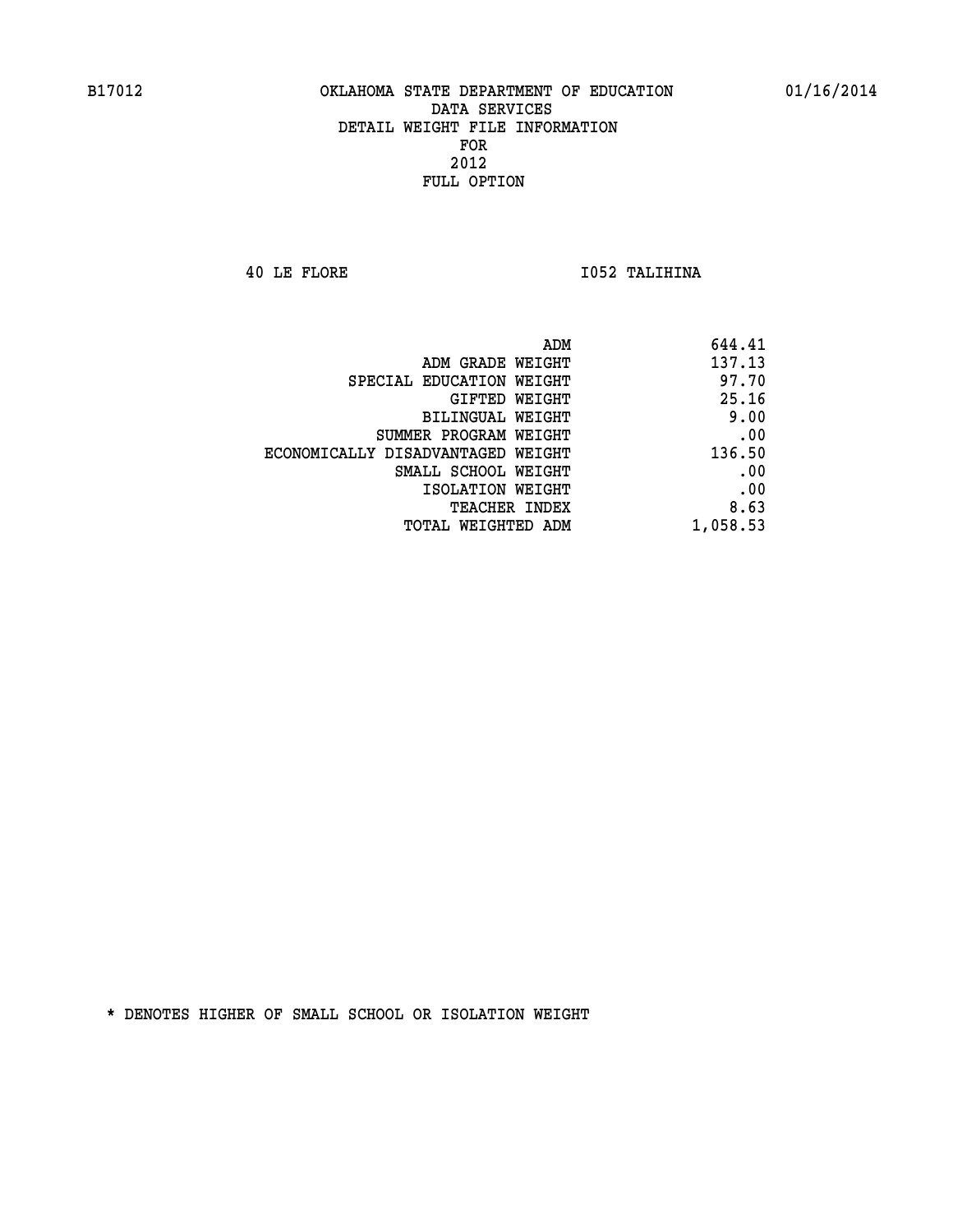**40 LE FLORE I062 WHITESBORO** 

| ADM                               | 205.69    |
|-----------------------------------|-----------|
| ADM GRADE WEIGHT                  | 38.58     |
| SPECIAL EDUCATION WEIGHT          | 22.80     |
| GIFTED WEIGHT                     | 5.78      |
| BILINGUAL WEIGHT                  | .00       |
| SUMMER PROGRAM WEIGHT             | .00       |
| ECONOMICALLY DISADVANTAGED WEIGHT | 48.75     |
| SMALL SCHOOL WEIGHT               | 25.14     |
| ISOLATION WEIGHT                  | $140.96*$ |
| <b>TEACHER INDEX</b>              | 28.48     |
| TOTAL WEIGHTED ADM                | 491.04    |
|                                   |           |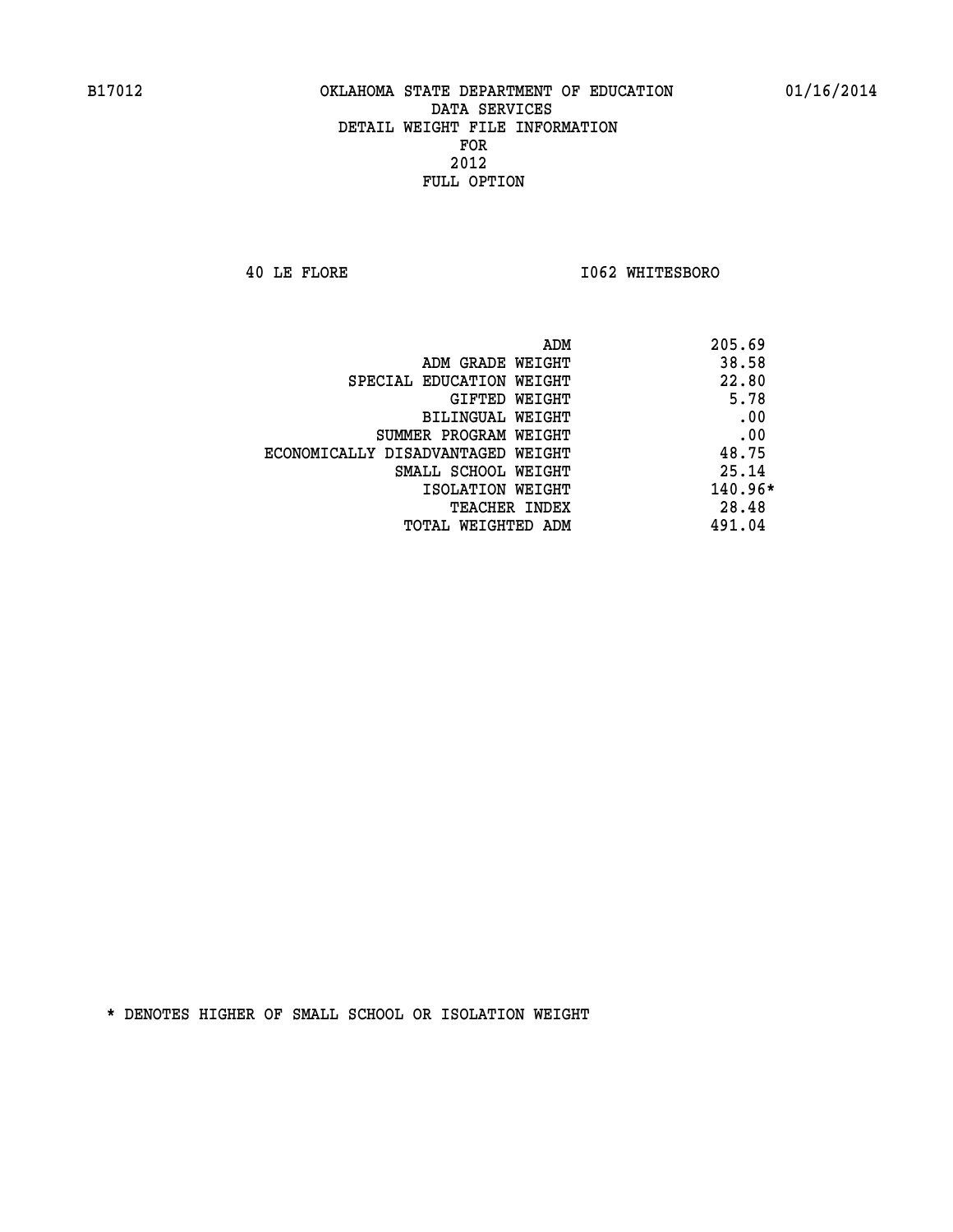**40 LE FLORE I067 HOWE** 

| 530.31 |
|--------|
| 113.09 |
| 60.90  |
| 24.82  |
| 5.50   |
| .00    |
| 99.25  |
| .00    |
| .00    |
| .00    |
| 833.87 |
|        |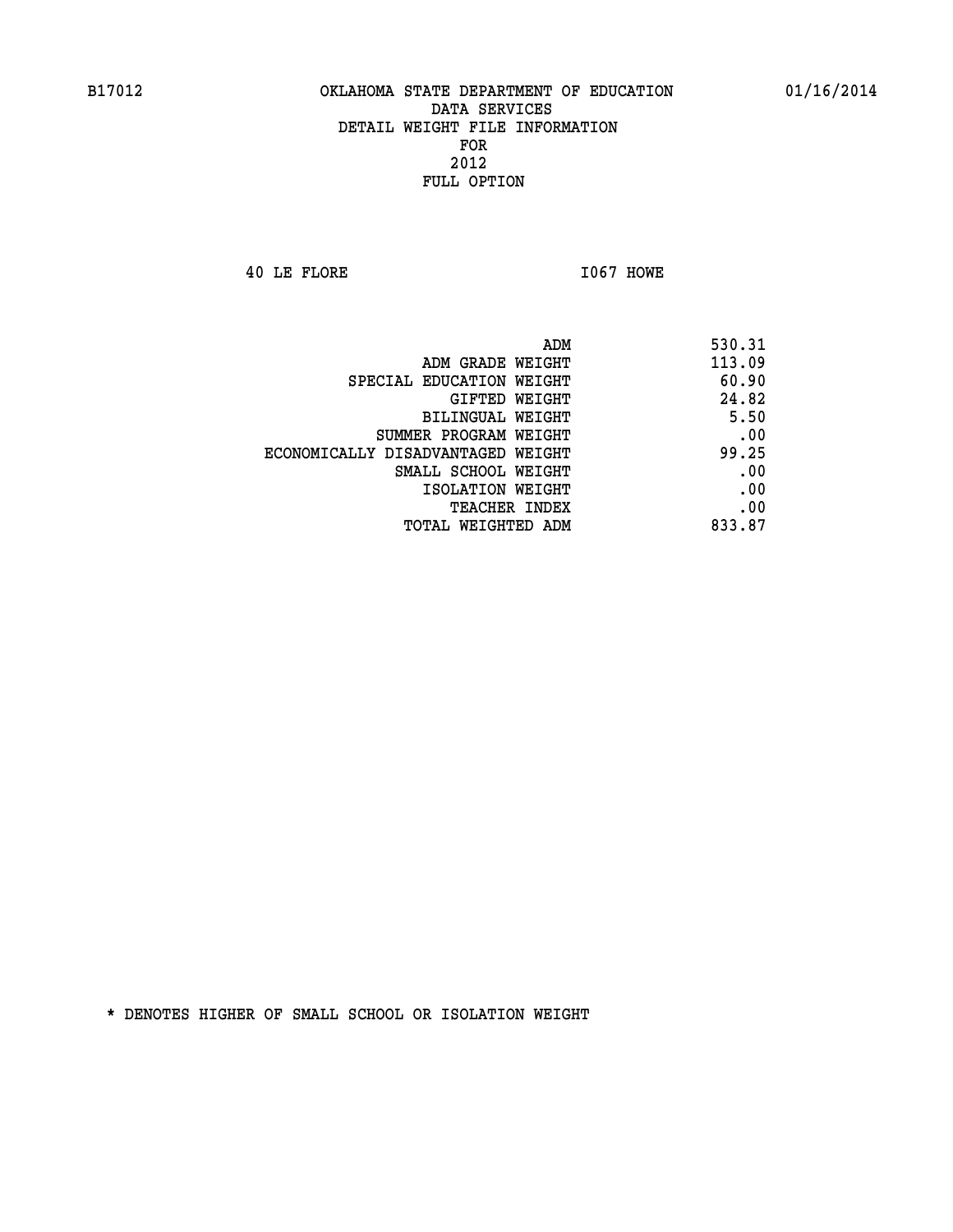**40 LE FLORE I091 ARKOMA** 

| ADM<br>385.85                     |        |
|-----------------------------------|--------|
| ADM GRADE WEIGHT                  | 80.75  |
| SPECIAL EDUCATION WEIGHT          | 43.00  |
| <b>GIFTED WEIGHT</b>              | 6.80   |
| BILINGUAL WEIGHT                  | .00    |
| SUMMER PROGRAM WEIGHT             | .00    |
| ECONOMICALLY DISADVANTAGED WEIGHT | 80.75  |
| SMALL SCHOOL WEIGHT               | 20.88* |
| ISOLATION WEIGHT                  | .00    |
| <b>TEACHER INDEX</b>              | .00    |
| 618.03<br>TOTAL WEIGHTED ADM      |        |
|                                   |        |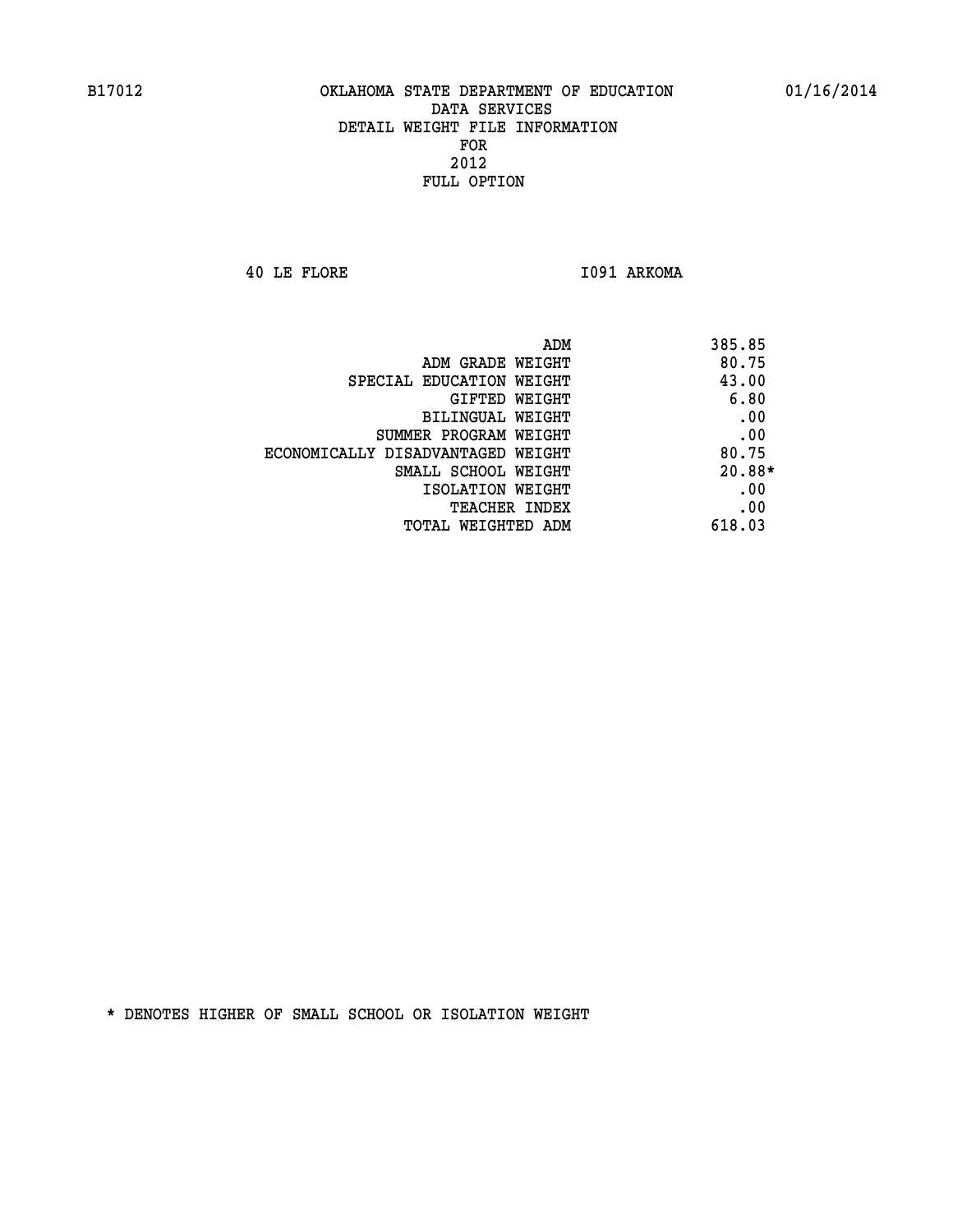**41 LINCOLN C005 WHITE ROCK** 

| 124.55   | ADM                               |
|----------|-----------------------------------|
| 26.68    | ADM GRADE WEIGHT                  |
| 19.90    | SPECIAL EDUCATION WEIGHT          |
| 3.40     | <b>GIFTED WEIGHT</b>              |
| .00      | BILINGUAL WEIGHT                  |
| .00      | SUMMER PROGRAM WEIGHT             |
| 23.00    | ECONOMICALLY DISADVANTAGED WEIGHT |
| $19.05*$ | SMALL SCHOOL WEIGHT               |
| .00      | ISOLATION WEIGHT                  |
| 4.41     | <b>TEACHER INDEX</b>              |
| 220.99   | TOTAL WEIGHTED ADM                |
|          |                                   |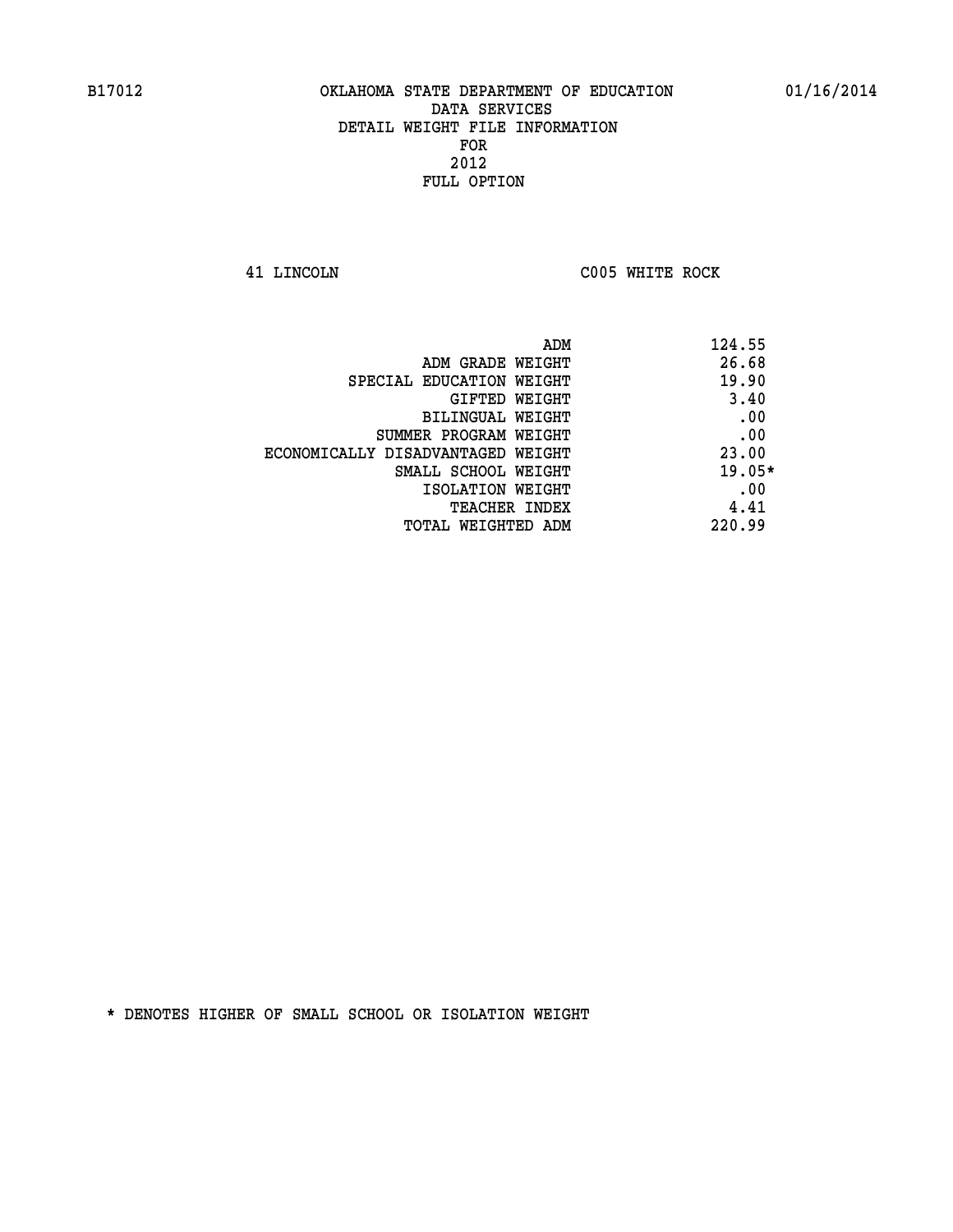**41 LINCOLN I001 CHANDLER** 

| 1,130.67 |
|----------|
| 190.40   |
| 121.00   |
| 34.00    |
| .25      |
| .00      |
| 148.75   |
| .00      |
| .00      |
| 25.28    |
| 1,650.35 |
|          |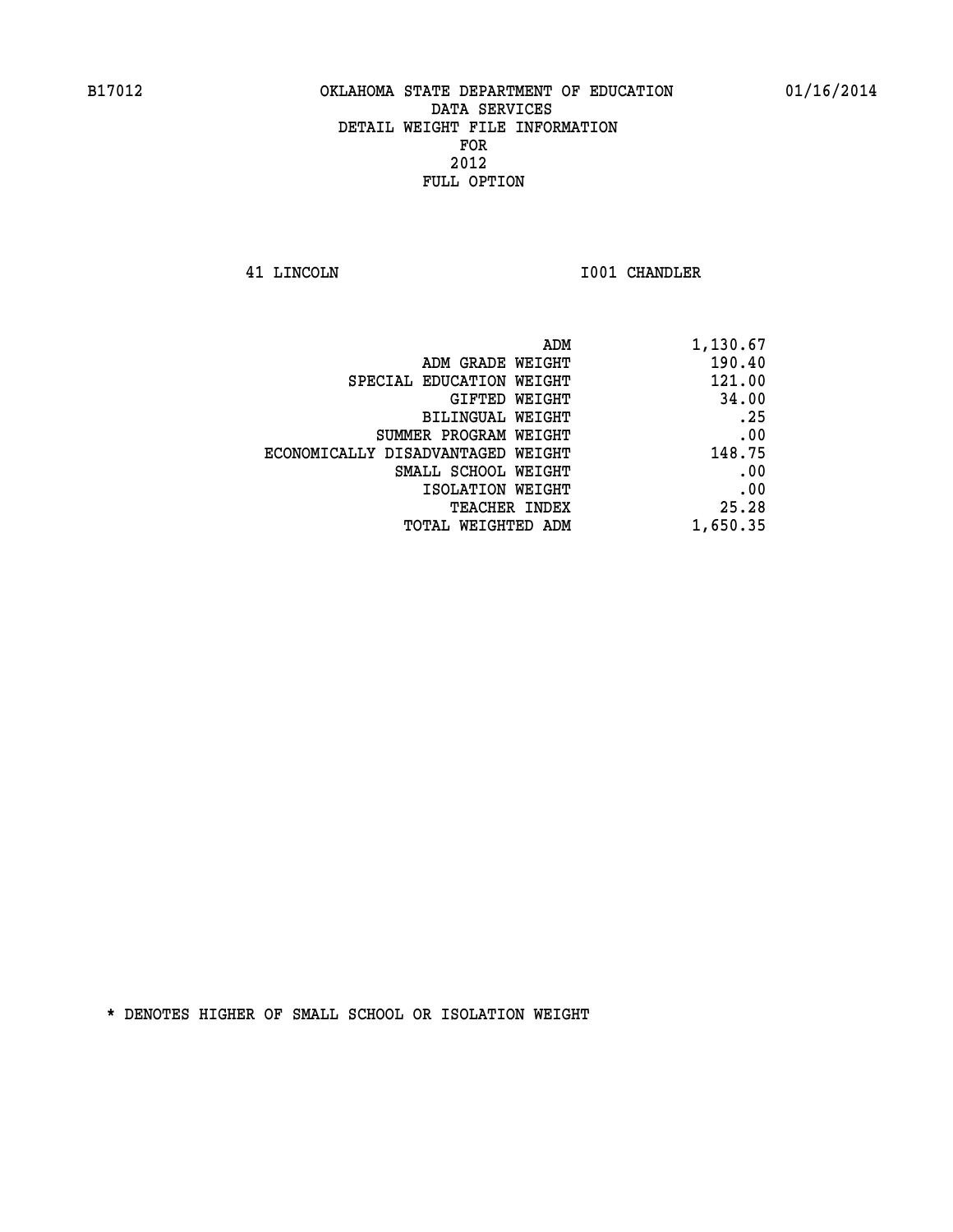**41 LINCOLN I003 DAVENPORT** 

| ADM                               | 352.01   |
|-----------------------------------|----------|
| ADM GRADE WEIGHT                  | 69.79    |
| SPECIAL EDUCATION WEIGHT          | 30.60    |
| GIFTED WEIGHT                     | 9.52     |
| BILINGUAL WEIGHT                  | .00      |
| SUMMER PROGRAM WEIGHT             | .00      |
| ECONOMICALLY DISADVANTAGED WEIGHT | 50.50    |
| SMALL SCHOOL WEIGHT               | $23.55*$ |
| ISOLATION WEIGHT                  | .00      |
| <b>TEACHER INDEX</b>              | 1.70     |
| TOTAL WEIGHTED ADM                | 537.67   |
|                                   |          |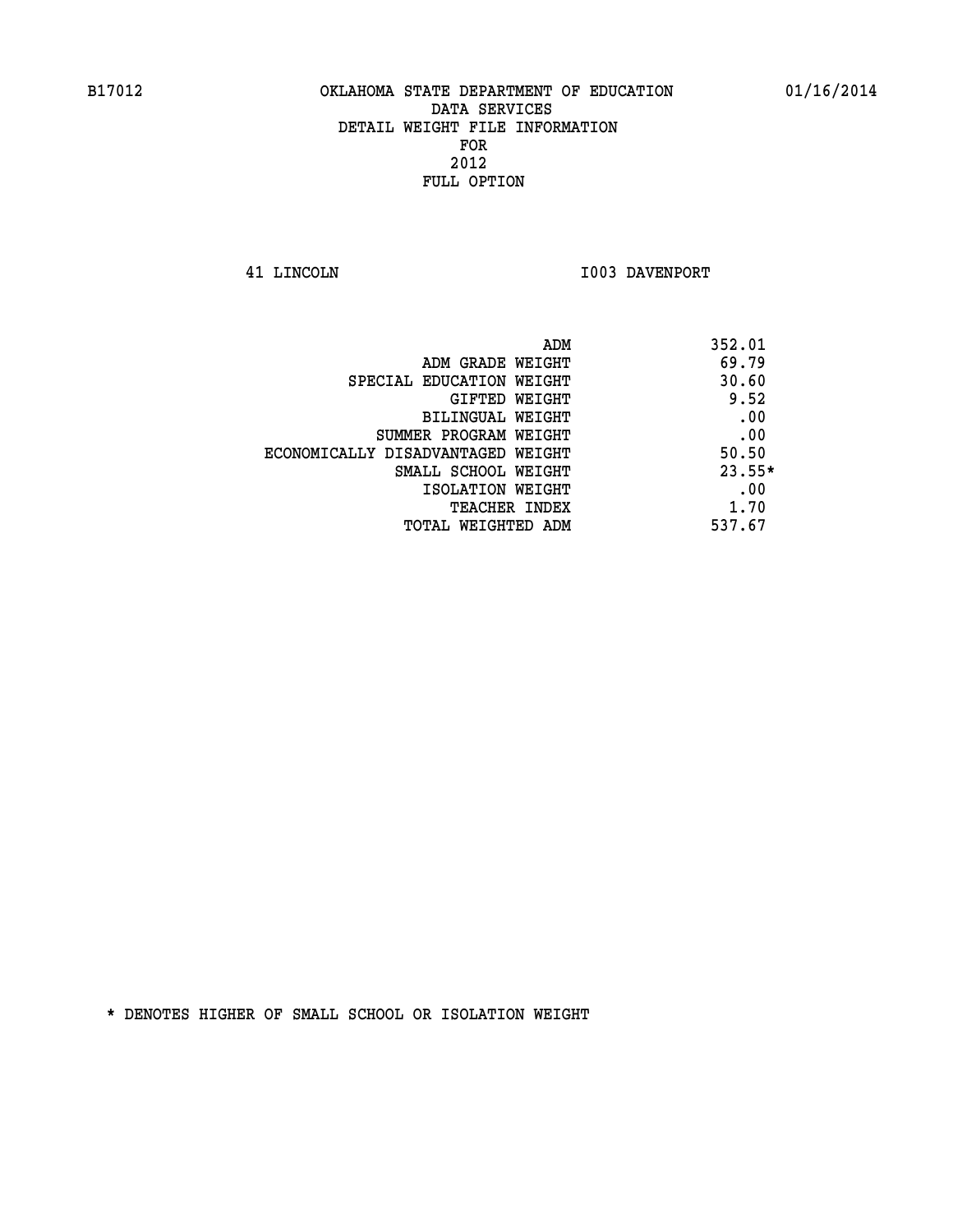**41 LINCOLN I004 WELLSTON** 

| 108.21 |
|--------|
| 66.45  |
| 26.18  |
| .00    |
| .00    |
| 92.25  |
| .00    |
| .00    |
| .00    |
| 964.96 |
|        |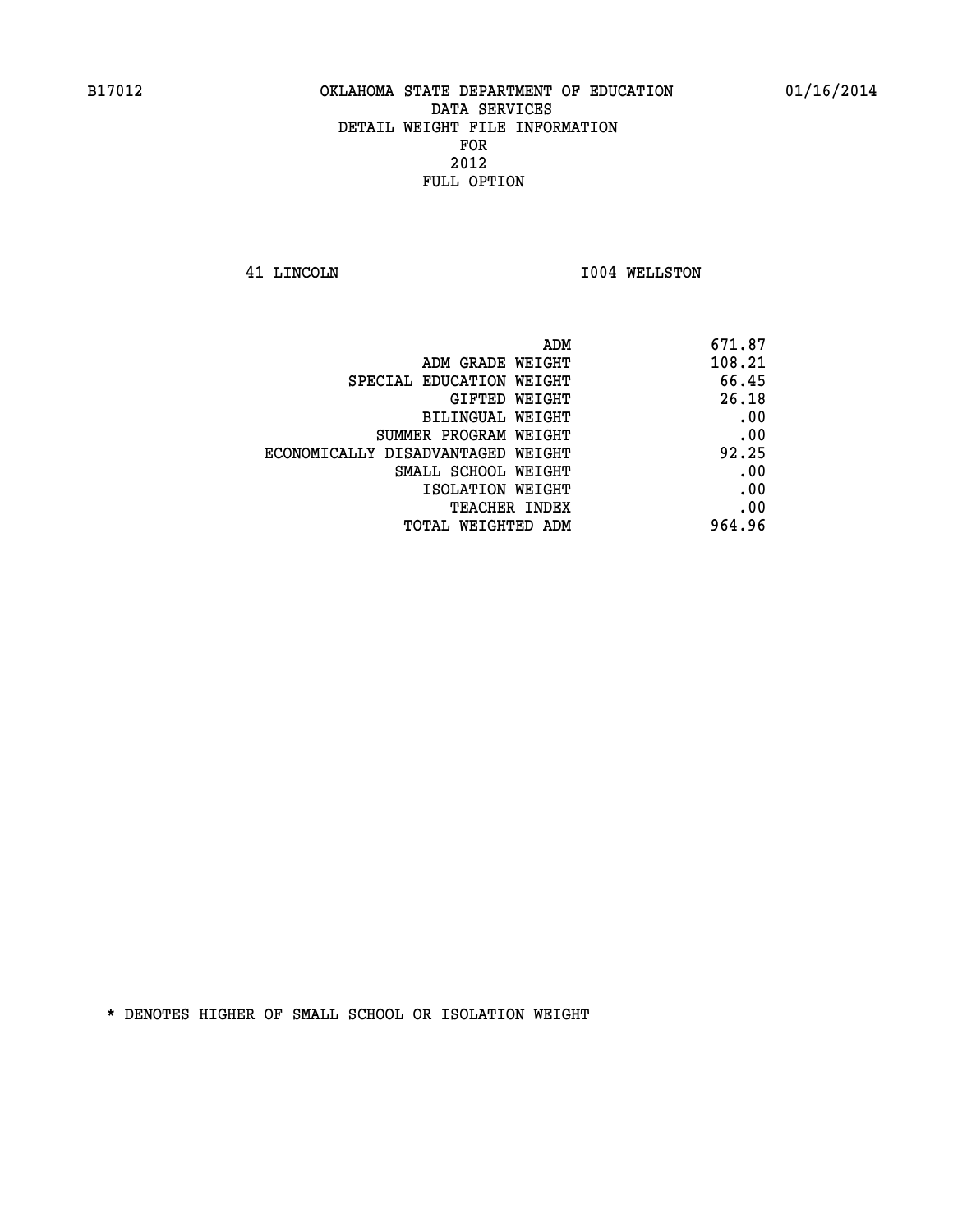**41 LINCOLN I054 STROUD** 

| ADM                               | 871.23   |
|-----------------------------------|----------|
| ADM GRADE WEIGHT                  | 176.56   |
| SPECIAL EDUCATION WEIGHT          | 64.80    |
| GIFTED WEIGHT                     | 27.88    |
| BILINGUAL WEIGHT                  | .00      |
| SUMMER PROGRAM WEIGHT             | .00      |
| ECONOMICALLY DISADVANTAGED WEIGHT | 146.00   |
| SMALL SCHOOL WEIGHT               | .00      |
| ISOLATION WEIGHT                  | .00      |
| <b>TEACHER INDEX</b>              | 31.87    |
| TOTAL WEIGHTED ADM                | 1,318.34 |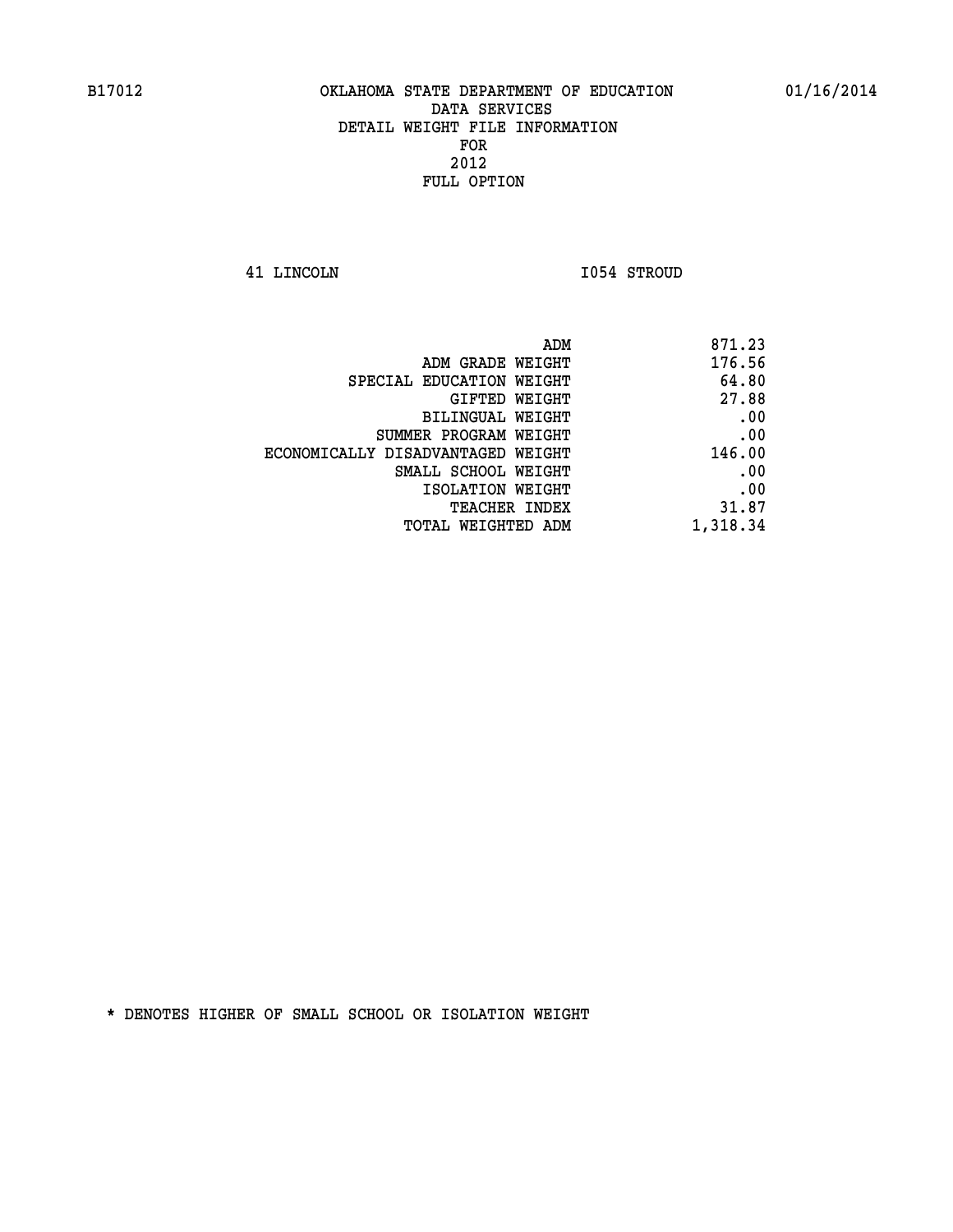**41 LINCOLN I095 MEEKER** 

| 894.95   |
|----------|
| 143.87   |
| 158.70   |
| 13.60    |
| 1.00     |
| .00      |
| 129.50   |
| .00      |
| .00      |
| 13.09    |
| 1,354.71 |
|          |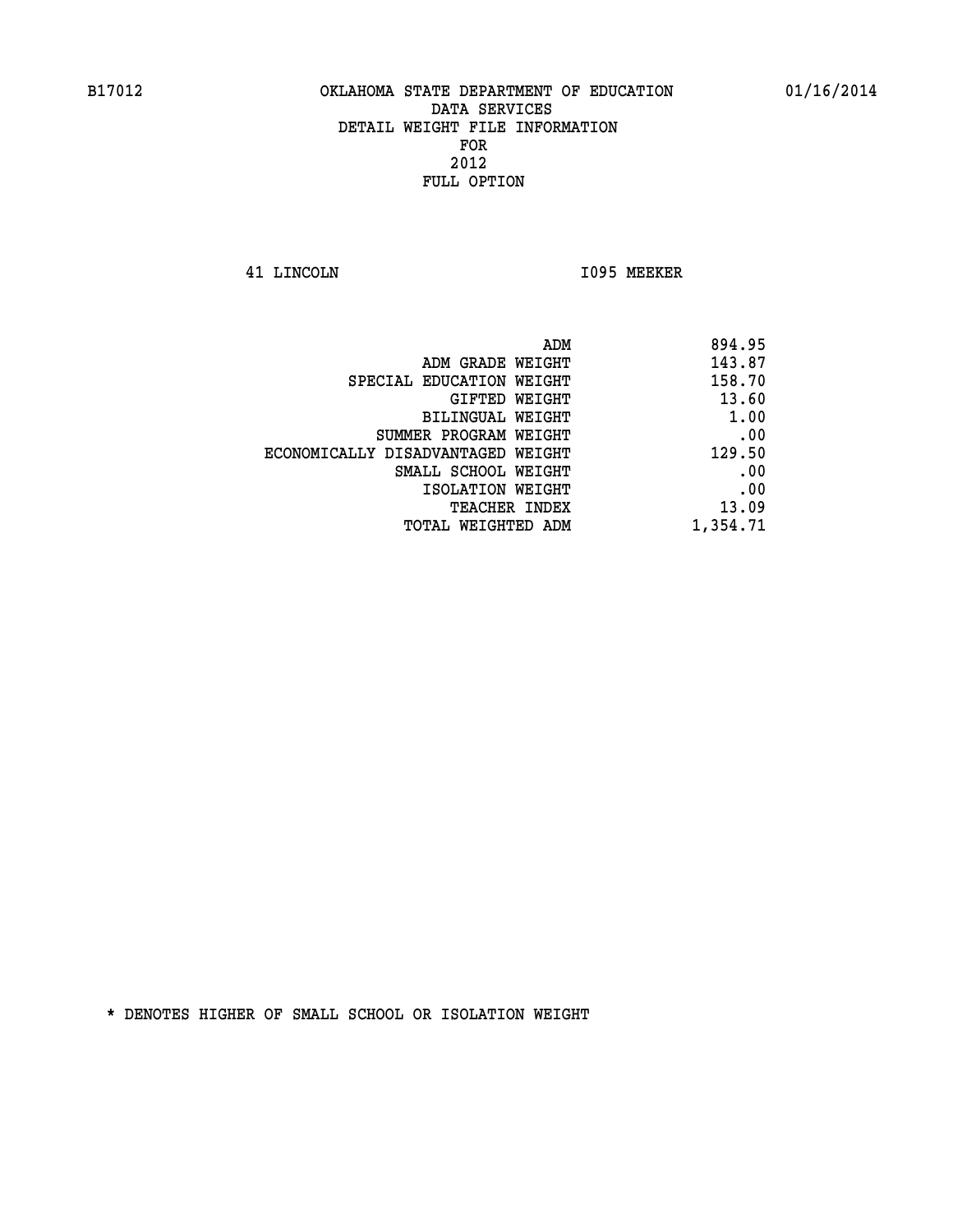**41 LINCOLN I103 PRAGUE** 

| ADM                               | 1,091.64 |
|-----------------------------------|----------|
| ADM GRADE WEIGHT                  | 213.27   |
| SPECIAL EDUCATION WEIGHT          | 107.00   |
| GIFTED WEIGHT                     | 50.32    |
| <b>BILINGUAL WEIGHT</b>           | 1.00     |
| SUMMER PROGRAM WEIGHT             | .00      |
| ECONOMICALLY DISADVANTAGED WEIGHT | 144.50   |
| SMALL SCHOOL WEIGHT               | .00      |
| ISOLATION WEIGHT                  | .00      |
| <b>TEACHER INDEX</b>              | 30.29    |
| TOTAL WEIGHTED ADM                | 1,638.02 |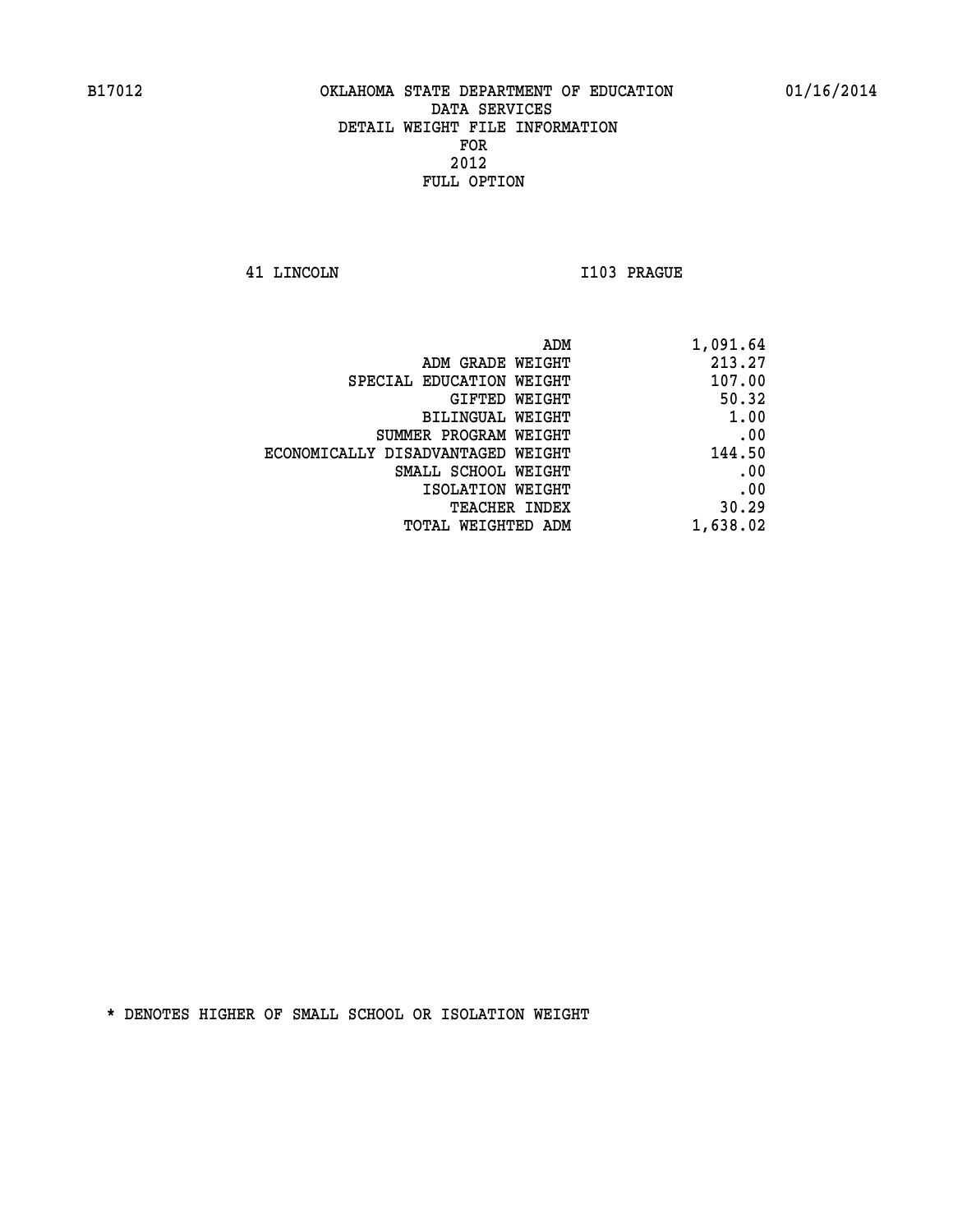**41 LINCOLN I105 CARNEY** 

| 217.57   | ADM                               |
|----------|-----------------------------------|
| 41.10    | ADM GRADE WEIGHT                  |
| 30.40    | SPECIAL EDUCATION WEIGHT          |
| 6.12     | <b>GIFTED WEIGHT</b>              |
| .00      | BILINGUAL WEIGHT                  |
| .00      | SUMMER PROGRAM WEIGHT             |
| 41.00    | ECONOMICALLY DISADVANTAGED WEIGHT |
| $25.62*$ | SMALL SCHOOL WEIGHT               |
| .00      | ISOLATION WEIGHT                  |
| .00      | <b>TEACHER INDEX</b>              |
| 361.81   | TOTAL WEIGHTED ADM                |
|          |                                   |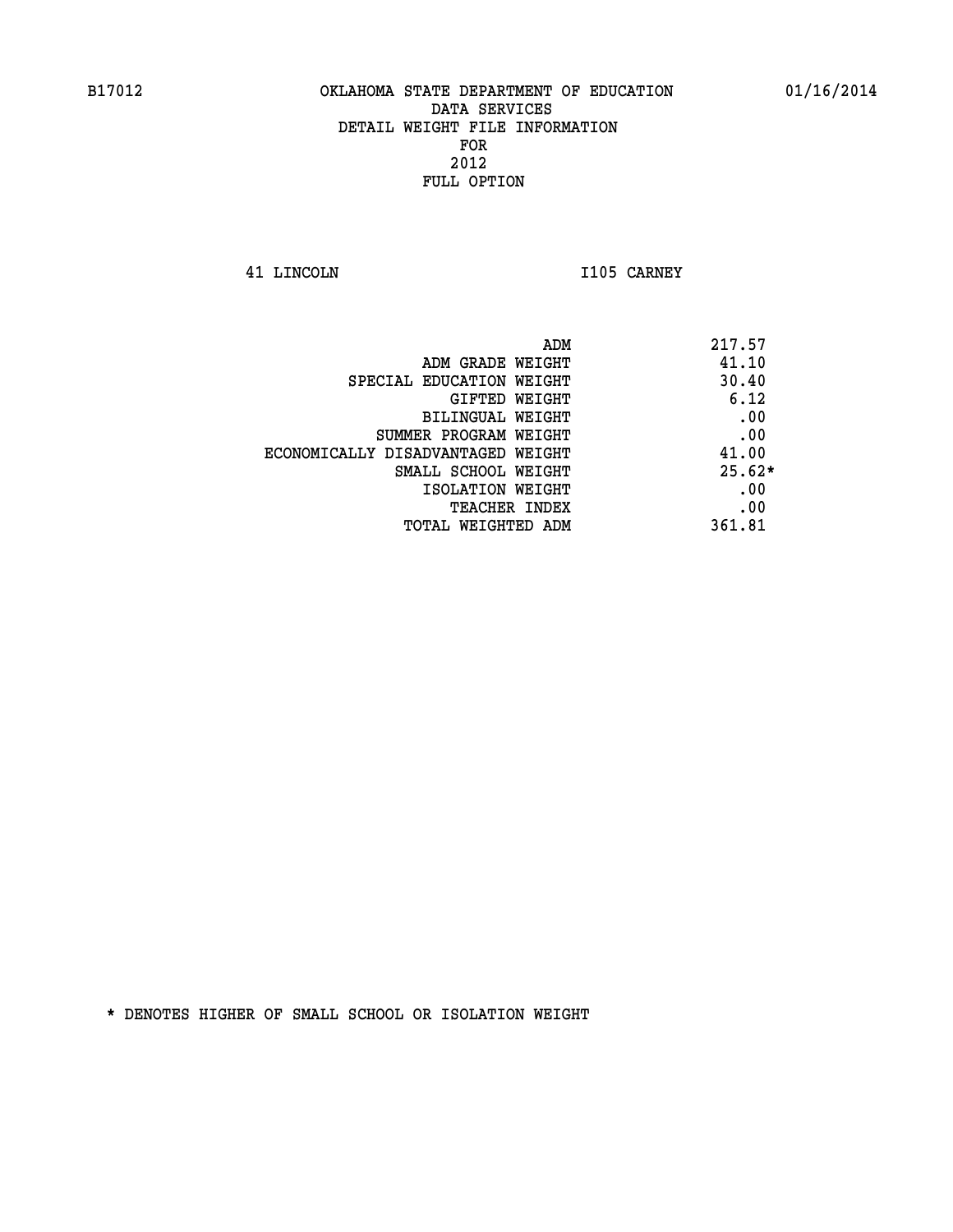**41 LINCOLN I134 AGRA** 

|                                   | ADM | 436.42   |
|-----------------------------------|-----|----------|
| ADM GRADE WEIGHT                  |     | 90.16    |
| SPECIAL EDUCATION WEIGHT          |     | 22.90    |
| GIFTED WEIGHT                     |     | 11.90    |
| BILINGUAL WEIGHT                  |     | .00      |
| SUMMER PROGRAM WEIGHT             |     | .00      |
| ECONOMICALLY DISADVANTAGED WEIGHT |     | 92.75    |
| SMALL SCHOOL WEIGHT               |     | $15.28*$ |
| ISOLATION WEIGHT                  |     | .00      |
| TEACHER INDEX                     |     | 3.84     |
| TOTAL WEIGHTED ADM                |     | 673.25   |
|                                   |     |          |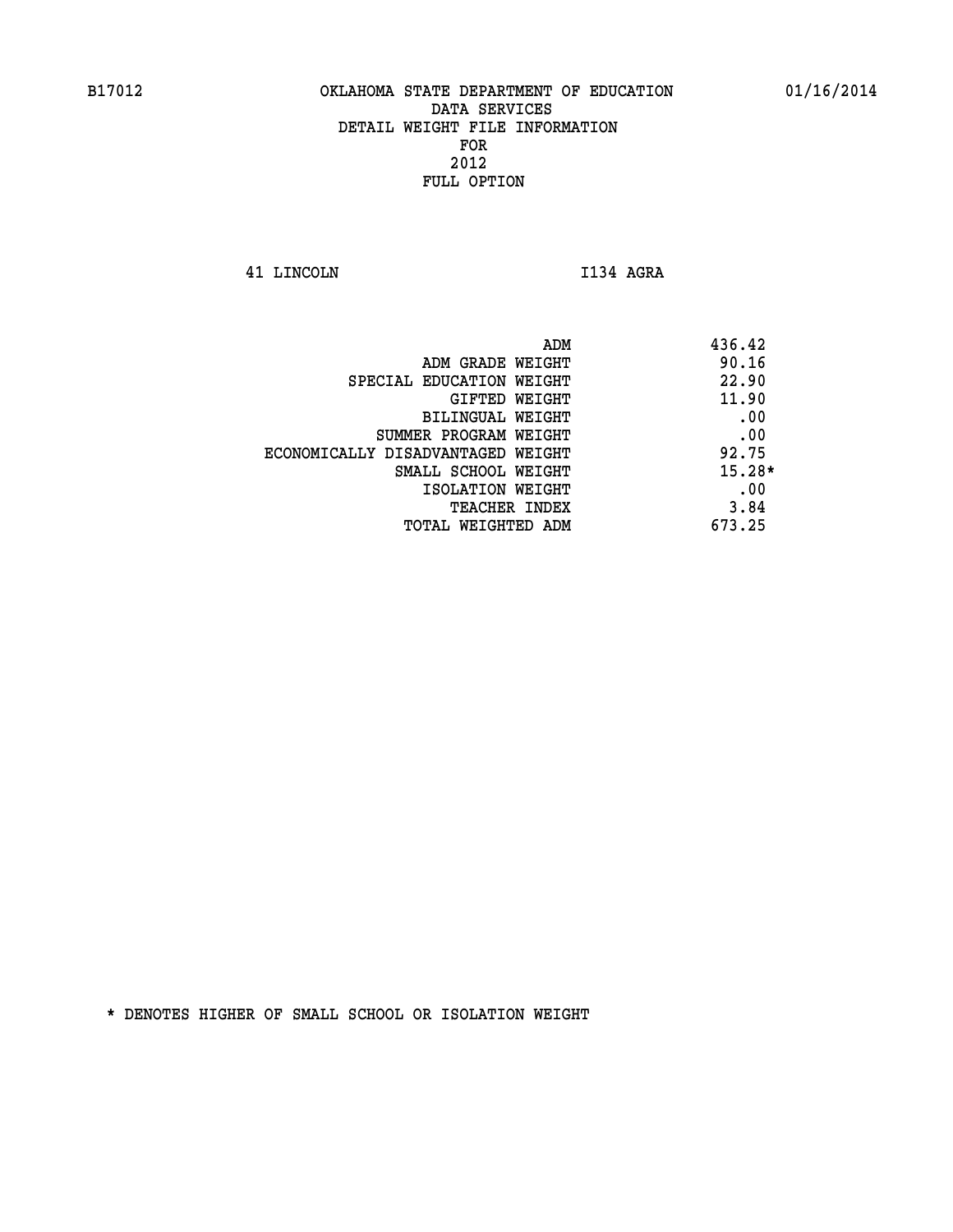**42 LOGAN I001 GUTHRIE** 

| 3,302.72 |
|----------|
| 543.14   |
| 461.65   |
| 96.56    |
| 49.50    |
| 6.00     |
| 533.75   |
| .00      |
| .00      |
| .00      |
| 4,993.32 |
|          |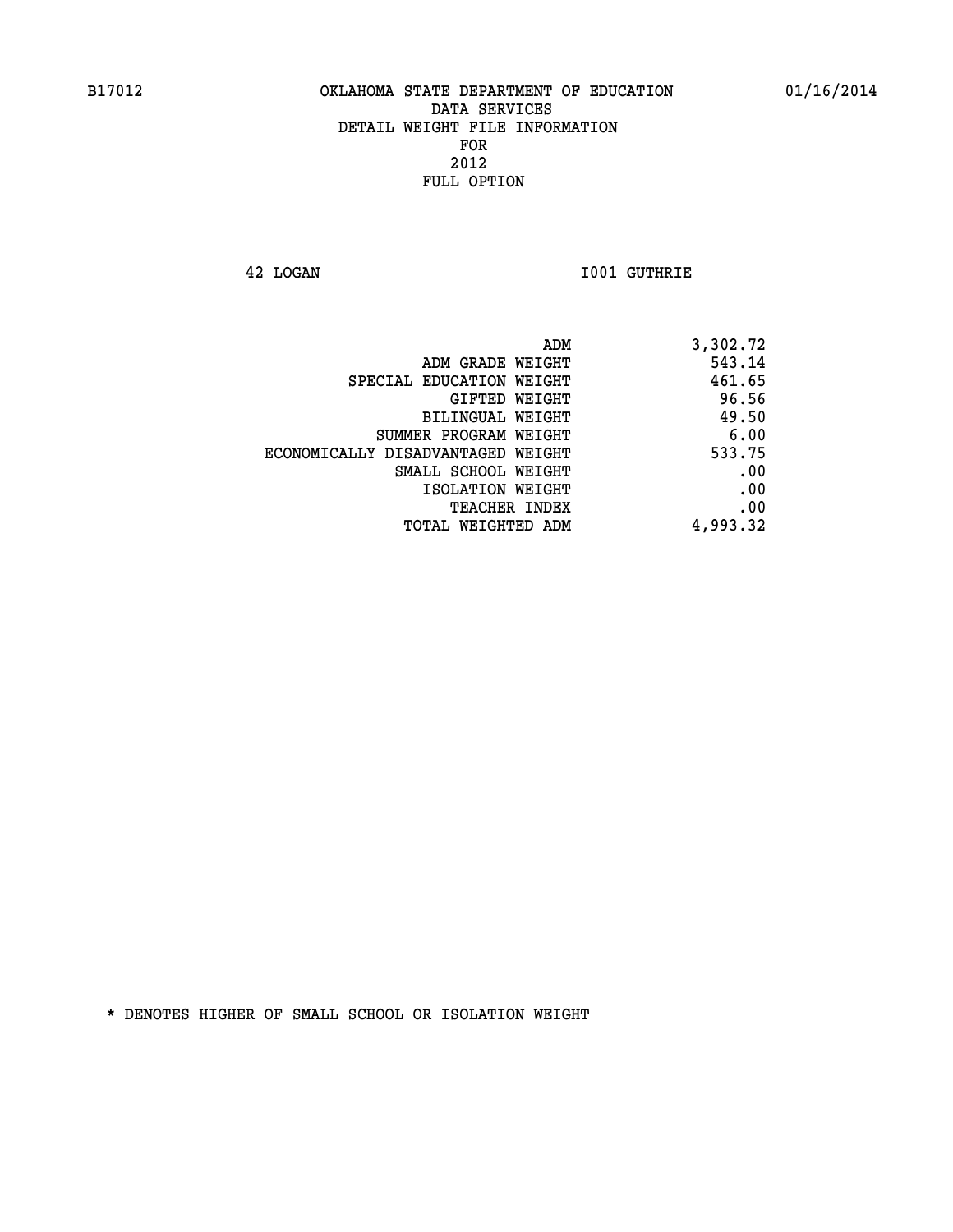**42 LOGAN 1002 CRESCENT** 

| 625.76 |
|--------|
| 124.56 |
| 75.50  |
| 17.00  |
| 2.75   |
| .00    |
| 81.00  |
| .00    |
| .00    |
| 21.95  |
| 948.52 |
|        |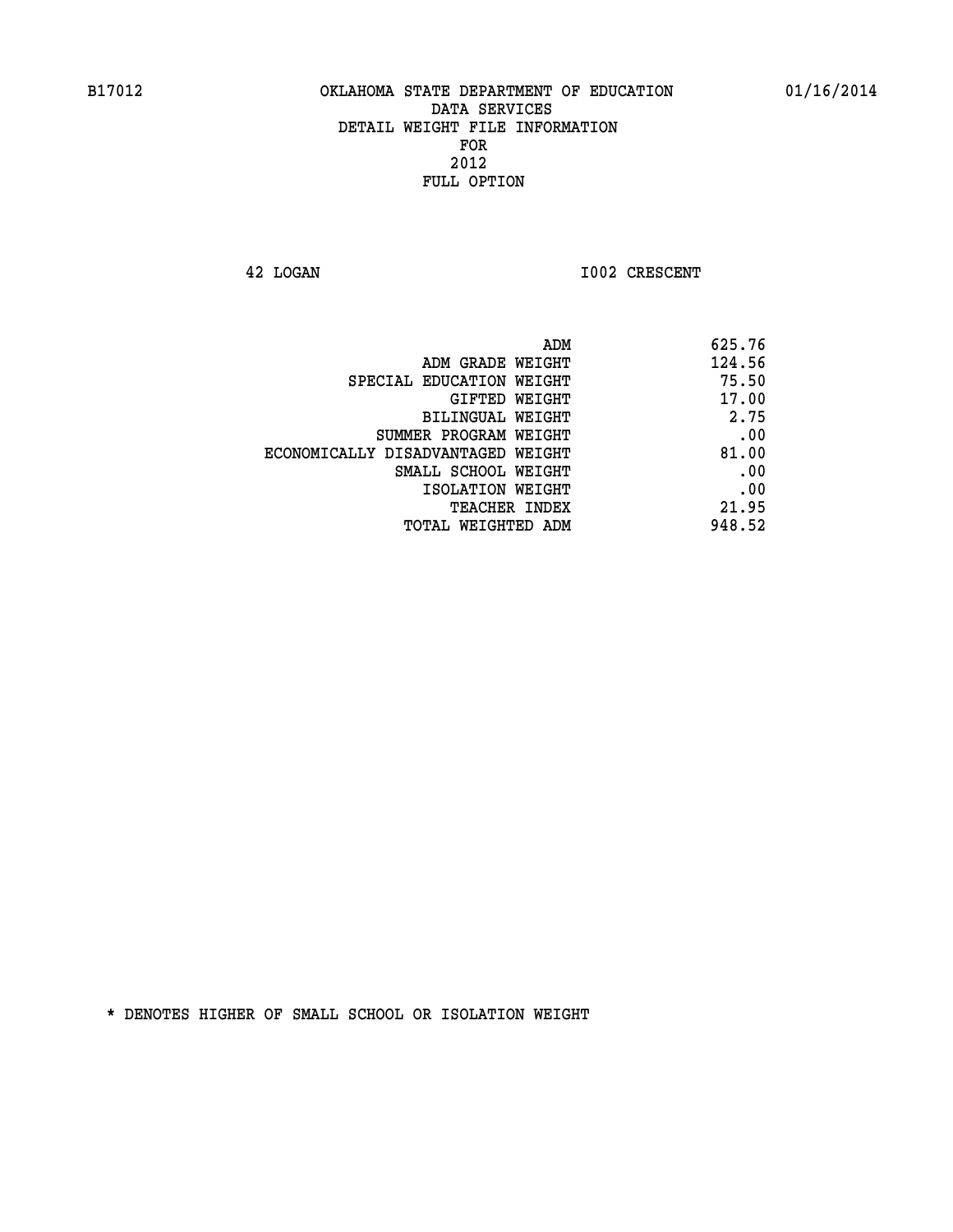**42 LOGAN I003 MULHALL-ORLANDO** 

| ADM<br>245.24                              |
|--------------------------------------------|
| 49.50<br>ADM GRADE WEIGHT                  |
| 13.70<br>SPECIAL EDUCATION WEIGHT          |
| 10.54<br><b>GIFTED WEIGHT</b>              |
| .00<br>BILINGUAL WEIGHT                    |
| .00<br>SUMMER PROGRAM WEIGHT               |
| 30.75<br>ECONOMICALLY DISADVANTAGED WEIGHT |
| 26.31<br>SMALL SCHOOL WEIGHT               |
| $103.52*$<br>ISOLATION WEIGHT              |
| 12.04<br><b>TEACHER INDEX</b>              |
| 465.29<br>TOTAL WEIGHTED ADM               |
|                                            |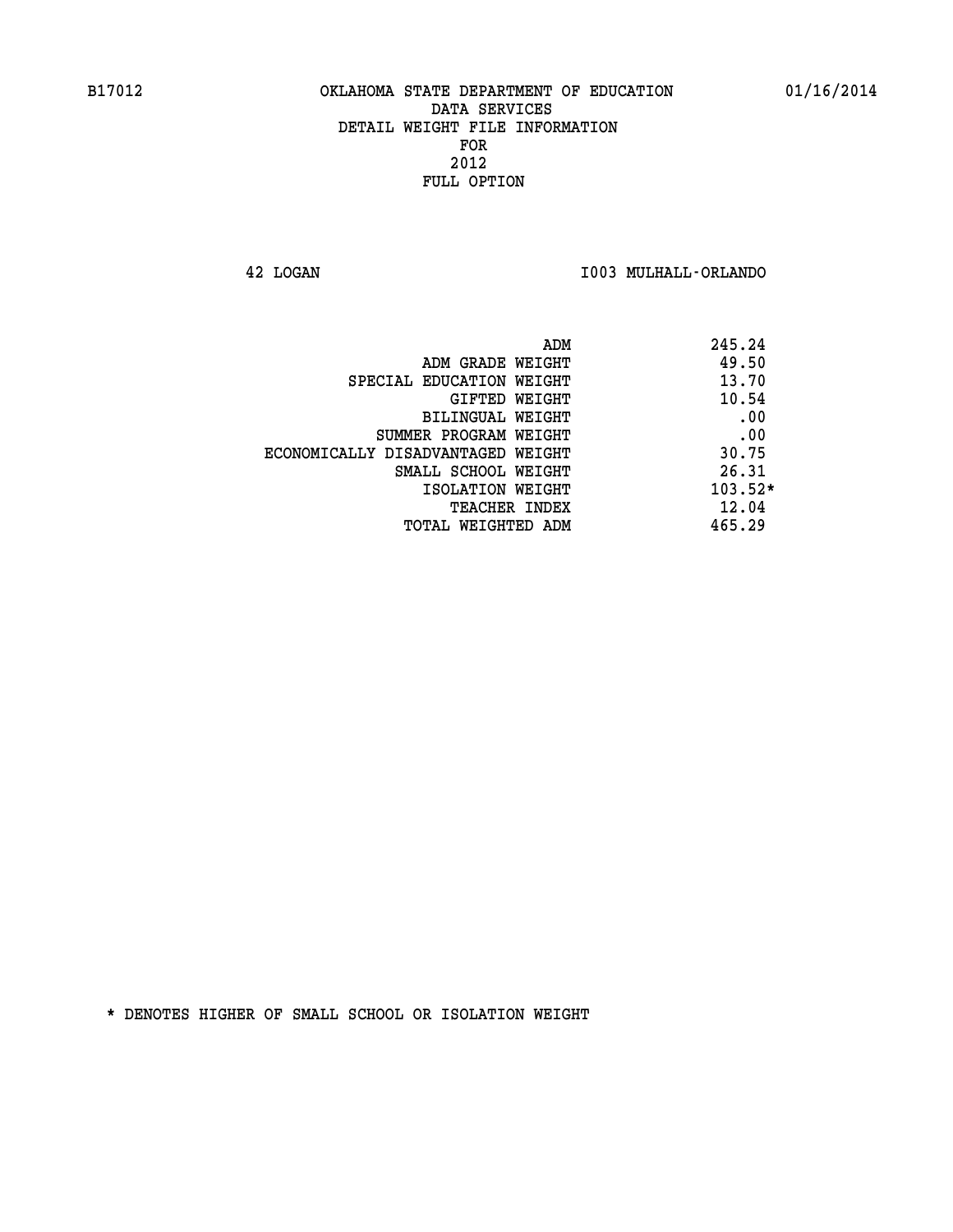**42 LOGAN I014 COYLE** 

| ADM<br>324.16                              |  |
|--------------------------------------------|--|
| 67.93<br>ADM GRADE WEIGHT                  |  |
| 40.20<br>SPECIAL EDUCATION WEIGHT          |  |
| 16.32<br>GIFTED WEIGHT                     |  |
| .00<br><b>BILINGUAL WEIGHT</b>             |  |
| 1.20<br>SUMMER PROGRAM WEIGHT              |  |
| 63.50<br>ECONOMICALLY DISADVANTAGED WEIGHT |  |
| 25.10<br>SMALL SCHOOL WEIGHT               |  |
| $55.11*$<br>ISOLATION WEIGHT               |  |
| .00<br><b>TEACHER INDEX</b>                |  |
| 568.42<br>TOTAL WEIGHTED ADM               |  |
|                                            |  |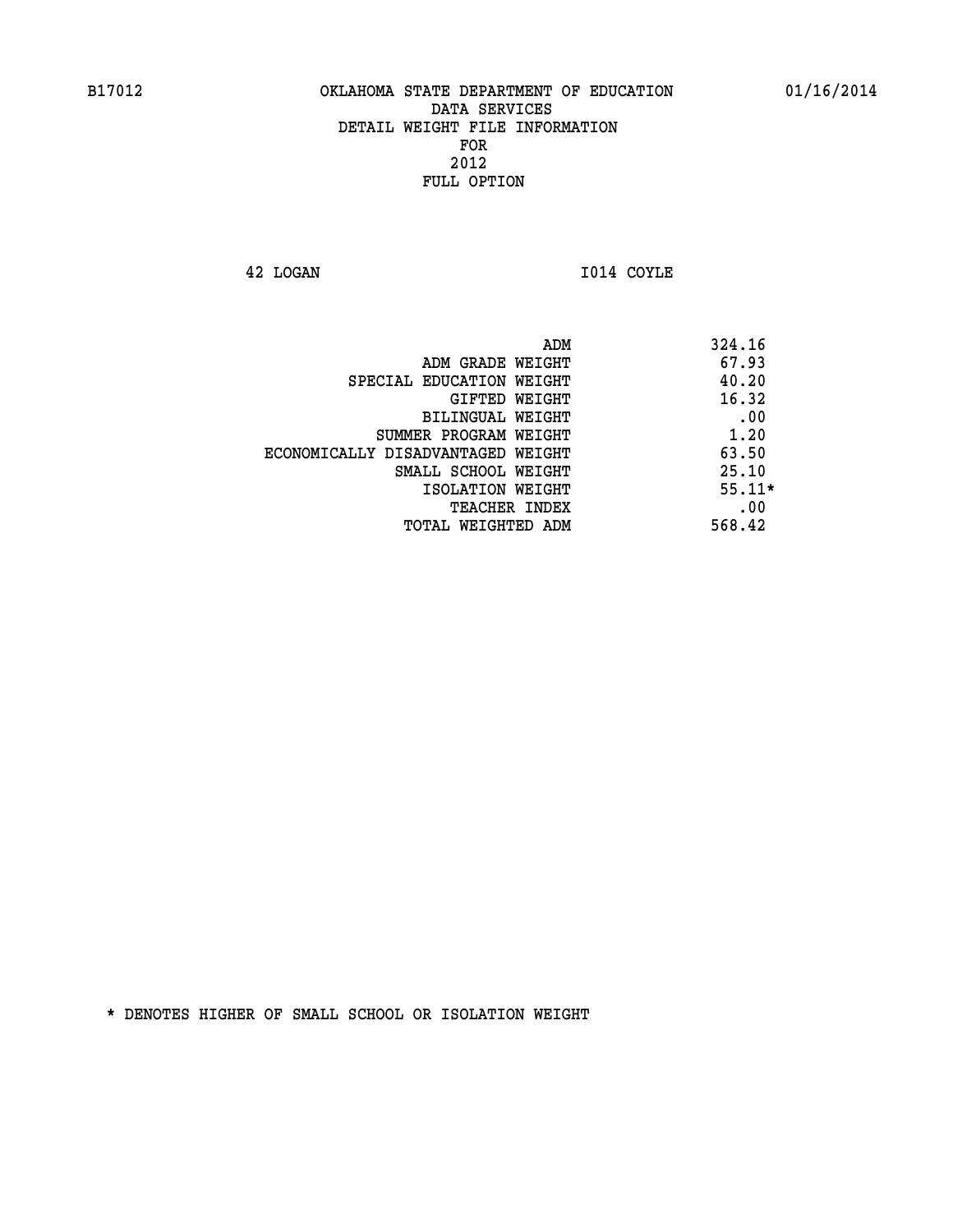**43 LOVE C003 GREENVILLE** 

| ADM                               | 121.08   |
|-----------------------------------|----------|
| ADM GRADE WEIGHT                  | 23.52    |
| SPECIAL EDUCATION WEIGHT          | 7.15     |
| GIFTED WEIGHT                     | 3.06     |
| BILINGUAL WEIGHT                  | 5.00     |
| SUMMER PROGRAM WEIGHT             | .00      |
| ECONOMICALLY DISADVANTAGED WEIGHT | 23.25    |
| SMALL SCHOOL WEIGHT               | $18.67*$ |
| ISOLATION WEIGHT                  | .00      |
| <b>TEACHER INDEX</b>              | .00      |
| TOTAL WEIGHTED ADM                | 201.73   |
|                                   |          |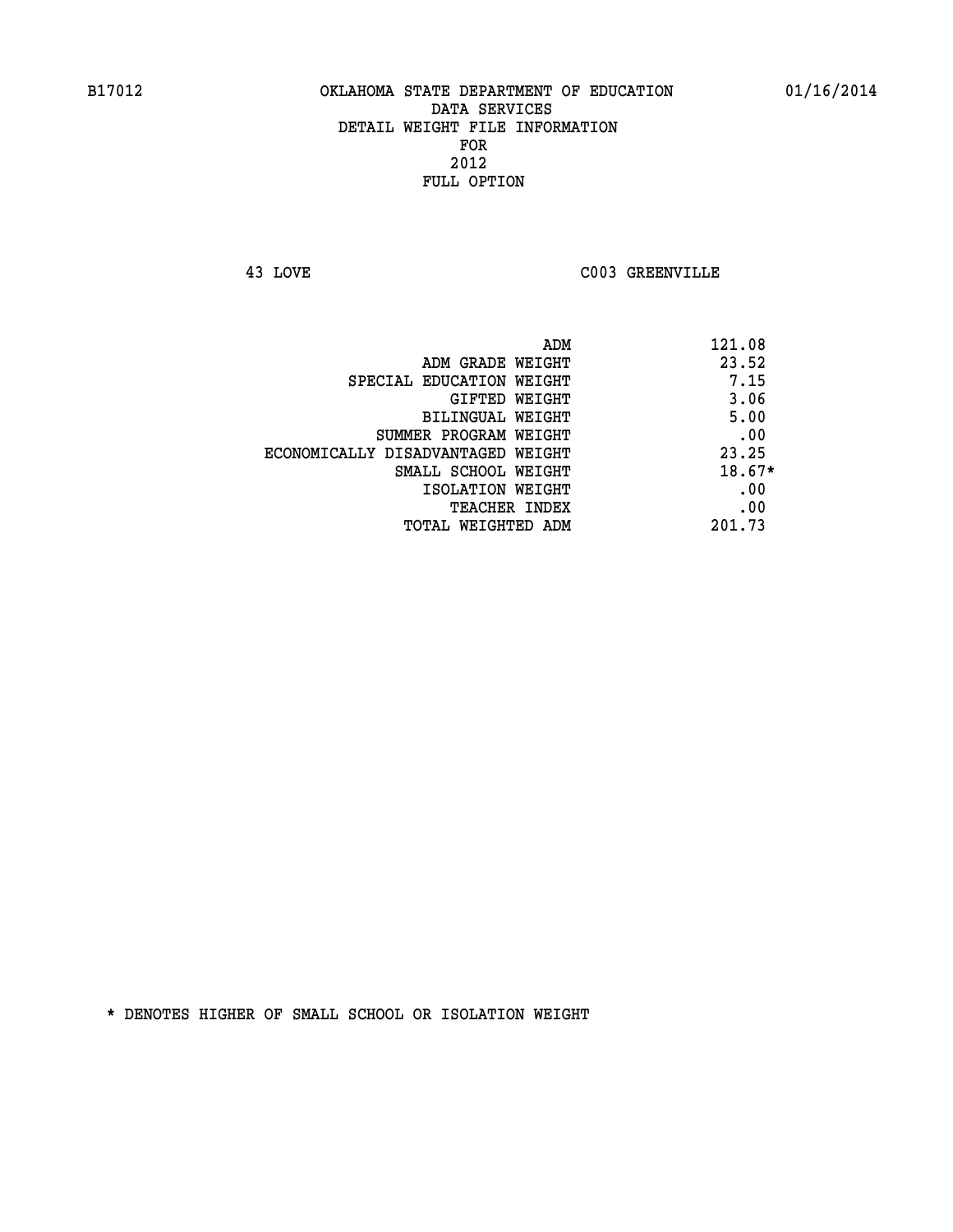**43 LOVE I004 THACKERVILLE** 

|                                   | ADM<br>280.39 |
|-----------------------------------|---------------|
| ADM GRADE WEIGHT                  | 55.62         |
| SPECIAL EDUCATION WEIGHT          | 40.85         |
| GIFTED WEIGHT                     | 7.14          |
| BILINGUAL WEIGHT                  | .00           |
| SUMMER PROGRAM WEIGHT             | .00           |
| ECONOMICALLY DISADVANTAGED WEIGHT | 54.75         |
| SMALL SCHOOL WEIGHT               | $26.35*$      |
| ISOLATION WEIGHT                  | .00           |
| <b>TEACHER INDEX</b>              | .00           |
| TOTAL WEIGHTED ADM                | 465.10        |
|                                   |               |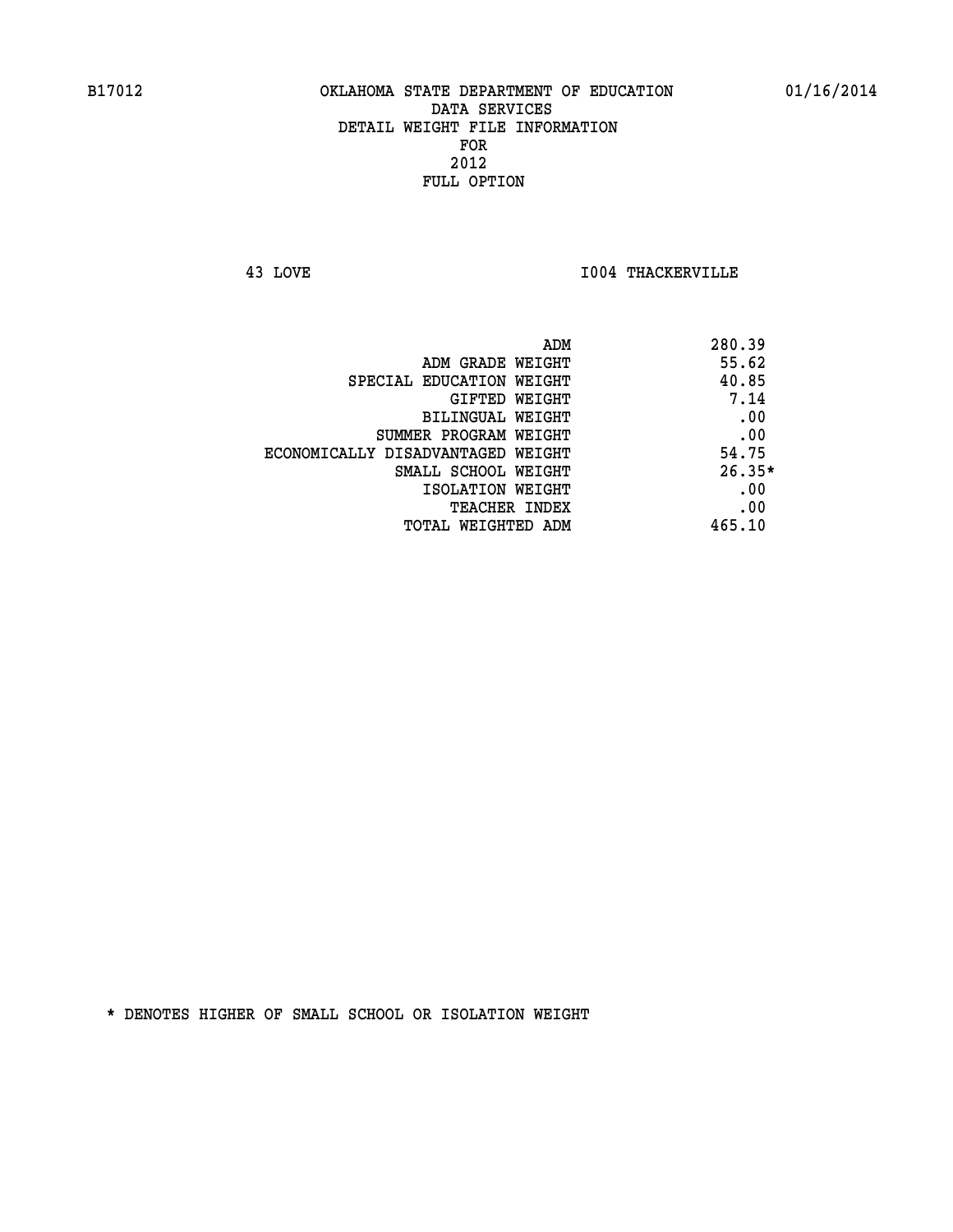**43 LOVE I005 TURNER** 

|                                   | ADM | 336.67    |
|-----------------------------------|-----|-----------|
| ADM GRADE WEIGHT                  |     | 67.71     |
| SPECIAL EDUCATION WEIGHT          |     | 62.95     |
| GIFTED WEIGHT                     |     | 9.52      |
| BILINGUAL WEIGHT                  |     | 1.25      |
| SUMMER PROGRAM WEIGHT             |     | .00       |
| ECONOMICALLY DISADVANTAGED WEIGHT |     | 50.00     |
| SMALL SCHOOL WEIGHT               |     | 24.48     |
| ISOLATION WEIGHT                  |     | $137.40*$ |
| TEACHER INDEX                     |     | .00       |
| TOTAL WEIGHTED ADM                |     | 665.50    |
|                                   |     |           |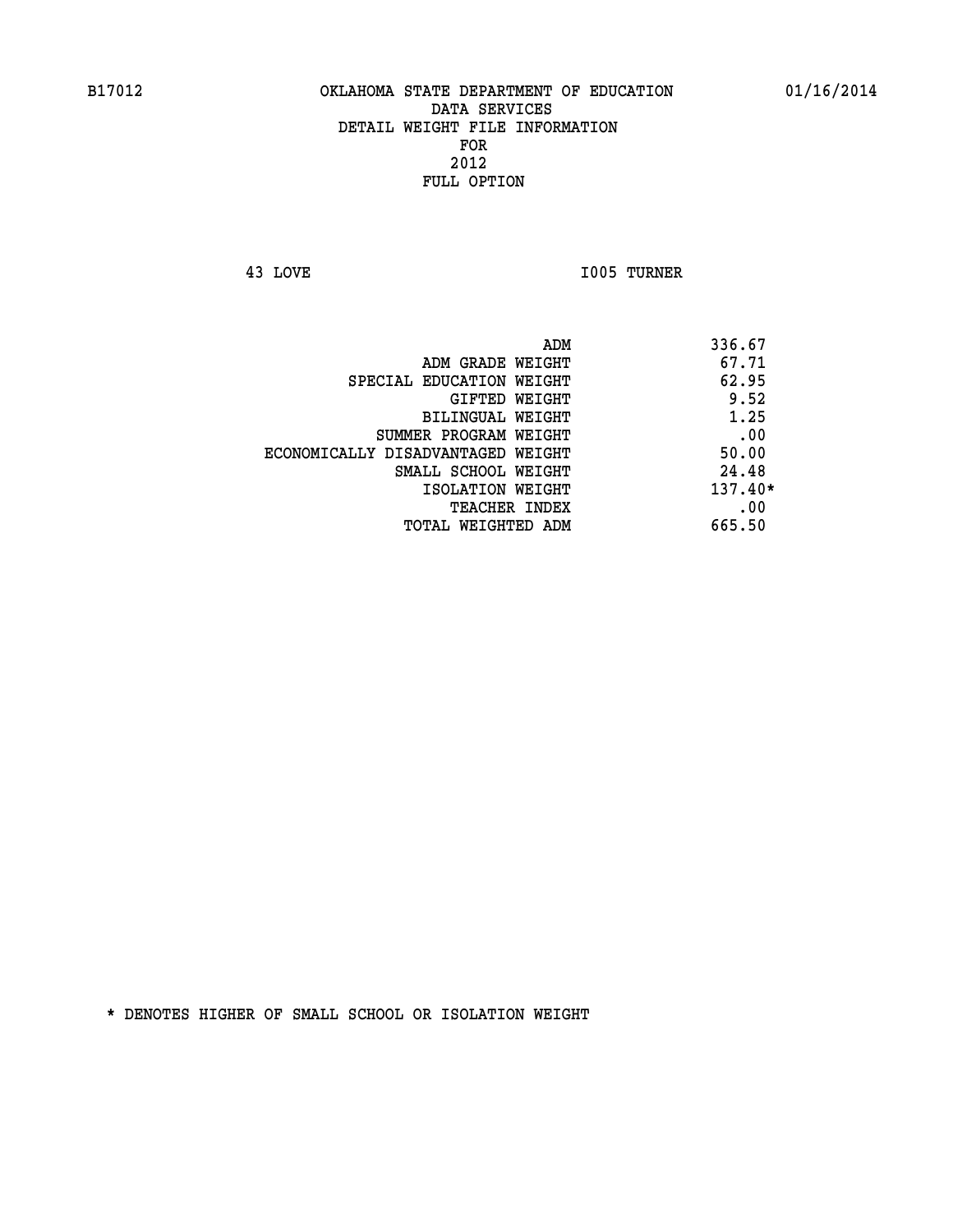**43 LOVE I016 MARIETTA** 

| 1,003.21 |
|----------|
| 205.50   |
| 107.70   |
| 27.20    |
| 63.75    |
| .00      |
| 189.75   |
| .00      |
| .00      |
| 13.98    |
| 1,611.09 |
|          |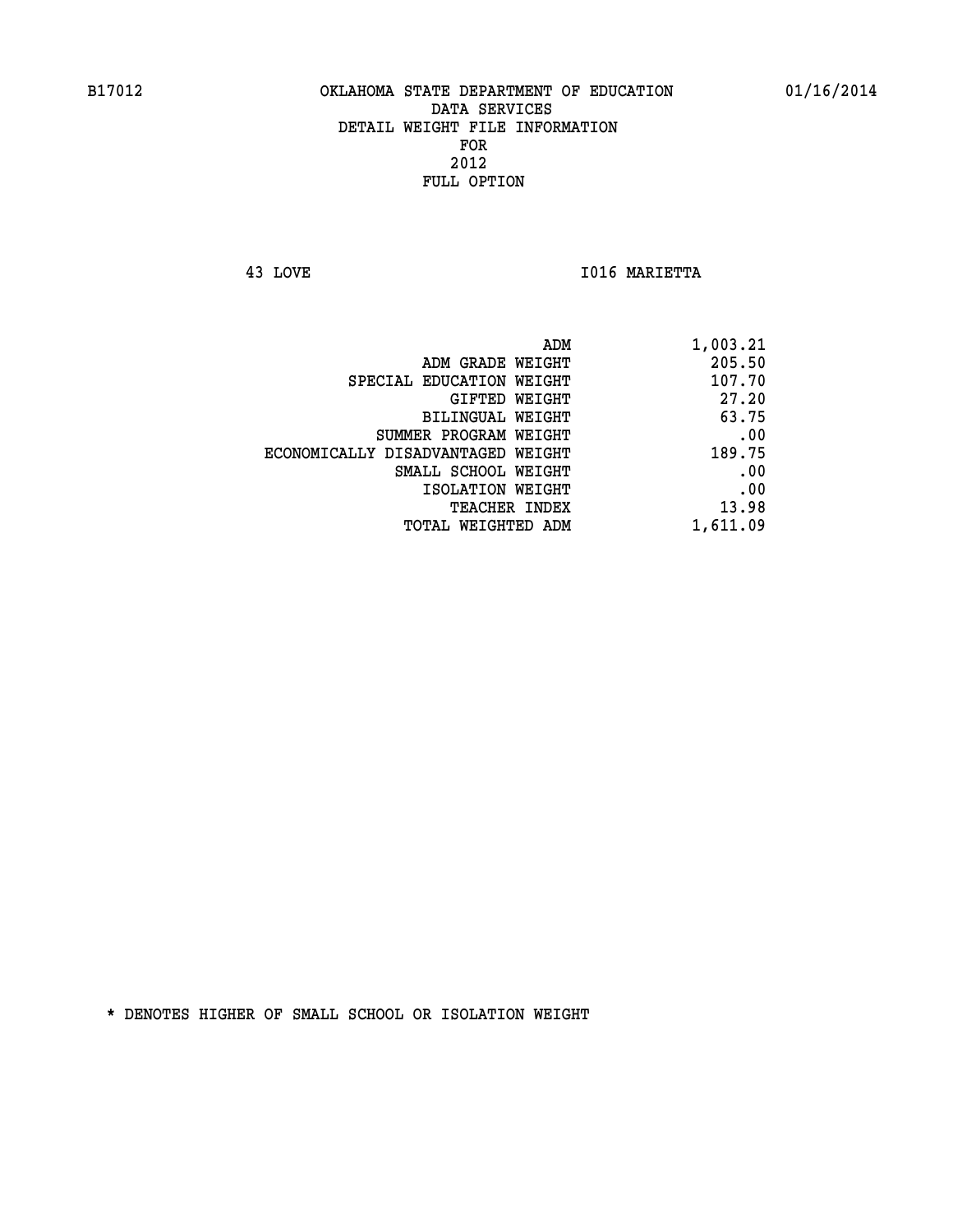**44 MAJOR I001 RINGWOOD** 

|                                   | ADM | 383.34   |
|-----------------------------------|-----|----------|
| ADM GRADE WEIGHT                  |     | 74.54    |
| SPECIAL EDUCATION WEIGHT          |     | 40.90    |
| GIFTED WEIGHT                     |     | 6.12     |
| <b>BILINGUAL WEIGHT</b>           |     | 23.25    |
| SUMMER PROGRAM WEIGHT             |     | .00      |
| ECONOMICALLY DISADVANTAGED WEIGHT |     | 59.75    |
| SMALL SCHOOL WEIGHT               |     | $21.11*$ |
| ISOLATION WEIGHT                  |     | .00      |
| <b>TEACHER INDEX</b>              |     | 12.84    |
| TOTAL WEIGHTED ADM                |     | 621.85   |
|                                   |     |          |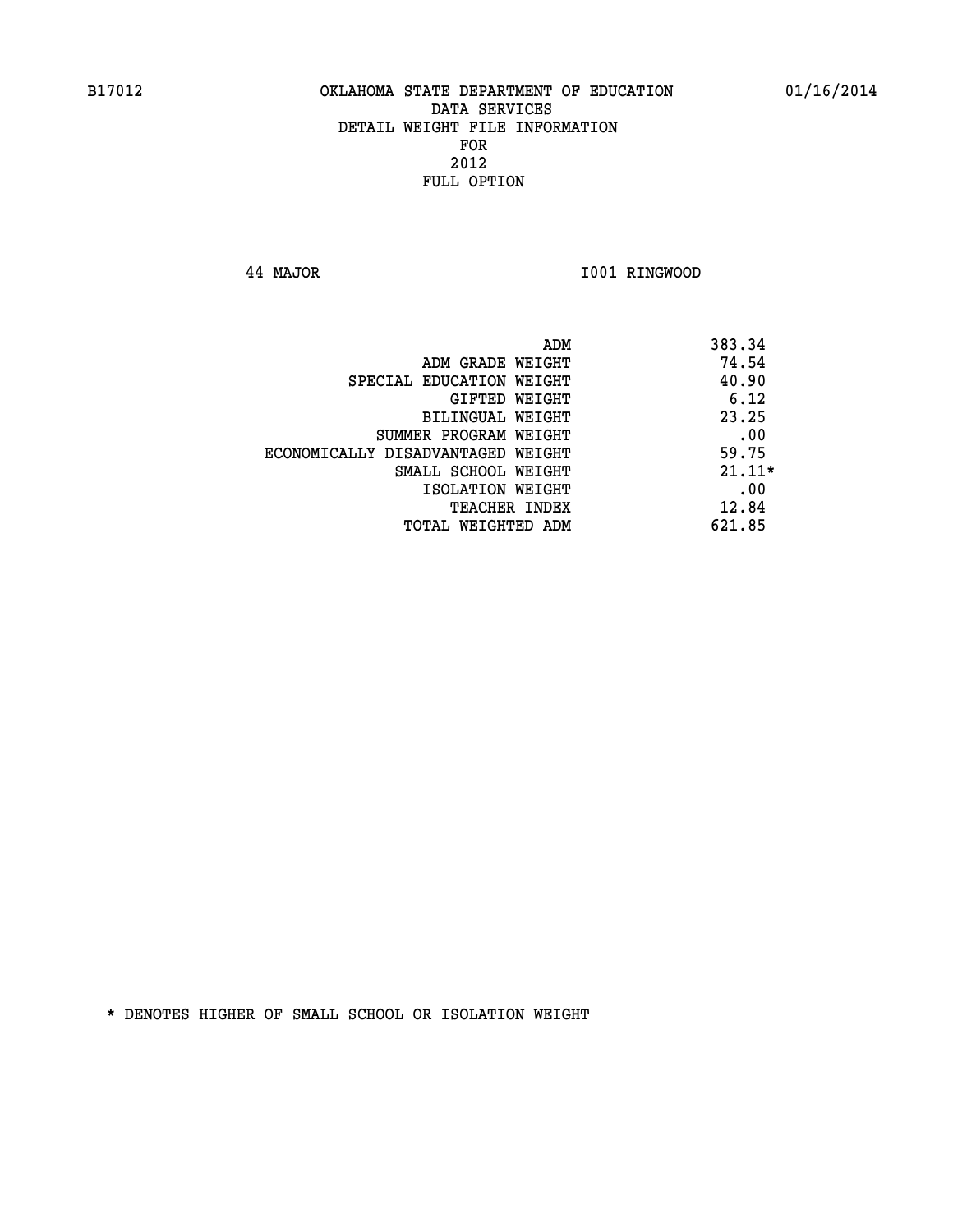**44 MAJOR I004 ALINE-CLEO** 

| ADM                               | 156.14   |
|-----------------------------------|----------|
| ADM GRADE WEIGHT                  | 32.40    |
| SPECIAL EDUCATION WEIGHT          | 33.15    |
| GIFTED WEIGHT                     | 4.42     |
| BILINGUAL WEIGHT                  | .25      |
| SUMMER PROGRAM WEIGHT             | .00      |
| ECONOMICALLY DISADVANTAGED WEIGHT | 24.00    |
| SMALL SCHOOL WEIGHT               | 22.01    |
| ISOLATION WEIGHT                  | $53.40*$ |
| <b>TEACHER INDEX</b>              | .00      |
| TOTAL WEIGHTED ADM                | 303.76   |
|                                   |          |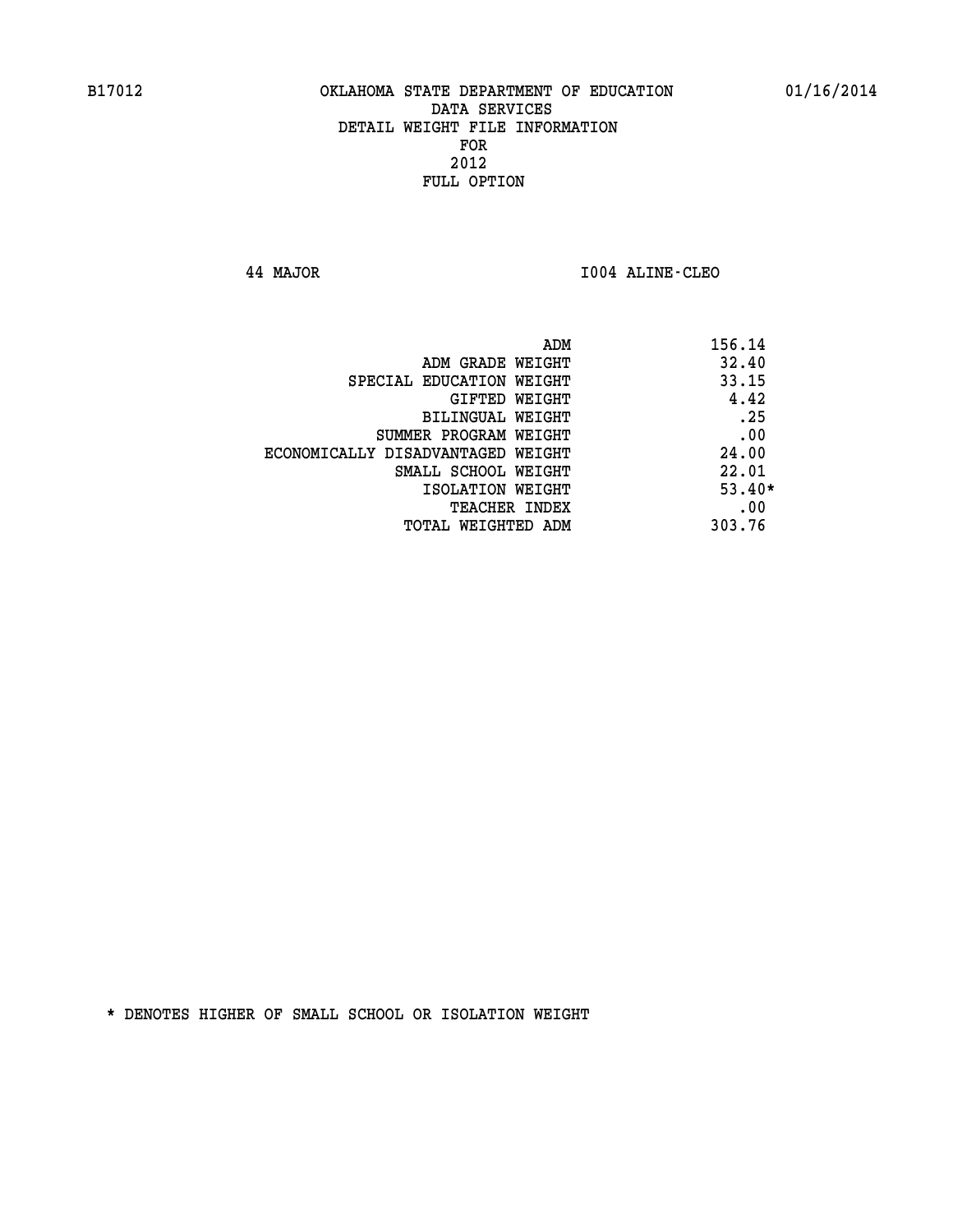**44 MAJOR I084 FAIRVIEW** 

|                                   | ADM | 646.63   |
|-----------------------------------|-----|----------|
| ADM GRADE WEIGHT                  |     | 116.37   |
| SPECIAL EDUCATION WEIGHT          |     | 126.30   |
| GIFTED WEIGHT                     |     | 32.98    |
| BILINGUAL WEIGHT                  |     | 2.25     |
| SUMMER PROGRAM WEIGHT             |     | .00      |
| ECONOMICALLY DISADVANTAGED WEIGHT |     | 88.25    |
| SMALL SCHOOL WEIGHT               |     | .00      |
| ISOLATION WEIGHT                  |     | 187.52*  |
| TEACHER INDEX                     |     | 33.62    |
| TOTAL WEIGHTED ADM                |     | 1,233.92 |
|                                   |     |          |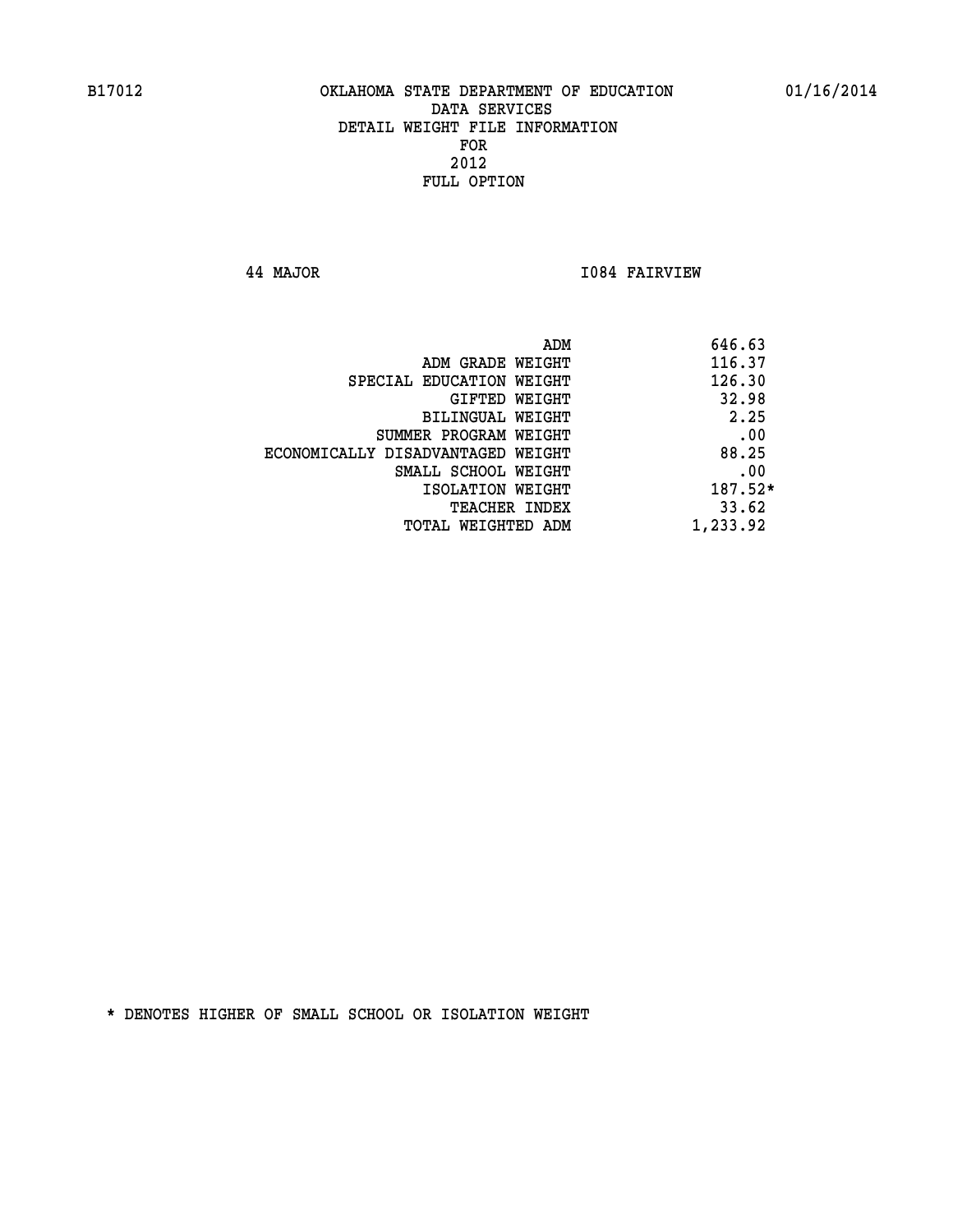**44 MAJOR I092 CIMARRON** 

| ADM                               | 291.22   |
|-----------------------------------|----------|
| ADM GRADE WEIGHT                  | 59.74    |
| SPECIAL EDUCATION WEIGHT          | 40.20    |
| GIFTED WEIGHT                     | 7.48     |
| <b>BILINGUAL WEIGHT</b>           | .25      |
| SUMMER PROGRAM WEIGHT             | .00      |
| ECONOMICALLY DISADVANTAGED WEIGHT | 40.00    |
| SMALL SCHOOL WEIGHT               | $26.18*$ |
| ISOLATION WEIGHT                  | 21.96    |
| <b>TEACHER INDEX</b>              | 15.64    |
| TOTAL WEIGHTED ADM                | 480.71   |
|                                   |          |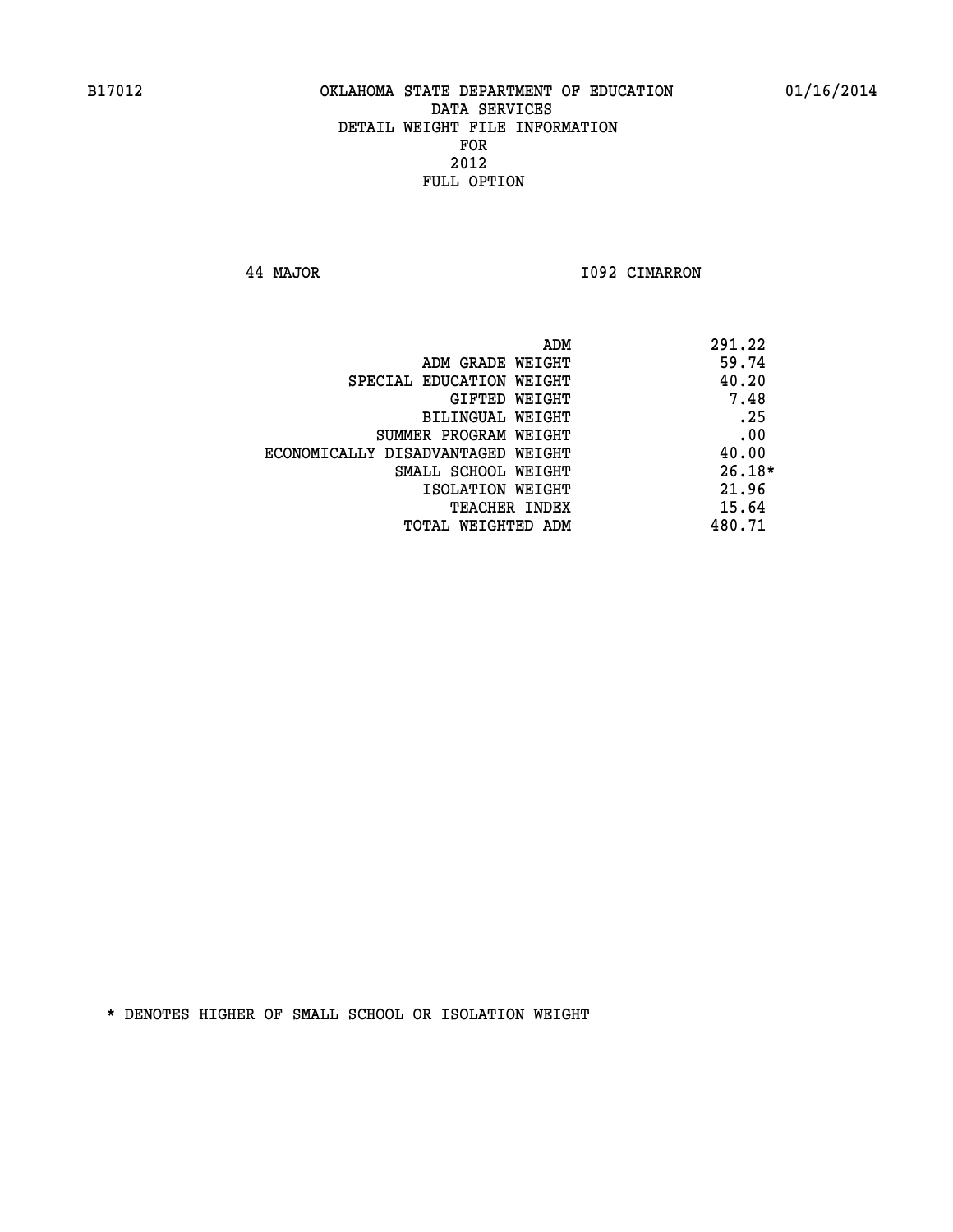**45 MARSHALL I002 MADILL** 

| 1,797.69 |
|----------|
| 313.05   |
| 188.90   |
| 48.62    |
| 131.75   |
| .00      |
| 304.75   |
| .00      |
| .00      |
| 84.06    |
| 2,868.82 |
|          |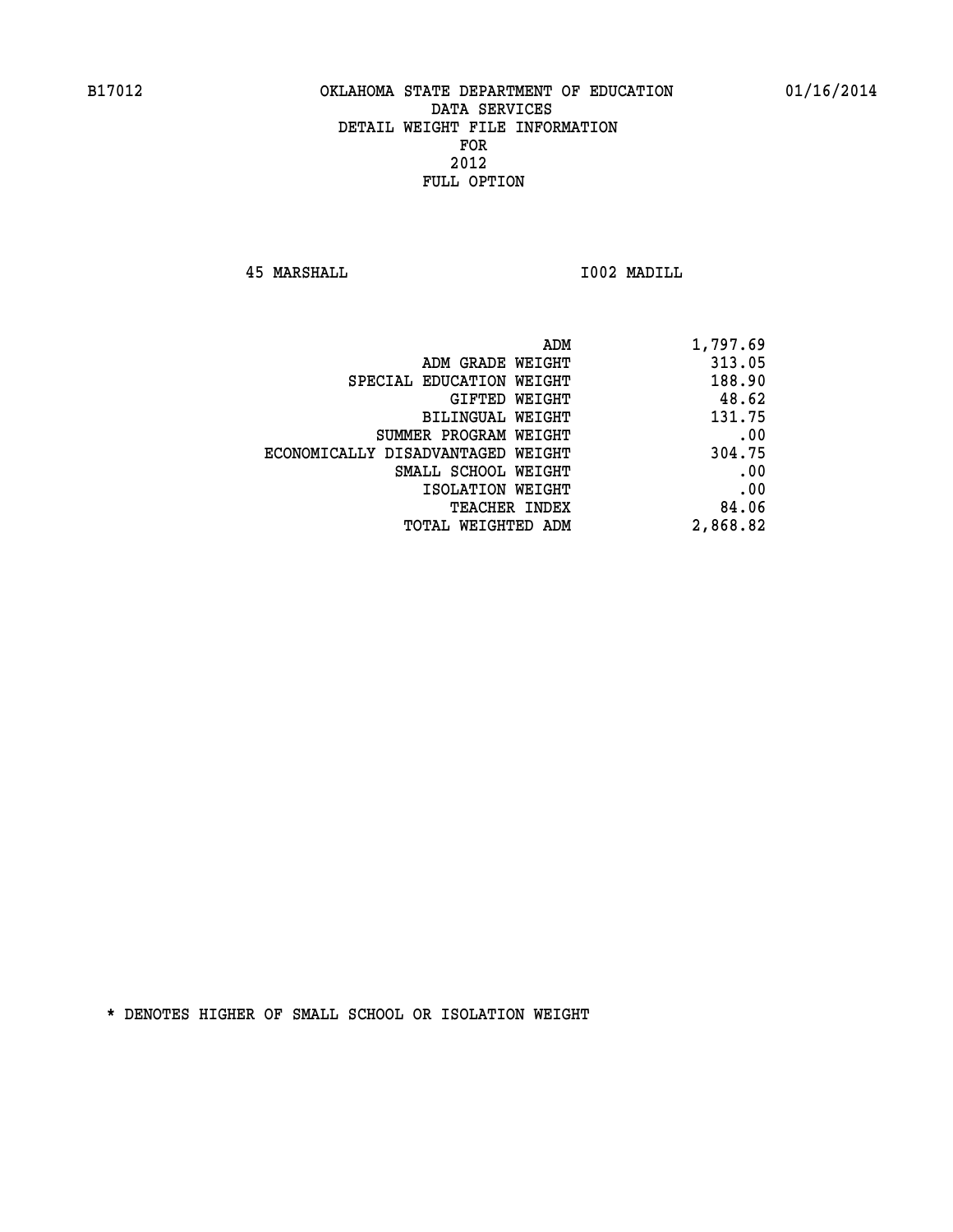**45 MARSHALL I003 KINGSTON** 

|                                   | ADM<br>1,142.94 |
|-----------------------------------|-----------------|
| ADM GRADE WEIGHT                  | 226.17          |
| SPECIAL EDUCATION WEIGHT          | 138.90          |
| GIFTED WEIGHT                     | 66.64           |
| BILINGUAL WEIGHT                  | .25             |
| SUMMER PROGRAM WEIGHT             | .00             |
| ECONOMICALLY DISADVANTAGED WEIGHT | 257.50          |
| SMALL SCHOOL WEIGHT               | .00             |
| ISOLATION WEIGHT                  | .00             |
| <b>TEACHER INDEX</b>              | 6.18            |
| <b>TOTAL WEIGHTED ADM</b>         | 1,838.58        |
|                                   |                 |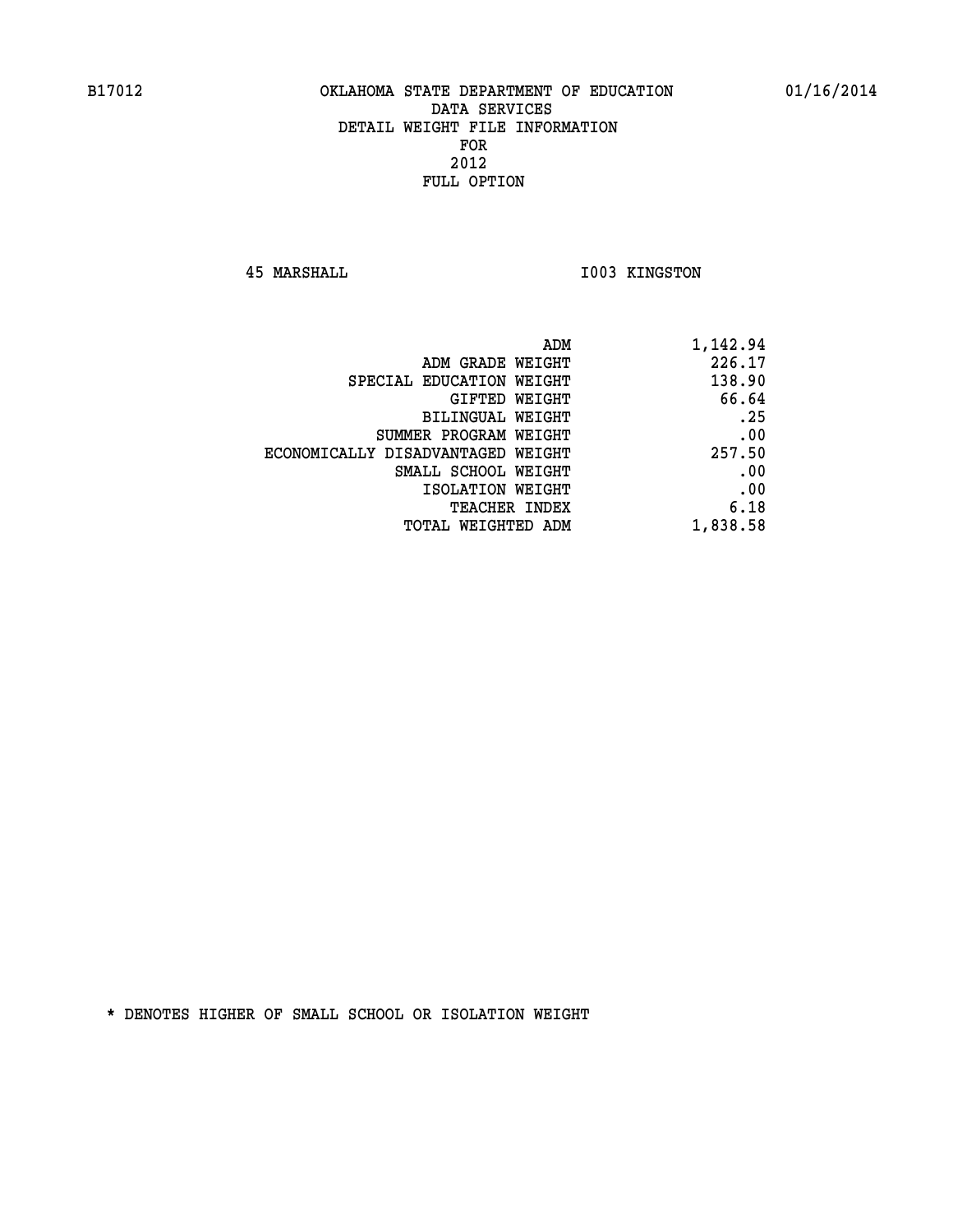**46 MAYES C021 SPAVINAW** 

| ADM                               | 88.02    |
|-----------------------------------|----------|
| ADM GRADE WEIGHT                  | 18.19    |
| SPECIAL EDUCATION WEIGHT          | 4.85     |
| GIFTED WEIGHT                     | 1.02     |
| BILINGUAL WEIGHT                  | .25      |
| SUMMER PROGRAM WEIGHT             | .00      |
| ECONOMICALLY DISADVANTAGED WEIGHT | 18.50    |
| SMALL SCHOOL WEIGHT               | $14.67*$ |
| ISOLATION WEIGHT                  | .00      |
| <b>TEACHER INDEX</b>              | .00      |
| TOTAL WEIGHTED ADM                | 145.50   |
|                                   |          |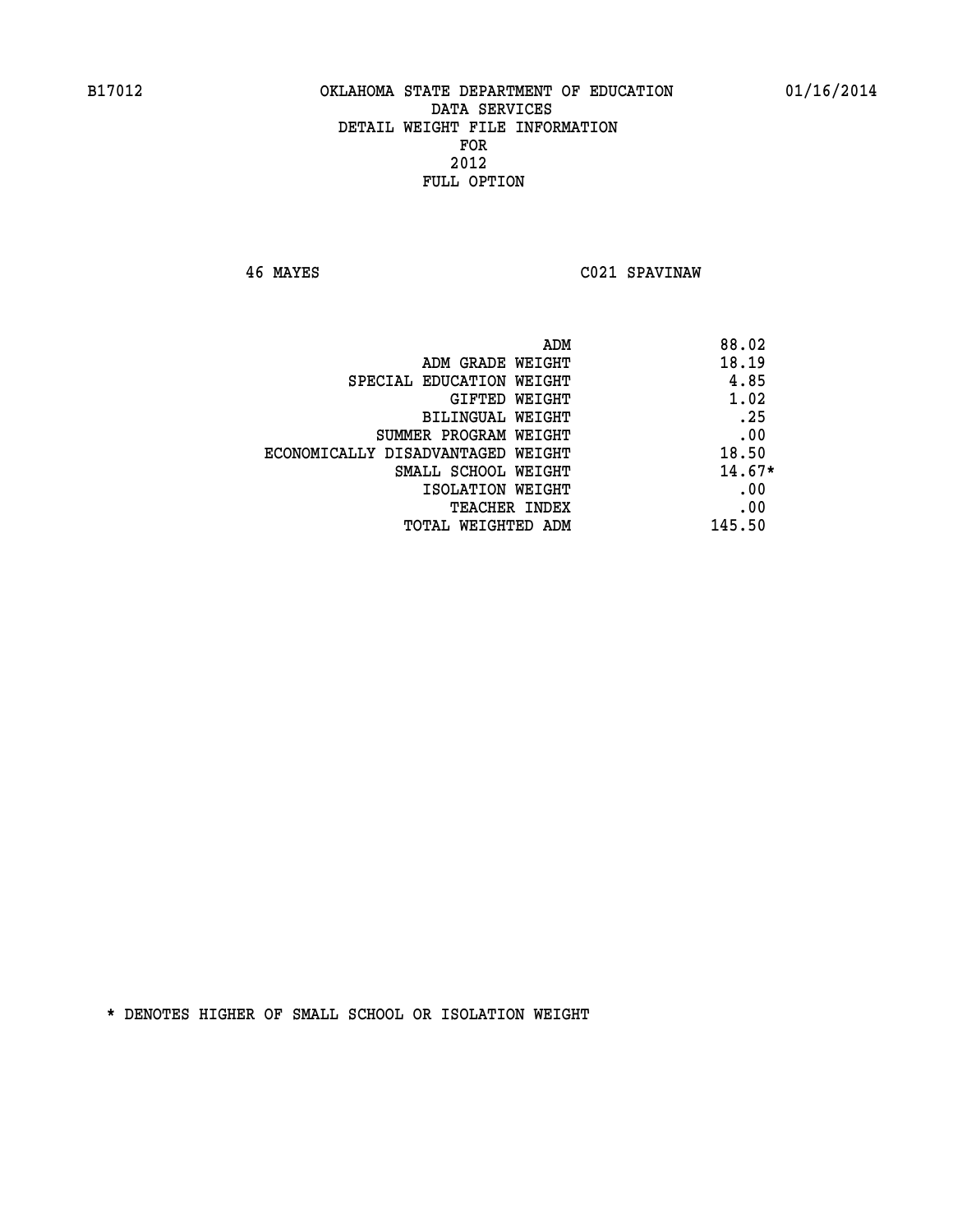**46 MAYES C035 WICKLIFFE** 

| ADM                               | 138.24   |
|-----------------------------------|----------|
| ADM GRADE WEIGHT                  | 26.16    |
| SPECIAL EDUCATION WEIGHT          | 19.00    |
| GIFTED WEIGHT                     | 3.74     |
| BILINGUAL WEIGHT                  | 1.50     |
| SUMMER PROGRAM WEIGHT             | .00      |
| ECONOMICALLY DISADVANTAGED WEIGHT | 30.25    |
| SMALL SCHOOL WEIGHT               | $20.42*$ |
| ISOLATION WEIGHT                  | .00      |
| <b>TEACHER INDEX</b>              | 5.39     |
| TOTAL WEIGHTED ADM                | 244.70   |
|                                   |          |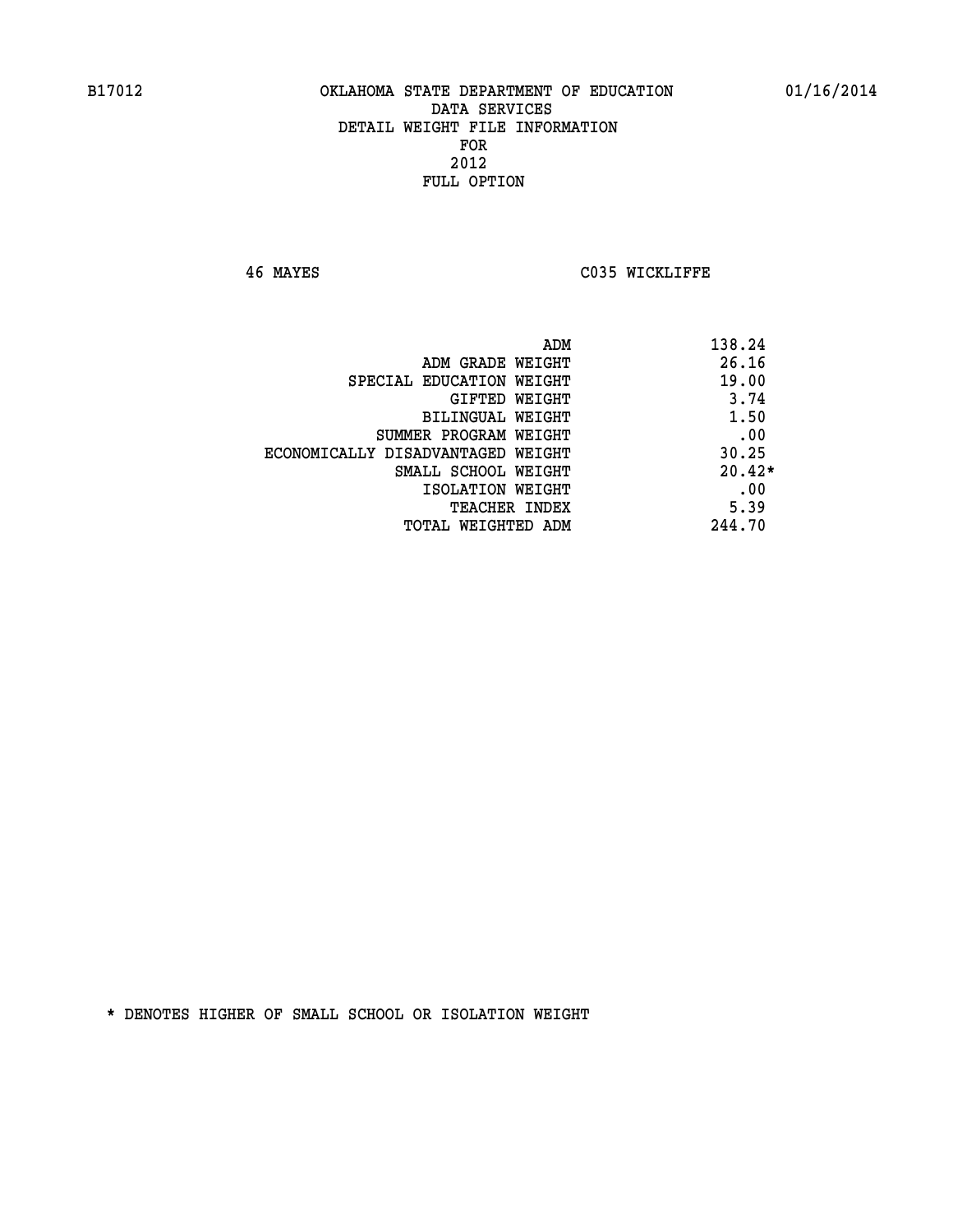**46 MAYES C043 OSAGE** 

|                                   | ADM<br>210.93 |
|-----------------------------------|---------------|
| ADM GRADE WEIGHT                  | 40.58         |
| SPECIAL EDUCATION WEIGHT          | 33.30         |
| GIFTED WEIGHT                     | 3.74          |
| BILINGUAL WEIGHT                  | .00           |
| SUMMER PROGRAM WEIGHT             | .00           |
| ECONOMICALLY DISADVANTAGED WEIGHT | 33.75         |
| SMALL SCHOOL WEIGHT               | $25.36*$      |
| ISOLATION WEIGHT                  | .00           |
| <b>TEACHER INDEX</b>              | .00           |
| TOTAL WEIGHTED ADM                | 347.66        |
|                                   |               |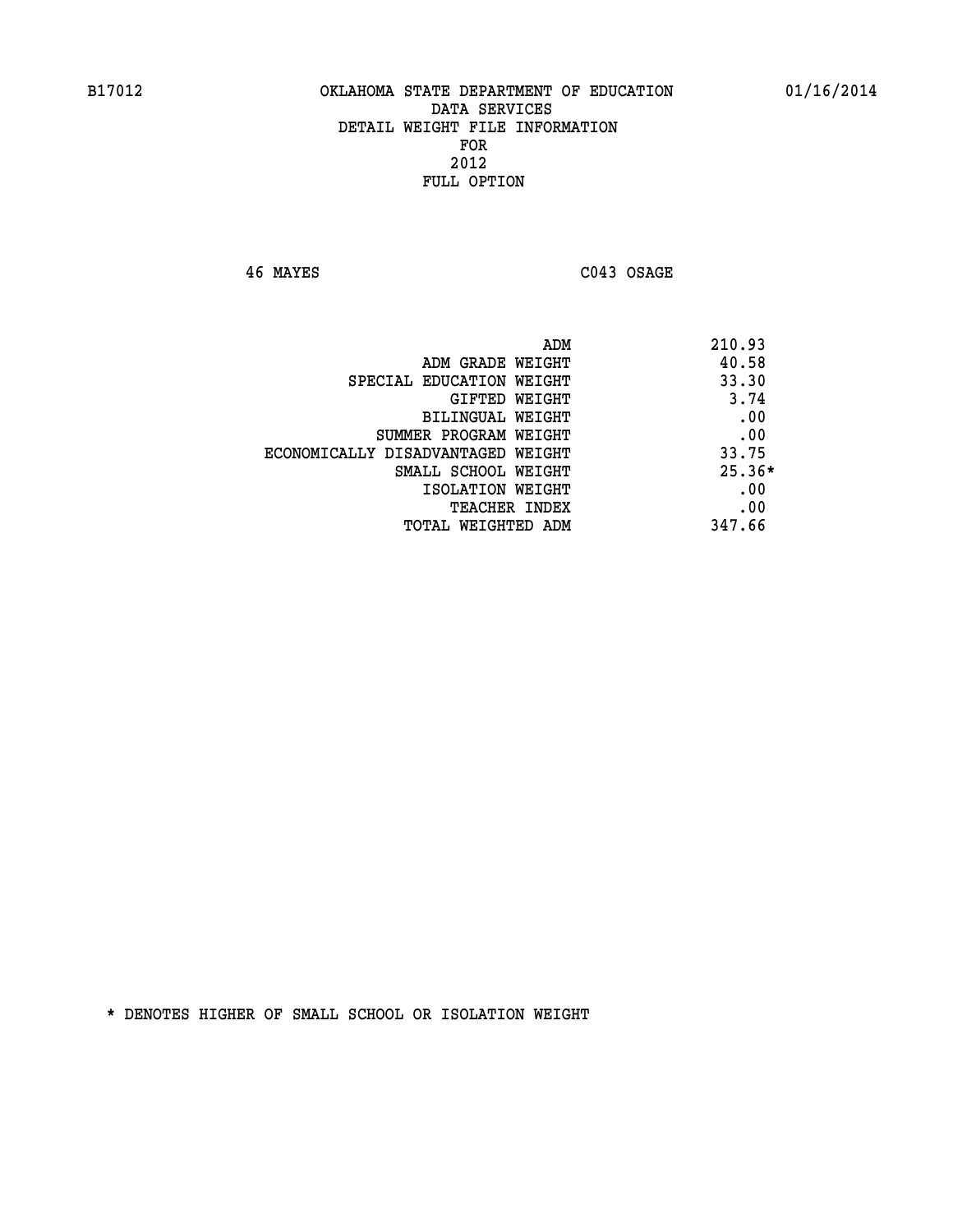**46 MAYES I001 PRYOR** 

| ADM                               | 2,700.14 |
|-----------------------------------|----------|
| ADM GRADE WEIGHT                  | 541.35   |
| SPECIAL EDUCATION WEIGHT          | 261.25   |
| GIFTED WEIGHT                     | 123.76   |
| BILINGUAL WEIGHT                  | 11.50    |
| SUMMER PROGRAM WEIGHT             | .00      |
| ECONOMICALLY DISADVANTAGED WEIGHT | 400.75   |
| SMALL SCHOOL WEIGHT               | .00      |
| ISOLATION WEIGHT                  | .00      |
| TEACHER INDEX                     | 36.06    |
| TOTAL WEIGHTED ADM                | 4,074.81 |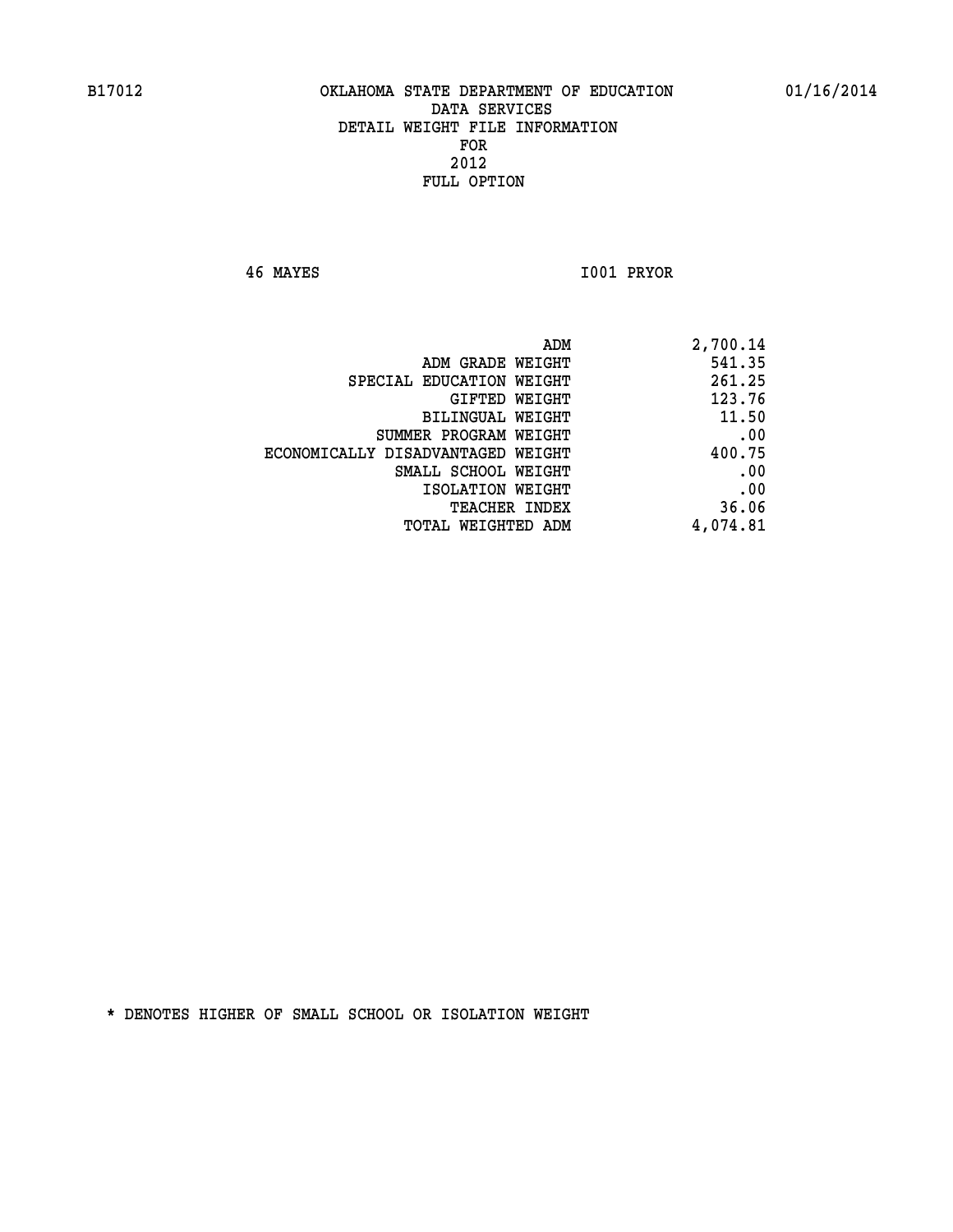**46 MAYES I002 ADAIR** 

| 1,009.22 |
|----------|
| 203.54   |
| 79.70    |
| 41.48    |
| 1.00     |
| .00      |
| 134.50   |
| .00      |
| .00      |
| .00      |
| 1,469.44 |
|          |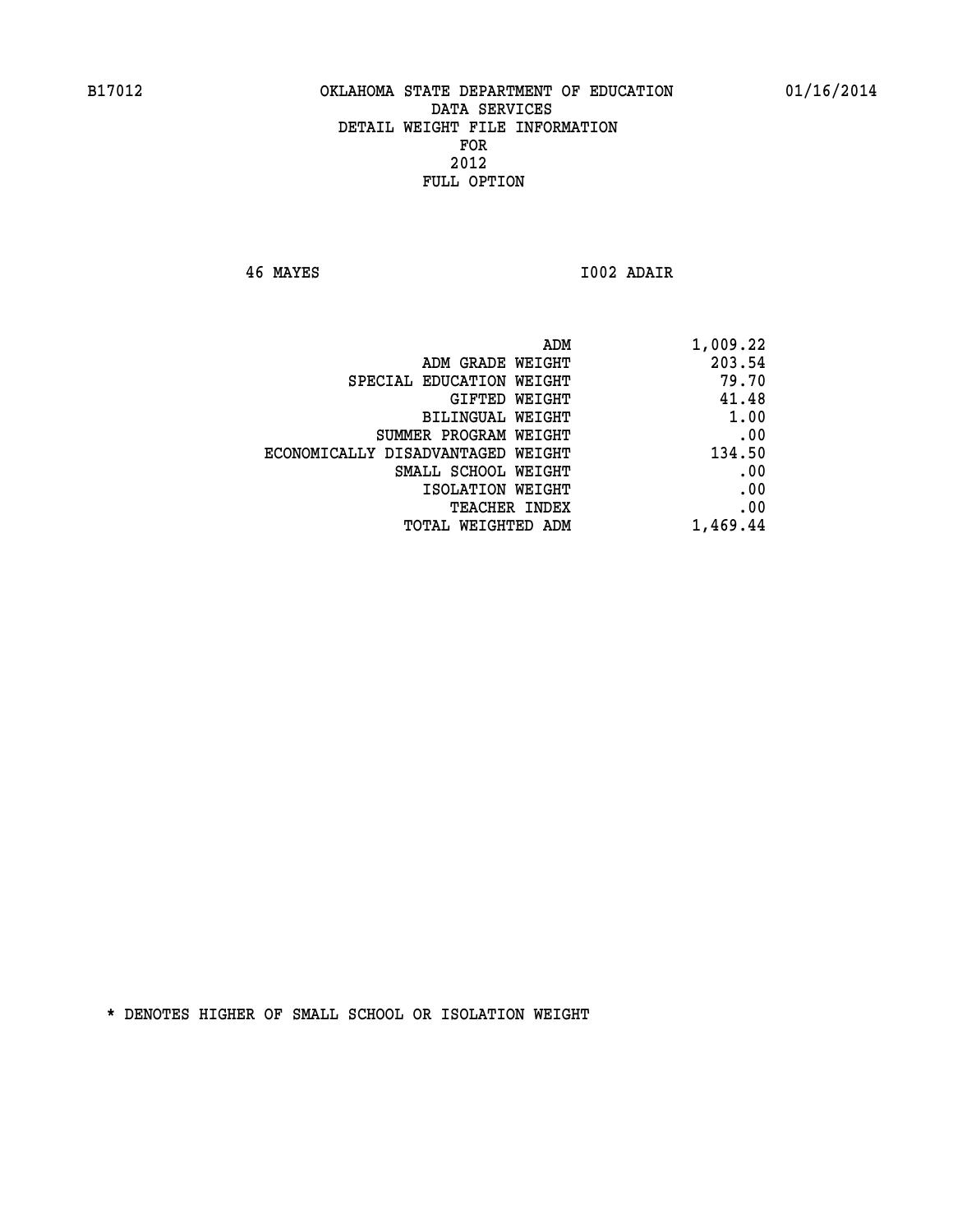**46 MAYES I016 SALINA** 

| 166.06<br>ADM GRADE WEIGHT<br>147.30<br>SPECIAL EDUCATION WEIGHT<br>24.14<br>GIFTED WEIGHT<br>6.25<br>BILINGUAL WEIGHT<br>SUMMER PROGRAM WEIGHT<br>162.75<br>ECONOMICALLY DISADVANTAGED WEIGHT<br>SMALL SCHOOL WEIGHT | 870.23 |
|-----------------------------------------------------------------------------------------------------------------------------------------------------------------------------------------------------------------------|--------|
|                                                                                                                                                                                                                       |        |
|                                                                                                                                                                                                                       |        |
|                                                                                                                                                                                                                       |        |
|                                                                                                                                                                                                                       |        |
|                                                                                                                                                                                                                       | .00    |
|                                                                                                                                                                                                                       |        |
|                                                                                                                                                                                                                       | .00    |
| ISOLATION WEIGHT                                                                                                                                                                                                      | .00    |
| TEACHER INDEX                                                                                                                                                                                                         | .00    |
| 1,376.73<br>TOTAL WEIGHTED ADM                                                                                                                                                                                        |        |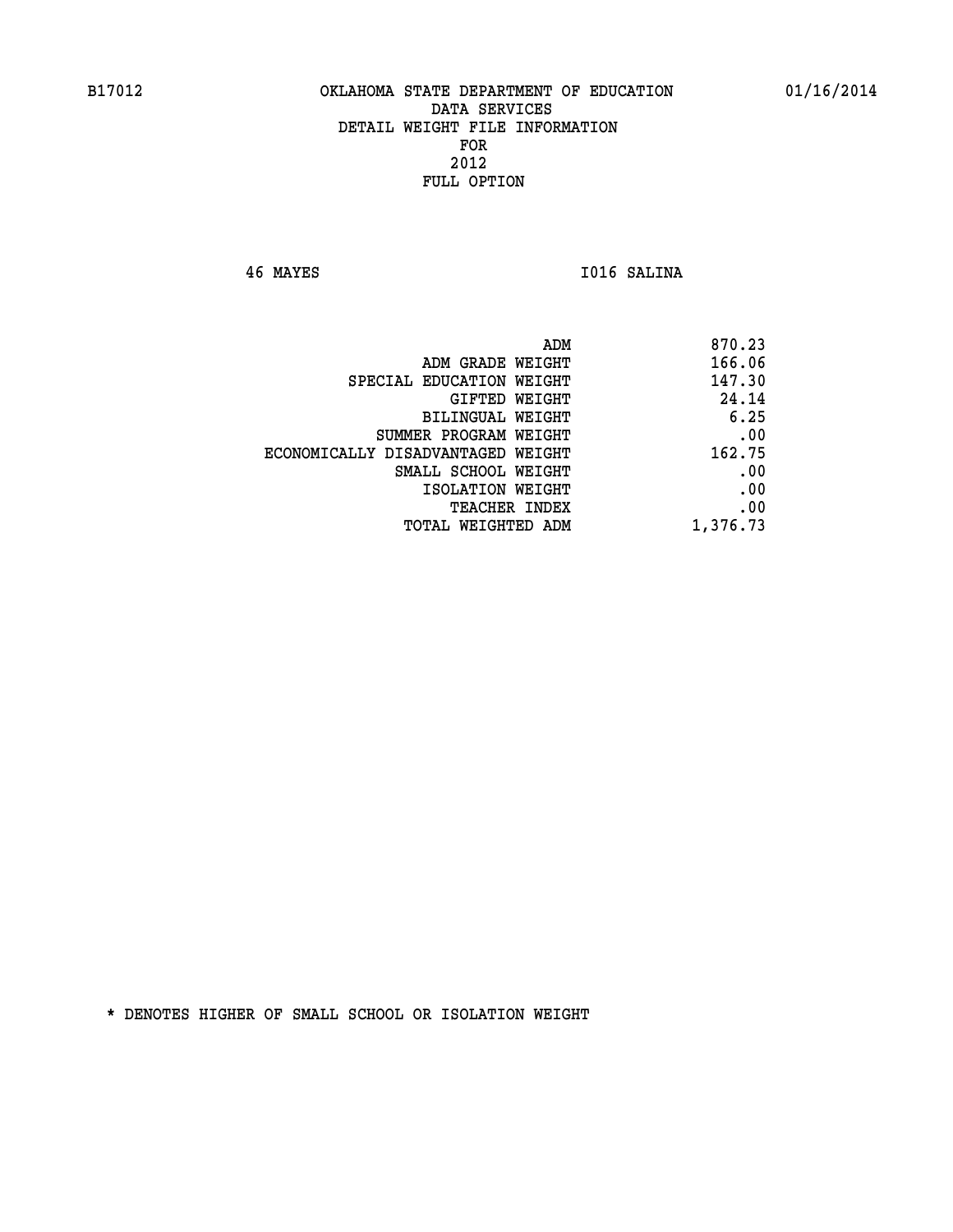**46 MAYES I017 LOCUST GROVE** 

| 1,541.90 | ADM                               |
|----------|-----------------------------------|
| 306.27   | ADM GRADE WEIGHT                  |
| 286.85   | SPECIAL EDUCATION WEIGHT          |
| 63.58    | GIFTED WEIGHT                     |
| 12.25    | BILINGUAL WEIGHT                  |
| .00      | SUMMER PROGRAM WEIGHT             |
| 300.25   | ECONOMICALLY DISADVANTAGED WEIGHT |
| .00      | SMALL SCHOOL WEIGHT               |
| .00      | ISOLATION WEIGHT                  |
| 5.37     | <b>TEACHER INDEX</b>              |
| 2,516.47 | <b>TOTAL WEIGHTED ADM</b>         |
|          |                                   |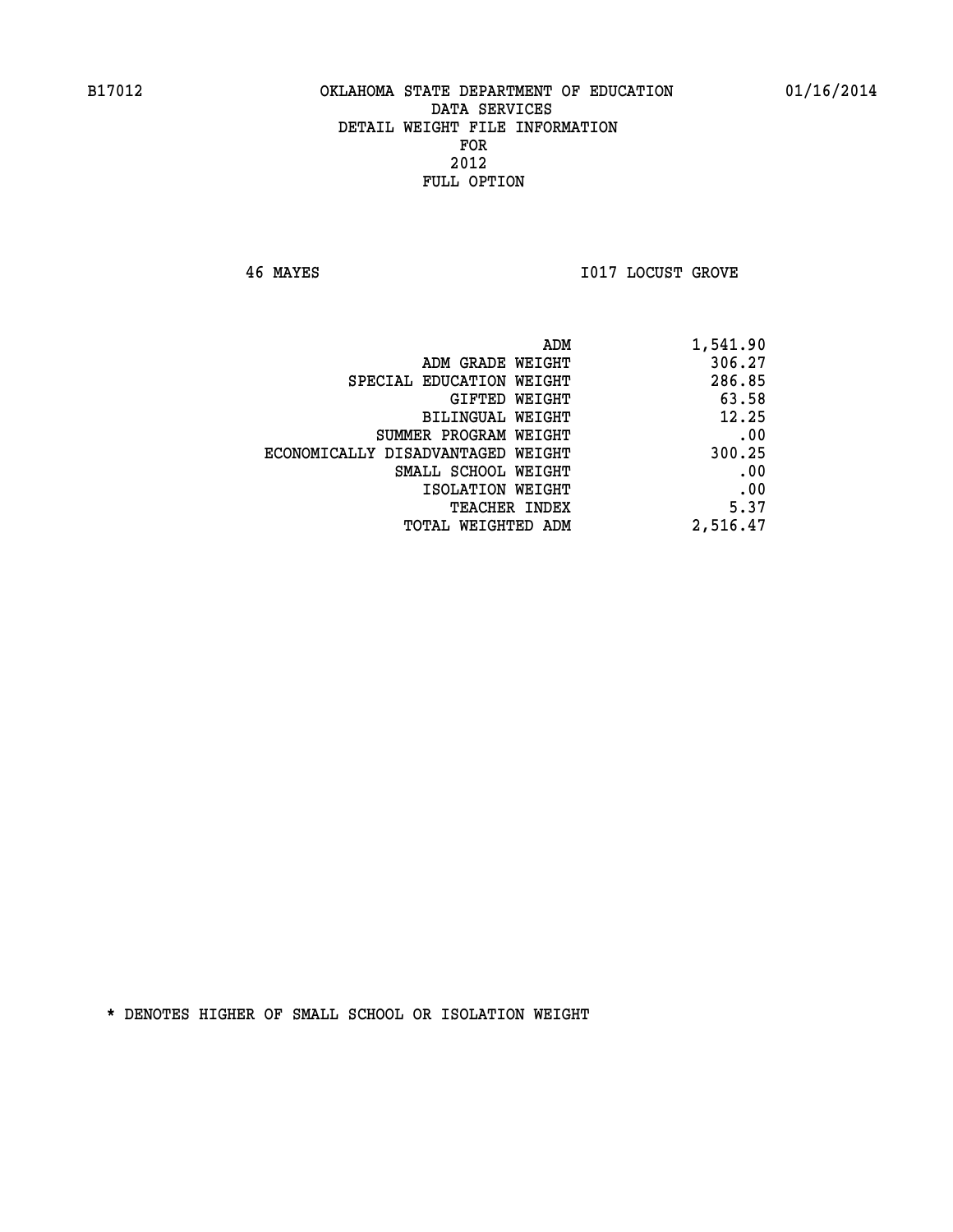**46 MAYES I032 CHOUTEAU-MAZIE** 

| ADM                               | 867.97   |
|-----------------------------------|----------|
| ADM GRADE WEIGHT                  | 177.05   |
| SPECIAL EDUCATION WEIGHT          | 172.70   |
| GIFTED WEIGHT                     | 25.16    |
| <b>BILINGUAL WEIGHT</b>           | 14.00    |
| SUMMER PROGRAM WEIGHT             | 2.40     |
| ECONOMICALLY DISADVANTAGED WEIGHT | 158.25   |
| SMALL SCHOOL WEIGHT               | .00      |
| ISOLATION WEIGHT                  | .00      |
| TEACHER INDEX                     | .00      |
| TOTAL WEIGHTED ADM                | 1,417.53 |
|                                   |          |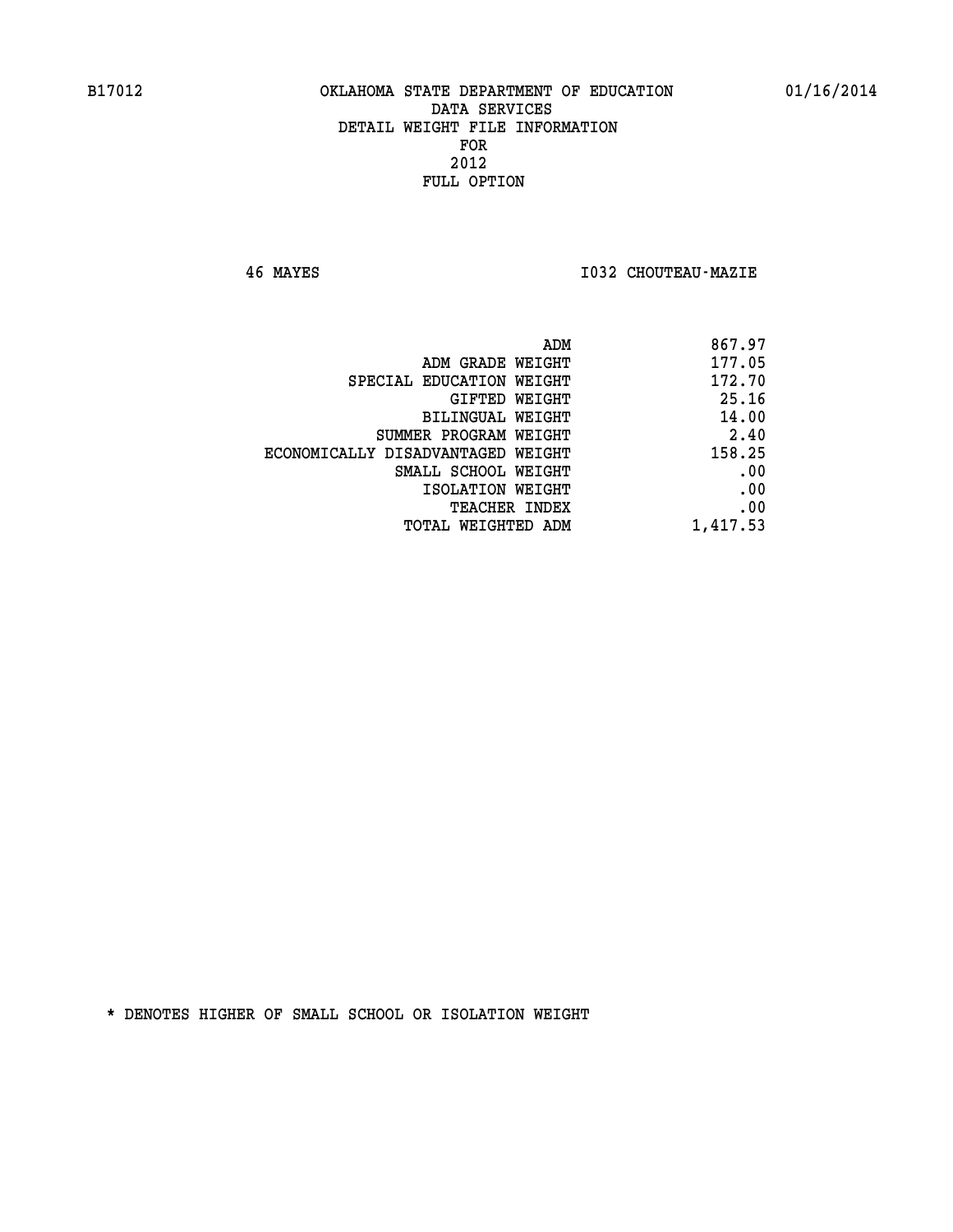**47 MCCLAIN C004 BYARS** 

| 57.60<br>ADM                               |  |
|--------------------------------------------|--|
| 11.34<br>ADM GRADE WEIGHT                  |  |
| 9.10<br>SPECIAL EDUCATION WEIGHT           |  |
| 3.40<br>GIFTED WEIGHT                      |  |
| .00<br>BILINGUAL WEIGHT                    |  |
| .00<br>SUMMER PROGRAM WEIGHT               |  |
| 12.50<br>ECONOMICALLY DISADVANTAGED WEIGHT |  |
| $10.27*$<br>SMALL SCHOOL WEIGHT            |  |
| .00<br>ISOLATION WEIGHT                    |  |
| .00<br><b>TEACHER INDEX</b>                |  |
| 104.21<br>TOTAL WEIGHTED ADM               |  |
|                                            |  |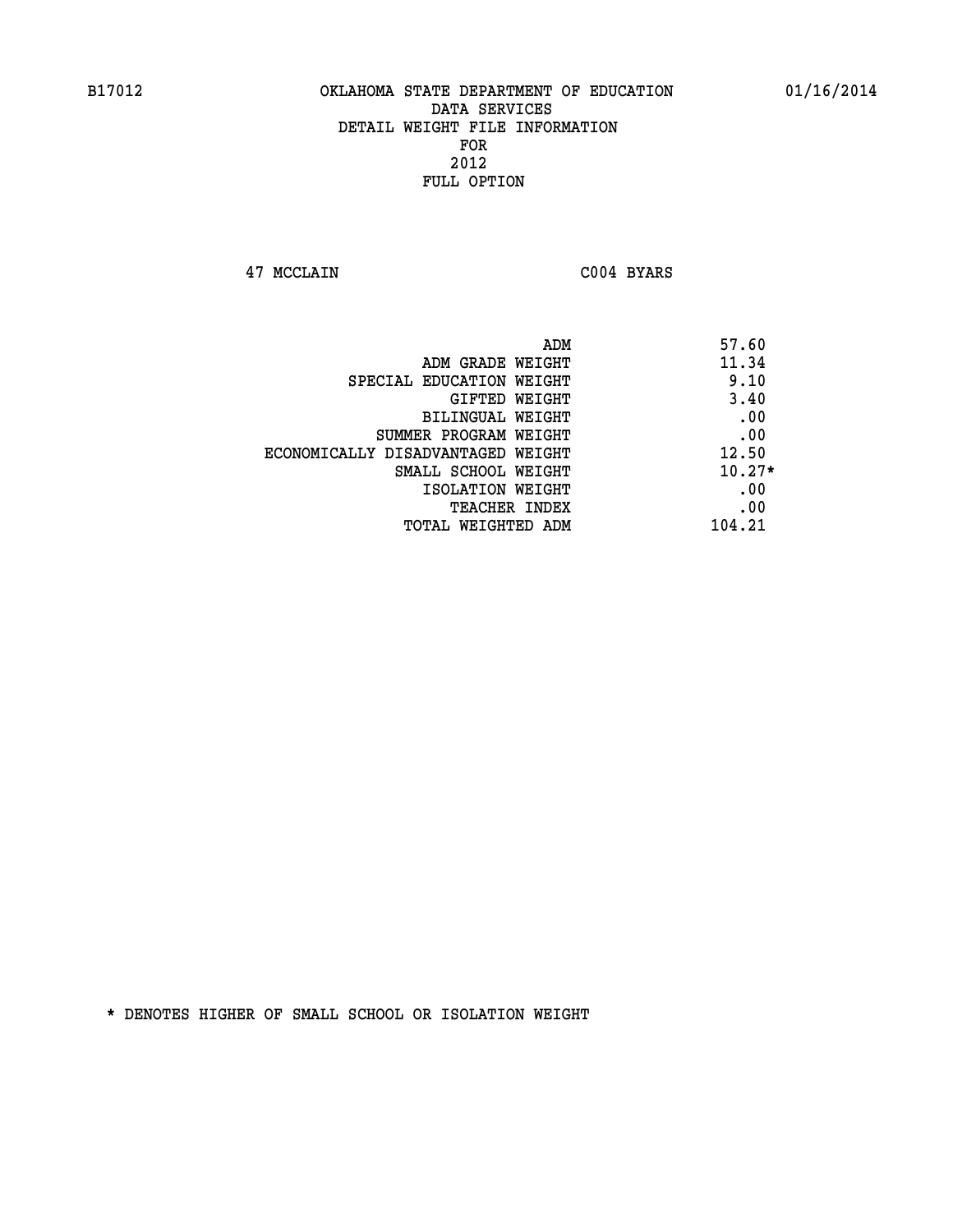**47 MCCLAIN I001 NEWCASTLE** 

| 1,694.59 |
|----------|
| 275.35   |
| 159.15   |
| 60.52    |
| 4.25     |
| 3.60     |
| 129.50   |
| .00      |
| .00      |
| 21.83    |
| 2,348.79 |
|          |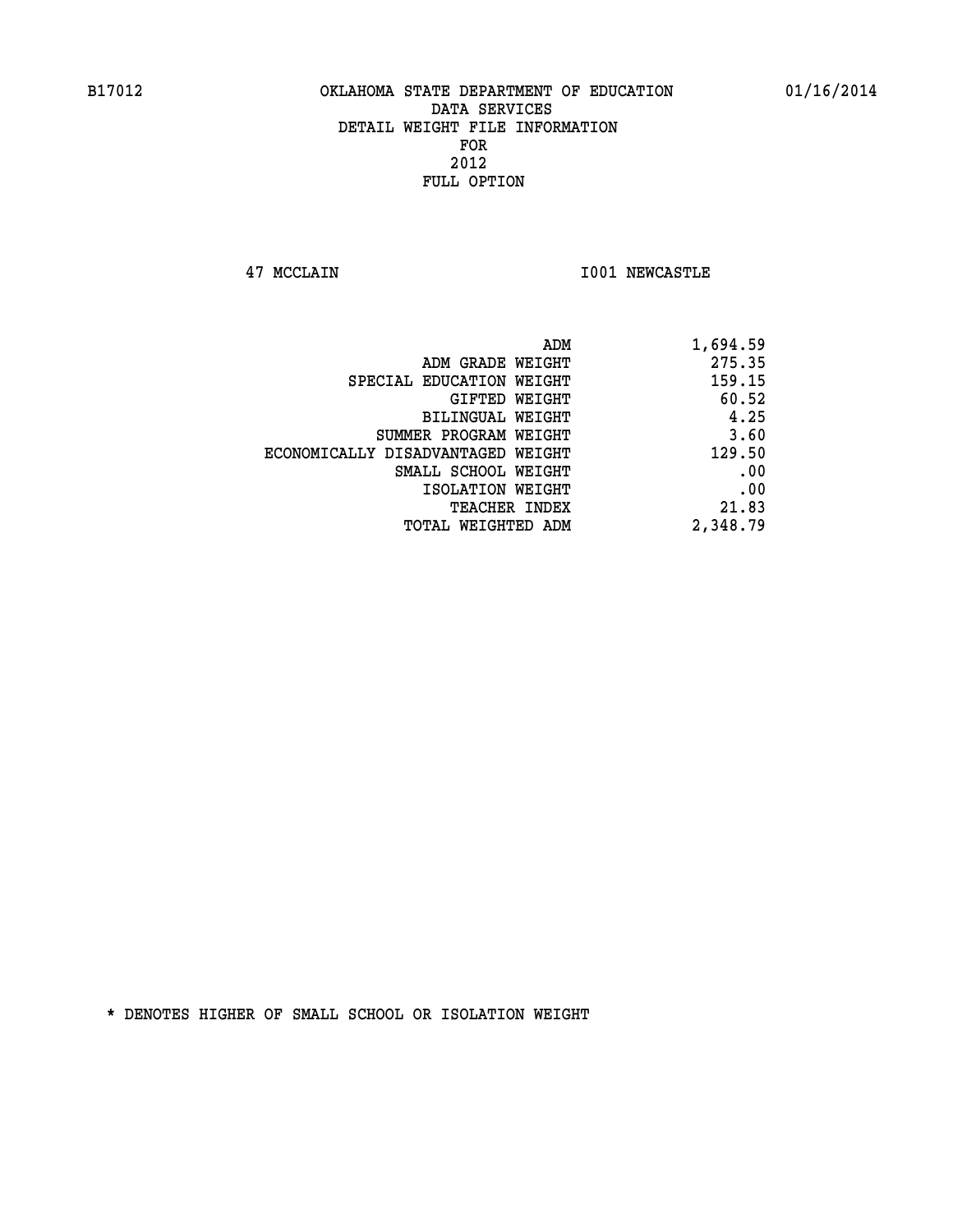**47 MCCLAIN I002 DIBBLE** 

| ADM                               | 680.30 |
|-----------------------------------|--------|
| ADM GRADE WEIGHT                  | 125.85 |
| SPECIAL EDUCATION WEIGHT          | 39.50  |
| <b>GIFTED WEIGHT</b>              | 15.30  |
| BILINGUAL WEIGHT                  | 13.00  |
| SUMMER PROGRAM WEIGHT             | .00    |
| ECONOMICALLY DISADVANTAGED WEIGHT | 92.25  |
| SMALL SCHOOL WEIGHT               | .00    |
| ISOLATION WEIGHT                  | .00    |
| TEACHER INDEX                     | .00    |
| TOTAL WEIGHTED ADM                | 966.20 |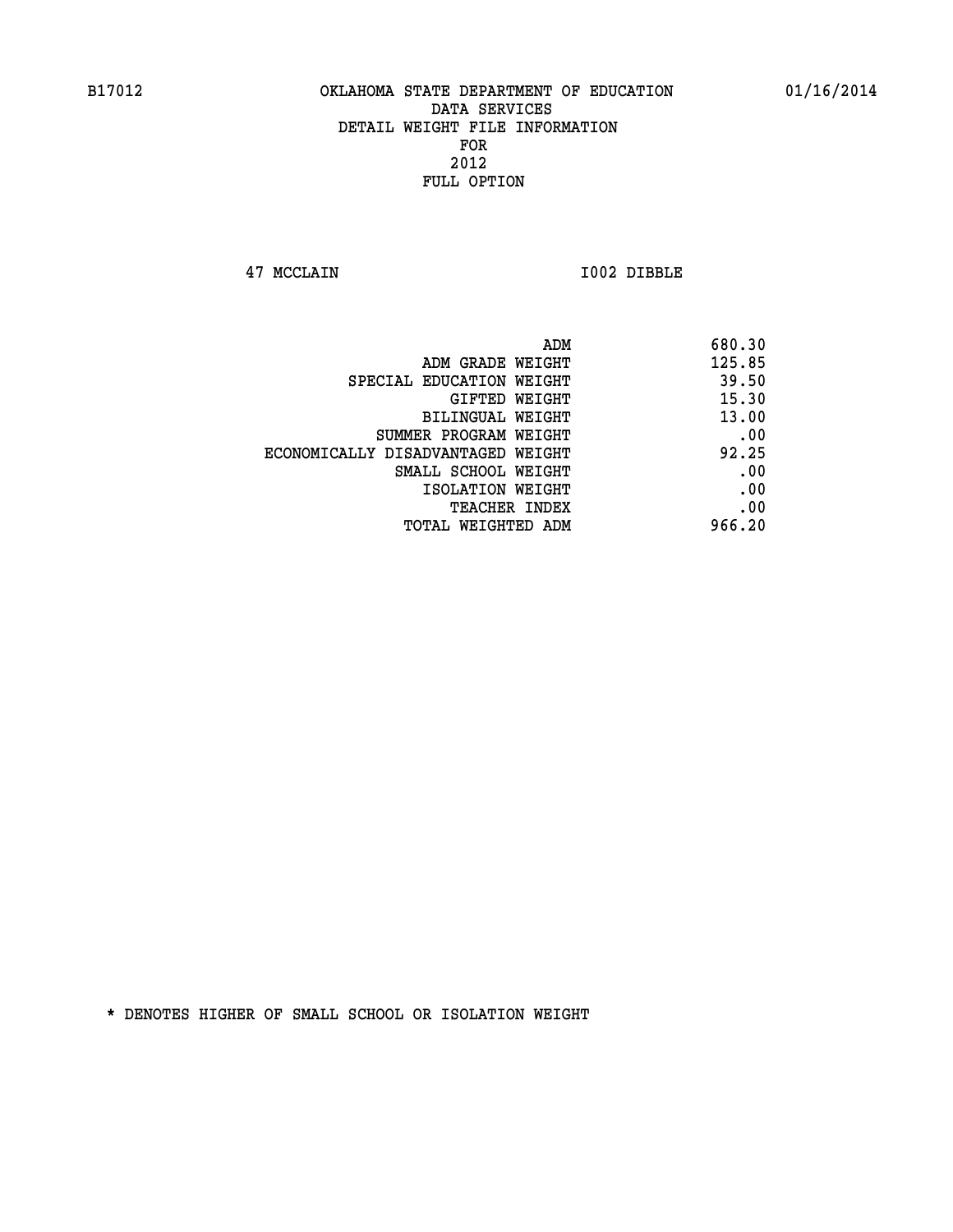**47 MCCLAIN I005 WASHINGTON** 

| 932.32   |
|----------|
| 154.56   |
| 115.55   |
| 34.34    |
| 10.50    |
| .00      |
| 71.25    |
| .00      |
| .00      |
| 20.38    |
| 1,338.90 |
|          |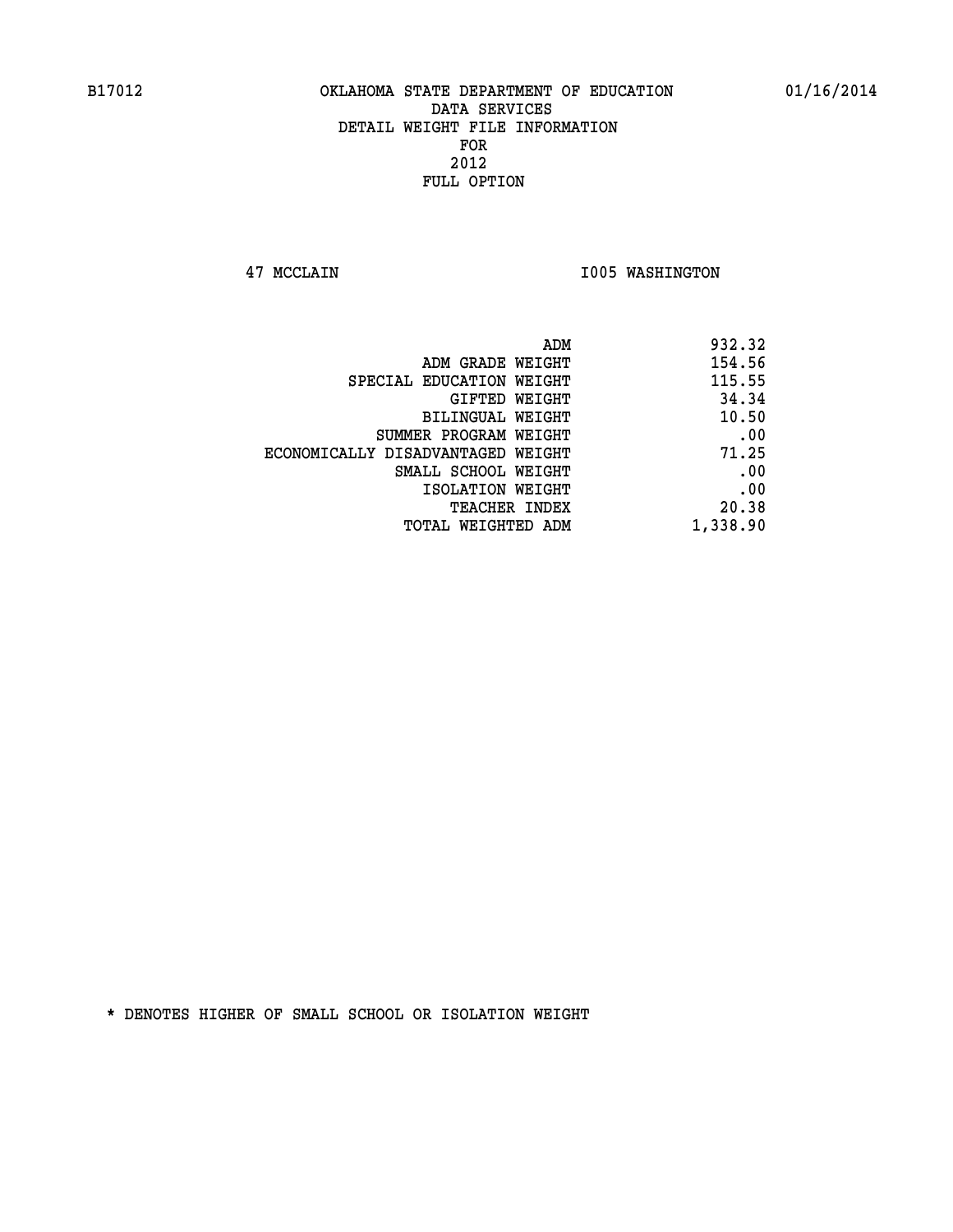**47 MCCLAIN I010 WAYNE** 

|                                   | ADM | 506.84  |
|-----------------------------------|-----|---------|
| ADM GRADE WEIGHT                  |     | 88.59   |
| SPECIAL EDUCATION WEIGHT          |     | 80.40   |
| GIFTED WEIGHT                     |     | 25.84   |
| BILINGUAL WEIGHT                  |     | 9.00    |
| SUMMER PROGRAM WEIGHT             |     | .00     |
| ECONOMICALLY DISADVANTAGED WEIGHT |     | 91.25   |
| SMALL SCHOOL WEIGHT               |     | $4.25*$ |
| ISOLATION WEIGHT                  |     | .00     |
| TEACHER INDEX                     |     | 39.28   |
| TOTAL WEIGHTED ADM                |     | 845.45  |
|                                   |     |         |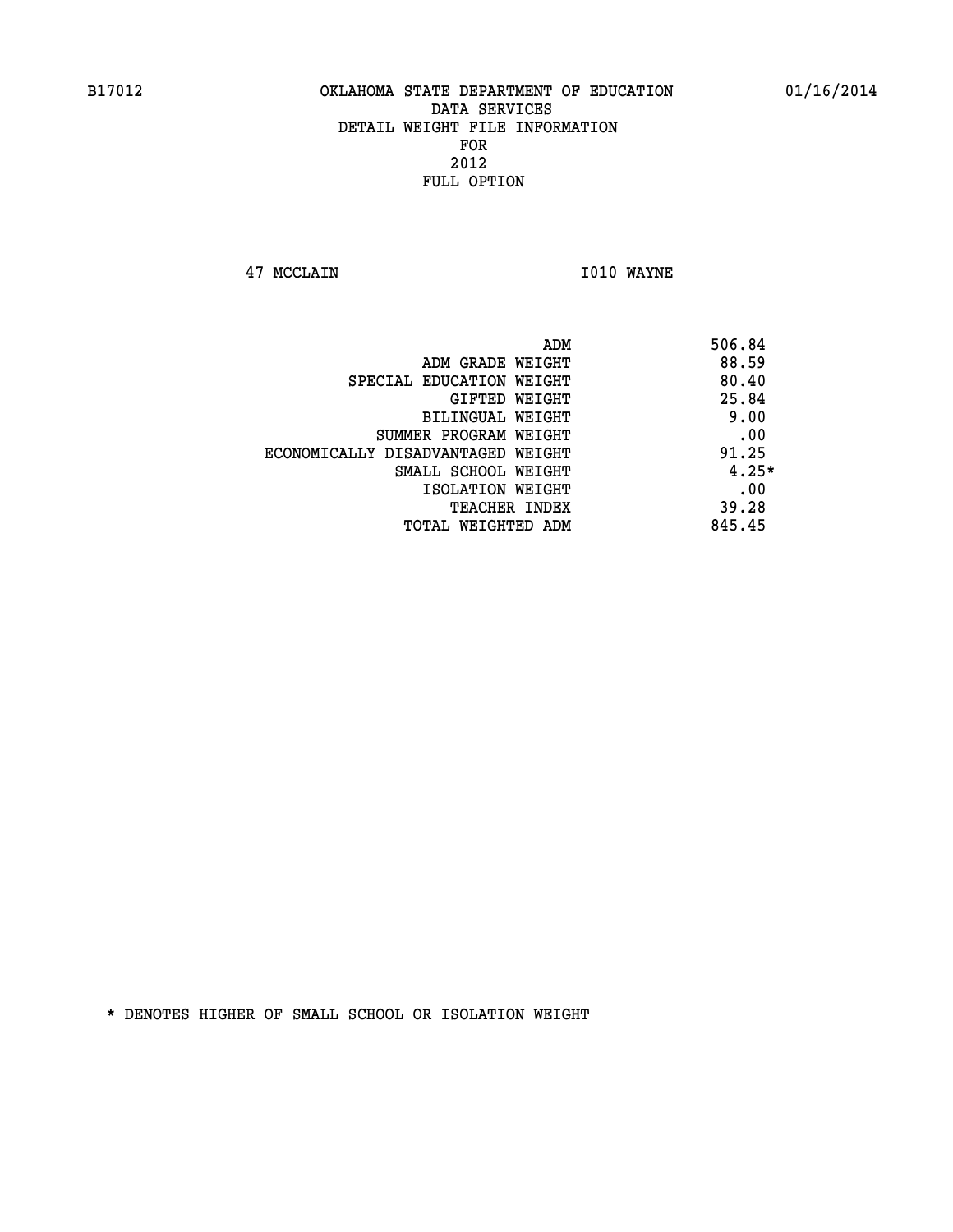**47 MCCLAIN I015 PURCELL** 

|                                   | ADM<br>1,443.57 |
|-----------------------------------|-----------------|
| ADM GRADE WEIGHT                  | 248.20          |
| SPECIAL EDUCATION WEIGHT          | 222.25          |
| GIFTED WEIGHT                     | 43.18           |
| <b>BILINGUAL WEIGHT</b>           | 57.50           |
| SUMMER PROGRAM WEIGHT             | .00             |
| ECONOMICALLY DISADVANTAGED WEIGHT | 215.00          |
| SMALL SCHOOL WEIGHT               | .00             |
| ISOLATION WEIGHT                  | .00             |
| TEACHER INDEX                     | .00             |
| TOTAL WEIGHTED ADM                | 2,229.70        |
|                                   |                 |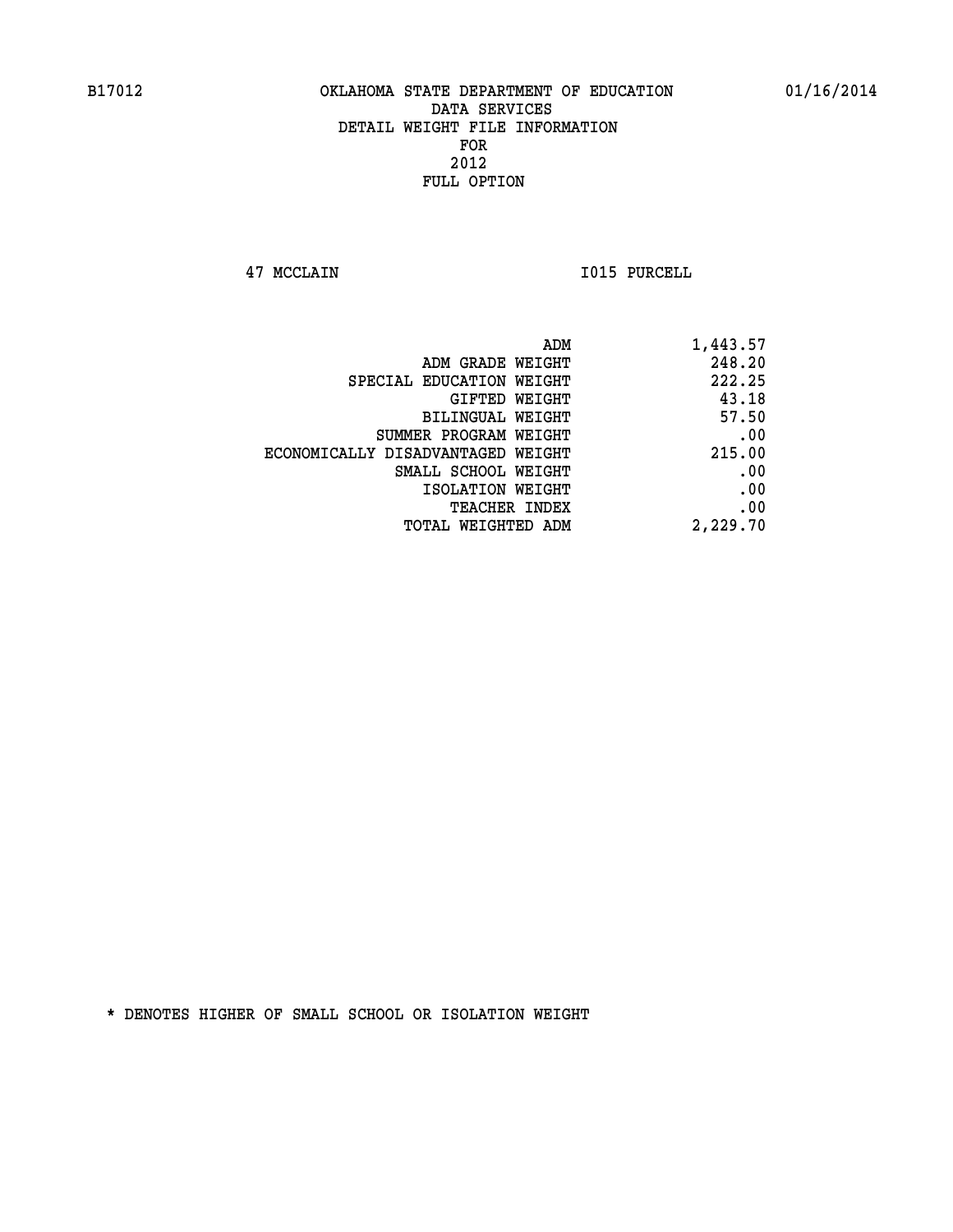**47 MCCLAIN I029 BLANCHARD** 

| 1,747.71 |
|----------|
| 349.66   |
| 213.75   |
| 70.38    |
| 5.50     |
| .00      |
| 200.75   |
| .00      |
| .00      |
| .00      |
| 2,587.75 |
|          |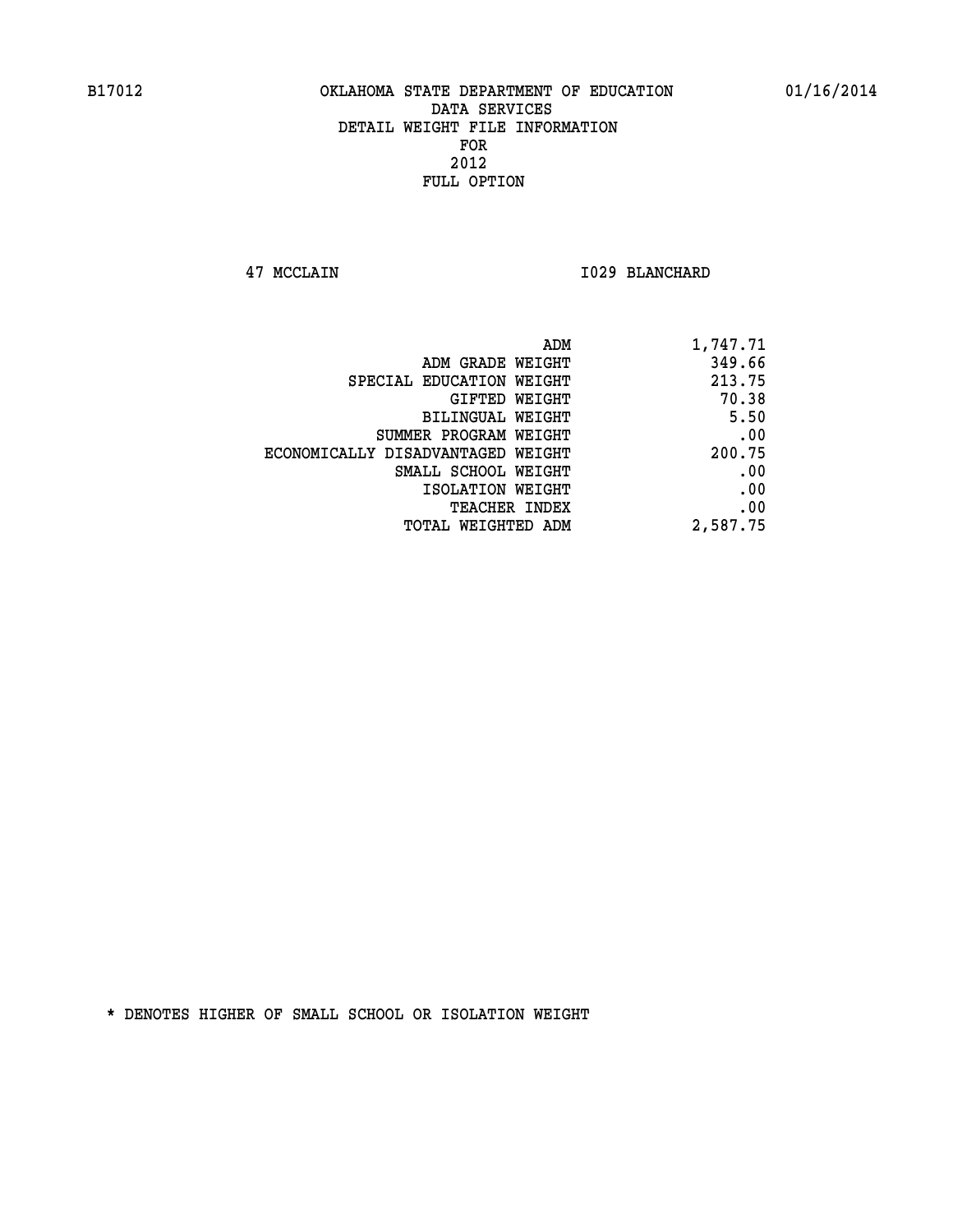**48 MCCURTAIN C001 FOREST GROVE** 

|                                   | 165.13<br>ADM |
|-----------------------------------|---------------|
| ADM GRADE WEIGHT                  | 34.88         |
| SPECIAL EDUCATION WEIGHT          | 64.70         |
| GIFTED WEIGHT                     | 4.42          |
| BILINGUAL WEIGHT                  | 4.25          |
| SUMMER PROGRAM WEIGHT             | .00           |
| ECONOMICALLY DISADVANTAGED WEIGHT | 34.00         |
| SMALL SCHOOL WEIGHT               | $22.72*$      |
| ISOLATION WEIGHT                  | .00           |
| TEACHER INDEX                     | .00           |
| TOTAL WEIGHTED ADM                | 330.10        |
|                                   |               |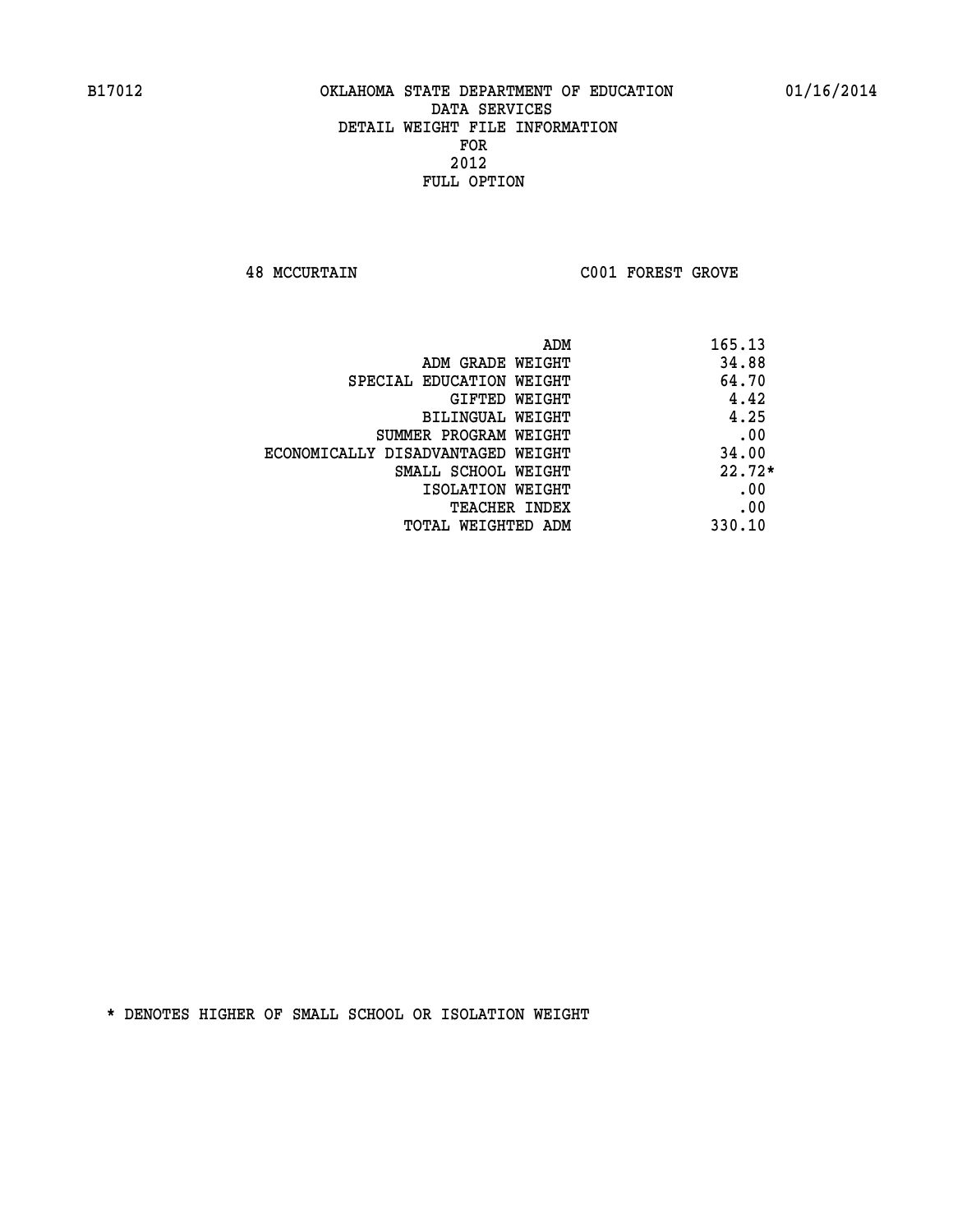**48 MCCURTAIN C009 LUKFATA** 

| ADM                               | 338.03   |
|-----------------------------------|----------|
| ADM GRADE WEIGHT                  | 69.05    |
| SPECIAL EDUCATION WEIGHT          | 34.80    |
| <b>GIFTED WEIGHT</b>              | 5.10     |
| <b>BILINGUAL WEIGHT</b>           | .00      |
| SUMMER PROGRAM WEIGHT             | .00      |
| ECONOMICALLY DISADVANTAGED WEIGHT | 55.25    |
| SMALL SCHOOL WEIGHT               | $24.41*$ |
| ISOLATION WEIGHT                  | .00      |
| <b>TEACHER INDEX</b>              | .00      |
| TOTAL WEIGHTED ADM                | 526.64   |
|                                   |          |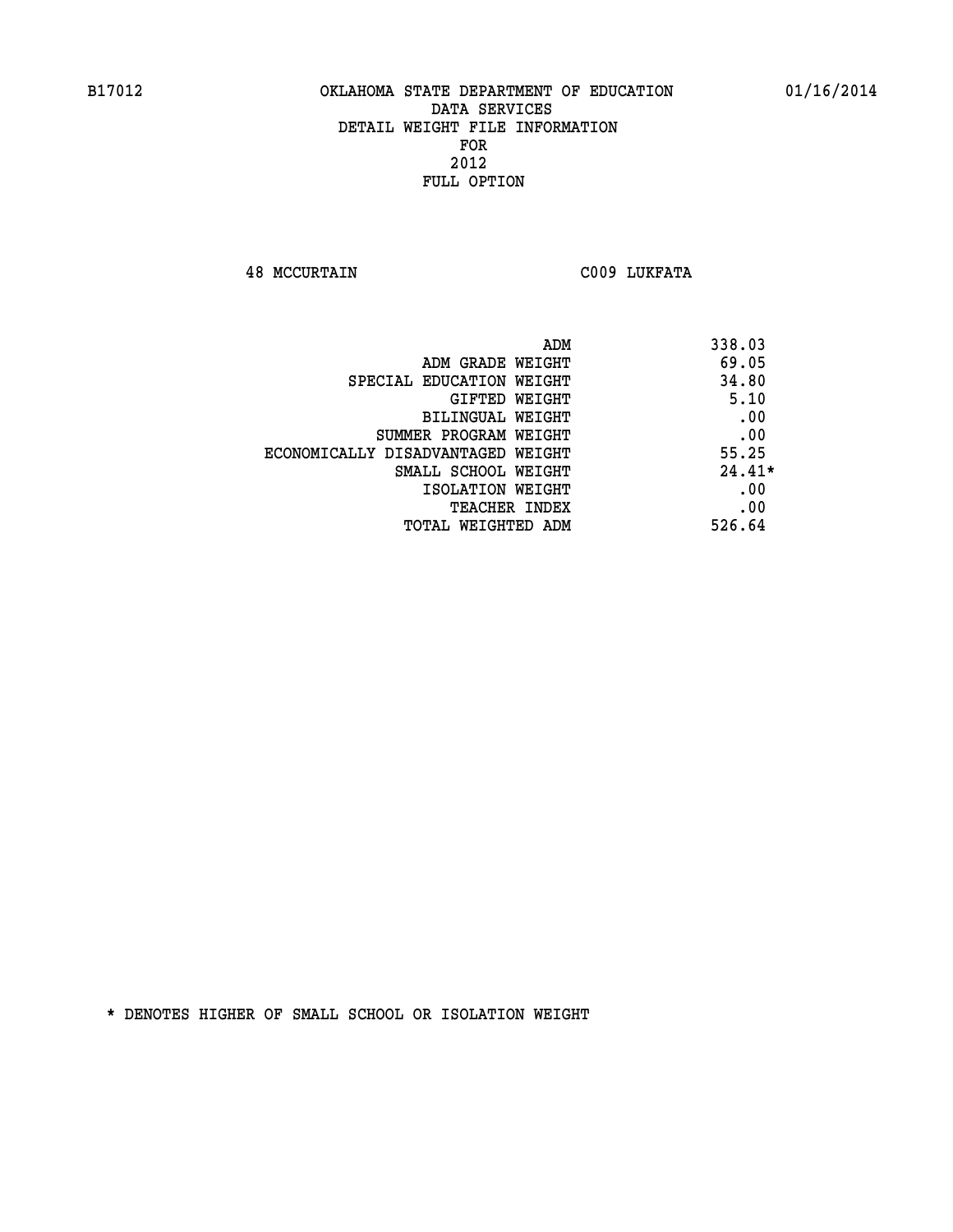**48 MCCURTAIN C023 GLOVER** 

| 80.53<br>ADM                               |          |
|--------------------------------------------|----------|
| 16.32<br>ADM GRADE WEIGHT                  |          |
| 16.05<br>SPECIAL EDUCATION WEIGHT          |          |
| GIFTED WEIGHT                              | 2.04     |
| BILINGUAL WEIGHT                           | .00      |
| SUMMER PROGRAM WEIGHT                      | .00      |
| 17.75<br>ECONOMICALLY DISADVANTAGED WEIGHT |          |
| SMALL SCHOOL WEIGHT                        | $13.65*$ |
| ISOLATION WEIGHT                           | .00      |
| <b>TEACHER INDEX</b>                       | 5.81     |
| 152.15<br>TOTAL WEIGHTED ADM               |          |
|                                            |          |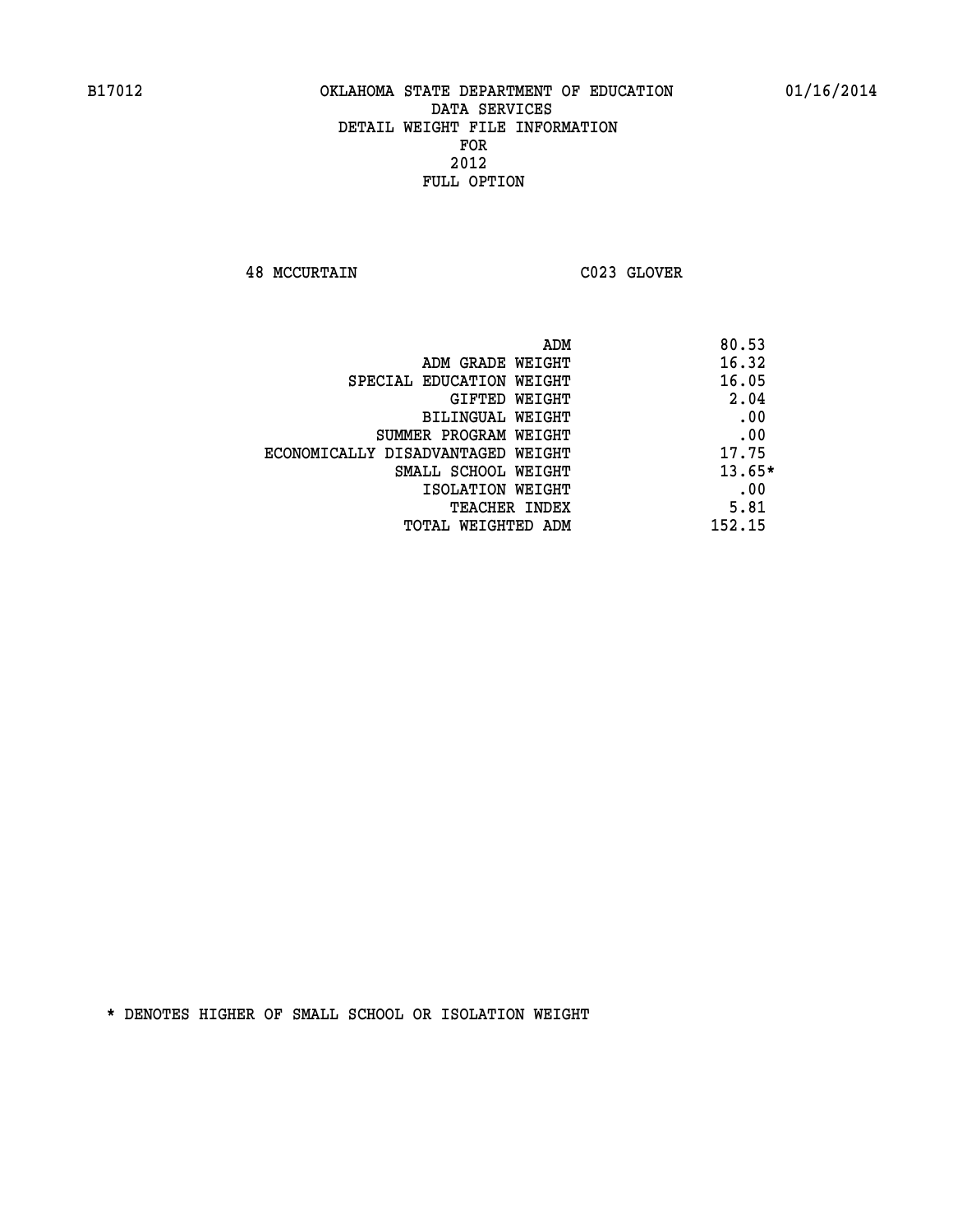**48 MCCURTAIN C037 DENISON** 

| ADM                               | 317.77   |
|-----------------------------------|----------|
| ADM GRADE WEIGHT                  | 65.08    |
| SPECIAL EDUCATION WEIGHT          | 22.75    |
| GIFTED WEIGHT                     | 4.08     |
| <b>BILINGUAL WEIGHT</b>           | .00      |
| SUMMER PROGRAM WEIGHT             | .00      |
| ECONOMICALLY DISADVANTAGED WEIGHT | 46.25    |
| SMALL SCHOOL WEIGHT               | $25.38*$ |
| ISOLATION WEIGHT                  | .00      |
| <b>TEACHER INDEX</b>              | .00      |
| TOTAL WEIGHTED ADM                | 481.31   |
|                                   |          |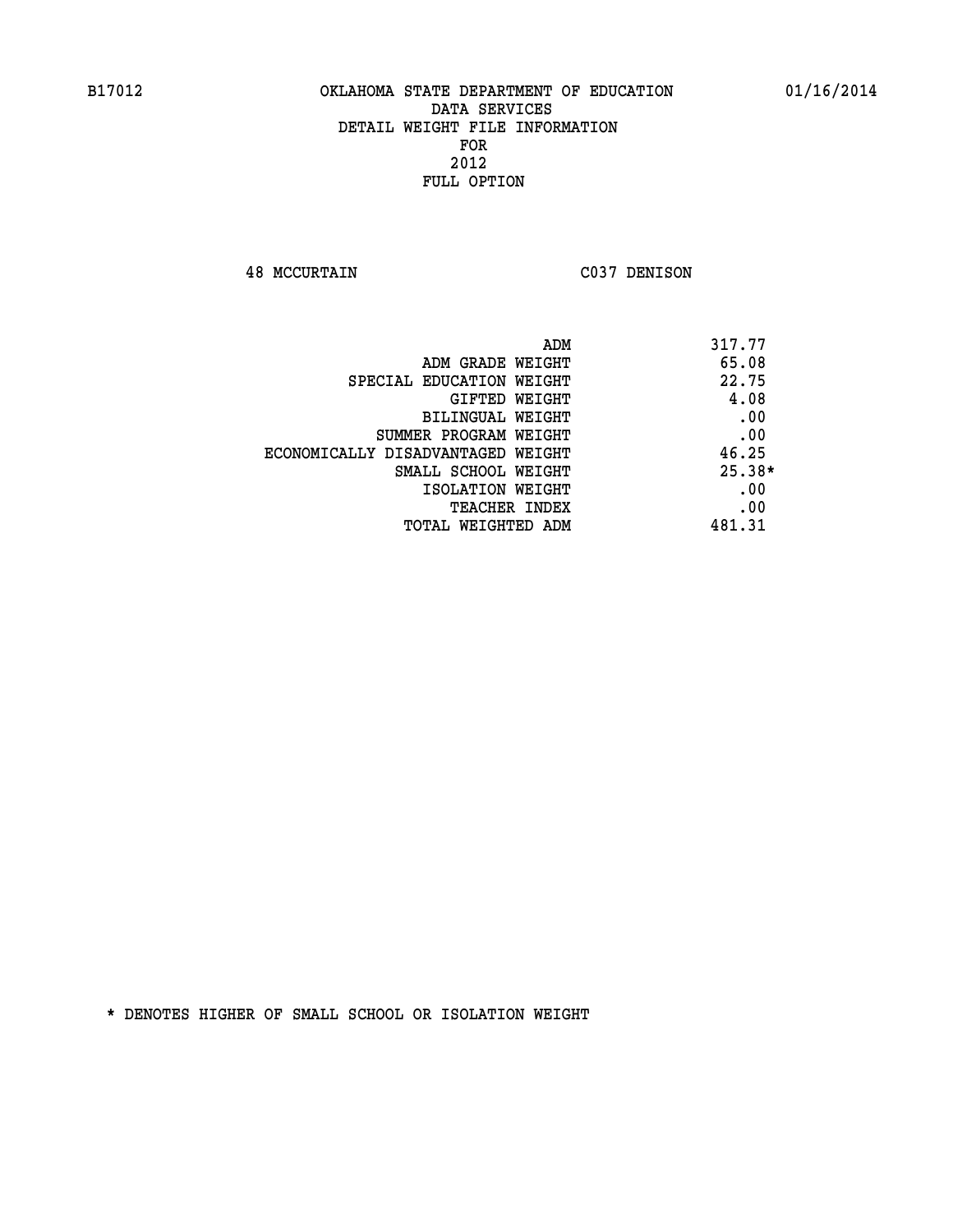**48 MCCURTAIN C072 HOLLY CREEK** 

|                                   | 214.38<br>ADM |
|-----------------------------------|---------------|
| ADM GRADE WEIGHT                  | 45.21         |
| SPECIAL EDUCATION WEIGHT          | 20.15         |
| GIFTED WEIGHT                     | 2.04          |
| BILINGUAL WEIGHT                  | 2.75          |
| SUMMER PROGRAM WEIGHT             | .00           |
| ECONOMICALLY DISADVANTAGED WEIGHT | 38.00         |
| SMALL SCHOOL WEIGHT               | $25.50*$      |
| ISOLATION WEIGHT                  | .00           |
| <b>TEACHER INDEX</b>              | 11.70         |
| TOTAL WEIGHTED ADM                | 359.73        |
|                                   |               |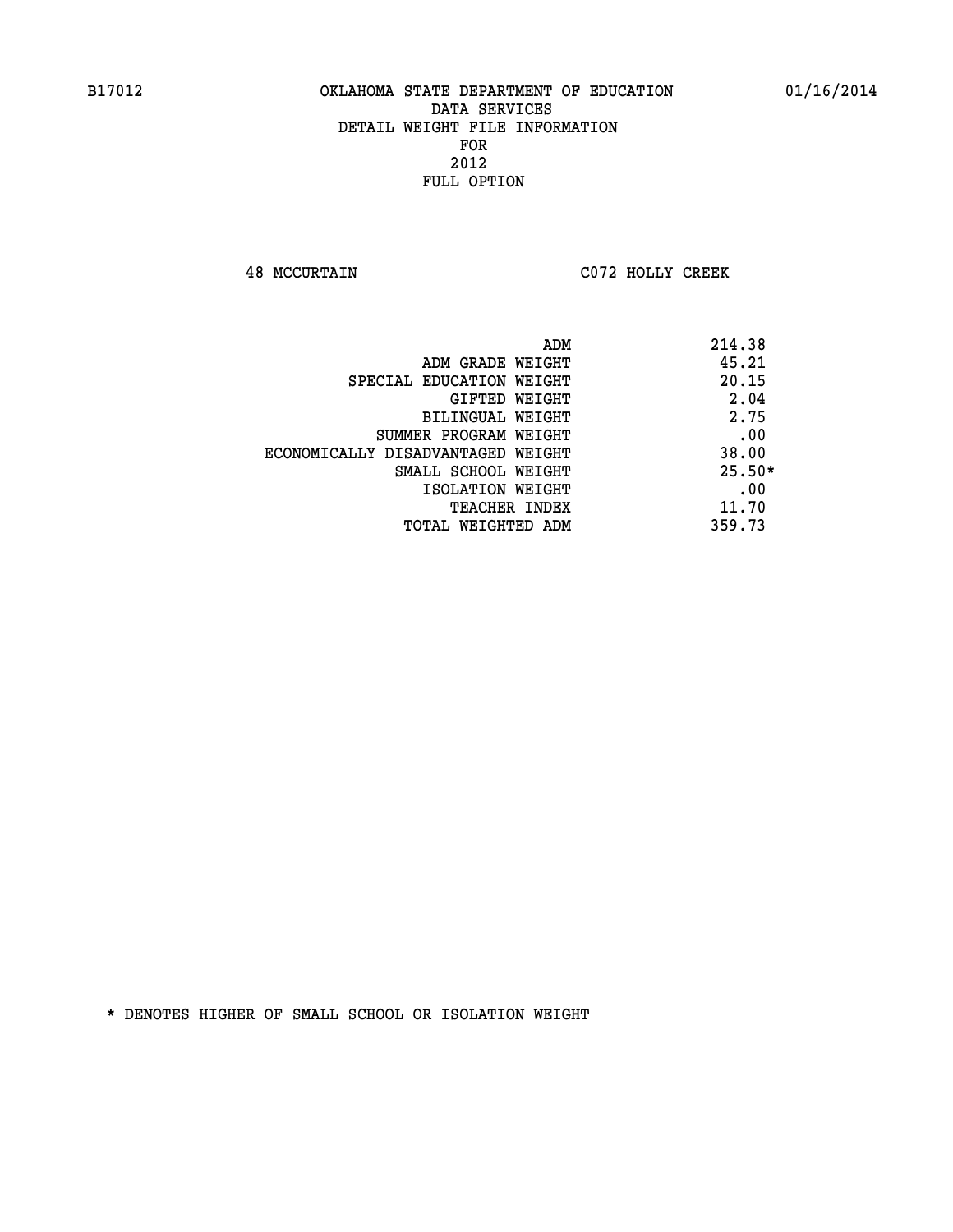**48 MCCURTAIN I005 IDABEL** 

| 1,292.76 |
|----------|
| 265.16   |
| 94.05    |
| 35.36    |
| 33.00    |
| 1.20     |
| 290.50   |
| .00      |
| .00      |
| 58.41    |
| 2,070.44 |
|          |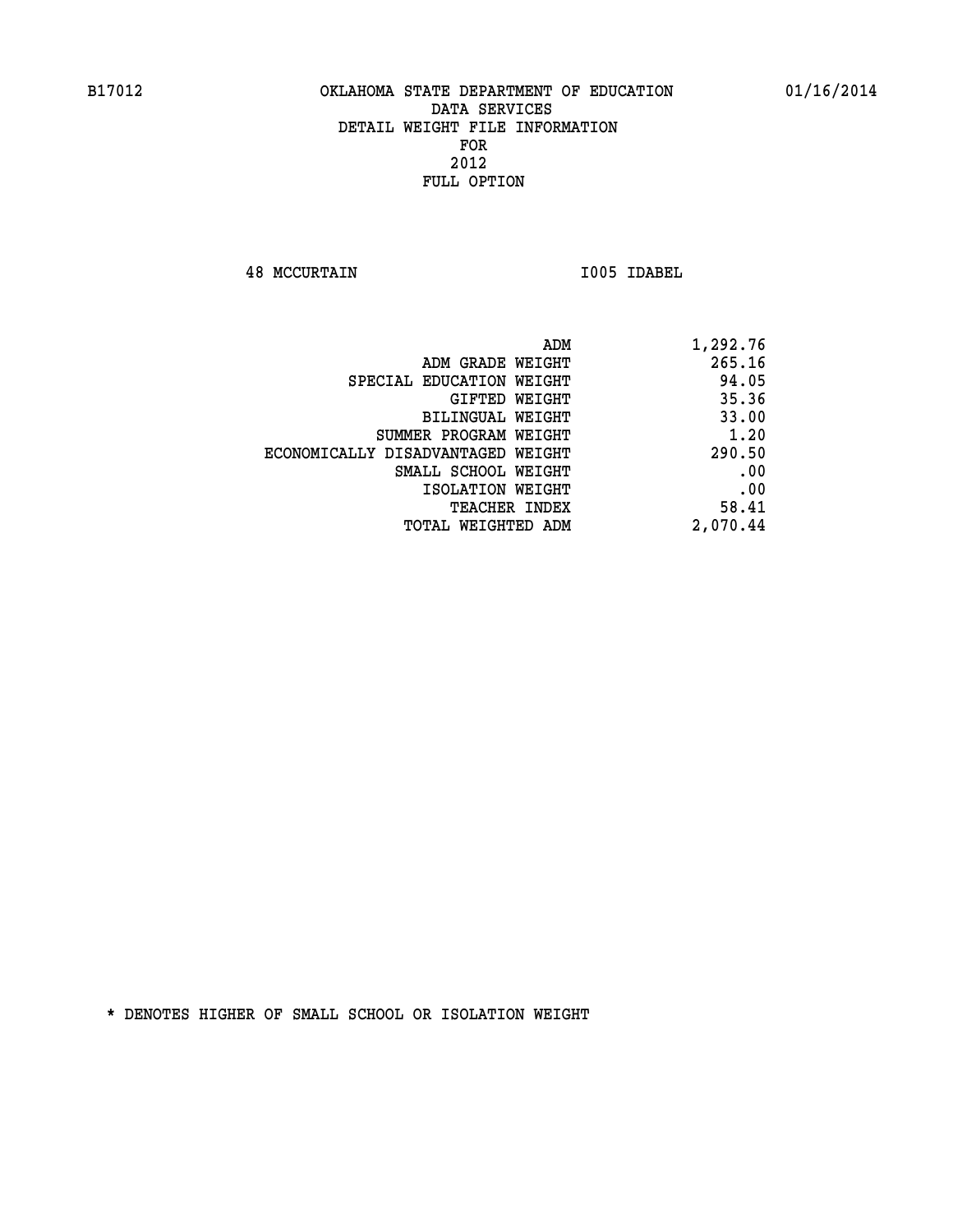**48 MCCURTAIN I006 HAWORTH** 

| 558.56    | ADM                               |
|-----------|-----------------------------------|
| 113.54    | ADM GRADE WEIGHT                  |
| 54.65     | SPECIAL EDUCATION WEIGHT          |
| 15.30     | GIFTED WEIGHT                     |
| .00       | BILINGUAL WEIGHT                  |
| .00       | SUMMER PROGRAM WEIGHT             |
| 111.50    | ECONOMICALLY DISADVANTAGED WEIGHT |
| .00       | SMALL SCHOOL WEIGHT               |
| $206.67*$ | ISOLATION WEIGHT                  |
| 2.51      | <b>TEACHER INDEX</b>              |
| 1,062.73  | TOTAL WEIGHTED ADM                |
|           |                                   |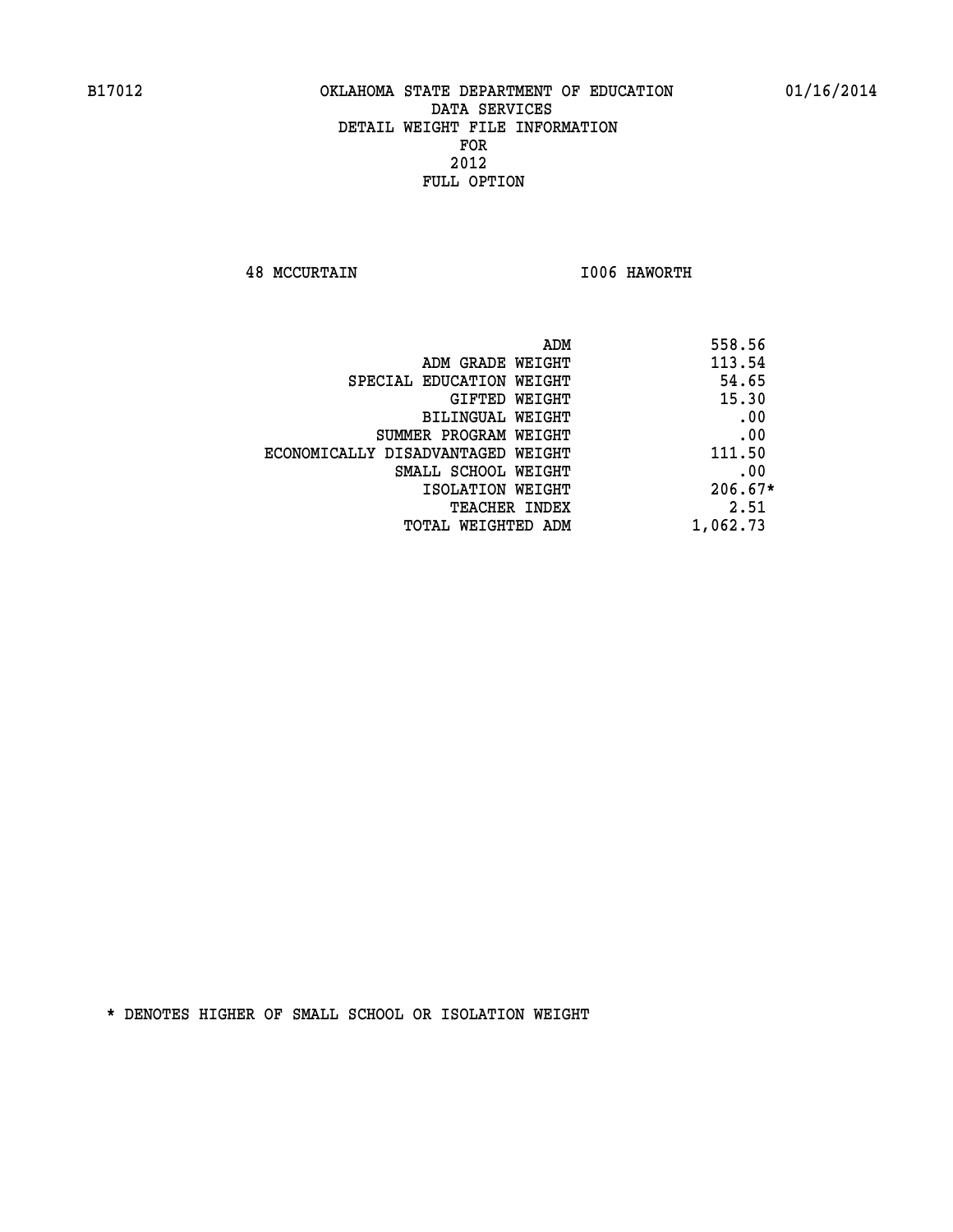**48 MCCURTAIN I011 VALLIANT** 

| ADM                               | 969.74   |
|-----------------------------------|----------|
| ADM GRADE WEIGHT                  | 179.24   |
| SPECIAL EDUCATION WEIGHT          | 107.75   |
| GIFTED WEIGHT                     | 31.96    |
| BILINGUAL WEIGHT                  | 3.75     |
| SUMMER PROGRAM WEIGHT             | .00      |
| ECONOMICALLY DISADVANTAGED WEIGHT | 196.75   |
| SMALL SCHOOL WEIGHT               | .00      |
| ISOLATION WEIGHT                  | .00      |
| <b>TEACHER INDEX</b>              | 34.18    |
| TOTAL WEIGHTED ADM                | 1,523.37 |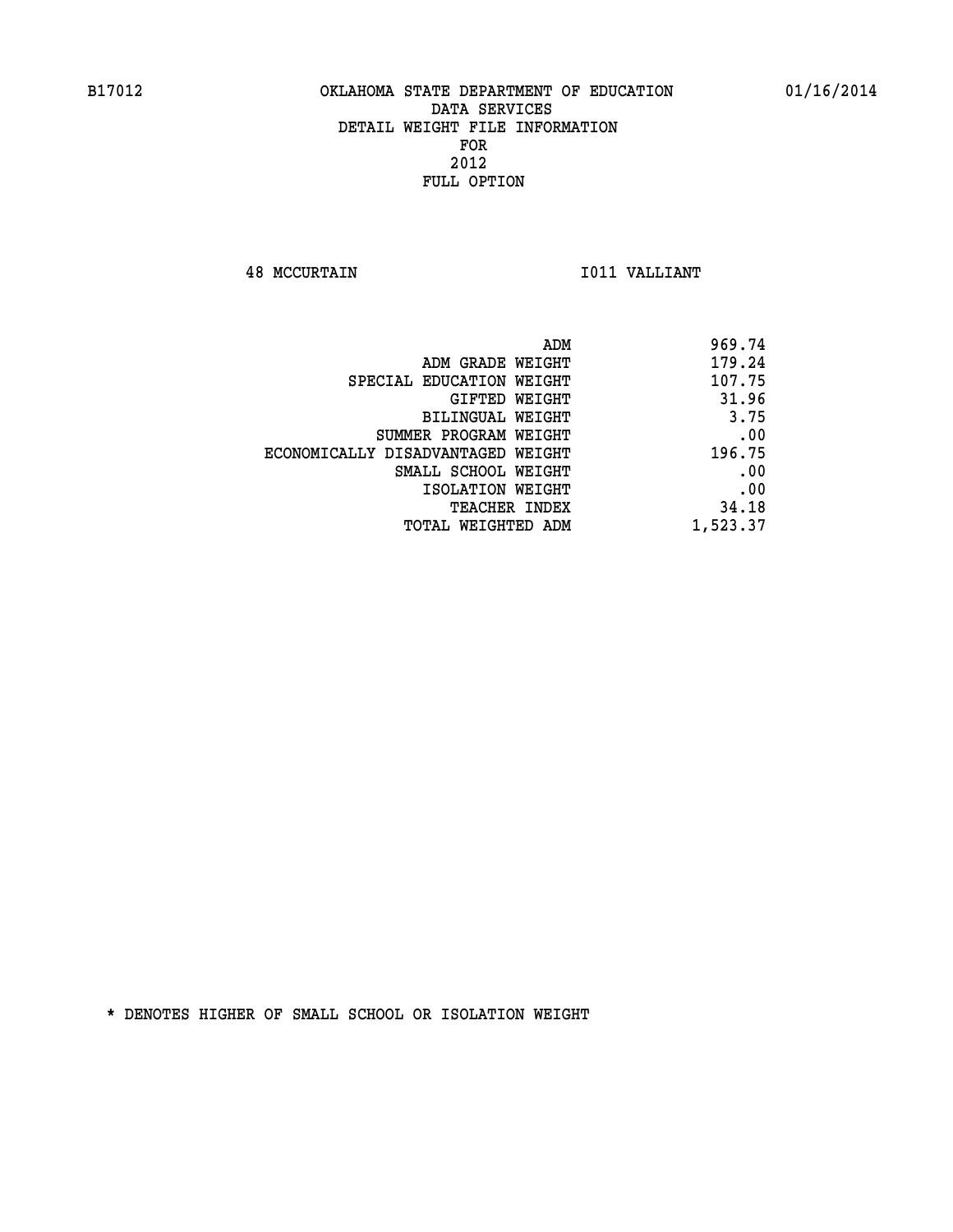**48 MCCURTAIN 1013 EAGLETOWN** 

| ADM<br>211.79 |                                   |
|---------------|-----------------------------------|
| 41.25         | ADM GRADE WEIGHT                  |
| 15.95         | SPECIAL EDUCATION WEIGHT          |
| 5.78          | GIFTED WEIGHT                     |
| .00           | BILINGUAL WEIGHT                  |
| .00           | SUMMER PROGRAM WEIGHT             |
| 43.50         | ECONOMICALLY DISADVANTAGED WEIGHT |
| 25.40         | SMALL SCHOOL WEIGHT               |
| $163.08*$     | ISOLATION WEIGHT                  |
| 2.67          | <b>TEACHER INDEX</b>              |
| 484.02        | TOTAL WEIGHTED ADM                |
|               |                                   |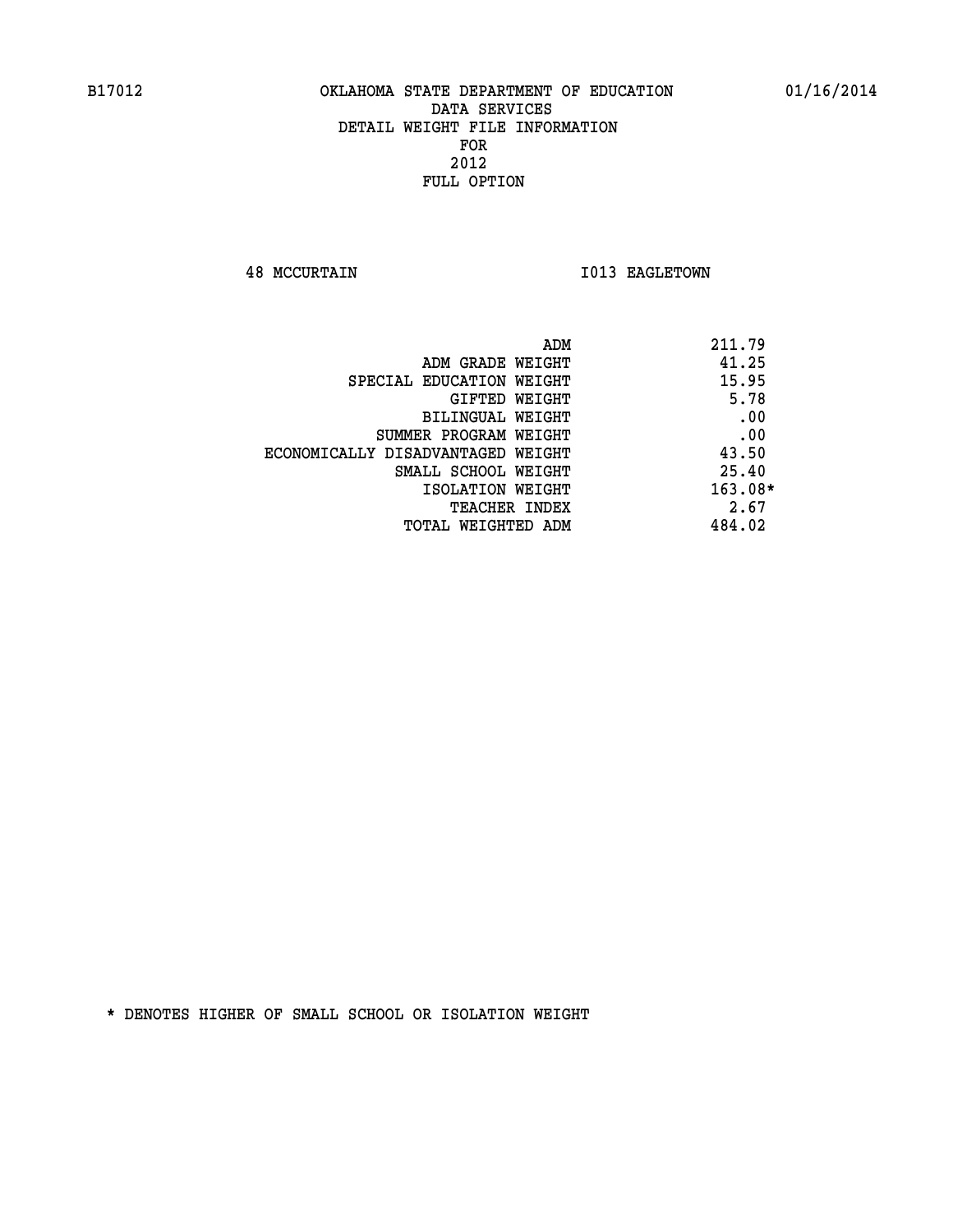**48 MCCURTAIN I014 SMITHVILLE** 

|                                   | ADM | 293.62    |
|-----------------------------------|-----|-----------|
| ADM GRADE WEIGHT                  |     | 58.64     |
| SPECIAL EDUCATION WEIGHT          |     | 21.55     |
| GIFTED WEIGHT                     |     | 10.20     |
| BILINGUAL WEIGHT                  |     | .00       |
| SUMMER PROGRAM WEIGHT             |     | .00       |
| ECONOMICALLY DISADVANTAGED WEIGHT |     | 59.75     |
| SMALL SCHOOL WEIGHT               |     | 26.13     |
| ISOLATION WEIGHT                  |     | $176.17*$ |
| TEACHER INDEX                     |     | 24.18     |
| TOTAL WEIGHTED ADM                |     | 644.11    |
|                                   |     |           |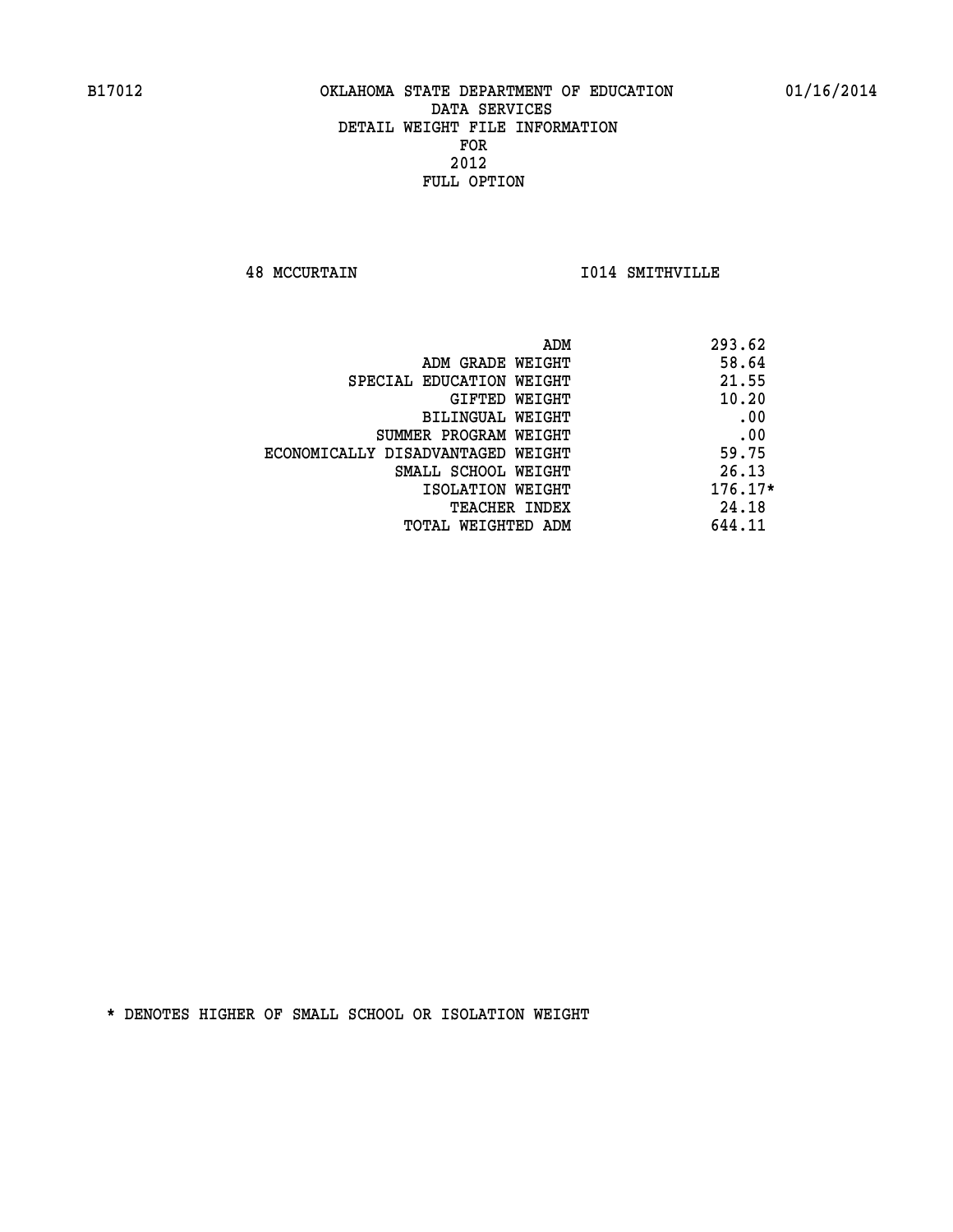**48 MCCURTAIN I039 WRIGHT CITY** 

| ADM<br>421.19                              |  |
|--------------------------------------------|--|
| 82.46<br>ADM GRADE WEIGHT                  |  |
| 57.40<br>SPECIAL EDUCATION WEIGHT          |  |
| 9.18<br>GIFTED WEIGHT                      |  |
| .50<br>BILINGUAL WEIGHT                    |  |
| .00<br>SUMMER PROGRAM WEIGHT               |  |
| 71.25<br>ECONOMICALLY DISADVANTAGED WEIGHT |  |
| $17.17*$<br>SMALL SCHOOL WEIGHT            |  |
| .00<br>ISOLATION WEIGHT                    |  |
| 21.73<br><b>TEACHER INDEX</b>              |  |
| 680.88<br>TOTAL WEIGHTED ADM               |  |
|                                            |  |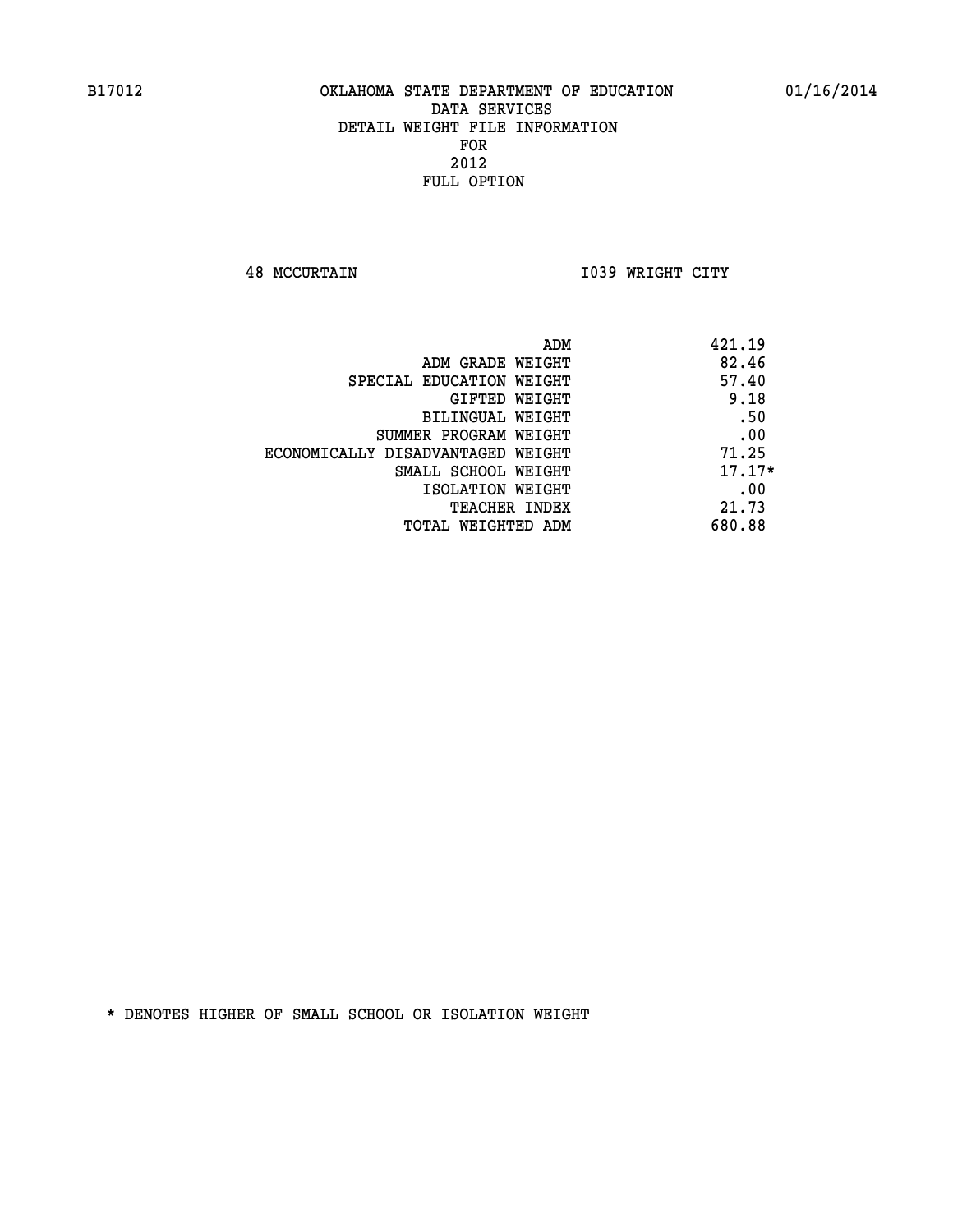**48 MCCURTAIN I071 BATTIEST** 

|                                   | ADM | 262.30    |
|-----------------------------------|-----|-----------|
| ADM GRADE WEIGHT                  |     | 55.33     |
| SPECIAL EDUCATION WEIGHT          |     | 28.60     |
| GIFTED WEIGHT                     |     | 12.58     |
| BILINGUAL WEIGHT                  |     | 3.00      |
| SUMMER PROGRAM WEIGHT             |     | .00       |
| ECONOMICALLY DISADVANTAGED WEIGHT |     | 52.50     |
| SMALL SCHOOL WEIGHT               |     | 26.45     |
| ISOLATION WEIGHT                  |     | $146.89*$ |
| TEACHER INDEX                     |     | 3.18      |
| TOTAL WEIGHTED ADM                |     | 564.38    |
|                                   |     |           |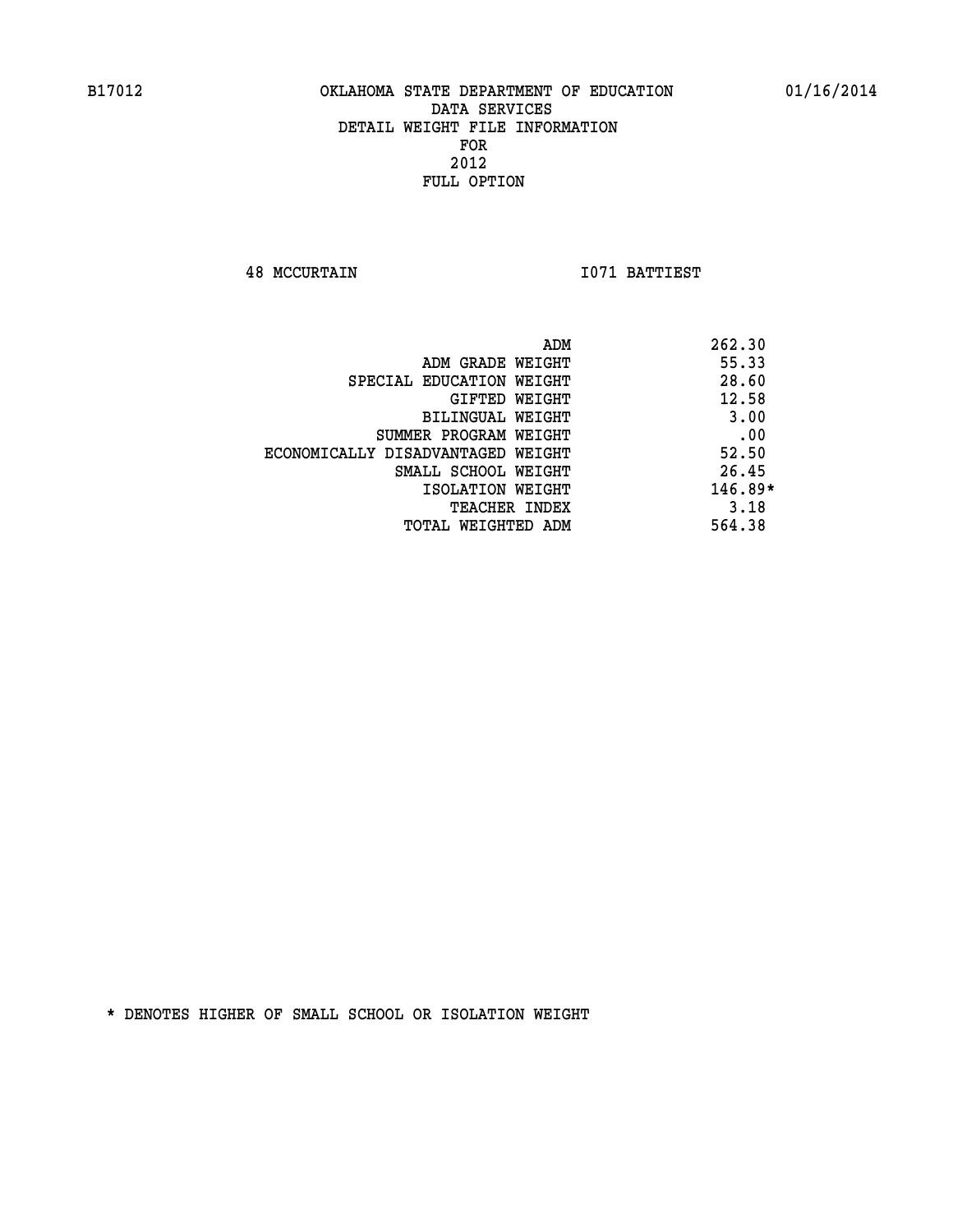**48 MCCURTAIN I074 BROKEN BOW** 

| 1,708.20 |
|----------|
| 341.20   |
| 185.90   |
| 61.88    |
| 36.25    |
| .00      |
| 346.75   |
| .00      |
| .00      |
| 11.02    |
| 2,691.20 |
|          |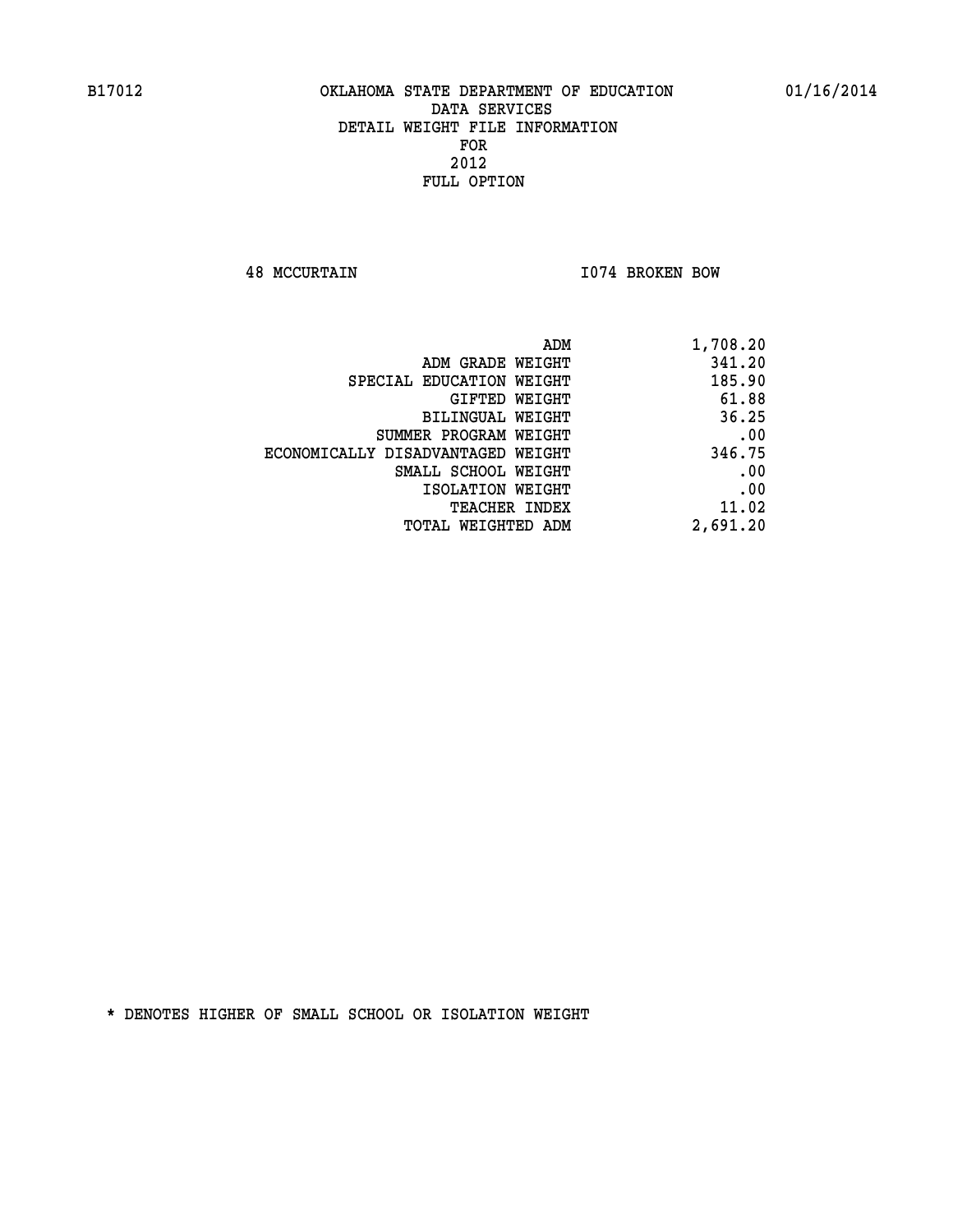**49 MCINTOSH C003 RYAL** 

| ADM                               | 73.16    |
|-----------------------------------|----------|
| ADM GRADE WEIGHT                  | 15.15    |
| SPECIAL EDUCATION WEIGHT          | 15.45    |
| GIFTED WEIGHT                     | 3.40     |
| BILINGUAL WEIGHT                  | .00      |
| SUMMER PROGRAM WEIGHT             | .00      |
| ECONOMICALLY DISADVANTAGED WEIGHT | 17.25    |
| SMALL SCHOOL WEIGHT               | $12.61*$ |
| ISOLATION WEIGHT                  | .00      |
| TEACHER INDEX                     | 1.88     |
| TOTAL WEIGHTED ADM                | 138.90   |
|                                   |          |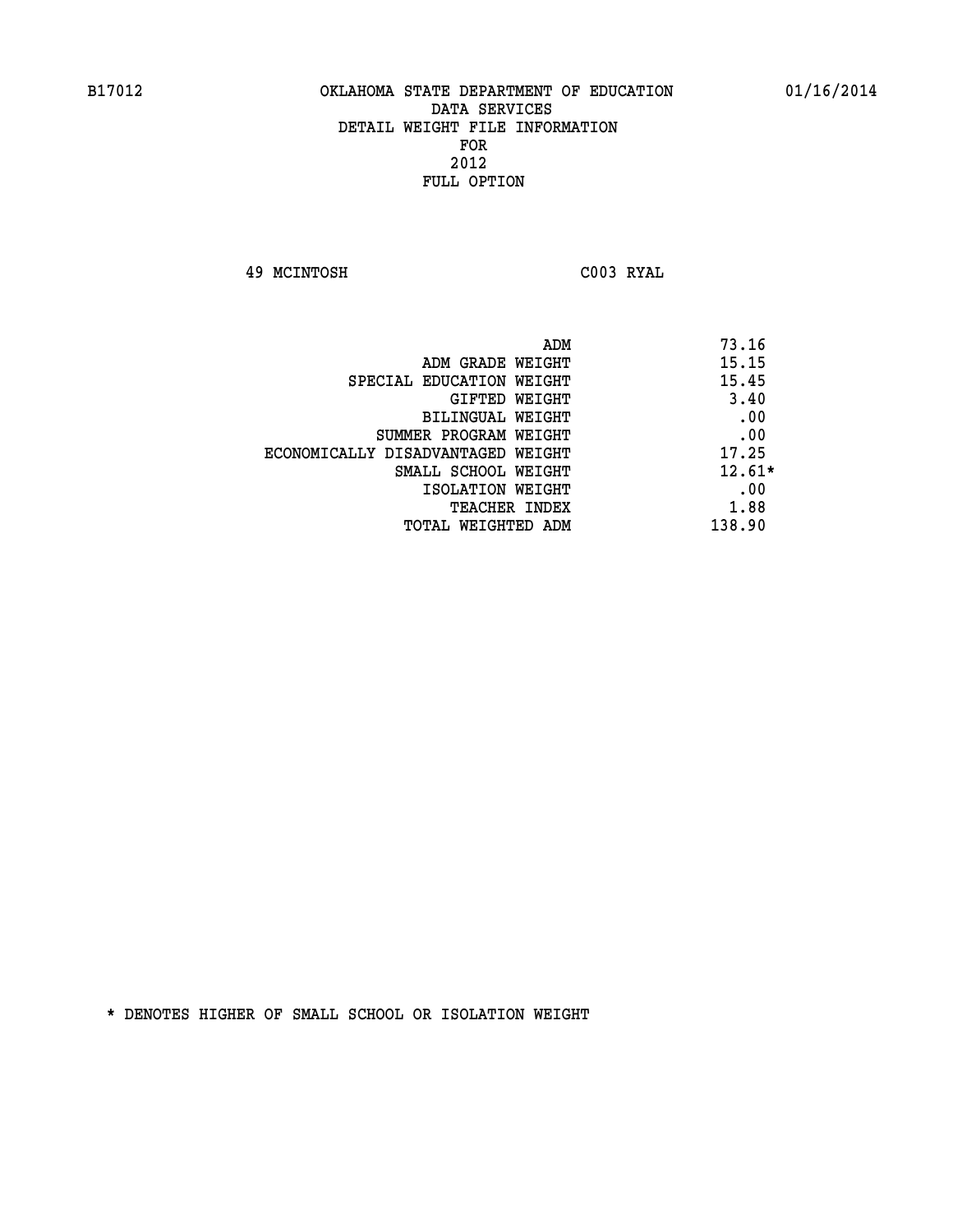**49 MCINTOSH C016 STIDHAM** 

| ADM                               | 155.14   |
|-----------------------------------|----------|
| ADM GRADE WEIGHT                  | 30.67    |
| SPECIAL EDUCATION WEIGHT          | 17.95    |
| GIFTED WEIGHT                     | 4.08     |
| BILINGUAL WEIGHT                  | .00      |
| SUMMER PROGRAM WEIGHT             | .00      |
| ECONOMICALLY DISADVANTAGED WEIGHT | 25.75    |
| SMALL SCHOOL WEIGHT               | $21.93*$ |
| ISOLATION WEIGHT                  | .00      |
| <b>TEACHER INDEX</b>              | .00      |
| TOTAL WEIGHTED ADM                | 255.52   |
|                                   |          |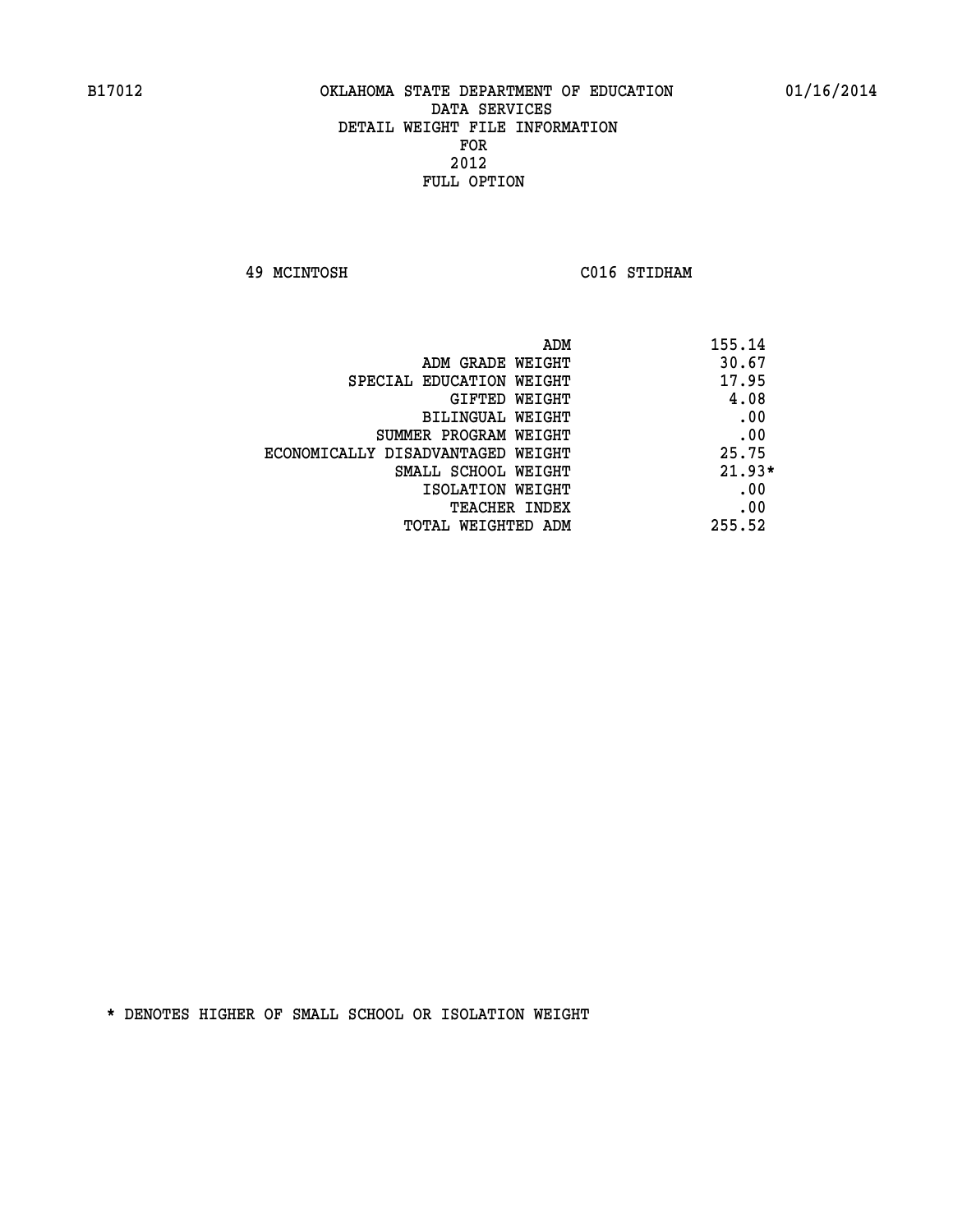**49 MCINTOSH I001 EUFAULA** 

| 1,232.96 |
|----------|
| 252.16   |
| 241.75   |
| 55.42    |
| .00      |
| .00      |
| 239.50   |
| .00      |
| .00      |
| 6.21     |
| 2,028.00 |
|          |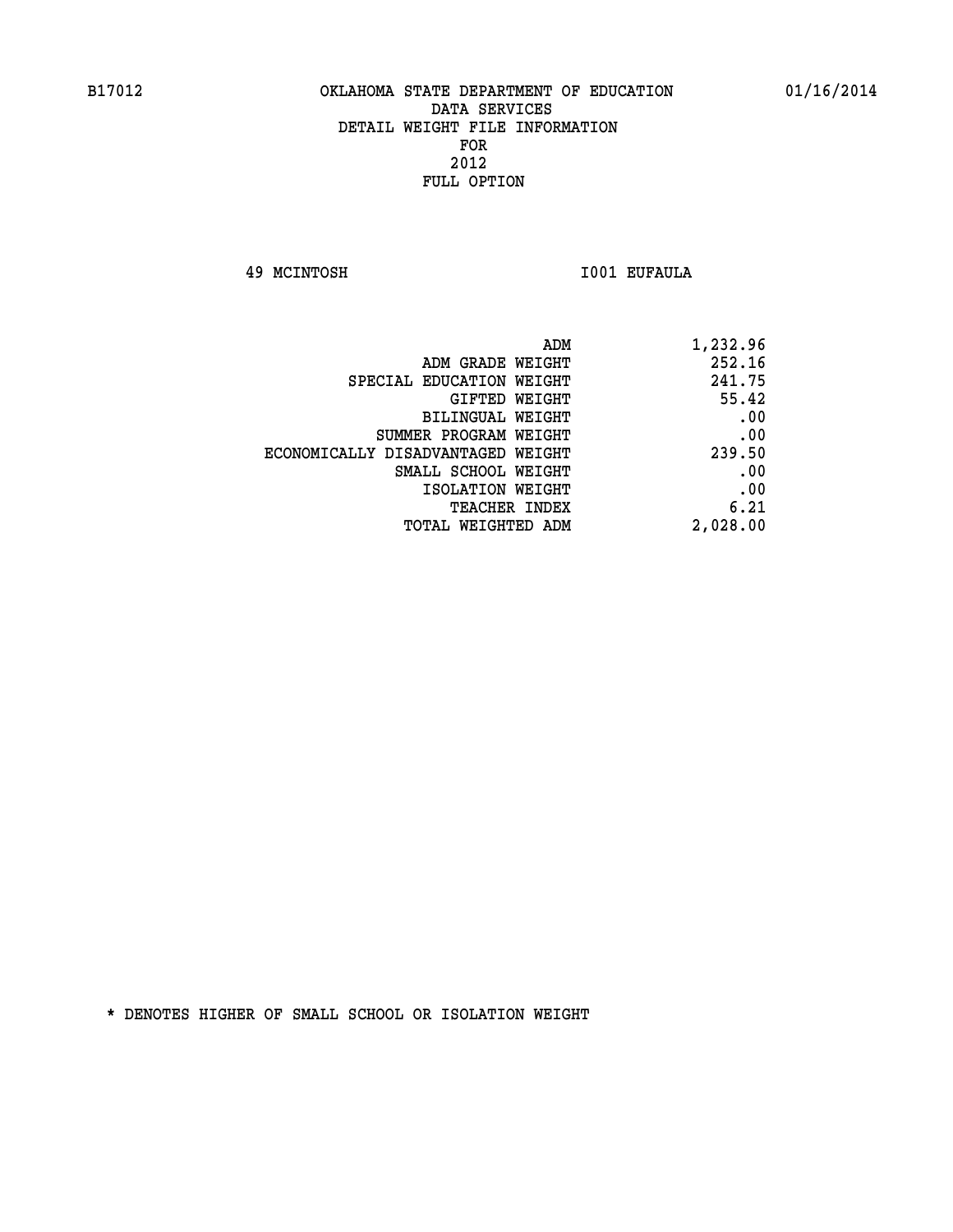**49 MCINTOSH I019 CHECOTAH** 

| 1,603.18 |
|----------|
| 314.23   |
| 280.40   |
| 60.86    |
| 1.25     |
| 3.60     |
| 328.50   |
| .00      |
| .00      |
| 30.54    |
| 2,622.56 |
|          |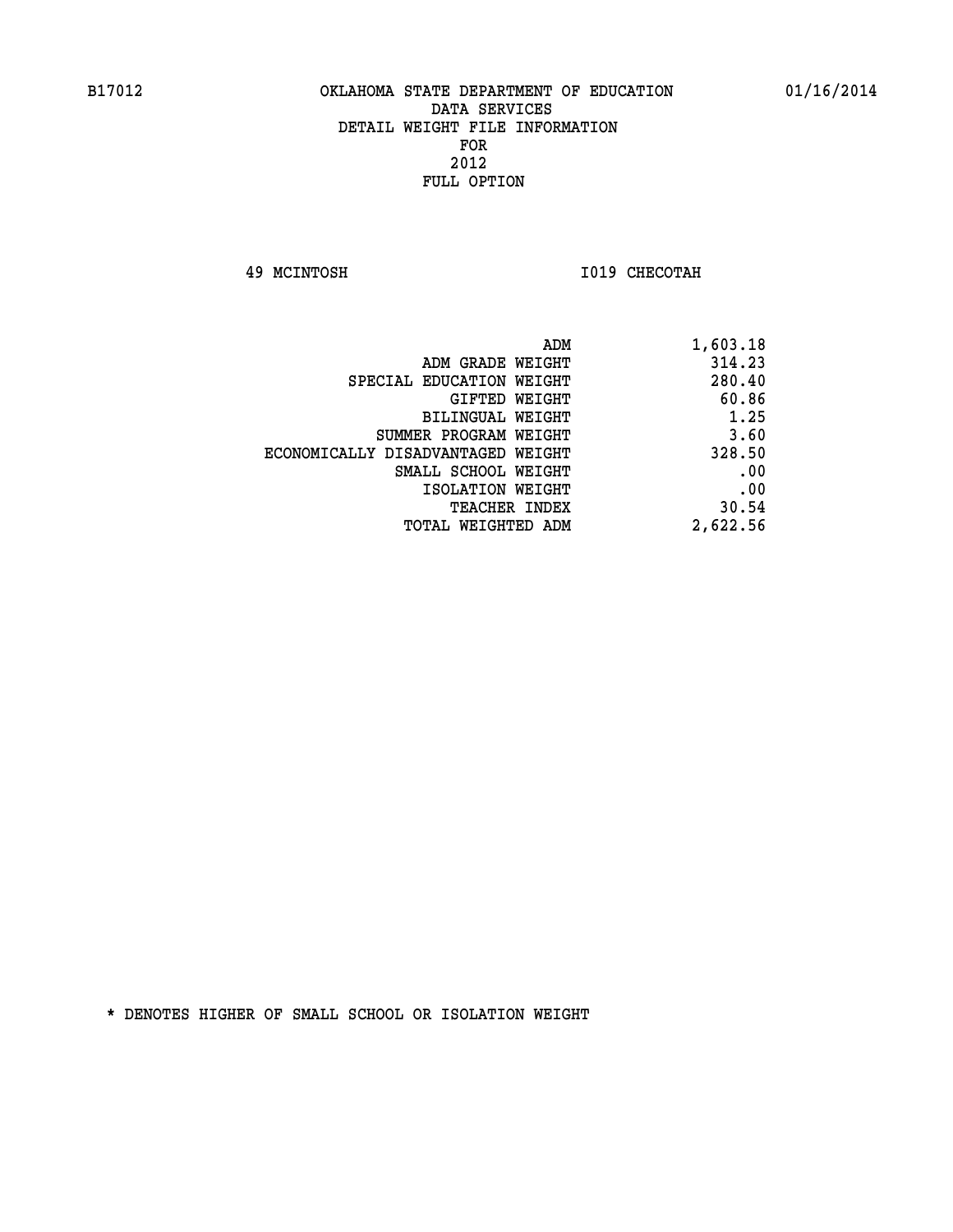**49 MCINTOSH I027 MIDWAY** 

| ADM                               | 222.82   |
|-----------------------------------|----------|
| ADM GRADE WEIGHT                  | 42.78    |
| SPECIAL EDUCATION WEIGHT          | 58.00    |
| GIFTED WEIGHT                     | 8.50     |
| BILINGUAL WEIGHT                  | .00      |
| SUMMER PROGRAM WEIGHT             | .00      |
| ECONOMICALLY DISADVANTAGED WEIGHT | 44.00    |
| SMALL SCHOOL WEIGHT               | $32.05*$ |
| ISOLATION WEIGHT                  | .00      |
| <b>TEACHER INDEX</b>              | .00      |
| TOTAL WEIGHTED ADM                | 408.15   |
|                                   |          |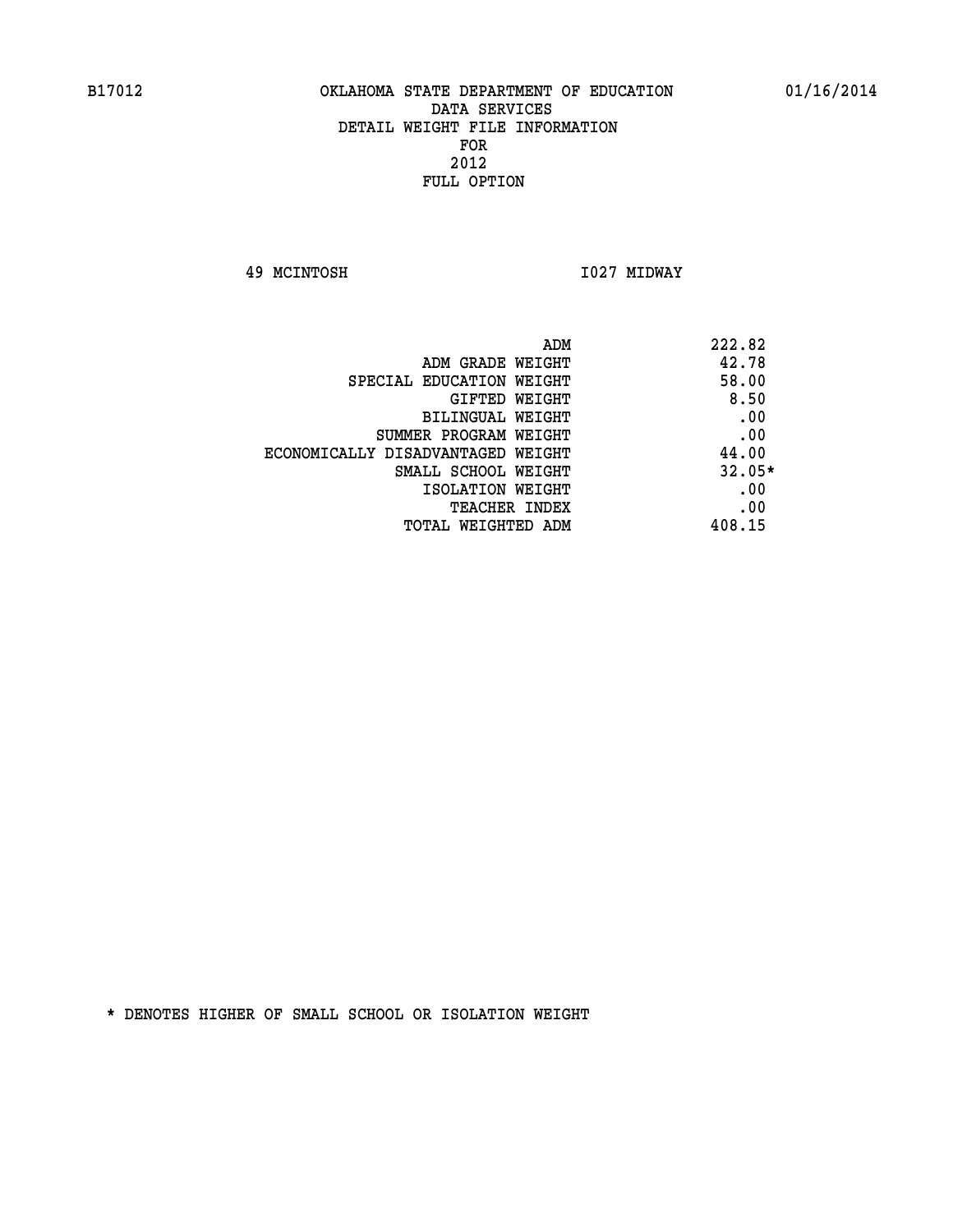**49 MCINTOSH I064 HANNA** 

| ADM                               | 269.96   |
|-----------------------------------|----------|
| ADM GRADE WEIGHT                  | 53.52    |
| SPECIAL EDUCATION WEIGHT          | 15.00    |
| GIFTED WEIGHT                     | .68      |
| BILINGUAL WEIGHT                  | .00      |
| SUMMER PROGRAM WEIGHT             | .00      |
| ECONOMICALLY DISADVANTAGED WEIGHT | 16.50    |
| SMALL SCHOOL WEIGHT               | $26.44*$ |
| ISOLATION WEIGHT                  | .00      |
| <b>TEACHER INDEX</b>              | 22.23    |
| TOTAL WEIGHTED ADM                | 404.33   |
|                                   |          |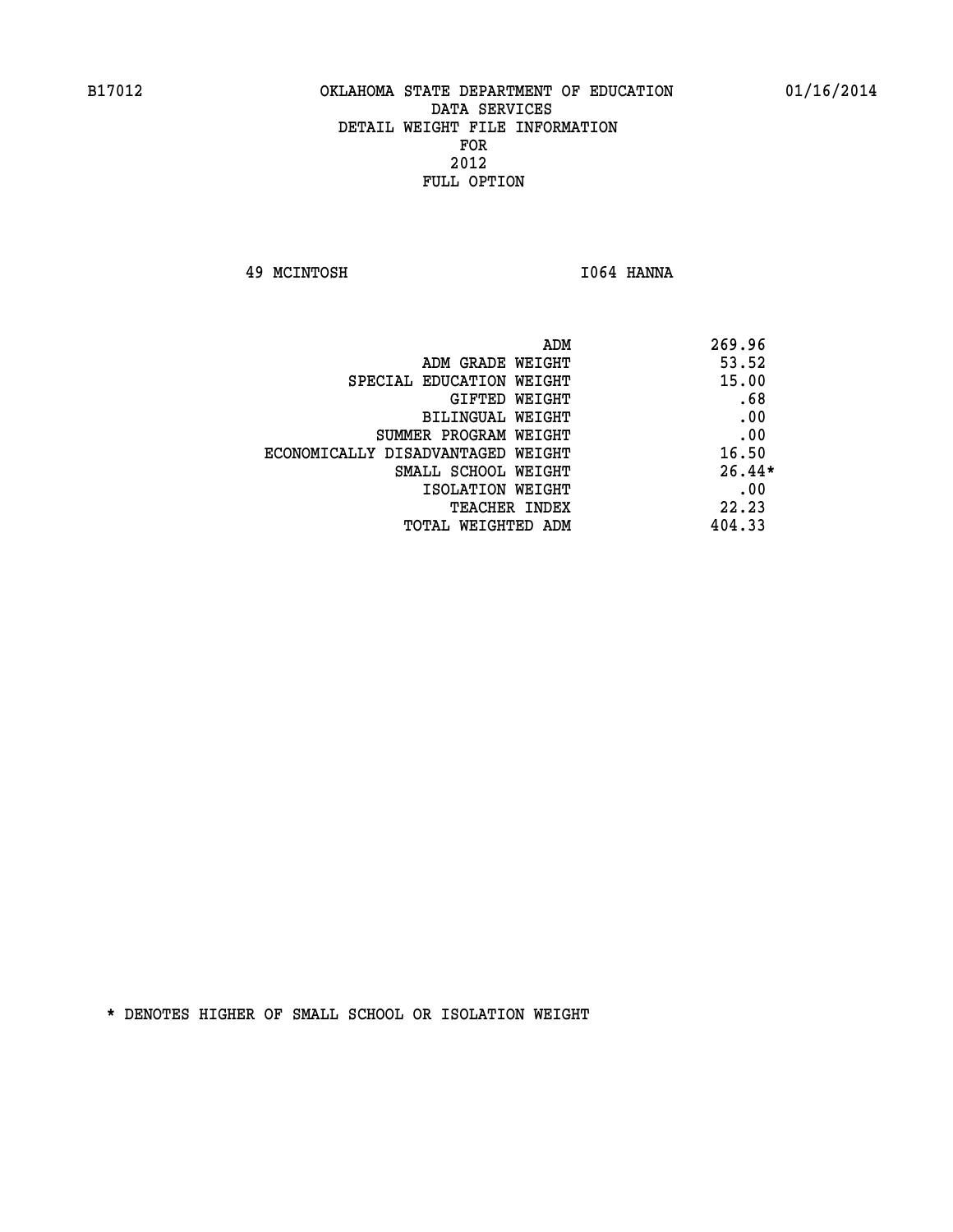**50 MURRAY I001 SULPHUR** 

| 1,452.63 |
|----------|
| 293.66   |
| 241.85   |
| 74.12    |
| 19.00    |
| .00      |
| 243.50   |
| .00      |
| .00      |
| .00      |
| 2,324.76 |
|          |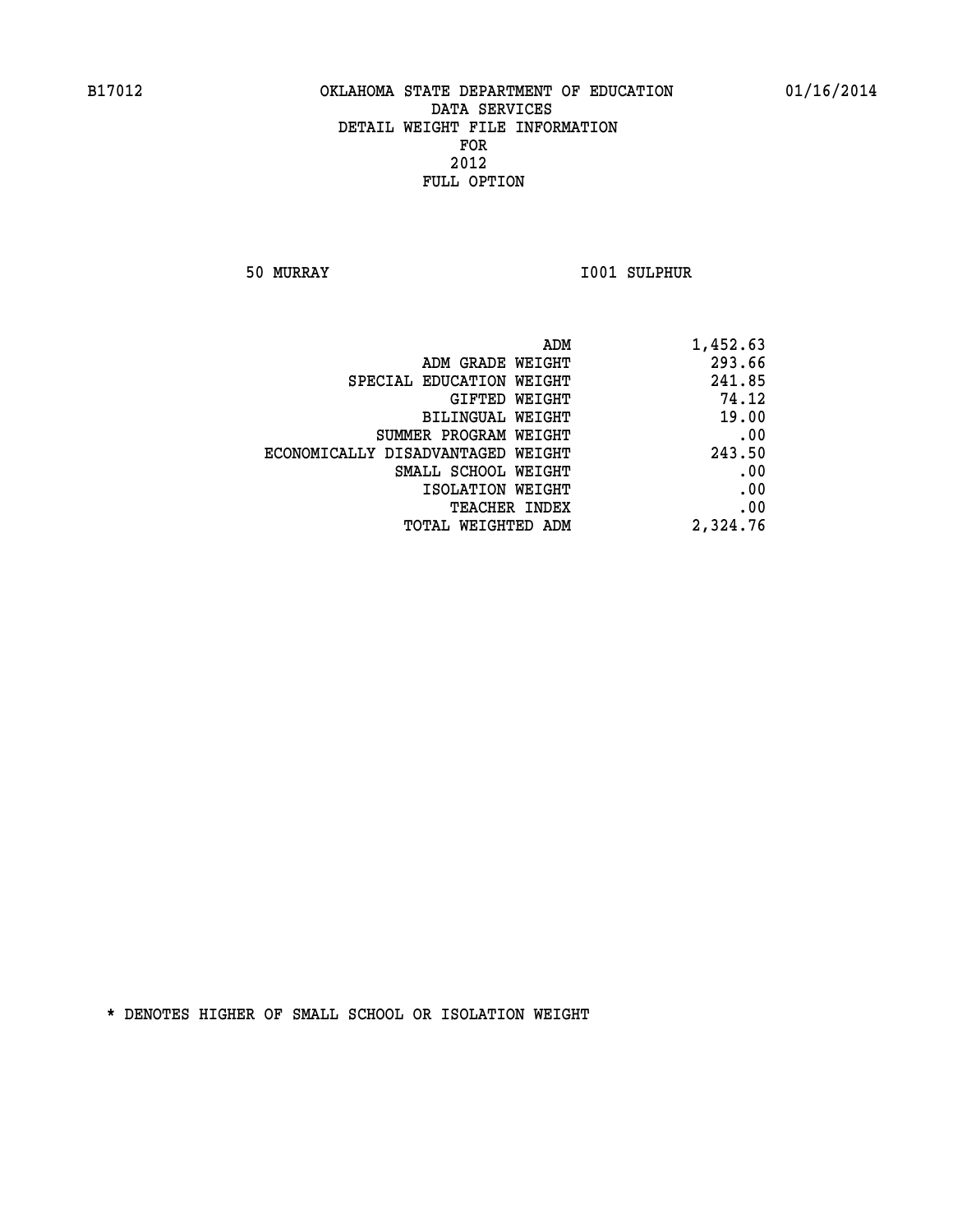**50 MURRAY I010 DAVIS** 

| 1,070.06 |
|----------|
| 213.74   |
| 125.75   |
| 28.56    |
| 5.00     |
| .00      |
| 138.75   |
| .00      |
| .00      |
| 30.87    |
| 1,612.73 |
|          |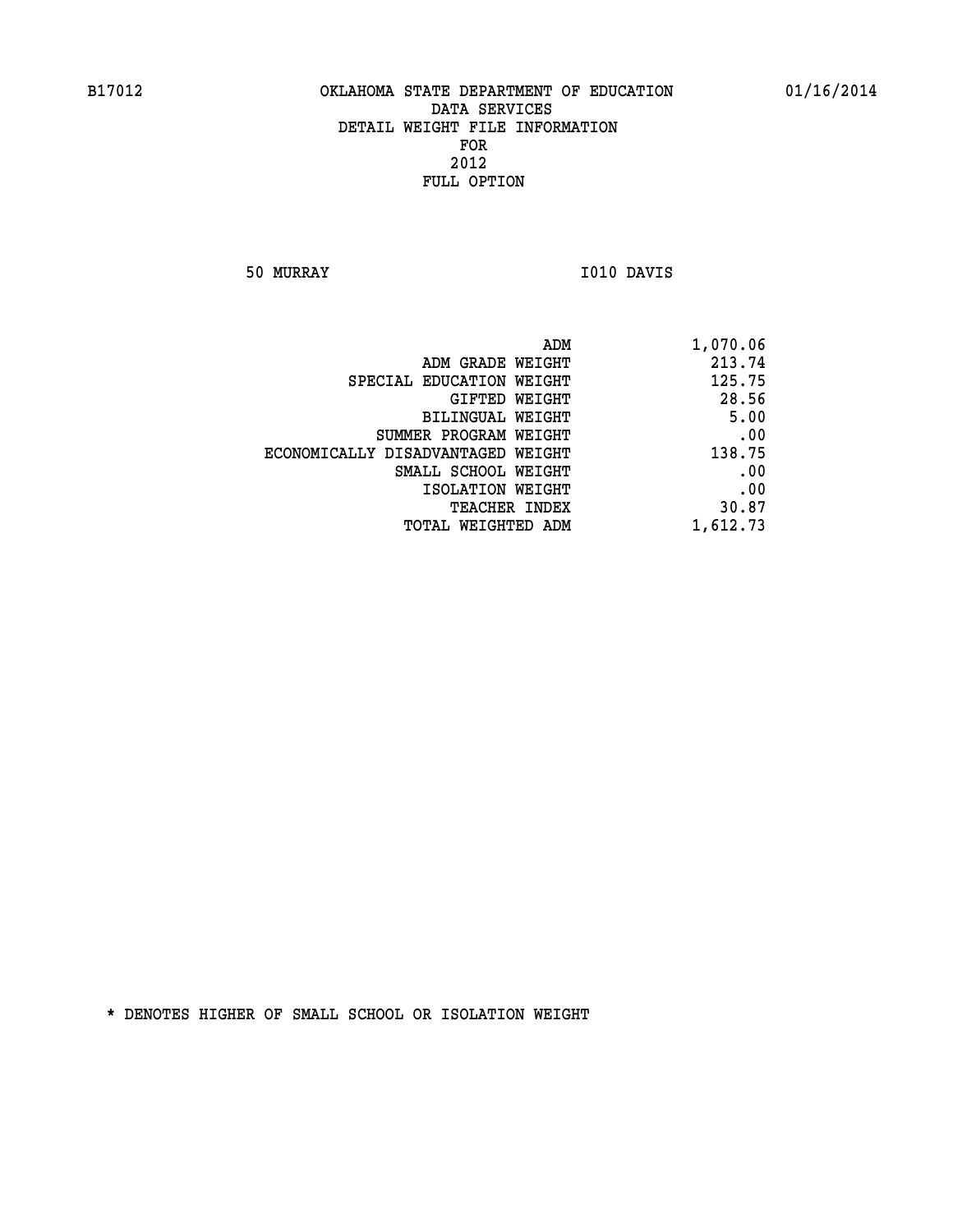**51 MUSKOGEE C009 WAINWRIGHT** 

| ADM                               | 133.73   |
|-----------------------------------|----------|
| ADM GRADE WEIGHT                  | 27.35    |
| SPECIAL EDUCATION WEIGHT          | 35.00    |
| GIFTED WEIGHT                     | 4.42     |
| BILINGUAL WEIGHT                  | .00      |
| SUMMER PROGRAM WEIGHT             | .00      |
| ECONOMICALLY DISADVANTAGED WEIGHT | 24.00    |
| SMALL SCHOOL WEIGHT               | $19.98*$ |
| ISOLATION WEIGHT                  | .00      |
| <b>TEACHER INDEX</b>              | 10.22    |
| TOTAL WEIGHTED ADM                | 254.70   |
|                                   |          |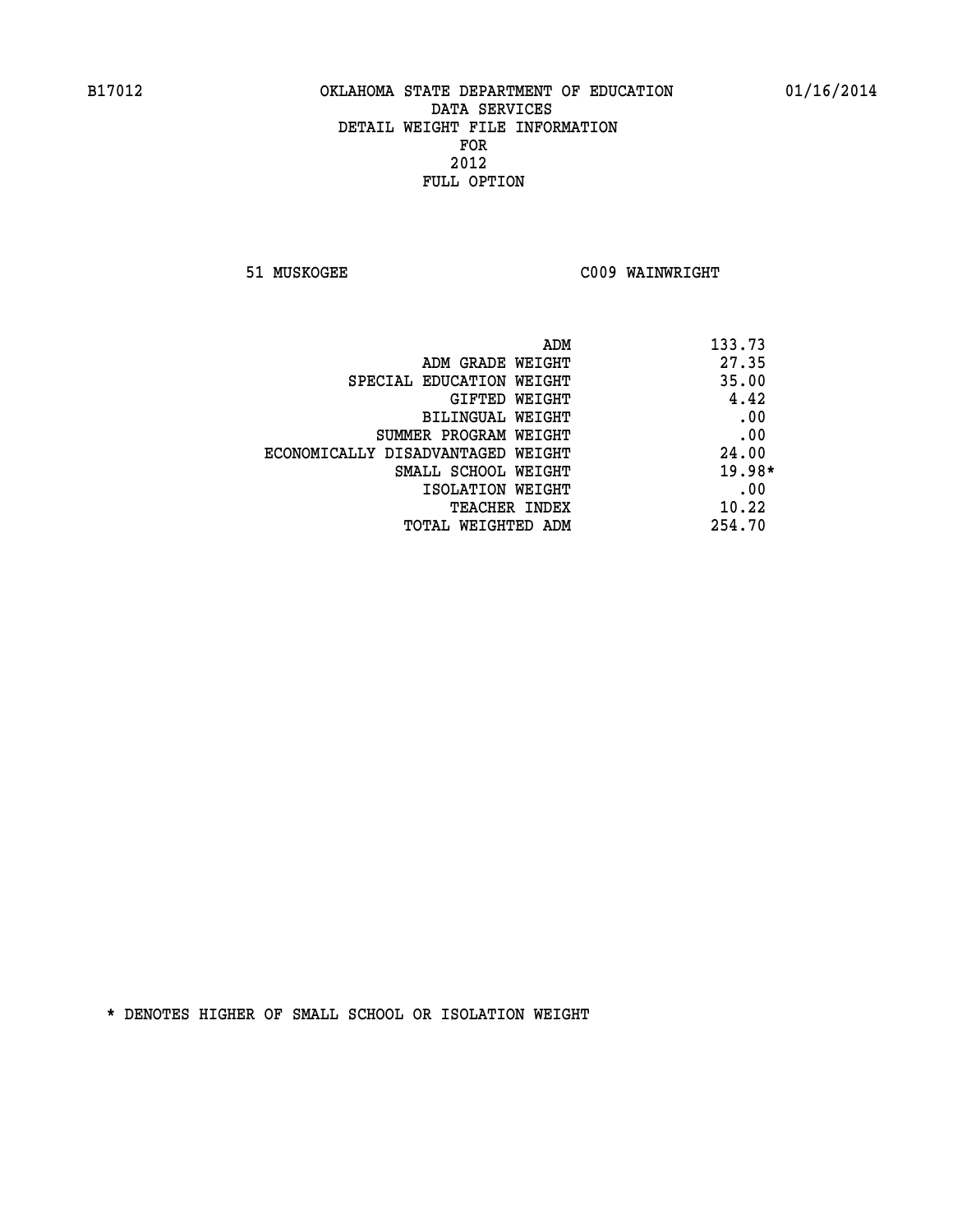**51 MUSKOGEE 1002 HASKELL** 

| 874.29<br>ADM |                                   |
|---------------|-----------------------------------|
| 166.43        | ADM GRADE WEIGHT                  |
| 161.20        | SPECIAL EDUCATION WEIGHT          |
| 24.14         | GIFTED WEIGHT                     |
| .00           | BILINGUAL WEIGHT                  |
| 2.40          | SUMMER PROGRAM WEIGHT             |
| 151.75        | ECONOMICALLY DISADVANTAGED WEIGHT |
| $7.17*$       | SMALL SCHOOL WEIGHT               |
| .00           | ISOLATION WEIGHT                  |
| 42.21         | <b>TEACHER INDEX</b>              |
| 1,429.59      | TOTAL WEIGHTED ADM                |
|               |                                   |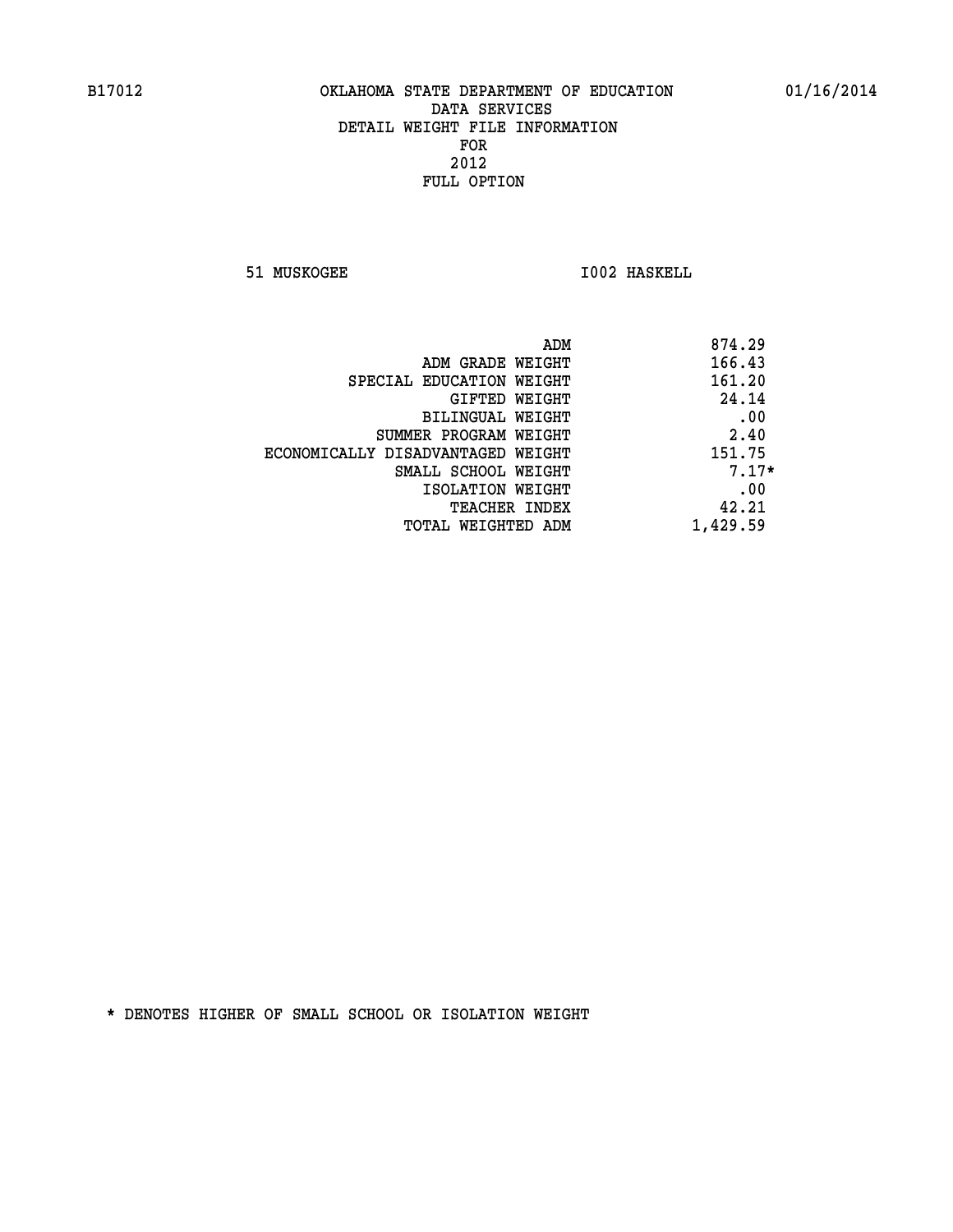51 MUSKOGEE 1003 FORT GIBSON

| 1,848.89 |
|----------|
| 356.89   |
| 228.85   |
| 123.42   |
| 13.25    |
| .00      |
| 215.00   |
| .00      |
| .00      |
| 34.13    |
| 2,820.43 |
|          |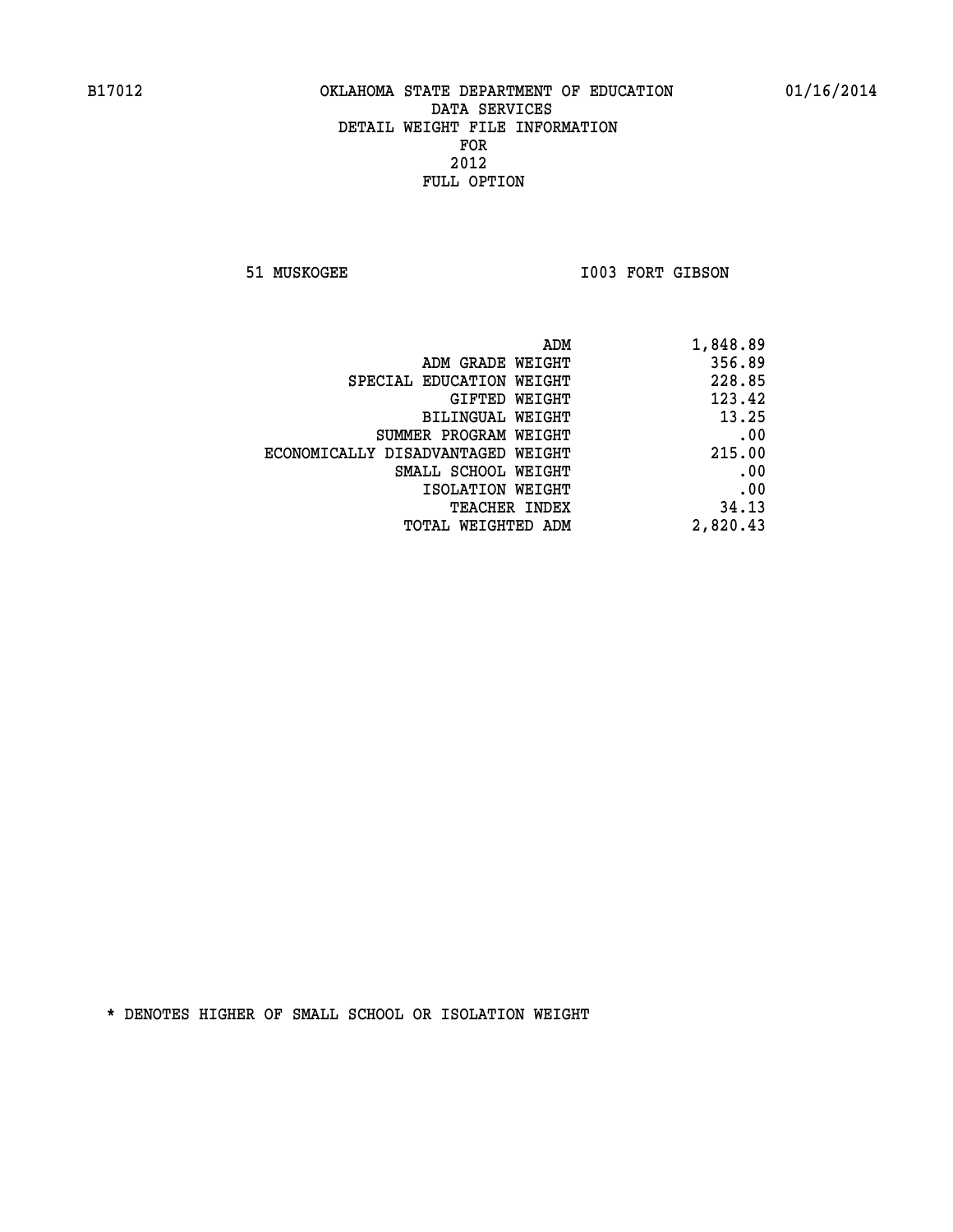**51 MUSKOGEE I006 WEBBERS FALLS** 

|                                   | ADM | 286.19   |
|-----------------------------------|-----|----------|
| ADM GRADE WEIGHT                  |     | 55.60    |
| SPECIAL EDUCATION WEIGHT          |     | 49.75    |
| GIFTED WEIGHT                     |     | 12.58    |
| BILINGUAL WEIGHT                  |     | 2.75     |
| SUMMER PROGRAM WEIGHT             |     | 1.20     |
| ECONOMICALLY DISADVANTAGED WEIGHT |     | 60.75    |
| SMALL SCHOOL WEIGHT               |     | $26.27*$ |
| ISOLATION WEIGHT                  |     | .00      |
| <b>TEACHER INDEX</b>              |     | .00      |
| TOTAL WEIGHTED ADM                |     | 495.09   |
|                                   |     |          |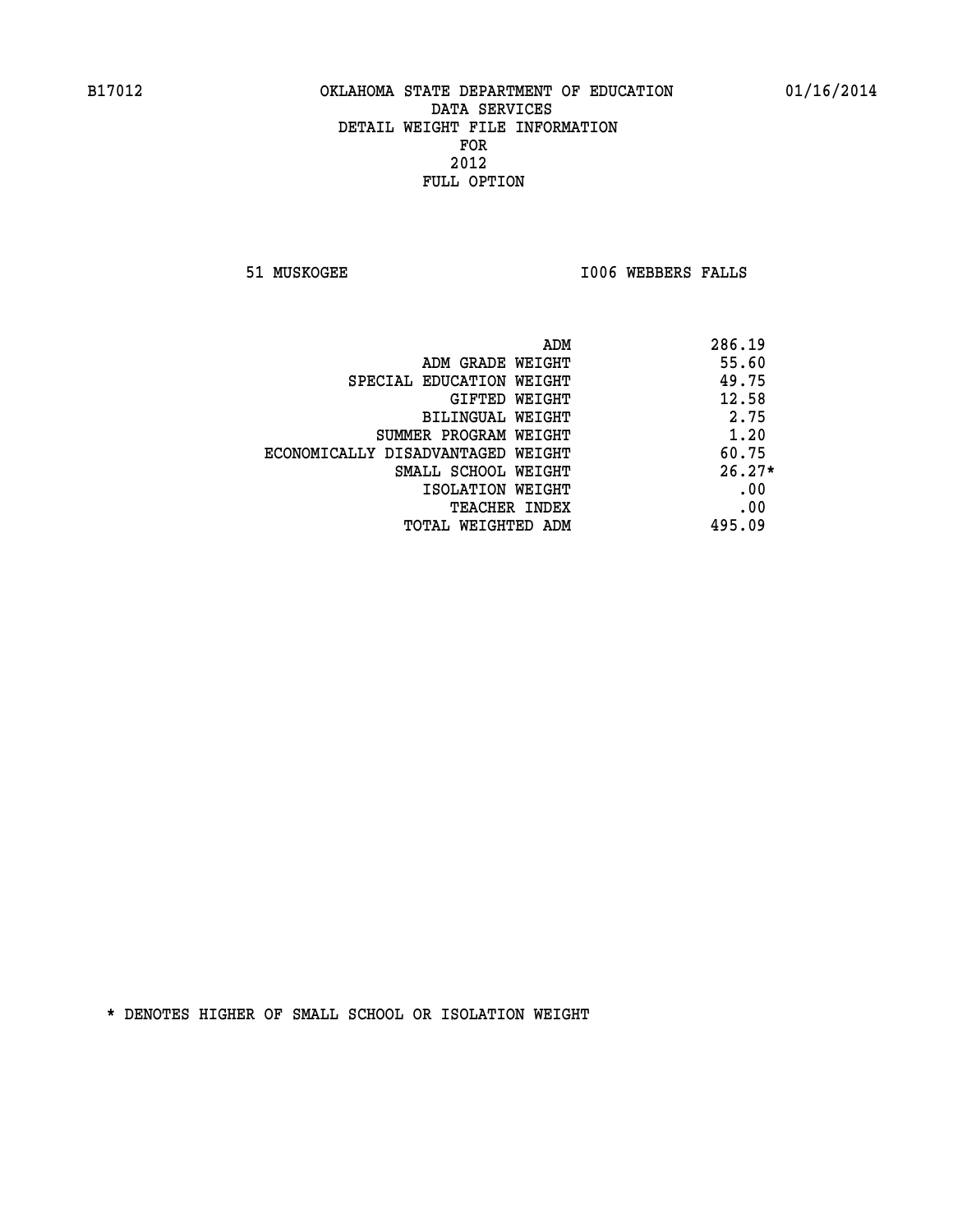**51 MUSKOGEE I008 OKTAHA** 

| 741.85   |
|----------|
| 144.48   |
| 110.15   |
| 19.04    |
| .00      |
| .00      |
| 121.50   |
| .00      |
| .00      |
| 6.25     |
| 1,143.27 |
|          |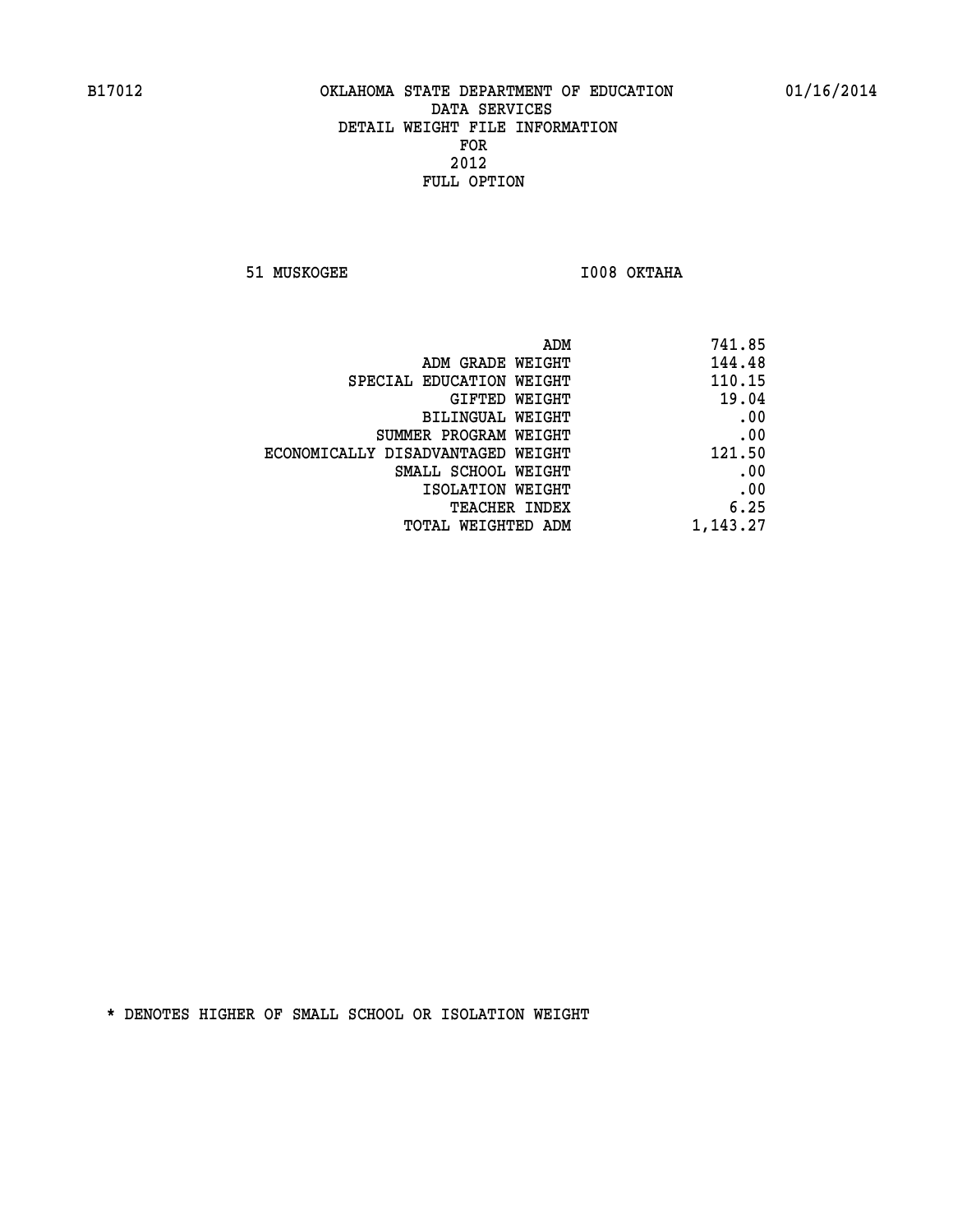**51 MUSKOGEE I020 MUSKOGEE** 

| 6,215.53 |
|----------|
| 1,266.40 |
| 685.20   |
| 248.88   |
| 104.50   |
| 10.80    |
| 1,223.75 |
| .00      |
| .00      |
| .00      |
| 9,755.06 |
|          |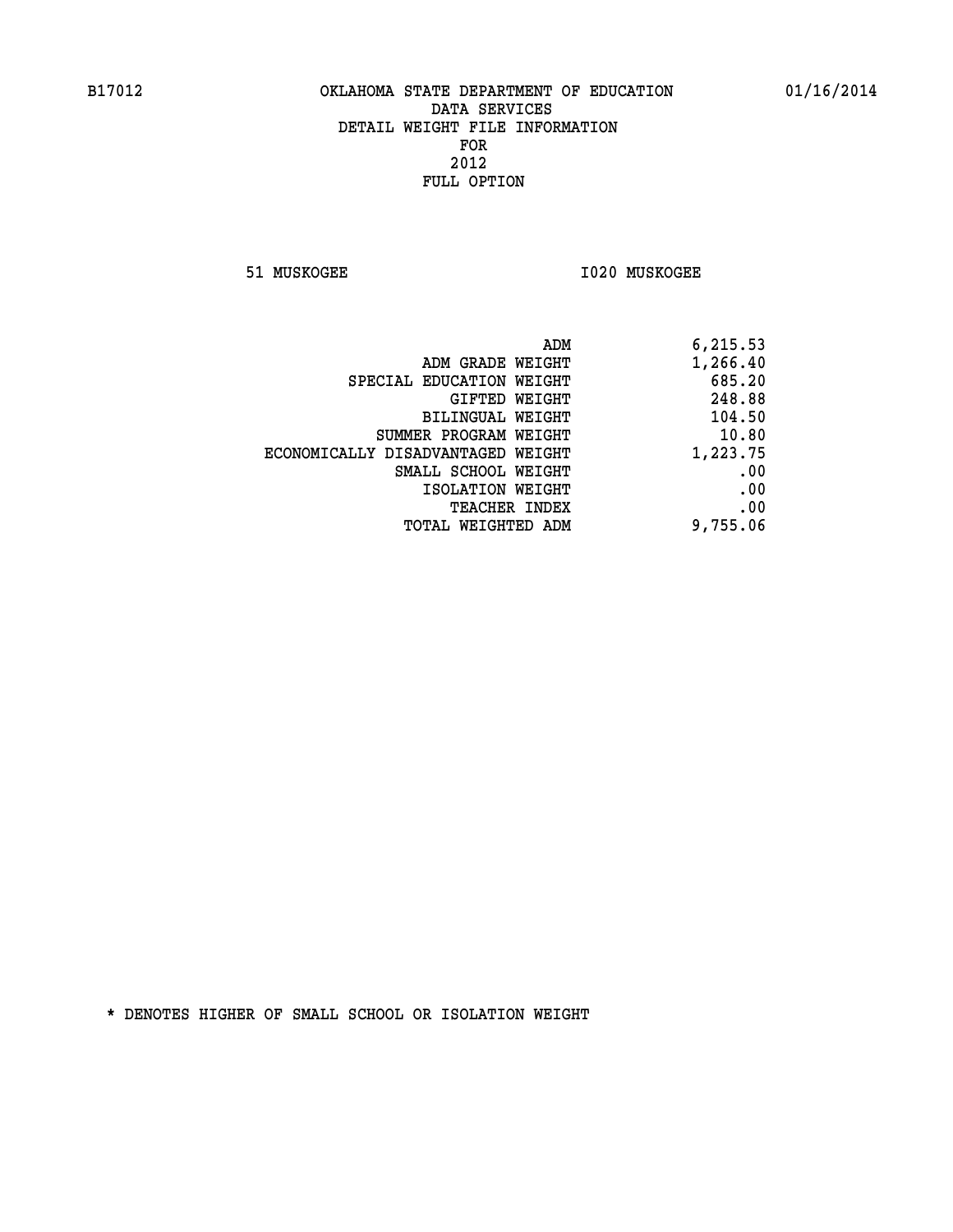**51 MUSKOGEE I029 HILLDALE** 

| ADM                               | 1,784.60 |
|-----------------------------------|----------|
| ADM GRADE WEIGHT                  | 315.21   |
| SPECIAL EDUCATION WEIGHT          | 277.95   |
| GIFTED WEIGHT                     | 96.56    |
| BILINGUAL WEIGHT                  | 12.00    |
| SUMMER PROGRAM WEIGHT             | .00      |
| ECONOMICALLY DISADVANTAGED WEIGHT | 218.00   |
| SMALL SCHOOL WEIGHT               | .00      |
| ISOLATION WEIGHT                  | .00      |
| TEACHER INDEX                     | .00      |
| TOTAL WEIGHTED ADM                | 2,704.32 |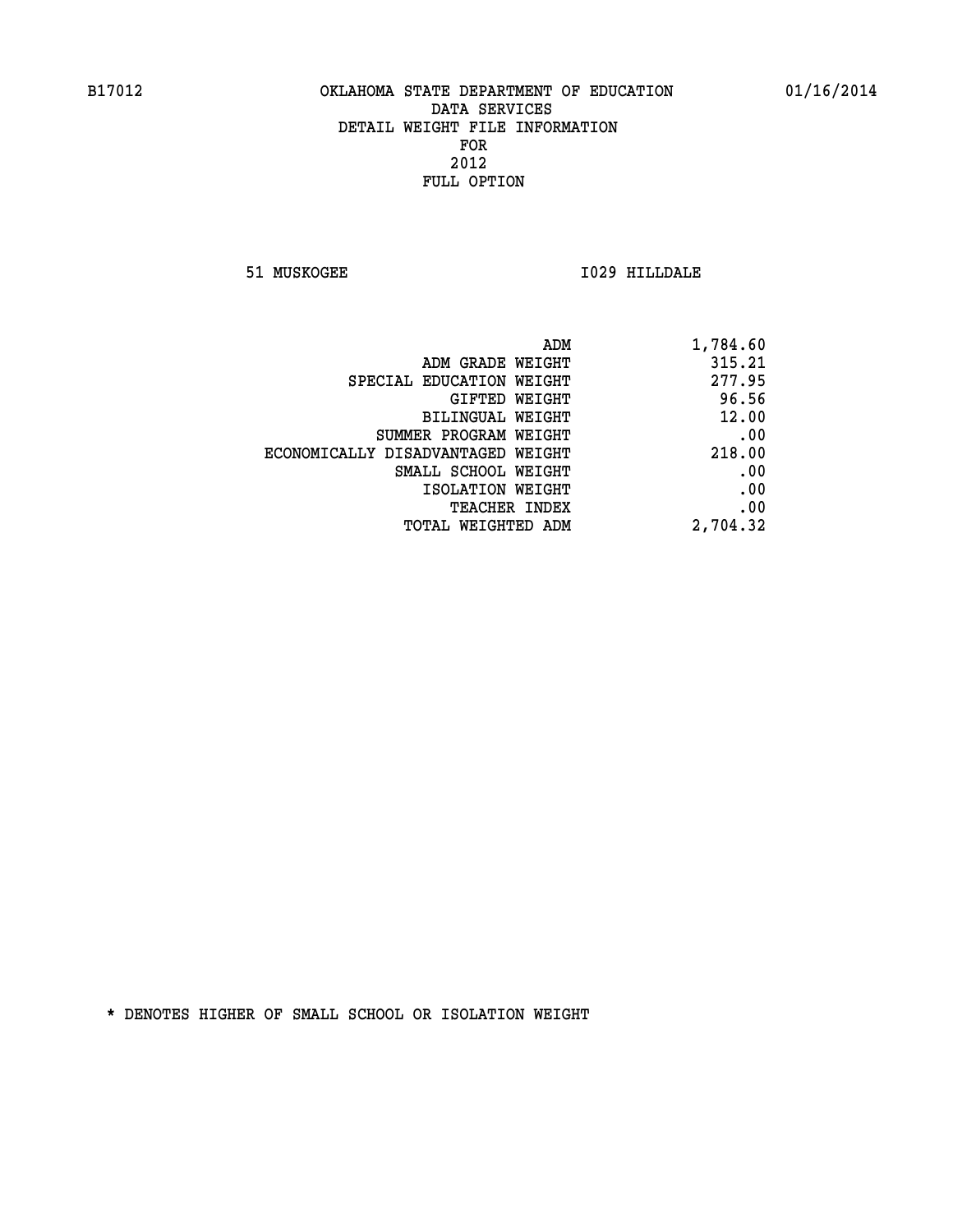51 MUSKOGEE 1046 BRAGGS

| ADM                               | 190.75   |
|-----------------------------------|----------|
| ADM GRADE WEIGHT                  | 37.21    |
| SPECIAL EDUCATION WEIGHT          | 37.05    |
| GIFTED WEIGHT                     | 6.46     |
| BILINGUAL WEIGHT                  | .25      |
| SUMMER PROGRAM WEIGHT             | .00      |
| ECONOMICALLY DISADVANTAGED WEIGHT | 40.25    |
| SMALL SCHOOL WEIGHT               | $24.39*$ |
| ISOLATION WEIGHT                  | .00      |
| <b>TEACHER INDEX</b>              | .00      |
| TOTAL WEIGHTED ADM                | 336.36   |
|                                   |          |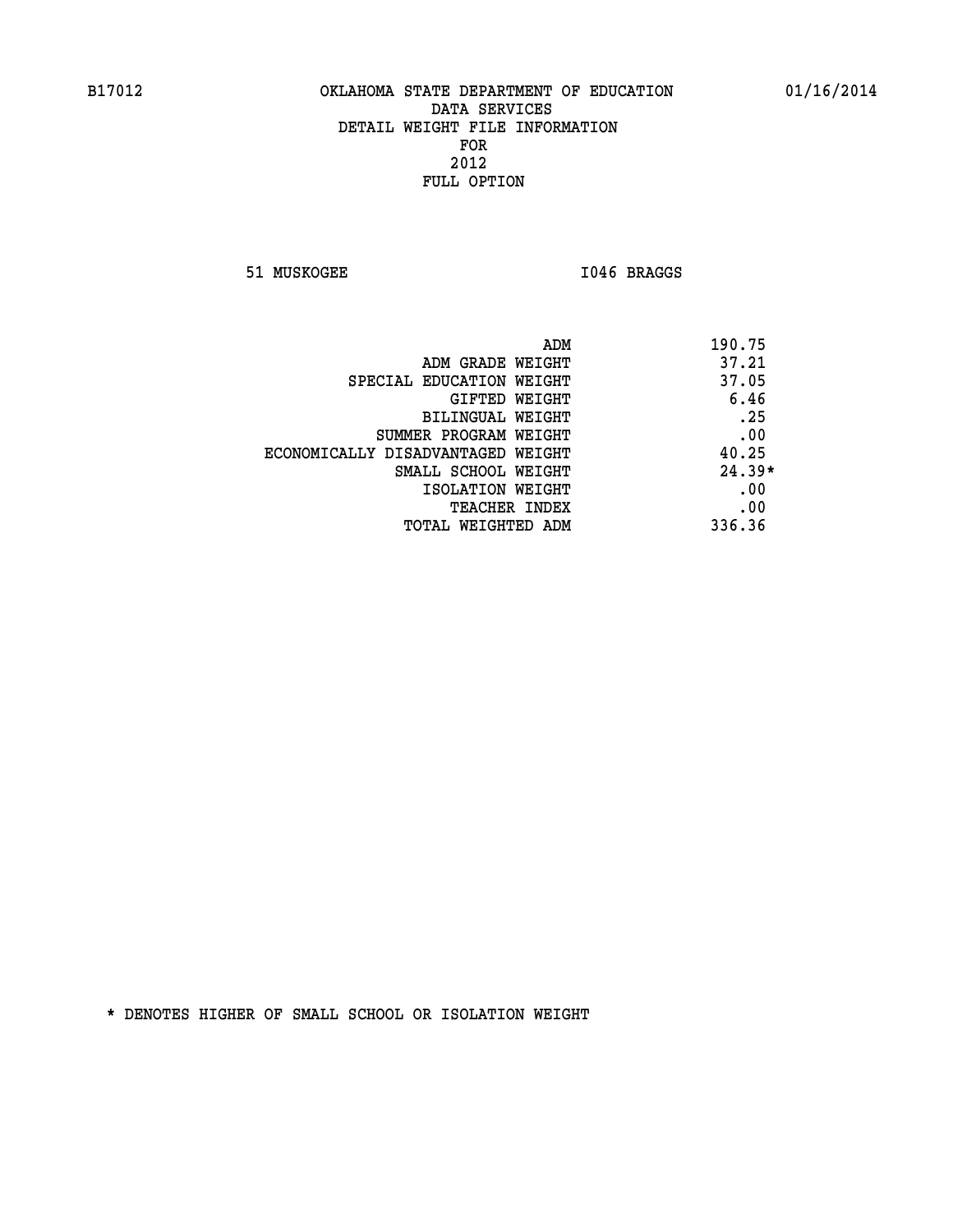**51 MUSKOGEE 1074 WARNER** 

| ADM                               | 709.71   |
|-----------------------------------|----------|
| ADM GRADE WEIGHT                  | 141.95   |
| SPECIAL EDUCATION WEIGHT          | 149.10   |
| GIFTED WEIGHT                     | 21.76    |
| BILINGUAL WEIGHT                  | .00      |
| SUMMER PROGRAM WEIGHT             | .00      |
| ECONOMICALLY DISADVANTAGED WEIGHT | 131.75   |
| SMALL SCHOOL WEIGHT               | .00      |
| ISOLATION WEIGHT                  | .00      |
| TEACHER INDEX                     | .00      |
| TOTAL WEIGHTED ADM                | 1,154.27 |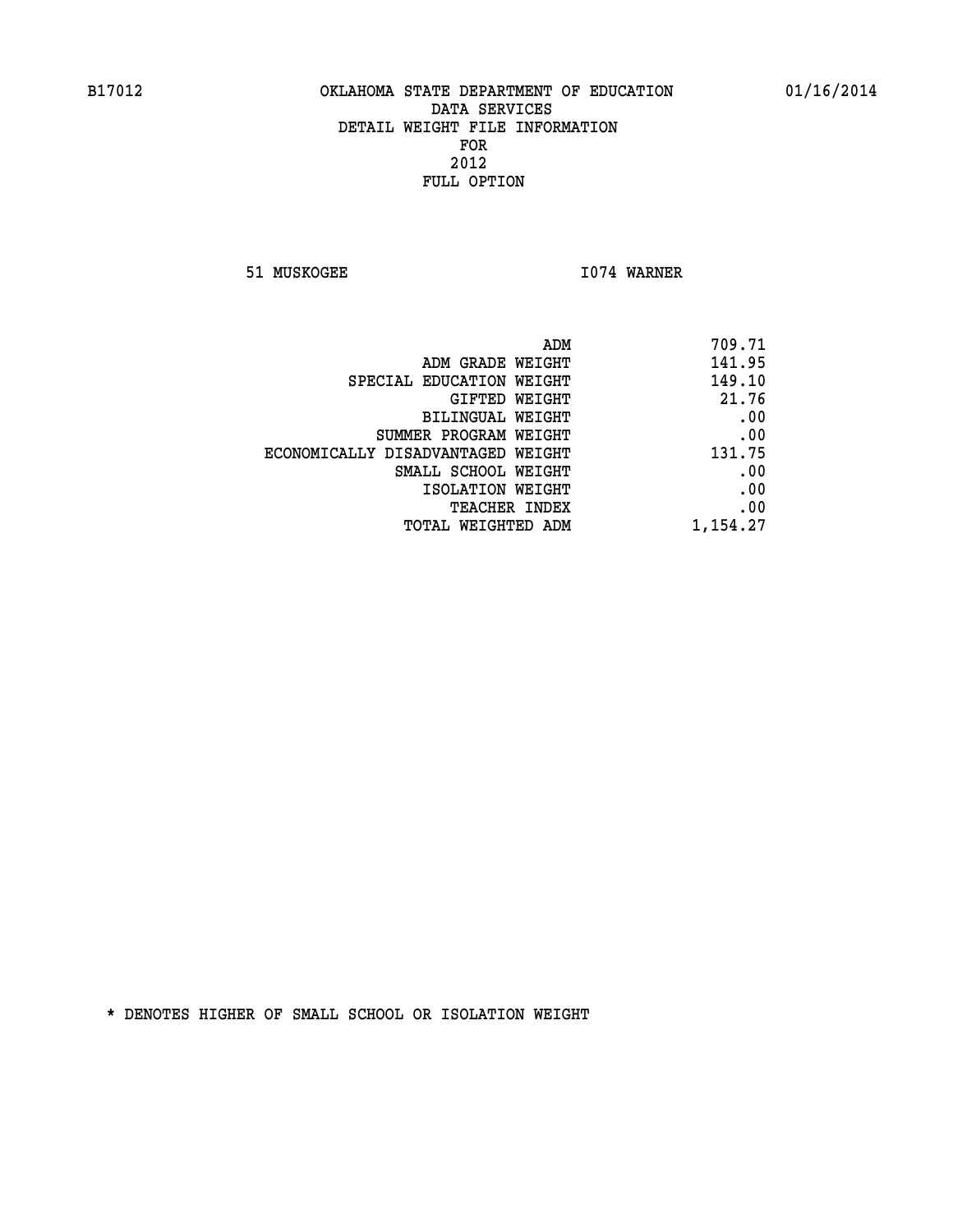**51 MUSKOGEE 1088 PORUM** 

| ADM                               | 491.97  |
|-----------------------------------|---------|
| ADM GRADE WEIGHT                  | 101.60  |
| SPECIAL EDUCATION WEIGHT          | 87.05   |
| GIFTED WEIGHT                     | 18.70   |
| BILINGUAL WEIGHT                  | .00     |
| SUMMER PROGRAM WEIGHT             | .00     |
| ECONOMICALLY DISADVANTAGED WEIGHT | 94.00   |
| SMALL SCHOOL WEIGHT               | $6.89*$ |
| ISOLATION WEIGHT                  | .00     |
| <b>TEACHER INDEX</b>              | 34.17   |
| TOTAL WEIGHTED ADM                | 834.38  |
|                                   |         |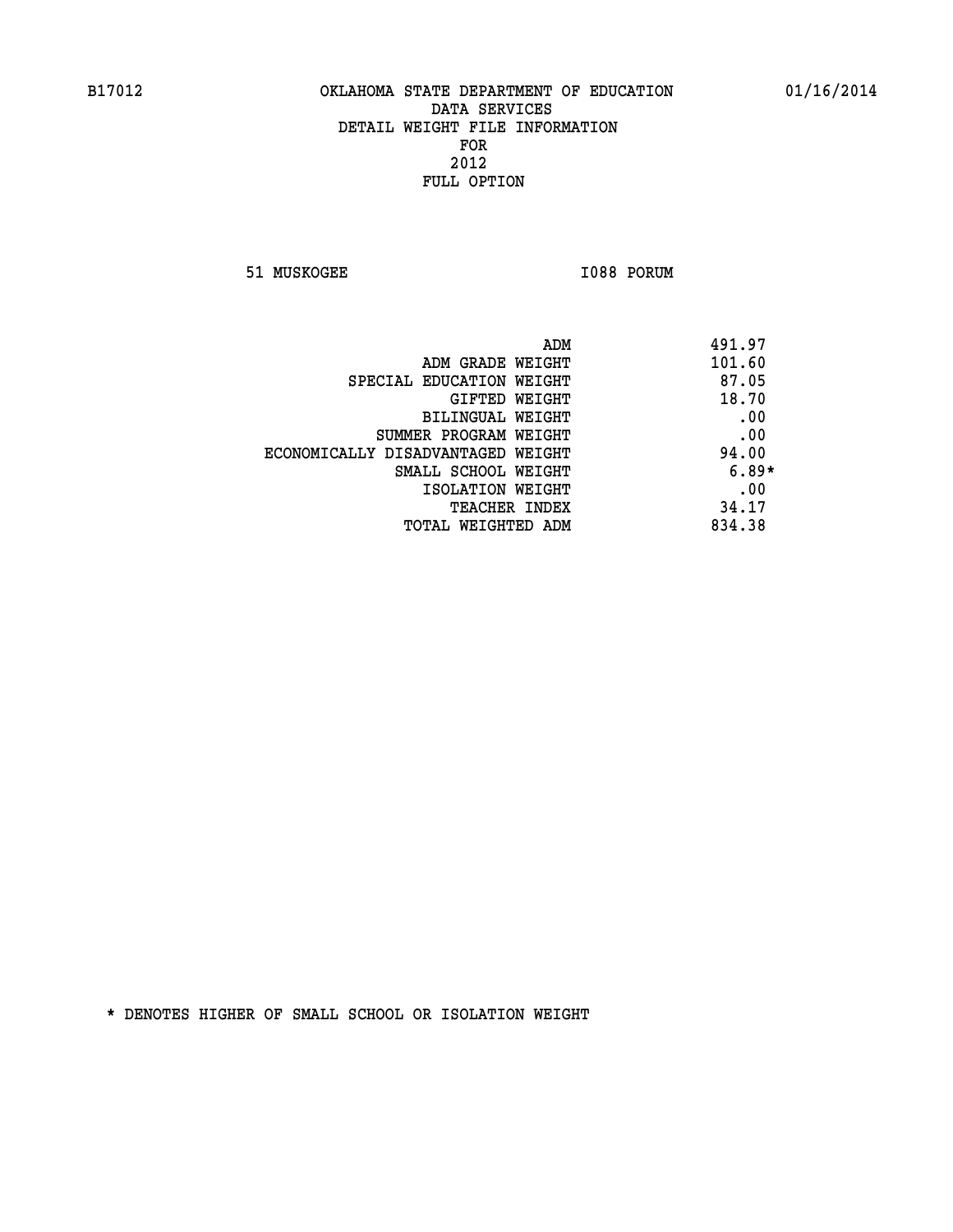**52 NOBLE I001 PERRY** 

| ADM                               | 1,150.97 |
|-----------------------------------|----------|
| ADM GRADE WEIGHT                  | 189.39   |
| SPECIAL EDUCATION WEIGHT          | 162.75   |
| GIFTED WEIGHT                     | 38.08    |
| BILINGUAL WEIGHT                  | 6.50     |
| SUMMER PROGRAM WEIGHT             | .00      |
| ECONOMICALLY DISADVANTAGED WEIGHT | 150.25   |
| SMALL SCHOOL WEIGHT               | .00      |
| ISOLATION WEIGHT                  | .00      |
| <b>TEACHER INDEX</b>              | .00      |
| <b>TOTAL WEIGHTED ADM</b>         | 1,697.94 |
|                                   |          |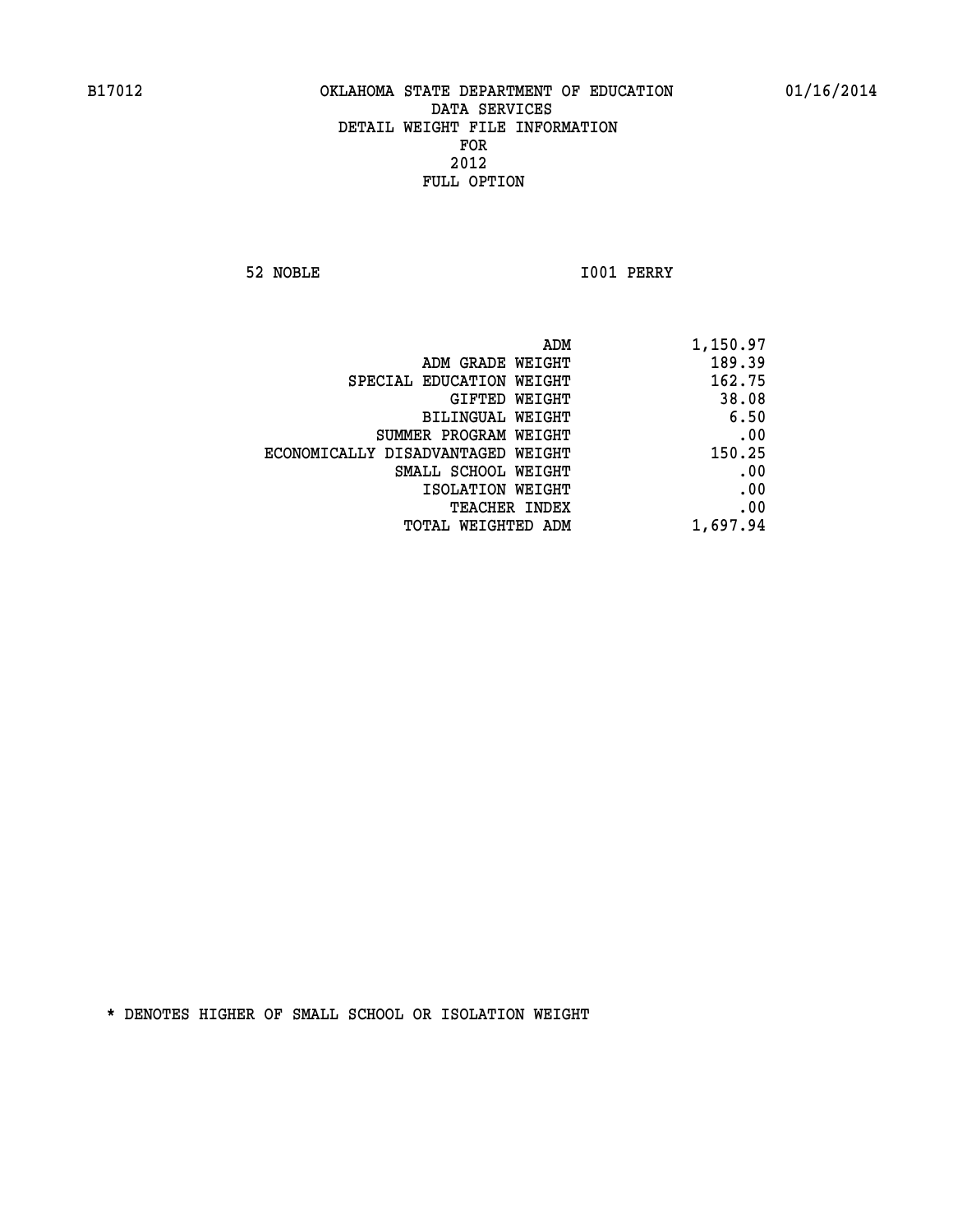**52 NOBLE I002 BILLINGS** 

|                                   | ADM | 79.98    |
|-----------------------------------|-----|----------|
| ADM GRADE WEIGHT                  |     | 15.77    |
| SPECIAL EDUCATION WEIGHT          |     | 19.05    |
| GIFTED WEIGHT                     |     | 1.70     |
| BILINGUAL WEIGHT                  |     | .00      |
| SUMMER PROGRAM WEIGHT             |     | .00      |
| ECONOMICALLY DISADVANTAGED WEIGHT |     | 16.00    |
| SMALL SCHOOL WEIGHT               |     | 13.58    |
| ISOLATION WEIGHT                  |     | $33.74*$ |
| TEACHER INDEX                     |     | .00      |
| TOTAL WEIGHTED ADM                |     | 166.24   |
|                                   |     |          |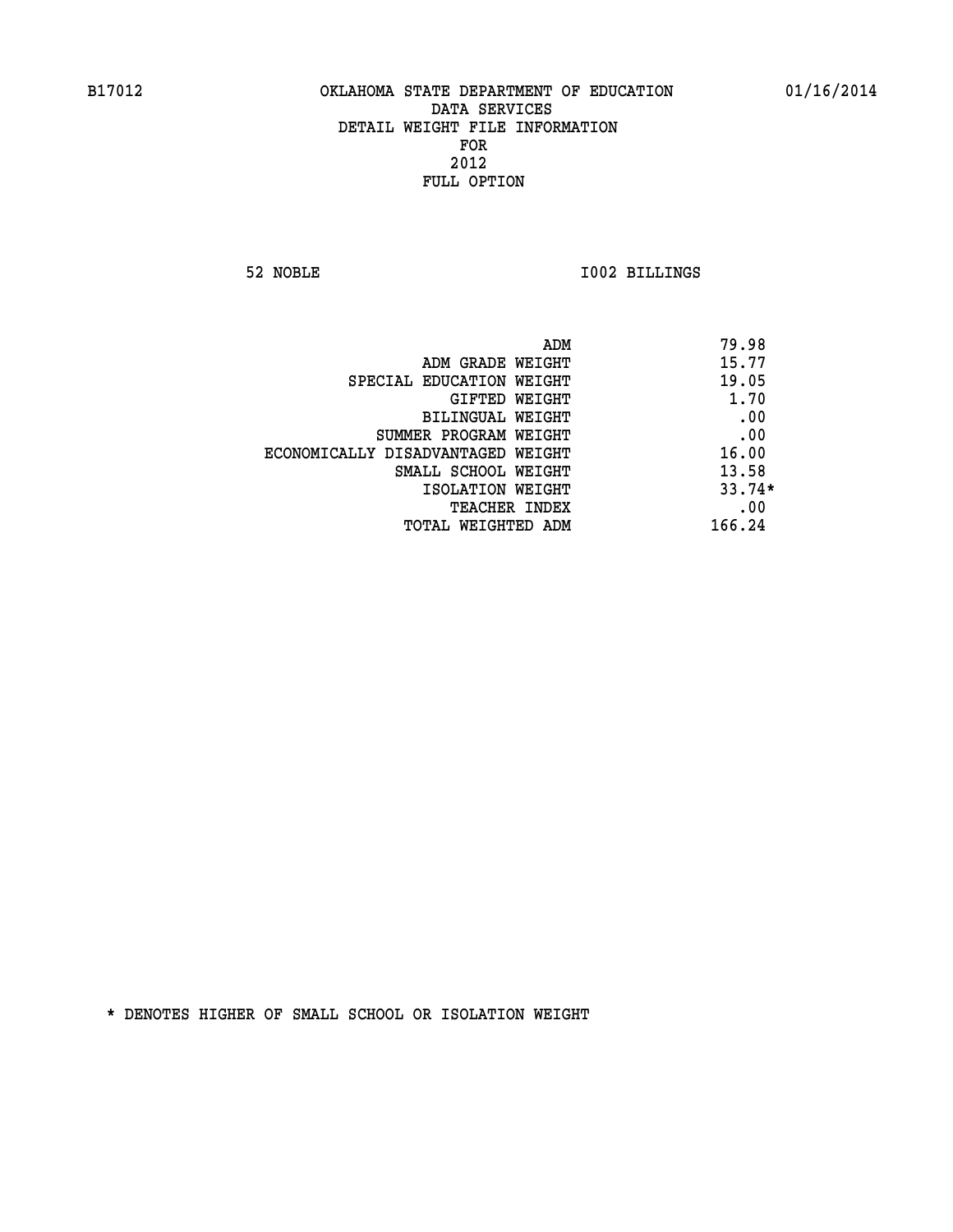**52 NOBLE I004 FRONTIER** 

|                                   | ADM<br>342.11 |
|-----------------------------------|---------------|
| ADM GRADE WEIGHT                  | 53.54         |
| SPECIAL EDUCATION WEIGHT          | 30.85         |
| GIFTED WEIGHT                     | 9.86          |
| BILINGUAL WEIGHT                  | .00           |
| SUMMER PROGRAM WEIGHT             | .00           |
| ECONOMICALLY DISADVANTAGED WEIGHT | 62.25         |
| SMALL SCHOOL WEIGHT               | 24.17         |
| ISOLATION WEIGHT                  | $164.21*$     |
| <b>TEACHER INDEX</b>              | 9.80          |
| TOTAL WEIGHTED ADM                | 672.62        |
|                                   |               |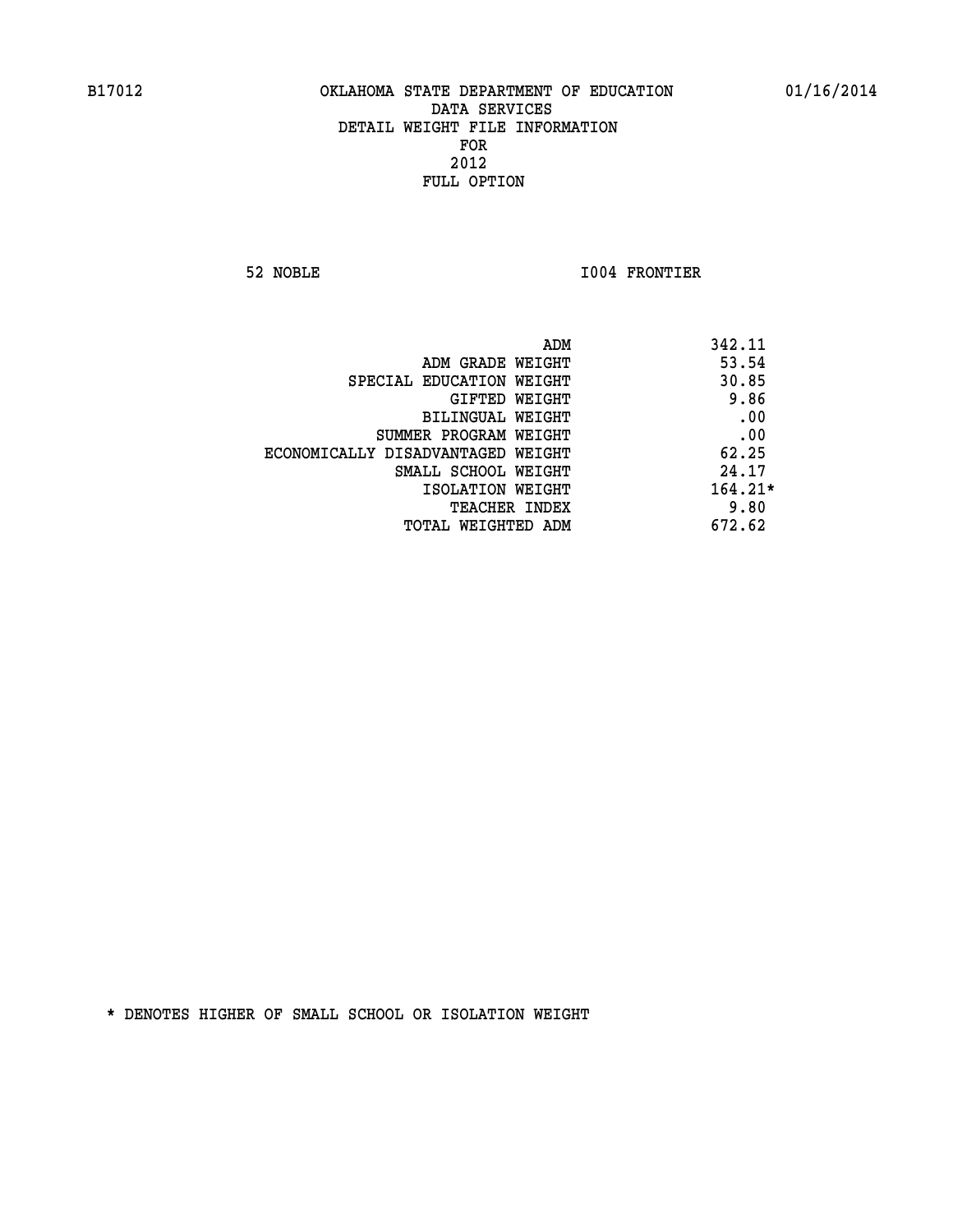**52 NOBLE I006 MORRISON** 

| ADM                               | 566.09 |
|-----------------------------------|--------|
| ADM GRADE WEIGHT                  | 112.97 |
| SPECIAL EDUCATION WEIGHT          | 70.80  |
| GIFTED WEIGHT                     | 23.46  |
| BILINGUAL WEIGHT                  | .00    |
| SUMMER PROGRAM WEIGHT             | .00    |
| ECONOMICALLY DISADVANTAGED WEIGHT | 83.75  |
| SMALL SCHOOL WEIGHT               | .00    |
| ISOLATION WEIGHT                  | .00    |
| TEACHER INDEX                     | .00    |
| TOTAL WEIGHTED ADM                | 857.07 |
|                                   |        |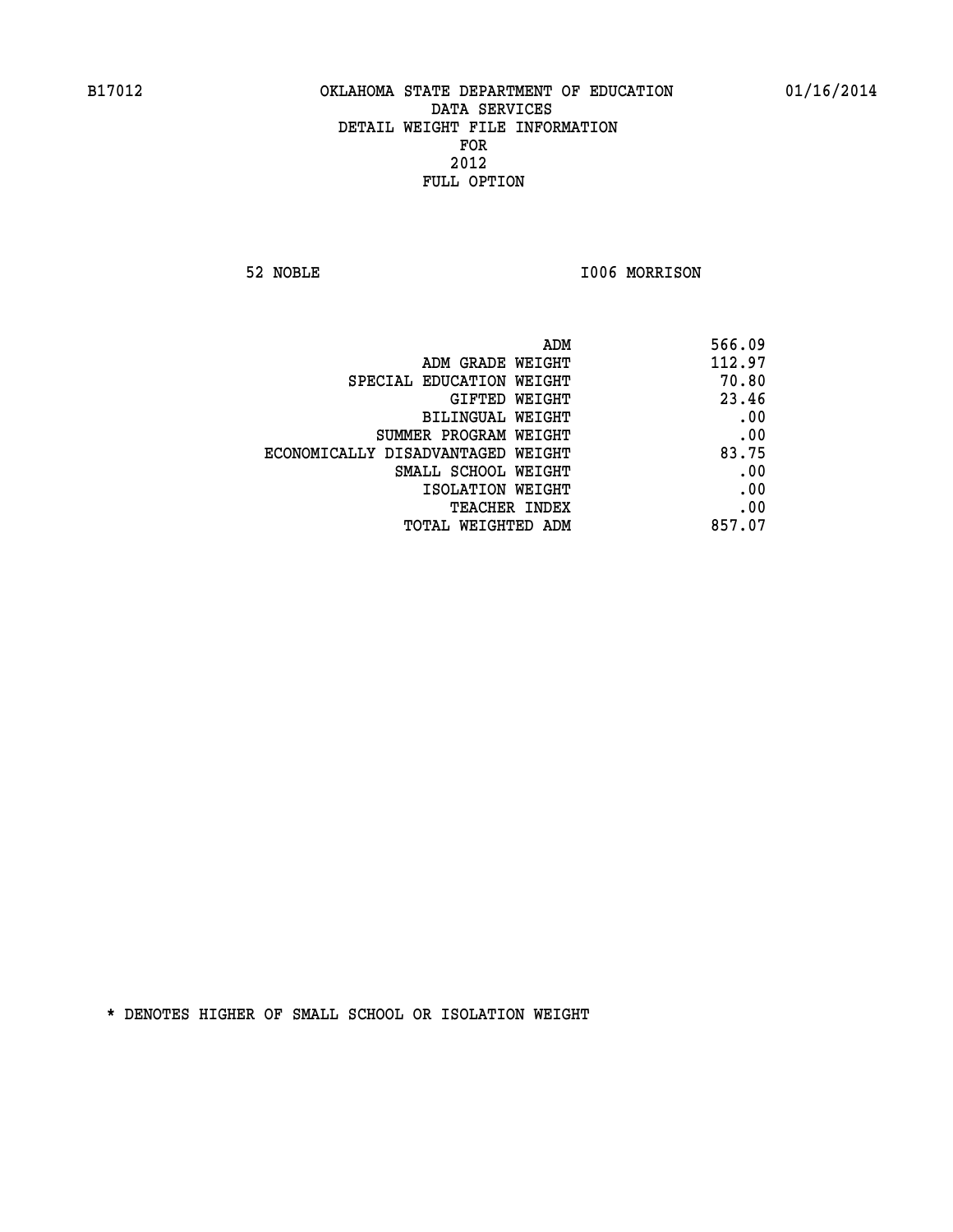**53 NOWATA I003 OKLAHOMA UNION** 

| 661.67    | ADM                               |
|-----------|-----------------------------------|
| 122.50    | ADM GRADE WEIGHT                  |
| 57.65     | SPECIAL EDUCATION WEIGHT          |
| 8.16      | <b>GIFTED WEIGHT</b>              |
| .00       | BILINGUAL WEIGHT                  |
| .00       | SUMMER PROGRAM WEIGHT             |
| 102.25    | ECONOMICALLY DISADVANTAGED WEIGHT |
| .00       | SMALL SCHOOL WEIGHT               |
| $198.50*$ | ISOLATION WEIGHT                  |
| .00       | <b>TEACHER INDEX</b>              |
| 1,150.73  | TOTAL WEIGHTED ADM                |
|           |                                   |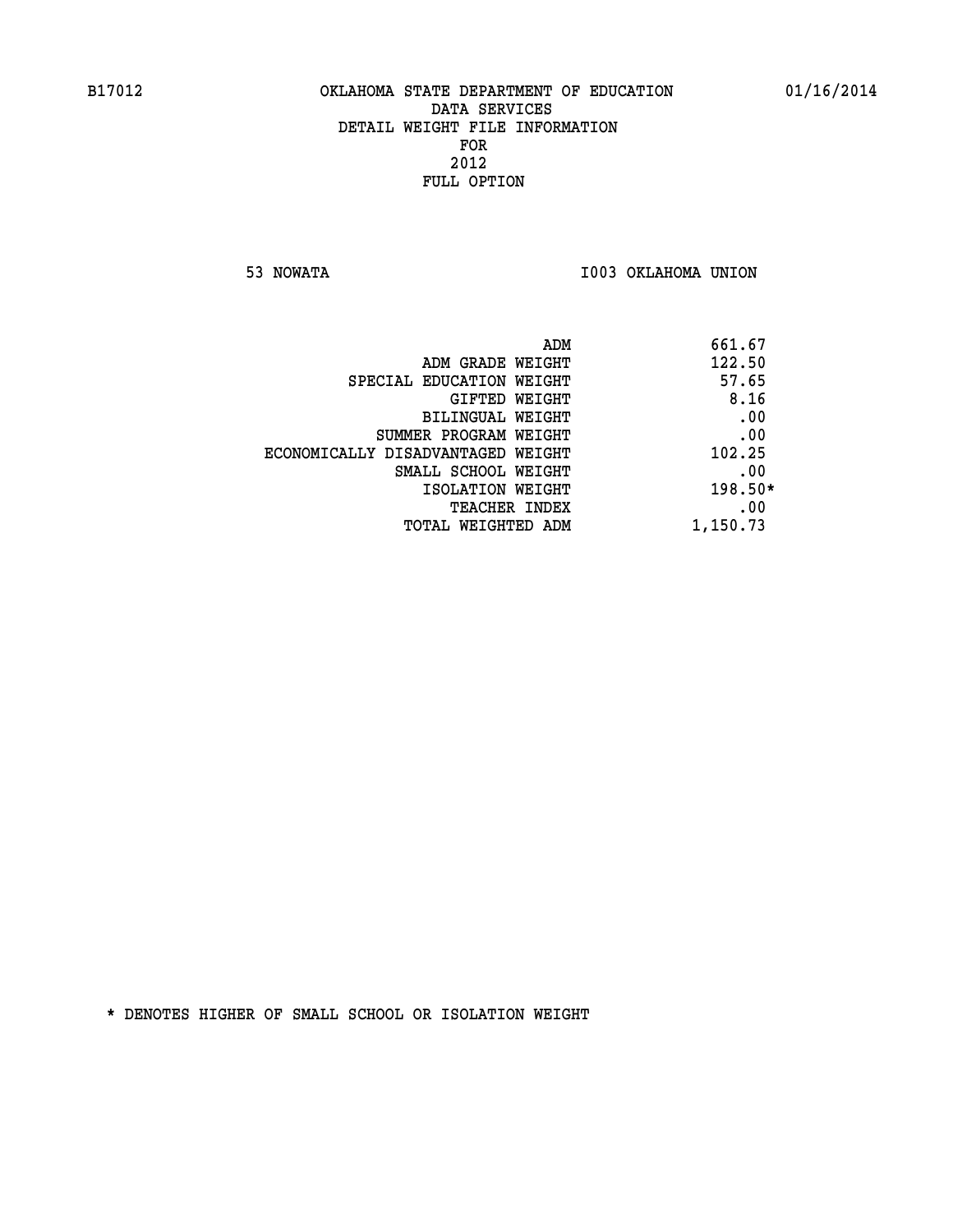**53 NOWATA I040 NOWATA** 

| 1,014.24 |
|----------|
| 201.58   |
| 154.35   |
| 39.78    |
| .00      |
| .00      |
| 155.50   |
| .00      |
| .00      |
| .00      |
| 1,565.45 |
|          |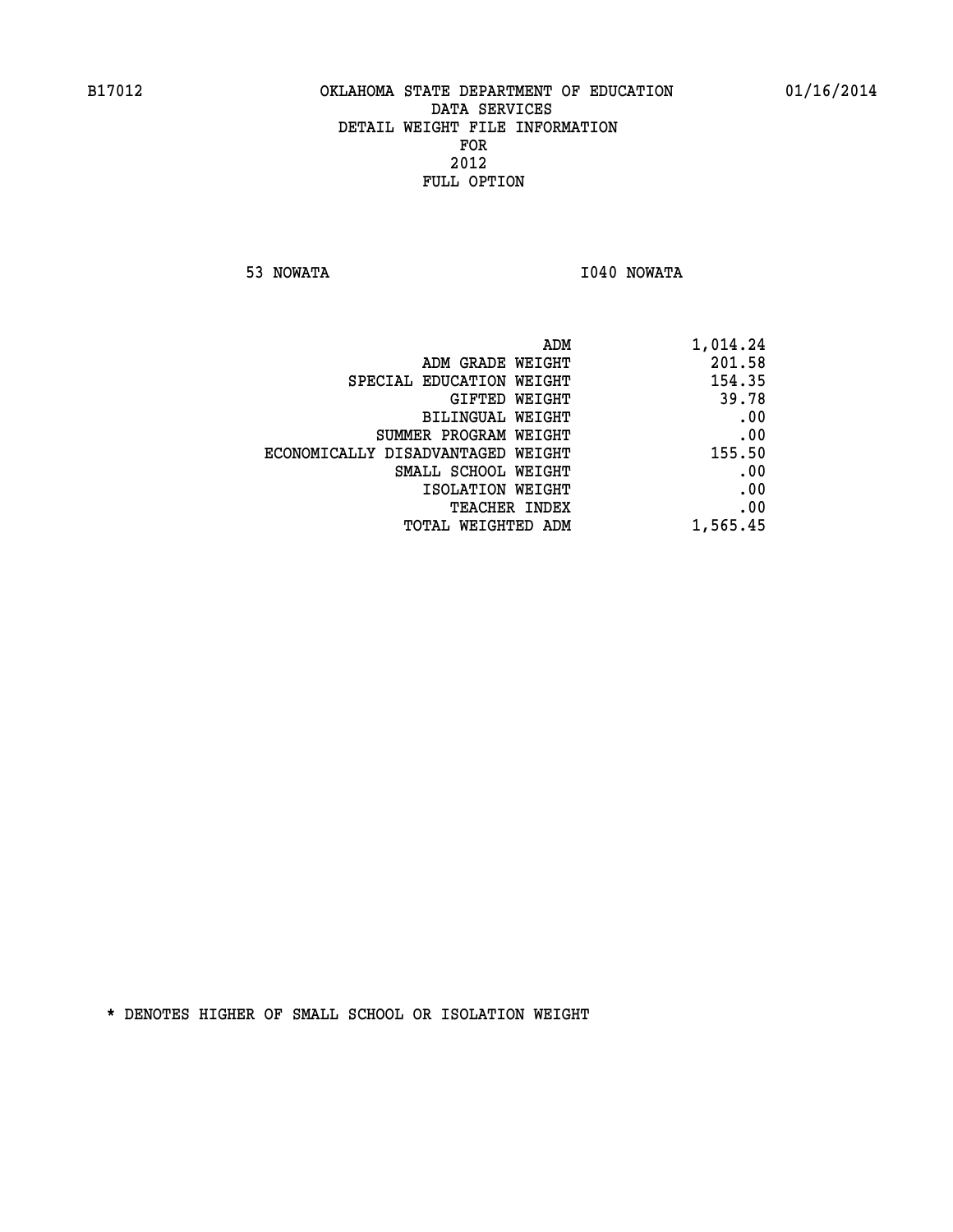**53 NOWATA I051 SOUTH COFFEYVILLE** 

| ADM                               | 271.40   |
|-----------------------------------|----------|
| ADM GRADE WEIGHT                  | 51.86    |
| SPECIAL EDUCATION WEIGHT          | 27.85    |
| <b>GIFTED WEIGHT</b>              | 7.48     |
| BILINGUAL WEIGHT                  | .00      |
| SUMMER PROGRAM WEIGHT             | .00      |
| ECONOMICALLY DISADVANTAGED WEIGHT | 44.50    |
| SMALL SCHOOL WEIGHT               | $26.43*$ |
| ISOLATION WEIGHT                  | .00      |
| TEACHER INDEX                     | .00      |
| TOTAL WEIGHTED ADM                | 429.52   |
|                                   |          |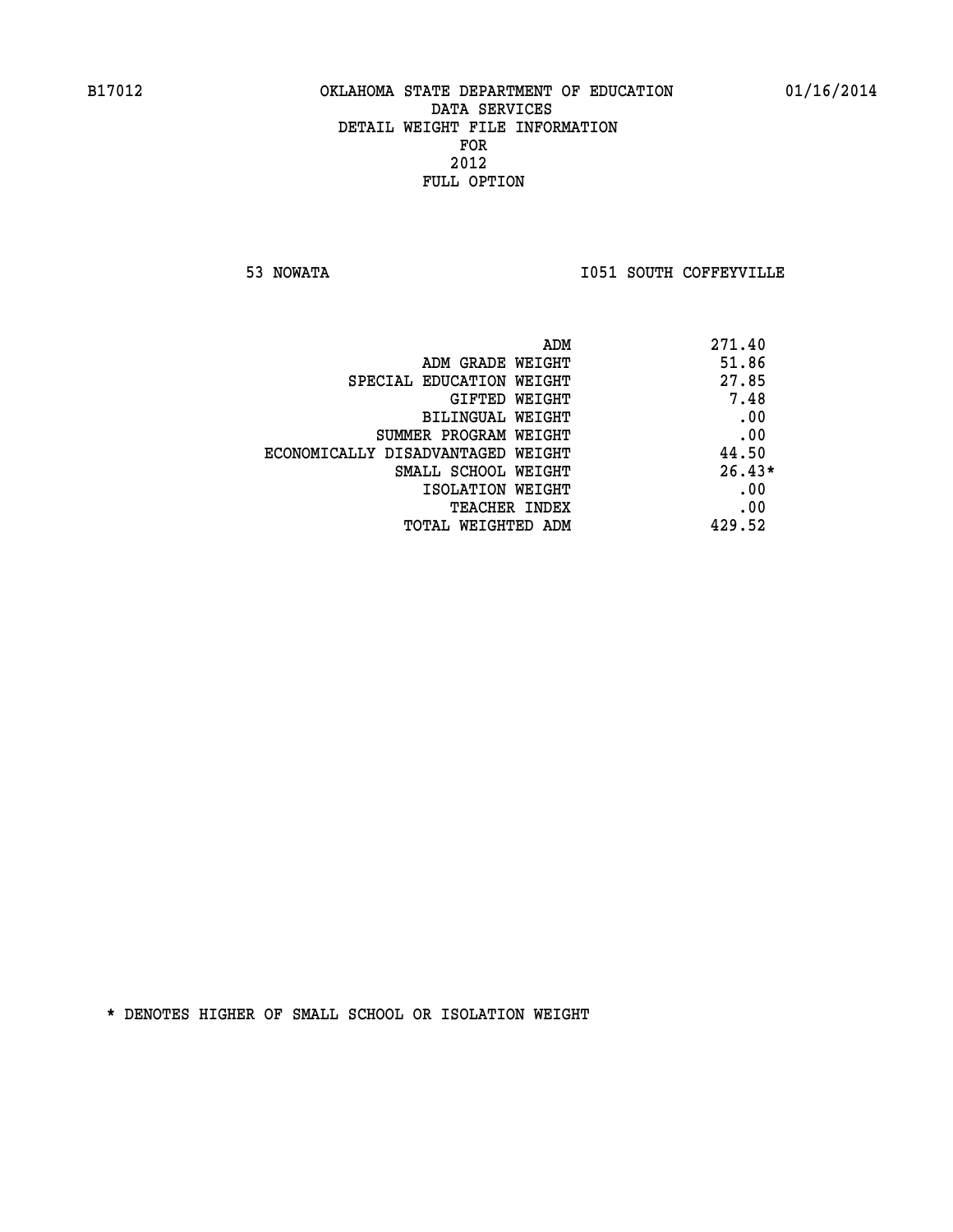**54 OKFUSKEE C029 BEARDEN** 

| ADM                               | 114.48   |
|-----------------------------------|----------|
| ADM GRADE WEIGHT                  | 21.92    |
| SPECIAL EDUCATION WEIGHT          | 13.55    |
| GIFTED WEIGHT                     | 3.06     |
| BILINGUAL WEIGHT                  | .00      |
| SUMMER PROGRAM WEIGHT             | .00      |
| ECONOMICALLY DISADVANTAGED WEIGHT | 19.75    |
| SMALL SCHOOL WEIGHT               | $17.94*$ |
| ISOLATION WEIGHT                  | .00      |
| <b>TEACHER INDEX</b>              | 3.39     |
| TOTAL WEIGHTED ADM                | 194.09   |
|                                   |          |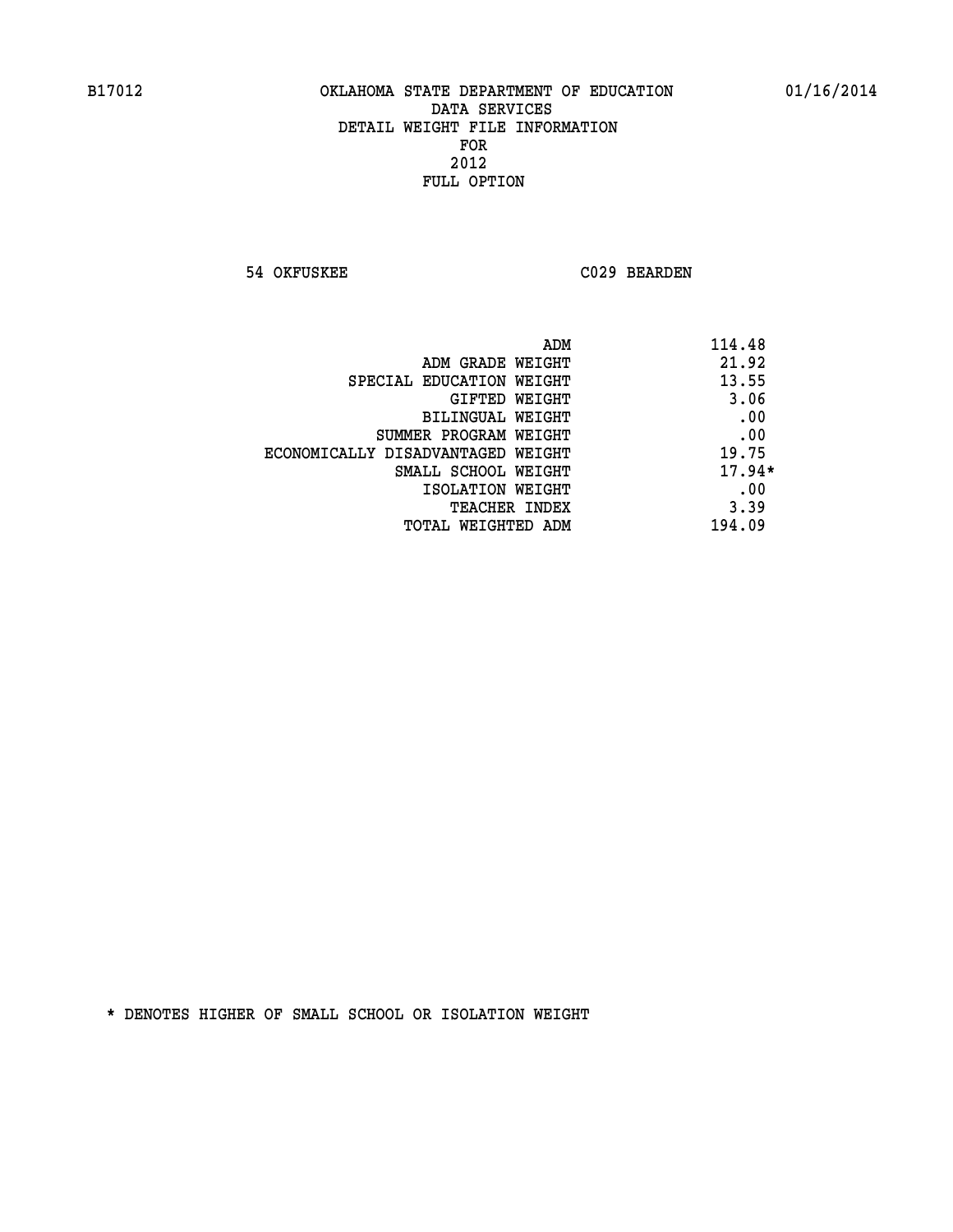**54 OKFUSKEE E003 GRAHAM CHARTER: EPIC** 

| ADM                               | 1,517.71 |
|-----------------------------------|----------|
| ADM GRADE WEIGHT                  | 304.73   |
| SPECIAL EDUCATION WEIGHT          | 58.75    |
| GIFTED WEIGHT                     | 41.14    |
| BILINGUAL WEIGHT                  | 3.25     |
| SUMMER PROGRAM WEIGHT             | .00      |
| ECONOMICALLY DISADVANTAGED WEIGHT | 194.25   |
| SMALL SCHOOL WEIGHT               | .00      |
| ISOLATION WEIGHT                  | .00      |
| TEACHER INDEX                     | .00      |
| TOTAL WEIGHTED ADM                | 2,119.83 |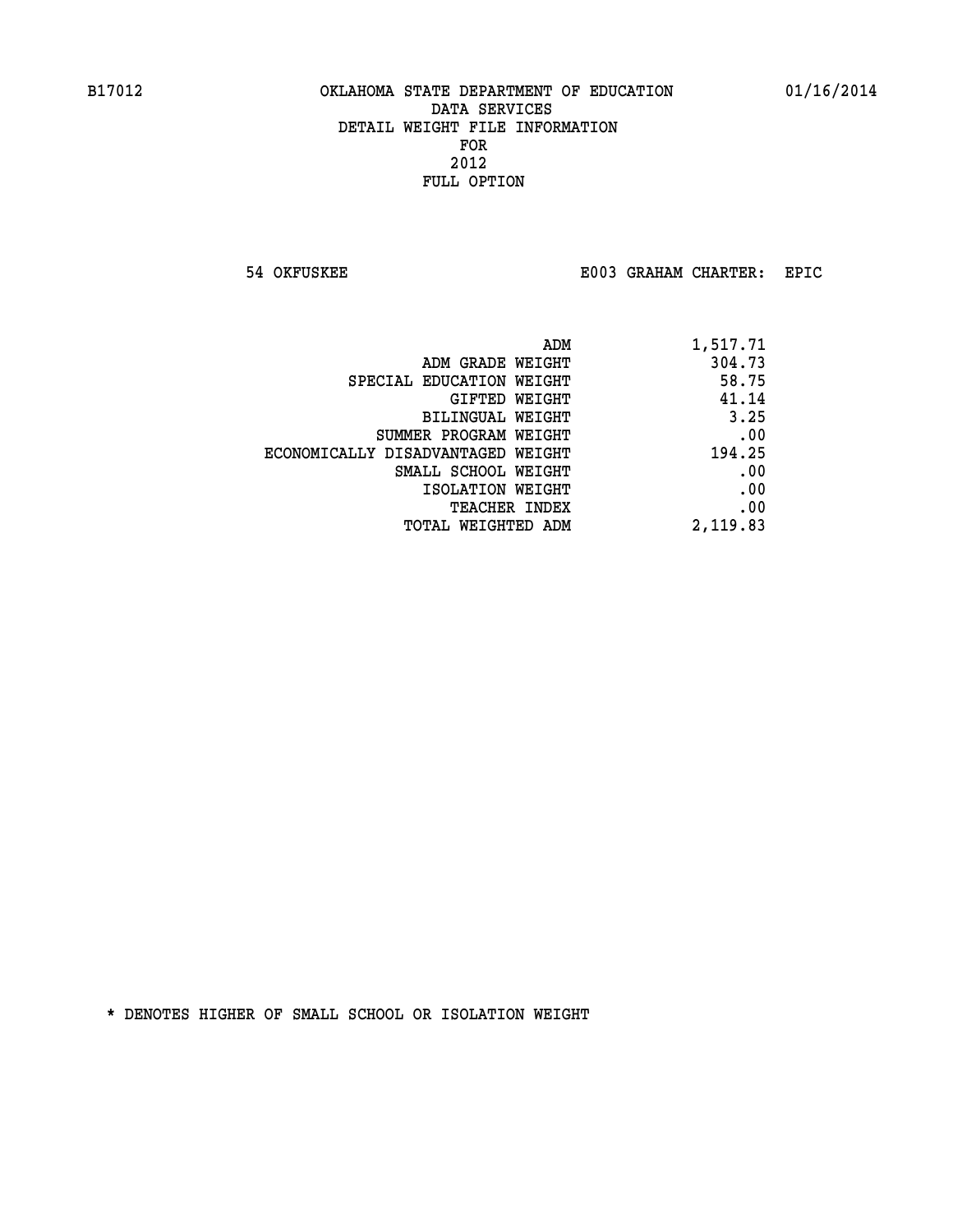**54 OKFUSKEE 1002 MASON** 

|                                   | 260.63<br>ADM |
|-----------------------------------|---------------|
| ADM GRADE WEIGHT                  | 53.69         |
| SPECIAL EDUCATION WEIGHT          | 19.90         |
| GIFTED WEIGHT                     | 17.00         |
| BILINGUAL WEIGHT                  | 4.25          |
| SUMMER PROGRAM WEIGHT             | .00           |
| ECONOMICALLY DISADVANTAGED WEIGHT | 51.50         |
| SMALL SCHOOL WEIGHT               | $26.44*$      |
| ISOLATION WEIGHT                  | .00           |
| <b>TEACHER INDEX</b>              | .00           |
| TOTAL WEIGHTED ADM                | 433.41        |
|                                   |               |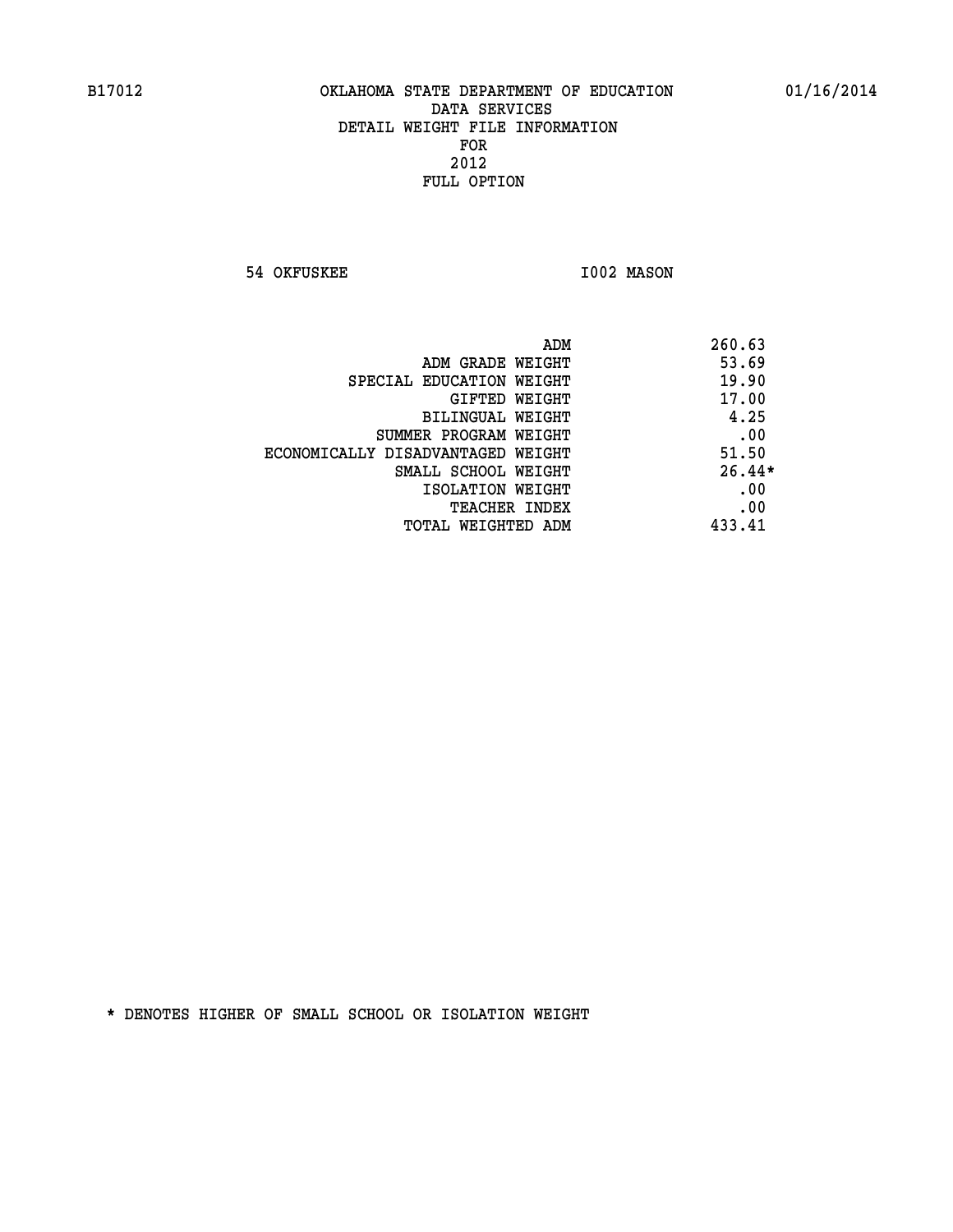**54 OKFUSKEE 1014 PADEN** 

| ADM                               | 253.48   |
|-----------------------------------|----------|
| ADM GRADE WEIGHT                  | 49.77    |
| SPECIAL EDUCATION WEIGHT          | 40.10    |
| GIFTED WEIGHT                     | 7.48     |
| BILINGUAL WEIGHT                  | .00      |
| SUMMER PROGRAM WEIGHT             | .00      |
| ECONOMICALLY DISADVANTAGED WEIGHT | 45.25    |
| SMALL SCHOOL WEIGHT               | $26.40*$ |
| ISOLATION WEIGHT                  | .00      |
| <b>TEACHER INDEX</b>              | .00      |
| TOTAL WEIGHTED ADM                | 422.48   |
|                                   |          |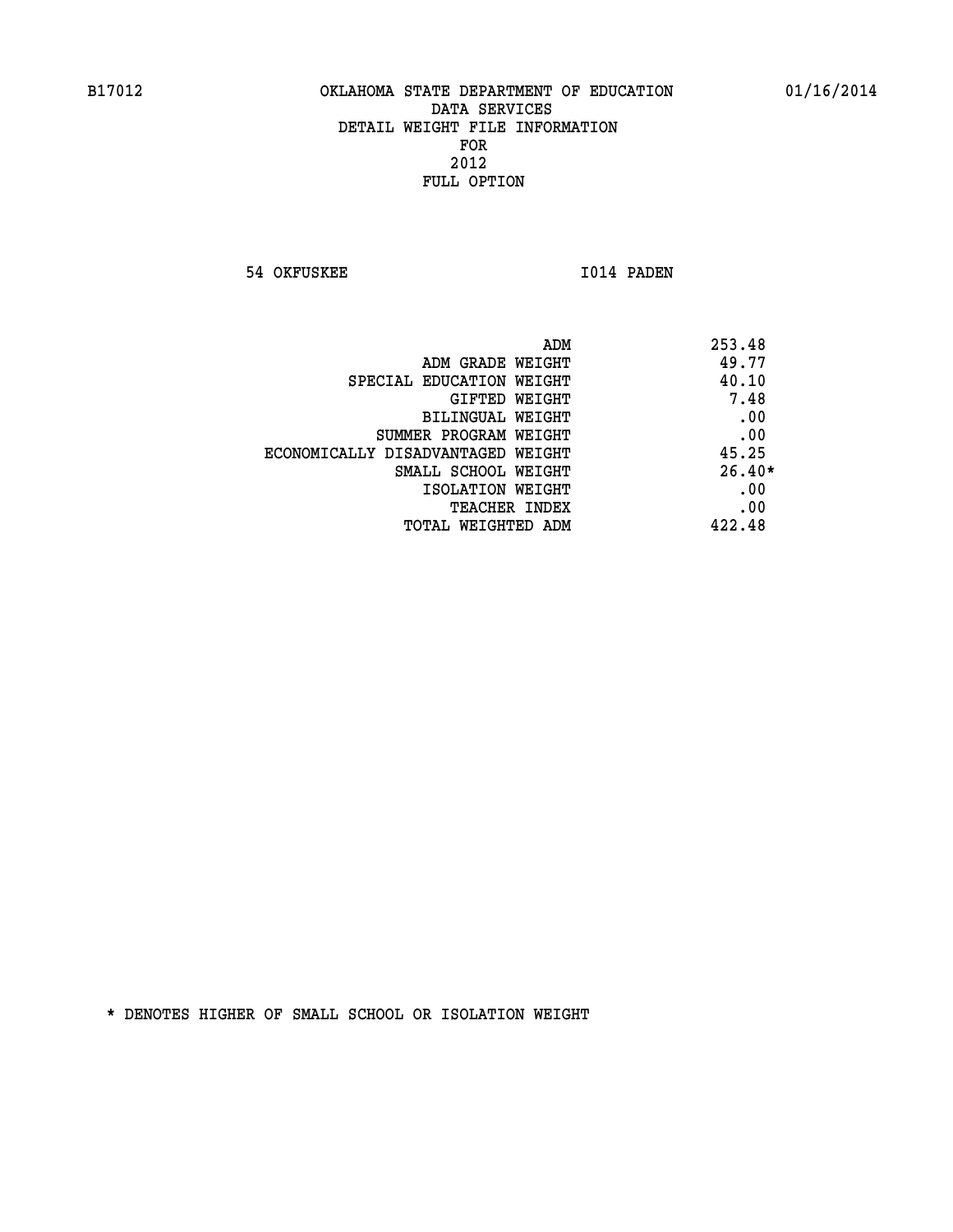**54 OKFUSKEE 1026 OKEMAH** 

| ADM                               | 923.05   |
|-----------------------------------|----------|
| ADM GRADE WEIGHT                  | 191.64   |
| SPECIAL EDUCATION WEIGHT          | 158.80   |
| GIFTED WEIGHT                     | 26.52    |
| BILINGUAL WEIGHT                  | .00      |
| SUMMER PROGRAM WEIGHT             | .00      |
| ECONOMICALLY DISADVANTAGED WEIGHT | 176.50   |
| SMALL SCHOOL WEIGHT               | .00      |
| ISOLATION WEIGHT                  | .00      |
| <b>TEACHER INDEX</b>              | .00      |
| TOTAL WEIGHTED ADM                | 1,476.51 |
|                                   |          |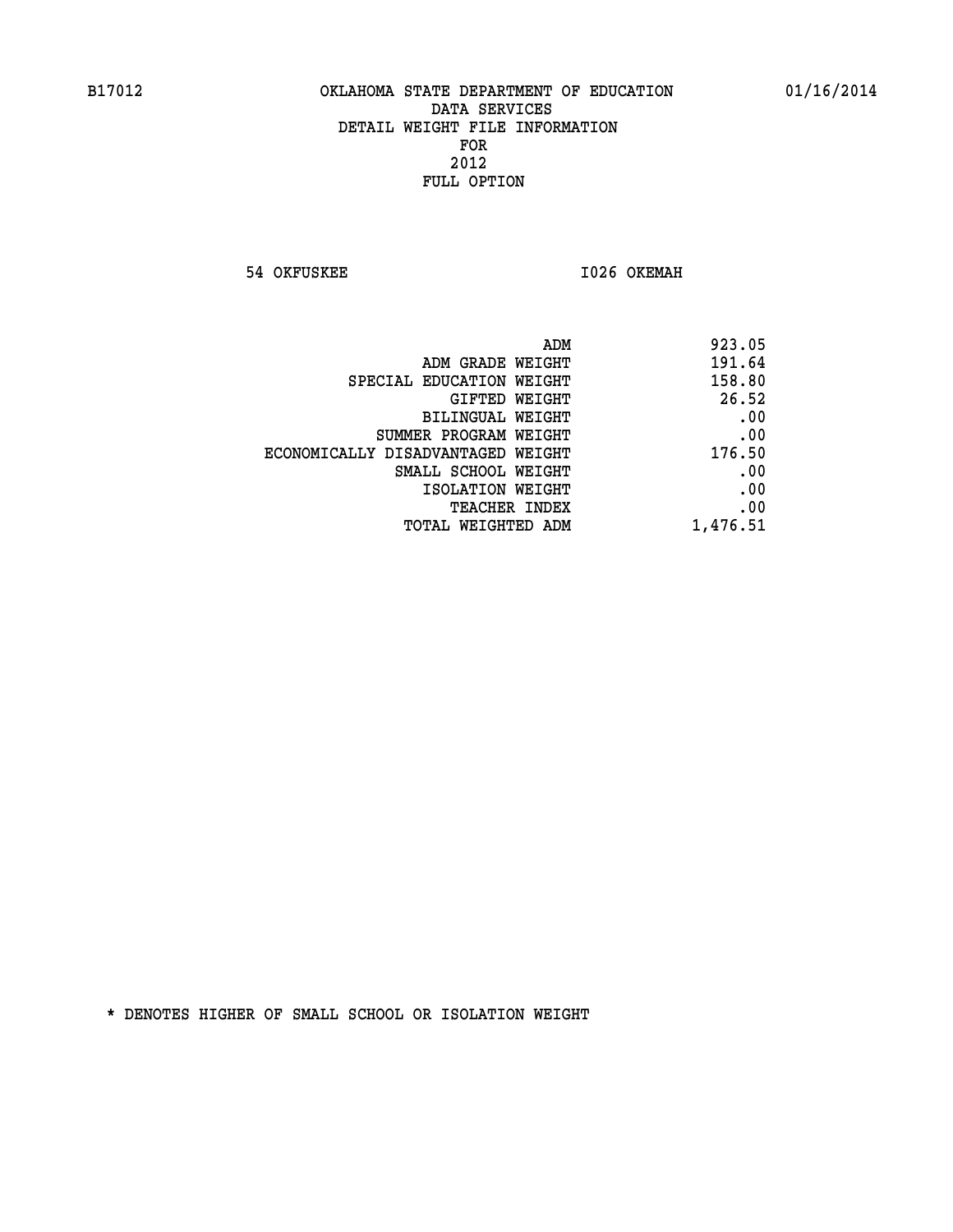**54 OKFUSKEE 1031 WELEETKA** 

|                                   | 449.18<br>ADM |      |
|-----------------------------------|---------------|------|
| ADM GRADE WEIGHT                  | 90.90         |      |
| SPECIAL EDUCATION WEIGHT          | 84.90         |      |
| GIFTED WEIGHT                     | 13.26         |      |
| BILINGUAL WEIGHT                  |               | .00  |
| SUMMER PROGRAM WEIGHT             |               | .00  |
| ECONOMICALLY DISADVANTAGED WEIGHT | 100.50        |      |
| SMALL SCHOOL WEIGHT               | $13.56*$      |      |
| ISOLATION WEIGHT                  |               | .00  |
| TEACHER INDEX                     |               | 5.12 |
| TOTAL WEIGHTED ADM                | 757.42        |      |
|                                   |               |      |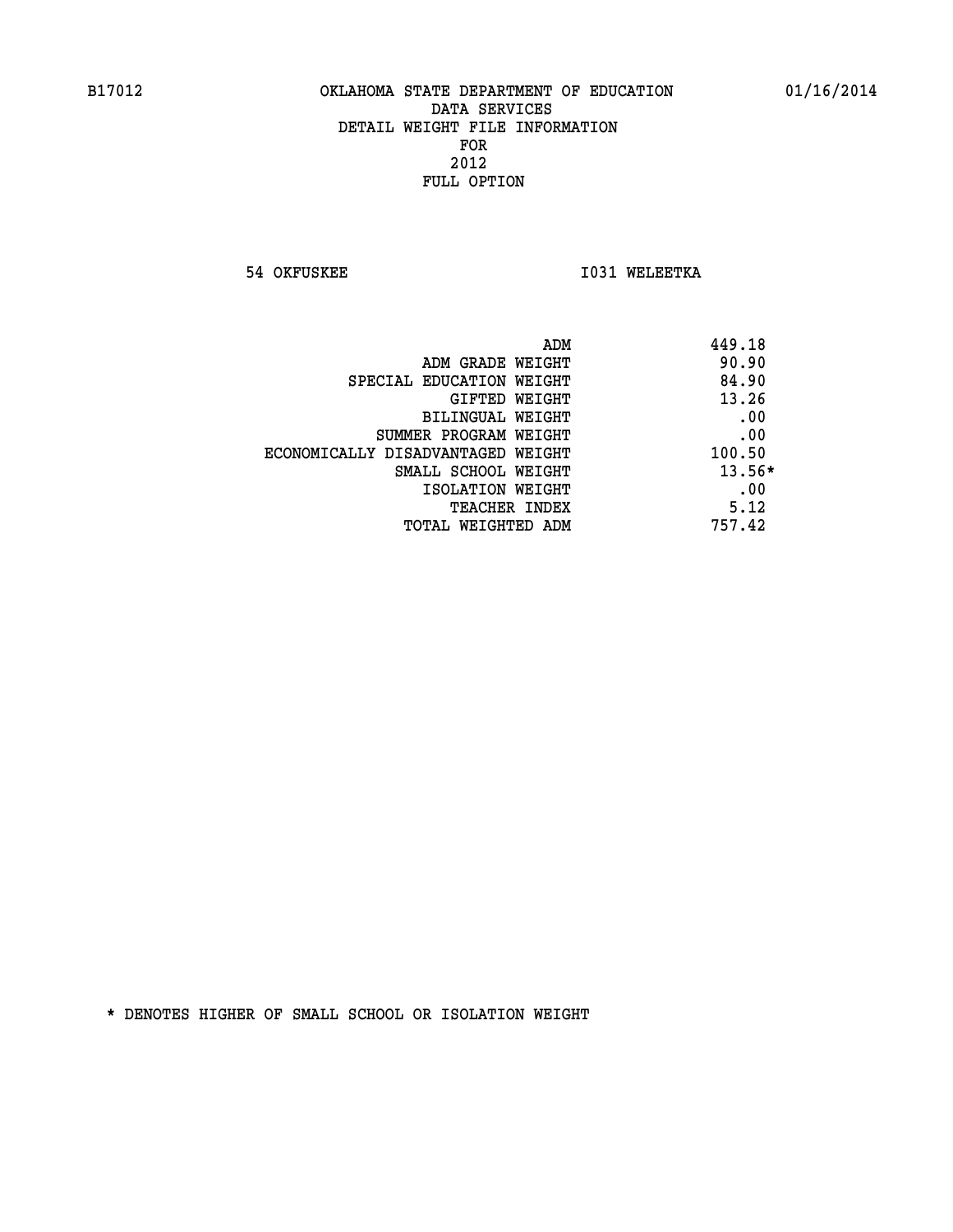**54 OKFUSKEE I054 GRAHAM-DUSTIN** 

|                                   | ADM<br>269.27 |
|-----------------------------------|---------------|
| ADM GRADE WEIGHT                  | 51.51         |
| SPECIAL EDUCATION WEIGHT          | 41.50         |
| GIFTED WEIGHT                     | 2.72          |
| BILINGUAL WEIGHT                  | 1.25          |
| SUMMER PROGRAM WEIGHT             | .00           |
| ECONOMICALLY DISADVANTAGED WEIGHT | 39.25         |
| SMALL SCHOOL WEIGHT               | $36.99*$      |
| ISOLATION WEIGHT                  | 3.82          |
| <b>TEACHER INDEX</b>              | .00           |
| TOTAL WEIGHTED ADM                | 442.49        |
|                                   |               |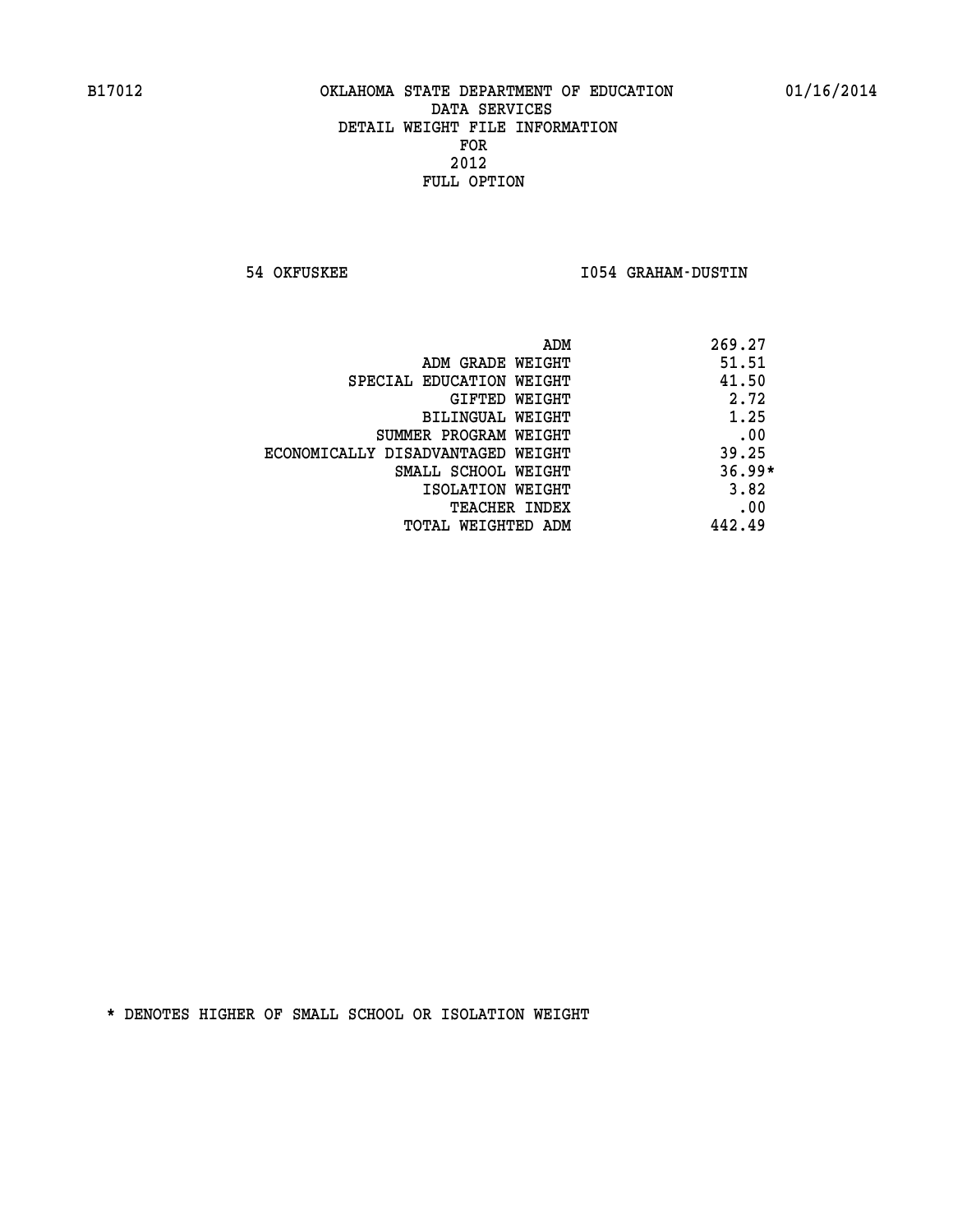**55 OKLAHOMA C029 OAKDALE** 

| 585.01 |
|--------|
| 84.98  |
| 40.30  |
| 27.54  |
| 10.75  |
| .00    |
| 16.50  |
| .00    |
| .00    |
| 33.50  |
| 798.58 |
|        |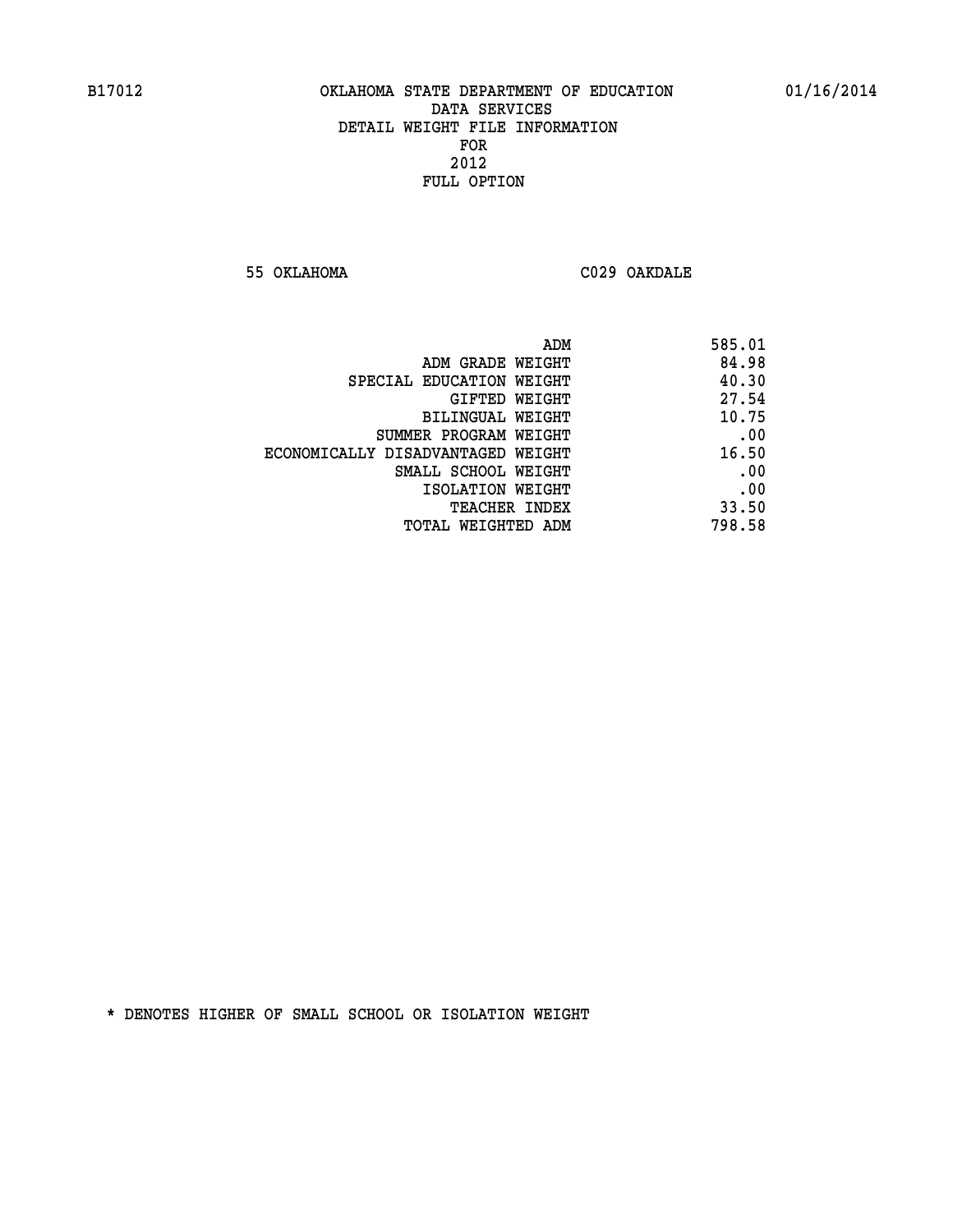**55 OKLAHOMA C074 CRUTCHO** 

|                                   | ADM<br>302.88 |          |
|-----------------------------------|---------------|----------|
| ADM GRADE WEIGHT                  | 64.55         |          |
| SPECIAL EDUCATION WEIGHT          | 38.80         |          |
| GIFTED WEIGHT                     |               | 8.50     |
| BILINGUAL WEIGHT                  |               | .75      |
| SUMMER PROGRAM WEIGHT             |               | .00      |
| ECONOMICALLY DISADVANTAGED WEIGHT | 73.75         |          |
| SMALL SCHOOL WEIGHT               |               | $25.89*$ |
| ISOLATION WEIGHT                  |               | .00      |
| <b>TEACHER INDEX</b>              |               | .00      |
| TOTAL WEIGHTED ADM                | 515.12        |          |
|                                   |               |          |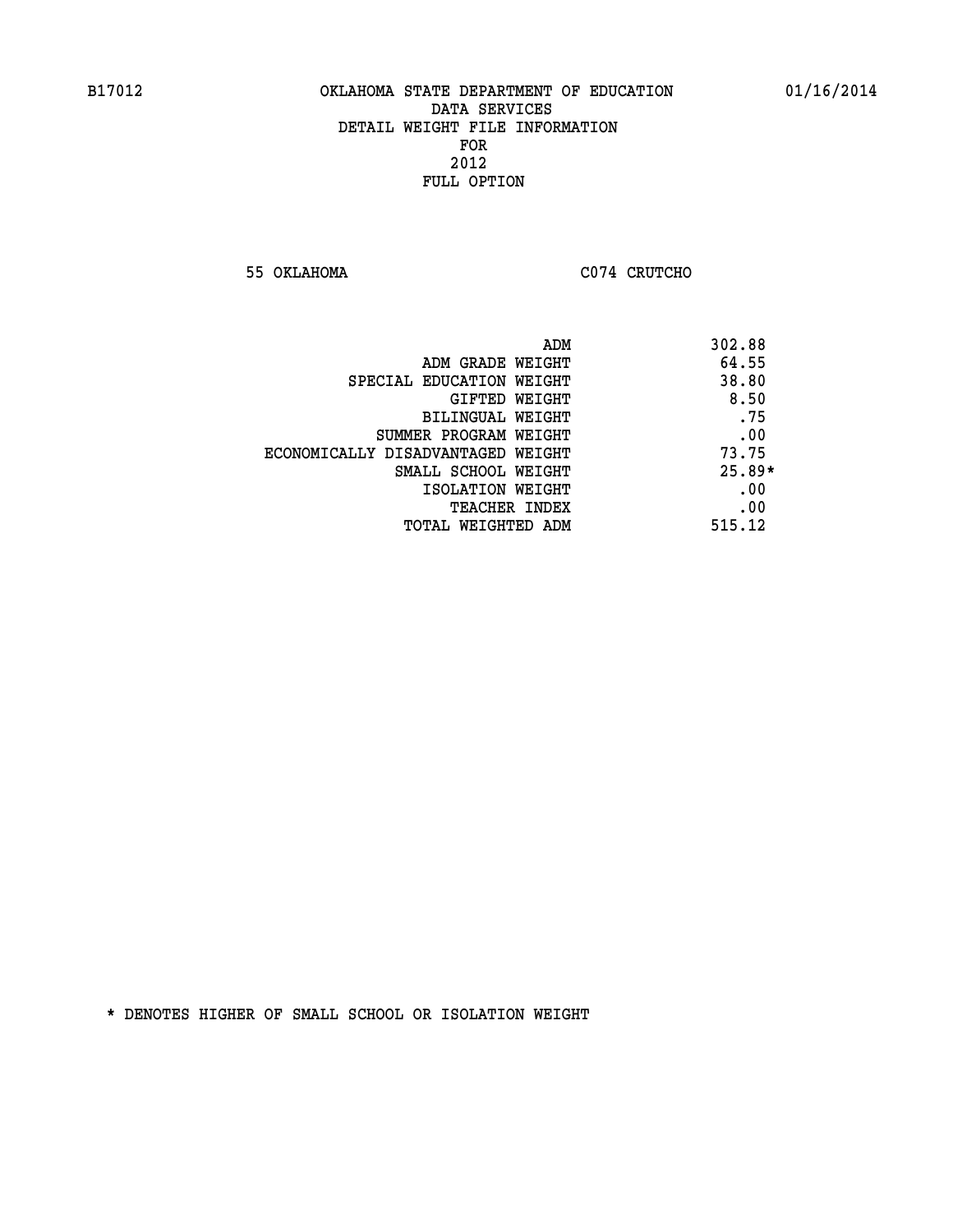**55 OKLAHOMA E001 OKC CHARTER: INDEPENDE**

| 300.25 |
|--------|
| 39.76  |
| 33.10  |
| 11.22  |
| 11.50  |
| .00    |
| 36.75  |
| .00    |
| .00    |
| .00    |
| 432.58 |
|        |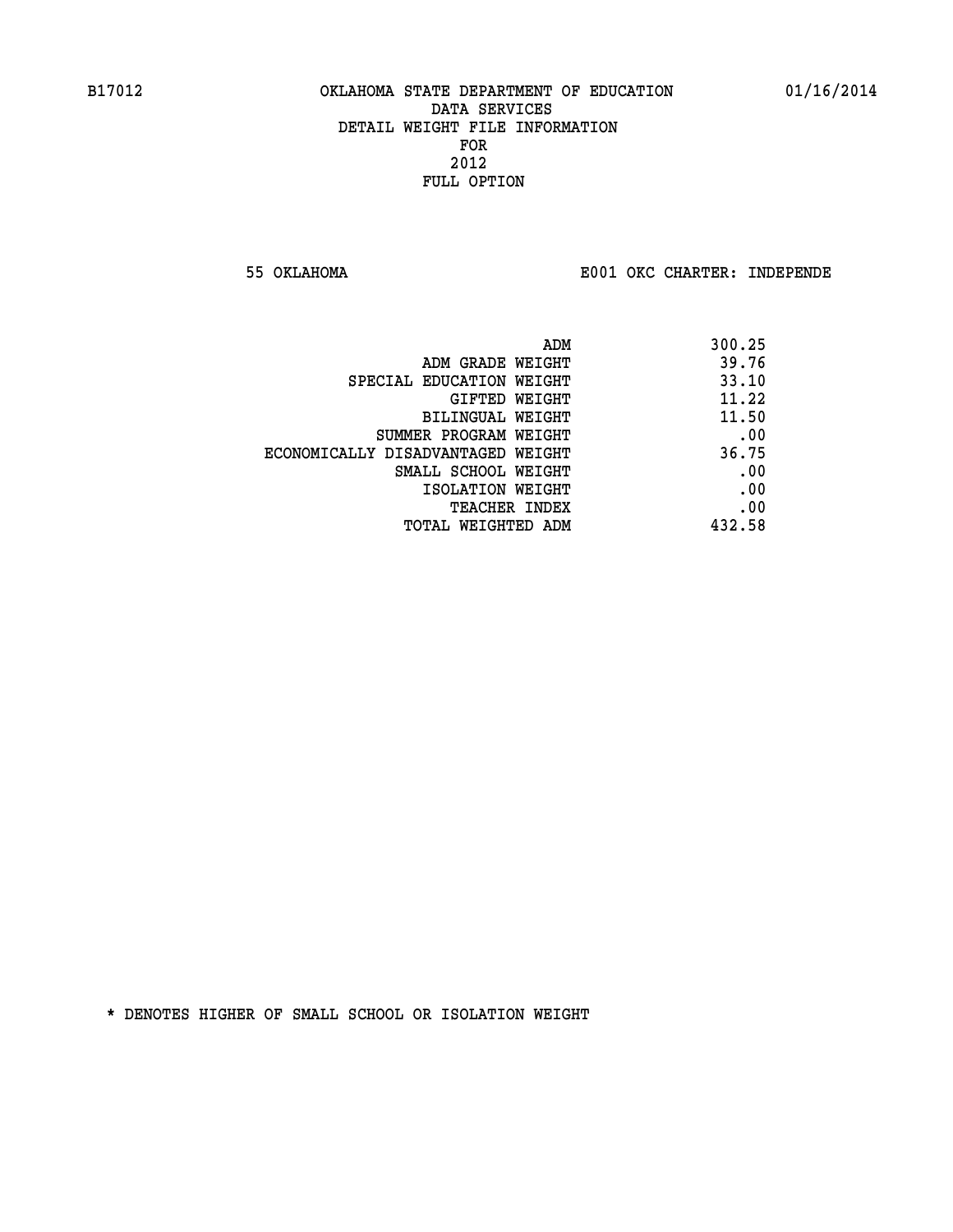**55 OKLAHOMA E002 OKC CHARTER: SEEWORTH** 

| 495.81 |
|--------|
| 90.65  |
| 112.70 |
| 14.62  |
| 10.50  |
| .00    |
| 120.00 |
| .00    |
| .00    |
| .00    |
| 844.28 |
|        |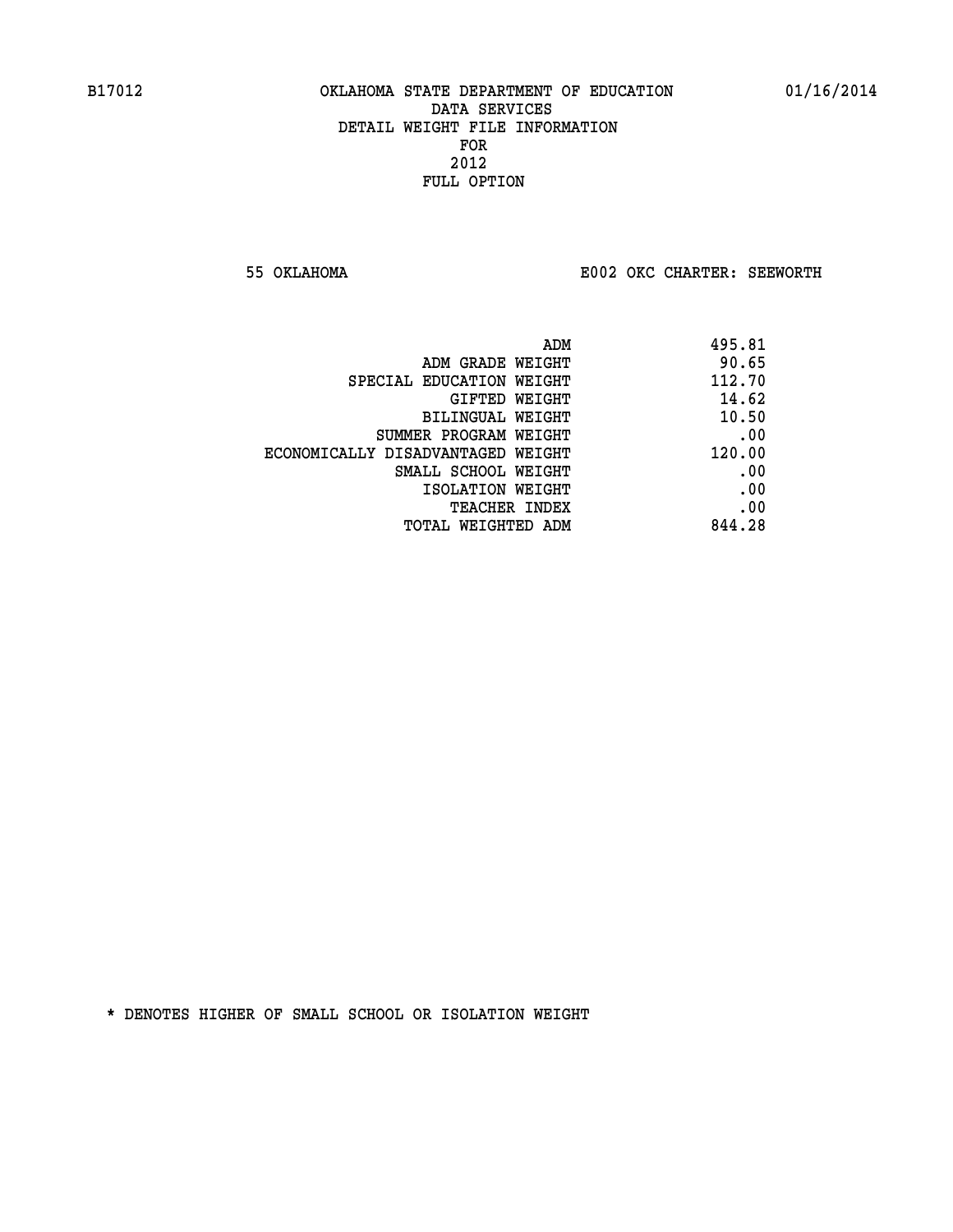**55 OKLAHOMA E003 OKC CHARTER: HUPFELD/W**

|                                   | 324.09<br>ADM |  |
|-----------------------------------|---------------|--|
| ADM GRADE WEIGHT                  | 60.86         |  |
| SPECIAL EDUCATION WEIGHT          | 17.00         |  |
| GIFTED WEIGHT                     | 8.16          |  |
| BILINGUAL WEIGHT                  | 3.75          |  |
| SUMMER PROGRAM WEIGHT             | .00           |  |
| ECONOMICALLY DISADVANTAGED WEIGHT | 75.25         |  |
| SMALL SCHOOL WEIGHT               | .00           |  |
| ISOLATION WEIGHT                  | .00           |  |
| <b>TEACHER INDEX</b>              | .00           |  |
| TOTAL WEIGHTED ADM                | 489.11        |  |
|                                   |               |  |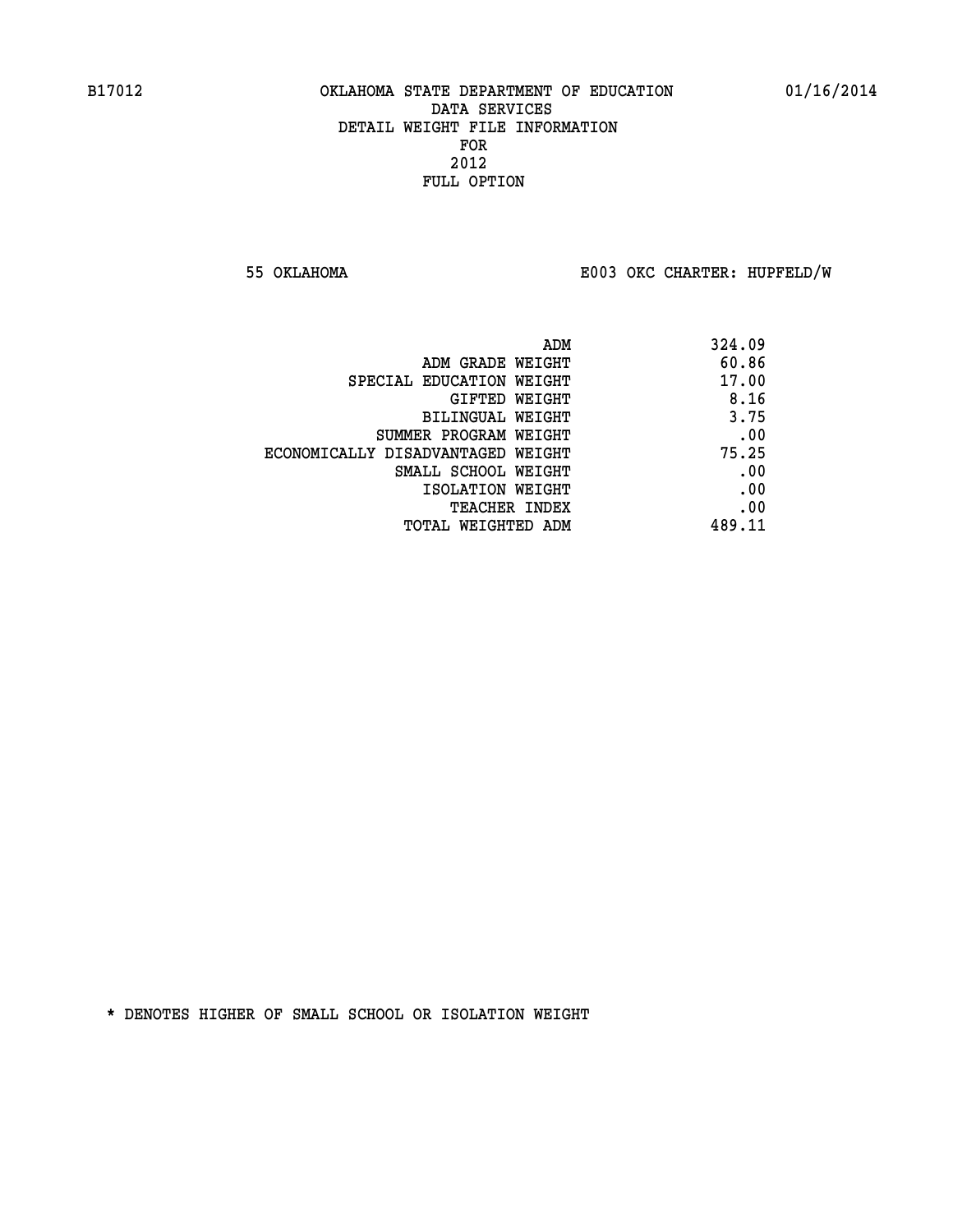**55 OKLAHOMA E004 OKC CHARTER: ASTEC CHA**

| ADM                               | 744.00   |
|-----------------------------------|----------|
| ADM GRADE WEIGHT                  | 120.79   |
| SPECIAL EDUCATION WEIGHT          | 29.35    |
| <b>GIFTED WEIGHT</b>              | 53.72    |
| BILINGUAL WEIGHT                  | 111.00   |
| SUMMER PROGRAM WEIGHT             | .00      |
| ECONOMICALLY DISADVANTAGED WEIGHT | 160.00   |
| SMALL SCHOOL WEIGHT               | .00      |
| ISOLATION WEIGHT                  | .00      |
| <b>TEACHER INDEX</b>              | .00      |
| TOTAL WEIGHTED ADM                | 1,218.86 |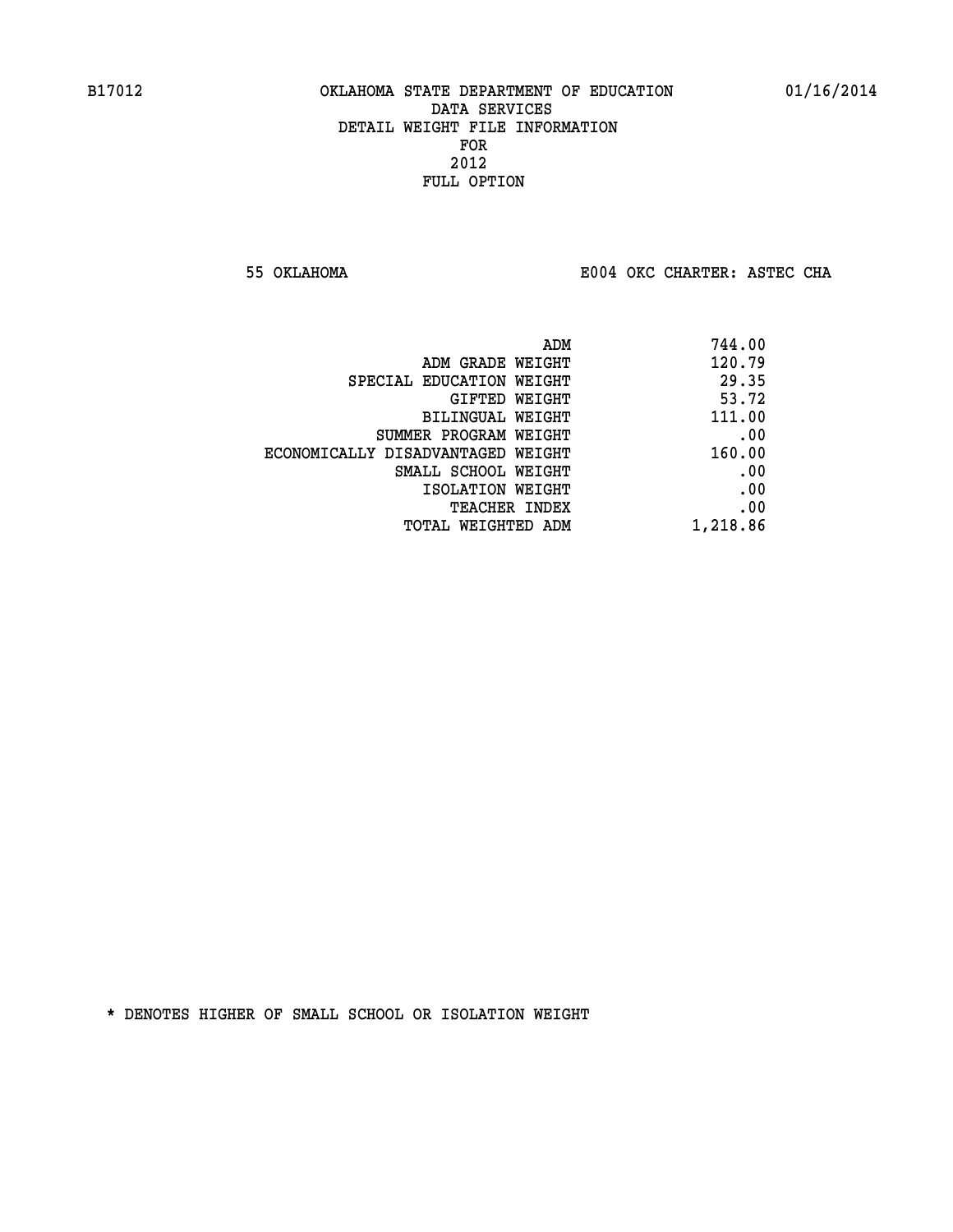**55 OKLAHOMA E005 OKC CHARTER: DOVE SCIE**

|                                   | 458.09<br>ADM |  |
|-----------------------------------|---------------|--|
| ADM GRADE WEIGHT                  | 75.62         |  |
| SPECIAL EDUCATION WEIGHT          | 7.15          |  |
| GIFTED WEIGHT                     | 48.62         |  |
| BILINGUAL WEIGHT                  | 61.75         |  |
| SUMMER PROGRAM WEIGHT             | .00           |  |
| ECONOMICALLY DISADVANTAGED WEIGHT | 95.25         |  |
| SMALL SCHOOL WEIGHT               | .00           |  |
| ISOLATION WEIGHT                  | .00           |  |
| TEACHER INDEX                     | .00           |  |
| TOTAL WEIGHTED ADM                | 746.48        |  |
|                                   |               |  |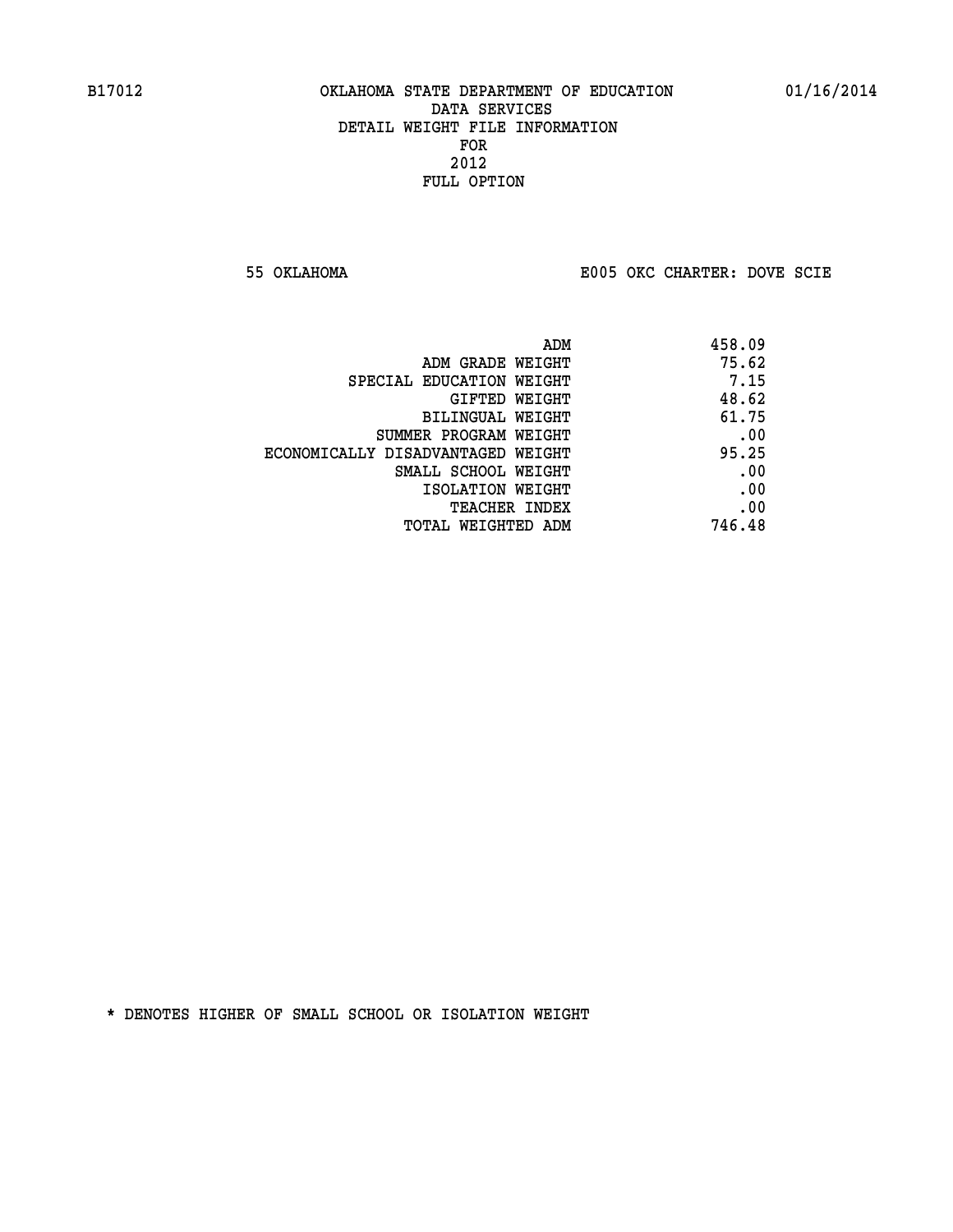**55 OKLAHOMA E007 OKC CHARTER: SANTA FE** 

| 534.06                |
|-----------------------|
| 106.81                |
| 23.45                 |
| 27.88                 |
| 95.25                 |
| .00                   |
| 120.75                |
| .00                   |
| .00                   |
| .00                   |
| 908.20                |
| SUMMER PROGRAM WEIGHT |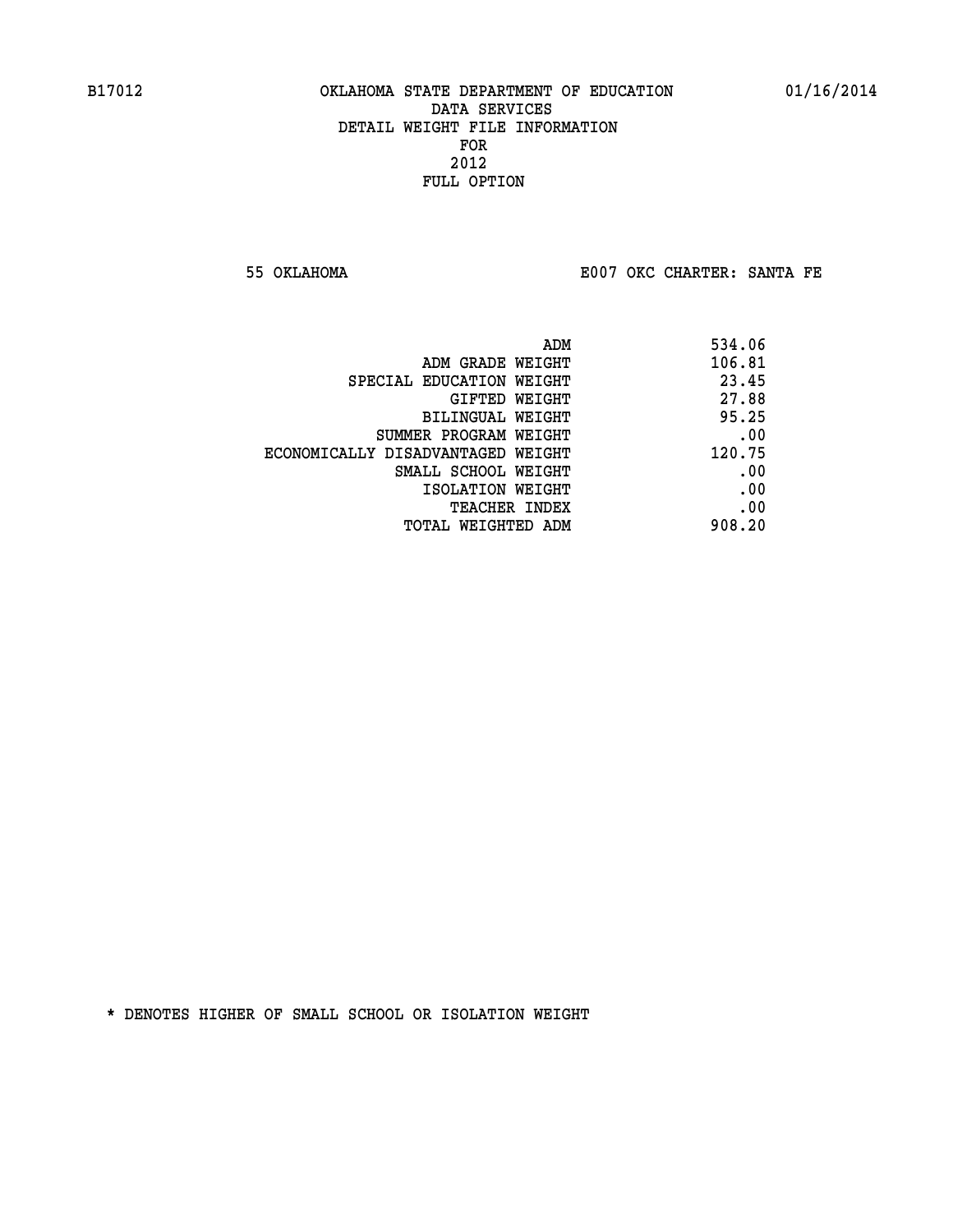**55 OKLAHOMA E008 OKC CHARTER: HARDING C**

| 458.89 |
|--------|
| 91.78  |
| 11.85  |
| 45.22  |
| 14.50  |
| .00    |
| 49.25  |
| .00    |
| .00    |
| .00    |
| 671.49 |
|        |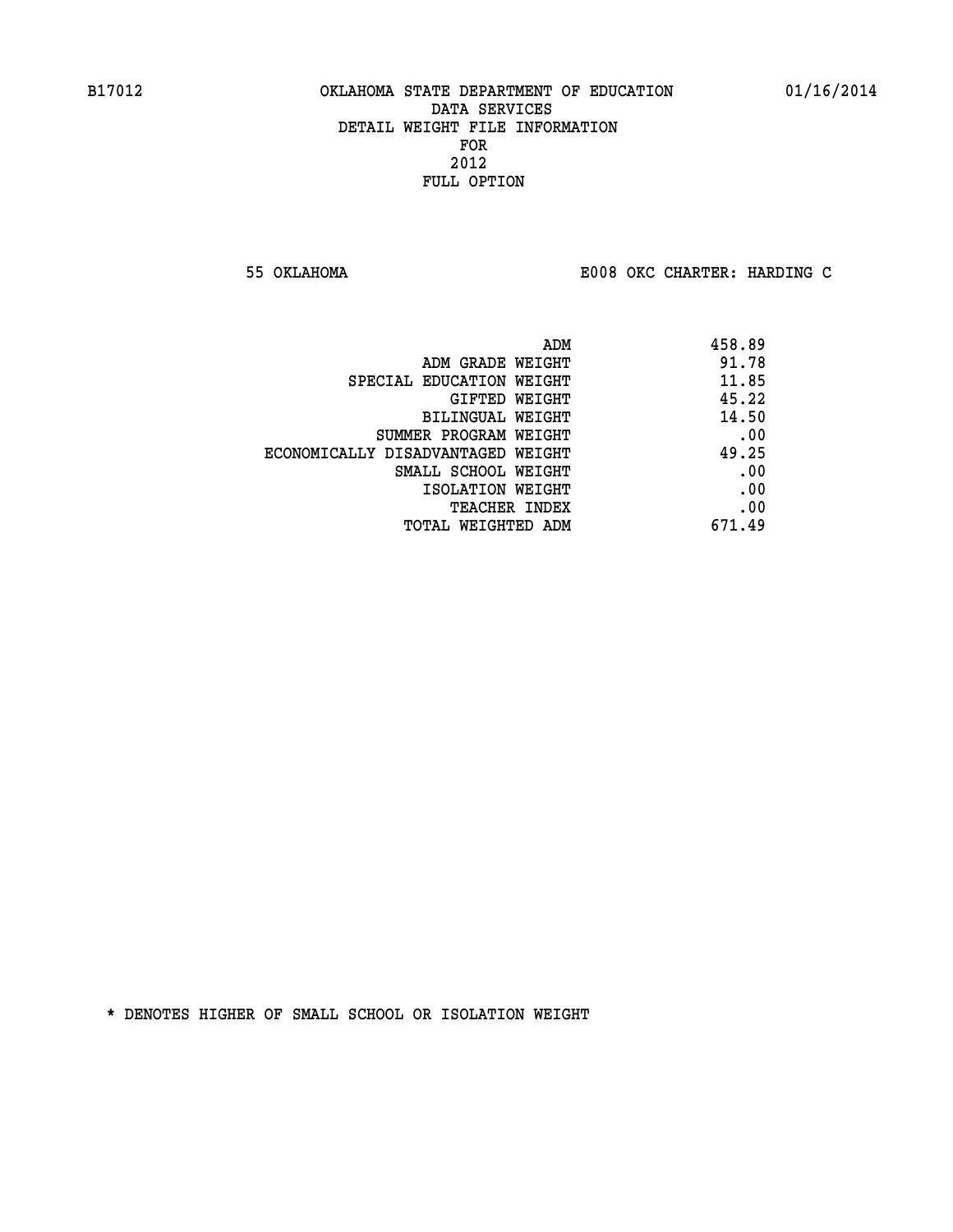**55 OKLAHOMA E010 OKC CHARTER: HARDING F**

| ADM                               | 311.78 |
|-----------------------------------|--------|
| ADM GRADE WEIGHT                  | 62.36  |
| SPECIAL EDUCATION WEIGHT          | 25.65  |
| GIFTED WEIGHT                     | 25.50  |
| BILINGUAL WEIGHT                  | 8.25   |
| SUMMER PROGRAM WEIGHT             | .00    |
| ECONOMICALLY DISADVANTAGED WEIGHT | 43.75  |
| SMALL SCHOOL WEIGHT               | .00    |
| ISOLATION WEIGHT                  | .00    |
| TEACHER INDEX                     | .00    |
| TOTAL WEIGHTED ADM                | 477.29 |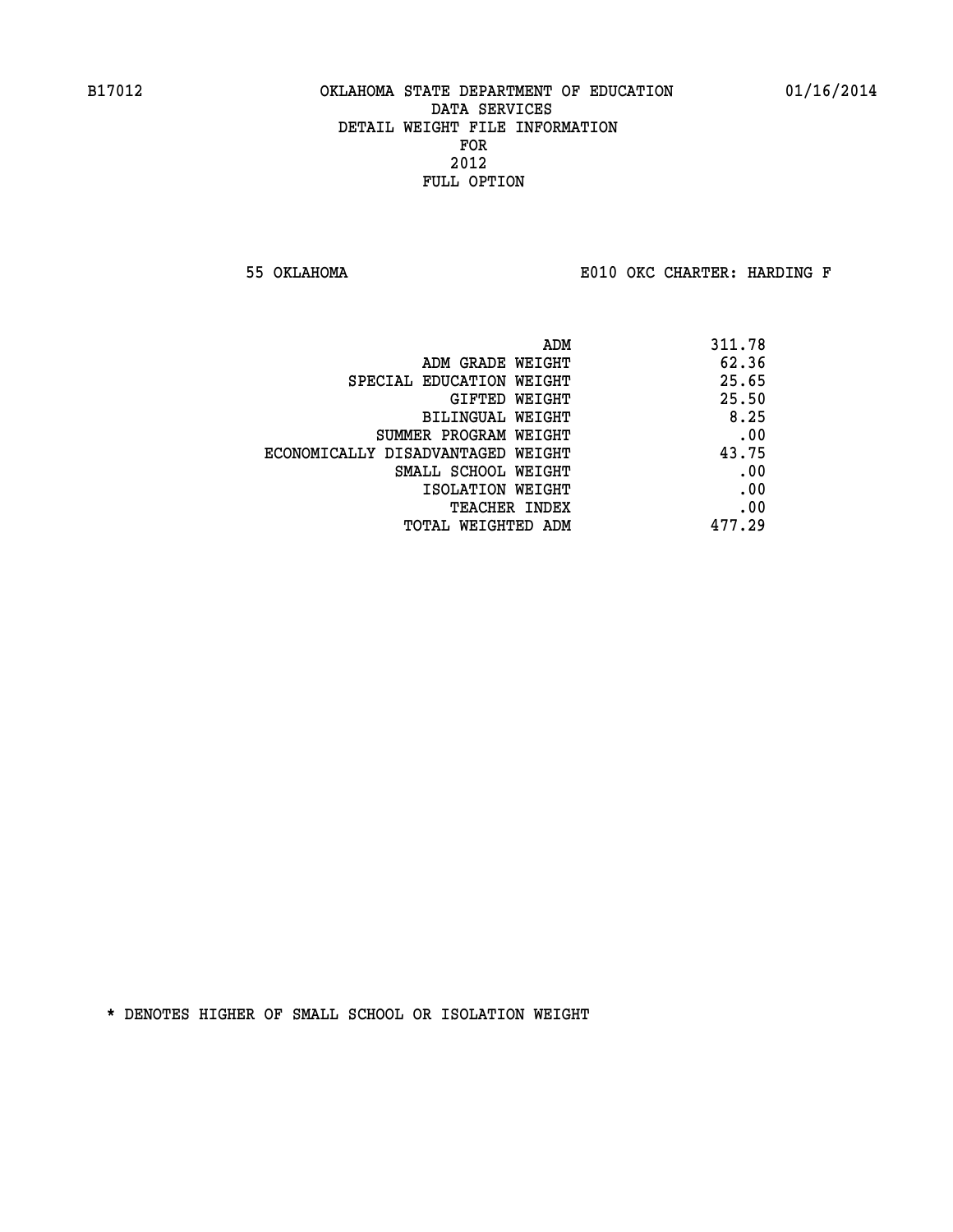**55 OKLAHOMA E011 OKC CHARTER: SANTA FE** 

| ADM                               | 376.29 |
|-----------------------------------|--------|
| ADM GRADE WEIGHT                  | 50.48  |
| SPECIAL EDUCATION WEIGHT          | 19.85  |
| GIFTED WEIGHT                     | 18.36  |
| BILINGUAL WEIGHT                  | 62.25  |
| SUMMER PROGRAM WEIGHT             | .00    |
| ECONOMICALLY DISADVANTAGED WEIGHT | 88.25  |
| SMALL SCHOOL WEIGHT               | .00    |
| ISOLATION WEIGHT                  | .00    |
| <b>TEACHER INDEX</b>              | .00    |
| TOTAL WEIGHTED ADM                | 615.48 |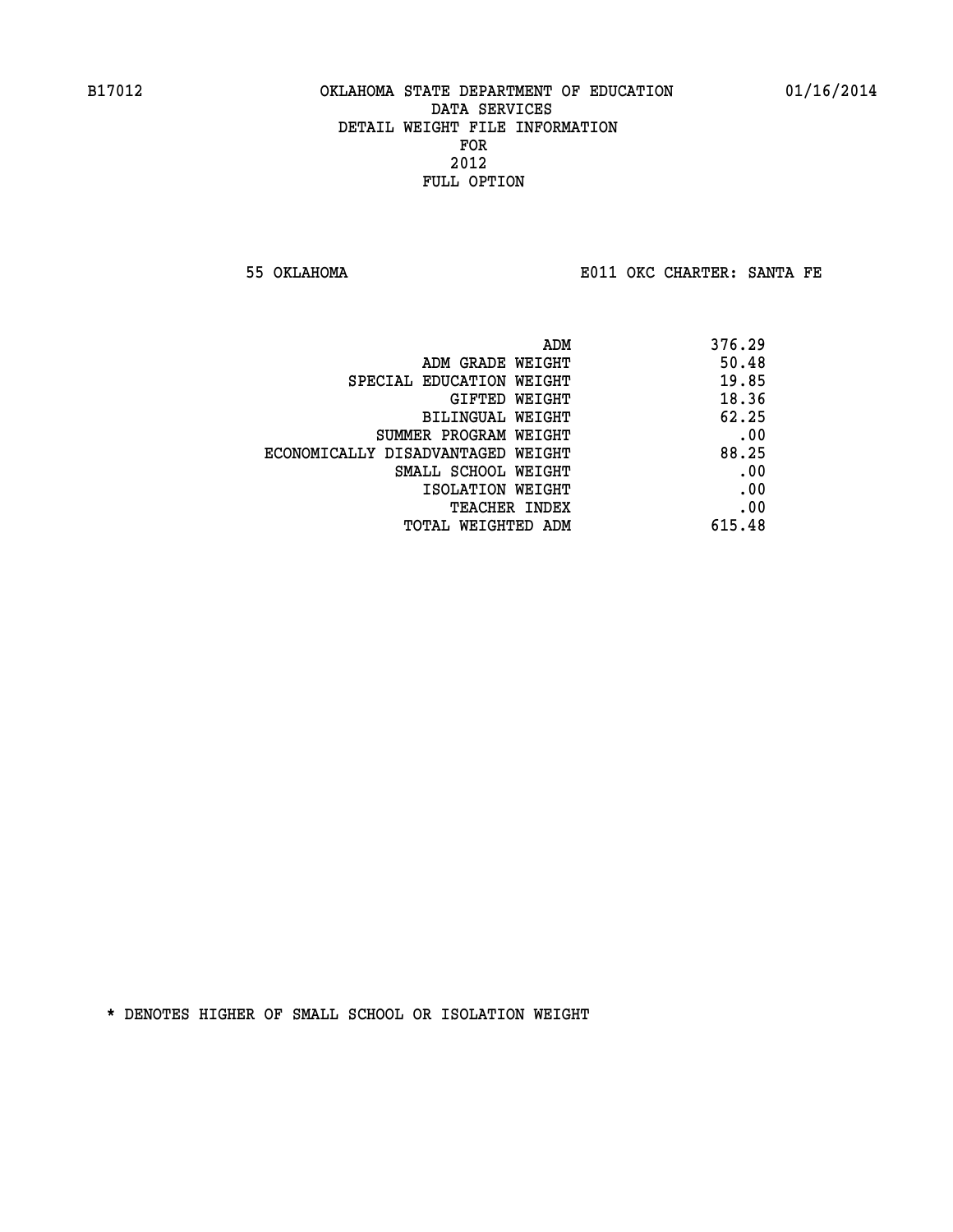**55 OKLAHOMA E012 OKC CHARTER: KIPP REAC**

|                                   | 255.25<br>ADM |
|-----------------------------------|---------------|
| ADM GRADE WEIGHT                  | 16.55         |
| SPECIAL EDUCATION WEIGHT          | 25.70         |
| GIFTED WEIGHT                     | 10.88         |
| BILINGUAL WEIGHT                  | 4.50          |
| SUMMER PROGRAM WEIGHT             | .00           |
| ECONOMICALLY DISADVANTAGED WEIGHT | 56.50         |
| SMALL SCHOOL WEIGHT               | .00           |
| ISOLATION WEIGHT                  | .00           |
| TEACHER INDEX                     | .00           |
| TOTAL WEIGHTED ADM                | 369.38        |
|                                   |               |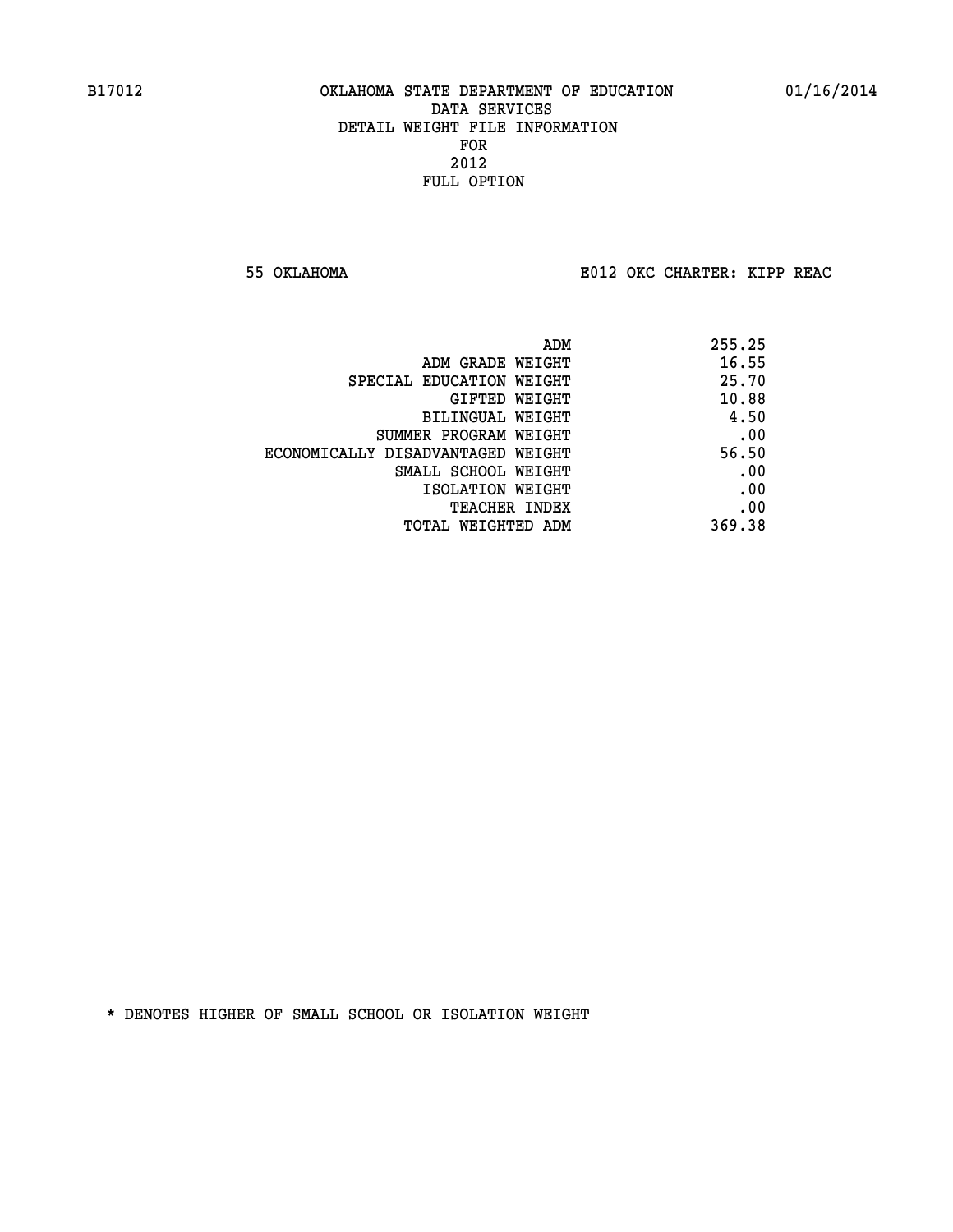**55 OKLAHOMA E013 OKC CHARTER: DOVE SCIE**

|                                   | 285.96<br>ADM |  |
|-----------------------------------|---------------|--|
| ADM GRADE WEIGHT                  | 59.19         |  |
| SPECIAL EDUCATION WEIGHT          | 37.00         |  |
| GIFTED WEIGHT                     | 10.88         |  |
| BILINGUAL WEIGHT                  | 24.50         |  |
| SUMMER PROGRAM WEIGHT             | .00           |  |
| ECONOMICALLY DISADVANTAGED WEIGHT | 56.50         |  |
| SMALL SCHOOL WEIGHT               | .00           |  |
| ISOLATION WEIGHT                  | .00           |  |
| TEACHER INDEX                     | .00           |  |
| TOTAL WEIGHTED ADM                | 474.03        |  |
|                                   |               |  |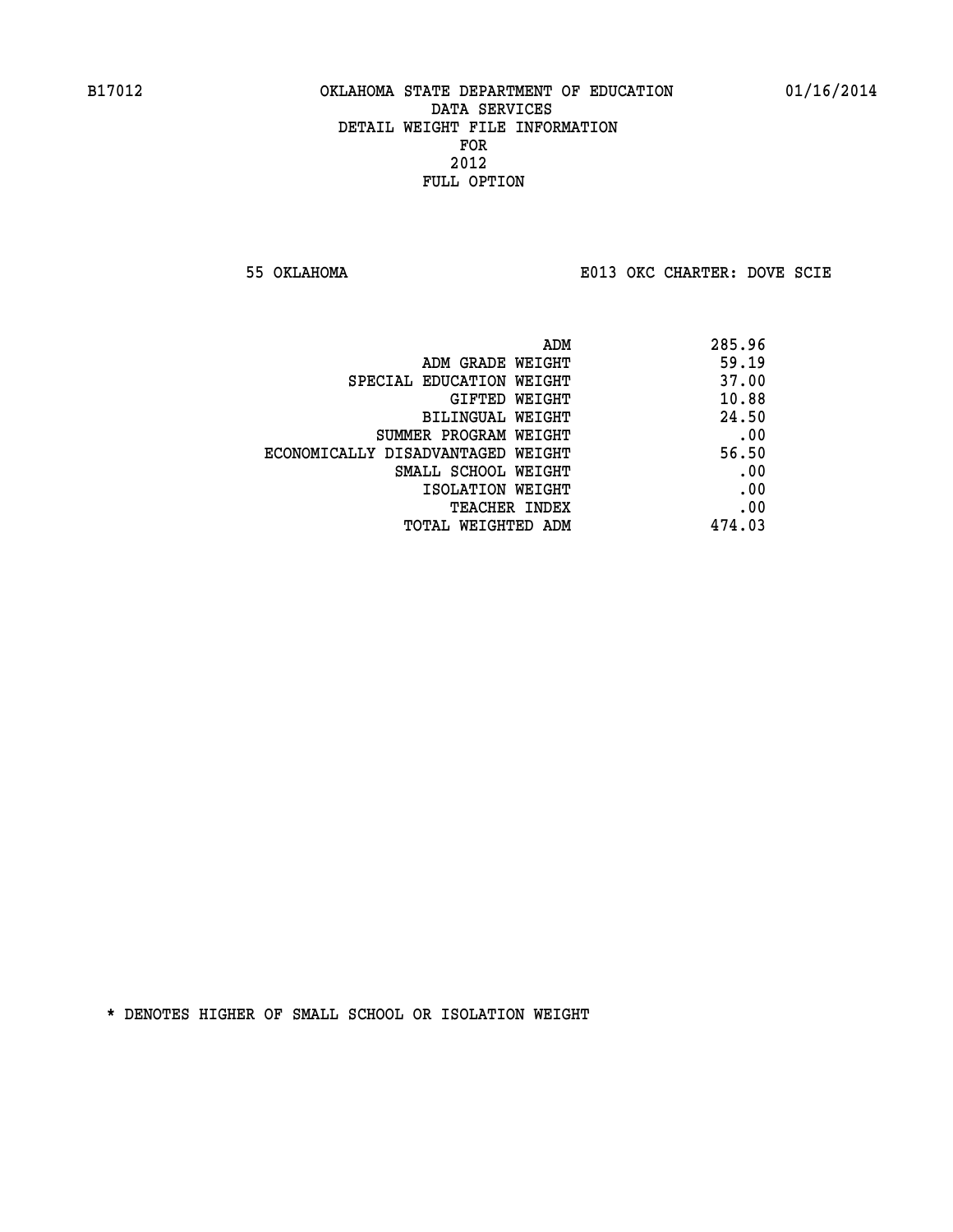**55 OKLAHOMA E014 CHOCTAW-NICOMA PARK CH**

| ADM                               | 821.75   |
|-----------------------------------|----------|
| ADM GRADE WEIGHT                  | 146.88   |
| SPECIAL EDUCATION WEIGHT          | 56.80    |
| GIFTED WEIGHT                     | .68      |
| BILINGUAL WEIGHT                  | .00      |
| SUMMER PROGRAM WEIGHT             | .00      |
| ECONOMICALLY DISADVANTAGED WEIGHT | .00      |
| SMALL SCHOOL WEIGHT               | .00      |
| ISOLATION WEIGHT                  | .00      |
| TEACHER INDEX                     | .00      |
| TOTAL WEIGHTED ADM                | 1,026.11 |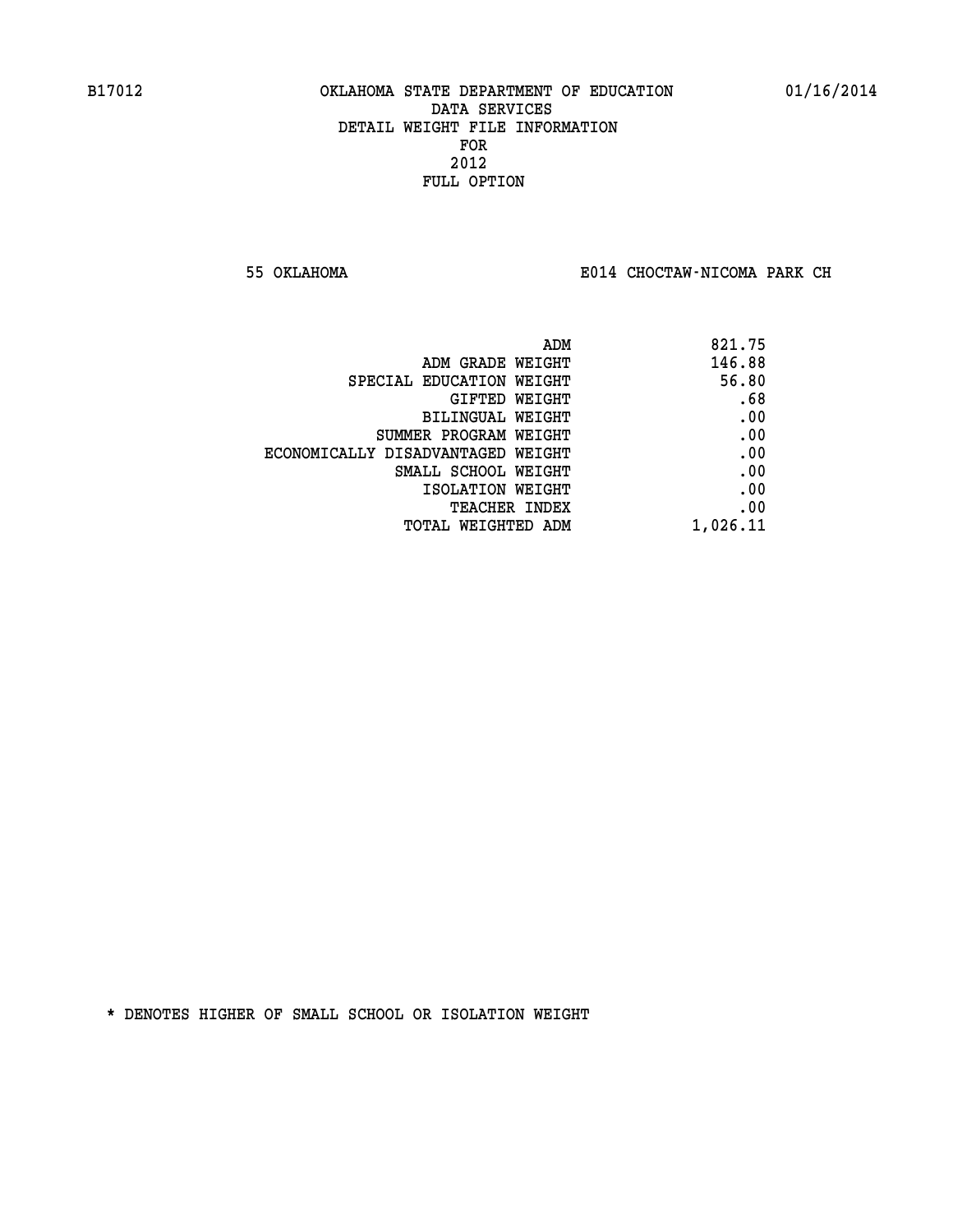**55 OKLAHOMA G001 SANTA FE SOUTH ES (CHA**

|                                   | 465.95<br>ADM |
|-----------------------------------|---------------|
| ADM GRADE WEIGHT                  | 98.92         |
| SPECIAL EDUCATION WEIGHT          | 33.10         |
| GIFTED WEIGHT                     | 7.82          |
| BILINGUAL WEIGHT                  | 90.50         |
| SUMMER PROGRAM WEIGHT             | .00           |
| ECONOMICALLY DISADVANTAGED WEIGHT | 110.50        |
| SMALL SCHOOL WEIGHT               | .00           |
| ISOLATION WEIGHT                  | .00           |
| <b>TEACHER INDEX</b>              | .00           |
| TOTAL WEIGHTED ADM                | 806.79        |
|                                   |               |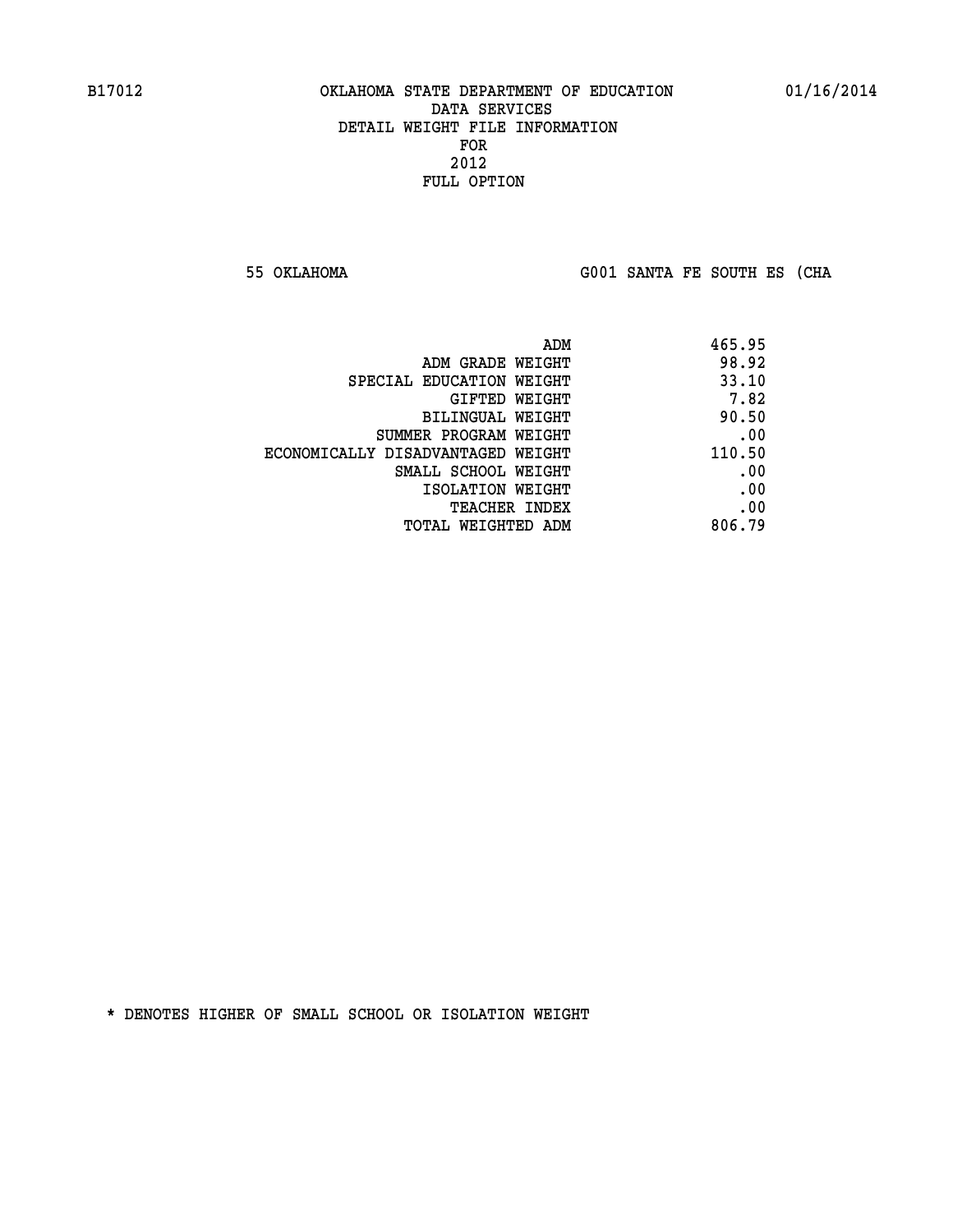**55 OKLAHOMA I001 PUTNAM CITY** 

| 18,931.30 |
|-----------|
| 3,613.72  |
| 2,223.00  |
| 1,260.04  |
| 812.50    |
| 22.80     |
| 3,470.25  |
| .00       |
| .00       |
| .00       |
| 30,333.61 |
|           |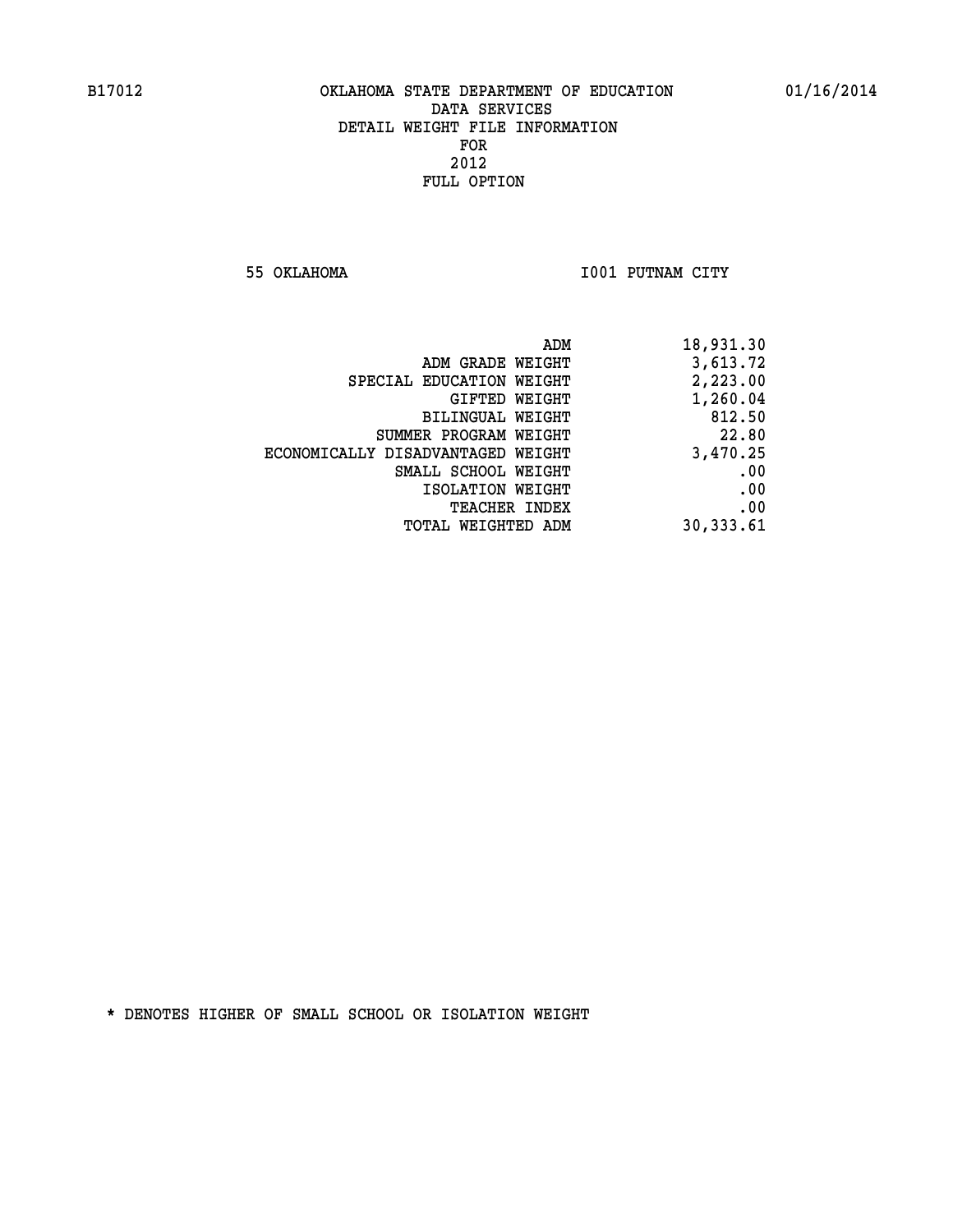**55 OKLAHOMA I003 LUTHER** 

|                                   | ADM<br>846.60 |
|-----------------------------------|---------------|
| ADM GRADE WEIGHT                  | 145.48        |
| SPECIAL EDUCATION WEIGHT          | 102.00        |
| GIFTED WEIGHT                     | 22.44         |
| <b>BILINGUAL WEIGHT</b>           | 1.00          |
| SUMMER PROGRAM WEIGHT             | .00           |
| ECONOMICALLY DISADVANTAGED WEIGHT | 137.75        |
| SMALL SCHOOL WEIGHT               | .00           |
| ISOLATION WEIGHT                  | .00           |
| TEACHER INDEX                     | .00           |
| TOTAL WEIGHTED ADM                | 1,255.27      |
|                                   |               |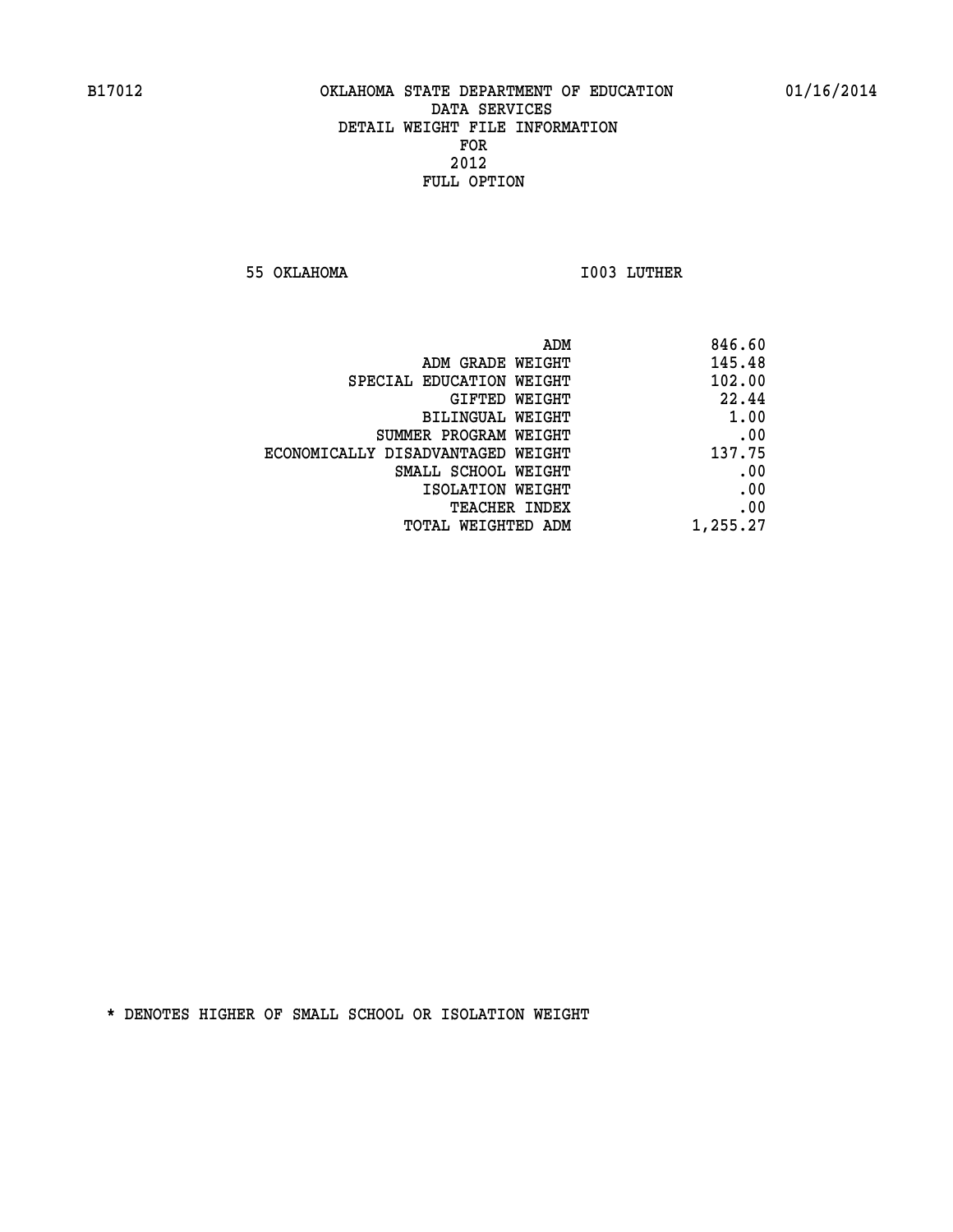**55 OKLAHOMA I004 CHOCTAW-NICOMA PARK** 

| ADM                               | 5,232.99 |
|-----------------------------------|----------|
| ADM GRADE WEIGHT                  | 847.96   |
| SPECIAL EDUCATION WEIGHT          | 817.90   |
| GIFTED WEIGHT                     | 228.14   |
| BILINGUAL WEIGHT                  | 10.50    |
| SUMMER PROGRAM WEIGHT             | 2.40     |
| ECONOMICALLY DISADVANTAGED WEIGHT | 500.75   |
| SMALL SCHOOL WEIGHT               | .00      |
| ISOLATION WEIGHT                  | .00      |
| <b>TEACHER INDEX</b>              | .00      |
| TOTAL WEIGHTED ADM                | 7,640.64 |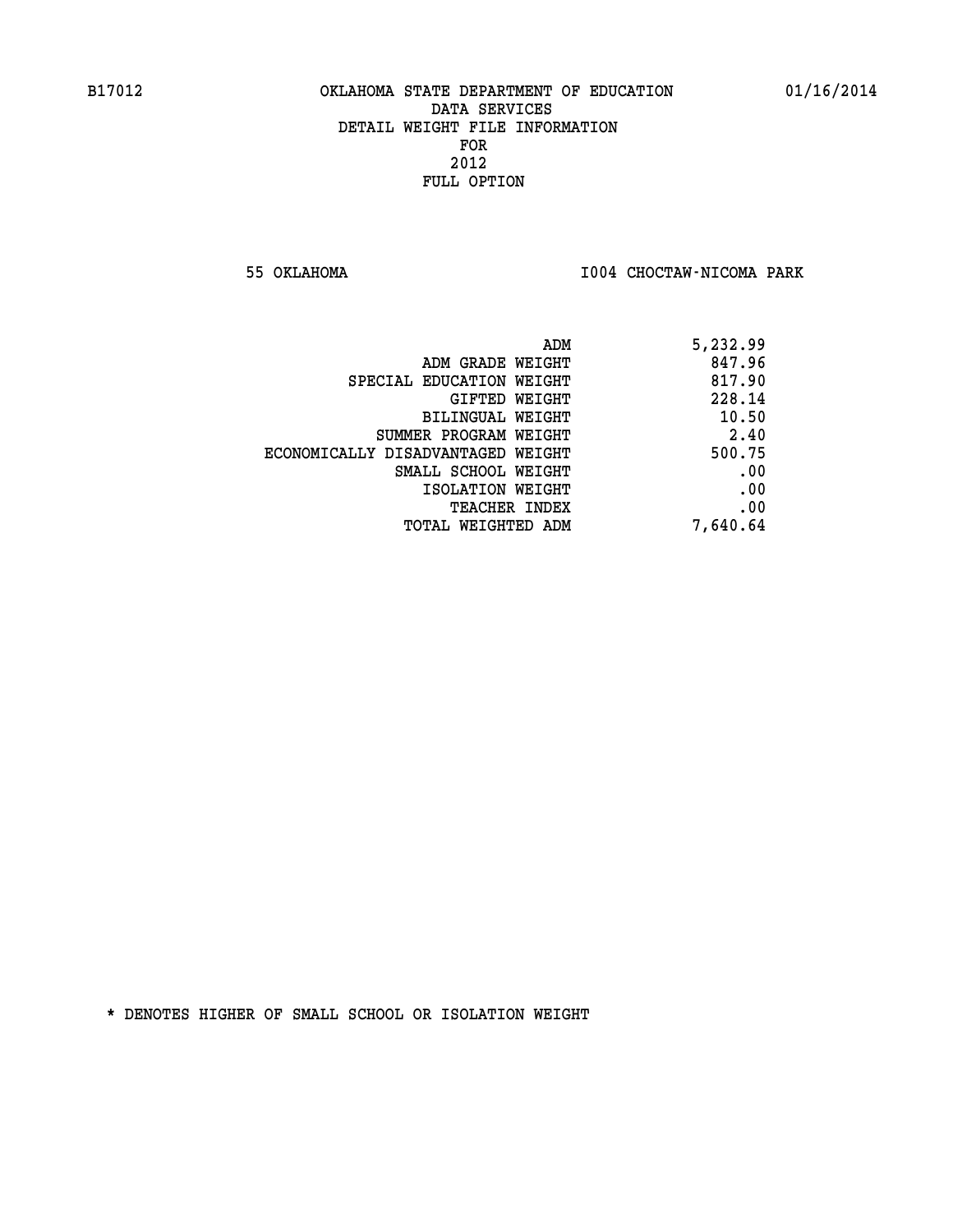**55 OKLAHOMA I006 DEER CREEK** 

| ADM                               | 4,230.95 |
|-----------------------------------|----------|
| ADM GRADE WEIGHT                  | 732.41   |
| SPECIAL EDUCATION WEIGHT          | 547.75   |
| <b>GIFTED WEIGHT</b>              | 263.84   |
| BILINGUAL WEIGHT                  | 27.50    |
| SUMMER PROGRAM WEIGHT             | .00      |
| ECONOMICALLY DISADVANTAGED WEIGHT | 69.50    |
| SMALL SCHOOL WEIGHT               | .00      |
| ISOLATION WEIGHT                  | .00      |
| <b>TEACHER INDEX</b>              | .00      |
| <b>TOTAL WEIGHTED ADM</b>         | 5,871.95 |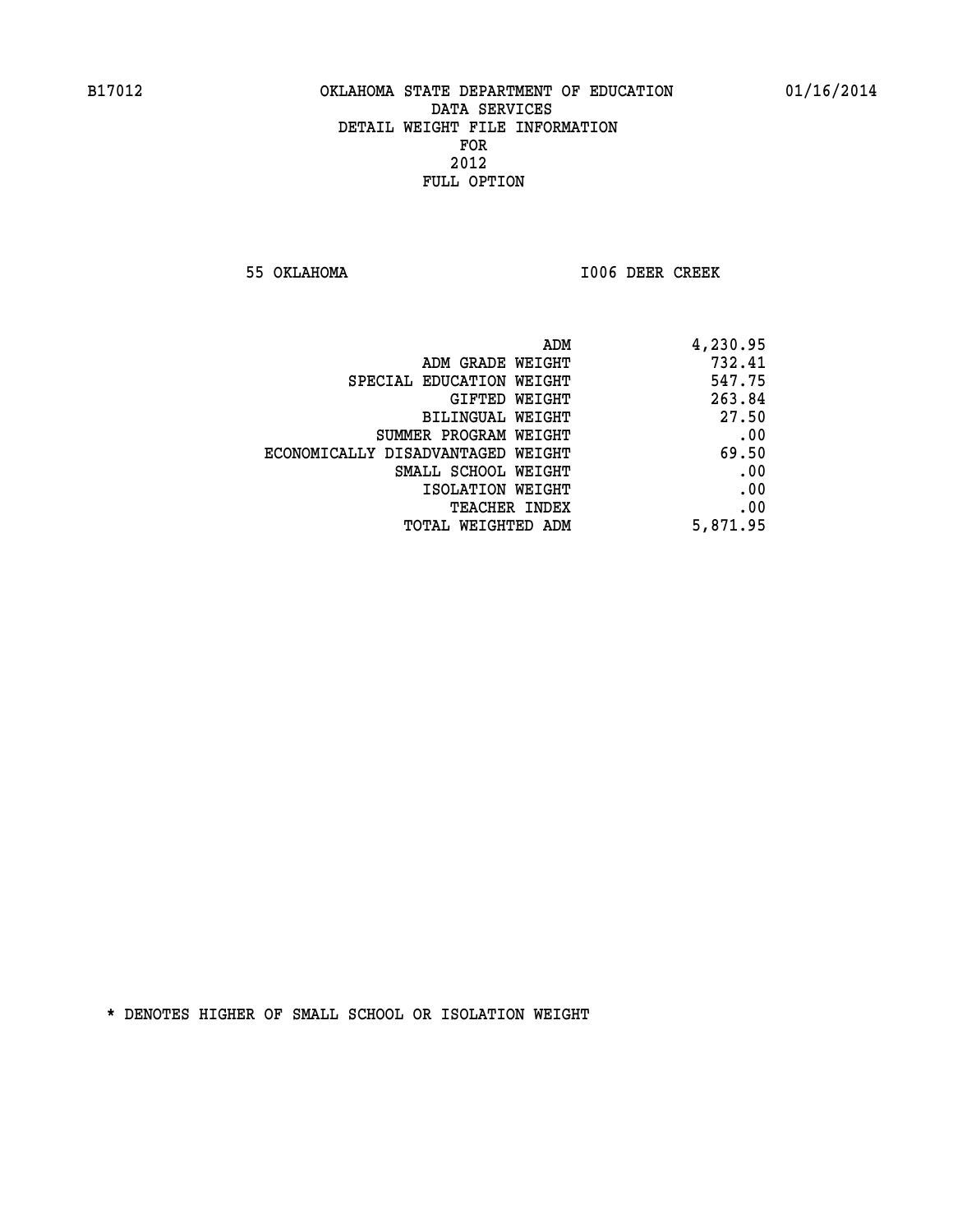**55 OKLAHOMA I007 HARRAH** 

| 2,172.26 |
|----------|
| 358.79   |
| 368.40   |
| 63.92    |
| 1.00     |
| .00      |
| 251.25   |
| .00      |
| .00      |
| 23.65    |
| 3,239.27 |
|          |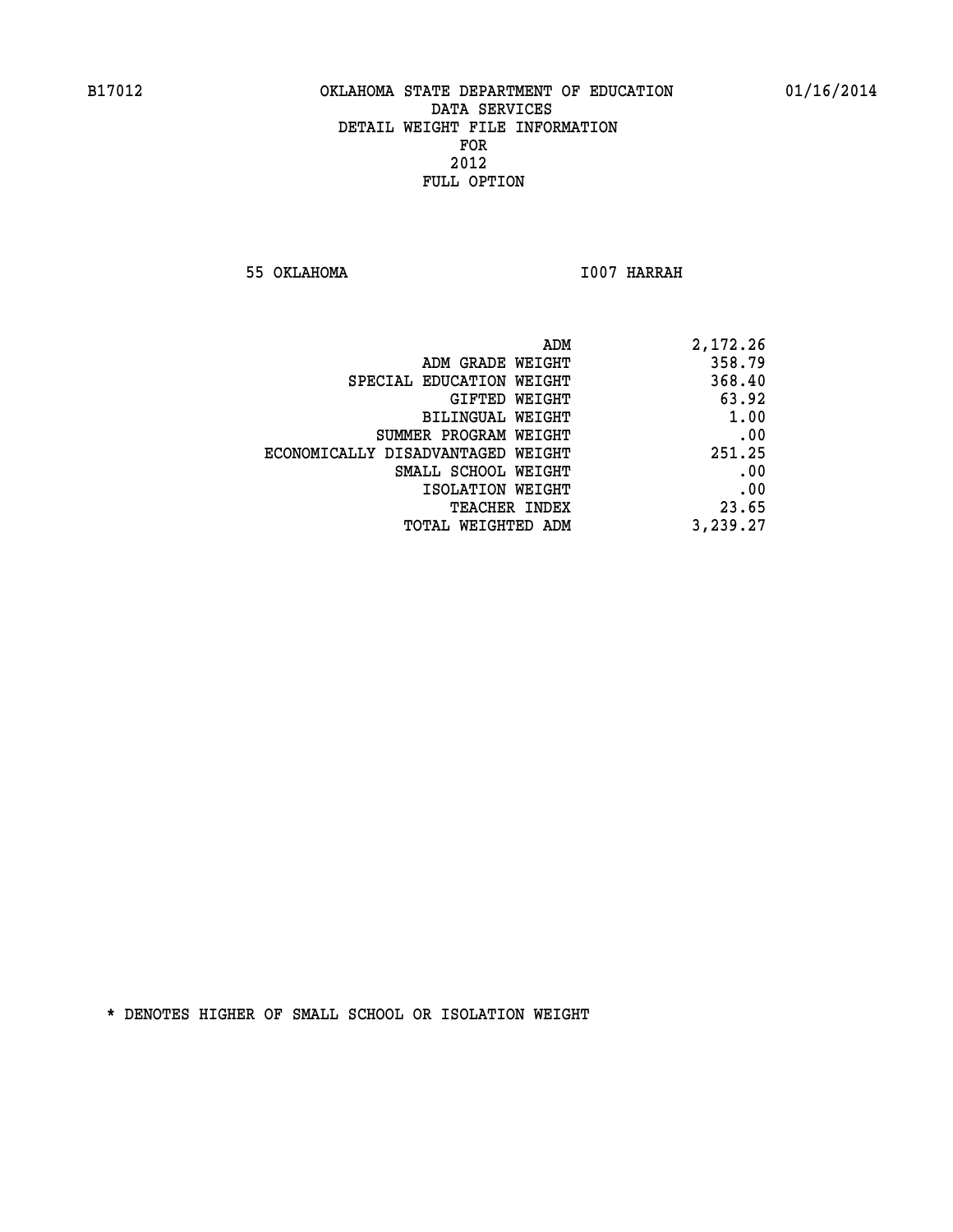**55 OKLAHOMA I009 JONES** 

|                                   | ADM<br>1,166.13 |
|-----------------------------------|-----------------|
| ADM GRADE WEIGHT                  | 227.75          |
| SPECIAL EDUCATION WEIGHT          | 120.75          |
| GIFTED WEIGHT                     | 39.10           |
| <b>BILINGUAL WEIGHT</b>           | 8.50            |
| SUMMER PROGRAM WEIGHT             | 1.20            |
| ECONOMICALLY DISADVANTAGED WEIGHT | 148.75          |
| SMALL SCHOOL WEIGHT               | .00             |
| ISOLATION WEIGHT                  | .00             |
| TEACHER INDEX                     | .00             |
| TOTAL WEIGHTED ADM                | 1,712.18        |
|                                   |                 |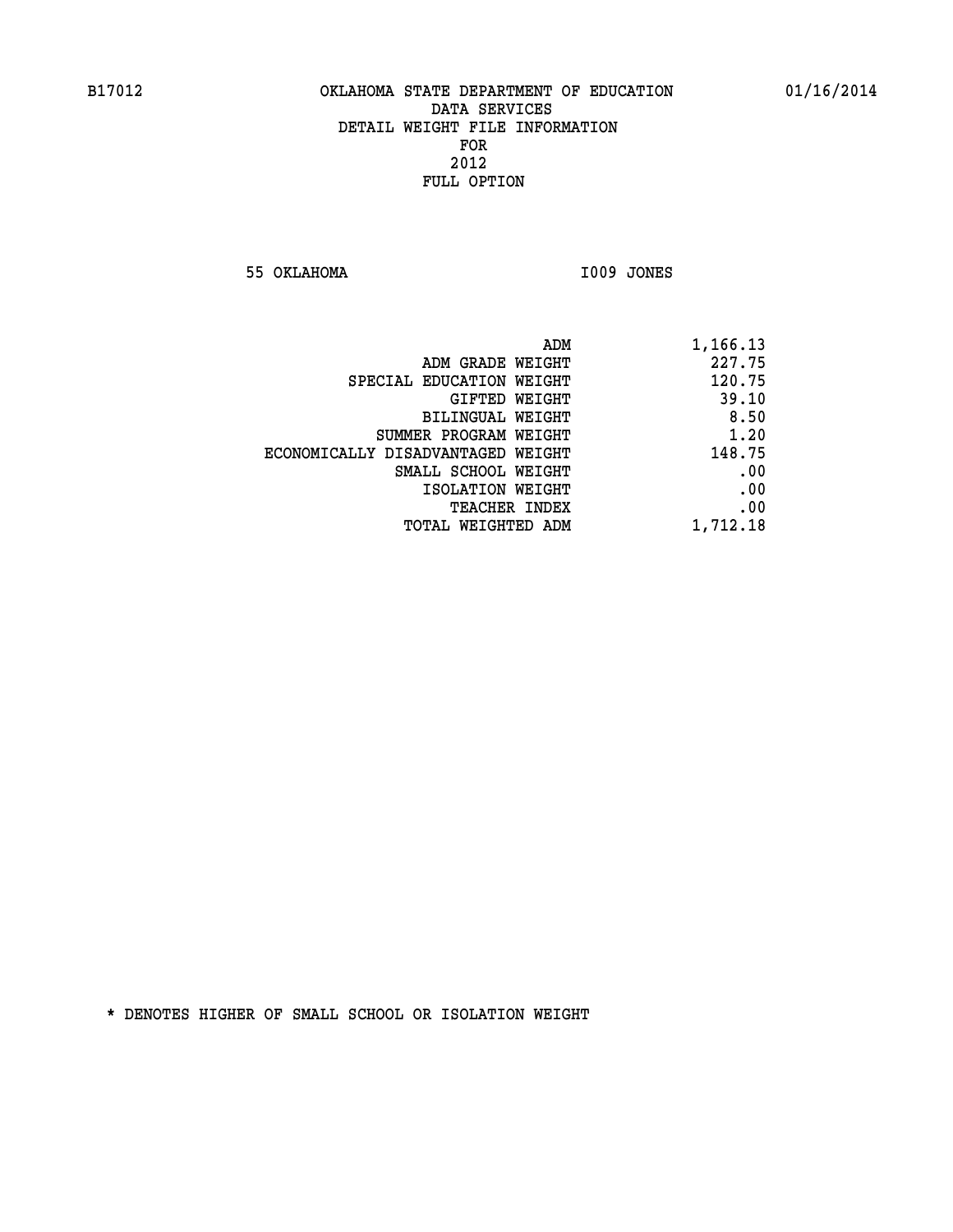**55 OKLAHOMA I012 EDMOND** 

| 21,950.22 |
|-----------|
| 3,517.95  |
| 3,055.70  |
| 1,710.54  |
| 292.00    |
| 81.60     |
| 1,564.00  |
| .00       |
| .00       |
| 321.68    |
| 32,493.69 |
|           |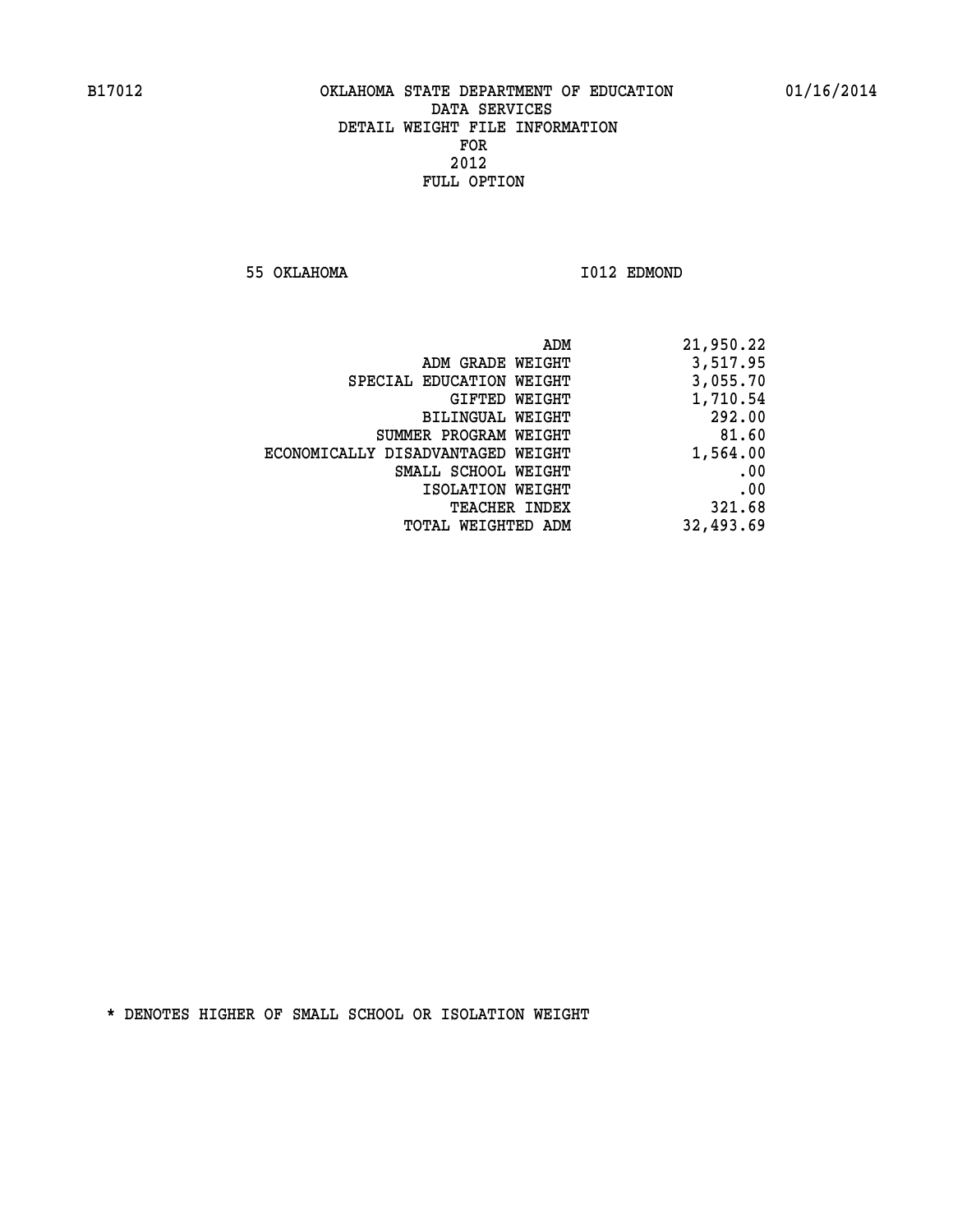**55 OKLAHOMA I037 MILLWOOD** 

| 1,022.71 |
|----------|
| 193.91   |
| 96.30    |
| 30.26    |
| .25      |
| .00      |
| 243.50   |
| .00      |
| .00      |
| .00      |
| 1,586.93 |
|          |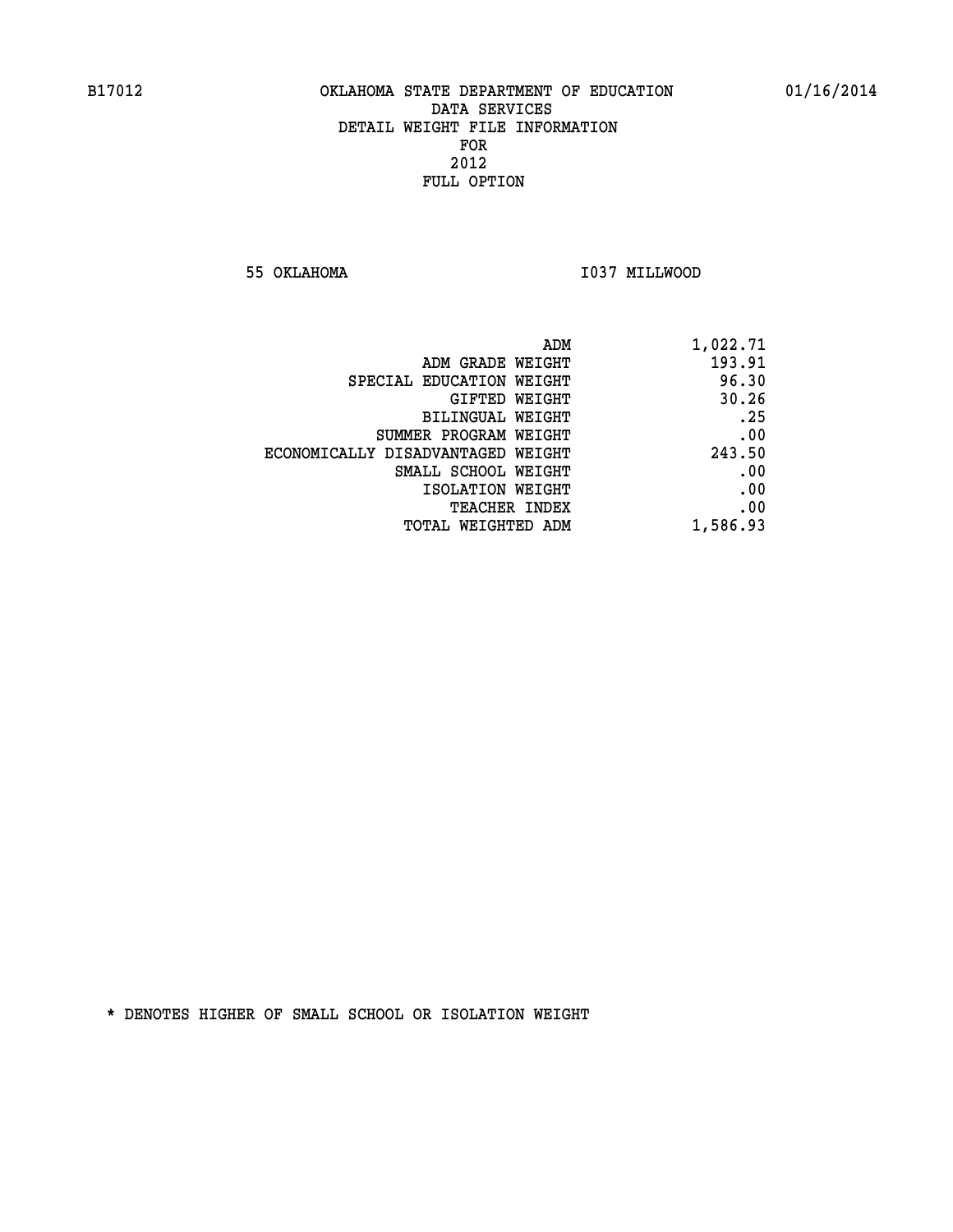**55 OKLAHOMA I041 WESTERN HEIGHTS** 

| ADM<br>3,716.82                             |  |
|---------------------------------------------|--|
| 762.88<br>ADM GRADE WEIGHT                  |  |
| 425.45<br>SPECIAL EDUCATION WEIGHT          |  |
| 150.28<br><b>GIFTED WEIGHT</b>              |  |
| 247.25<br>BILINGUAL WEIGHT                  |  |
| .00<br>SUMMER PROGRAM WEIGHT                |  |
| 851.25<br>ECONOMICALLY DISADVANTAGED WEIGHT |  |
| .00<br>SMALL SCHOOL WEIGHT                  |  |
| .00<br>ISOLATION WEIGHT                     |  |
| .00<br><b>TEACHER INDEX</b>                 |  |
| 6,153.93<br>TOTAL WEIGHTED ADM              |  |
|                                             |  |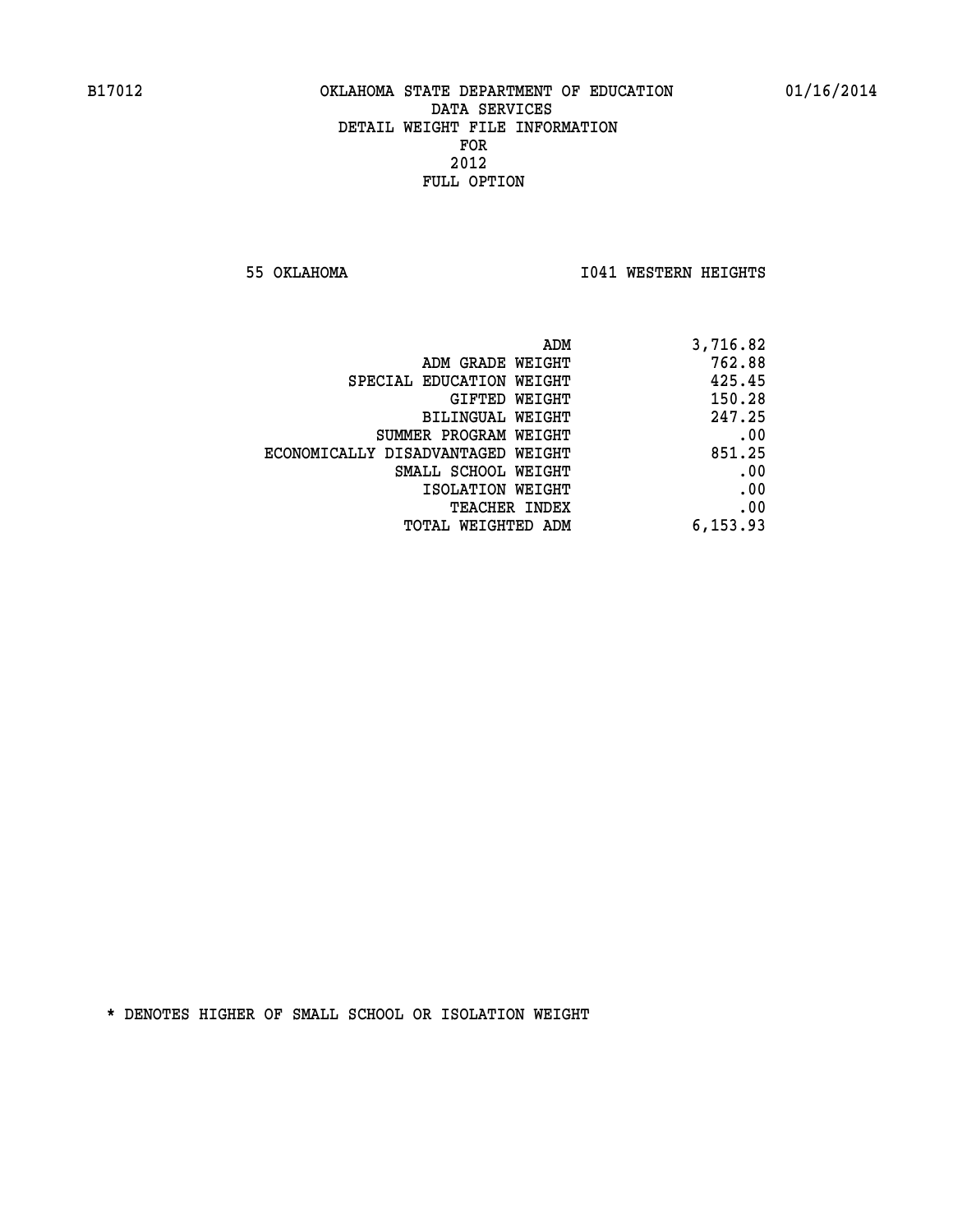**55 OKLAHOMA I052 MIDWEST CITY-DEL CITY** 

| ADM                               | 14,394.11 |
|-----------------------------------|-----------|
| ADM GRADE WEIGHT                  | 2,453.17  |
| SPECIAL EDUCATION WEIGHT          | 1,883.15  |
| GIFTED WEIGHT                     | 673.88    |
| <b>BILINGUAL WEIGHT</b>           | 106.50    |
| SUMMER PROGRAM WEIGHT             | 1.20      |
| ECONOMICALLY DISADVANTAGED WEIGHT | 2,283.25  |
| SMALL SCHOOL WEIGHT               | .00       |
| ISOLATION WEIGHT                  | .00       |
| <b>TEACHER INDEX</b>              | 103.30    |
| TOTAL WEIGHTED ADM                | 21,898.56 |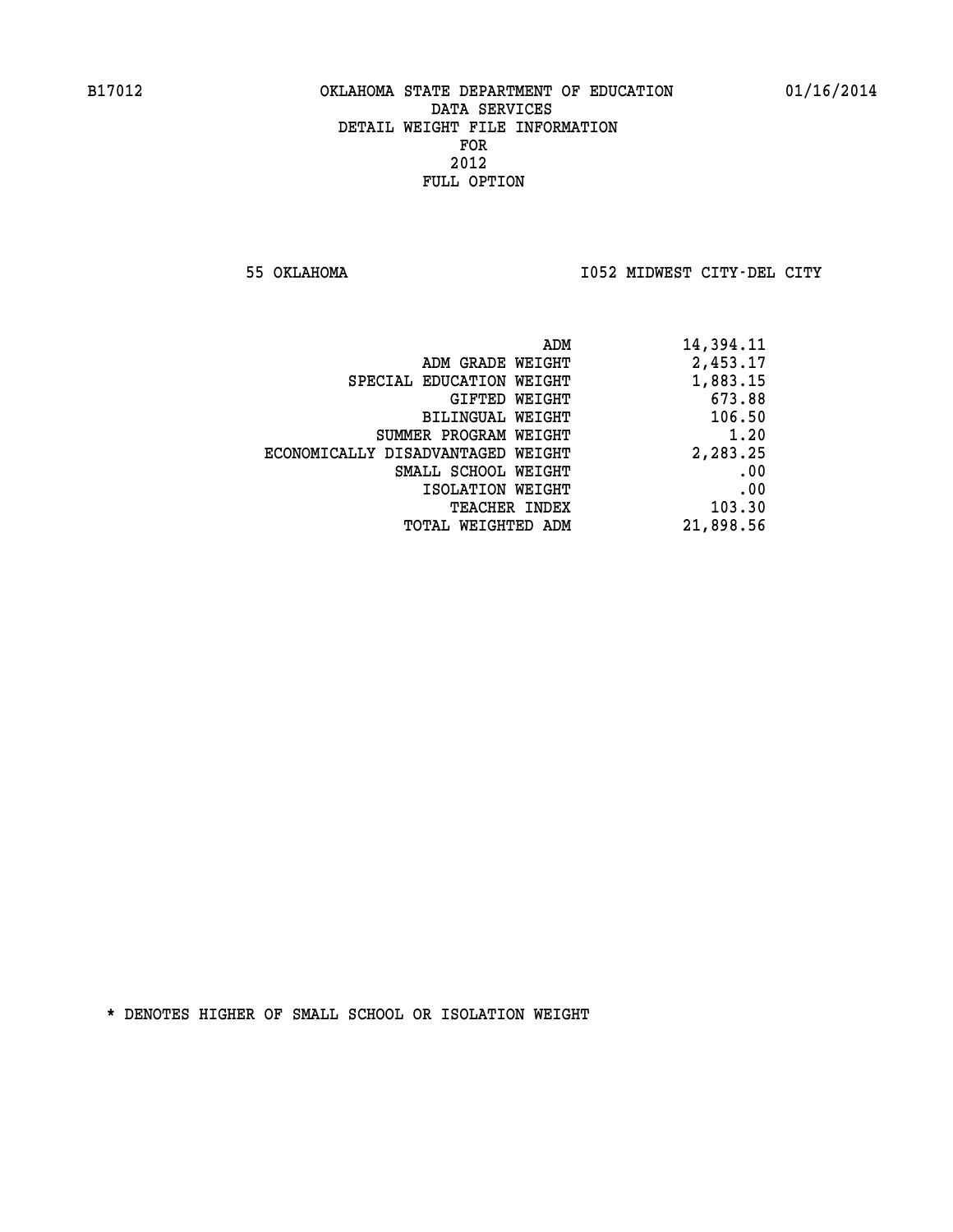**55 OKLAHOMA I053 CROOKED OAK** 

| ADM                               | 1,083.82 |
|-----------------------------------|----------|
| ADM GRADE WEIGHT                  | 214.20   |
| SPECIAL EDUCATION WEIGHT          | 182.40   |
| GIFTED WEIGHT                     | 29.92    |
| BILINGUAL WEIGHT                  | 151.50   |
| SUMMER PROGRAM WEIGHT             | .00      |
| ECONOMICALLY DISADVANTAGED WEIGHT | 265.25   |
| SMALL SCHOOL WEIGHT               | .00      |
| ISOLATION WEIGHT                  | .00      |
| <b>TEACHER INDEX</b>              | .00      |
| TOTAL WEIGHTED ADM                | 1,927.09 |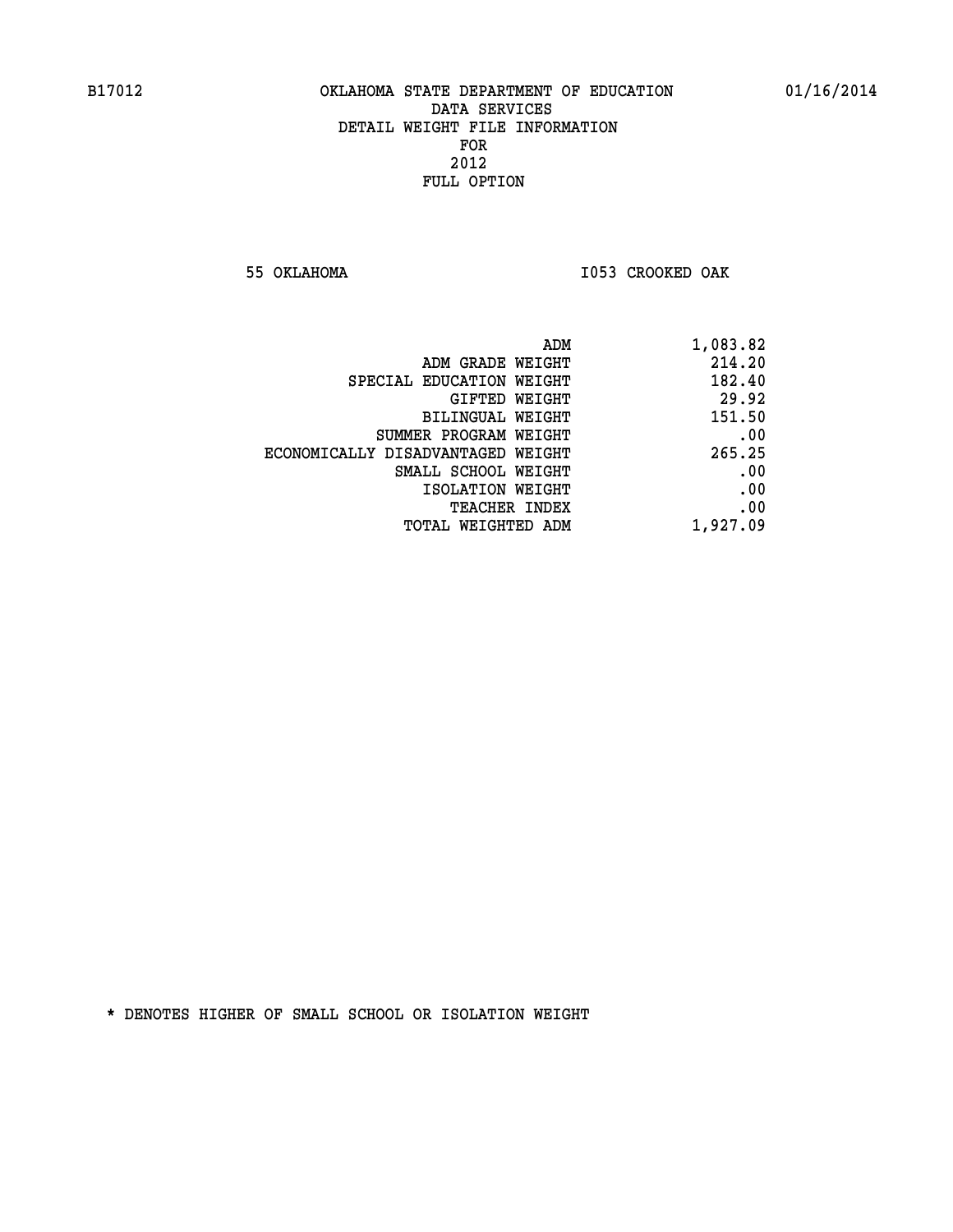**55 OKLAHOMA I088 BETHANY** 

|                                   | ADM | 1,646.07 |
|-----------------------------------|-----|----------|
| ADM GRADE WEIGHT                  |     | 259.69   |
| SPECIAL EDUCATION WEIGHT          |     | 464.55   |
| GIFTED WEIGHT                     |     | 108.12   |
| <b>BILINGUAL WEIGHT</b>           |     | 32.75    |
| SUMMER PROGRAM WEIGHT             |     | 87.60    |
| ECONOMICALLY DISADVANTAGED WEIGHT |     | 182.00   |
| SMALL SCHOOL WEIGHT               |     | .00      |
| ISOLATION WEIGHT                  |     | .00      |
| TEACHER INDEX                     |     | 7.31     |
| TOTAL WEIGHTED ADM                |     | 2,788.09 |
|                                   |     |          |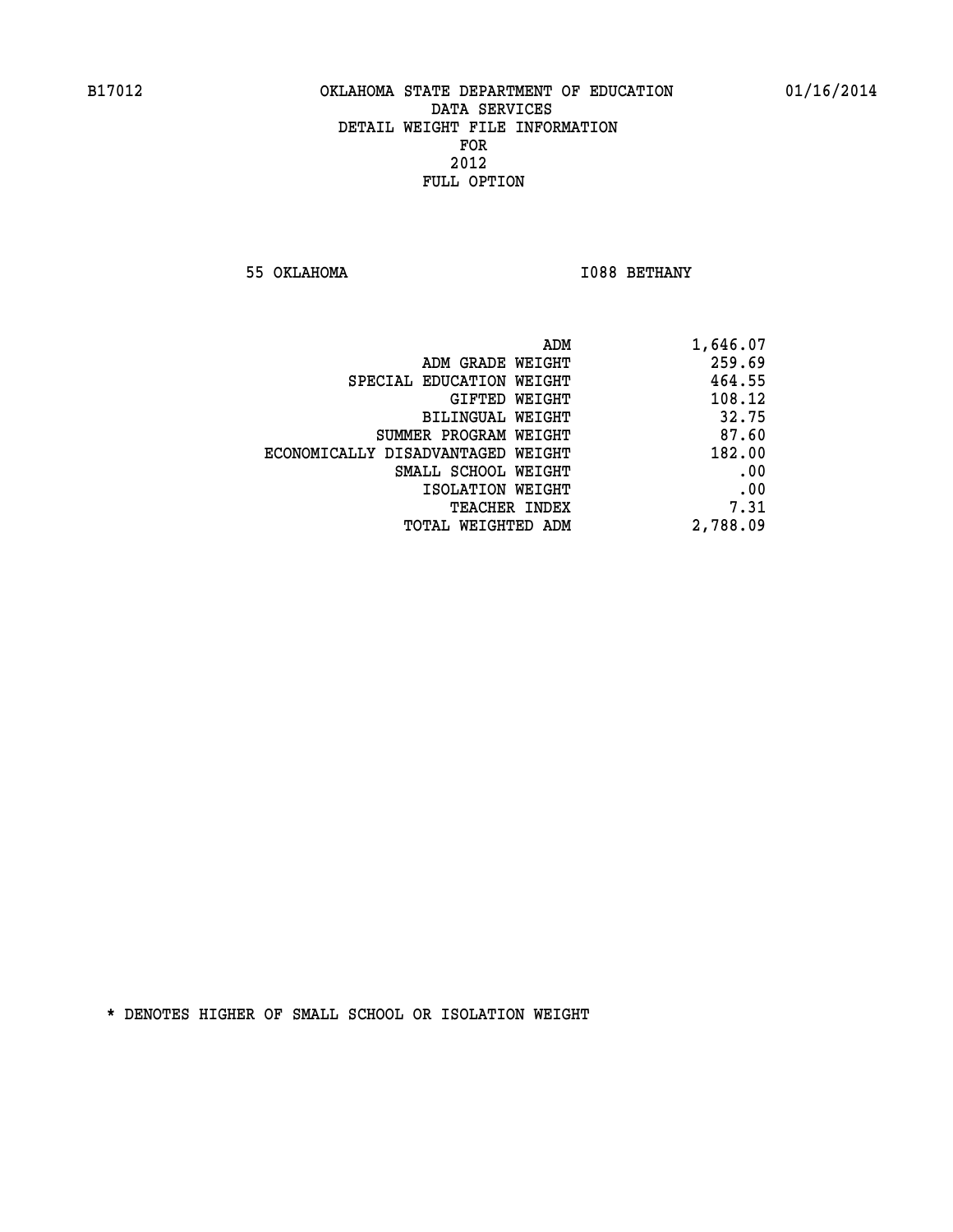**55 OKLAHOMA I089 OKLAHOMA CITY** 

| 38,117.55 |
|-----------|
| 7,180.00  |
| 4,569.20  |
| 907.46    |
| 3,923.50  |
| .00       |
| 8,594.75  |
| .00       |
| .00       |
| .00       |
| 63,292.46 |
|           |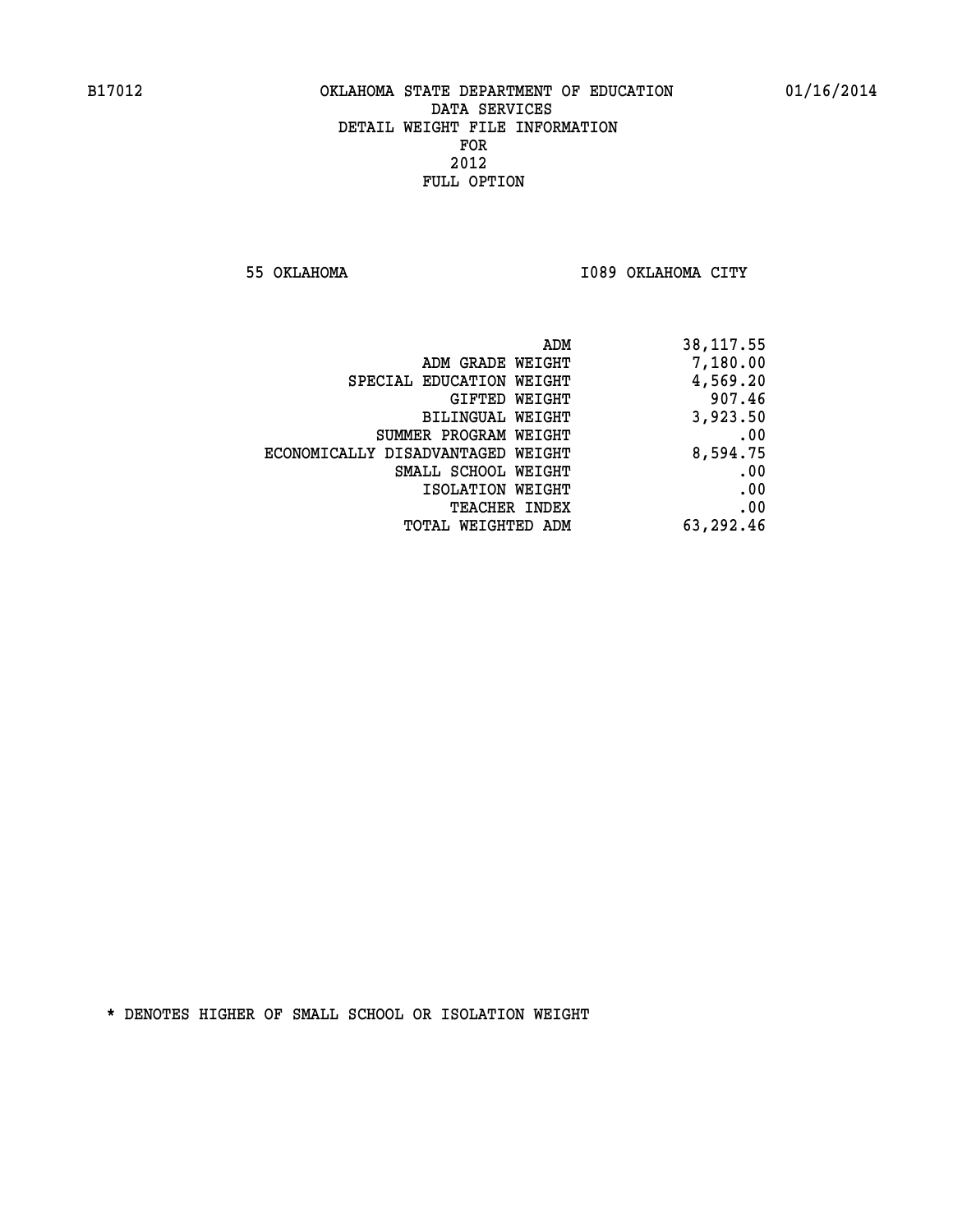**56 OKMULGEE C011 TWIN HILLS** 

|                                   | 364.64<br>ADM |
|-----------------------------------|---------------|
| ADM GRADE WEIGHT                  | 74.82         |
| SPECIAL EDUCATION WEIGHT          | 37.45         |
| GIFTED WEIGHT                     | 8.50          |
| BILINGUAL WEIGHT                  | .00           |
| SUMMER PROGRAM WEIGHT             | .00           |
| ECONOMICALLY DISADVANTAGED WEIGHT | 60.00         |
| SMALL SCHOOL WEIGHT               | $22.66*$      |
| ISOLATION WEIGHT                  | .00           |
| TEACHER INDEX                     | 5.89          |
| TOTAL WEIGHTED ADM                | 573.96        |
|                                   |               |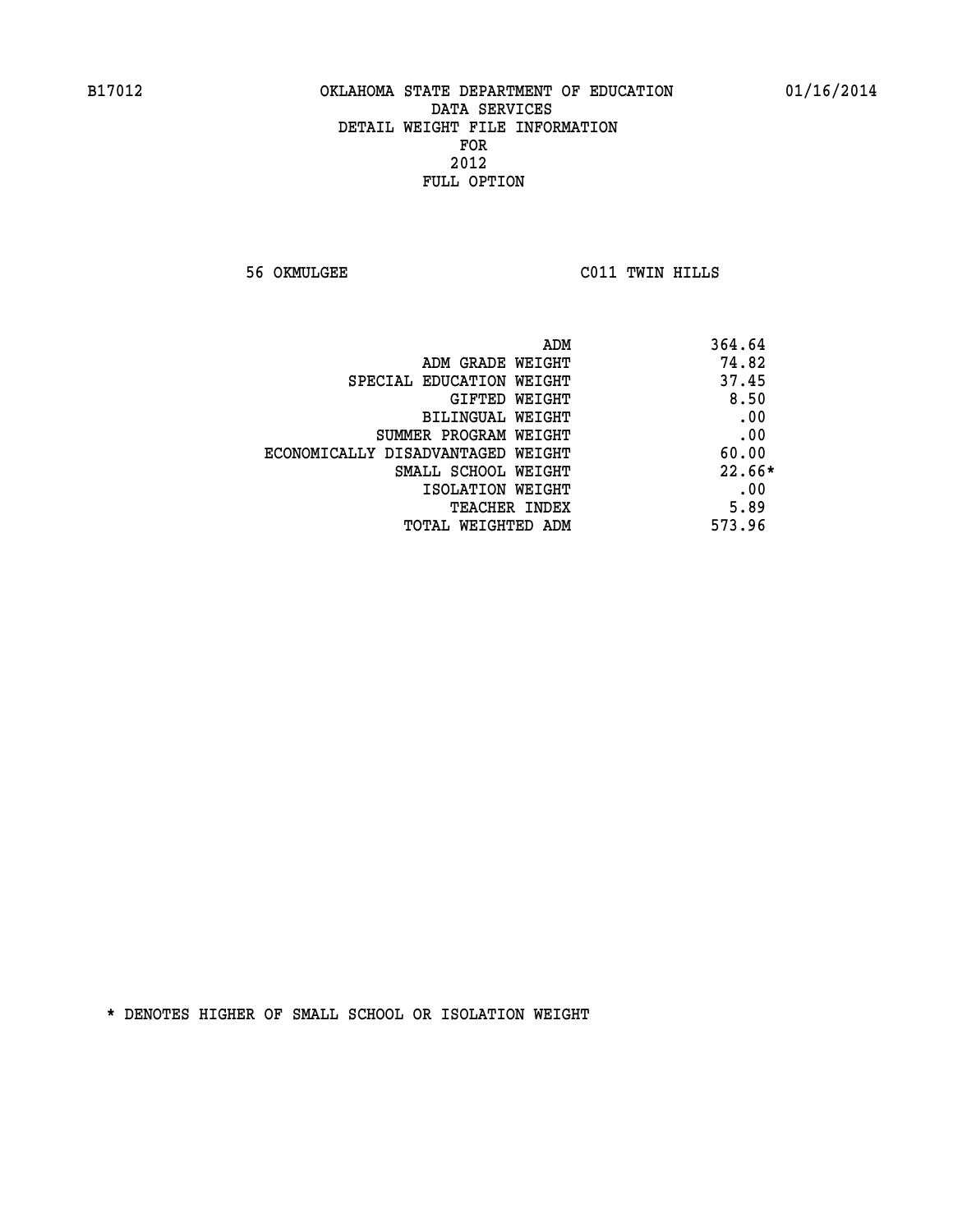**56 OKMULGEE I001 OKMULGEE** 

| ADM<br>1,555.13                    |                                   |
|------------------------------------|-----------------------------------|
| 321.84<br>ADM GRADE WEIGHT         |                                   |
| 298.25<br>SPECIAL EDUCATION WEIGHT |                                   |
| 35.70<br>GIFTED WEIGHT             |                                   |
| .00<br>BILINGUAL WEIGHT            |                                   |
| .00<br>SUMMER PROGRAM WEIGHT       |                                   |
| 327.25                             | ECONOMICALLY DISADVANTAGED WEIGHT |
| .00<br>SMALL SCHOOL WEIGHT         |                                   |
| .00<br>ISOLATION WEIGHT            |                                   |
| 2.87<br><b>TEACHER INDEX</b>       |                                   |
| 2,541.04<br>TOTAL WEIGHTED ADM     |                                   |
|                                    |                                   |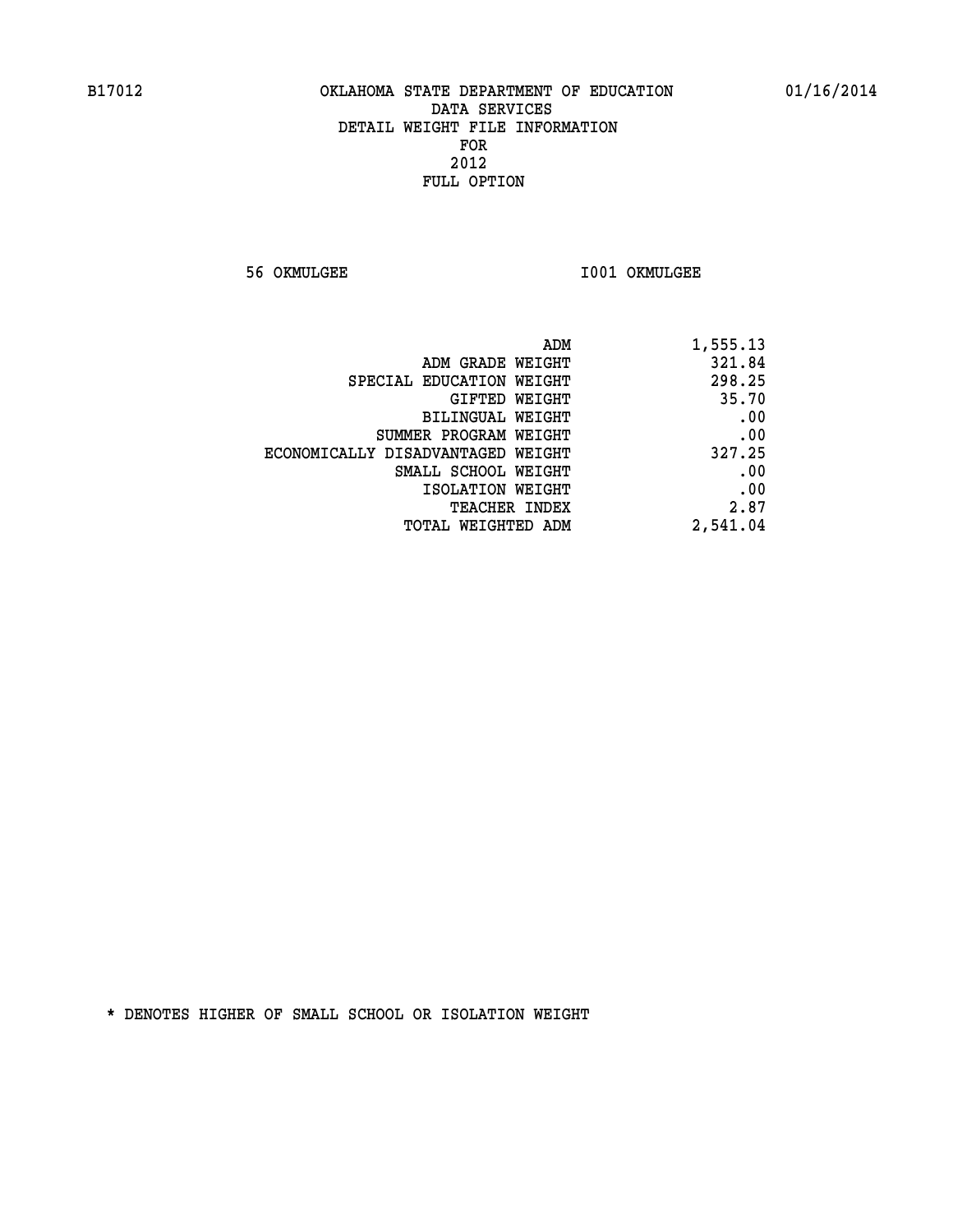**56 OKMULGEE I002 HENRYETTA** 

| 1,280.80 |
|----------|
| 260.79   |
| 251.80   |
| 53.72    |
| .25      |
| .00      |
| 239.00   |
| .00      |
| .00      |
| 29.20    |
| 2,115.56 |
|          |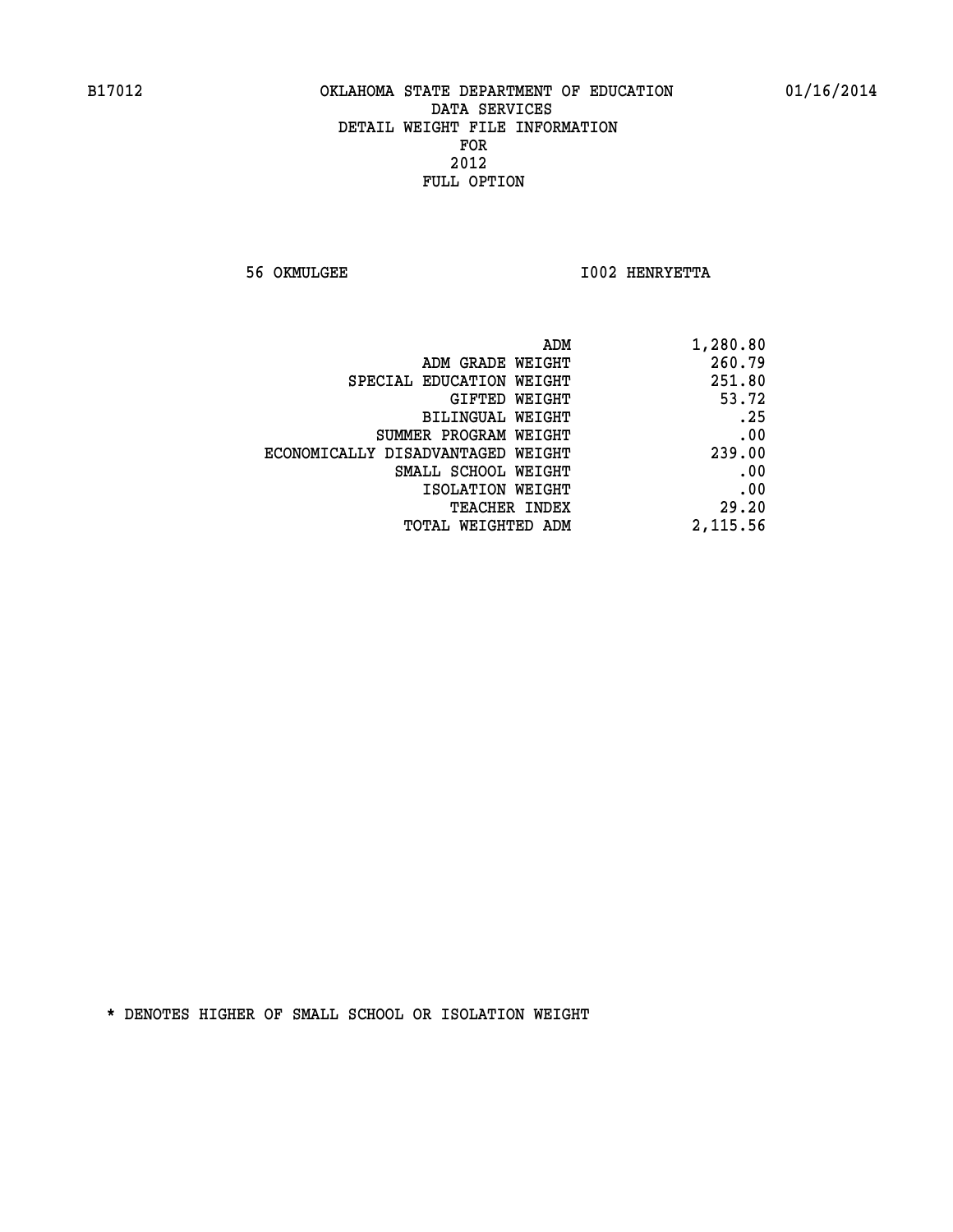**56 OKMULGEE I003 MORRIS** 

| ADM                               | 1,034.62 |
|-----------------------------------|----------|
| ADM GRADE WEIGHT                  | 199.64   |
| SPECIAL EDUCATION WEIGHT          | 100.50   |
| GIFTED WEIGHT                     | 39.78    |
| BILINGUAL WEIGHT                  | .00      |
| SUMMER PROGRAM WEIGHT             | .00      |
| ECONOMICALLY DISADVANTAGED WEIGHT | 155.50   |
| SMALL SCHOOL WEIGHT               | .00      |
| ISOLATION WEIGHT                  | .00      |
| TEACHER INDEX                     | 52.53    |
| TOTAL WEIGHTED ADM                | 1,582.57 |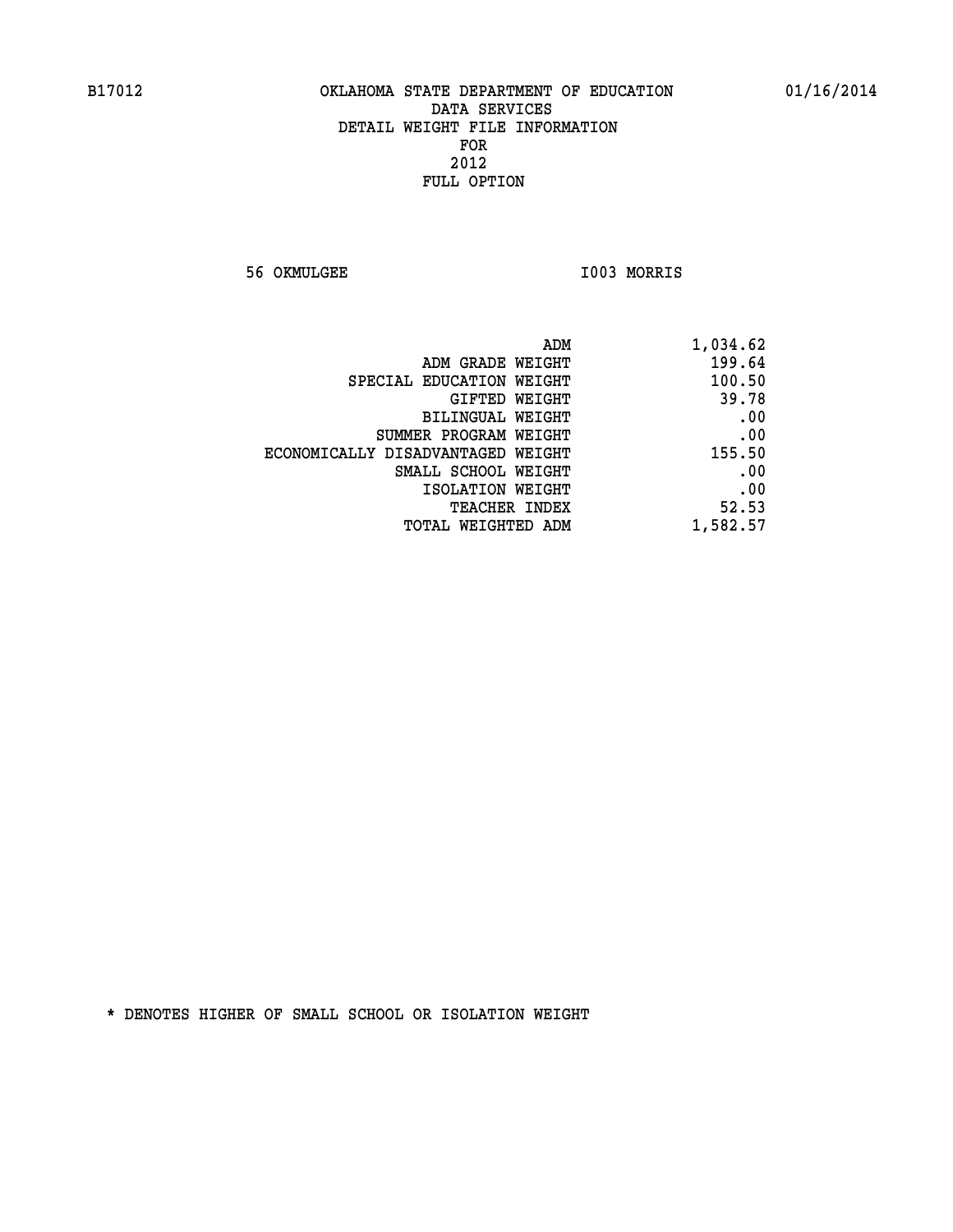**56 OKMULGEE I004 BEGGS** 

| 1,208.80 |
|----------|
| 224.76   |
| 152.80   |
| 25.50    |
| 2.75     |
| .00      |
| 207.25   |
| .00      |
| .00      |
| .00      |
| 1,821.86 |
|          |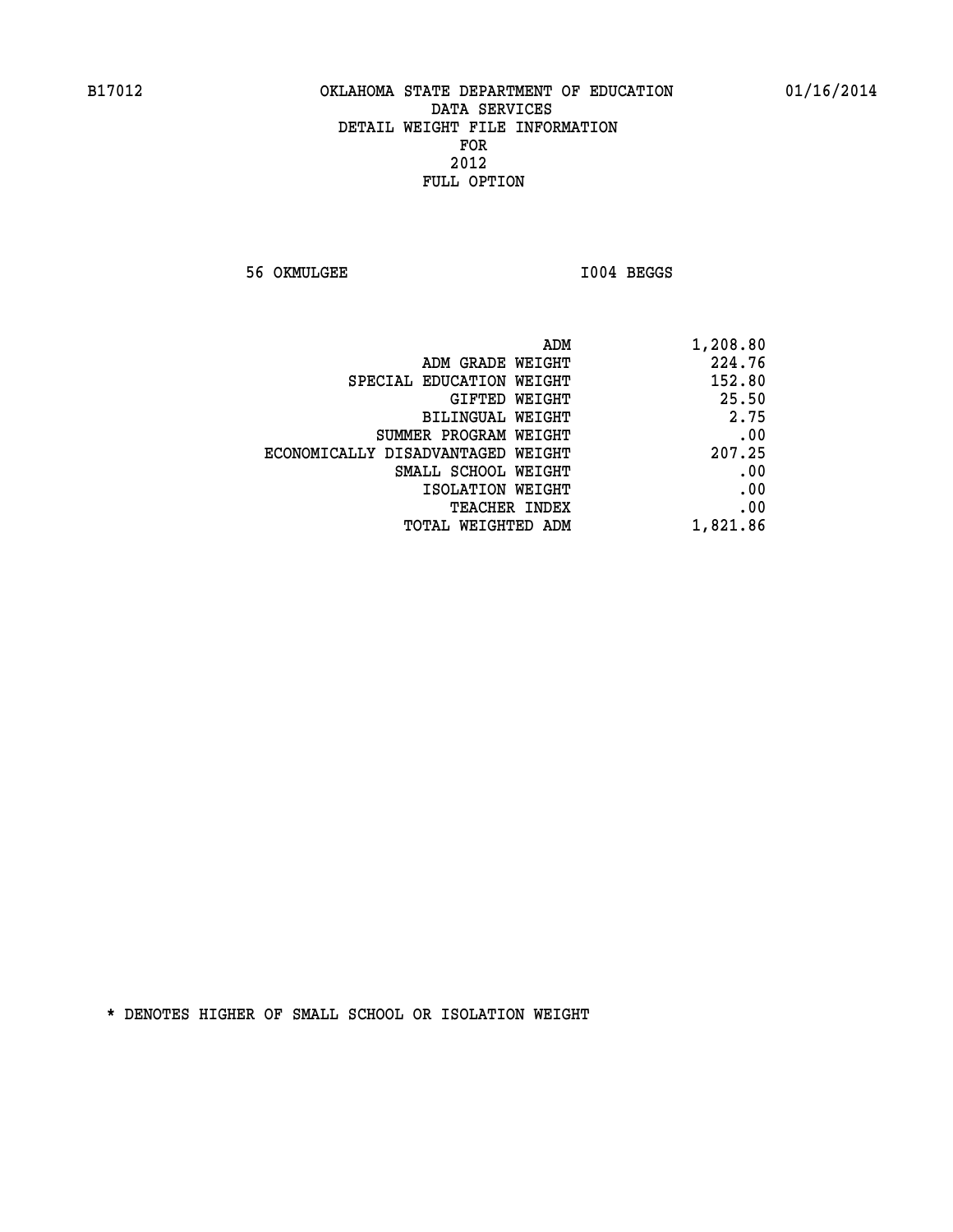**56 OKMULGEE 1005 PRESTON** 

| 578.03 | ADM                               |
|--------|-----------------------------------|
| 115.48 | ADM GRADE WEIGHT                  |
| 29.40  | SPECIAL EDUCATION WEIGHT          |
| 25.50  | GIFTED WEIGHT                     |
| .00    | BILINGUAL WEIGHT                  |
| .00    | SUMMER PROGRAM WEIGHT             |
| 79.75  | ECONOMICALLY DISADVANTAGED WEIGHT |
| .00    | SMALL SCHOOL WEIGHT               |
| .00    | ISOLATION WEIGHT                  |
| .00    | <b>TEACHER INDEX</b>              |
| 828.16 | <b>TOTAL WEIGHTED ADM</b>         |
|        |                                   |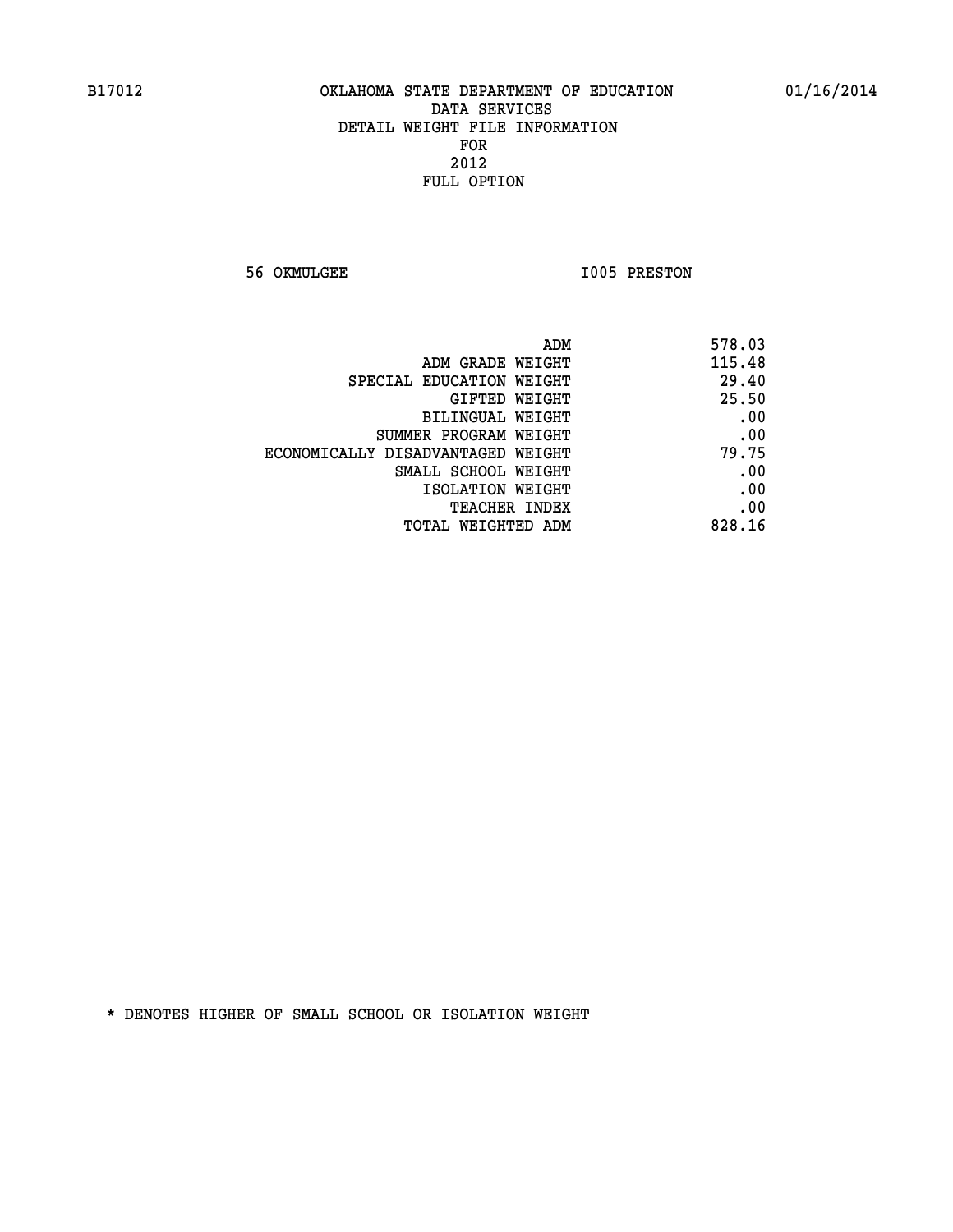**56 OKMULGEE I006 SCHULTER** 

| ADM                               | 190.96   |
|-----------------------------------|----------|
| ADM GRADE WEIGHT                  | 39.93    |
| SPECIAL EDUCATION WEIGHT          | 22.75    |
| GIFTED WEIGHT                     | 4.08     |
| BILINGUAL WEIGHT                  | .00      |
| SUMMER PROGRAM WEIGHT             | .00      |
| ECONOMICALLY DISADVANTAGED WEIGHT | 44.75    |
| SMALL SCHOOL WEIGHT               | $24.41*$ |
| ISOLATION WEIGHT                  | .00      |
| <b>TEACHER INDEX</b>              | .00      |
| TOTAL WEIGHTED ADM                | 326.88   |
|                                   |          |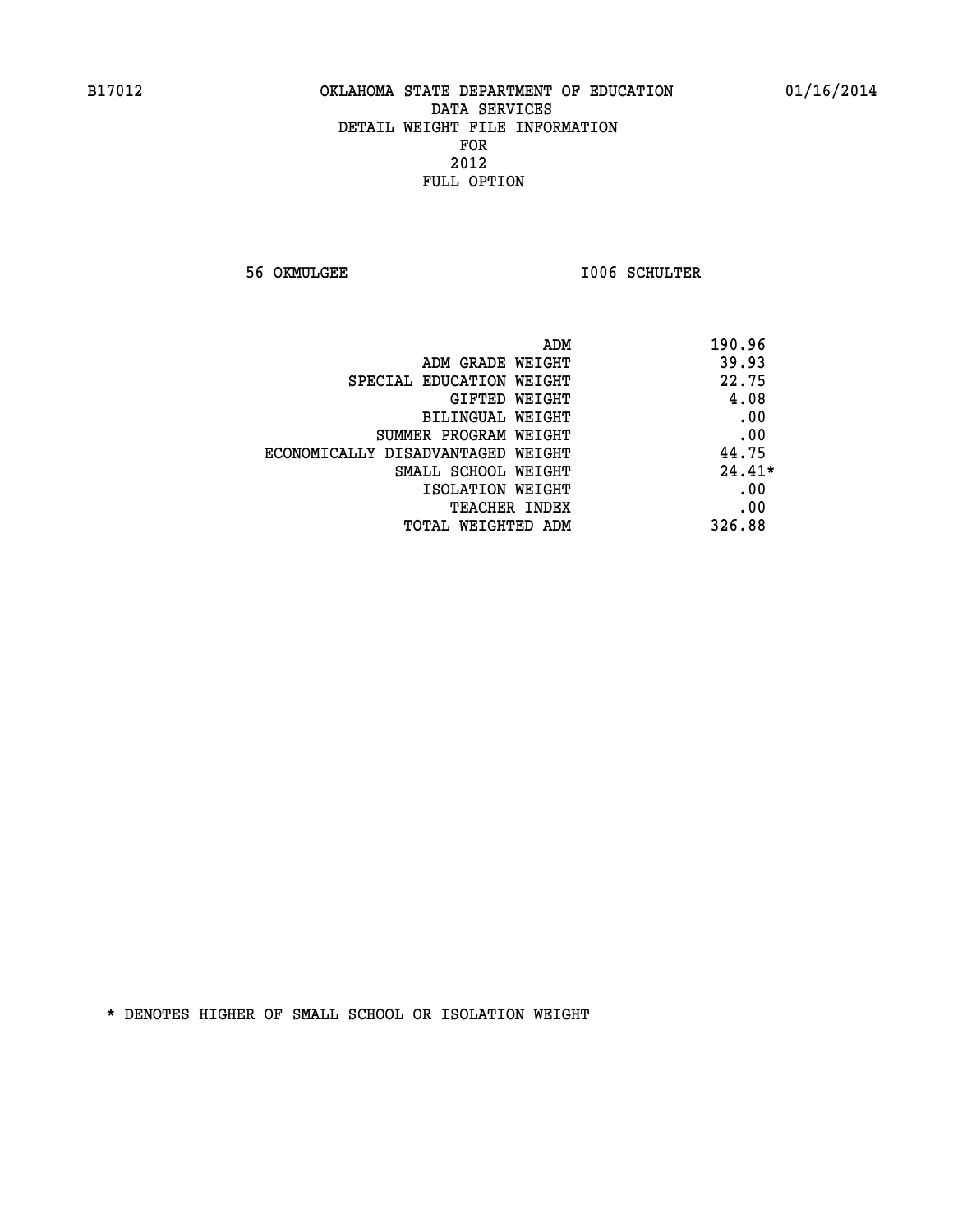**56 OKMULGEE 1007 WILSON** 

| ADM<br>263.22                              |  |
|--------------------------------------------|--|
| 49.91<br>ADM GRADE WEIGHT                  |  |
| 20.25<br>SPECIAL EDUCATION WEIGHT          |  |
| 9.52<br>GIFTED WEIGHT                      |  |
| .00<br>BILINGUAL WEIGHT                    |  |
| .00<br>SUMMER PROGRAM WEIGHT               |  |
| 57.00<br>ECONOMICALLY DISADVANTAGED WEIGHT |  |
| $26.45*$<br>SMALL SCHOOL WEIGHT            |  |
| .00<br>ISOLATION WEIGHT                    |  |
| 16.66<br><b>TEACHER INDEX</b>              |  |
| 443.01<br>TOTAL WEIGHTED ADM               |  |
|                                            |  |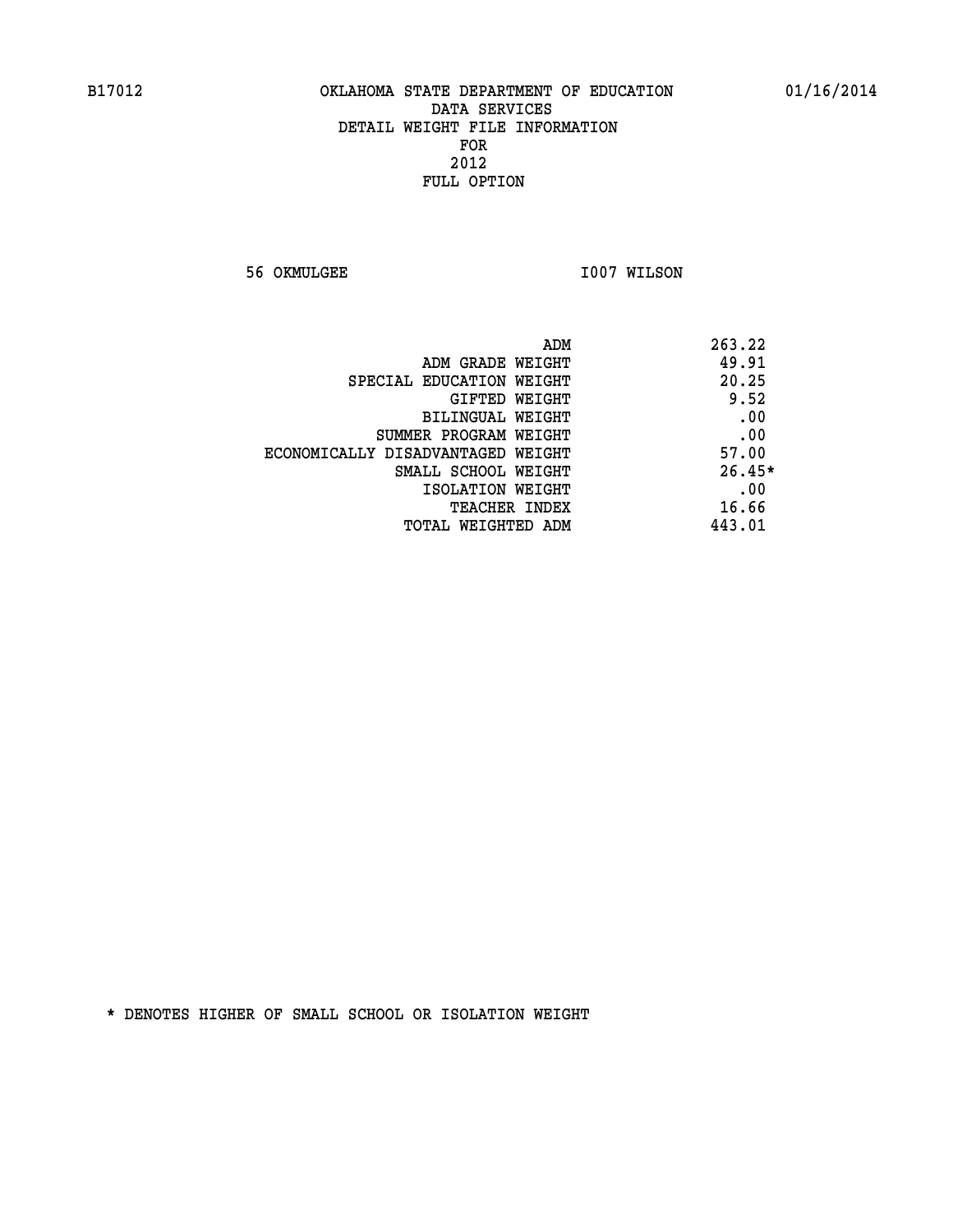**56 OKMULGEE I008 DEWAR** 

| 434.76<br>ADM |                                   |
|---------------|-----------------------------------|
| 85.65         | ADM GRADE WEIGHT                  |
| 34.25         | SPECIAL EDUCATION WEIGHT          |
| 13.94         | GIFTED WEIGHT                     |
| .00           | BILINGUAL WEIGHT                  |
| .00           | SUMMER PROGRAM WEIGHT             |
| 71.25         | ECONOMICALLY DISADVANTAGED WEIGHT |
| $15.49*$      | SMALL SCHOOL WEIGHT               |
| .00           | ISOLATION WEIGHT                  |
| 14.55         | <b>TEACHER INDEX</b>              |
| 669.89        | TOTAL WEIGHTED ADM                |
|               |                                   |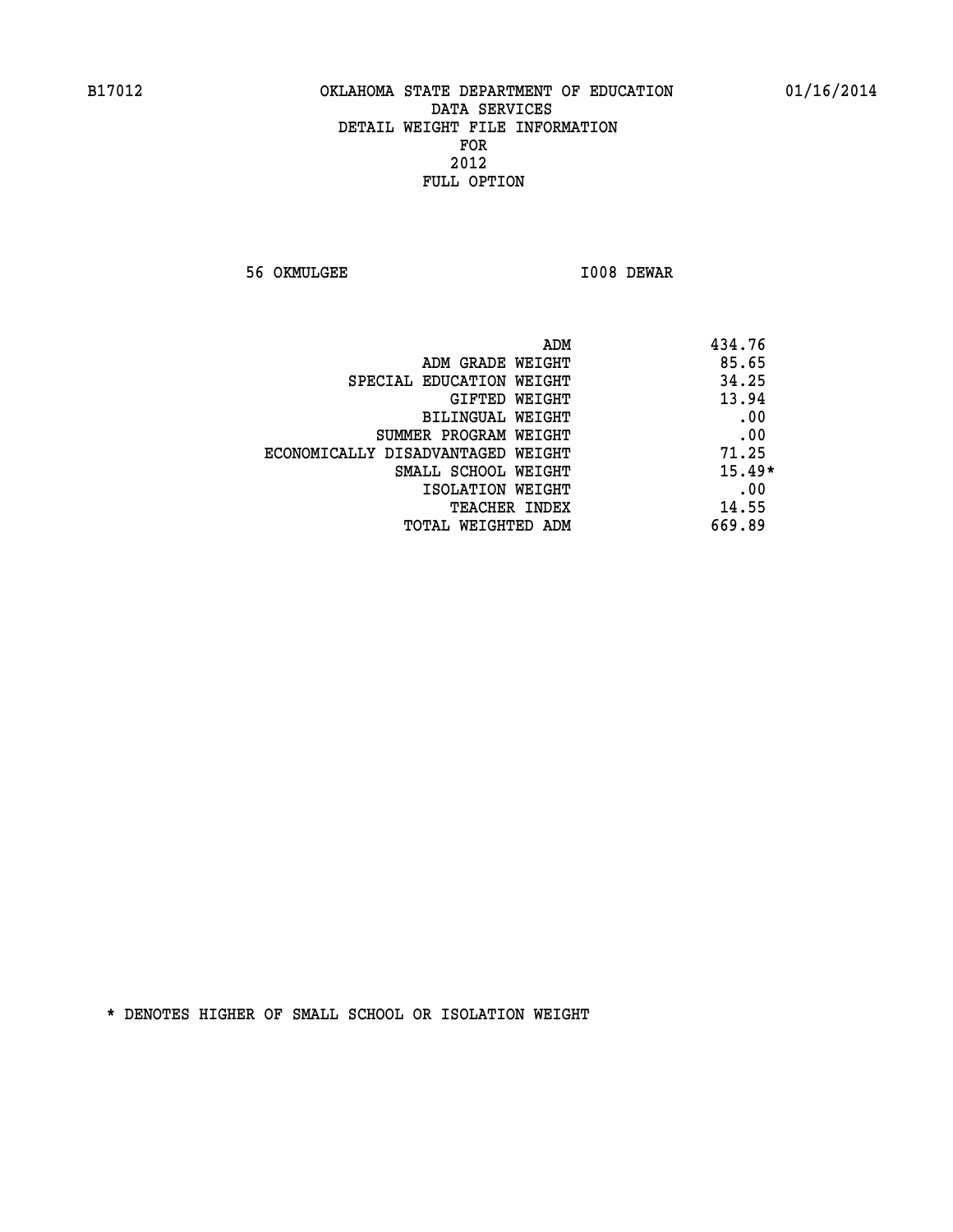**57 OSAGE C003 OSAGE HILLS** 

|                                   | 182.82<br>ADM |
|-----------------------------------|---------------|
| ADM GRADE WEIGHT                  | 36.70         |
| SPECIAL EDUCATION WEIGHT          | 15.70         |
| GIFTED WEIGHT                     | 7.14          |
| BILINGUAL WEIGHT                  | .25           |
| SUMMER PROGRAM WEIGHT             | .00           |
| ECONOMICALLY DISADVANTAGED WEIGHT | 30.50         |
| SMALL SCHOOL WEIGHT               | $23.93*$      |
| ISOLATION WEIGHT                  | .00           |
| <b>TEACHER INDEX</b>              | 1.55          |
| TOTAL WEIGHTED ADM                | 298.59        |
|                                   |               |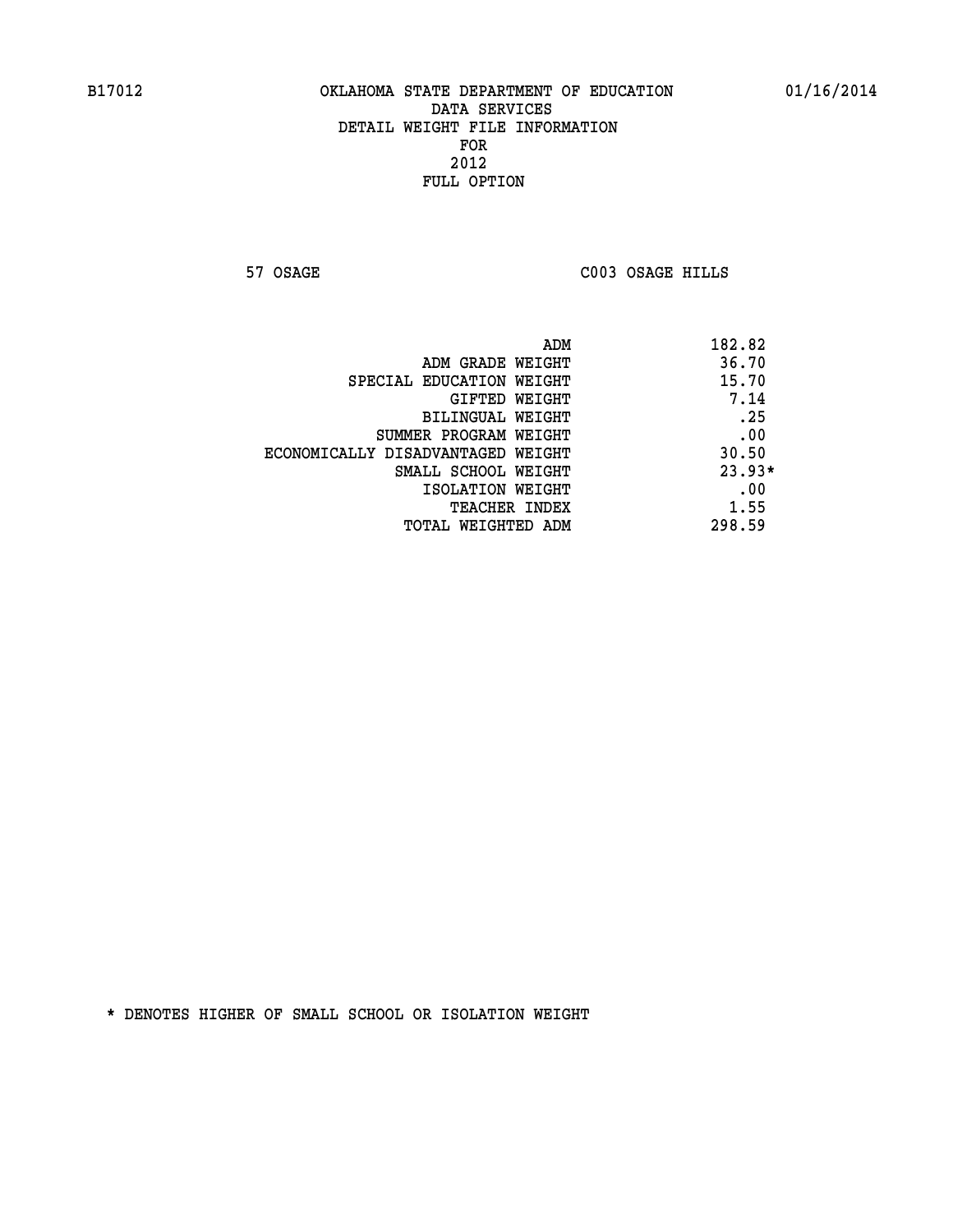**57 OSAGE C007 BOWRING** 

|                                   | ADM | 65.98    |
|-----------------------------------|-----|----------|
| ADM GRADE WEIGHT                  |     | 12.61    |
| SPECIAL EDUCATION WEIGHT          |     | 9.80     |
| GIFTED WEIGHT                     |     | 2.72     |
| BILINGUAL WEIGHT                  |     | 1.25     |
| SUMMER PROGRAM WEIGHT             |     | 1.20     |
| ECONOMICALLY DISADVANTAGED WEIGHT |     | 11.50    |
| SMALL SCHOOL WEIGHT               |     | 11.55    |
| ISOLATION WEIGHT                  |     | $56.74*$ |
| TEACHER INDEX                     |     | 3.36     |
| TOTAL WEIGHTED ADM                |     | 165.16   |
|                                   |     |          |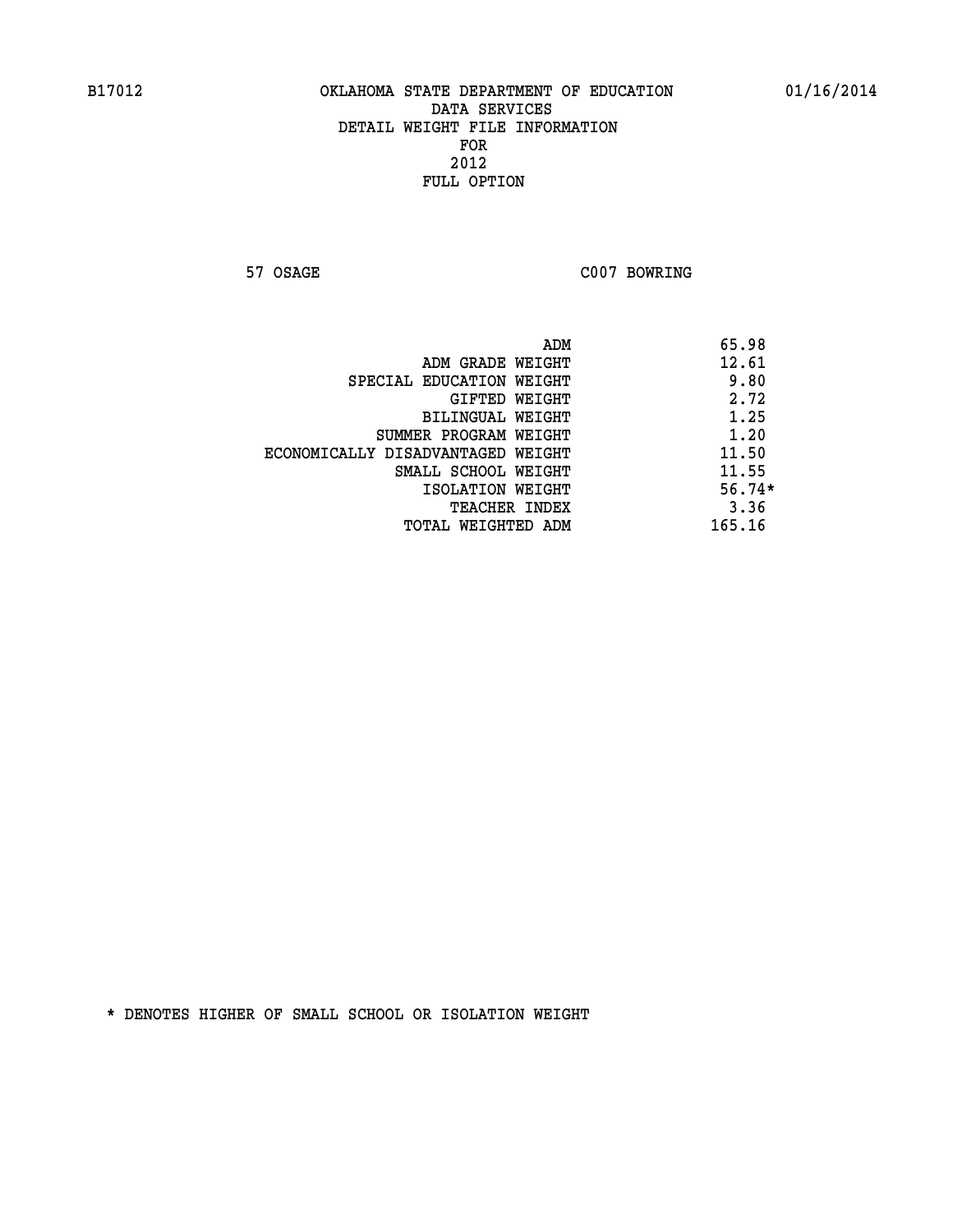**57 OSAGE C035 AVANT** 

| ADM                               | 82.93    |
|-----------------------------------|----------|
| ADM GRADE WEIGHT                  | 14.13    |
| SPECIAL EDUCATION WEIGHT          | 14.65    |
| GIFTED WEIGHT                     | 1.36     |
| BILINGUAL WEIGHT                  | .00      |
| SUMMER PROGRAM WEIGHT             | .00      |
| ECONOMICALLY DISADVANTAGED WEIGHT | 15.25    |
| SMALL SCHOOL WEIGHT               | $13.99*$ |
| ISOLATION WEIGHT                  | .00      |
| TEACHER INDEX                     | .00      |
| TOTAL WEIGHTED ADM                | 142.31   |
|                                   |          |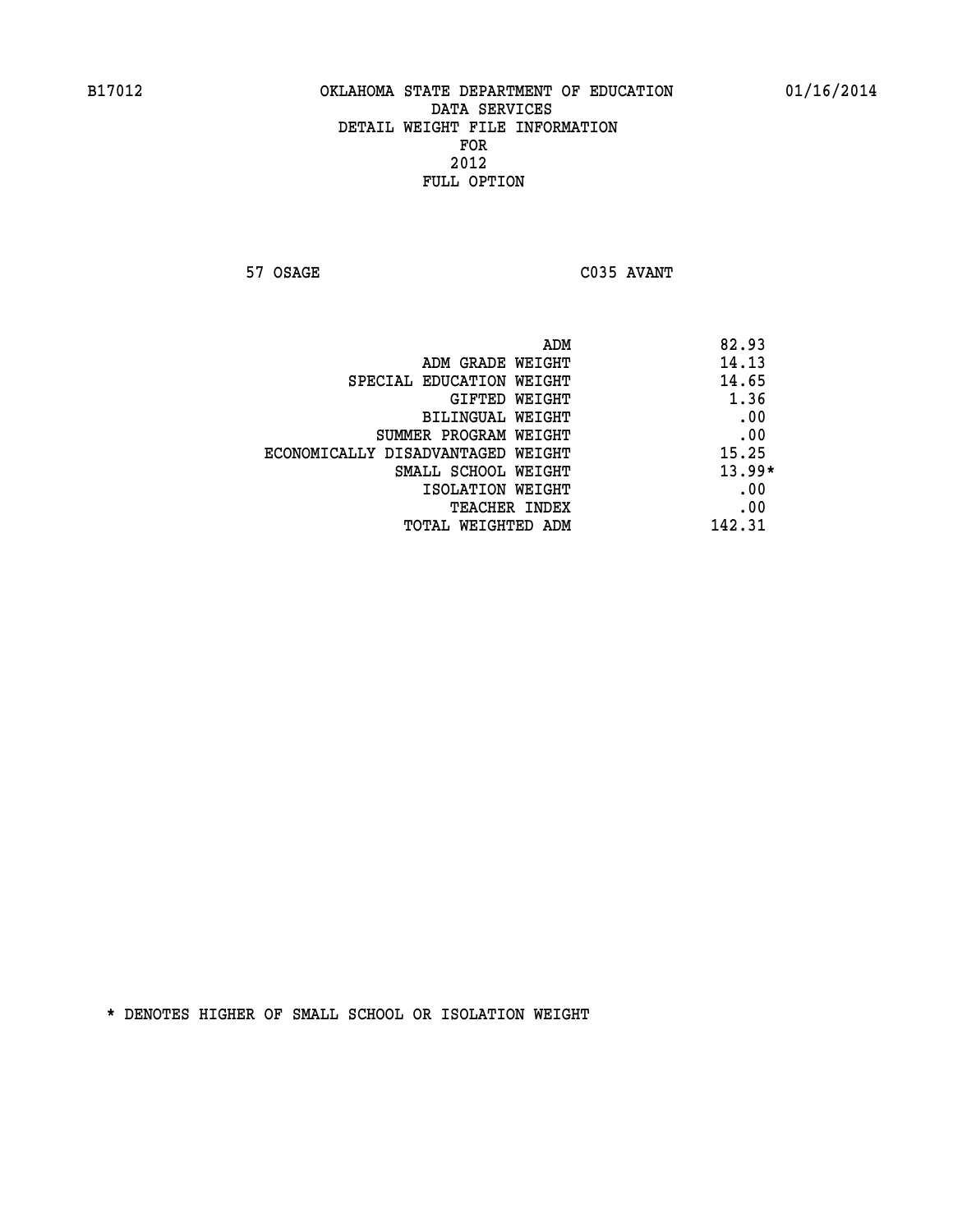57 OSAGE C052 ANDERSON

|                                   | ADM | 285.78   |
|-----------------------------------|-----|----------|
| ADM GRADE WEIGHT                  |     | 54.56    |
| SPECIAL EDUCATION WEIGHT          |     | 42.05    |
| GIFTED WEIGHT                     |     | 7.82     |
| BILINGUAL WEIGHT                  |     | 1.00     |
| SUMMER PROGRAM WEIGHT             |     | 9.60     |
| ECONOMICALLY DISADVANTAGED WEIGHT |     | 42.25    |
| SMALL SCHOOL WEIGHT               |     | $26.28*$ |
| ISOLATION WEIGHT                  |     | .00      |
| <b>TEACHER INDEX</b>              |     | .00      |
| TOTAL WEIGHTED ADM                |     | 469.34   |
|                                   |     |          |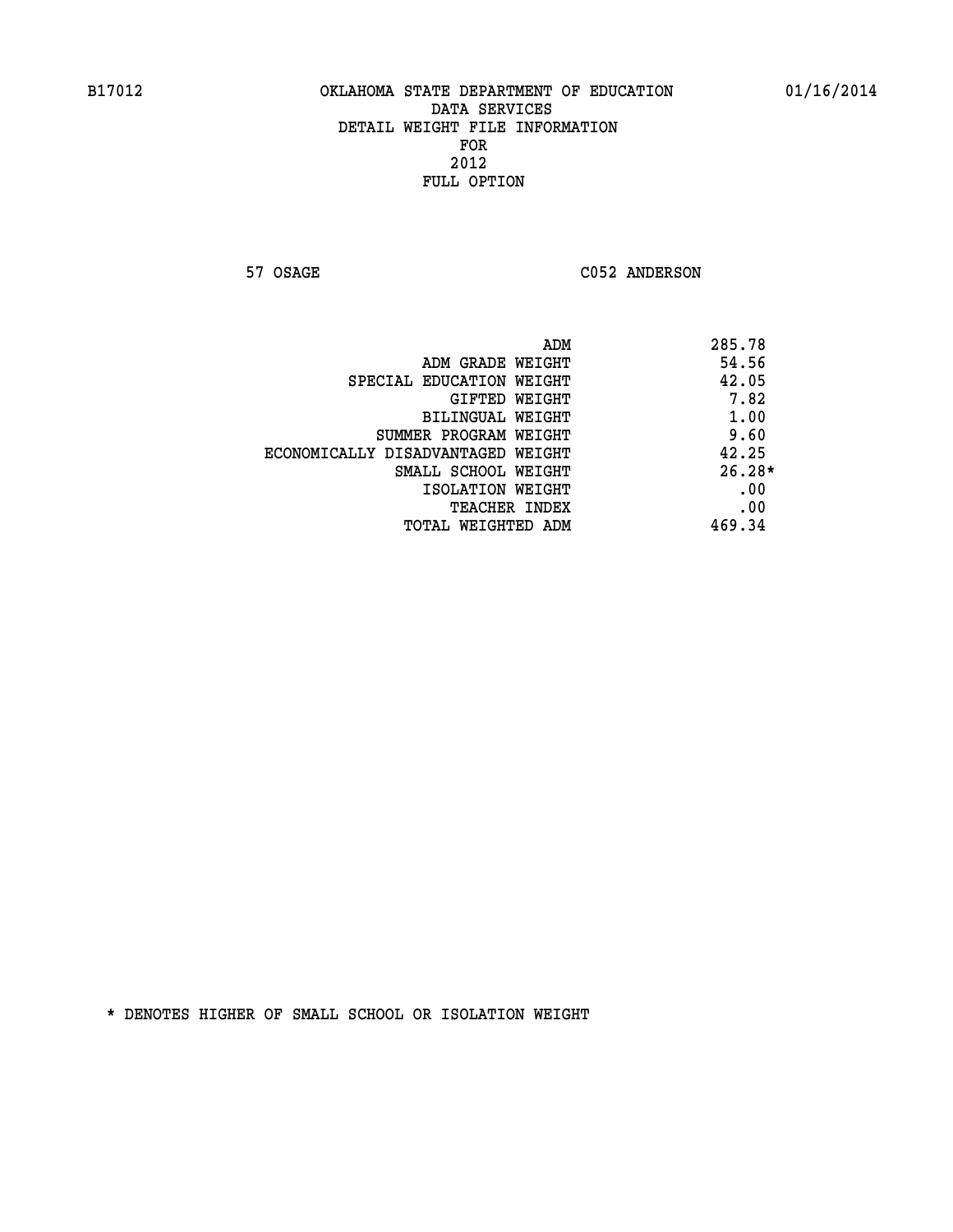**57 OSAGE C077 MCCORD** 

|                                   | ADM | 232.70   |
|-----------------------------------|-----|----------|
| ADM GRADE WEIGHT                  |     | 46.93    |
| SPECIAL EDUCATION WEIGHT          |     | 14.20    |
| GIFTED WEIGHT                     |     | 6.46     |
| BILINGUAL WEIGHT                  |     | .00      |
| SUMMER PROGRAM WEIGHT             |     | .00      |
| ECONOMICALLY DISADVANTAGED WEIGHT |     | 34.75    |
| SMALL SCHOOL WEIGHT               |     | $26.07*$ |
| ISOLATION WEIGHT                  |     | .00      |
| <b>TEACHER INDEX</b>              |     | .00      |
| TOTAL WEIGHTED ADM                |     | 361.11   |
|                                   |     |          |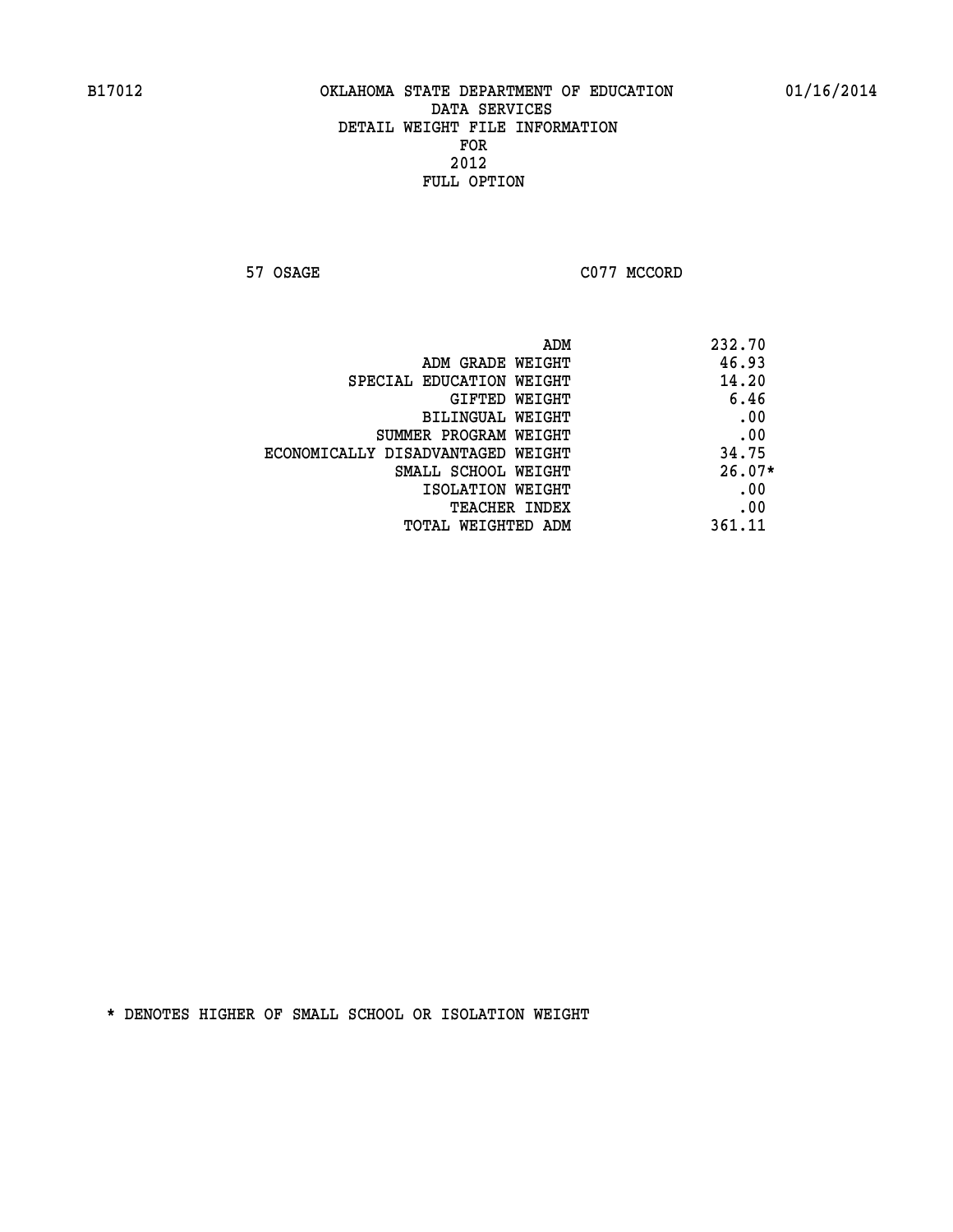**57 OSAGE I002 PAWHUSKA** 

|                                   | ADM<br>842.48 |
|-----------------------------------|---------------|
| ADM GRADE WEIGHT                  | 171.39        |
| SPECIAL EDUCATION WEIGHT          | 129.90        |
| GIFTED WEIGHT                     | 12.58         |
| BILINGUAL WEIGHT                  | 11.75         |
| SUMMER PROGRAM WEIGHT             | .00           |
| ECONOMICALLY DISADVANTAGED WEIGHT | 155.00        |
| SMALL SCHOOL WEIGHT               | .00           |
| ISOLATION WEIGHT                  | .00           |
| TEACHER INDEX                     | .00           |
| TOTAL WEIGHTED ADM                | 1,323.10      |
|                                   |               |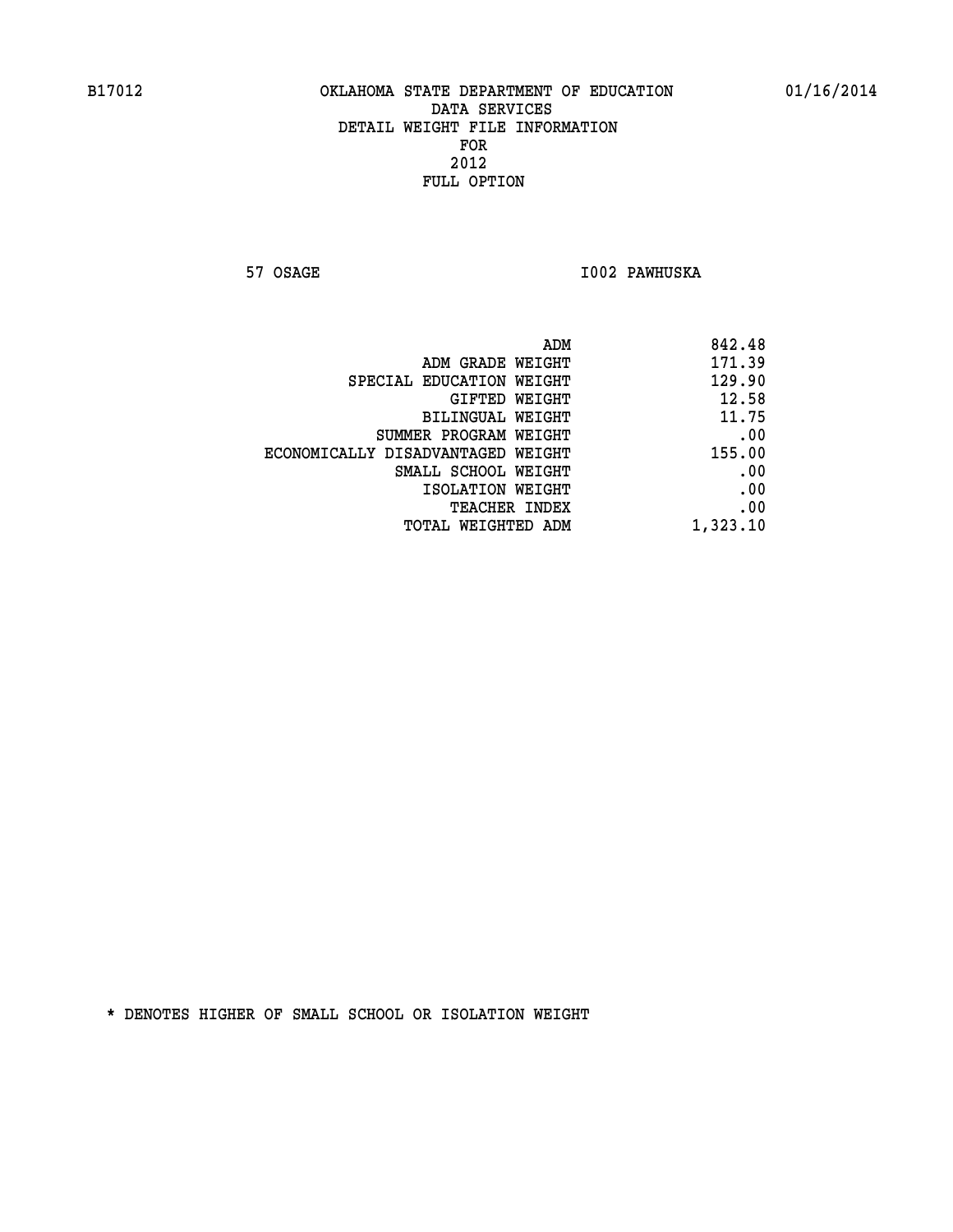**57 OSAGE 1011 SHIDLER** 

| ADM                               | 246.06    |
|-----------------------------------|-----------|
| ADM GRADE WEIGHT                  | 50.12     |
| SPECIAL EDUCATION WEIGHT          | 30.75     |
| GIFTED WEIGHT                     | 9.52      |
| BILINGUAL WEIGHT                  | .00       |
| SUMMER PROGRAM WEIGHT             | .00       |
| ECONOMICALLY DISADVANTAGED WEIGHT | 41.75     |
| SMALL SCHOOL WEIGHT               | 26.32     |
| ISOLATION WEIGHT                  | $157.48*$ |
| TEACHER INDEX                     | .00       |
| TOTAL WEIGHTED ADM                | 535.68    |
|                                   |           |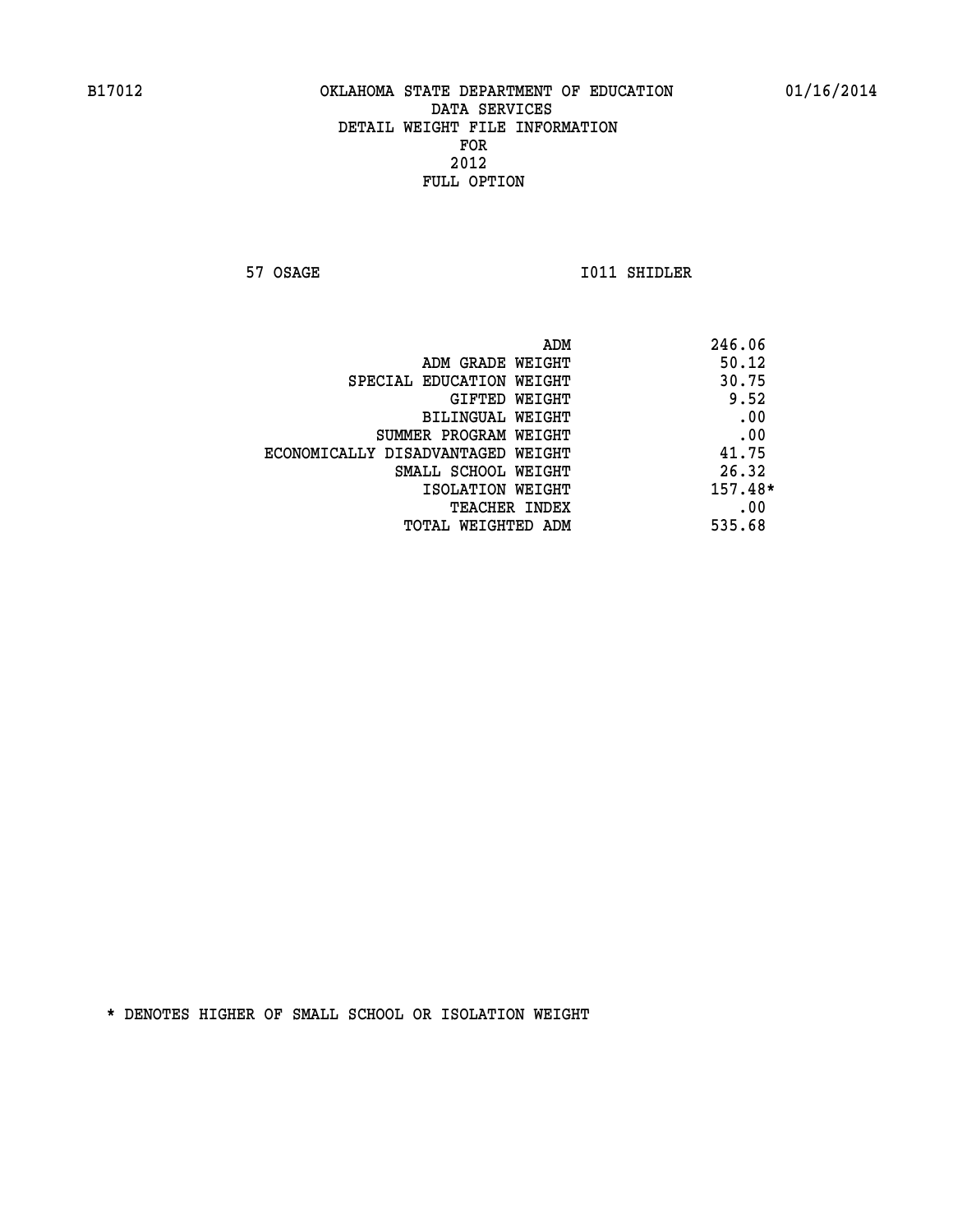**57 OSAGE 1029 BARNSDALL** 

| ADM                               | 417.62   |
|-----------------------------------|----------|
| ADM GRADE WEIGHT                  | 70.24    |
| SPECIAL EDUCATION WEIGHT          | 76.85    |
| GIFTED WEIGHT                     | 13.60    |
| BILINGUAL WEIGHT                  | 1.00     |
| SUMMER PROGRAM WEIGHT             | .00      |
| ECONOMICALLY DISADVANTAGED WEIGHT | 60.50    |
| SMALL SCHOOL WEIGHT               | $17.59*$ |
| ISOLATION WEIGHT                  | .00      |
| <b>TEACHER INDEX</b>              | 1.54     |
| TOTAL WEIGHTED ADM                | 658.94   |
|                                   |          |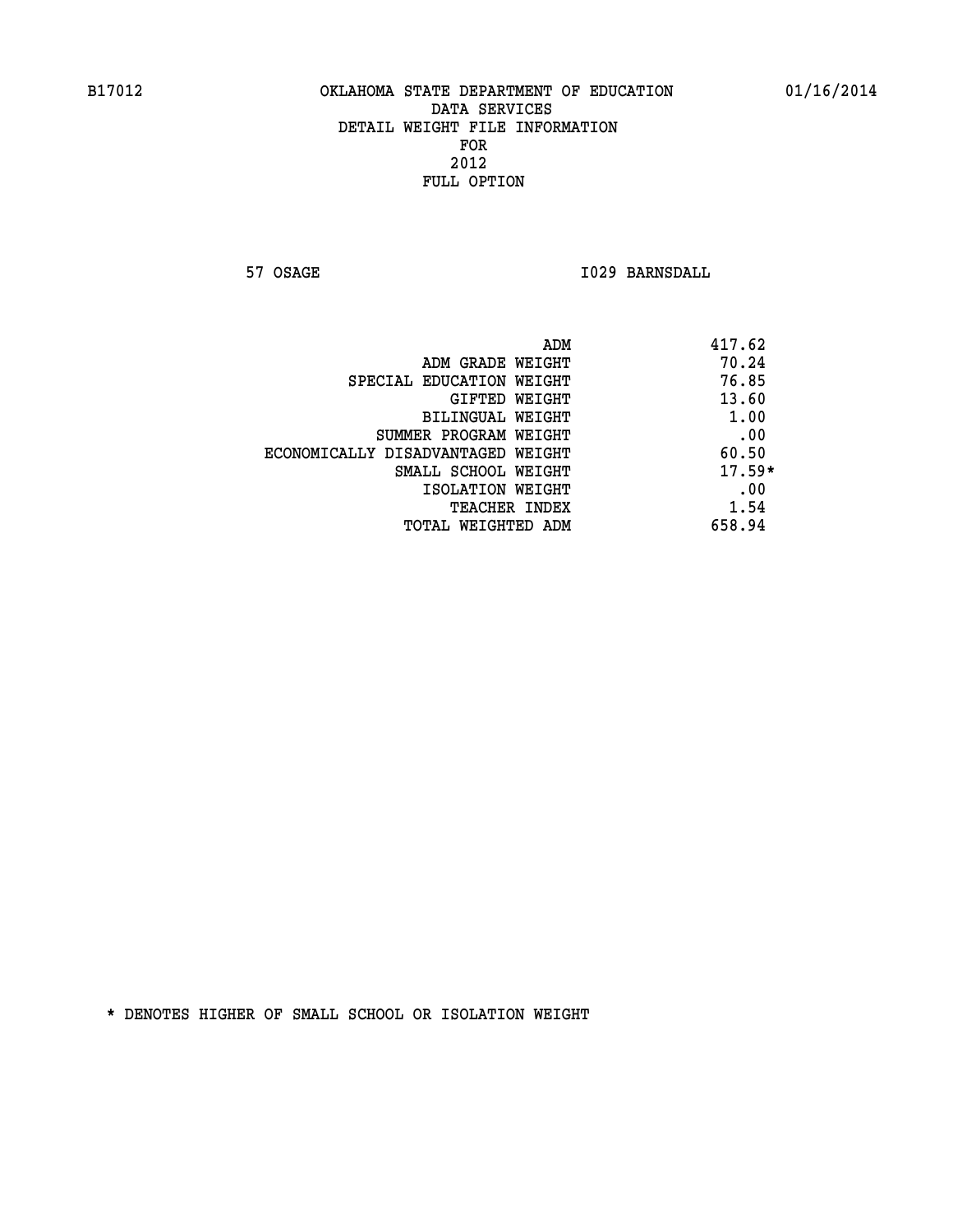**57 OSAGE 1030 WYNONA** 

|                                   | 286.78<br>ADM |  |
|-----------------------------------|---------------|--|
| ADM GRADE WEIGHT                  | 55.62         |  |
| SPECIAL EDUCATION WEIGHT          | 21.65         |  |
| GIFTED WEIGHT                     | 4.42          |  |
| BILINGUAL WEIGHT                  | .00           |  |
| SUMMER PROGRAM WEIGHT             | .00           |  |
| ECONOMICALLY DISADVANTAGED WEIGHT | 38.25         |  |
| SMALL SCHOOL WEIGHT               | $26.26*$      |  |
| ISOLATION WEIGHT                  | .00           |  |
| <b>TEACHER INDEX</b>              | .00           |  |
| TOTAL WEIGHTED ADM                | 432.98        |  |
|                                   |               |  |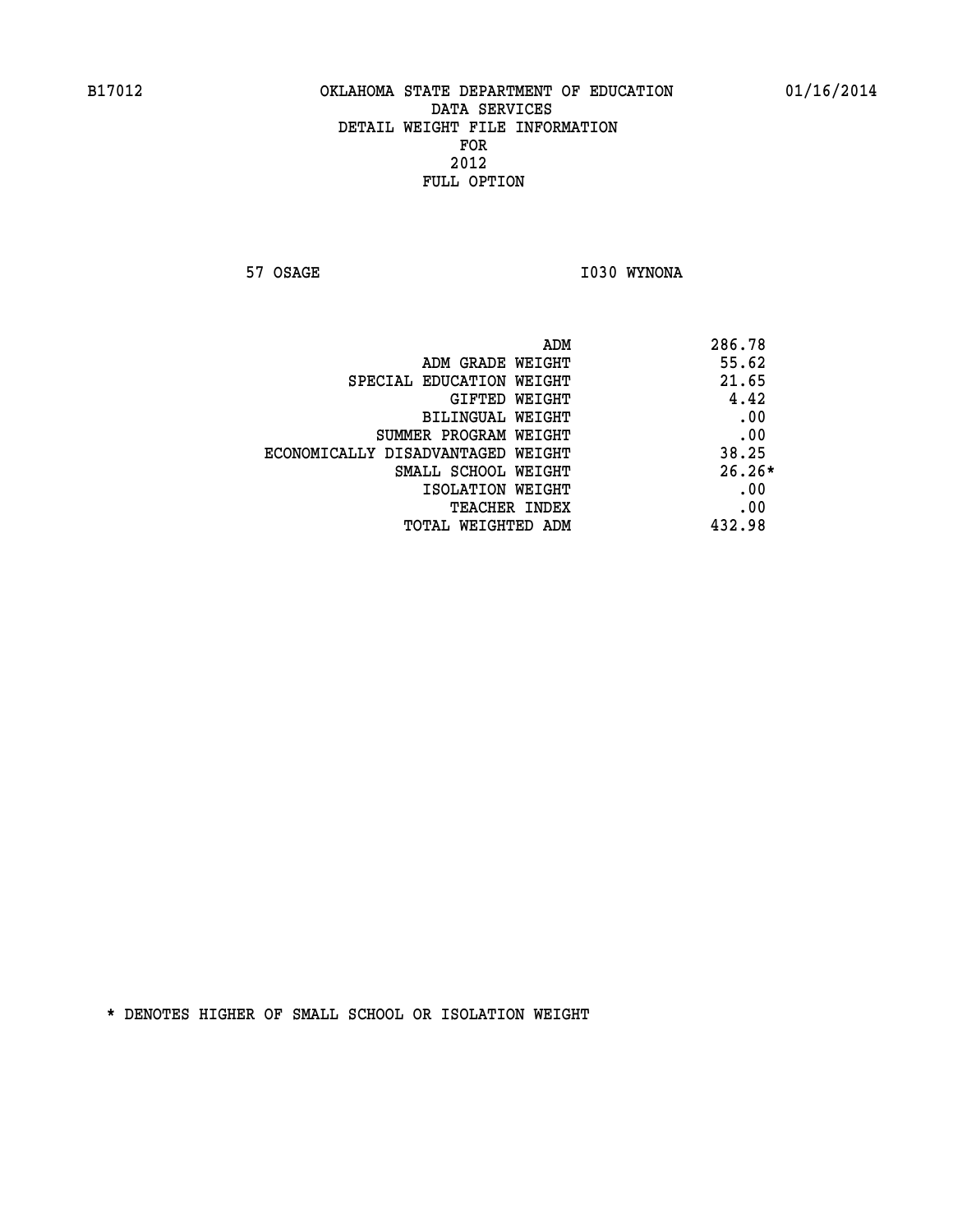**57 OSAGE 1038 HOMINY** 

| 626.79                                                                                                                                                                                                                                          |
|-------------------------------------------------------------------------------------------------------------------------------------------------------------------------------------------------------------------------------------------------|
| 126.77                                                                                                                                                                                                                                          |
| 59.20                                                                                                                                                                                                                                           |
| 22.10                                                                                                                                                                                                                                           |
| 2.50                                                                                                                                                                                                                                            |
| .00                                                                                                                                                                                                                                             |
| 113.00                                                                                                                                                                                                                                          |
| .00                                                                                                                                                                                                                                             |
| .00                                                                                                                                                                                                                                             |
| 17.94                                                                                                                                                                                                                                           |
| 968.30                                                                                                                                                                                                                                          |
| ADM<br>ADM GRADE WEIGHT<br>SPECIAL EDUCATION WEIGHT<br>GIFTED WEIGHT<br>BILINGUAL WEIGHT<br>SUMMER PROGRAM WEIGHT<br>ECONOMICALLY DISADVANTAGED WEIGHT<br>SMALL SCHOOL WEIGHT<br>ISOLATION WEIGHT<br><b>TEACHER INDEX</b><br>TOTAL WEIGHTED ADM |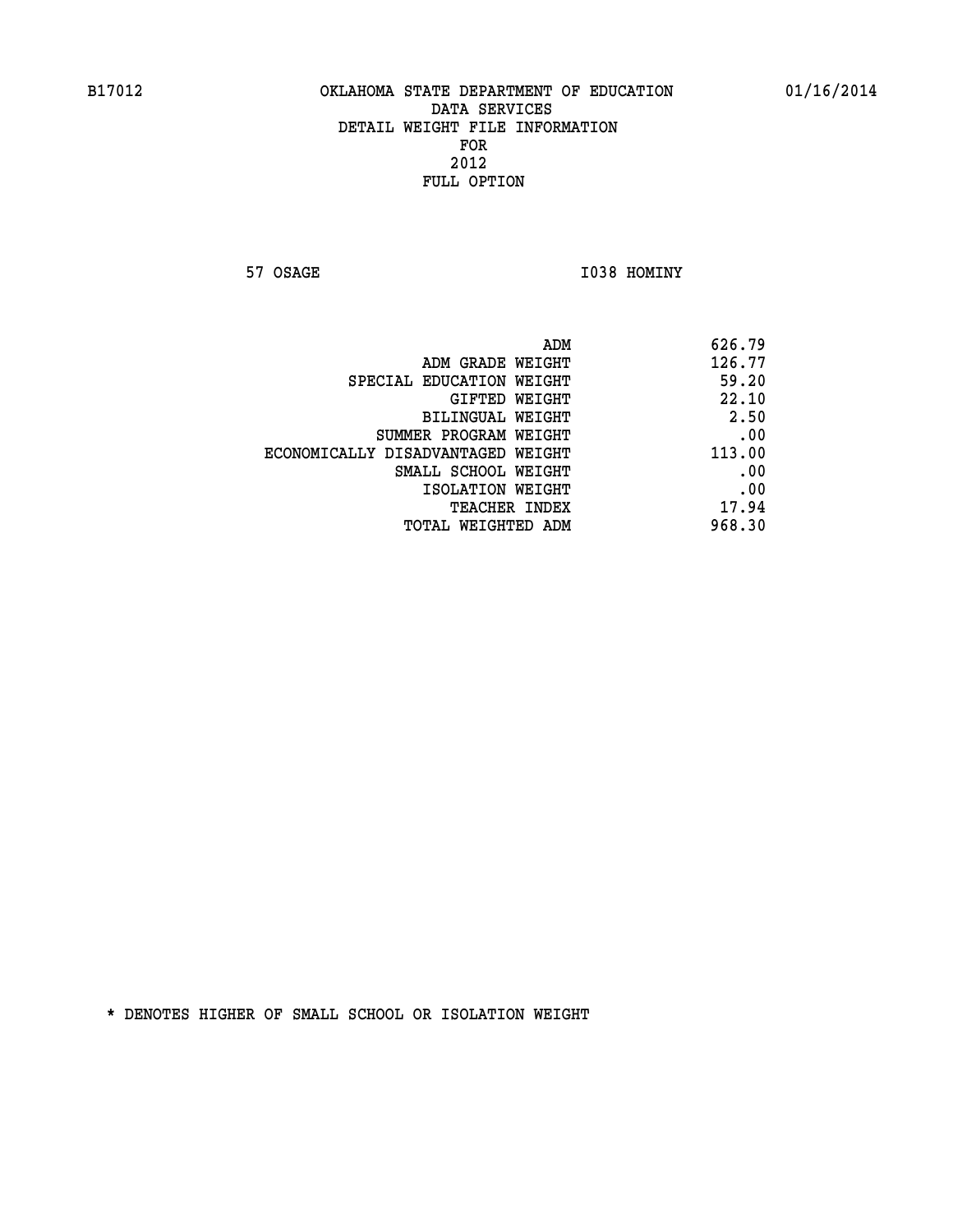**57 OSAGE I050 PRUE** 

|                                   | 302.49<br>ADM |
|-----------------------------------|---------------|
| ADM GRADE WEIGHT                  | 60.08         |
| SPECIAL EDUCATION WEIGHT          | 62.10         |
| GIFTED WEIGHT                     | 4.76          |
| BILINGUAL WEIGHT                  | .00           |
| SUMMER PROGRAM WEIGHT             | .00           |
| ECONOMICALLY DISADVANTAGED WEIGHT | 65.50         |
| SMALL SCHOOL WEIGHT               | $25.90*$      |
| ISOLATION WEIGHT                  | .00           |
| <b>TEACHER INDEX</b>              | .00           |
| TOTAL WEIGHTED ADM                | 520.83        |
|                                   |               |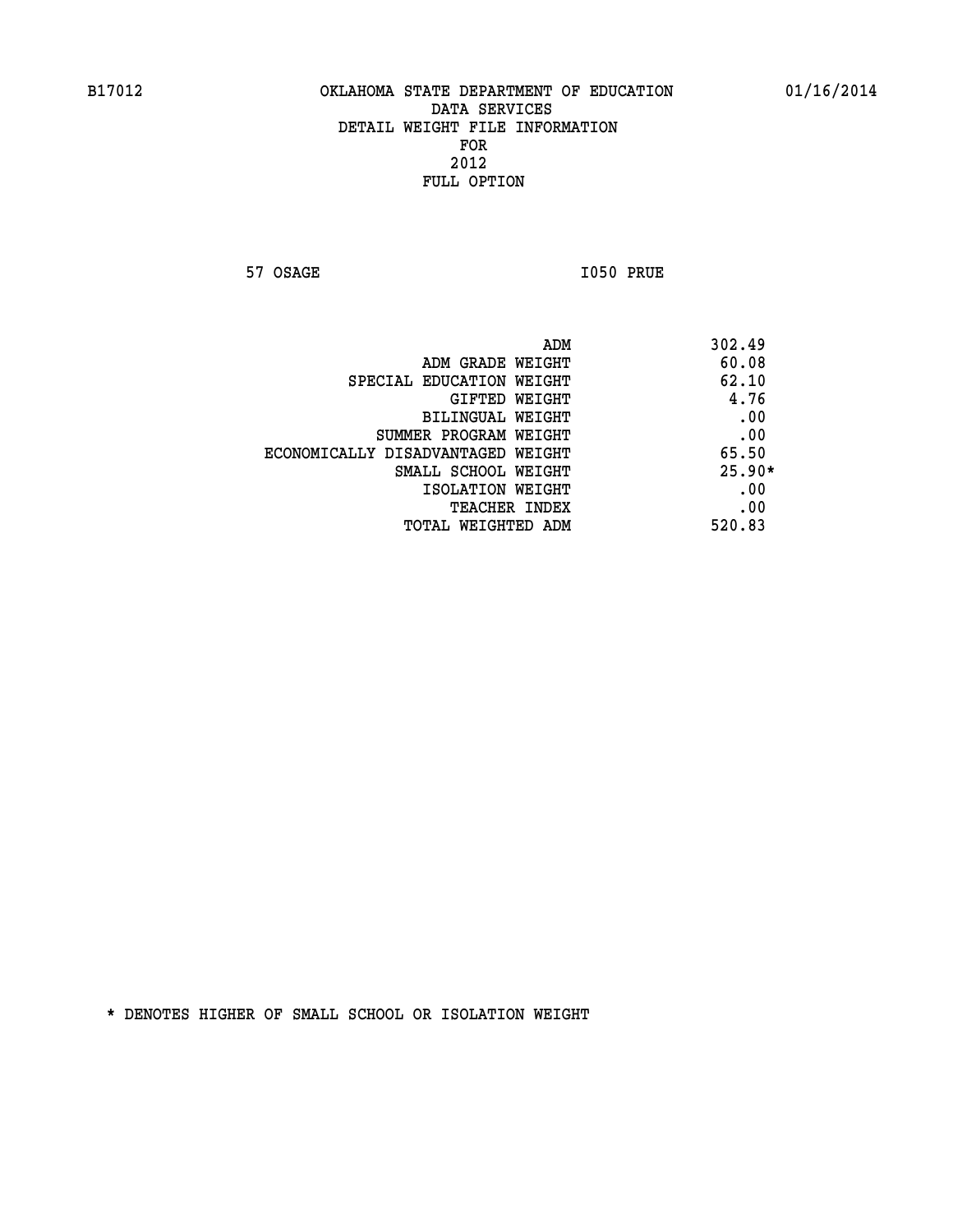**57 OSAGE 1090 WOODLAND** 

|                                   | ADM | 433.38    |
|-----------------------------------|-----|-----------|
| ADM GRADE WEIGHT                  |     | 89.85     |
| SPECIAL EDUCATION WEIGHT          |     | 44.50     |
| GIFTED WEIGHT                     |     | 14.62     |
| BILINGUAL WEIGHT                  |     | 7.25      |
| SUMMER PROGRAM WEIGHT             |     | .00       |
| ECONOMICALLY DISADVANTAGED WEIGHT |     | 86.00     |
| SMALL SCHOOL WEIGHT               |     | 15.67     |
| ISOLATION WEIGHT                  |     | $177.69*$ |
| TEACHER INDEX                     |     | 22.54     |
| TOTAL WEIGHTED ADM                |     | 875.83    |
|                                   |     |           |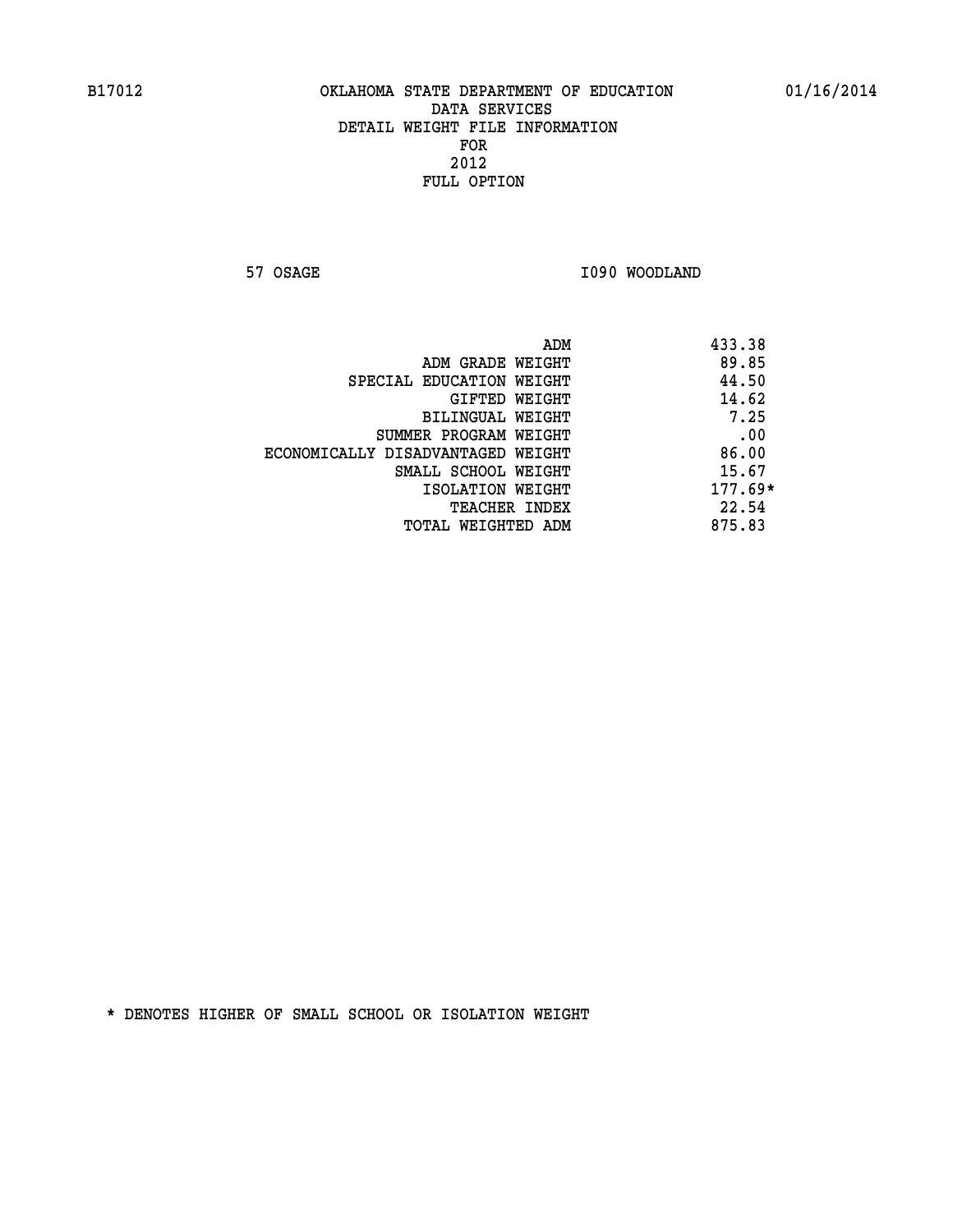**58 OTTAWA C010 TURKEY FORD** 

| ADM                               | 94.50    |
|-----------------------------------|----------|
| ADM GRADE WEIGHT                  | 22.51    |
| SPECIAL EDUCATION WEIGHT          | 5.65     |
| GIFTED WEIGHT                     | 3.06     |
| BILINGUAL WEIGHT                  | .00      |
| SUMMER PROGRAM WEIGHT             | .00      |
| ECONOMICALLY DISADVANTAGED WEIGHT | 20.50    |
| SMALL SCHOOL WEIGHT               | $15.52*$ |
| ISOLATION WEIGHT                  | .00      |
| <b>TEACHER INDEX</b>              | .00      |
| TOTAL WEIGHTED ADM                | 161.74   |
|                                   |          |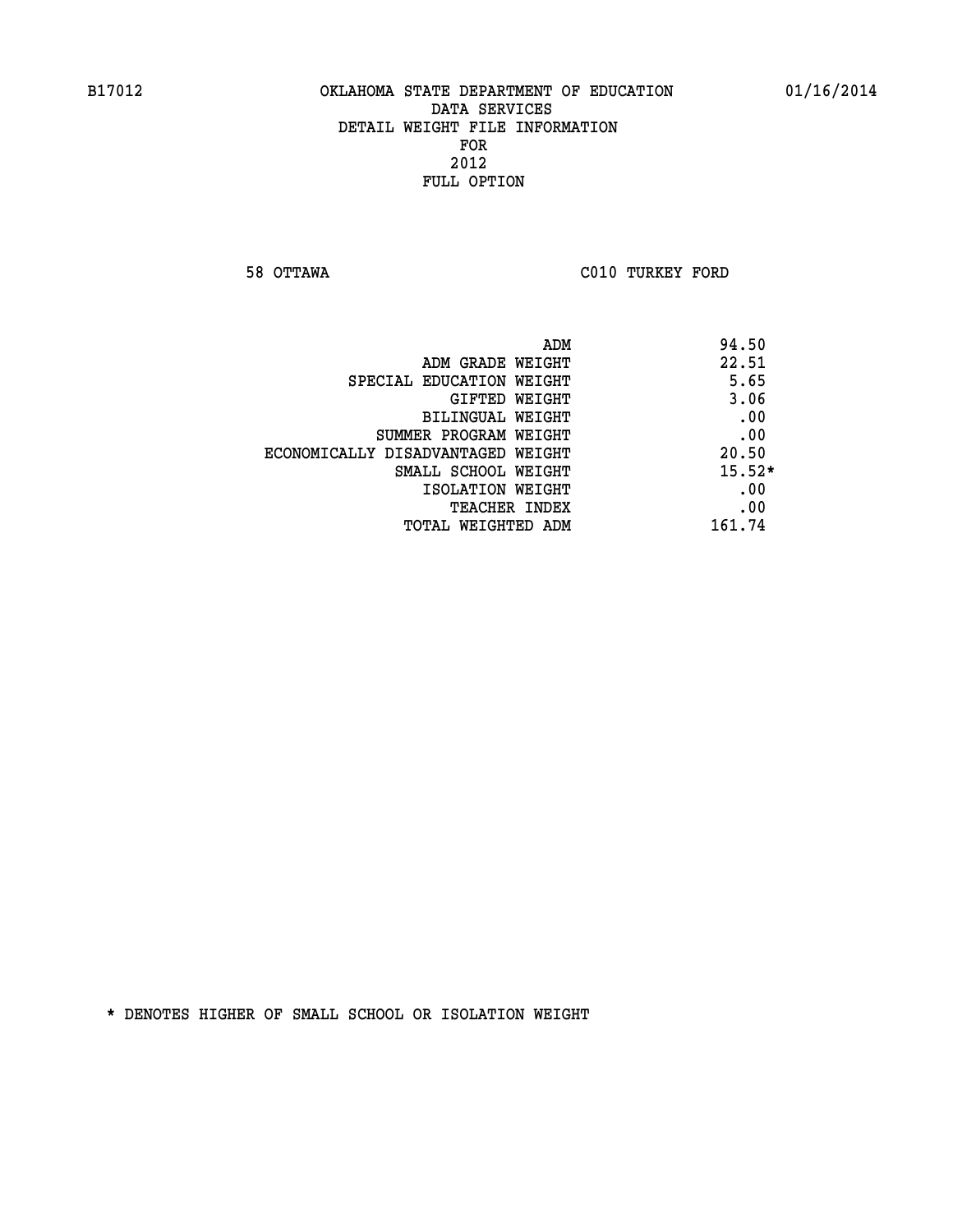**58 OTTAWA I001 WYANDOTTE** 

|                                   | ADM<br>783.56 |
|-----------------------------------|---------------|
| ADM GRADE WEIGHT                  | 151.85        |
| SPECIAL EDUCATION WEIGHT          | 128.35        |
| <b>GIFTED WEIGHT</b>              | 21.76         |
| <b>BILINGUAL WEIGHT</b>           | 4.50          |
| SUMMER PROGRAM WEIGHT             | .00           |
| ECONOMICALLY DISADVANTAGED WEIGHT | 123.00        |
| SMALL SCHOOL WEIGHT               | .00           |
| ISOLATION WEIGHT                  | .00           |
| TEACHER INDEX                     | .00           |
| TOTAL WEIGHTED ADM                | 1,213.02      |
|                                   |               |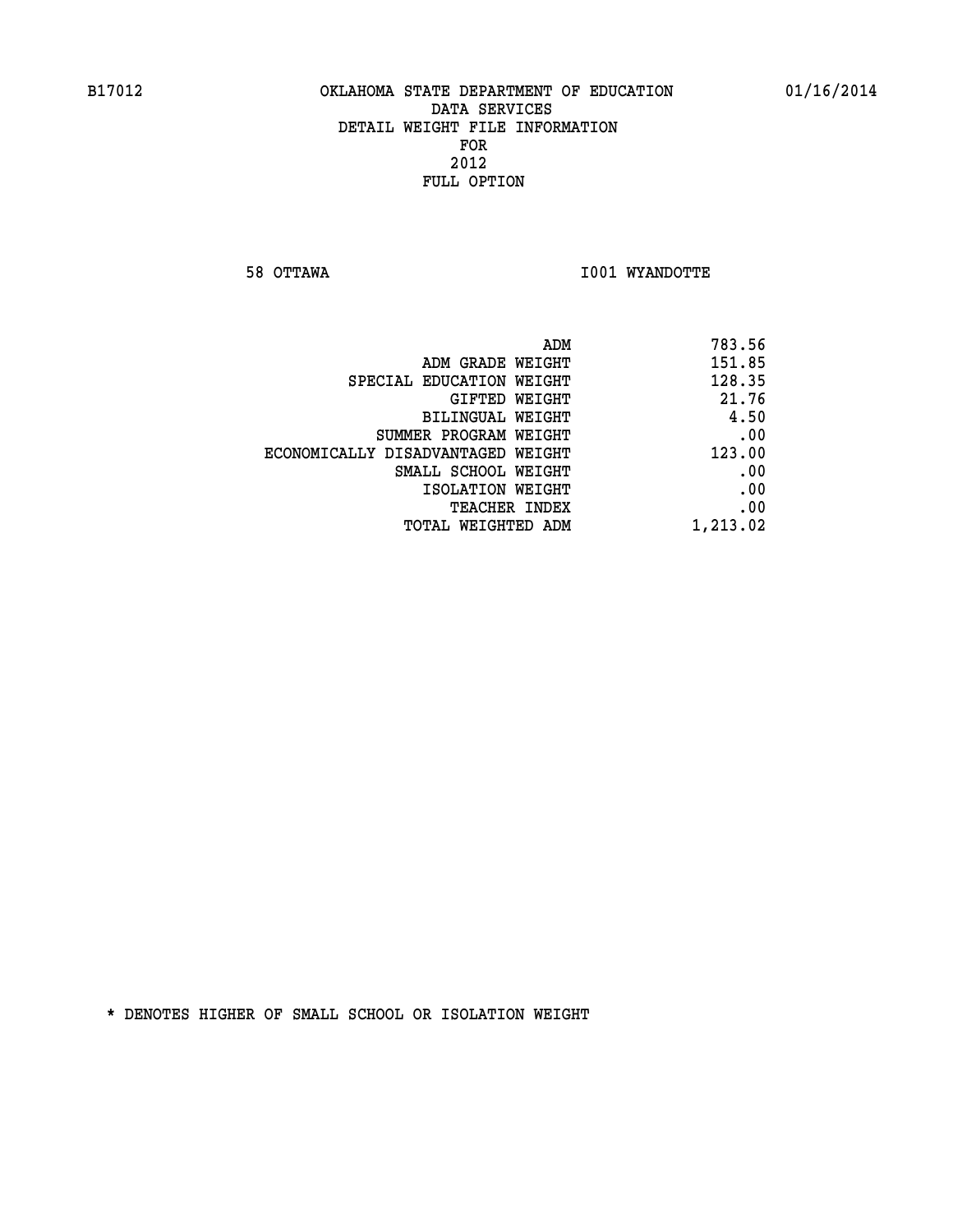**58 OTTAWA I014 QUAPAW** 

| ADM<br>658.20                               |  |  |
|---------------------------------------------|--|--|
| 135.29<br>ADM GRADE WEIGHT                  |  |  |
| 76.20<br>SPECIAL EDUCATION WEIGHT           |  |  |
| 10.54<br>GIFTED WEIGHT                      |  |  |
| .00<br>BILINGUAL WEIGHT                     |  |  |
| .00<br>SUMMER PROGRAM WEIGHT                |  |  |
| 111.00<br>ECONOMICALLY DISADVANTAGED WEIGHT |  |  |
| .00<br>SMALL SCHOOL WEIGHT                  |  |  |
| .00<br>ISOLATION WEIGHT                     |  |  |
| .00<br>TEACHER INDEX                        |  |  |
| 991.23<br>TOTAL WEIGHTED ADM                |  |  |
|                                             |  |  |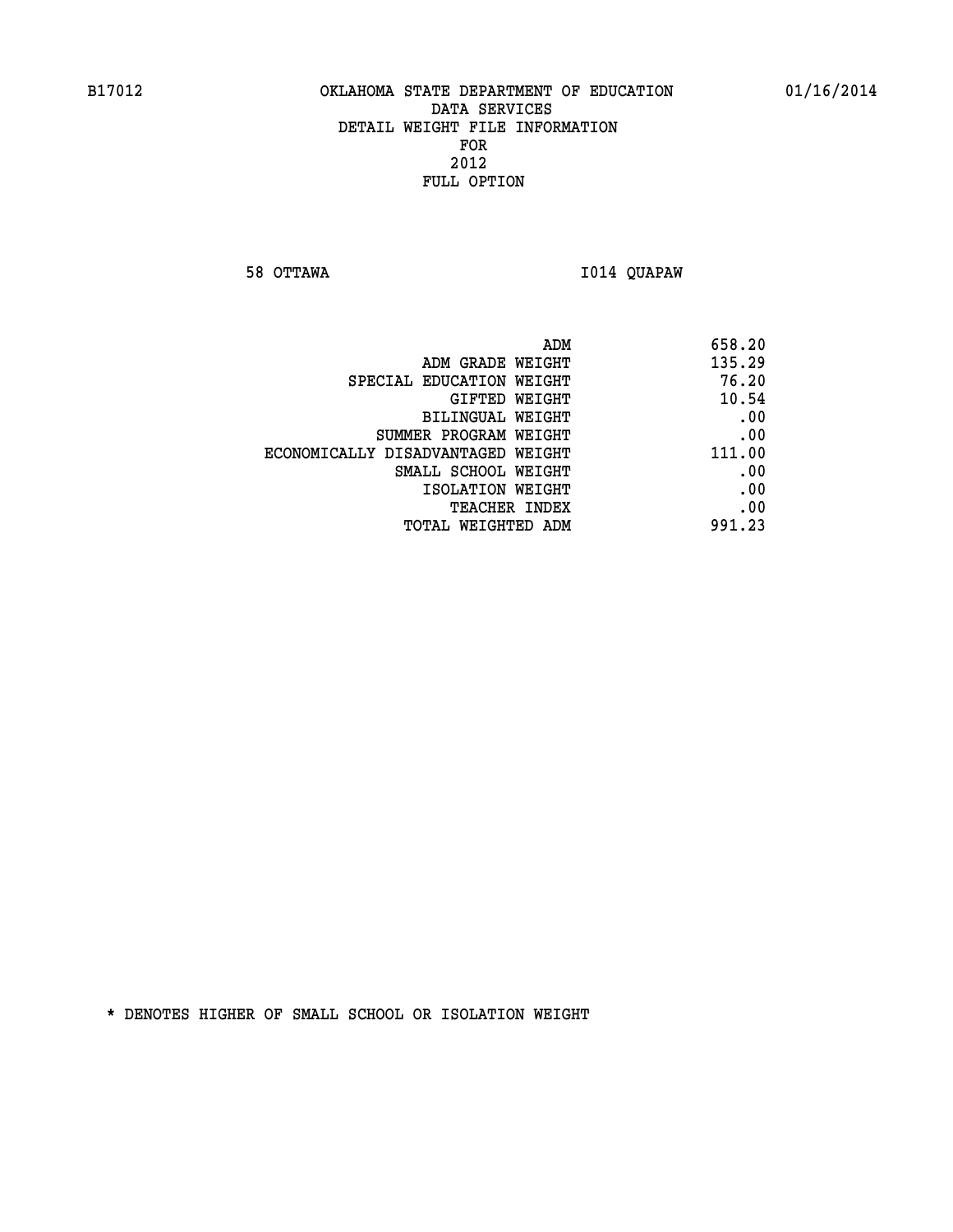**58 OTTAWA I018 COMMERCE** 

|                                   | 880.49<br>ADM |
|-----------------------------------|---------------|
| ADM GRADE WEIGHT                  | 178.55        |
| SPECIAL EDUCATION WEIGHT          | 128.50        |
| GIFTED WEIGHT                     | 25.50         |
| BILINGUAL WEIGHT                  | 47.50         |
| SUMMER PROGRAM WEIGHT             | .00           |
| ECONOMICALLY DISADVANTAGED WEIGHT | 175.75        |
| SMALL SCHOOL WEIGHT               | .00           |
| ISOLATION WEIGHT                  | .00           |
| TEACHER INDEX                     | 13.83         |
| TOTAL WEIGHTED ADM                | 1,450.12      |
|                                   |               |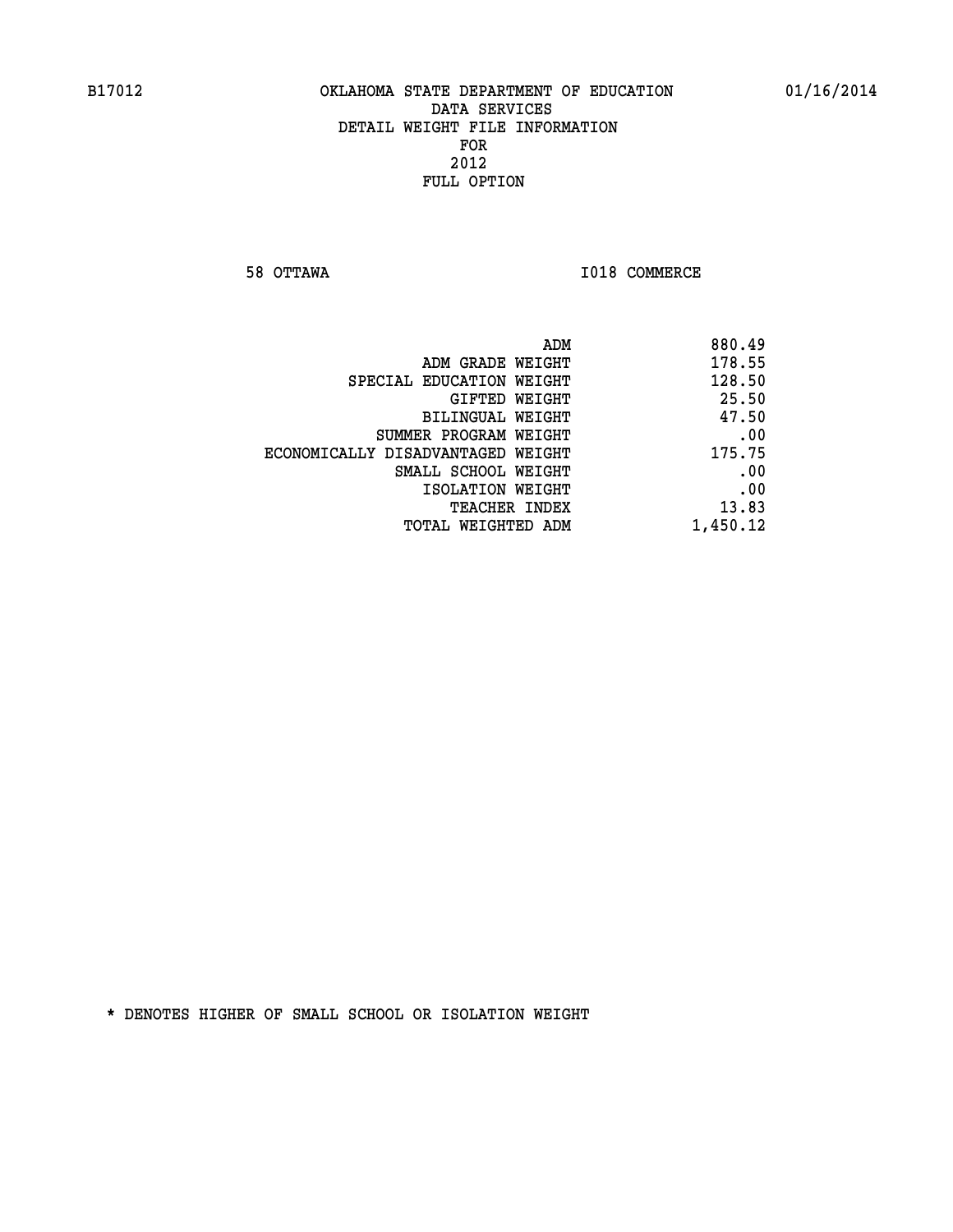**58 OTTAWA I023 MIAMI** 

| ADM                               | 2,482.47 |
|-----------------------------------|----------|
| ADM GRADE WEIGHT                  | 498.53   |
| SPECIAL EDUCATION WEIGHT          | 340.20   |
| <b>GIFTED WEIGHT</b>              | 87.38    |
| BILINGUAL WEIGHT                  | 36.50    |
| SUMMER PROGRAM WEIGHT             | .00      |
| ECONOMICALLY DISADVANTAGED WEIGHT | 428.50   |
| SMALL SCHOOL WEIGHT               | .00      |
| ISOLATION WEIGHT                  | .00      |
| <b>TEACHER INDEX</b>              | .00      |
| <b>TOTAL WEIGHTED ADM</b>         | 3,873.58 |
|                                   |          |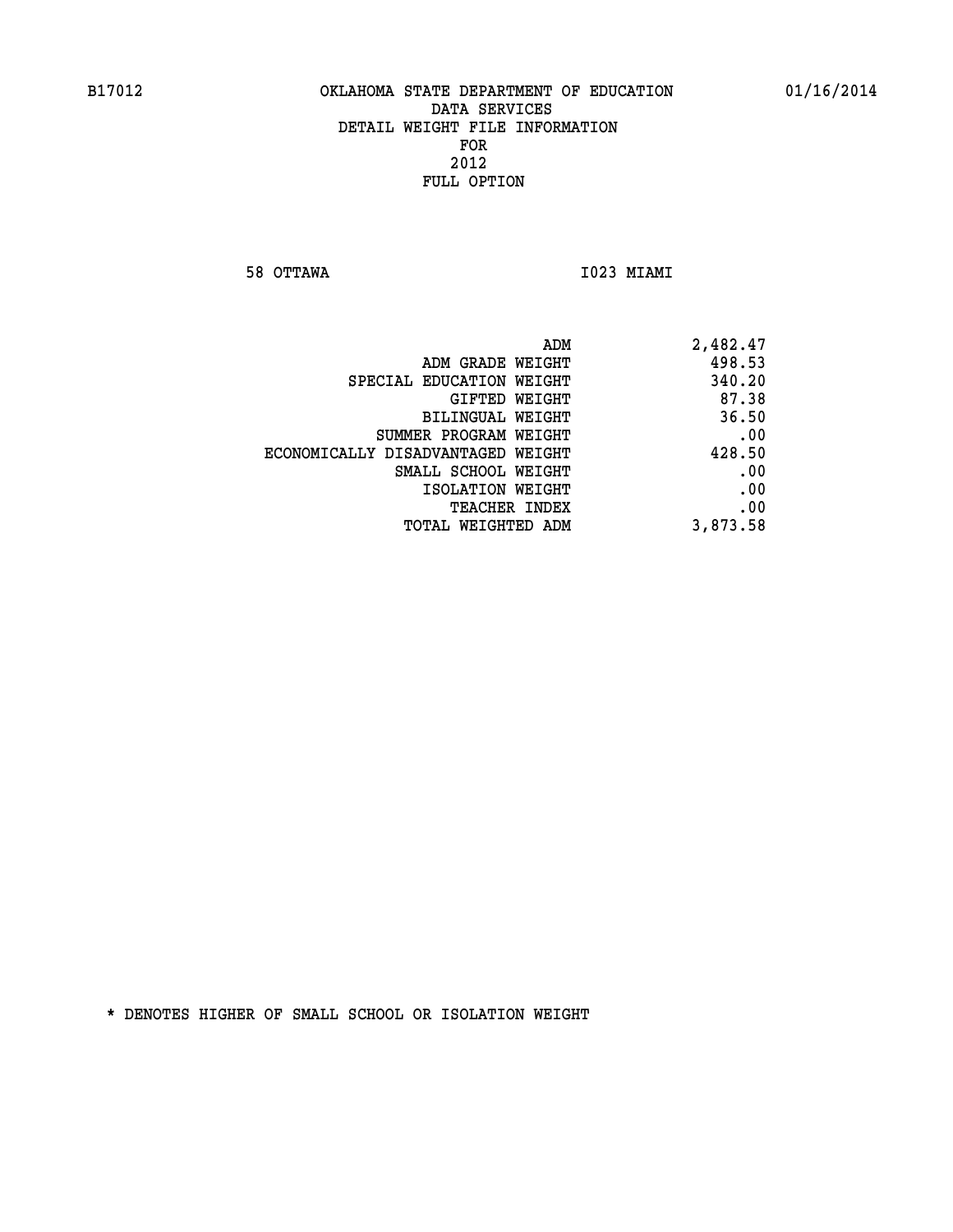**58 OTTAWA I026 AFTON** 

| ADM                               | 498.88  |
|-----------------------------------|---------|
| ADM GRADE WEIGHT                  | 98.11   |
| SPECIAL EDUCATION WEIGHT          | 105.85  |
| GIFTED WEIGHT                     | 18.02   |
| BILINGUAL WEIGHT                  | .00     |
| SUMMER PROGRAM WEIGHT             | .00     |
| ECONOMICALLY DISADVANTAGED WEIGHT | 100.50  |
| SMALL SCHOOL WEIGHT               | $5.68*$ |
| ISOLATION WEIGHT                  | .00     |
| <b>TEACHER INDEX</b>              | .00     |
| TOTAL WEIGHTED ADM                | 827.04  |
|                                   |         |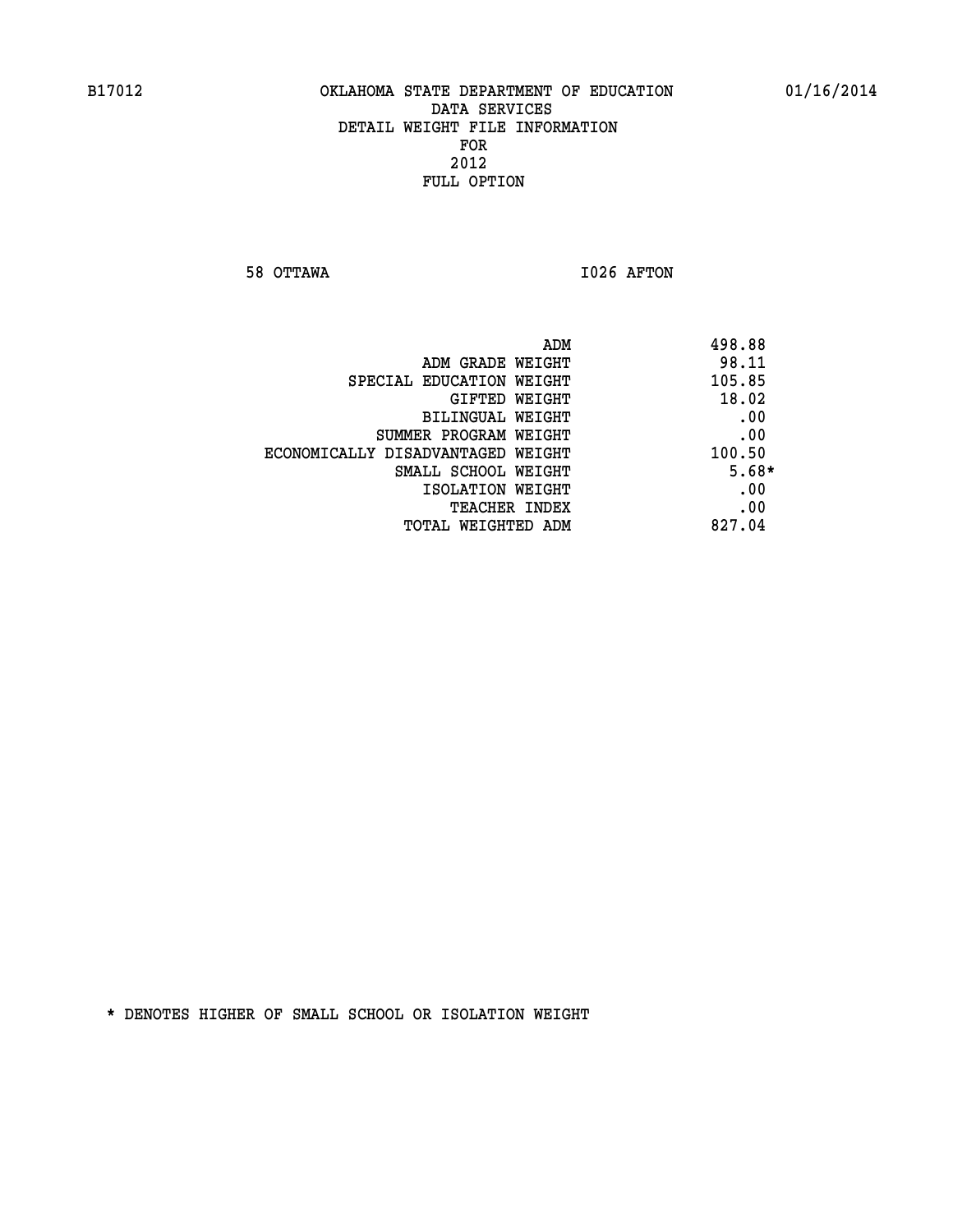**58 OTTAWA I031 FAIRLAND** 

|                                   | ADM<br>584.42 |
|-----------------------------------|---------------|
| ADM GRADE WEIGHT                  | 113.38        |
| SPECIAL EDUCATION WEIGHT          | 97.85         |
| GIFTED WEIGHT                     | 17.34         |
| <b>BILINGUAL WEIGHT</b>           | 1.50          |
| SUMMER PROGRAM WEIGHT             | .00           |
| ECONOMICALLY DISADVANTAGED WEIGHT | 95.00         |
| SMALL SCHOOL WEIGHT               | .00           |
| ISOLATION WEIGHT                  | .00           |
| TEACHER INDEX                     | 20.53         |
| TOTAL WEIGHTED ADM                | 930.02        |
|                                   |               |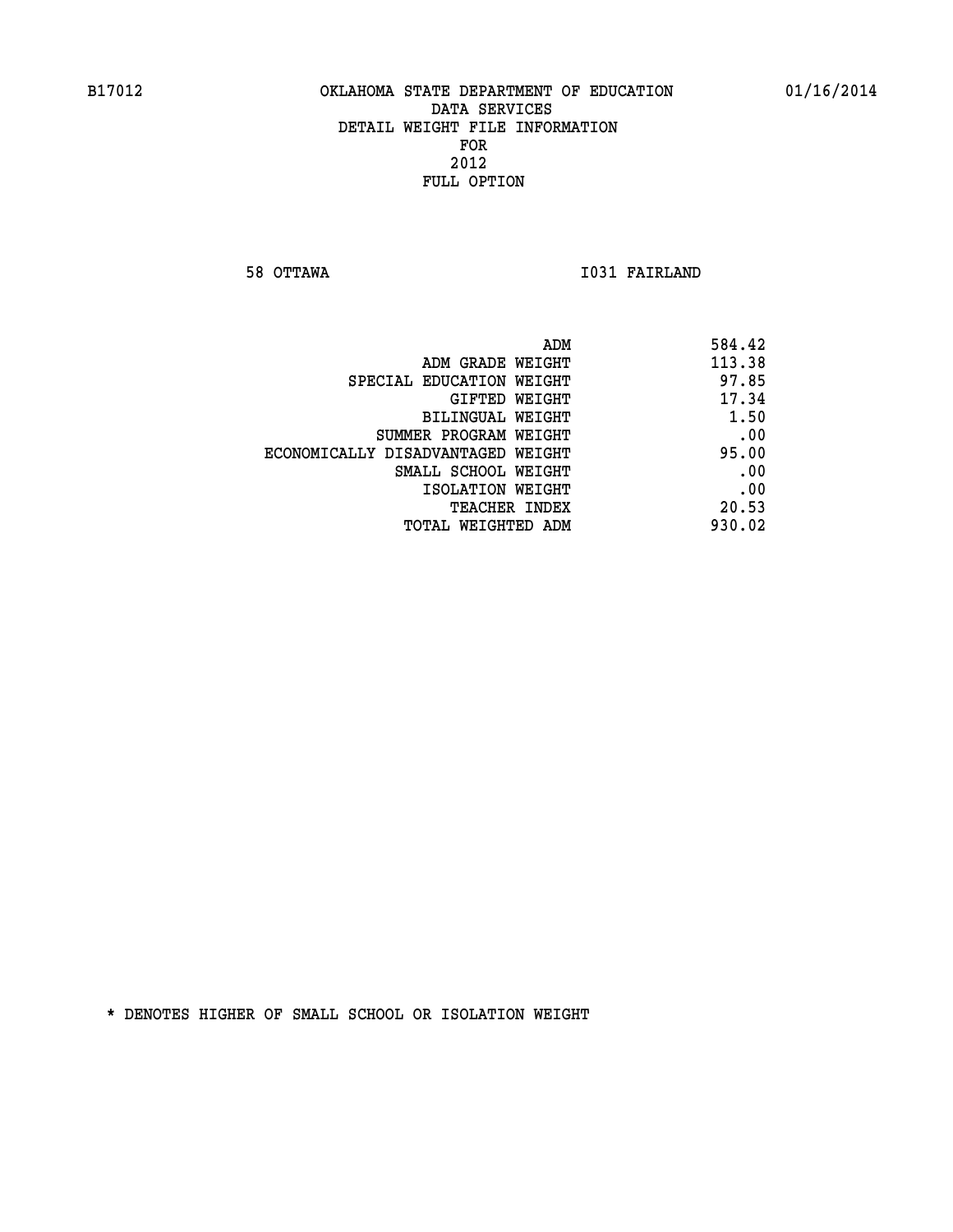**59 PAWNEE C002 JENNINGS** 

| ADM                               | 182.59   |
|-----------------------------------|----------|
| ADM GRADE WEIGHT                  | 35.06    |
| SPECIAL EDUCATION WEIGHT          | 13.80    |
| <b>GIFTED WEIGHT</b>              | 9.18     |
| BILINGUAL WEIGHT                  | .00      |
| SUMMER PROGRAM WEIGHT             | .00      |
| ECONOMICALLY DISADVANTAGED WEIGHT | 35.00    |
| SMALL SCHOOL WEIGHT               | $23.91*$ |
| ISOLATION WEIGHT                  | .00      |
| <b>TEACHER INDEX</b>              | .00      |
| TOTAL WEIGHTED ADM                | 299.54   |
|                                   |          |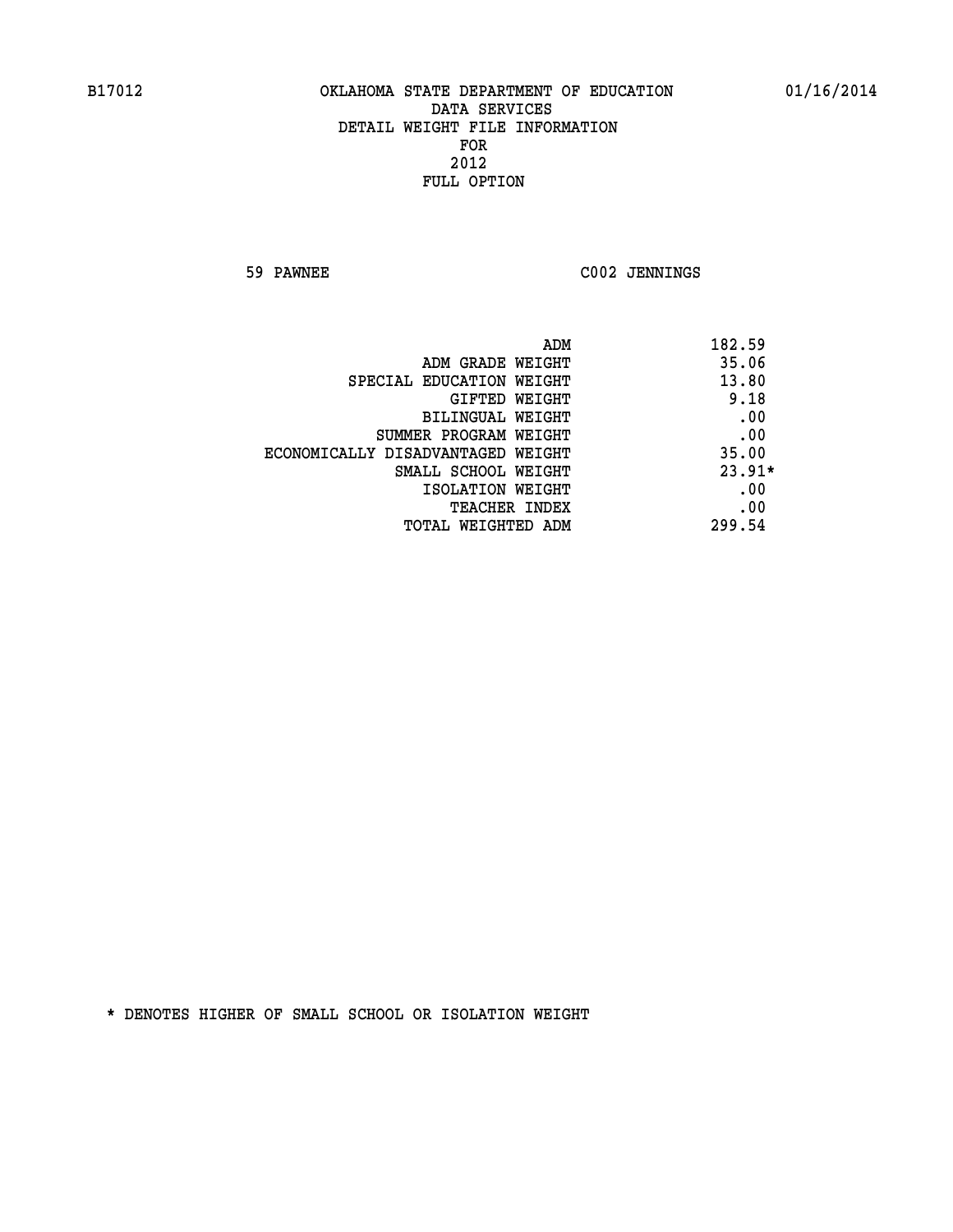**59 PAWNEE I001 PAWNEE** 

| 714.07<br>ADM                               |
|---------------------------------------------|
| 145.48<br>ADM GRADE WEIGHT                  |
| 77.75<br>SPECIAL EDUCATION WEIGHT           |
| 11.90<br>GIFTED WEIGHT                      |
| .00<br>BILINGUAL WEIGHT                     |
| .00<br>SUMMER PROGRAM WEIGHT                |
| 131.75<br>ECONOMICALLY DISADVANTAGED WEIGHT |
| .00<br>SMALL SCHOOL WEIGHT                  |
| .00<br>ISOLATION WEIGHT                     |
| 15.07                                       |
| 1,096.02<br>TOTAL WEIGHTED ADM              |
| <b>TEACHER INDEX</b>                        |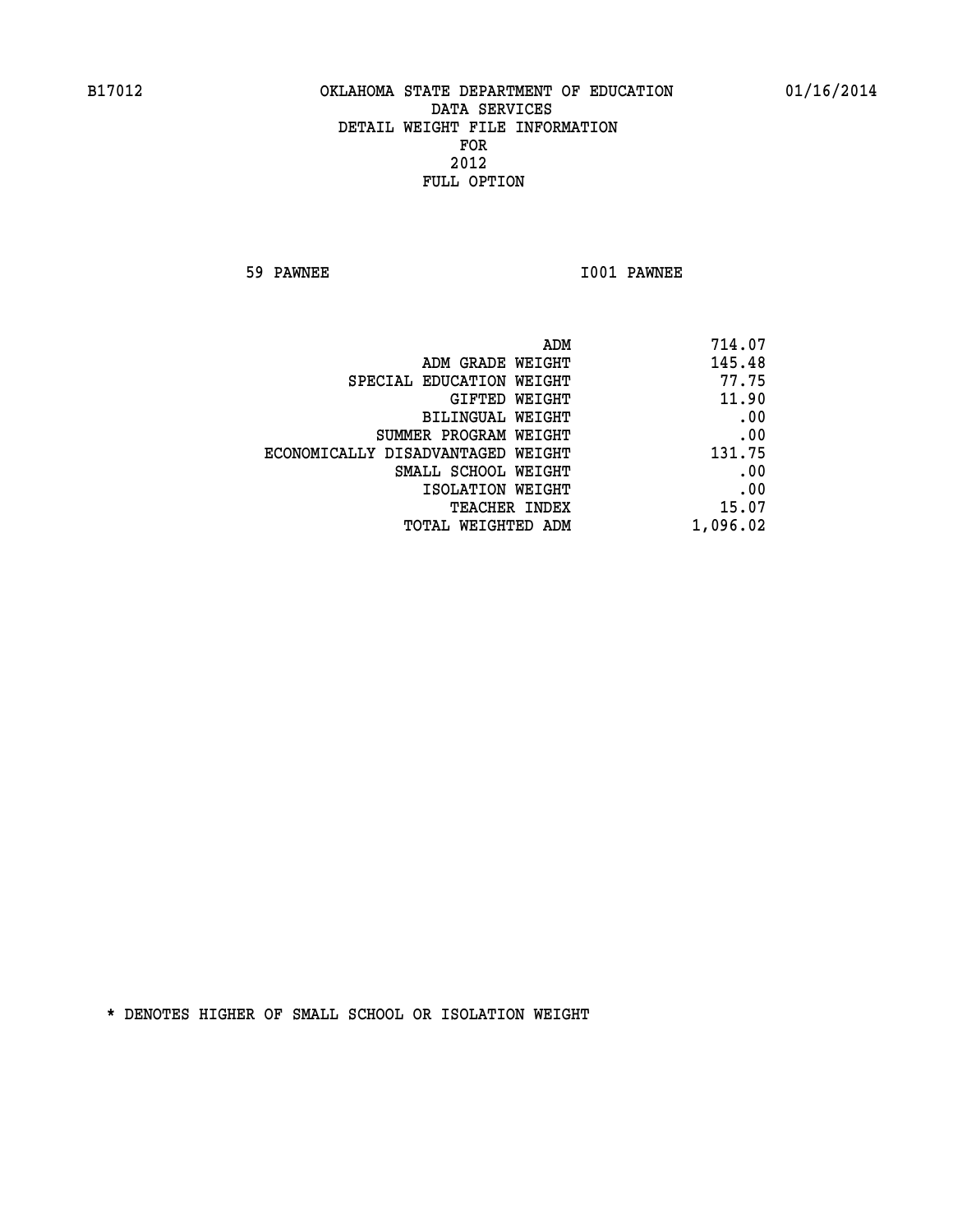**59 PAWNEE 1006 CLEVELAND** 

| 1,741.16 |
|----------|
| 332.53   |
| 212.30   |
| 65.28    |
| .75      |
| .00      |
| 322.25   |
| .00      |
| .00      |
| .00      |
| 2,674.27 |
|          |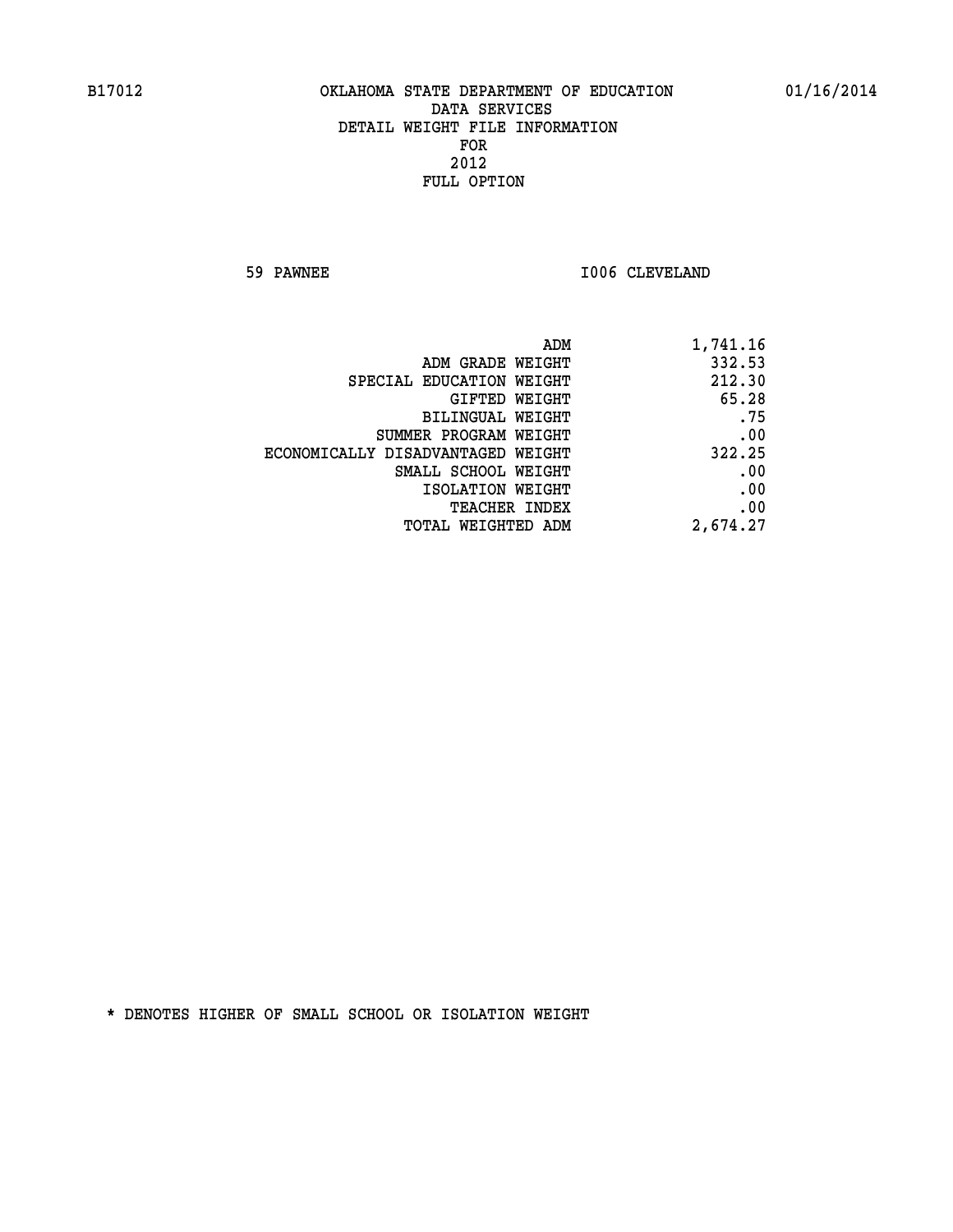**60 PAYNE C104 OAK GROVE** 

| 193.40   | ADM                               |
|----------|-----------------------------------|
| 35.60    | ADM GRADE WEIGHT                  |
| 9.60     | SPECIAL EDUCATION WEIGHT          |
| 4.76     | <b>GIFTED WEIGHT</b>              |
| .00      | BILINGUAL WEIGHT                  |
| .00      | SUMMER PROGRAM WEIGHT             |
| 23.00    | ECONOMICALLY DISADVANTAGED WEIGHT |
| $24.54*$ | SMALL SCHOOL WEIGHT               |
| .00      | ISOLATION WEIGHT                  |
| .00      | <b>TEACHER INDEX</b>              |
| 290.90   | TOTAL WEIGHTED ADM                |
|          |                                   |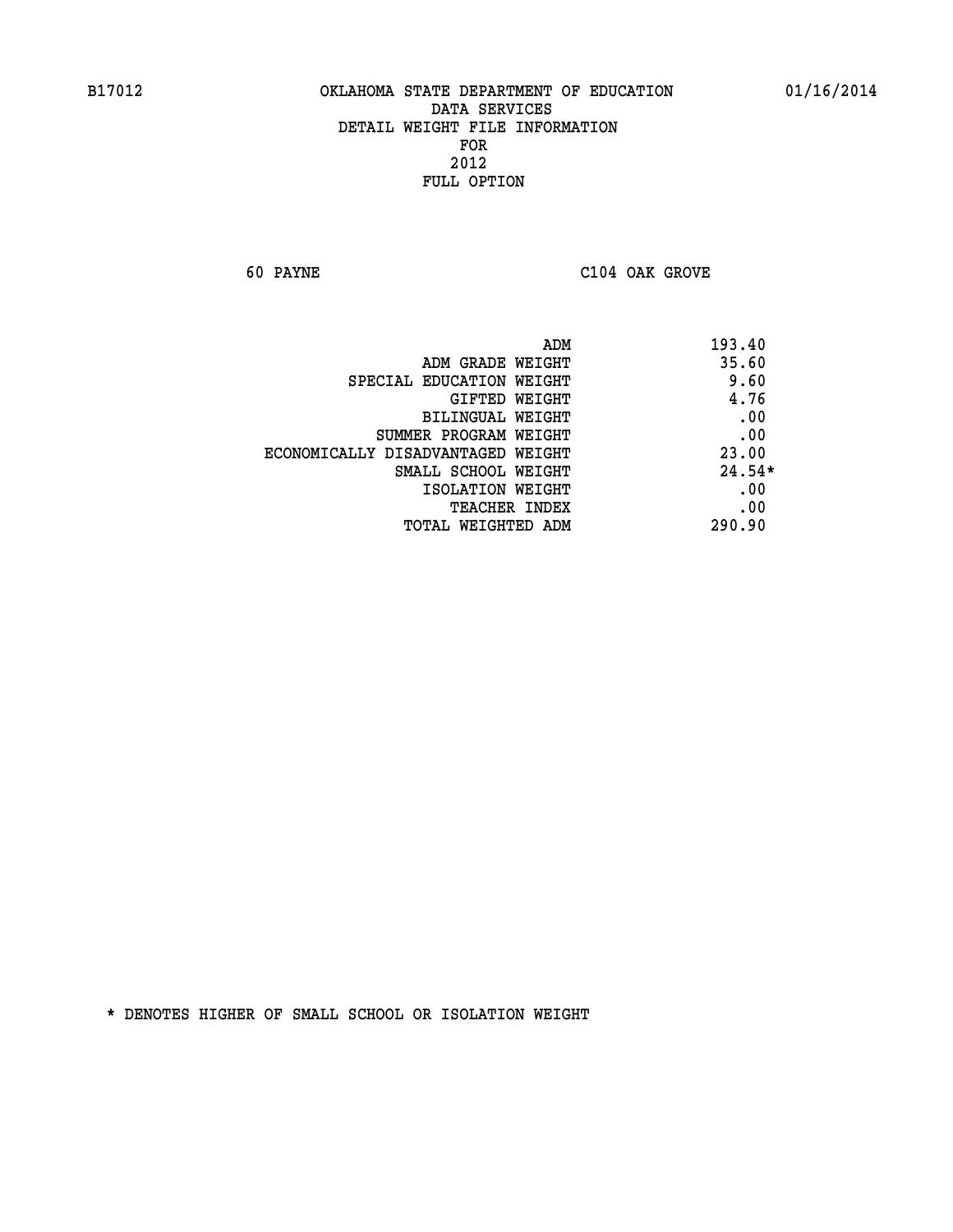**60 PAYNE I003 RIPLEY** 

|                                   | ADM | 478.45  |
|-----------------------------------|-----|---------|
| ADM GRADE WEIGHT                  |     | 93.56   |
| SPECIAL EDUCATION WEIGHT          |     | 52.85   |
| <b>GIFTED WEIGHT</b>              |     | 26.18   |
| BILINGUAL WEIGHT                  |     | .00     |
| SUMMER PROGRAM WEIGHT             |     | .00     |
| ECONOMICALLY DISADVANTAGED WEIGHT |     | 96.50   |
| SMALL SCHOOL WEIGHT               |     | $9.14*$ |
| ISOLATION WEIGHT                  |     | .00     |
| TEACHER INDEX                     |     | 14.24   |
| TOTAL WEIGHTED ADM                |     | 770.92  |
|                                   |     |         |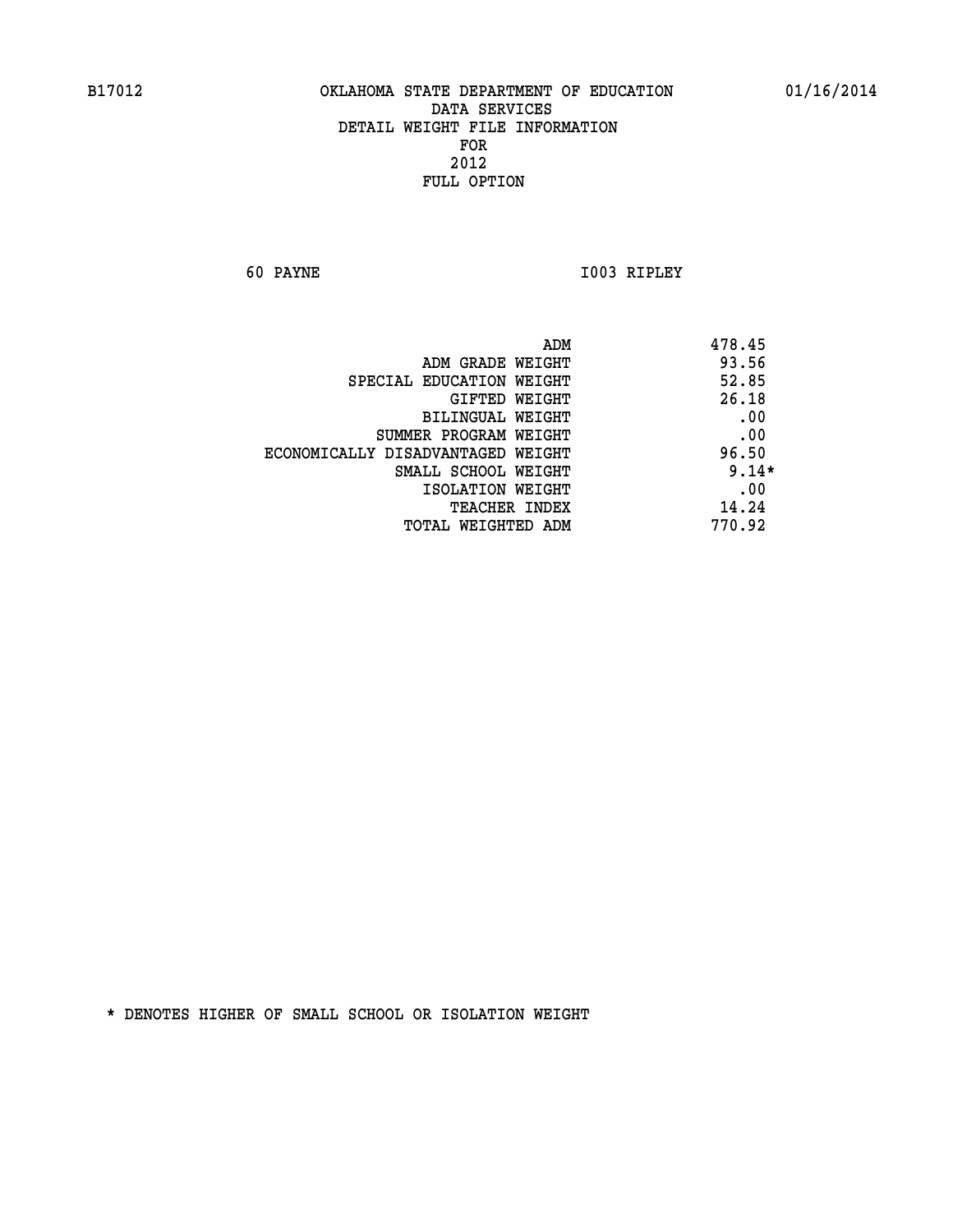**60 PAYNE I016 STILLWATER** 

| 5,833.51 |
|----------|
| 1,182.36 |
| 776.55   |
| 363.12   |
| 106.25   |
| .00      |
| 664.50   |
| .00      |
| .00      |
| 175.11   |
| 9,101.40 |
|          |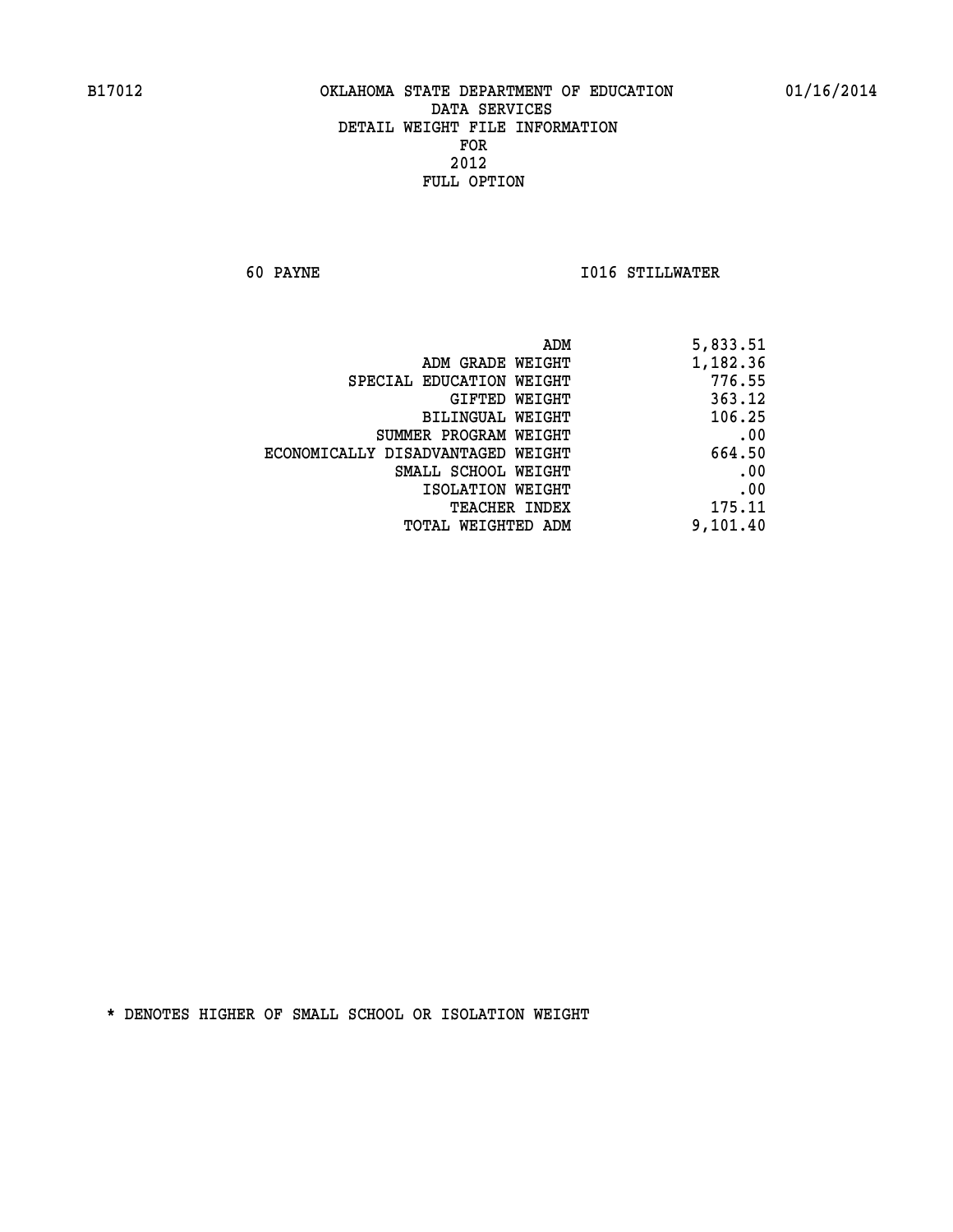**60 PAYNE I056 PERKINS-TRYON** 

| ADM<br>1,433.29                             |  |
|---------------------------------------------|--|
| 253.79<br>ADM GRADE WEIGHT                  |  |
| 163.75<br>SPECIAL EDUCATION WEIGHT          |  |
| 17.00<br>GIFTED WEIGHT                      |  |
| .25<br>BILINGUAL WEIGHT                     |  |
| .00<br>SUMMER PROGRAM WEIGHT                |  |
| 173.75<br>ECONOMICALLY DISADVANTAGED WEIGHT |  |
| .00<br>SMALL SCHOOL WEIGHT                  |  |
| .00<br>ISOLATION WEIGHT                     |  |
| 36.10<br><b>TEACHER INDEX</b>               |  |
| 2,077.93<br><b>TOTAL WEIGHTED ADM</b>       |  |
|                                             |  |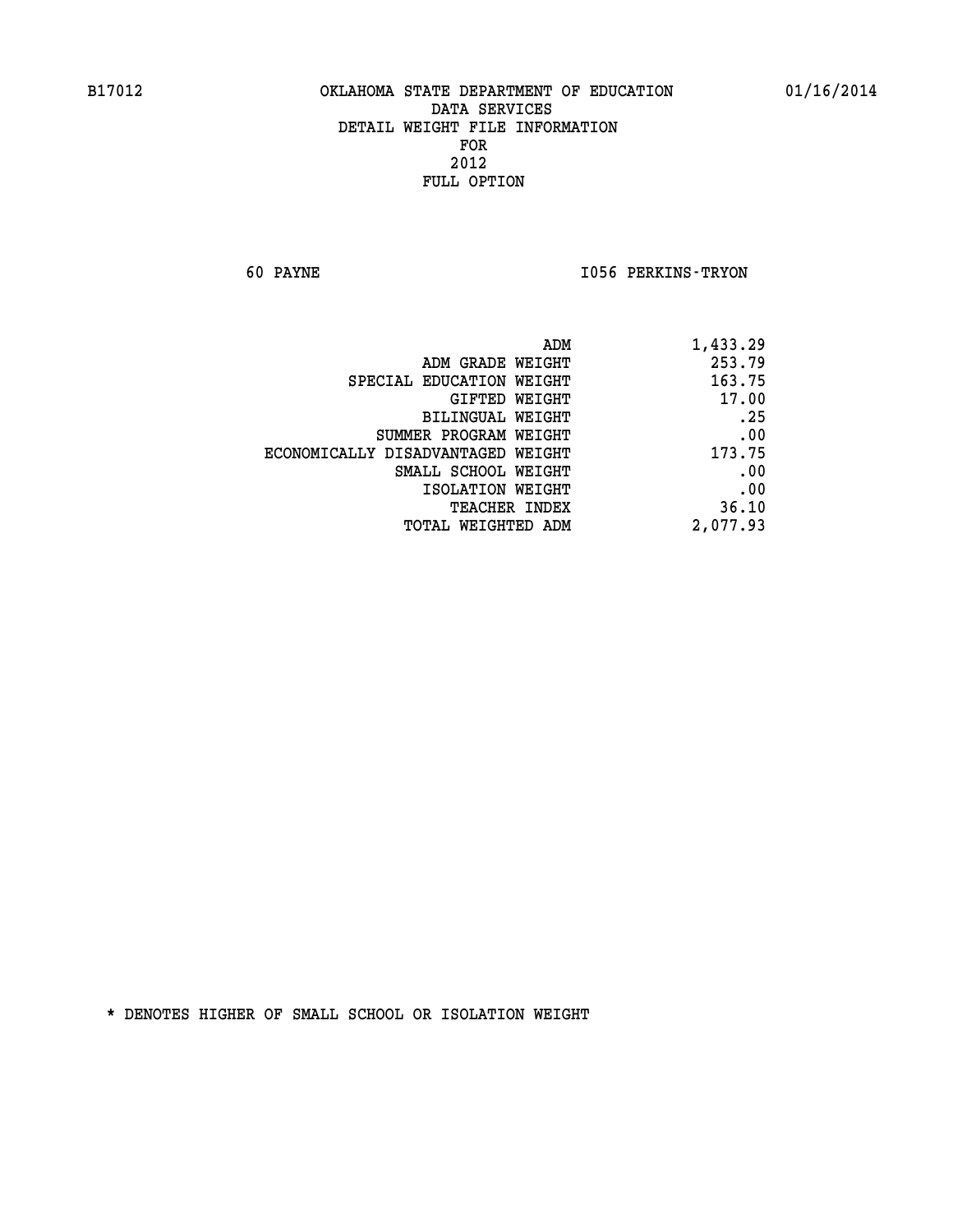**60 PAYNE 1067 CUSHING** 

| 1,799.67 |
|----------|
| 359.74   |
| 314.30   |
| 81.60    |
| .00      |
| .00      |
| 281.75   |
| .00      |
| .00      |
| 93.25    |
| 2,930.31 |
|          |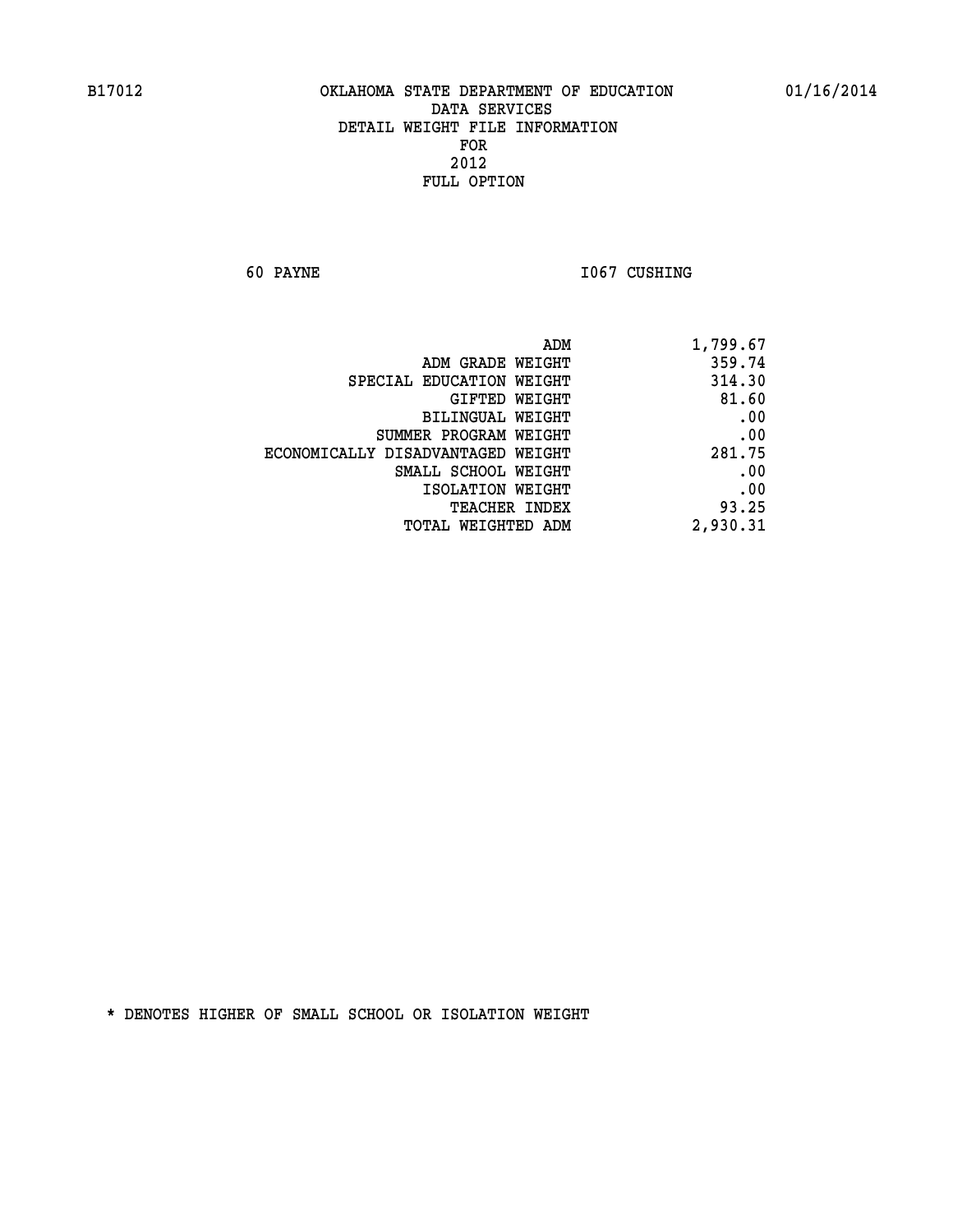**60 PAYNE 1101 GLENCOE** 

|                                   | ADM<br>318.04 |
|-----------------------------------|---------------|
| ADM GRADE WEIGHT                  | 63.00         |
| SPECIAL EDUCATION WEIGHT          | 31.00         |
| GIFTED WEIGHT                     | 8.84          |
| <b>BILINGUAL WEIGHT</b>           | 1.50          |
| SUMMER PROGRAM WEIGHT             | .00           |
| ECONOMICALLY DISADVANTAGED WEIGHT | 60.50         |
| SMALL SCHOOL WEIGHT               | $25.37*$      |
| ISOLATION WEIGHT                  | .00           |
| <b>TEACHER INDEX</b>              | .00           |
| TOTAL WEIGHTED ADM                | 508.25        |
|                                   |               |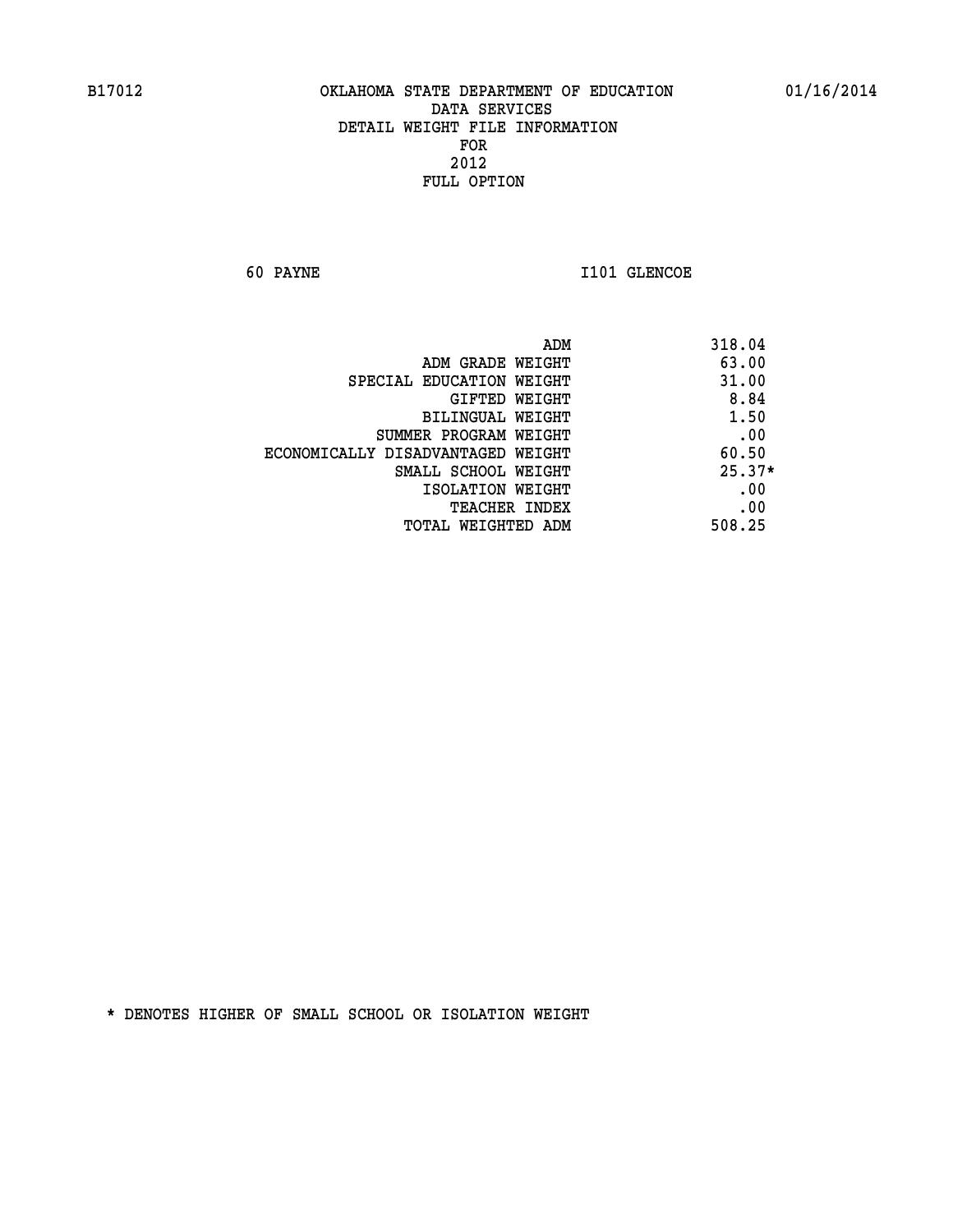**60 PAYNE I103 YALE** 

|                                   | ADM<br>472.30 |
|-----------------------------------|---------------|
| ADM GRADE WEIGHT                  | 94.41         |
| SPECIAL EDUCATION WEIGHT          | 38.25         |
| GIFTED WEIGHT                     | 35.70         |
| BILINGUAL WEIGHT                  | 2.00          |
| SUMMER PROGRAM WEIGHT             | .00           |
| ECONOMICALLY DISADVANTAGED WEIGHT | 89.75         |
| SMALL SCHOOL WEIGHT               | $10.12*$      |
| ISOLATION WEIGHT                  | .00           |
| <b>TEACHER INDEX</b>              | .00           |
| TOTAL WEIGHTED ADM                | 742.53        |
|                                   |               |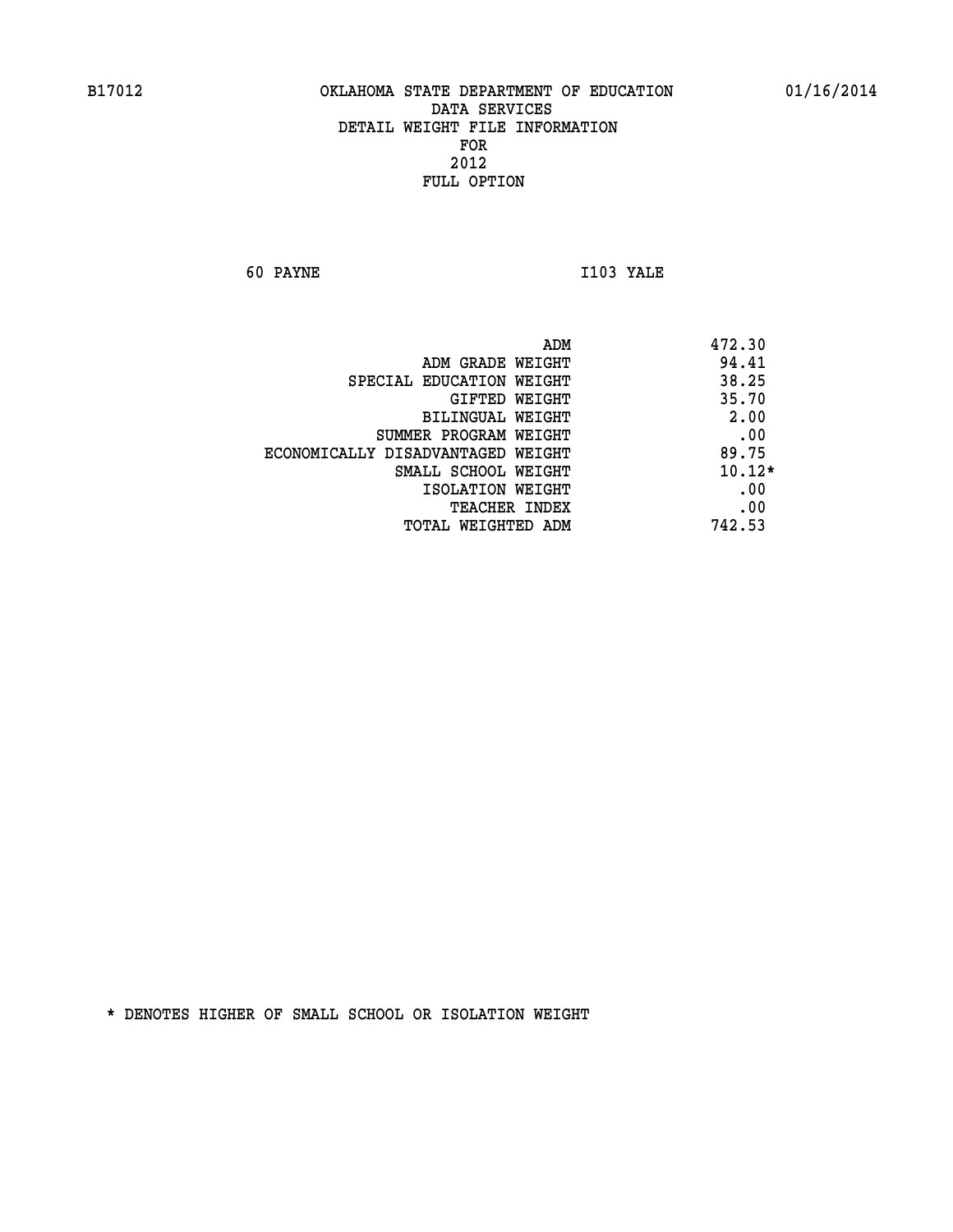**61 PITTSBURG C009 KREBS** 

| ADM                               | 364.46   |
|-----------------------------------|----------|
| ADM GRADE WEIGHT                  | 78.35    |
| SPECIAL EDUCATION WEIGHT          | 25.25    |
| GIFTED WEIGHT                     | 7.14     |
| BILINGUAL WEIGHT                  | .00      |
| SUMMER PROGRAM WEIGHT             | .00      |
| ECONOMICALLY DISADVANTAGED WEIGHT | 66.00    |
| SMALL SCHOOL WEIGHT               | $22.67*$ |
| ISOLATION WEIGHT                  | .00      |
| <b>TEACHER INDEX</b>              | 17.15    |
| TOTAL WEIGHTED ADM                | 581.02   |
|                                   |          |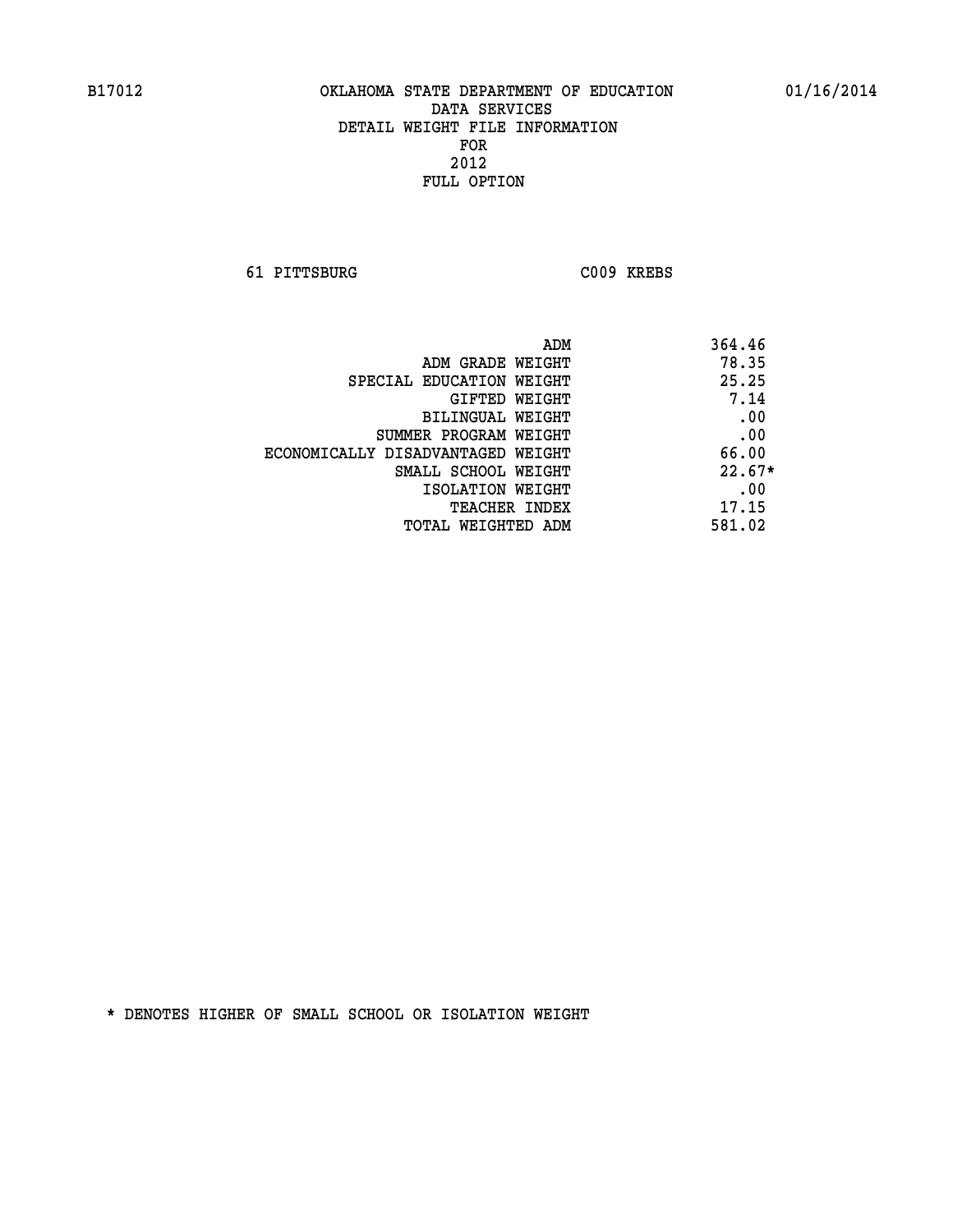**61 PITTSBURG C029 FRINK-CHAMBERS** 

|                                   | ADM | 431.17   |
|-----------------------------------|-----|----------|
| ADM GRADE WEIGHT                  |     | 60.54    |
| SPECIAL EDUCATION WEIGHT          |     | 26.95    |
| GIFTED WEIGHT                     |     | 10.88    |
| BILINGUAL WEIGHT                  |     | .50      |
| SUMMER PROGRAM WEIGHT             |     | .00      |
| ECONOMICALLY DISADVANTAGED WEIGHT |     | 68.00    |
| SMALL SCHOOL WEIGHT               |     | $15.95*$ |
| ISOLATION WEIGHT                  |     | .00      |
| TEACHER INDEX                     |     | 16.51    |
| TOTAL WEIGHTED ADM                |     | 630.50   |
|                                   |     |          |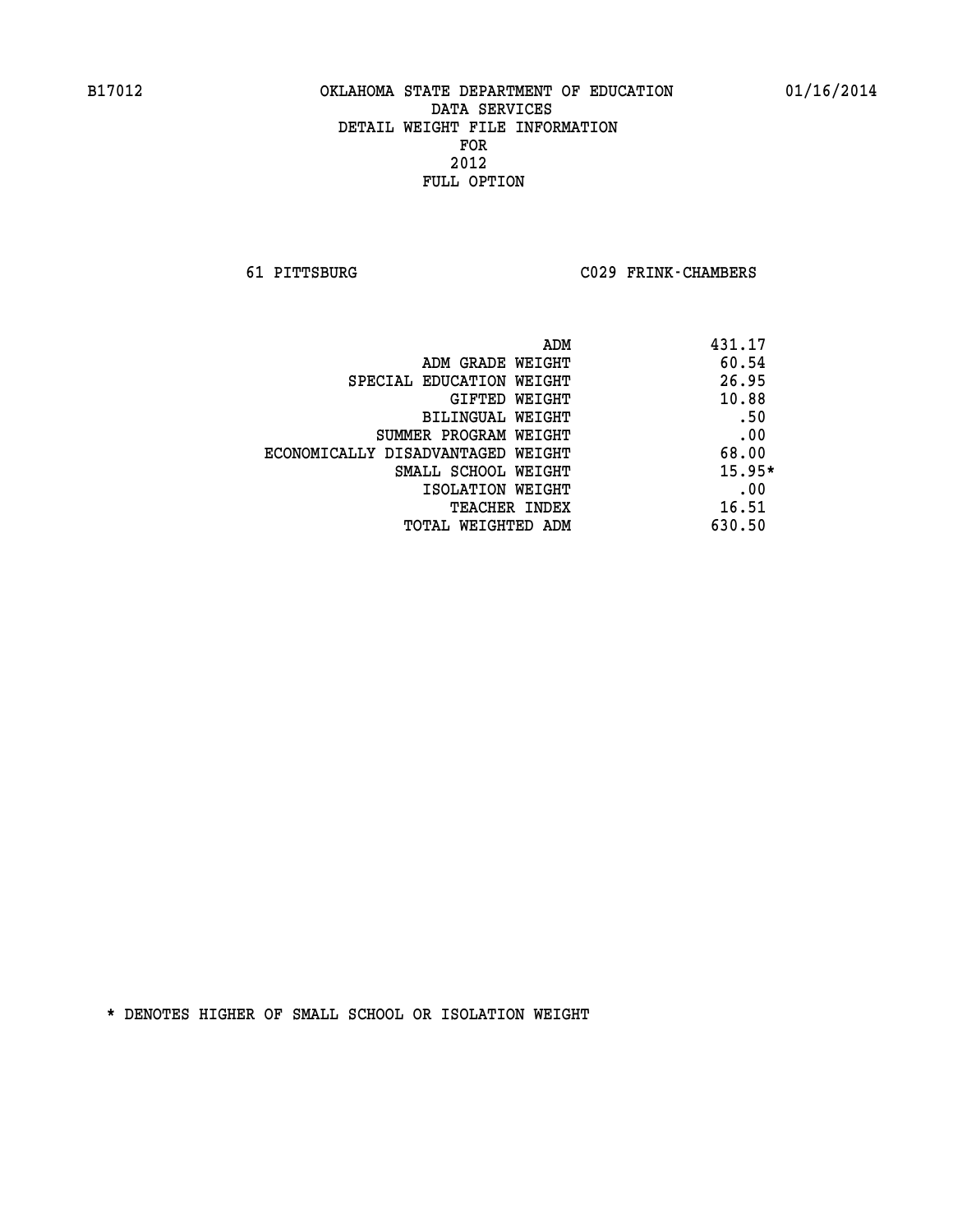**61 PITTSBURG C056 TANNEHILL** 

| ADM                               | 176.39   |
|-----------------------------------|----------|
| ADM GRADE WEIGHT                  | 22.14    |
| SPECIAL EDUCATION WEIGHT          | 39.90    |
| GIFTED WEIGHT                     | 6.80     |
| BILINGUAL WEIGHT                  | .00      |
| SUMMER PROGRAM WEIGHT             | .00      |
| ECONOMICALLY DISADVANTAGED WEIGHT | 30.50    |
| SMALL SCHOOL WEIGHT               | $23.51*$ |
| ISOLATION WEIGHT                  | .00      |
| <b>TEACHER INDEX</b>              | 14.61    |
| TOTAL WEIGHTED ADM                | 313.85   |
|                                   |          |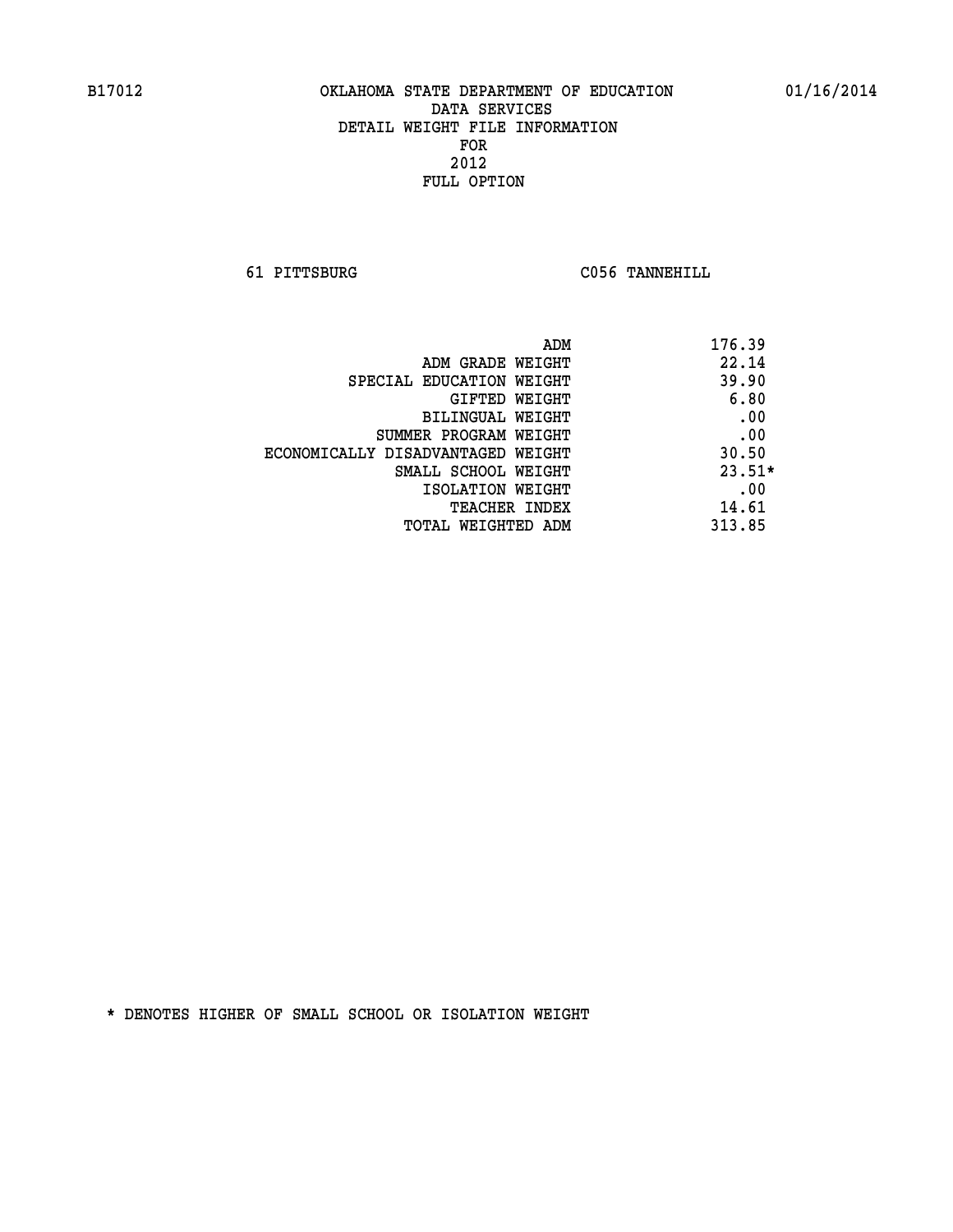**61 PITTSBURG C088 HAYWOOD** 

| ADM                               | 118.59 |
|-----------------------------------|--------|
| ADM GRADE WEIGHT                  | 25.76  |
| SPECIAL EDUCATION WEIGHT          | 40.30  |
| GIFTED WEIGHT                     | 3.40   |
| BILINGUAL WEIGHT                  | .00    |
| SUMMER PROGRAM WEIGHT             | .00    |
| ECONOMICALLY DISADVANTAGED WEIGHT | 24.75  |
| SMALL SCHOOL WEIGHT               | 18.40* |
| ISOLATION WEIGHT                  | .00    |
| <b>TEACHER INDEX</b>              | 3.01   |
| TOTAL WEIGHTED ADM                | 234.21 |
|                                   |        |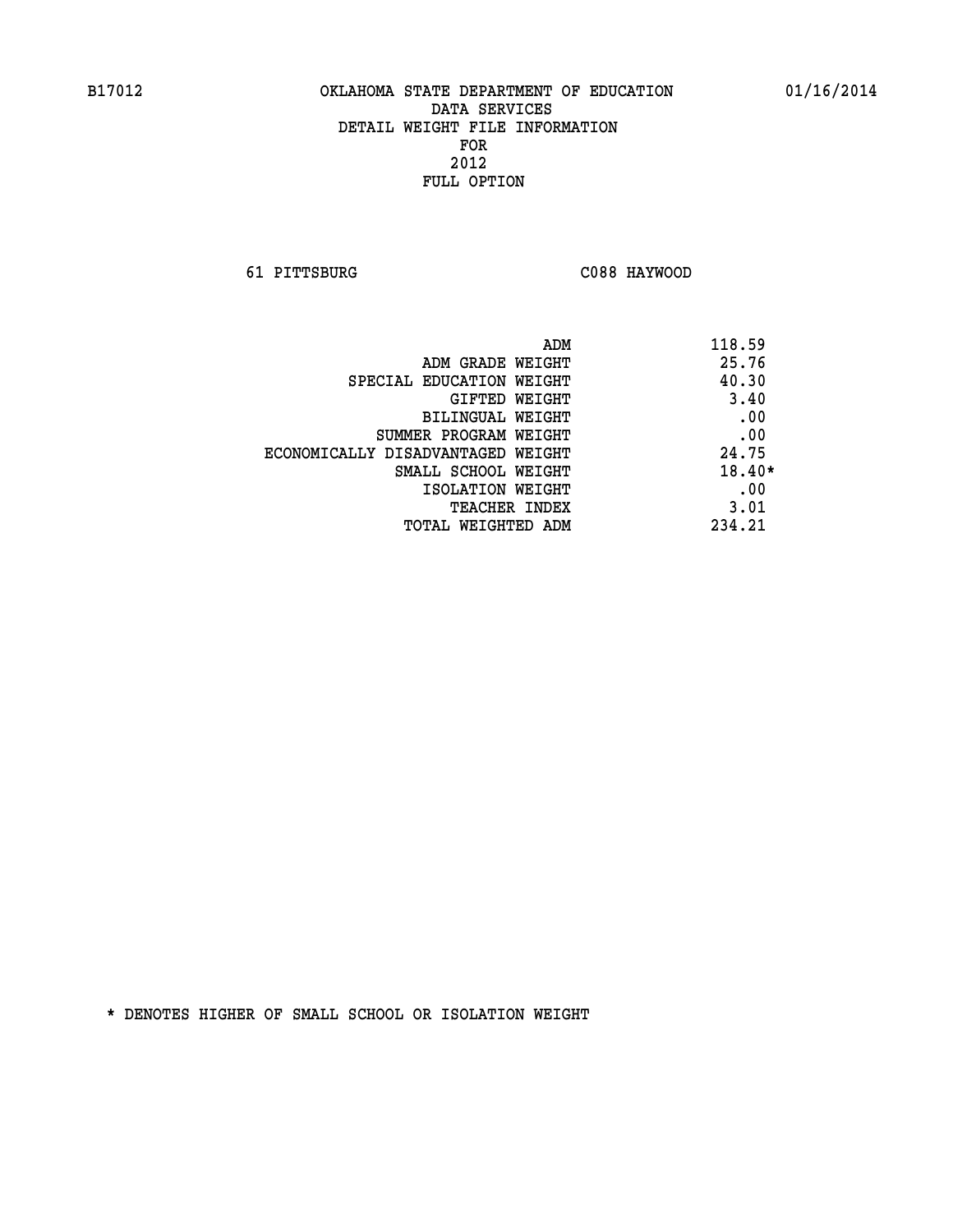**61 PITTSBURG I001 HARTSHORNE** 

| 832.82   |
|----------|
| 155.77   |
| 102.05   |
| 34.34    |
| 1.50     |
| .00      |
| 160.75   |
| .00      |
| .00      |
| 32.76    |
| 1,319.99 |
|          |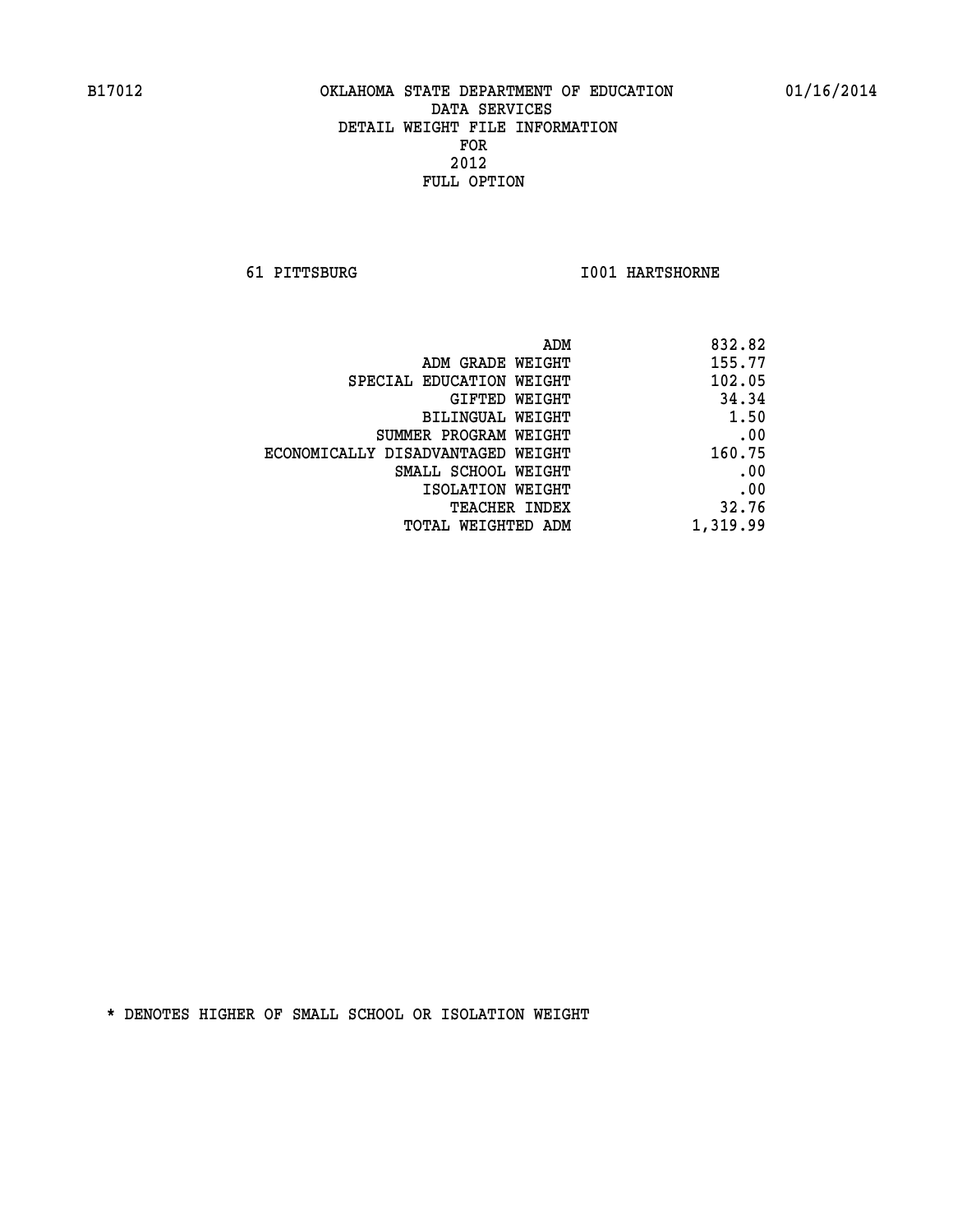**61 PITTSBURG I002 CANADIAN** 

| ADM                               | 428.42   |
|-----------------------------------|----------|
| ADM GRADE WEIGHT                  | 82.89    |
| SPECIAL EDUCATION WEIGHT          | 80.25    |
| GIFTED WEIGHT                     | 11.90    |
| BILINGUAL WEIGHT                  | 1.75     |
| SUMMER PROGRAM WEIGHT             | .00      |
| ECONOMICALLY DISADVANTAGED WEIGHT | 93.50    |
| SMALL SCHOOL WEIGHT               | $16.29*$ |
| ISOLATION WEIGHT                  | .00      |
| <b>TEACHER INDEX</b>              | 9.25     |
| TOTAL WEIGHTED ADM                | 724.25   |
|                                   |          |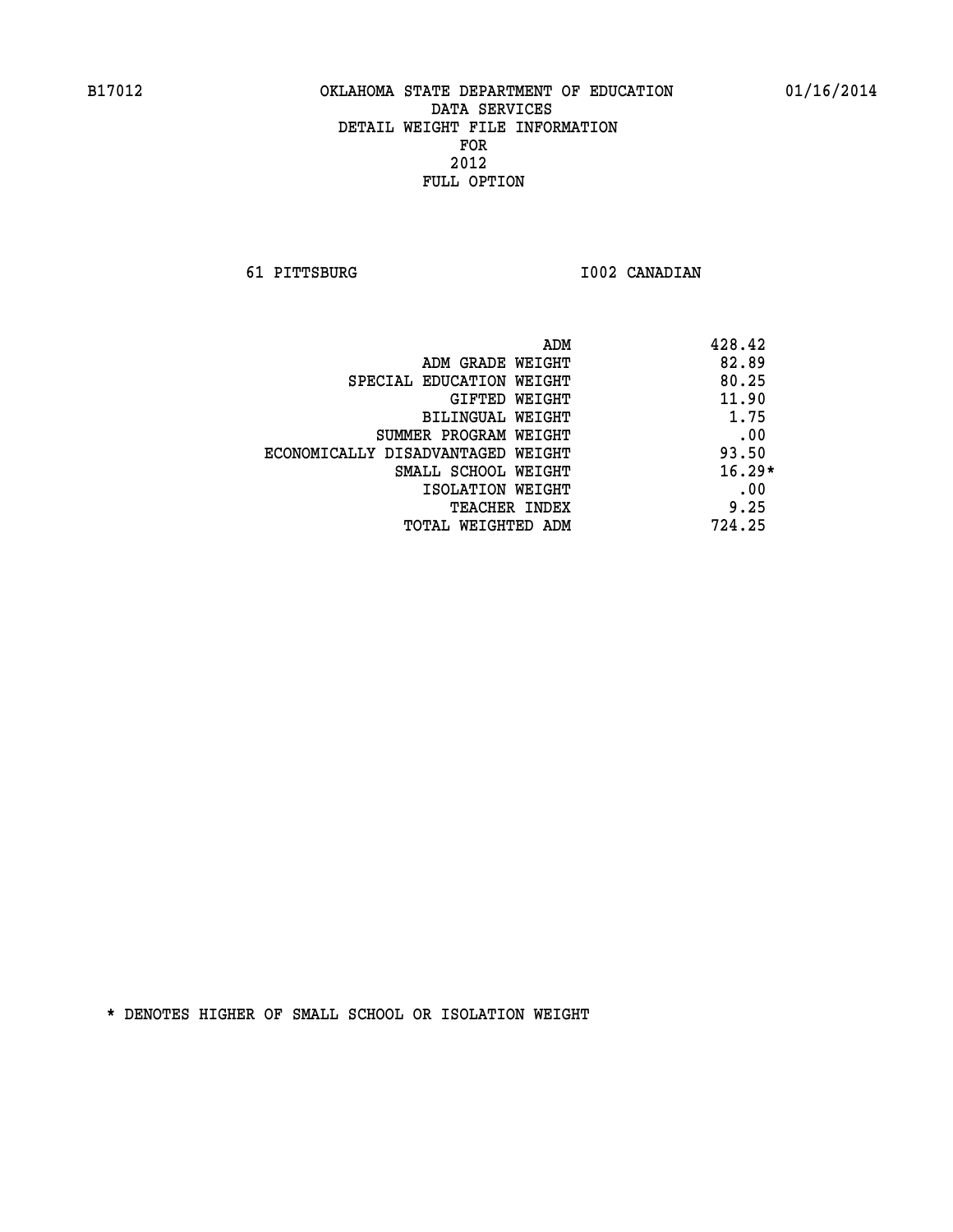**61 PITTSBURG I011 HAILEYVILLE** 

| ADM                               | 385.80   |
|-----------------------------------|----------|
| ADM GRADE WEIGHT                  | 76.01    |
| SPECIAL EDUCATION WEIGHT          | 76.30    |
| GIFTED WEIGHT                     | 9.18     |
| BILINGUAL WEIGHT                  | .00      |
| SUMMER PROGRAM WEIGHT             | .00      |
| ECONOMICALLY DISADVANTAGED WEIGHT | 68.75    |
| SMALL SCHOOL WEIGHT               | 20.89    |
| ISOLATION WEIGHT                  | $73.30*$ |
| <b>TEACHER INDEX</b>              | .48      |
| TOTAL WEIGHTED ADM                | 689.82   |
|                                   |          |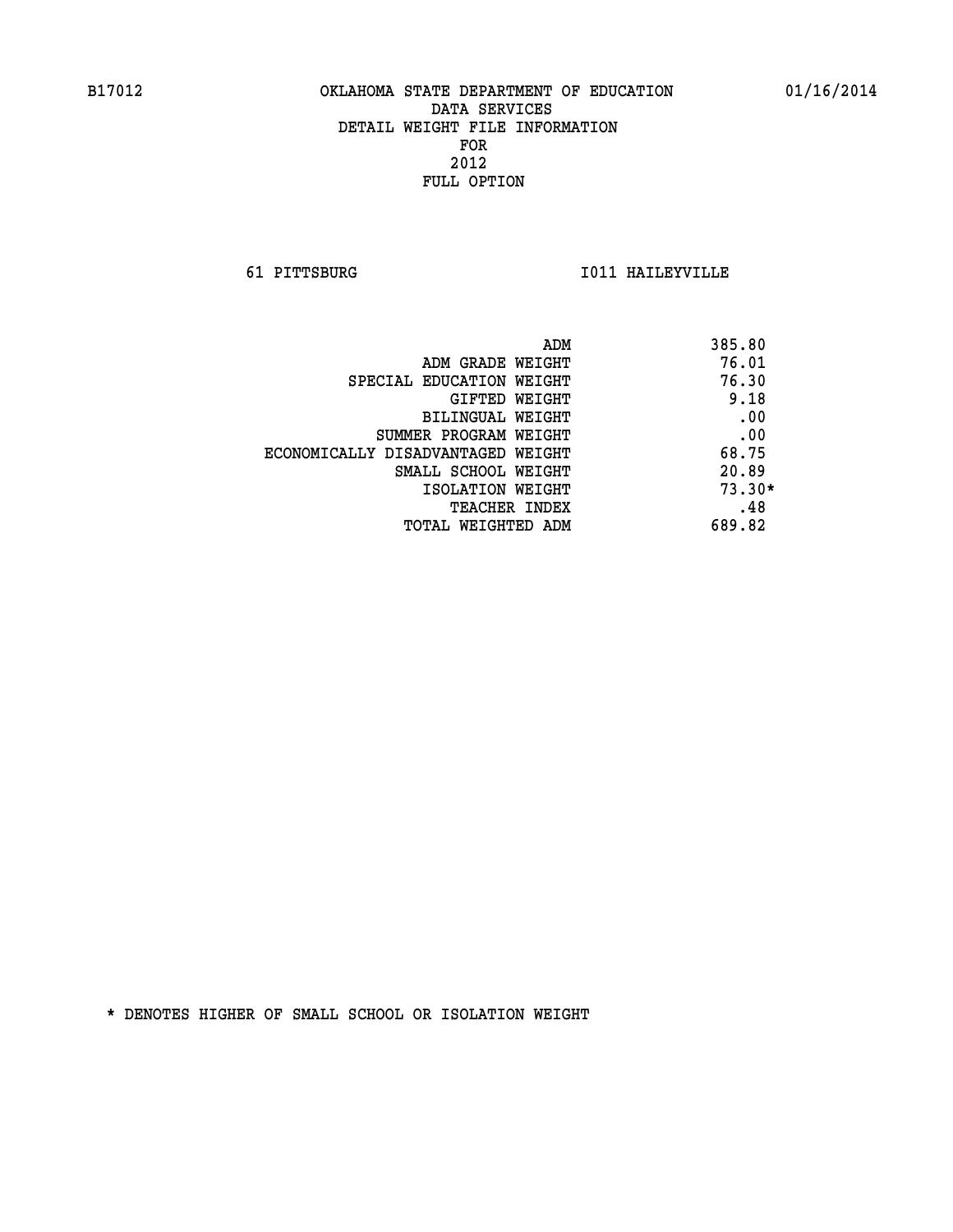**61 PITTSBURG I014 KIOWA** 

|                                   | 285.34<br>ADM |
|-----------------------------------|---------------|
| ADM GRADE WEIGHT                  | 56.75         |
| SPECIAL EDUCATION WEIGHT          | 39.55         |
| GIFTED WEIGHT                     | 8.16          |
| BILINGUAL WEIGHT                  | .00           |
| SUMMER PROGRAM WEIGHT             | .00           |
| ECONOMICALLY DISADVANTAGED WEIGHT | 41.25         |
| SMALL SCHOOL WEIGHT               | 26.29         |
| ISOLATION WEIGHT                  | $155.80*$     |
| <b>TEACHER INDEX</b>              | 29.98         |
| TOTAL WEIGHTED ADM                | 616.83        |
|                                   |               |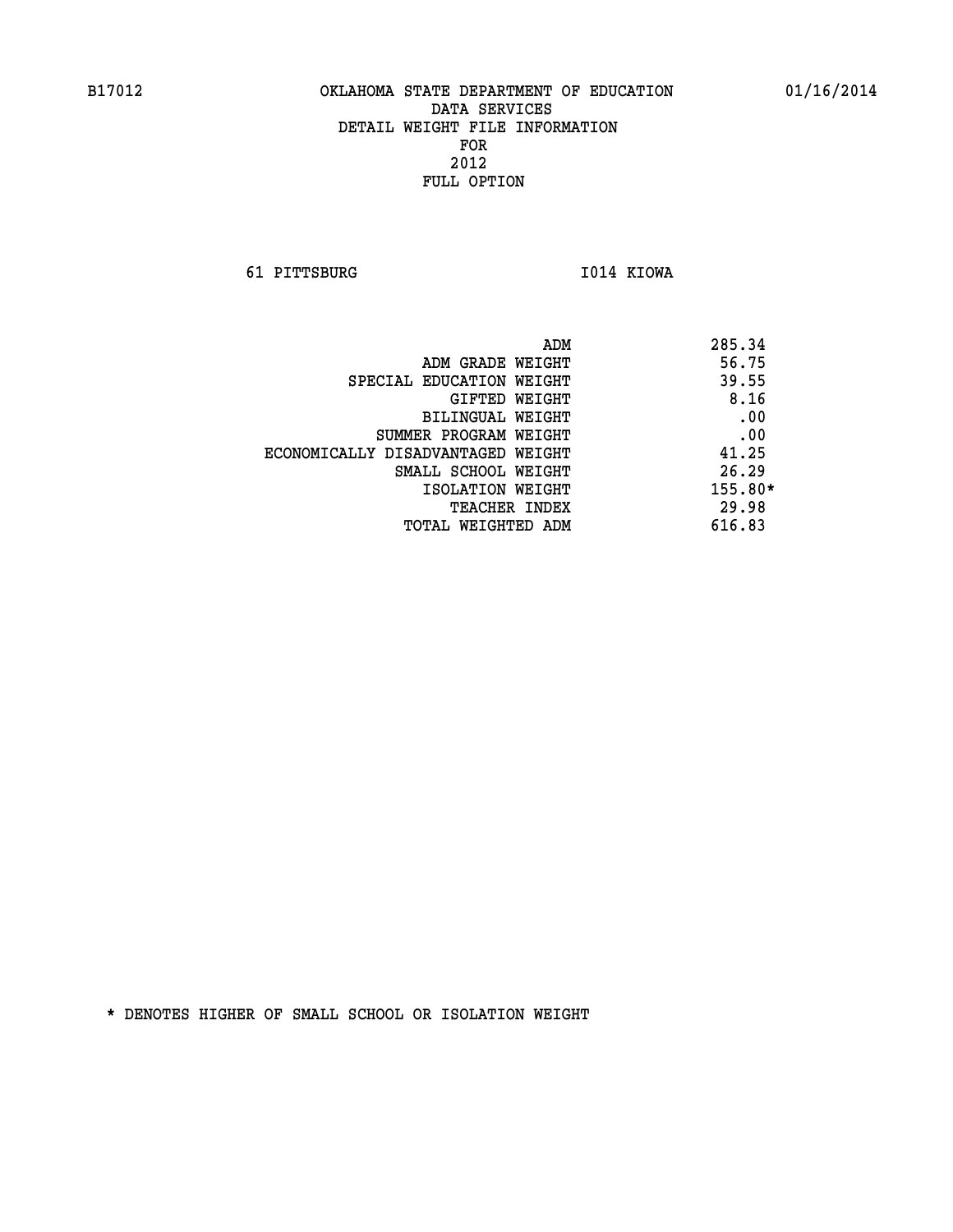**61 PITTSBURG I017 QUINTON** 

| ADM<br>570.67               |                                   |
|-----------------------------|-----------------------------------|
| 106.38                      | ADM GRADE WEIGHT                  |
| 133.35                      | SPECIAL EDUCATION WEIGHT          |
| 19.04<br>GIFTED WEIGHT      |                                   |
| .25                         | BILINGUAL WEIGHT                  |
| .00                         | SUMMER PROGRAM WEIGHT             |
| 124.75                      | ECONOMICALLY DISADVANTAGED WEIGHT |
| .00                         | SMALL SCHOOL WEIGHT               |
| .00                         | ISOLATION WEIGHT                  |
| .00<br><b>TEACHER INDEX</b> |                                   |
| 954.44                      | TOTAL WEIGHTED ADM                |
|                             |                                   |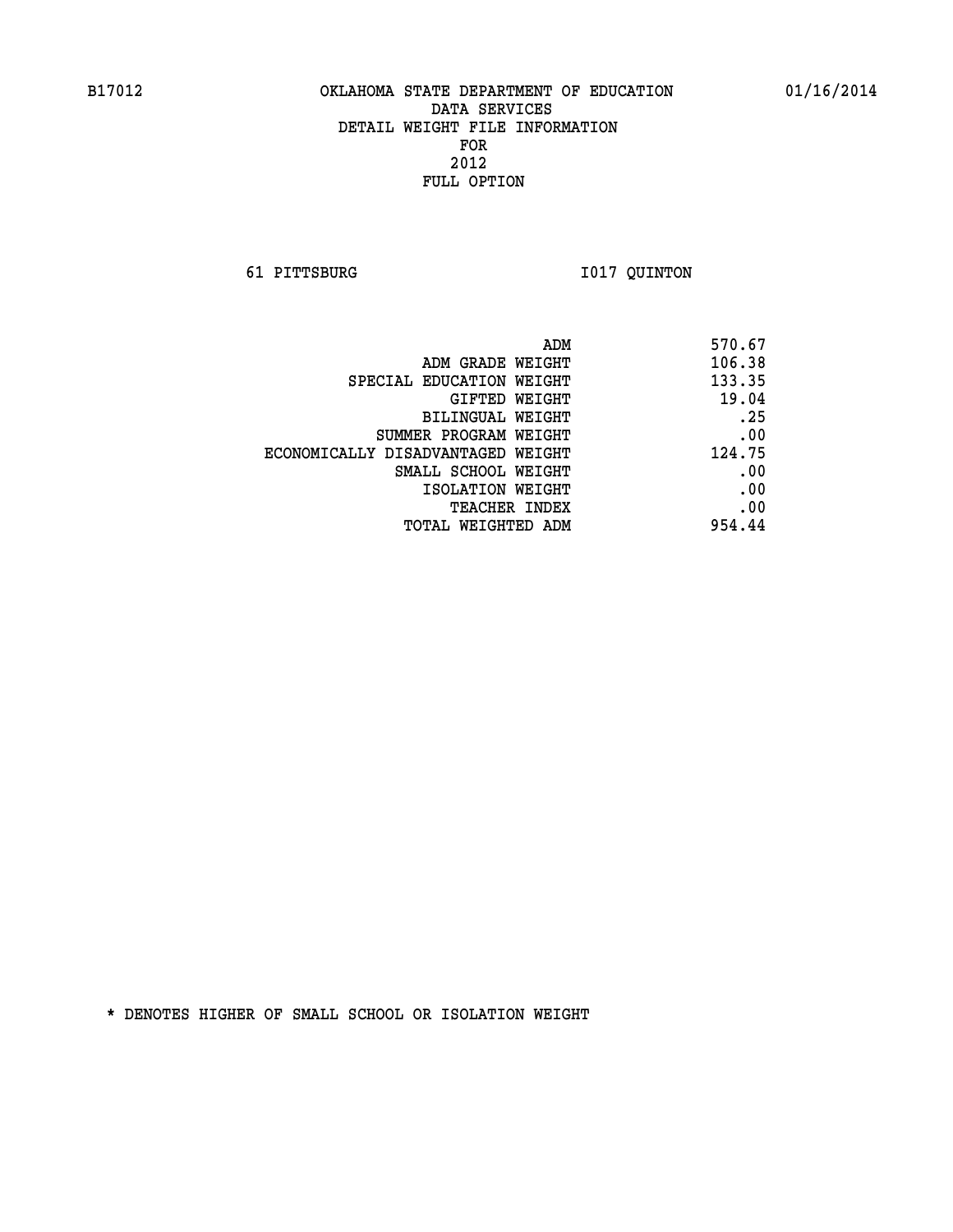**61 PITTSBURG I025 INDIANOLA** 

|                                   | 234.94<br>ADM |  |
|-----------------------------------|---------------|--|
| ADM GRADE WEIGHT                  | 46.39         |  |
| SPECIAL EDUCATION WEIGHT          | 45.75         |  |
| GIFTED WEIGHT                     | 11.90         |  |
| BILINGUAL WEIGHT                  | .00           |  |
| SUMMER PROGRAM WEIGHT             | .00           |  |
| ECONOMICALLY DISADVANTAGED WEIGHT | 46.50         |  |
| SMALL SCHOOL WEIGHT               | $26.12*$      |  |
| ISOLATION WEIGHT                  | .00           |  |
| <b>TEACHER INDEX</b>              | .00           |  |
| TOTAL WEIGHTED ADM                | 411.60        |  |
|                                   |               |  |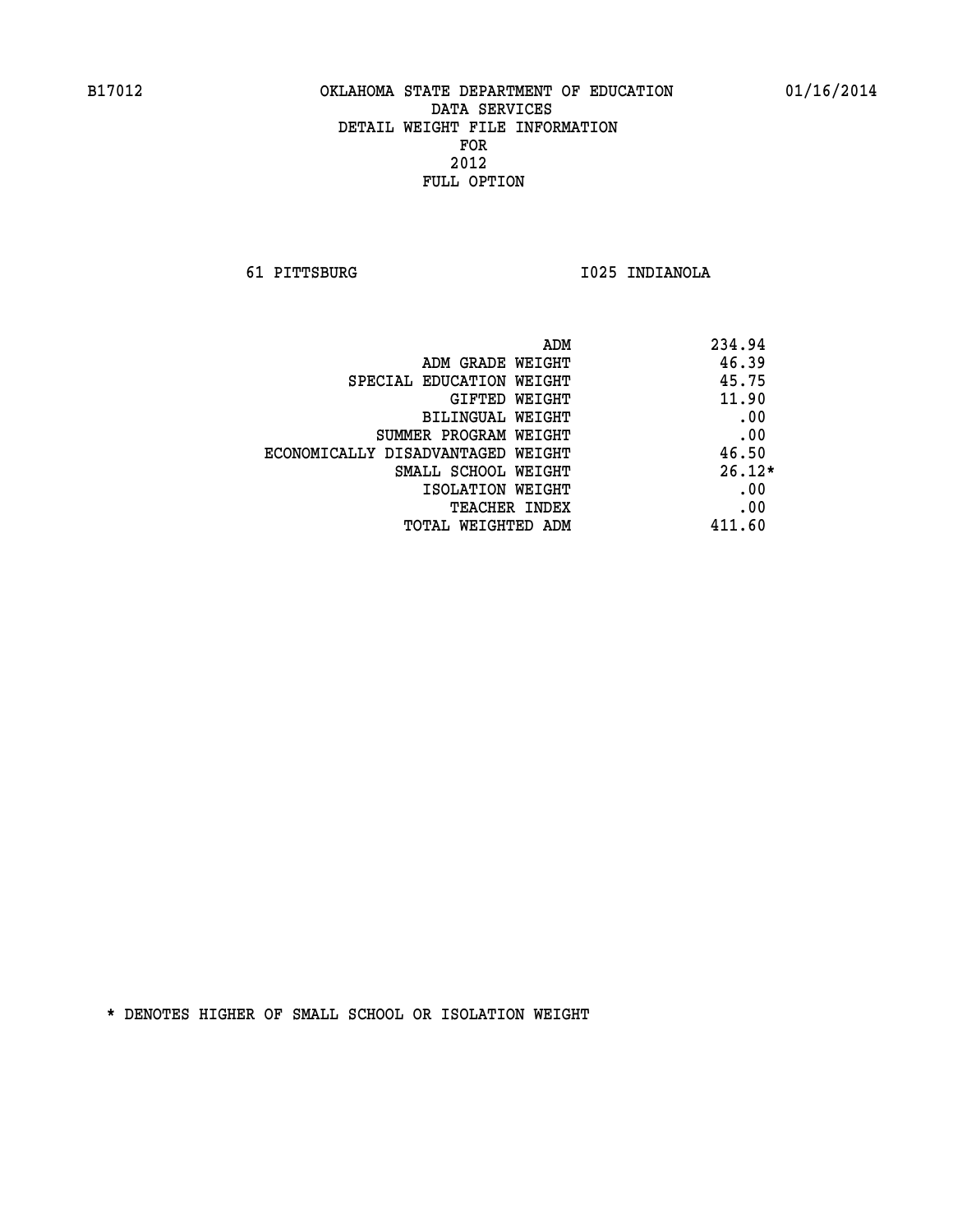**61 PITTSBURG I028 CROWDER** 

| ADM                               | 481.74  |
|-----------------------------------|---------|
| ADM GRADE WEIGHT                  | 96.09   |
| SPECIAL EDUCATION WEIGHT          | 82.55   |
| GIFTED WEIGHT                     | 8.50    |
| BILINGUAL WEIGHT                  | .00     |
| SUMMER PROGRAM WEIGHT             | .00     |
| ECONOMICALLY DISADVANTAGED WEIGHT | 84.00   |
| SMALL SCHOOL WEIGHT               | $8.61*$ |
| ISOLATION WEIGHT                  | .00     |
| <b>TEACHER INDEX</b>              | 15.35   |
| TOTAL WEIGHTED ADM                | 776.84  |
|                                   |         |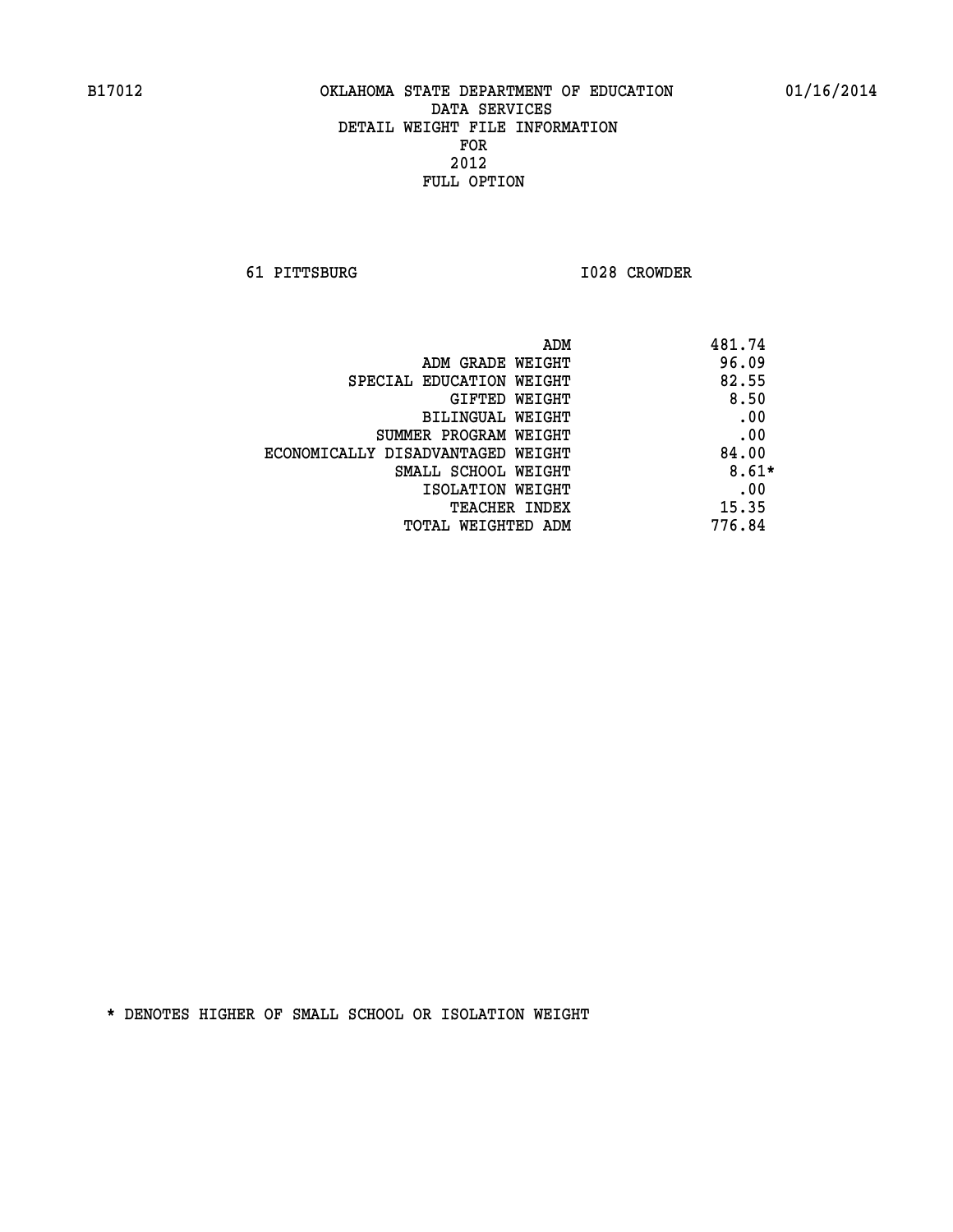**61 PITTSBURG I030 SAVANNA** 

| ADM                               | 384.87   |
|-----------------------------------|----------|
| ADM GRADE WEIGHT                  | 59.05    |
| SPECIAL EDUCATION WEIGHT          | 61.25    |
| GIFTED WEIGHT                     | 10.88    |
| BILINGUAL WEIGHT                  | .00      |
| SUMMER PROGRAM WEIGHT             | .00      |
| ECONOMICALLY DISADVANTAGED WEIGHT | 62.25    |
| SMALL SCHOOL WEIGHT               | $20.97*$ |
| ISOLATION WEIGHT                  | .00      |
| <b>TEACHER INDEX</b>              | 17.06    |
| TOTAL WEIGHTED ADM                | 616.33   |
|                                   |          |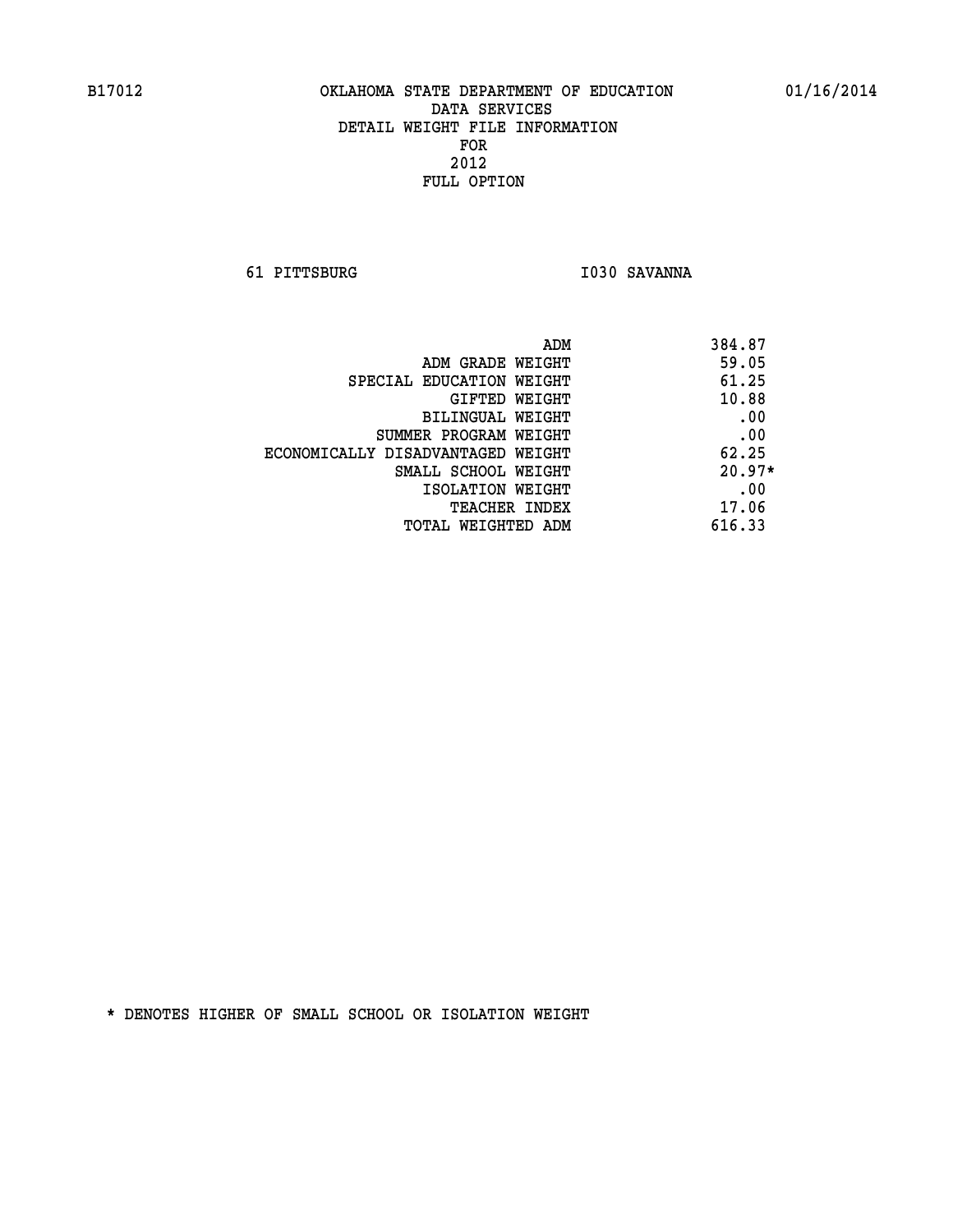**61 PITTSBURG I063 PITTSBURG** 

| ADM<br>155.50 |                                   |
|---------------|-----------------------------------|
| 32.58         | ADM GRADE WEIGHT                  |
| 17.90         | SPECIAL EDUCATION WEIGHT          |
| 4.42          | <b>GIFTED WEIGHT</b>              |
| .00           | BILINGUAL WEIGHT                  |
| .00           | SUMMER PROGRAM WEIGHT             |
| 28.00         | ECONOMICALLY DISADVANTAGED WEIGHT |
| $21.96*$      | SMALL SCHOOL WEIGHT               |
| .00           | ISOLATION WEIGHT                  |
| .00           | <b>TEACHER INDEX</b>              |
| 260.36        | TOTAL WEIGHTED ADM                |
|               |                                   |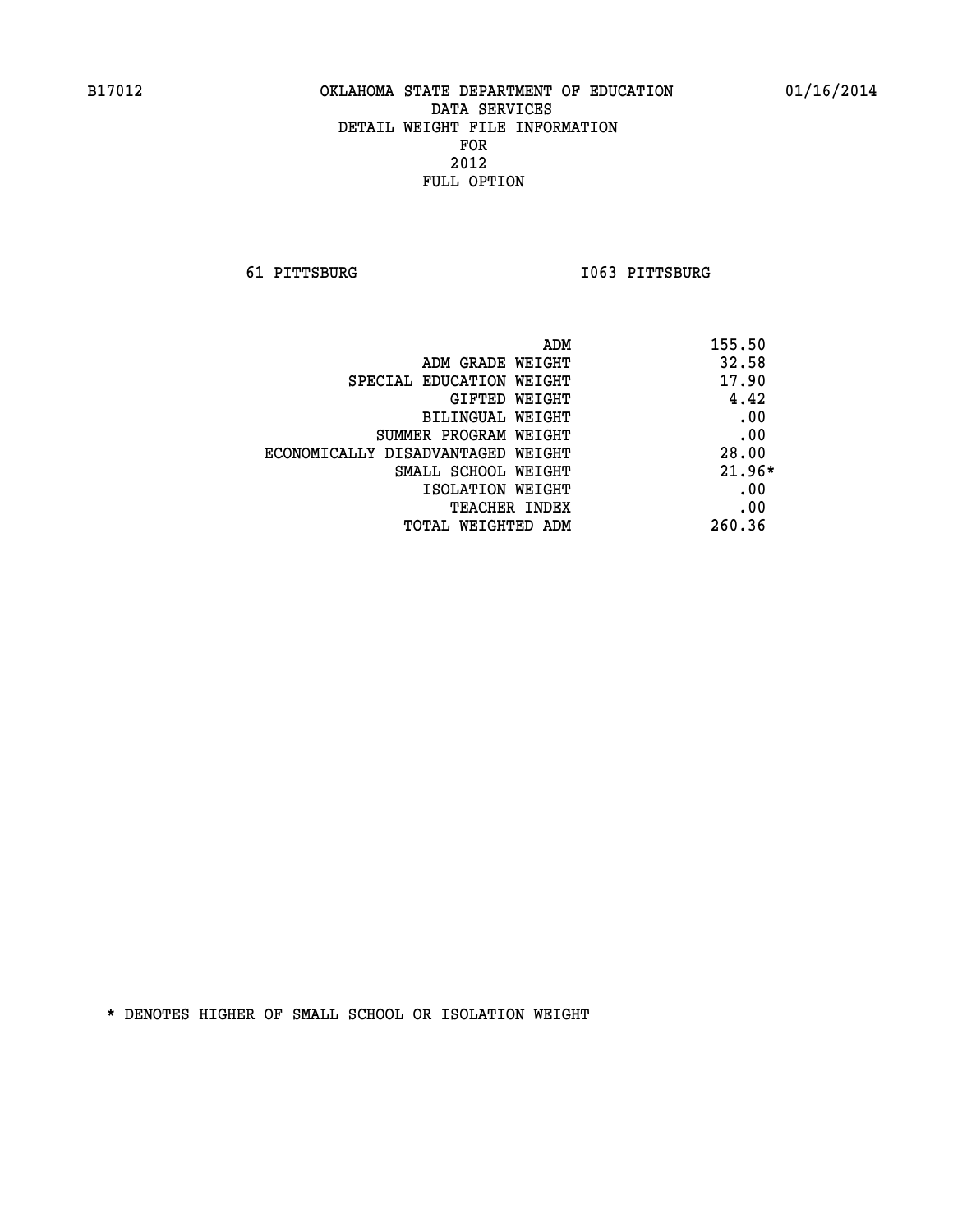**61 PITTSBURG I080 MCALESTER** 

| 2,999.10 |
|----------|
| 636.37   |
| 427.25   |
| 98.60    |
| 32.00    |
| 2.40     |
| 524.50   |
| .00      |
| .00      |
| 83.20    |
| 4,803.42 |
|          |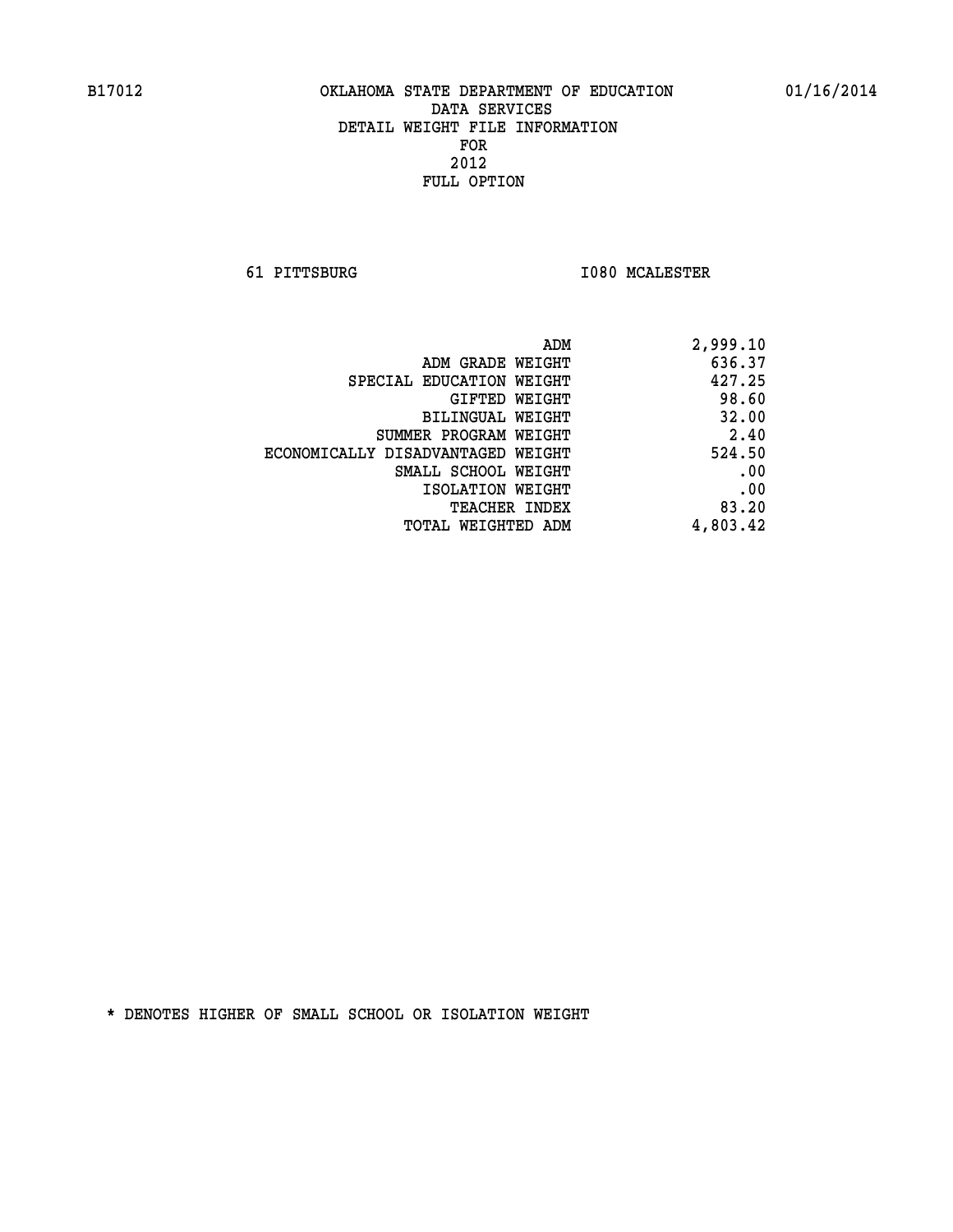**62 PONTOTOC I001 ALLEN** 

| ADM                               | 434.94   |
|-----------------------------------|----------|
| ADM GRADE WEIGHT                  | 83.91    |
| SPECIAL EDUCATION WEIGHT          | 36.40    |
| GIFTED WEIGHT                     | 19.04    |
| BILINGUAL WEIGHT                  | .75      |
| SUMMER PROGRAM WEIGHT             | .00      |
| ECONOMICALLY DISADVANTAGED WEIGHT | 76.75    |
| SMALL SCHOOL WEIGHT               | $15.47*$ |
| ISOLATION WEIGHT                  | .00      |
| <b>TEACHER INDEX</b>              | .00      |
| TOTAL WEIGHTED ADM                | 667.26   |
|                                   |          |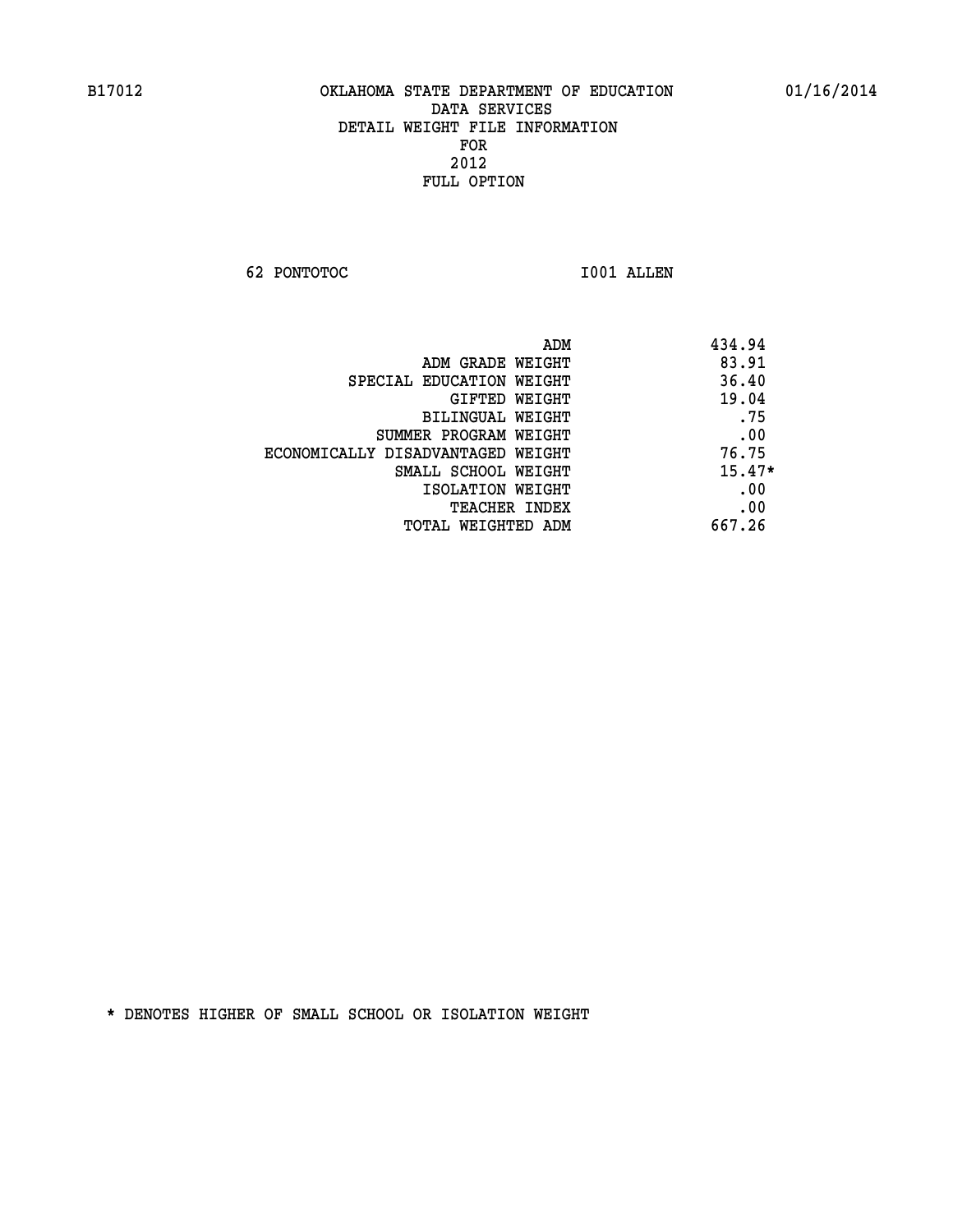**62 PONTOTOC I009 VANOSS** 

| ADM                               | 558.31   |
|-----------------------------------|----------|
| ADM GRADE WEIGHT                  | 108.57   |
| SPECIAL EDUCATION WEIGHT          | 109.00   |
| GIFTED WEIGHT                     | 22.44    |
| BILINGUAL WEIGHT                  | 3.50     |
| SUMMER PROGRAM WEIGHT             | .00      |
| ECONOMICALLY DISADVANTAGED WEIGHT | 107.25   |
| SMALL SCHOOL WEIGHT               | $16.60*$ |
| ISOLATION WEIGHT                  | .00      |
| <b>TEACHER INDEX</b>              | 32.90    |
| TOTAL WEIGHTED ADM                | 958.57   |
|                                   |          |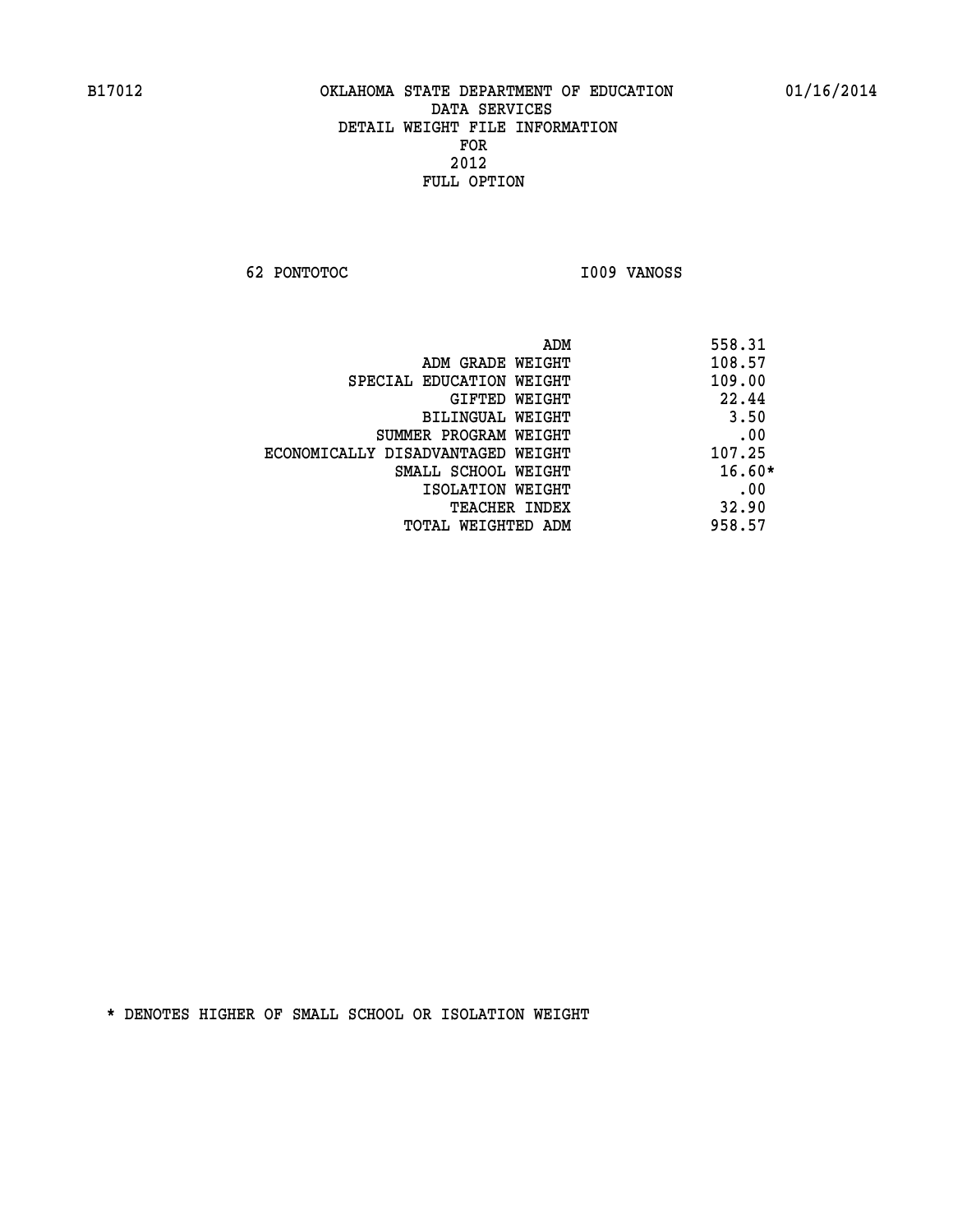**62 PONTOTOC I016 BYNG** 

| 1,771.97 |
|----------|
| 369.94   |
| 306.15   |
| 102.00   |
| 6.00     |
| .00      |
| 284.50   |
| .00      |
| .00      |
| 98.27    |
| 2,938.83 |
|          |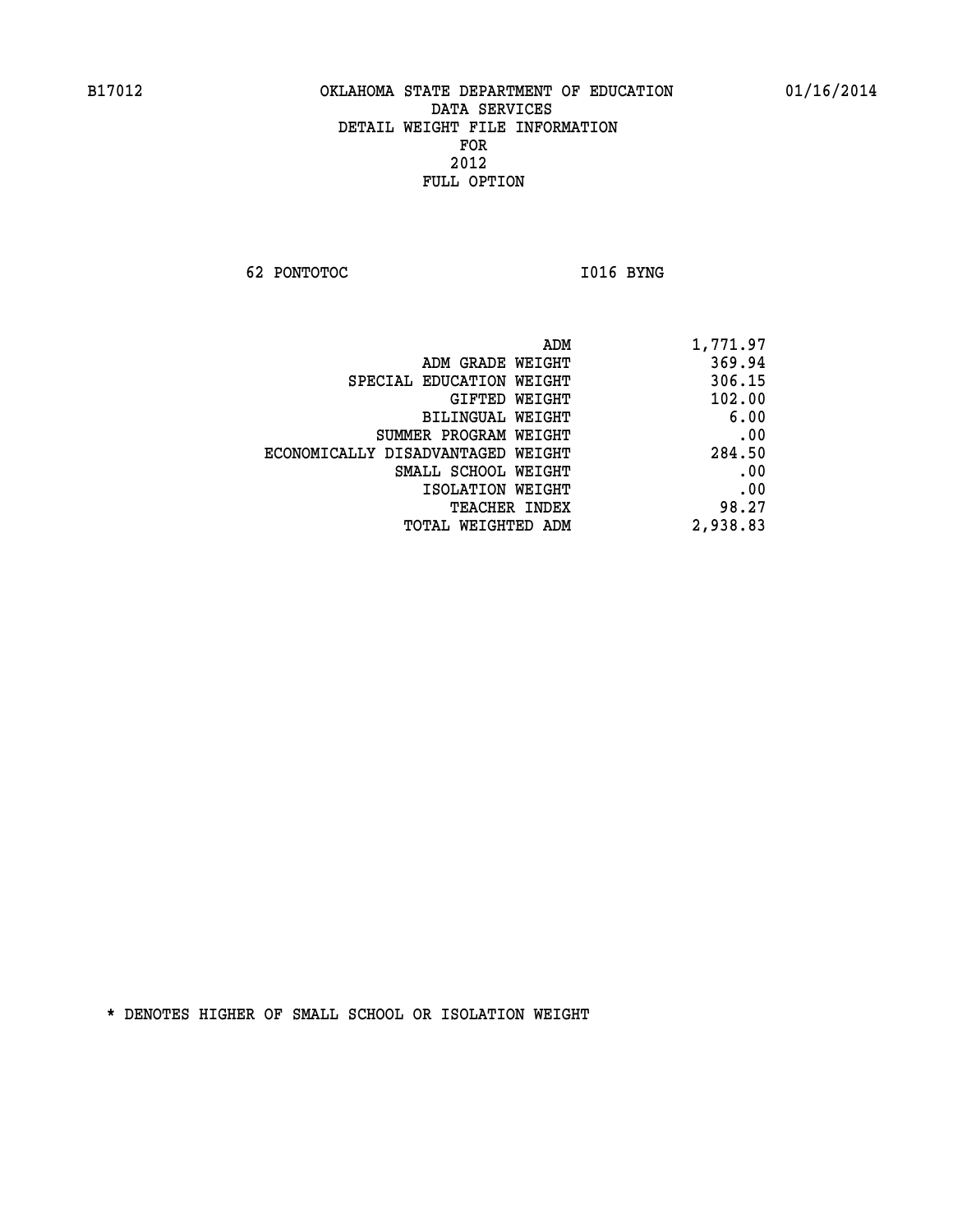**62 PONTOTOC I019 ADA** 

| ADM                               | 2,687.13 |
|-----------------------------------|----------|
| ADM GRADE WEIGHT                  | 548.72   |
| SPECIAL EDUCATION WEIGHT          | 478.20   |
| GIFTED WEIGHT                     | 84.66    |
| BILINGUAL WEIGHT                  | 40.00    |
| SUMMER PROGRAM WEIGHT             | .00      |
| ECONOMICALLY DISADVANTAGED WEIGHT | 416.25   |
| SMALL SCHOOL WEIGHT               | .00      |
| ISOLATION WEIGHT                  | .00      |
| <b>TEACHER INDEX</b>              | 313.72   |
| TOTAL WEIGHTED ADM                | 4,568.68 |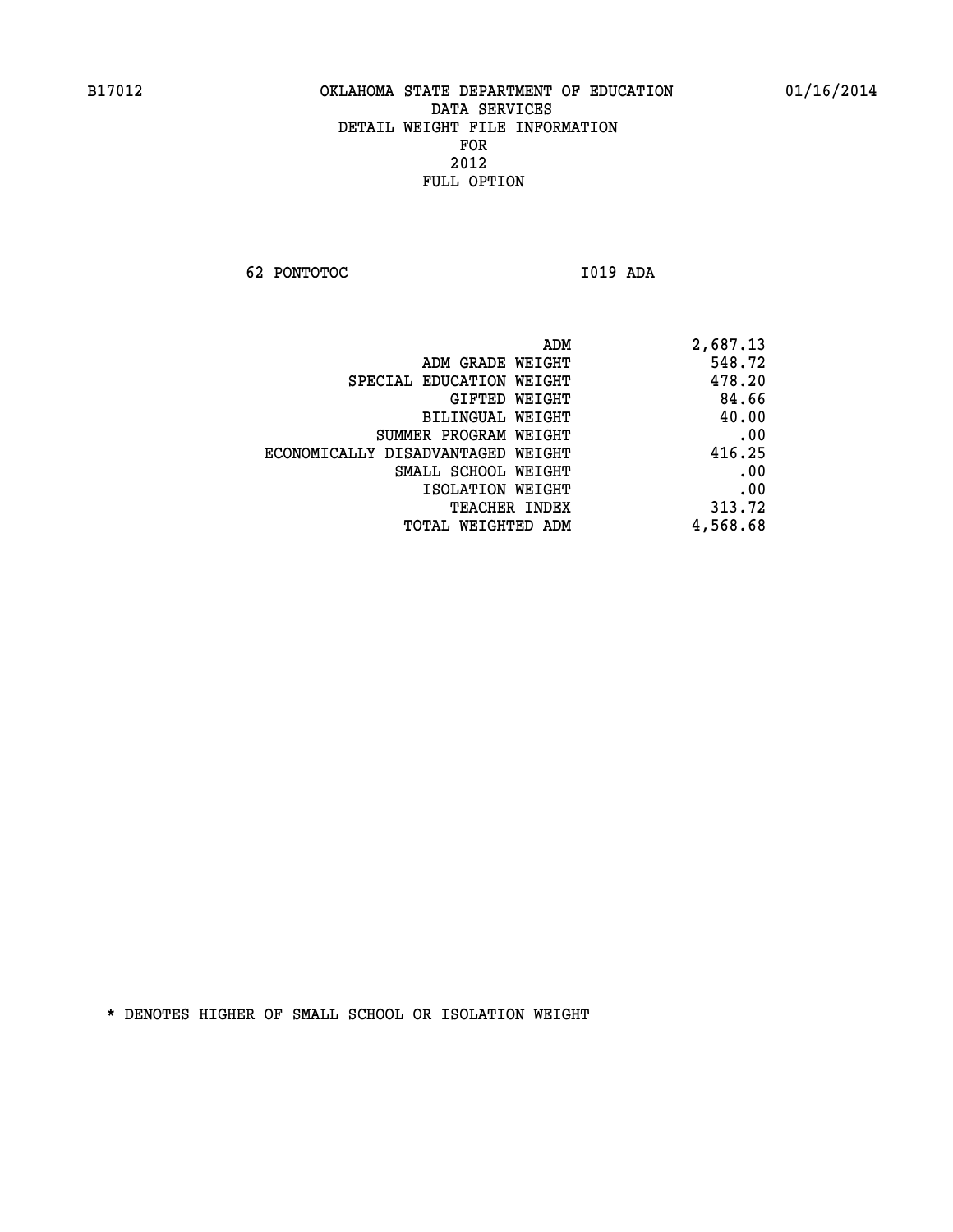**62 PONTOTOC I024 LATTA** 

| ADM                               | 793.81   |
|-----------------------------------|----------|
| ADM GRADE WEIGHT                  | 156.10   |
| SPECIAL EDUCATION WEIGHT          | 111.20   |
| GIFTED WEIGHT                     | 60.18    |
| BILINGUAL WEIGHT                  | 3.25     |
| SUMMER PROGRAM WEIGHT             | .00      |
| ECONOMICALLY DISADVANTAGED WEIGHT | 86.50    |
| SMALL SCHOOL WEIGHT               | .00      |
| ISOLATION WEIGHT                  | .00      |
| TEACHER INDEX                     | 72.96    |
| TOTAL WEIGHTED ADM                | 1,284.00 |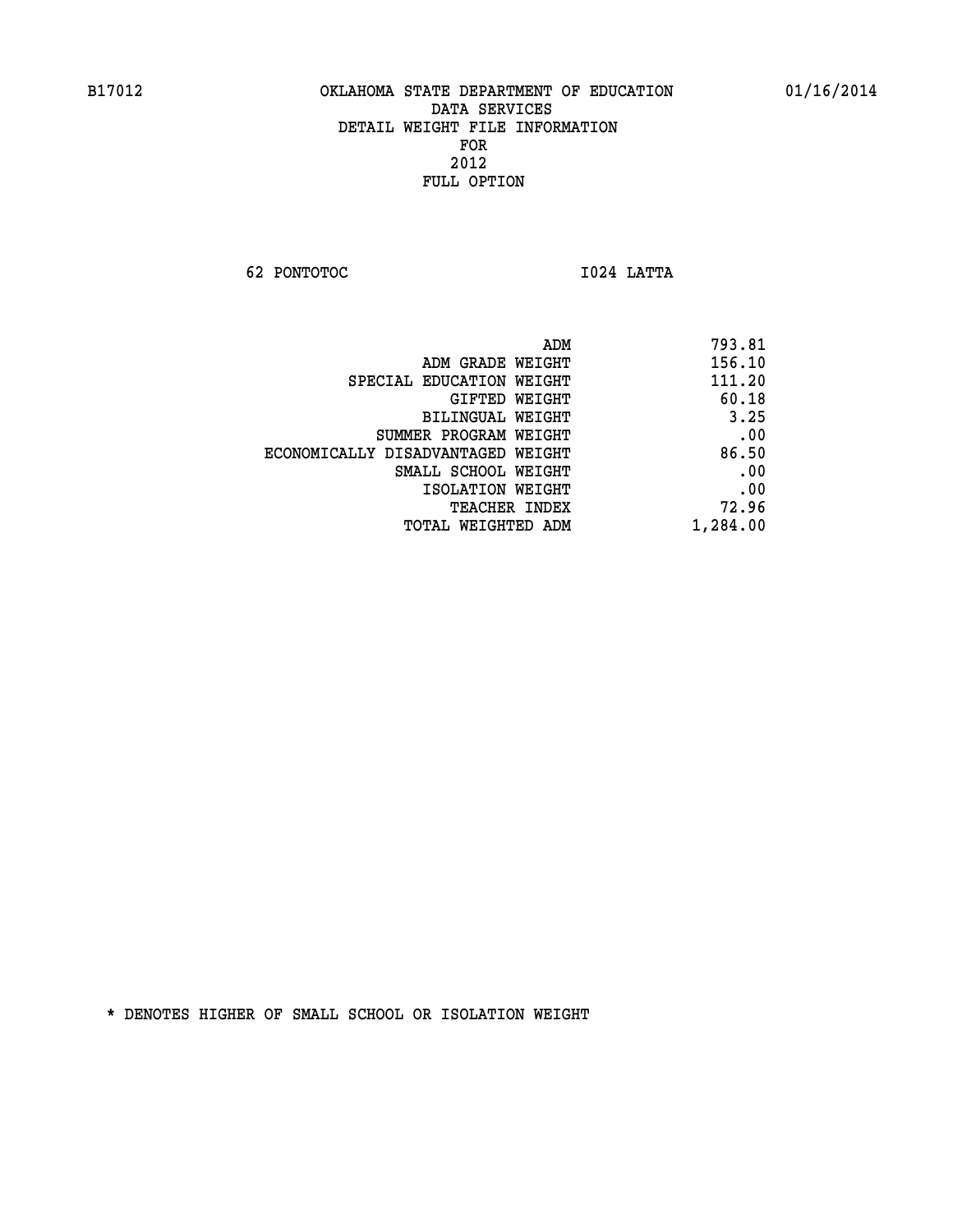**62 PONTOTOC I030 STONEWALL** 

|                                   | ADM | 423.68   |
|-----------------------------------|-----|----------|
| ADM GRADE WEIGHT                  |     | 92.75    |
| SPECIAL EDUCATION WEIGHT          |     | 58.25    |
| GIFTED WEIGHT                     |     | 16.66    |
| BILINGUAL WEIGHT                  |     | .75      |
| SUMMER PROGRAM WEIGHT             |     | .00      |
| ECONOMICALLY DISADVANTAGED WEIGHT |     | 96.00    |
| SMALL SCHOOL WEIGHT               |     | 16.87    |
| ISOLATION WEIGHT                  |     | $84.74*$ |
| <b>TEACHER INDEX</b>              |     | 37.85    |
| TOTAL WEIGHTED ADM                |     | 810.68   |
|                                   |     |          |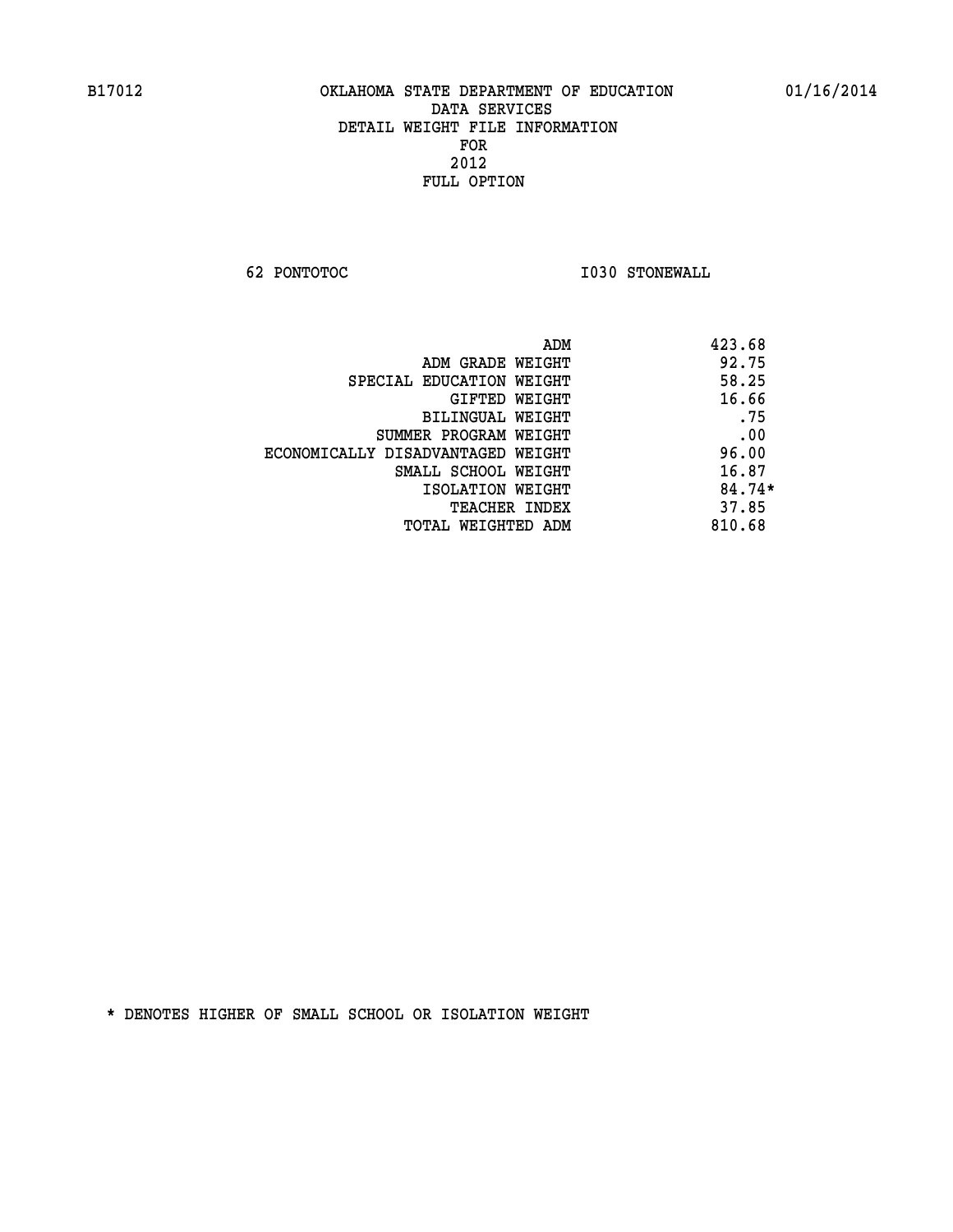**62 PONTOTOC I037 ROFF** 

|                                   | ADM | 320.42   |
|-----------------------------------|-----|----------|
| ADM GRADE WEIGHT                  |     | 63.57    |
| SPECIAL EDUCATION WEIGHT          |     | 45.25    |
| GIFTED WEIGHT                     |     | 12.58    |
| BILINGUAL WEIGHT                  |     | 1.00     |
| SUMMER PROGRAM WEIGHT             |     | .00      |
| ECONOMICALLY DISADVANTAGED WEIGHT |     | 61.00    |
| SMALL SCHOOL WEIGHT               |     | 25.27    |
| ISOLATION WEIGHT                  |     | $33.48*$ |
| <b>TEACHER INDEX</b>              |     | 27.68    |
| TOTAL WEIGHTED ADM                |     | 564.98   |
|                                   |     |          |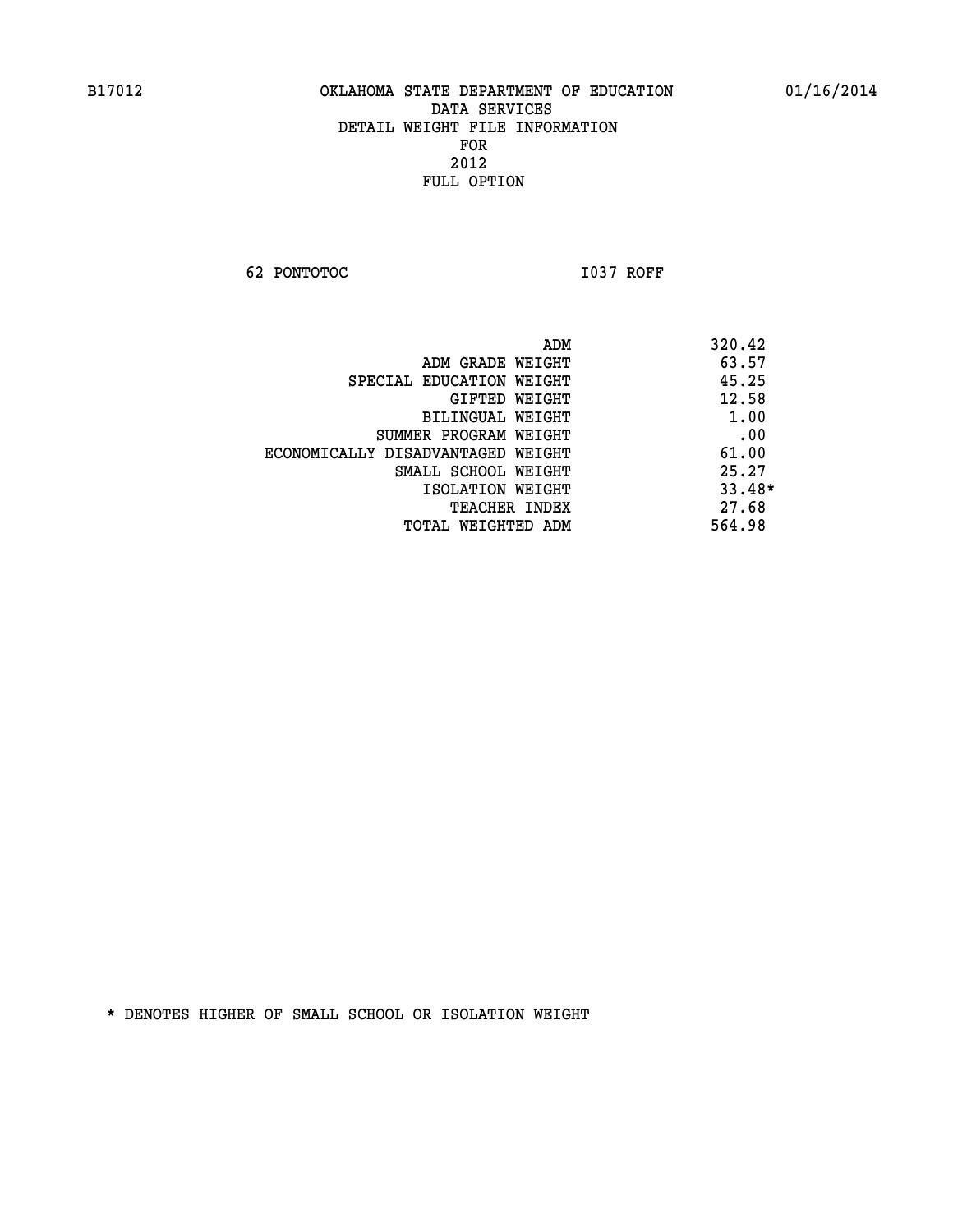**63 POTTAWATOMIE C010 NORTH ROCK CREEK** 

| 535.12 |
|--------|
| 106.99 |
| 49.30  |
| 17.00  |
| .00    |
| .00    |
| 68.75  |
| .00    |
| .00    |
| 24.31  |
| 801.47 |
|        |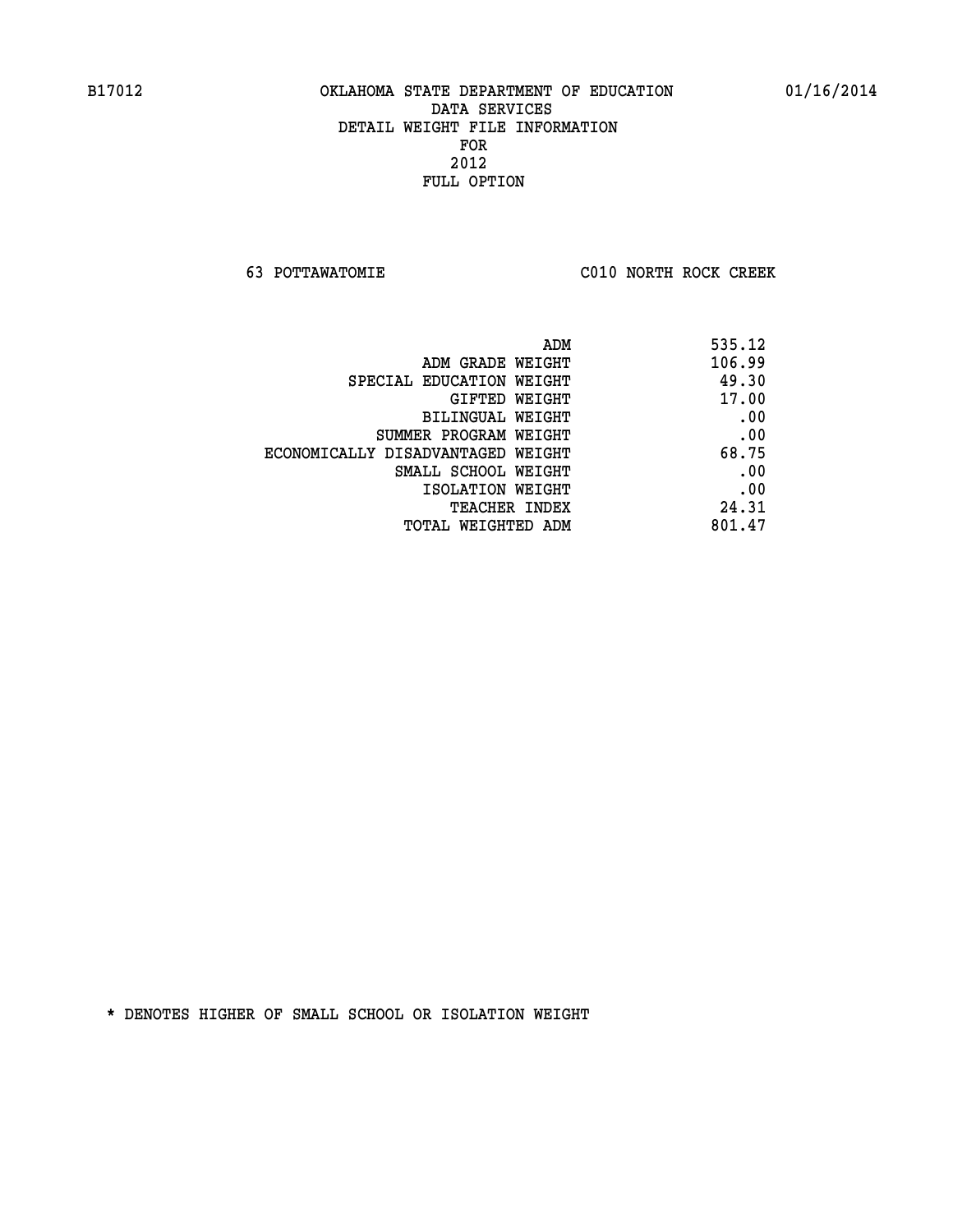**63 POTTAWATOMIE C027 GROVE** 

| ADM                               | 413.29 |
|-----------------------------------|--------|
| ADM GRADE WEIGHT                  | 80.28  |
| SPECIAL EDUCATION WEIGHT          | 53.95  |
| GIFTED WEIGHT                     | 12.92  |
| BILINGUAL WEIGHT                  | 2.00   |
| SUMMER PROGRAM WEIGHT             | .00    |
| ECONOMICALLY DISADVANTAGED WEIGHT | 23.50  |
| SMALL SCHOOL WEIGHT               | 18.08* |
| ISOLATION WEIGHT                  | .00    |
| <b>TEACHER INDEX</b>              | 22.39  |
| TOTAL WEIGHTED ADM                | 626.41 |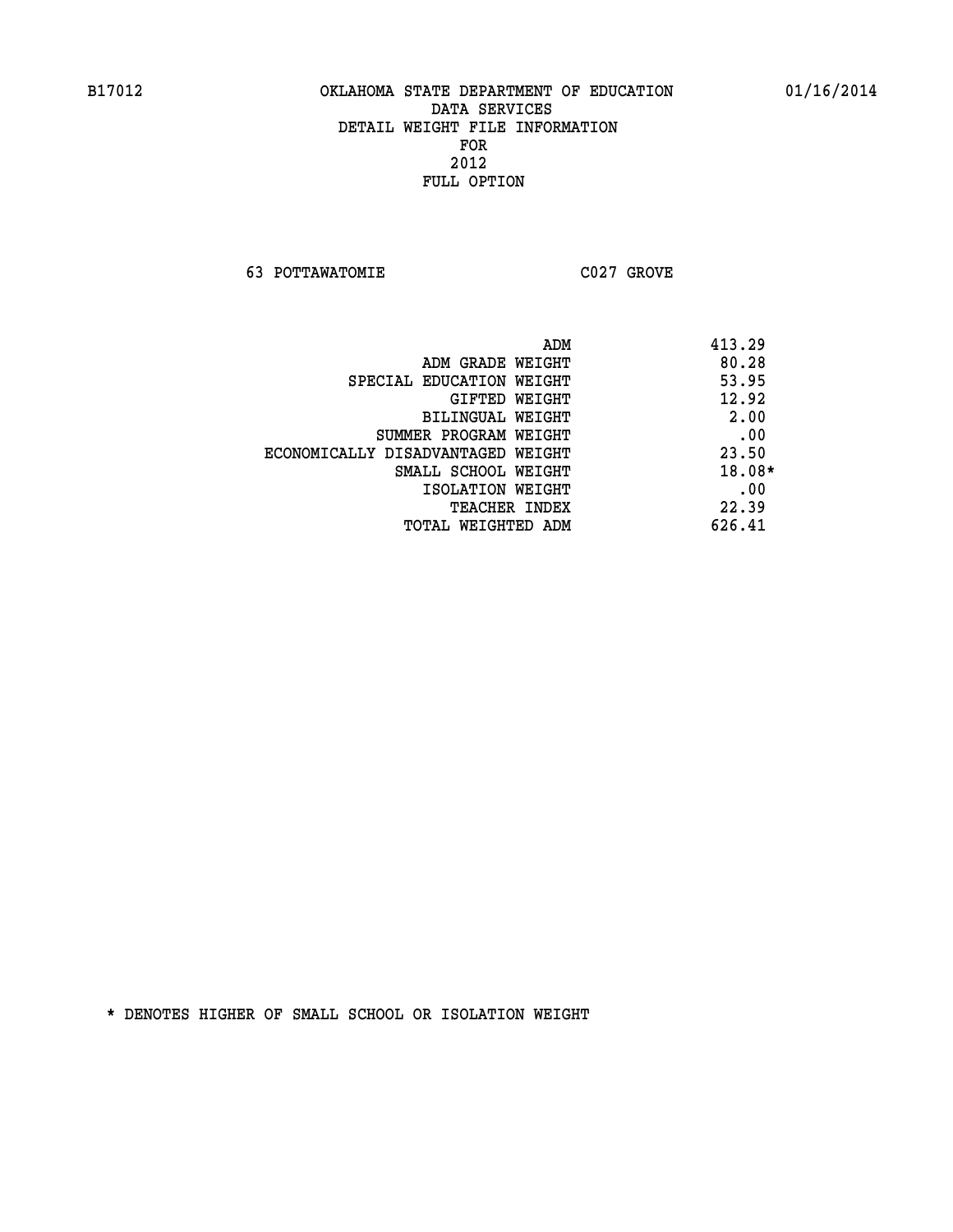**63 POTTAWATOMIE C029 PLEASANT GROVE** 

| ADM                               | 232.59   |
|-----------------------------------|----------|
| ADM GRADE WEIGHT                  | 51.63    |
| SPECIAL EDUCATION WEIGHT          | 10.90    |
| GIFTED WEIGHT                     | 2.38     |
| BILINGUAL WEIGHT                  | .00      |
| SUMMER PROGRAM WEIGHT             | .00      |
| ECONOMICALLY DISADVANTAGED WEIGHT | 49.25    |
| SMALL SCHOOL WEIGHT               | $26.06*$ |
| ISOLATION WEIGHT                  | .00      |
| <b>TEACHER INDEX</b>              | 16.31    |
| TOTAL WEIGHTED ADM                | 389.12   |
|                                   |          |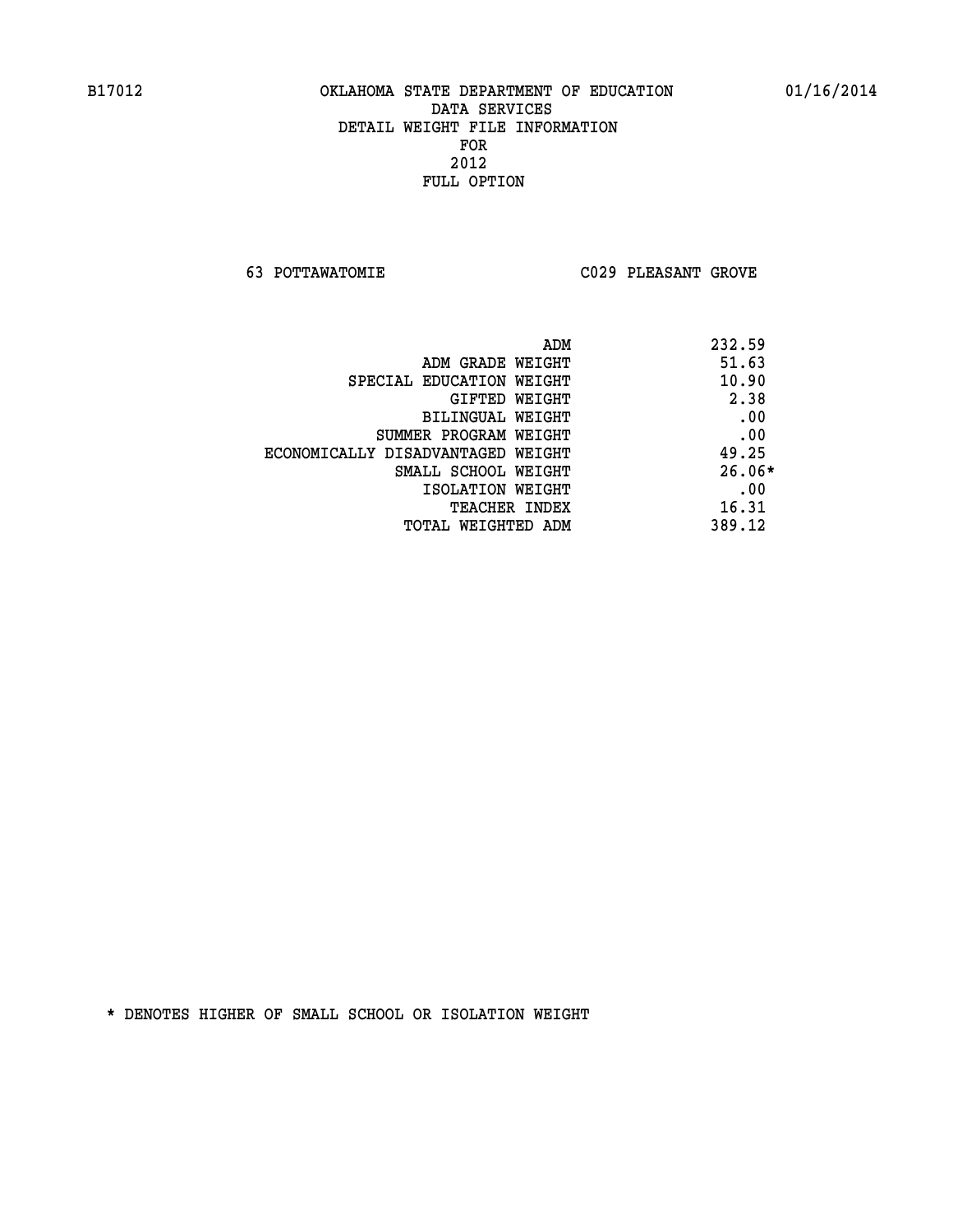**63 POTTAWATOMIE C032 SOUTH ROCK CREEK** 

| ADM                               | 381.36   |
|-----------------------------------|----------|
| ADM GRADE WEIGHT                  | 72.59    |
| SPECIAL EDUCATION WEIGHT          | 25.40    |
| GIFTED WEIGHT                     | 10.88    |
| BILINGUAL WEIGHT                  | .00      |
| SUMMER PROGRAM WEIGHT             | .00      |
| ECONOMICALLY DISADVANTAGED WEIGHT | 40.50    |
| SMALL SCHOOL WEIGHT               | $21.29*$ |
| ISOLATION WEIGHT                  | .00      |
| <b>TEACHER INDEX</b>              | 37.68    |
| TOTAL WEIGHTED ADM                | 589.70   |
|                                   |          |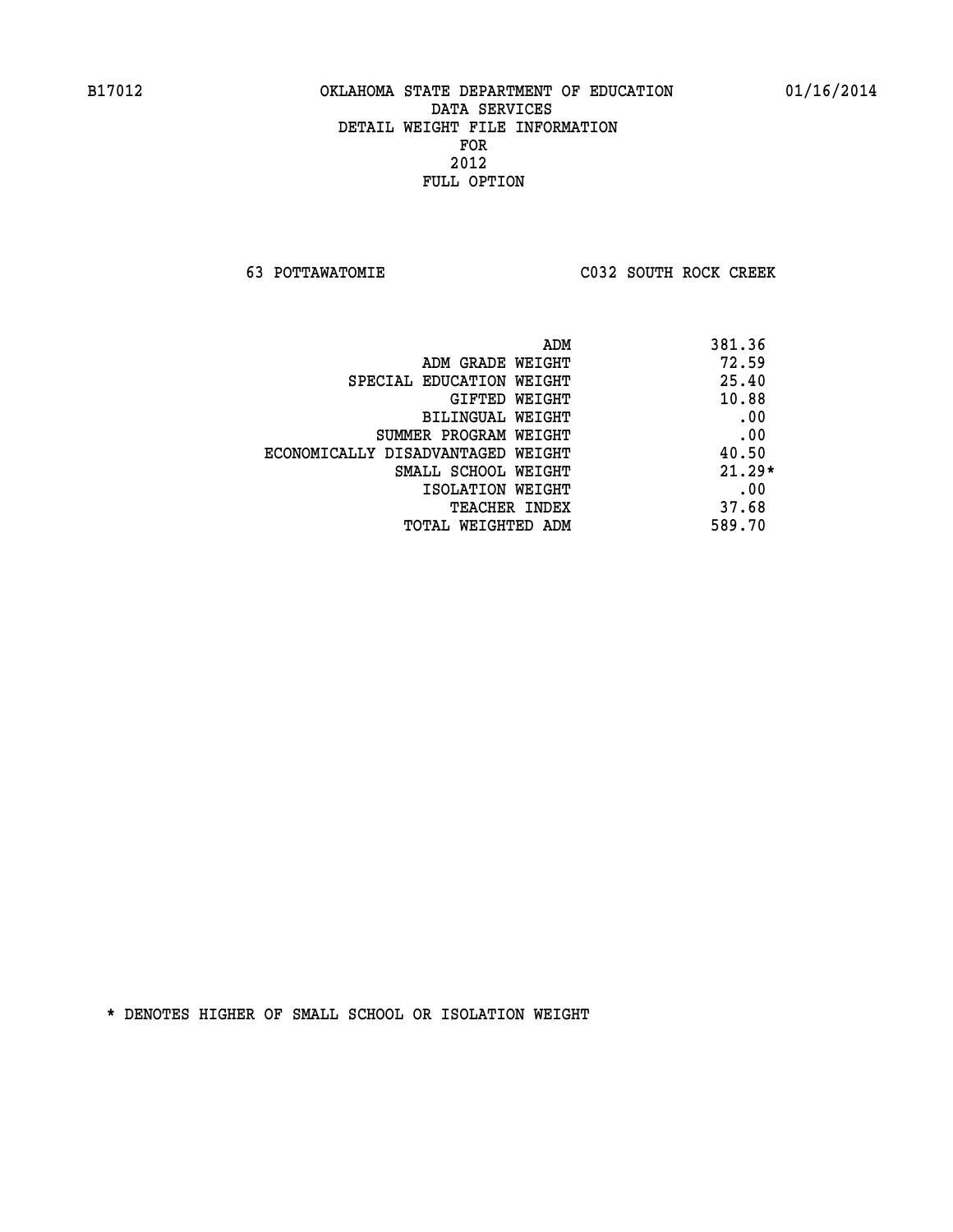**63 POTTAWATOMIE I001 MCLOUD** 

| 1,815.62 |
|----------|
| 315.15   |
| 257.55   |
| 71.74    |
| 18.25    |
| 3.60     |
| 262.75   |
| .00      |
| .00      |
| 7.18     |
| 2,751.84 |
|          |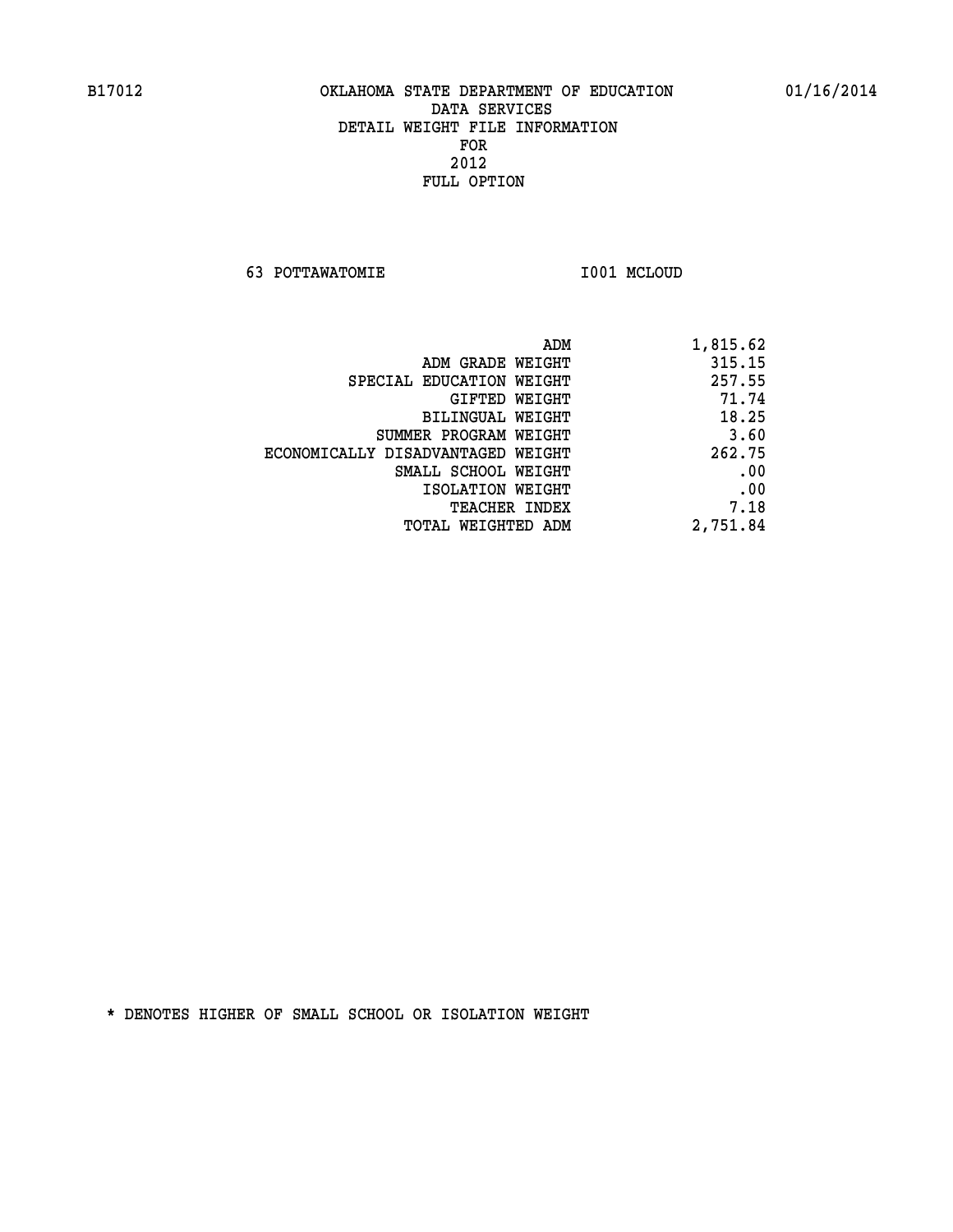**63 POTTAWATOMIE I002 DALE** 

| ADM                               | 667.36 |
|-----------------------------------|--------|
| ADM GRADE WEIGHT                  | 119.76 |
| SPECIAL EDUCATION WEIGHT          | 50.30  |
| GIFTED WEIGHT                     | 29.24  |
| BILINGUAL WEIGHT                  | 1.00   |
| SUMMER PROGRAM WEIGHT             | .00    |
| ECONOMICALLY DISADVANTAGED WEIGHT | 61.00  |
| SMALL SCHOOL WEIGHT               | .00    |
| ISOLATION WEIGHT                  | .00    |
| <b>TEACHER INDEX</b>              | 60.13  |
| TOTAL WEIGHTED ADM                | 988.79 |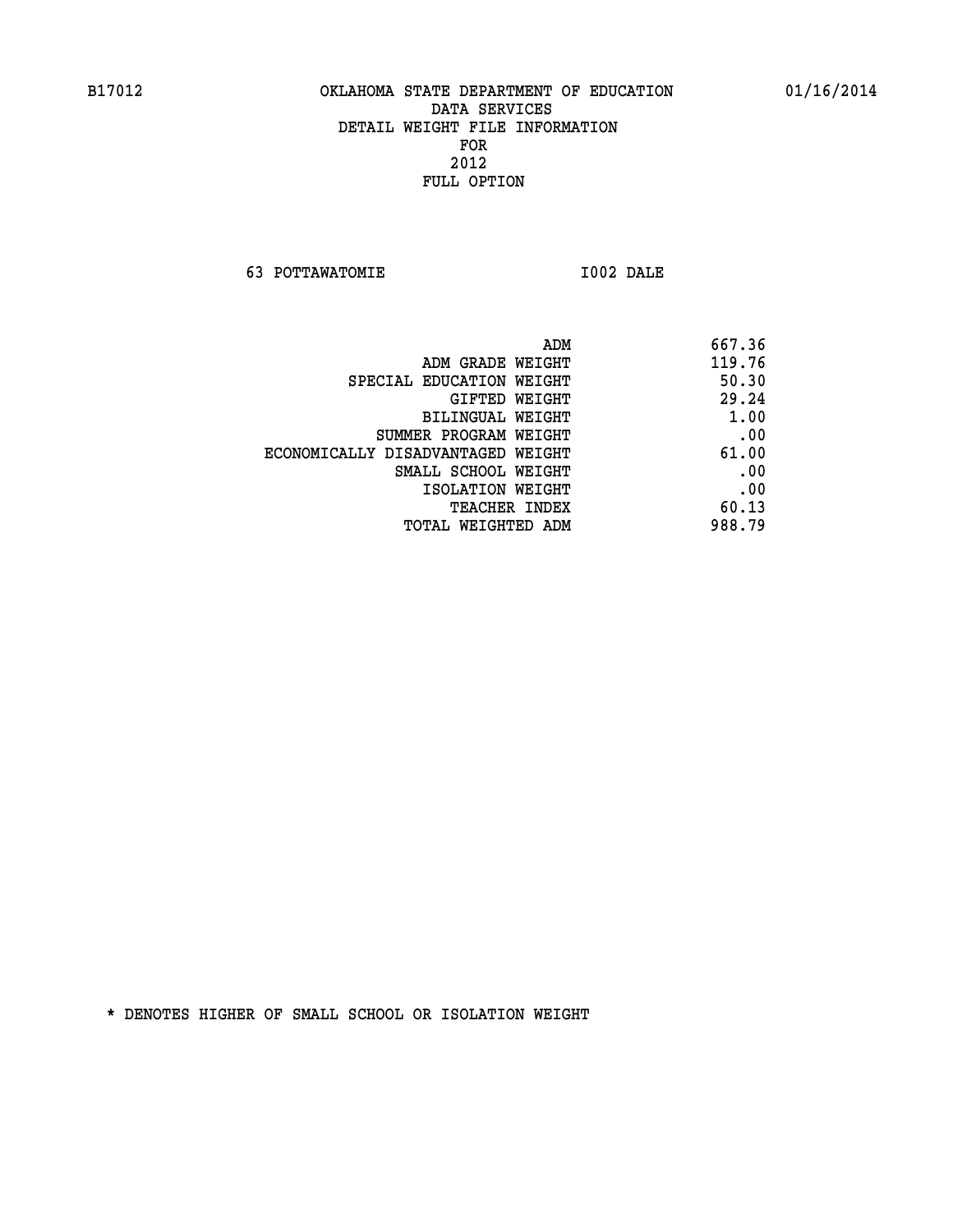**63 POTTAWATOMIE I003 BETHEL** 

| ADM                               | 1,338.91 |
|-----------------------------------|----------|
| ADM GRADE WEIGHT                  | 241.02   |
| SPECIAL EDUCATION WEIGHT          | 150.50   |
| GIFTED WEIGHT                     | 40.12    |
| BILINGUAL WEIGHT                  | 1.75     |
| SUMMER PROGRAM WEIGHT             | .00      |
| ECONOMICALLY DISADVANTAGED WEIGHT | 155.50   |
| SMALL SCHOOL WEIGHT               | .00      |
| ISOLATION WEIGHT                  | .00      |
| <b>TEACHER INDEX</b>              | 28.29    |
| TOTAL WEIGHTED ADM                | 1,956.09 |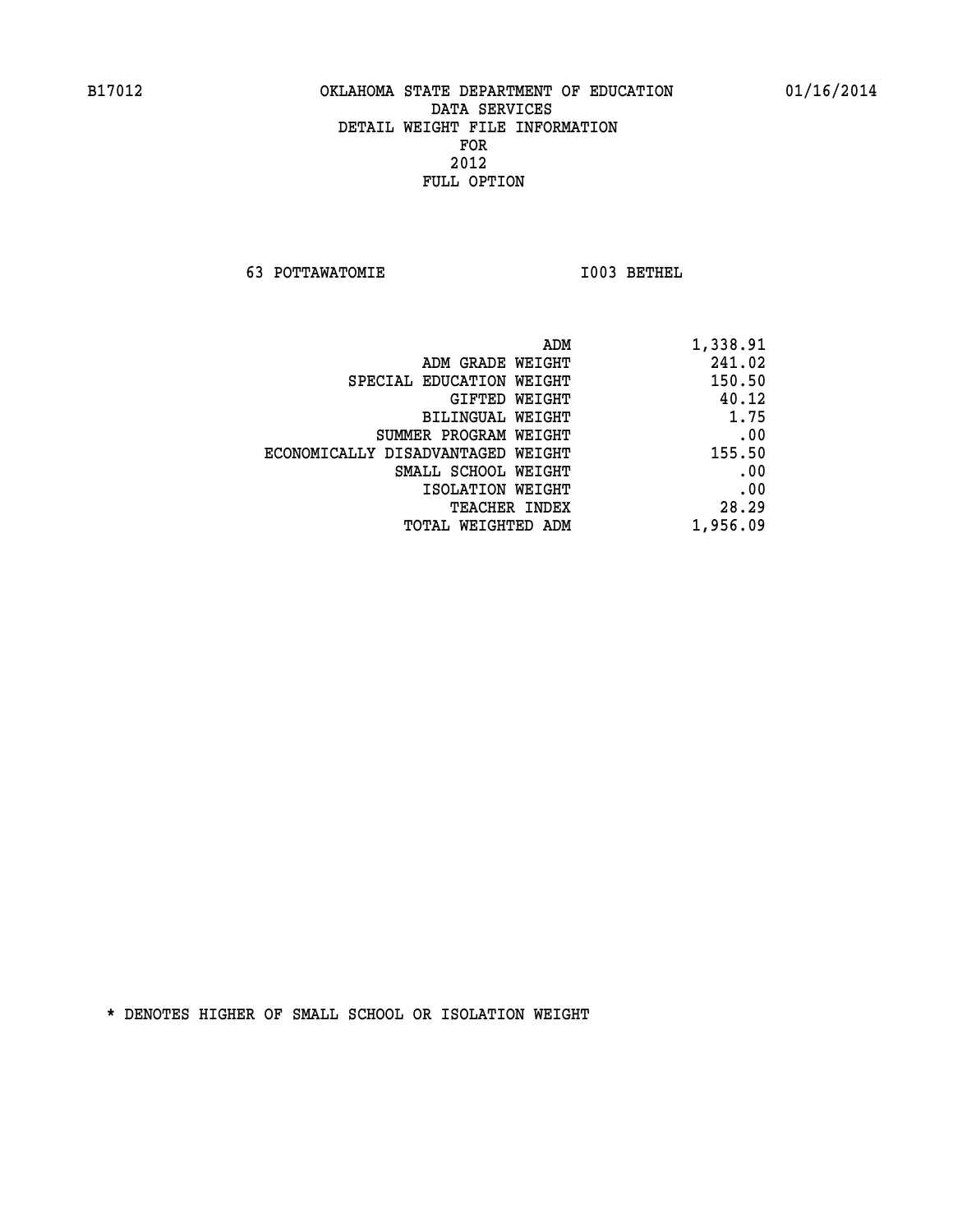**63 POTTAWATOMIE I004 MACOMB** 

|                                   | 360.51<br>ADM |
|-----------------------------------|---------------|
| ADM GRADE WEIGHT                  | 74.03         |
| SPECIAL EDUCATION WEIGHT          | 53.85         |
| GIFTED WEIGHT                     | 12.92         |
| BILINGUAL WEIGHT                  | .50           |
| SUMMER PROGRAM WEIGHT             | .00           |
| ECONOMICALLY DISADVANTAGED WEIGHT | 71.50         |
| SMALL SCHOOL WEIGHT               | $22.96*$      |
| ISOLATION WEIGHT                  | .00           |
| TEACHER INDEX                     | .00           |
| TOTAL WEIGHTED ADM                | 596.27        |
|                                   |               |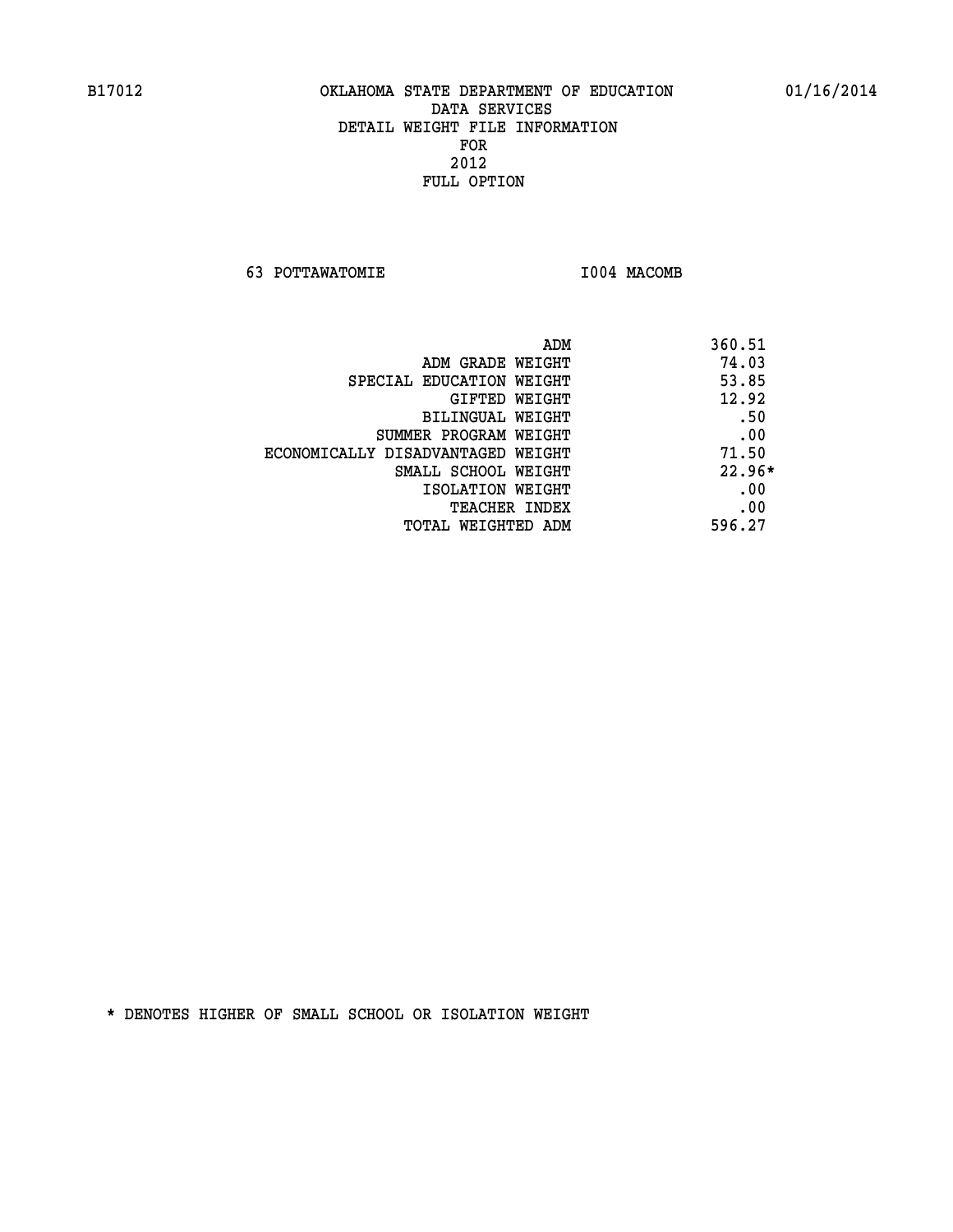**63 POTTAWATOMIE I005 EARLSBORO** 

|                                   | ADM<br>219.38 |
|-----------------------------------|---------------|
| ADM GRADE WEIGHT                  | 39.83         |
| SPECIAL EDUCATION WEIGHT          | 22.10         |
| GIFTED WEIGHT                     | 6.46          |
| BILINGUAL WEIGHT                  | .00           |
| SUMMER PROGRAM WEIGHT             | .00           |
| ECONOMICALLY DISADVANTAGED WEIGHT | 46.50         |
| SMALL SCHOOL WEIGHT               | $25.68*$      |
| ISOLATION WEIGHT                  | .00           |
| <b>TEACHER INDEX</b>              | .00           |
| TOTAL WEIGHTED ADM                | 359.95        |
|                                   |               |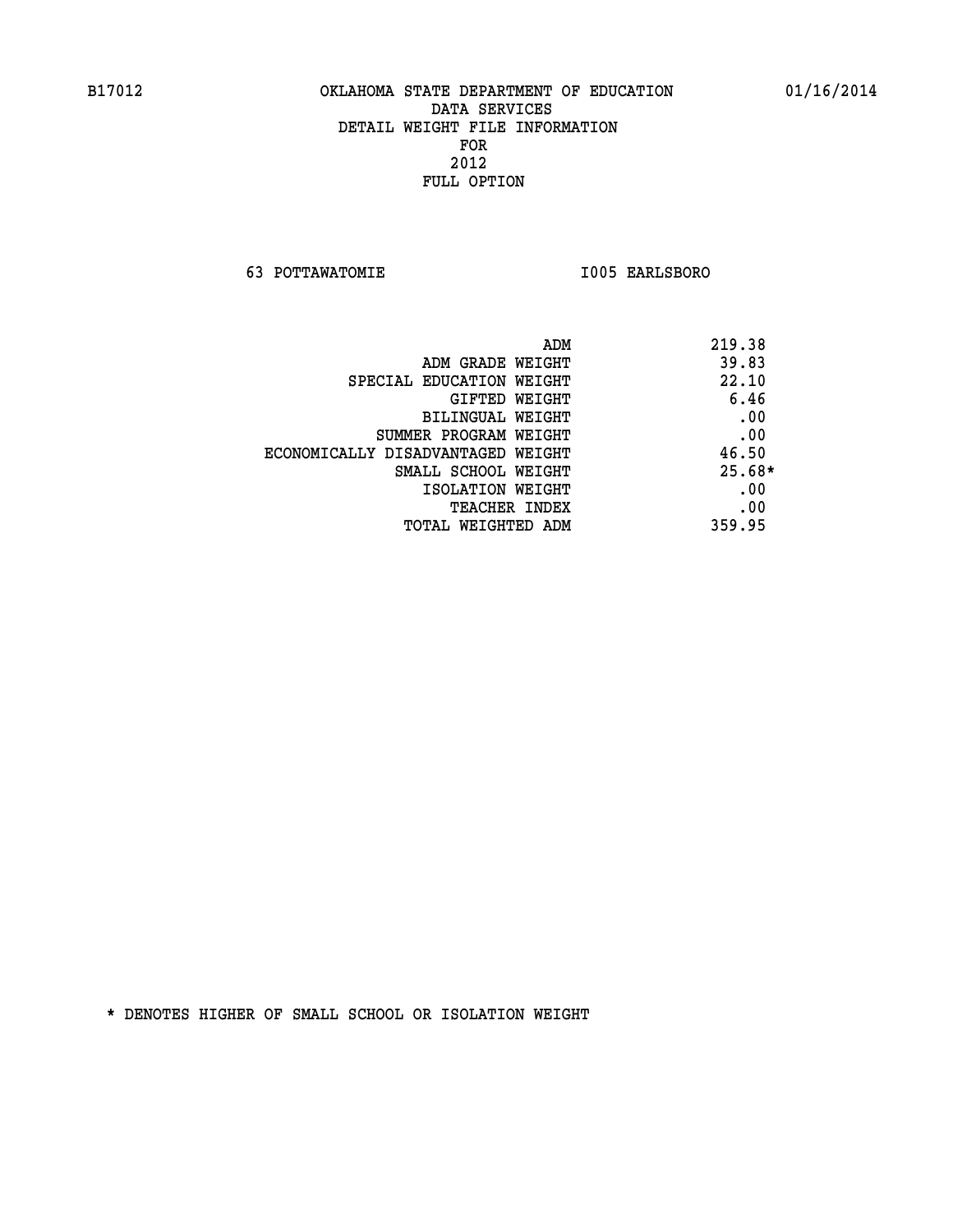**63 POTTAWATOMIE I092 TECUMSEH** 

| 2,149.65 |
|----------|
| 351.19   |
| 273.30   |
| 87.04    |
| 2.50     |
| .00      |
| 363.75   |
| .00      |
| .00      |
| .00      |
| 3,227.43 |
|          |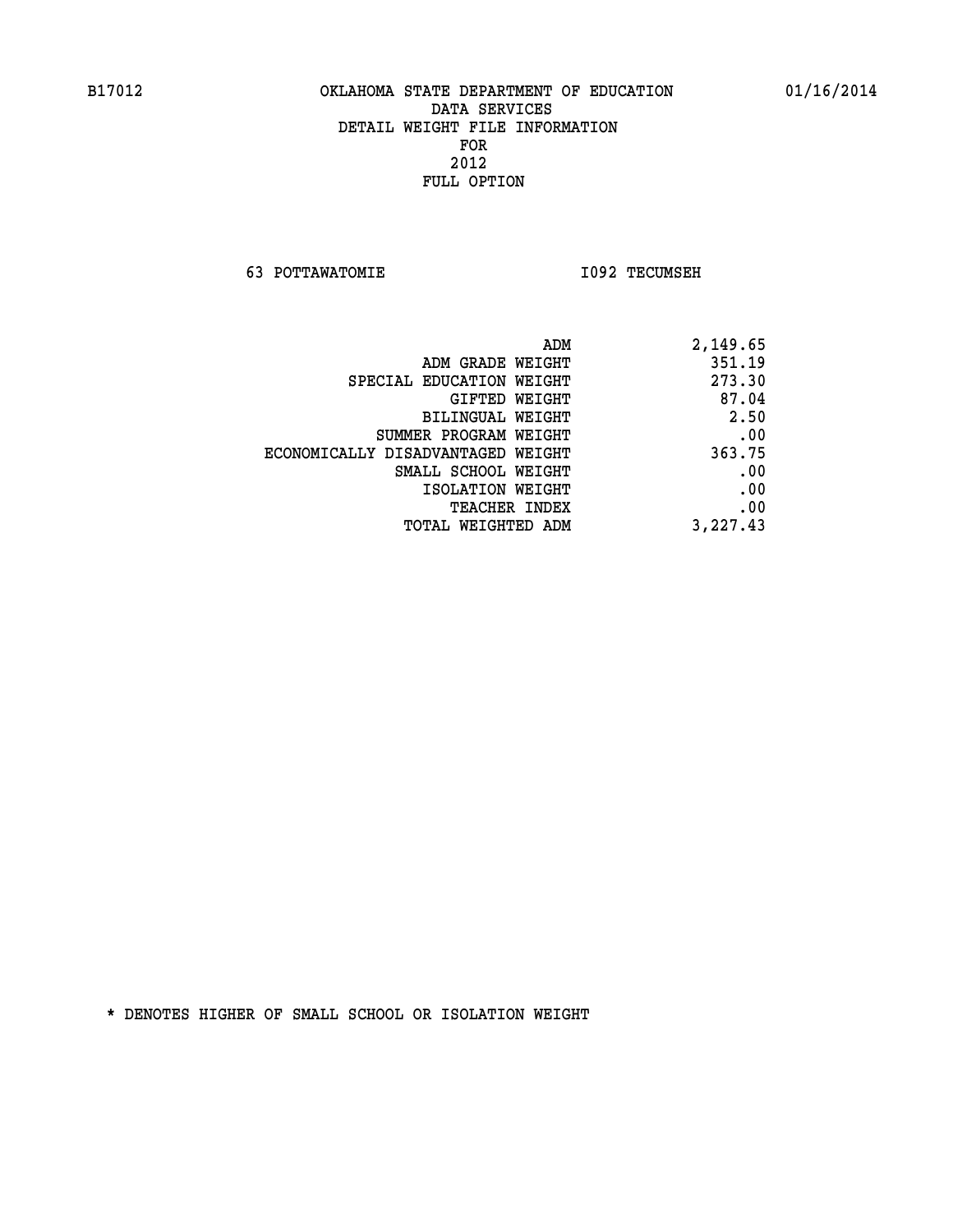**63 POTTAWATOMIE I093 SHAWNEE** 

| 3,993.74 |
|----------|
| 659.01   |
| 534.90   |
| 225.76   |
| 23.75    |
| .00      |
| 734.25   |
| .00      |
| .00      |
| 150.30   |
| 6,321.71 |
|          |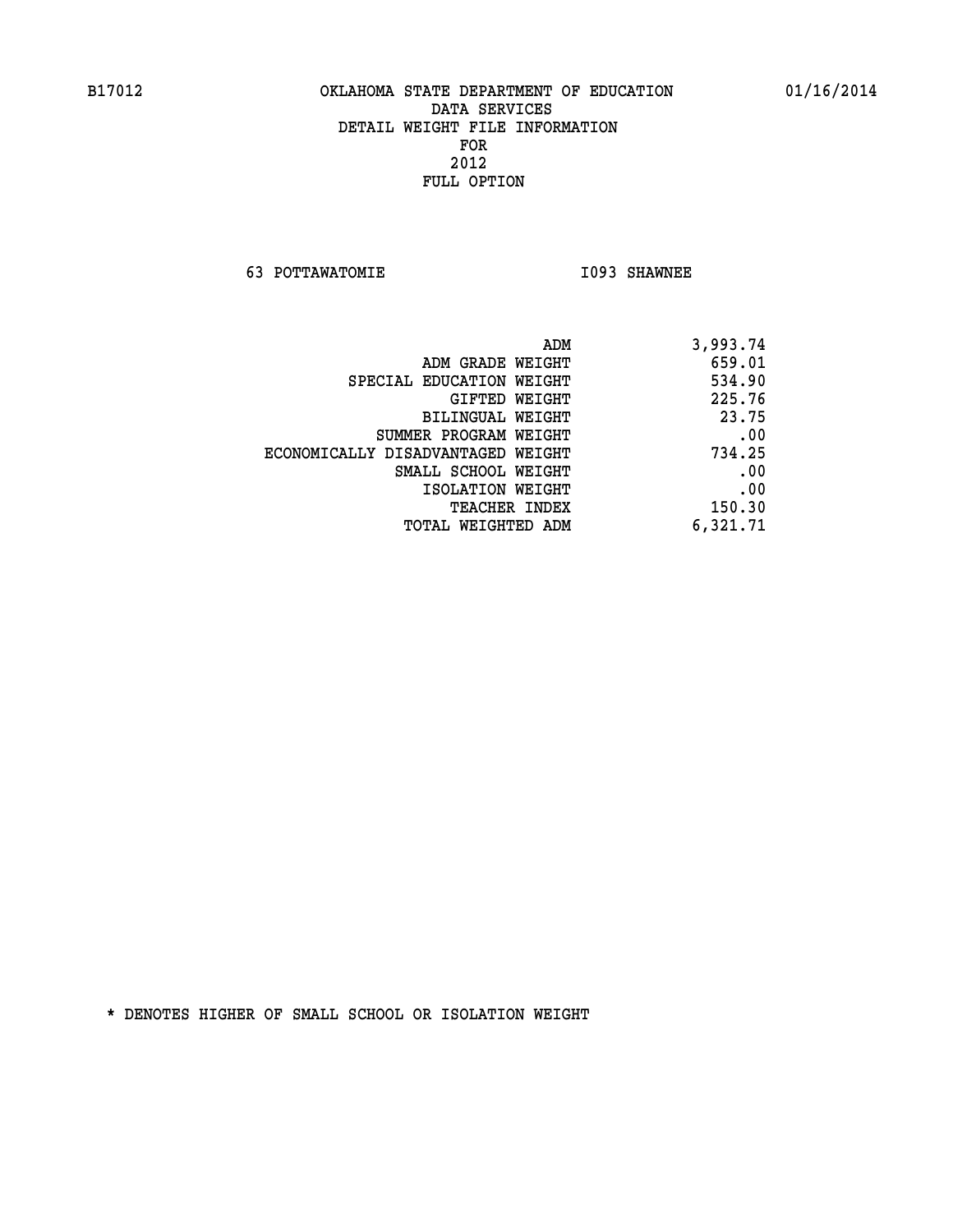**63 POTTAWATOMIE I112 ASHER** 

| ADM                               | 240.07   |
|-----------------------------------|----------|
| ADM GRADE WEIGHT                  | 42.31    |
| SPECIAL EDUCATION WEIGHT          | 30.70    |
| GIFTED WEIGHT                     | 14.28    |
| BILINGUAL WEIGHT                  | .00      |
| SUMMER PROGRAM WEIGHT             | .00      |
| ECONOMICALLY DISADVANTAGED WEIGHT | 42.50    |
| SMALL SCHOOL WEIGHT               | $26.22*$ |
| ISOLATION WEIGHT                  | .00      |
| <b>TEACHER INDEX</b>              | .00      |
| TOTAL WEIGHTED ADM                | 396.08   |
|                                   |          |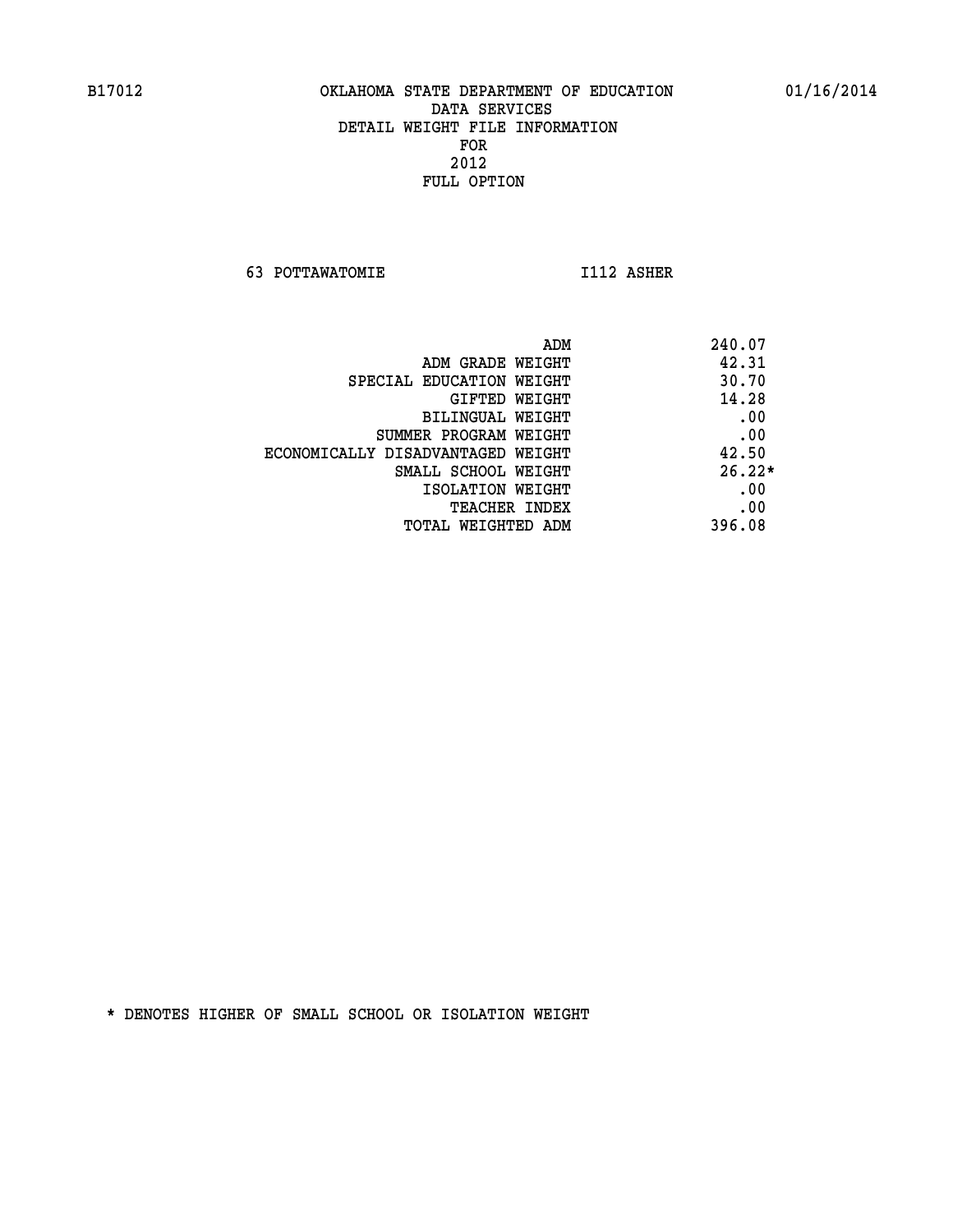**63 POTTAWATOMIE I115 WANETTE** 

| ADM                               | 202.03   |
|-----------------------------------|----------|
| ADM GRADE WEIGHT                  | 39.25    |
| SPECIAL EDUCATION WEIGHT          | 36.70    |
| GIFTED WEIGHT                     | 6.46     |
| BILINGUAL WEIGHT                  | .00      |
| SUMMER PROGRAM WEIGHT             | .00      |
| ECONOMICALLY DISADVANTAGED WEIGHT | 42.75    |
| SMALL SCHOOL WEIGHT               | $24.97*$ |
| ISOLATION WEIGHT                  | .00      |
| <b>TEACHER INDEX</b>              | .00      |
| TOTAL WEIGHTED ADM                | 352.16   |
|                                   |          |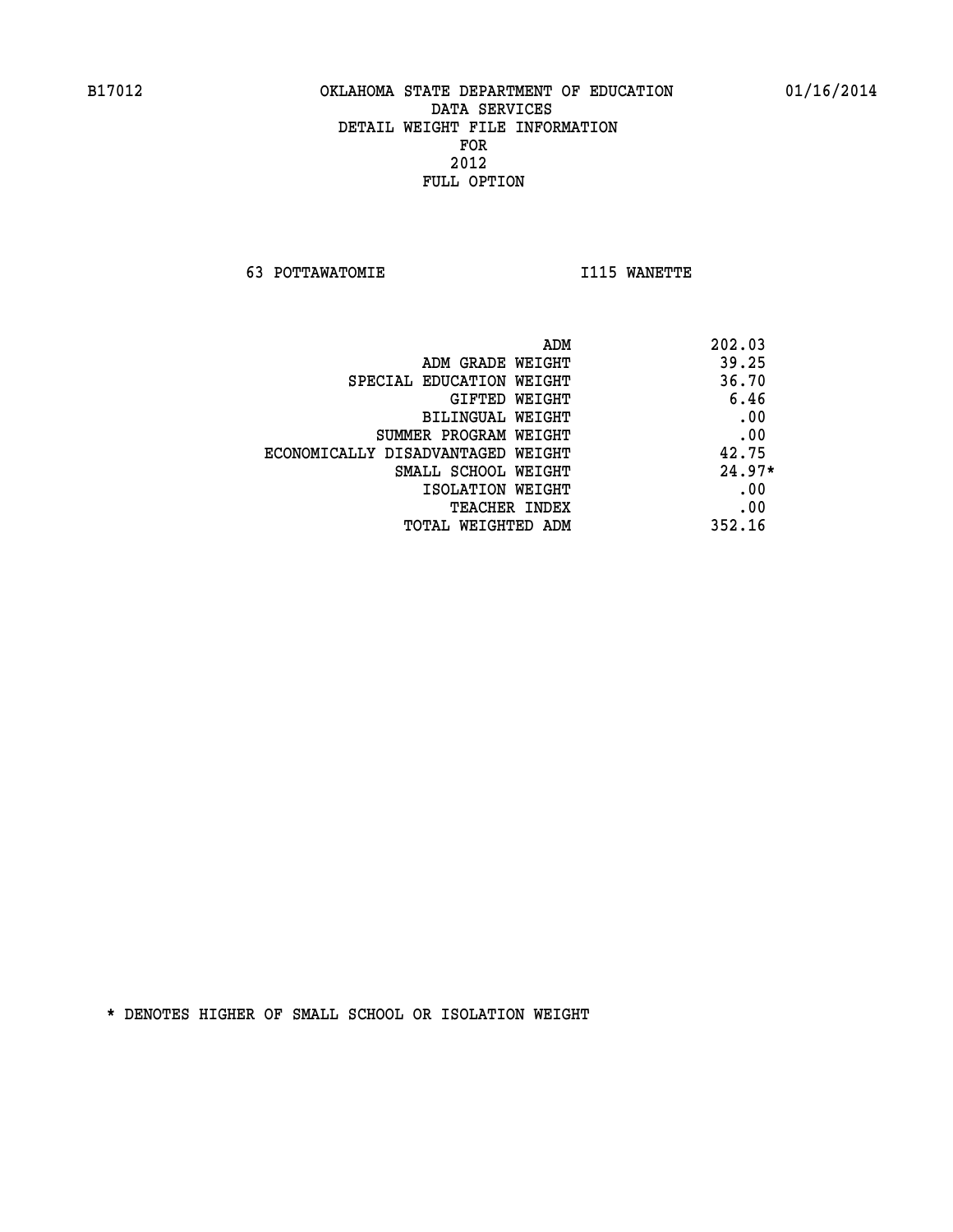**63 POTTAWATOMIE I117 MAUD** 

| ADM                               | 324.33   |
|-----------------------------------|----------|
| ADM GRADE WEIGHT                  | 59.80    |
| SPECIAL EDUCATION WEIGHT          | 39.75    |
| GIFTED WEIGHT                     | 13.60    |
| BILINGUAL WEIGHT                  | .00      |
| SUMMER PROGRAM WEIGHT             | .00      |
| ECONOMICALLY DISADVANTAGED WEIGHT | 63.25    |
| SMALL SCHOOL WEIGHT               | $25.10*$ |
| ISOLATION WEIGHT                  | .00      |
| <b>TEACHER INDEX</b>              | .00      |
| TOTAL WEIGHTED ADM                | 525.83   |
|                                   |          |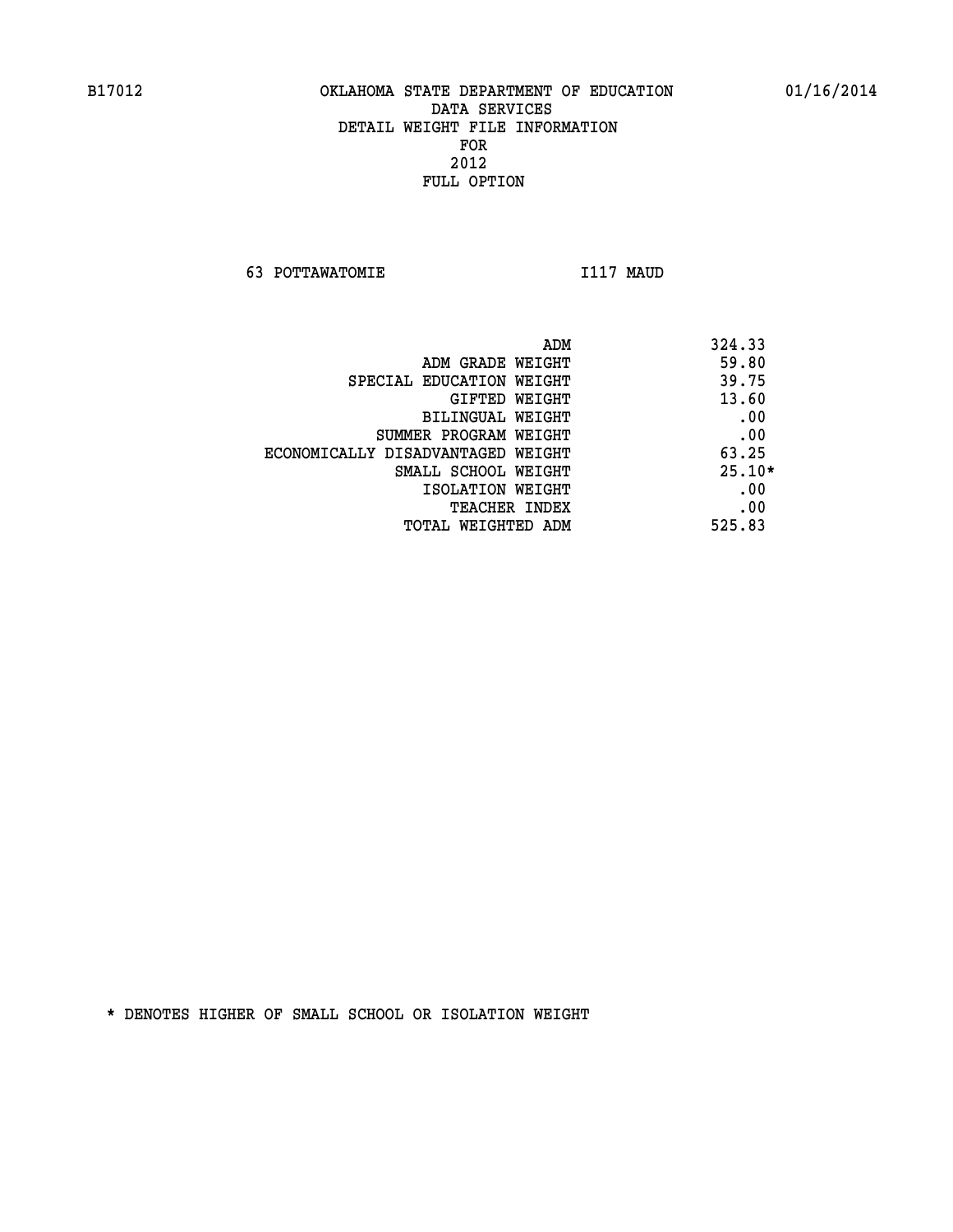**64 PUSHMATAHA C002 ALBION** 

| ADM<br>92.44                               |  |
|--------------------------------------------|--|
| 18.48<br>ADM GRADE WEIGHT                  |  |
| 42.45<br>SPECIAL EDUCATION WEIGHT          |  |
| 2.38<br>GIFTED WEIGHT                      |  |
| .00<br>BILINGUAL WEIGHT                    |  |
| .00<br>SUMMER PROGRAM WEIGHT               |  |
| 23.00<br>ECONOMICALLY DISADVANTAGED WEIGHT |  |
| $15.26*$<br>SMALL SCHOOL WEIGHT            |  |
| .00<br>ISOLATION WEIGHT                    |  |
| 5.52<br><b>TEACHER INDEX</b>               |  |
| 199.53<br>TOTAL WEIGHTED ADM               |  |
|                                            |  |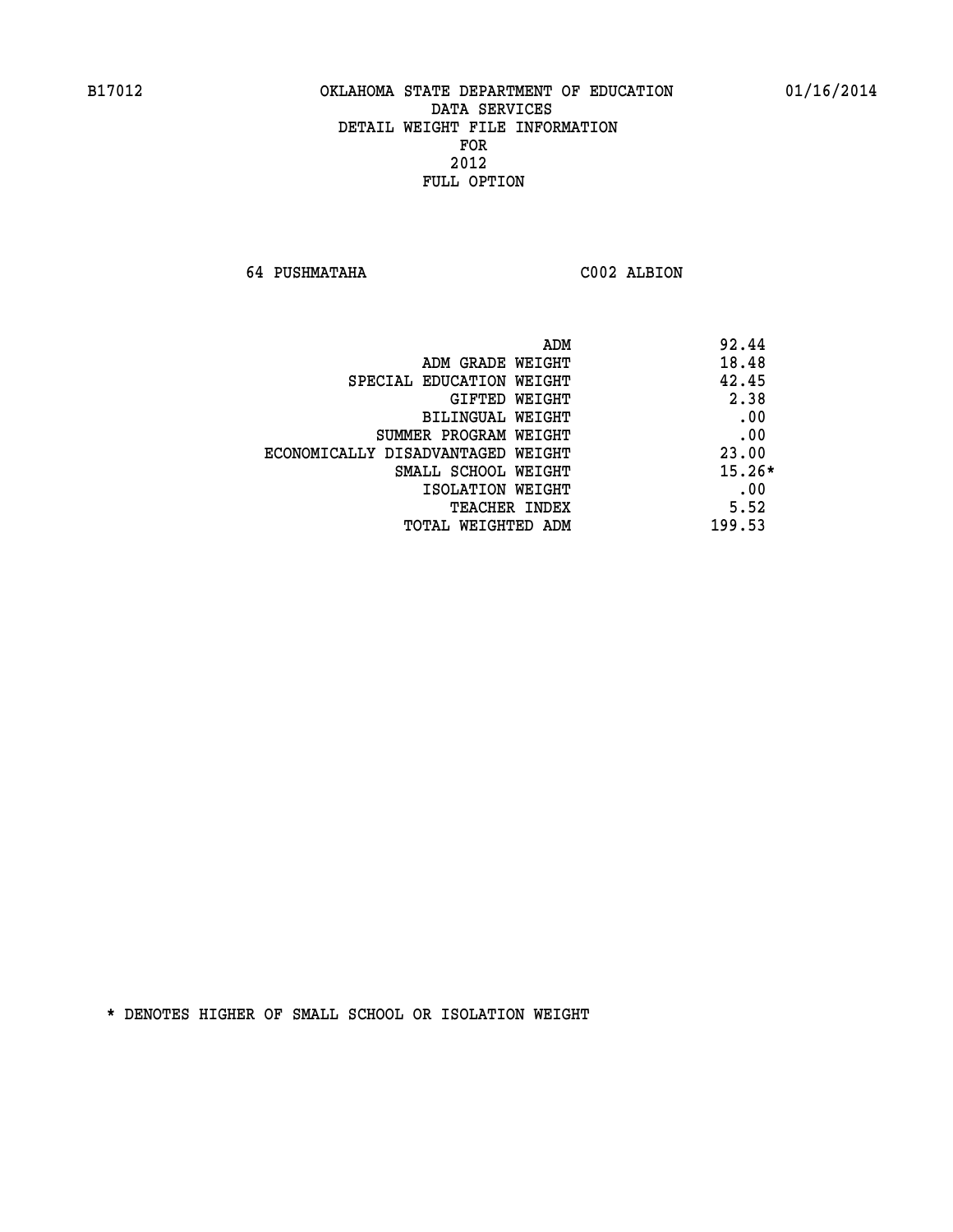**64 PUSHMATAHA C004 TUSKAHOMA** 

| ADM<br>122.67                              |  |
|--------------------------------------------|--|
| 29.02<br>ADM GRADE WEIGHT                  |  |
| 47.00<br>SPECIAL EDUCATION WEIGHT          |  |
| 3.06<br><b>GIFTED WEIGHT</b>               |  |
| .00<br>BILINGUAL WEIGHT                    |  |
| .00<br>SUMMER PROGRAM WEIGHT               |  |
| 26.50<br>ECONOMICALLY DISADVANTAGED WEIGHT |  |
| 18.84*<br>SMALL SCHOOL WEIGHT              |  |
| .00<br>ISOLATION WEIGHT                    |  |
| 6.77<br><b>TEACHER INDEX</b>               |  |
| 253.86<br>TOTAL WEIGHTED ADM               |  |
|                                            |  |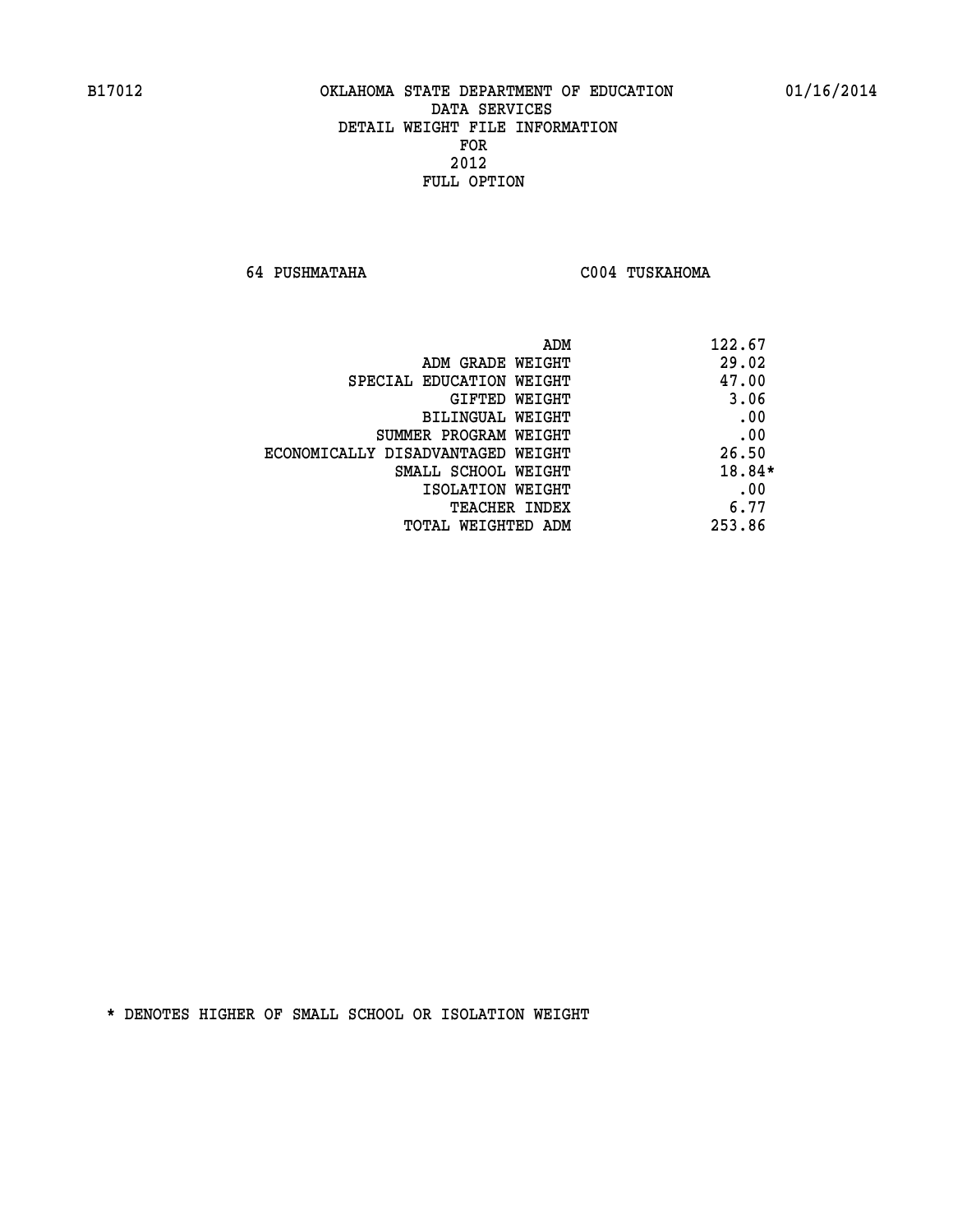**64 PUSHMATAHA C015 NASHOBA** 

| ADM<br>47.34                              |  |
|-------------------------------------------|--|
| 8.81<br>ADM GRADE WEIGHT                  |  |
| 16.90<br>SPECIAL EDUCATION WEIGHT         |  |
| 1.36<br>GIFTED WEIGHT                     |  |
| .00<br><b>BILINGUAL WEIGHT</b>            |  |
| .00<br>SUMMER PROGRAM WEIGHT              |  |
| 9.75<br>ECONOMICALLY DISADVANTAGED WEIGHT |  |
| 8.62<br>SMALL SCHOOL WEIGHT               |  |
| $16.83*$<br>ISOLATION WEIGHT              |  |
| .00<br><b>TEACHER INDEX</b>               |  |
| 100.99<br>TOTAL WEIGHTED ADM              |  |
|                                           |  |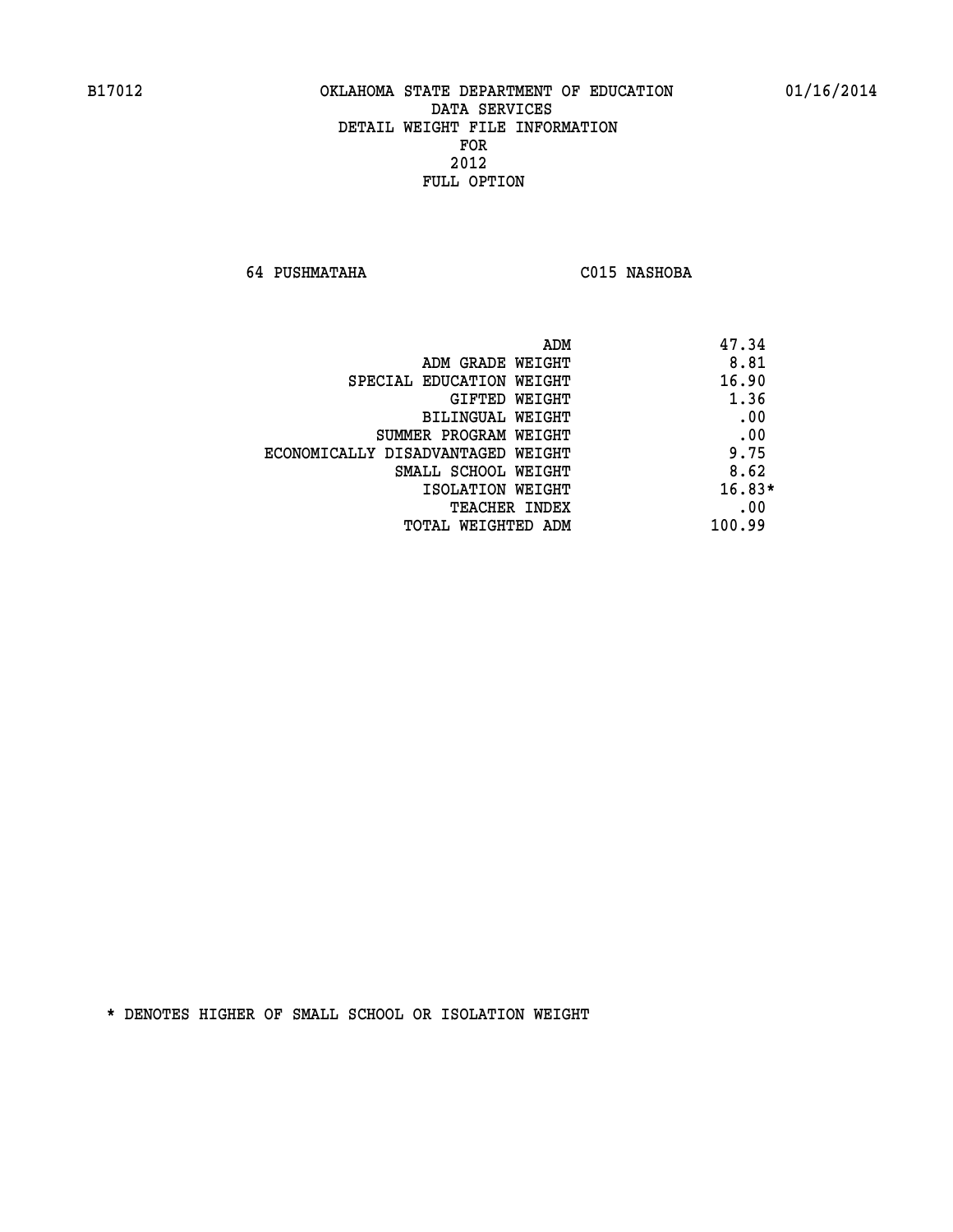**64 PUSHMATAHA I001 RATTAN** 

| ADM<br>507.83 |                                   |
|---------------|-----------------------------------|
| 99.40         | ADM GRADE WEIGHT                  |
| 78.15         | SPECIAL EDUCATION WEIGHT          |
| 12.58         | GIFTED WEIGHT                     |
| .00           | BILINGUAL WEIGHT                  |
| .00           | SUMMER PROGRAM WEIGHT             |
| 82.50         | ECONOMICALLY DISADVANTAGED WEIGHT |
| 4.06          | SMALL SCHOOL WEIGHT               |
| $176.62*$     | ISOLATION WEIGHT                  |
| 24.55         | <b>TEACHER INDEX</b>              |
| 981.63        | TOTAL WEIGHTED ADM                |
|               |                                   |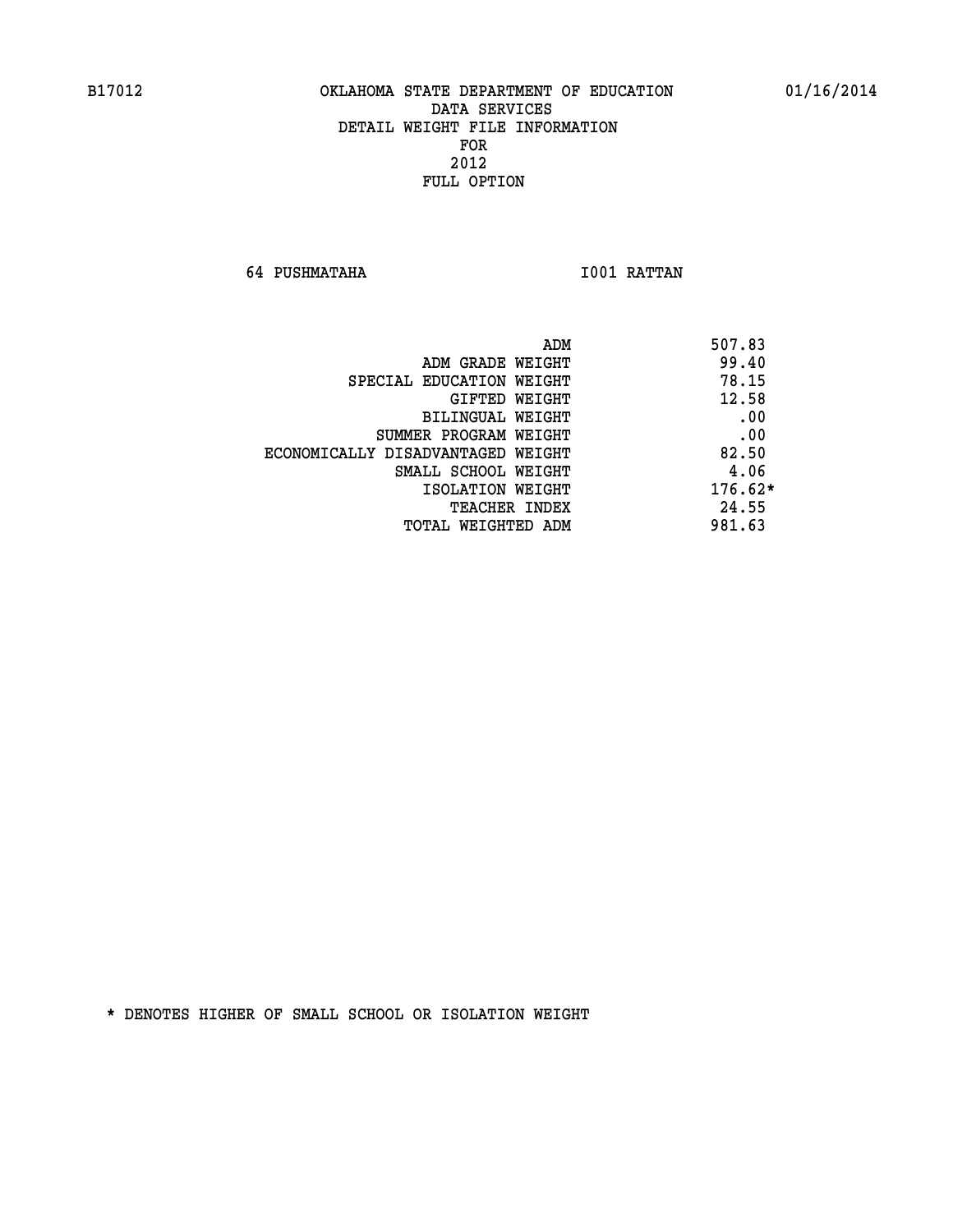**64 PUSHMATAHA 1010 CLAYTON** 

|                                   | ADM | 304.21    |
|-----------------------------------|-----|-----------|
| ADM GRADE WEIGHT                  |     | 63.84     |
| SPECIAL EDUCATION WEIGHT          |     | 97.70     |
| GIFTED WEIGHT                     |     | 8.16      |
| BILINGUAL WEIGHT                  |     | .00       |
| SUMMER PROGRAM WEIGHT             |     | .00       |
| ECONOMICALLY DISADVANTAGED WEIGHT |     | 65.75     |
| SMALL SCHOOL WEIGHT               |     | 25.85     |
| ISOLATION WEIGHT                  |     | $188.61*$ |
| <b>TEACHER INDEX</b>              |     | 2.69      |
| TOTAL WEIGHTED ADM                |     | 730.96    |
|                                   |     |           |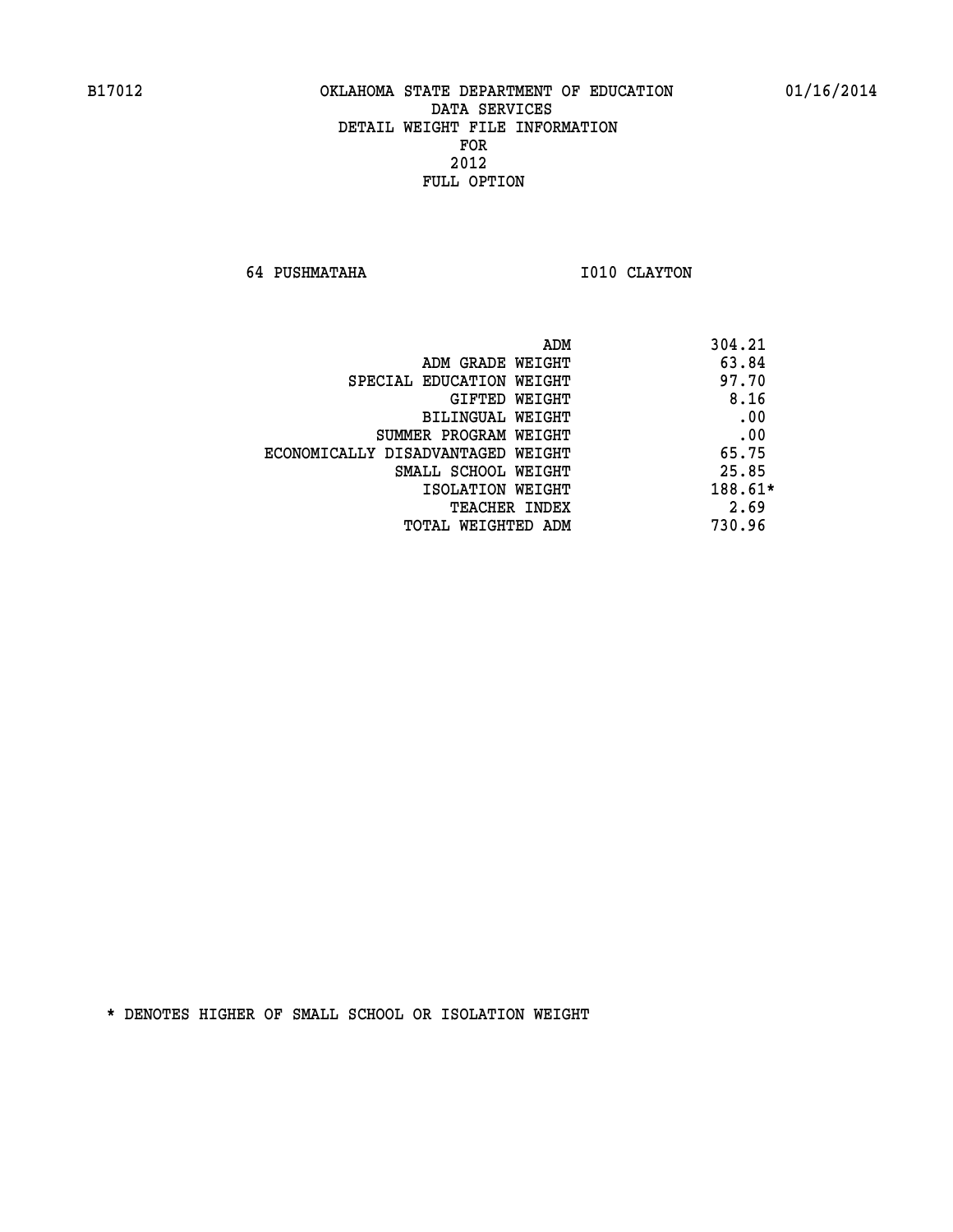**64 PUSHMATAHA I013 ANTLERS** 

| 1,000.12 |
|----------|
| 199.19   |
| 143.00   |
| 26.52    |
| .00      |
| .00      |
| 184.75   |
| .00      |
| .00      |
| 48.86    |
| 1,602.44 |
|          |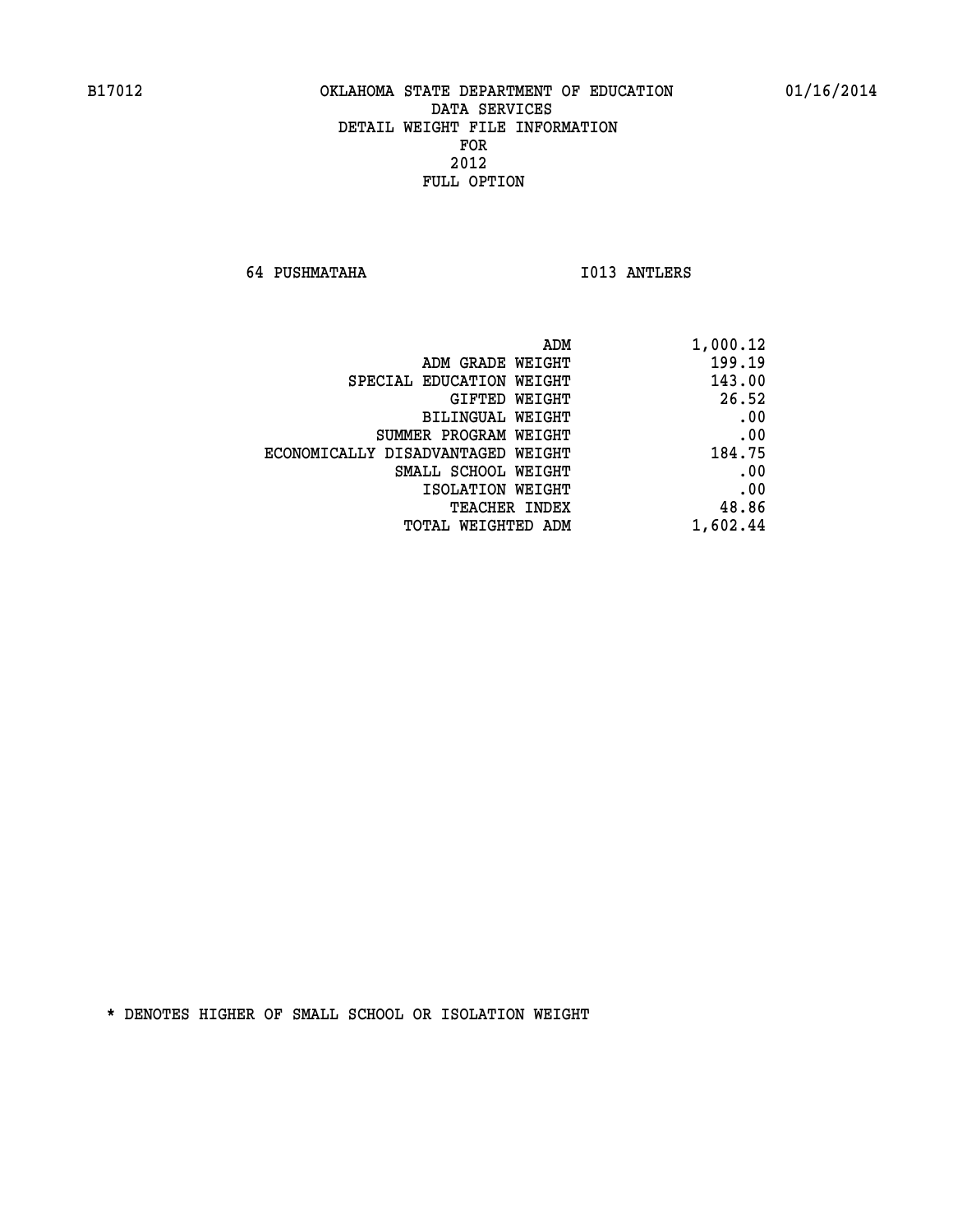**64 PUSHMATAHA I022 MOYERS** 

| ADM                               | 186.92   |
|-----------------------------------|----------|
| ADM GRADE WEIGHT                  | 36.36    |
| SPECIAL EDUCATION WEIGHT          | 82.45    |
| GIFTED WEIGHT                     | 5.10     |
| BILINGUAL WEIGHT                  | .00      |
| SUMMER PROGRAM WEIGHT             | .00      |
| ECONOMICALLY DISADVANTAGED WEIGHT | 40.75    |
| SMALL SCHOOL WEIGHT               | 24.17    |
| ISOLATION WEIGHT                  | $29.53*$ |
| TEACHER INDEX                     | .00      |
| TOTAL WEIGHTED ADM                | 381.11   |
|                                   |          |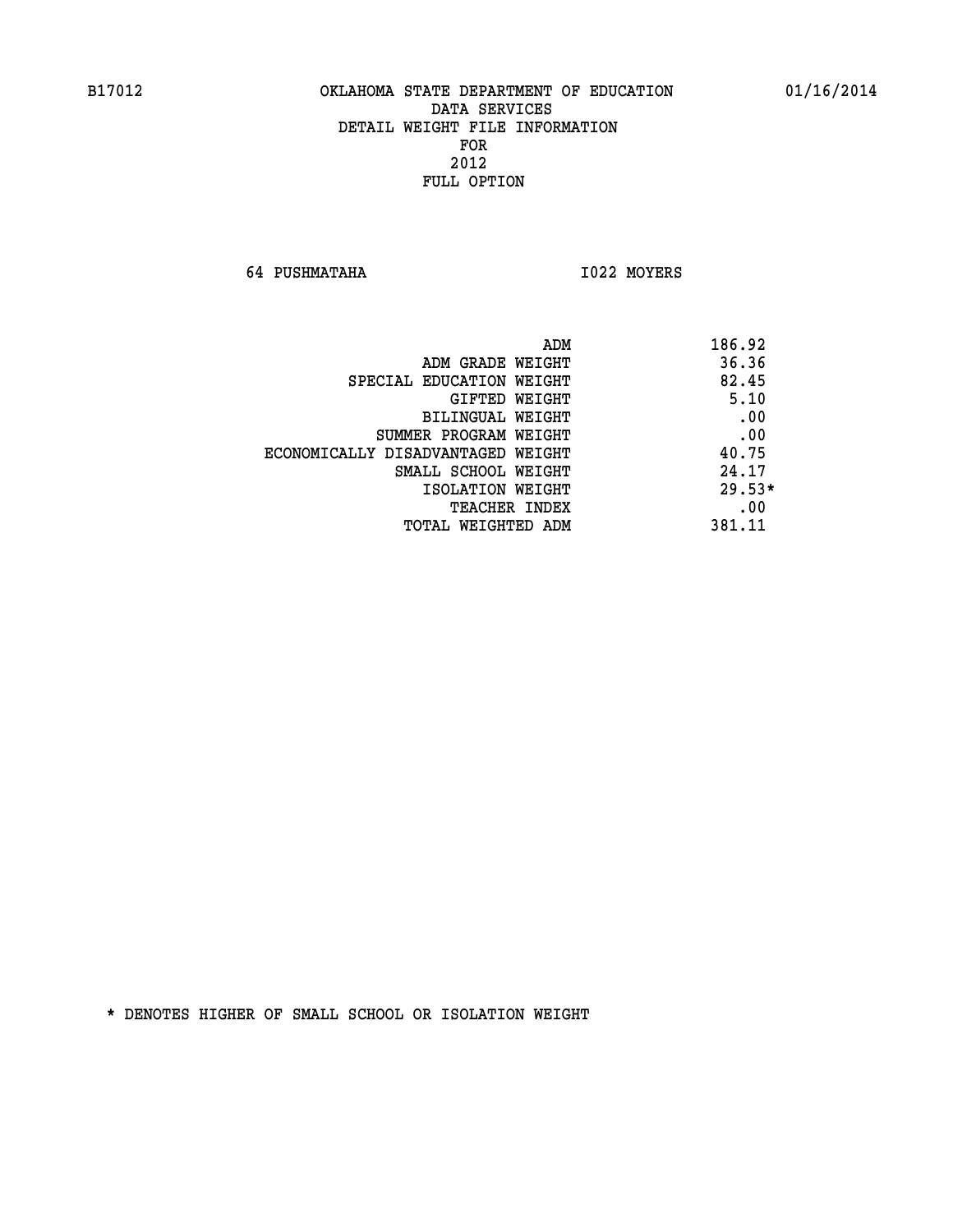**65 ROGER MILLS I003 LEEDEY** 

| 204.91<br>ADM |                                   |
|---------------|-----------------------------------|
| 40.04         | ADM GRADE WEIGHT                  |
| 16.65         | SPECIAL EDUCATION WEIGHT          |
| 7.14          | GIFTED WEIGHT                     |
| .00           | BILINGUAL WEIGHT                  |
| .00           | SUMMER PROGRAM WEIGHT             |
| 19.50         | ECONOMICALLY DISADVANTAGED WEIGHT |
| 25.11         | SMALL SCHOOL WEIGHT               |
| 149.58*       | ISOLATION WEIGHT                  |
| 1.64          | TEACHER INDEX                     |
| 439.46        | TOTAL WEIGHTED ADM                |
|               |                                   |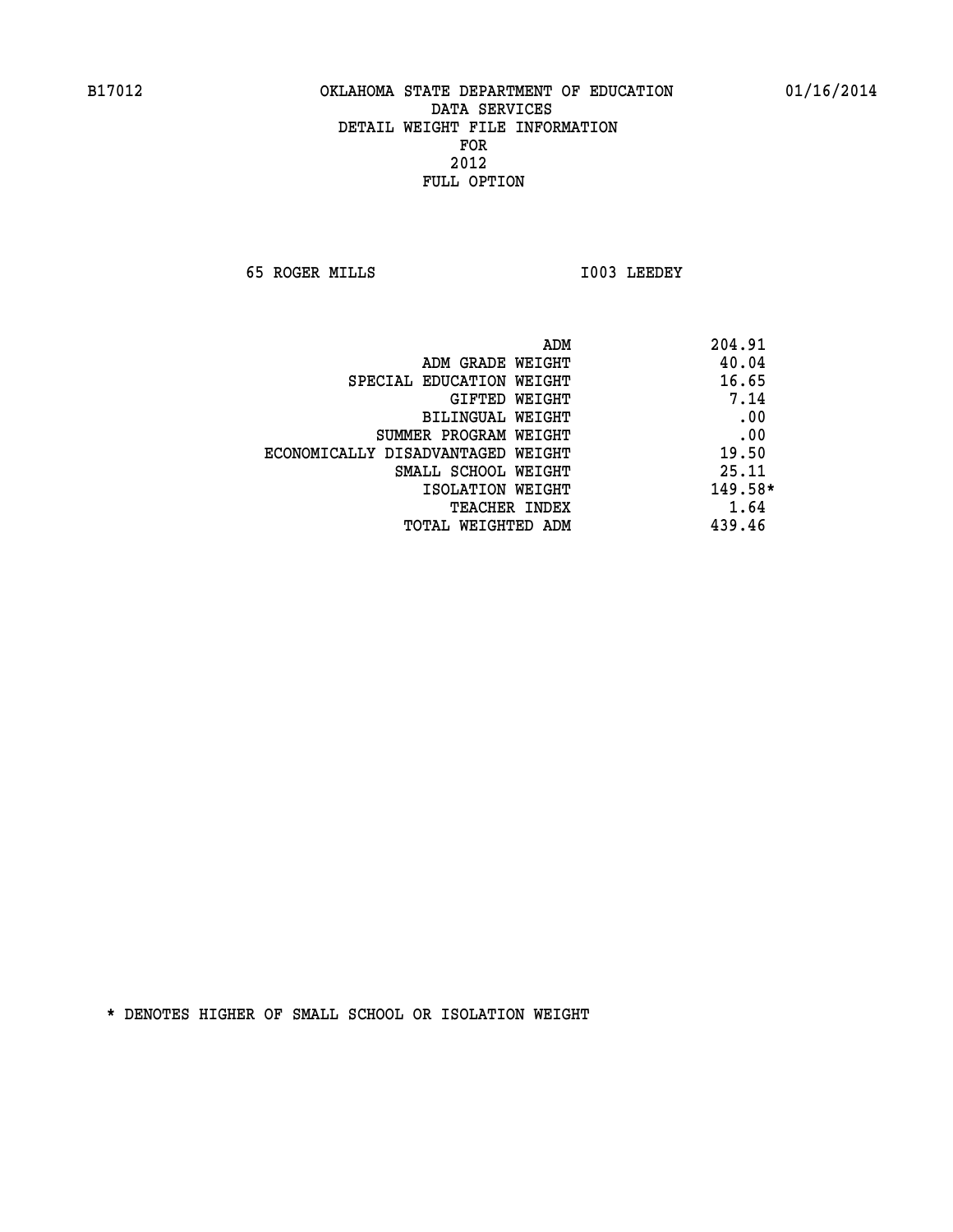**65 ROGER MILLS I006 REYDON** 

|                                   | ADM | 148.56   |
|-----------------------------------|-----|----------|
| ADM GRADE WEIGHT                  |     | 33.51    |
| SPECIAL EDUCATION WEIGHT          |     | 13.30    |
| GIFTED WEIGHT                     |     | 4.42     |
| BILINGUAL WEIGHT                  |     | .50      |
| SUMMER PROGRAM WEIGHT             |     | .00      |
| ECONOMICALLY DISADVANTAGED WEIGHT |     | 18.75    |
| SMALL SCHOOL WEIGHT               |     | 21.37    |
| ISOLATION WEIGHT                  |     | $90.92*$ |
| <b>TEACHER INDEX</b>              |     | .00      |
| TOTAL WEIGHTED ADM                |     | 309.96   |
|                                   |     |          |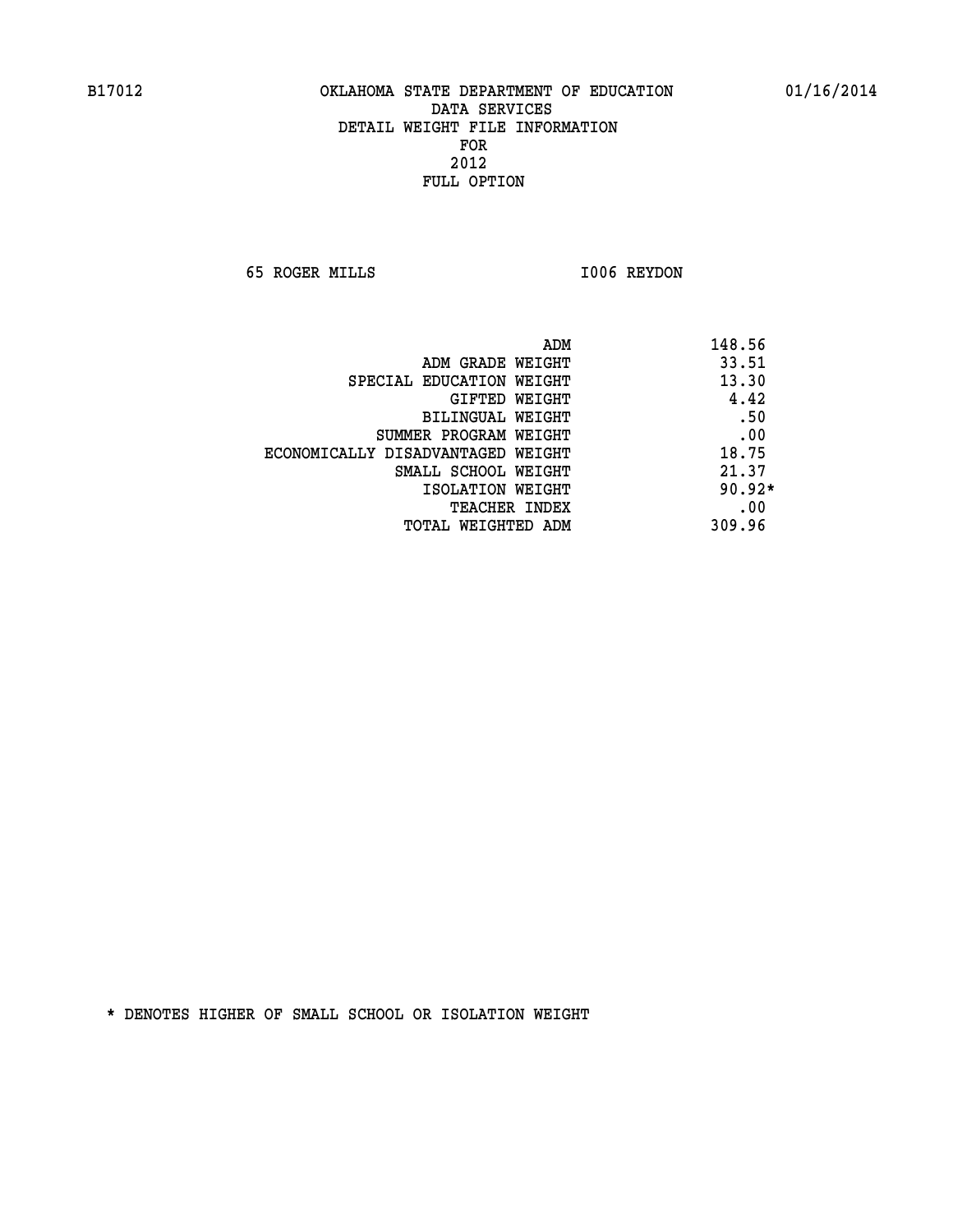**65 ROGER MILLS I007 CHEYENNE** 

|                                   | ADM | 319.04    |
|-----------------------------------|-----|-----------|
| ADM GRADE WEIGHT                  |     | 54.14     |
| SPECIAL EDUCATION WEIGHT          |     | 38.65     |
| GIFTED WEIGHT                     |     | 9.18      |
| BILINGUAL WEIGHT                  |     | 3.75      |
| SUMMER PROGRAM WEIGHT             |     | .00       |
| ECONOMICALLY DISADVANTAGED WEIGHT |     | 32.75     |
| SMALL SCHOOL WEIGHT               |     | 25.33     |
| ISOLATION WEIGHT                  |     | $165.90*$ |
| TEACHER INDEX                     |     | .00       |
| TOTAL WEIGHTED ADM                |     | 623.41    |
|                                   |     |           |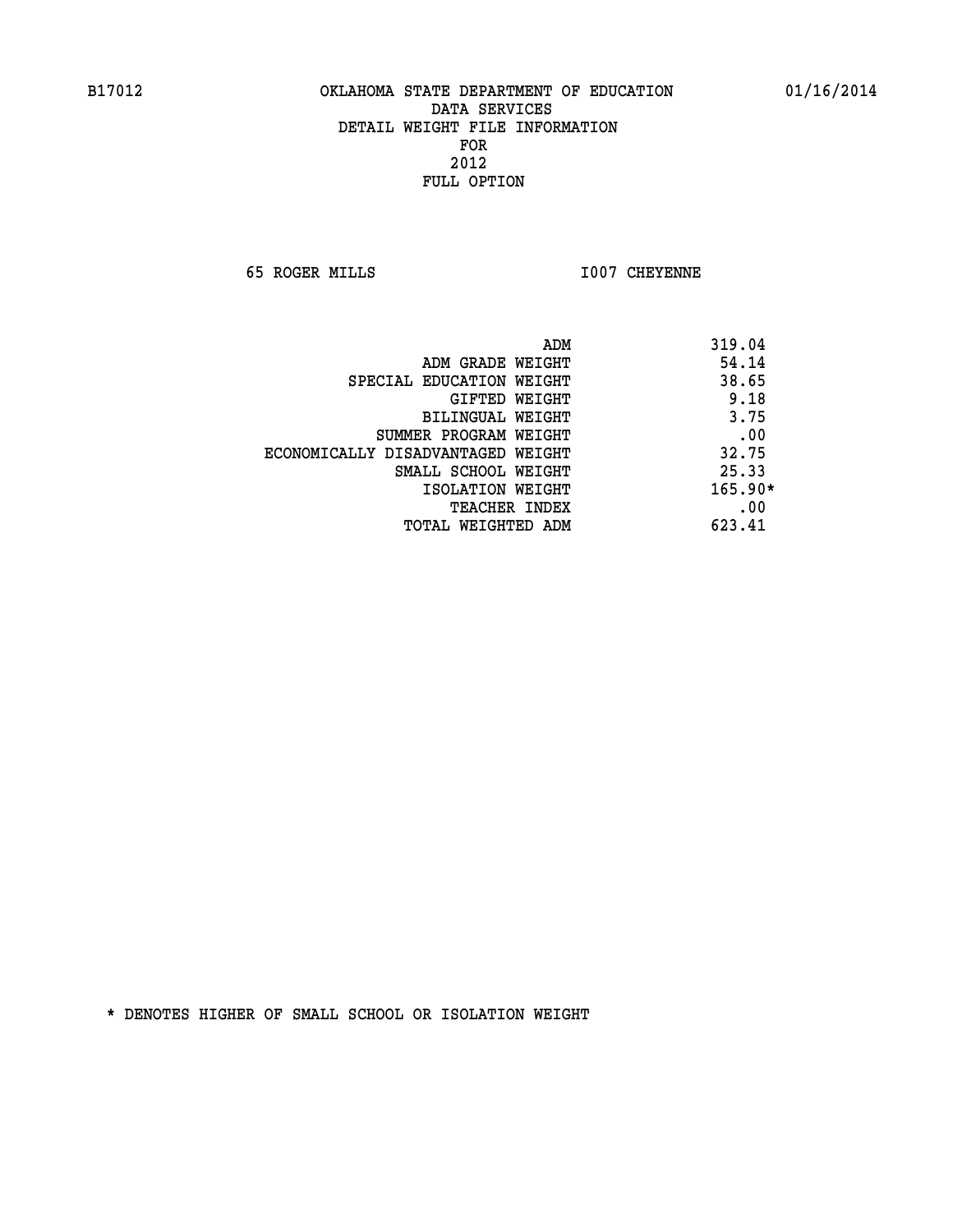**65 ROGER MILLS I015 SWEETWATER** 

| ADM                               | 100.04   |
|-----------------------------------|----------|
| ADM GRADE WEIGHT                  | 21.94    |
| SPECIAL EDUCATION WEIGHT          | 4.20     |
| <b>GIFTED WEIGHT</b>              | 2.72     |
| <b>BILINGUAL WEIGHT</b>           | .75      |
| SUMMER PROGRAM WEIGHT             | .00      |
| ECONOMICALLY DISADVANTAGED WEIGHT | 17.50    |
| SMALL SCHOOL WEIGHT               | 16.22    |
| ISOLATION WEIGHT                  | $36.97*$ |
| <b>TEACHER INDEX</b>              | 1.94     |
| TOTAL WEIGHTED ADM                | 186.06   |
|                                   |          |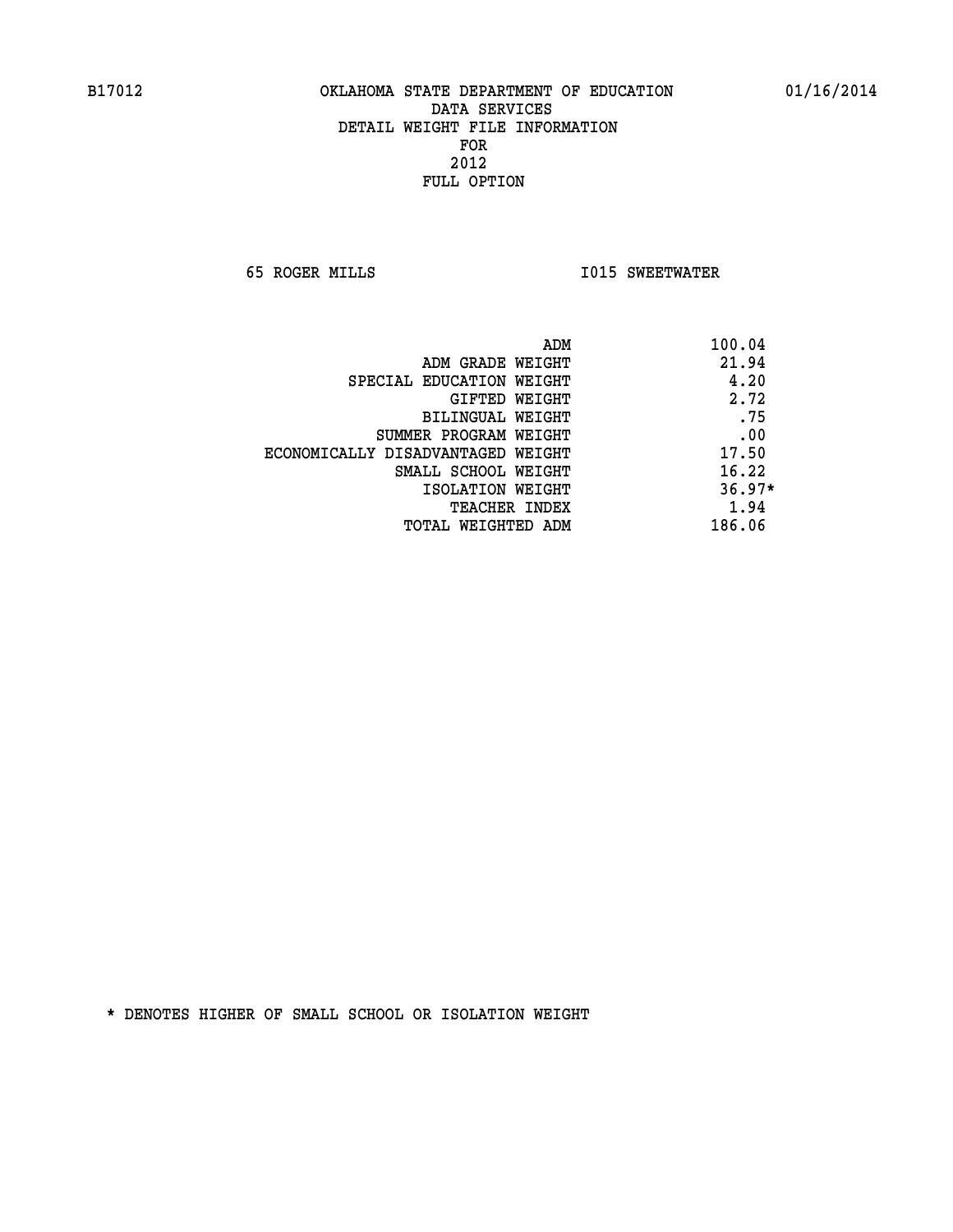**65 ROGER MILLS I066 HAMMON** 

| ADM                               | 252.60  |
|-----------------------------------|---------|
| ADM GRADE WEIGHT                  | 51.08   |
| SPECIAL EDUCATION WEIGHT          | 20.45   |
| GIFTED WEIGHT                     | 6.80    |
| <b>BILINGUAL WEIGHT</b>           | 1.75    |
| SUMMER PROGRAM WEIGHT             | .00     |
| ECONOMICALLY DISADVANTAGED WEIGHT | 33.50   |
| SMALL SCHOOL WEIGHT               | 26.40   |
| ISOLATION WEIGHT                  | 128.17* |
| <b>TEACHER INDEX</b>              | 18.34   |
| TOTAL WEIGHTED ADM                | 512.69  |
|                                   |         |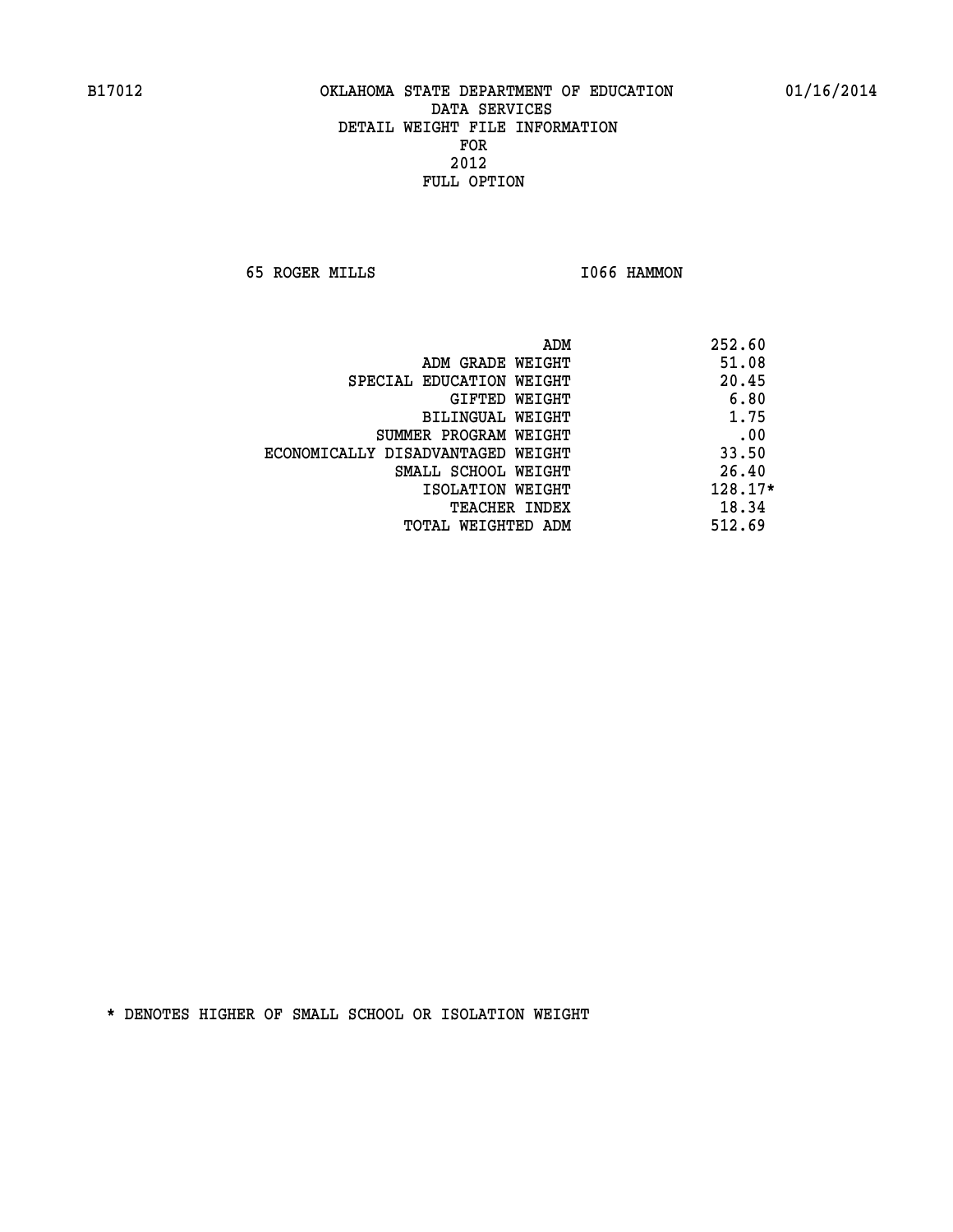**66 ROGERS C009 JUSTUS-TIAWAH** 

| 561.36 |
|--------|
| 77.04  |
| 79.15  |
| 18.02  |
| .75    |
| .00    |
| 49.25  |
| .00    |
| .00    |
| .00    |
| 785.57 |
|        |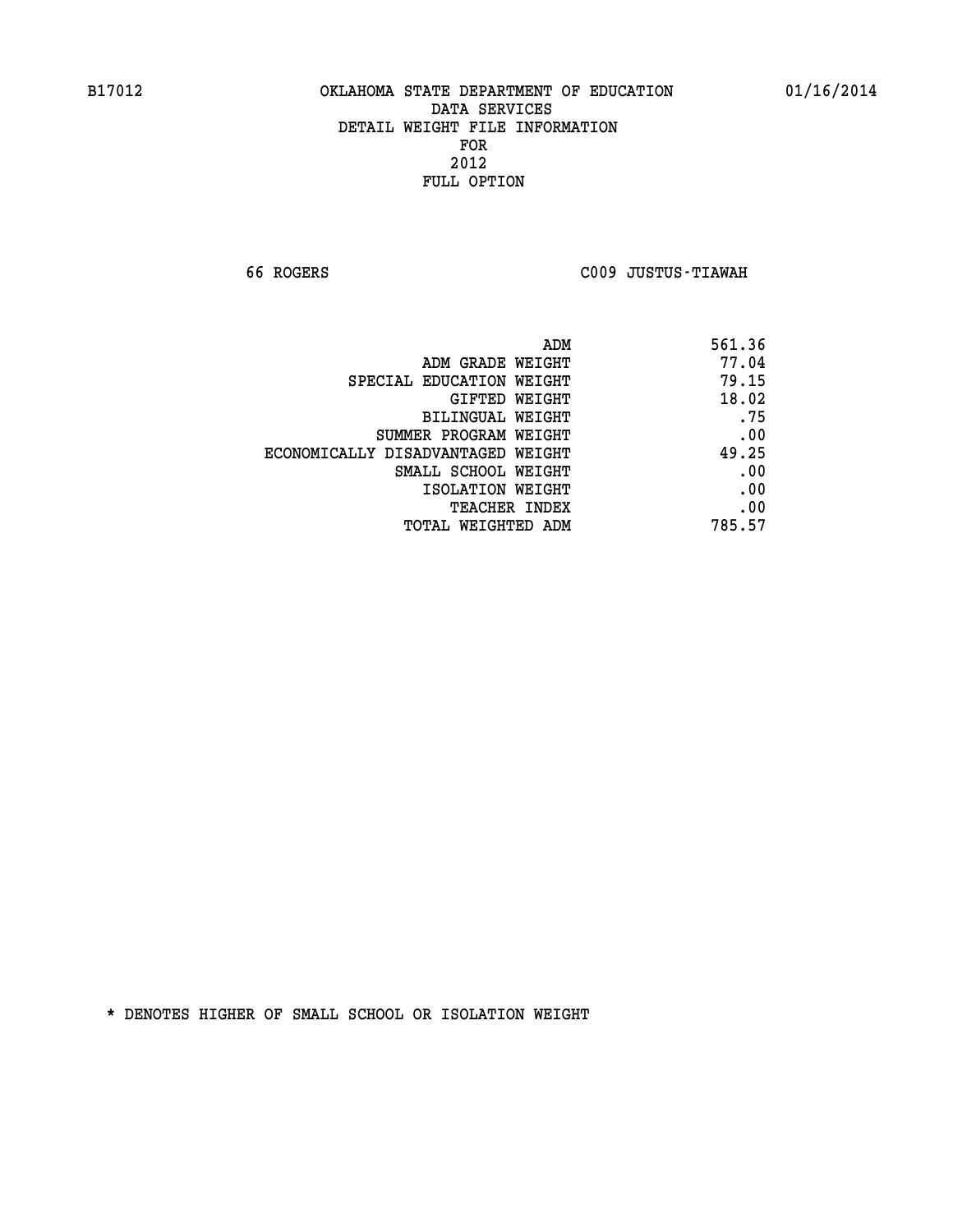**66 ROGERS I001 CLAREMORE** 

| ADM                               | 4,104.30 |
|-----------------------------------|----------|
| ADM GRADE WEIGHT                  | 679.34   |
| SPECIAL EDUCATION WEIGHT          | 587.65   |
| GIFTED WEIGHT                     | 141.44   |
| BILINGUAL WEIGHT                  | 53.50    |
| SUMMER PROGRAM WEIGHT             | .00      |
| ECONOMICALLY DISADVANTAGED WEIGHT | 705.75   |
| SMALL SCHOOL WEIGHT               | .00      |
| ISOLATION WEIGHT                  | .00      |
| TEACHER INDEX                     | .00      |
| TOTAL WEIGHTED ADM                | 6,271.98 |
|                                   |          |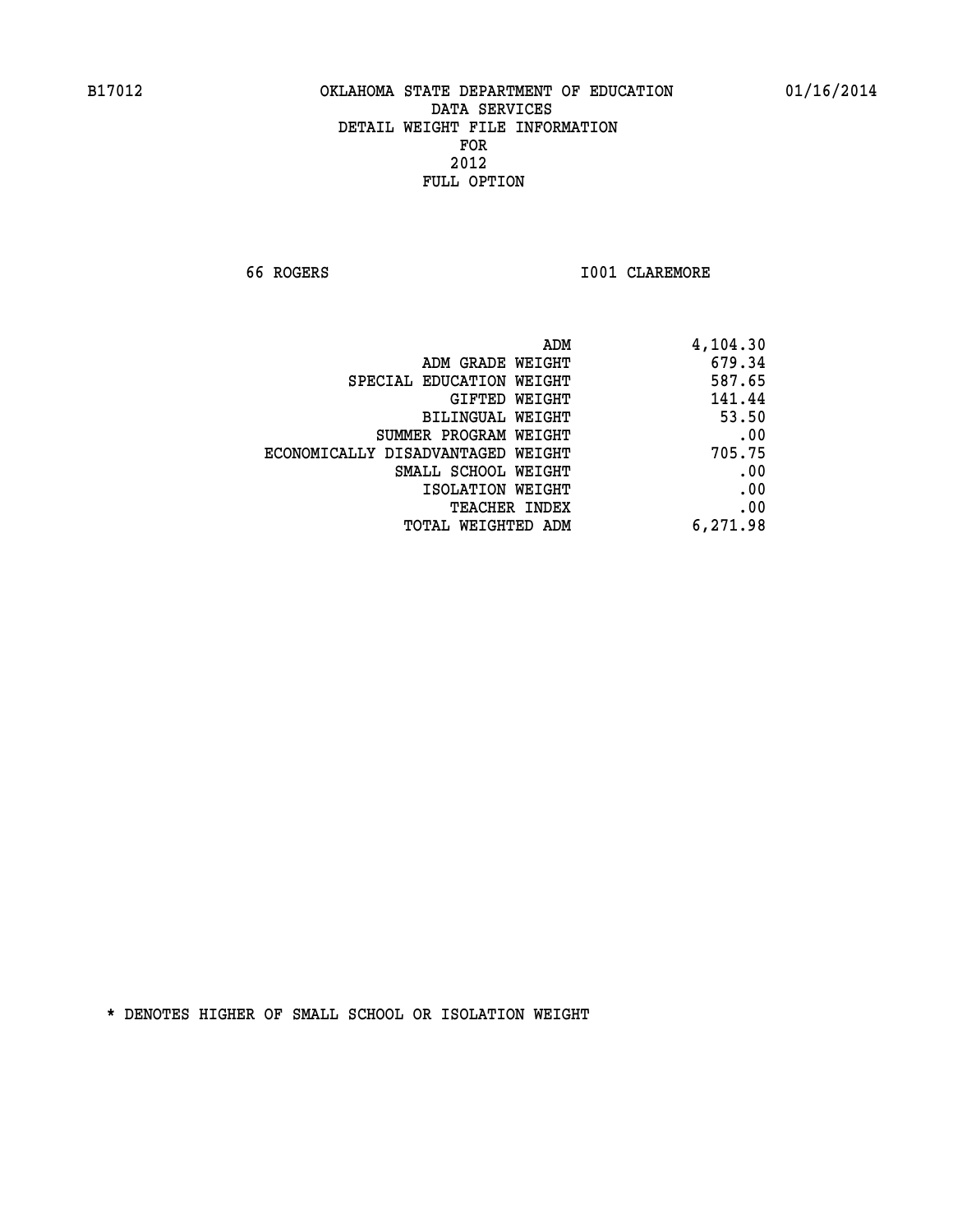**66 ROGERS I002 CATOOSA** 

| 2,215.94 |
|----------|
| 366.46   |
| 301.00   |
| 66.64    |
| 38.25    |
| .00      |
| 348.75   |
| .00      |
| .00      |
| 32.83    |
| 3,369.87 |
|          |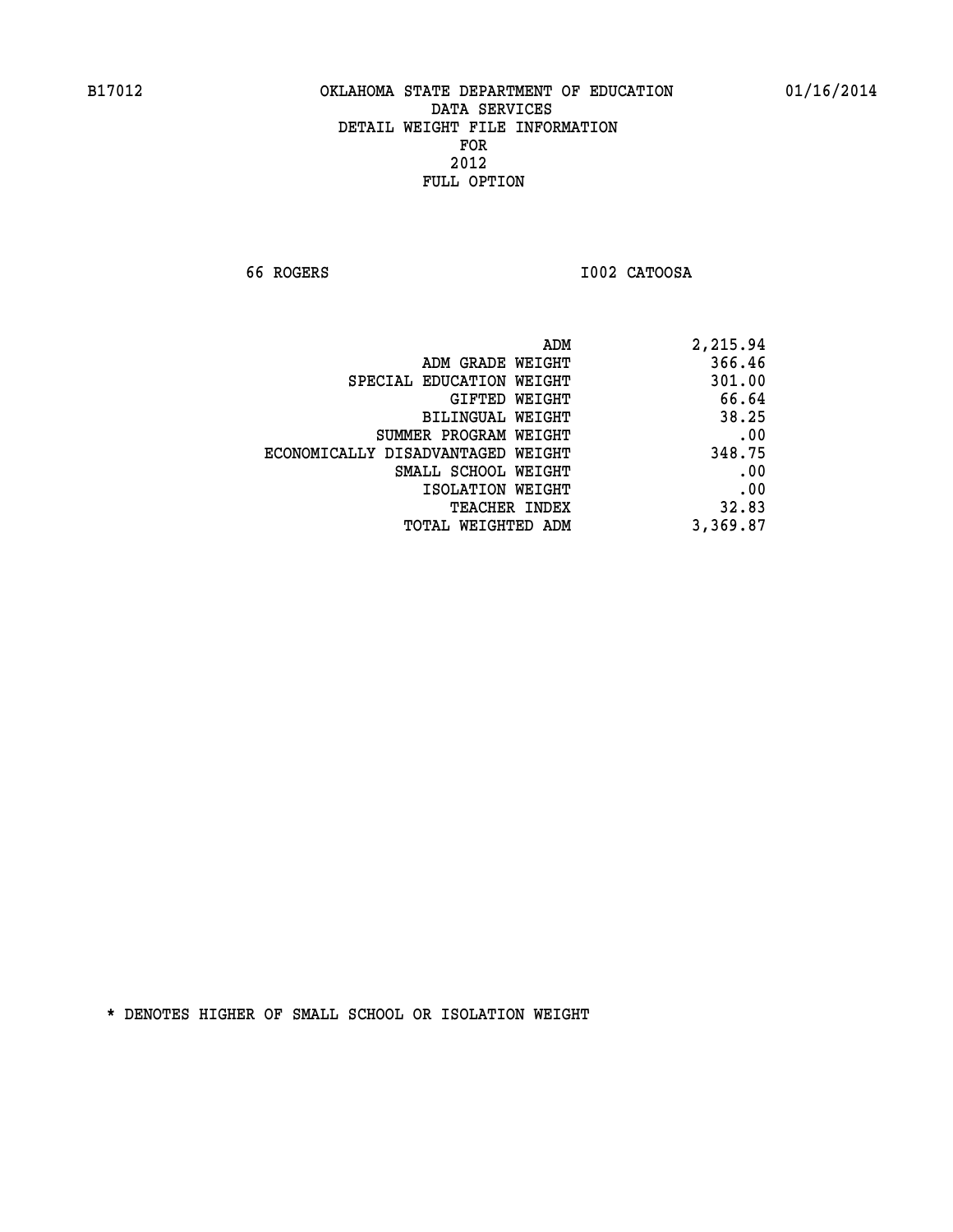**66 ROGERS I003 CHELSEA** 

| ADM                               | 948.96   |
|-----------------------------------|----------|
| ADM GRADE WEIGHT                  | 184.79   |
| SPECIAL EDUCATION WEIGHT          | 174.20   |
| <b>GIFTED WEIGHT</b>              | 43.18    |
| <b>BILINGUAL WEIGHT</b>           | .25      |
| SUMMER PROGRAM WEIGHT             | .00      |
| ECONOMICALLY DISADVANTAGED WEIGHT | 162.50   |
| SMALL SCHOOL WEIGHT               | .00      |
| ISOLATION WEIGHT                  | .00      |
| TEACHER INDEX                     | .00      |
| TOTAL WEIGHTED ADM                | 1,513.88 |
|                                   |          |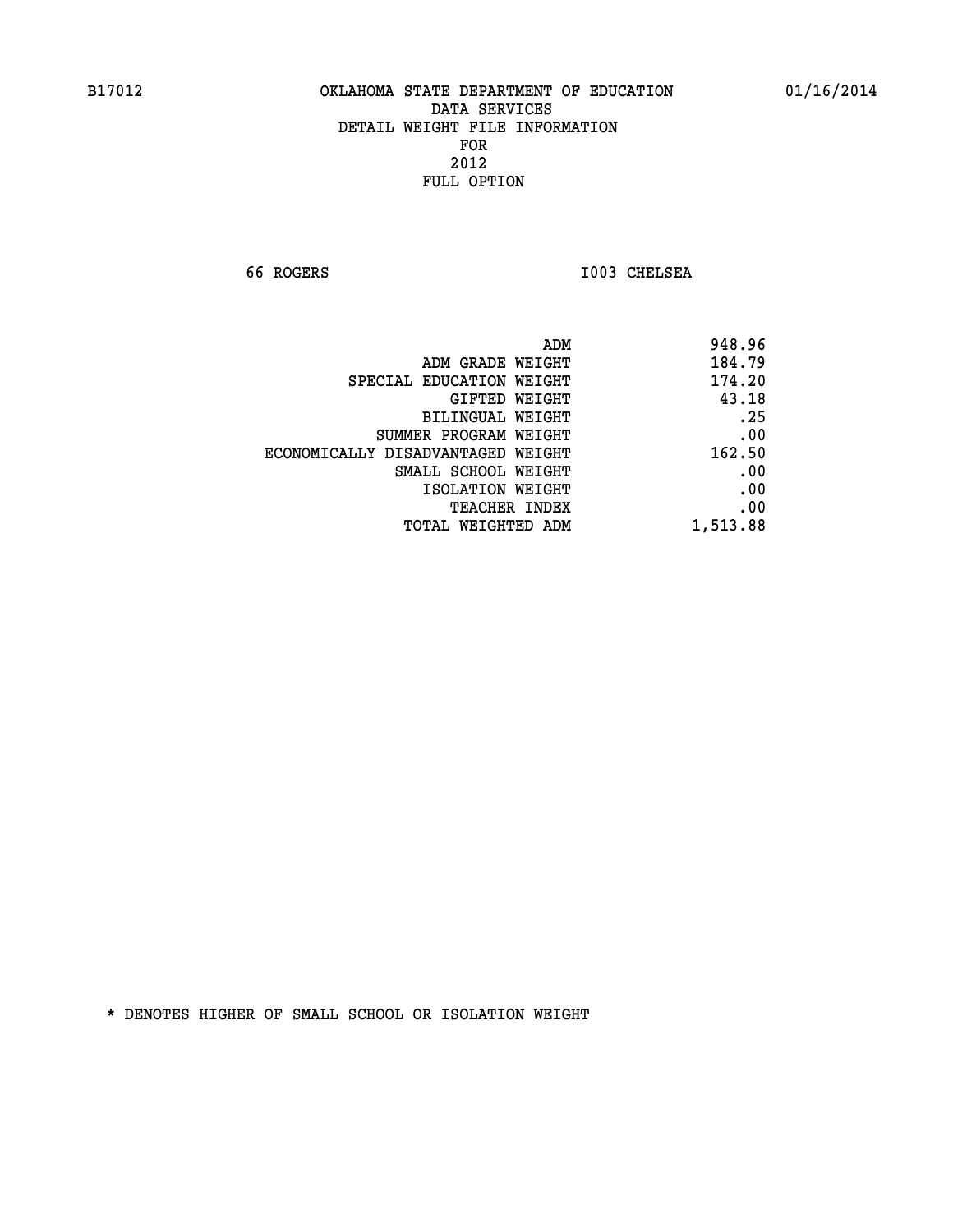**66 ROGERS I004 OOLOGAH-TALALA** 

|                                   | 1,816.55<br>ADM |
|-----------------------------------|-----------------|
| ADM GRADE WEIGHT                  | 298.96          |
| SPECIAL EDUCATION WEIGHT          | 228.90          |
| <b>GIFTED WEIGHT</b>              | 63.92           |
| BILINGUAL WEIGHT                  | 18.25           |
| SUMMER PROGRAM WEIGHT             | .00             |
| ECONOMICALLY DISADVANTAGED WEIGHT | 185.75          |
| SMALL SCHOOL WEIGHT               | .00             |
| ISOLATION WEIGHT                  | .00             |
| <b>TEACHER INDEX</b>              | .00             |
| <b>TOTAL WEIGHTED ADM</b>         | 2,612.33        |
|                                   |                 |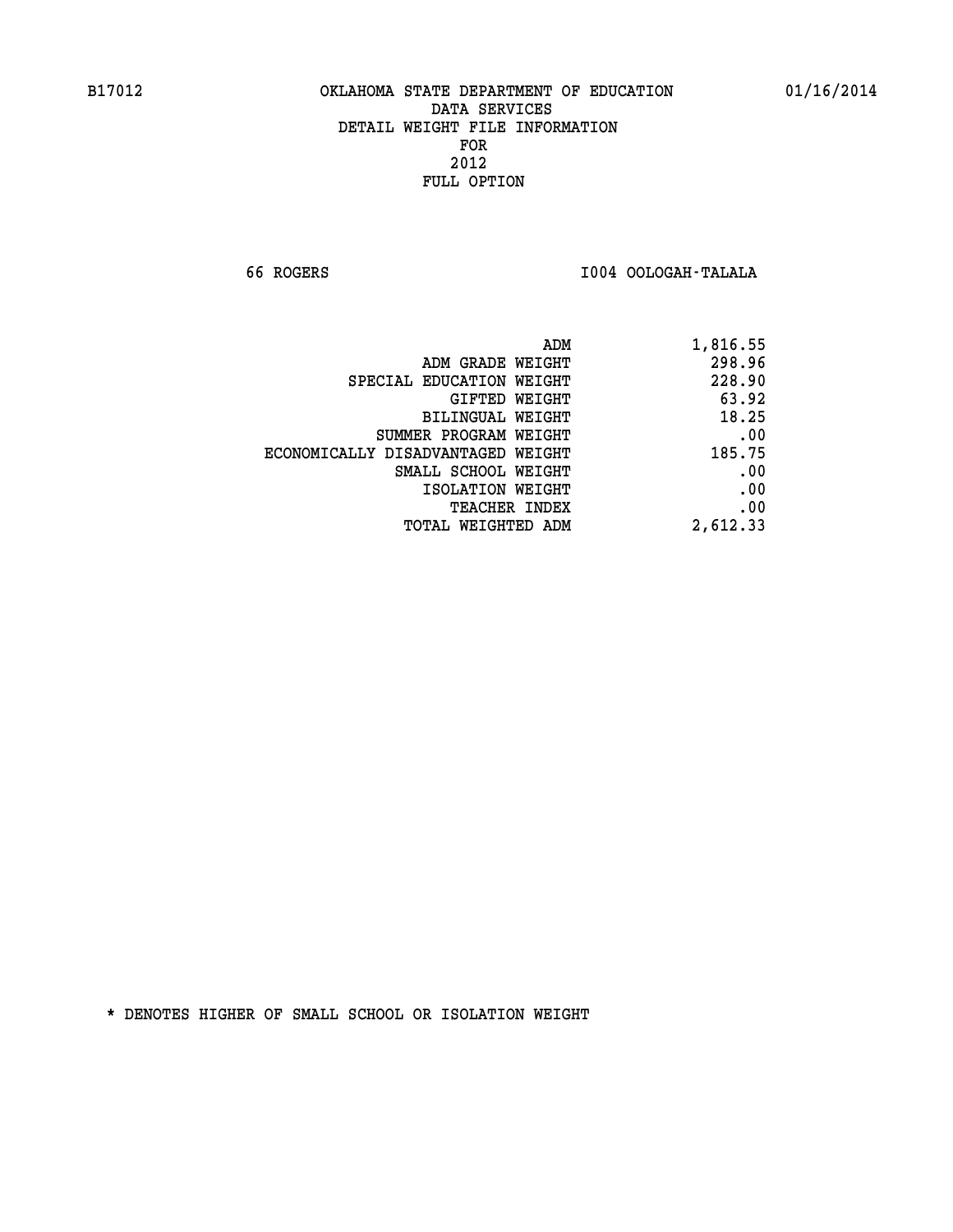**66 ROGERS I005 INOLA** 

| 1,298.12 |
|----------|
| 264.39   |
| 150.85   |
| 60.86    |
| 9.25     |
| .00      |
| 190.75   |
| .00      |
| .00      |
| 33.49    |
| 2,007.71 |
|          |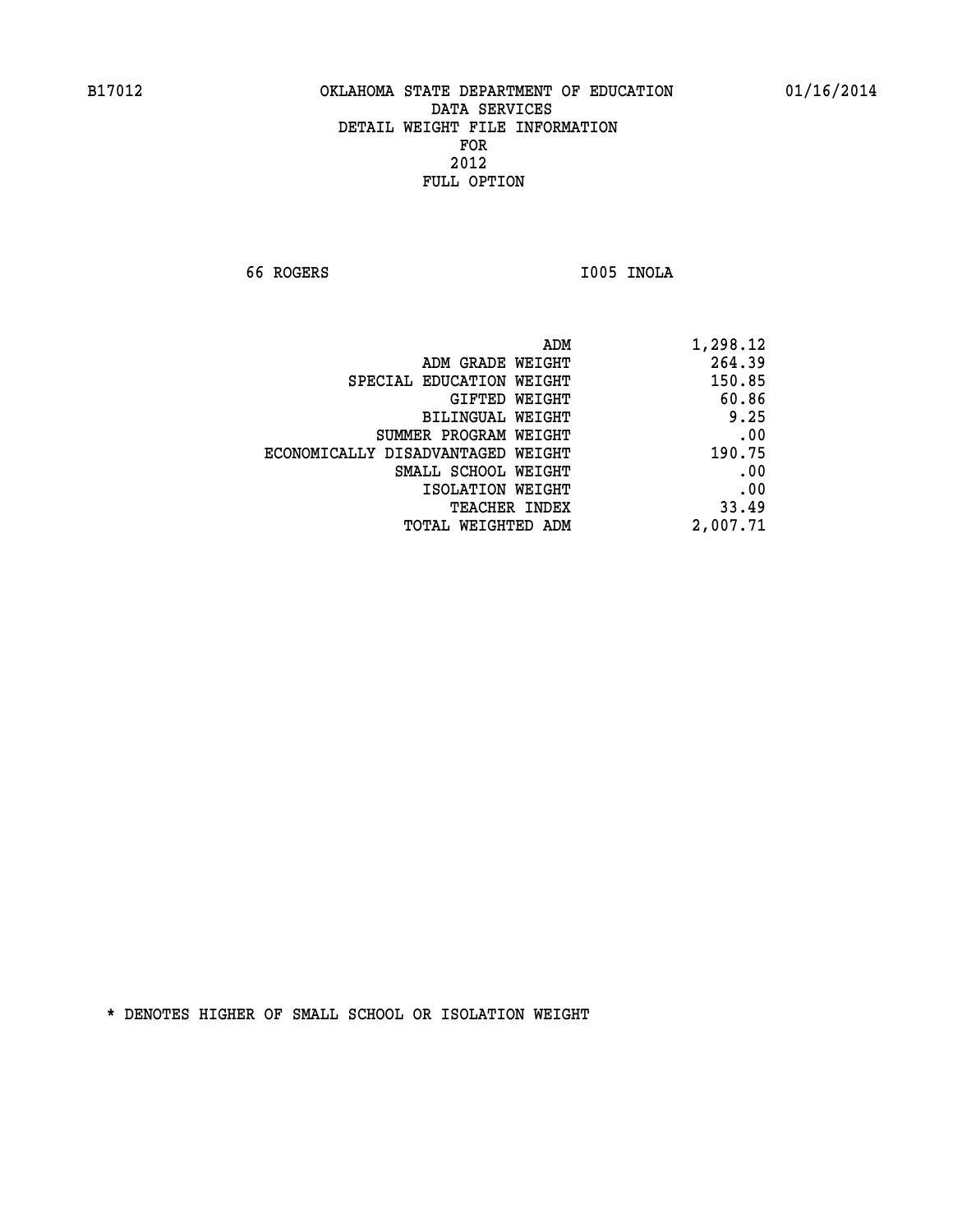**66 ROGERS I006 SEQUOYAH** 

| ADM                               | 1,349.57 |
|-----------------------------------|----------|
| ADM GRADE WEIGHT                  | 260.34   |
| SPECIAL EDUCATION WEIGHT          | 143.10   |
| GIFTED WEIGHT                     | 37.06    |
| BILINGUAL WEIGHT                  | 2.50     |
| SUMMER PROGRAM WEIGHT             | .00      |
| ECONOMICALLY DISADVANTAGED WEIGHT | 135.75   |
| SMALL SCHOOL WEIGHT               | .00      |
| ISOLATION WEIGHT                  | .00      |
| TEACHER INDEX                     | .00      |
| TOTAL WEIGHTED ADM                | 1,928.32 |
|                                   |          |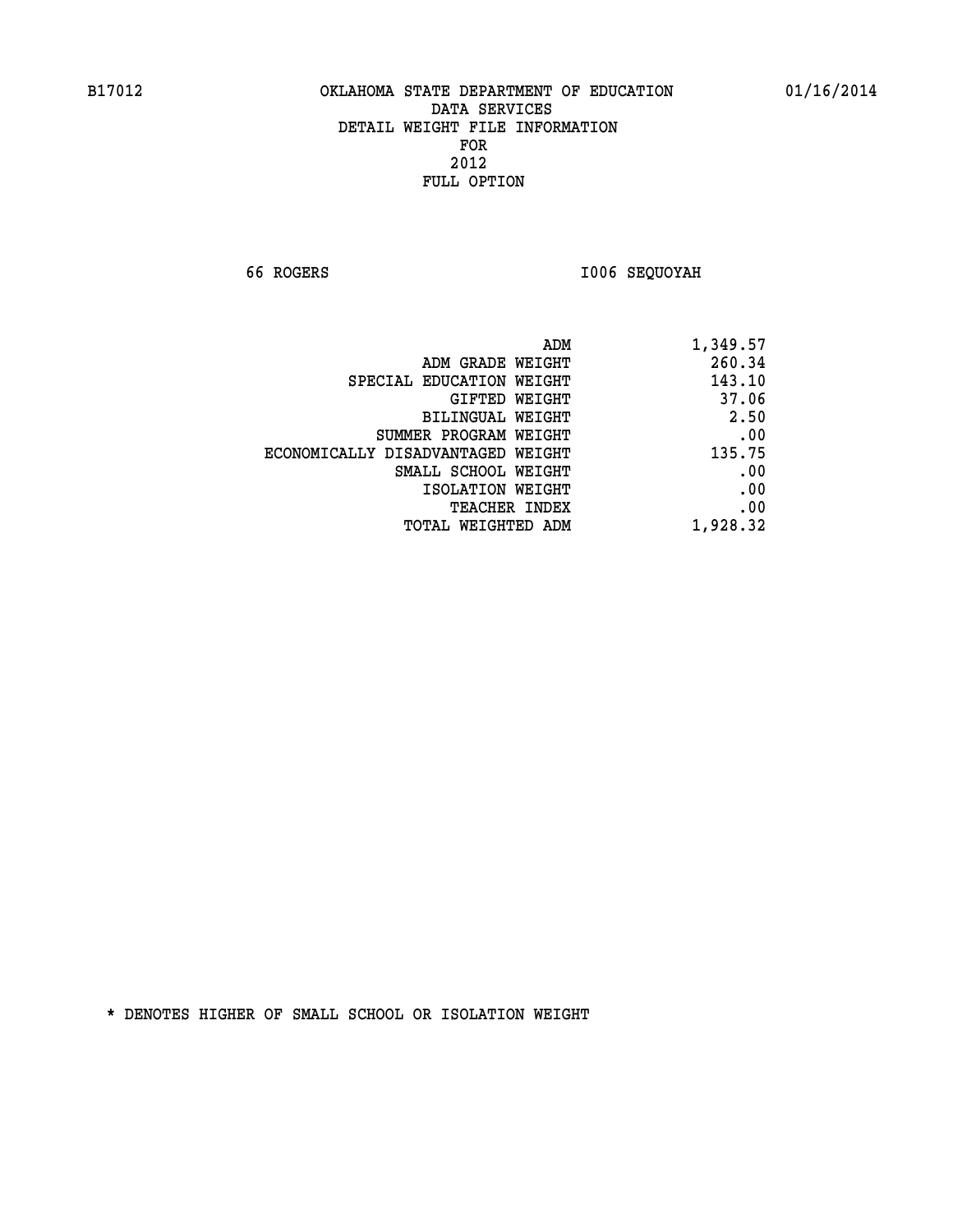**66 ROGERS I007 FOYIL** 

| 638.25 | ADM                               |
|--------|-----------------------------------|
| 125.12 | ADM GRADE WEIGHT                  |
| 83.70  | SPECIAL EDUCATION WEIGHT          |
| 25.16  | GIFTED WEIGHT                     |
| .00    | BILINGUAL WEIGHT                  |
| .00    | SUMMER PROGRAM WEIGHT             |
| 112.75 | ECONOMICALLY DISADVANTAGED WEIGHT |
| .00    | SMALL SCHOOL WEIGHT               |
| .00    | ISOLATION WEIGHT                  |
| 6.66   | <b>TEACHER INDEX</b>              |
| 991.64 | <b>TOTAL WEIGHTED ADM</b>         |
|        |                                   |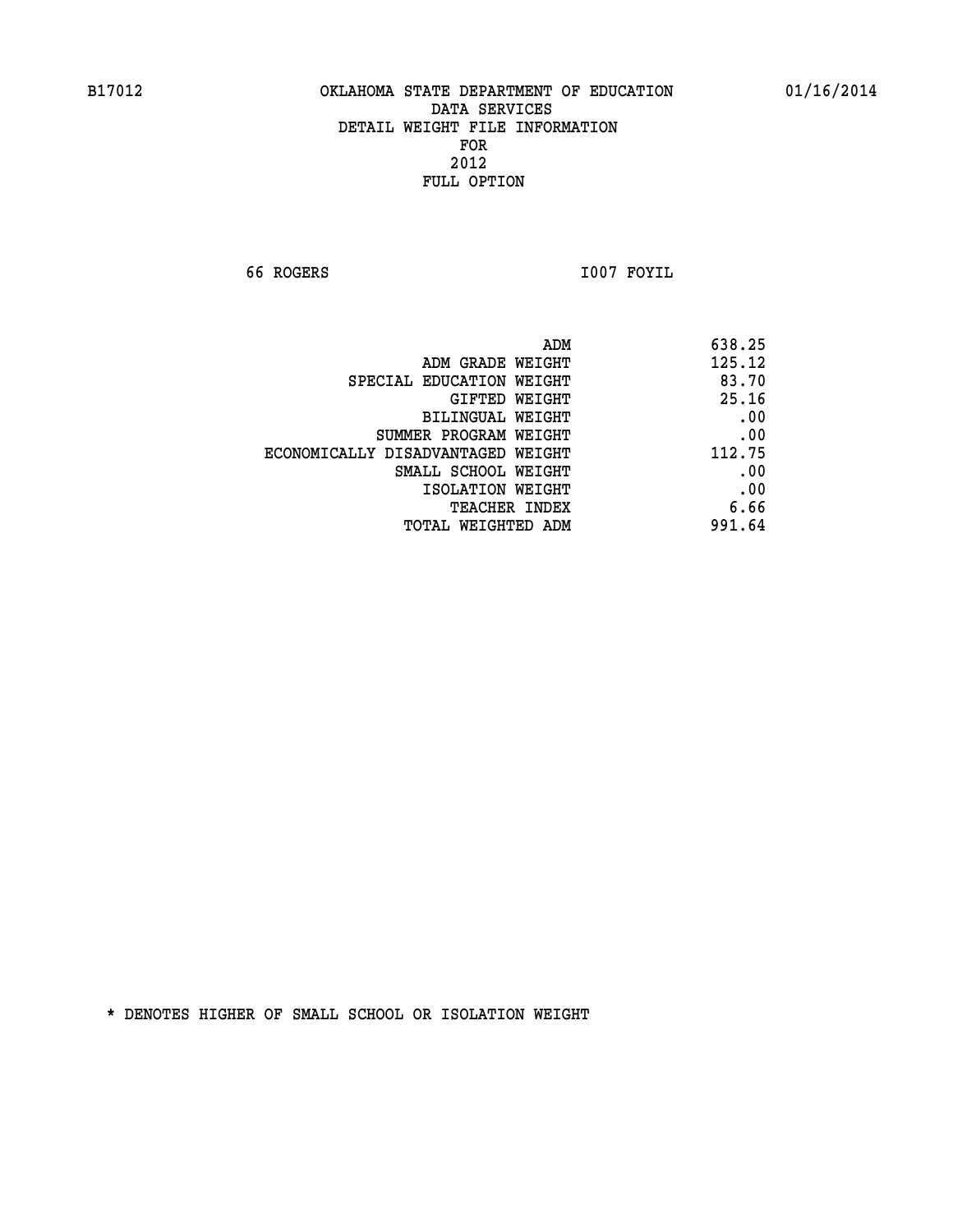**66 ROGERS I008 VERDIGRIS** 

| 1,218.89 |
|----------|
| 200.06   |
| 132.40   |
| 45.90    |
| 4.50     |
| .00      |
| 71.50    |
| .00      |
| .00      |
| 41.29    |
| 1,714.54 |
|          |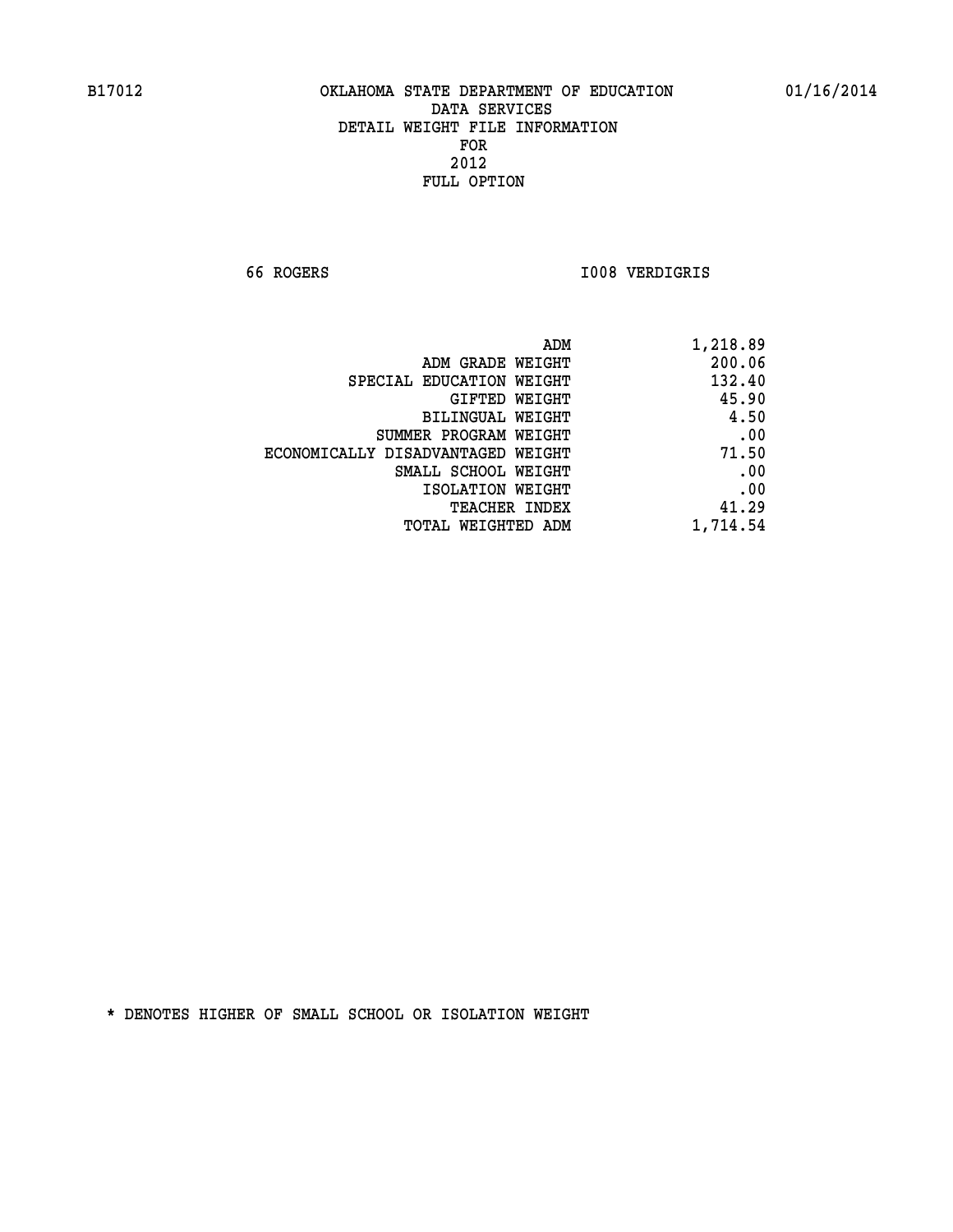**67 SEMINOLE C054 JUSTICE** 

| 169.06   | ADM                               |
|----------|-----------------------------------|
| 34.46    | ADM GRADE WEIGHT                  |
| 12.95    | SPECIAL EDUCATION WEIGHT          |
| 4.42     | <b>GIFTED WEIGHT</b>              |
| .00      | BILINGUAL WEIGHT                  |
| .00      | SUMMER PROGRAM WEIGHT             |
| 40.50    | ECONOMICALLY DISADVANTAGED WEIGHT |
| $23.01*$ | SMALL SCHOOL WEIGHT               |
| .00      | ISOLATION WEIGHT                  |
| 8.00     | <b>TEACHER INDEX</b>              |
| 292.40   | TOTAL WEIGHTED ADM                |
|          |                                   |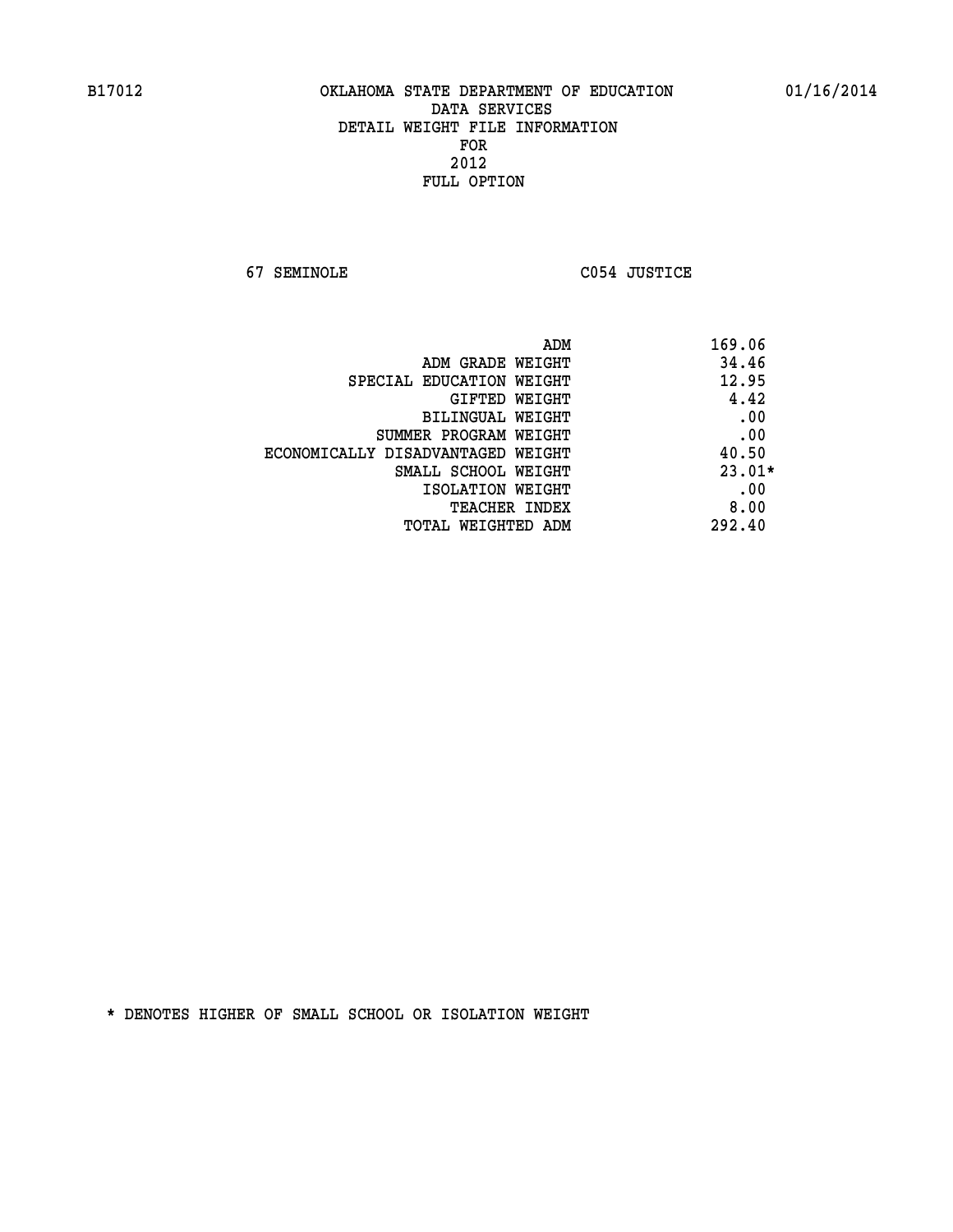**67 SEMINOLE I001 SEMINOLE** 

| 1,833.40 |
|----------|
| 367.88   |
| 187.95   |
| 71.74    |
| 2.50     |
| .00      |
| 324.75   |
| .00      |
| .00      |
| .00      |
| 2,788.22 |
|          |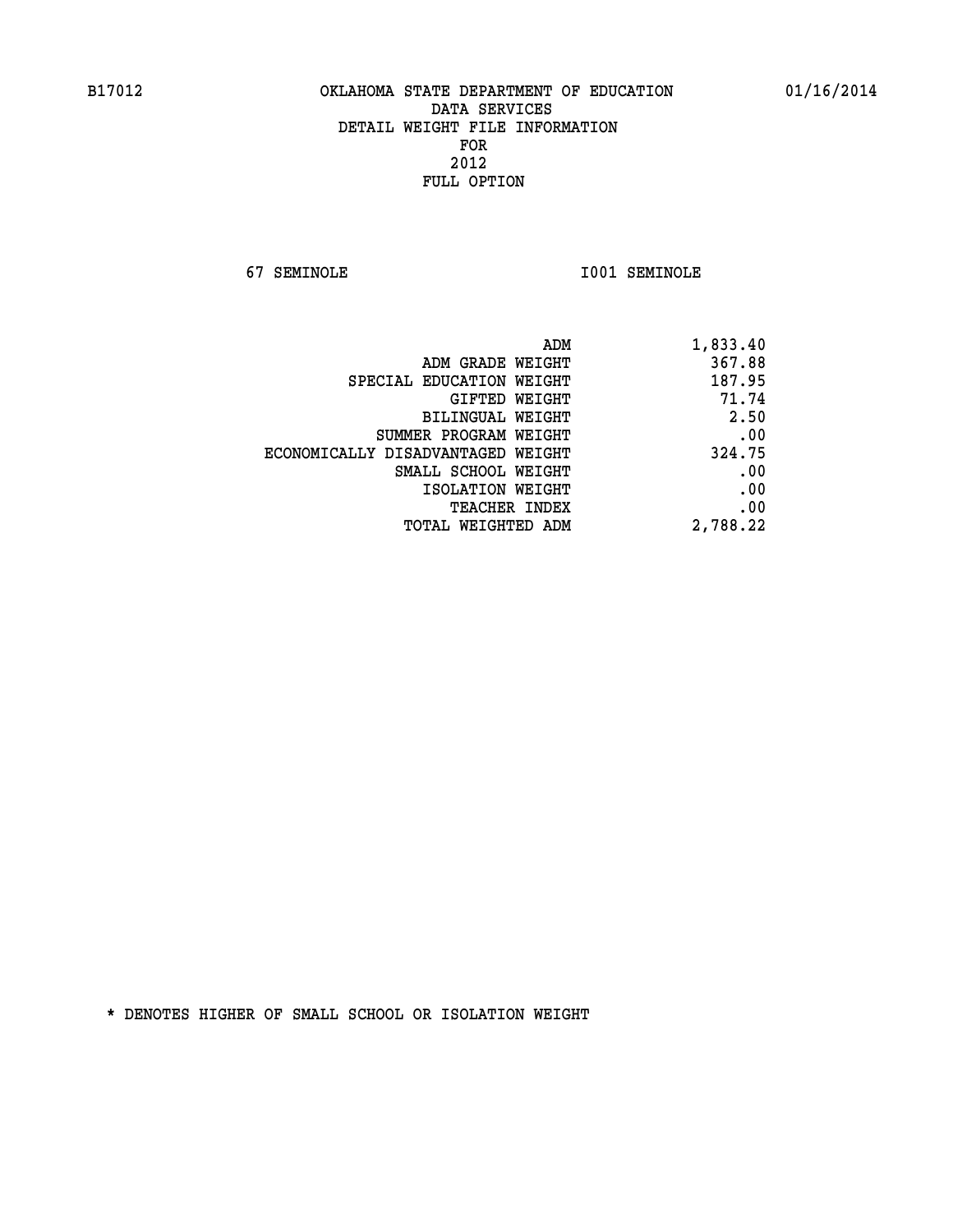**67 SEMINOLE I002 WEWOKA** 

| 721.93   |
|----------|
| 147.61   |
| 134.35   |
| 34.34    |
| 2.25     |
| .00      |
| 148.25   |
| .00      |
| .00      |
| .00      |
| 1,188.73 |
|          |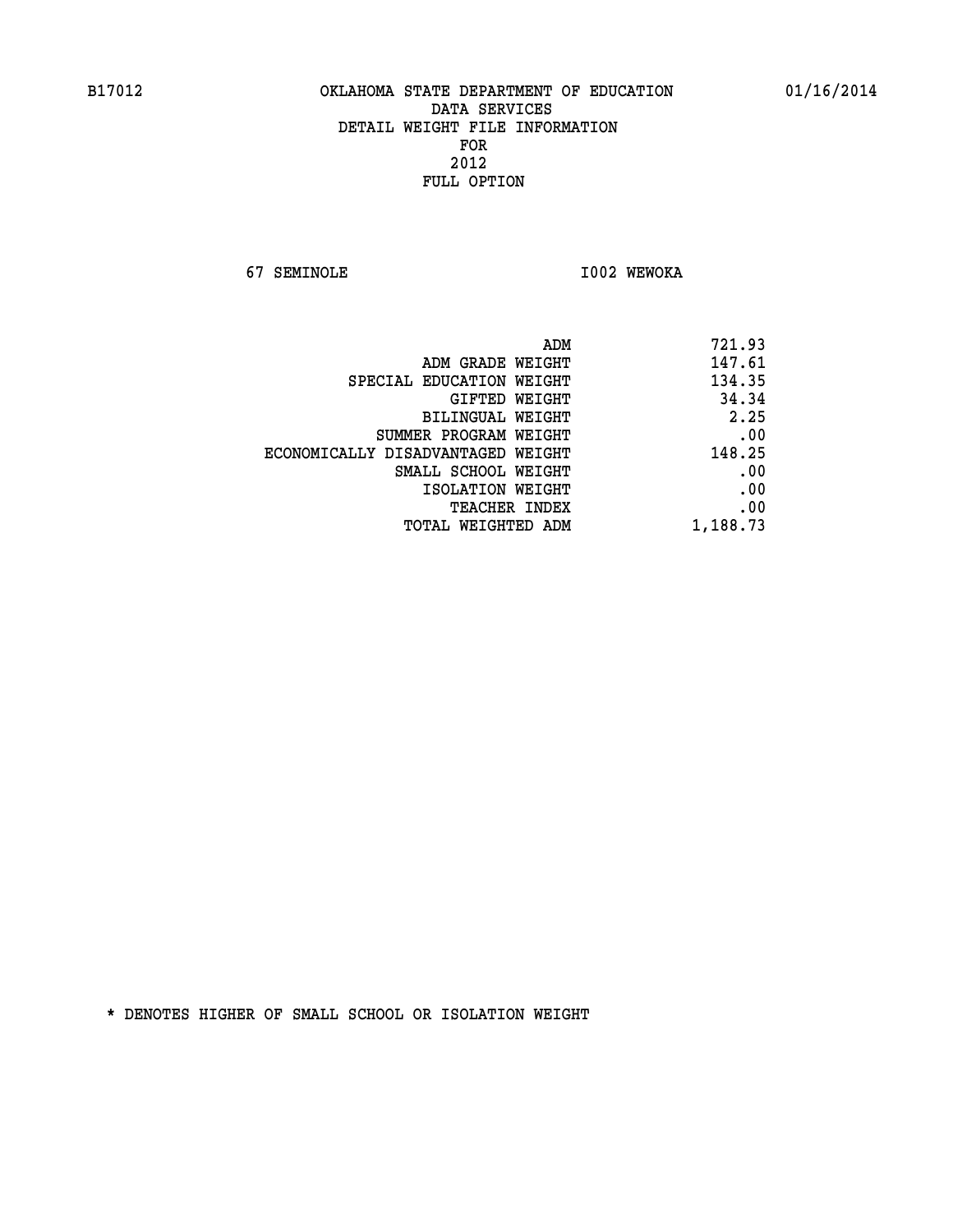**67 SEMINOLE I003 BOWLEGS** 

| ADM                               | 302.59   |
|-----------------------------------|----------|
| ADM GRADE WEIGHT                  | 55.82    |
| SPECIAL EDUCATION WEIGHT          | 44.05    |
| <b>GIFTED WEIGHT</b>              | 10.88    |
| BILINGUAL WEIGHT                  | 2.00     |
| SUMMER PROGRAM WEIGHT             | .00      |
| ECONOMICALLY DISADVANTAGED WEIGHT | 64.75    |
| SMALL SCHOOL WEIGHT               | $25.90*$ |
| ISOLATION WEIGHT                  | .00      |
| <b>TEACHER INDEX</b>              | .00      |
| TOTAL WEIGHTED ADM                | 505.99   |
|                                   |          |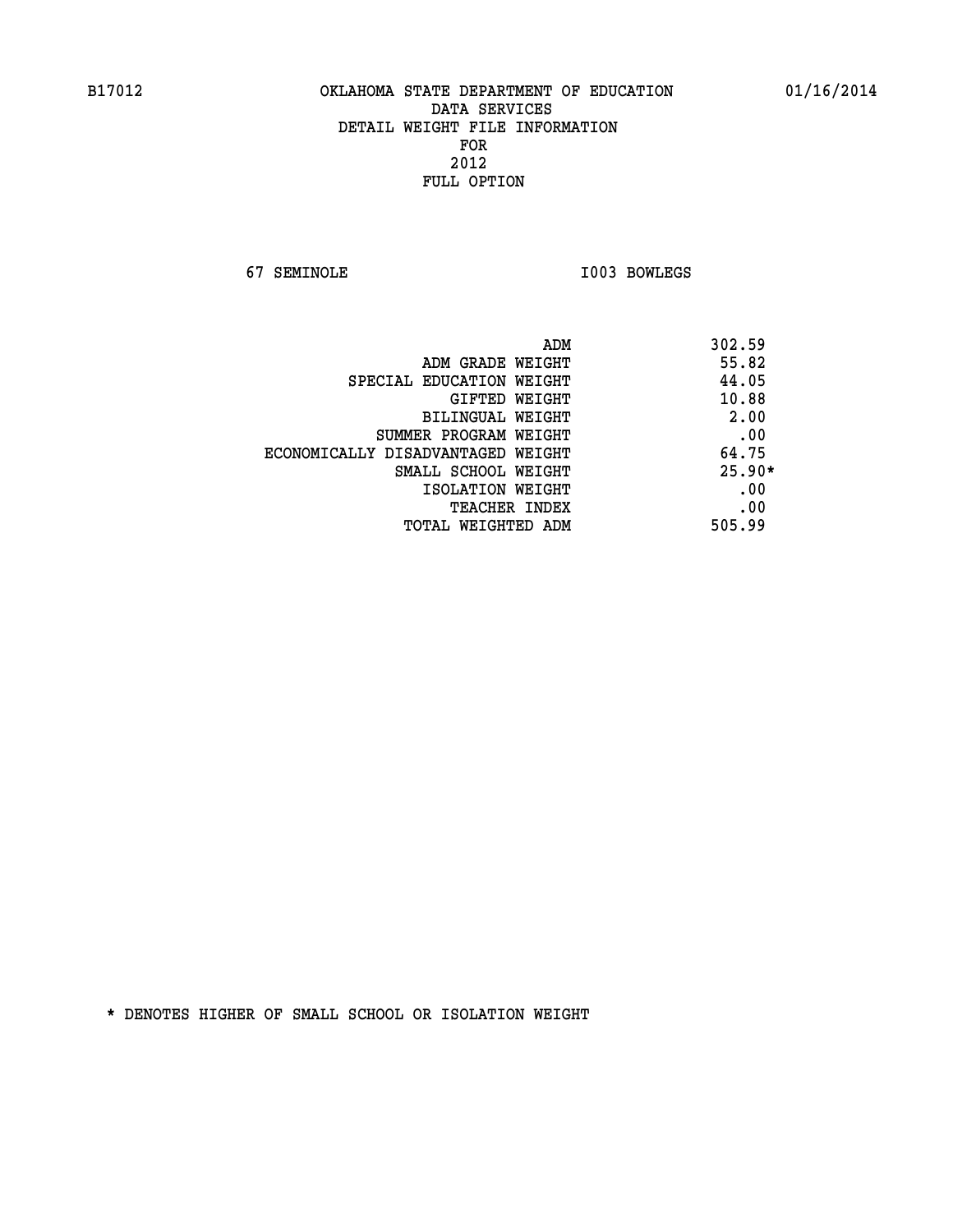**67 SEMINOLE I004 KONAWA** 

| ADM                               | 685.50   |
|-----------------------------------|----------|
| ADM GRADE WEIGHT                  | 129.72   |
| SPECIAL EDUCATION WEIGHT          | 74.90    |
| GIFTED WEIGHT                     | 29.24    |
| <b>BILINGUAL WEIGHT</b>           | 1.75     |
| SUMMER PROGRAM WEIGHT             | .00      |
| ECONOMICALLY DISADVANTAGED WEIGHT | 124.25   |
| SMALL SCHOOL WEIGHT               | .00      |
| ISOLATION WEIGHT                  | .00      |
| <b>TEACHER INDEX</b>              | 30.72    |
| TOTAL WEIGHTED ADM                | 1,076.08 |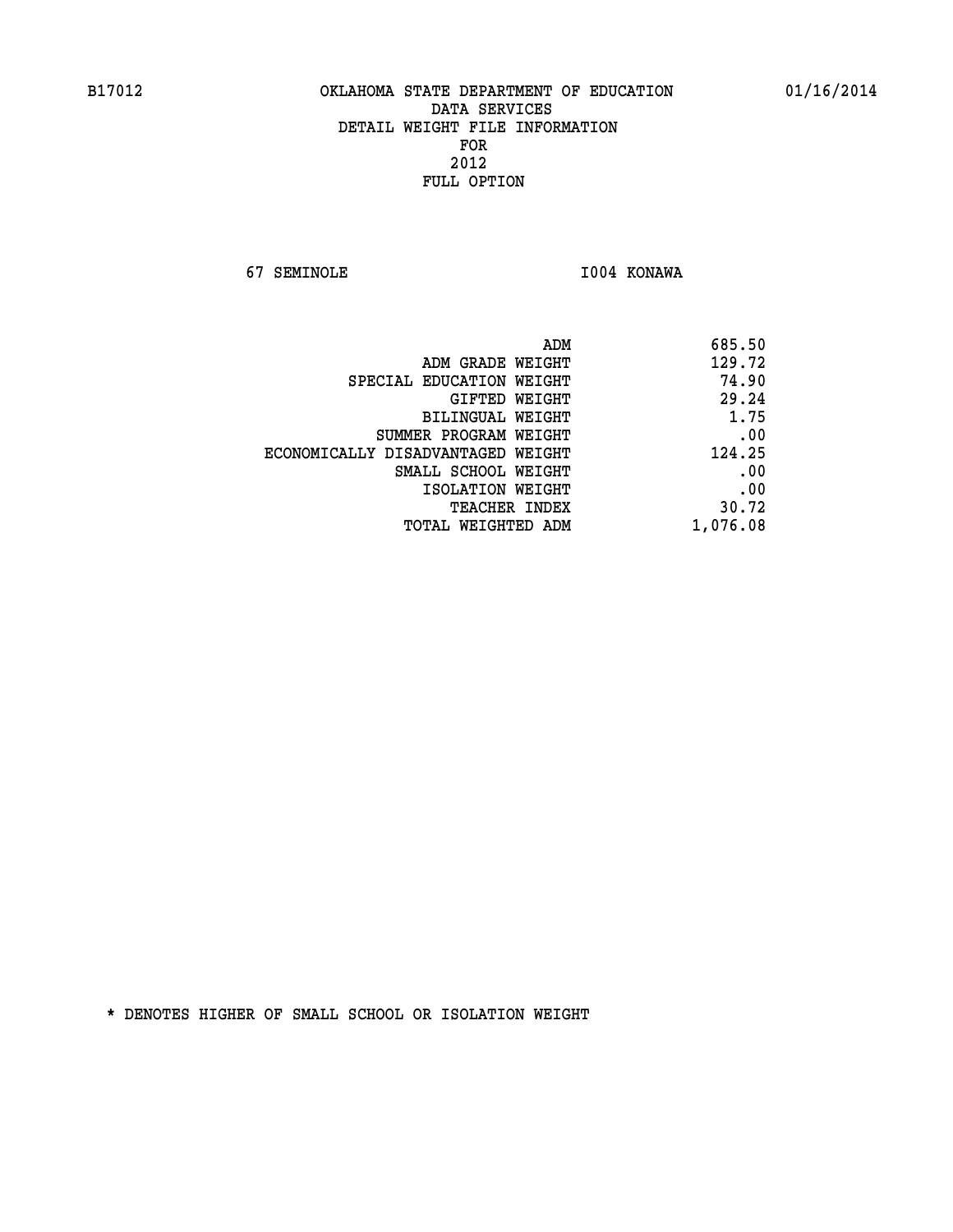**67 SEMINOLE I006 NEW LIMA** 

| ADM                               | 272.07   |
|-----------------------------------|----------|
| ADM GRADE WEIGHT                  | 52.49    |
| SPECIAL EDUCATION WEIGHT          | 10.05    |
| GIFTED WEIGHT                     | 11.90    |
| BILINGUAL WEIGHT                  | 2.25     |
| SUMMER PROGRAM WEIGHT             | .00      |
| ECONOMICALLY DISADVANTAGED WEIGHT | 56.75    |
| SMALL SCHOOL WEIGHT               | $26.43*$ |
| ISOLATION WEIGHT                  | .00      |
| <b>TEACHER INDEX</b>              | .00      |
| TOTAL WEIGHTED ADM                | 431.94   |
|                                   |          |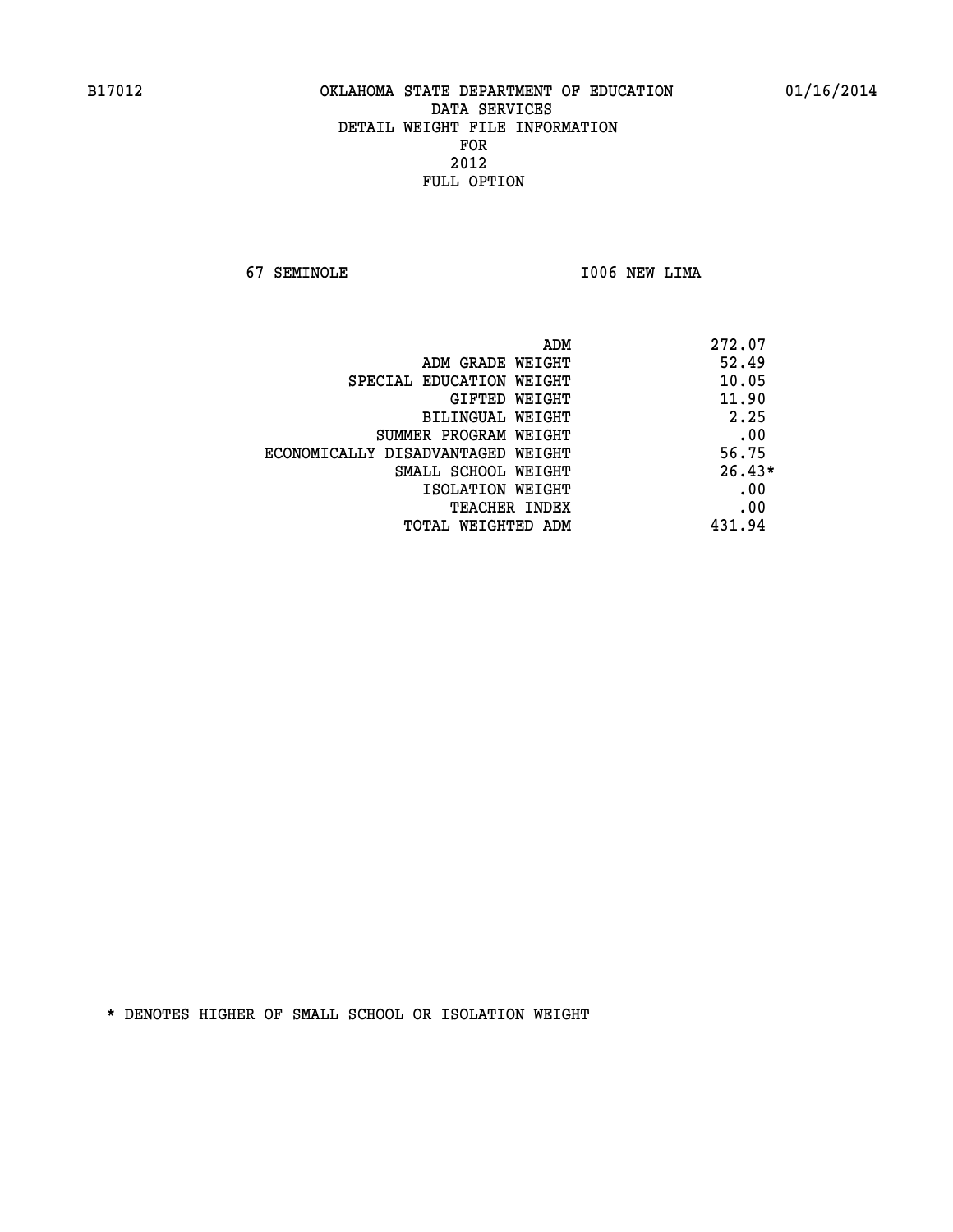**67 SEMINOLE I007 VARNUM** 

| ADM                               | 289.29   |
|-----------------------------------|----------|
| ADM GRADE WEIGHT                  | 57.26    |
| SPECIAL EDUCATION WEIGHT          | 24.10    |
| GIFTED WEIGHT                     | 12.92    |
| BILINGUAL WEIGHT                  | 5.75     |
| SUMMER PROGRAM WEIGHT             | .00      |
| ECONOMICALLY DISADVANTAGED WEIGHT | 59.00    |
| SMALL SCHOOL WEIGHT               | $26.22*$ |
| ISOLATION WEIGHT                  | .00      |
| <b>TEACHER INDEX</b>              | 2.51     |
| TOTAL WEIGHTED ADM                | 477.05   |
|                                   |          |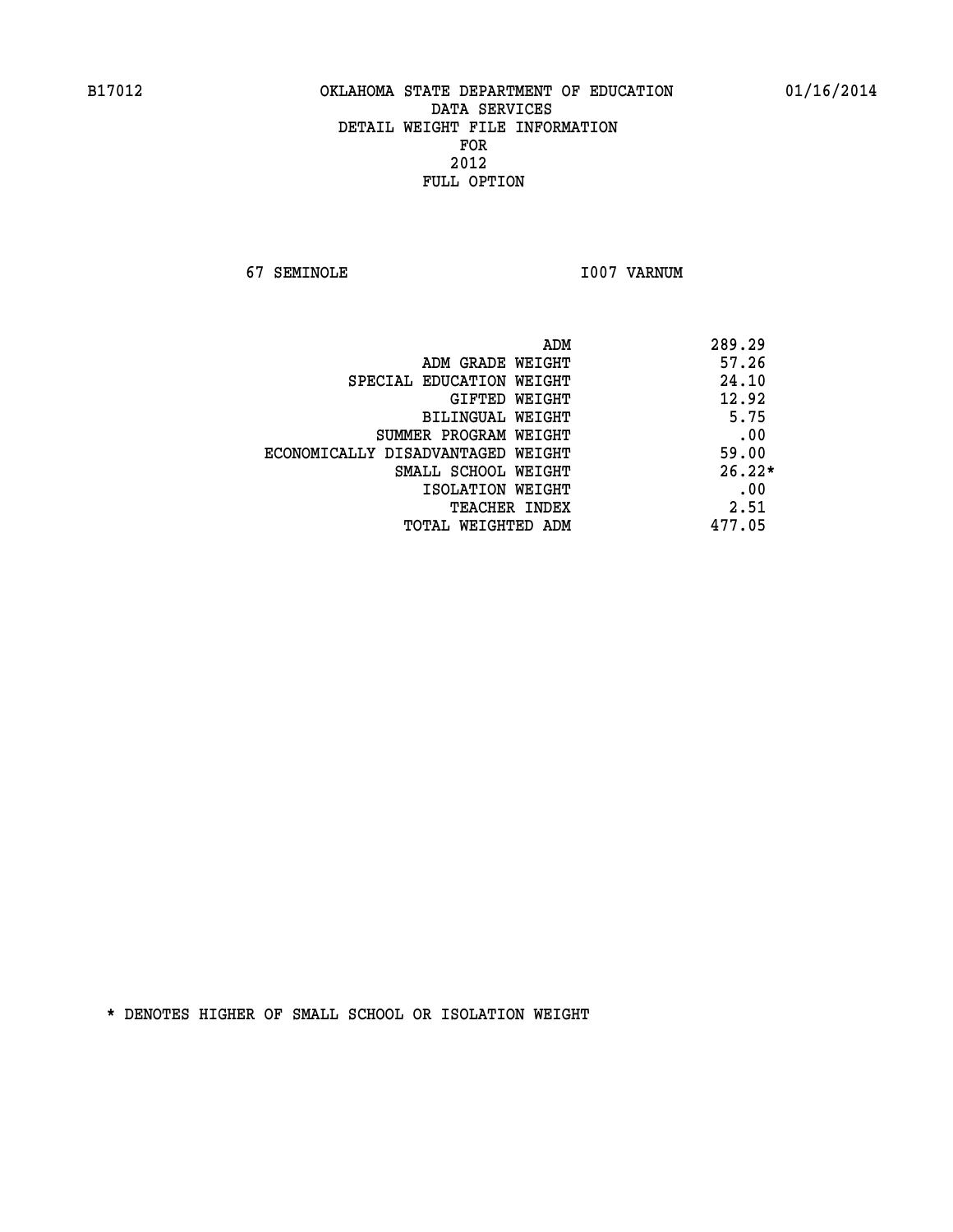**67 SEMINOLE I010 SASAKWA** 

|                                   | ADM<br>233.12 |
|-----------------------------------|---------------|
| ADM GRADE WEIGHT                  | 46.28         |
| SPECIAL EDUCATION WEIGHT          | 20.25         |
| GIFTED WEIGHT                     | 7.48          |
| BILINGUAL WEIGHT                  | 4.50          |
| SUMMER PROGRAM WEIGHT             | .00           |
| ECONOMICALLY DISADVANTAGED WEIGHT | 59.25         |
| SMALL SCHOOL WEIGHT               | $26.08*$      |
| ISOLATION WEIGHT                  | .00           |
| <b>TEACHER INDEX</b>              | 3.15          |
| TOTAL WEIGHTED ADM                | 400.11        |
|                                   |               |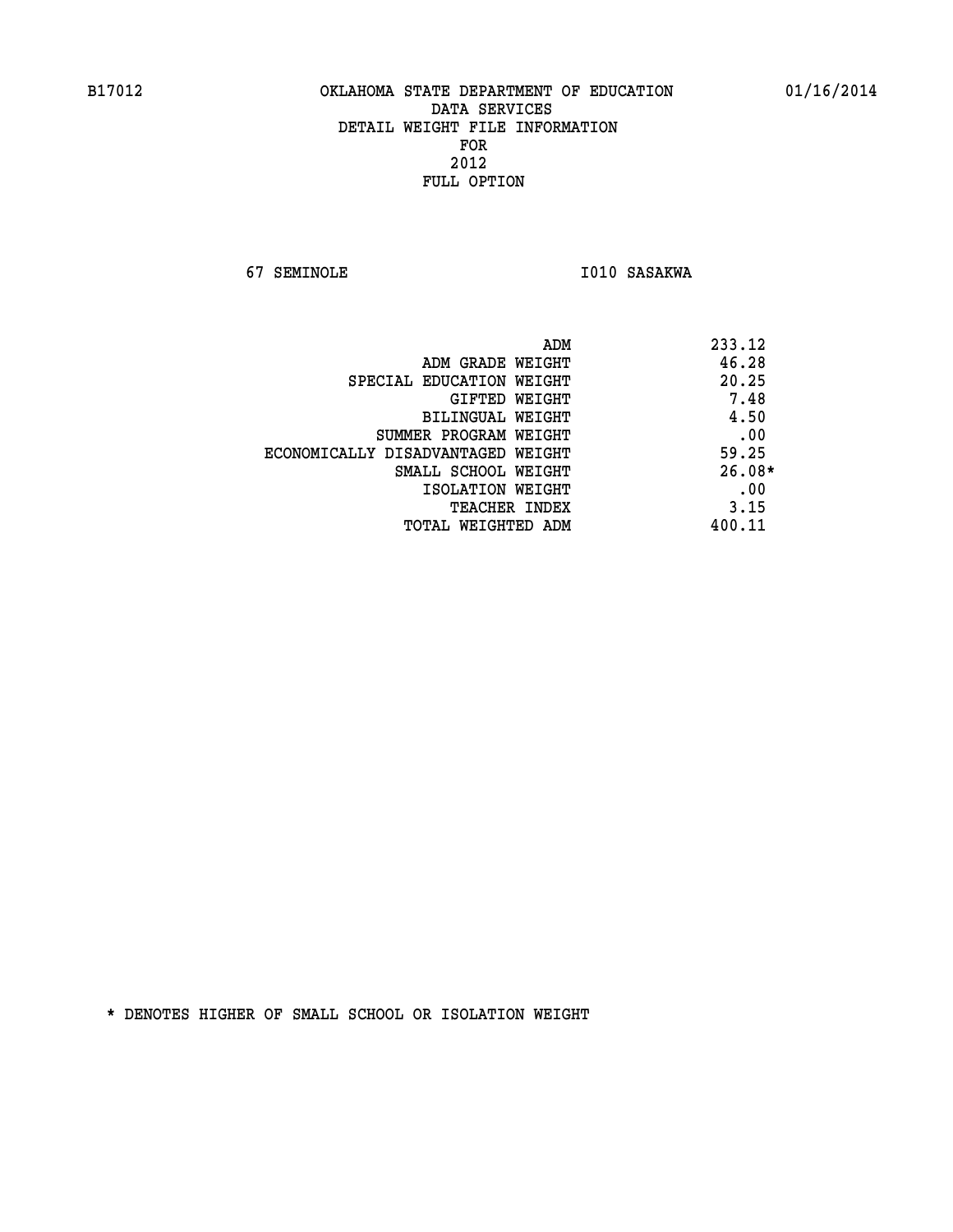**67 SEMINOLE I014 STROTHER** 

|                                   | ADM<br>368.01 |          |
|-----------------------------------|---------------|----------|
| ADM GRADE WEIGHT                  |               | 69.65    |
| SPECIAL EDUCATION WEIGHT          |               | 33.10    |
| GIFTED WEIGHT                     |               | 9.86     |
| BILINGUAL WEIGHT                  |               | 1.00     |
| SUMMER PROGRAM WEIGHT             |               | .00      |
| ECONOMICALLY DISADVANTAGED WEIGHT |               | 55.25    |
| SMALL SCHOOL WEIGHT               |               | $22.40*$ |
| ISOLATION WEIGHT                  |               | .00      |
| <b>TEACHER INDEX</b>              |               | .00      |
| TOTAL WEIGHTED ADM                | 559.27        |          |
|                                   |               |          |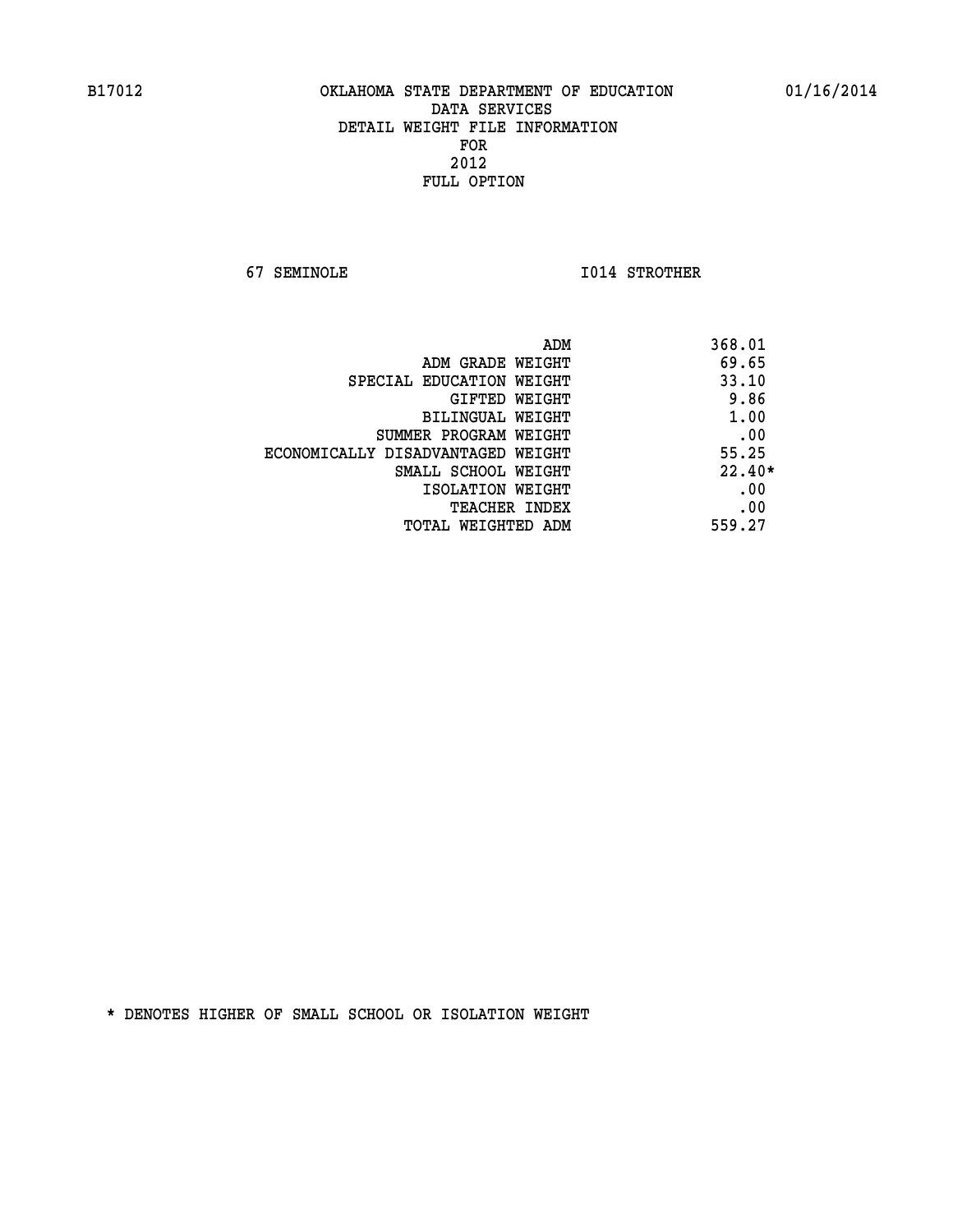**67 SEMINOLE I015 BUTNER** 

| ADM                               | 210.28   |
|-----------------------------------|----------|
| ADM GRADE WEIGHT                  | 40.82    |
| SPECIAL EDUCATION WEIGHT          | 29.45    |
| <b>GIFTED WEIGHT</b>              | 5.78     |
| BILINGUAL WEIGHT                  | .00      |
| SUMMER PROGRAM WEIGHT             | .00      |
| ECONOMICALLY DISADVANTAGED WEIGHT | 42.25    |
| SMALL SCHOOL WEIGHT               | $25.34*$ |
| ISOLATION WEIGHT                  | .00      |
| <b>TEACHER INDEX</b>              | .00      |
| TOTAL WEIGHTED ADM                | 353.92   |
|                                   |          |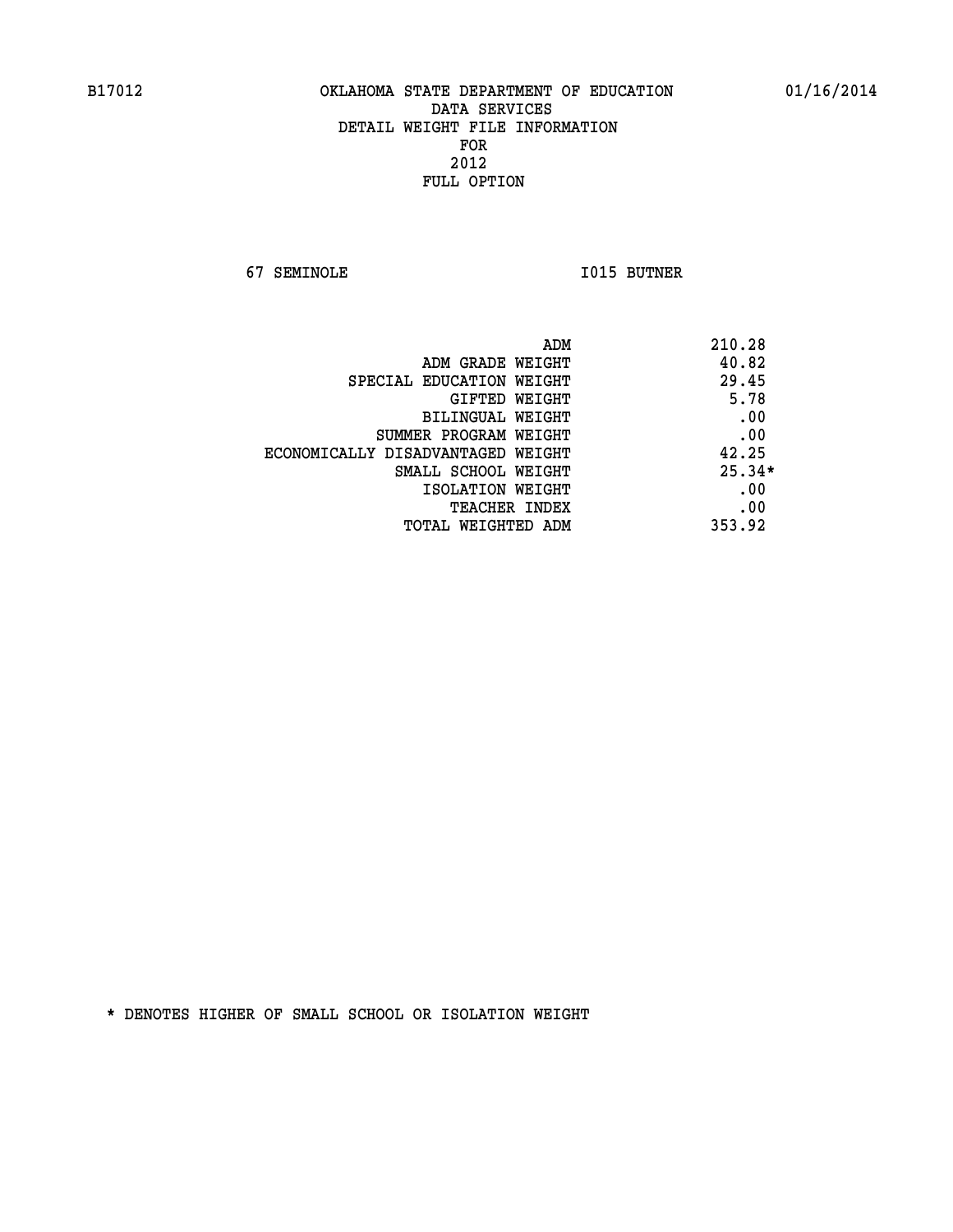**68 SEQUOYAH C001 LIBERTY** 

| ADM                               | 303.52   |
|-----------------------------------|----------|
| ADM GRADE WEIGHT                  | 54.48    |
| SPECIAL EDUCATION WEIGHT          | 40.05    |
| GIFTED WEIGHT                     | 8.16     |
| BILINGUAL WEIGHT                  | 1.00     |
| SUMMER PROGRAM WEIGHT             | .00      |
| ECONOMICALLY DISADVANTAGED WEIGHT | 55.50    |
| SMALL SCHOOL WEIGHT               | $25.87*$ |
| ISOLATION WEIGHT                  | .00      |
| <b>TEACHER INDEX</b>              | .00      |
| TOTAL WEIGHTED ADM                | 488.58   |
|                                   |          |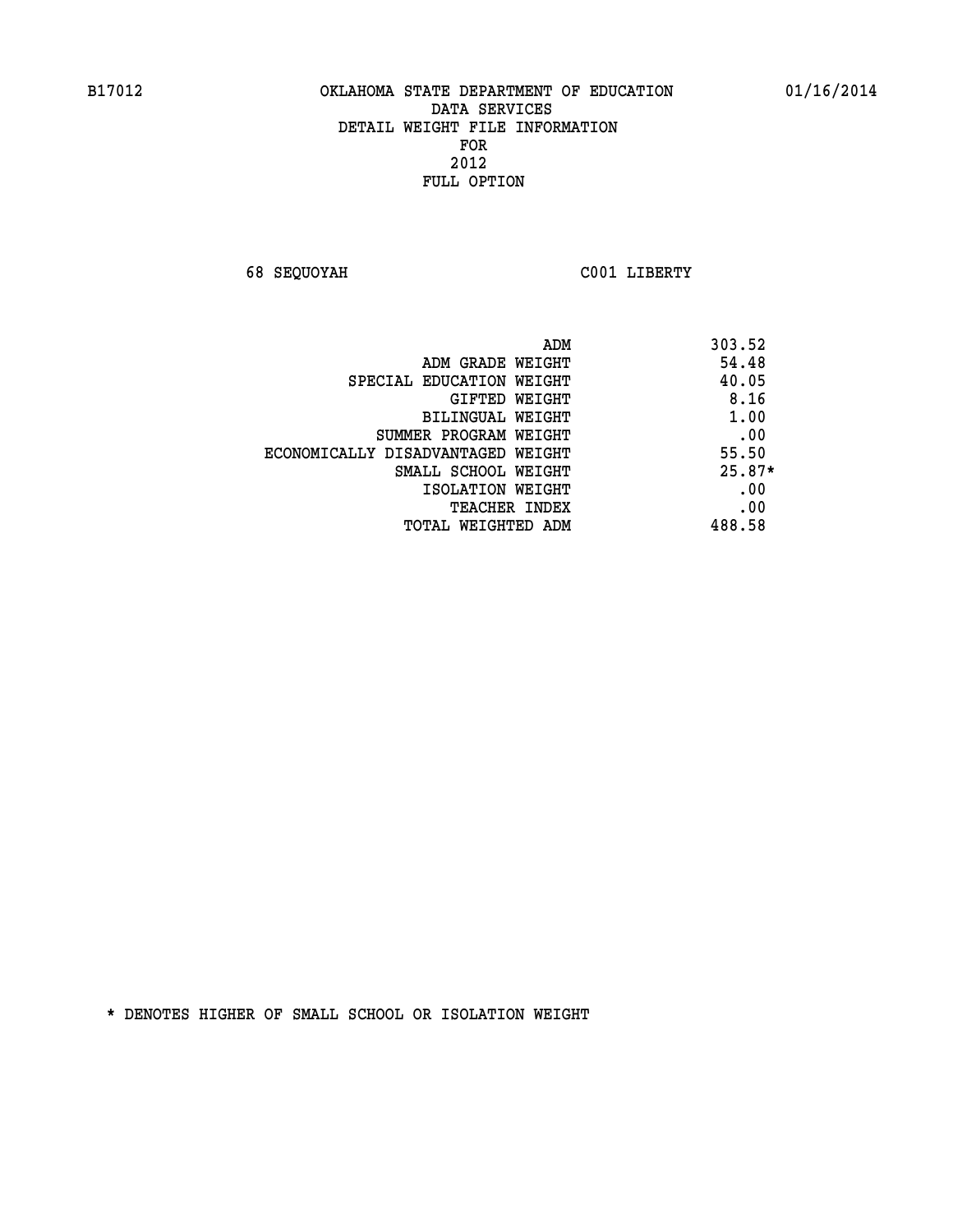**68 SEQUOYAH C035 MARBLE CITY** 

|                                   | 128.93<br>ADM |
|-----------------------------------|---------------|
| ADM GRADE WEIGHT                  | 24.75         |
| SPECIAL EDUCATION WEIGHT          | 20.00         |
| GIFTED WEIGHT                     | 3.40          |
| BILINGUAL WEIGHT                  | 9.75          |
| SUMMER PROGRAM WEIGHT             | .00           |
| ECONOMICALLY DISADVANTAGED WEIGHT | 26.25         |
| SMALL SCHOOL WEIGHT               | $19.50*$      |
| ISOLATION WEIGHT                  | .00           |
| <b>TEACHER INDEX</b>              | .00           |
| TOTAL WEIGHTED ADM                | 232.58        |
|                                   |               |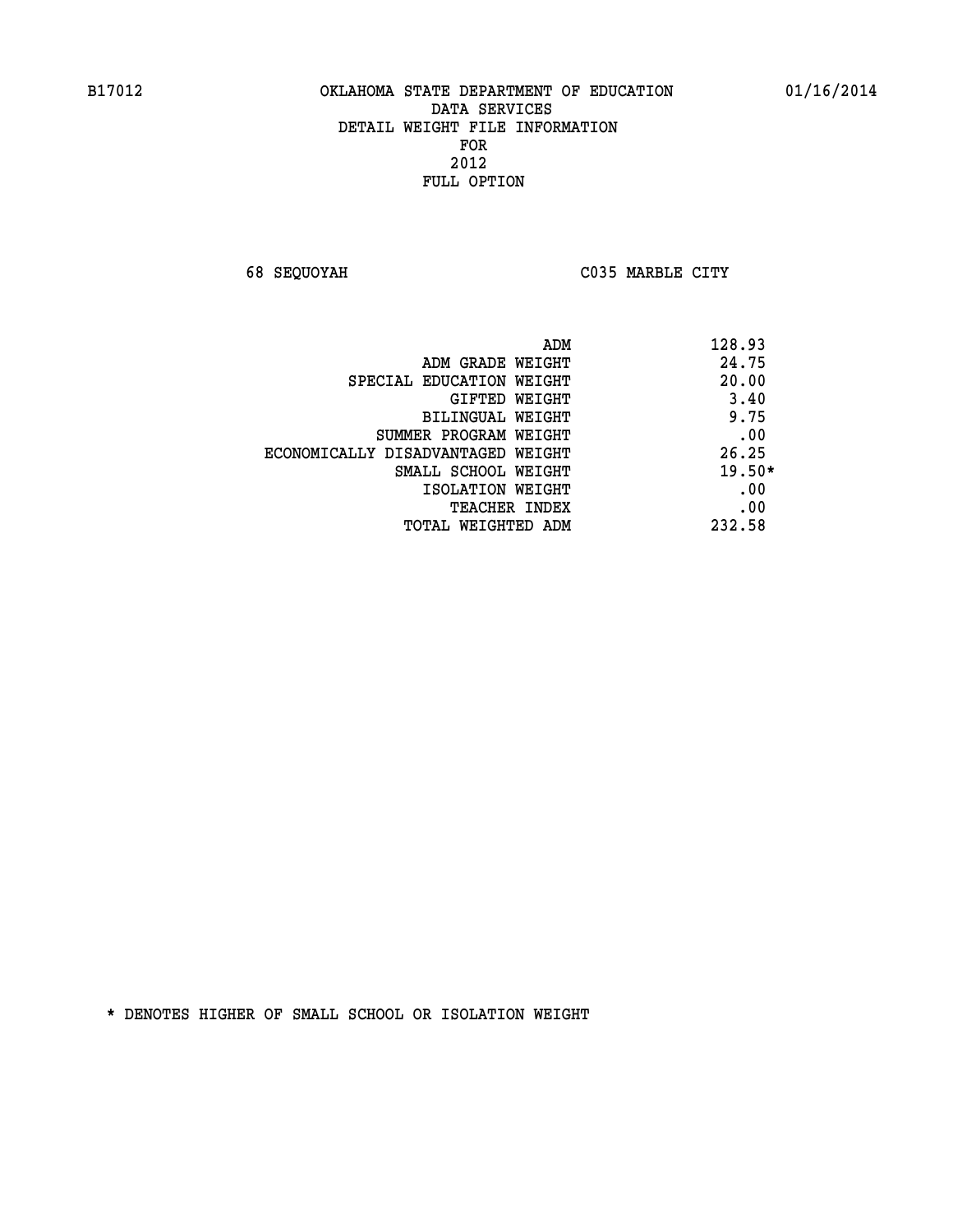**68 SEQUOYAH C036 BRUSHY** 

|                                   | 341.95<br>ADM |
|-----------------------------------|---------------|
| ADM GRADE WEIGHT                  | 69.74         |
| SPECIAL EDUCATION WEIGHT          | 28.00         |
| <b>GIFTED WEIGHT</b>              | 8.50          |
| BILINGUAL WEIGHT                  | 1.00          |
| SUMMER PROGRAM WEIGHT             | .00           |
| ECONOMICALLY DISADVANTAGED WEIGHT | 72.00         |
| SMALL SCHOOL WEIGHT               | $24.18*$      |
| ISOLATION WEIGHT                  | .00           |
| <b>TEACHER INDEX</b>              | .00           |
| TOTAL WEIGHTED ADM                | 545.37        |
|                                   |               |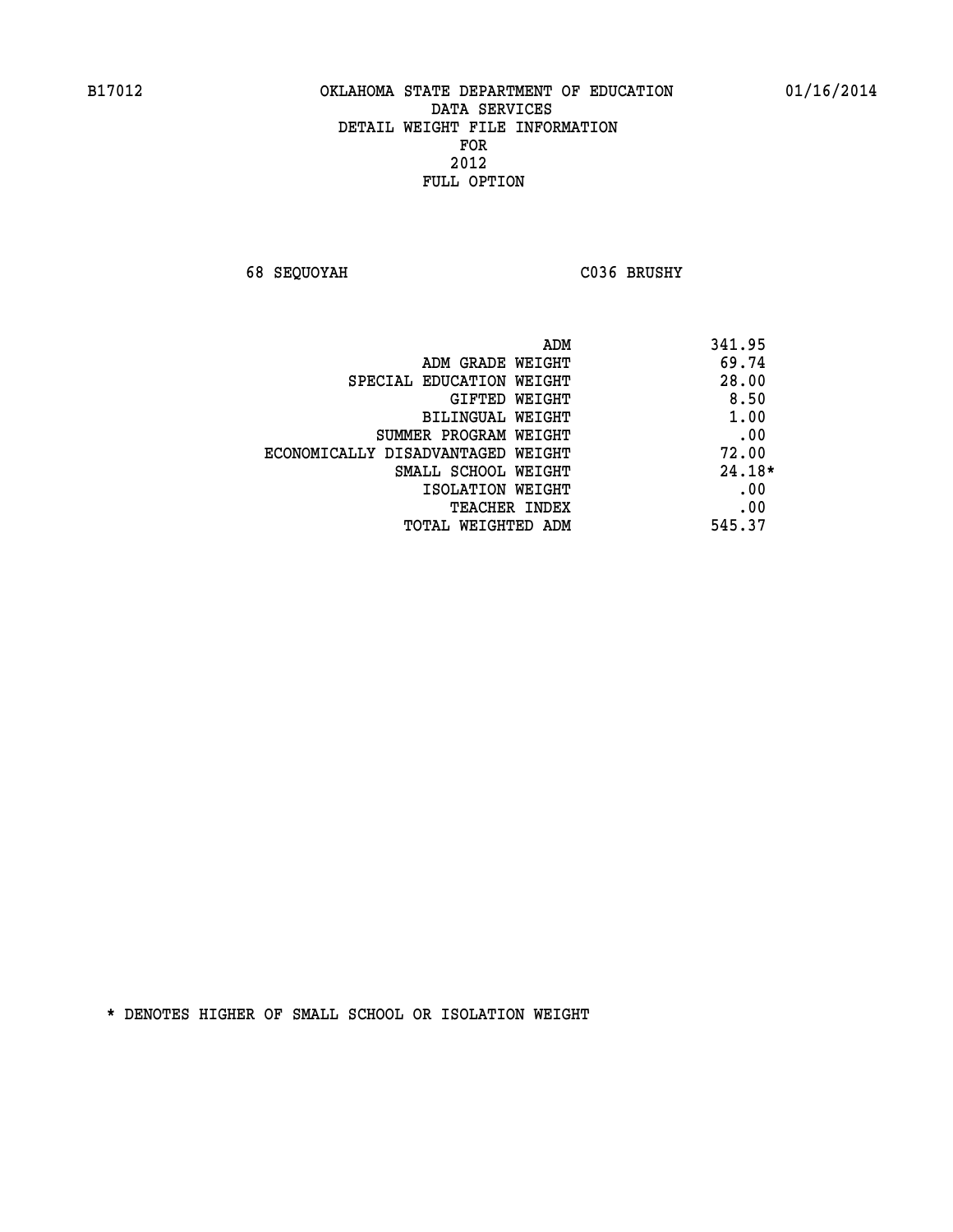**68 SEQUOYAH C050 BELFONTE** 

|                                   | 226.70<br>ADM |
|-----------------------------------|---------------|
| ADM GRADE WEIGHT                  | 43.41         |
| SPECIAL EDUCATION WEIGHT          | 28.30         |
| GIFTED WEIGHT                     | 6.46          |
| BILINGUAL WEIGHT                  | 19.00         |
| SUMMER PROGRAM WEIGHT             | .00           |
| ECONOMICALLY DISADVANTAGED WEIGHT | 51.50         |
| SMALL SCHOOL WEIGHT               | $25.91*$      |
| ISOLATION WEIGHT                  | .00           |
| <b>TEACHER INDEX</b>              | 12.12         |
| TOTAL WEIGHTED ADM                | 413.40        |
|                                   |               |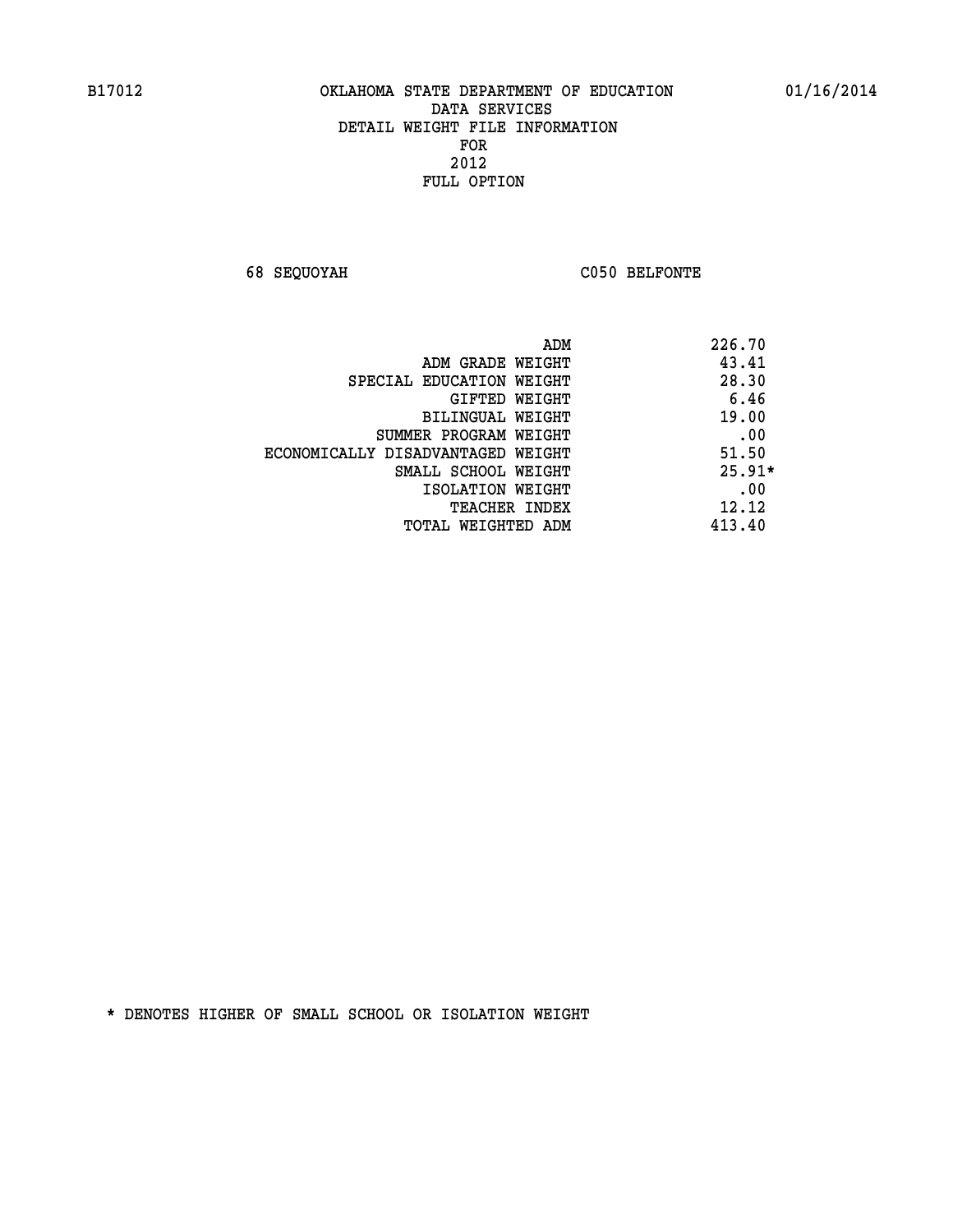**68 SEQUOYAH C068 MOFFETT** 

| ADM                               | 354.40   |
|-----------------------------------|----------|
| ADM GRADE WEIGHT                  | 74.39    |
| SPECIAL EDUCATION WEIGHT          | 25.00    |
| GIFTED WEIGHT                     | 9.52     |
| BILINGUAL WEIGHT                  | 15.25    |
| SUMMER PROGRAM WEIGHT             | .00      |
| ECONOMICALLY DISADVANTAGED WEIGHT | 80.25    |
| SMALL SCHOOL WEIGHT               | $23.39*$ |
| ISOLATION WEIGHT                  | .00      |
| <b>TEACHER INDEX</b>              | .00      |
| TOTAL WEIGHTED ADM                | 582.20   |
|                                   |          |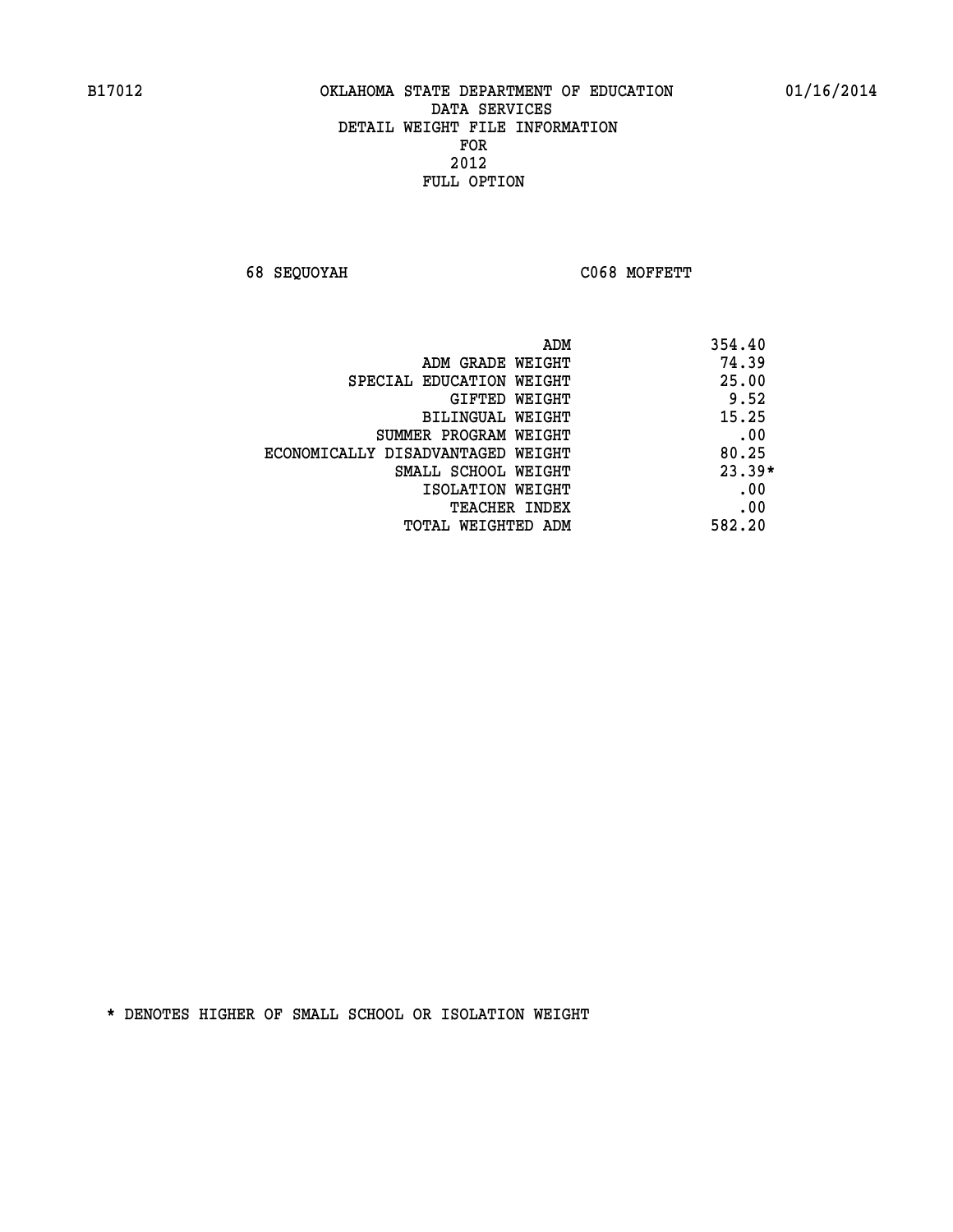**68 SEQUOYAH I001 SALLISAW** 

| 2,097.54 |
|----------|
| 441.01   |
| 348.15   |
| 86.02    |
| 32.25    |
| .00      |
| 382.50   |
| .00      |
| .00      |
| 3.51     |
| 3,390.98 |
|          |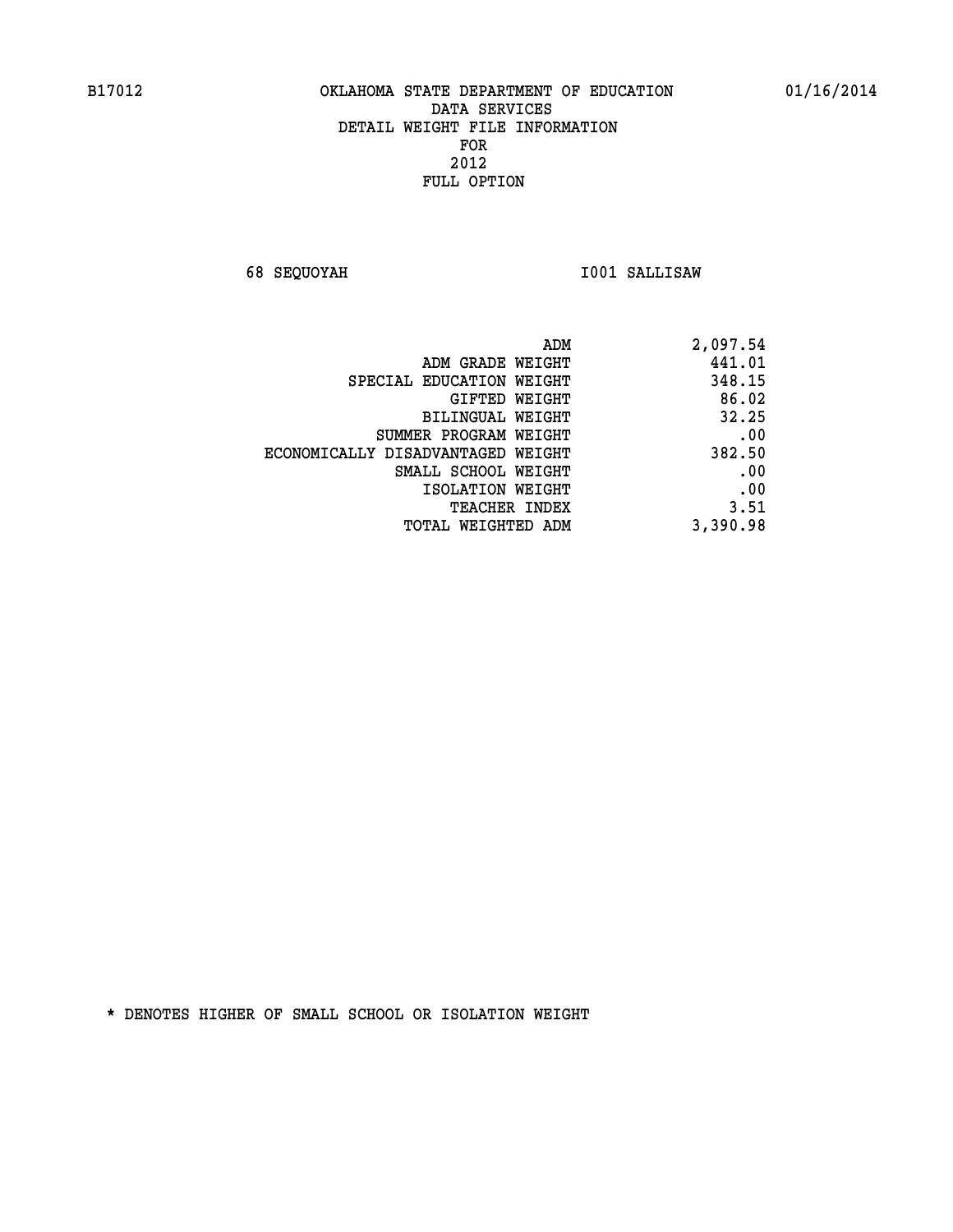**68 SEQUOYAH 1002 VIAN** 

| ADM                               | 1,008.61 |
|-----------------------------------|----------|
| ADM GRADE WEIGHT                  | 199.30   |
| SPECIAL EDUCATION WEIGHT          | 109.50   |
| <b>GIFTED WEIGHT</b>              | 27.88    |
| BILINGUAL WEIGHT                  | 6.50     |
| SUMMER PROGRAM WEIGHT             | .00      |
| ECONOMICALLY DISADVANTAGED WEIGHT | 193.75   |
| SMALL SCHOOL WEIGHT               | .00      |
| ISOLATION WEIGHT                  | .00      |
| <b>TEACHER INDEX</b>              | .00      |
| <b>TOTAL WEIGHTED ADM</b>         | 1,545.54 |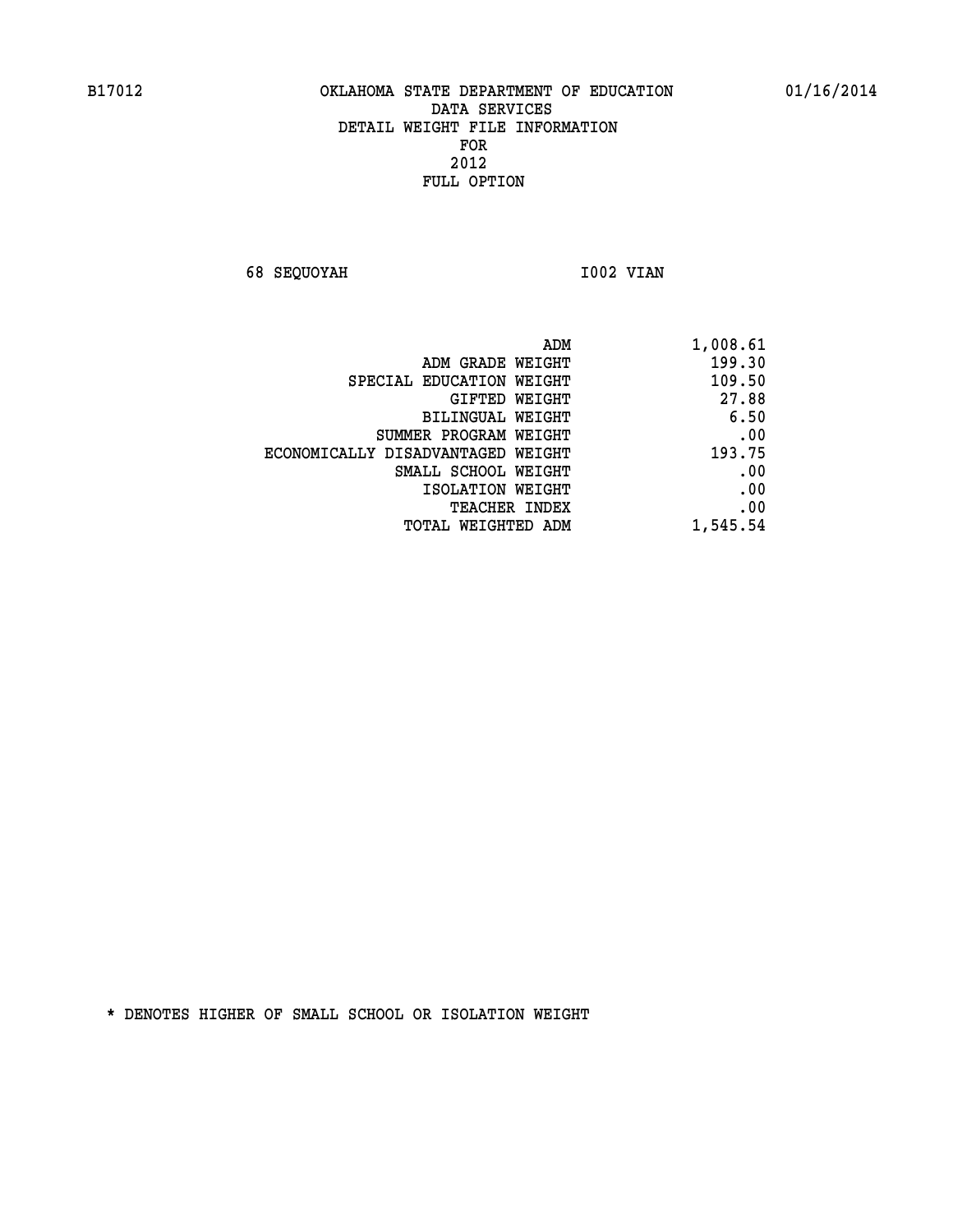**68 SEQUOYAH I003 MULDROW** 

| 1,630.12 |
|----------|
| 316.29   |
| 229.75   |
| 46.92    |
| 37.75    |
| .00      |
| 294.25   |
| .00      |
| .00      |
| 43.69    |
| 2,598.77 |
|          |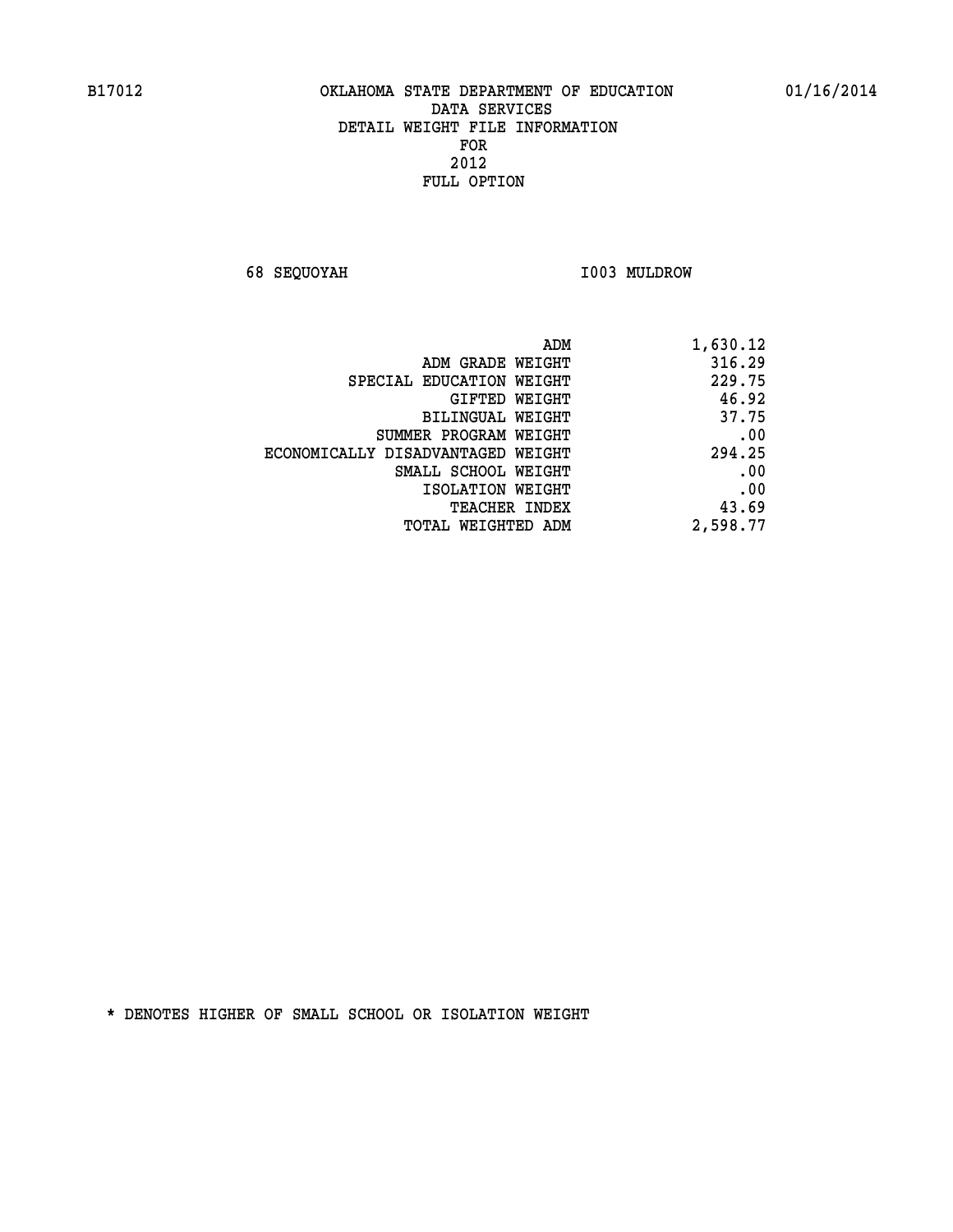**68 SEQUOYAH I004 GANS** 

|                                   | 405.05<br>ADM |
|-----------------------------------|---------------|
| ADM GRADE WEIGHT                  | 79.48         |
| SPECIAL EDUCATION WEIGHT          | 54.30         |
| GIFTED WEIGHT                     | 13.94         |
| BILINGUAL WEIGHT                  | 3.50          |
| SUMMER PROGRAM WEIGHT             | .00           |
| ECONOMICALLY DISADVANTAGED WEIGHT | 84.25         |
| SMALL SCHOOL WEIGHT               | 18.98*        |
| ISOLATION WEIGHT                  | .00           |
| <b>TEACHER INDEX</b>              | .00           |
| TOTAL WEIGHTED ADM                | 659.50        |
|                                   |               |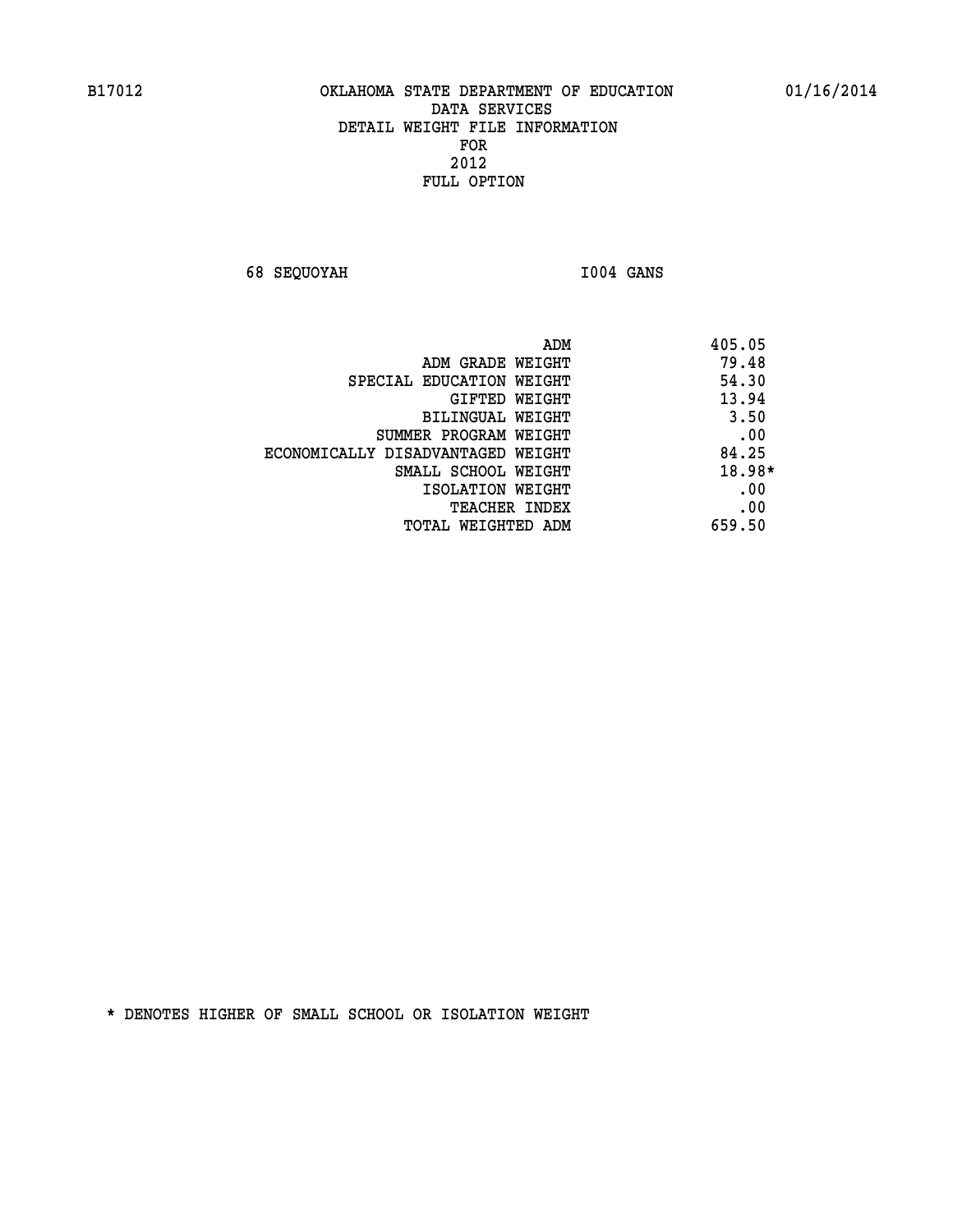**68 SEQUOYAH I005 ROLAND** 

|                                   | 228.80   |
|-----------------------------------|----------|
| ADM GRADE WEIGHT                  |          |
| SPECIAL EDUCATION WEIGHT          | 142.45   |
| GIFTED WEIGHT                     | 31.96    |
| BILINGUAL WEIGHT                  | 4.00     |
| SUMMER PROGRAM WEIGHT             | .00      |
| ECONOMICALLY DISADVANTAGED WEIGHT | 210.50   |
| SMALL SCHOOL WEIGHT               | .00      |
| ISOLATION WEIGHT                  | .00      |
| <b>TEACHER INDEX</b>              | 16.53    |
| TOTAL WEIGHTED ADM                | 1,799.79 |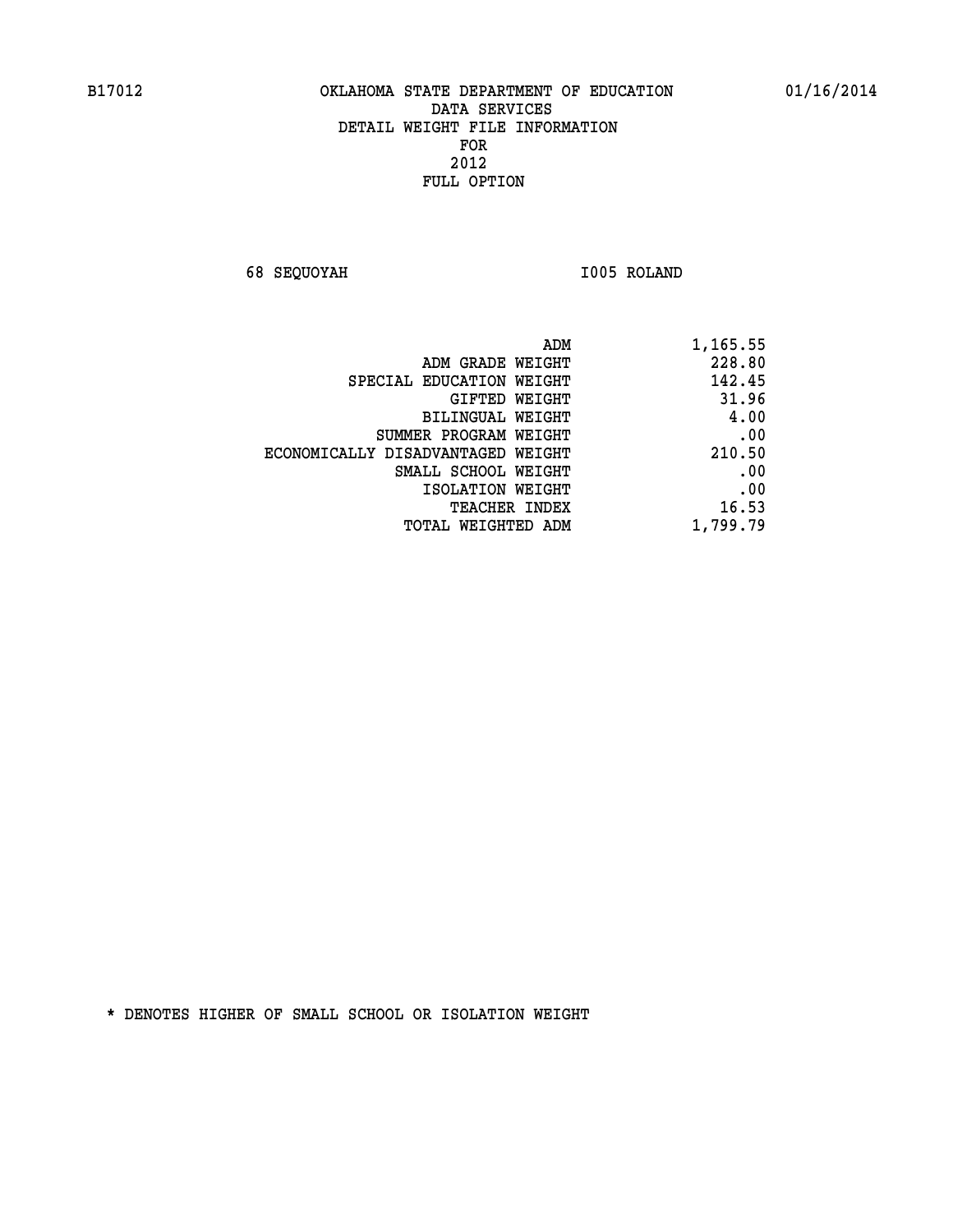**68 SEQUOYAH I006 GORE** 

| ADM                               | 527.96 |
|-----------------------------------|--------|
| ADM GRADE WEIGHT                  | 114.61 |
| SPECIAL EDUCATION WEIGHT          | 79.10  |
| GIFTED WEIGHT                     | 15.30  |
| BILINGUAL WEIGHT                  | 2.00   |
| SUMMER PROGRAM WEIGHT             | .00    |
| ECONOMICALLY DISADVANTAGED WEIGHT | 101.25 |
| SMALL SCHOOL WEIGHT               | $.21*$ |
| ISOLATION WEIGHT                  | .00    |
| <b>TEACHER INDEX</b>              | .00    |
| TOTAL WEIGHTED ADM                | 840.43 |
|                                   |        |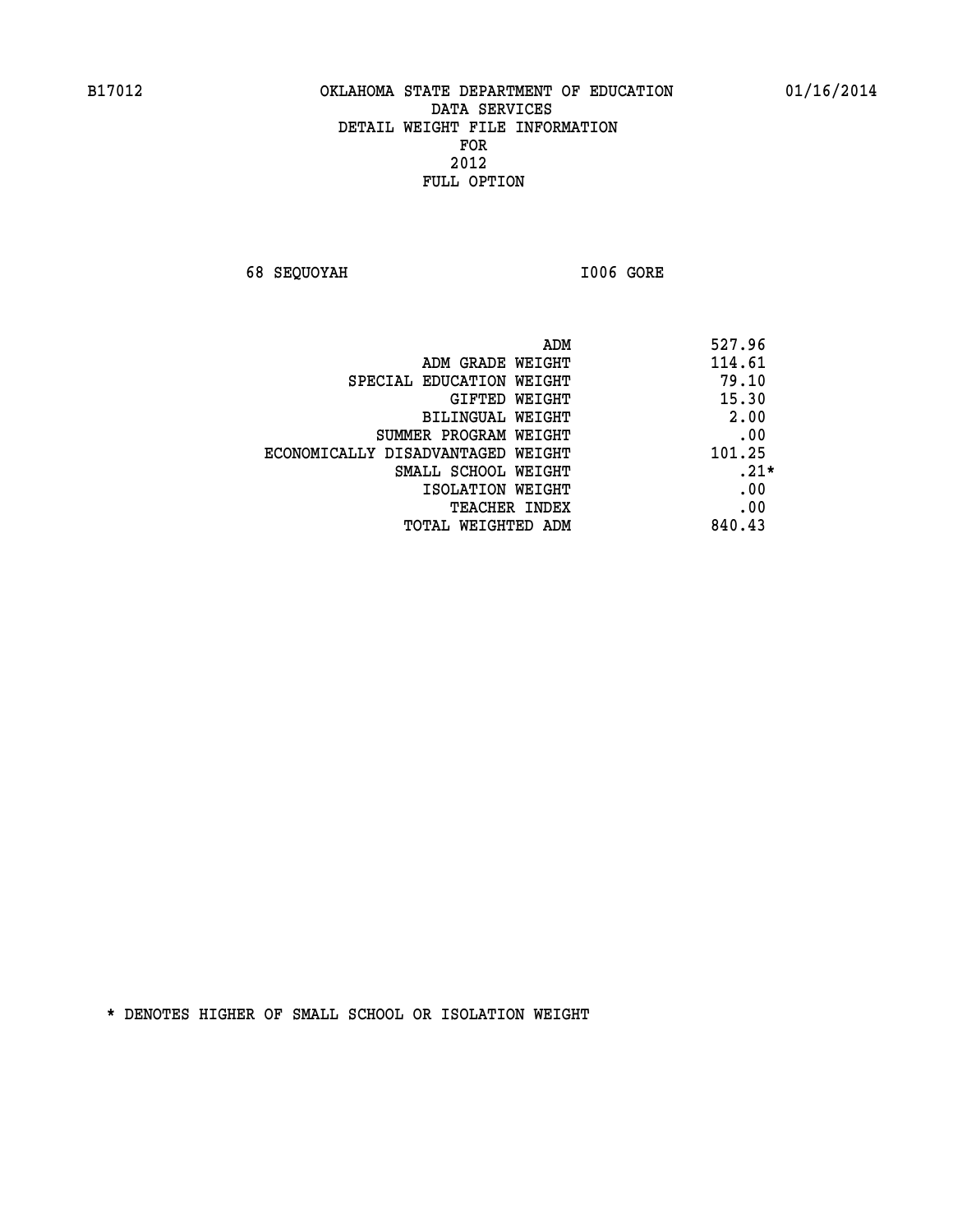**68 SEQUOYAH I007 CENTRAL** 

| 527.40<br>ADM |                                   |
|---------------|-----------------------------------|
| 103.90        | ADM GRADE WEIGHT                  |
| 53.05         | SPECIAL EDUCATION WEIGHT          |
| 31.62         | GIFTED WEIGHT                     |
| .25           | BILINGUAL WEIGHT                  |
| .00           | SUMMER PROGRAM WEIGHT             |
| 104.50        | ECONOMICALLY DISADVANTAGED WEIGHT |
| $.32*$        | SMALL SCHOOL WEIGHT               |
| .00           | ISOLATION WEIGHT                  |
| .00           | <b>TEACHER INDEX</b>              |
| 821.04        | TOTAL WEIGHTED ADM                |
|               |                                   |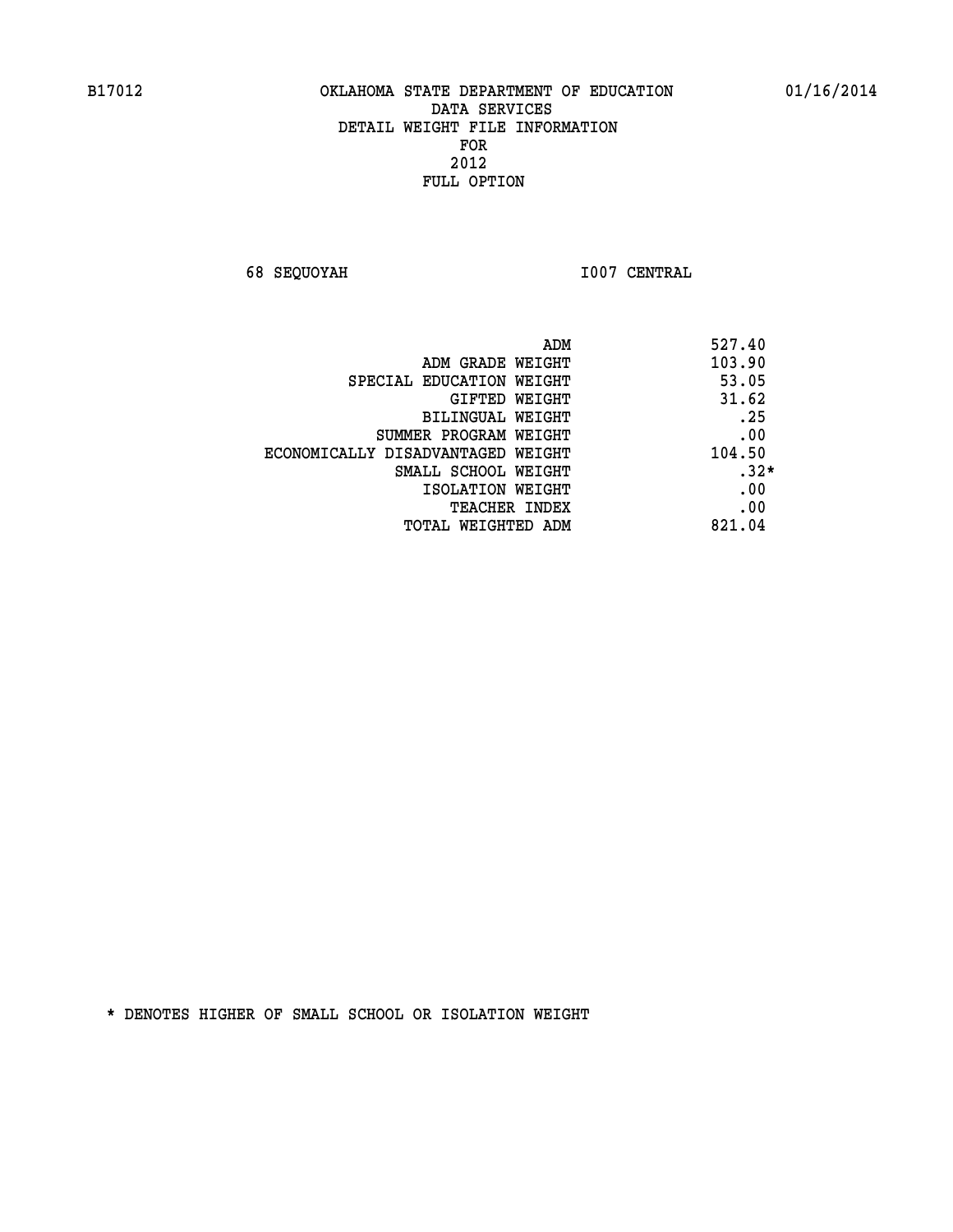**69 STEPHENS C082 GRANDVIEW** 

| ADM<br>147.50                              |      |
|--------------------------------------------|------|
| 32.37<br>ADM GRADE WEIGHT                  |      |
| SPECIAL EDUCATION WEIGHT                   | 5.70 |
| 3.74<br>GIFTED WEIGHT                      |      |
| BILINGUAL WEIGHT                           | .00  |
| SUMMER PROGRAM WEIGHT                      | .00  |
| 20.50<br>ECONOMICALLY DISADVANTAGED WEIGHT |      |
| $21.27*$<br>SMALL SCHOOL WEIGHT            |      |
| ISOLATION WEIGHT                           | .00  |
| 8.26<br><b>TEACHER INDEX</b>               |      |
| 239.34<br>TOTAL WEIGHTED ADM               |      |
|                                            |      |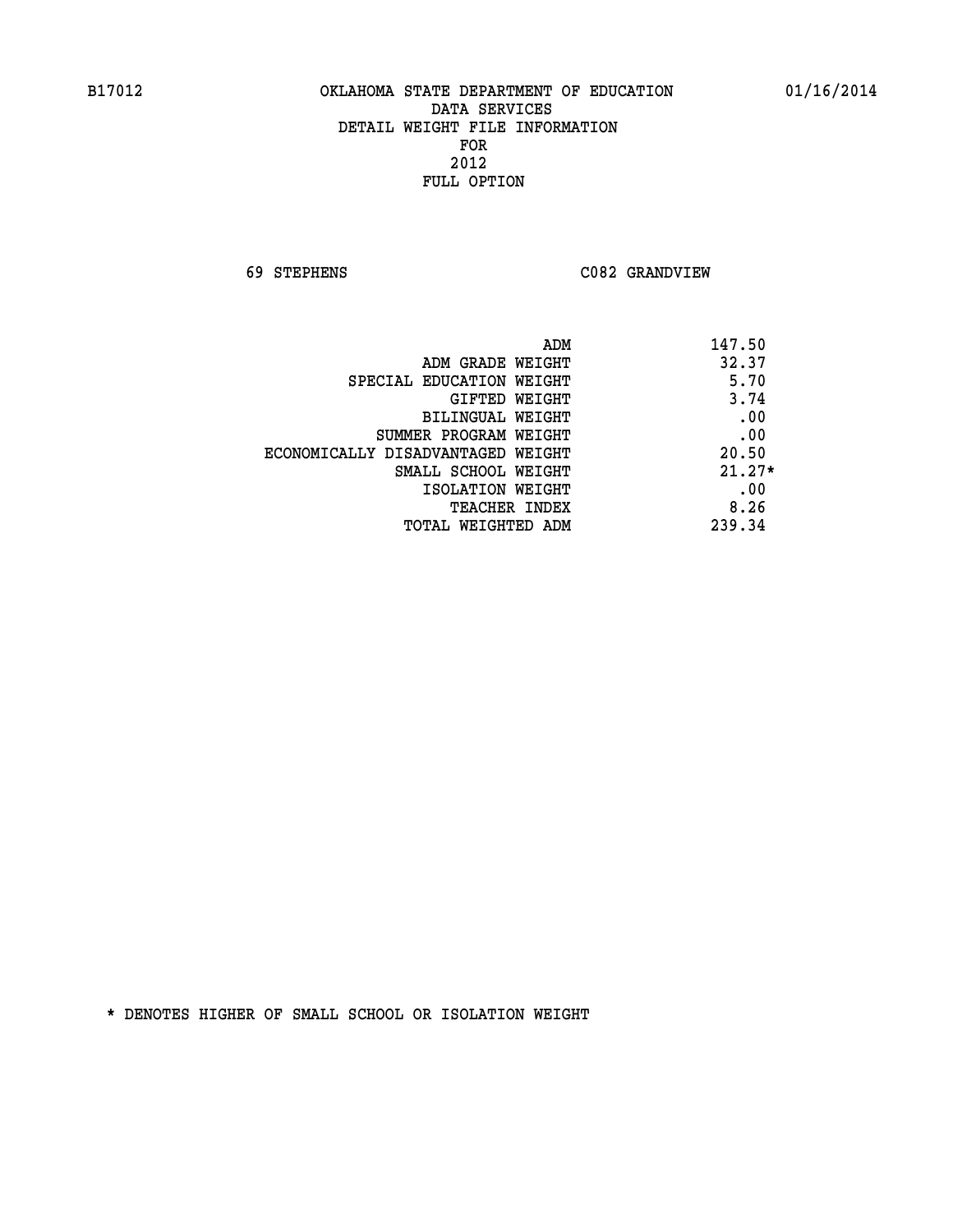**69 STEPHENS I001 DUNCAN** 

| 3,861.28 |
|----------|
| 751.27   |
| 391.30   |
| 120.36   |
| 76.75    |
| .00      |
| 547.50   |
| .00      |
| .00      |
| 69.66    |
| 5,818.12 |
|          |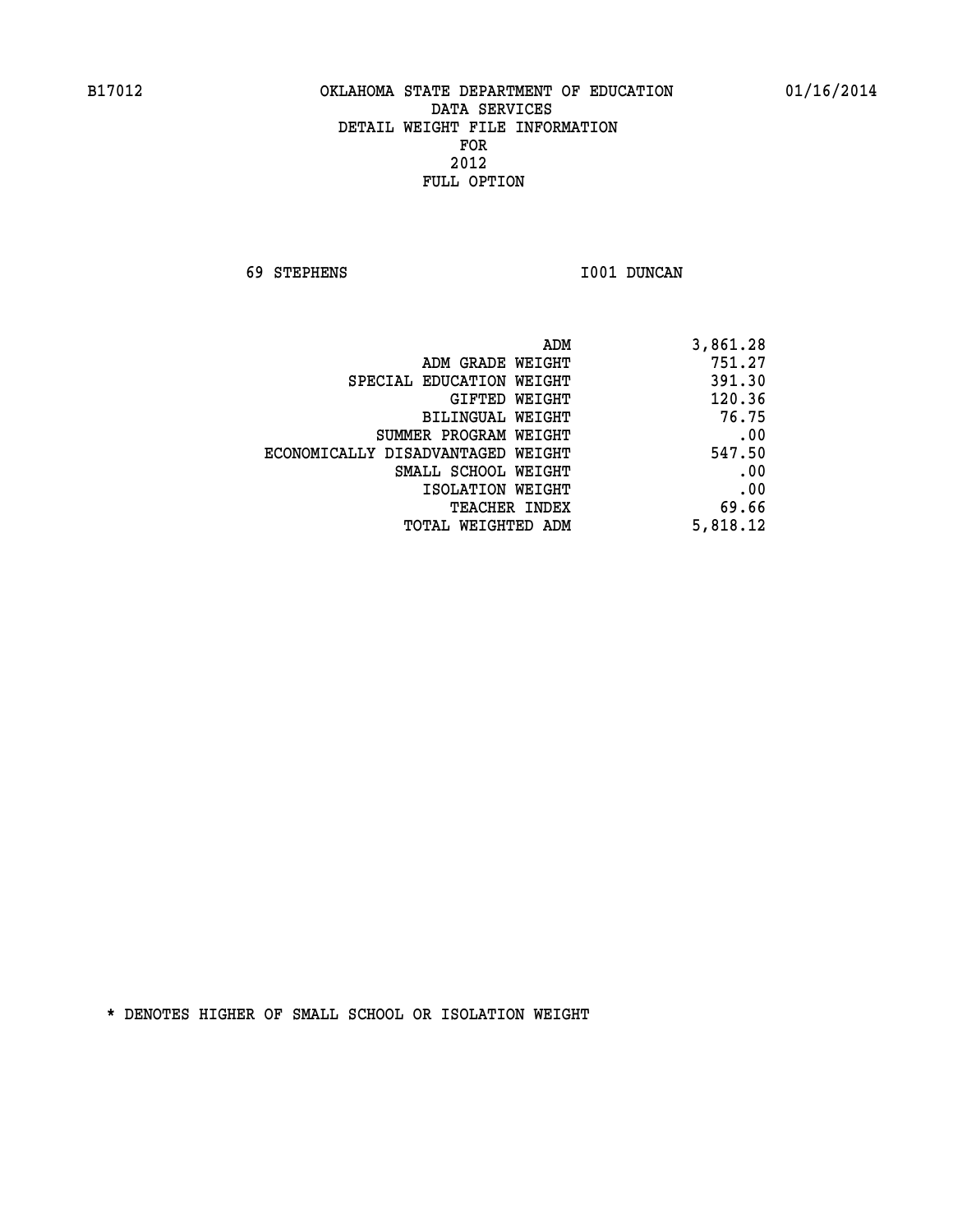**69 STEPHENS I002 COMANCHE** 

| 1,078.81 |
|----------|
| 210.59   |
| 142.25   |
| 81.94    |
| 7.50     |
| .00      |
| 142.75   |
| .00      |
| .00      |
| 41.53    |
| 1,705.37 |
|          |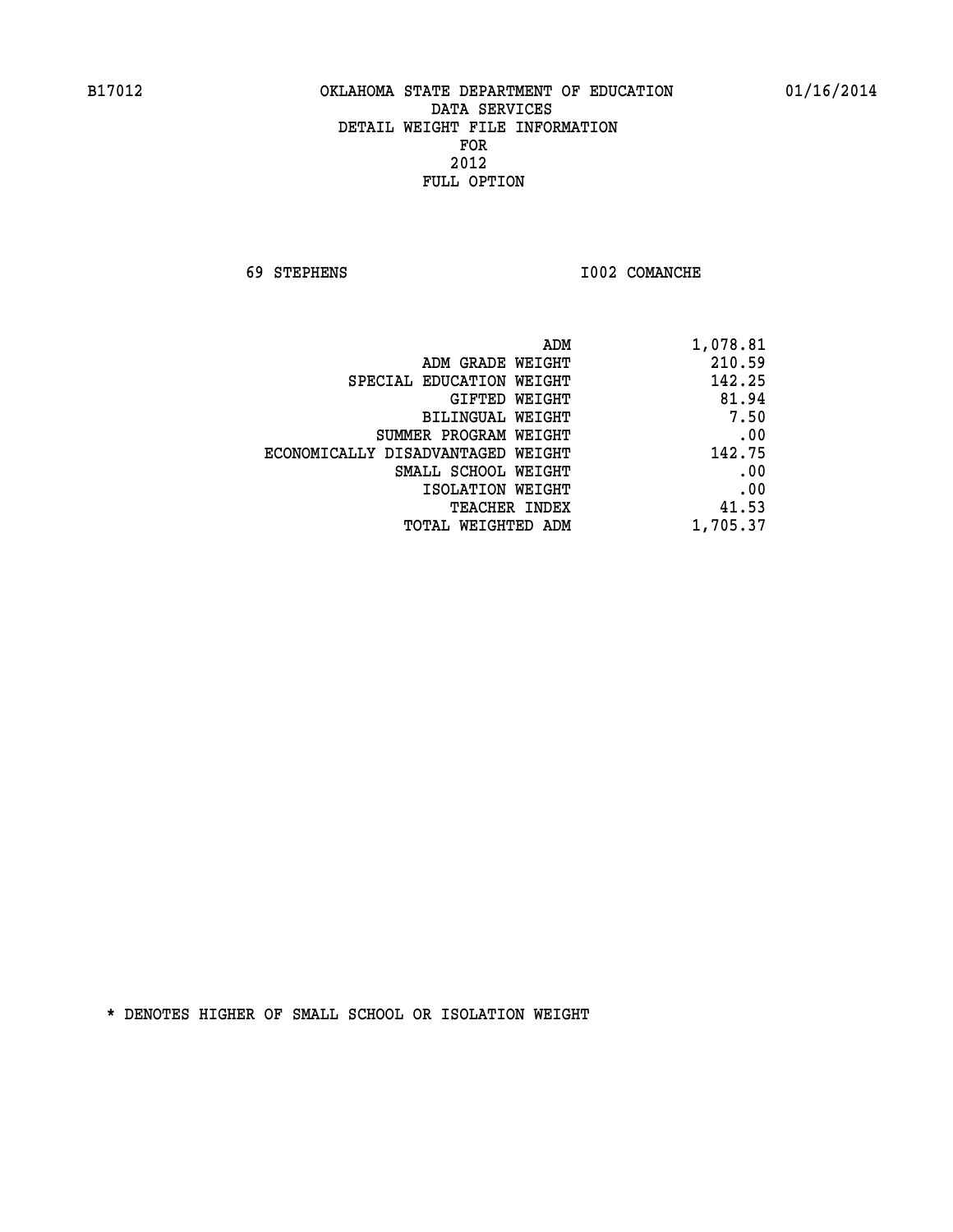**69 STEPHENS I003 MARLOW** 

| 1,387.00 | ADM                               |  |
|----------|-----------------------------------|--|
| 225.59   | ADM GRADE WEIGHT                  |  |
| 191.20   | SPECIAL EDUCATION WEIGHT          |  |
| 51.34    | GIFTED WEIGHT                     |  |
| 3.75     | BILINGUAL WEIGHT                  |  |
| .00      | SUMMER PROGRAM WEIGHT             |  |
| 178.25   | ECONOMICALLY DISADVANTAGED WEIGHT |  |
| .00      | SMALL SCHOOL WEIGHT               |  |
| .00      | ISOLATION WEIGHT                  |  |
| 7.34     | <b>TEACHER INDEX</b>              |  |
| 2,044.47 | <b>TOTAL WEIGHTED ADM</b>         |  |
|          |                                   |  |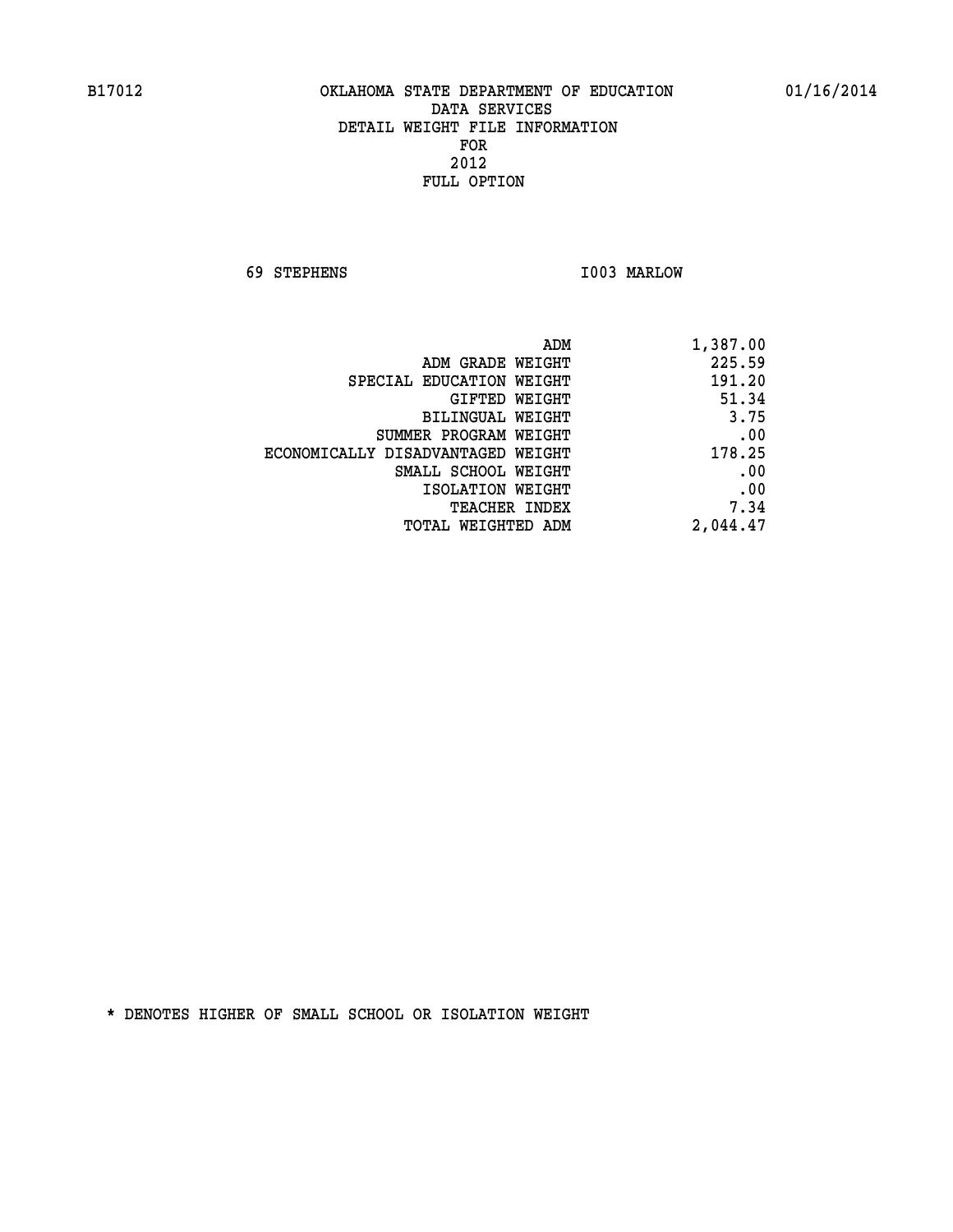**69 STEPHENS I015 VELMA-ALMA** 

|                                   | ADM | 428.39    |
|-----------------------------------|-----|-----------|
| ADM GRADE WEIGHT                  |     | 89.69     |
| SPECIAL EDUCATION WEIGHT          |     | 35.45     |
| GIFTED WEIGHT                     |     | 20.40     |
| BILINGUAL WEIGHT                  |     | 1.75      |
| SUMMER PROGRAM WEIGHT             |     | .00       |
| ECONOMICALLY DISADVANTAGED WEIGHT |     | 38.75     |
| SMALL SCHOOL WEIGHT               |     | 16.30     |
| ISOLATION WEIGHT                  |     | $124.70*$ |
| TEACHER INDEX                     |     | 36.97     |
| TOTAL WEIGHTED ADM                |     | 776.10    |
|                                   |     |           |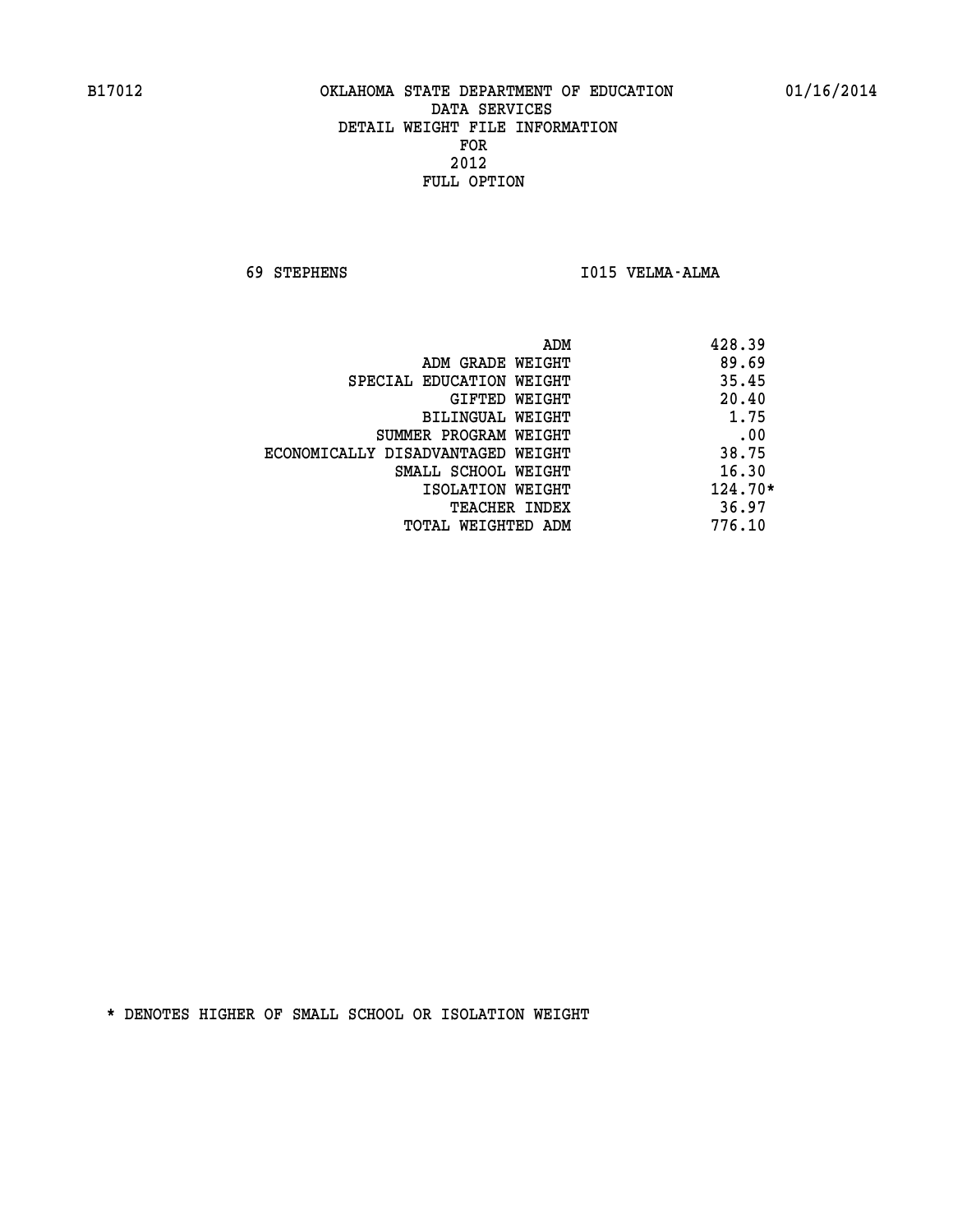**69 STEPHENS I021 EMPIRE** 

|                                   | ADM | 485.50  |
|-----------------------------------|-----|---------|
| ADM GRADE WEIGHT                  |     | 100.02  |
| SPECIAL EDUCATION WEIGHT          |     | 35.10   |
| GIFTED WEIGHT                     |     | 15.64   |
| BILINGUAL WEIGHT                  |     | 5.25    |
| SUMMER PROGRAM WEIGHT             |     | .00     |
| ECONOMICALLY DISADVANTAGED WEIGHT |     | 67.50   |
| SMALL SCHOOL WEIGHT               |     | $7.98*$ |
| ISOLATION WEIGHT                  |     | .00     |
| <b>TEACHER INDEX</b>              |     | .00     |
| TOTAL WEIGHTED ADM                |     | 716.99  |
|                                   |     |         |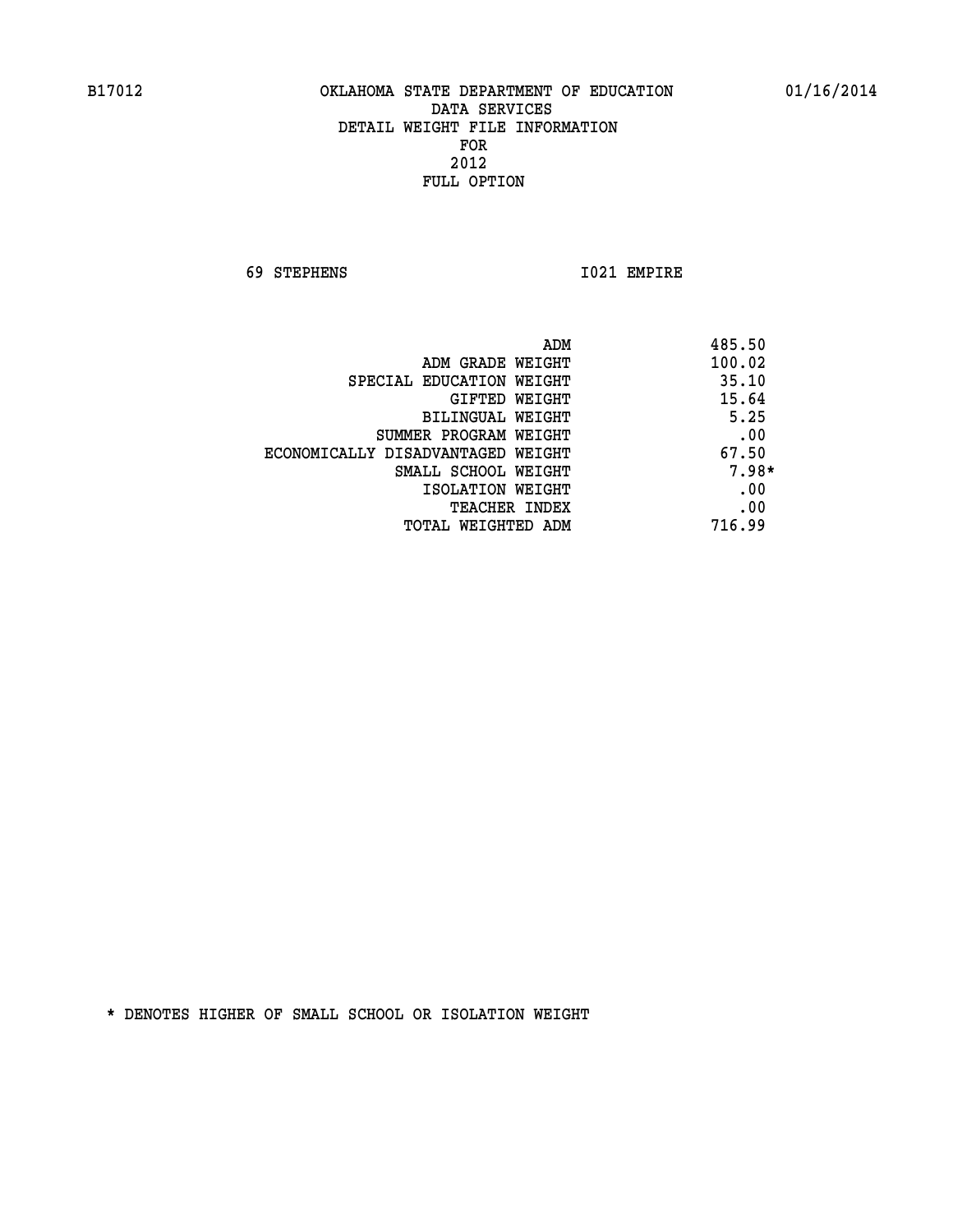**69 STEPHENS I034 CENTRAL HIGH** 

|                                   | ADM | 412.67   |
|-----------------------------------|-----|----------|
| ADM GRADE WEIGHT                  |     | 83.68    |
| SPECIAL EDUCATION WEIGHT          |     | 23.75    |
| GIFTED WEIGHT                     |     | 14.62    |
| BILINGUAL WEIGHT                  |     | 1.25     |
| SUMMER PROGRAM WEIGHT             |     | 1.20     |
| ECONOMICALLY DISADVANTAGED WEIGHT |     | 39.75    |
| SMALL SCHOOL WEIGHT               |     | $18.15*$ |
| ISOLATION WEIGHT                  |     | .00      |
| <b>TEACHER INDEX</b>              |     | 22.09    |
| TOTAL WEIGHTED ADM                |     | 617.16   |
|                                   |     |          |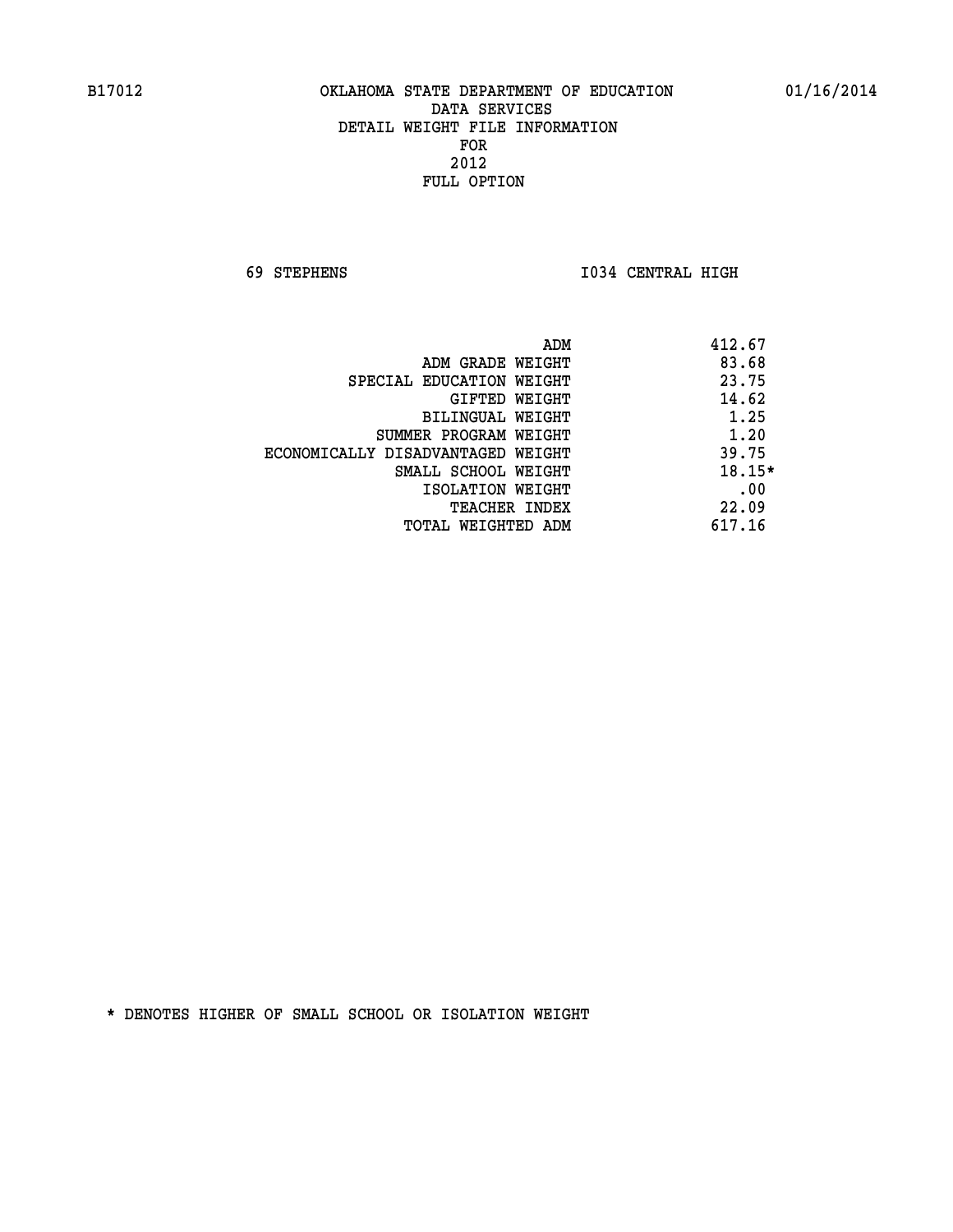**69 STEPHENS I042 BRAY-DOYLE** 

|                                   | ADM | 359.42  |
|-----------------------------------|-----|---------|
| ADM GRADE WEIGHT                  |     | 69.94   |
| SPECIAL EDUCATION WEIGHT          |     | 43.20   |
| GIFTED WEIGHT                     |     | 16.32   |
| BILINGUAL WEIGHT                  |     | .00     |
| SUMMER PROGRAM WEIGHT             |     | .00     |
| ECONOMICALLY DISADVANTAGED WEIGHT |     | 46.75   |
| SMALL SCHOOL WEIGHT               |     | 23.04   |
| ISOLATION WEIGHT                  |     | 136.58* |
| TEACHER INDEX                     |     | .00     |
| TOTAL WEIGHTED ADM                |     | 672.21  |
|                                   |     |         |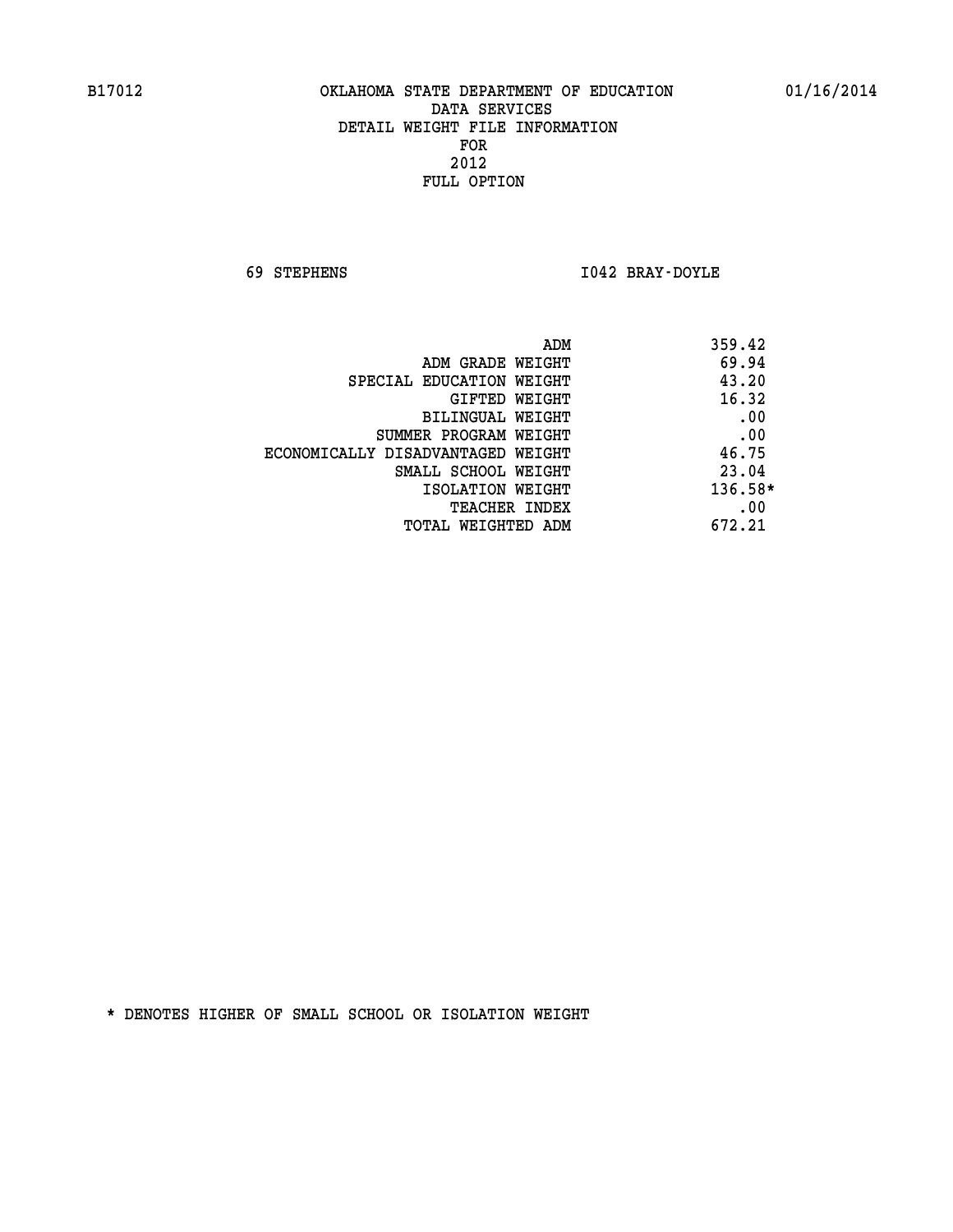**70 TEXAS C009 OPTIMA** 

|                                   | 81.41<br>ADM |
|-----------------------------------|--------------|
| ADM GRADE WEIGHT                  | 13.96        |
| SPECIAL EDUCATION WEIGHT          | 6.15         |
| GIFTED WEIGHT                     | .00          |
| BILINGUAL WEIGHT                  | 13.75        |
| SUMMER PROGRAM WEIGHT             | .00          |
| ECONOMICALLY DISADVANTAGED WEIGHT | 18.75        |
| SMALL SCHOOL WEIGHT               | $13.78*$     |
| ISOLATION WEIGHT                  | .00          |
| <b>TEACHER INDEX</b>              | .00          |
| TOTAL WEIGHTED ADM                | 147.80       |
|                                   |              |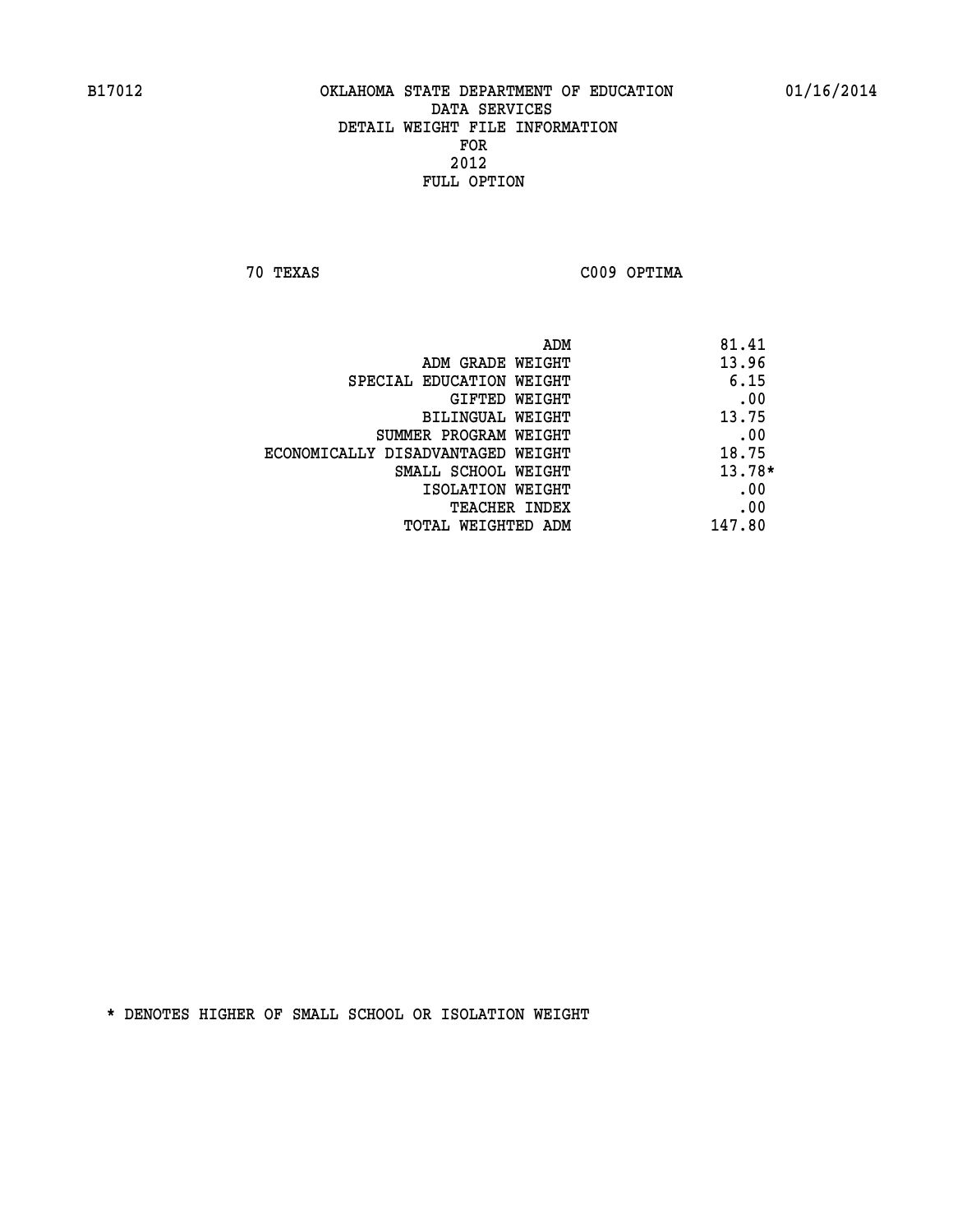**70 TEXAS C080 STRAIGHT** 

| ADM                               | 41.95   |
|-----------------------------------|---------|
| ADM GRADE WEIGHT                  | 8.04    |
| SPECIAL EDUCATION WEIGHT          | .95     |
| GIFTED WEIGHT                     | .00     |
| BILINGUAL WEIGHT                  | 2.25    |
| SUMMER PROGRAM WEIGHT             | .00     |
| ECONOMICALLY DISADVANTAGED WEIGHT | 5.00    |
| SMALL SCHOOL WEIGHT               | $7.72*$ |
| ISOLATION WEIGHT                  | 5.24    |
| <b>TEACHER INDEX</b>              | 4.74    |
| TOTAL WEIGHTED ADM                | 70.65   |
|                                   |         |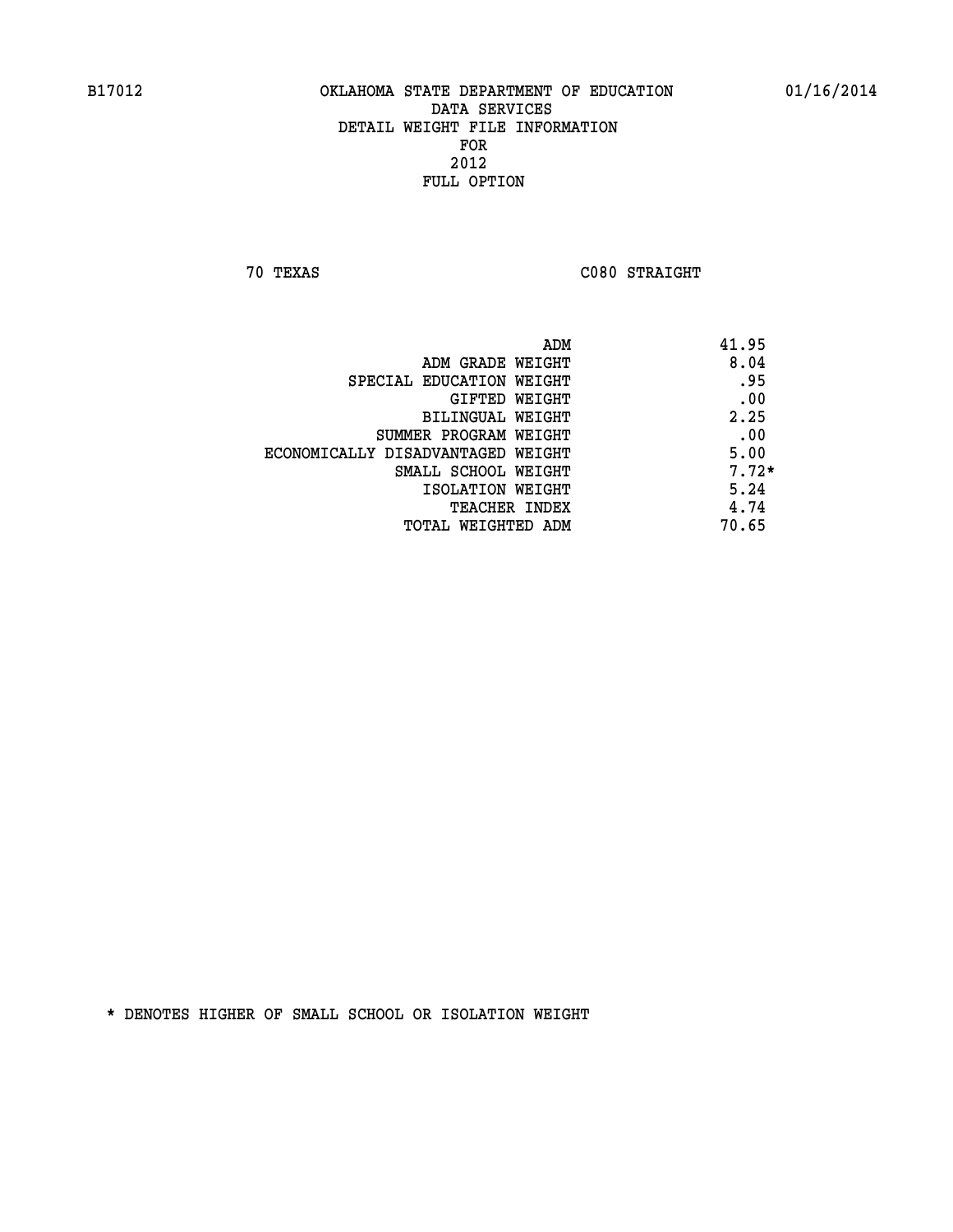**70 TEXAS I001 YARBROUGH** 

|                                   | ADM | 139.90    |
|-----------------------------------|-----|-----------|
| ADM GRADE WEIGHT                  |     | 25.10     |
| SPECIAL EDUCATION WEIGHT          |     | 10.85     |
| GIFTED WEIGHT                     |     | 3.74      |
| BILINGUAL WEIGHT                  |     | 14.25     |
| SUMMER PROGRAM WEIGHT             |     | .00       |
| ECONOMICALLY DISADVANTAGED WEIGHT |     | 24.00     |
| SMALL SCHOOL WEIGHT               |     | 20.58     |
| ISOLATION WEIGHT                  |     | $124.51*$ |
| TEACHER INDEX                     |     | 2.82      |
| TOTAL WEIGHTED ADM                |     | 345.17    |
|                                   |     |           |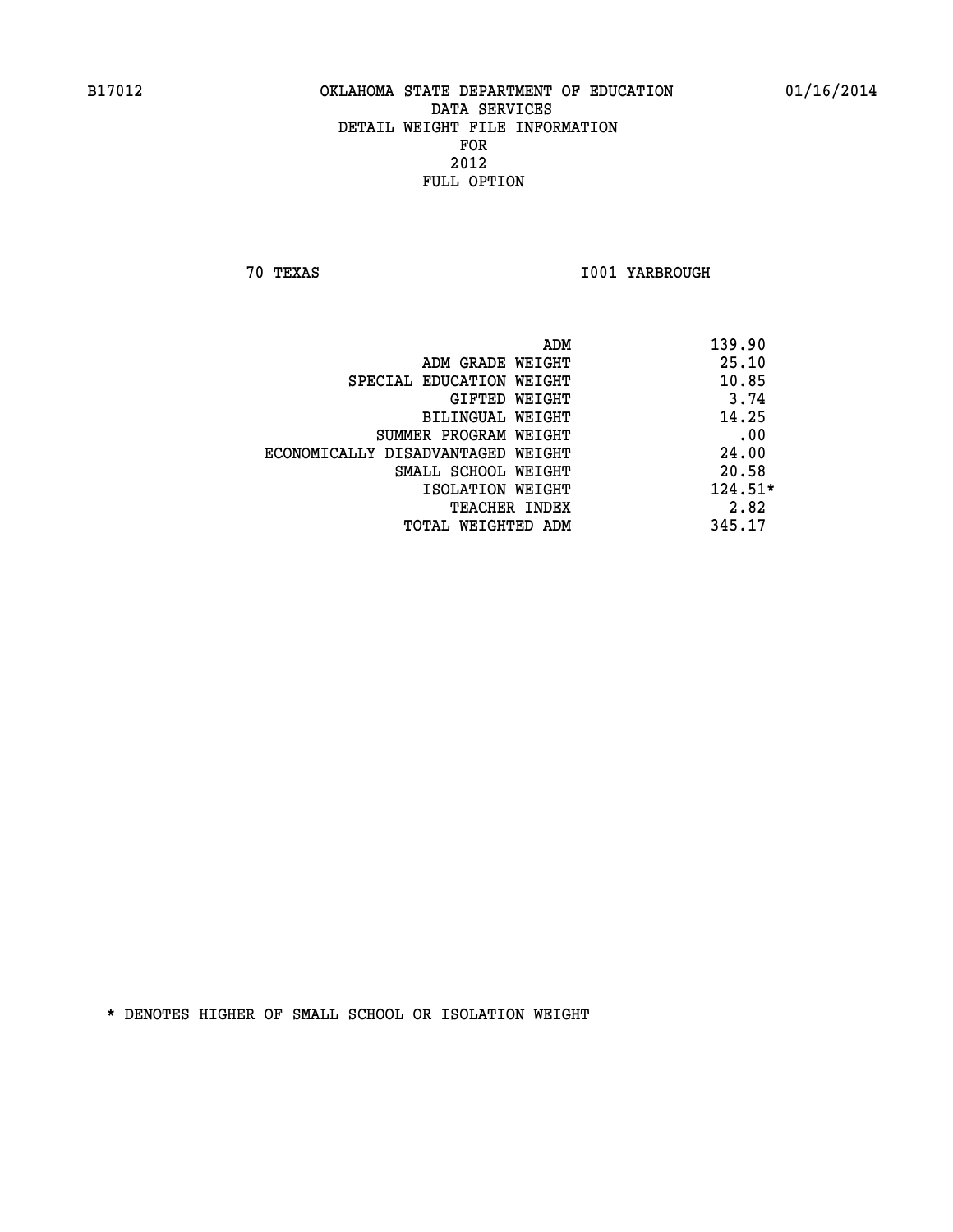**70 TEXAS I008 GUYMON** 

| ADM                               | 2,803.81 |
|-----------------------------------|----------|
| ADM GRADE WEIGHT                  | 469.05   |
| SPECIAL EDUCATION WEIGHT          | 236.60   |
| GIFTED WEIGHT                     | 62.90    |
| <b>BILINGUAL WEIGHT</b>           | 403.50   |
| SUMMER PROGRAM WEIGHT             | .00      |
| ECONOMICALLY DISADVANTAGED WEIGHT | 509.75   |
| SMALL SCHOOL WEIGHT               | .00      |
| ISOLATION WEIGHT                  | .00      |
| TEACHER INDEX                     | .00      |
| TOTAL WEIGHTED ADM                | 4,485.61 |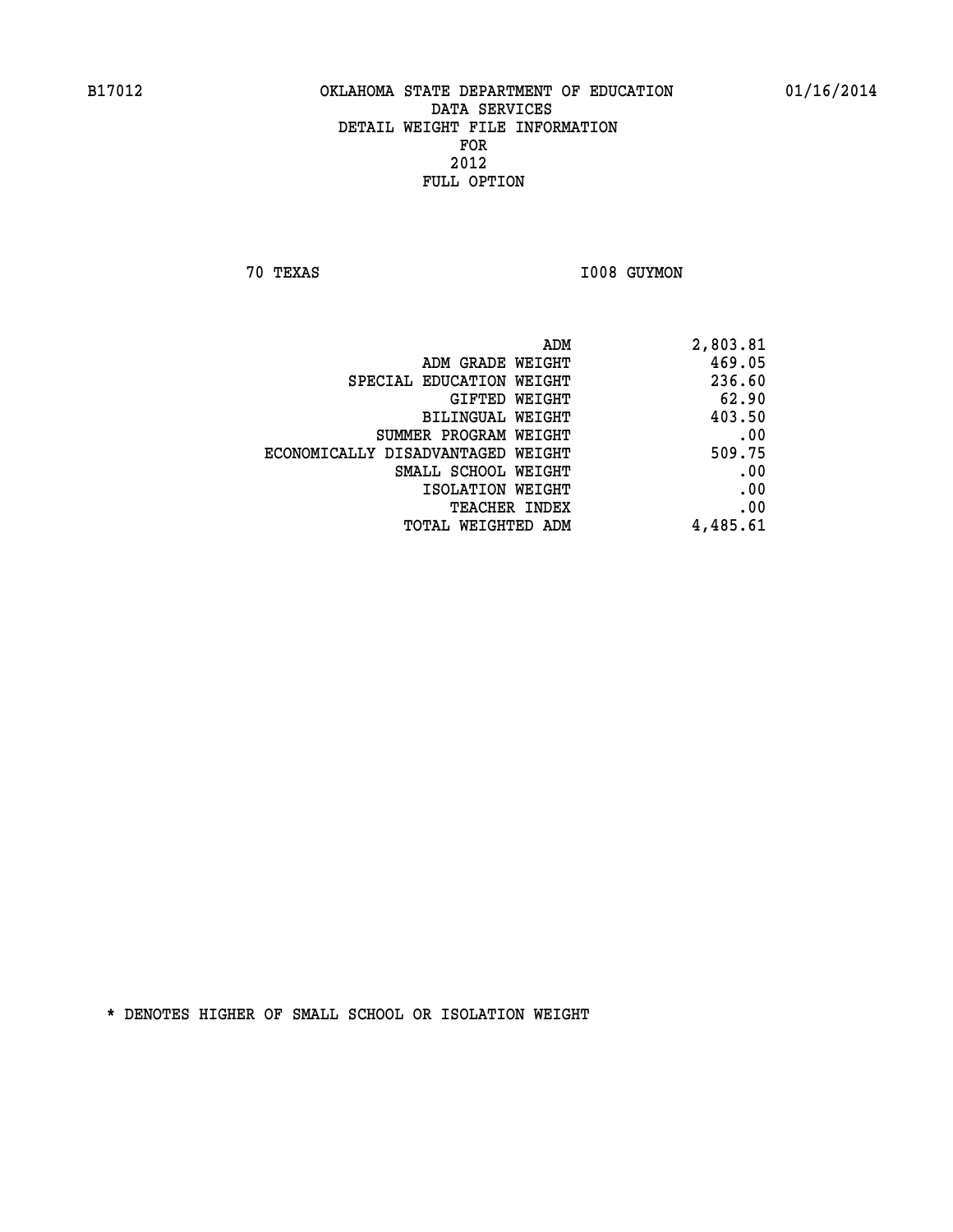**70 TEXAS I015 HARDESTY** 

|                                   | ADM | 77.67    |
|-----------------------------------|-----|----------|
| ADM GRADE WEIGHT                  |     | 14.04    |
| SPECIAL EDUCATION WEIGHT          |     | 12.35    |
| GIFTED WEIGHT                     |     | 2.04     |
| BILINGUAL WEIGHT                  |     | 4.25     |
| SUMMER PROGRAM WEIGHT             |     | .00      |
| ECONOMICALLY DISADVANTAGED WEIGHT |     | 11.75    |
| SMALL SCHOOL WEIGHT               |     | 13.25    |
| ISOLATION WEIGHT                  |     | $77.71*$ |
| TEACHER INDEX                     |     | .00      |
| TOTAL WEIGHTED ADM                |     | 199.81   |
|                                   |     |          |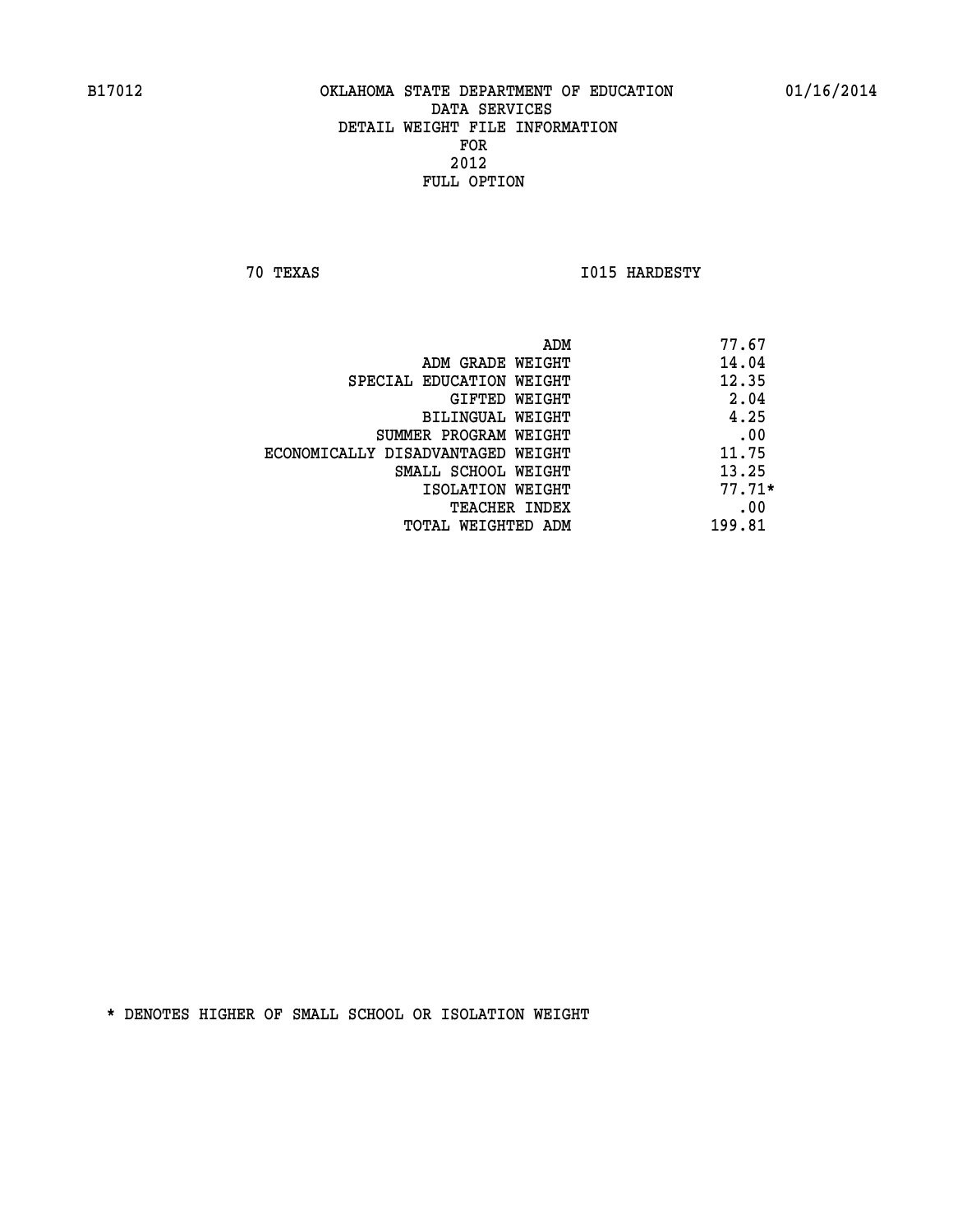**70 TEXAS I023 HOOKER** 

| 581.53<br>ADM |                                   |
|---------------|-----------------------------------|
| 93.16         | ADM GRADE WEIGHT                  |
| 42.65         | SPECIAL EDUCATION WEIGHT          |
| 10.54         | GIFTED WEIGHT                     |
| 44.50         | BILINGUAL WEIGHT                  |
| .00           | SUMMER PROGRAM WEIGHT             |
| 88.00         | ECONOMICALLY DISADVANTAGED WEIGHT |
| .00           | SMALL SCHOOL WEIGHT               |
| $186.09*$     | ISOLATION WEIGHT                  |
| .00           | TEACHER INDEX                     |
| 1,046.47      | TOTAL WEIGHTED ADM                |
|               |                                   |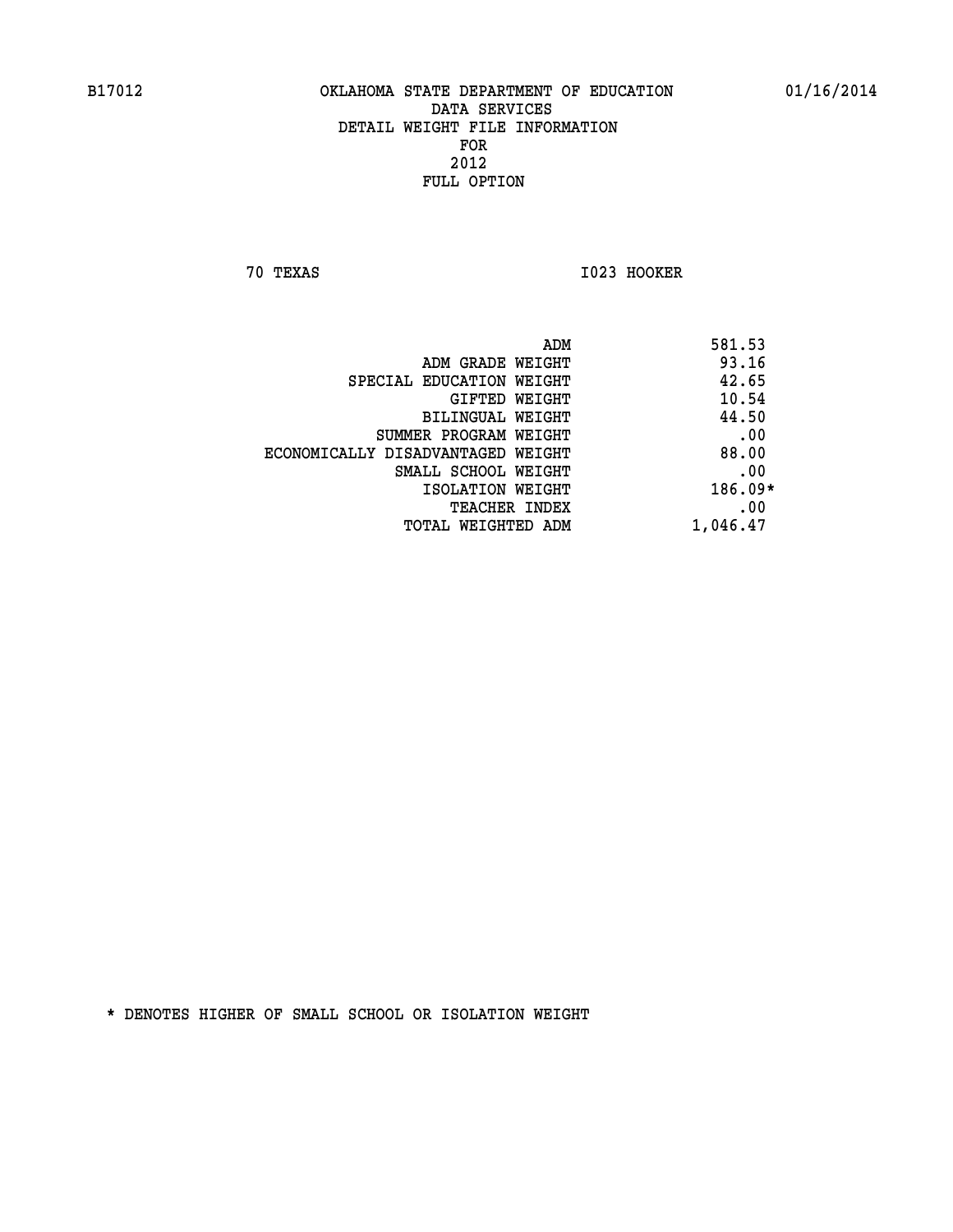**70 TEXAS I053 TYRONE** 

|                                   | ADM | 251.73   |
|-----------------------------------|-----|----------|
| ADM GRADE WEIGHT                  |     | 49.70    |
| SPECIAL EDUCATION WEIGHT          |     | 19.80    |
| GIFTED WEIGHT                     |     | 6.12     |
| BILINGUAL WEIGHT                  |     | 15.75    |
| SUMMER PROGRAM WEIGHT             |     | 1.20     |
| ECONOMICALLY DISADVANTAGED WEIGHT |     | 44.00    |
| SMALL SCHOOL WEIGHT               |     | $26.39*$ |
| ISOLATION WEIGHT                  |     | .00      |
| TEACHER INDEX                     |     | .00      |
| TOTAL WEIGHTED ADM                |     | 414.69   |
|                                   |     |          |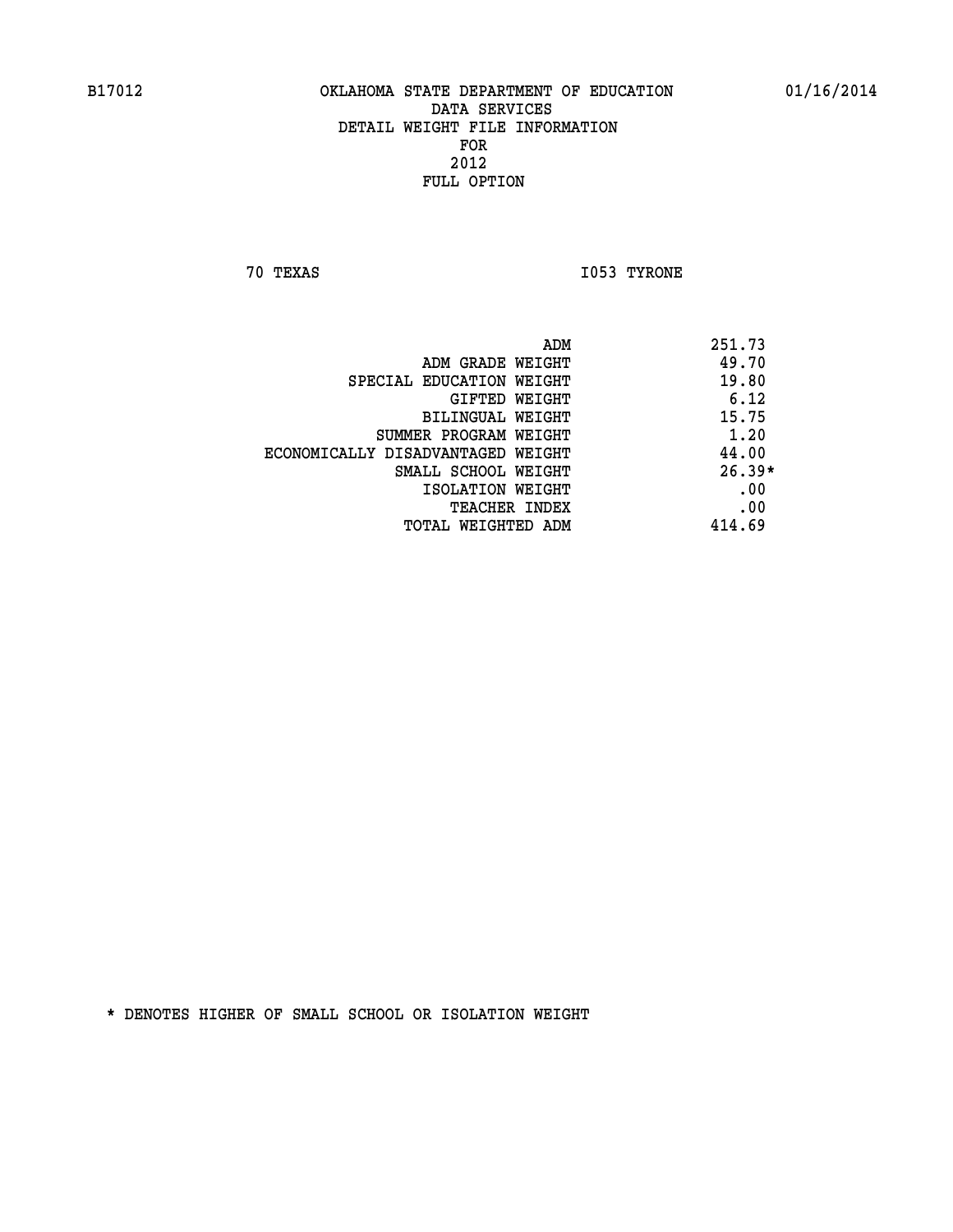**70 TEXAS I060 GOODWELL** 

|                                   | ADM | 197.86   |
|-----------------------------------|-----|----------|
| ADM GRADE WEIGHT                  |     | 32.50    |
| SPECIAL EDUCATION WEIGHT          |     | 13.50    |
| GIFTED WEIGHT                     |     | 5.44     |
| BILINGUAL WEIGHT                  |     | 7.75     |
| SUMMER PROGRAM WEIGHT             |     | .00      |
| ECONOMICALLY DISADVANTAGED WEIGHT |     | 22.50    |
| SMALL SCHOOL WEIGHT               |     | 24.77    |
| ISOLATION WEIGHT                  |     | $56.19*$ |
| <b>TEACHER INDEX</b>              |     | 10.87    |
| TOTAL WEIGHTED ADM                |     | 346.61   |
|                                   |     |          |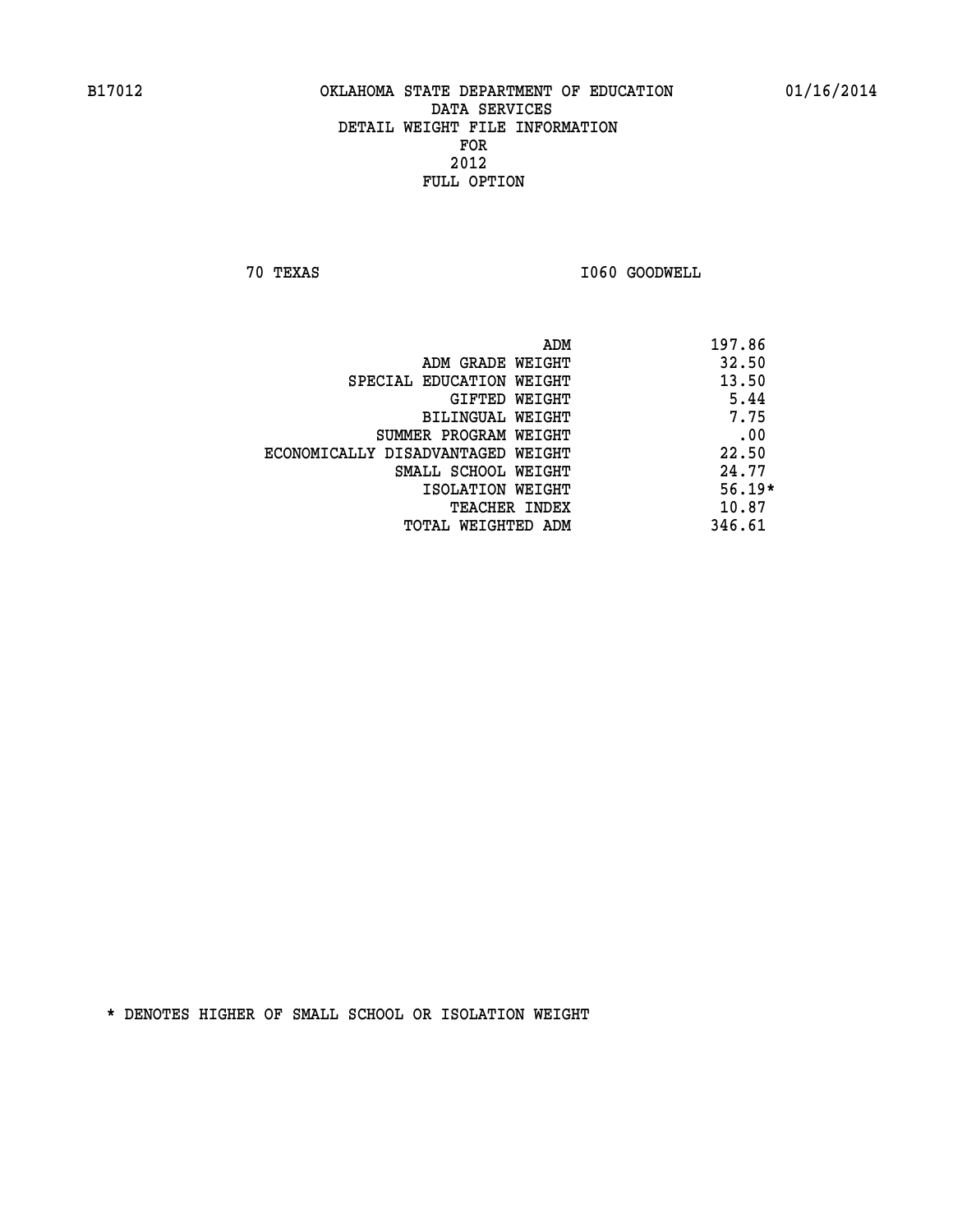**70 TEXAS I061 TEXHOMA** 

|                                   | ADM | 304.66  |
|-----------------------------------|-----|---------|
| ADM GRADE WEIGHT                  |     | 60.08   |
| SPECIAL EDUCATION WEIGHT          |     | 14.40   |
| GIFTED WEIGHT                     |     | 8.50    |
| BILINGUAL WEIGHT                  |     | 24.50   |
| SUMMER PROGRAM WEIGHT             |     | .00     |
| ECONOMICALLY DISADVANTAGED WEIGHT |     | 27.25   |
| SMALL SCHOOL WEIGHT               |     | 25.84   |
| ISOLATION WEIGHT                  |     | 154.55* |
| <b>TEACHER INDEX</b>              |     | .00     |
| TOTAL WEIGHTED ADM                |     | 593.94  |
|                                   |     |         |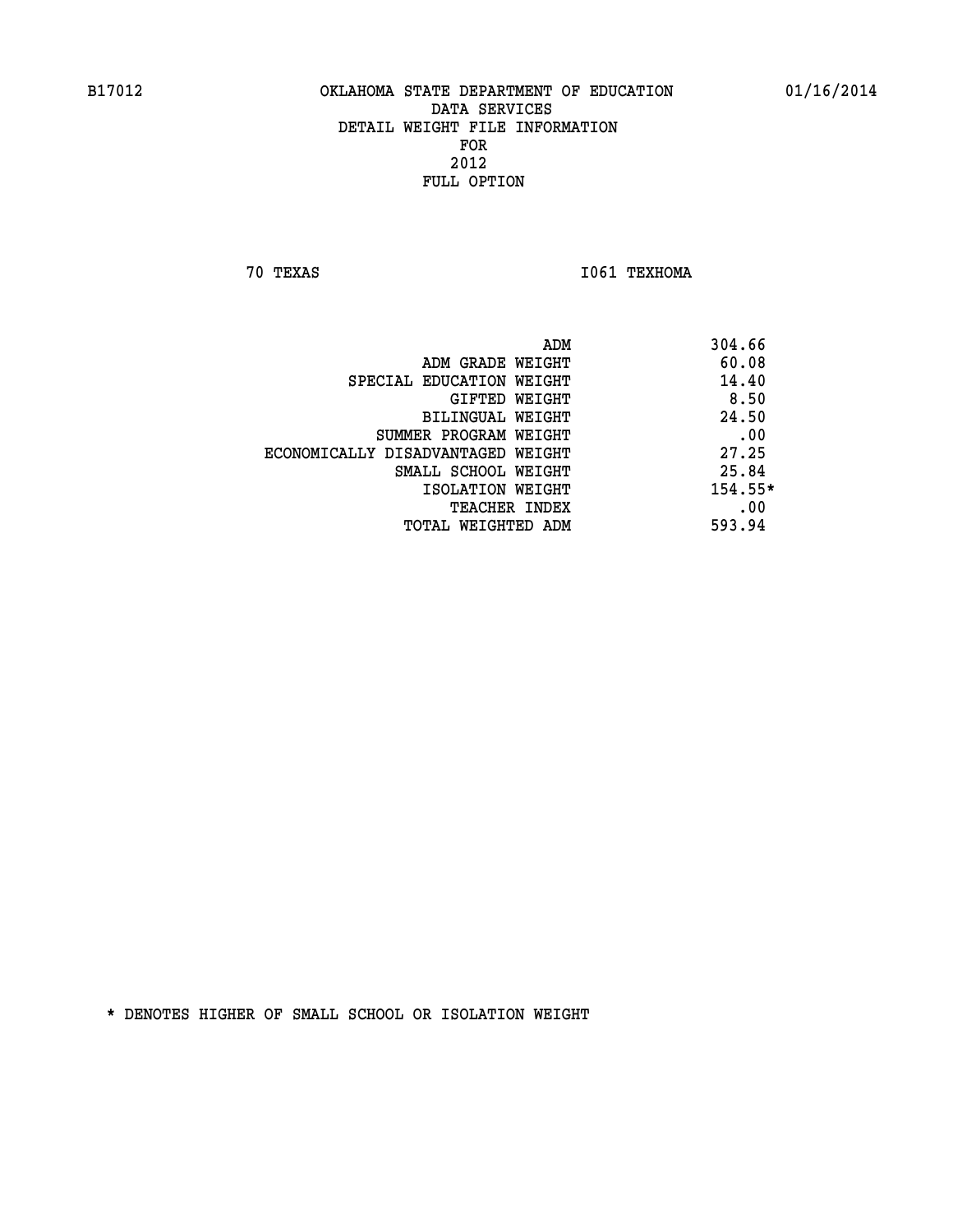**71 TILLMAN I008 TIPTON** 

| ADM                               | 352.25   |
|-----------------------------------|----------|
| ADM GRADE WEIGHT                  | 102.07   |
| SPECIAL EDUCATION WEIGHT          | 75.85    |
| GIFTED WEIGHT                     | 13.60    |
| BILINGUAL WEIGHT                  | 7.00     |
| SUMMER PROGRAM WEIGHT             | .00      |
| ECONOMICALLY DISADVANTAGED WEIGHT | 71.75    |
| SMALL SCHOOL WEIGHT               | 23.54    |
| ISOLATION WEIGHT                  | $53.26*$ |
| TEACHER INDEX                     | .00      |
| TOTAL WEIGHTED ADM                | 675.78   |
|                                   |          |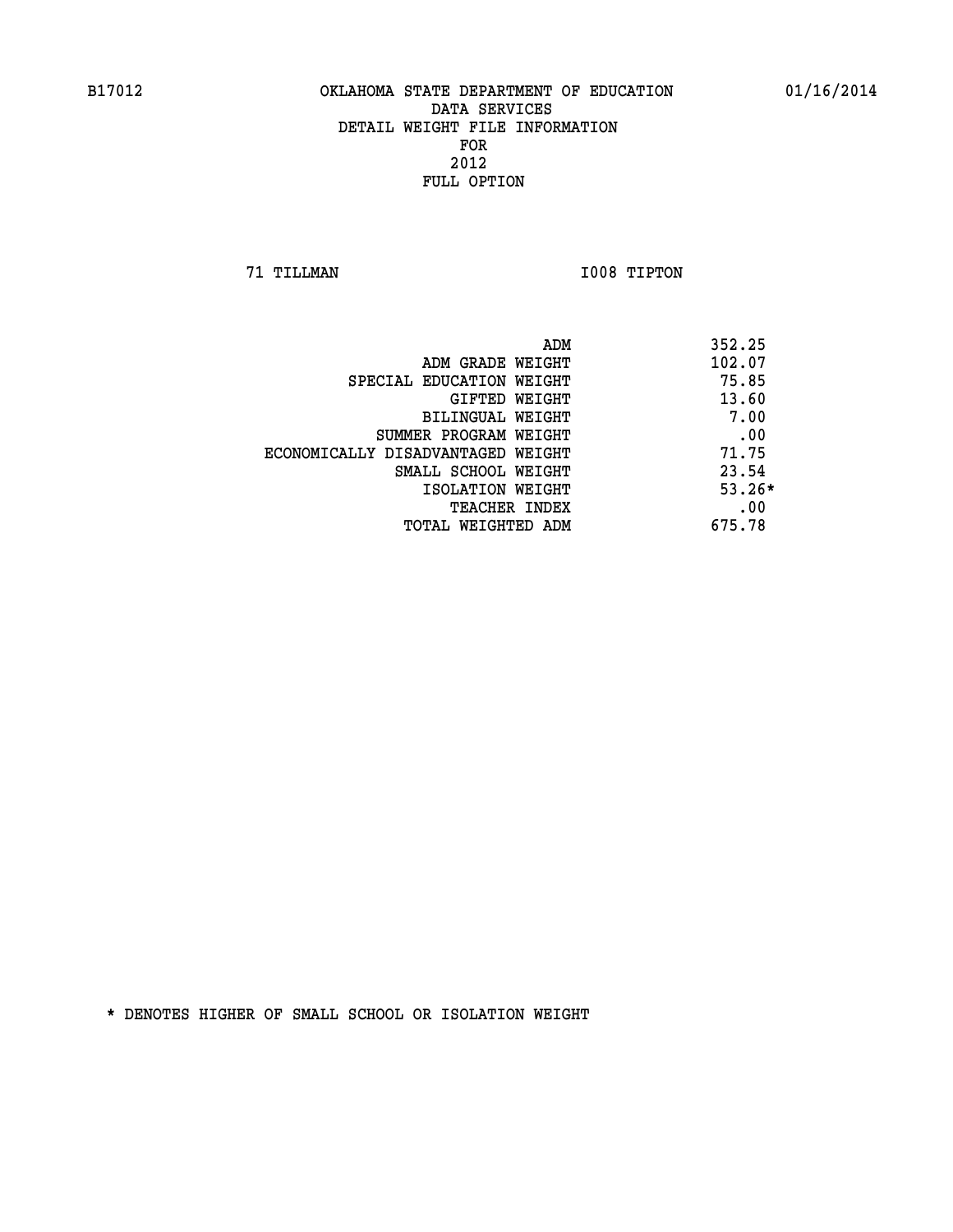**71 TILLMAN I009 DAVIDSON** 

|                                   | ADM | 98.24    |
|-----------------------------------|-----|----------|
| ADM GRADE WEIGHT                  |     | 20.24    |
| SPECIAL EDUCATION WEIGHT          |     | 14.05    |
| GIFTED WEIGHT                     |     | 3.06     |
| BILINGUAL WEIGHT                  |     | 7.00     |
| SUMMER PROGRAM WEIGHT             |     | .00      |
| ECONOMICALLY DISADVANTAGED WEIGHT |     | 22.00    |
| SMALL SCHOOL WEIGHT               |     | $16.00*$ |
| ISOLATION WEIGHT                  |     | .00      |
| <b>TEACHER INDEX</b>              |     | .00      |
| TOTAL WEIGHTED ADM                |     | 180.59   |
|                                   |     |          |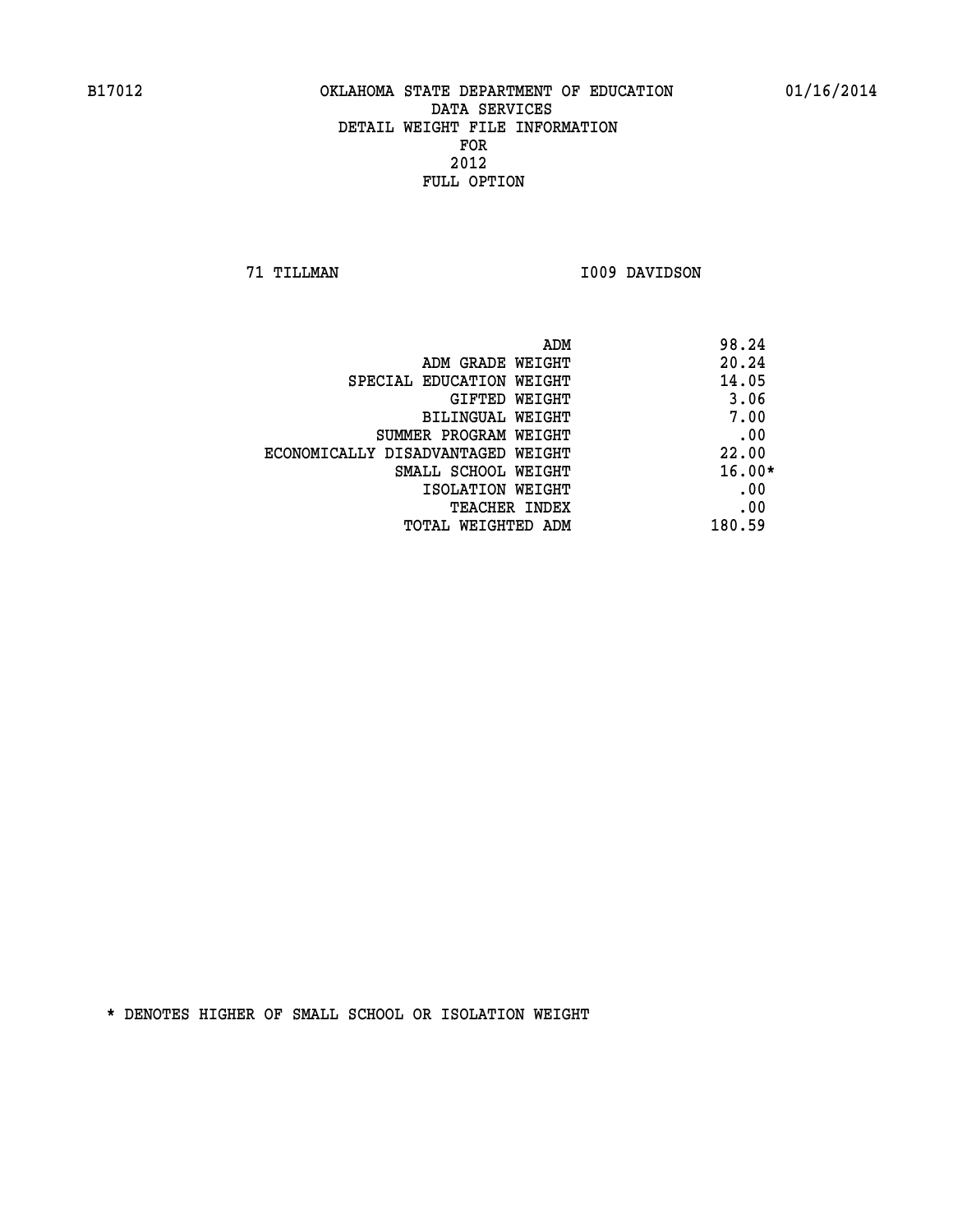**71 TILLMAN I158 FREDERICK** 

| 849.75                                                                                                                                                                                                                            |
|-----------------------------------------------------------------------------------------------------------------------------------------------------------------------------------------------------------------------------------|
| 173.40                                                                                                                                                                                                                            |
| 81.25                                                                                                                                                                                                                             |
| 34.34                                                                                                                                                                                                                             |
| 66.50                                                                                                                                                                                                                             |
| .00                                                                                                                                                                                                                               |
| 160.50                                                                                                                                                                                                                            |
| .00                                                                                                                                                                                                                               |
| .00                                                                                                                                                                                                                               |
| 15.27                                                                                                                                                                                                                             |
| 1,381.01                                                                                                                                                                                                                          |
| ADM GRADE WEIGHT<br>SPECIAL EDUCATION WEIGHT<br>GIFTED WEIGHT<br>BILINGUAL WEIGHT<br>SUMMER PROGRAM WEIGHT<br>ECONOMICALLY DISADVANTAGED WEIGHT<br>SMALL SCHOOL WEIGHT<br>ISOLATION WEIGHT<br>TEACHER INDEX<br>TOTAL WEIGHTED ADM |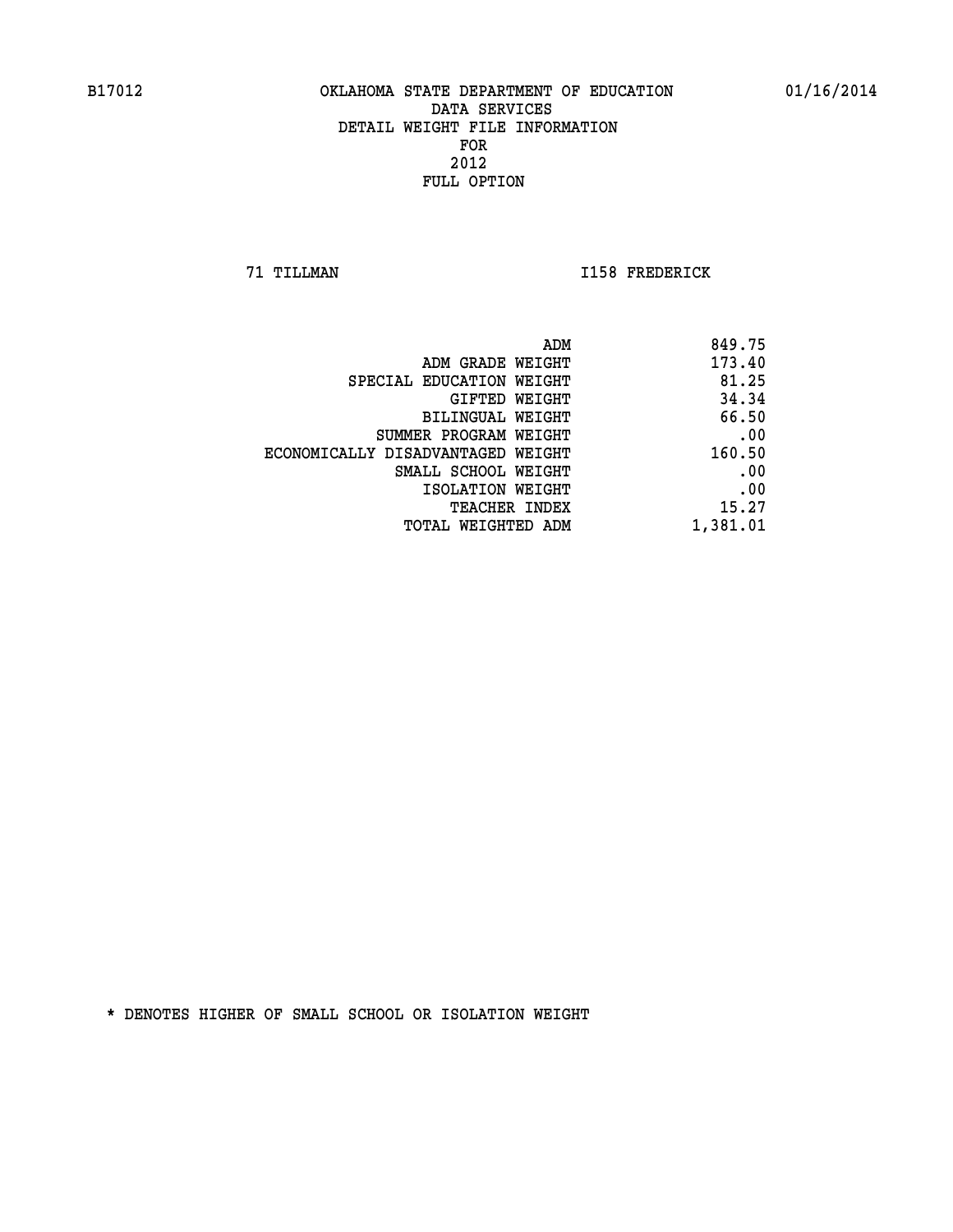**71 TILLMAN I249 GRANDFIELD** 

| ADM                               | 251.73 |
|-----------------------------------|--------|
| ADM GRADE WEIGHT                  | 53.58  |
| SPECIAL EDUCATION WEIGHT          | 17.35  |
| GIFTED WEIGHT                     | 8.84   |
| BILINGUAL WEIGHT                  | 12.25  |
| SUMMER PROGRAM WEIGHT             | .00    |
| ECONOMICALLY DISADVANTAGED WEIGHT | 56.00  |
| SMALL SCHOOL WEIGHT               | 26.39  |
| ISOLATION WEIGHT                  | 48.38* |
| <b>TEACHER INDEX</b>              | 18.43  |
| TOTAL WEIGHTED ADM                | 466.56 |
|                                   |        |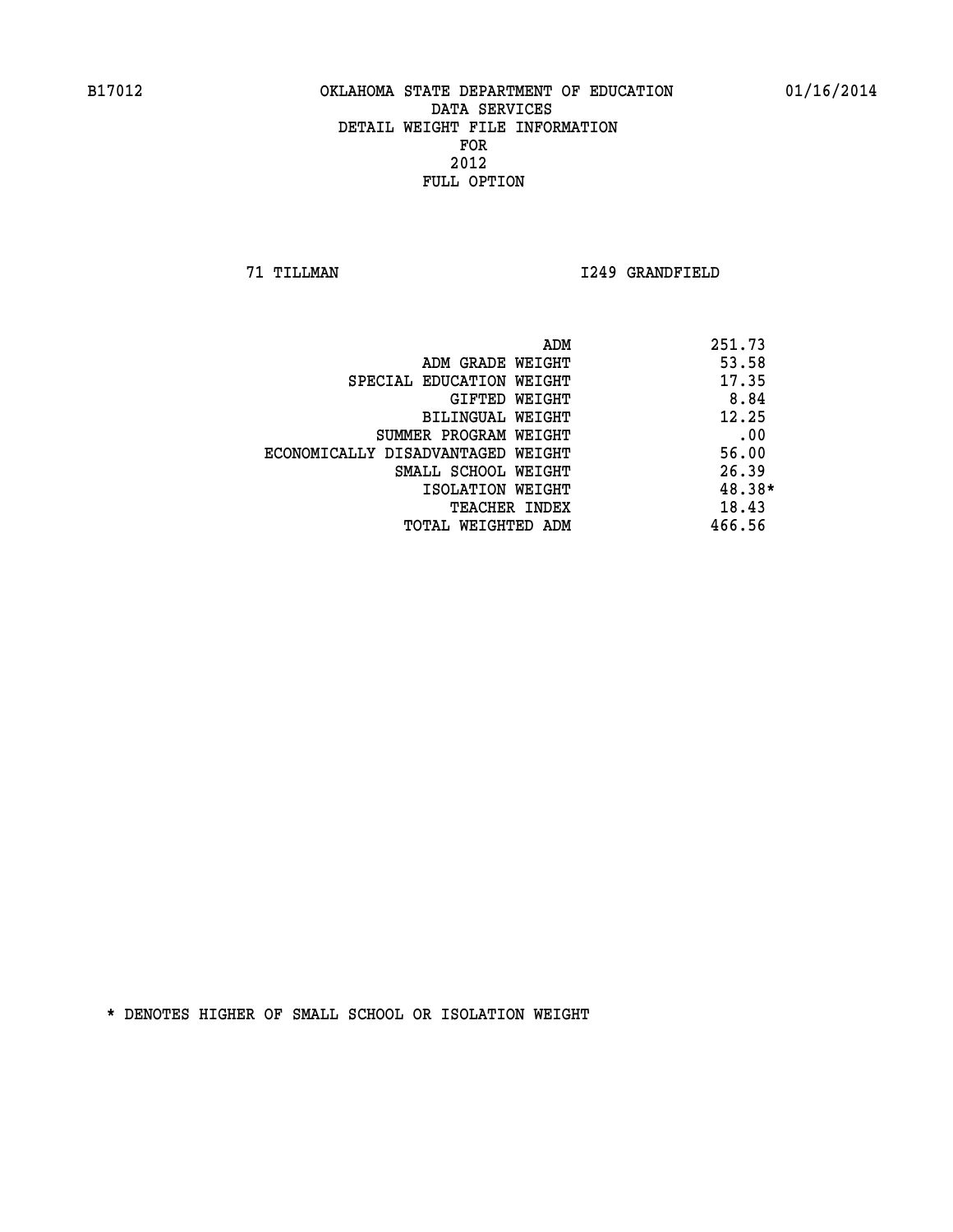**72 TULSA C015 KEYSTONE** 

|                                   | ADM<br>354.79 |
|-----------------------------------|---------------|
| ADM GRADE WEIGHT                  | 55.67         |
| SPECIAL EDUCATION WEIGHT          | 43.60         |
| GIFTED WEIGHT                     | 9.86          |
| BILINGUAL WEIGHT                  | .00           |
| SUMMER PROGRAM WEIGHT             | .00           |
| ECONOMICALLY DISADVANTAGED WEIGHT | 65.50         |
| SMALL SCHOOL WEIGHT               | $23.37*$      |
| ISOLATION WEIGHT                  | .00           |
| <b>TEACHER INDEX</b>              | 7.42          |
| TOTAL WEIGHTED ADM                | 560.21        |
|                                   |               |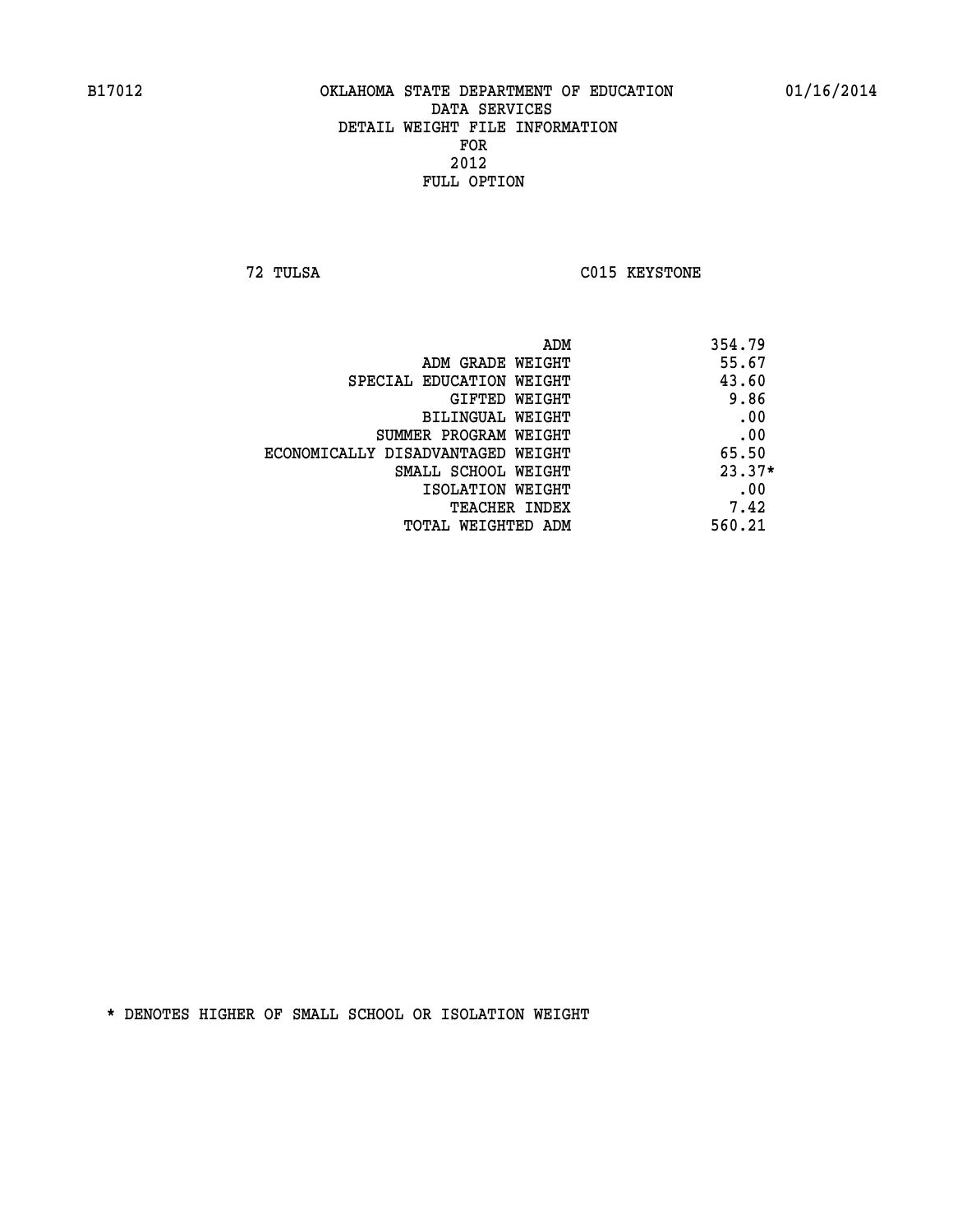**72 TULSA E004 TULSA CHARTER: SCHL AR**

| 274.97 |
|--------|
| 54.99  |
| 20.05  |
| 19.38  |
| 1.75   |
| .00    |
| .00    |
| .00    |
| .00    |
| .00    |
| 371.14 |
|        |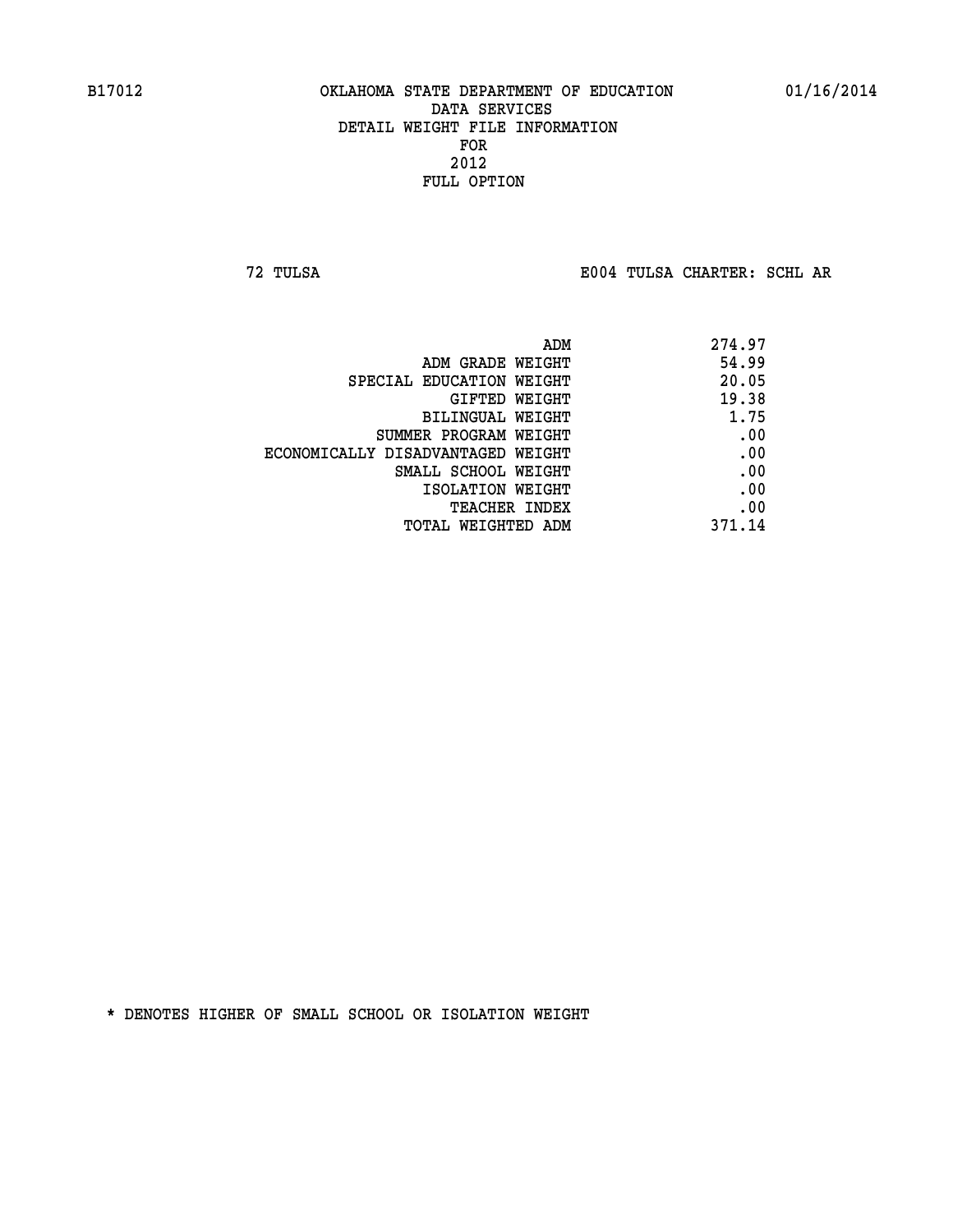**72 TULSA E005 TULSA CHARTER: KIPP TU**

| ADM                               | .00 |
|-----------------------------------|-----|
| ADM GRADE WEIGHT                  | .00 |
| SPECIAL EDUCATION WEIGHT          | .00 |
| GIFTED WEIGHT                     | .00 |
| BILINGUAL WEIGHT                  | .00 |
| SUMMER PROGRAM WEIGHT             | .00 |
| ECONOMICALLY DISADVANTAGED WEIGHT | .00 |
| SMALL SCHOOL WEIGHT               | .00 |
| ISOLATION WEIGHT                  | .00 |
| TEACHER INDEX                     | .00 |
| TOTAL WEIGHTED ADM                | .00 |
|                                   |     |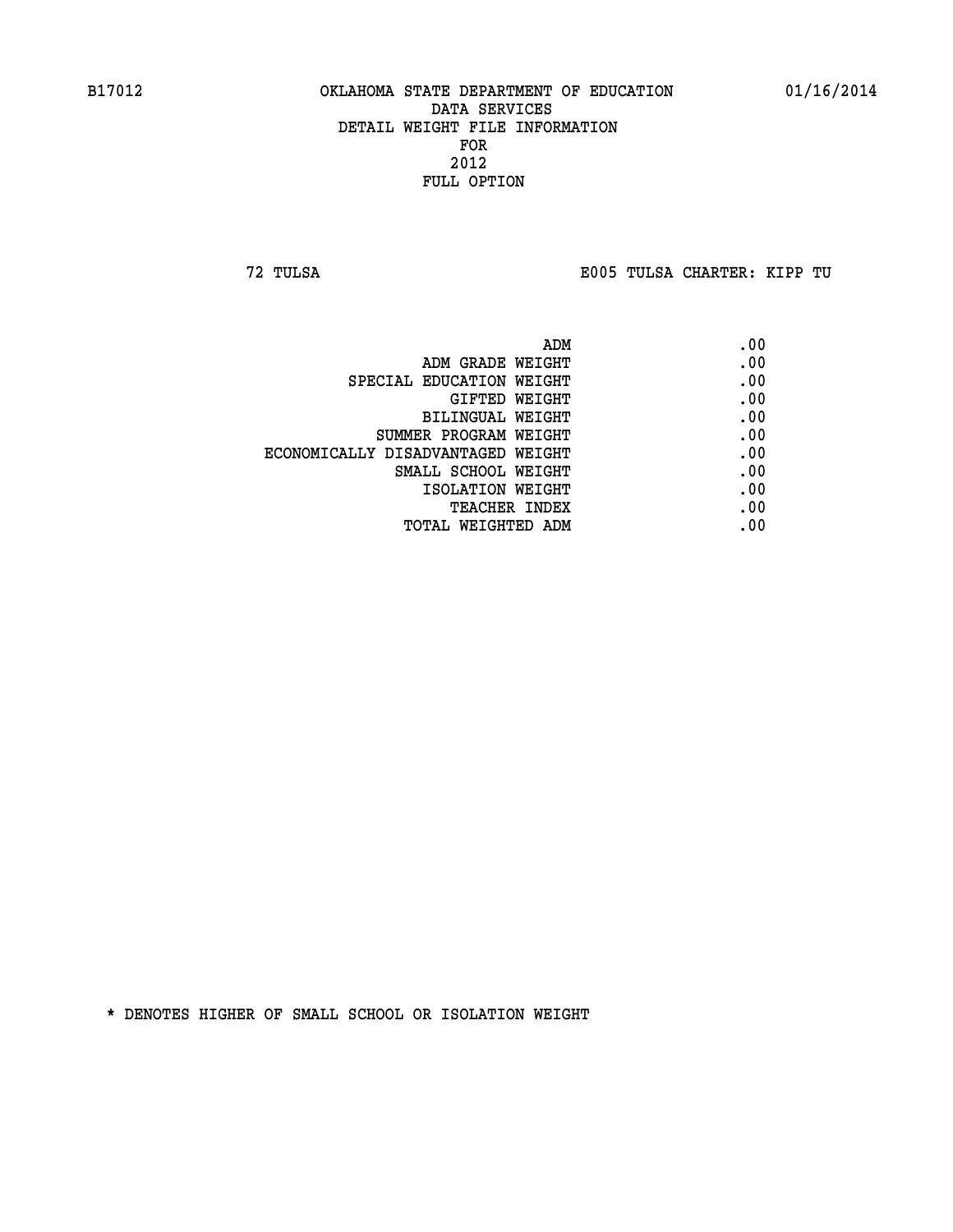**72 TULSA E006 TULSA CHARTER: LIGHTHO**

|                                   | ADM | .00 |
|-----------------------------------|-----|-----|
| ADM GRADE WEIGHT                  |     | .00 |
| SPECIAL EDUCATION WEIGHT          |     | .00 |
| GIFTED WEIGHT                     |     | .00 |
| BILINGUAL WEIGHT                  |     | .00 |
| SUMMER PROGRAM WEIGHT             |     | .00 |
| ECONOMICALLY DISADVANTAGED WEIGHT |     | .00 |
| SMALL SCHOOL WEIGHT               |     | .00 |
| ISOLATION WEIGHT                  |     | .00 |
| TEACHER INDEX                     |     | .00 |
| TOTAL WEIGHTED ADM                |     | .00 |
|                                   |     |     |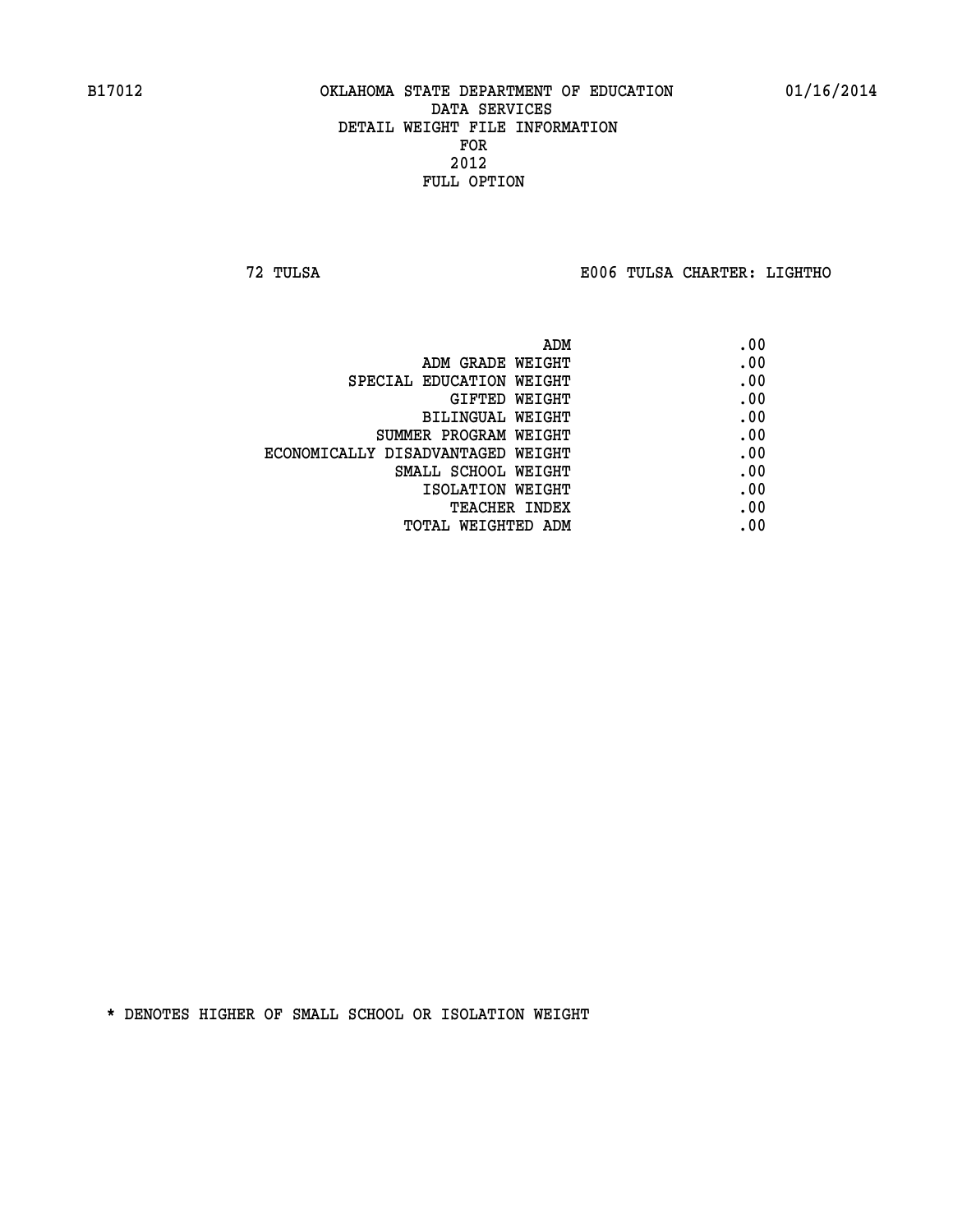**72 TULSA G001 DEBORAH BROWN (CHARTER**

|                                   | 230.99<br>ADM |
|-----------------------------------|---------------|
| ADM GRADE WEIGHT                  | 64.81         |
| SPECIAL EDUCATION WEIGHT          | 25.05         |
| <b>GIFTED WEIGHT</b>              | 1.70          |
| BILINGUAL WEIGHT                  | .00           |
| SUMMER PROGRAM WEIGHT             | .00           |
| ECONOMICALLY DISADVANTAGED WEIGHT | 52.00         |
| SMALL SCHOOL WEIGHT               | .00           |
| ISOLATION WEIGHT                  | .00           |
| <b>TEACHER INDEX</b>              | .00           |
| TOTAL WEIGHTED ADM                | 374.55        |
|                                   |               |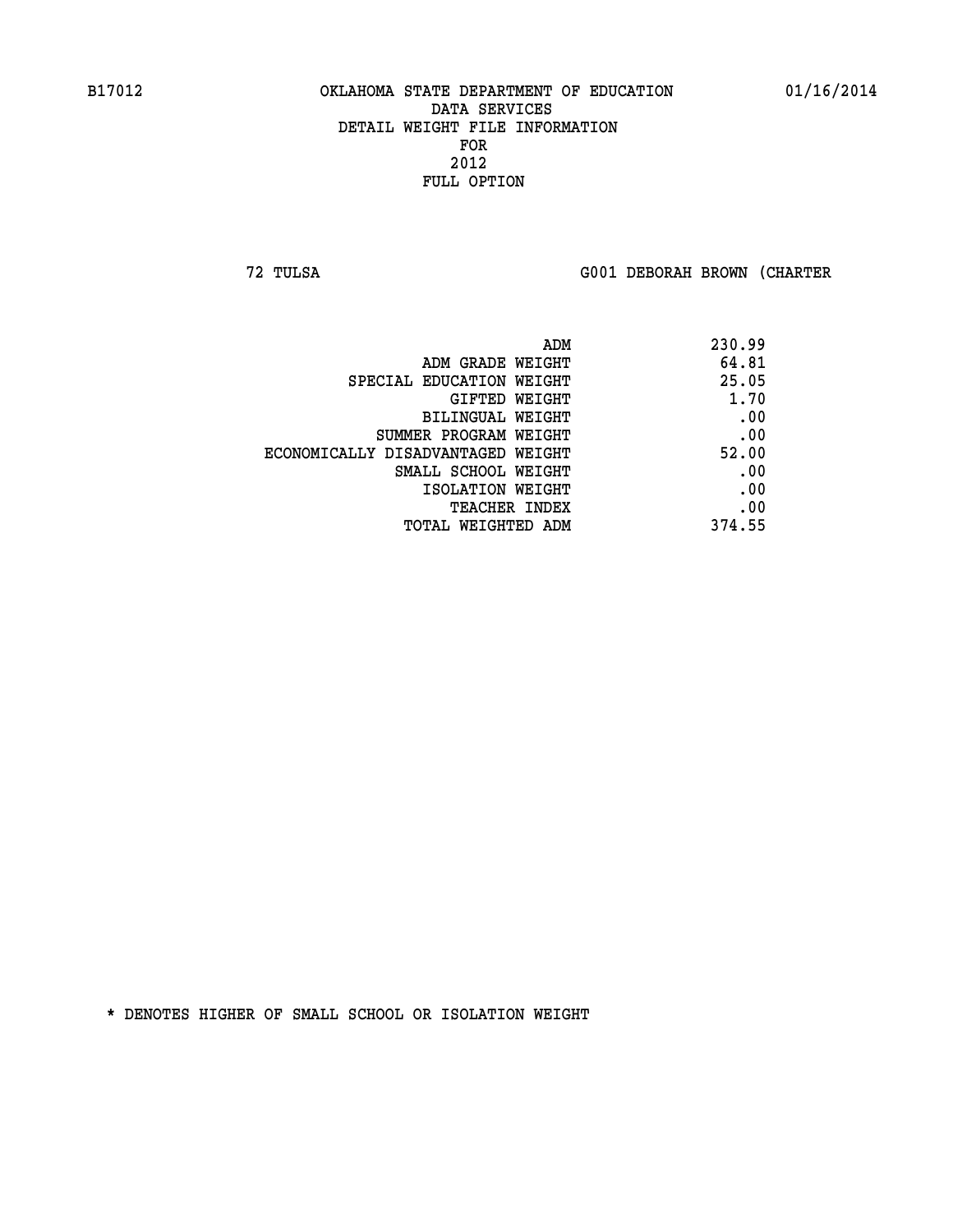**72 TULSA G003 DISCOVERY SCHOOLS OF T**

|                                   | 792.69<br>ADM |
|-----------------------------------|---------------|
| ADM GRADE WEIGHT                  | 135.45        |
| SPECIAL EDUCATION WEIGHT          | 54.30         |
| GIFTED WEIGHT                     | 51.34         |
| BILINGUAL WEIGHT                  | 63.00         |
| SUMMER PROGRAM WEIGHT             | .00           |
| ECONOMICALLY DISADVANTAGED WEIGHT | 156.25        |
| SMALL SCHOOL WEIGHT               | .00           |
| ISOLATION WEIGHT                  | .00           |
| TEACHER INDEX                     | .00           |
| TOTAL WEIGHTED ADM                | 1,253.03      |
|                                   |               |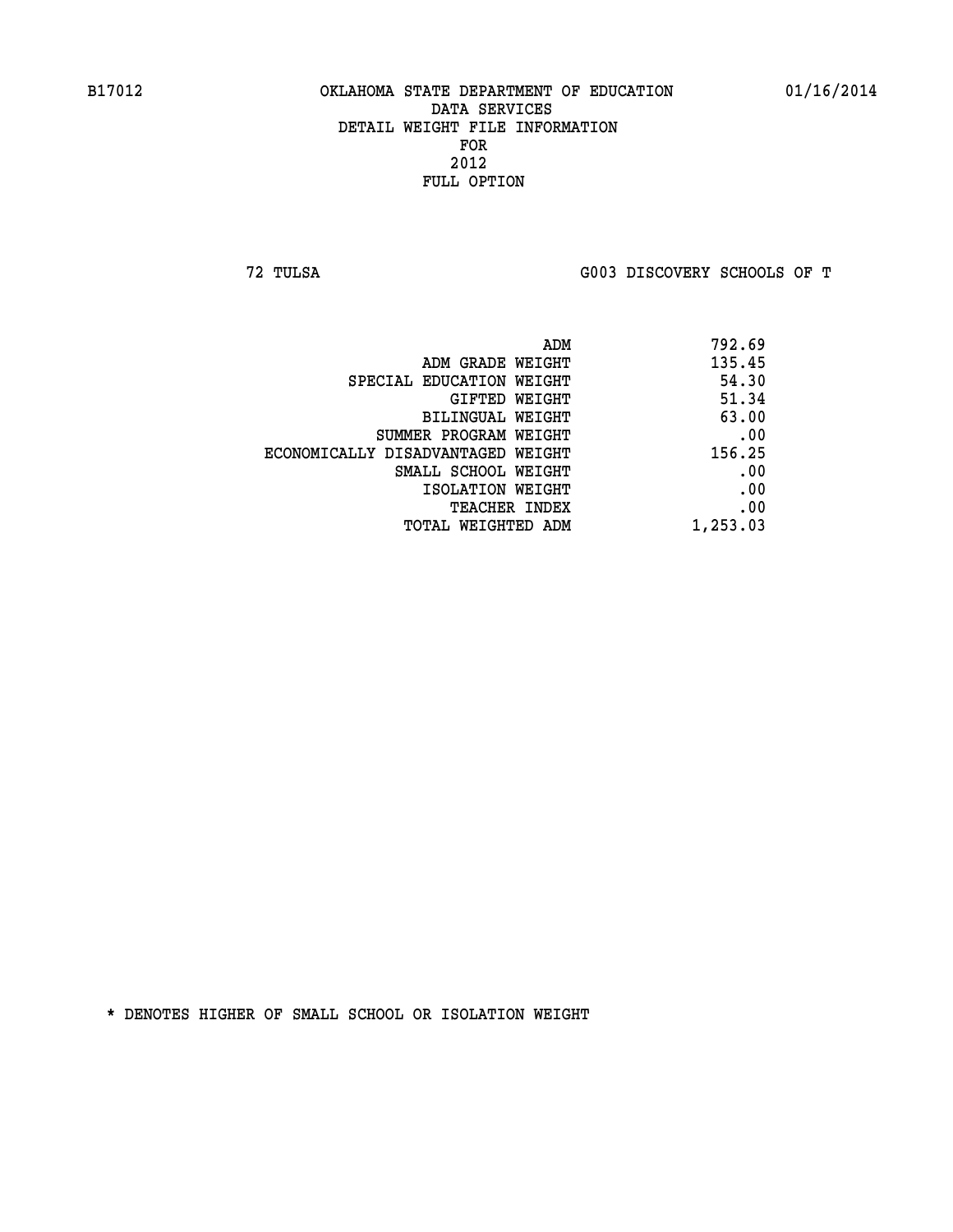**72 TULSA I001 TULSA** 

| 40,133.18 |
|-----------|
| 8,318.67  |
| 5,778.95  |
| 1,673.14  |
| 1,943.50  |
| 28.80     |
| 8,643.50  |
| .00       |
| .00       |
| .00       |
| 66,519.74 |
|           |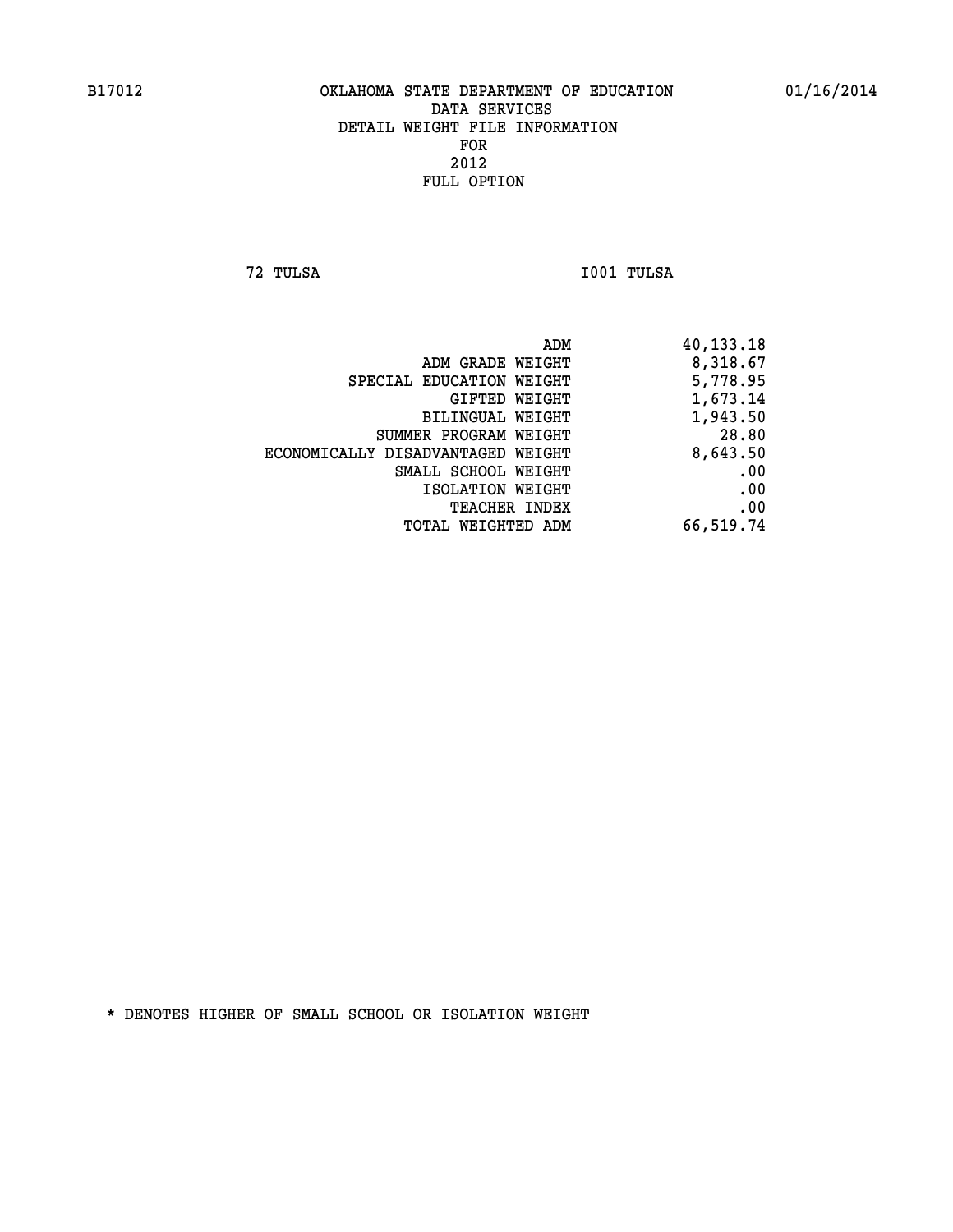**72 TULSA I002 SAND SPRINGS** 

| 5,235.26 |
|----------|
| 1,034.35 |
| 624.20   |
| 178.50   |
| 24.75    |
| 4.80     |
| 857.50   |
| .00      |
| .00      |
| .00      |
| 7,959.36 |
|          |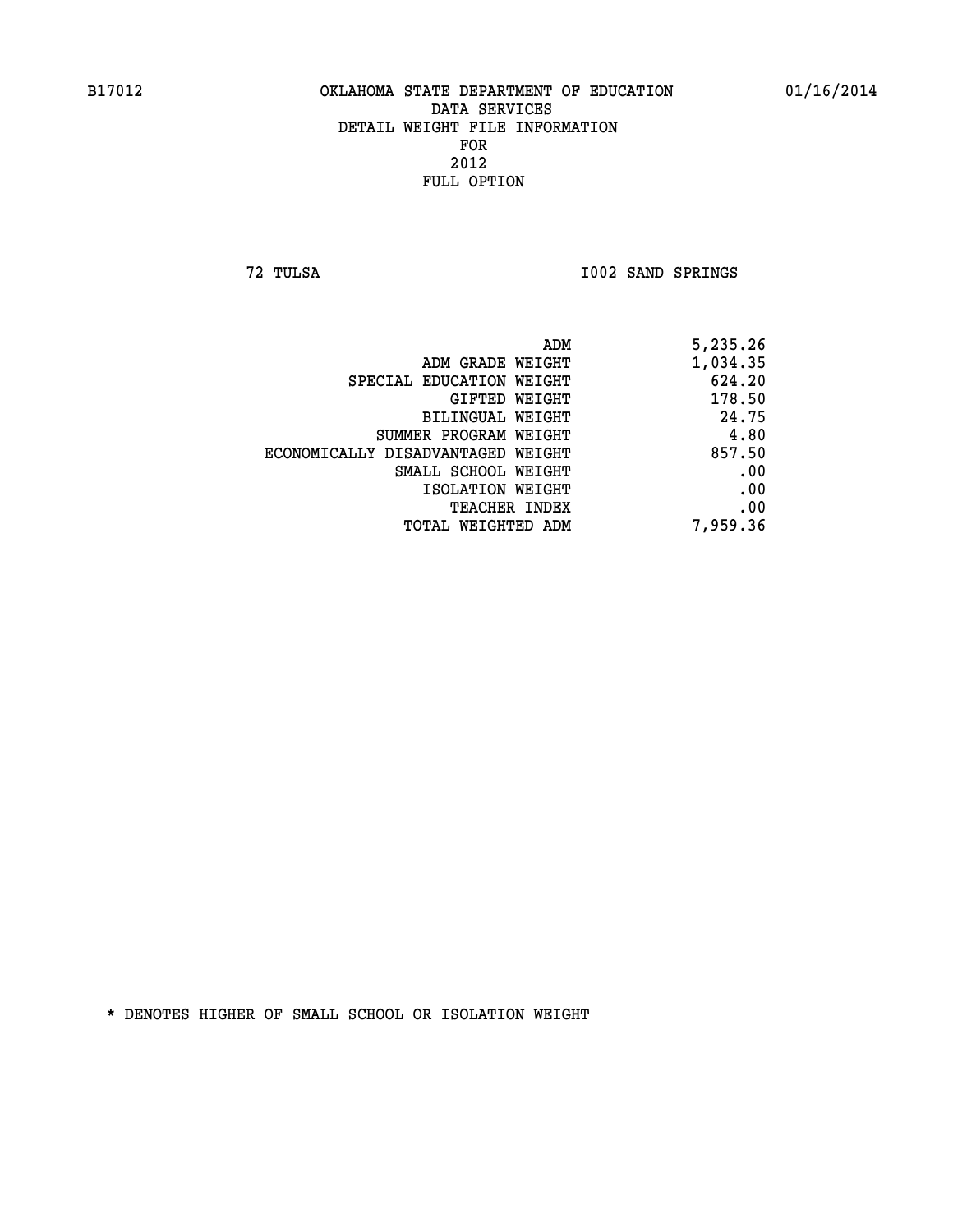**72 TULSA I003 BROKEN ARROW** 

|                                   | ADM<br>16,891.78 |
|-----------------------------------|------------------|
| ADM GRADE WEIGHT                  | 2,888.52         |
| SPECIAL EDUCATION WEIGHT          | 2,074.70         |
| GIFTED WEIGHT                     | 969.34           |
| BILINGUAL WEIGHT                  | 226.75           |
| SUMMER PROGRAM WEIGHT             | 16.80            |
| ECONOMICALLY DISADVANTAGED WEIGHT | 1,698.25         |
| SMALL SCHOOL WEIGHT               | .00              |
| ISOLATION WEIGHT                  | .00              |
| <b>TEACHER INDEX</b>              | .00              |
| TOTAL WEIGHTED ADM                | 24,766.14        |
|                                   |                  |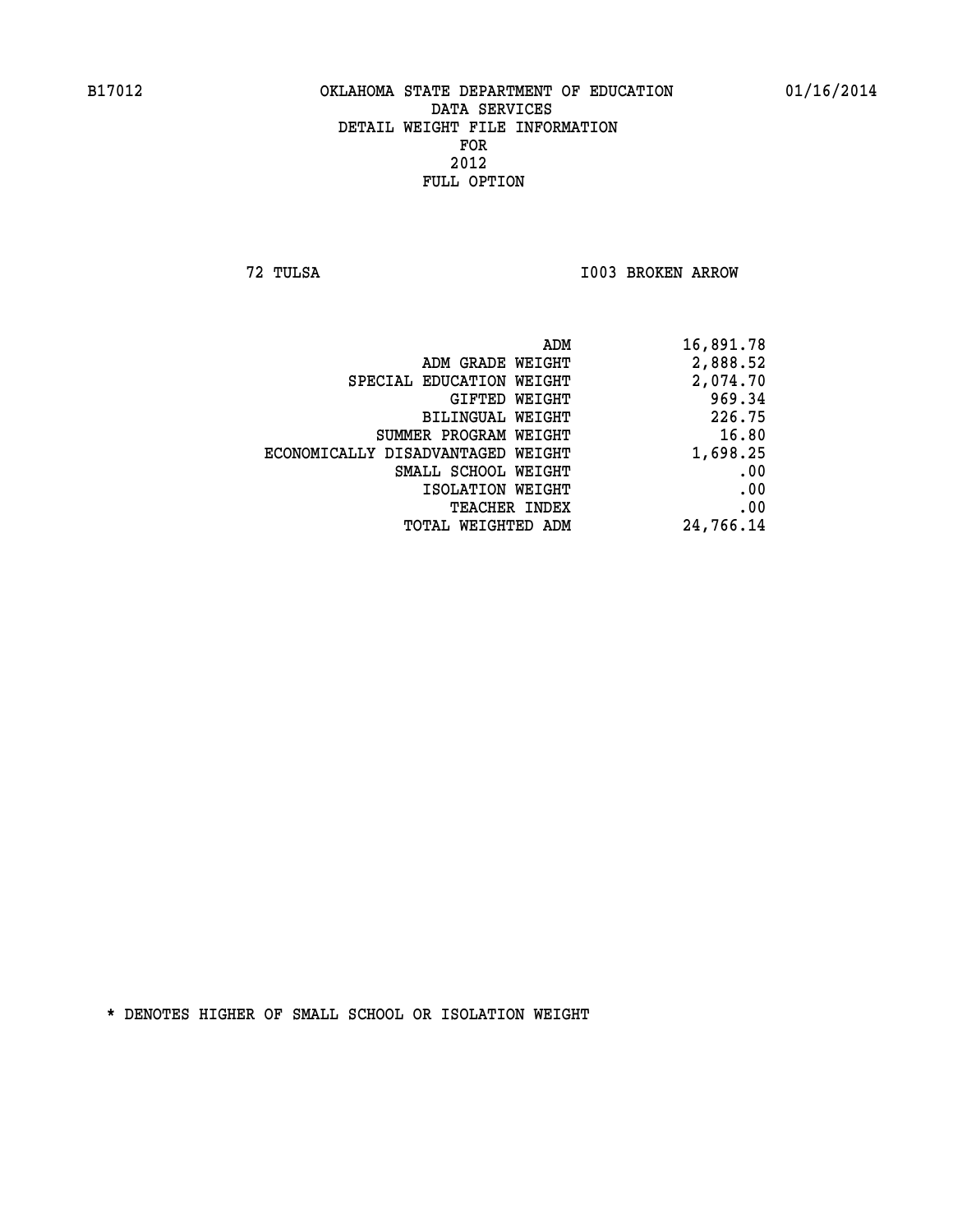**72 TULSA I004 BIXBY** 

| ADM                               | 5,084.17 |
|-----------------------------------|----------|
| ADM GRADE WEIGHT                  | 862.62   |
| SPECIAL EDUCATION WEIGHT          | 608.35   |
| GIFTED WEIGHT                     | 341.70   |
| BILINGUAL WEIGHT                  | 48.75    |
| SUMMER PROGRAM WEIGHT             | .00      |
| ECONOMICALLY DISADVANTAGED WEIGHT | 308.75   |
| SMALL SCHOOL WEIGHT               | .00      |
| ISOLATION WEIGHT                  | .00      |
| TEACHER INDEX                     | .00      |
| TOTAL WEIGHTED ADM                | 7,254.34 |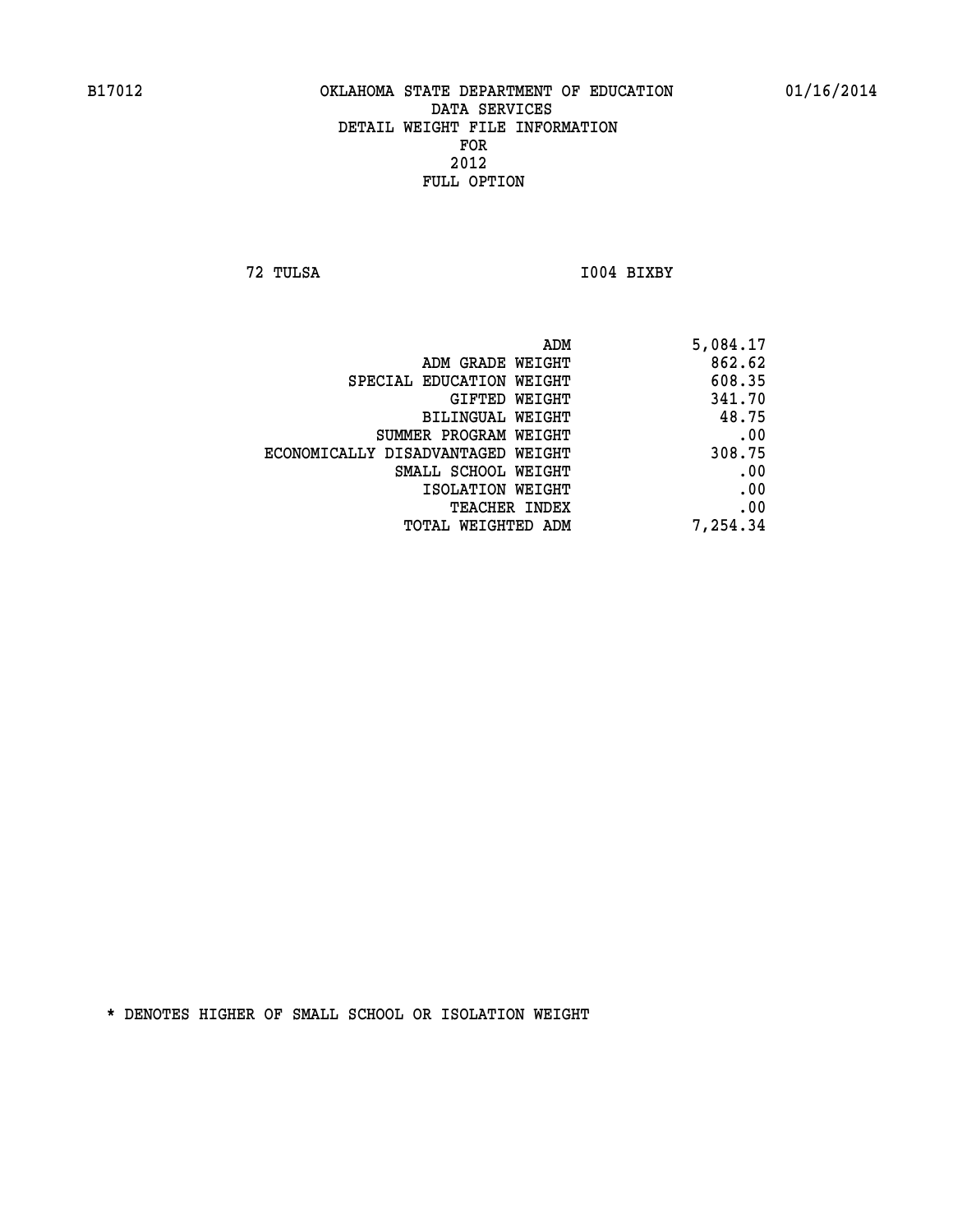**72 TULSA I005 JENKS** 

| ADM                               | 10,659.16 |
|-----------------------------------|-----------|
| ADM GRADE WEIGHT                  | 1,916.50  |
| SPECIAL EDUCATION WEIGHT          | 1,335.10  |
| GIFTED WEIGHT                     | 688.16    |
| <b>BILINGUAL WEIGHT</b>           | 260.50    |
| SUMMER PROGRAM WEIGHT             | .00       |
| ECONOMICALLY DISADVANTAGED WEIGHT | 894.75    |
| SMALL SCHOOL WEIGHT               | .00       |
| ISOLATION WEIGHT                  | .00       |
| TEACHER INDEX                     | .00       |
| TOTAL WEIGHTED ADM                | 15,754.17 |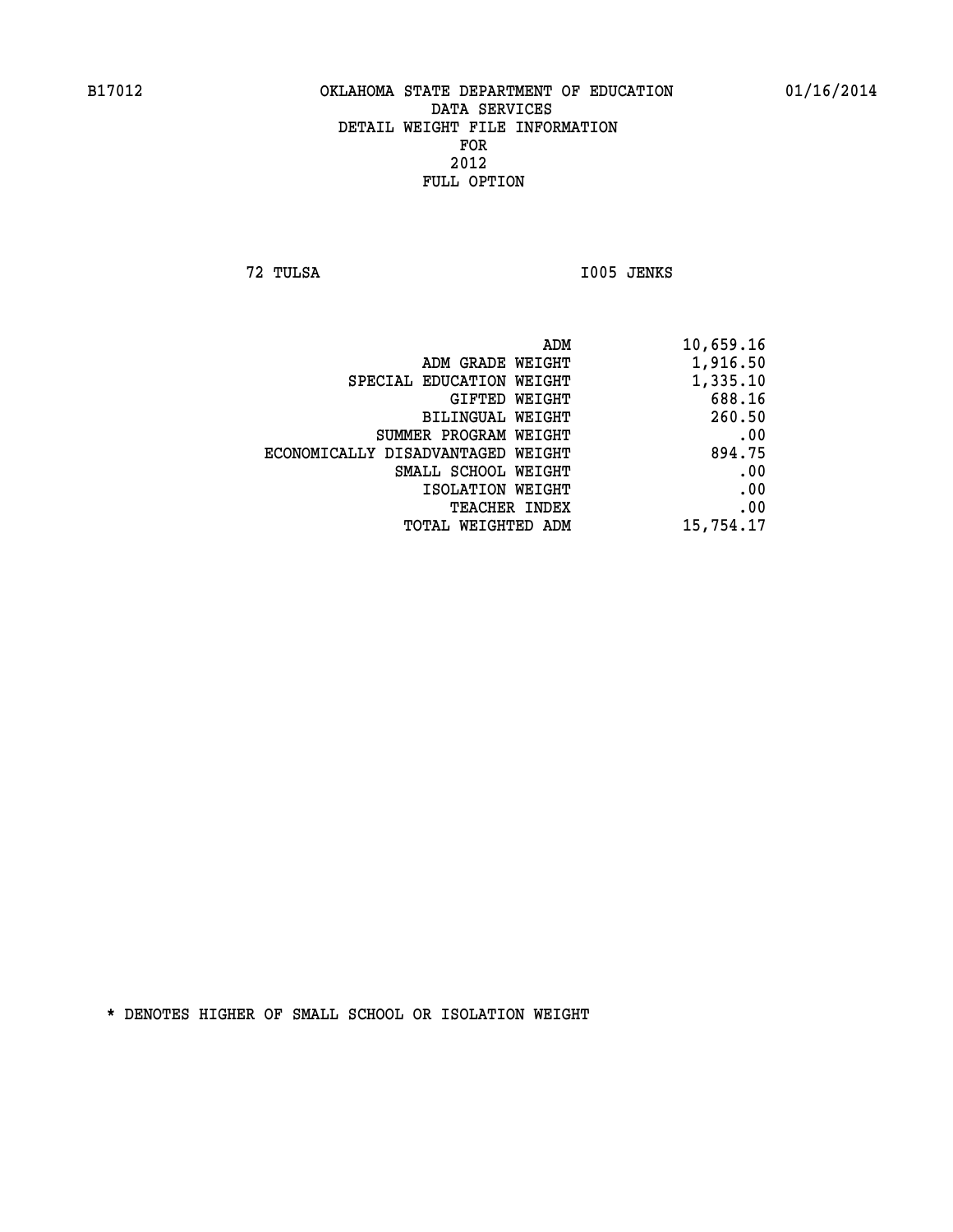**72 TULSA I006 COLLINSVILLE** 

| ADM                               | 2,632.76 |
|-----------------------------------|----------|
| ADM GRADE WEIGHT                  | 406.72   |
| SPECIAL EDUCATION WEIGHT          | 311.35   |
| GIFTED WEIGHT                     | 70.04    |
| BILINGUAL WEIGHT                  | 28.50    |
| SUMMER PROGRAM WEIGHT             | .00      |
| ECONOMICALLY DISADVANTAGED WEIGHT | 278.50   |
| SMALL SCHOOL WEIGHT               | .00      |
| ISOLATION WEIGHT                  | .00      |
| <b>TEACHER INDEX</b>              | .00      |
| <b>TOTAL WEIGHTED ADM</b>         | 3,727.87 |
|                                   |          |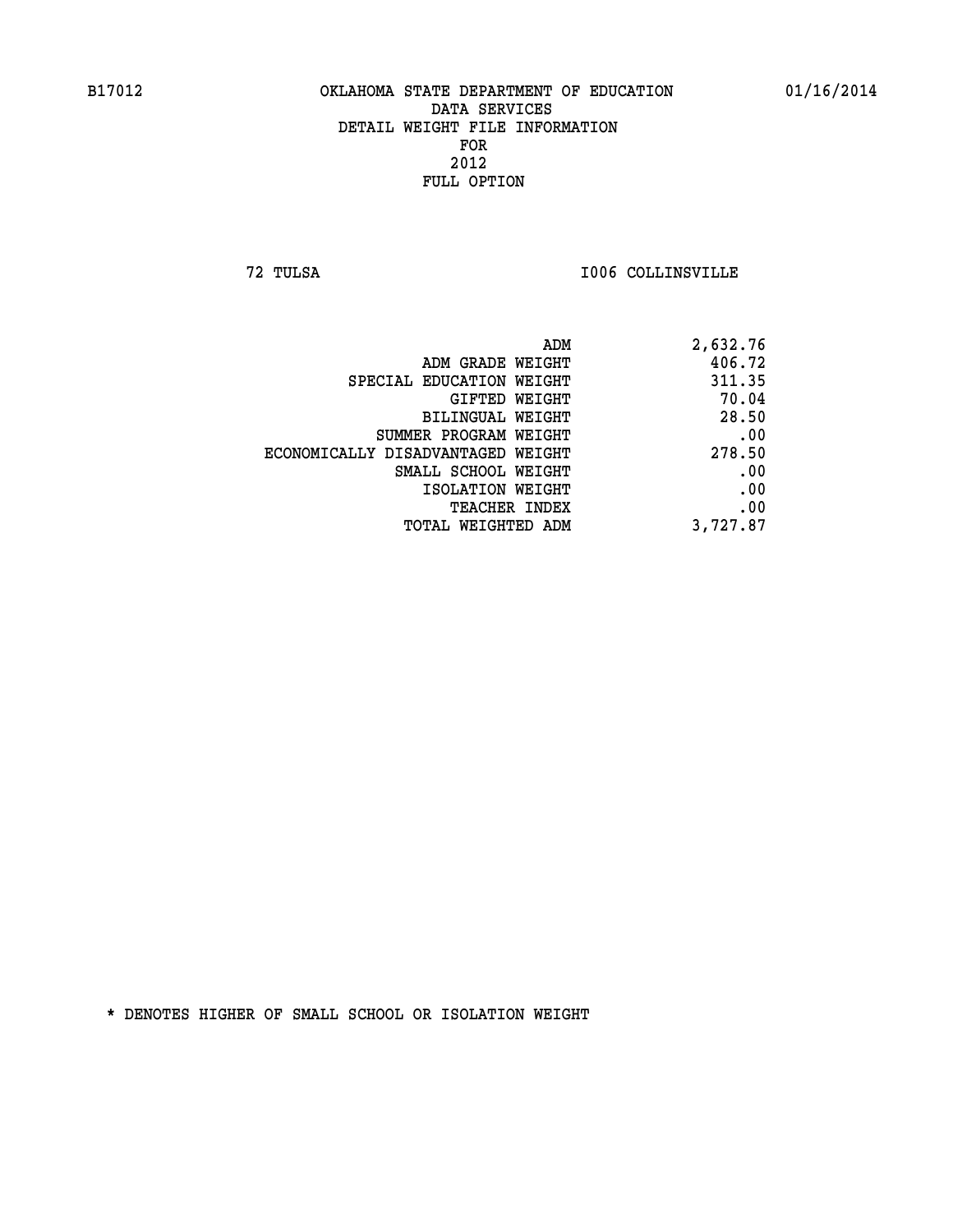**72 TULSA I007 SKIATOOK** 

| ADM                               | 2,549.72 |
|-----------------------------------|----------|
| ADM GRADE WEIGHT                  | 436.92   |
| SPECIAL EDUCATION WEIGHT          | 326.85   |
| GIFTED WEIGHT                     | 116.28   |
| <b>BILINGUAL WEIGHT</b>           | 8.00     |
| SUMMER PROGRAM WEIGHT             | .00      |
| ECONOMICALLY DISADVANTAGED WEIGHT | 311.25   |
| SMALL SCHOOL WEIGHT               | .00      |
| ISOLATION WEIGHT                  | .00      |
| TEACHER INDEX                     | .00      |
| TOTAL WEIGHTED ADM                | 3,749.02 |
|                                   |          |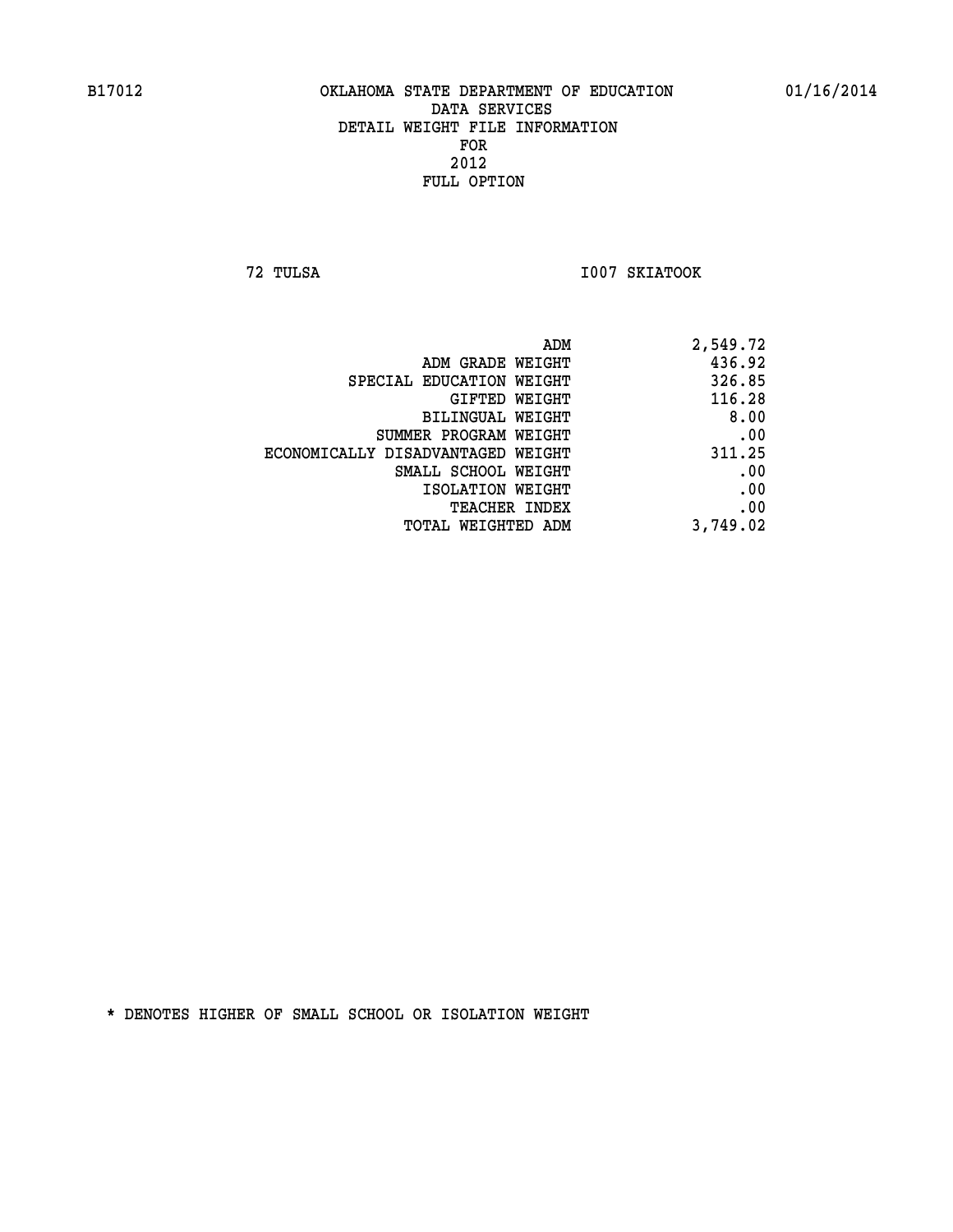**72 TULSA I008 SPERRY** 

|                                   | ADM<br>1,346.25 |  |
|-----------------------------------|-----------------|--|
| ADM GRADE WEIGHT                  | 235.16          |  |
| SPECIAL EDUCATION WEIGHT          | 110.00          |  |
| <b>GIFTED WEIGHT</b>              | 37.74           |  |
| <b>BILINGUAL WEIGHT</b>           | 12.50           |  |
| SUMMER PROGRAM WEIGHT             | .00             |  |
| ECONOMICALLY DISADVANTAGED WEIGHT | 218.50          |  |
| SMALL SCHOOL WEIGHT               | .00             |  |
| ISOLATION WEIGHT                  | .00             |  |
| TEACHER INDEX                     | .00             |  |
| TOTAL WEIGHTED ADM                | 1,960.15        |  |
|                                   |                 |  |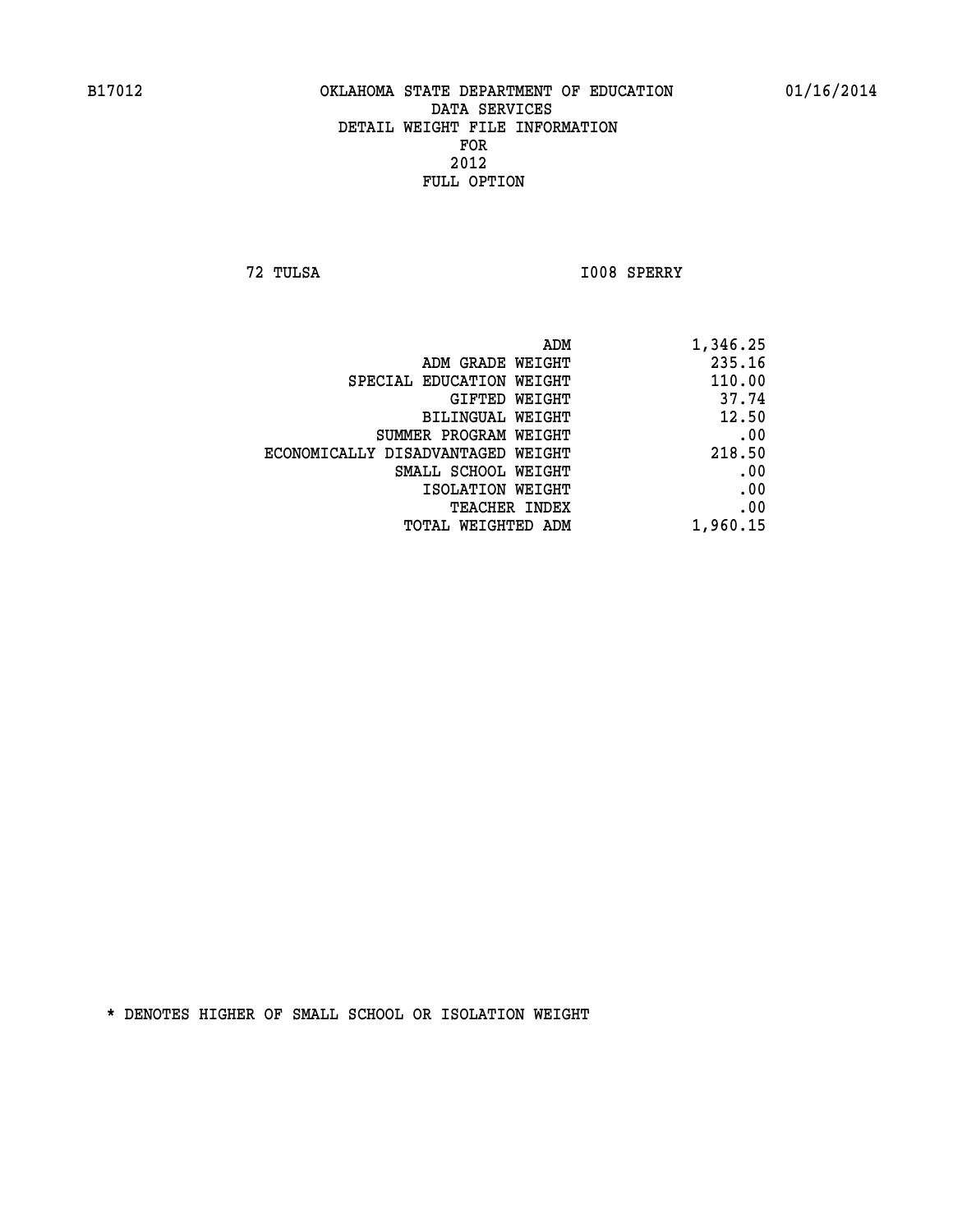**72 TULSA I009 UNION** 

| 14,836.11  |
|------------|
| 2,900.08   |
| 1,389.75   |
| 955.40     |
| 842.25     |
| 12.00      |
| 2,221.50   |
| .00        |
| .00        |
| .00        |
| 23, 157.09 |
|            |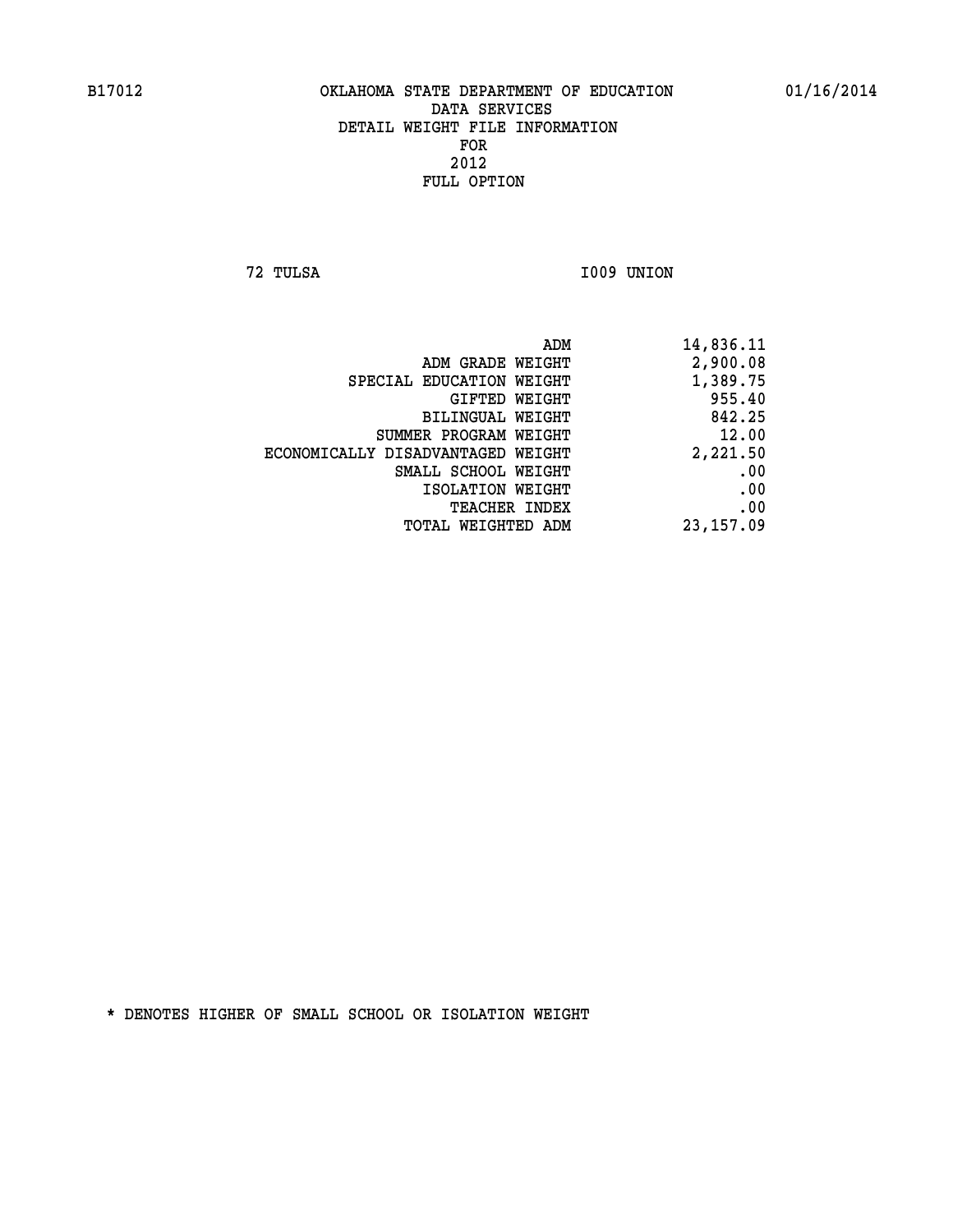**72 TULSA I010 BERRYHILL** 

| ADM                               | 1,214.57 |
|-----------------------------------|----------|
| ADM GRADE WEIGHT                  | 233.60   |
| SPECIAL EDUCATION WEIGHT          | 74.20    |
| GIFTED WEIGHT                     | 41.14    |
| <b>BILINGUAL WEIGHT</b>           | .00      |
| SUMMER PROGRAM WEIGHT             | .00      |
| ECONOMICALLY DISADVANTAGED WEIGHT | 104.50   |
| SMALL SCHOOL WEIGHT               | .00      |
| ISOLATION WEIGHT                  | .00      |
| TEACHER INDEX                     | .00      |
| TOTAL WEIGHTED ADM                | 1,668.01 |
|                                   |          |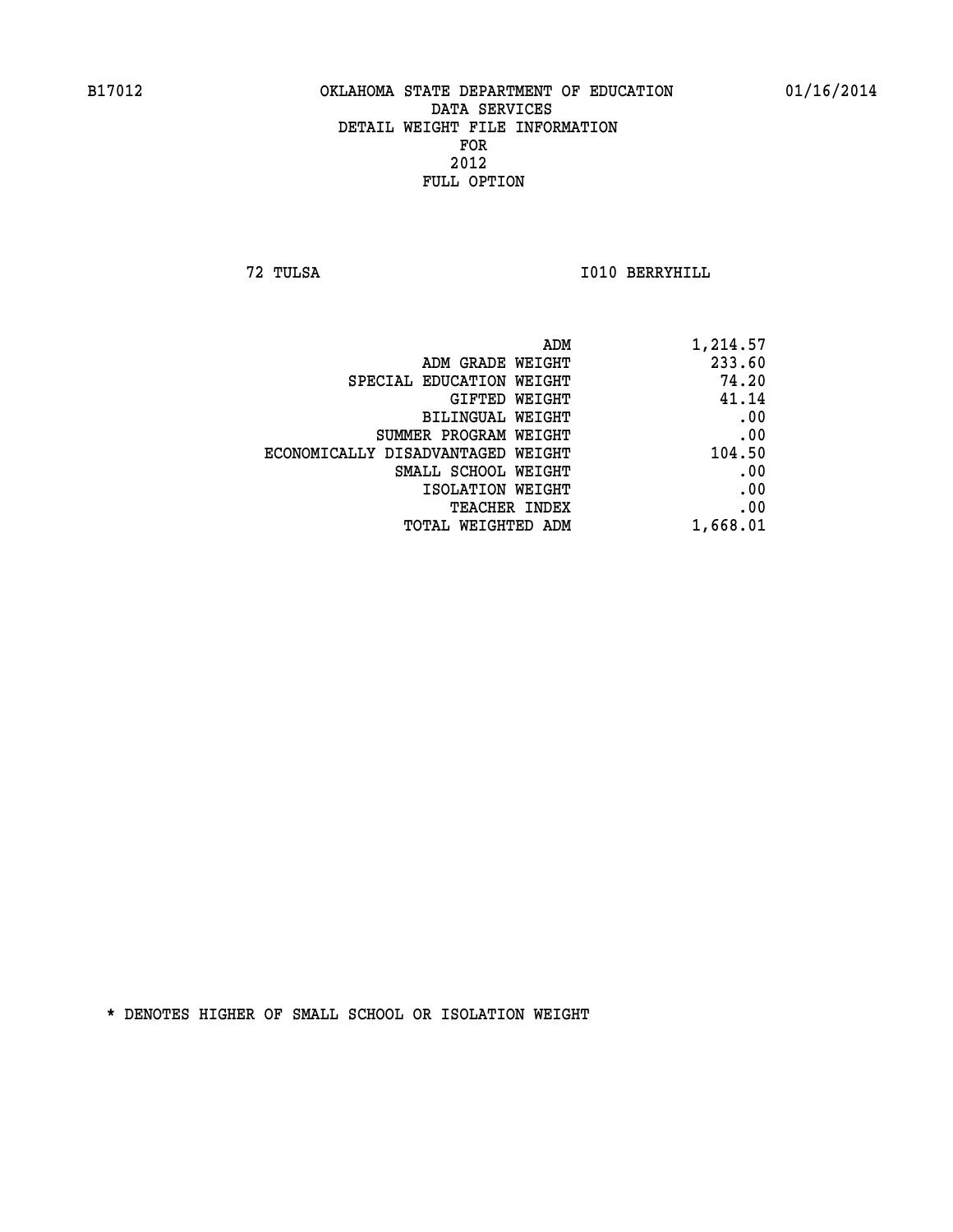**72 TULSA I011 OWASSO** 

| 9,244.67  |
|-----------|
| 1,580.93  |
| 870.30    |
| 373.66    |
| 108.50    |
| .00       |
| 792.00    |
| .00       |
| .00       |
| 32.53     |
| 13,002.59 |
|           |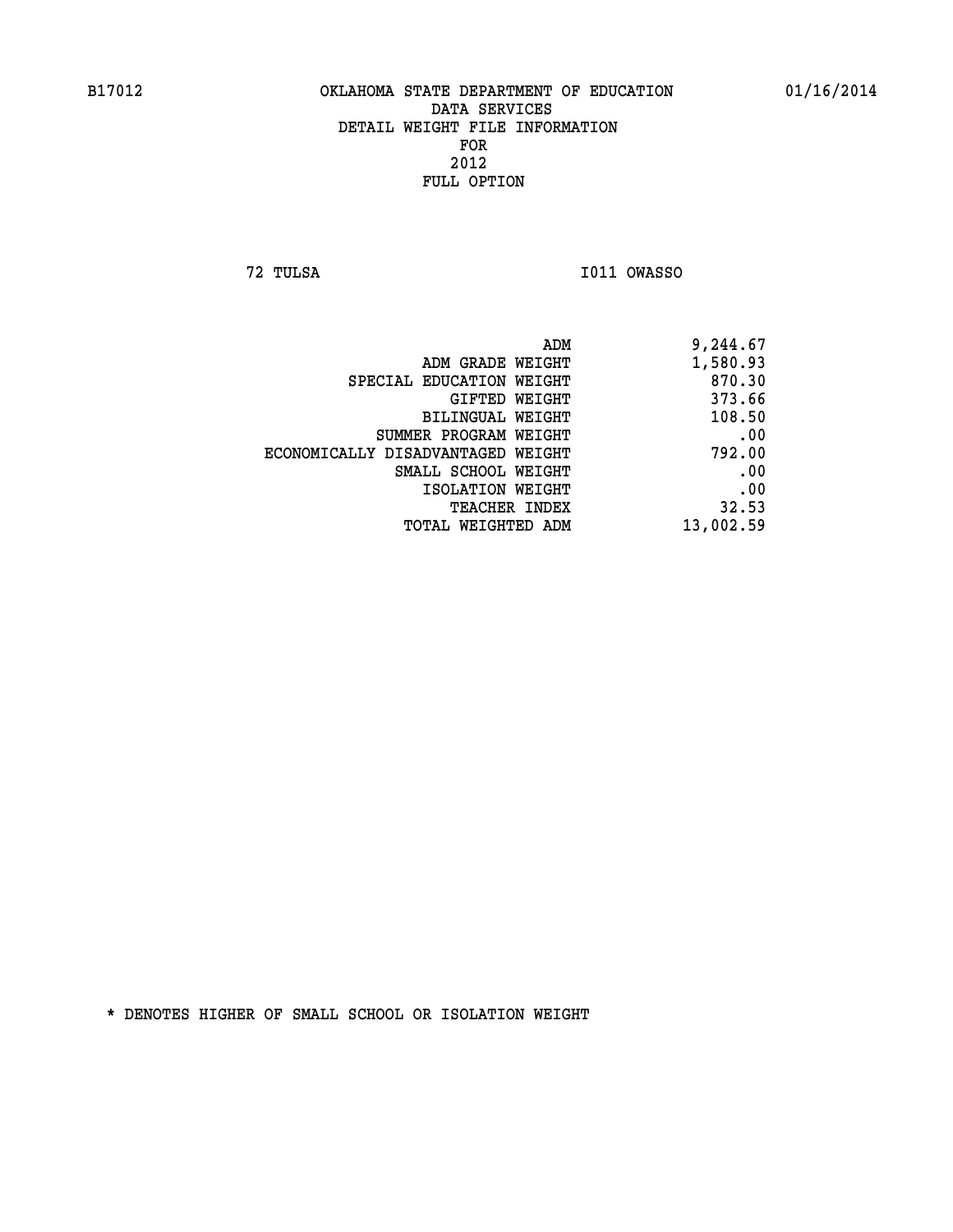**72 TULSA I013 GLENPOOL** 

| 2,399.85 |
|----------|
| 408.86   |
| 272.85   |
| 51.68    |
| 17.25    |
| .00      |
| 289.25   |
| .00      |
| .00      |
| 17.97    |
| 3,457.71 |
|          |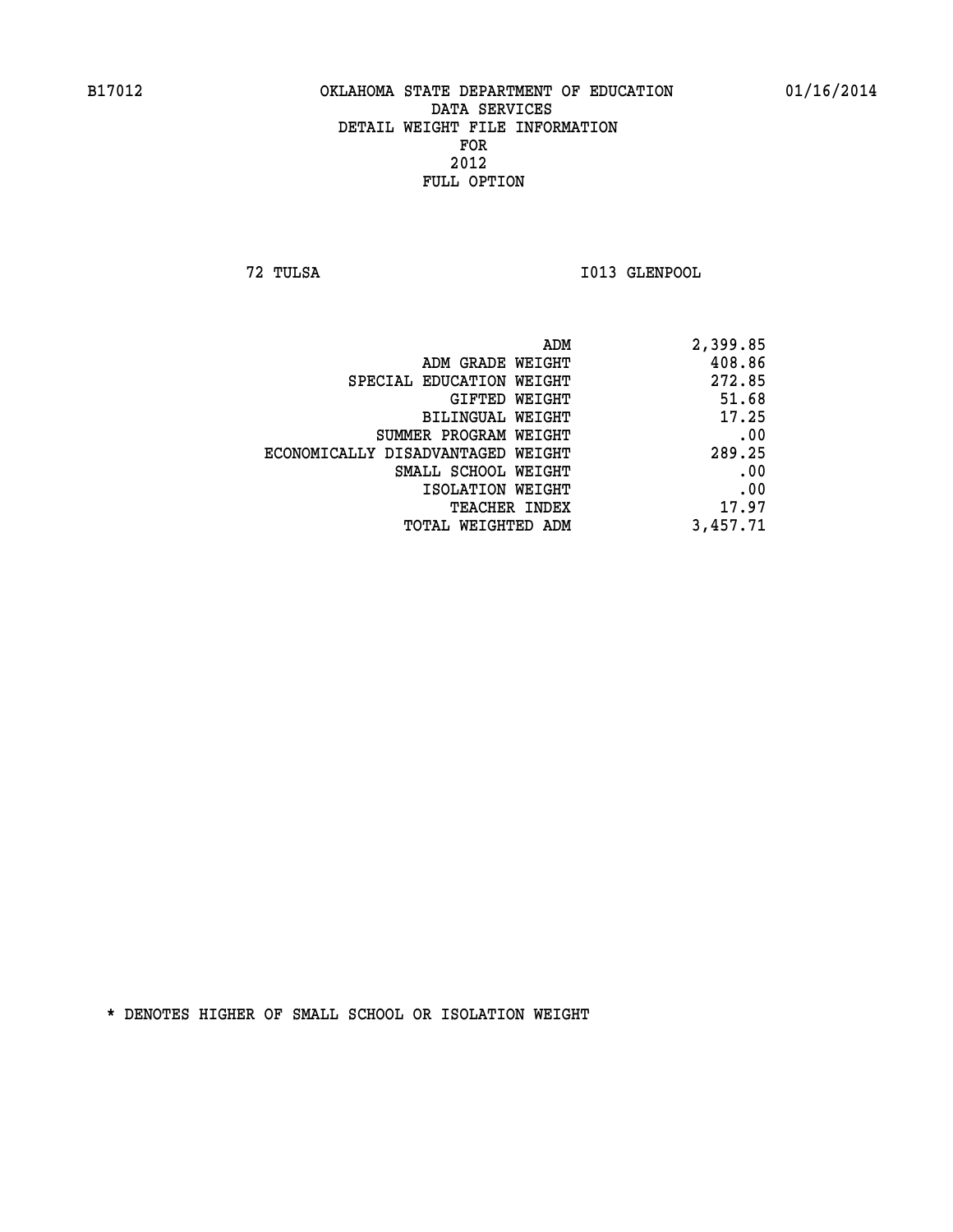**72 TULSA I014 LIBERTY** 

|                                   | ADM<br>603.13 |  |
|-----------------------------------|---------------|--|
| ADM GRADE WEIGHT                  | 92.09         |  |
| SPECIAL EDUCATION WEIGHT          | 61.65         |  |
| GIFTED WEIGHT                     | 26.18         |  |
| BILINGUAL WEIGHT                  | 12.25         |  |
| SUMMER PROGRAM WEIGHT             | .00           |  |
| ECONOMICALLY DISADVANTAGED WEIGHT | 90.25         |  |
| SMALL SCHOOL WEIGHT               | .00           |  |
| ISOLATION WEIGHT                  | .00           |  |
| TEACHER INDEX                     | .00           |  |
| TOTAL WEIGHTED ADM                | 885.55        |  |
|                                   |               |  |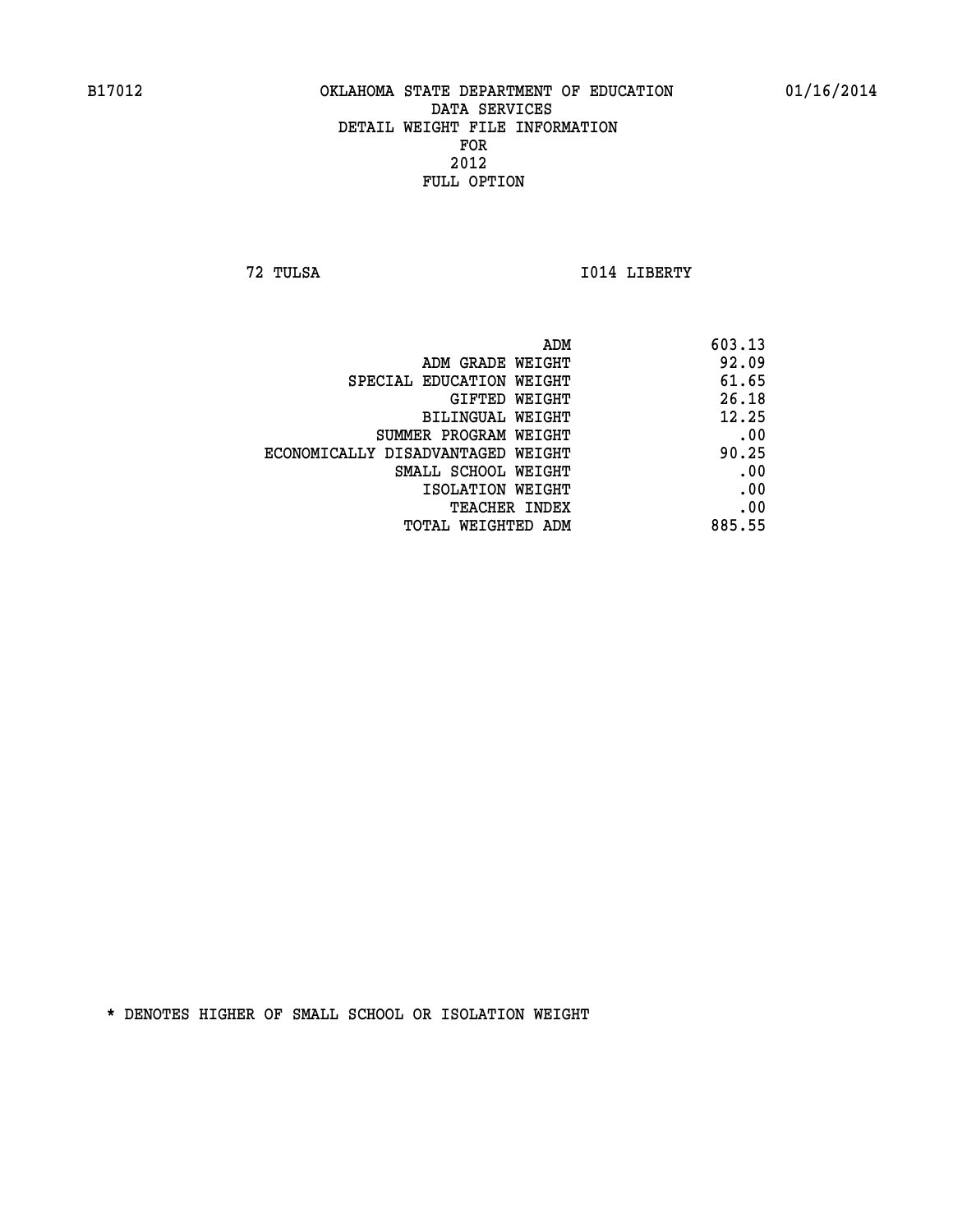**73 WAGONER I001 OKAY** 

|                                   | 458.94<br>ADM |
|-----------------------------------|---------------|
| ADM GRADE WEIGHT                  | 90.25         |
| SPECIAL EDUCATION WEIGHT          | 85.50         |
| GIFTED WEIGHT                     | 21.76         |
| BILINGUAL WEIGHT                  | 1.75          |
| SUMMER PROGRAM WEIGHT             | 2.40          |
| ECONOMICALLY DISADVANTAGED WEIGHT | 90.00         |
| SMALL SCHOOL WEIGHT               | $12.16*$      |
| ISOLATION WEIGHT                  | .00           |
| <b>TEACHER INDEX</b>              | 8.76          |
| TOTAL WEIGHTED ADM                | 771.52        |
|                                   |               |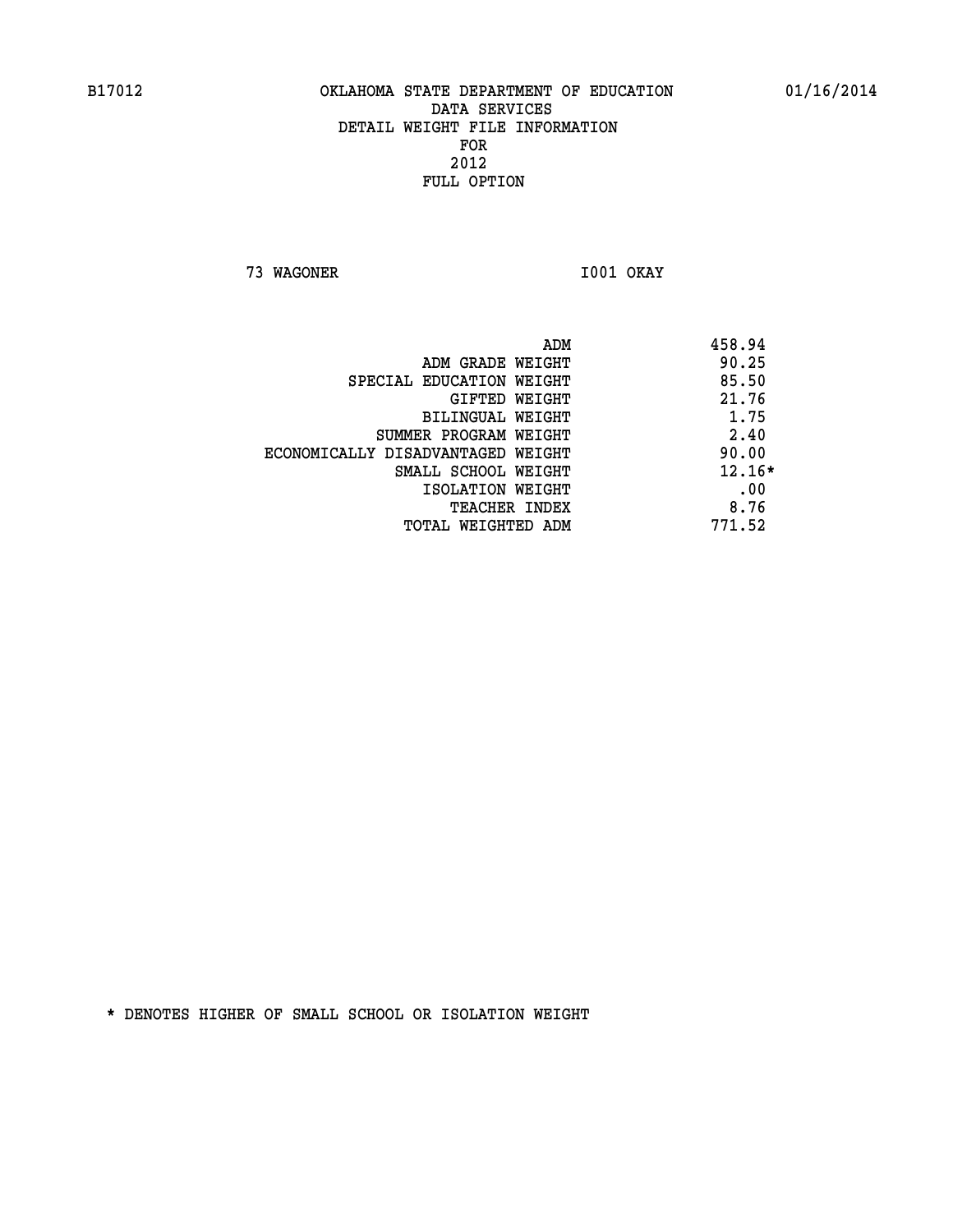**73 WAGONER I017 COWETA** 

| 3,307.08 |
|----------|
| 528.09   |
| 346.70   |
| 119.34   |
| 26.25    |
| .00      |
| 408.75   |
| .00      |
| .00      |
| .00      |
| 4,736.21 |
|          |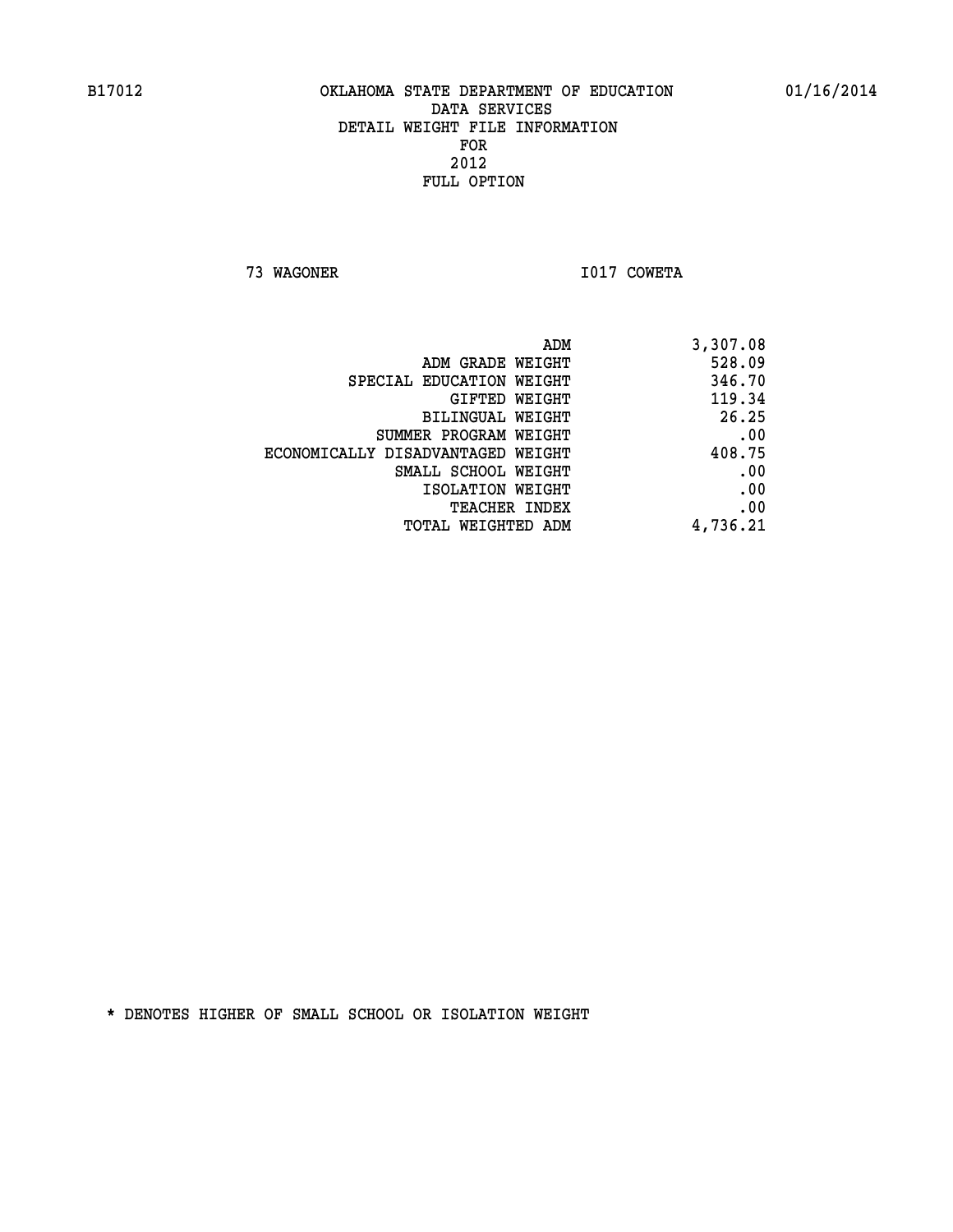**73 WAGONER I019 WAGONER** 

| 2,394.22 |
|----------|
| 469.26   |
| 429.95   |
| 84.66    |
| 5.00     |
| .00      |
| 429.00   |
| .00      |
| .00      |
| .00      |
| 3,812.09 |
|          |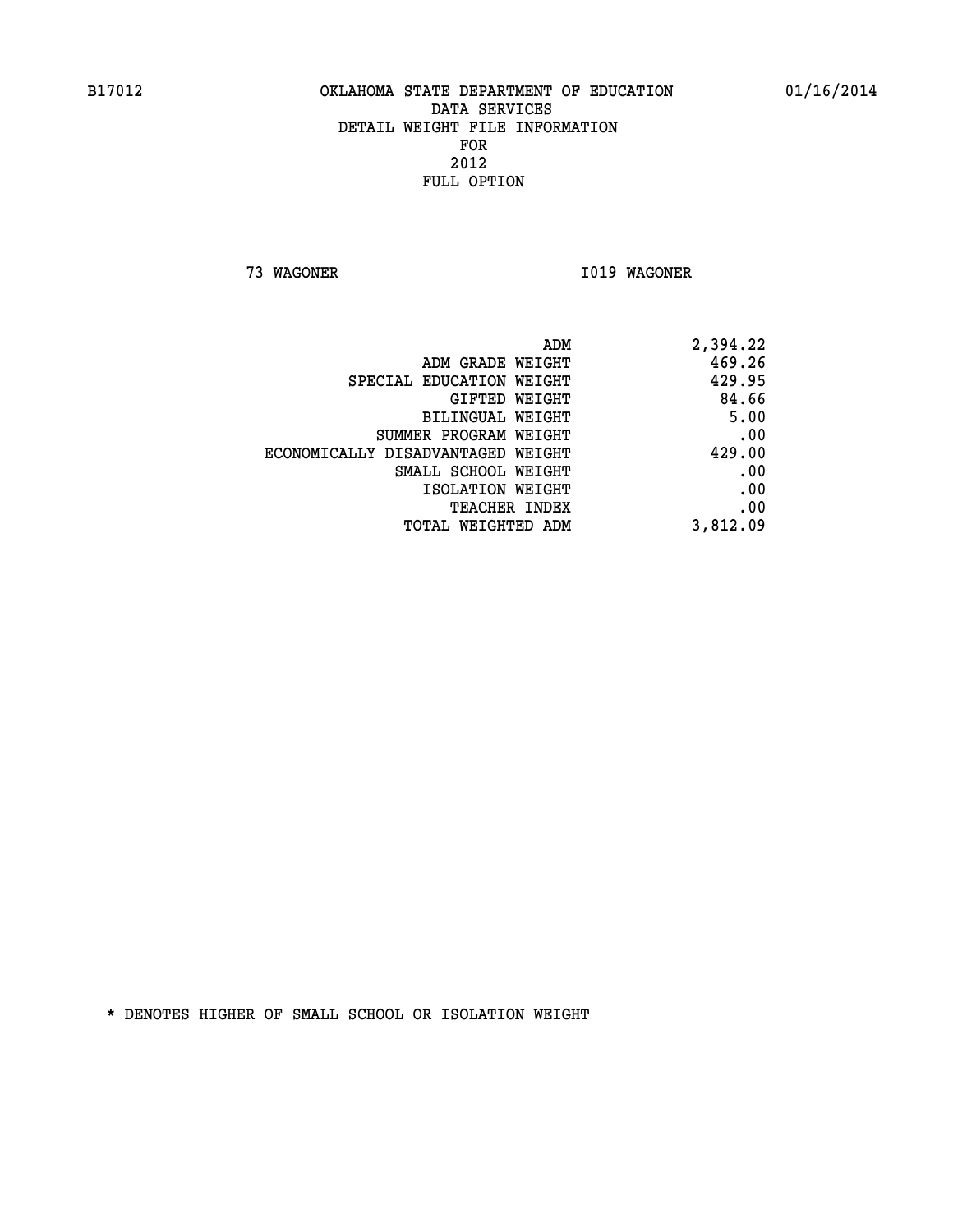**73 WAGONER I365 PORTER CONSOLIDATED** 

|                                   | 565.23<br>ADM |  |
|-----------------------------------|---------------|--|
| ADM GRADE WEIGHT                  | 107.93        |  |
| SPECIAL EDUCATION WEIGHT          | 62.25         |  |
| GIFTED WEIGHT                     | 20.40         |  |
| BILINGUAL WEIGHT                  | 5.75          |  |
| SUMMER PROGRAM WEIGHT             | .00           |  |
| ECONOMICALLY DISADVANTAGED WEIGHT | 93.50         |  |
| SMALL SCHOOL WEIGHT               | .00           |  |
| ISOLATION WEIGHT                  | .00           |  |
| TEACHER INDEX                     | .00           |  |
| TOTAL WEIGHTED ADM                | 855.06        |  |
|                                   |               |  |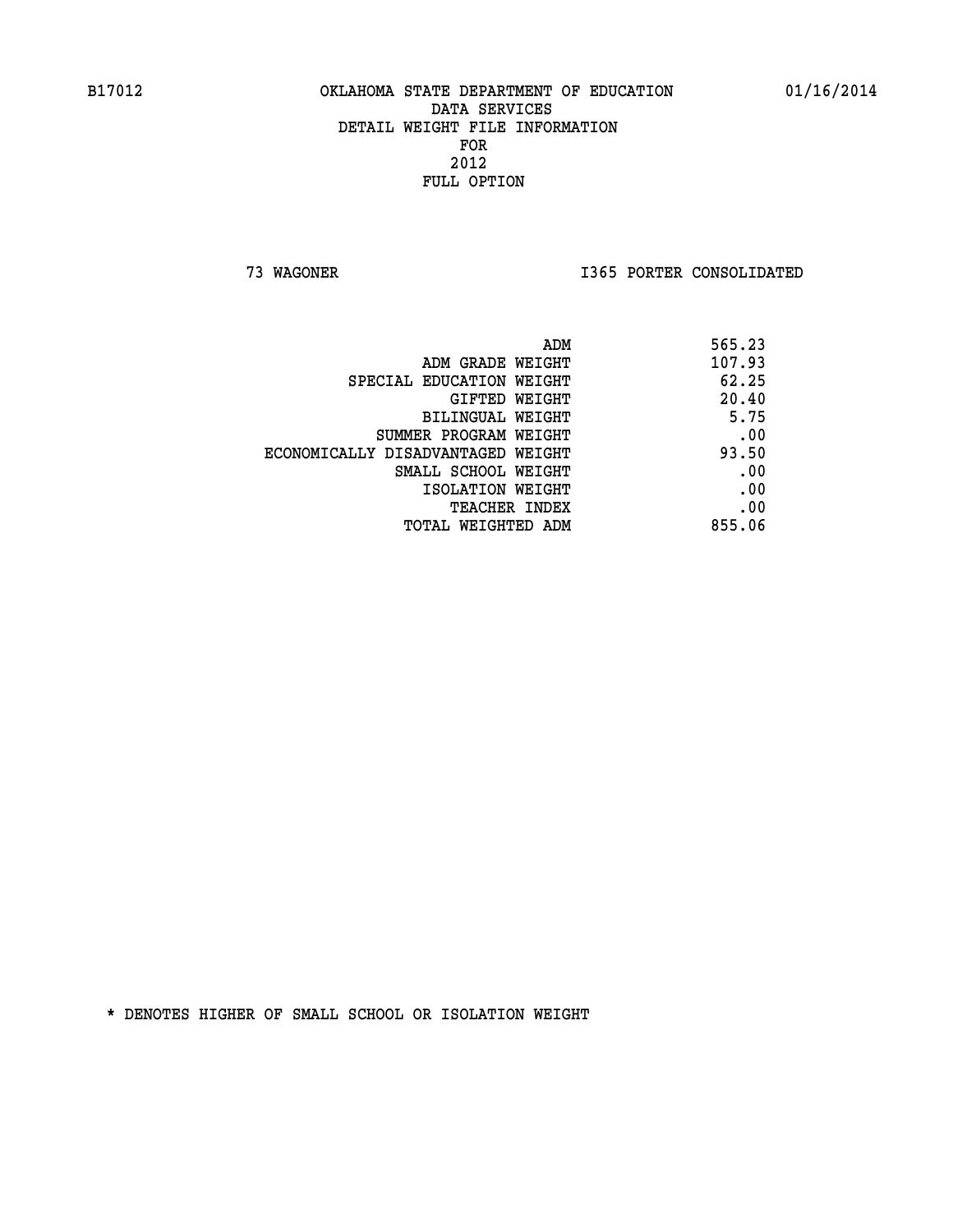**74 WASHINGTON I004 COPAN** 

| ADM                               | 261.70   |
|-----------------------------------|----------|
| ADM GRADE WEIGHT                  | 52.75    |
| SPECIAL EDUCATION WEIGHT          | 15.10    |
| GIFTED WEIGHT                     | 7.48     |
| BILINGUAL WEIGHT                  | .00      |
| SUMMER PROGRAM WEIGHT             | .00      |
| ECONOMICALLY DISADVANTAGED WEIGHT | 33.25    |
| SMALL SCHOOL WEIGHT               | $26.45*$ |
| ISOLATION WEIGHT                  | .00      |
| <b>TEACHER INDEX</b>              | .00      |
| TOTAL WEIGHTED ADM                | 396.73   |
|                                   |          |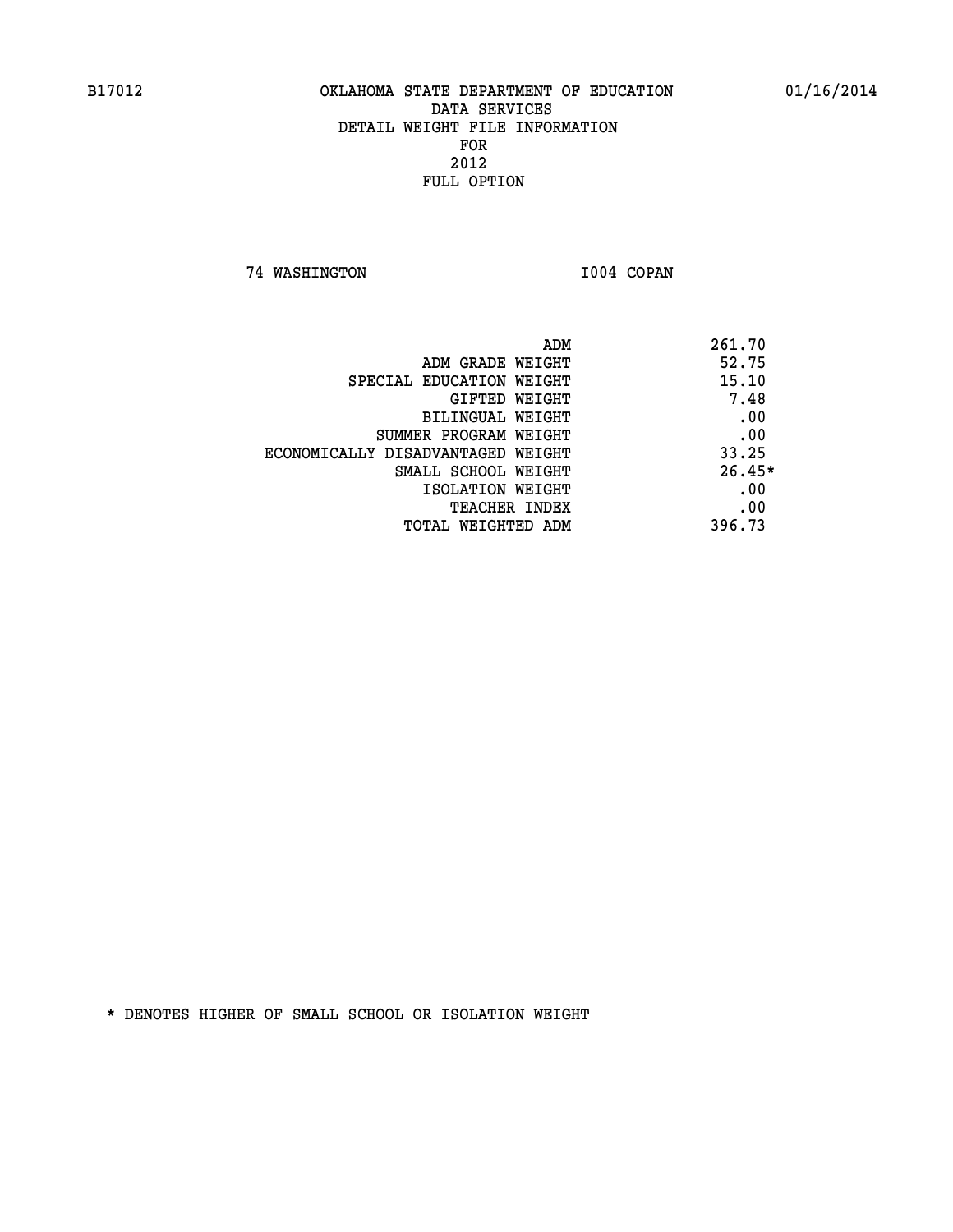**74 WASHINGTON I007 DEWEY** 

| ADM                               | 1,218.01 |
|-----------------------------------|----------|
| ADM GRADE WEIGHT                  | 201.97   |
| SPECIAL EDUCATION WEIGHT          | 119.30   |
| GIFTED WEIGHT                     | 47.26    |
| BILINGUAL WEIGHT                  | 5.00     |
| SUMMER PROGRAM WEIGHT             | .00      |
| ECONOMICALLY DISADVANTAGED WEIGHT | 182.00   |
| SMALL SCHOOL WEIGHT               | .00      |
| ISOLATION WEIGHT                  | .00      |
| <b>TEACHER INDEX</b>              | .00      |
| <b>TOTAL WEIGHTED ADM</b>         | 1,773.54 |
|                                   |          |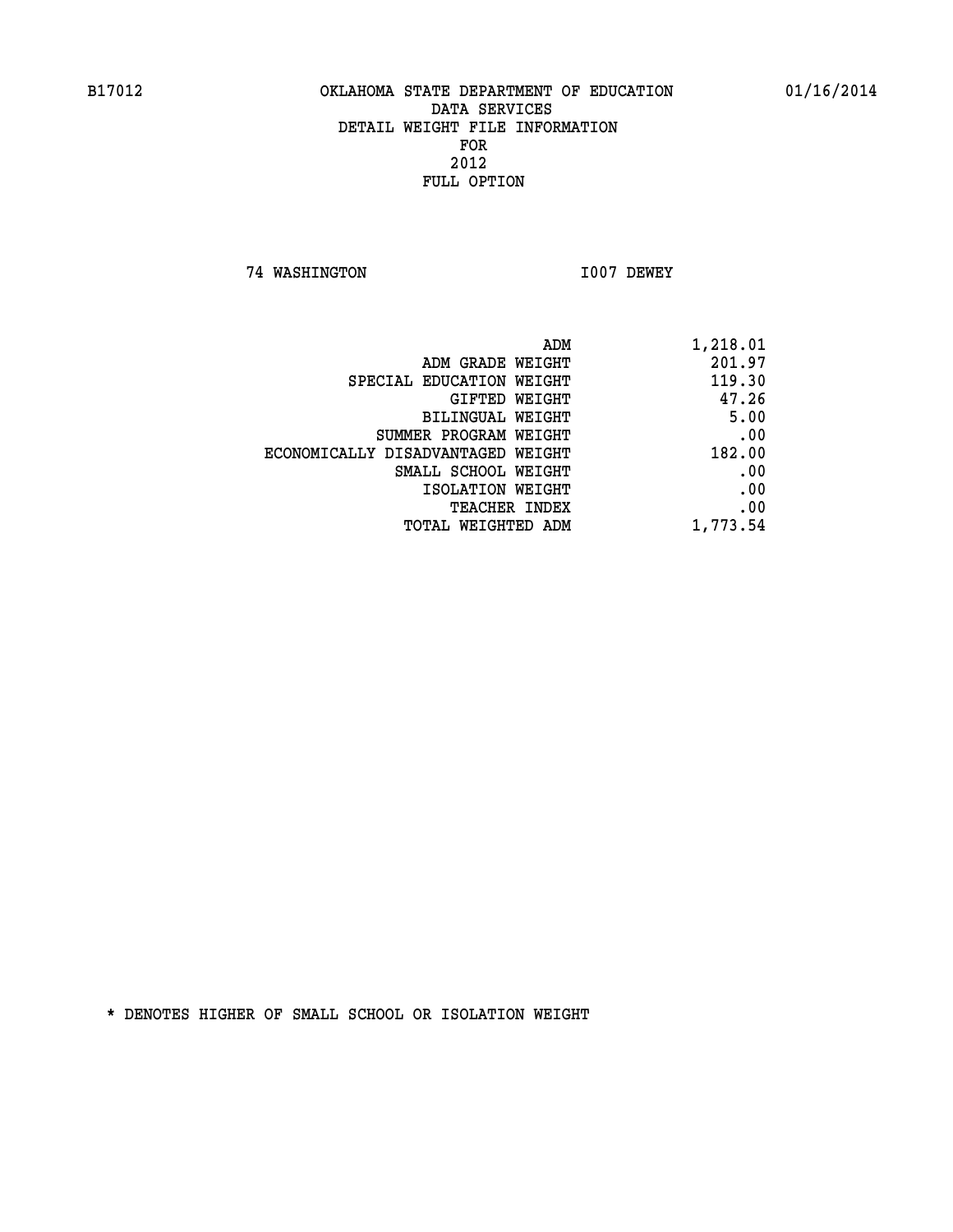**74 WASHINGTON I018 CANEY VALLEY** 

| ADM                               | 752.40   |
|-----------------------------------|----------|
| ADM GRADE WEIGHT                  | 156.03   |
| SPECIAL EDUCATION WEIGHT          | 119.65   |
| GIFTED WEIGHT                     | 30.94    |
| BILINGUAL WEIGHT                  | 9.00     |
| SUMMER PROGRAM WEIGHT             | 2.40     |
| ECONOMICALLY DISADVANTAGED WEIGHT | 118.75   |
| SMALL SCHOOL WEIGHT               | .00      |
| ISOLATION WEIGHT                  | .00      |
| <b>TEACHER INDEX</b>              | 20.95    |
| TOTAL WEIGHTED ADM                | 1,210.12 |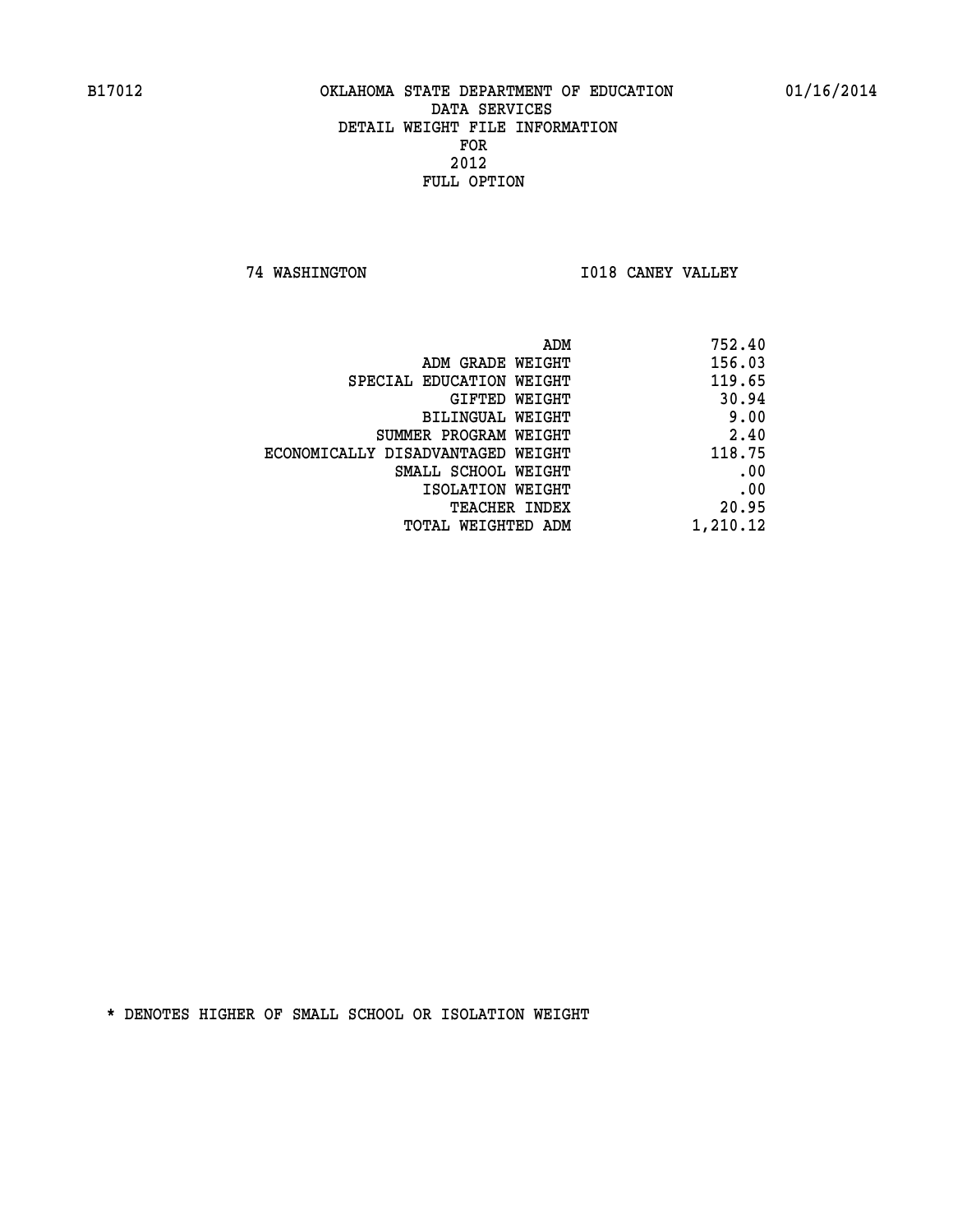**74 WASHINGTON I030 BARTLESVILLE** 

| ADM                               | 5,926.64 |
|-----------------------------------|----------|
| ADM GRADE WEIGHT                  | 1,170.77 |
| SPECIAL EDUCATION WEIGHT          | 876.15   |
| GIFTED WEIGHT                     | 382.84   |
| BILINGUAL WEIGHT                  | 124.75   |
| SUMMER PROGRAM WEIGHT             | 10.80    |
| ECONOMICALLY DISADVANTAGED WEIGHT | 752.00   |
| SMALL SCHOOL WEIGHT               | .00      |
| ISOLATION WEIGHT                  | .00      |
| TEACHER INDEX                     | 34.54    |
| TOTAL WEIGHTED ADM                | 9,278.49 |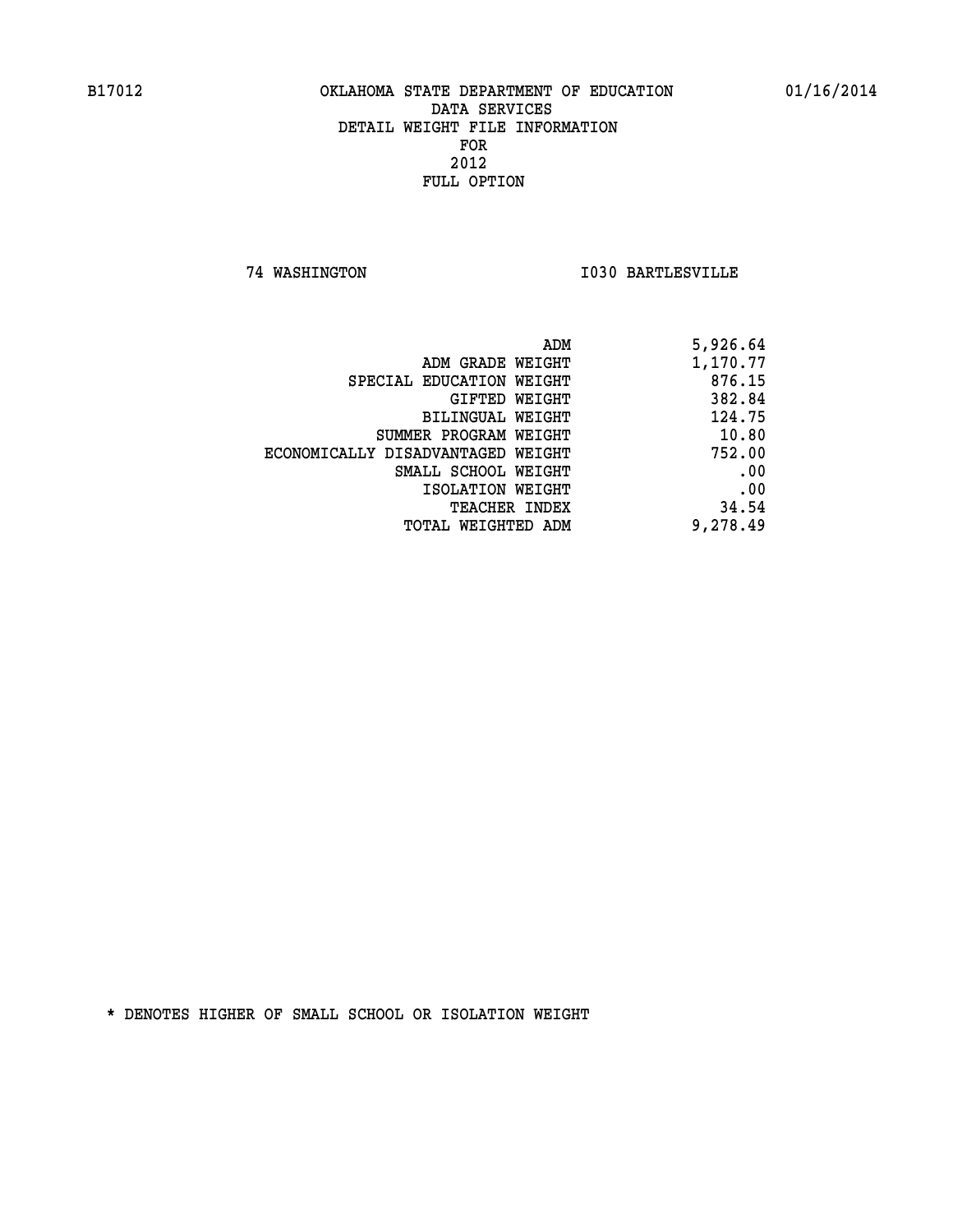**75 WASHITA I001 SENTINEL** 

|                                   | ADM<br>330.93 |
|-----------------------------------|---------------|
| ADM GRADE WEIGHT                  | 45.78         |
| SPECIAL EDUCATION WEIGHT          | 35.85         |
| GIFTED WEIGHT                     | 18.02         |
| BILINGUAL WEIGHT                  | 11.75         |
| SUMMER PROGRAM WEIGHT             | .00           |
| ECONOMICALLY DISADVANTAGED WEIGHT | 53.25         |
| SMALL SCHOOL WEIGHT               | 24.78         |
| ISOLATION WEIGHT                  | $153.58*$     |
| <b>TEACHER INDEX</b>              | 41.19         |
| TOTAL WEIGHTED ADM                | 690.35        |
|                                   |               |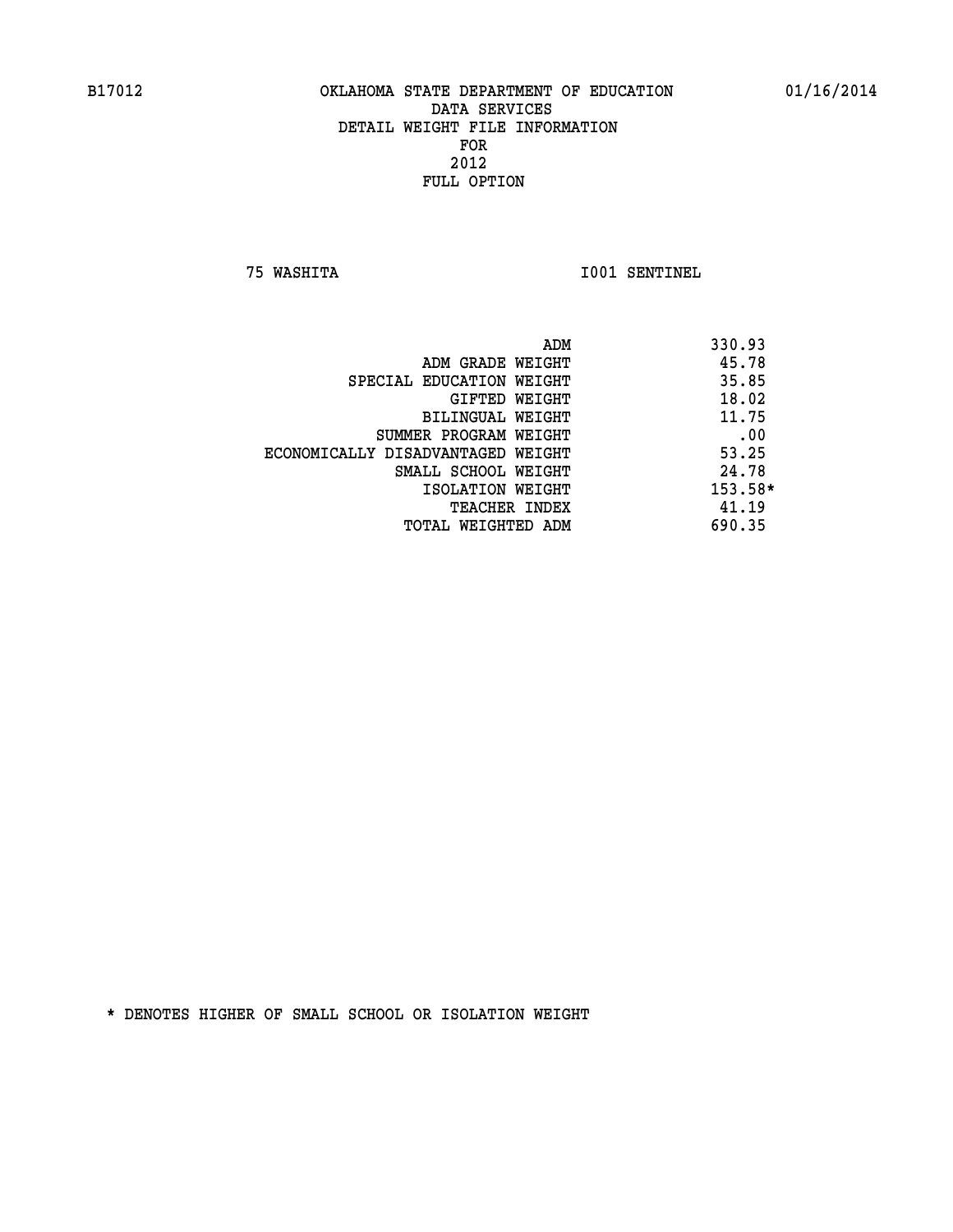**75 WASHITA I010 BURNS FLAT-DILL CITY** 

| ADM                               | 713.35   |
|-----------------------------------|----------|
| ADM GRADE WEIGHT                  | 146.34   |
| SPECIAL EDUCATION WEIGHT          | 79.25    |
| GIFTED WEIGHT                     | 23.12    |
| BILINGUAL WEIGHT                  | 3.25     |
| SUMMER PROGRAM WEIGHT             | .00      |
| ECONOMICALLY DISADVANTAGED WEIGHT | 125.50   |
| SMALL SCHOOL WEIGHT               | .00      |
| ISOLATION WEIGHT                  | .00      |
| <b>TEACHER INDEX</b>              | .00      |
| TOTAL WEIGHTED ADM                | 1,090.81 |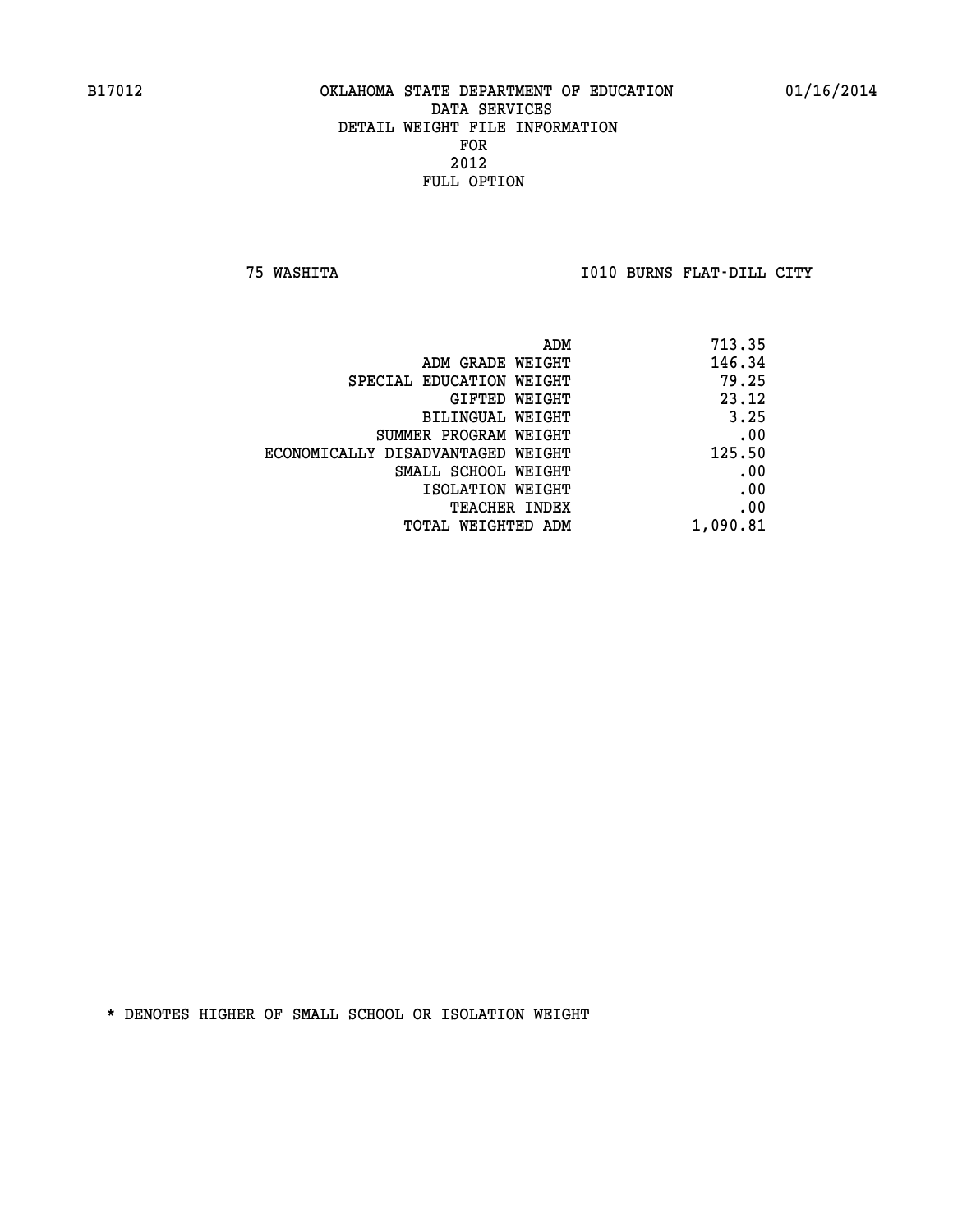**75 WASHITA I011 CANUTE** 

| ADM                               | 444.28   |
|-----------------------------------|----------|
| ADM GRADE WEIGHT                  | 121.23   |
| SPECIAL EDUCATION WEIGHT          | 39.70    |
| <b>GIFTED WEIGHT</b>              | 11.90    |
| BILINGUAL WEIGHT                  | 2.75     |
| SUMMER PROGRAM WEIGHT             | .00      |
| ECONOMICALLY DISADVANTAGED WEIGHT | 71.50    |
| SMALL SCHOOL WEIGHT               | $14.23*$ |
| ISOLATION WEIGHT                  | .00      |
| <b>TEACHER INDEX</b>              | 2.48     |
| TOTAL WEIGHTED ADM                | 708.07   |
|                                   |          |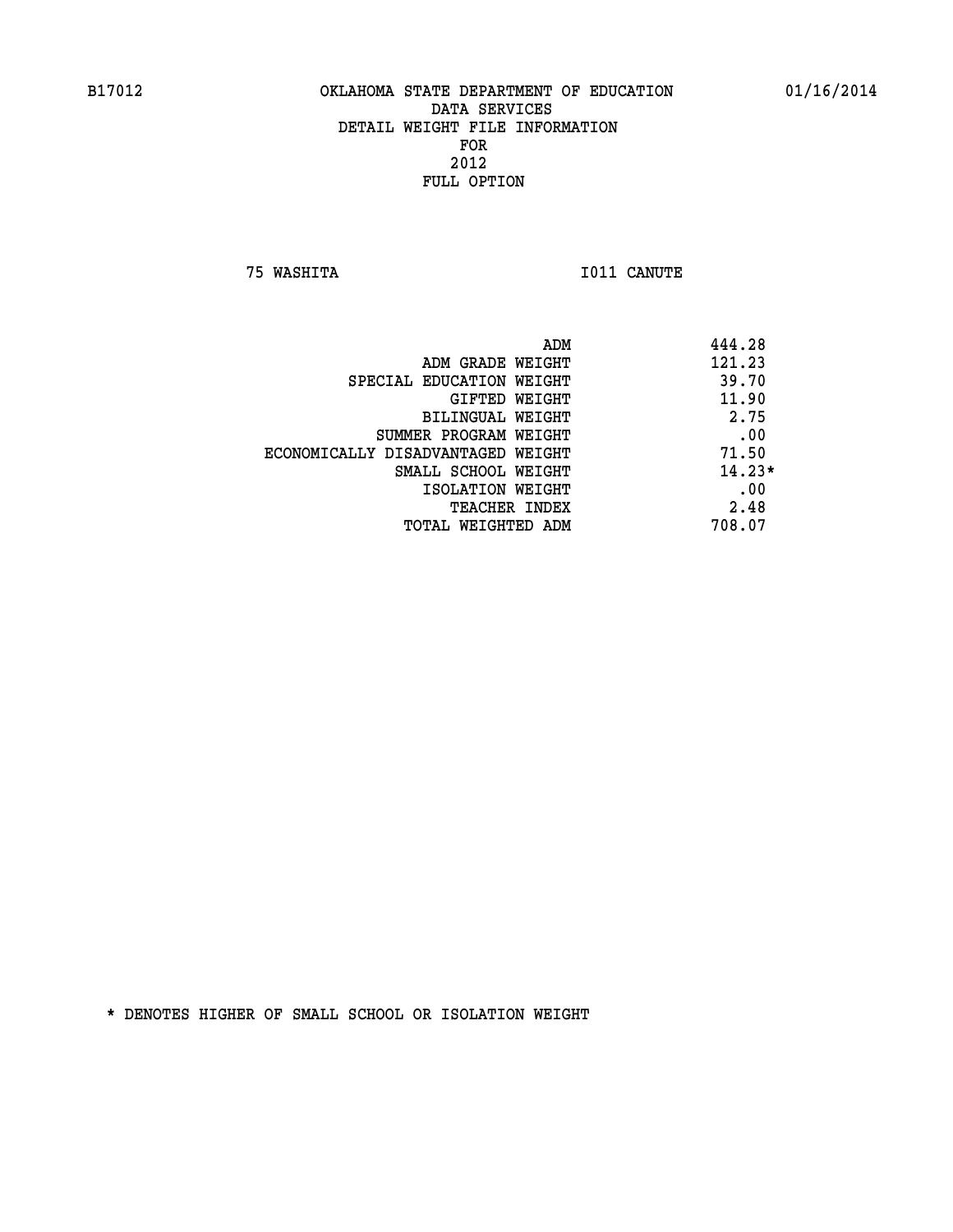**75 WASHITA I078 CORDELL** 

| 758.59<br>ADM |                                   |
|---------------|-----------------------------------|
| 131.76        | ADM GRADE WEIGHT                  |
| 62.45         | SPECIAL EDUCATION WEIGHT          |
| 31.28         | GIFTED WEIGHT                     |
| .00           | BILINGUAL WEIGHT                  |
| .00           | SUMMER PROGRAM WEIGHT             |
| 115.25        | ECONOMICALLY DISADVANTAGED WEIGHT |
| .00           | SMALL SCHOOL WEIGHT               |
| 182.06*       | ISOLATION WEIGHT                  |
| 31.17         | <b>TEACHER INDEX</b>              |
| 1,312.56      | TOTAL WEIGHTED ADM                |
|               |                                   |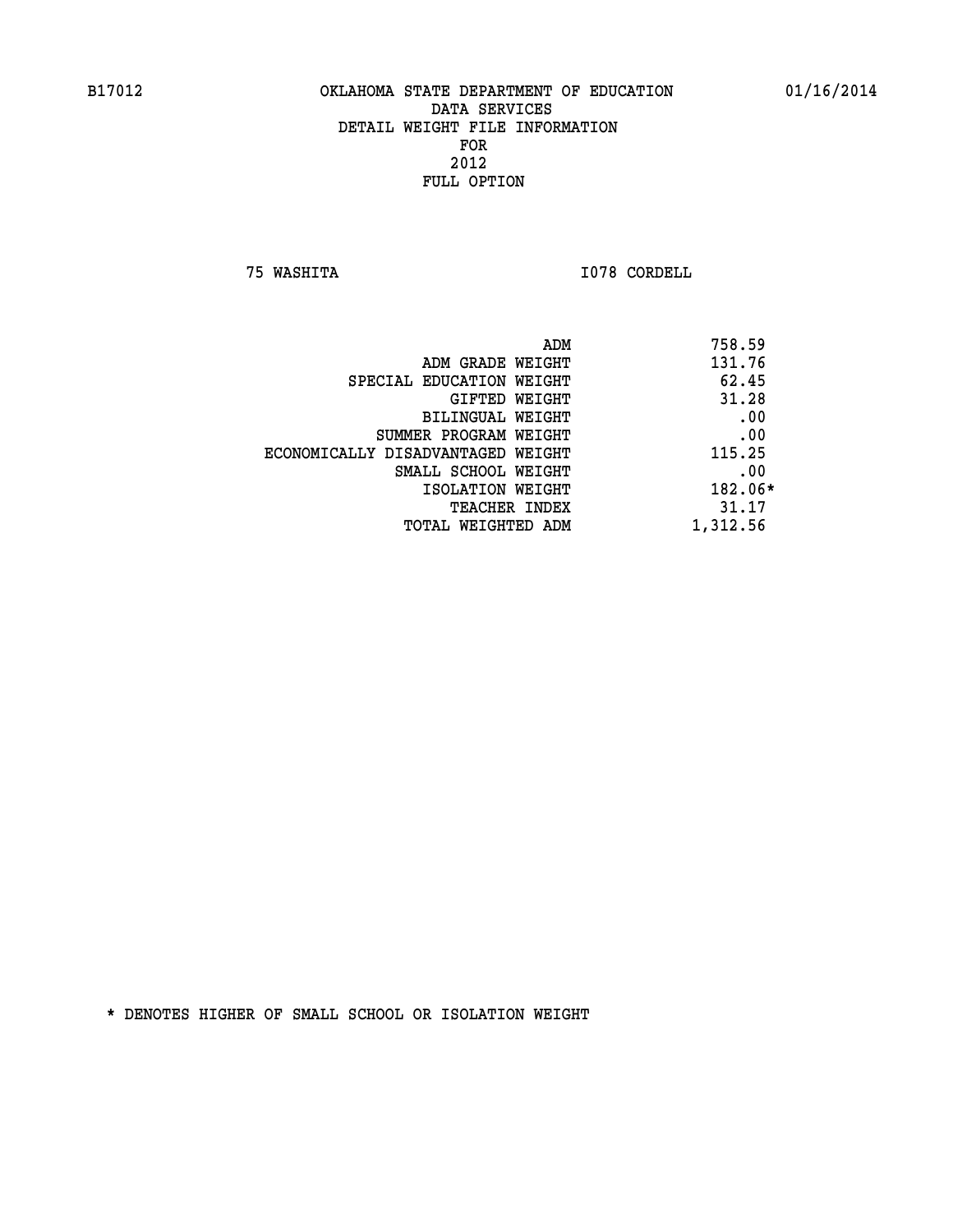**76 WOODS I001 ALVA** 

| ADM                               | 921.40    |
|-----------------------------------|-----------|
| ADM GRADE WEIGHT                  | 129.39    |
| SPECIAL EDUCATION WEIGHT          | 115.20    |
| GIFTED WEIGHT                     | 42.50     |
| BILINGUAL WEIGHT                  | 4.50      |
| SUMMER PROGRAM WEIGHT             | 1.20      |
| ECONOMICALLY DISADVANTAGED WEIGHT | 103.00    |
| SMALL SCHOOL WEIGHT               | .00       |
| ISOLATION WEIGHT                  | $175.07*$ |
| <b>TEACHER INDEX</b>              | 7.96      |
| 1,500.22<br>TOTAL WEIGHTED ADM    |           |
|                                   |           |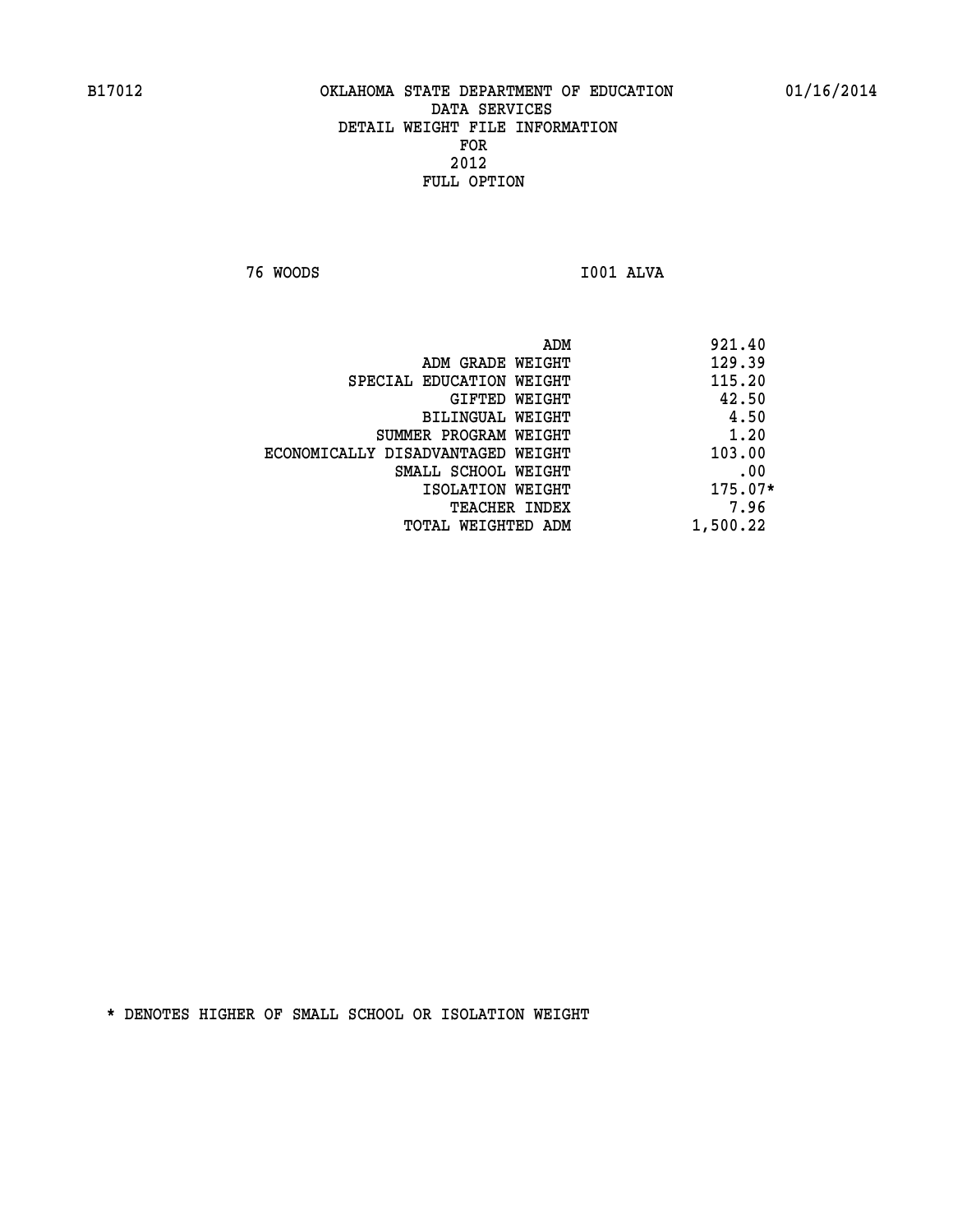**76 WOODS I003 WAYNOKA** 

|                                   | ADM | 252.86    |
|-----------------------------------|-----|-----------|
| ADM GRADE WEIGHT                  |     | 40.10     |
| SPECIAL EDUCATION WEIGHT          |     | 14.50     |
| GIFTED WEIGHT                     |     | 5.78      |
| BILINGUAL WEIGHT                  |     | .00       |
| SUMMER PROGRAM WEIGHT             |     | 1.20      |
| ECONOMICALLY DISADVANTAGED WEIGHT |     | 25.75     |
| SMALL SCHOOL WEIGHT               |     | 26.40     |
| ISOLATION WEIGHT                  |     | $154.24*$ |
| TEACHER INDEX                     |     | .00       |
| TOTAL WEIGHTED ADM                |     | 494.43    |
|                                   |     |           |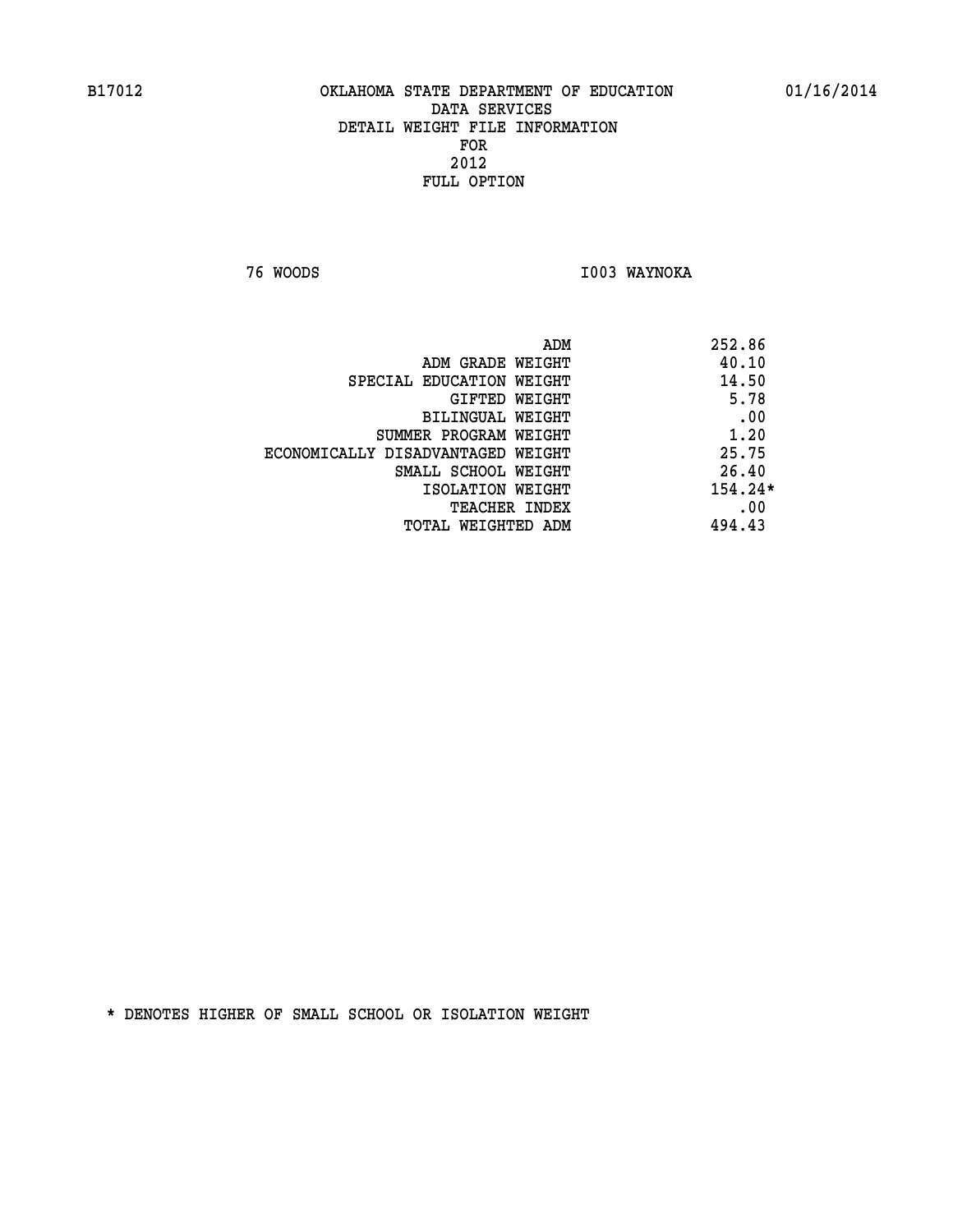**76 WOODS I006 FREEDOM** 

|                                   | ADM | 73.53    |
|-----------------------------------|-----|----------|
| ADM GRADE WEIGHT                  |     | 12.08    |
| SPECIAL EDUCATION WEIGHT          |     | 4.55     |
| GIFTED WEIGHT                     |     | 2.38     |
| BILINGUAL WEIGHT                  |     | .00      |
| SUMMER PROGRAM WEIGHT             |     | .00      |
| ECONOMICALLY DISADVANTAGED WEIGHT |     | 12.00    |
| SMALL SCHOOL WEIGHT               |     | 12.66    |
| ISOLATION WEIGHT                  |     | $91.91*$ |
| TEACHER INDEX                     |     | 1.58     |
| TOTAL WEIGHTED ADM                |     | 198.03   |
|                                   |     |          |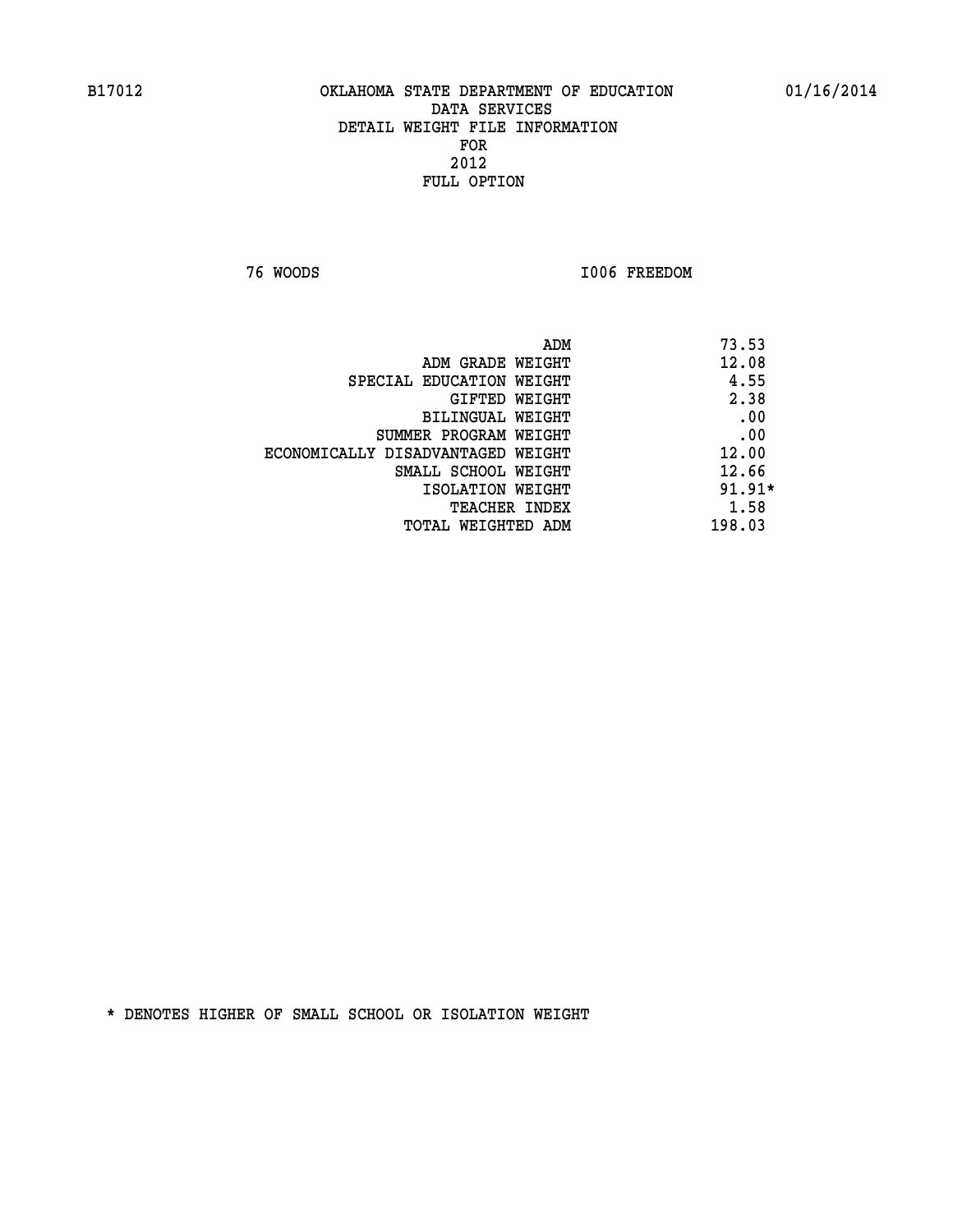**77 WOODWARD I001 WOODWARD** 

| 2,712.28 |
|----------|
| 569.95   |
| 256.45   |
| 83.30    |
| 81.25    |
| .00      |
| 366.50   |
| .00      |
| .00      |
| 42.33    |
| 4,112.06 |
|          |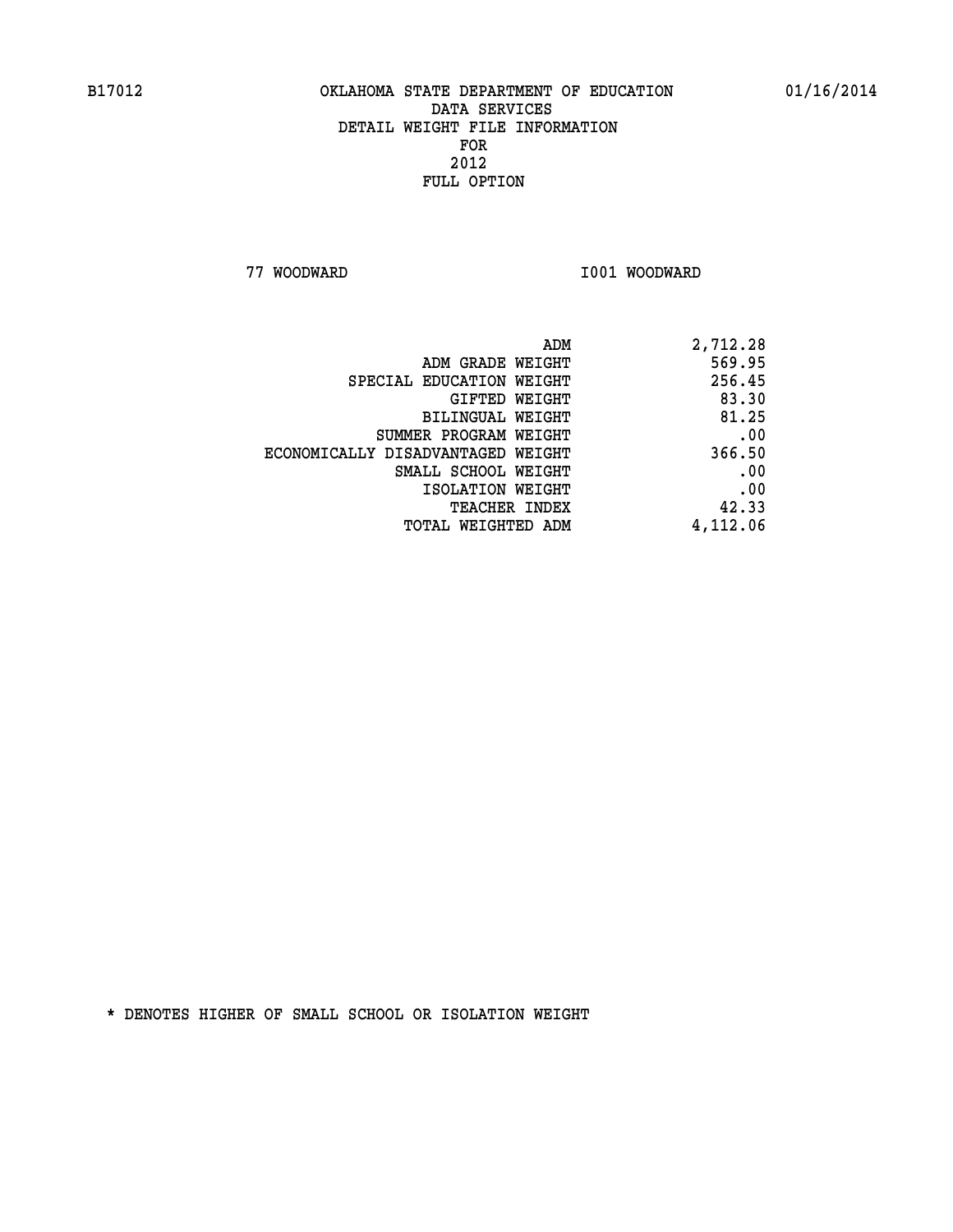**77 WOODWARD I002 MOORELAND** 

| 499.86  |
|---------|
| 102.69  |
| 53.65   |
| 24.82   |
| 2.25    |
| .00     |
| 69.25   |
| 5.51    |
| 189.95* |
| .00     |
| 942.47  |
|         |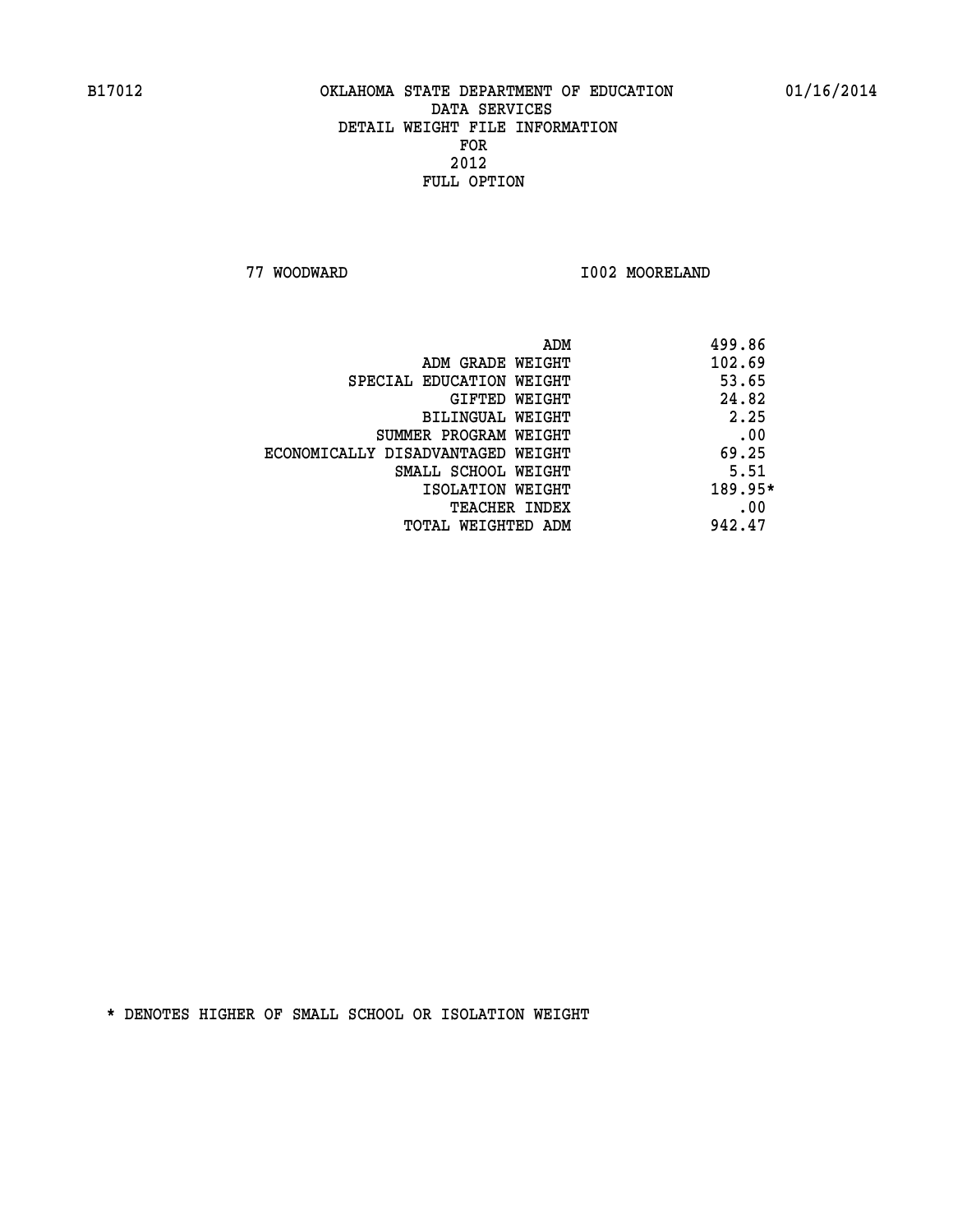**77 WOODWARD I003 SHARON-MUTUAL** 

|                                   | ADM | 292.19  |
|-----------------------------------|-----|---------|
| ADM GRADE WEIGHT                  |     | 54.19   |
| SPECIAL EDUCATION WEIGHT          |     | 14.90   |
| GIFTED WEIGHT                     |     | 9.18    |
| BILINGUAL WEIGHT                  |     | 2.25    |
| SUMMER PROGRAM WEIGHT             |     | .00     |
| ECONOMICALLY DISADVANTAGED WEIGHT |     | 29.25   |
| SMALL SCHOOL WEIGHT               |     | 26.16   |
| ISOLATION WEIGHT                  |     | 157.78* |
| <b>TEACHER INDEX</b>              |     | .00     |
| TOTAL WEIGHTED ADM                |     | 559.74  |
|                                   |     |         |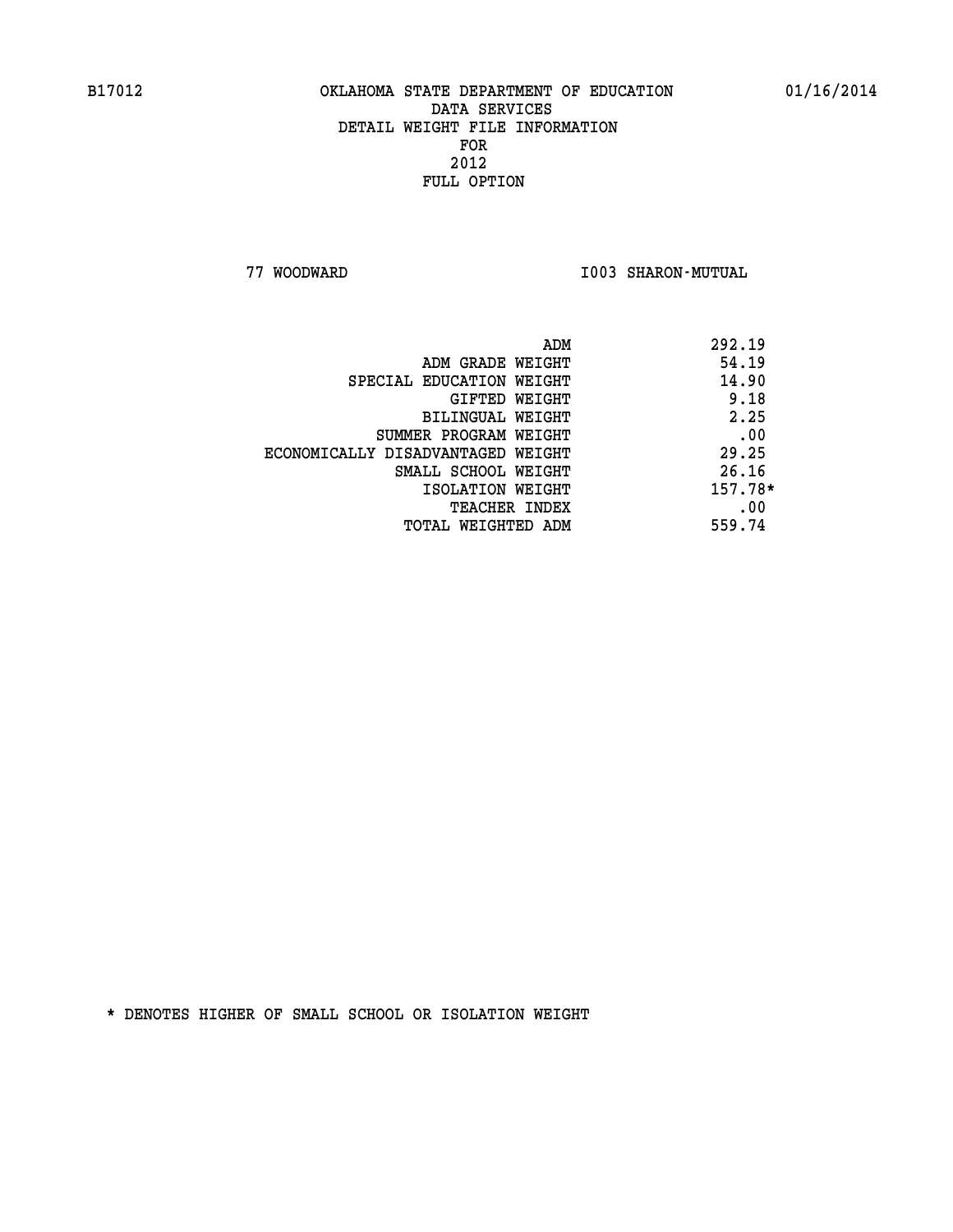**77 WOODWARD I005 FORT SUPPLY** 

| ADM                               | 123.13   |
|-----------------------------------|----------|
| ADM GRADE WEIGHT                  | 28.25    |
| SPECIAL EDUCATION WEIGHT          | 7.80     |
| GIFTED WEIGHT                     | 3.40     |
| BILINGUAL WEIGHT                  | .00      |
| SUMMER PROGRAM WEIGHT             | .00      |
| ECONOMICALLY DISADVANTAGED WEIGHT | 12.75    |
| SMALL SCHOOL WEIGHT               | 18.89    |
| ISOLATION WEIGHT                  | $93.90*$ |
| <b>TEACHER INDEX</b>              | .00      |
| TOTAL WEIGHTED ADM                | 269.23   |
|                                   |          |